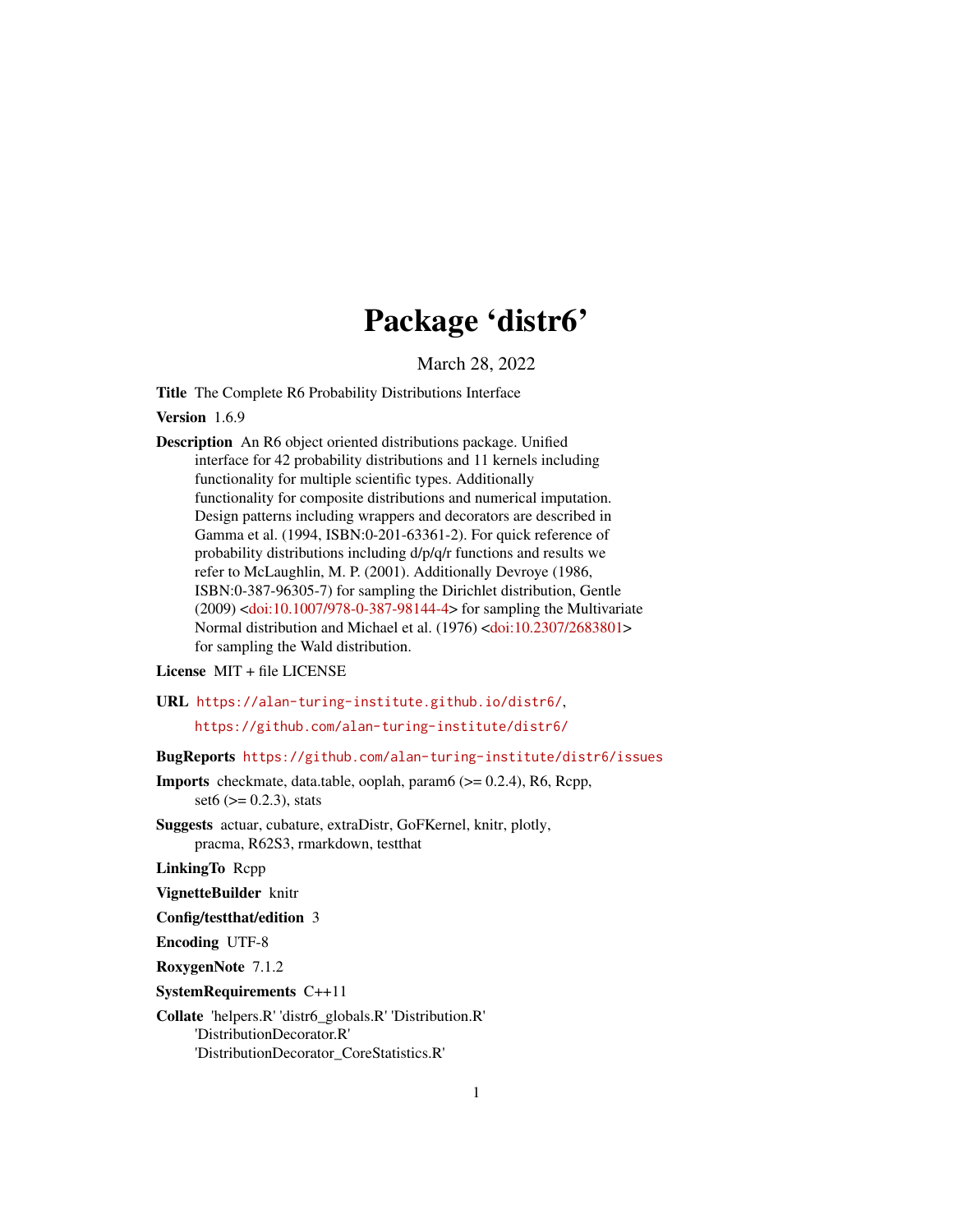'DistributionDecorator\_ExoticStatistics.R' 'DistributionDecorator\_FunctionImputation.R' 'Distribution\_Kernel.R' 'Distribution\_SDistribution.R' 'Kernel\_Cosine.R' 'Kernel\_Epanechnikov.R' 'Kernel\_Logistic.R' 'Kernel\_Normal.R' 'Kernel\_Quartic.R' 'Kernel\_Sigmoid.R' 'Kernel\_Silverman.R' 'Kernel\_Triangular.R' 'Kernel\_Tricube.R' 'Kernel\_Triweight.R' 'Kernel\_Uniform.R' 'RcppExports.R' 'SDistribution\_Arcsine.R' 'SDistribution\_Bernoulli.R' 'SDistribution\_Beta.R' 'SDistribution\_BetaNoncentral.R' 'SDistribution\_Binomial.R' 'SDistribution\_Categorical.R' 'SDistribution\_Cauchy.R' 'SDistribution\_ChiSquared.R' 'SDistribution\_ChiSquaredNoncentral.R' 'SDistribution\_Degenerate.R' 'SDistribution\_Dirichlet.R' 'SDistribution\_DiscreteUniform.R' 'SDistribution\_Empirical.R' 'SDistribution\_EmpiricalMultivariate.R' 'SDistribution\_Erlang.R' 'SDistribution\_Exponential.R' 'SDistribution\_FDistribution.R' 'SDistribution\_FDistributionNoncentral.R' 'SDistribution\_Frechet.R' 'SDistribution\_Gamma.R' 'SDistribution\_Geometric.R' 'SDistribution\_Gompertz.R' 'SDistribution\_Gumbel.R' 'SDistribution\_Hypergeometric.R' 'SDistribution\_InverseGamma.R' 'SDistribution\_Laplace.R' 'SDistribution\_Logarithmic.R' 'SDistribution\_Logistic.R' 'SDistribution\_Loglogistic.R' 'SDistribution\_Lognormal.R' 'SDistribution\_Matdist.R' 'SDistribution\_Multinomial.R' 'SDistribution\_MultivariateNormal.R' 'SDistribution\_NegBinomal.R' 'SDistribution\_Normal.R' 'SDistribution\_Pareto.R' 'SDistribution\_Poisson.R' 'SDistribution\_Rayleigh.R' 'SDistribution\_ShiftedLoglogistic.R' 'SDistribution\_StudentT.R' 'SDistribution\_StudentTNoncentral.R' 'SDistribution\_Triangular.R' 'SDistribution\_Uniform.R' 'SDistribution\_Wald.R' 'SDistribution\_Weibull.R' 'SDistribution\_WeightedDiscrete.R' 'Wrapper.R'

'Wrapper\_Convolution.R' 'Wrapper\_HuberizedDistribution.R' 'Wrapper\_MixtureDistribution.R' 'Wrapper\_ProductDistribution.R' 'Wrapper\_Scale.R' 'Wrapper\_TruncatedDistribution.R' 'Wrapper\_VectorDistribution.R' 'as.Distribution.R' 'assertions.R' 'c.Distribution.R' 'decomposeMixture.R' 'decorate.R' 'distr6-deprecated.R' 'distr6-package.R' 'distr6.news.R' 'distrSimulate.R' 'exkurtosisType.R' 'generalPNorm.R' 'getParameterSet.R' 'helpers\_pdq.R' 'helpers\_wrappers.R' 'isPdqr.R' 'lines\_continuous.R' 'lines\_discrete.R' 'lines.R' 'listDecorators.R' 'listDistributions.R' 'listKernels.R' 'listWrappers.R' 'makeUniqueDistributions.R' 'measures.R' 'mixMatrix.R' 'mixturiseVector.R' 'plot\_continuous.R' 'plot\_discrete.R'

'plot\_distribution.R' 'plot\_matdistribution.R'

'plot\_multivariate.R' 'plot\_vectordistribution.R' 'qqplot.R'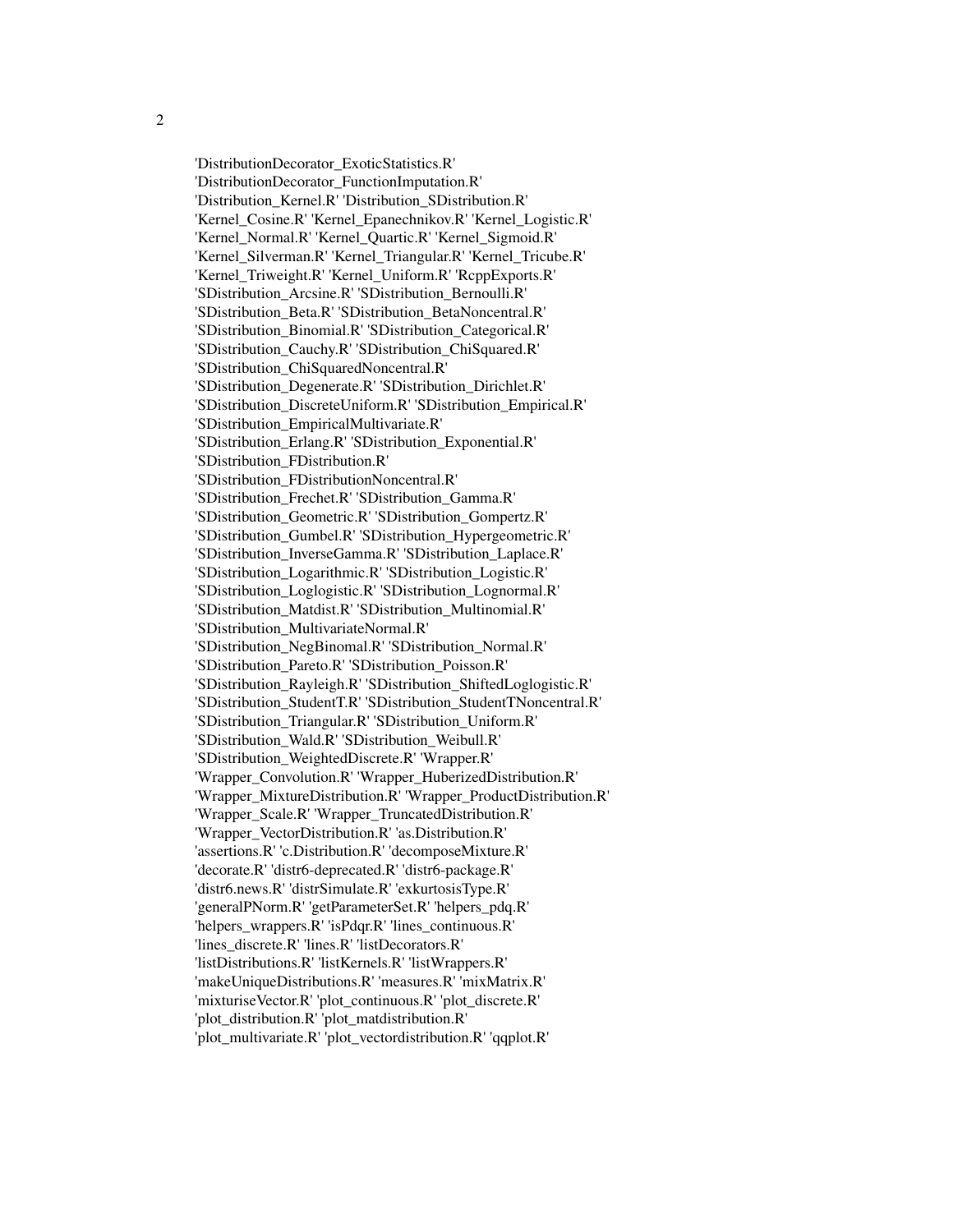R topics documented: 3

'rep.Distribution.R' 'sets.R' 'simulateEmpiricalDistribution.R' 'skewType.R' 'sugar.R' 'zzz.R'

## NeedsCompilation yes

Author Raphael Sonabend [aut, cre] (<<https://orcid.org/0000-0001-9225-4654>>), Franz Kiraly [aut], Peter Ruckdeschel [ctb] (Author of distr), Matthias Kohl [ctb] (Author of distr), Nurul Ain Toha [ctb], Shen Chen [ctb], Jordan Deenichin [ctb], Chengyang Gao [ctb], Chloe Zhaoyuan Gu [ctb], Yunjie He [ctb], Xiaowen Huang [ctb], Shuhan Liu [ctb], Runlong Yu [ctb], Chijing Zeng [ctb], Qian Zhou [ctb]

Maintainer Raphael Sonabend <raphaelsonabend@gmail.com>

Repository CRAN

Date/Publication 2022-03-27 23:50:02 UTC

# R topics documented:

| 6              |  |
|----------------|--|
| $\overline{7}$ |  |
| 11             |  |
| -12            |  |
| -12            |  |
| $-13$          |  |
| -13            |  |
| -18            |  |
| 22.            |  |
| 24             |  |
| 28             |  |
| 29             |  |
| 30             |  |
| 35             |  |
| 39             |  |
| 44             |  |
| 48             |  |
| 49             |  |
| 53             |  |
| 55             |  |
| 56             |  |
| 60             |  |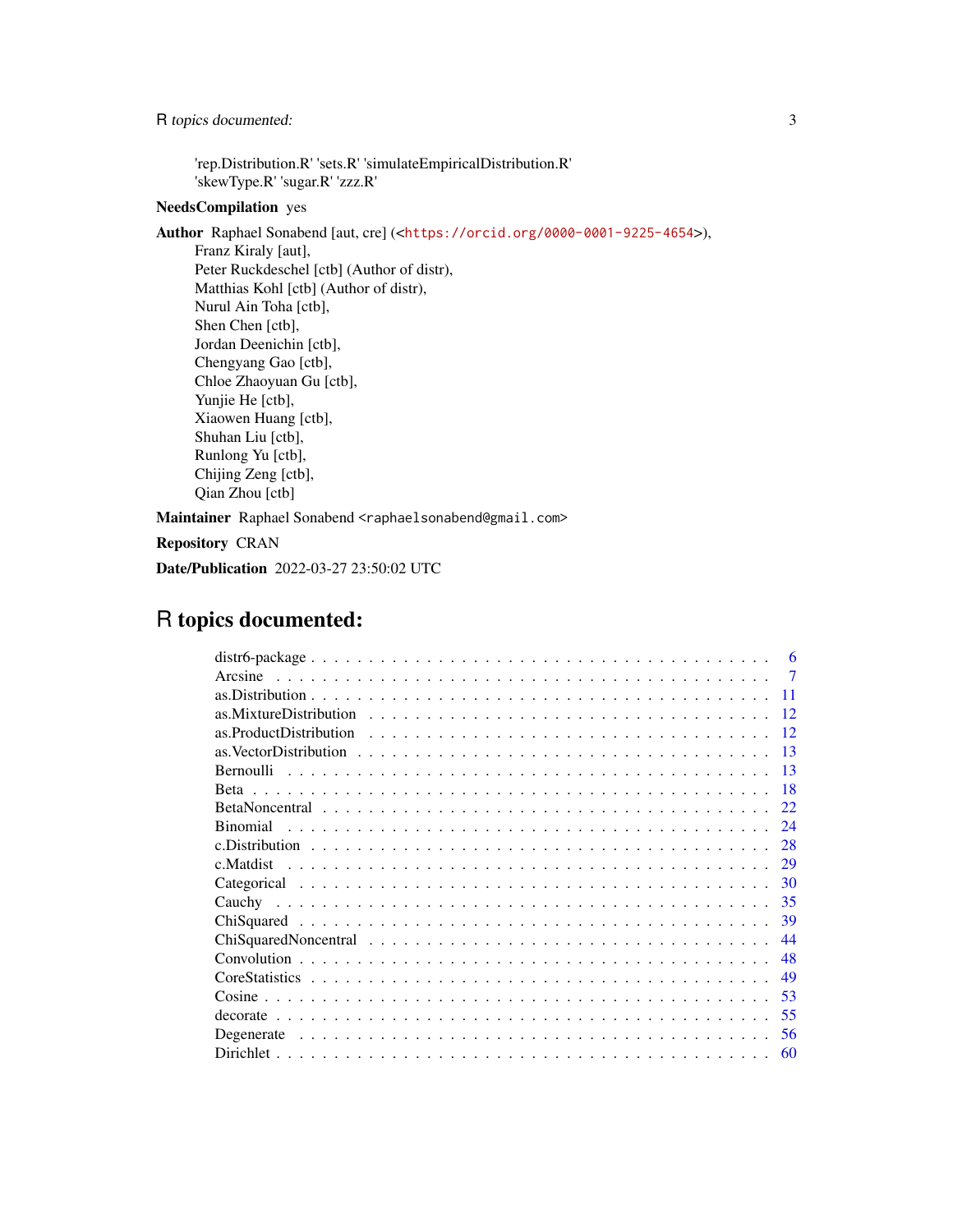|          | 63 |
|----------|----|
|          | 68 |
|          | 68 |
|          | 78 |
|          | 79 |
|          | 81 |
|          | 82 |
|          | 83 |
|          | 88 |
|          | 91 |
|          | 93 |
|          |    |
|          |    |
|          |    |
|          |    |
|          |    |
| Frechet  |    |
|          |    |
|          |    |
|          |    |
|          |    |
|          |    |
|          |    |
|          |    |
|          |    |
|          |    |
|          |    |
|          |    |
|          |    |
|          |    |
|          |    |
|          |    |
|          |    |
|          |    |
|          |    |
|          |    |
|          |    |
|          |    |
| Logistic |    |
|          |    |
|          |    |
|          |    |
|          |    |
| Matdist  |    |
|          |    |
|          |    |
|          |    |
|          |    |
|          |    |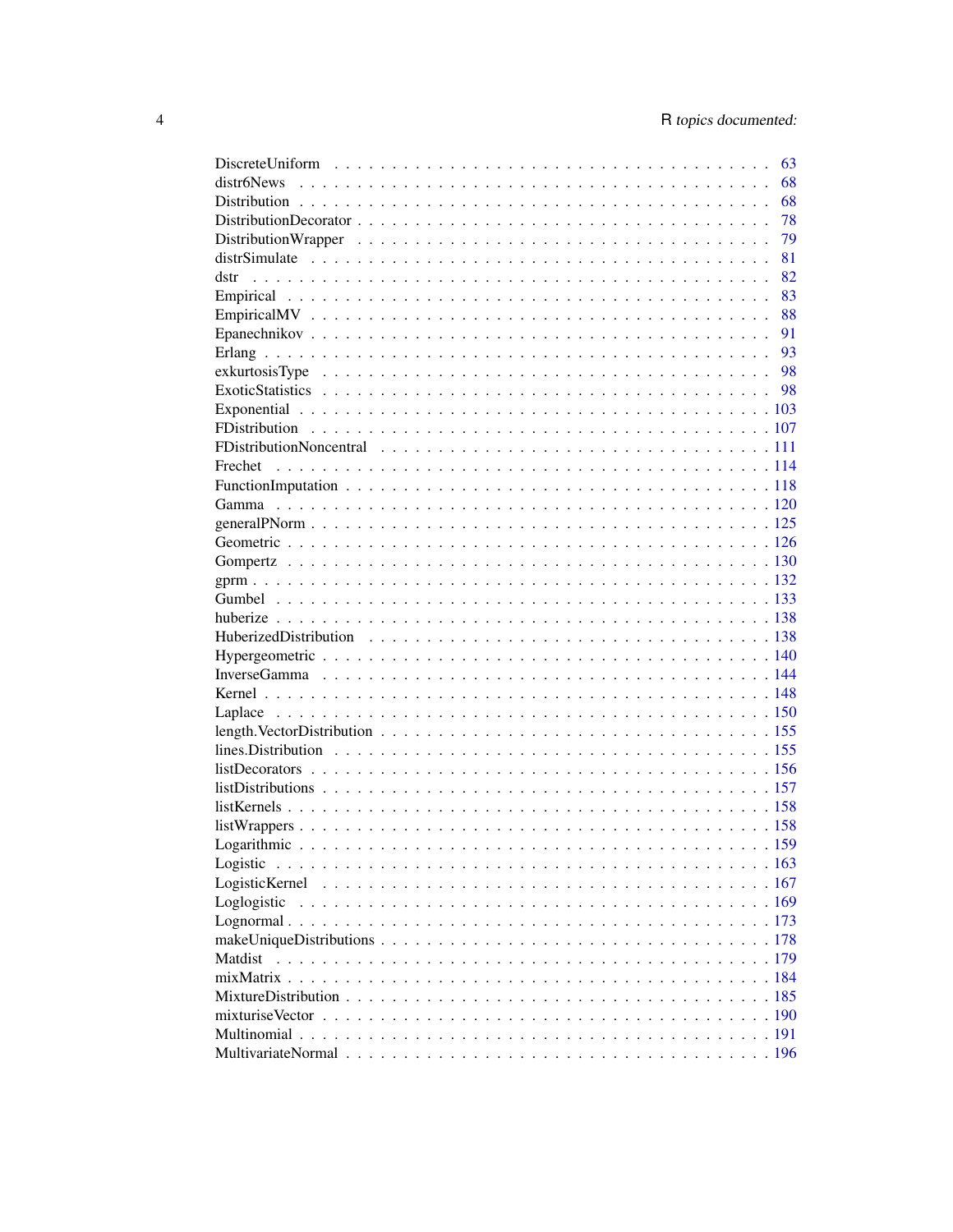| Tricube       |     |
|---------------|-----|
| Triweight     |     |
| truncate      |     |
|               |     |
| Uniform.      |     |
| UniformKernel | 285 |
|               | 286 |
|               |     |
|               |     |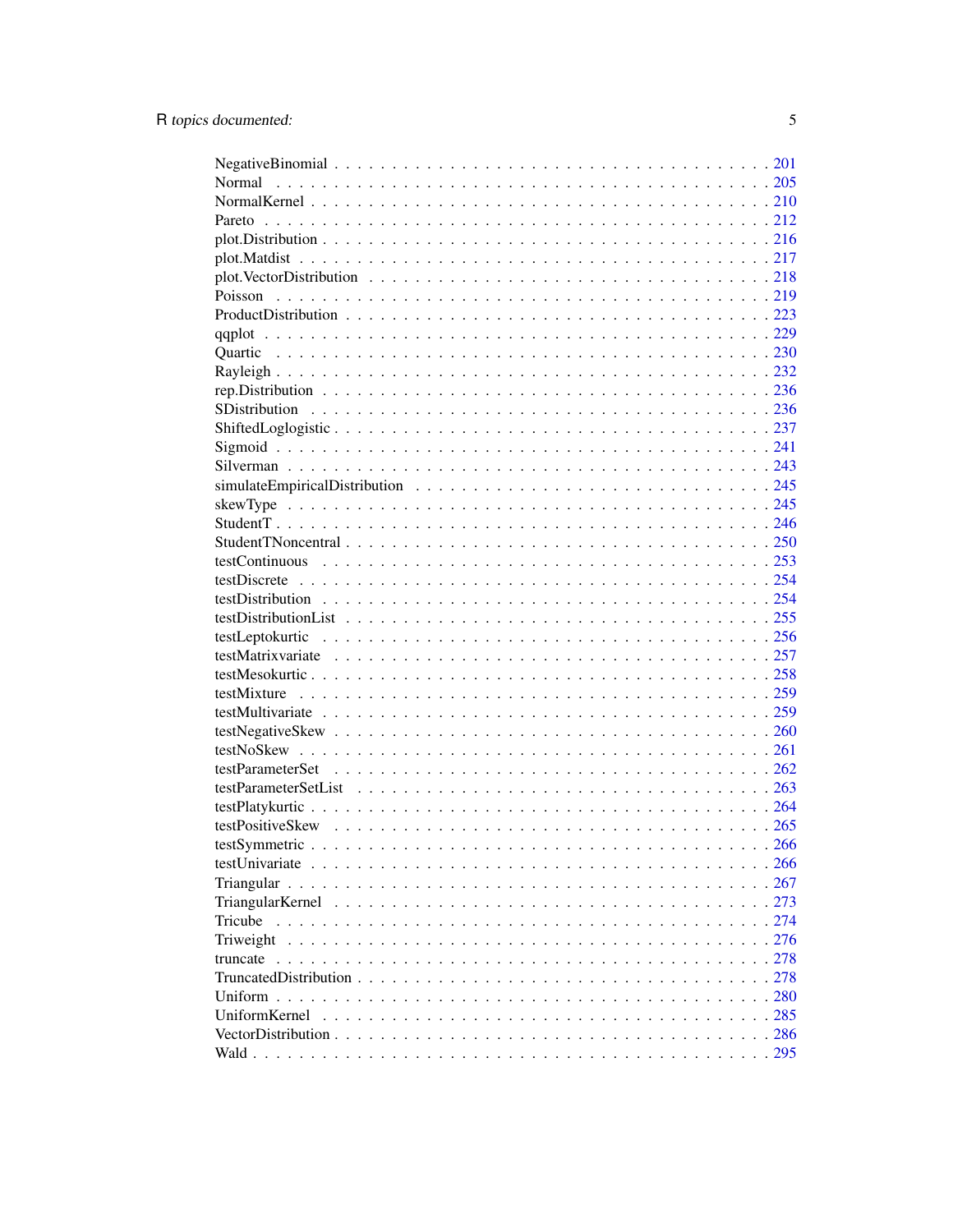<span id="page-5-0"></span>

| Index |  |  |  |  |  |  |  |  |  |  |  |  |  | 310 |  |
|-------|--|--|--|--|--|--|--|--|--|--|--|--|--|-----|--|
|       |  |  |  |  |  |  |  |  |  |  |  |  |  |     |  |
|       |  |  |  |  |  |  |  |  |  |  |  |  |  |     |  |
|       |  |  |  |  |  |  |  |  |  |  |  |  |  |     |  |
|       |  |  |  |  |  |  |  |  |  |  |  |  |  |     |  |
|       |  |  |  |  |  |  |  |  |  |  |  |  |  |     |  |

distr6-package *distr6: Object Oriented Distributions in R*

### Description

distr6 is an object oriented (OO) interface, primarily used for interacting with probability distributions in R. Additionally distr6 includes functionality for composite distributions, a symbolic representation for mathematical sets and intervals, basic methods for common kernels and numeric methods for distribution analysis. distr6 is the official R6 upgrade to the distr family of packages.

#### Details

The main features of distr6 are:

- Currently implements 45 probability distributions (and 11 Kernels) including all distributions in the R stats package. Each distribution has (where possible) closed form analytic expressions for basic statistical methods.
- Decorators that add further functionality to probability distributions including numeric results for useful modelling functions such as p-norms and k-moments.
- Wrappers for composite distributions including convolutions, truncation, mixture distributions and product distributions.

To learn more about distr6, start with the distr6 vignette:

vignette("distr6","distr6")

And for more advanced usage see the complete tutorials at

<https://alan-turing-institute.github.io/distr6/index.html> #nolint

# Author(s)

Maintainer: Raphael Sonabend <raphaelsonabend@gmail.com> [\(ORCID\)](https://orcid.org/0000-0001-9225-4654)

Authors:

• Franz Kiraly <f.kiraly@ucl.ac.uk>

Other contributors:

- Peter Ruckdeschel <peter.ruckdeschel@uni-oldenburg.de> (Author of distr) [contributor]
- Matthias Kohl <Matthias.Kohl@stamats.de> (Author of distr) [contributor]
- Nurul Ain Toha <nurul.toha.15@ucl.ac.uk> [contributor]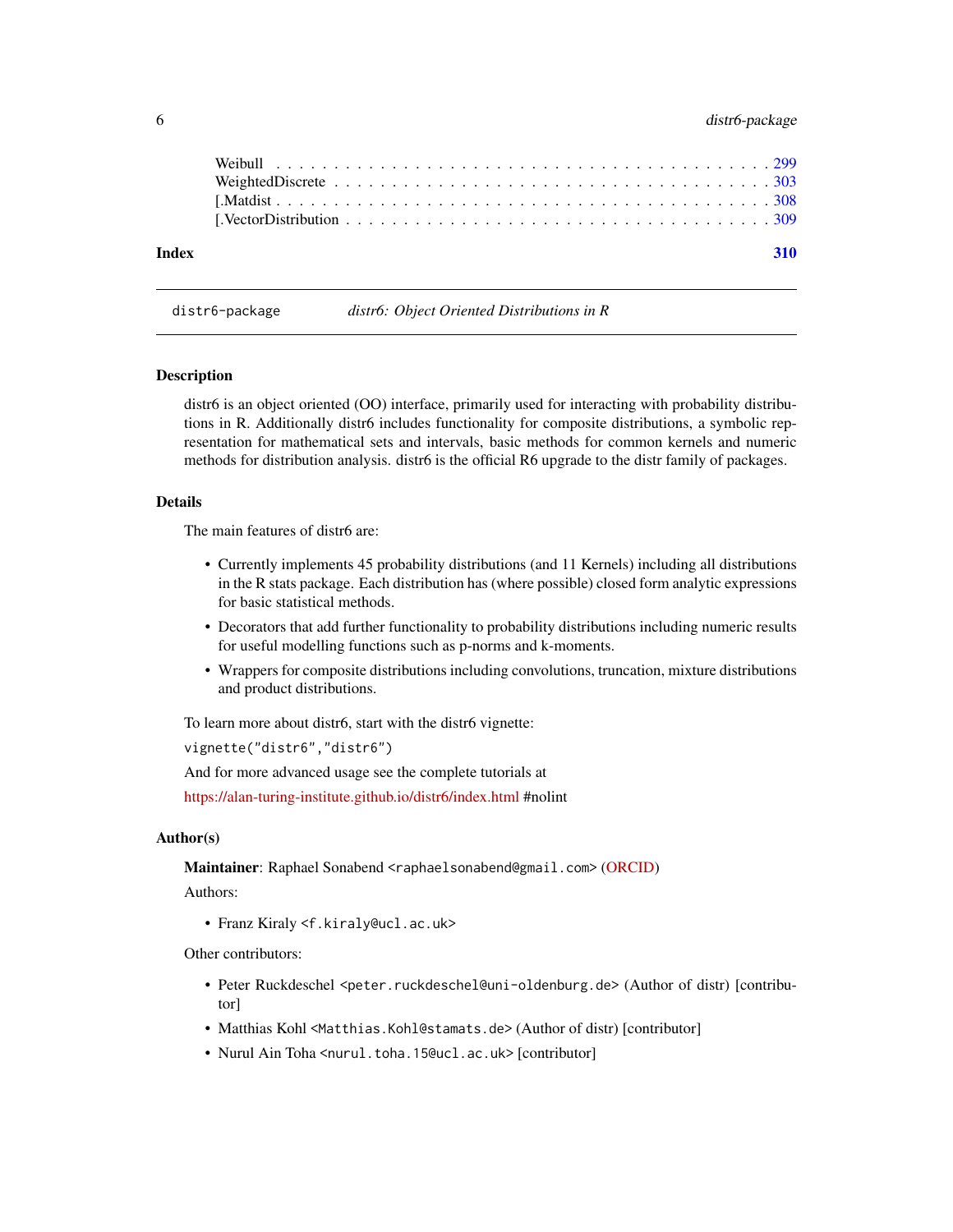- <span id="page-6-0"></span>• Shen Chen <seanchen9832@icloud.com> [contributor]
- Jordan Deenichin <d.deenichin@gmail.com> [contributor]
- Chengyang Gao <garoc371@gmail.com> [contributor]
- Chloe Zhaoyuan Gu <guzhaoyuan@outlook.com> [contributor]
- Yunjie He <zcakebx@ucl.ac.uk> [contributor]
- Xiaowen Huang <hxw3678@gmail.com> [contributor]
- Shuhan Liu <Shuhan.liu.99@gmail.com> [contributor]
- Runlong Yu <edwinyurl@hotmail.com> [contributor]
- Chijing Zeng <britneyzenguk@gmail.com> [contributor]
- Qian Zhou <zcakqz1@ucl.ac.uk> [contributor]

#### See Also

Useful links:

- <https://alan-turing-institute.github.io/distr6/>
- <https://github.com/alan-turing-institute/distr6/>
- Report bugs at <https://github.com/alan-turing-institute/distr6/issues>

<span id="page-6-1"></span>Arcsine *Arcsine Distribution Class*

# Description

Mathematical and statistical functions for the Arcsine distribution, which is commonly used in the study of random walks and as a special case of the Beta distribution.

#### Details

The Arcsine distribution parameterised with lower,  $a$ , and upper,  $b$ , limits is defined by the pdf,

$$
f(x) = 1/(\pi\sqrt{(x-a)(b-x)})
$$

for  $-\infty < a \leq b < \infty$ .

# Value

Returns an R6 object inheriting from class [SDistribution.](#page-235-1)

#### Distribution support

The distribution is supported on  $[a, b]$ .

#### Default Parameterisation

 $Arc(lower = 0, upper = 1)$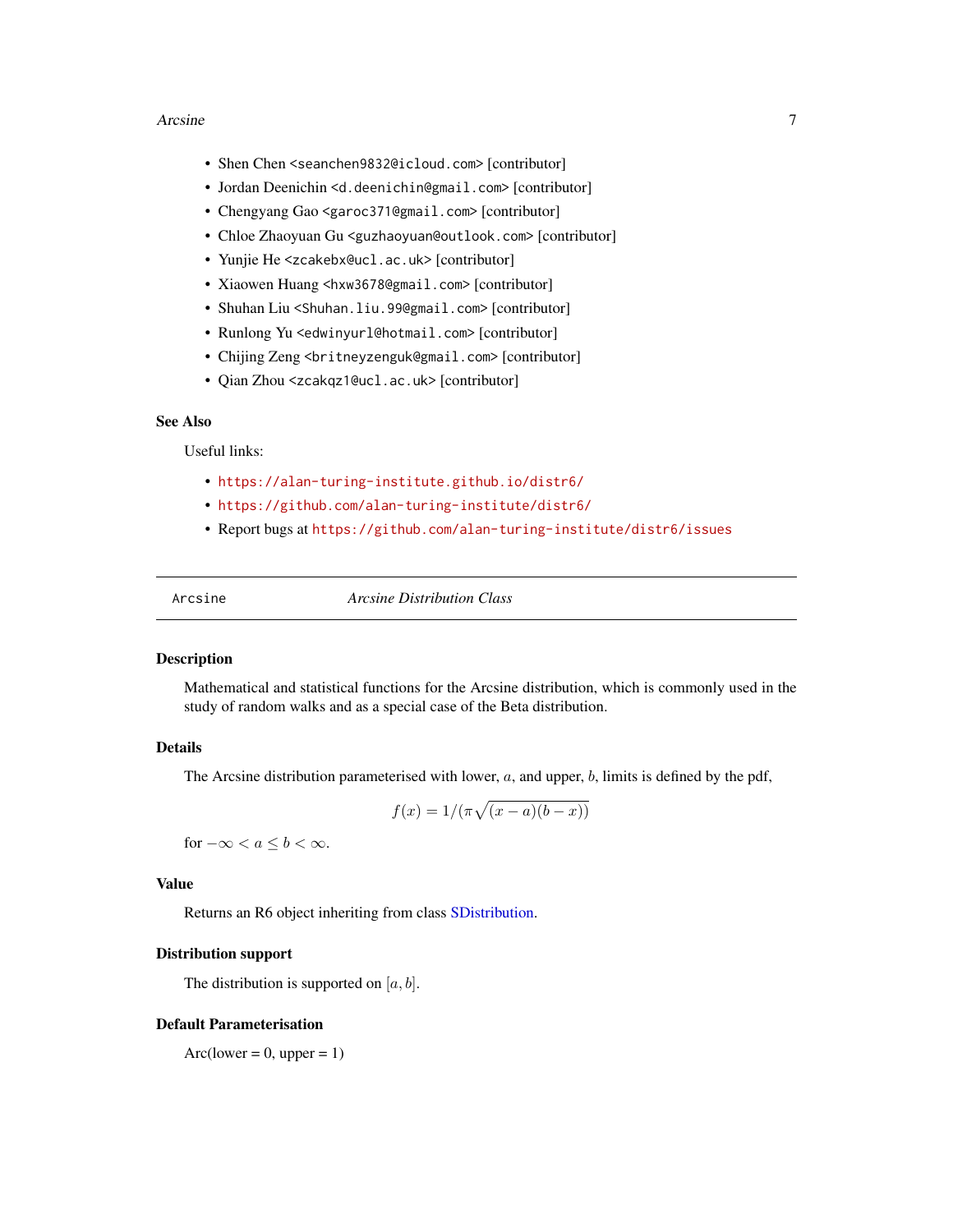#### Omitted Methods

N/A

#### Also known as

N/A

#### Super classes

[distr6::Distribution](#page-0-0) -> [distr6::SDistribution](#page-0-0) -> Arcsine

# Public fields

name Full name of distribution.

short\_name Short name of distribution for printing.

description Brief description of the distribution.

#### Active bindings

properties Returns distribution properties, including skewness type and symmetry.

## Methods

# Public methods:

- [Arcsine\\$new\(\)](#page-7-0)
- [Arcsine\\$mean\(\)](#page-7-1)
- [Arcsine\\$mode\(\)](#page-8-0)
- [Arcsine\\$variance\(\)](#page-8-1)
- [Arcsine\\$skewness\(\)](#page-8-2)
- [Arcsine\\$kurtosis\(\)](#page-8-3)
- [Arcsine\\$entropy\(\)](#page-9-0)
- [Arcsine\\$pgf\(\)](#page-9-1)
- [Arcsine\\$clone\(\)](#page-9-2)

<span id="page-7-0"></span>Method new(): Creates a new instance of this [R6](#page-0-0) class.

# <span id="page-7-1"></span>*Usage:* Arcsine\$new(lower = NULL, upper = NULL, decorators = NULL) *Arguments:* lower (numeric(1)) Lower limit of the [Distribution,](#page-67-1) defined on the Reals. upper (numeric(1)) Upper limit of the [Distribution,](#page-67-1) defined on the Reals. decorators (character()) Decorators to add to the distribution during construction.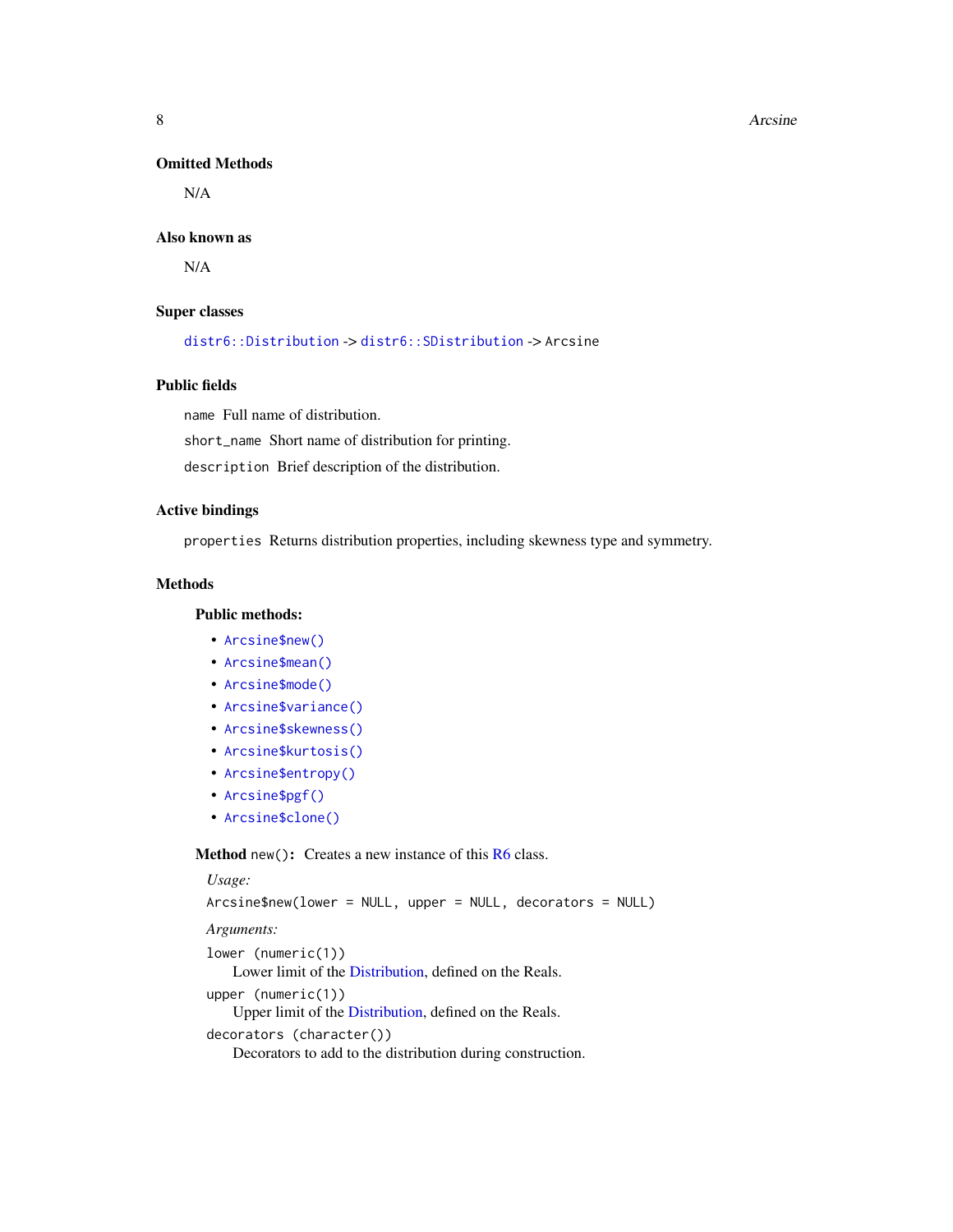**Method** mean(): The arithmetic mean of a (discrete) probability distribution  $X$  is the expectation

$$
E_X(X) = \sum p_X(x) * x
$$

with an integration analogue for continuous distributions.

*Usage:* Arcsine\$mean(...) *Arguments:* ... Unused.

<span id="page-8-0"></span>Method mode(): The mode of a probability distribution is the point at which the pdf is a local maximum, a distribution can be unimodal (one maximum) or multimodal (several maxima).

*Usage:*

```
Arcsine$mode(which = "all")
```
*Arguments:*

which  $(character(1) | numeric(1))$ 

Ignored if distribution is unimodal. Otherwise "all" returns all modes, otherwise specifies which mode to return.

<span id="page-8-1"></span>Method variance(): The variance of a distribution is defined by the formula

$$
var_X = E[X^2] - E[X]^2
$$

where  $E_X$  is the expectation of distribution X. If the distribution is multivariate the covariance matrix is returned.

```
Usage:
Arcsine$variance(...)
Arguments:
... Unused.
```
<span id="page-8-2"></span>Method skewness(): The skewness of a distribution is defined by the third standardised moment,

$$
sk_X = E_X \left[ \frac{x - \mu^3}{\sigma} \right]
$$

where  $E_X$  is the expectation of distribution X,  $\mu$  is the mean of the distribution and  $\sigma$  is the standard deviation of the distribution.

*Usage:* Arcsine\$skewness(...)

*Arguments:*

... Unused.

<span id="page-8-3"></span>Method kurtosis(): The kurtosis of a distribution is defined by the fourth standardised moment,

$$
k_X = E_X \left[ \frac{x - \mu^4}{\sigma} \right]
$$

]

where  $E_X$  is the expectation of distribution X,  $\mu$  is the mean of the distribution and  $\sigma$  is the standard deviation of the distribution. Excess Kurtosis is Kurtosis - 3.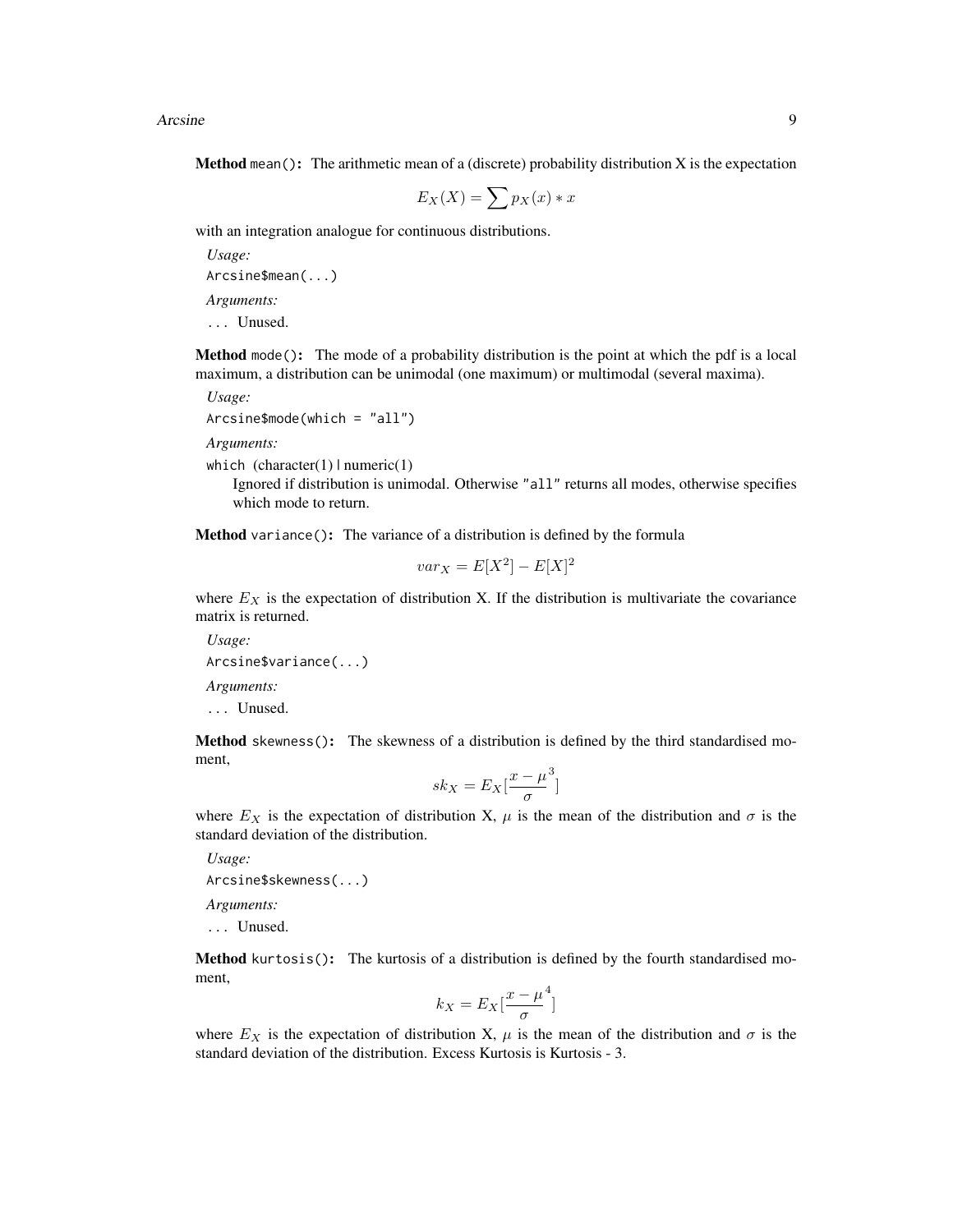```
Usage:
Arcsine$kurtosis(excess = TRUE, ...)
Arguments:
excess (logical(1))
   If TRUE (default) excess kurtosis returned.
... Unused.
```
<span id="page-9-0"></span>Method entropy(): The entropy of a (discrete) distribution is defined by

$$
-\sum(f_X)log(f_X)
$$

where  $f_X$  is the pdf of distribution X, with an integration analogue for continuous distributions.

*Usage:*

```
Arcsine$entropy(base = 2, ...)
```
*Arguments:*

```
base (integer(1))
   Base of the entropy logarithm, default = 2 (Shannon entropy)
... Unused.
```
<span id="page-9-1"></span>Method pgf(): The probability generating function is defined by

$$
pgf_X(z) = E_X[exp(z^x)]
$$

where X is the distribution and  $E<sub>X</sub>$  is the expectation of the distribution X.

```
Usage:
Arcsine$pgf(z, ...)
Arguments:
z (integer(1))
    z integer to evaluate probability generating function at.
```
... Unused.

<span id="page-9-2"></span>Method clone(): The objects of this class are cloneable with this method.

*Usage:* Arcsine\$clone(deep = FALSE)

*Arguments:*

deep Whether to make a deep clone.

# References

McLaughlin, M. P. (2001). A compendium of common probability distributions (pp. 2014-01). Michael P. McLaughlin.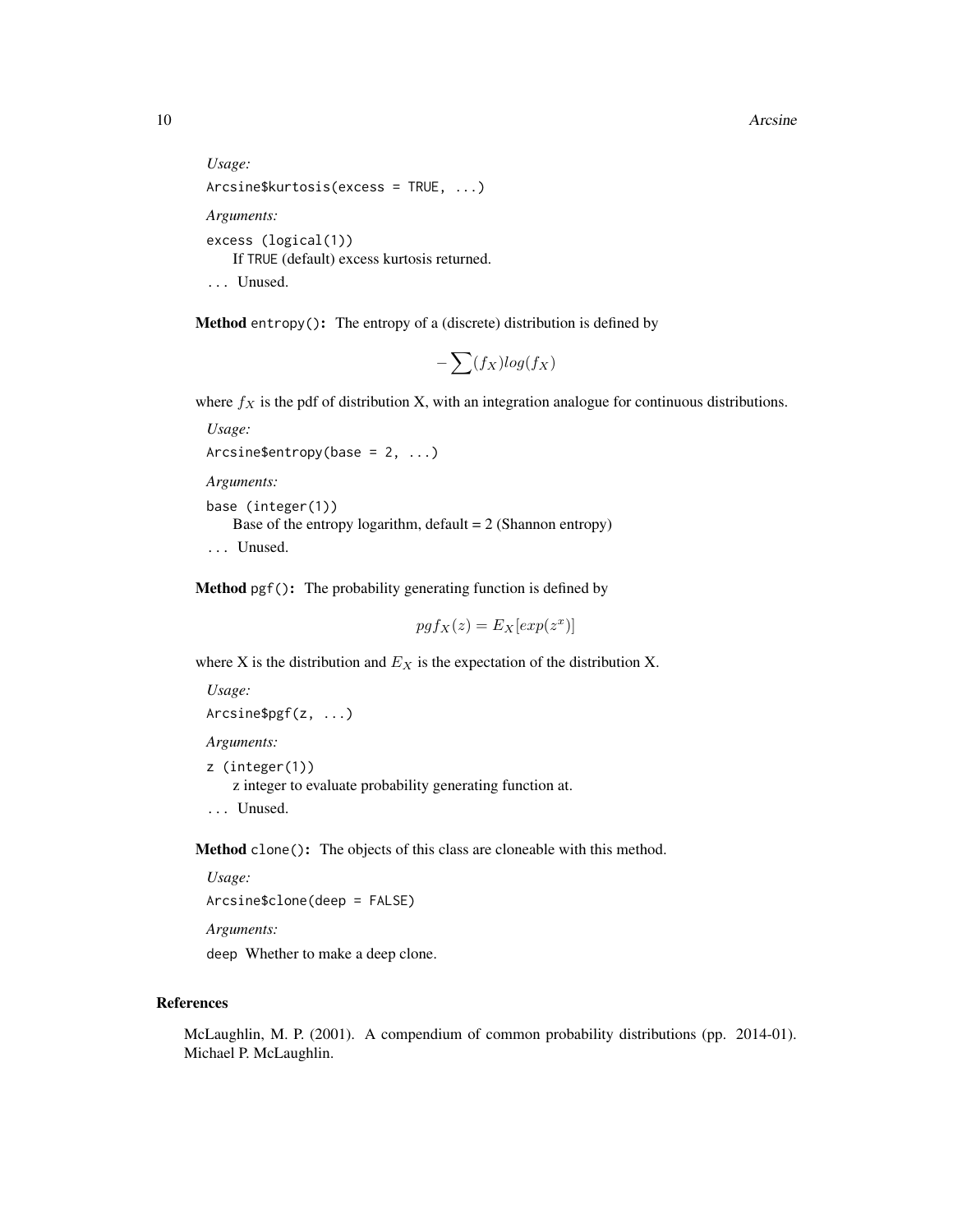# <span id="page-10-0"></span>as. Distribution 11

# See Also

Other continuous distributions: [BetaNoncentral](#page-21-1), [Beta](#page-17-1), [Cauchy](#page-34-1), [ChiSquaredNoncentral](#page-43-1), [ChiSquared](#page-38-1), [Dirichlet](#page-59-1), [Erlang](#page-92-1), [Exponential](#page-102-1), [FDistributionNoncentral](#page-110-1), [FDistribution](#page-106-1), [Frechet](#page-113-1), [Gamma](#page-119-1), [Gompertz](#page-129-1), [Gumbel](#page-132-1), [InverseGamma](#page-143-1), [Laplace](#page-149-1), [Logistic](#page-162-1), [Loglogistic](#page-168-1), [Lognormal](#page-172-1), [MultivariateNormal](#page-195-1), [Normal](#page-204-1), [Pareto](#page-211-1), [Poisson](#page-218-1), [Rayleigh](#page-231-1), [ShiftedLoglogistic](#page-236-1), [StudentTNoncentral](#page-249-1), [StudentT](#page-245-1), [Triangular](#page-266-1), [Uniform](#page-279-1), [Wald](#page-294-1), [Weibull](#page-298-1)

Other univariate distributions: [Bernoulli](#page-12-1), [BetaNoncentral](#page-21-1), [Beta](#page-17-1), [Binomial](#page-23-1), [Categorical](#page-29-1), [Cauchy](#page-34-1), [ChiSquaredNoncentral](#page-43-1), [ChiSquared](#page-38-1), [Degenerate](#page-55-1), [DiscreteUniform](#page-62-1), [Empirical](#page-82-1), [Erlang](#page-92-1), [Exponential](#page-102-1), [FDistributionNoncentral](#page-110-1), [FDistribution](#page-106-1), [Frechet](#page-113-1), [Gamma](#page-119-1), [Geometric](#page-125-1), [Gompertz](#page-129-1), [Gumbel](#page-132-1), [Hypergeometric](#page-139-1), [InverseGamma](#page-143-1), [Laplace](#page-149-1), [Logarithmic](#page-158-1), [Logistic](#page-162-1), [Loglogistic](#page-168-1), [Lognormal](#page-172-1), [Matdist](#page-178-1), [NegativeBinomial](#page-200-1), [Normal](#page-204-1), [Pareto](#page-211-1), [Poisson](#page-218-1), [Rayleigh](#page-231-1), [ShiftedLoglogistic](#page-236-1), [StudentTNoncentral](#page-249-1), [StudentT](#page-245-1), [Triangular](#page-266-1), [Uniform](#page-279-1), [Wald](#page-294-1), [Weibull](#page-298-1), [WeightedDiscrete](#page-302-1)

as.Distribution *Coerce matrix to vector of WeightedDiscrete or Matrix Distribution*

#### **Description**

Coerces matrices to a [VectorDistribution](#page-285-1) containing [WeightedDiscrete](#page-302-1) distributions or a [Matdist.](#page-178-1) Number of distributions are the number of rows in the matrix, number of  $x$  points are number of columns in the matrix.

#### Usage

as.Distribution(obj, fun, decorators = NULL, vector = FALSE) ## S3 method for class 'matrix' as.Distribution(obj, fun, decorators = NULL, vector = FALSE)

## Arguments

| obi        | matrix. Column names correspond to x in WeightedDiscrete, so this method<br>only works if all distributions (rows in the matrix) have the same points to be<br>evaluated on. Elements correspond to either the pdf or cdf of the distribution<br>(see below). |
|------------|---------------------------------------------------------------------------------------------------------------------------------------------------------------------------------------------------------------------------------------------------------------|
| fun        | Either "pdf" or "cdf", passed to WeightedDiscrete or Matdist and tells the con-<br>structor if the elements in obj correspond to the pdf or cdf of the distribution.                                                                                          |
| decorators | Passed to VectorDistribution or Matdist.                                                                                                                                                                                                                      |
| vector     | (logical(1))<br>If TRUE then constructs a VectorDistribution of WeightedDiscrete distributions,<br>otherwise (default) constructs a Matdist.                                                                                                                  |

#### Value

A [VectorDistribution](#page-285-1) or [Matdist](#page-178-1)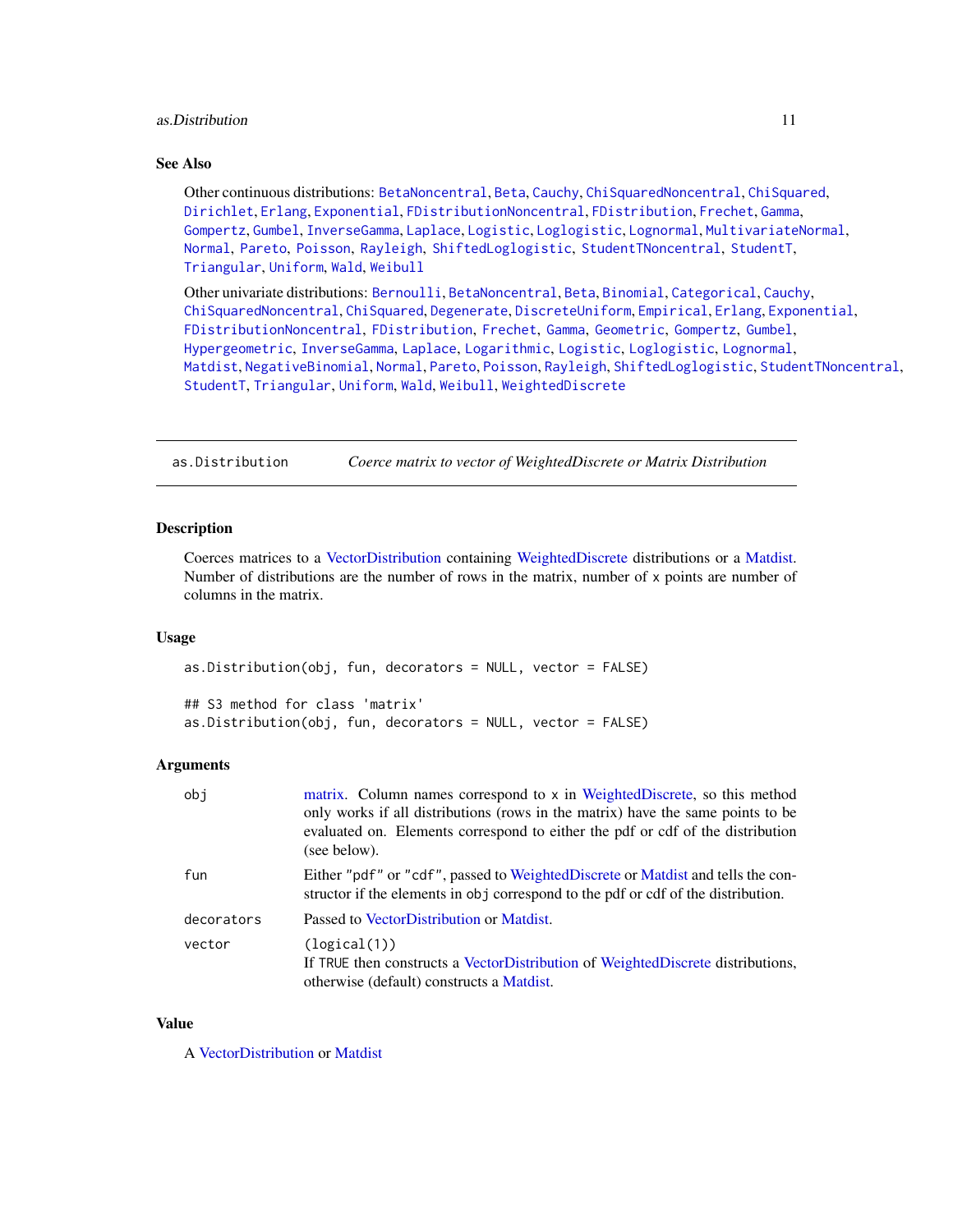# Examples

```
pdf <- runif(200)
mat <- matrix(pdf, 20, 10, FALSE, list(NULL, 1:10))
mat \leq t(apply(mat, 1, function(x) x / sum(x)))
# coercion to matrix distribution
as.Distribution(mat, fun = "pdf")
# coercion to vector of weighted discrete distributions
as.Distribution(mat, fun = "pdf", vector = TRUE)
```
as.MixtureDistribution

*Coercion to Mixture Distribution*

# Description

Helper functions to quickly convert compatible objects to a [MixtureDistribution.](#page-184-1)

#### Usage

as.MixtureDistribution(object, weights = "uniform")

# Arguments

| object  | ProductDistribution or VectorDistribution                                                                                                                                                                                                                                                           |
|---------|-----------------------------------------------------------------------------------------------------------------------------------------------------------------------------------------------------------------------------------------------------------------------------------------------------|
| weights | (character(1)   numeric())<br>Weights to use in the resulting mixture. If all distributions are weighted equally<br>then "uniform" provides a much faster implementation, otherwise a vector of<br>length equal to the number of wrapped distributions, this is automatically scaled<br>internally. |
|         |                                                                                                                                                                                                                                                                                                     |

as.ProductDistribution

*Coercion to Product Distribution*

# Description

Helper functions to quickly convert compatible objects to a [ProductDistribution.](#page-222-1)

# Usage

```
as.ProductDistribution(object)
```
# Arguments

object [MixtureDistribution](#page-184-1) or [VectorDistribution](#page-285-1)

<span id="page-11-0"></span>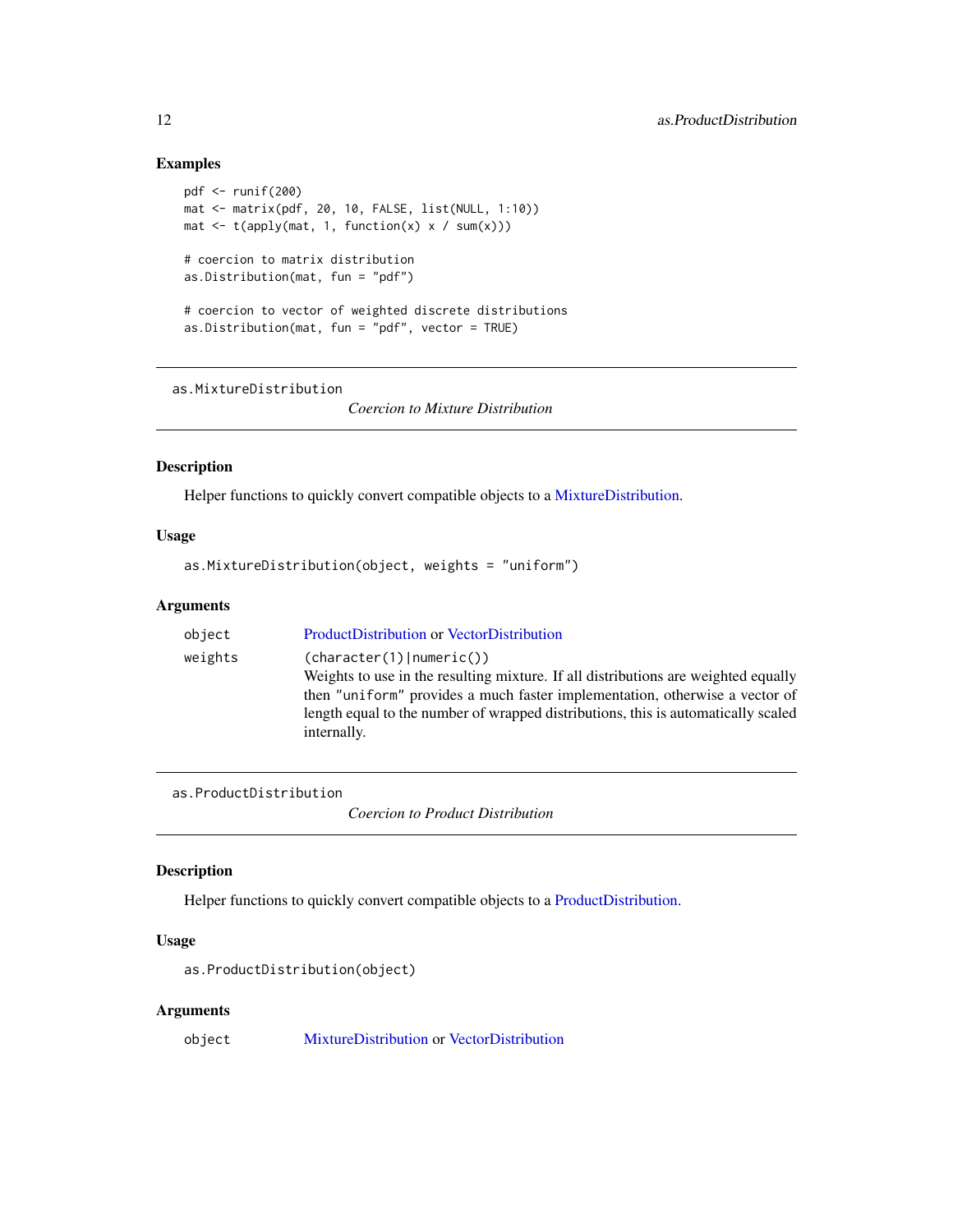<span id="page-12-0"></span>as.VectorDistribution *Coercion to Vector Distribution*

#### Description

Helper functions to quickly convert compatible objects to a [VectorDistribution.](#page-285-1)

# Usage

```
as.VectorDistribution(object)
```
# Arguments

object [MixtureDistribution](#page-184-1) or [ProductDistribution](#page-222-1)

<span id="page-12-1"></span>Bernoulli *Bernoulli Distribution Class*

### Description

Mathematical and statistical functions for the Bernoulli distribution, which is commonly used to model a two-outcome scenario.

# Details

The Bernoulli distribution parameterised with probability of success,  $p$ , is defined by the pmf,

$$
f(x) = p, if x = 1
$$

$$
f(x) = 1 - p, if x = 0
$$

for probability  $p$ .

# Value

Returns an R6 object inheriting from class [SDistribution.](#page-235-1)

# Distribution support

The distribution is supported on  $\{0, 1\}$ .

# Default Parameterisation

 $Bern(prob = 0.5)$ 

# Omitted Methods

N/A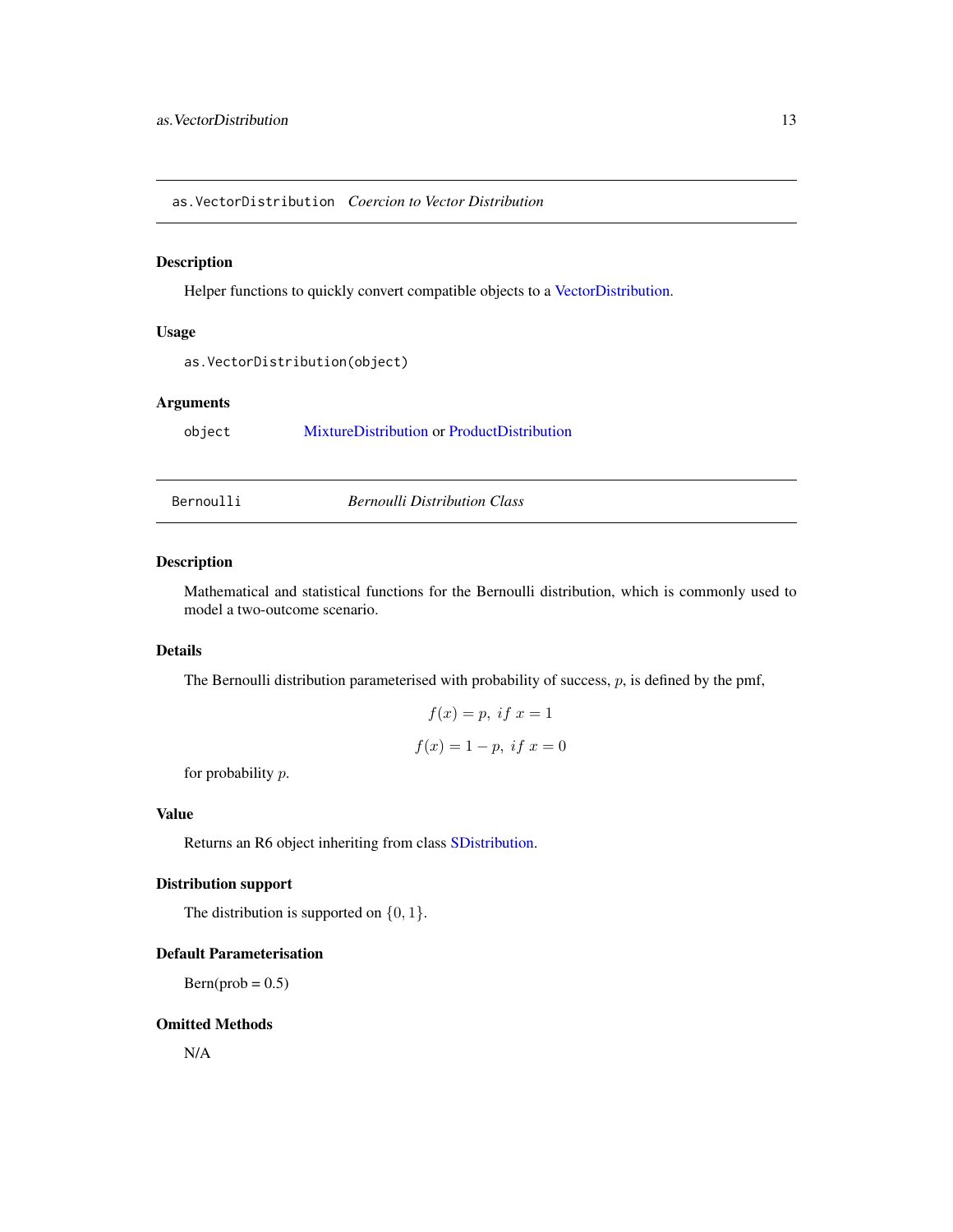#### 14 **Bernoulli**

#### Also known as

N/A

#### Super classes

[distr6::Distribution](#page-0-0) -> [distr6::SDistribution](#page-0-0) -> Bernoulli

# Public fields

name Full name of distribution.

short\_name Short name of distribution for printing.

description Brief description of the distribution.

packages Packages required to be installed in order to construct the distribution.

#### Active bindings

properties Returns distribution properties, including skewness type and symmetry.

#### Methods

## Public methods:

- [Bernoulli\\$new\(\)](#page-7-0)
- [Bernoulli\\$mean\(\)](#page-7-1)
- [Bernoulli\\$mode\(\)](#page-8-0)
- [Bernoulli\\$median\(\)](#page-14-0)
- [Bernoulli\\$variance\(\)](#page-8-1)
- [Bernoulli\\$skewness\(\)](#page-8-2)
- [Bernoulli\\$kurtosis\(\)](#page-8-3)
- [Bernoulli\\$entropy\(\)](#page-9-0)
- [Bernoulli\\$mgf\(\)](#page-15-0)
- [Bernoulli\\$cf\(\)](#page-15-1)
- [Bernoulli\\$pgf\(\)](#page-9-1)
- [Bernoulli\\$clone\(\)](#page-9-2)

Method new(): Creates a new instance of this [R6](#page-0-0) class.

```
Usage:
Bernoulli$new(prob = NULL, qprob = NULL, decorators = NULL)
Arguments:
prob (numeric(1))
   Probability of success.
qprob (numeric(1))
   Probability of failure. If provided then prob is ignored. qprob = 1 -prob.
decorators (character())
   Decorators to add to the distribution during construction.
```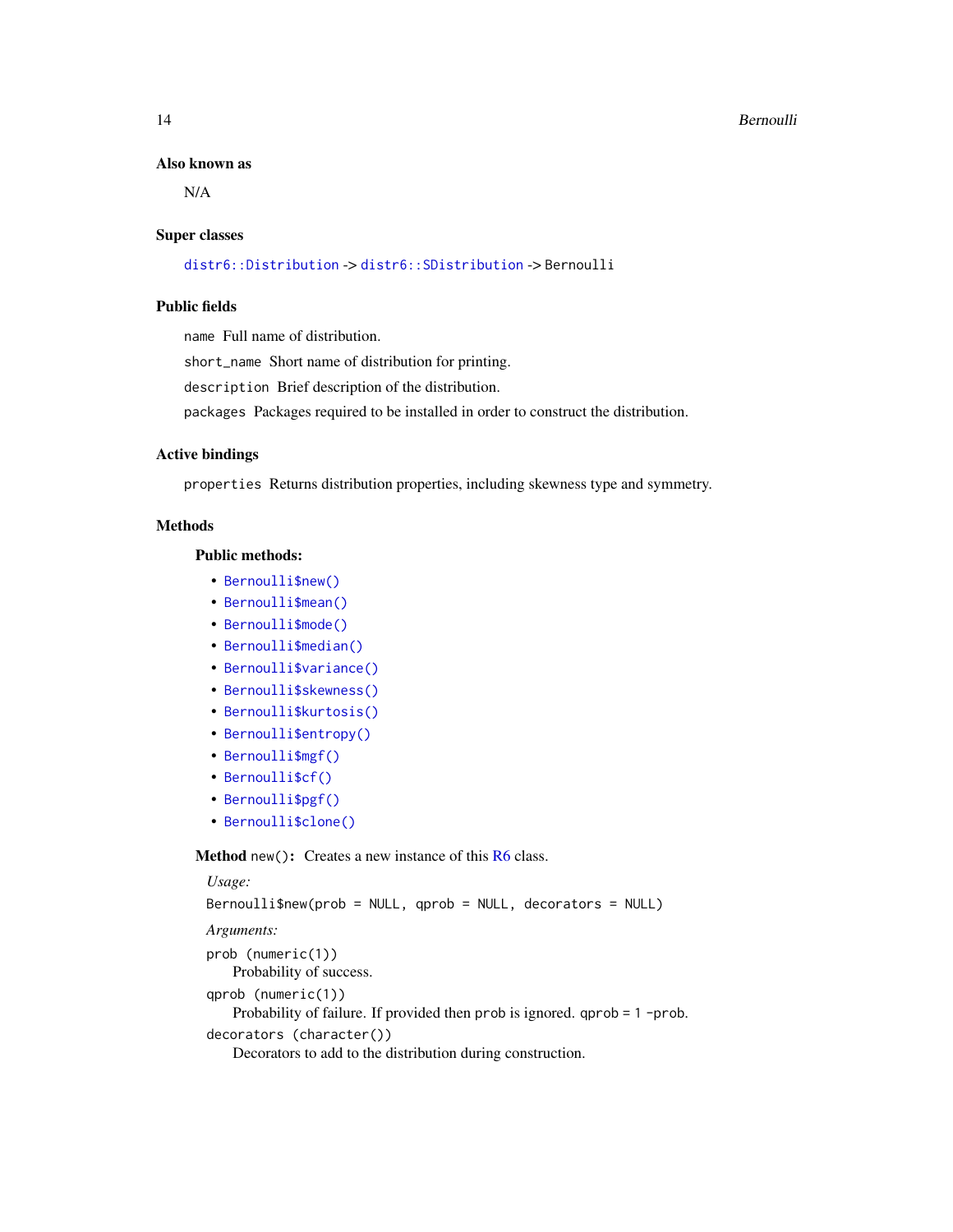**Method** mean(): The arithmetic mean of a (discrete) probability distribution  $X$  is the expectation

$$
E_X(X) = \sum p_X(x) * x
$$

with an integration analogue for continuous distributions.

*Usage:* Bernoulli\$mean(...) *Arguments:*

... Unused.

Method mode(): The mode of a probability distribution is the point at which the pdf is a local maximum, a distribution can be unimodal (one maximum) or multimodal (several maxima).

*Usage:*  $Bernoulli$mode(which = "all")$ 

*Arguments:*

```
which (character(1) | numeric(1))
```
Ignored if distribution is unimodal. Otherwise "all" returns all modes, otherwise specifies which mode to return.

<span id="page-14-0"></span>Method median(): Returns the median of the distribution. If an analytical expression is available returns distribution median, otherwise if symmetric returns self\$mean, otherwise returns self\$quantile(0.5).

*Usage:* Bernoulli\$median()

Method variance(): The variance of a distribution is defined by the formula

$$
var_X = E[X^2] - E[X]^2
$$

where  $E<sub>X</sub>$  is the expectation of distribution X. If the distribution is multivariate the covariance matrix is returned.

*Usage:* Bernoulli\$variance(...) *Arguments:* ... Unused.

Method skewness(): The skewness of a distribution is defined by the third standardised moment,

$$
sk_X = E_X \left[ \frac{x - \mu^3}{\sigma} \right]
$$

where  $E_X$  is the expectation of distribution X,  $\mu$  is the mean of the distribution and  $\sigma$  is the standard deviation of the distribution.

*Usage:* Bernoulli\$skewness(...) *Arguments:*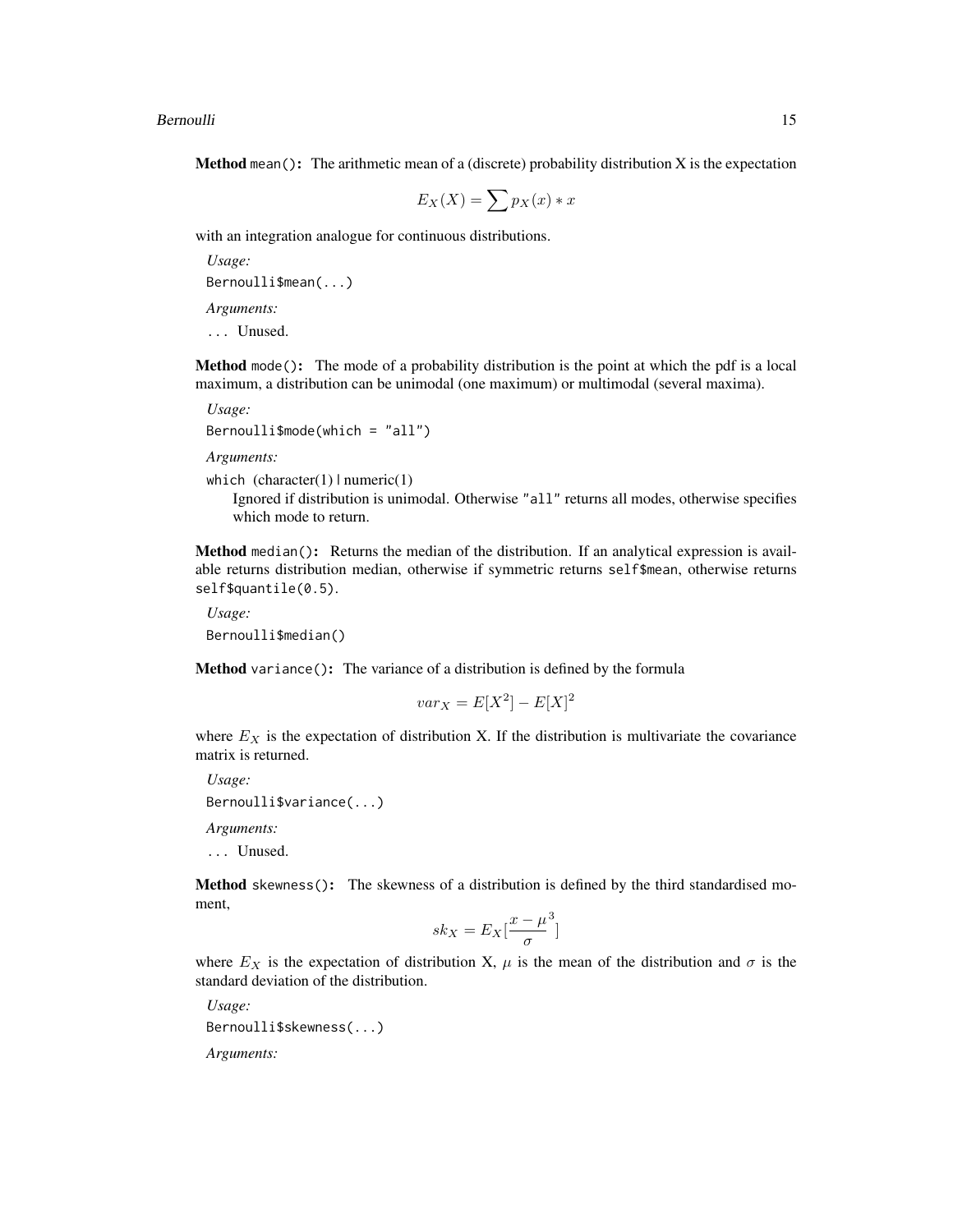# ... Unused.

Method kurtosis(): The kurtosis of a distribution is defined by the fourth standardised moment,

$$
k_X = E_X \left[ \frac{x - \mu^4}{\sigma} \right]
$$

where  $E_X$  is the expectation of distribution X,  $\mu$  is the mean of the distribution and  $\sigma$  is the standard deviation of the distribution. Excess Kurtosis is Kurtosis - 3.

```
Usage:
Bernoulli$kurtosis(excess = TRUE, ...)
Arguments:
excess (logical(1))
   If TRUE (default) excess kurtosis returned.
... Unused.
```
Method entropy(): The entropy of a (discrete) distribution is defined by

$$
-\sum(f_X)log(f_X)
$$

where  $f_X$  is the pdf of distribution X, with an integration analogue for continuous distributions. *Usage:*

```
Bernoulli$entropy(base = 2, ...)
Arguments:
base (integer(1))
   Base of the entropy logarithm, default = 2 (Shannon entropy)
```
... Unused.

<span id="page-15-0"></span>Method mgf(): The moment generating function is defined by

$$
mgf_X(t) = E_X[exp(xt)]
$$

where X is the distribution and  $E<sub>X</sub>$  is the expectation of the distribution X.

*Usage:* Bernoulli\$mgf(t, ...) *Arguments:* t (integer(1))

t integer to evaluate function at. ... Unused.

<span id="page-15-1"></span>Method cf(): The characteristic function is defined by

$$
cf_X(t) = E_X[exp(xti)]
$$

where X is the distribution and  $E<sub>X</sub>$  is the expectation of the distribution X.

*Usage:* Bernoulli\$cf(t, ...)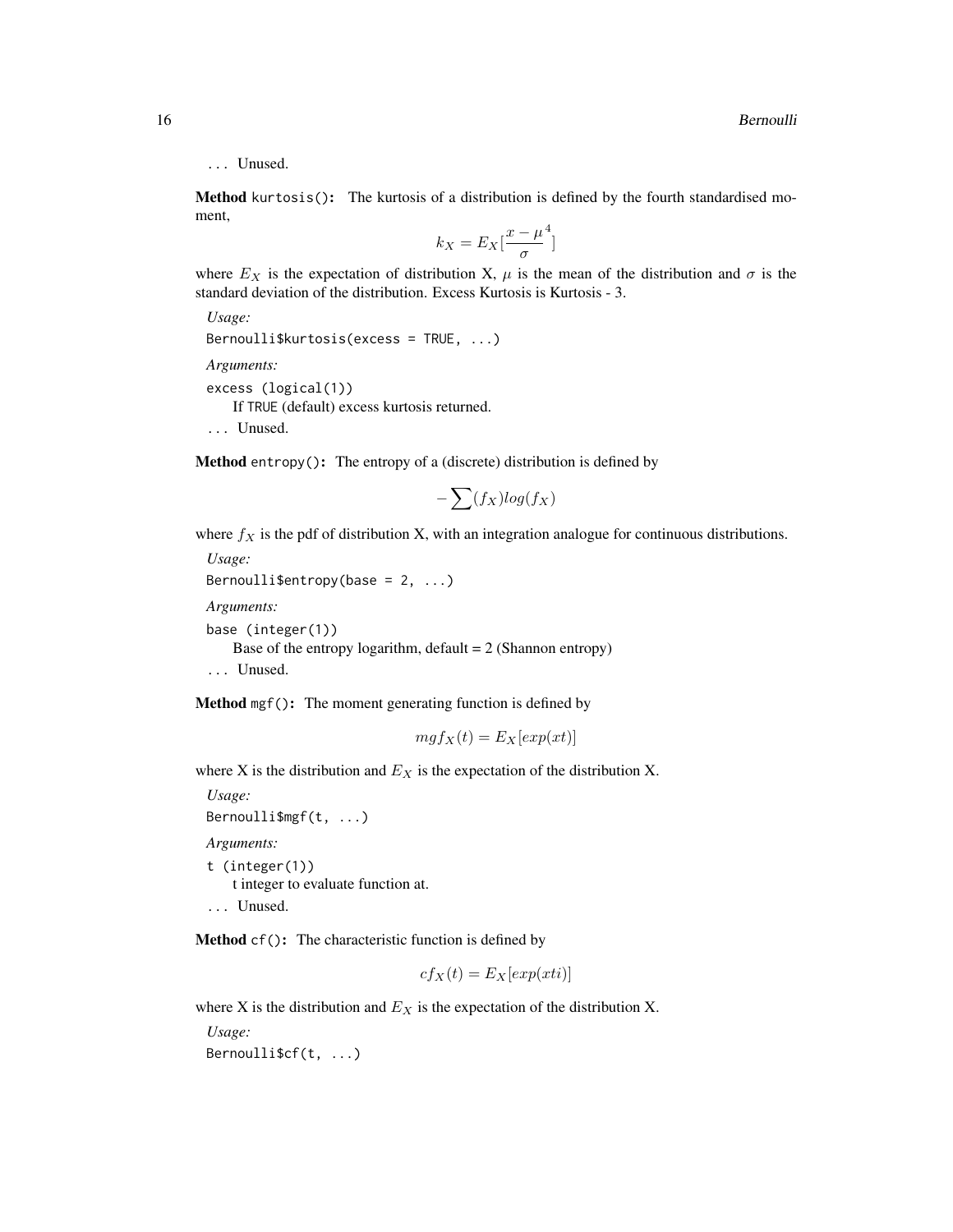#### Bernoulli **17**

*Arguments:*

t (integer(1)) t integer to evaluate function at. ... Unused.

Method pgf(): The probability generating function is defined by

$$
pgf_X(z) = E_X[exp(z^x)]
$$

where X is the distribution and  $E<sub>X</sub>$  is the expectation of the distribution X.

*Usage:* Bernoulli\$pgf(z, ...) *Arguments:* z (integer(1)) z integer to evaluate probability generating function at. ... Unused.

Method clone(): The objects of this class are cloneable with this method.

*Usage:* Bernoulli\$clone(deep = FALSE)

*Arguments:*

deep Whether to make a deep clone.

## References

McLaughlin, M. P. (2001). A compendium of common probability distributions (pp. 2014-01). Michael P. McLaughlin.

#### See Also

Other discrete distributions: [Binomial](#page-23-1), [Categorical](#page-29-1), [Degenerate](#page-55-1), [DiscreteUniform](#page-62-1), [EmpiricalMV](#page-87-1), [Empirical](#page-82-1), [Geometric](#page-125-1), [Hypergeometric](#page-139-1), [Logarithmic](#page-158-1), [Matdist](#page-178-1), [Multinomial](#page-190-1), [NegativeBinomial](#page-200-1), [WeightedDiscrete](#page-302-1)

Other univariate distributions: [Arcsine](#page-6-1), [BetaNoncentral](#page-21-1), [Beta](#page-17-1), [Binomial](#page-23-1), [Categorical](#page-29-1), [Cauchy](#page-34-1), [ChiSquaredNoncentral](#page-43-1), [ChiSquared](#page-38-1), [Degenerate](#page-55-1), [DiscreteUniform](#page-62-1), [Empirical](#page-82-1), [Erlang](#page-92-1), [Exponential](#page-102-1), [FDistributionNoncentral](#page-110-1), [FDistribution](#page-106-1), [Frechet](#page-113-1), [Gamma](#page-119-1), [Geometric](#page-125-1), [Gompertz](#page-129-1), [Gumbel](#page-132-1), [Hypergeometric](#page-139-1), [InverseGamma](#page-143-1), [Laplace](#page-149-1), [Logarithmic](#page-158-1), [Logistic](#page-162-1), [Loglogistic](#page-168-1), [Lognormal](#page-172-1), [Matdist](#page-178-1), [NegativeBinomial](#page-200-1), [Normal](#page-204-1), [Pareto](#page-211-1), [Poisson](#page-218-1), [Rayleigh](#page-231-1), [ShiftedLoglogistic](#page-236-1), [StudentTNoncentral](#page-249-1), [StudentT](#page-245-1), [Triangular](#page-266-1), [Uniform](#page-279-1), [Wald](#page-294-1), [Weibull](#page-298-1), [WeightedDiscrete](#page-302-1)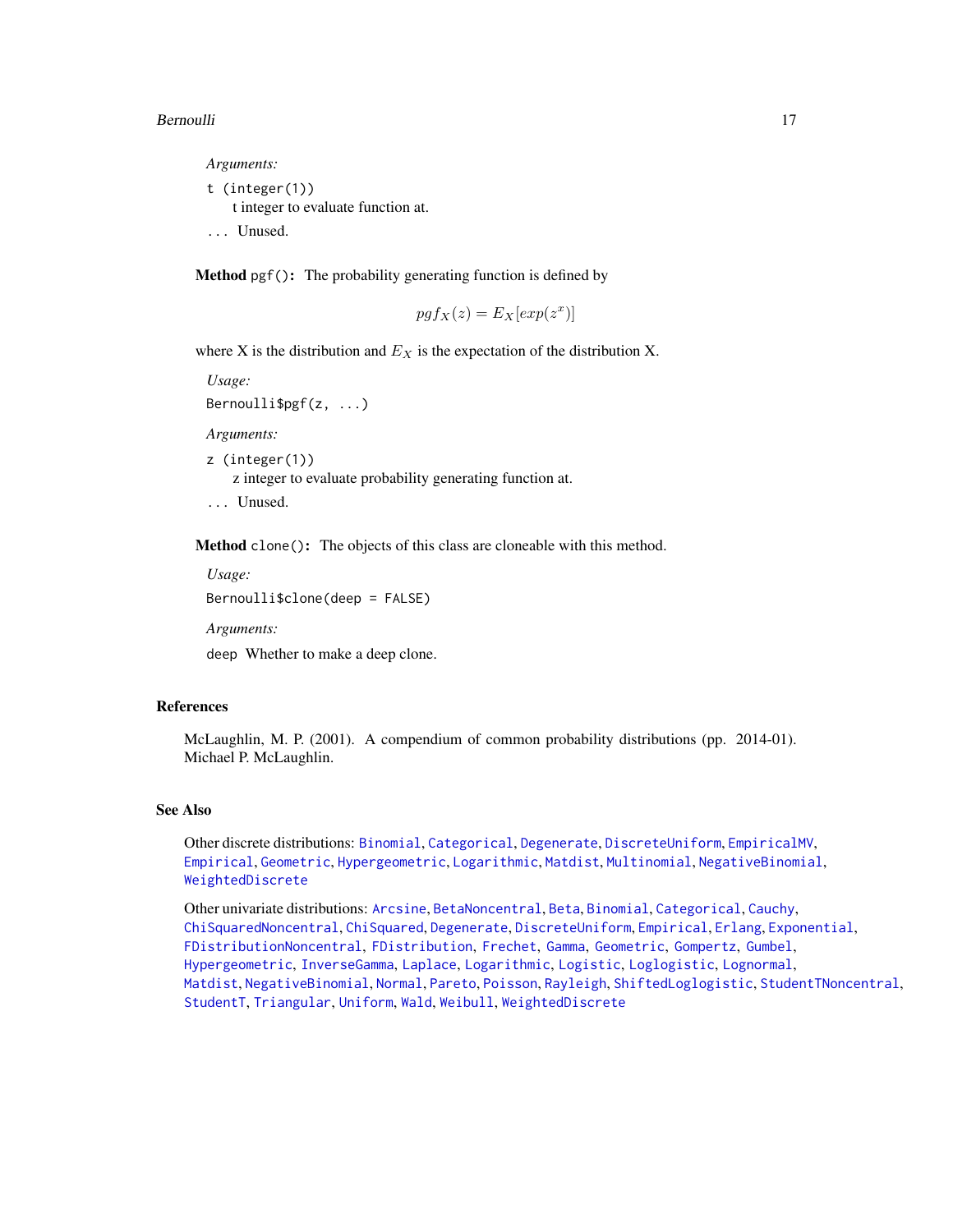## <span id="page-17-1"></span><span id="page-17-0"></span>Description

Mathematical and statistical functions for the Beta distribution, which is commonly used as the prior in Bayesian modelling.

# Details

The Beta distribution parameterised with two shape parameters,  $\alpha$ ,  $\beta$ , is defined by the pdf,

$$
f(x) = (x^{\alpha - 1}(1 - x)^{\beta - 1})/B(\alpha, \beta)
$$

for  $\alpha, \beta > 0$ , where B is the Beta function.

# Value

Returns an R6 object inheriting from class [SDistribution.](#page-235-1)

#### Distribution support

The distribution is supported on  $[0, 1]$ .

# Default Parameterisation

Beta(shape $1 = 1$ , shape $2 = 1$ )

# Omitted Methods

N/A

# Also known as

N/A

# Super classes

[distr6::Distribution](#page-0-0) -> [distr6::SDistribution](#page-0-0) -> Beta

# Public fields

name Full name of distribution.

short\_name Short name of distribution for printing.

description Brief description of the distribution.

packages Packages required to be installed in order to construct the distribution.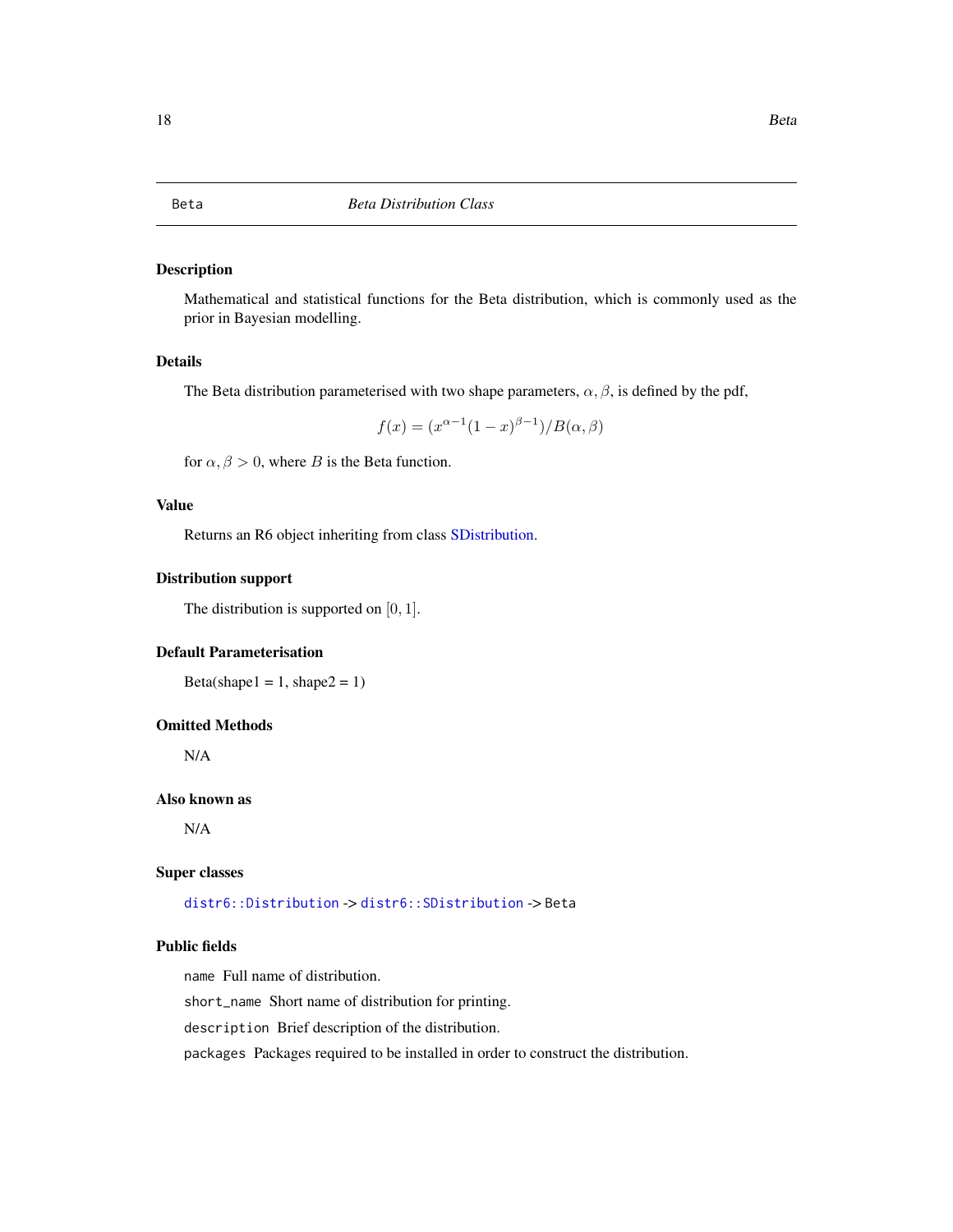Beta 2008 and 2008 and 2008 and 2008 and 2008 and 2008 and 2008 and 2008 and 2008 and 2008 and 2008 and 2008 and 2008 and 2008 and 2008 and 2008 and 2008 and 2008 and 2008 and 2008 and 2008 and 2008 and 2008 and 2008 and 2

#### Active bindings

properties Returns distribution properties, including skewness type and symmetry.

#### Methods

Public methods:

- [Beta\\$new\(\)](#page-7-0)
- [Beta\\$mean\(\)](#page-7-1)
- [Beta\\$mode\(\)](#page-8-0)
- [Beta\\$variance\(\)](#page-8-1)
- [Beta\\$skewness\(\)](#page-8-2)
- [Beta\\$kurtosis\(\)](#page-8-3)
- [Beta\\$entropy\(\)](#page-9-0)
- [Beta\\$pgf\(\)](#page-9-1)
- [Beta\\$clone\(\)](#page-9-2)

Method new(): Creates a new instance of this [R6](#page-0-0) class.

```
Usage:
Beta$new(shape1 = NULL, shape2 = NULL, decorators = NULL)
Arguments:
shape1 (numeric(1))
   First shape parameter, shape 1 > 0.
shape2 (numeric(1))
   Second shape parameter, shape2 > 0.
decorators (character())
   Decorators to add to the distribution during construction.
```
**Method** mean(): The arithmetic mean of a (discrete) probability distribution  $X$  is the expectation

$$
E_X(X) = \sum p_X(x) * x
$$

with an integration analogue for continuous distributions.

*Usage:* Beta\$mean(...) *Arguments:* ... Unused.

Method mode(): The mode of a probability distribution is the point at which the pdf is a local maximum, a distribution can be unimodal (one maximum) or multimodal (several maxima).

*Usage:* Beta\$mode(which = "all")

*Arguments:*

which  $(character(1) | numeric(1))$ 

Ignored if distribution is unimodal. Otherwise "all" returns all modes, otherwise specifies which mode to return.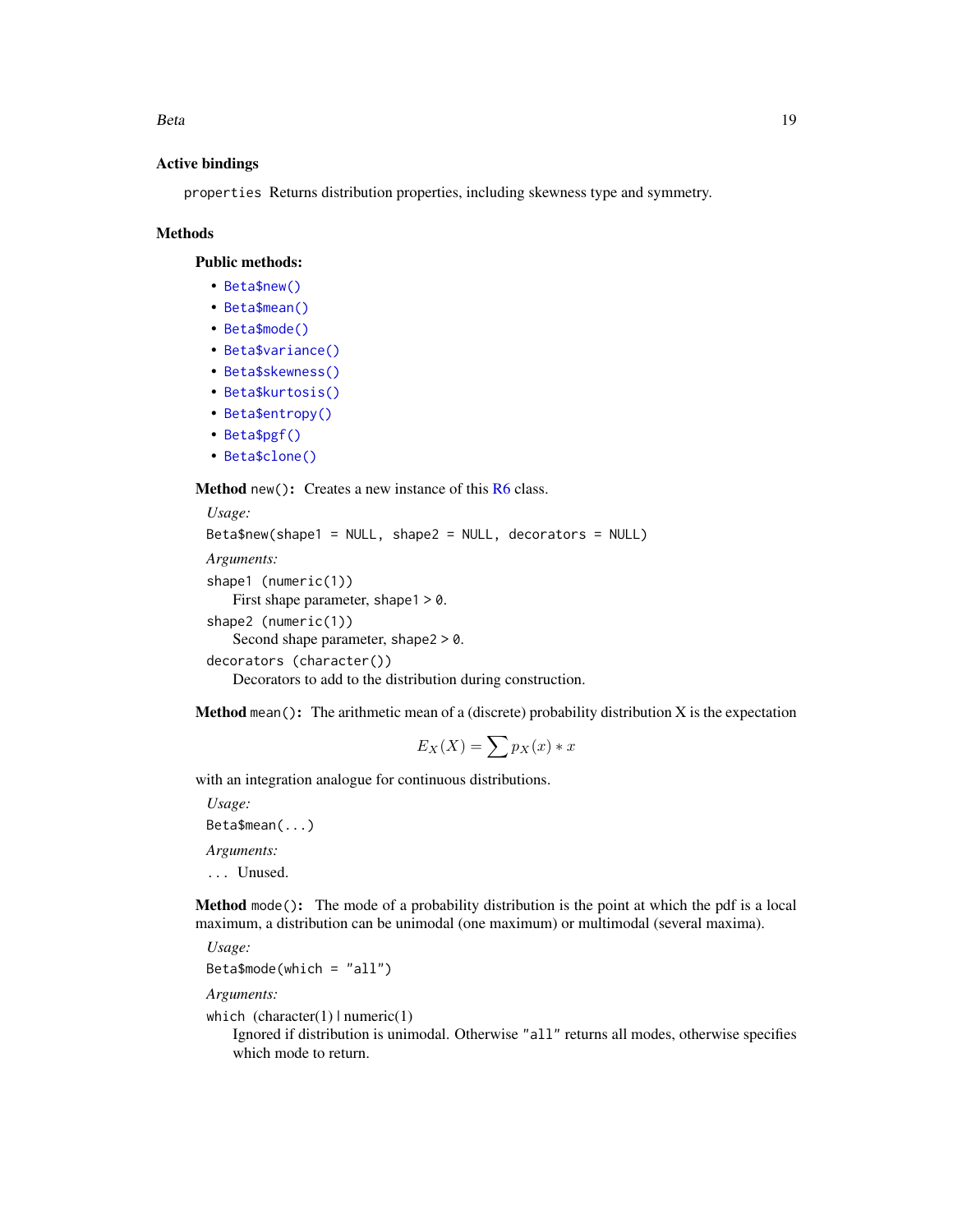Method variance(): The variance of a distribution is defined by the formula

$$
var_X = E[X^2] - E[X]^2
$$

where  $E_X$  is the expectation of distribution X. If the distribution is multivariate the covariance matrix is returned.

*Usage:* Beta\$variance(...) *Arguments:*

... Unused.

Method skewness(): The skewness of a distribution is defined by the third standardised moment,

$$
sk_X = E_X \left[ \frac{x - \mu^3}{\sigma} \right]
$$

where  $E_X$  is the expectation of distribution X,  $\mu$  is the mean of the distribution and  $\sigma$  is the standard deviation of the distribution.

*Usage:*

Beta\$skewness(...)

*Arguments:*

... Unused.

Method kurtosis(): The kurtosis of a distribution is defined by the fourth standardised moment,

$$
k_X = E_X \left[ \frac{x - \mu^4}{\sigma} \right]
$$

where  $E_X$  is the expectation of distribution X,  $\mu$  is the mean of the distribution and  $\sigma$  is the standard deviation of the distribution. Excess Kurtosis is Kurtosis - 3.

*Usage:* Beta\$kurtosis(excess = TRUE, ...)

*Arguments:*

excess (logical(1))

If TRUE (default) excess kurtosis returned.

... Unused.

Method entropy(): The entropy of a (discrete) distribution is defined by

$$
-\sum(f_X)log(f_X)
$$

where  $f_X$  is the pdf of distribution X, with an integration analogue for continuous distributions.

```
Usage:
Beta$entropy(base = 2, ...)
Arguments:
base (integer(1))
```
Base of the entropy logarithm, default  $= 2$  (Shannon entropy)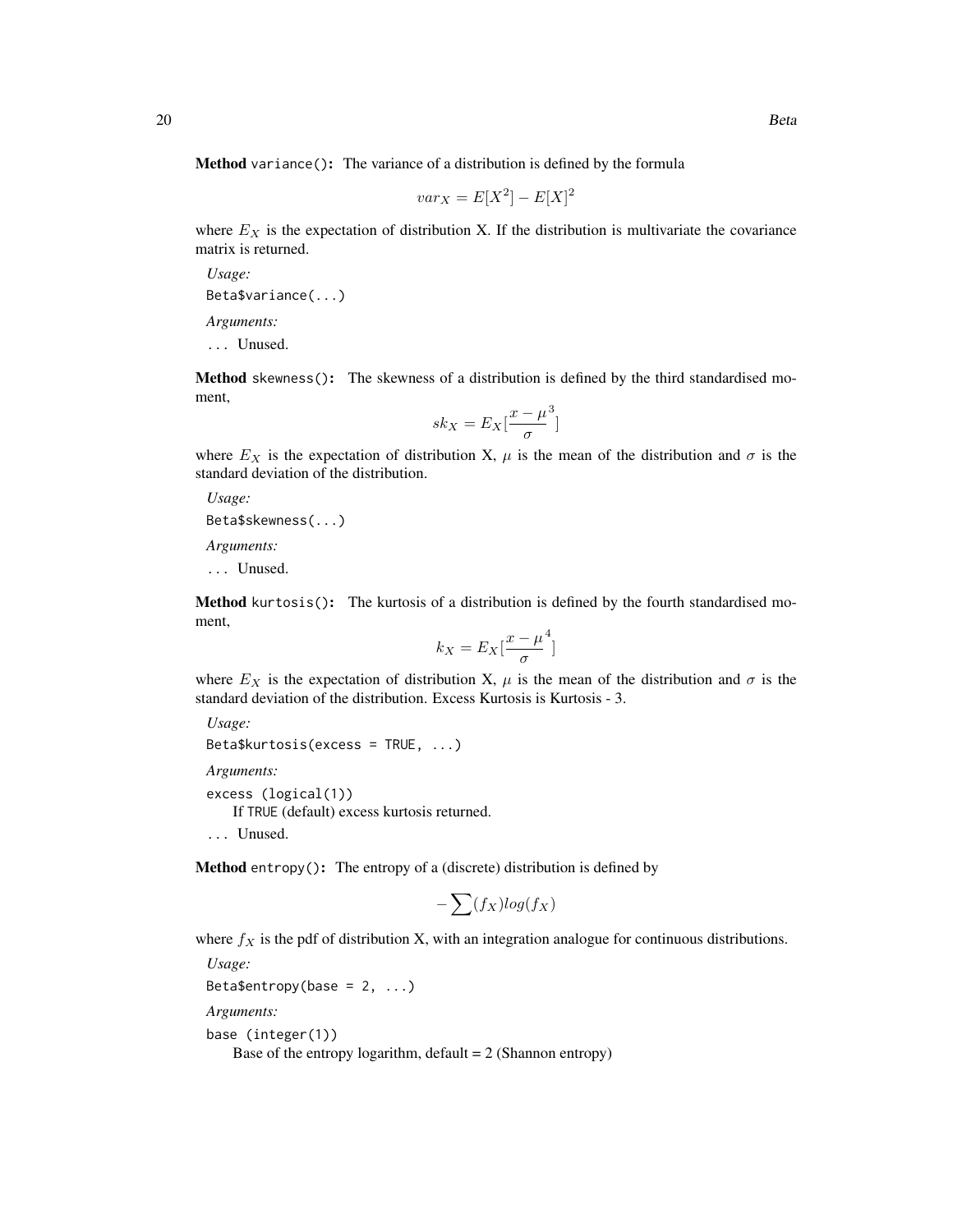... Unused.

Method pgf(): The probability generating function is defined by

$$
pgf_X(z) = E_X[exp(z^x)]
$$

where X is the distribution and  $E<sub>X</sub>$  is the expectation of the distribution X.

*Usage:* Beta\$pgf(z, ...) *Arguments:* z (integer(1)) z integer to evaluate probability generating function at. ... Unused.

Method clone(): The objects of this class are cloneable with this method.

```
Usage:
Beta$clone(deep = FALSE)
Arguments:
```
deep Whether to make a deep clone.

# References

McLaughlin, M. P. (2001). A compendium of common probability distributions (pp. 2014-01). Michael P. McLaughlin.

## See Also

Other continuous distributions: [Arcsine](#page-6-1), [BetaNoncentral](#page-21-1), [Cauchy](#page-34-1), [ChiSquaredNoncentral](#page-43-1), [ChiSquared](#page-38-1), [Dirichlet](#page-59-1), [Erlang](#page-92-1), [Exponential](#page-102-1), [FDistributionNoncentral](#page-110-1), [FDistribution](#page-106-1), [Frechet](#page-113-1), [Gamma](#page-119-1), [Gompertz](#page-129-1), [Gumbel](#page-132-1), [InverseGamma](#page-143-1), [Laplace](#page-149-1), [Logistic](#page-162-1), [Loglogistic](#page-168-1), [Lognormal](#page-172-1), [MultivariateNormal](#page-195-1), [Normal](#page-204-1), [Pareto](#page-211-1), [Poisson](#page-218-1), [Rayleigh](#page-231-1), [ShiftedLoglogistic](#page-236-1), [StudentTNoncentral](#page-249-1), [StudentT](#page-245-1), [Triangular](#page-266-1), [Uniform](#page-279-1), [Wald](#page-294-1), [Weibull](#page-298-1)

Other univariate distributions: [Arcsine](#page-6-1), [Bernoulli](#page-12-1), [BetaNoncentral](#page-21-1), [Binomial](#page-23-1), [Categorical](#page-29-1), [Cauchy](#page-34-1), [ChiSquaredNoncentral](#page-43-1), [ChiSquared](#page-38-1), [Degenerate](#page-55-1), [DiscreteUniform](#page-62-1), [Empirical](#page-82-1), [Erlang](#page-92-1), [Exponential](#page-102-1), [FDistributionNoncentral](#page-110-1), [FDistribution](#page-106-1), [Frechet](#page-113-1), [Gamma](#page-119-1), [Geometric](#page-125-1), [Gompertz](#page-129-1), [Gumbel](#page-132-1), [Hypergeometric](#page-139-1), [InverseGamma](#page-143-1), [Laplace](#page-149-1), [Logarithmic](#page-158-1), [Logistic](#page-162-1), [Loglogistic](#page-168-1), [Lognormal](#page-172-1), [Matdist](#page-178-1), [NegativeBinomial](#page-200-1), [Normal](#page-204-1), [Pareto](#page-211-1), [Poisson](#page-218-1), [Rayleigh](#page-231-1), [ShiftedLoglogistic](#page-236-1), [StudentTNoncentral](#page-249-1), [StudentT](#page-245-1), [Triangular](#page-266-1), [Uniform](#page-279-1), [Wald](#page-294-1), [Weibull](#page-298-1), [WeightedDiscrete](#page-302-1)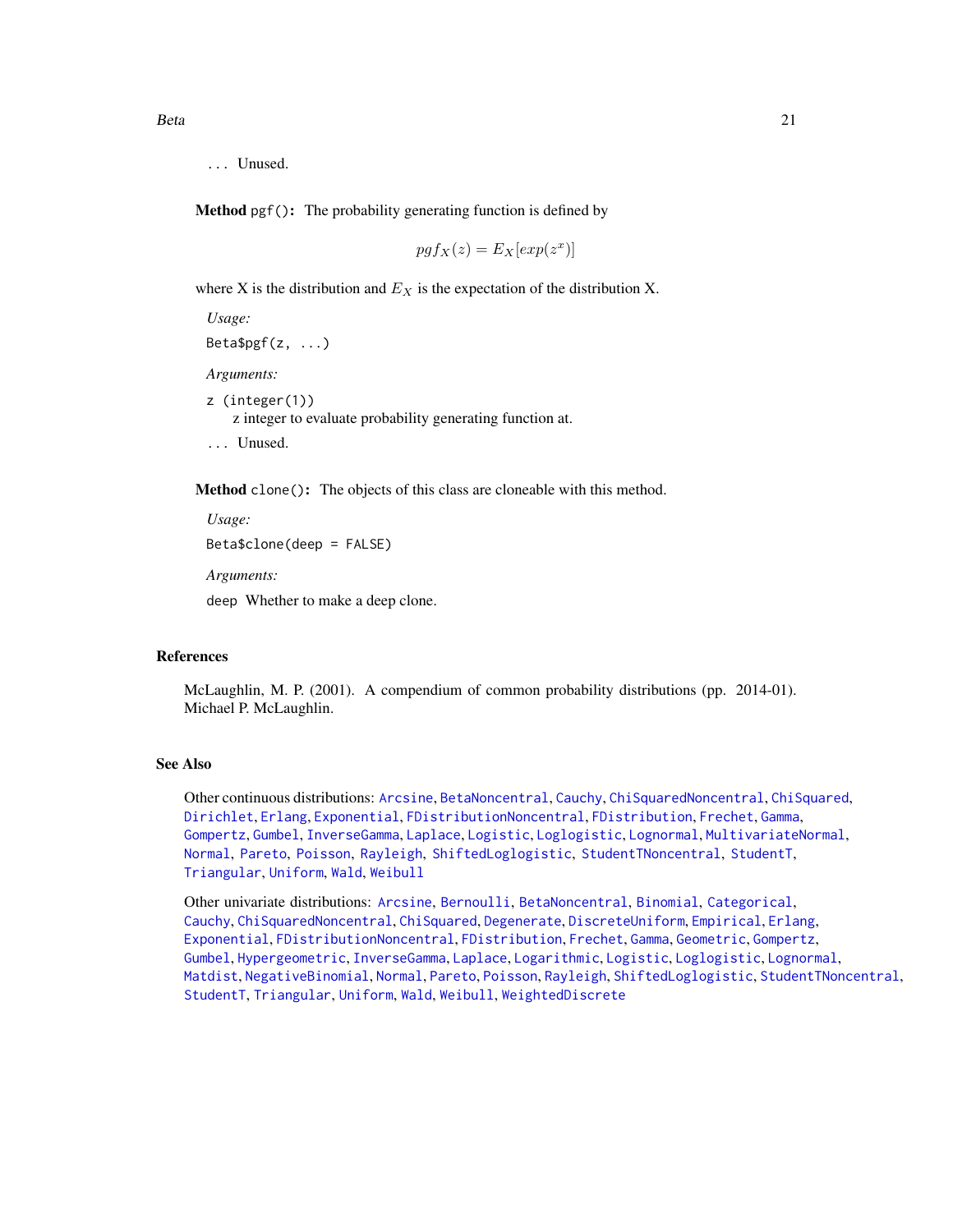<span id="page-21-1"></span><span id="page-21-0"></span>

#### Description

Mathematical and statistical functions for the Noncentral Beta distribution, which is commonly used as the prior in Bayesian modelling.

## Details

The Noncentral Beta distribution parameterised with two shape parameters,  $\alpha, \beta$ , and location,  $\lambda$ , is defined by the pdf,

$$
f(x) = exp(-\lambda/2) \sum_{r=0}^{\infty} ((\lambda/2)^r/r!)(x^{\alpha+r-1}(1-x)^{\beta-1})/B(\alpha+r,\beta)
$$

for  $\alpha, \beta > 0, \lambda \geq 0$ , where B is the Beta function.

# Value

Returns an R6 object inheriting from class [SDistribution.](#page-235-1)

# Distribution support

The distribution is supported on  $[0, 1]$ .

## Default Parameterisation

BetaNC(shape $1 = 1$ , shape $2 = 1$ , location = 0)

#### Omitted Methods

N/A

# Also known as

N/A

#### Super classes

[distr6::Distribution](#page-0-0) -> [distr6::SDistribution](#page-0-0) -> BetaNoncentral

# Public fields

name Full name of distribution.

short\_name Short name of distribution for printing.

description Brief description of the distribution.

packages Packages required to be installed in order to construct the distribution.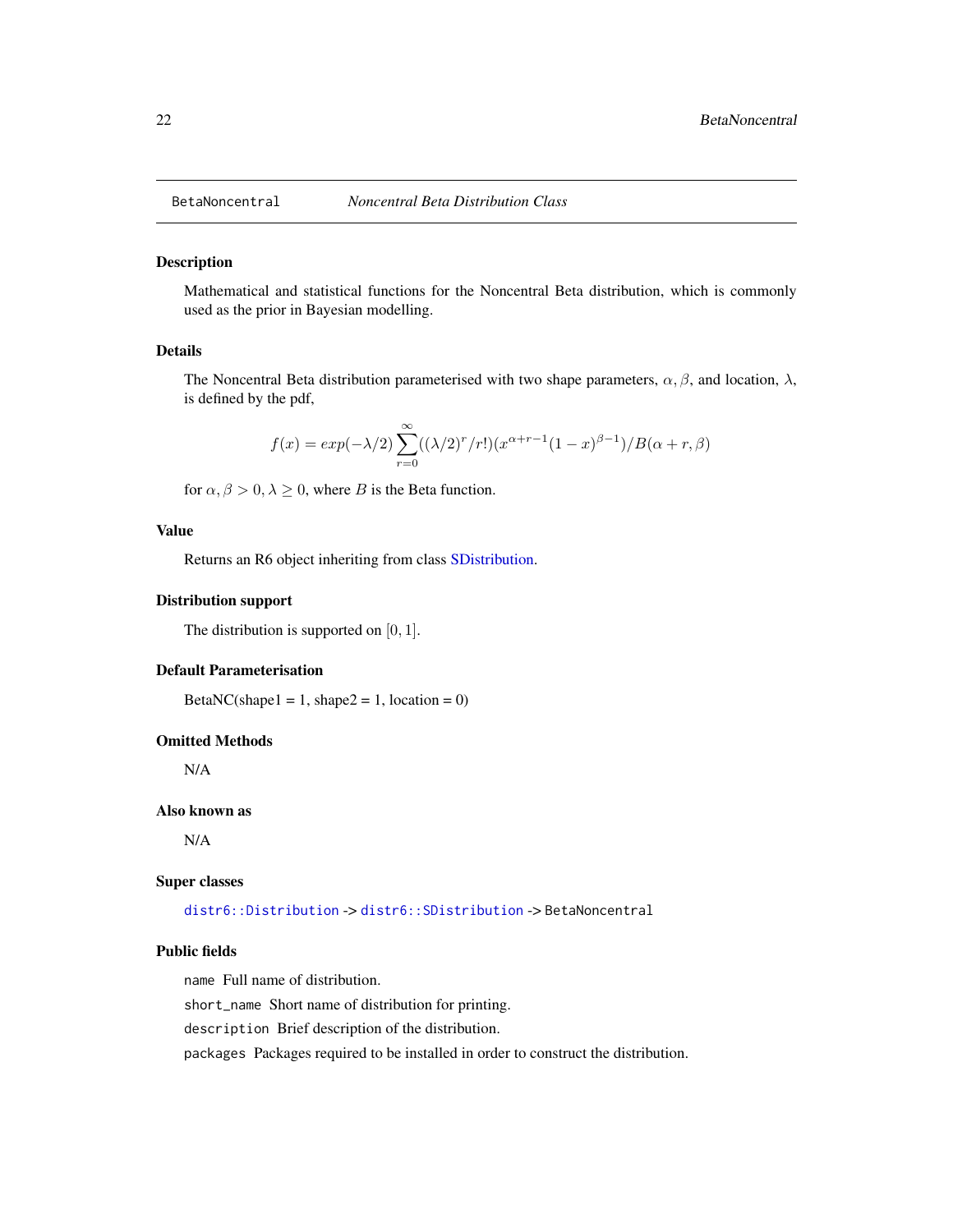# BetaNoncentral 23

# Active bindings

properties Returns distribution properties, including skewness type and symmetry.

# Methods

## Public methods:

- [BetaNoncentral\\$new\(\)](#page-7-0)
- [BetaNoncentral\\$clone\(\)](#page-9-2)

Method new(): Creates a new instance of this [R6](#page-0-0) class.

# *Usage:*

```
BetaNoncentral$new(
  shape1 = NULL,shape2 = NULL,
  location = NULL,
  decorators = NULL
)
Arguments:
```

```
shape1 (numeric(1))
   First shape parameter, shape1 > 0.
shape2 (numeric(1))
   Second shape parameter, shape2 > 0.
location (numeric(1))
   Location parameter, defined on the non-negative Reals.
decorators (character())
   Decorators to add to the distribution during construction.
```
Method clone(): The objects of this class are cloneable with this method.

*Usage:*

BetaNoncentral\$clone(deep = FALSE)

*Arguments:*

deep Whether to make a deep clone.

#### Author(s)

Jordan Deenichin

# References

McLaughlin, M. P. (2001). A compendium of common probability distributions (pp. 2014-01). Michael P. McLaughlin.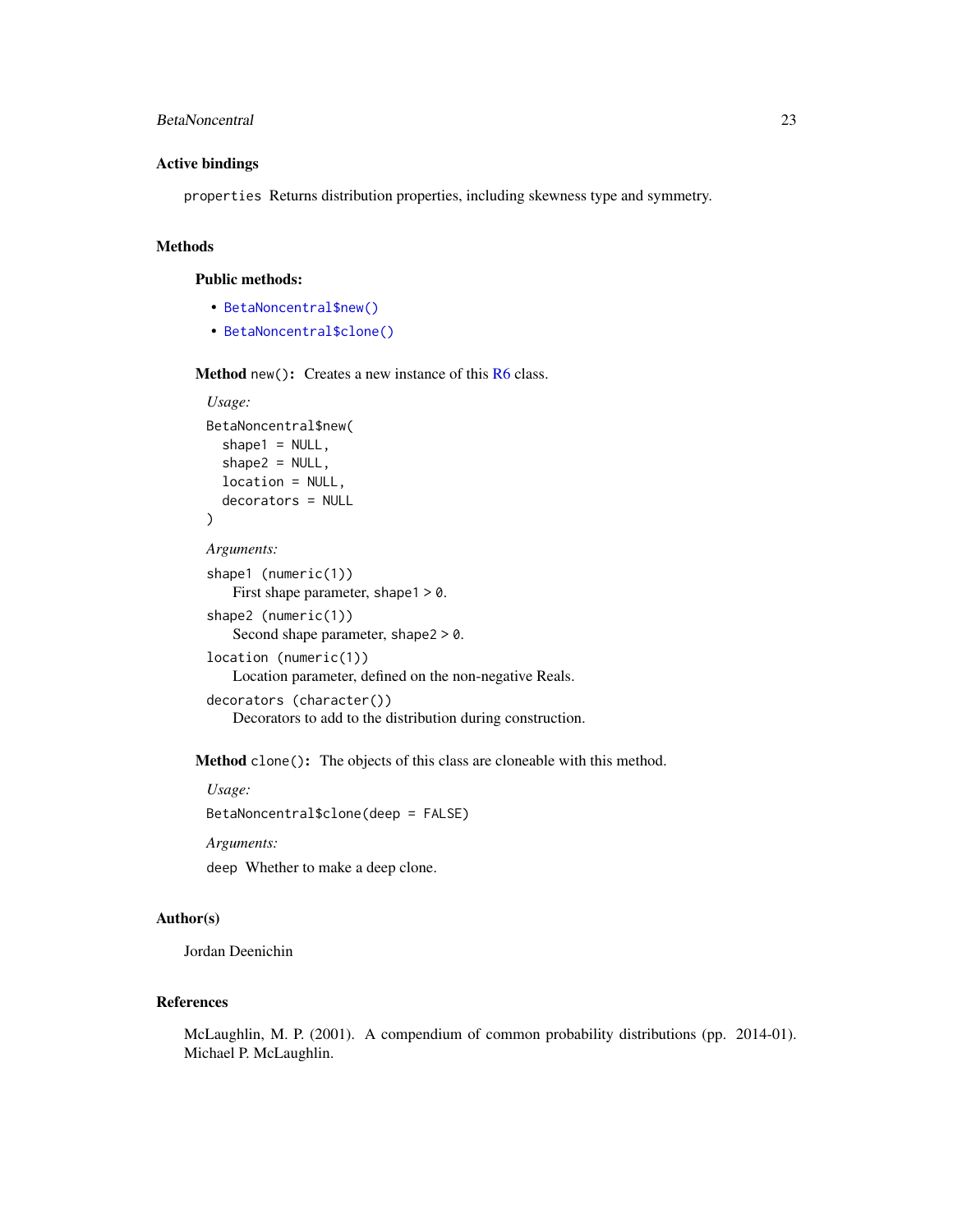# <span id="page-23-0"></span>See Also

Other continuous distributions: [Arcsine](#page-6-1), [Beta](#page-17-1), [Cauchy](#page-34-1), [ChiSquaredNoncentral](#page-43-1), [ChiSquared](#page-38-1), [Dirichlet](#page-59-1), [Erlang](#page-92-1), [Exponential](#page-102-1), [FDistributionNoncentral](#page-110-1), [FDistribution](#page-106-1), [Frechet](#page-113-1), [Gamma](#page-119-1), [Gompertz](#page-129-1), [Gumbel](#page-132-1), [InverseGamma](#page-143-1), [Laplace](#page-149-1), [Logistic](#page-162-1), [Loglogistic](#page-168-1), [Lognormal](#page-172-1), [MultivariateNormal](#page-195-1), [Normal](#page-204-1), [Pareto](#page-211-1), [Poisson](#page-218-1), [Rayleigh](#page-231-1), [ShiftedLoglogistic](#page-236-1), [StudentTNoncentral](#page-249-1), [StudentT](#page-245-1), [Triangular](#page-266-1), [Uniform](#page-279-1), [Wald](#page-294-1), [Weibull](#page-298-1)

Other univariate distributions: [Arcsine](#page-6-1), [Bernoulli](#page-12-1), [Beta](#page-17-1), [Binomial](#page-23-1), [Categorical](#page-29-1), [Cauchy](#page-34-1), [ChiSquaredNoncentral](#page-43-1), [ChiSquared](#page-38-1), [Degenerate](#page-55-1), [DiscreteUniform](#page-62-1), [Empirical](#page-82-1), [Erlang](#page-92-1), [Exponential](#page-102-1), [FDistributionNoncentral](#page-110-1), [FDistribution](#page-106-1), [Frechet](#page-113-1), [Gamma](#page-119-1), [Geometric](#page-125-1), [Gompertz](#page-129-1), [Gumbel](#page-132-1), [Hypergeometric](#page-139-1), [InverseGamma](#page-143-1), [Laplace](#page-149-1), [Logarithmic](#page-158-1), [Logistic](#page-162-1), [Loglogistic](#page-168-1), [Lognormal](#page-172-1), [Matdist](#page-178-1), [NegativeBinomial](#page-200-1), [Normal](#page-204-1), [Pareto](#page-211-1), [Poisson](#page-218-1), [Rayleigh](#page-231-1), [ShiftedLoglogistic](#page-236-1), [StudentTNoncentral](#page-249-1), [StudentT](#page-245-1), [Triangular](#page-266-1), [Uniform](#page-279-1), [Wald](#page-294-1), [Weibull](#page-298-1), [WeightedDiscrete](#page-302-1)

<span id="page-23-1"></span>

Binomial *Binomial Distribution Class*

#### Description

Mathematical and statistical functions for the Binomial distribution, which is commonly used to model the number of successes out of a number of independent trials.

# Details

The Binomial distribution parameterised with number of trials, n, and probability of success, p, is defined by the pmf,

$$
f(x) = C(n,x)p^{x}(1-p)^{n-x}
$$

for  $n = 0, 1, 2, \ldots$  and probability p, where  $C(a, b)$  is the combination (or binomial coefficient) function.

#### Value

Returns an R6 object inheriting from class [SDistribution.](#page-235-1)

#### Distribution support

The distribution is supported on  $0, 1, ..., n$ .

#### Default Parameterisation

Binom(size = 10, prob =  $0.5$ )

#### Omitted Methods

N/A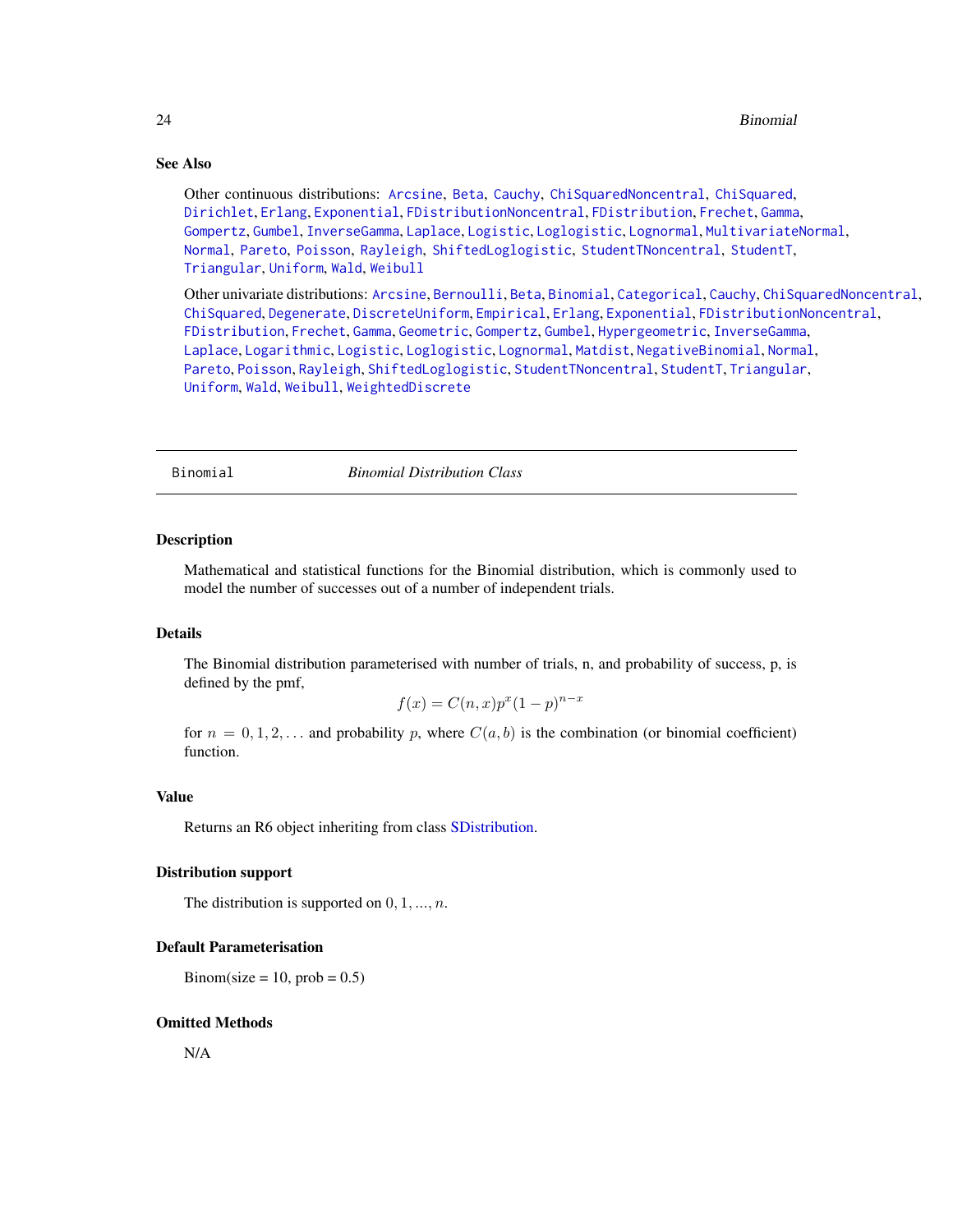#### Binomial 25

#### Also known as

N/A

#### Super classes

```
distr6::Distribution -> distr6::SDistribution -> Binomial
```
# Public fields

name Full name of distribution.

short\_name Short name of distribution for printing.

description Brief description of the distribution.

packages Packages required to be installed in order to construct the distribution.

## Active bindings

properties Returns distribution properties, including skewness type and symmetry.

#### Methods

# Public methods:

- [Binomial\\$new\(\)](#page-7-0)
- [Binomial\\$mean\(\)](#page-7-1)
- [Binomial\\$mode\(\)](#page-8-0)
- [Binomial\\$variance\(\)](#page-8-1)
- [Binomial\\$skewness\(\)](#page-8-2)
- [Binomial\\$kurtosis\(\)](#page-8-3)
- [Binomial\\$entropy\(\)](#page-9-0)
- [Binomial\\$mgf\(\)](#page-15-0)
- [Binomial\\$cf\(\)](#page-15-1)
- [Binomial\\$pgf\(\)](#page-9-1)
- [Binomial\\$clone\(\)](#page-9-2)

Method new(): Creates a new instance of this [R6](#page-0-0) class.

```
Usage:
Binomial$new(size = NULL, prob = NULL, qprob = NULL, decorators = NULL)
Arguments:
size (integer(1))
   Number of trials, defined on the positive Naturals.
prob (numeric(1))
   Probability of success.
qprob (numeric(1))
   Probability of failure. If provided then prob is ignored. qprob = 1 -prob.
decorators (character())
   Decorators to add to the distribution during construction.
```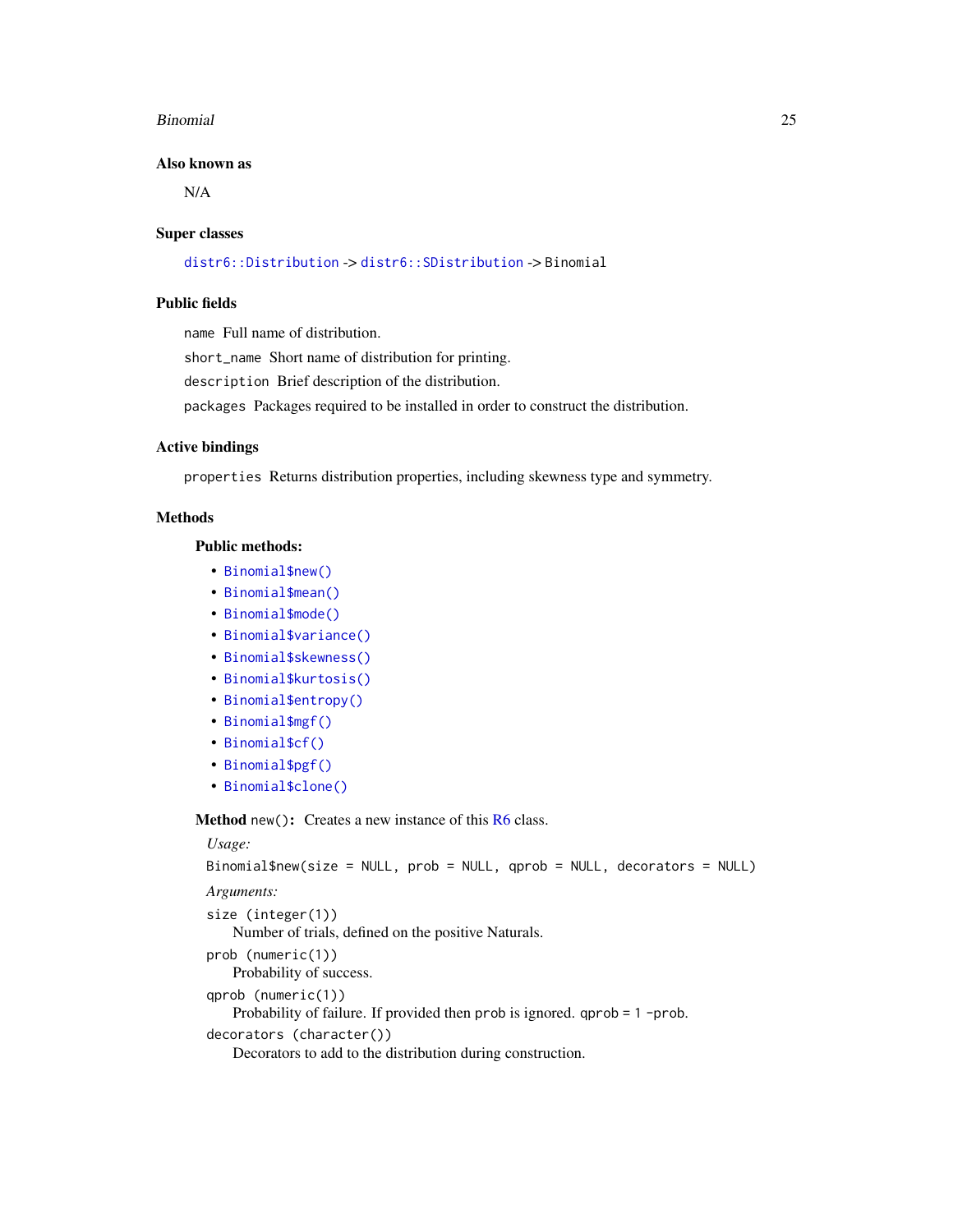**Method** mean(): The arithmetic mean of a (discrete) probability distribution  $X$  is the expectation

$$
E_X(X) = \sum p_X(x) * x
$$

with an integration analogue for continuous distributions.

*Usage:* Binomial\$mean(...) *Arguments:* ... Unused.

Method mode(): The mode of a probability distribution is the point at which the pdf is a local maximum, a distribution can be unimodal (one maximum) or multimodal (several maxima).

*Usage:*

```
Binomial$mode(which = "all")
```
*Arguments:*

which  $(character(1) | numeric(1))$ 

Ignored if distribution is unimodal. Otherwise "all" returns all modes, otherwise specifies which mode to return.

Method variance(): The variance of a distribution is defined by the formula

$$
var_X = E[X^2] - E[X]^2
$$

where  $E_X$  is the expectation of distribution X. If the distribution is multivariate the covariance matrix is returned.

*Usage:* Binomial\$variance(...) *Arguments:* ... Unused.

Method skewness(): The skewness of a distribution is defined by the third standardised moment,

$$
sk_X = E_X \left[ \frac{x - \mu^3}{\sigma} \right]
$$

where  $E_X$  is the expectation of distribution X,  $\mu$  is the mean of the distribution and  $\sigma$  is the standard deviation of the distribution.

*Usage:* Binomial\$skewness(...)

*Arguments:*

... Unused.

Method kurtosis(): The kurtosis of a distribution is defined by the fourth standardised moment,

$$
k_X = E_X \left[ \frac{x - \mu^4}{\sigma} \right]
$$

]

where  $E_X$  is the expectation of distribution X,  $\mu$  is the mean of the distribution and  $\sigma$  is the standard deviation of the distribution. Excess Kurtosis is Kurtosis - 3.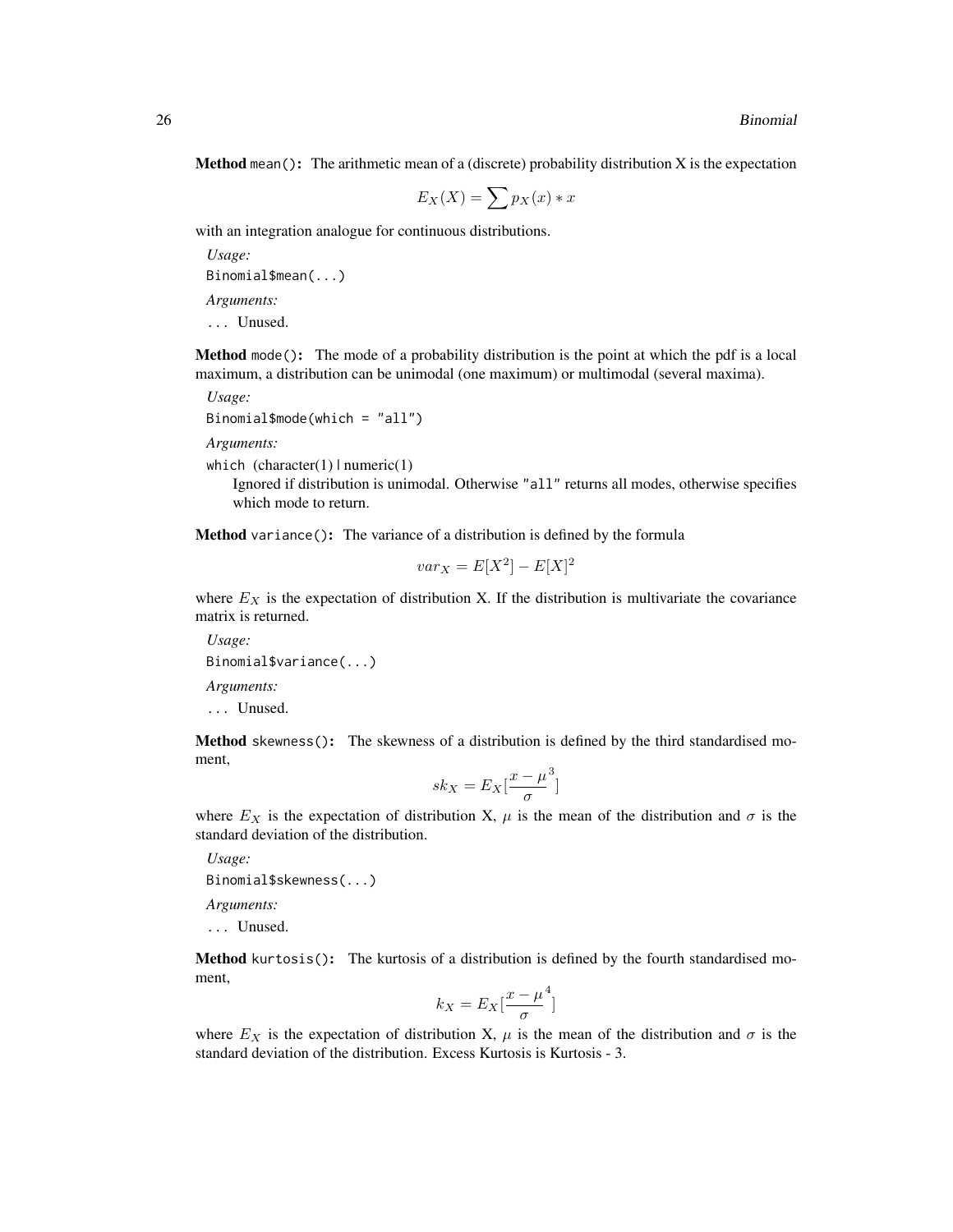#### Binomial 27

```
Usage:
Binomial$kurtosis(excess = TRUE, ...)
Arguments:
excess (logical(1))
   If TRUE (default) excess kurtosis returned.
... Unused.
```
Method entropy(): The entropy of a (discrete) distribution is defined by

$$
-\sum(f_X)log(f_X)
$$

where  $f_X$  is the pdf of distribution X, with an integration analogue for continuous distributions.

```
Usage:
Binomial$entropy(base = 2, ...)
Arguments:
base (integer(1))
   Base of the entropy logarithm, default = 2 (Shannon entropy)
... Unused.
```
Method mgf(): The moment generating function is defined by

$$
mgf_X(t) = E_X[exp(xt)]
$$

where X is the distribution and  $E<sub>X</sub>$  is the expectation of the distribution X.

*Usage:* Binomial\$mgf(t, ...) *Arguments:* t (integer(1)) t integer to evaluate function at. ... Unused.

Method cf(): The characteristic function is defined by

$$
cf_X(t) = E_X[exp(xti)]
$$

where X is the distribution and  $E<sub>X</sub>$  is the expectation of the distribution X.

```
Usage:
Binomial$cf(t, ...)
Arguments:
t (integer(1))
    t integer to evaluate function at.
... Unused.
```
Method pgf(): The probability generating function is defined by

$$
pgf_X(z) = E_X[exp(z^x)]
$$

where X is the distribution and  $E<sub>X</sub>$  is the expectation of the distribution X.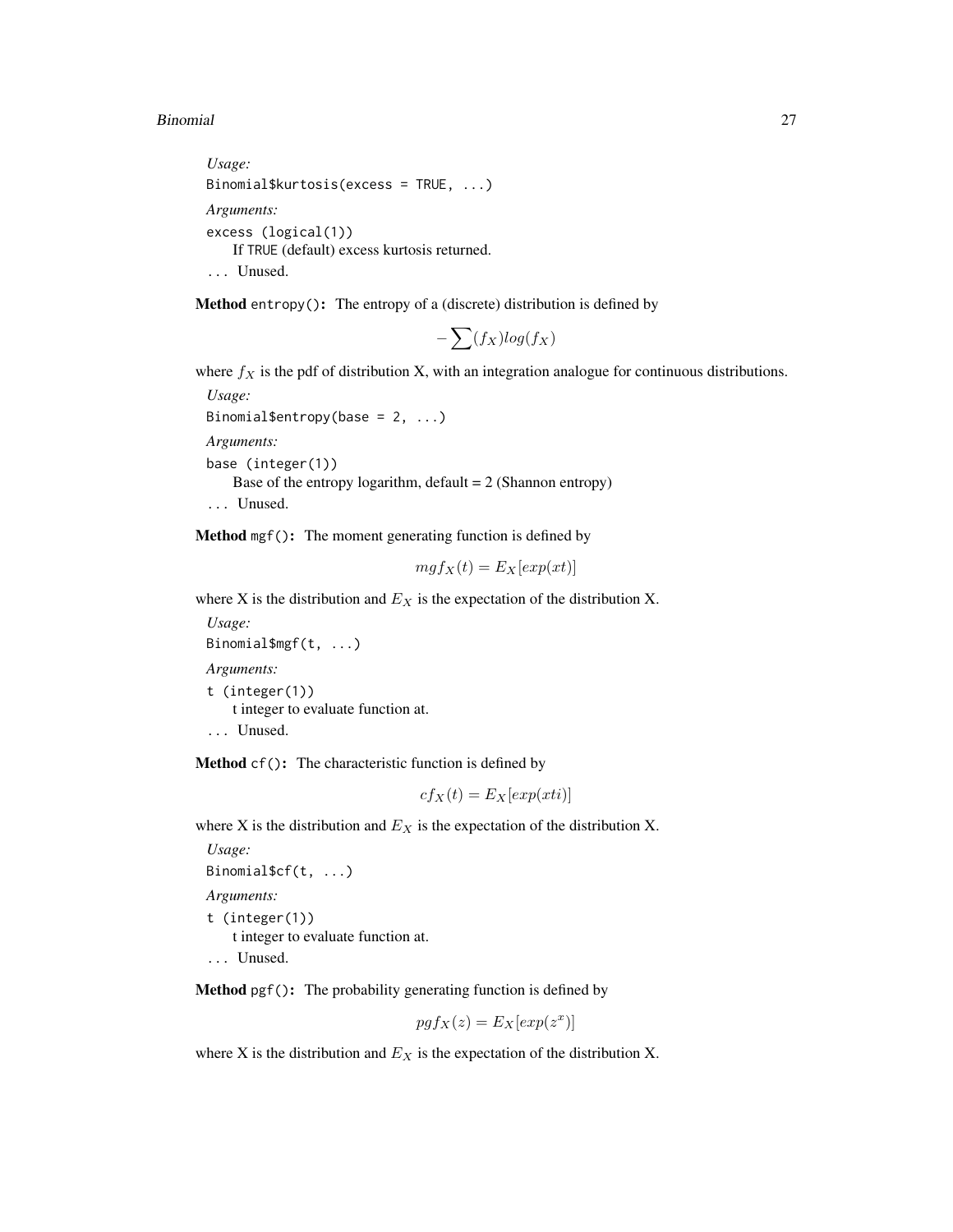```
Usage:
Binomial$pgf(z, ...)
Arguments:
z (integer(1))
    z integer to evaluate probability generating function at.
... Unused.
```
Method clone(): The objects of this class are cloneable with this method.

```
Usage:
Binomial$clone(deep = FALSE)
Arguments:
deep Whether to make a deep clone.
```
### References

McLaughlin, M. P. (2001). A compendium of common probability distributions (pp. 2014-01). Michael P. McLaughlin.

# See Also

Other discrete distributions: [Bernoulli](#page-12-1), [Categorical](#page-29-1), [Degenerate](#page-55-1), [DiscreteUniform](#page-62-1), [EmpiricalMV](#page-87-1), [Empirical](#page-82-1), [Geometric](#page-125-1), [Hypergeometric](#page-139-1), [Logarithmic](#page-158-1), [Matdist](#page-178-1), [Multinomial](#page-190-1), [NegativeBinomial](#page-200-1), [WeightedDiscrete](#page-302-1)

Other univariate distributions: [Arcsine](#page-6-1), [Bernoulli](#page-12-1), [BetaNoncentral](#page-21-1), [Beta](#page-17-1), [Categorical](#page-29-1), [Cauchy](#page-34-1), [ChiSquaredNoncentral](#page-43-1), [ChiSquared](#page-38-1), [Degenerate](#page-55-1), [DiscreteUniform](#page-62-1), [Empirical](#page-82-1), [Erlang](#page-92-1), [Exponential](#page-102-1), [FDistributionNoncentral](#page-110-1), [FDistribution](#page-106-1), [Frechet](#page-113-1), [Gamma](#page-119-1), [Geometric](#page-125-1), [Gompertz](#page-129-1), [Gumbel](#page-132-1), [Hypergeometric](#page-139-1), [InverseGamma](#page-143-1), [Laplace](#page-149-1), [Logarithmic](#page-158-1), [Logistic](#page-162-1), [Loglogistic](#page-168-1), [Lognormal](#page-172-1), [Matdist](#page-178-1), [NegativeBinomial](#page-200-1), [Normal](#page-204-1), [Pareto](#page-211-1), [Poisson](#page-218-1), [Rayleigh](#page-231-1), [ShiftedLoglogistic](#page-236-1), [StudentTNoncentral](#page-249-1), [StudentT](#page-245-1), [Triangular](#page-266-1), [Uniform](#page-279-1), [Wald](#page-294-1), [Weibull](#page-298-1), [WeightedDiscrete](#page-302-1)

c.Distribution *Combine Distributions into a VectorDistribution*

#### **Description**

Helper function for quickly combining distributions into a [VectorDistribution.](#page-285-1)

## Usage

## S3 method for class 'Distribution'  $c(\ldots, n$ ame = NULL, short\_name = NULL, decorators = NULL)

#### Arguments

... distributions to be concatenated. name, short\_name, decorators See [VectorDistribution](#page-285-1)

<span id="page-27-0"></span>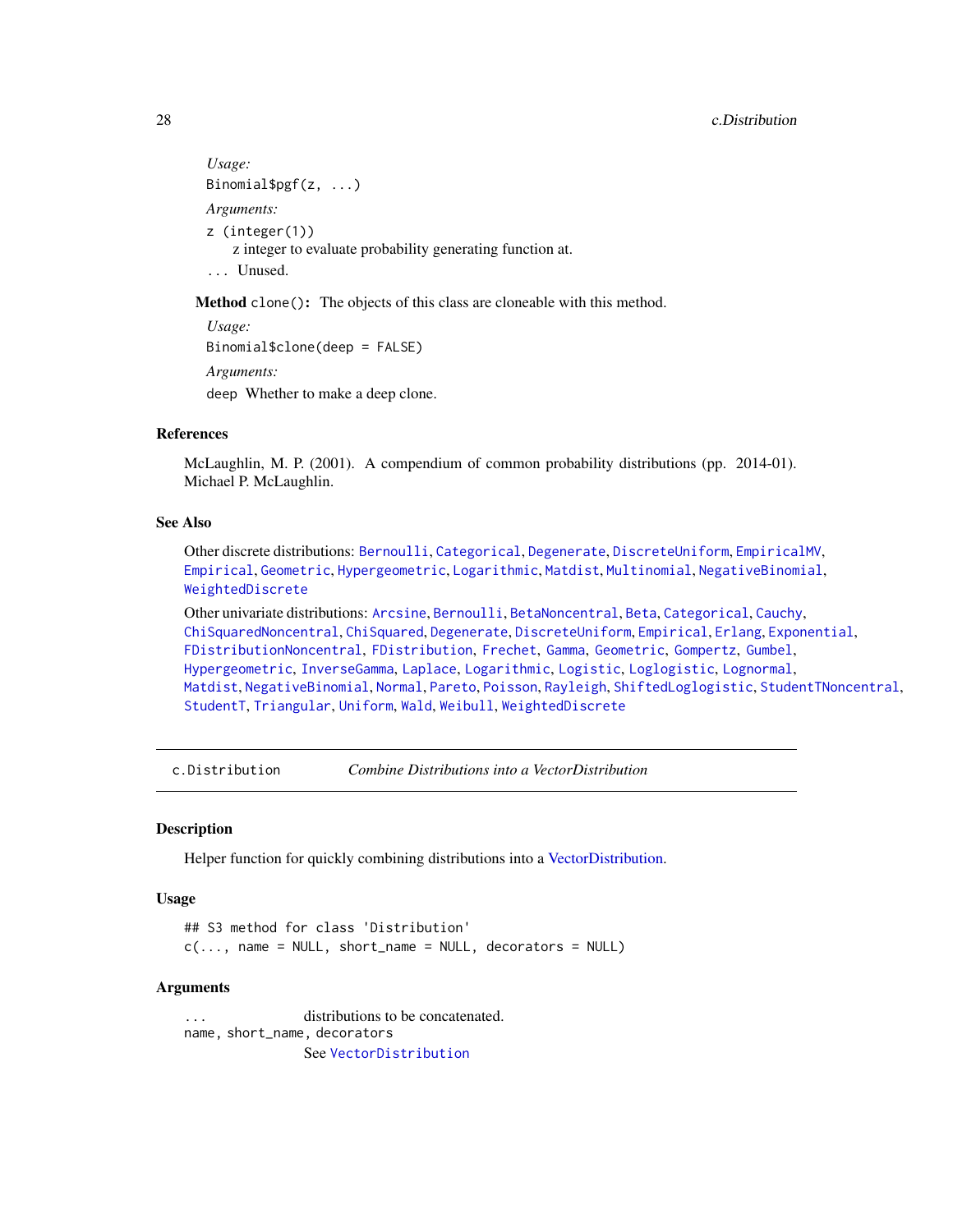<span id="page-28-0"></span>c.Matdist 29

# Value

A VectorDistribution

# See Also

[VectorDistribution](#page-285-1)

# Examples

```
# Construct and combine
c(Binomial$new(), Normal$new())
# More complicated distributions
b <- truncate(Binomial$new(), 2, 6)
n <- huberize(Normal$new(), -1, 1)
c(b, n)
# Concatenate VectorDistributions
v1 <- VectorDistribution$new(list(Binomial$new(), Normal$new()))
v2 <- VectorDistribution$new(
  distribution = "Gamma",
  params = data.table::data.table(shape = 1:2, rate = 1:2)
)
c(v1, v2)
```
c.Matdist *Combine Matrix Distributions into a Matdist*

# Description

Helper function for quickly combining distributions into a [Matdist.](#page-178-1)

## Usage

```
## S3 method for class 'Matdist'
c(\ldots)
```
# Arguments

... matrix distributions to be concatenated.

# Value

[Matdist](#page-178-1)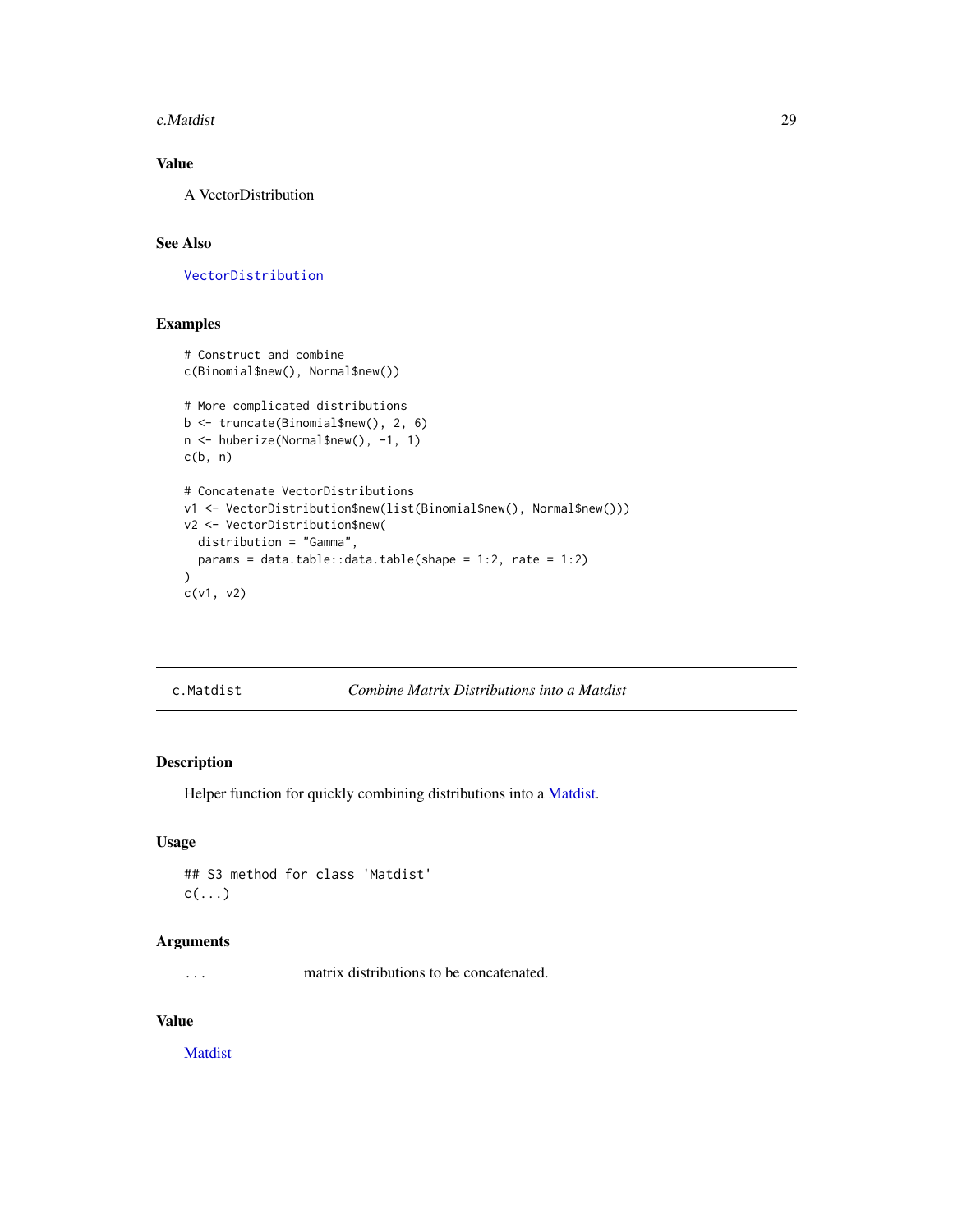#### <span id="page-29-0"></span>Examples

```
# create three matrix distributions with different column names
mats <- replicate(3, {
  pdf <- runif(200)
 mat <- matrix(pdf, 20, 10, FALSE, list(NULL, sort(sample(1:20, 10))))
 mat \leq t(apply(mat, 1, function(x) x / sum(x)))
  as.Distribution(mat, fun = "pdf")
})
do.call(c, mats)
```
<span id="page-29-1"></span>Categorical *Categorical Distribution Class*

# Description

Mathematical and statistical functions for the Categorical distribution, which is commonly used in classification supervised learning.

#### Details

The Categorical distribution parameterised with a given support set,  $x_1, ..., x_k$ , and respective probabilities,  $p_1, ..., p_k$ , is defined by the pmf,

$$
f(x_i) = p_i
$$

for  $p_i$ ,  $i = 1, \ldots, k; \sum p_i = 1$ .

Sampling from this distribution is performed with the [sample](#page-0-0) function with the elements given as the support set and the probabilities from the probs parameter. The cdf and quantile assumes that the elements are supplied in an indexed order (otherwise the results are meaningless).

The number of points in the distribution cannot be changed after construction.

# Value

Returns an R6 object inheriting from class [SDistribution.](#page-235-1)

#### Distribution support

The distribution is supported on  $x_1, ..., x_k$ .

#### Default Parameterisation

 $Cat(elements = 1, probs = 1)$ 

#### Omitted Methods

N/A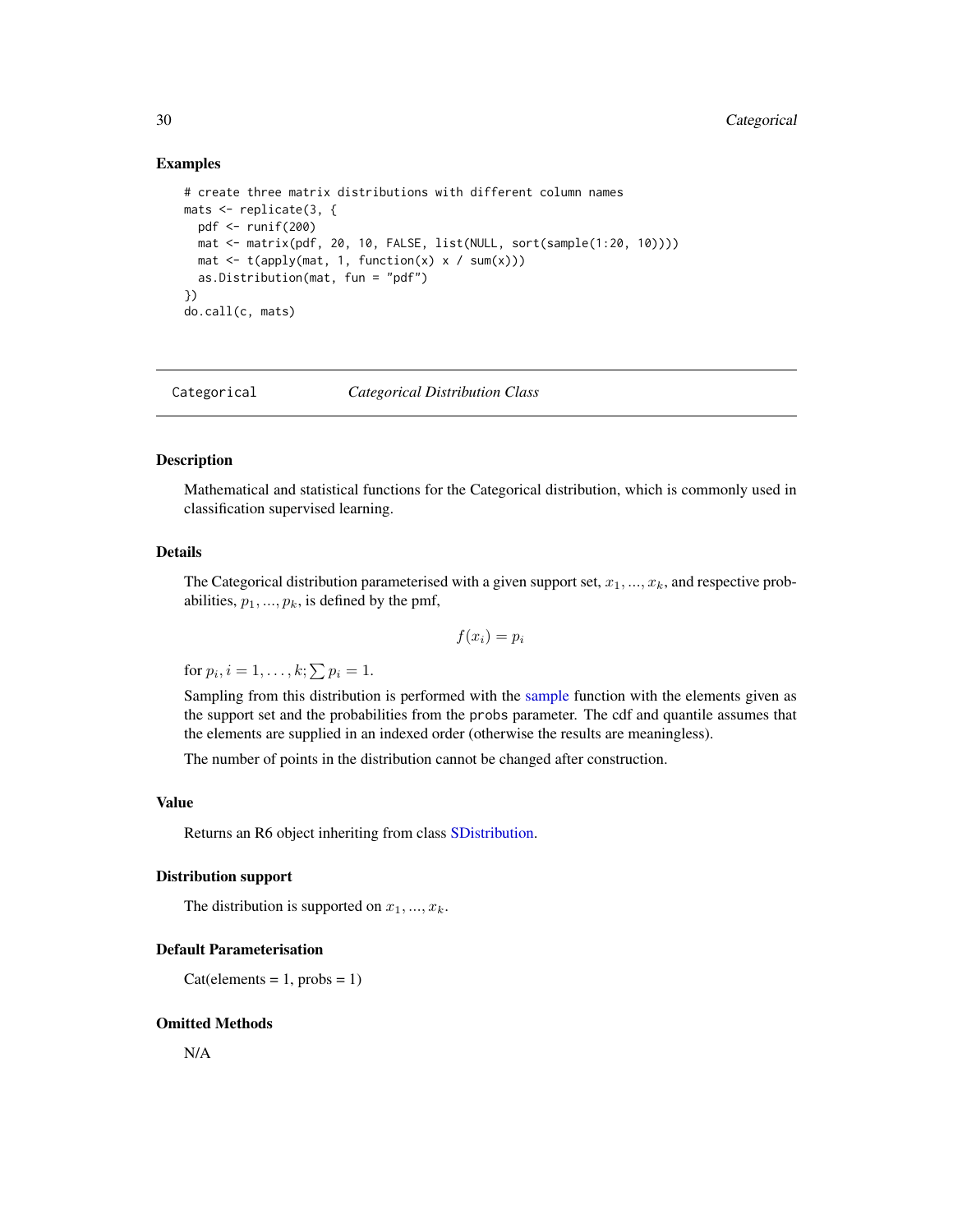# Categorical 31

# Also known as

N/A

#### Super classes

[distr6::Distribution](#page-0-0) -> [distr6::SDistribution](#page-0-0) -> Categorical

# Public fields

name Full name of distribution.

short\_name Short name of distribution for printing.

description Brief description of the distribution.

# Active bindings

properties Returns distribution properties, including skewness type and symmetry.

# Methods

# Public methods:

- [Categorical\\$new\(\)](#page-7-0)
- [Categorical\\$mean\(\)](#page-7-1)
- [Categorical\\$mode\(\)](#page-8-0)
- [Categorical\\$variance\(\)](#page-8-1)
- [Categorical\\$skewness\(\)](#page-8-2)
- [Categorical\\$kurtosis\(\)](#page-8-3)
- [Categorical\\$entropy\(\)](#page-9-0)
- [Categorical\\$mgf\(\)](#page-15-0)
- [Categorical\\$cf\(\)](#page-15-1)
- [Categorical\\$pgf\(\)](#page-9-1)
- [Categorical\\$clone\(\)](#page-9-2)

**Method** new(): Creates a new instance of this  $R6$  class.

# *Usage:* Categorical\$new(elements = NULL, probs = NULL, decorators = NULL) *Arguments:* elements list() Categories in the distribution, see examples. probs numeric() Probabilities of respective categories occurring. decorators (character()) Decorators to add to the distribution during construction.

# *Examples:*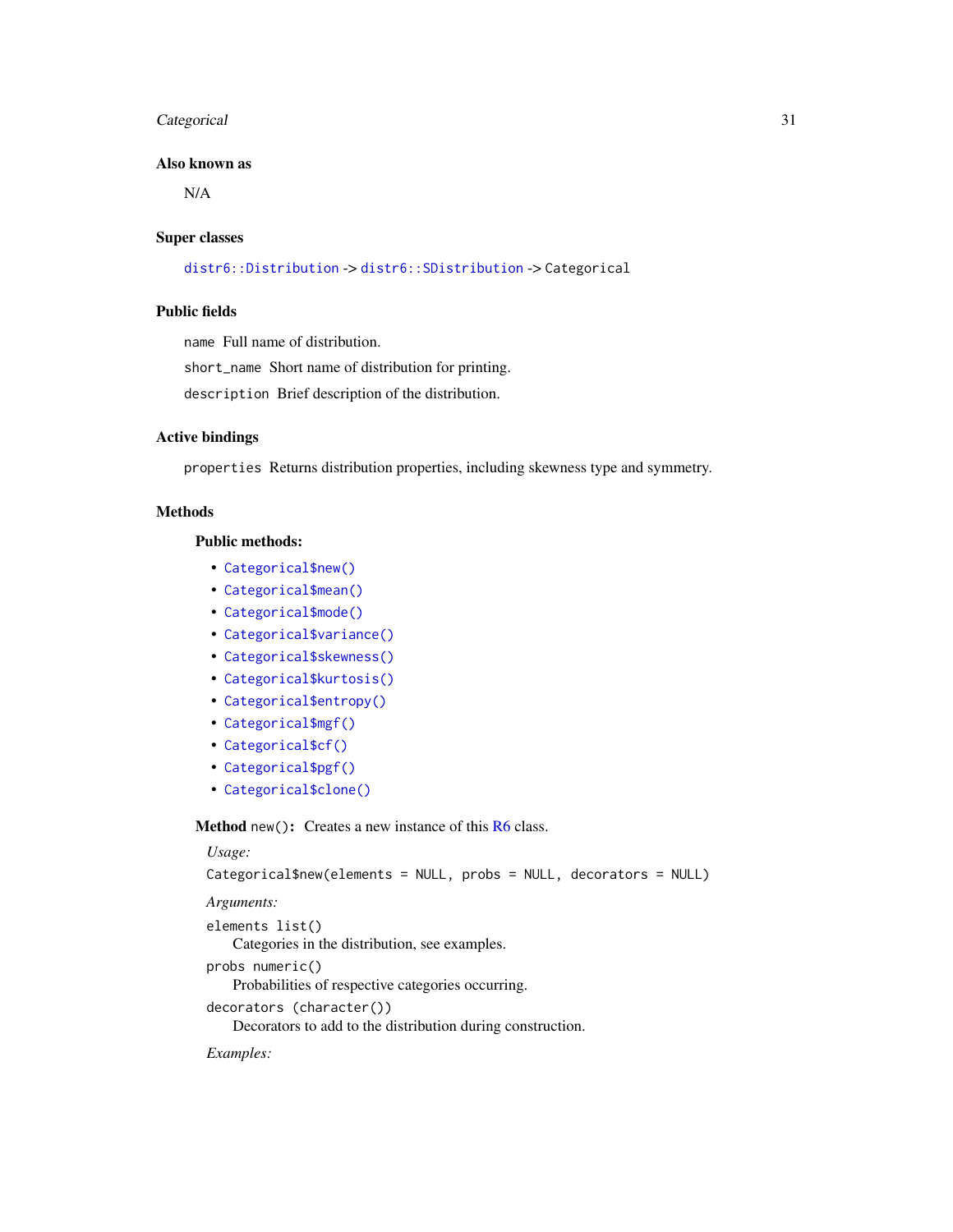```
# Note probabilities are automatically normalised (if not vectorised)
x \leftarrow Categorical$new(elements = list("Bapple", "Banana", 2), probs = c(0.2, 0.4, 1))
# Length of elements and probabilities cannot be changed after construction
x$setParameterValue(probs = c(0.1, 0.2, 0.7))# d/p/q/r
x$pdf(c("Bapple", "Carrot", 1, 2))
x$cdf("Banana") # Assumes ordered in construction
x$quantile(0.42) # Assumes ordered in construction
x$rand(10)
# Statistics
x$mode()
```

```
summary(x)
```
**Method** mean(): The arithmetic mean of a (discrete) probability distribution  $X$  is the expectation

$$
E_X(X) = \sum p_X(x) * x
$$

with an integration analogue for continuous distributions.

*Usage:* Categorical\$mean(...) *Arguments:* ... Unused.

Method mode(): The mode of a probability distribution is the point at which the pdf is a local maximum, a distribution can be unimodal (one maximum) or multimodal (several maxima).

```
Usage:
Categorical$mode(which = "all")
```
*Arguments:*

which  $(character(1) | numeric(1))$ 

Ignored if distribution is unimodal. Otherwise "all" returns all modes, otherwise specifies which mode to return.

Method variance(): The variance of a distribution is defined by the formula

$$
var_X = E[X^2] - E[X]^2
$$

where  $E<sub>X</sub>$  is the expectation of distribution X. If the distribution is multivariate the covariance matrix is returned.

*Usage:* Categorical\$variance(...) *Arguments:* ... Unused.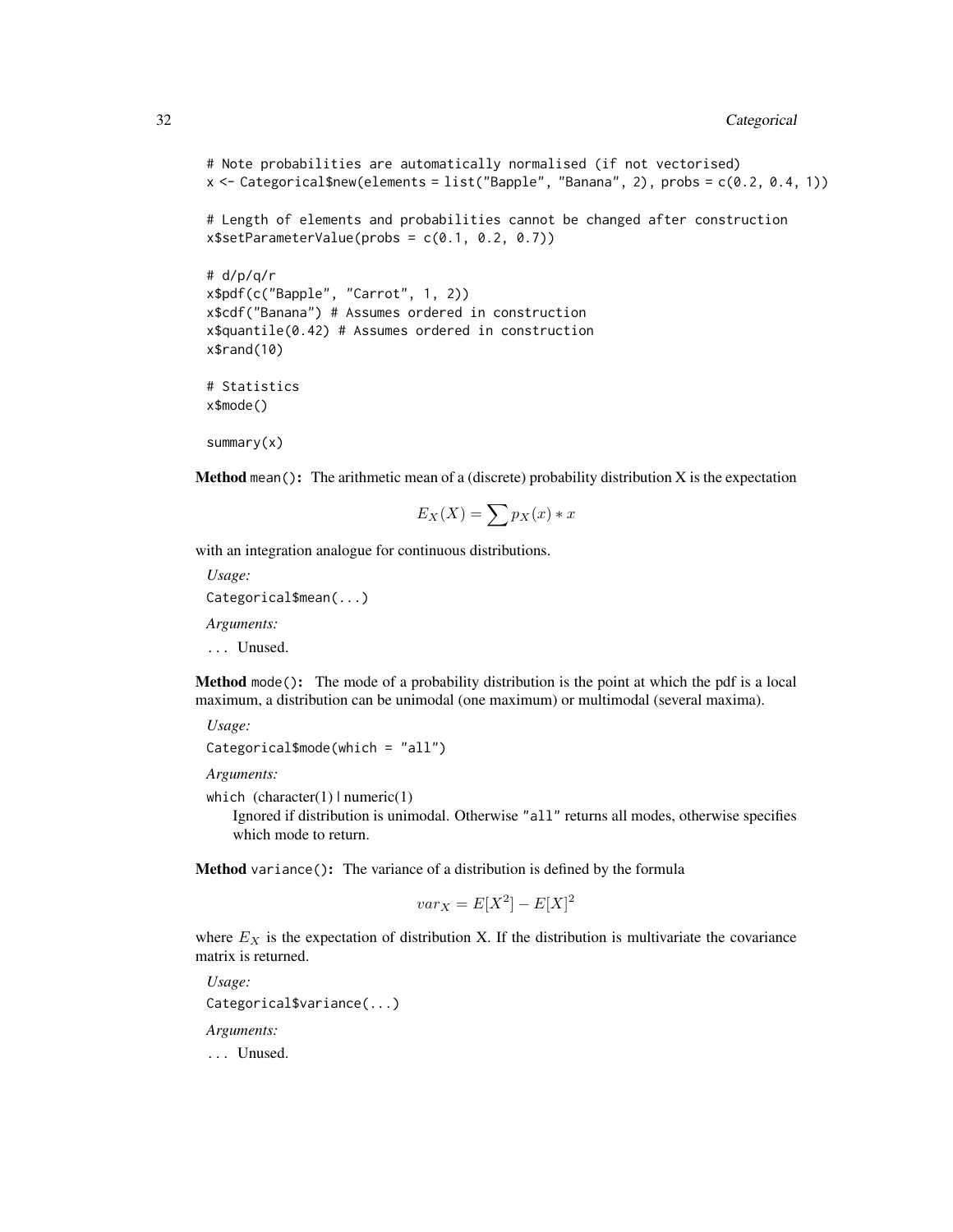# Categorical 33

Method skewness(): The skewness of a distribution is defined by the third standardised moment,

$$
sk_X = E_X \left[ \frac{x - \mu^3}{\sigma} \right]
$$

where  $E_X$  is the expectation of distribution X,  $\mu$  is the mean of the distribution and  $\sigma$  is the standard deviation of the distribution.

*Usage:*

Categorical\$skewness(...)

*Arguments:*

... Unused.

Method kurtosis(): The kurtosis of a distribution is defined by the fourth standardised moment,

$$
k_X = E_X \left[ \frac{x - \mu^4}{\sigma} \right]
$$

where  $E_X$  is the expectation of distribution X,  $\mu$  is the mean of the distribution and  $\sigma$  is the standard deviation of the distribution. Excess Kurtosis is Kurtosis - 3.

*Usage:*

```
Categorical$kurtosis(excess = TRUE, ...)
```
*Arguments:*

```
excess (logical(1))
```
If TRUE (default) excess kurtosis returned.

... Unused.

Method entropy(): The entropy of a (discrete) distribution is defined by

$$
-\sum(f_X)log(f_X)
$$

where  $f_X$  is the pdf of distribution X, with an integration analogue for continuous distributions.

```
Usage:
Categorical$entropy(base = 2, ...)
Arguments:
base (integer(1))
   Base of the entropy logarithm, default = 2 (Shannon entropy)
```
... Unused.

Method mgf(): The moment generating function is defined by

$$
mgf_X(t) = E_X[exp(xt)]
$$

where X is the distribution and  $E<sub>X</sub>$  is the expectation of the distribution X.

*Usage:* Categorical\$mgf(t, ...) *Arguments:*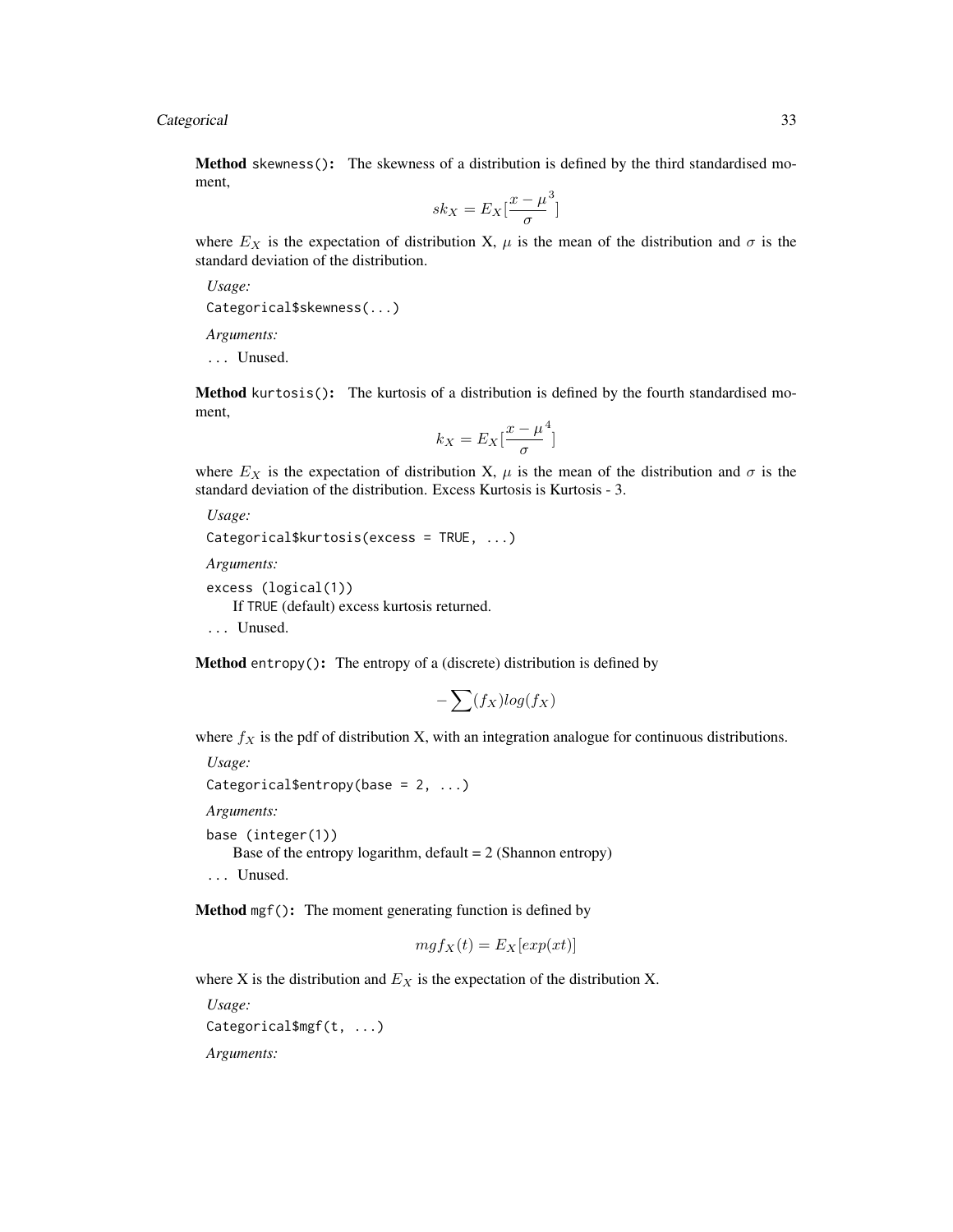t (integer(1)) t integer to evaluate function at. ... Unused.

Method cf(): The characteristic function is defined by

$$
cf_X(t) = E_X[exp(xti)]
$$

where X is the distribution and  $E<sub>X</sub>$  is the expectation of the distribution X.

*Usage:* Categorical\$cf(t, ...) *Arguments:* t (integer(1)) t integer to evaluate function at. ... Unused.

Method pgf(): The probability generating function is defined by

$$
pgf_X(z) = E_X[exp(z^x)]
$$

where X is the distribution and  $E_X$  is the expectation of the distribution X.

```
Usage:
Categorical$pgf(z, ...)
Arguments:
z (integer(1))
    z integer to evaluate probability generating function at.
... Unused.
```
Method clone(): The objects of this class are cloneable with this method.

```
Usage:
Categorical$clone(deep = FALSE)
Arguments:
deep Whether to make a deep clone.
```
## References

McLaughlin, M. P. (2001). A compendium of common probability distributions (pp. 2014-01). Michael P. McLaughlin.

# See Also

Other discrete distributions: [Bernoulli](#page-12-1), [Binomial](#page-23-1), [Degenerate](#page-55-1), [DiscreteUniform](#page-62-1), [EmpiricalMV](#page-87-1), [Empirical](#page-82-1), [Geometric](#page-125-1), [Hypergeometric](#page-139-1), [Logarithmic](#page-158-1), [Matdist](#page-178-1), [Multinomial](#page-190-1), [NegativeBinomial](#page-200-1), [WeightedDiscrete](#page-302-1)

Other univariate distributions: [Arcsine](#page-6-1), [Bernoulli](#page-12-1), [BetaNoncentral](#page-21-1), [Beta](#page-17-1), [Binomial](#page-23-1), [Cauchy](#page-34-1), [ChiSquaredNoncentral](#page-43-1), [ChiSquared](#page-38-1), [Degenerate](#page-55-1), [DiscreteUniform](#page-62-1), [Empirical](#page-82-1), [Erlang](#page-92-1), [Exponential](#page-102-1), [FDistributionNoncentral](#page-110-1), [FDistribution](#page-106-1), [Frechet](#page-113-1), [Gamma](#page-119-1), [Geometric](#page-125-1), [Gompertz](#page-129-1), [Gumbel](#page-132-1), [Hypergeometric](#page-139-1), [InverseGamma](#page-143-1), [Laplace](#page-149-1), [Logarithmic](#page-158-1), [Logistic](#page-162-1), [Loglogistic](#page-168-1), [Lognormal](#page-172-1), [Matdist](#page-178-1), [NegativeBinomial](#page-200-1), [Normal](#page-204-1), [Pareto](#page-211-1), [Poisson](#page-218-1), [Rayleigh](#page-231-1), [ShiftedLoglogistic](#page-236-1), [StudentTNoncentral](#page-249-1), [StudentT](#page-245-1), [Triangular](#page-266-1), [Uniform](#page-279-1), [Wald](#page-294-1), [Weibull](#page-298-1), [WeightedDiscrete](#page-302-1)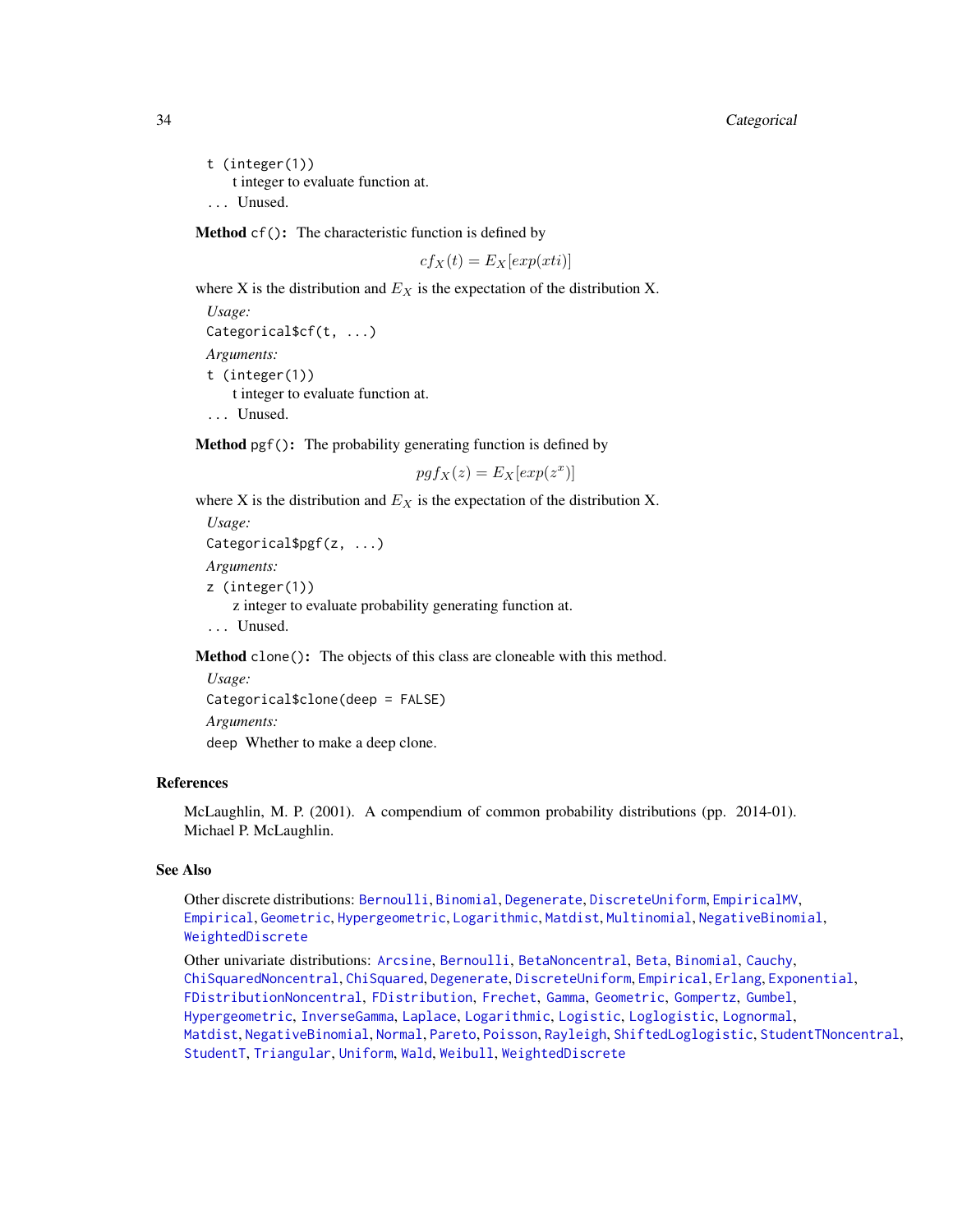#### <span id="page-34-0"></span>Cauchy 35

# Examples

```
## ------------------------------------------------
## Method `Categorical$new`
## ------------------------------------------------
# Note probabilities are automatically normalised (if not vectorised)
x <- Categorical$new(elements = list("Bapple", "Banana", 2), probs = c(0.2, 0.4, 1))
# Length of elements and probabilities cannot be changed after construction
x$setParameterValue(probs = c(0.1, 0.2, 0.7))
# d/p/q/r
x$pdf(c("Bapple", "Carrot", 1, 2))
x$cdf("Banana") # Assumes ordered in construction
x$quantile(0.42) # Assumes ordered in construction
x$rand(10)
# Statistics
x$mode()
summary(x)
```
<span id="page-34-1"></span>Cauchy *Cauchy Distribution Class*

#### Description

Mathematical and statistical functions for the Cauchy distribution, which is commonly used in physics and finance.

# Details

The Cauchy distribution parameterised with location,  $\alpha$ , and scale,  $\beta$ , is defined by the pdf,

$$
f(x) = 1/(\pi \beta (1 + ((x - \alpha)/\beta)^2))
$$

for  $\alpha \in R$  and  $\beta > 0$ .

#### Value

Returns an R6 object inheriting from class [SDistribution.](#page-235-1)

#### Distribution support

The distribution is supported on the Reals.

#### Default Parameterisation

Cauchy(location =  $0$ , scale =  $1$ )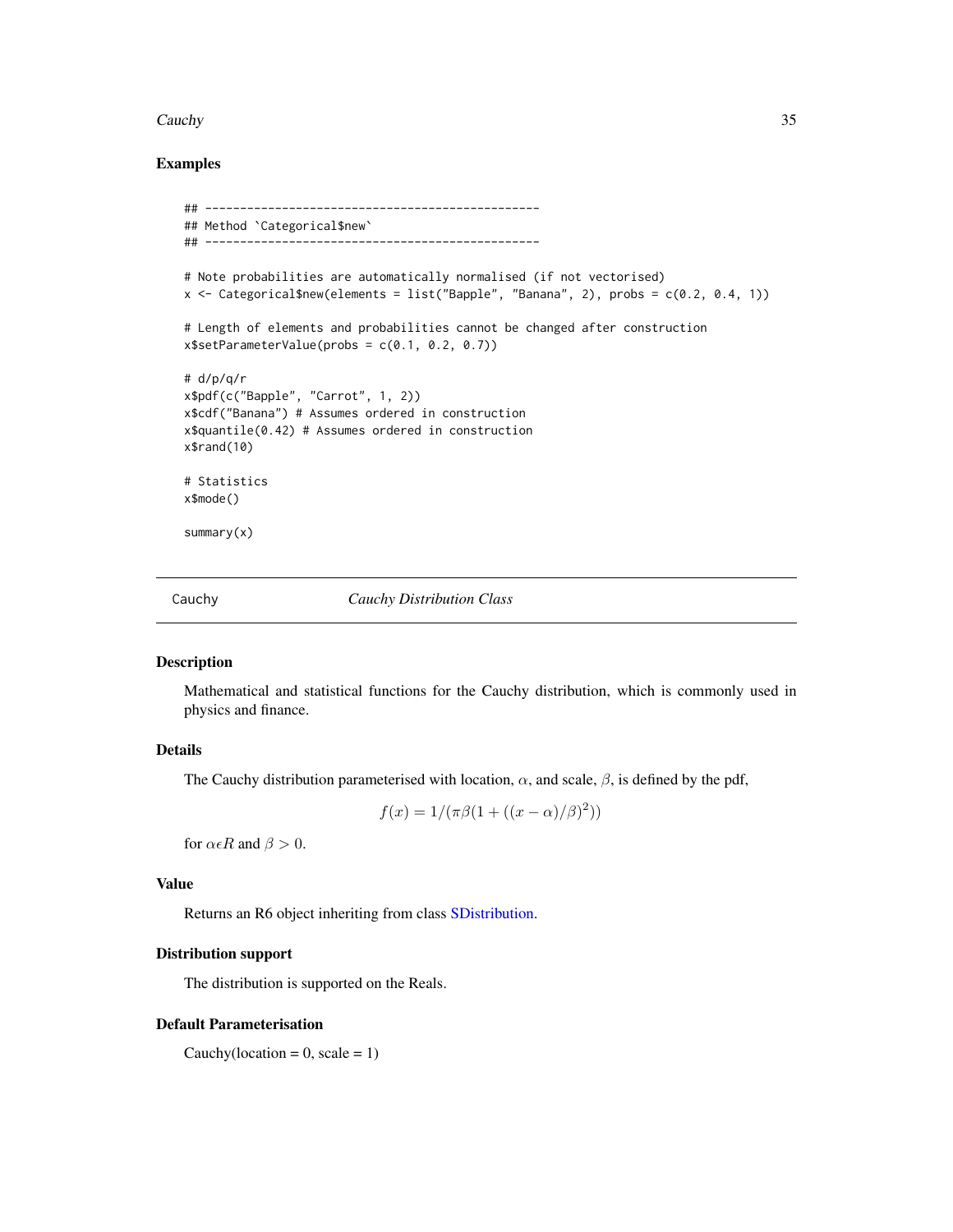#### 36 Cauchy

## Omitted Methods

N/A

#### Also known as

N/A

#### Super classes

[distr6::Distribution](#page-0-0) -> [distr6::SDistribution](#page-0-0) -> Cauchy

# Public fields

name Full name of distribution.

short\_name Short name of distribution for printing.

description Brief description of the distribution.

packages Packages required to be installed in order to construct the distribution.

# Methods

#### Public methods:

- [Cauchy\\$new\(\)](#page-7-0)
- [Cauchy\\$mean\(\)](#page-7-1)
- [Cauchy\\$mode\(\)](#page-8-0)
- [Cauchy\\$variance\(\)](#page-8-1)
- [Cauchy\\$skewness\(\)](#page-8-2)
- [Cauchy\\$kurtosis\(\)](#page-8-3)
- [Cauchy\\$entropy\(\)](#page-9-0)
- [Cauchy\\$mgf\(\)](#page-15-0)
- [Cauchy\\$cf\(\)](#page-15-1)
- [Cauchy\\$pgf\(\)](#page-9-1)
- [Cauchy\\$clone\(\)](#page-9-2)

Method new(): Creates a new instance of this [R6](#page-0-0) class.

#### *Usage:*

Cauchy\$new(location = NULL, scale = NULL, decorators = NULL)

*Arguments:* location (numeric(1)) Location parameter defined on the Reals. scale (numeric(1)) Scale parameter defined on the positive Reals. decorators (character()) Decorators to add to the distribution during construction.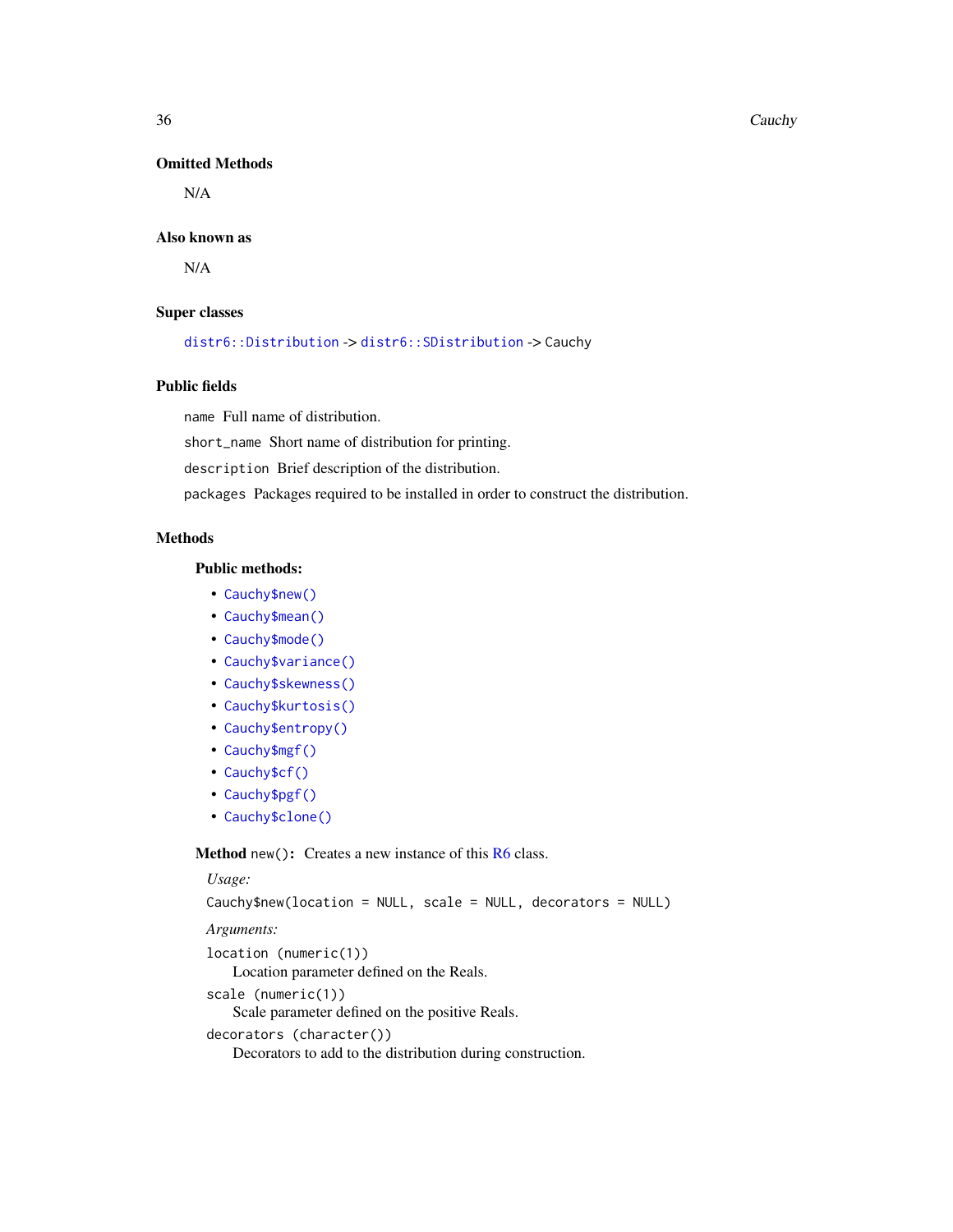Cauchy 37

**Method** mean(): The arithmetic mean of a (discrete) probability distribution  $X$  is the expectation

$$
E_X(X) = \sum p_X(x) * x
$$

with an integration analogue for continuous distributions.

*Usage:* Cauchy\$mean(...) *Arguments:* ... Unused.

Method mode(): The mode of a probability distribution is the point at which the pdf is a local maximum, a distribution can be unimodal (one maximum) or multimodal (several maxima).

*Usage:*

Cauchy\$mode(which = "all")

*Arguments:*

which  $(character(1) | numeric(1))$ 

Ignored if distribution is unimodal. Otherwise "all" returns all modes, otherwise specifies which mode to return.

Method variance(): The variance of a distribution is defined by the formula

$$
var_X = E[X^2] - E[X]^2
$$

where  $E_X$  is the expectation of distribution X. If the distribution is multivariate the covariance matrix is returned.

*Usage:* Cauchy\$variance(...) *Arguments:* ... Unused.

Method skewness(): The skewness of a distribution is defined by the third standardised moment,

$$
sk_X = E_X \left[ \frac{x - \mu^3}{\sigma} \right]
$$

where  $E_X$  is the expectation of distribution X,  $\mu$  is the mean of the distribution and  $\sigma$  is the standard deviation of the distribution.

*Usage:* Cauchy\$skewness(...)

*Arguments:*

... Unused.

Method kurtosis(): The kurtosis of a distribution is defined by the fourth standardised moment,

$$
k_X = E_X \left[ \frac{x - \mu^4}{\sigma} \right]
$$

]

where  $E_X$  is the expectation of distribution X,  $\mu$  is the mean of the distribution and  $\sigma$  is the standard deviation of the distribution. Excess Kurtosis is Kurtosis - 3.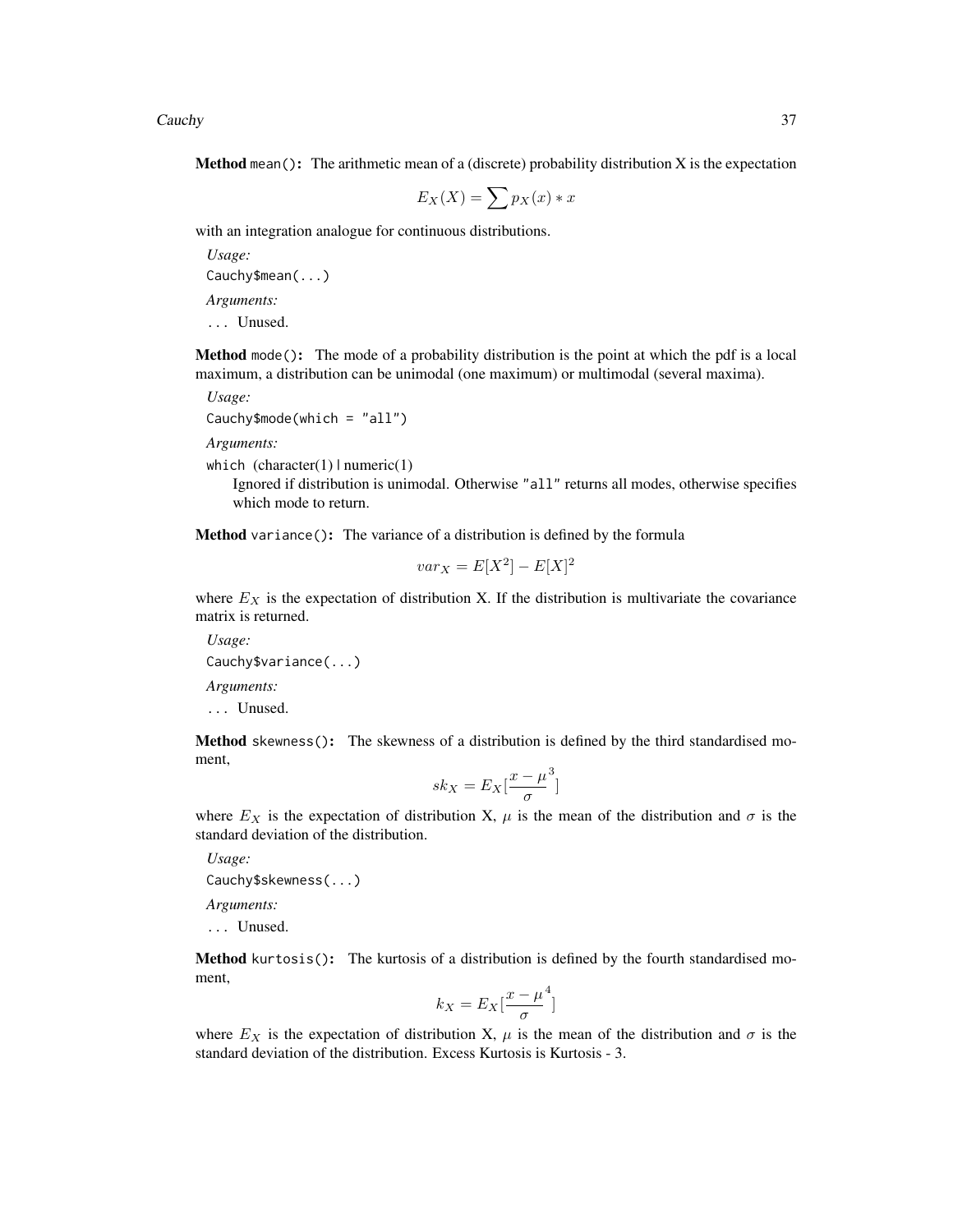```
Usage:
Cauchy$kurtosis(excess = TRUE, ...)
Arguments:
excess (logical(1))
   If TRUE (default) excess kurtosis returned.
... Unused.
```
Method entropy(): The entropy of a (discrete) distribution is defined by

$$
-\sum(f_X)log(f_X)
$$

where  $f_X$  is the pdf of distribution X, with an integration analogue for continuous distributions.

*Usage:* Cauchy\$entropy(base =  $2, ...$ ) *Arguments:* base (integer(1)) Base of the entropy logarithm, default  $= 2$  (Shannon entropy) ... Unused.

Method mgf(): The moment generating function is defined by

$$
mgf_X(t) = E_X[exp(xt)]
$$

where X is the distribution and  $E<sub>X</sub>$  is the expectation of the distribution X.

*Usage:* Cauchy\$mgf(t, ...) *Arguments:* t (integer(1)) t integer to evaluate function at. ... Unused.

Method cf(): The characteristic function is defined by

$$
cf_X(t) = E_X[exp(xti)]
$$

where X is the distribution and  $E<sub>X</sub>$  is the expectation of the distribution X.

*Usage:* Cauchy\$cf(t, ...) *Arguments:* t (integer(1)) t integer to evaluate function at. ... Unused.

Method pgf(): The probability generating function is defined by

$$
pgf_X(z) = E_X[exp(z^x)]
$$

where X is the distribution and  $E<sub>X</sub>$  is the expectation of the distribution X.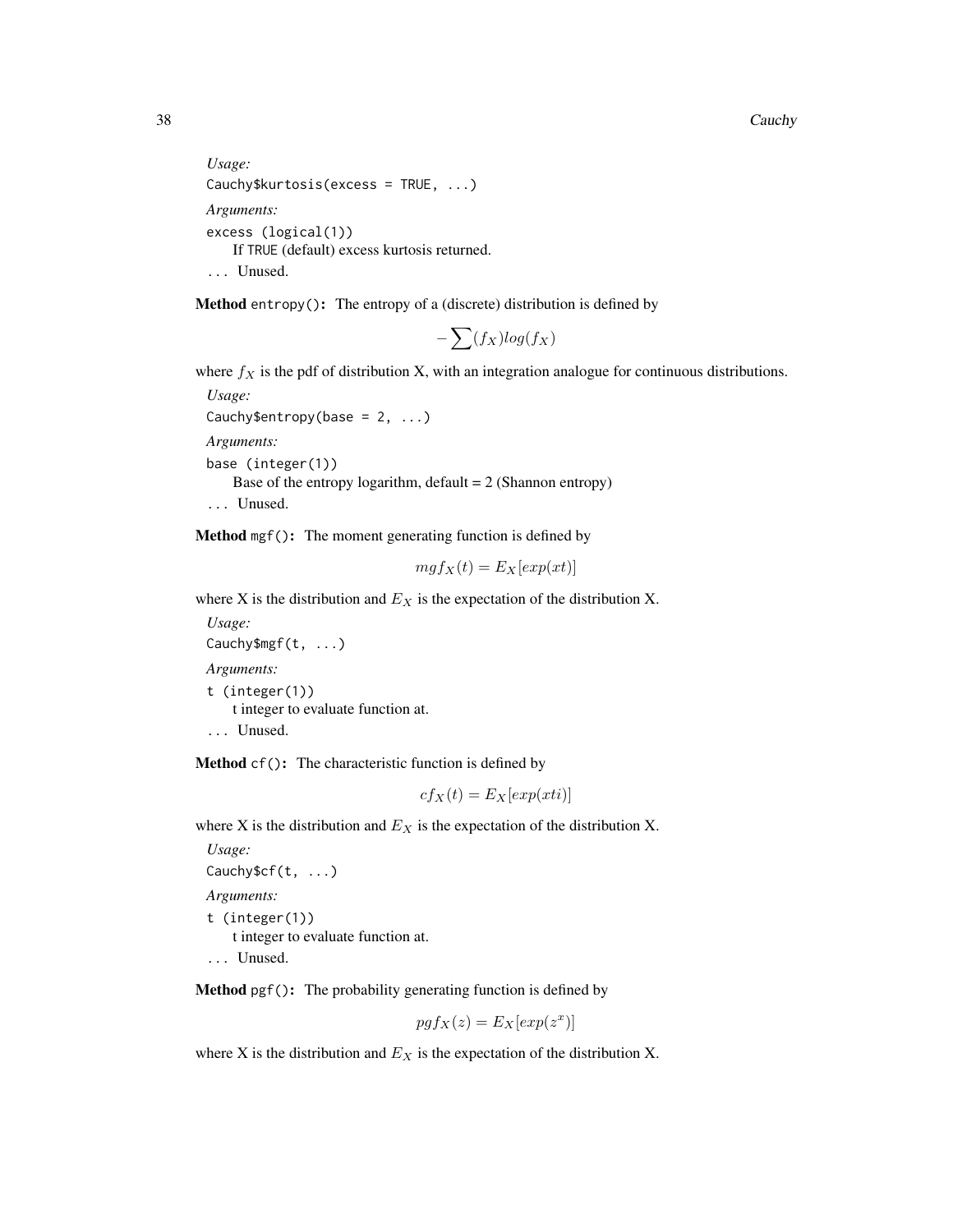# ChiSquared 39

*Usage:* Cauchy\$pgf(z, ...) *Arguments:* z (integer(1)) z integer to evaluate probability generating function at. ... Unused.

Method clone(): The objects of this class are cloneable with this method.

```
Usage:
Cauchy$clone(deep = FALSE)
Arguments:
deep Whether to make a deep clone.
```
#### Author(s)

Chijing Zeng

## References

McLaughlin, M. P. (2001). A compendium of common probability distributions (pp. 2014-01). Michael P. McLaughlin.

#### See Also

Other continuous distributions: [Arcsine](#page-6-0), [BetaNoncentral](#page-21-0), [Beta](#page-17-0), [ChiSquaredNoncentral](#page-43-0), [ChiSquared](#page-38-0), [Dirichlet](#page-59-0), [Erlang](#page-92-0), [Exponential](#page-102-0), [FDistributionNoncentral](#page-110-0), [FDistribution](#page-106-0), [Frechet](#page-113-0), [Gamma](#page-119-0), [Gompertz](#page-129-0), [Gumbel](#page-132-0), [InverseGamma](#page-143-0), [Laplace](#page-149-0), [Logistic](#page-162-0), [Loglogistic](#page-168-0), [Lognormal](#page-172-0), [MultivariateNormal](#page-195-0), [Normal](#page-204-0), [Pareto](#page-211-0), [Poisson](#page-218-0), [Rayleigh](#page-231-0), [ShiftedLoglogistic](#page-236-0), [StudentTNoncentral](#page-249-0), [StudentT](#page-245-0), [Triangular](#page-266-0), [Uniform](#page-279-0), [Wald](#page-294-0), [Weibull](#page-298-0)

Other univariate distributions: [Arcsine](#page-6-0), [Bernoulli](#page-12-0), [BetaNoncentral](#page-21-0), [Beta](#page-17-0), [Binomial](#page-23-0), [Categorical](#page-29-0), [ChiSquaredNoncentral](#page-43-0), [ChiSquared](#page-38-0), [Degenerate](#page-55-0), [DiscreteUniform](#page-62-0), [Empirical](#page-82-0), [Erlang](#page-92-0), [Exponential](#page-102-0), [FDistributionNoncentral](#page-110-0), [FDistribution](#page-106-0), [Frechet](#page-113-0), [Gamma](#page-119-0), [Geometric](#page-125-0), [Gompertz](#page-129-0), [Gumbel](#page-132-0), [Hypergeometric](#page-139-0), [InverseGamma](#page-143-0), [Laplace](#page-149-0), [Logarithmic](#page-158-0), [Logistic](#page-162-0), [Loglogistic](#page-168-0), [Lognormal](#page-172-0), [Matdist](#page-178-0), [NegativeBinomial](#page-200-0), [Normal](#page-204-0), [Pareto](#page-211-0), [Poisson](#page-218-0), [Rayleigh](#page-231-0), [ShiftedLoglogistic](#page-236-0), [StudentTNoncentral](#page-249-0), [StudentT](#page-245-0), [Triangular](#page-266-0), [Uniform](#page-279-0), [Wald](#page-294-0), [Weibull](#page-298-0), [WeightedDiscrete](#page-302-0)

<span id="page-38-0"></span>ChiSquared *Chi-Squared Distribution Class*

## Description

Mathematical and statistical functions for the Chi-Squared distribution, which is commonly used to model the sum of independent squared Normal distributions and for confidence intervals.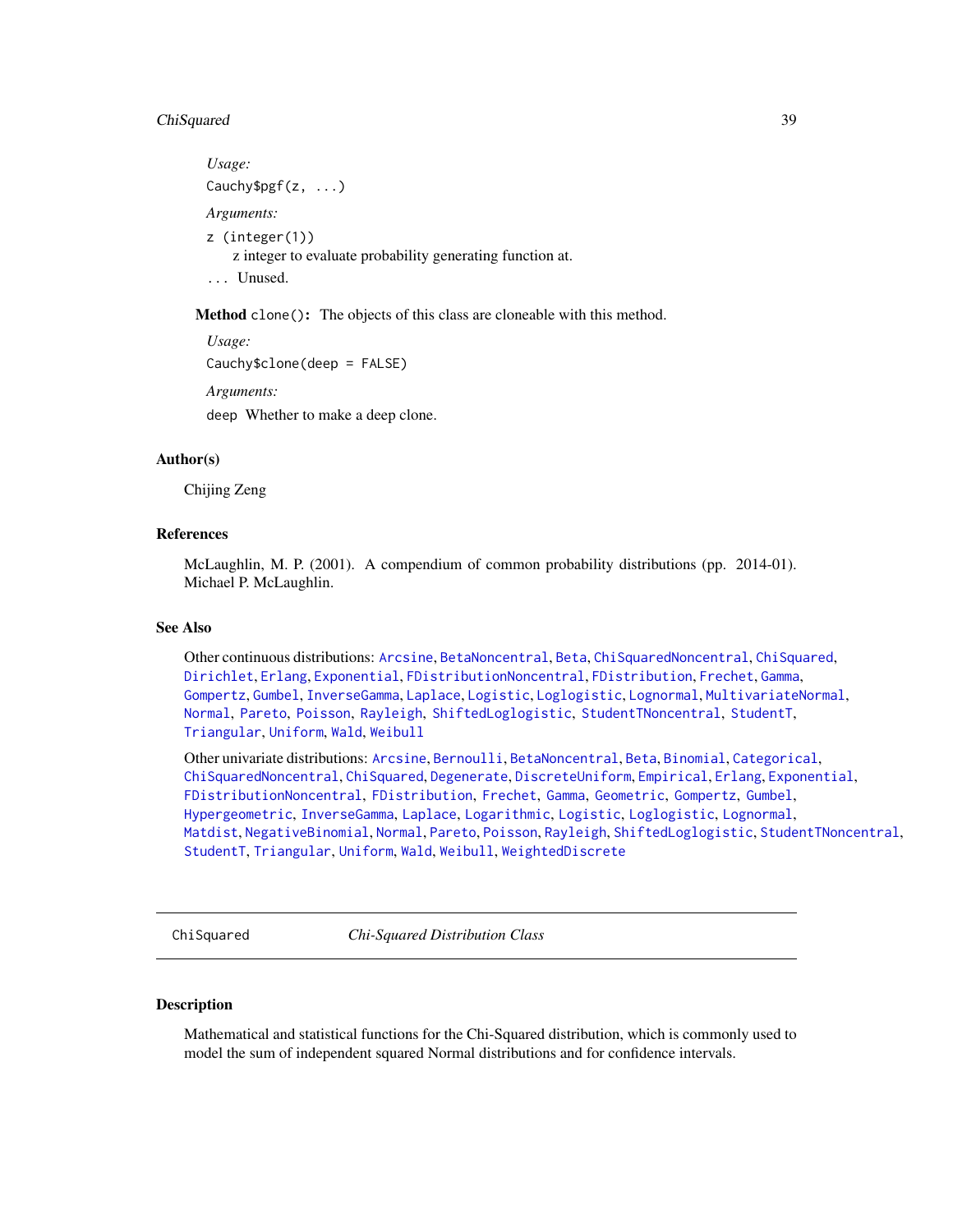## Details

The Chi-Squared distribution parameterised with degrees of freedom,  $\nu$ , is defined by the pdf,

$$
f(x) = (x^{\nu/2 - 1} exp(-x/2))/(2^{\nu/2} \Gamma(\nu/2))
$$

for  $\nu > 0$ .

# Value

Returns an R6 object inheriting from class [SDistribution.](#page-235-0)

# Distribution support

The distribution is supported on the Positive Reals.

# Default Parameterisation

 $ChiSq(df = 1)$ 

# Omitted Methods

N/A

# Also known as

N/A

## Super classes

[distr6::Distribution](#page-0-0) -> [distr6::SDistribution](#page-0-0) -> ChiSquared

# Public fields

name Full name of distribution.

short\_name Short name of distribution for printing.

description Brief description of the distribution.

packages Packages required to be installed in order to construct the distribution.

# Active bindings

properties Returns distribution properties, including skewness type and symmetry.

# Methods

# Public methods:

- [ChiSquared\\$new\(\)](#page-7-0)
- [ChiSquared\\$mean\(\)](#page-7-1)
- [ChiSquared\\$mode\(\)](#page-8-0)
- [ChiSquared\\$variance\(\)](#page-8-1)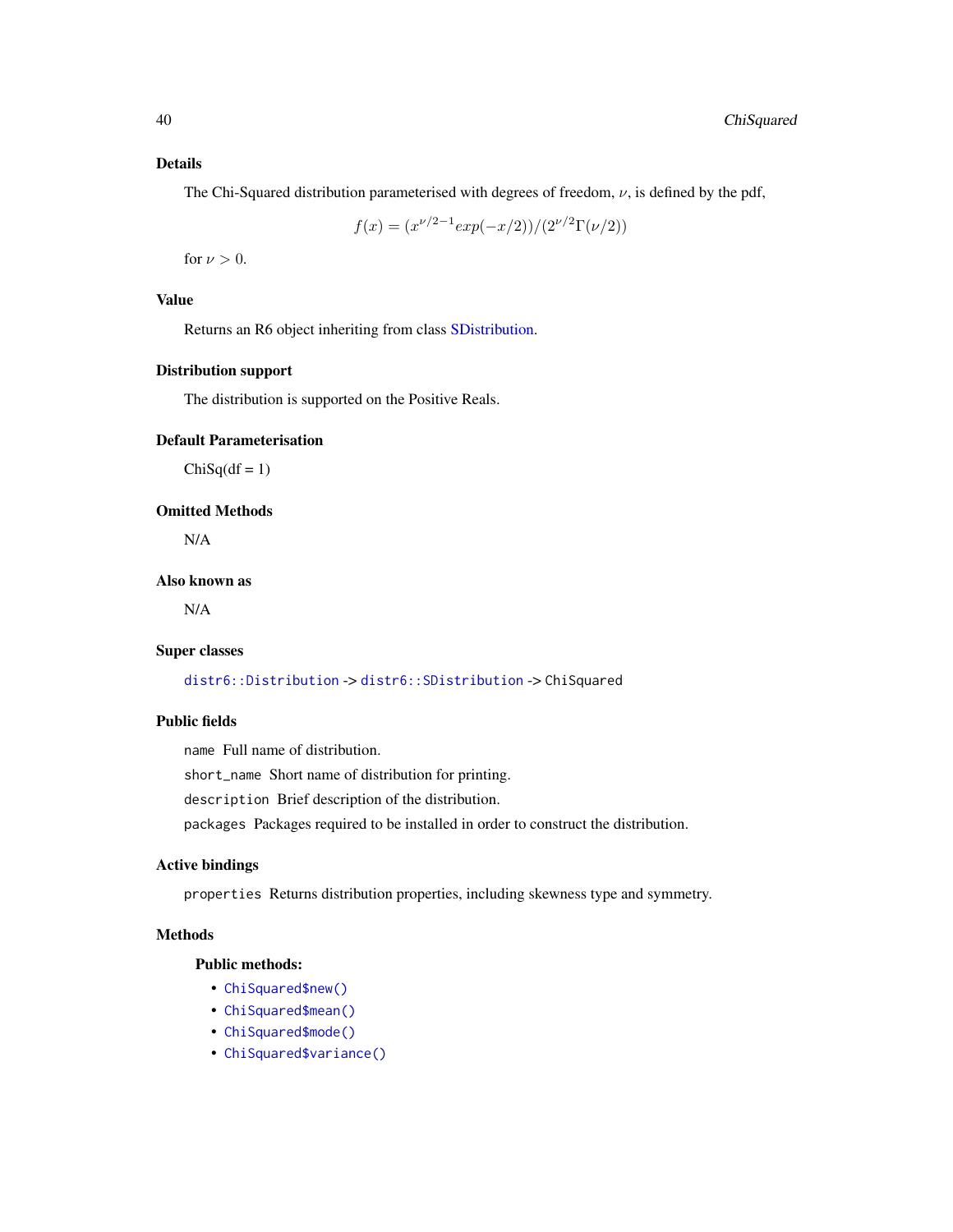## ChiSquared 41

- [ChiSquared\\$skewness\(\)](#page-8-2)
- [ChiSquared\\$kurtosis\(\)](#page-8-3)
- [ChiSquared\\$entropy\(\)](#page-9-0)
- [ChiSquared\\$mgf\(\)](#page-15-0)
- [ChiSquared\\$cf\(\)](#page-15-1)
- [ChiSquared\\$pgf\(\)](#page-9-1)
- [ChiSquared\\$clone\(\)](#page-9-2)

Method new(): Creates a new instance of this [R6](#page-0-0) class.

*Usage:*

ChiSquared\$new(df = NULL, decorators = NULL)

*Arguments:*

df (integer(1))

Degrees of freedom of the distribution defined on the positive Reals.

```
decorators (character())
```
Decorators to add to the distribution during construction.

**Method** mean(): The arithmetic mean of a (discrete) probability distribution  $X$  is the expectation

$$
E_X(X) = \sum p_X(x) * x
$$

with an integration analogue for continuous distributions.

*Usage:*

ChiSquared\$mean(...)

*Arguments:*

... Unused.

Method mode(): The mode of a probability distribution is the point at which the pdf is a local maximum, a distribution can be unimodal (one maximum) or multimodal (several maxima).

*Usage:* ChiSquared\$mode(which = "all")

*Arguments:*

which  $(character(1) | numeric(1))$ 

Ignored if distribution is unimodal. Otherwise "all" returns all modes, otherwise specifies which mode to return.

Method variance(): The variance of a distribution is defined by the formula

$$
var_X = E[X^2] - E[X]^2
$$

where  $E<sub>X</sub>$  is the expectation of distribution X. If the distribution is multivariate the covariance matrix is returned.

*Usage:* ChiSquared\$variance(...) *Arguments:*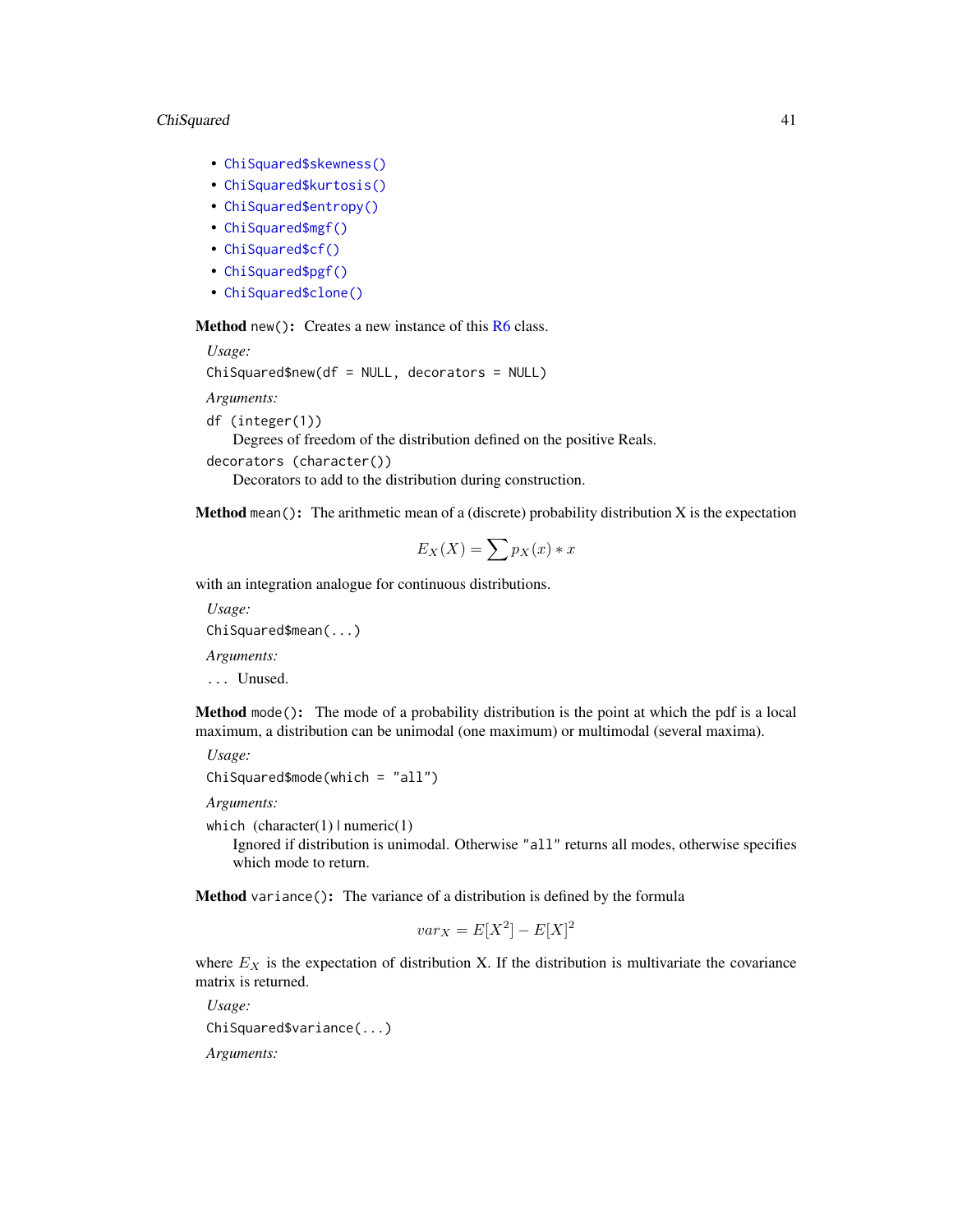#### ... Unused.

Method skewness(): The skewness of a distribution is defined by the third standardised moment,

$$
sk_X = E_X \left[ \frac{x - \mu^3}{\sigma} \right]
$$

where  $E_X$  is the expectation of distribution X,  $\mu$  is the mean of the distribution and  $\sigma$  is the standard deviation of the distribution.

*Usage:*

ChiSquared\$skewness(...)

*Arguments:*

... Unused.

Method kurtosis(): The kurtosis of a distribution is defined by the fourth standardised moment,

$$
k_X = E_X \left[ \frac{x - \mu^4}{\sigma} \right]
$$

where  $E_X$  is the expectation of distribution X,  $\mu$  is the mean of the distribution and  $\sigma$  is the standard deviation of the distribution. Excess Kurtosis is Kurtosis - 3.

```
Usage:
ChiSquared$kurtosis(excess = TRUE, ...)
Arguments:
excess (logical(1))
```
If TRUE (default) excess kurtosis returned.

... Unused.

**Method** entropy(): The entropy of a (discrete) distribution is defined by

$$
-\sum(f_X)log(f_X)
$$

where  $f_X$  is the pdf of distribution X, with an integration analogue for continuous distributions.

*Usage:* ChiSquared\$entropy(base =  $2, ...$ ) *Arguments:* base (integer(1)) Base of the entropy logarithm, default  $= 2$  (Shannon entropy)

... Unused.

Method mgf(): The moment generating function is defined by

$$
mgf_X(t) = E_X[exp(xt)]
$$

where X is the distribution and  $E<sub>X</sub>$  is the expectation of the distribution X.

*Usage:*

ChiSquared\$mgf(t, ...)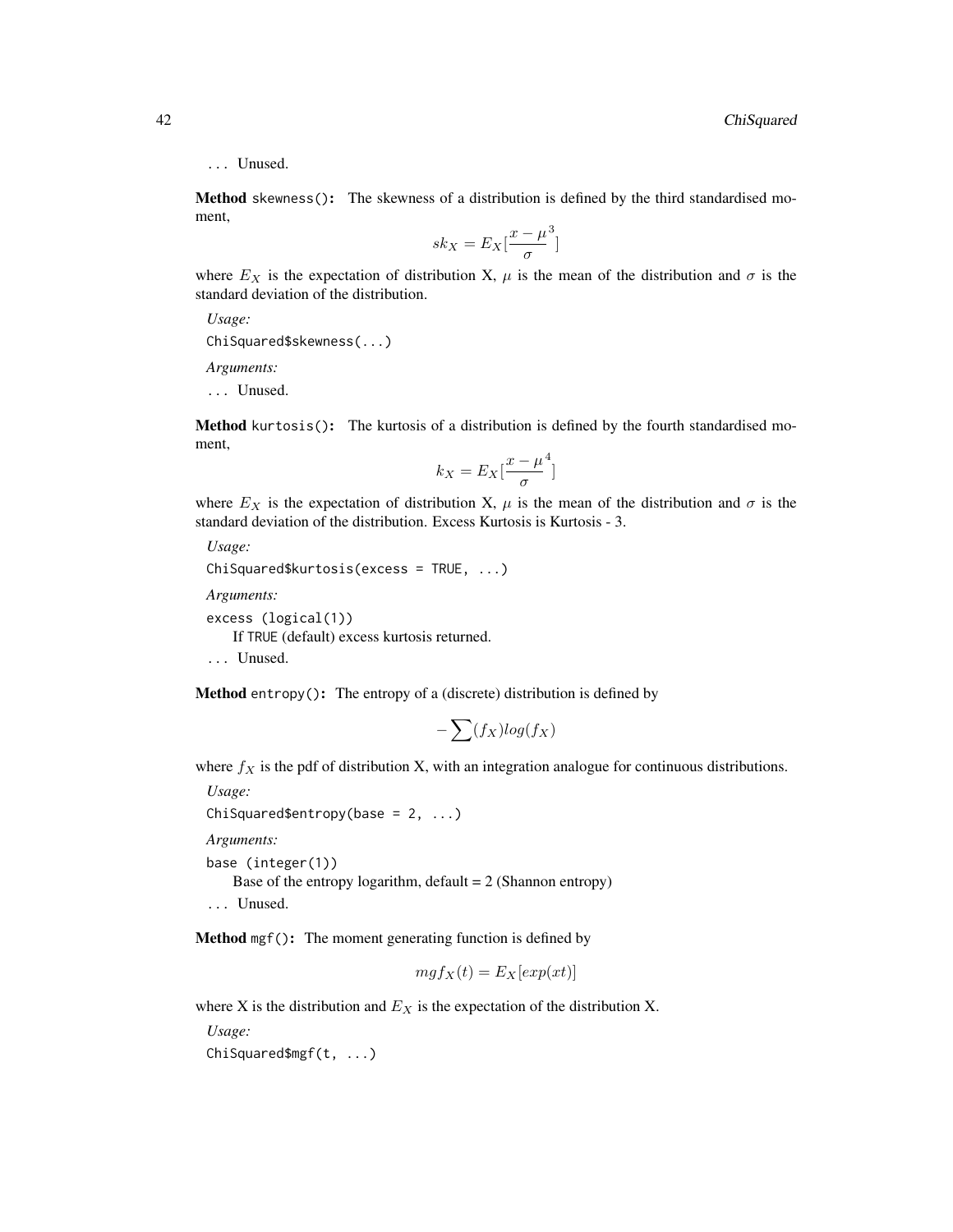# ChiSquared 43

*Arguments:* t (integer(1)) t integer to evaluate function at. ... Unused.

Method cf(): The characteristic function is defined by

$$
cf_X(t) = E_X[exp(xti)]
$$

where X is the distribution and  $E<sub>X</sub>$  is the expectation of the distribution X.

```
Usage:
ChiSquared$cf(t, ...)
Arguments:
t (integer(1))
    t integer to evaluate function at.
... Unused.
```
Method pgf(): The probability generating function is defined by

$$
pgf_X(z) = E_X[exp(z^x)]
$$

where X is the distribution and  $E<sub>X</sub>$  is the expectation of the distribution X.

*Usage:* ChiSquared\$pgf(z, ...) *Arguments:* z (integer(1)) z integer to evaluate probability generating function at.

... Unused.

Method clone(): The objects of this class are cloneable with this method.

*Usage:*

```
ChiSquared$clone(deep = FALSE)
```
*Arguments:*

deep Whether to make a deep clone.

# References

McLaughlin, M. P. (2001). A compendium of common probability distributions (pp. 2014-01). Michael P. McLaughlin.

# See Also

Other continuous distributions: [Arcsine](#page-6-0), [BetaNoncentral](#page-21-0), [Beta](#page-17-0), [Cauchy](#page-34-0), [ChiSquaredNoncentral](#page-43-0), [Dirichlet](#page-59-0), [Erlang](#page-92-0), [Exponential](#page-102-0), [FDistributionNoncentral](#page-110-0), [FDistribution](#page-106-0), [Frechet](#page-113-0), [Gamma](#page-119-0), [Gompertz](#page-129-0), [Gumbel](#page-132-0), [InverseGamma](#page-143-0), [Laplace](#page-149-0), [Logistic](#page-162-0), [Loglogistic](#page-168-0), [Lognormal](#page-172-0), [MultivariateNormal](#page-195-0), [Normal](#page-204-0), [Pareto](#page-211-0), [Poisson](#page-218-0), [Rayleigh](#page-231-0), [ShiftedLoglogistic](#page-236-0), [StudentTNoncentral](#page-249-0), [StudentT](#page-245-0), [Triangular](#page-266-0), [Uniform](#page-279-0), [Wald](#page-294-0), [Weibull](#page-298-0)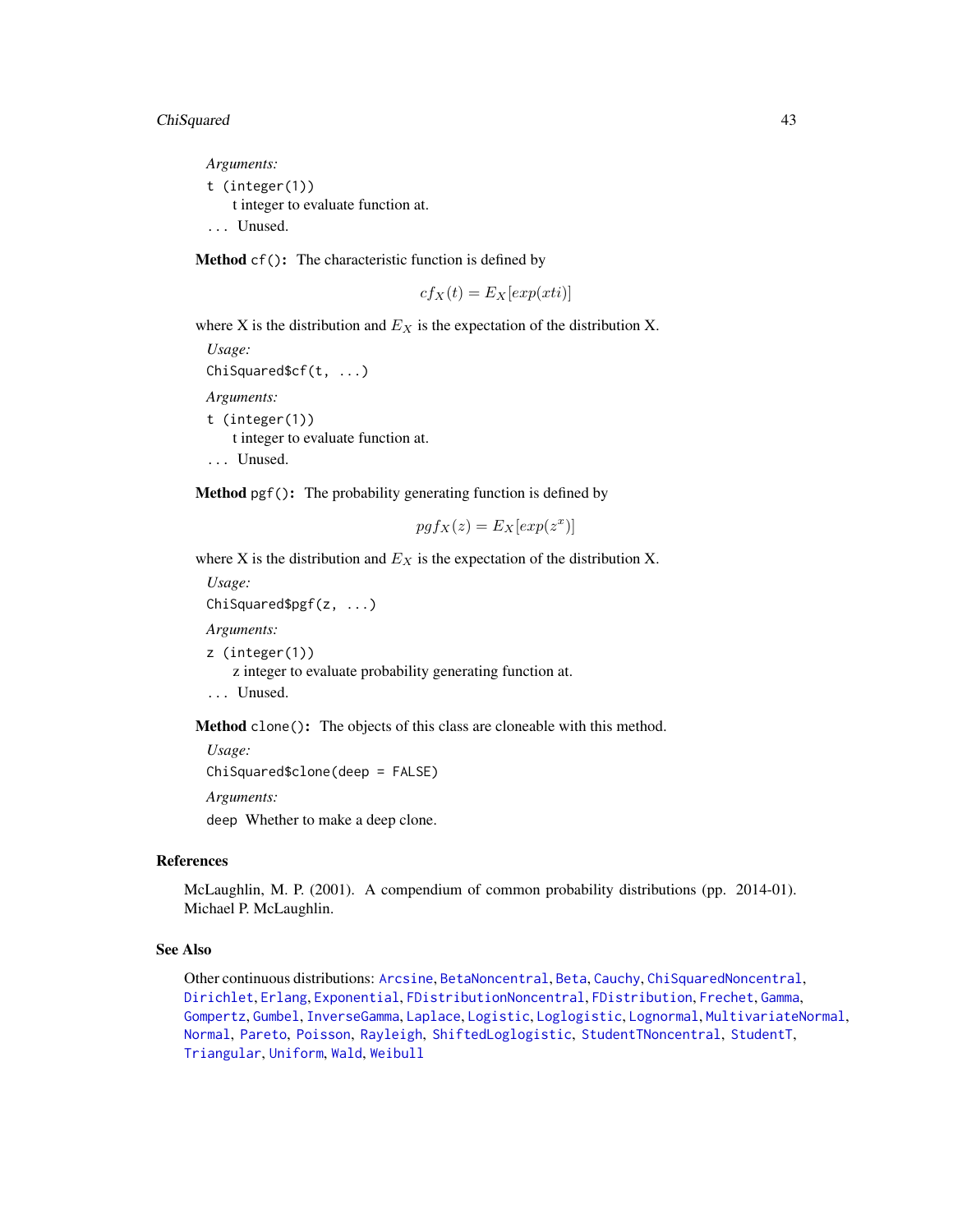Other univariate distributions: [Arcsine](#page-6-0), [Bernoulli](#page-12-0), [BetaNoncentral](#page-21-0), [Beta](#page-17-0), [Binomial](#page-23-0), [Categorical](#page-29-0), [Cauchy](#page-34-0), [ChiSquaredNoncentral](#page-43-0), [Degenerate](#page-55-0), [DiscreteUniform](#page-62-0), [Empirical](#page-82-0), [Erlang](#page-92-0), [Exponential](#page-102-0), [FDistributionNoncentral](#page-110-0), [FDistribution](#page-106-0), [Frechet](#page-113-0), [Gamma](#page-119-0), [Geometric](#page-125-0), [Gompertz](#page-129-0), [Gumbel](#page-132-0), [Hypergeometric](#page-139-0), [InverseGamma](#page-143-0), [Laplace](#page-149-0), [Logarithmic](#page-158-0), [Logistic](#page-162-0), [Loglogistic](#page-168-0), [Lognormal](#page-172-0), [Matdist](#page-178-0), [NegativeBinomial](#page-200-0), [Normal](#page-204-0), [Pareto](#page-211-0), [Poisson](#page-218-0), [Rayleigh](#page-231-0), [ShiftedLoglogistic](#page-236-0), [StudentTNoncentral](#page-249-0), [StudentT](#page-245-0), [Triangular](#page-266-0), [Uniform](#page-279-0), [Wald](#page-294-0), [Weibull](#page-298-0), [WeightedDiscrete](#page-302-0)

<span id="page-43-0"></span>ChiSquaredNoncentral *Noncentral Chi-Squared Distribution Class*

#### **Description**

Mathematical and statistical functions for the Noncentral Chi-Squared distribution, which is commonly used to model the sum of independent squared Normal distributions and for confidence intervals.

## Details

The Noncentral Chi-Squared distribution parameterised with degrees of freedom,  $\nu$ , and location,  $\lambda$ , is defined by the pdf,

$$
f(x) = exp(-\lambda/2) \sum_{r=0}^{\infty} ((\lambda/2)^r/r!) (x^{(\nu+2r)/2-1} exp(-x/2))/(2^{(\nu+2r)/2} \Gamma((\nu+2r)/2))
$$

for  $\nu \geq 0, \lambda \geq 0$ .

#### Value

Returns an R6 object inheriting from class [SDistribution.](#page-235-0)

## Distribution support

The distribution is supported on the Positive Reals.

## Default Parameterisation

 $ChiSqNC(df = 1, location = 0)$ 

#### Omitted Methods

N/A

#### Also known as

N/A

#### Super classes

[distr6::Distribution](#page-0-0) -> [distr6::SDistribution](#page-0-0) -> ChiSquaredNoncentral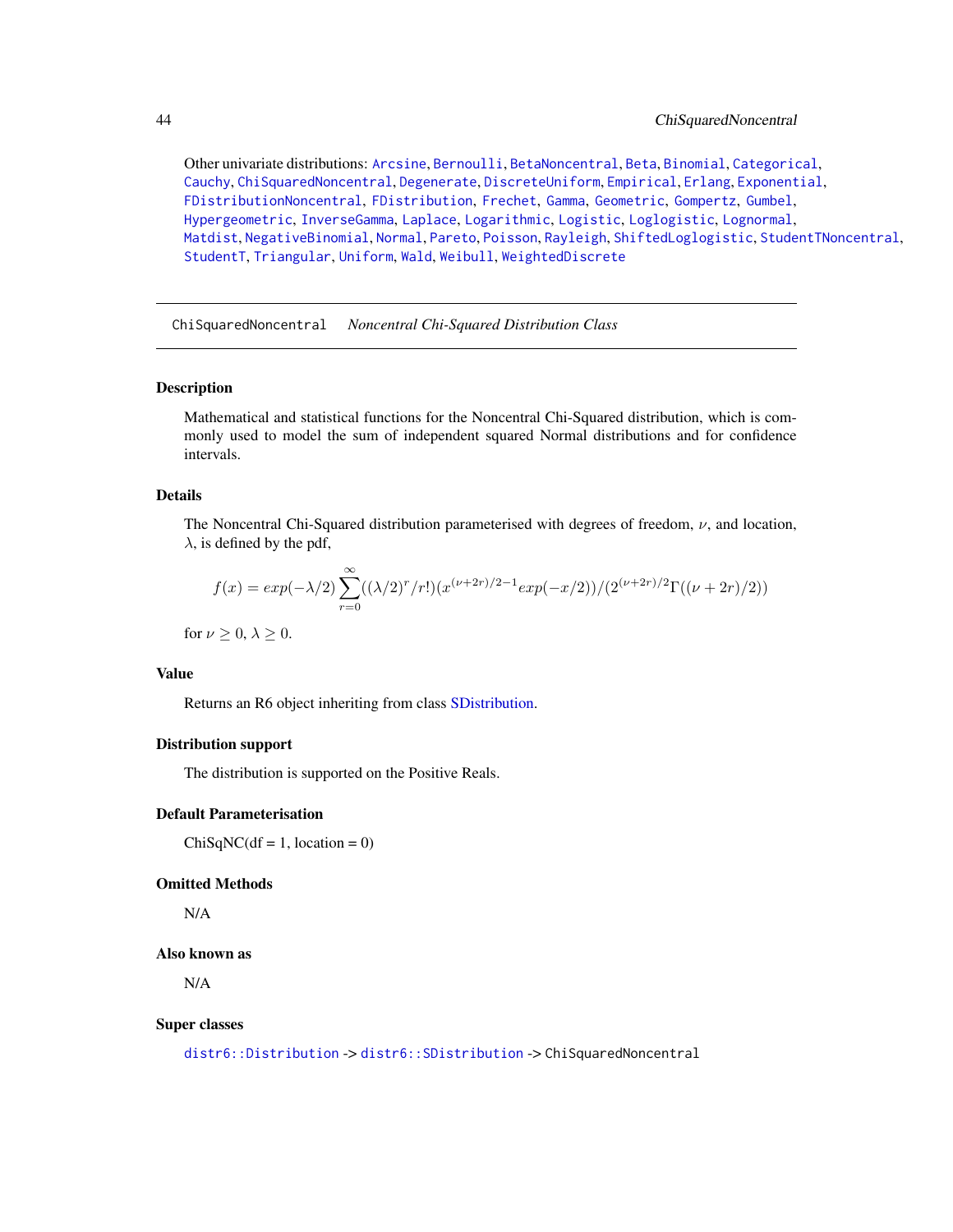## Public fields

name Full name of distribution.

short\_name Short name of distribution for printing.

description Brief description of the distribution.

packages Packages required to be installed in order to construct the distribution.

# Active bindings

properties Returns distribution properties, including skewness type and symmetry.

# **Methods**

#### Public methods:

- [ChiSquaredNoncentral\\$new\(\)](#page-7-0)
- [ChiSquaredNoncentral\\$mean\(\)](#page-7-1)
- [ChiSquaredNoncentral\\$variance\(\)](#page-8-1)
- [ChiSquaredNoncentral\\$skewness\(\)](#page-8-2)
- [ChiSquaredNoncentral\\$kurtosis\(\)](#page-8-3)
- [ChiSquaredNoncentral\\$mgf\(\)](#page-15-0)
- [ChiSquaredNoncentral\\$cf\(\)](#page-15-1)
- [ChiSquaredNoncentral\\$clone\(\)](#page-9-2)

Method new(): Creates a new instance of this [R6](#page-0-0) class.

*Usage:*

```
ChiSquaredNoncentral$new(df = NULL, location = NULL, decorators = NULL)
```
*Arguments:*

df (integer(1))

Degrees of freedom of the distribution defined on the positive Reals.

location (numeric(1))

Location parameter, defined on the non-negative Reals.

```
decorators (character())
```
Decorators to add to the distribution during construction.

**Method** mean(): The arithmetic mean of a (discrete) probability distribution  $X$  is the expectation

$$
E_X(X) = \sum p_X(x) * x
$$

with an integration analogue for continuous distributions.

*Usage:*

ChiSquaredNoncentral\$mean(...)

*Arguments:*

... Unused.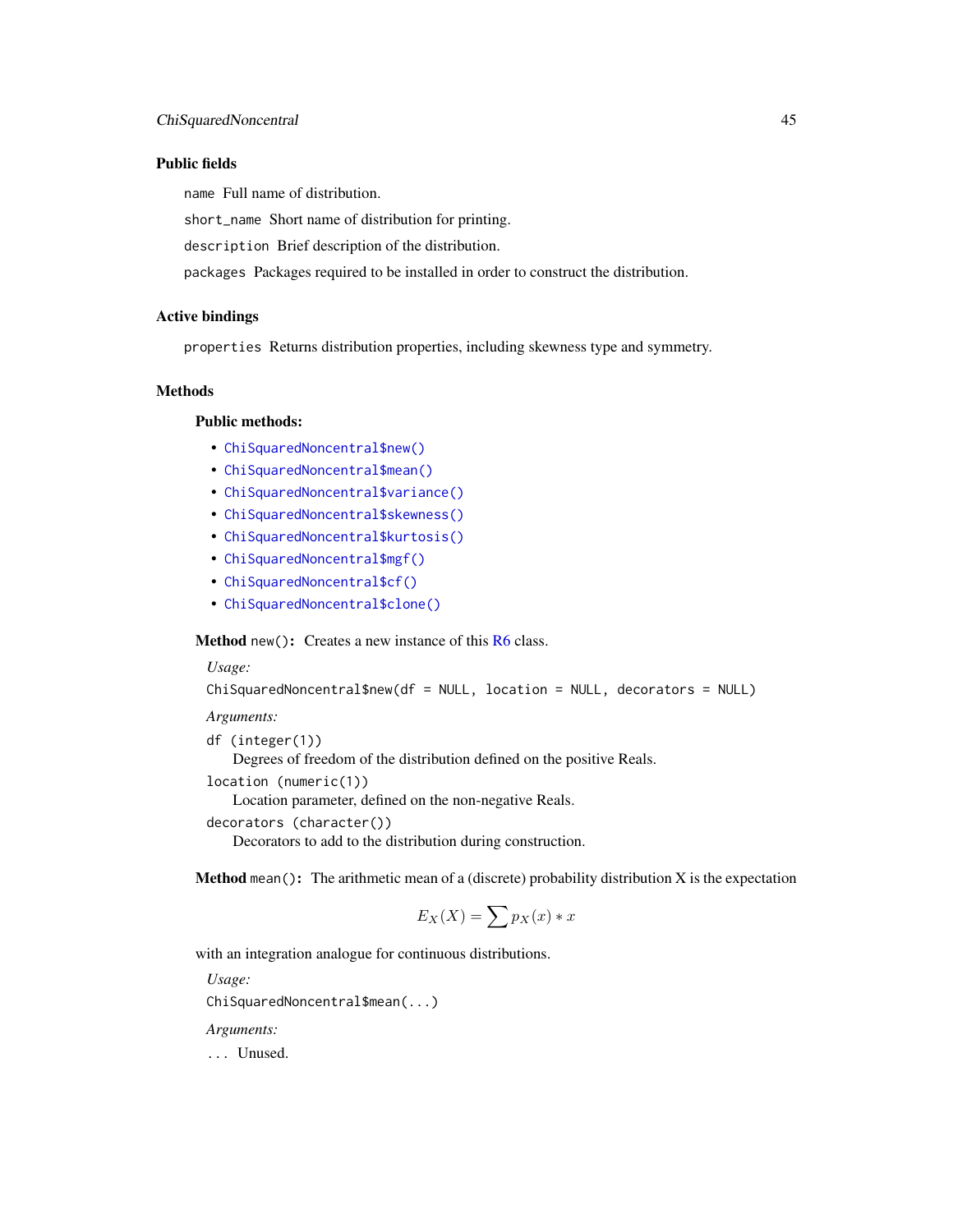Method variance(): The variance of a distribution is defined by the formula

$$
var_X = E[X^2] - E[X]^2
$$

where  $E<sub>X</sub>$  is the expectation of distribution X. If the distribution is multivariate the covariance matrix is returned.

*Usage:* ChiSquaredNoncentral\$variance(...)

*Arguments:*

... Unused.

Method skewness(): The skewness of a distribution is defined by the third standardised moment,

$$
sk_X = E_X \left[ \frac{x - \mu^3}{\sigma} \right]
$$

where  $E_X$  is the expectation of distribution X,  $\mu$  is the mean of the distribution and  $\sigma$  is the standard deviation of the distribution.

*Usage:*

```
ChiSquaredNoncentral$skewness(...)
```
*Arguments:*

... Unused.

Method kurtosis(): The kurtosis of a distribution is defined by the fourth standardised moment,

$$
k_X = E_X \left[ \frac{x - \mu^4}{\sigma} \right]
$$

where  $E_X$  is the expectation of distribution X,  $\mu$  is the mean of the distribution and  $\sigma$  is the standard deviation of the distribution. Excess Kurtosis is Kurtosis - 3.

*Usage:*

ChiSquaredNoncentral\$kurtosis(excess = TRUE, ...)

*Arguments:*

excess (logical(1))

If TRUE (default) excess kurtosis returned.

... Unused.

Method mgf(): The moment generating function is defined by

$$
mgf_X(t) = E_X[exp(xt)]
$$

where X is the distribution and  $E<sub>X</sub>$  is the expectation of the distribution X.

*Usage:*

ChiSquaredNoncentral\$mgf(t, ...)

*Arguments:*

t (integer(1))

t integer to evaluate function at.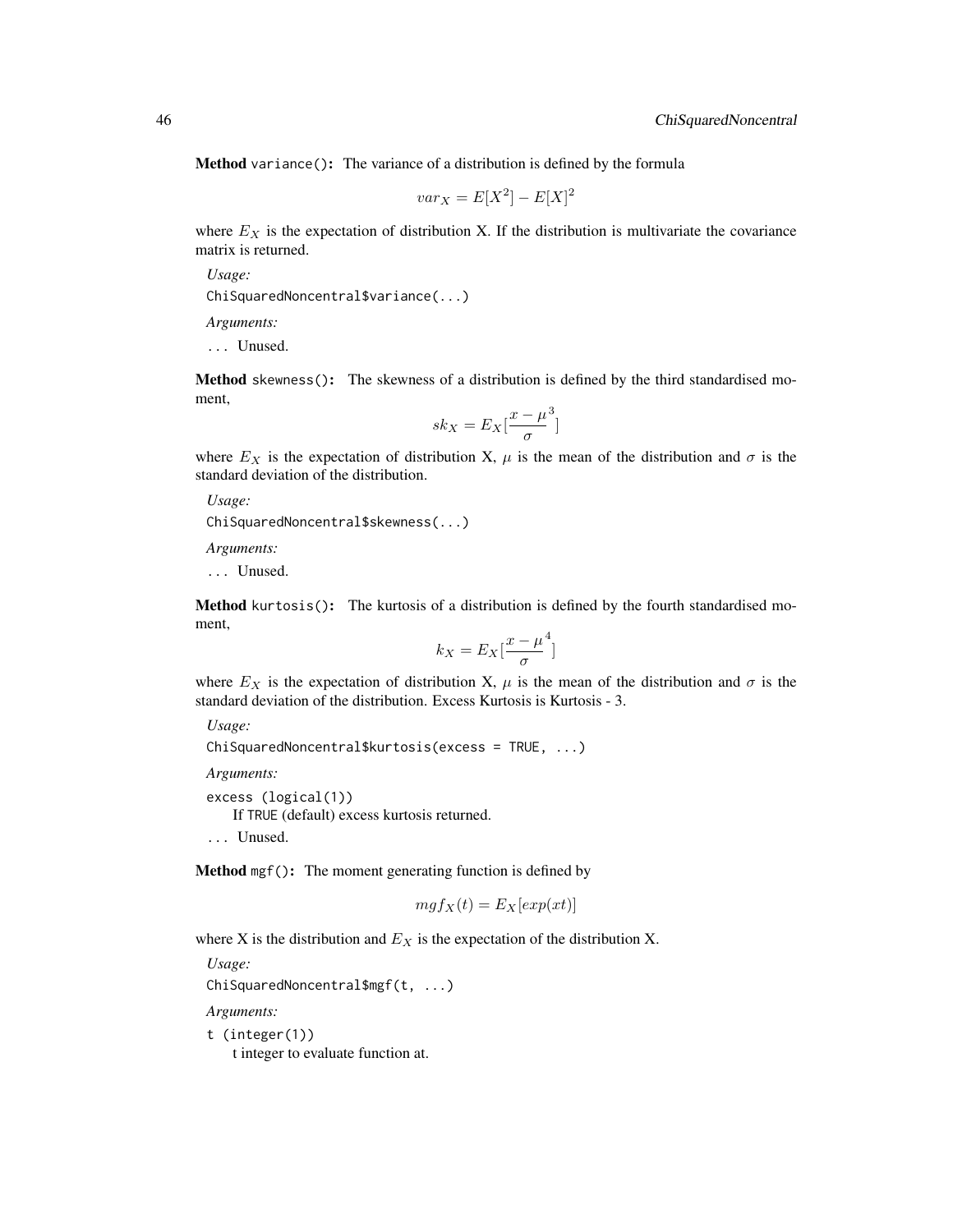... Unused.

Method cf(): The characteristic function is defined by

 $cf_X(t) = E_X[exp(xti)]$ 

where X is the distribution and  $E<sub>X</sub>$  is the expectation of the distribution X.

*Usage:*

```
ChiSquaredNoncentral$cf(t, ...)
```
*Arguments:*

- t (integer(1)) t integer to evaluate function at.
- ... Unused.

Method clone(): The objects of this class are cloneable with this method.

*Usage:*

```
ChiSquaredNoncentral$clone(deep = FALSE)
```
*Arguments:*

deep Whether to make a deep clone.

#### Author(s)

Jordan Deenichin

#### References

McLaughlin, M. P. (2001). A compendium of common probability distributions (pp. 2014-01). Michael P. McLaughlin.

#### See Also

Other continuous distributions: [Arcsine](#page-6-0), [BetaNoncentral](#page-21-0), [Beta](#page-17-0), [Cauchy](#page-34-0), [ChiSquared](#page-38-0), [Dirichlet](#page-59-0), [Erlang](#page-92-0), [Exponential](#page-102-0), [FDistributionNoncentral](#page-110-0), [FDistribution](#page-106-0), [Frechet](#page-113-0), [Gamma](#page-119-0), [Gompertz](#page-129-0), [Gumbel](#page-132-0), [InverseGamma](#page-143-0), [Laplace](#page-149-0), [Logistic](#page-162-0), [Loglogistic](#page-168-0), [Lognormal](#page-172-0), [MultivariateNormal](#page-195-0), [Normal](#page-204-0), [Pareto](#page-211-0), [Poisson](#page-218-0), [Rayleigh](#page-231-0), [ShiftedLoglogistic](#page-236-0), [StudentTNoncentral](#page-249-0), [StudentT](#page-245-0), [Triangular](#page-266-0), [Uniform](#page-279-0), [Wald](#page-294-0), [Weibull](#page-298-0)

Other univariate distributions: [Arcsine](#page-6-0), [Bernoulli](#page-12-0), [BetaNoncentral](#page-21-0), [Beta](#page-17-0), [Binomial](#page-23-0), [Categorical](#page-29-0), [Cauchy](#page-34-0), [ChiSquared](#page-38-0), [Degenerate](#page-55-0), [DiscreteUniform](#page-62-0), [Empirical](#page-82-0), [Erlang](#page-92-0), [Exponential](#page-102-0), [FDistributionNoncentral](#page-110-0), [FDistribution](#page-106-0), [Frechet](#page-113-0), [Gamma](#page-119-0), [Geometric](#page-125-0), [Gompertz](#page-129-0), [Gumbel](#page-132-0), [Hypergeometric](#page-139-0), [InverseGamma](#page-143-0), [Laplace](#page-149-0), [Logarithmic](#page-158-0), [Logistic](#page-162-0), [Loglogistic](#page-168-0), [Lognormal](#page-172-0), [Matdist](#page-178-0), [NegativeBinomial](#page-200-0), [Normal](#page-204-0), [Pareto](#page-211-0), [Poisson](#page-218-0), [Rayleigh](#page-231-0), [ShiftedLoglogistic](#page-236-0), [StudentTNoncentral](#page-249-0), [StudentT](#page-245-0), [Triangular](#page-266-0), [Uniform](#page-279-0), [Wald](#page-294-0), [Weibull](#page-298-0), [WeightedDiscrete](#page-302-0)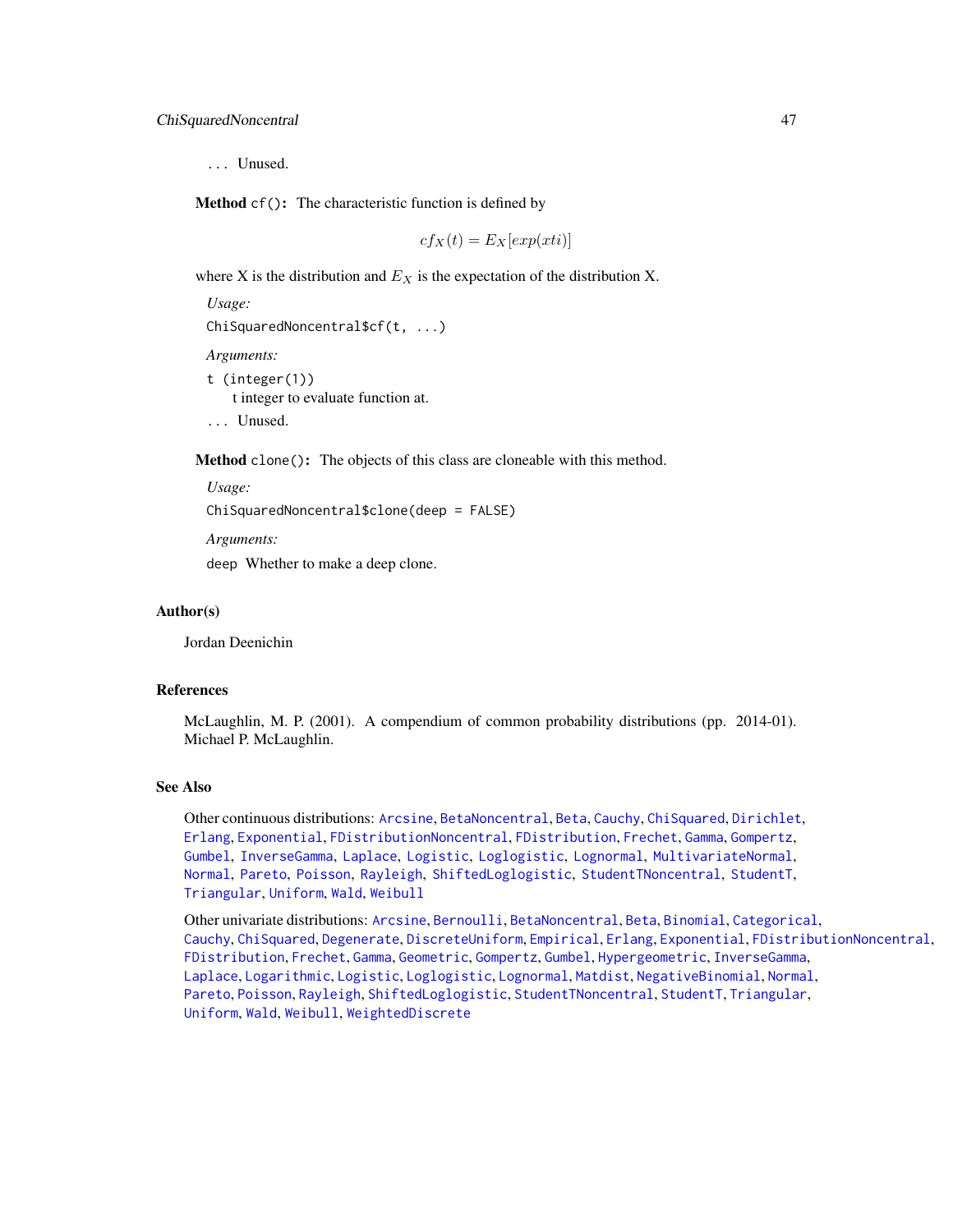## Description

Calculates the convolution of two distribution via numerical calculations.

## Usage

```
## S3 method for class 'Distribution'
x + y## S3 method for class 'Distribution'
x - y
```
## Arguments

x, y [Distribution](#page-67-0)

# Details

The convolution of two probability distributions  $X, Y$  is the sum

$$
Z = X + Y
$$

which has a pmf,

$$
P(Z = z) = \sum_{x} P(X = x)P(Y = z - x)
$$

with an integration analogue for continuous distributions.

Currently distr6 supports the addition of discrete and continuous probability distributions, but only subtraction of continuous distributions.

# Value

Returns an R6 object of class Convolution.

## Super classes

[distr6::Distribution](#page-0-0) -> [distr6::DistributionWrapper](#page-0-0) -> Convolution

## Methods

# Public methods:

- [Convolution\\$new\(\)](#page-7-0)
- [Convolution\\$clone\(\)](#page-9-2)

Method new(): Creates a new instance of this [R6](#page-0-0) class.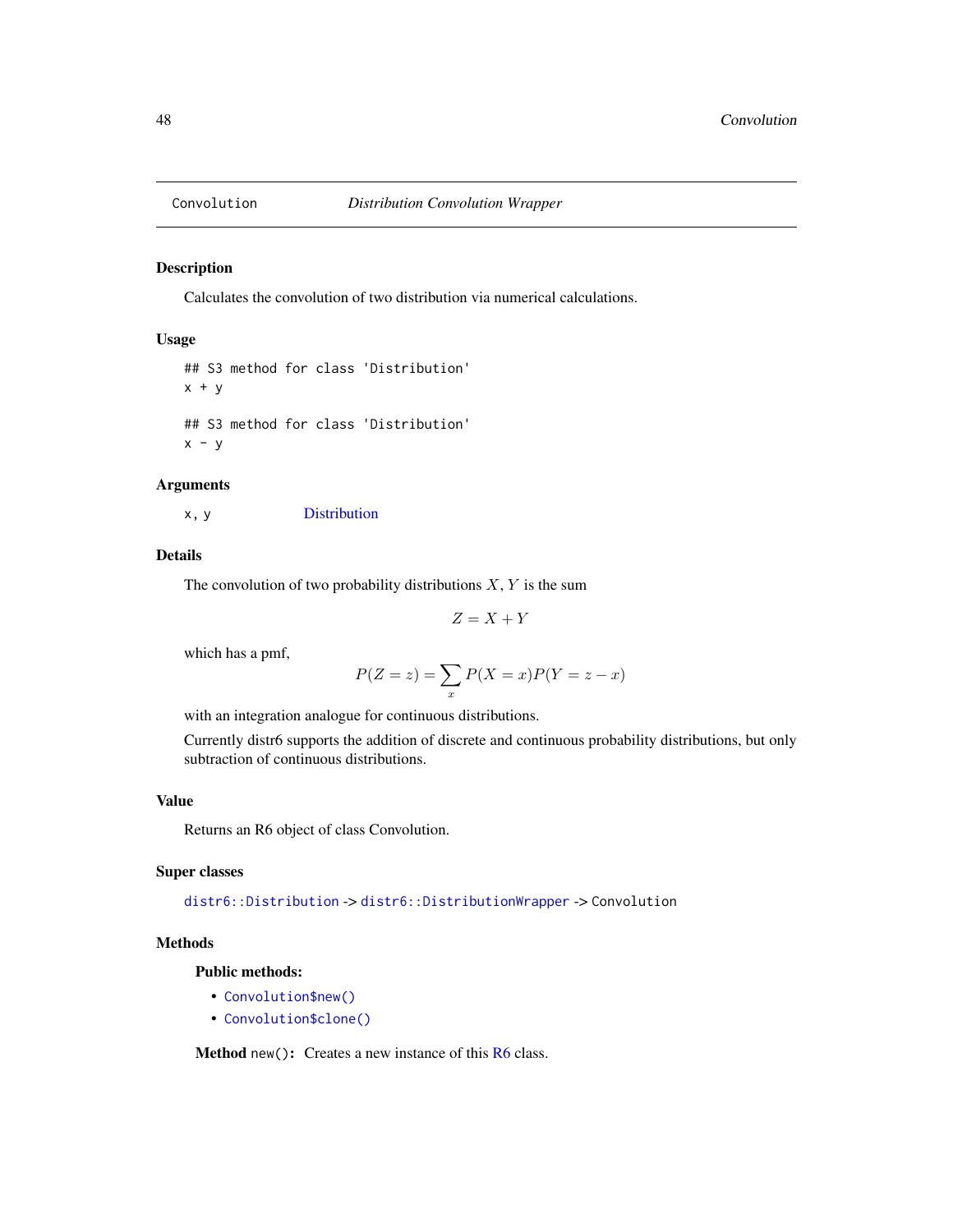# CoreStatistics 49

*Usage:* Convolution\$new(dist1, dist2, add = TRUE) *Arguments:* dist1 ([Distribution]) First [Distribution](#page-67-0) in convolution, i.e. dist1  $\pm$  dist2. dist2 ([Distribution]) Second [Distribution](#page-67-0) in convolution, i.e. dist $1 \pm dist2$ . add (logical(1)) If TRUE (default) then adds the distributions together, otherwise substracts.

Method clone(): The objects of this class are cloneable with this method.

*Usage:* Convolution\$clone(deep = FALSE) *Arguments:*

deep Whether to make a deep clone.

# See Also

Other wrappers: [DistributionWrapper](#page-78-0), [HuberizedDistribution](#page-137-0), [MixtureDistribution](#page-184-0), [ProductDistribution](#page-222-0), [TruncatedDistribution](#page-277-0), [VectorDistribution](#page-285-0)

#### Examples

```
binom <- Bernoulli$new() + Bernoulli$new()
binom$pdf(2)
Binomial$new(size = 2)$pdf(2)
norm < - Normal$new(mean = 3) - Normal$new(mean = 2)norm$pdf(1)
Normal$new(mean = 1, var = 2)$pdf(1)
```
CoreStatistics *Core Statistical Methods Decorator*

#### Description

This decorator adds numeric methods for missing analytic expressions in [Distributions](#page-67-0) as well as adding generalised expectation and moments functions.

#### Details

Decorator objects add functionality to the given [Distribution](#page-67-0) object by copying methods in the decorator environment to the chosen [Distribution](#page-67-0) environment.

All methods implemented in decorators try to exploit analytical results where possible, otherwise numerical results are used with a message.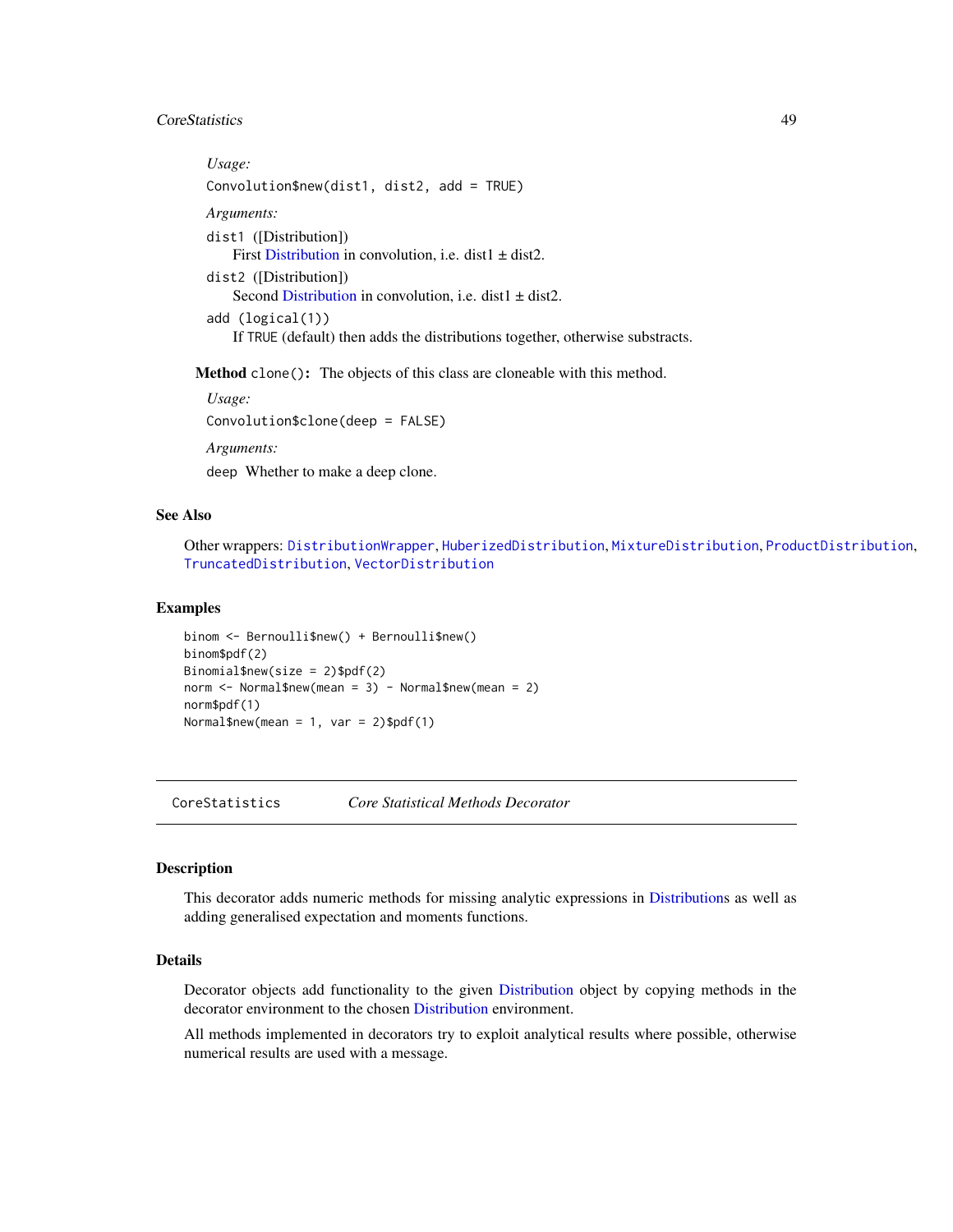#### Super class

[distr6::DistributionDecorator](#page-0-0) -> CoreStatistics

#### Methods

#### Public methods:

- [CoreStatistics\\$mgf\(\)](#page-15-0)
- [CoreStatistics\\$cf\(\)](#page-15-1)
- [CoreStatistics\\$pgf\(\)](#page-9-1)
- [CoreStatistics\\$entropy\(\)](#page-9-0)
- [CoreStatistics\\$skewness\(\)](#page-8-2)
- [CoreStatistics\\$kurtosis\(\)](#page-8-3)
- [CoreStatistics\\$variance\(\)](#page-8-1)
- [CoreStatistics\\$kthmoment\(\)](#page-50-0)
- [CoreStatistics\\$genExp\(\)](#page-51-0)
- [CoreStatistics\\$mode\(\)](#page-8-0)
- [CoreStatistics\\$mean\(\)](#page-7-1)
- [CoreStatistics\\$clone\(\)](#page-9-2)

#### Method mgf(): Numerically estimates the moment-generating function.

*Usage:* CoreStatistics\$mgf(t, ...)

*Arguments:*

```
t (integer(1))
   t integer to evaluate function at.
```
... ANY Passed to \$genExp.

Method cf(): Numerically estimates the characteristic function.

```
Usage:
CoreStatistics$cf(t, ...)
Arguments:
```
t (integer(1)) t integer to evaluate function at. ... ANY Passed to \$genExp.

Method pgf(): Numerically estimates the probability-generating function.

*Usage:*

```
CoreStatistics$pgf(z, ...)
```
*Arguments:*

# z (integer(1))

z integer to evaluate probability generating function at.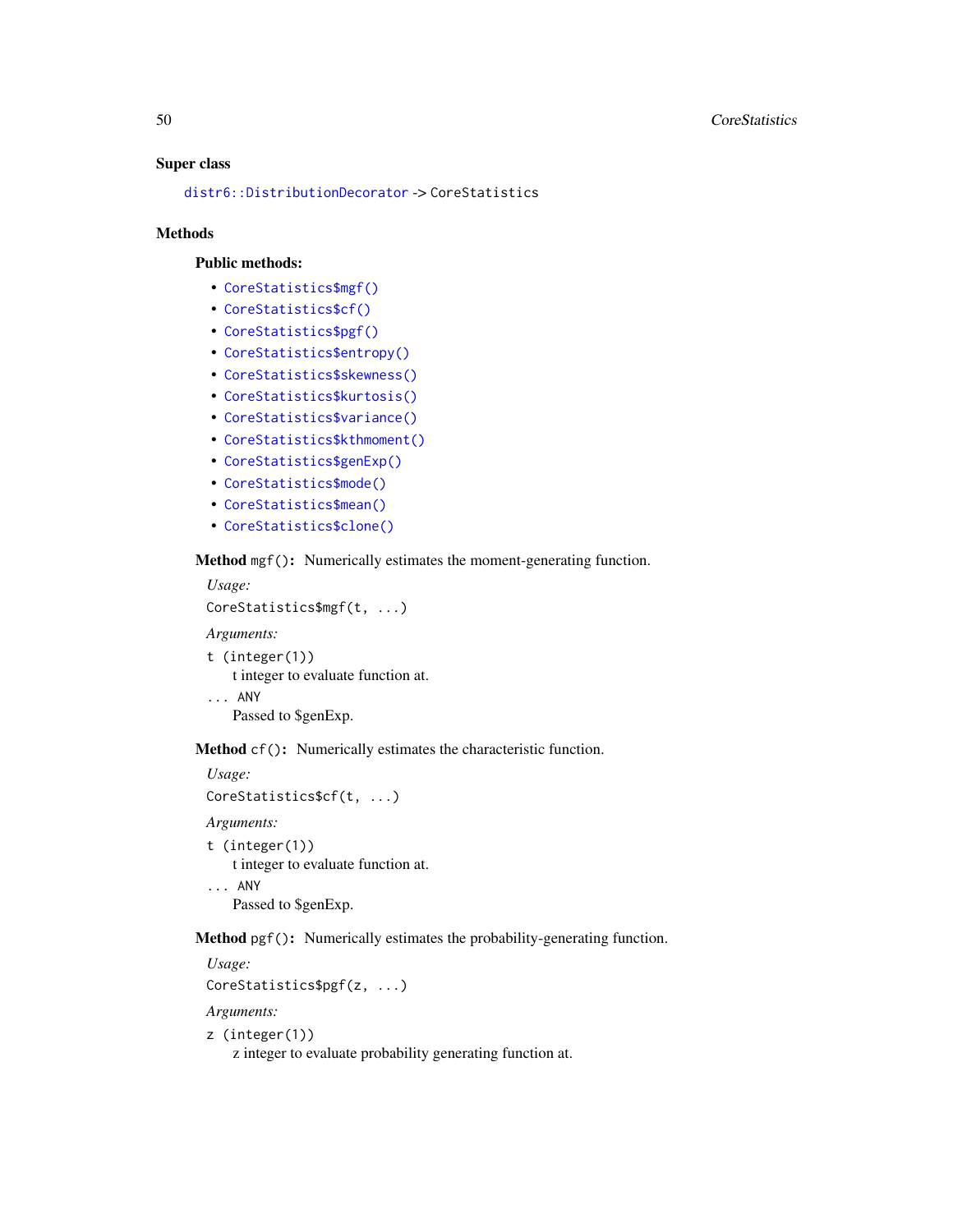# CoreStatistics 51

... ANY Passed to \$genExp.

Method entropy(): Numerically estimates the entropy function.

*Usage:* CoreStatistics\$entropy(base = 2, ...) *Arguments:* base (integer(1)) Base of the entropy logarithm, default  $= 2$  (Shannon entropy) ... ANY Passed to \$genExp.

Method skewness(): Numerically estimates the distribution skewness.

*Usage:* CoreStatistics\$skewness(...) *Arguments:* ... ANY Passed to \$genExp.

Method kurtosis(): Numerically estimates the distribution kurtosis.

```
Usage:
CoreStatistics$kurtosis(excess = TRUE, ...)
Arguments:
excess (logical(1))
   If TRUE (default) excess kurtosis returned.
... ANY
   Passed to $genExp.
```
Method variance(): Numerically estimates the distribution variance.

```
Usage:
CoreStatistics$variance(...)
Arguments:
... ANY
```
Passed to \$genExp.

<span id="page-50-0"></span>Method kthmoment(): The kth central moment of a distribution is defined by

$$
CM(k)_X = E_X[(x - \mu)^k]
$$

the kth standardised moment of a distribution is defined by

$$
SM(k)_X = \frac{CM(k)}{\sigma^k}
$$

the kth raw moment of a distribution is defined by

$$
RM(k)_X = E_X[x^k]
$$

where  $E_X$  is the expectation of distribution X,  $\mu$  is the mean of the distribution and  $\sigma$  is the standard deviation of the distribution.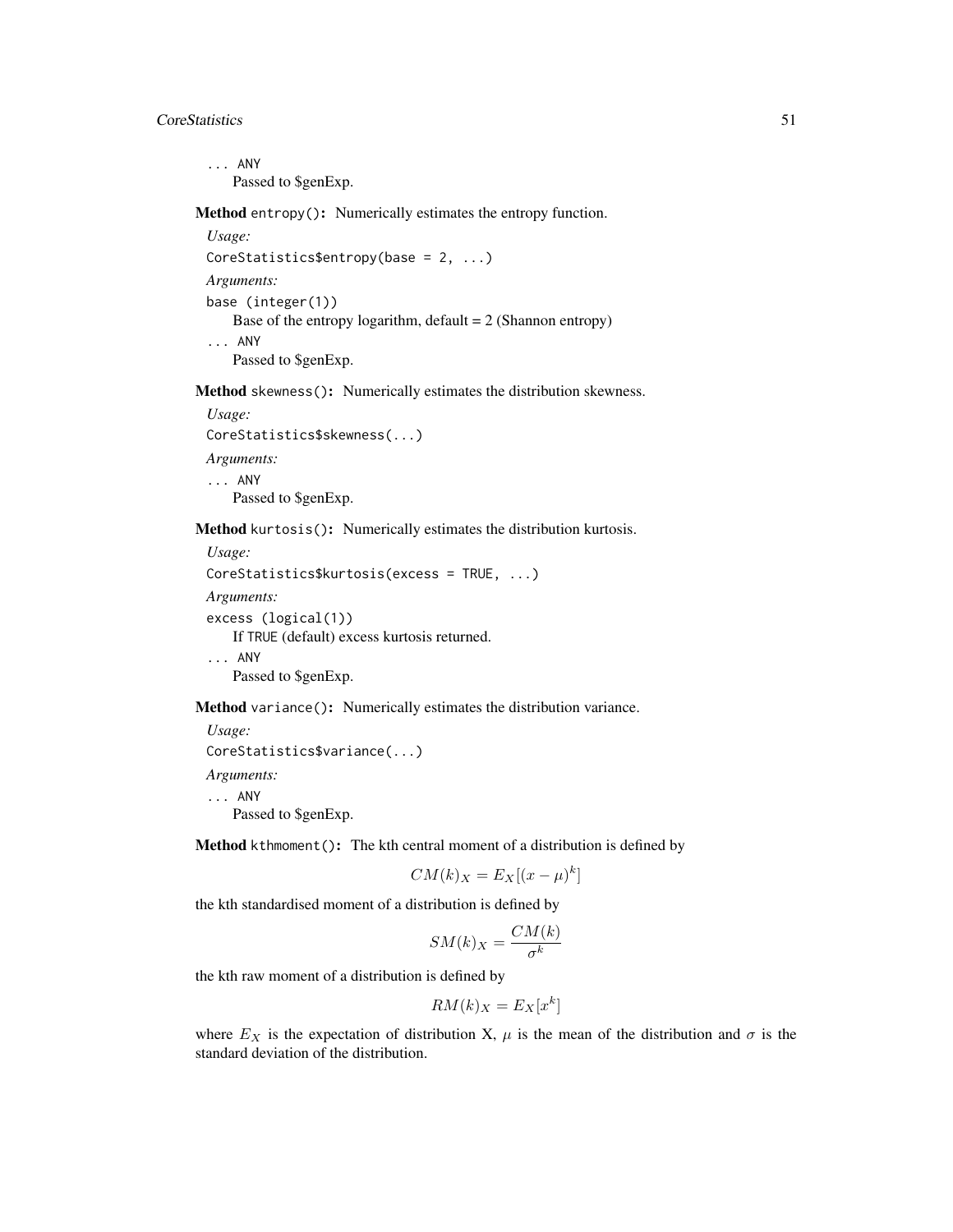#### *Usage:*

CoreStatistics\$kthmoment(k, type = c("central", "standard", "raw"), ...)

*Arguments:*

k integer(1)

The k-th moment to evaluate the distribution at.

type character(1)

Type of moment to evaluate.

... ANY

Passed to \$genExp.

<span id="page-51-0"></span>**Method** genExp(): Numerically estimates  $E[f(X)]$  for some function f.

*Usage:*

CoreStatistics\$genExp(trafo = NULL, cubature = FALSE, ...)

*Arguments:*

trafo function()

Transformation function to define the expectation, default is distribution mean.

cubature logical(1)

If TRUE uses [cubature::cubintegrate](#page-0-0) for approximation, otherwise [integrate.](#page-0-0)

... ANY

Passed to [cubature::cubintegrate.](#page-0-0)

Method mode(): Numerically estimates the distribution mode.

## *Usage:*

CoreStatistics\$mode(which = "all")

*Arguments:*

which  $(character(1) | numeric(1))$ 

Ignored if distribution is unimodal. Otherwise "all" returns all modes, otherwise specifies which mode to return.

Method mean(): Numerically estimates the distribution mean.

*Usage:* CoreStatistics\$mean(...) *Arguments:*

... ANY

Passed to \$genExp.

Method clone(): The objects of this class are cloneable with this method.

*Usage:*

CoreStatistics\$clone(deep = FALSE)

*Arguments:*

deep Whether to make a deep clone.

## See Also

Other decorators: [ExoticStatistics](#page-97-0), [FunctionImputation](#page-117-0)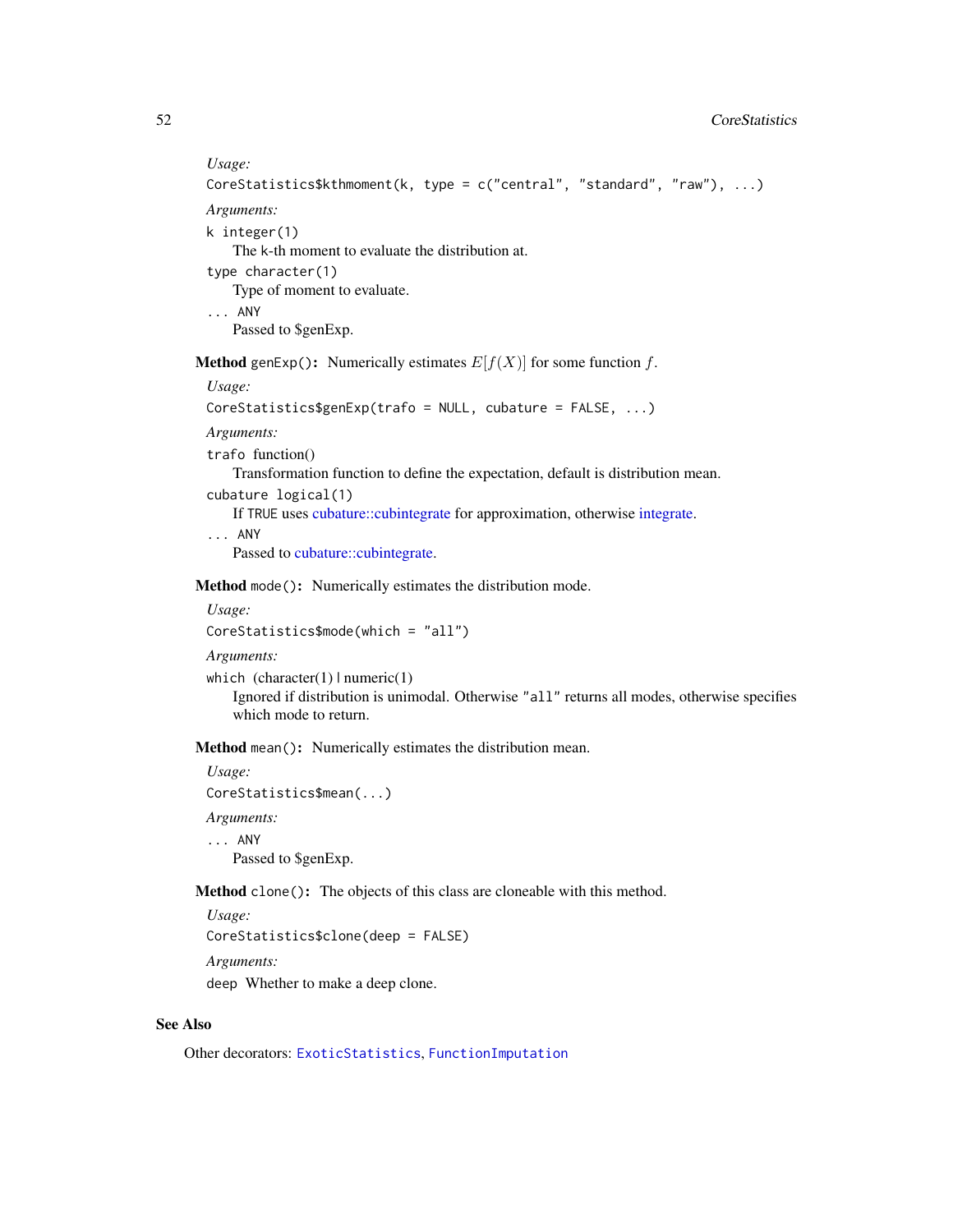#### $\cos$ ine 53

## Examples

```
decorate(Exponential$new(), "CoreStatistics")
Exponential$new(decorators = "CoreStatistics")
CoreStatistics$new()$decorate(Exponential$new())
```
Cosine *Cosine Kernel*

## Description

Mathematical and statistical functions for the Cosine kernel defined by the pdf,

$$
f(x) = (\pi/4)\cos(x\pi/2)
$$

over the support  $x \in (-1, 1)$ .

# Super classes

[distr6::Distribution](#page-0-0) -> [distr6::Kernel](#page-0-0) -> Cosine

#### Public fields

name Full name of distribution.

short\_name Short name of distribution for printing.

description Brief description of the distribution.

# Methods

## Public methods:

- [Cosine\\$pdfSquared2Norm\(\)](#page-52-0)
- [Cosine\\$cdfSquared2Norm\(\)](#page-53-0)
- [Cosine\\$variance\(\)](#page-8-1)
- [Cosine\\$clone\(\)](#page-9-2)

<span id="page-52-0"></span>Method pdfSquared2Norm(): The squared 2-norm of the pdf is defined by

$$
\int_a^b (f_X(u))^2 du
$$

where X is the Distribution,  $f_X$  is its pdf and  $a, b$  are the distribution support limits.

*Usage:*

```
Cosine$pdfSquared2Norm(x = 0, upper = Inf)
```
*Arguments:*

```
x (numeric(1))
```
Amount to shift the result.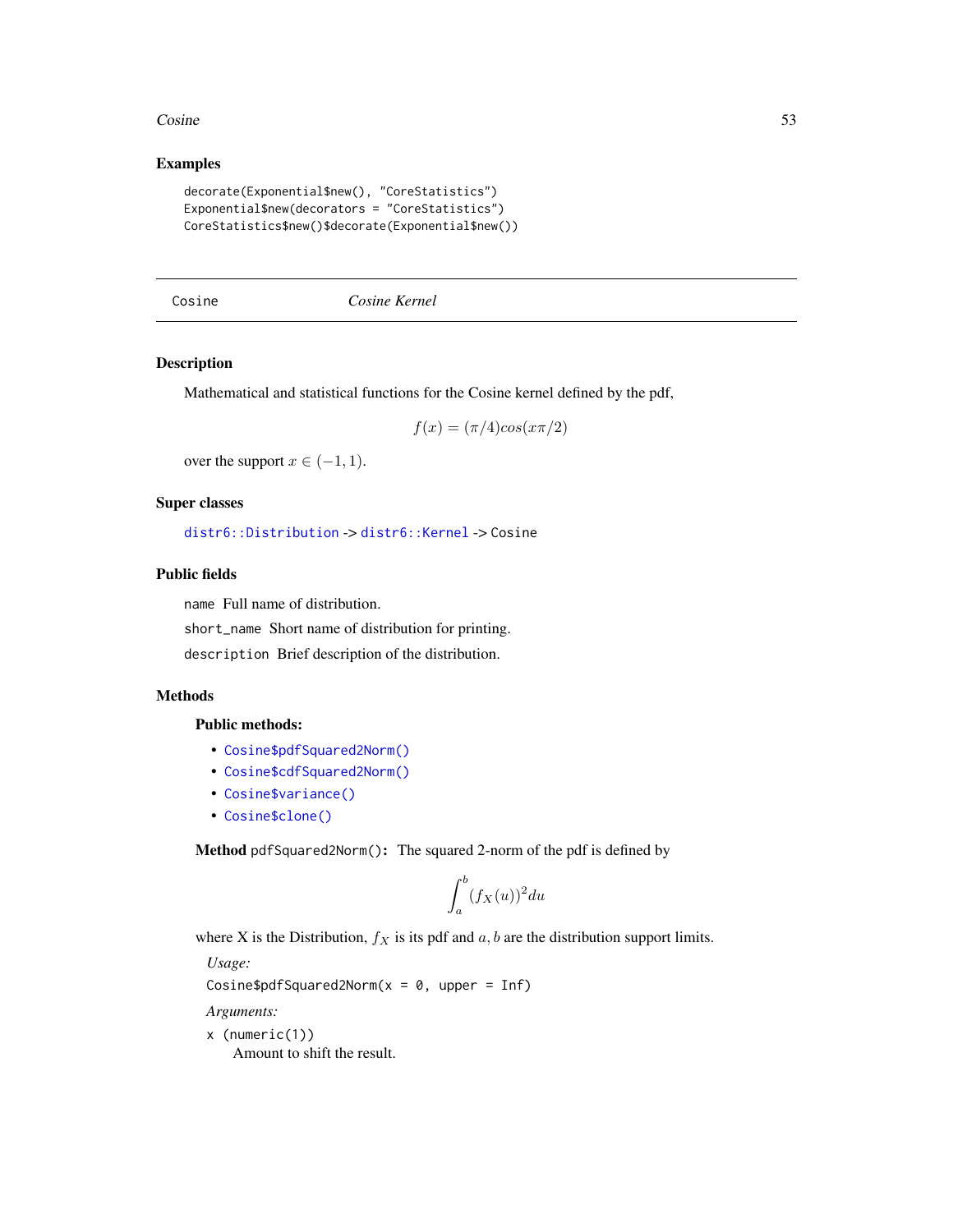```
upper (numeric(1))
   Upper limit of the integral.
```
<span id="page-53-0"></span>Method cdfSquared2Norm(): The squared 2-norm of the cdf is defined by

$$
\int_a^b (F_X(u))^2 du
$$

where X is the Distribution,  $F_X$  is its pdf and  $a, b$  are the distribution support limits.

```
Usage:
Cosine$cdfSquared2Norm(x = 0, upper = 0)
```
*Arguments:*

x (numeric(1)) Amount to shift the result. upper (numeric(1)) Upper limit of the integral.

Method variance(): The variance of a distribution is defined by the formula

$$
var_X = E[X^2] - E[X]^2
$$

where  $E_X$  is the expectation of distribution X. If the distribution is multivariate the covariance matrix is returned.

```
Usage:
Cosine$variance(...)
Arguments:
```
... Unused.

Method clone(): The objects of this class are cloneable with this method.

*Usage:*

Cosine\$clone(deep = FALSE)

*Arguments:*

deep Whether to make a deep clone.

## See Also

Other kernels: [Epanechnikov](#page-90-0), [LogisticKernel](#page-166-0), [NormalKernel](#page-209-0), [Quartic](#page-229-0), [Sigmoid](#page-240-0), [Silverman](#page-242-0), [TriangularKernel](#page-272-0), [Tricube](#page-273-0), [Triweight](#page-275-0), [UniformKernel](#page-284-0)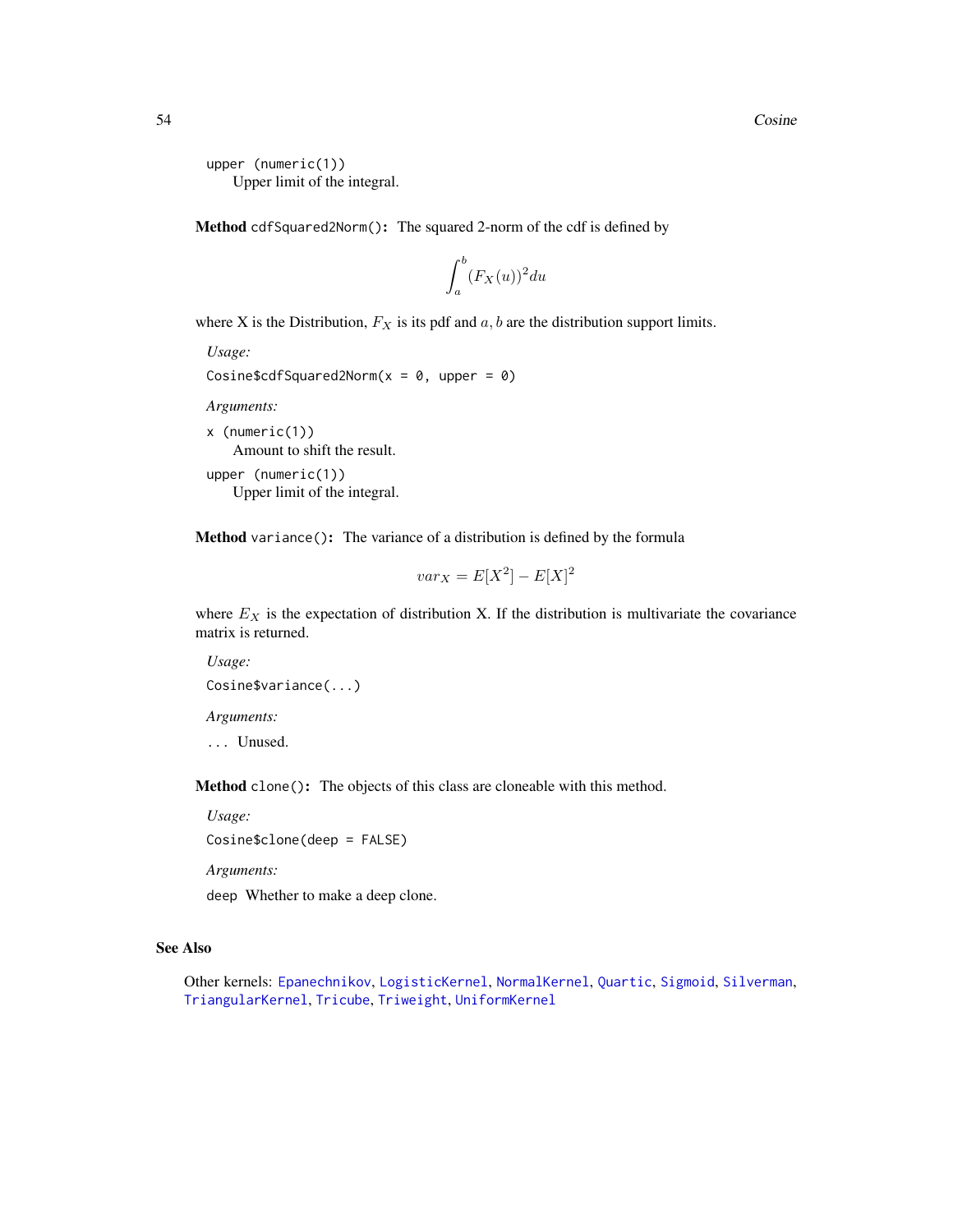# Description

Functionality to decorate R6 Distributions (and child classes) with extra methods.

#### Usage

```
decorate(distribution, decorators, ...)
```
## Arguments

| distribution | ([Distribution])<br>Distribution to decorate.                                                  |
|--------------|------------------------------------------------------------------------------------------------|
| decorators   | $(character()$ ) Vector of DistributionDecorator names to decorate the Distri-<br>bution with. |
| $\cdots$     | ANY<br>Extra arguments passed down to specific decorators.                                     |

# Details

Decorating is the process of adding methods to classes that are not part of the core interface (Gamma et al. 1994). Use listDecorators to see which decorators are currently available. The primary use-cases are to add numeric results when analytic ones are missing, to add complex modelling functions and to impute missing d/p/q/r functions.

# Value

Returns a [Distribution](#page-67-0) with additional methods from the chosen [DistributionDecorator.](#page-77-0)

## References

Gamma, Erich, Richard Helm, Ralph Johnson, and John Vlissides. 1994. "Design Patterns: Elements of Reusable Object-Oriented Software." Addison-Wesley.

# See Also

[listDecorators\(\)](#page-155-0) for available decorators and [DistributionDecorator](#page-77-0) for the parent class.

# Examples

```
B <- Binomial$new()
decorate(B, "CoreStatistics")
E <- Exponential$new()
decorate(E, c("CoreStatistics", "ExoticStatistics"))
```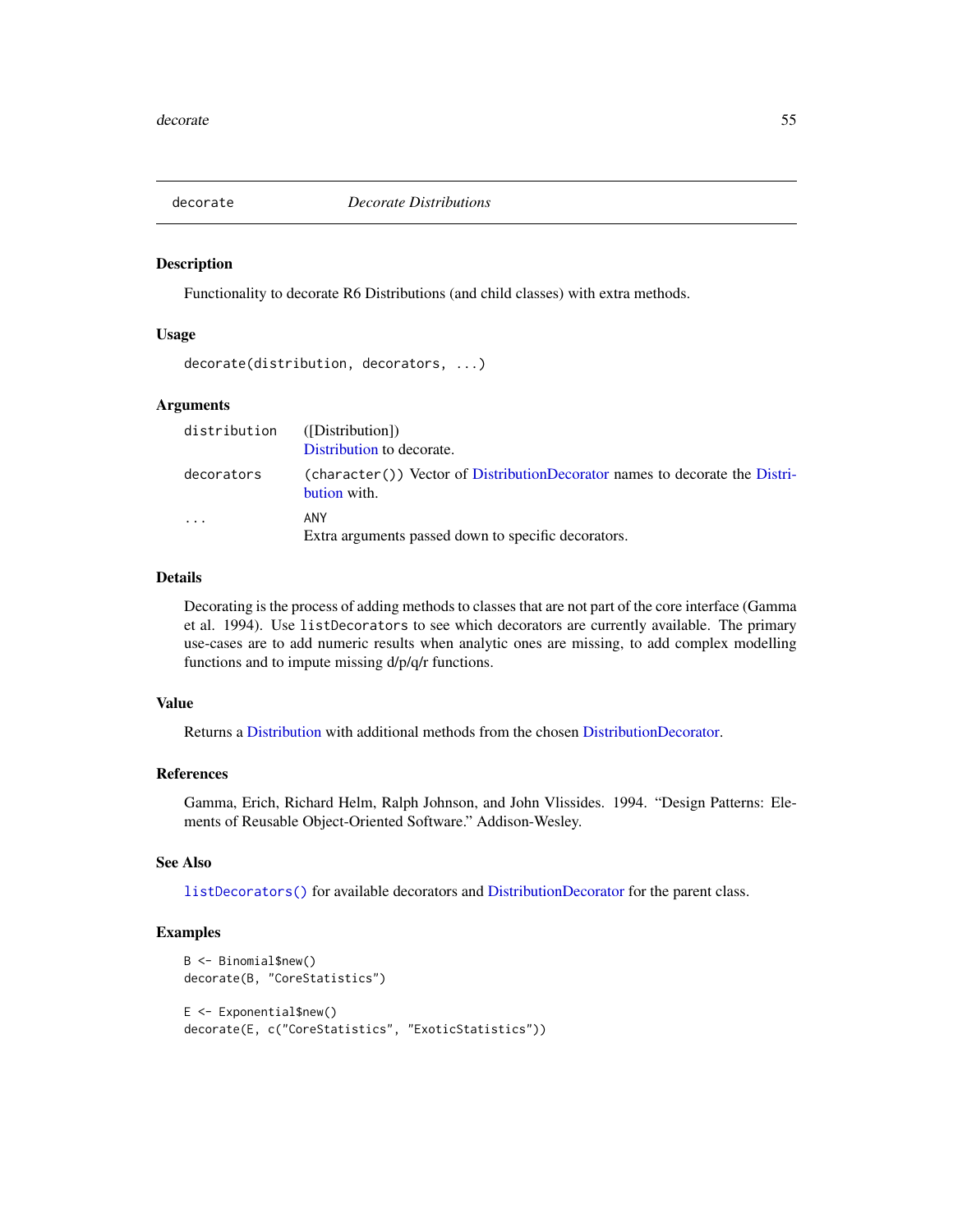<span id="page-55-0"></span>

## Description

Mathematical and statistical functions for the Degenerate distribution, which is commonly used to model deterministic events or as a representation of the delta, or Heaviside, function.

## Details

The Degenerate distribution parameterised with mean,  $\mu$  is defined by the pmf,

$$
f(x) = 1, \text{ if } x = \mu
$$

$$
f(x) = 0, \text{ if } x \neq \mu
$$

for  $\mu \epsilon R$ .

# Value

Returns an R6 object inheriting from class [SDistribution.](#page-235-0)

## Distribution support

The distribution is supported on  $\mu$ .

#### Default Parameterisation

 $Degen(mean = 0)$ 

#### Omitted Methods

N/A

## Also known as

Also known as the Dirac distribution.

# Super classes

[distr6::Distribution](#page-0-0) -> [distr6::SDistribution](#page-0-0) -> Degenerate

#### Public fields

name Full name of distribution.

short\_name Short name of distribution for printing.

description Brief description of the distribution.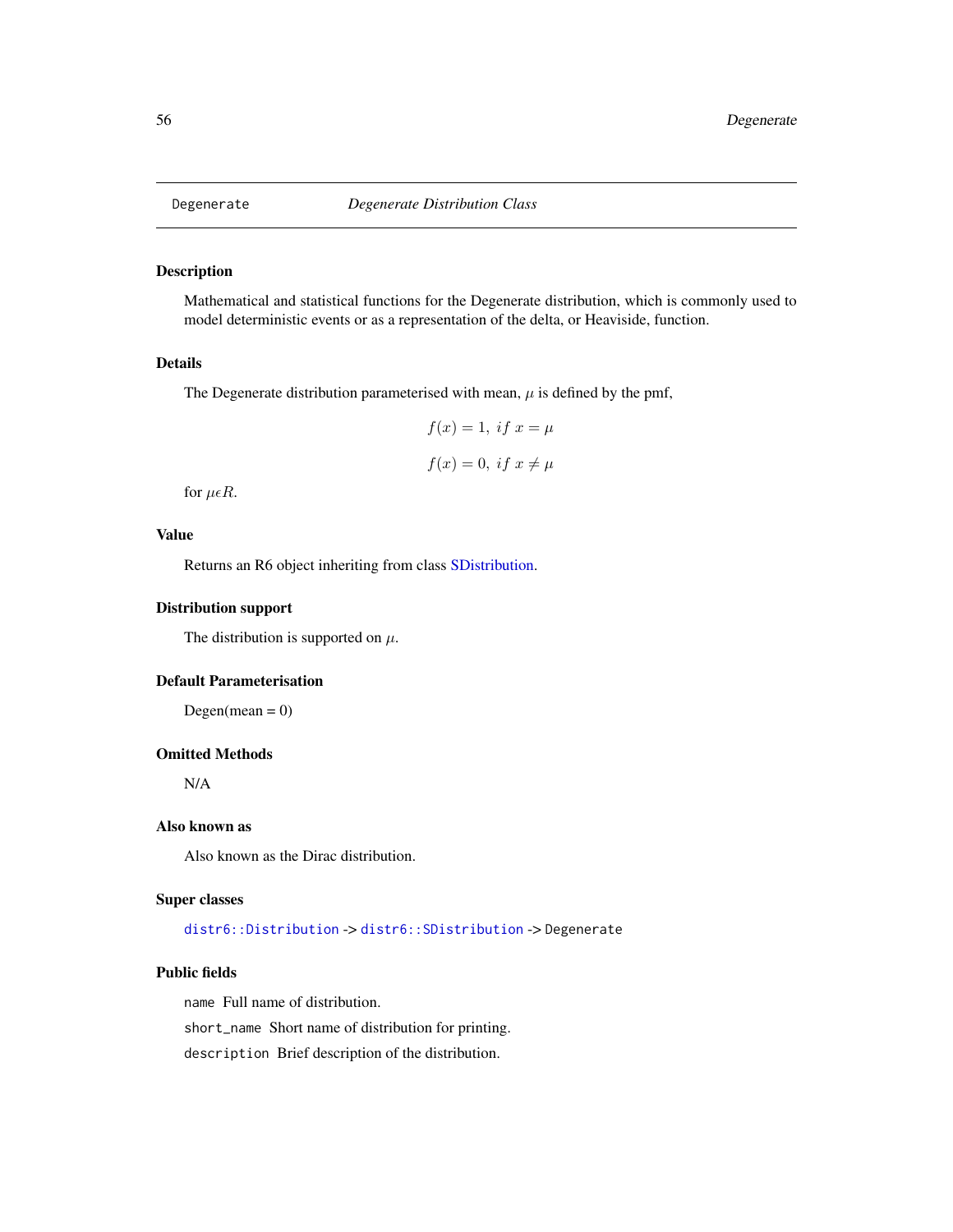# Degenerate 57

#### Active bindings

properties Returns distribution properties, including skewness type and symmetry.

#### Methods

#### Public methods:

- [Degenerate\\$new\(\)](#page-7-0)
- [Degenerate\\$mean\(\)](#page-7-1)
- [Degenerate\\$mode\(\)](#page-8-0)
- [Degenerate\\$variance\(\)](#page-8-1)
- [Degenerate\\$skewness\(\)](#page-8-2)
- [Degenerate\\$kurtosis\(\)](#page-8-3)
- [Degenerate\\$entropy\(\)](#page-9-0)
- [Degenerate\\$mgf\(\)](#page-15-0)
- [Degenerate\\$cf\(\)](#page-15-1)
- [Degenerate\\$clone\(\)](#page-9-2)

**Method** new(): Creates a new instance of this  $R6$  class.

```
Usage:
Degenerate$new(mean = NULL, decorators = NULL)
Arguments:
mean numeric(1)
   Mean of the distribution, defined on the Reals.
```

```
decorators (character())
```
Decorators to add to the distribution during construction.

**Method** mean(): The arithmetic mean of a (discrete) probability distribution  $X$  is the expectation

$$
E_X(X) = \sum p_X(x) * x
$$

with an integration analogue for continuous distributions.

*Usage:*

Degenerate\$mean(...)

*Arguments:*

... Unused.

Method mode(): The mode of a probability distribution is the point at which the pdf is a local maximum, a distribution can be unimodal (one maximum) or multimodal (several maxima).

*Usage:*

```
Degenerate$mode(which = "all")
```
*Arguments:*

which  $(character(1) | numeric(1))$ 

Ignored if distribution is unimodal. Otherwise "all" returns all modes, otherwise specifies which mode to return.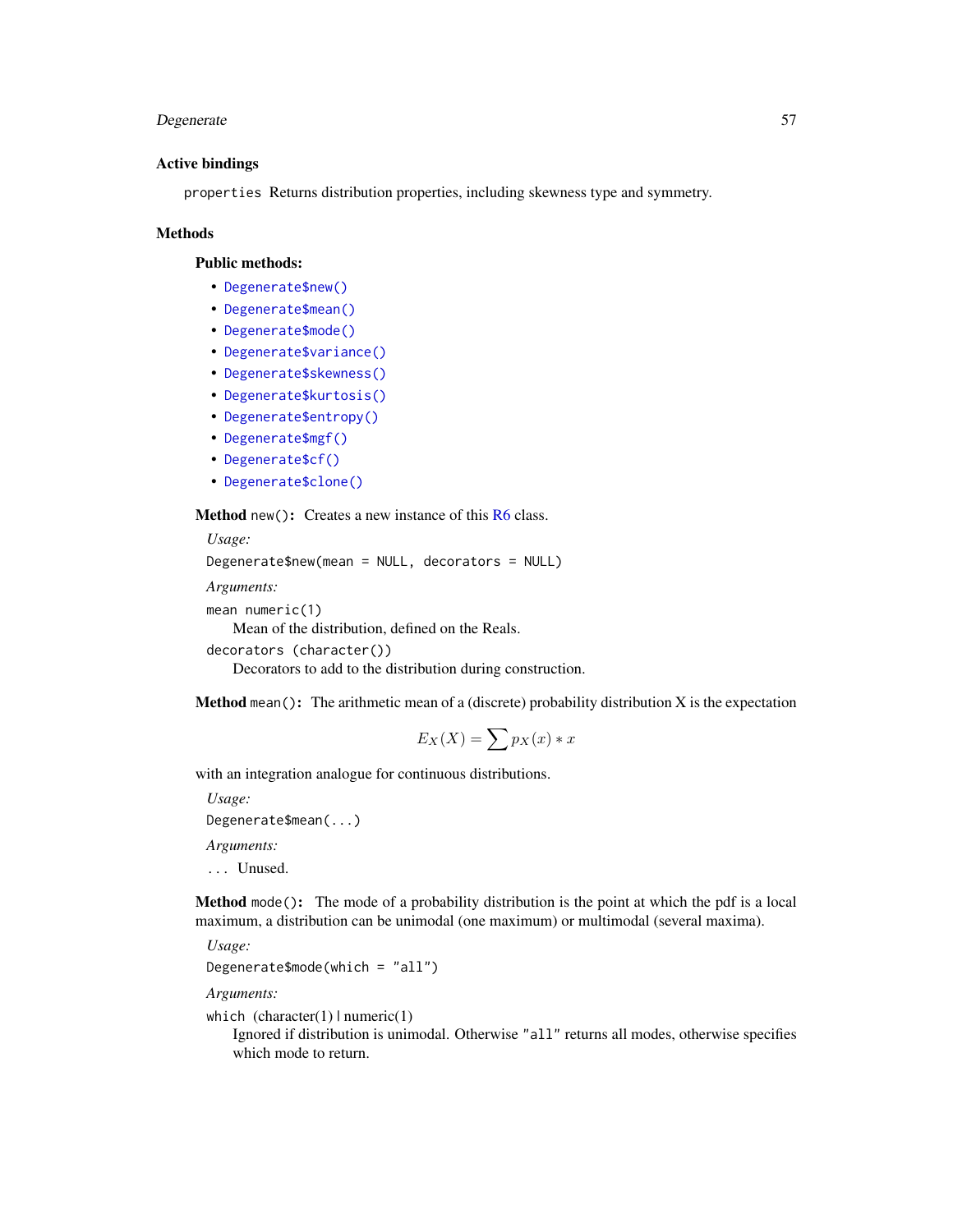Method variance(): The variance of a distribution is defined by the formula

$$
var_X = E[X^2] - E[X]^2
$$

where  $E_X$  is the expectation of distribution X. If the distribution is multivariate the covariance matrix is returned.

*Usage:* Degenerate\$variance(...) *Arguments:*

... Unused.

Method skewness(): The skewness of a distribution is defined by the third standardised moment,

$$
sk_X = E_X \left[ \frac{x - \mu^3}{\sigma} \right]
$$

where  $E_X$  is the expectation of distribution X,  $\mu$  is the mean of the distribution and  $\sigma$  is the standard deviation of the distribution.

*Usage:*

```
Degenerate$skewness(...)
```
*Arguments:*

... Unused.

Method kurtosis(): The kurtosis of a distribution is defined by the fourth standardised moment,

$$
k_X = E_X \left[ \frac{x - \mu^4}{\sigma} \right]
$$

where  $E_X$  is the expectation of distribution X,  $\mu$  is the mean of the distribution and  $\sigma$  is the standard deviation of the distribution. Excess Kurtosis is Kurtosis - 3.

*Usage:*

Degenerate\$kurtosis(excess = TRUE, ...)

*Arguments:*

excess (logical(1))

If TRUE (default) excess kurtosis returned.

... Unused.

Method entropy(): The entropy of a (discrete) distribution is defined by

$$
-\sum(f_X)log(f_X)
$$

where  $f_X$  is the pdf of distribution X, with an integration analogue for continuous distributions.

*Usage:*

```
Degenerate$entropy(base = 2, ...)
```
*Arguments:*

base (integer(1))

Base of the entropy logarithm, default  $= 2$  (Shannon entropy)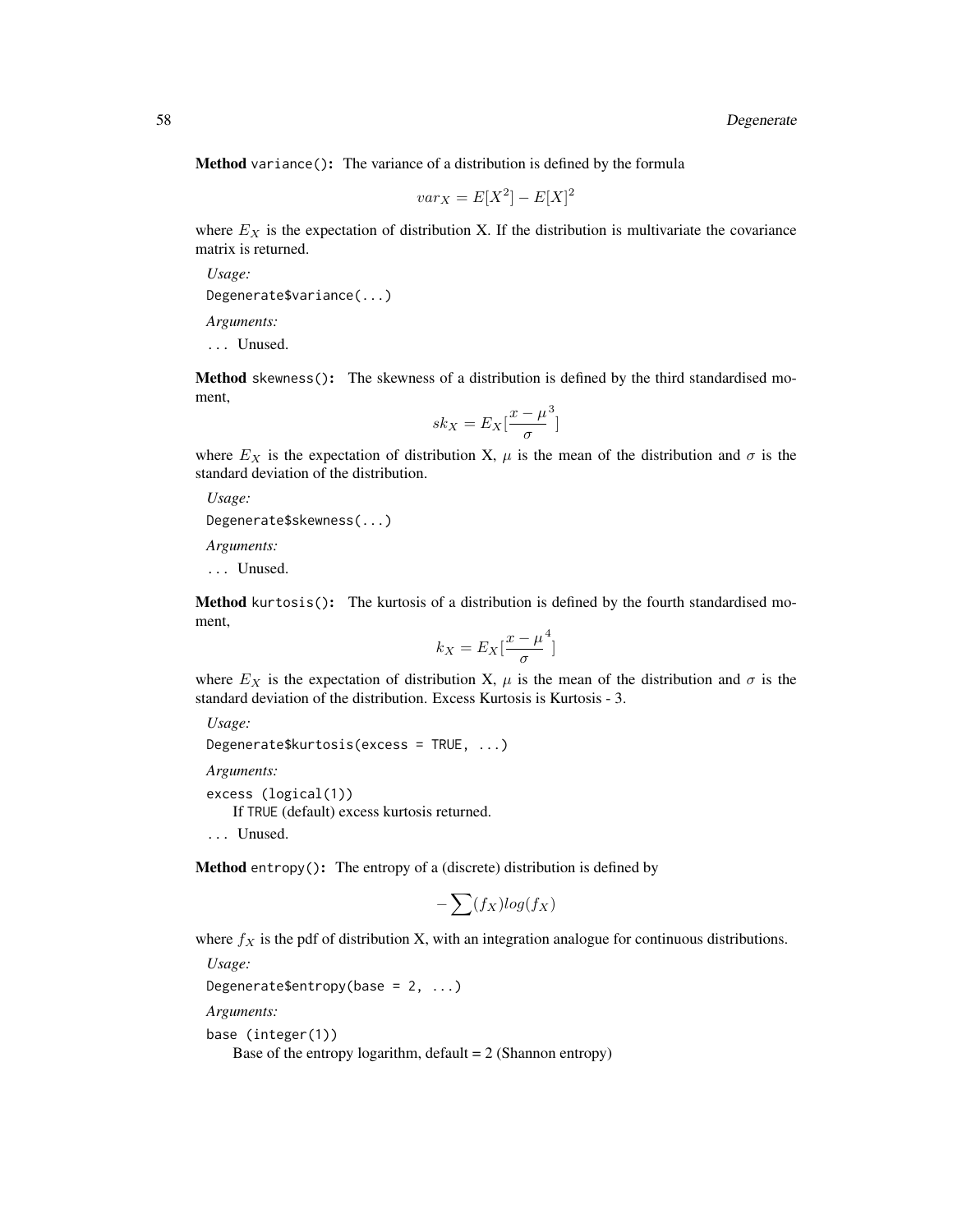Degenerate 59

... Unused.

Method mgf(): The moment generating function is defined by

$$
mgf_X(t) = E_X[exp(xt)]
$$

where X is the distribution and  $E<sub>X</sub>$  is the expectation of the distribution X.

*Usage:*

Degenerate\$mgf(t, ...)

*Arguments:* t (integer(1)) t integer to evaluate function at.

... Unused.

Method cf(): The characteristic function is defined by

 $cf_X(t) = E_X[exp(xti)]$ 

where X is the distribution and  $E<sub>X</sub>$  is the expectation of the distribution X.

*Usage:* Degenerate\$cf(t, ...) *Arguments:* t (integer(1)) t integer to evaluate function at. ... Unused.

Method clone(): The objects of this class are cloneable with this method.

*Usage:* Degenerate\$clone(deep = FALSE) *Arguments:* deep Whether to make a deep clone.

## References

McLaughlin, M. P. (2001). A compendium of common probability distributions (pp. 2014-01). Michael P. McLaughlin.

# See Also

Other discrete distributions: [Bernoulli](#page-12-0), [Binomial](#page-23-0), [Categorical](#page-29-0), [DiscreteUniform](#page-62-0), [EmpiricalMV](#page-87-0), [Empirical](#page-82-0), [Geometric](#page-125-0), [Hypergeometric](#page-139-0), [Logarithmic](#page-158-0), [Matdist](#page-178-0), [Multinomial](#page-190-0), [NegativeBinomial](#page-200-0), [WeightedDiscrete](#page-302-0)

Other univariate distributions: [Arcsine](#page-6-0), [Bernoulli](#page-12-0), [BetaNoncentral](#page-21-0), [Beta](#page-17-0), [Binomial](#page-23-0), [Categorical](#page-29-0), [Cauchy](#page-34-0), [ChiSquaredNoncentral](#page-43-0), [ChiSquared](#page-38-0), [DiscreteUniform](#page-62-0), [Empirical](#page-82-0), [Erlang](#page-92-0), [Exponential](#page-102-0), [FDistributionNoncentral](#page-110-0), [FDistribution](#page-106-0), [Frechet](#page-113-0), [Gamma](#page-119-0), [Geometric](#page-125-0), [Gompertz](#page-129-0), [Gumbel](#page-132-0), [Hypergeometric](#page-139-0), [InverseGamma](#page-143-0), [Laplace](#page-149-0), [Logarithmic](#page-158-0), [Logistic](#page-162-0), [Loglogistic](#page-168-0), [Lognormal](#page-172-0), [Matdist](#page-178-0), [NegativeBinomial](#page-200-0), [Normal](#page-204-0), [Pareto](#page-211-0), [Poisson](#page-218-0), [Rayleigh](#page-231-0), [ShiftedLoglogistic](#page-236-0), [StudentTNoncentral](#page-249-0), [StudentT](#page-245-0), [Triangular](#page-266-0), [Uniform](#page-279-0), [Wald](#page-294-0), [Weibull](#page-298-0), [WeightedDiscrete](#page-302-0)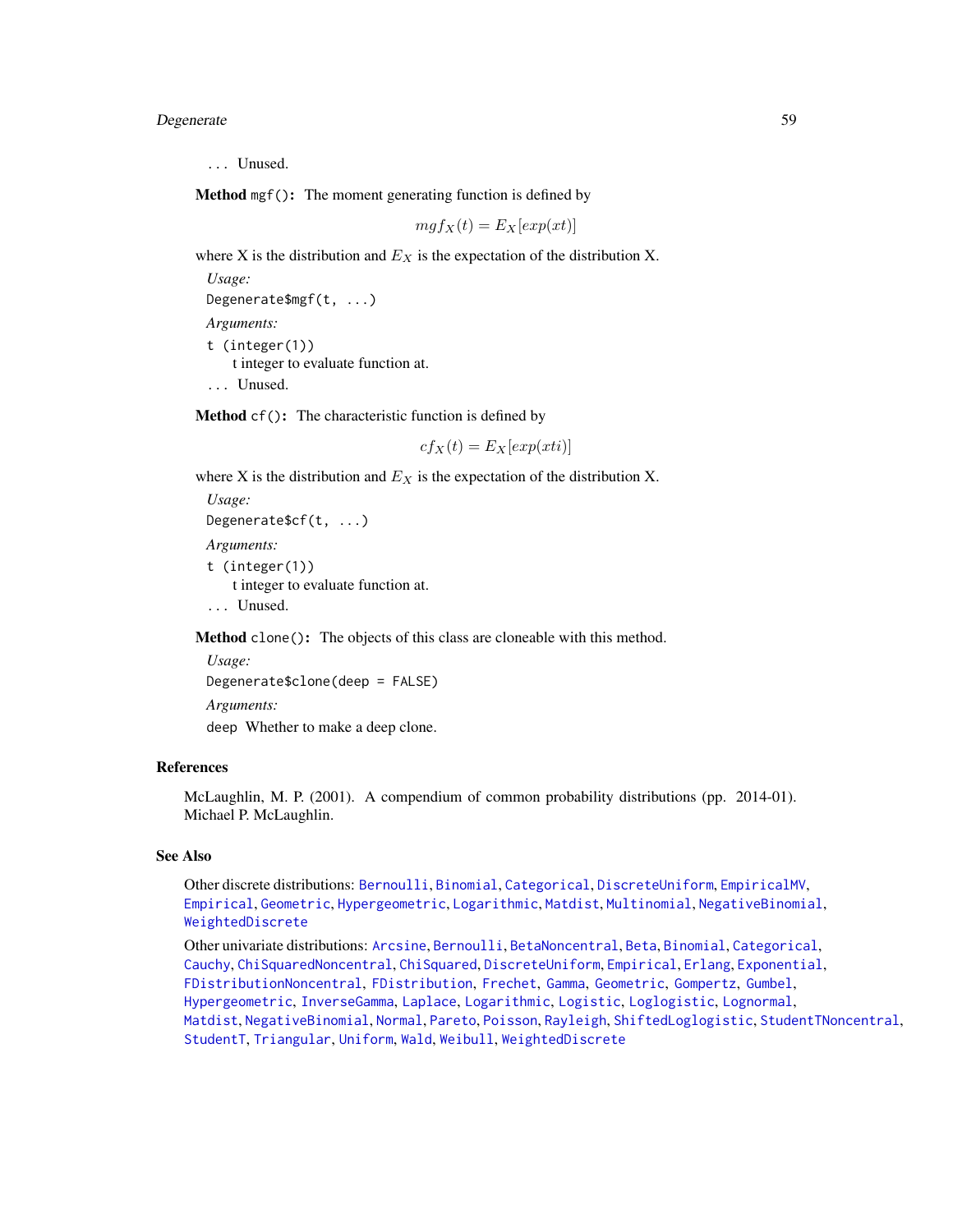<span id="page-59-0"></span>

## **Description**

Mathematical and statistical functions for the Dirichlet distribution, which is commonly used as a prior in Bayesian modelling and is multivariate generalisation of the Beta distribution.

# Details

The Dirichlet distribution parameterised with concentration parameters,  $\alpha_1, ..., \alpha_k$ , is defined by the pdf,

$$
f(x_1, ..., x_k) = \left(\prod \Gamma(\alpha_i)\right) / \left(\Gamma(\sum \alpha_i)\right) \prod (x_i^{\alpha_i - 1})
$$

for  $\alpha = \alpha_1, ..., \alpha_k; \alpha > 0$ , where  $\Gamma$  is the gamma function.

Sampling is performed via sampling independent Gamma distributions and normalising the samples (Devroye, 1986).

#### Value

Returns an R6 object inheriting from class [SDistribution.](#page-235-0)

#### Distribution support

The distribution is supported on  $x_i \in (0, 1), \sum x_i = 1$ .

#### Default Parameterisation

Diri(params =  $c(1, 1)$ )

## Omitted Methods

cdf and quantile are omitted as no closed form analytic expression could be found, decorate with [FunctionImputation](#page-117-0) for a numerical imputation.

#### Also known as

N/A

#### Super classes

[distr6::Distribution](#page-0-0) -> [distr6::SDistribution](#page-0-0) -> Dirichlet

#### Public fields

name Full name of distribution.

short\_name Short name of distribution for printing.

description Brief description of the distribution.

packages Packages required to be installed in order to construct the distribution.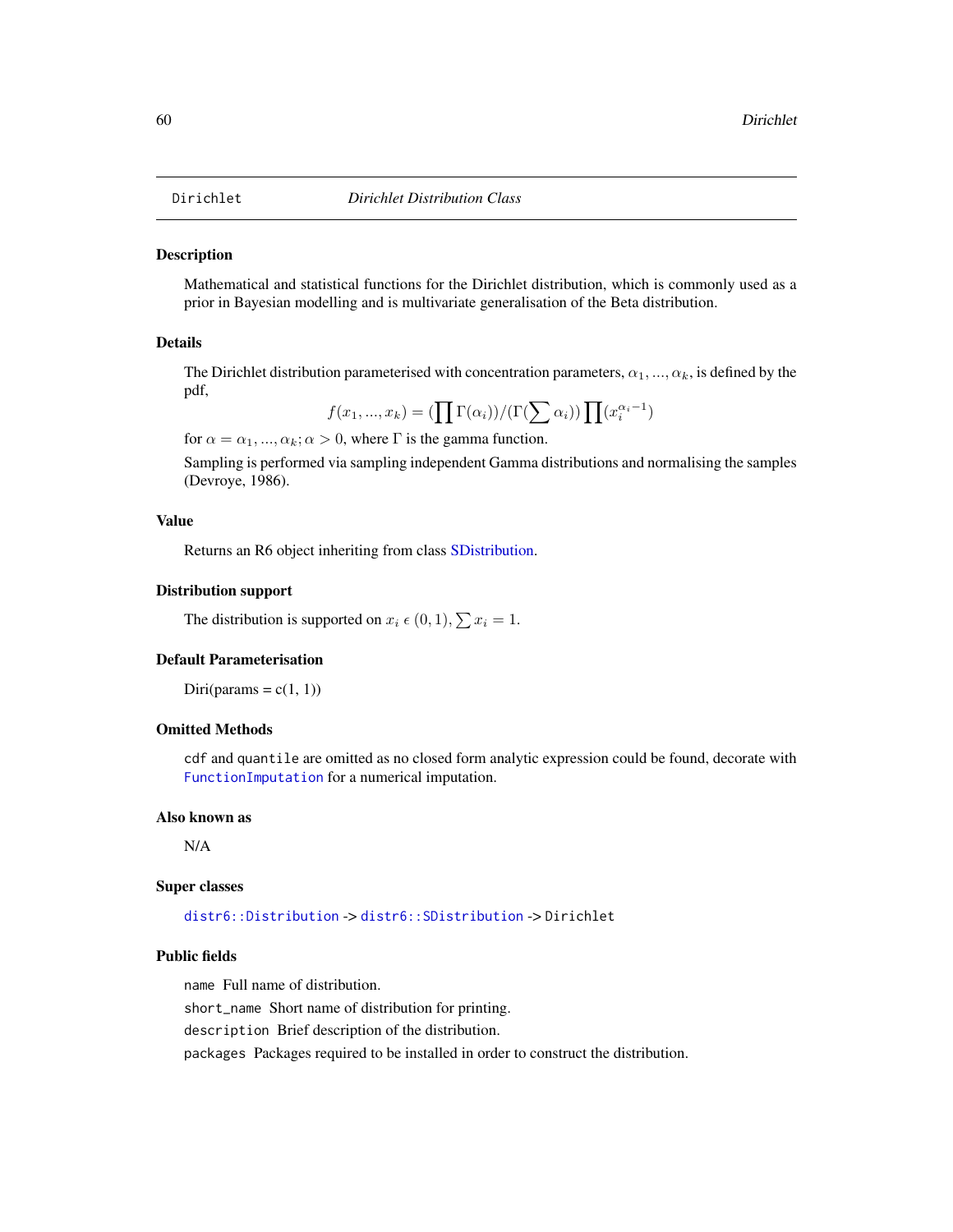#### Dirichlet 61

## Active bindings

properties Returns distribution properties, including skewness type and symmetry.

# Methods

## Public methods:

- [Dirichlet\\$new\(\)](#page-7-0)
- [Dirichlet\\$mean\(\)](#page-7-1)
- [Dirichlet\\$mode\(\)](#page-8-0)
- [Dirichlet\\$variance\(\)](#page-8-1)
- [Dirichlet\\$entropy\(\)](#page-9-0)
- [Dirichlet\\$pgf\(\)](#page-9-1)
- [Dirichlet\\$setParameterValue\(\)](#page-61-0)
- [Dirichlet\\$clone\(\)](#page-9-2)

Method new(): Creates a new instance of this [R6](#page-0-0) class.

```
Usage:
Dirichlet$new(params = NULL, decorators = NULL)
Arguments:
```

```
params numeric()
```
Vector of concentration parameters of the distribution defined on the positive Reals.

```
decorators (character())
```
Decorators to add to the distribution during construction.

**Method** mean(): The arithmetic mean of a (discrete) probability distribution  $X$  is the expectation

$$
E_X(X) = \sum p_X(x) * x
$$

with an integration analogue for continuous distributions.

*Usage:*

```
Dirichlet$mean(...)
```
*Arguments:*

... Unused.

Method mode(): The mode of a probability distribution is the point at which the pdf is a local maximum, a distribution can be unimodal (one maximum) or multimodal (several maxima).

*Usage:*

```
Dirichlet$mode(which = "all")
```
*Arguments:*

which  $(character(1) | numeric(1))$ 

Ignored if distribution is unimodal. Otherwise "all" returns all modes, otherwise specifies which mode to return.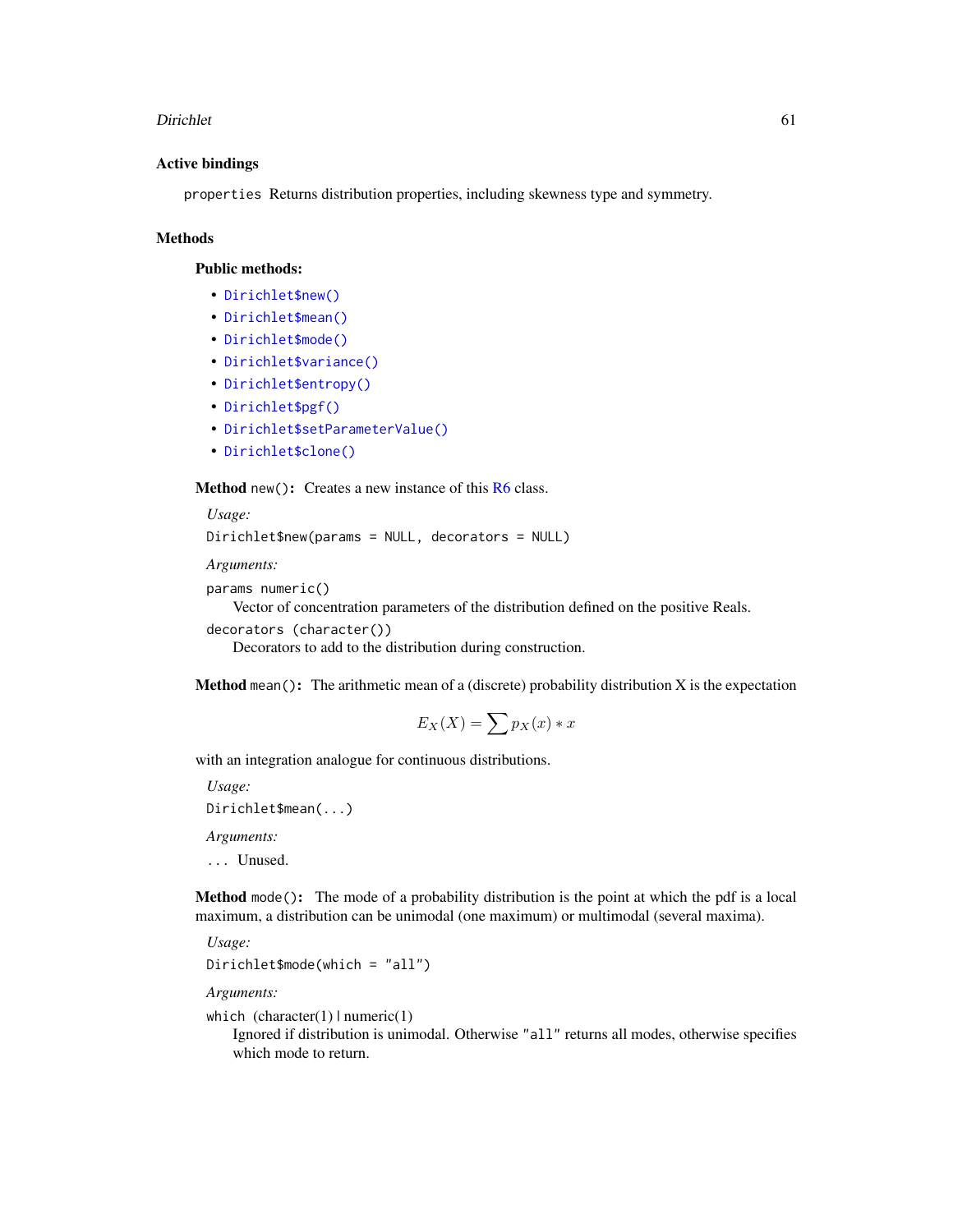Method variance(): The variance of a distribution is defined by the formula

$$
var_X = E[X^2] - E[X]^2
$$

where  $E_X$  is the expectation of distribution X. If the distribution is multivariate the covariance matrix is returned.

*Usage:* Dirichlet\$variance(...) *Arguments:* ... Unused.

Method entropy(): The entropy of a (discrete) distribution is defined by

$$
-\sum(f_X)log(f_X)
$$

where  $f_X$  is the pdf of distribution X, with an integration analogue for continuous distributions.

```
Usage:
Dirichlet$entropy(base = 2, ...)
```
*Arguments:*

base (integer(1)) Base of the entropy logarithm, default  $= 2$  (Shannon entropy) ... Unused.

Method pgf(): The probability generating function is defined by

$$
pgf_X(z) = E_X[exp(z^x)]
$$

where X is the distribution and  $E<sub>X</sub>$  is the expectation of the distribution X.

```
Usage:
Dirichlet$pgf(z, ...)
Arguments:
z (integer(1))
    z integer to evaluate probability generating function at.
```
... Unused.

<span id="page-61-0"></span>Method setParameterValue(): Sets the value(s) of the given parameter(s).

```
Usage:
Dirichlet$setParameterValue(
  ...,
  lst = list(...),error = "warn",resolveConflicts = FALSE
)
Arguments:
... ANY
```
Named arguments of parameters to set values for. See examples.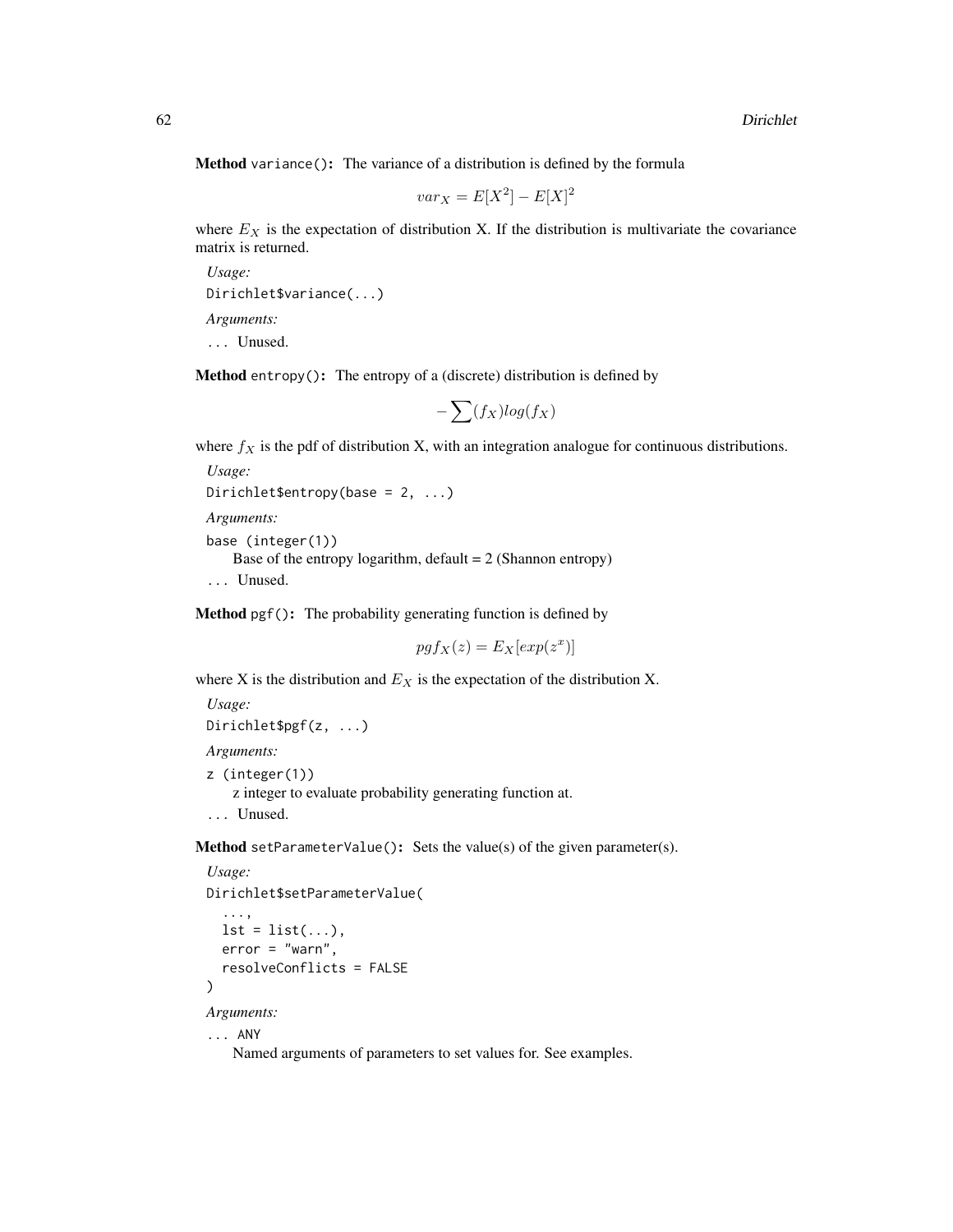# DiscreteUniform 63

```
lst (list(1))
```
Alternative argument for passing parameters. List names should be parameter names and list values are the new values to set.

```
error (character(1))
```
If "warn" then returns a warning on error, otherwise breaks if "stop".

```
resolveConflicts (logical(1))
```
If FALSE (default) throws error if conflicting parameterisations are provided, otherwise automatically resolves them by removing all conflicting parameters.

Method clone(): The objects of this class are cloneable with this method.

*Usage:*

Dirichlet\$clone(deep = FALSE)

*Arguments:*

deep Whether to make a deep clone.

## References

McLaughlin, M. P. (2001). A compendium of common probability distributions (pp. 2014-01). Michael P. McLaughlin.

Devroye, Luc (1986). Non-Uniform Random Variate Generation. Springer-Verlag. ISBN 0-387- 96305-7.

## See Also

Other continuous distributions: [Arcsine](#page-6-0), [BetaNoncentral](#page-21-0), [Beta](#page-17-0), [Cauchy](#page-34-0), [ChiSquaredNoncentral](#page-43-0), [ChiSquared](#page-38-0), [Erlang](#page-92-0), [Exponential](#page-102-0), [FDistributionNoncentral](#page-110-0), [FDistribution](#page-106-0), [Frechet](#page-113-0), [Gamma](#page-119-0), [Gompertz](#page-129-0), [Gumbel](#page-132-0), [InverseGamma](#page-143-0), [Laplace](#page-149-0), [Logistic](#page-162-0), [Loglogistic](#page-168-0), [Lognormal](#page-172-0), [MultivariateNormal](#page-195-0), [Normal](#page-204-0), [Pareto](#page-211-0), [Poisson](#page-218-0), [Rayleigh](#page-231-0), [ShiftedLoglogistic](#page-236-0), [StudentTNoncentral](#page-249-0), [StudentT](#page-245-0), [Triangular](#page-266-0), [Uniform](#page-279-0), [Wald](#page-294-0), [Weibull](#page-298-0)

Other multivariate distributions: [EmpiricalMV](#page-87-0), [Multinomial](#page-190-0), [MultivariateNormal](#page-195-0)

#### Examples

```
d \le - Dirichlet$new(params = c(2, 5, 6))
d$pdf(0.1, 0.4, 0.5)
d$pdf(c(0.3, 0.2), c(0.6, 0.9), c(0.9, 0.1))
```
<span id="page-62-0"></span>DiscreteUniform *Discrete Uniform Distribution Class*

# **Description**

Mathematical and statistical functions for the Discrete Uniform distribution, which is commonly used as a discrete variant of the more popular Uniform distribution, used to model events with an equal probability of occurring (e.g. role of a die).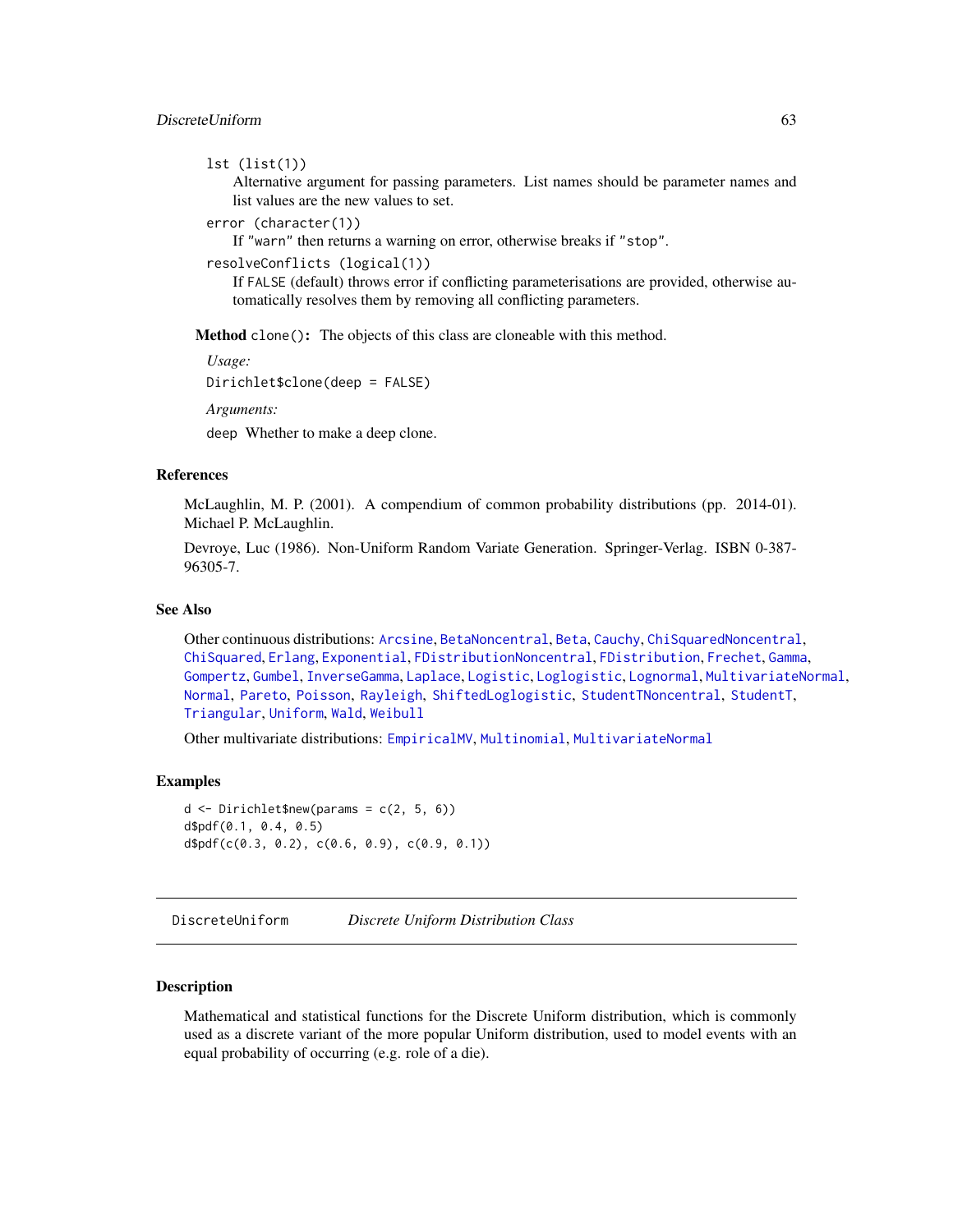## Details

The Discrete Uniform distribution parameterised with lower,  $a$ , and upper,  $b$ , limits is defined by the pmf,

$$
f(x) = 1/(b - a + 1)
$$

for  $a, b \in Z$ ;  $b \ge a$ .

# Value

Returns an R6 object inheriting from class [SDistribution.](#page-235-0)

#### Distribution support

The distribution is supported on  $\{a, a+1, ..., b\}$ .

#### Default Parameterisation

 $DUnif(lower = 0, upper = 1)$ 

## Omitted Methods

N/A

## Also known as

N/A

## Super classes

[distr6::Distribution](#page-0-0) -> [distr6::SDistribution](#page-0-0) -> DiscreteUniform

# Public fields

name Full name of distribution.

short\_name Short name of distribution for printing.

description Brief description of the distribution.

packages Packages required to be installed in order to construct the distribution.

# Active bindings

properties Returns distribution properties, including skewness type and symmetry.

# Methods

## Public methods:

- [DiscreteUniform\\$new\(\)](#page-7-0)
- [DiscreteUniform\\$mean\(\)](#page-7-1)
- [DiscreteUniform\\$mode\(\)](#page-8-0)
- [DiscreteUniform\\$variance\(\)](#page-8-1)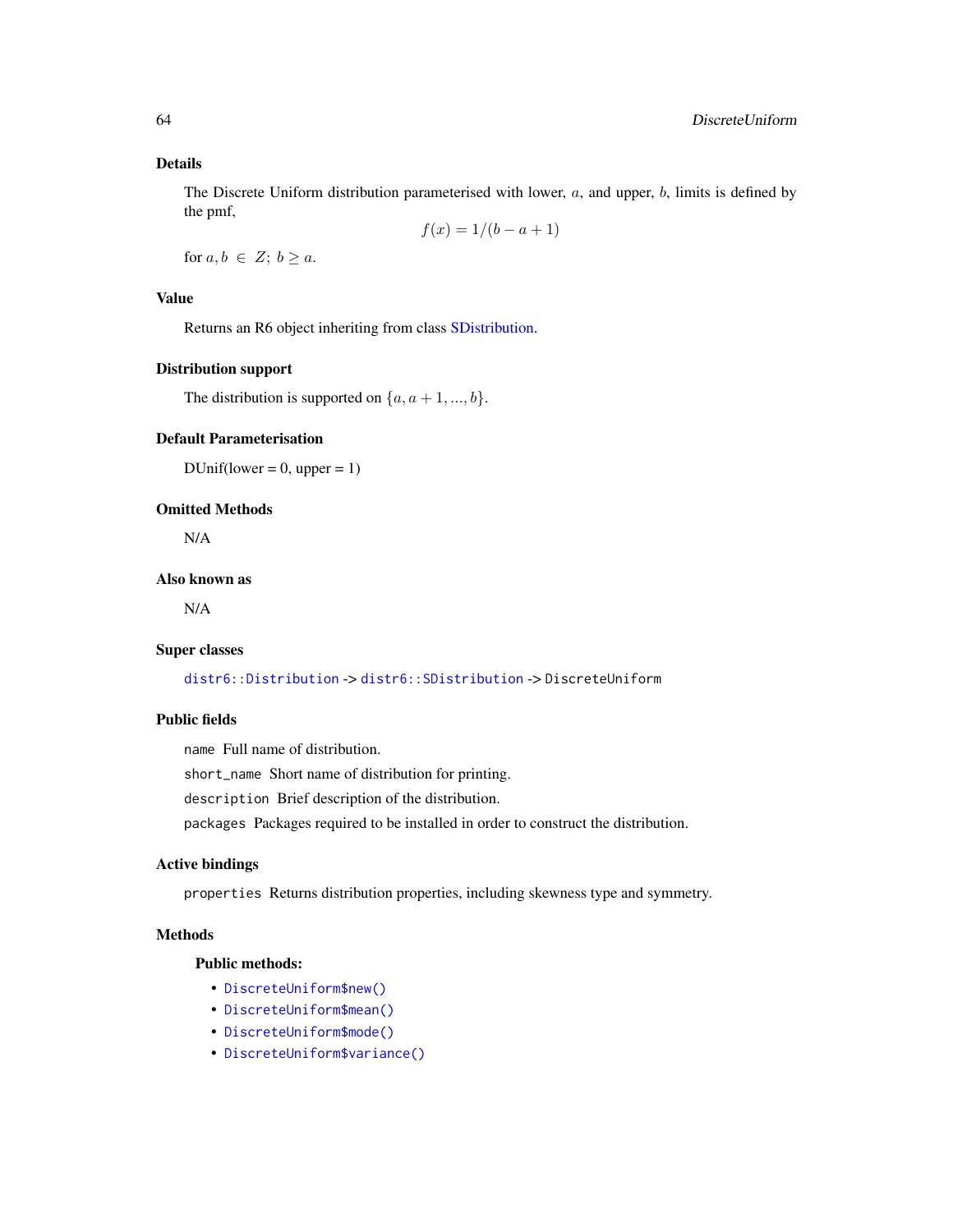## DiscreteUniform 65

- [DiscreteUniform\\$skewness\(\)](#page-8-2)
- [DiscreteUniform\\$kurtosis\(\)](#page-8-3)
- [DiscreteUniform\\$entropy\(\)](#page-9-0)
- [DiscreteUniform\\$mgf\(\)](#page-15-0)
- [DiscreteUniform\\$cf\(\)](#page-15-1)
- [DiscreteUniform\\$pgf\(\)](#page-9-1)
- [DiscreteUniform\\$clone\(\)](#page-9-2)

**Method** new(): Creates a new instance of this  $R6$  class.

```
Usage:
DiscreteUniform$new(lower = NULL, upper = NULL, decorators = NULL)
Arguments:
lower (integer(1))
   Lower limit of the Distribution, defined on the Naturals.
upper (integer(1))
   Upper limit of the Distribution, defined on the Naturals.
decorators (character())
```
Decorators to add to the distribution during construction.

**Method** mean(): The arithmetic mean of a (discrete) probability distribution  $X$  is the expectation

$$
E_X(X) = \sum p_X(x) * x
$$

with an integration analogue for continuous distributions.

```
Usage:
DiscreteUniform$mean(...)
Arguments:
```
... Unused.

Method mode(): The mode of a probability distribution is the point at which the pdf is a local maximum, a distribution can be unimodal (one maximum) or multimodal (several maxima).

*Usage:*

DiscreteUniform\$mode(which = "all")

*Arguments:*

which  $(character(1) | numeric(1))$ 

Ignored if distribution is unimodal. Otherwise "all" returns all modes, otherwise specifies which mode to return.

Method variance(): The variance of a distribution is defined by the formula

$$
var_X = E[X^2] - E[X]^2
$$

where  $E<sub>X</sub>$  is the expectation of distribution X. If the distribution is multivariate the covariance matrix is returned.

*Usage:*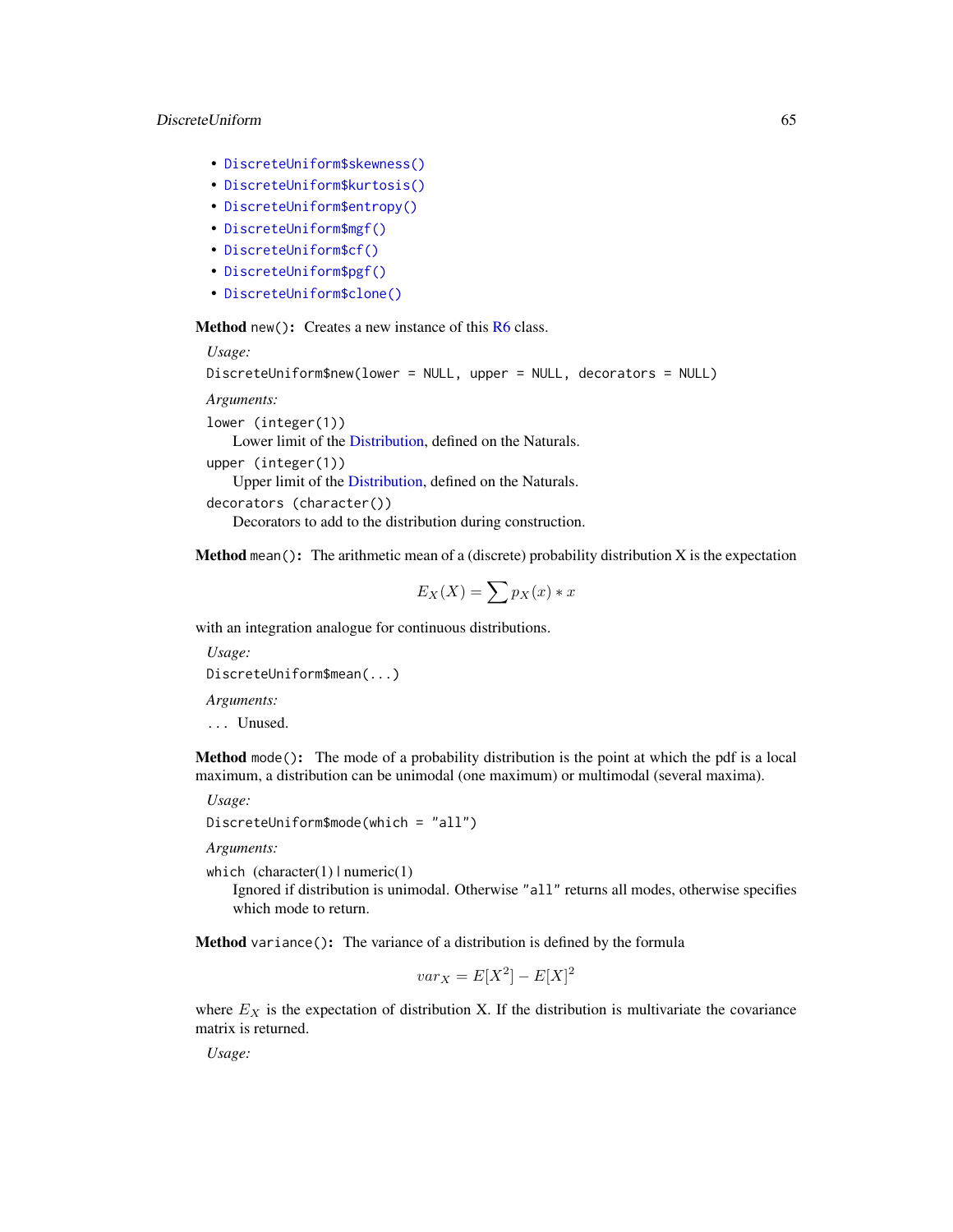```
DiscreteUniform$variance(...)
```
*Arguments:*

... Unused.

Method skewness(): The skewness of a distribution is defined by the third standardised moment,

$$
sk_X = E_X \left[ \frac{x - \mu^3}{\sigma} \right]
$$

where  $E_X$  is the expectation of distribution X,  $\mu$  is the mean of the distribution and  $\sigma$  is the standard deviation of the distribution.

*Usage:*

DiscreteUniform\$skewness(...)

*Arguments:*

... Unused.

Method kurtosis(): The kurtosis of a distribution is defined by the fourth standardised moment,

$$
k_X = E_X \left[ \frac{x - \mu^4}{\sigma} \right]
$$

where  $E_X$  is the expectation of distribution X,  $\mu$  is the mean of the distribution and  $\sigma$  is the standard deviation of the distribution. Excess Kurtosis is Kurtosis - 3.

*Usage:*

```
DiscreteUniform$kurtosis(excess = TRUE, ...)
```
*Arguments:*

excess (logical(1)) If TRUE (default) excess kurtosis returned.

... Unused.

**Method** entropy(): The entropy of a (discrete) distribution is defined by

$$
-\sum(f_X)log(f_X)
$$

where  $f_X$  is the pdf of distribution X, with an integration analogue for continuous distributions.

*Usage:*

```
DiscreteUniform$entropy(base = 2, ...)
```
*Arguments:*

base (integer(1))

Base of the entropy logarithm, default  $= 2$  (Shannon entropy)

... Unused.

Method mgf(): The moment generating function is defined by

$$
mgf_X(t) = E_X[exp(xt)]
$$

where X is the distribution and  $E<sub>X</sub>$  is the expectation of the distribution X.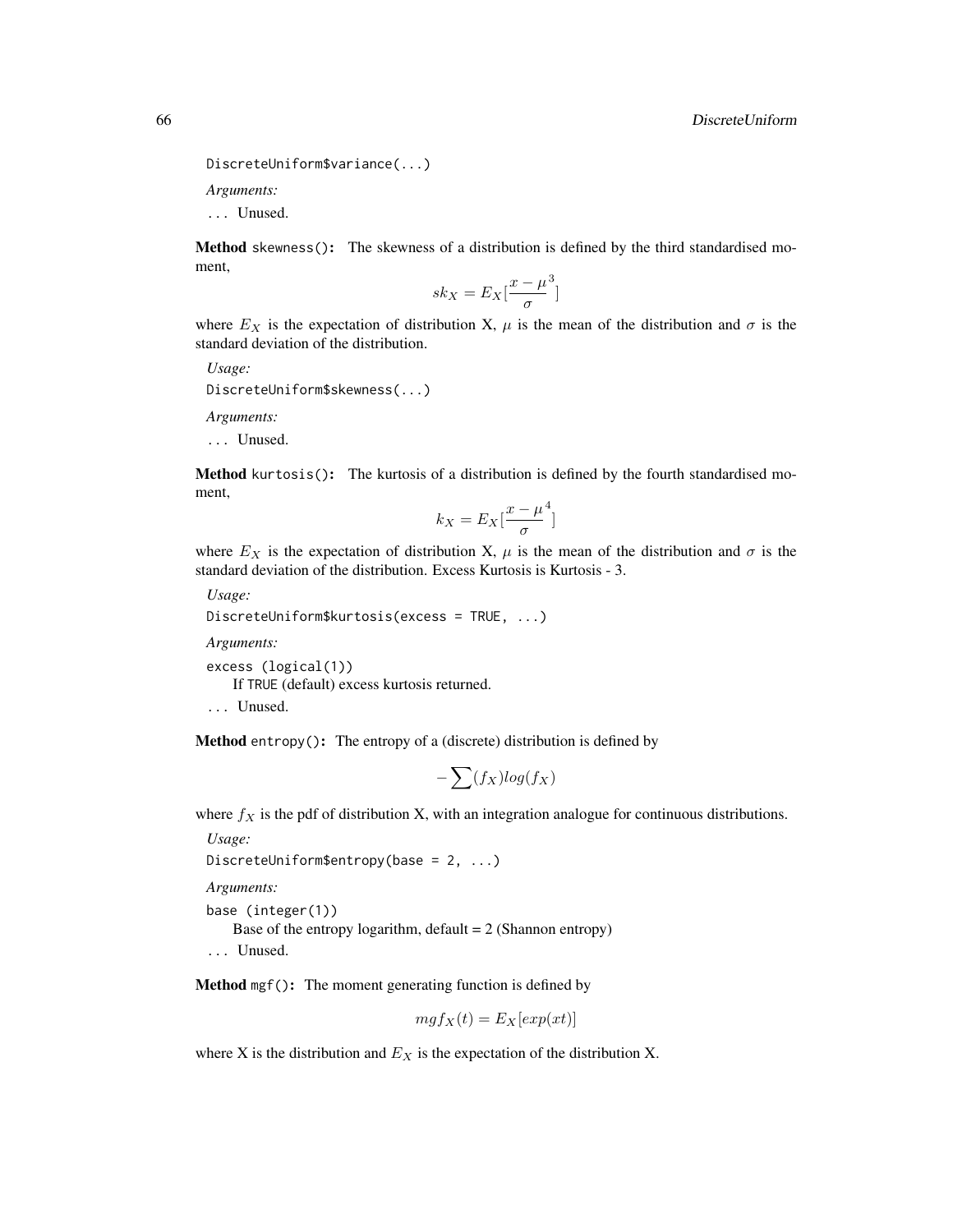# DiscreteUniform 67

*Usage:* DiscreteUniform\$mgf(t, ...) *Arguments:* t (integer(1)) t integer to evaluate function at.

... Unused.

Method cf(): The characteristic function is defined by

$$
cf_X(t) = E_X[exp(xti)]
$$

where X is the distribution and  $E<sub>X</sub>$  is the expectation of the distribution X.

```
Usage:
DiscreteUniform$cf(t, ...)
Arguments:
t (integer(1))
    t integer to evaluate function at.
```
... Unused.

Method pgf(): The probability generating function is defined by

$$
pgf_X(z) = E_X[exp(z^x)]
$$

where X is the distribution and  $E<sub>X</sub>$  is the expectation of the distribution X.

```
Usage:
DiscreteUniform$pgf(z, ...)
```
*Arguments:*

z (integer(1)) z integer to evaluate probability generating function at. ... Unused.

Method clone(): The objects of this class are cloneable with this method.

*Usage:*

DiscreteUniform\$clone(deep = FALSE)

*Arguments:*

deep Whether to make a deep clone.

# References

McLaughlin, M. P. (2001). A compendium of common probability distributions (pp. 2014-01). Michael P. McLaughlin.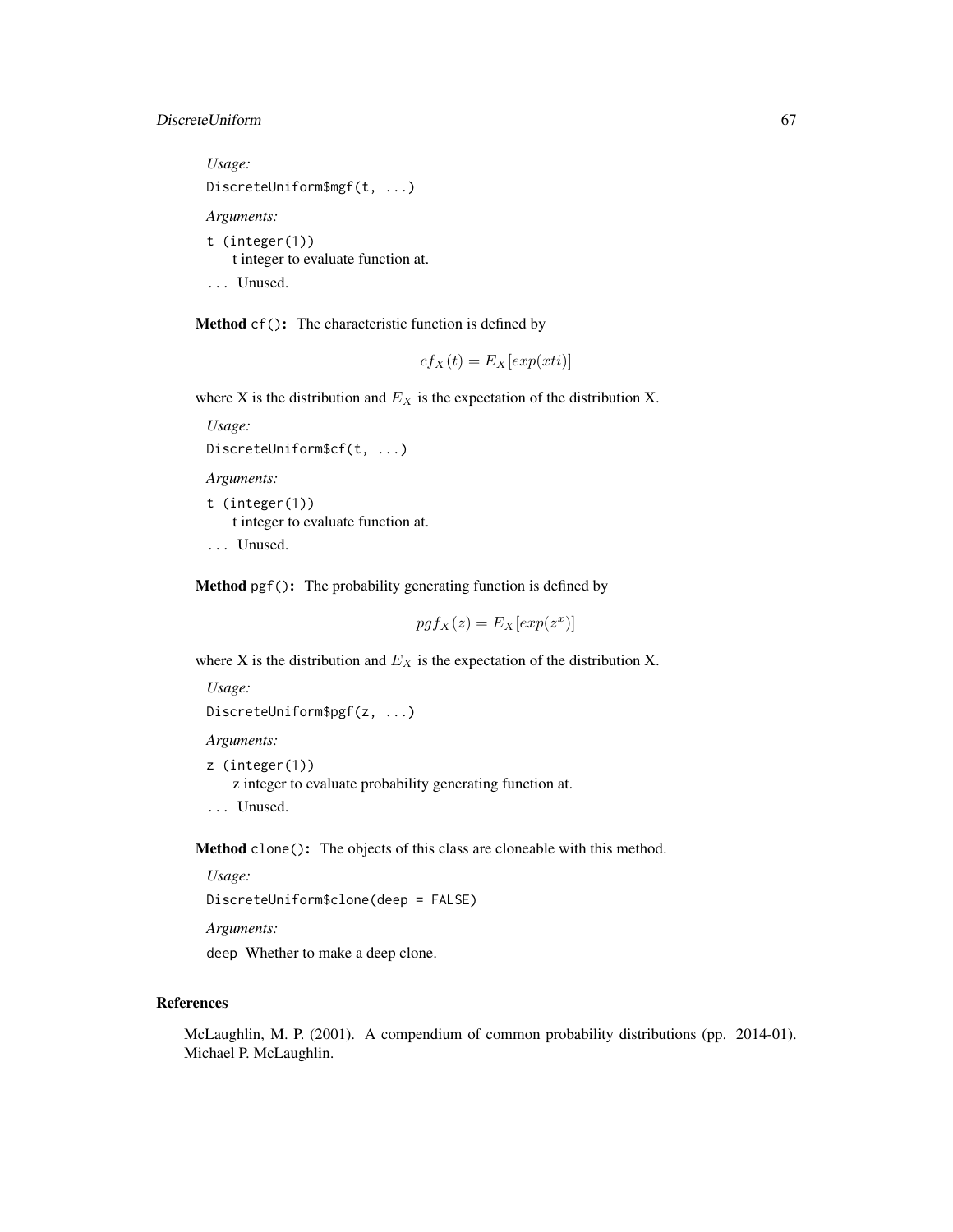# See Also

Other discrete distributions: [Bernoulli](#page-12-0), [Binomial](#page-23-0), [Categorical](#page-29-0), [Degenerate](#page-55-0), [EmpiricalMV](#page-87-0), [Empirical](#page-82-0), [Geometric](#page-125-0), [Hypergeometric](#page-139-0), [Logarithmic](#page-158-0), [Matdist](#page-178-0), [Multinomial](#page-190-0), [NegativeBinomial](#page-200-0), [WeightedDiscrete](#page-302-0)

Other univariate distributions: [Arcsine](#page-6-0), [Bernoulli](#page-12-0), [BetaNoncentral](#page-21-0), [Beta](#page-17-0), [Binomial](#page-23-0), [Categorical](#page-29-0), [Cauchy](#page-34-0), [ChiSquaredNoncentral](#page-43-0), [ChiSquared](#page-38-0), [Degenerate](#page-55-0), [Empirical](#page-82-0), [Erlang](#page-92-0), [Exponential](#page-102-0), [FDistributionNoncentral](#page-110-0), [FDistribution](#page-106-0), [Frechet](#page-113-0), [Gamma](#page-119-0), [Geometric](#page-125-0), [Gompertz](#page-129-0), [Gumbel](#page-132-0), [Hypergeometric](#page-139-0), [InverseGamma](#page-143-0), [Laplace](#page-149-0), [Logarithmic](#page-158-0), [Logistic](#page-162-0), [Loglogistic](#page-168-0), [Lognormal](#page-172-0), [Matdist](#page-178-0), [NegativeBinomial](#page-200-0), [Normal](#page-204-0), [Pareto](#page-211-0), [Poisson](#page-218-0), [Rayleigh](#page-231-0), [ShiftedLoglogistic](#page-236-0), [StudentTNoncentral](#page-249-0), [StudentT](#page-245-0), [Triangular](#page-266-0), [Uniform](#page-279-0), [Wald](#page-294-0), [Weibull](#page-298-0), [WeightedDiscrete](#page-302-0)

distr6News *Show distr6 NEWS.md File*

#### Description

Displays the contents of the NEWS.md file for viewing distr6 release information.

# Usage

distr6News()

## Value

NEWS.md in viewer.

#### Examples

## Not run: distr6News()

## End(Not run)

<span id="page-67-0"></span>Distribution *Generalised Distribution Object*

## Description

A generalised distribution object for defining custom probability distributions as well as serving as the parent class to specific, familiar distributions.

#### Value

Returns R6 object of class Distribution.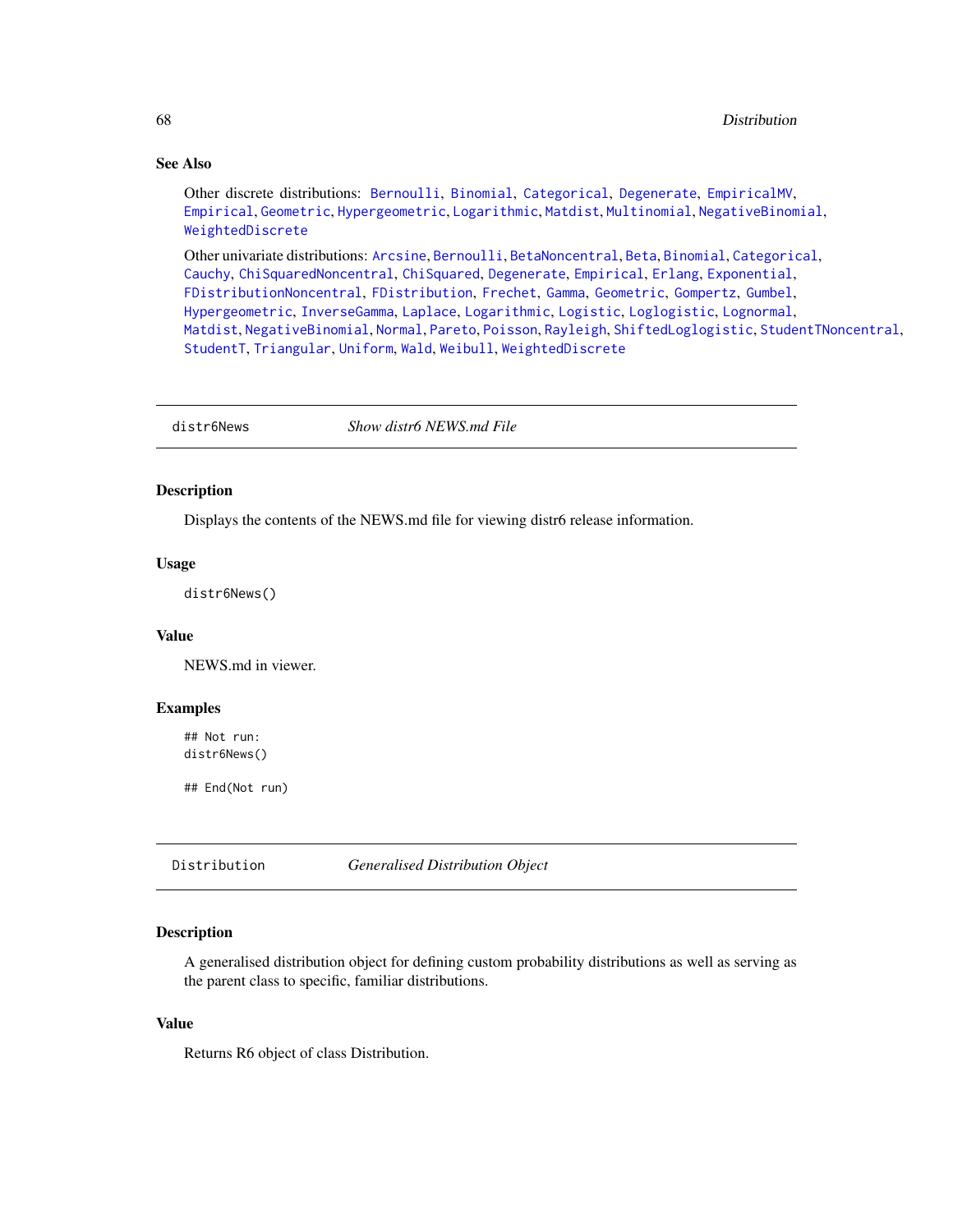#### Distribution 69

## Public fields

name Full name of distribution.

short\_name Short name of distribution for printing.

description Brief description of the distribution.

## Active bindings

decorators Returns decorators currently used to decorate the distribution. traits Returns distribution traits. valueSupport Deprecated, use \$traits\$valueSupport. variateForm Deprecated, use \$traits\$variateForm. type Deprecated, use \$traits\$type. properties Returns distribution properties, including skewness type and symmetry. support Deprecated, use \$properties\$type. symmetry Deprecated, use \$properties\$symmetry. sup Returns supremum (upper bound) of the distribution support. inf Returns infimum (lower bound) of the distribution support. dmax Returns maximum of the distribution support. dmin Returns minimum of the distribution support. kurtosisType Deprecated, use \$properties\$kurtosis. skewnessType Deprecated, use \$properties\$skewness.

# Methods

# Public methods:

- [Distribution\\$new\(\)](#page-7-0)
- [Distribution\\$strprint\(\)](#page-70-0)
- [Distribution\\$print\(\)](#page-70-1)
- [Distribution\\$summary\(\)](#page-70-2)
- [Distribution\\$parameters\(\)](#page-70-3)
- [Distribution\\$getParameterValue\(\)](#page-71-0)
- [Distribution\\$setParameterValue\(\)](#page-61-0)
- [Distribution\\$pdf\(\)](#page-71-1)
- [Distribution\\$cdf\(\)](#page-72-0)
- [Distribution\\$quantile\(\)](#page-73-0)
- [Distribution\\$rand\(\)](#page-74-0)
- [Distribution\\$prec\(\)](#page-74-1)
- [Distribution\\$stdev\(\)](#page-74-2)
- [Distribution\\$median\(\)](#page-14-0)
- [Distribution\\$iqr\(\)](#page-74-3)
- [Distribution\\$confidence\(\)](#page-75-0)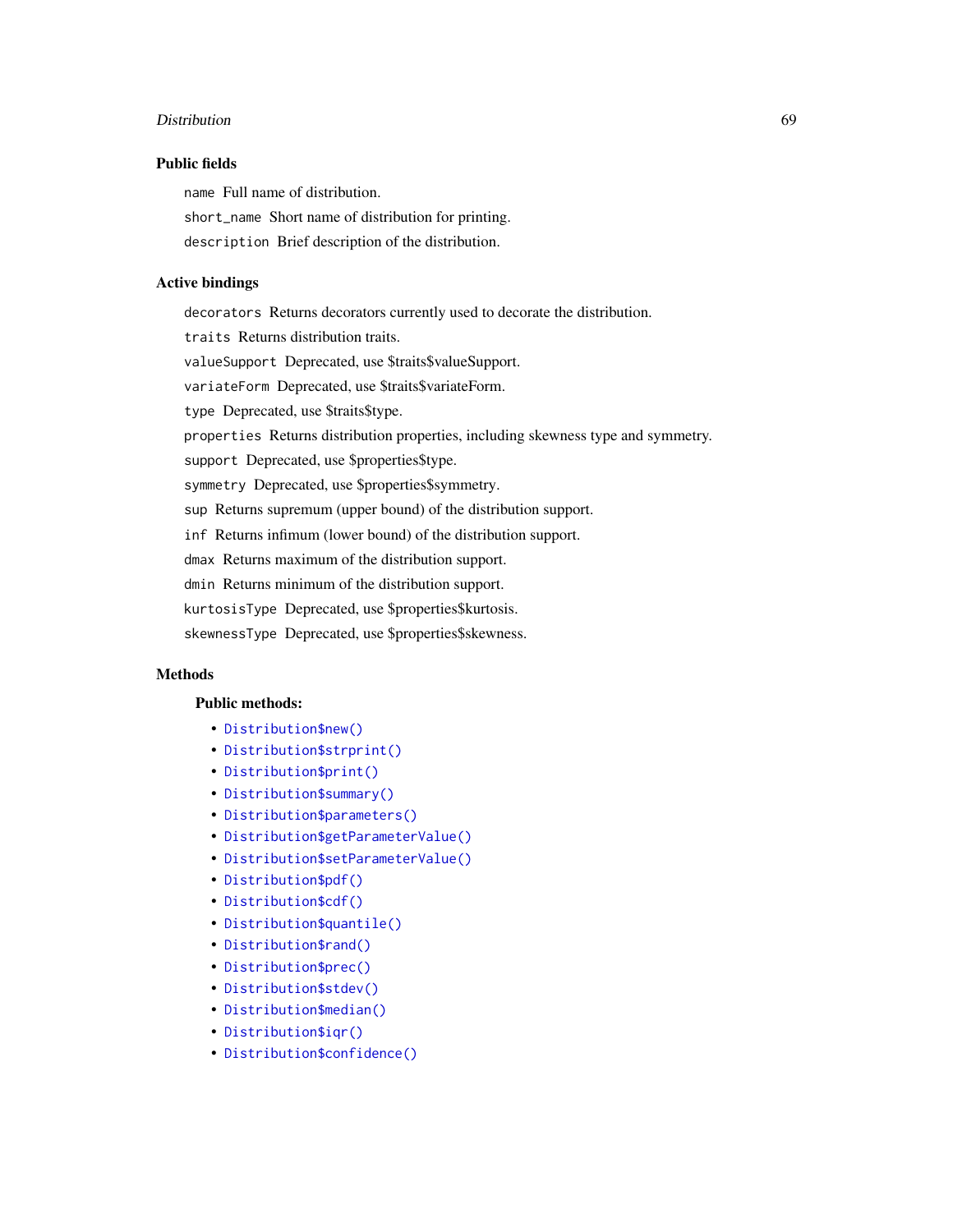- [Distribution\\$correlation\(\)](#page-75-1)
- [Distribution\\$liesInSupport\(\)](#page-75-2)
- [Distribution\\$liesInType\(\)](#page-75-3)
- [Distribution\\$workingSupport\(\)](#page-76-0)
- [Distribution\\$clone\(\)](#page-9-2)

Method new(): Creates a new instance of this [R6](#page-0-0) class.

```
Usage:
Distribution$new(
  name = NULL,
  short_name = NULL,
  type,
  support = NULL,symmetric = FALSE,
  pdf = NULL,
  cdf = NULL,quantile = NULL,
  rand = NULL,
  parameters = NULL,
  decorators = NULL,
  valueSupport = NULL,
  variateForm = NULL,
  description = NULL,
  .suppressChecks = FALSE
)
Arguments:
name character(1)
    Full name of distribution.
short_name character(1)
    Short name of distribution for printing.
type ([set6::Set])
    Distribution type.
support ([set6::Set])
    Distribution support.
symmetric logical(1)
    Symmetry type of the distribution.
pdf function(1)
    Probability density function of the distribution. At least one of pdf and cdf must be pro-
    vided.
cdf function(1)
    Cumulative distribution function of the distribution. At least one of pdf and cdf must be
    provided.
quantile function(1)
    Quantile (inverse-cdf) function of the distribution.
rand function(1)
    Simulation function for drawing random samples from the distribution.
```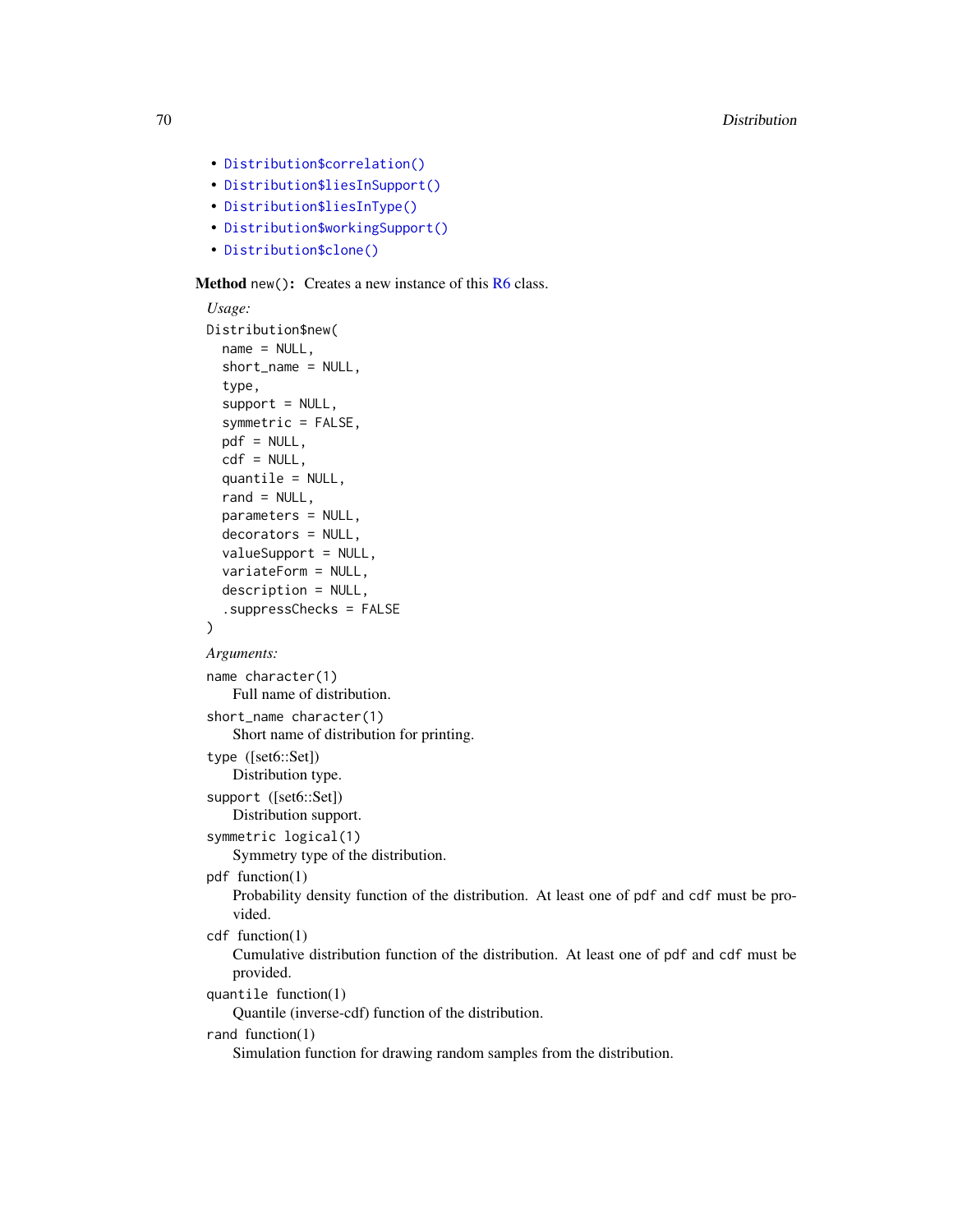#### Distribution 71

```
parameters ([param6::ParameterSet])
```
Parameter set for defining the parameters in the distribution, which should be set before construction.

```
decorators (character())
```
Decorators to add to the distribution during construction.

```
valueSupport (character(1))
```
The support type of the distribution, one of "discrete", "continuous", "mixture". If NULL, determined automatically.

```
variateForm (character(1))
```
The variate type of the distribution, one of "univariate", "multivariate", "matrixvariate". If NULL, determined automatically.

```
description (character(1))
   Optional short description of the distribution.
.suppressChecks (logical(1))
   Used internally.
```
<span id="page-70-0"></span>Method strprint(): Printable string representation of the Distribution. Primarily used internally.

```
Usage:
Distribution$strprint(n = 2)
```
*Arguments:*

```
n (integer(1))
   Number of parameters to display when printing.
```
<span id="page-70-1"></span>Method print(): Prints the Distribution.

```
Usage:
Distribution$print(n = 2, ...)
```
*Arguments:*

n (integer(1)) Passed to \$strprint.

... ANY

Unused. Added for consistency.

<span id="page-70-2"></span>Method summary(): Prints a summary of the Distribution.

*Usage:*

```
Distribution$summary(full = TRUE, \ldots)
```
*Arguments:*

```
full (logical(1))
```
If TRUE (default) prints a long summary of the distribution, otherwise prints a shorter summary.

... ANY

Unused. Added for consistency.

<span id="page-70-3"></span>Method parameters(): Returns the full parameter details for the supplied parameter.

*Usage:*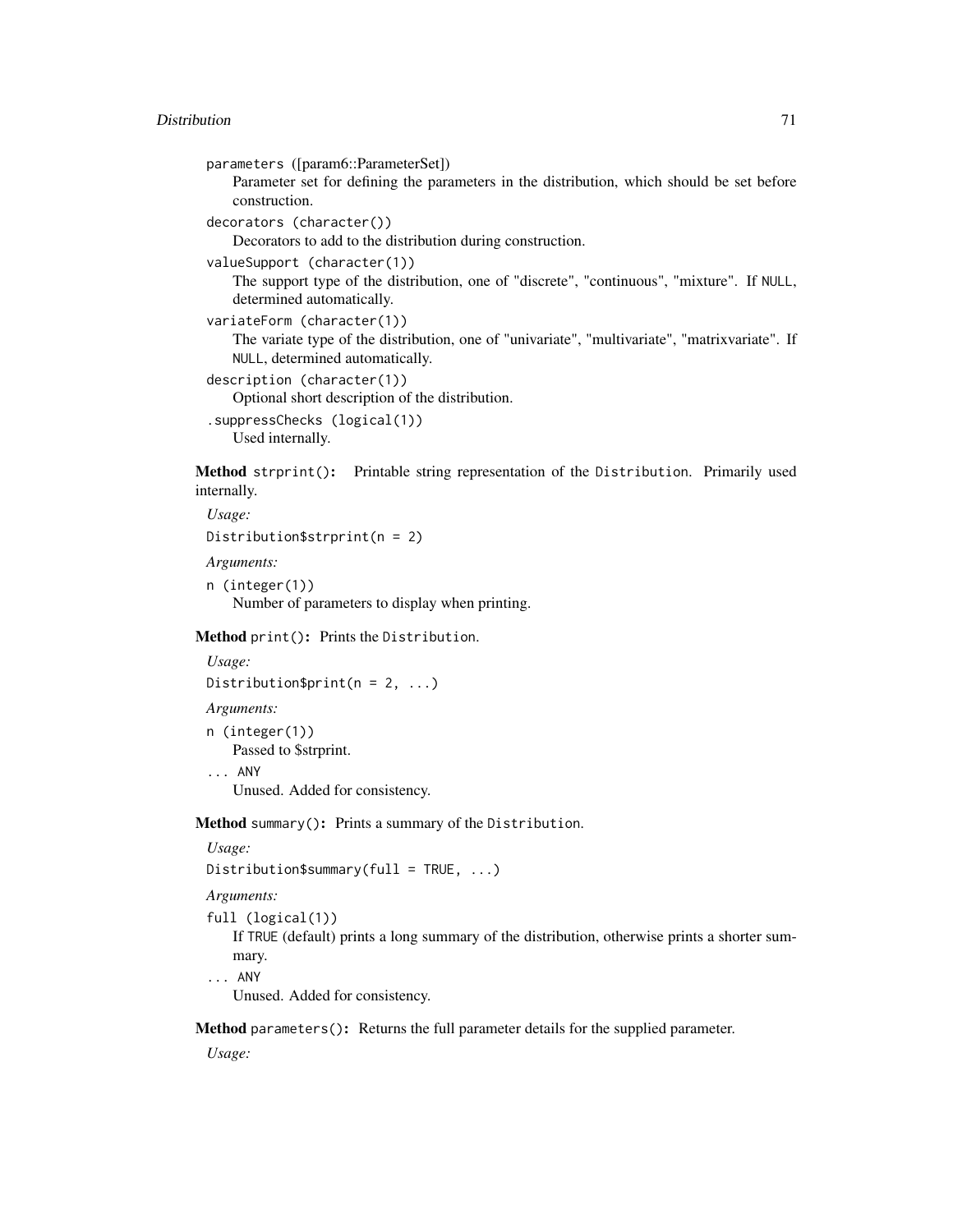```
Distribution$parameters(id = NULL)
Arguments:
id Deprecated.
```
<span id="page-71-0"></span>Method getParameterValue(): Returns the value of the supplied parameter.

```
Usage:
Distribution$getParameterValue(id, error = "warn")
Arguments:
id character()
   id of parameter value to return.
error (character(1))
   If "warn" then returns a warning on error, otherwise breaks if "stop".
```
**Method** setParameterValue(): Sets the value(s) of the given parameter(s).

```
Usage:
Distribution$setParameterValue(
```

```
...,
 lst = list(...),error = "warn",resolveConflicts = FALSE
)
```
*Arguments:*

```
... ANY
```
Named arguments of parameters to set values for. See examples.

lst (list(1))

Alternative argument for passing parameters. List names should be parameter names and list values are the new values to set.

```
error (character(1))
```
If "warn" then returns a warning on error, otherwise breaks if "stop".

```
resolveConflicts (logical(1))
```
If FALSE (default) throws error if conflicting parameterisations are provided, otherwise automatically resolves them by removing all conflicting parameters.

*Examples:*

```
b = Binomial$new()b$setParameterValue(size = 4, prob = 0.4)
b$setParameterValue(lst = list(size = 4, prob = 0.4))
```
<span id="page-71-1"></span>Method pdf(): For discrete distributions the probability mass function (pmf) is returned, defined as

$$
p_X(x) = P(X = x)
$$

for continuous distributions the probability density function (pdf),  $f_X$ , is returned

$$
f_X(x) = P(x < X \le x + dx)
$$

for some infinitesimally small  $dx$ .

If available a pdf will be returned using an analytic expression. Otherwise, if the distribution has not been decorated with [FunctionImputation,](#page-117-0) NULL is returned.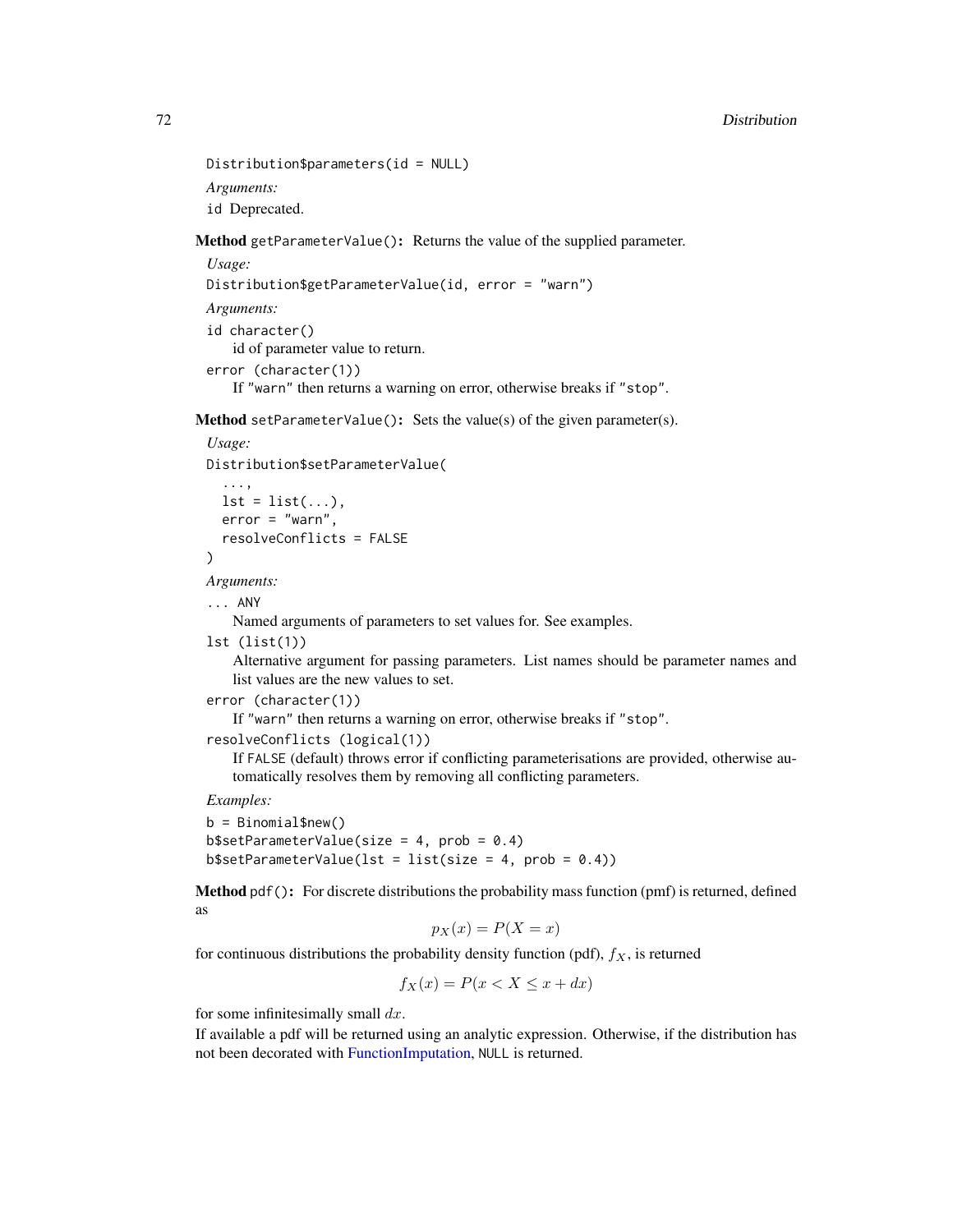#### *Usage:*

Distribution\$pdf(..., log = FALSE, simplify = TRUE, data = NULL)

*Arguments:*

... (numeric())

Points to evaluate the function at Arguments do not need to be named. The length of each argument corresponds to the number of points to evaluate, the number of arguments corresponds to the number of variables in the distribution. See examples.

```
log (logical(1))
```
If TRUE returns the logarithm of the probabilities. Default is FALSE.

```
simplify logical(1)
```
If TRUE (default) simplifies the return if possible to a numeric, otherwise returns a [data.table::data.table.](#page-0-0) data [array](#page-0-0)

Alternative method to specify points to evaluate. If univariate then rows correspond with number of points to evaluate and columns correspond with number of variables to evaluate. In the special case of [VectorDistributions](#page-285-0) of multivariate distributions, then the third dimension corresponds to the distribution in the vector to evaluate.

*Examples:*

```
b <- Binomial$new()
b$pdf(1:10)
b$pdf(1:10, log = TRUE)b$pdf(data = matrix(1:10))mvn <- MultivariateNormal$new()
mvn$pdf(1, 2)
mvn$pdf(1:2, 3:4)
mvn$pdf(data = matrix(1:4, nrow = 2), simplify = FALSE)
```
**Method** cdf(): The (lower tail) cumulative distribution function,  $F_X$ , is defined as

$$
F_X(x) = P(X \le x)
$$

If lower.tail is FALSE then  $1 - F_X(x)$  is returned, also known as the [survival](#page-0-0) function. If available a cdf will be returned using an analytic expression. Otherwise, if the distribution has not been decorated with [FunctionImputation,](#page-117-0) NULL is returned.

# *Usage:* Distribution\$cdf( ...,  $lower.tail = TRUE,$

```
log.p = FALSE,simplify = TRUE,
 data = NULL
)
```
*Arguments:*

```
... (numeric())
```
Points to evaluate the function at Arguments do not need to be named. The length of each argument corresponds to the number of points to evaluate, the number of arguments corresponds to the number of variables in the distribution. See examples.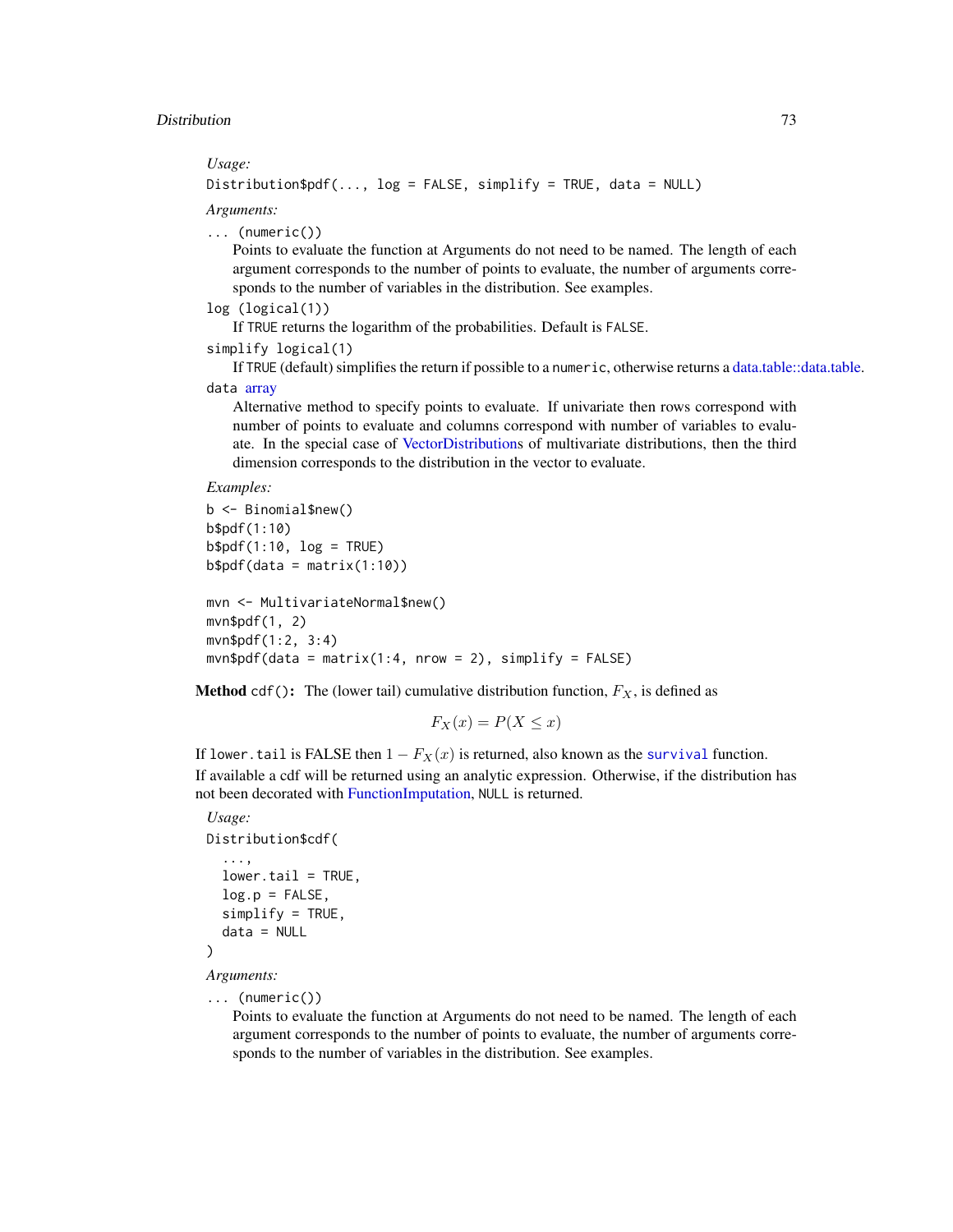#### 74 Distribution

```
lower.tail (logical(1))
```
If TRUE (default), probabilities are  $X \le x$ , otherwise,  $P(X > x)$ .

```
log.p (logical(1))
```
If TRUE returns the logarithm of the probabilities. Default is FALSE.

```
simplify logical(1)
```
If TRUE (default) simplifies the return if possible to a numeric, otherwise returns a [data.table::data.table.](#page-0-0)

data [array](#page-0-0)

Alternative method to specify points to evaluate. If univariate then rows correspond with number of points to evaluate and columns correspond with number of variables to evaluate. In the special case of [VectorDistributions](#page-285-0) of multivariate distributions, then the third dimension corresponds to the distribution in the vector to evaluate.

*Examples:*

b <- Binomial\$new() b\$cdf(1:10)  $b$ \$cdf(1:10,  $log.p = TRUE$ ,  $lower.tail = FALSE$ )  $b$ \$cdf(data = matrix(1:10))

**Method** quantile(): The quantile function,  $q_X$ , is the inverse cdf, i.e.

$$
q_X(p) = F_X^{-1}(p) = \inf\{x \in R : F_X(x) \ge p\}
$$

# #nolint

If lower.tail is FALSE then  $q_X(1-p)$  is returned.

If available a quantile will be returned using an analytic expression. Otherwise, if the distribution has not been decorated with [FunctionImputation,](#page-117-0) NULL is returned.

#### *Usage:*

```
Distribution$quantile(
  ...,
  lower.tail = TRUE,log.p = FALSE,simplify = TRUE,
  data = NULL
)
```
*Arguments:*

```
... (numeric())
```
Points to evaluate the function at Arguments do not need to be named. The length of each argument corresponds to the number of points to evaluate, the number of arguments corresponds to the number of variables in the distribution. See examples.

```
lower.tail (logical(1))
```
If TRUE (default), probabilities are  $X \le x$ , otherwise,  $P(X > x)$ .

```
log.p (logical(1))
```
If TRUE returns the logarithm of the probabilities. Default is FALSE.

```
simplify logical(1)
```
If TRUE (default) simplifies the return if possible to a numeric, otherwise returns a [data.table::data.table.](#page-0-0) data [array](#page-0-0)

Alternative method to specify points to evaluate. If univariate then rows correspond with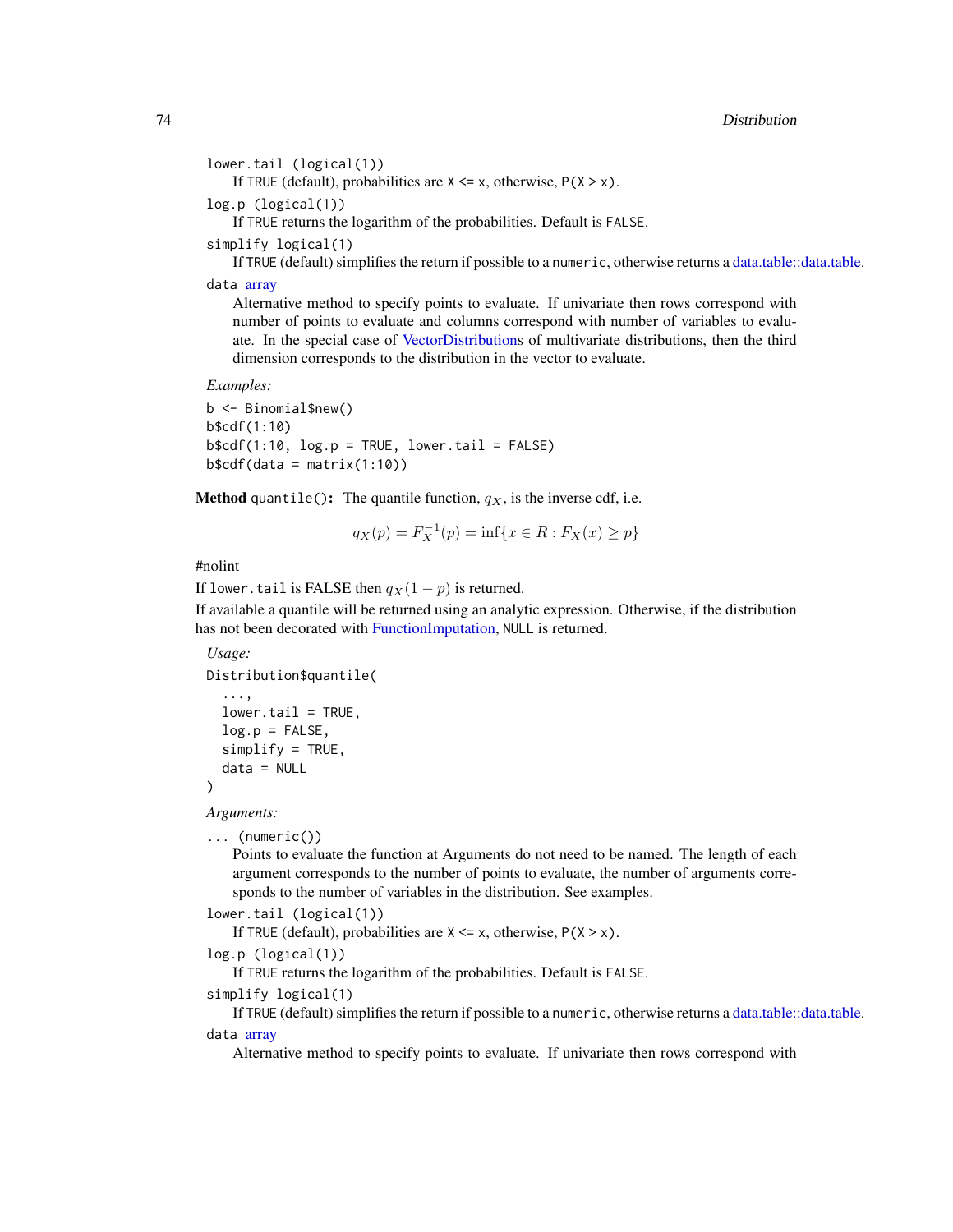number of points to evaluate and columns correspond with number of variables to evaluate. In the special case of [VectorDistributions](#page-285-0) of multivariate distributions, then the third dimension corresponds to the distribution in the vector to evaluate.

*Examples:*

b <- Binomial\$new() b\$quantile(0.42)  $b$ \$quantile(log(0.42), log.p = TRUE, lower.tail = TRUE)  $b$ \$quantile(data = matrix( $c(0.1, 0.2)$ ))

Method rand(): The rand function draws n simulations from the distribution.

If available simulations will be returned using an analytic expression. Otherwise, if the distribution has not been decorated with [FunctionImputation,](#page-117-0) NULL is returned.

```
Usage:
```
Distribution\$rand(n, simplify = TRUE)

*Arguments:*

```
n (numeric(1))
```
Number of points to simulate from the distribution. If length greater than 1, then  $n < -\frac{1}{\epsilon}$ ,  $(n)$ ,

```
simplify logical(1)
```
If TRUE (default) simplifies the return if possible to a numeric, otherwise returns a [data.table::data.table.](#page-0-0)

*Examples:*

```
b <- Binomial$new()
b$rand(10)
```
mvn <- MultivariateNormal\$new() mvn\$rand(5)

Method prec(): Returns the precision of the distribution as 1/self\$variance().

*Usage:* Distribution\$prec()

Method stdev(): Returns the standard deviation of the distribution as sqrt(self\$variance()).

*Usage:* Distribution\$stdev()

Method median(): Returns the median of the distribution. If an analytical expression is available returns distribution median, otherwise if symmetric returns self\$mean, otherwise returns self\$quantile(0.5).

*Usage:* Distribution\$median(na.rm = NULL, ...) *Arguments:* na.rm (logical(1)) Ignored, addded for consistency.

... ANY

Ignored, addded for consistency.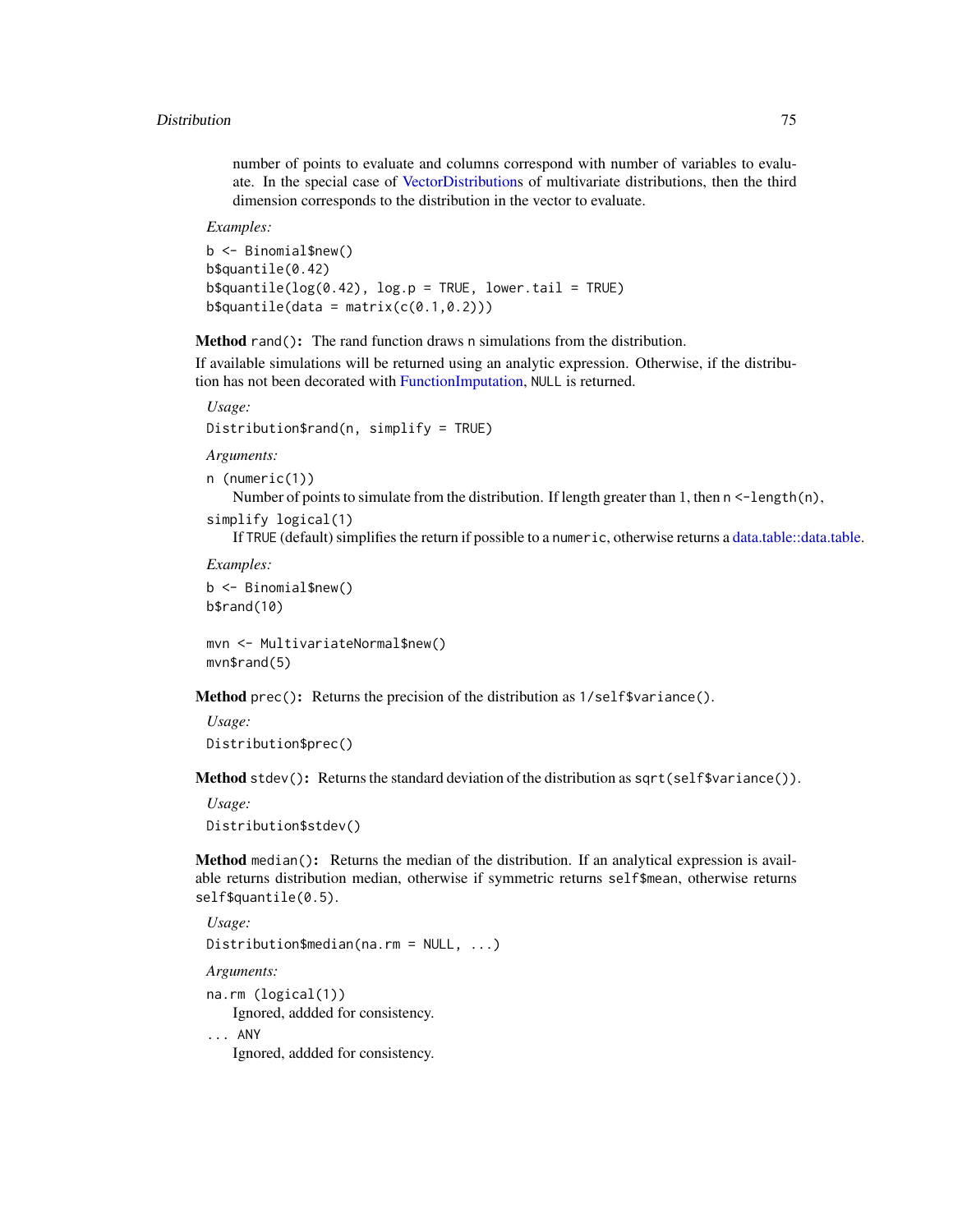**Method**  $iqr()$ : Inter-quartile range of the distribution. Estimated as self\$quantile(0.75) -self\$quantile(0.25).

*Usage:* Distribution\$iqr()

Method confidence(): 1 or 2-sided confidence interval around distribution.

```
Usage:
Distribution$confidence(alpha = 0.95, sides = "both", median = FALSE)
Arguments:
alpha (numeric(1))
   Level of confidence, default is 95%
sides (character(1))
   One of 'lower', 'upper' or 'both'
median (logical(1))
   If TRUE also returns median
```
Method correlation(): If univariate returns 1, otherwise returns the distribution correlation.

```
Usage:
Distribution$correlation()
```
Method liesInSupport(): Tests if the given values lie in the support of the distribution. Uses [set6::Set]\$contains.

*Usage:*

```
Distribution$liesInSupport(x, all = TRUE, bound = FALSE)
```
*Arguments:*

x ANY

Values to test.

all logical(1)

If TRUE (default) returns TRUE if all x are in the distribution, otherwise returns a vector of logicals corresponding to each element in x.

bound logical(1)

If TRUE then tests if  $x$  lie between the upper and lower bounds of the distribution, otherwise tests if x lie between the maximum and minimum of the distribution.

Method liesInType(): Tests if the given values lie in the type of the distribution. Uses [set6::Set]\$contains.

*Usage:*

Distribution\$liesInType(x, all = TRUE, bound = FALSE)

*Arguments:*

x ANY

Values to test.

all logical(1)

If TRUE (default) returns TRUE if all x are in the distribution, otherwise returns a vector of logicals corresponding to each element in x.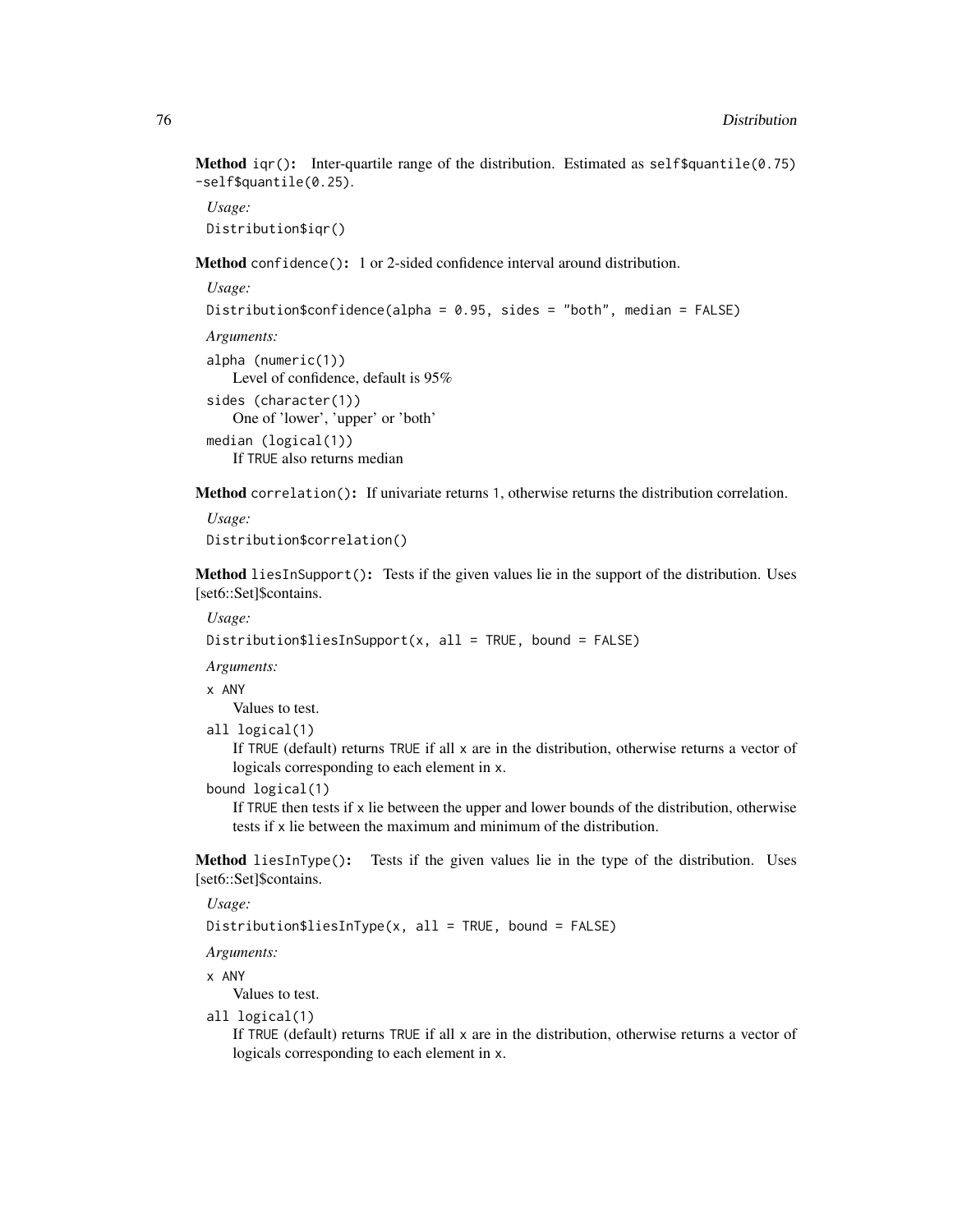```
bound logical(1)
```
If  $TRUE$  then tests if x lie between the upper and lower bounds of the distribution, otherwise tests if x lie between the maximum and minimum of the distribution.

Method workingSupport(): Returns an estimate for the computational support of the distribution. If an analytical cdf is available, then this is computed as the smallest interval in which the cdf lower bound is  $\theta$  and the upper bound is 1, bounds are incremented in  $10^{\lambda_1}$  intervals. If no analytical cdf is available, then this is computed as the smallest interval in which the lower and upper bounds of the pdf are 0, this is much less precise and is more prone to error. Used primarily by decorators.

```
Usage:
Distribution$workingSupport()
```
Method clone(): The objects of this class are cloneable with this method.

*Usage:* Distribution\$clone(deep = FALSE) *Arguments:* deep Whether to make a deep clone.

# Examples

```
## ------------------------------------------------
## Method `Distribution$setParameterValue`
## ------------------------------------------------
b = Binomial$new()
b$setParameterValue(size = 4, prob = 0.4)b$setParameterValue(lst = list(size = 4, prob = 0.4))
## ------------------------------------------------
## Method `Distribution$pdf`
## ------------------------------------------------
b <- Binomial$new()
b$pdf(1:10)
b$pdf(1:10, log = TRUE)b$pdf(data = matrix(1:10))mvn <- MultivariateNormal$new()
mvn$pdf(1, 2)
mvn$pdf(1:2, 3:4)
mvn$pdf(data = matrix(1:4, nrow = 2), simplify = FALSE)## ------------------------------------------------
## Method `Distribution$cdf`
## ------------------------------------------------
```
b <- Binomial\$new() b\$cdf(1:10)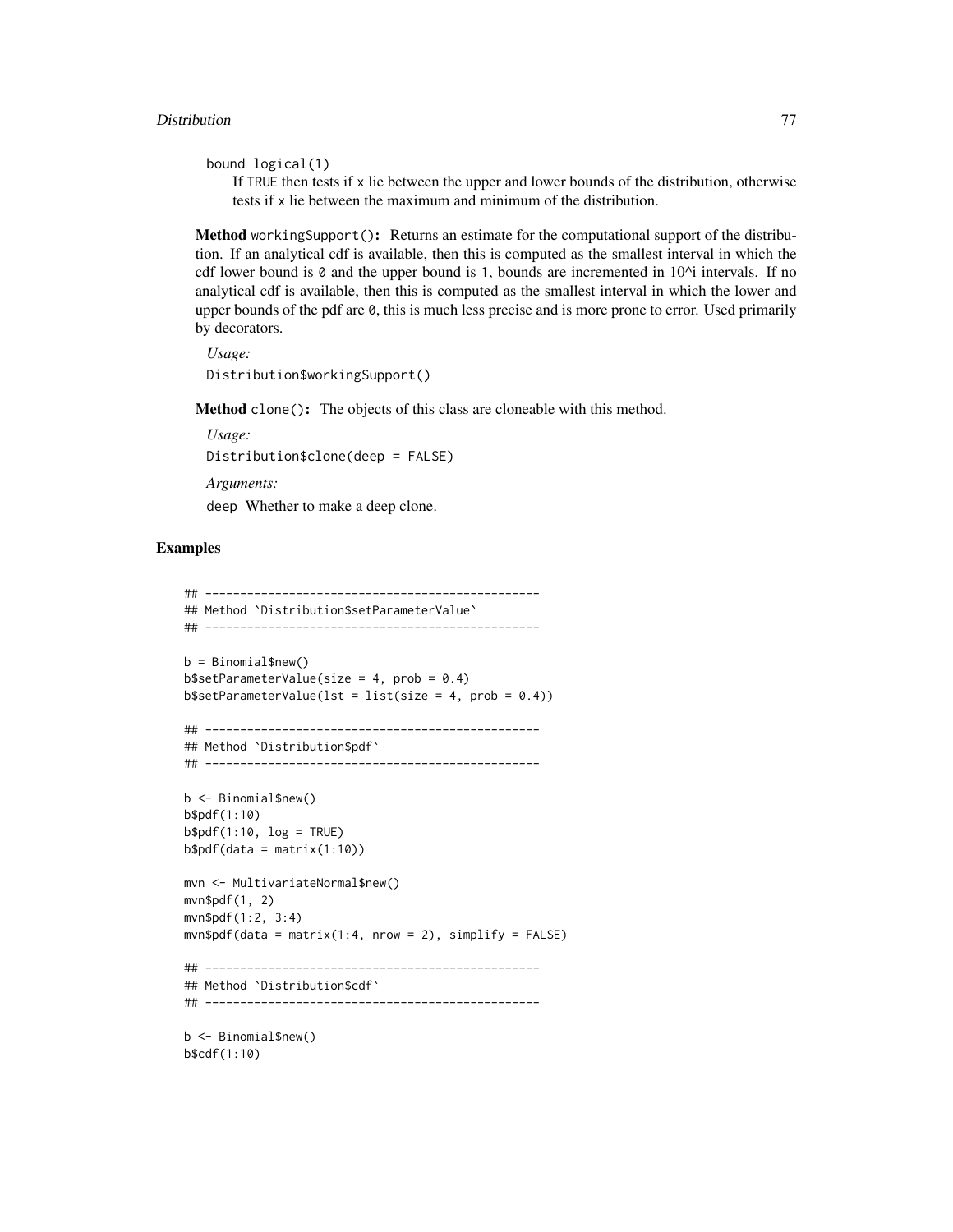```
b$cdf(1:10, log.p = TRUE, lower.tail = FALSE)b$cdf(data = matrix(1:10))
## ------------------------------------------------
## Method `Distribution$quantile`
## ------------------------------------------------
b <- Binomial$new()
b$quantile(0.42)
b$quantile(log(0.42), log.p = TRUE, lower.tail = TRUE)
b$quantile(data = matrix(c(0.1,0.2)))
## ------------------------------------------------
## Method `Distribution$rand`
## ------------------------------------------------
b <- Binomial$new()
b$rand(10)
mvn <- MultivariateNormal$new()
mvn$rand(5)
```
DistributionDecorator *Abstract DistributionDecorator Class*

# Description

Abstract class that cannot be constructed directly.

#### Details

Decorating is the process of adding methods to classes that are not part of the core interface (Gamma et al. 1994). Use [listDecorators](#page-155-0) to see which decorators are currently available. The primary usecases are to add numeric results when analytic ones are missing, to add complex modelling functions and to impute missing d/p/q/r functions.

Use [decorate](#page-54-0) or \$decorate to decorate distributions.

# Value

Returns error. Abstract classes cannot be constructed directly.

An [R6](#page-0-0) object.

# Public fields

packages Packages required to be installed in order to construct the distribution.

### Active bindings

methods Returns the names of the available methods in this decorator.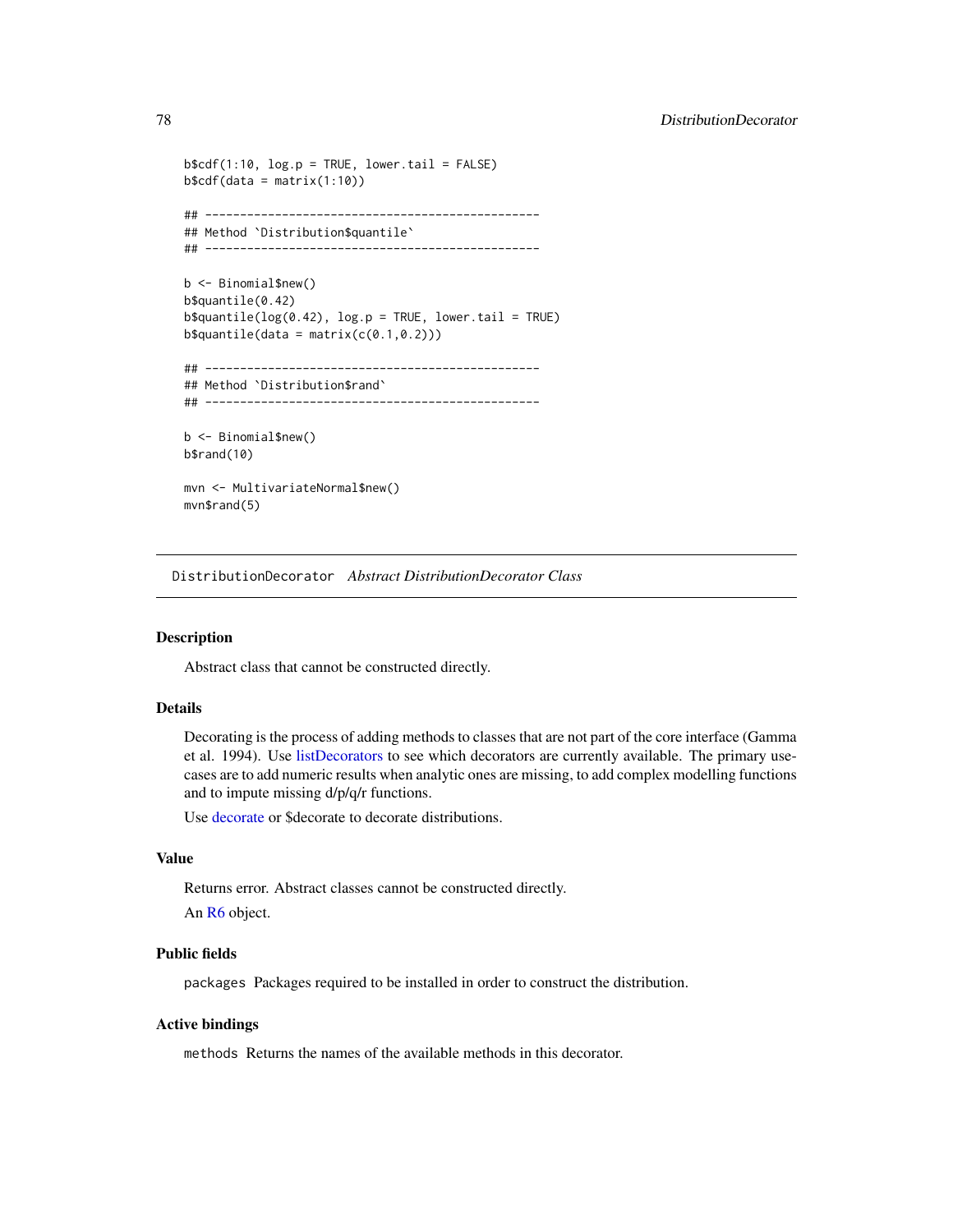# DistributionWrapper 79

# Methods

#### Public methods:

- [DistributionDecorator\\$new\(\)](#page-7-0)
- [DistributionDecorator\\$decorate\(\)](#page-78-0)
- [DistributionDecorator\\$clone\(\)](#page-9-0)

Method new(): Creates a new instance of this [R6](#page-0-0) class.

*Usage:*

DistributionDecorator\$new()

<span id="page-78-0"></span>Method decorate(): Decorates the given distribution with the methods available in this decorator.

*Usage:*

DistributionDecorator\$decorate(distribution, ...)

*Arguments:*

distribution [Distribution](#page-67-0)

Distribution to decorate.

... ANY

Extra arguments passed down to specific decorators.

Method clone(): The objects of this class are cloneable with this method.

*Usage:*

DistributionDecorator\$clone(deep = FALSE)

*Arguments:*

deep Whether to make a deep clone.

# References

Gamma, Erich, Richard Helm, Ralph Johnson, and John Vlissides. 1994. "Design Patterns: Elements of Reusable Object-Oriented Software." Addison-Wesley.

DistributionWrapper *Abstract DistributionWrapper Class*

# Description

Abstract class that cannot be constructed directly.

# **Details**

Wrappers in distr6 use the composite pattern (Gamma et al. 1994), so that a wrapped distribution has the same methods and fields as an unwrapped one. After wrapping, the parameters of a distribution are prefixed with the distribution name to ensure uniqueness of parameter IDs.

Use [listWrappers](#page-157-0) function to see constructable wrappers.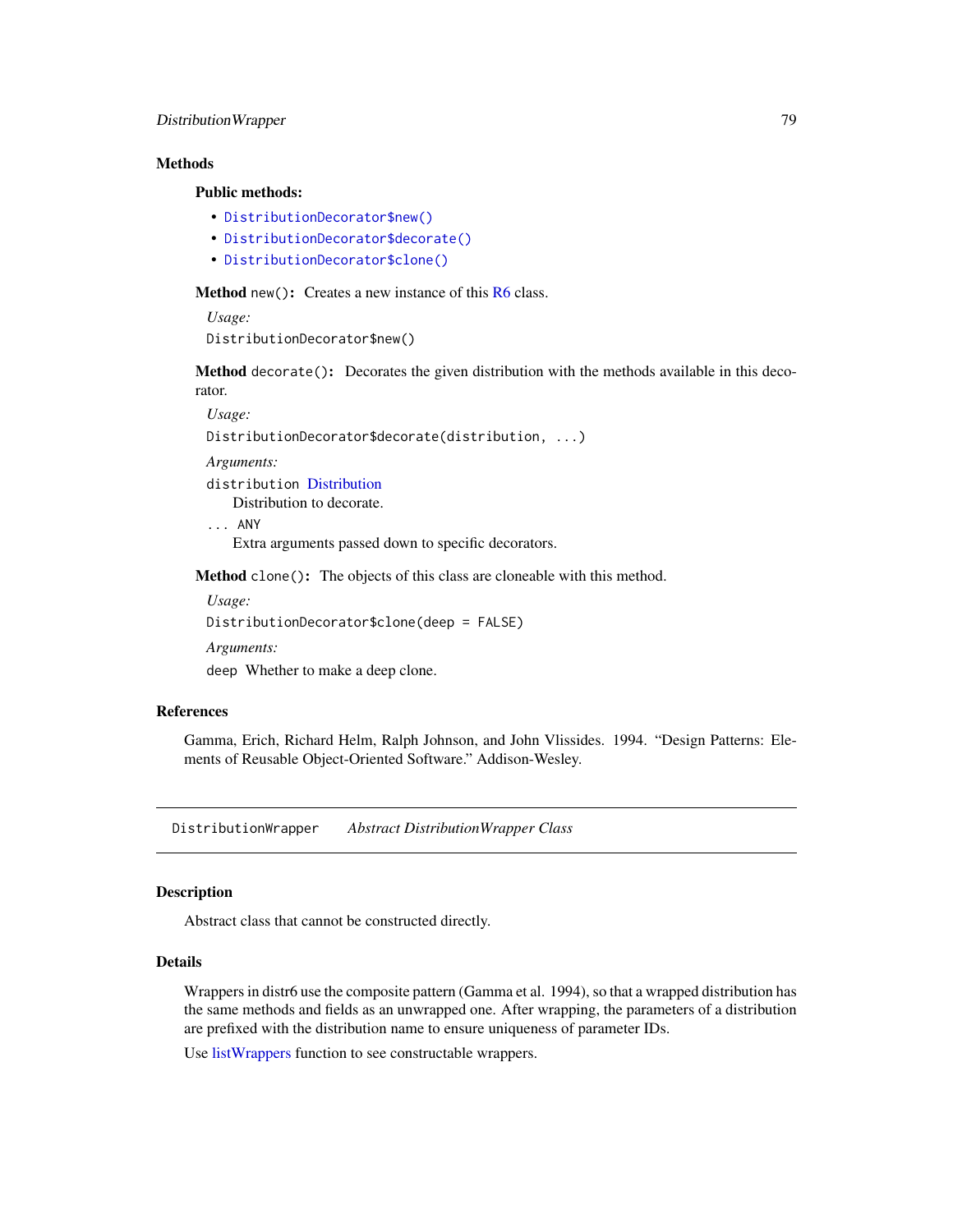Returns error. Abstract classes cannot be constructed directly.

#### Super class

[distr6::Distribution](#page-0-0) -> DistributionWrapper

# Methods

#### Public methods:

- [DistributionWrapper\\$new\(\)](#page-7-0)
- [DistributionWrapper\\$wrappedModels\(\)](#page-80-0)
- [DistributionWrapper\\$clone\(\)](#page-9-0)

### Method new(): Creates a new instance of this [R6](#page-0-0) class.

```
Usage:
DistributionWrapper$new(
  distlist = NULL,
  name,
  short_name,
  description,
  support,
  type,
  valueSupport,
  variateForm,
  parameters = NULL,
  outerID = NULL
)
Arguments:
distlist (list())
    List of Distributions.
name (character(1))
    Wrapped distribution name.
short_name (character(1))
    Wrapped distribution ID.
description (character())
    Wrapped distribution description.
support ([set6::Set])
    Wrapped distribution support.
type ([set6::Set])
    Wrapped distribution type.
valueSupport (character(1))
    Wrapped distribution value support.
variateForm (character(1))
    Wrapped distribution variate form.
```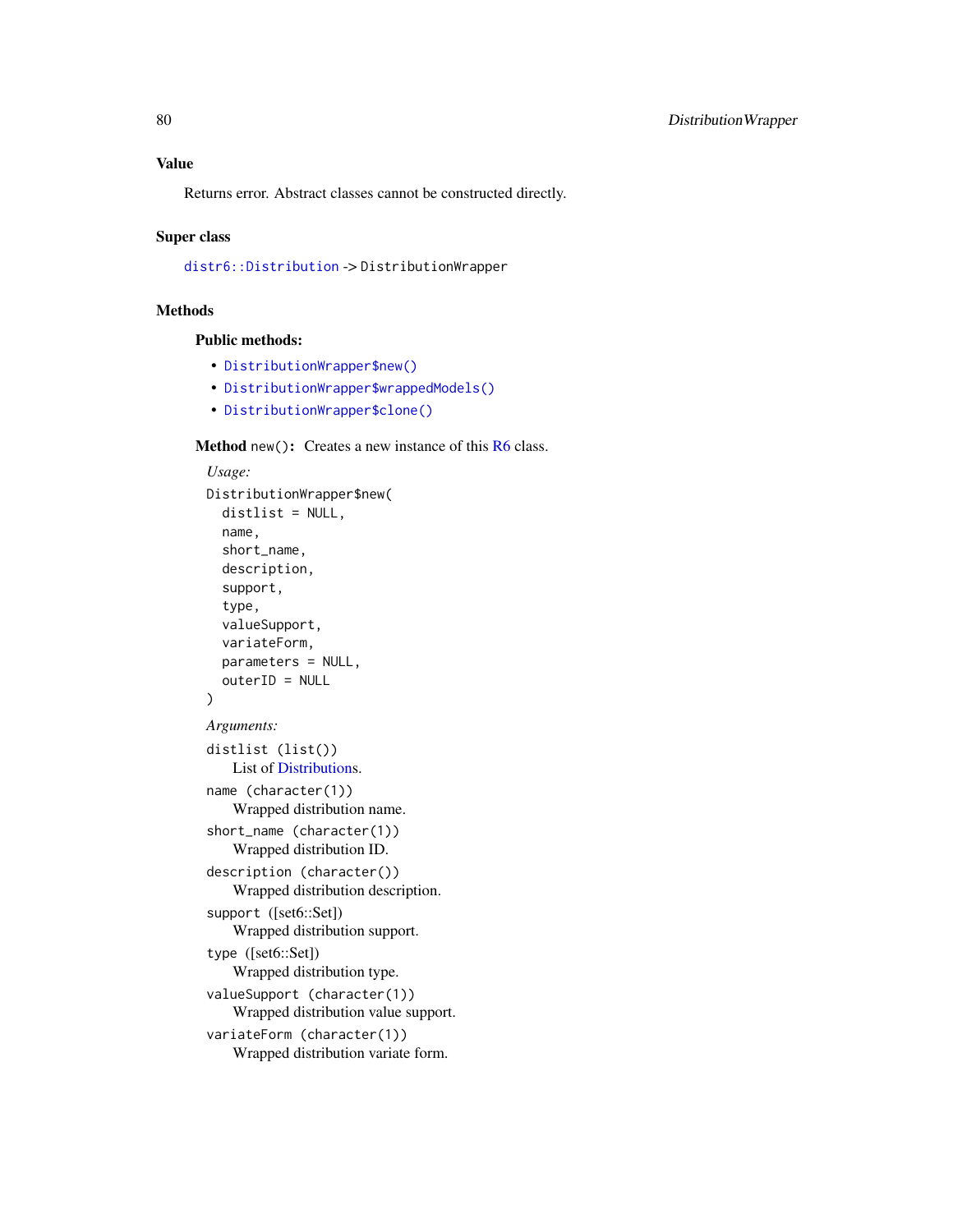#### distrSimulate 81

parameters ([param6::ParameterSet])

Optional parameters to add to the internal collection, ignored if distlist is given.

outerID ([param6::ParameterSet]) Parameters added by the wrapper.

<span id="page-80-0"></span>Method wrappedModels(): Returns model(s) wrapped by this wrapper.

*Usage:*

DistributionWrapper\$wrappedModels(model = NULL)

*Arguments:*

model (character(1))

id of wrapped [Distributions](#page-67-0) to return. If NULL (default), a list of all wrapped [Distributions](#page-67-0) is returned; if only one [Distribution](#page-67-0) is matched then this is returned, otherwise a list of [Distributions](#page-67-0).

Method clone(): The objects of this class are cloneable with this method.

*Usage:* DistributionWrapper\$clone(deep = FALSE) *Arguments:* deep Whether to make a deep clone.

# References

Gamma, Erich, Richard Helm, Ralph Johnson, and John Vlissides. 1994. "Design Patterns: Elements of Reusable Object-Oriented Software." Addison-Wesley.

# See Also

Other wrappers: [Convolution](#page-47-0), [HuberizedDistribution](#page-137-0), [MixtureDistribution](#page-184-0), [ProductDistribution](#page-222-0), [TruncatedDistribution](#page-277-0), [VectorDistribution](#page-285-0)

distrSimulate *Simulate from a Distribution*

#### Description

Helper function to quickly simulate from a distribution with given parameters.

# Usage

```
distrSimulate(
 n = 100.
 distribution = "Normal",
 pars = list(),simplify = TRUE,seed,
  ...
)
```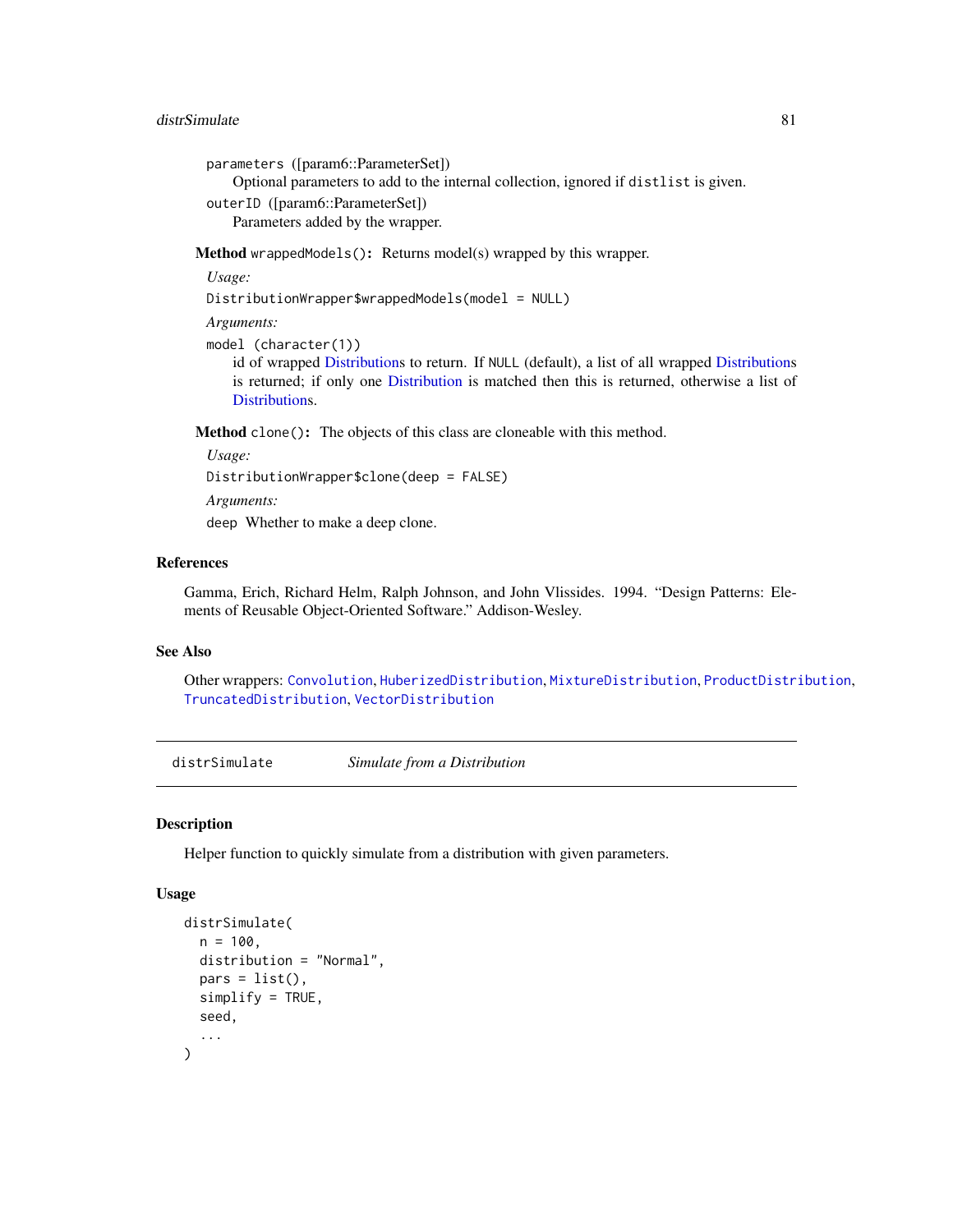# Arguments

| n            | number of points to simulate.                                                                                    |
|--------------|------------------------------------------------------------------------------------------------------------------|
| distribution | distribution to simulate from, corresponds to ClassName of distribution,<br>abbreviations allowed.               |
| pars         | parameters to pass to distribution. If omitted then distribution defaults<br>used.                               |
| simplify     | if TRUE (default) only the simulations are returned, otherwise the constructed<br>distribution is also returned. |
| seed         | passed to set, seed                                                                                              |
|              | additional optional arguments for set, seed                                                                      |
|              |                                                                                                                  |

# Value

If simplify then vector of n simulations, otherwise list of simulations and distribution.

dstr *Helper Functionality for Constructing Distributions*

# Description

Helper functions for constructing an [SDistribution](#page-235-0) (with dstr) or [VectorDistribution](#page-285-0) (with dstrs).

# Usage

```
dstr(d, ..., pars = list(...), decorators = NULL)dstrs(d, pars = NULL, ...)
```
# Arguments

| d          | (character(1))<br>Distribution. Can be the ShortName or ClassName from listDistributions(). |
|------------|---------------------------------------------------------------------------------------------|
| $\ddotsc$  | (ANY)<br>Passed to the distribution constructor, should be parameters or decorators.        |
| pars       | (list()<br>List of parameters of same length as d corresponding to distribution parameters. |
| decorators | (character())<br>Passed to distribution constructor.                                        |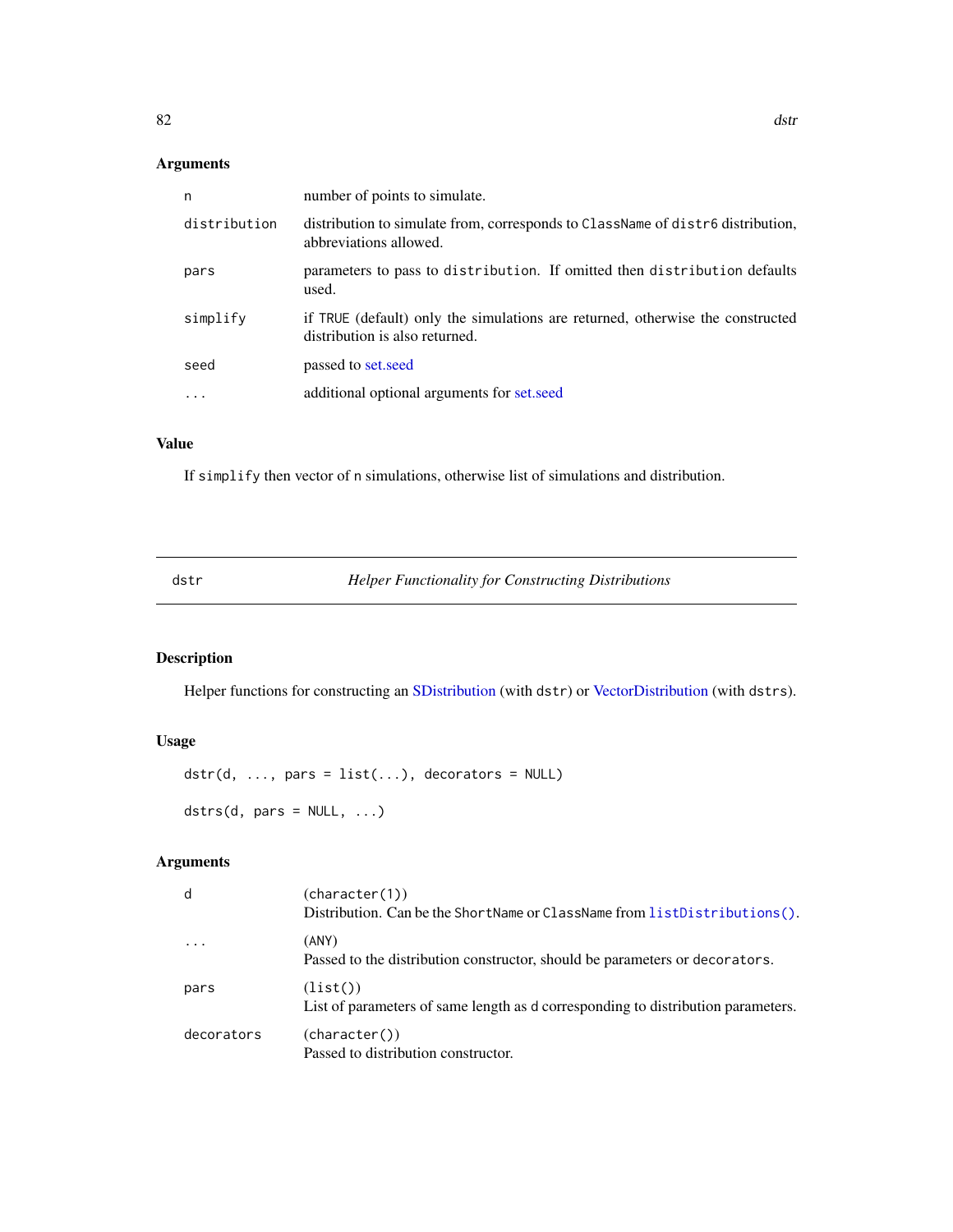#### Empirical 83

# Examples

```
# Construct standard Normal and distribution
dstr("Norm") # ShortName
dstr("Normal") # ClassName
# Construct Binomial(5, 0.1)
dstr("Binomial", size = 5, prob = 0.1)
# Construct decorated Gamma(2, 1)
dstr("Gamma", shape = 2, rate = 1,
     decorators = "ExoticStatistics")
# Or with a list
dstr("Gamma", pars = list(shape = 2, rate = 4))# Construct vector with dstrs
# Binomial and Gamma with default parameters
dstrs(c("Binom", "Gamma"))
# Binomial with set parameters and Gamma with
# default parameters
dstrs(c("Binom", "Gamma"), list(list(size = 4), NULL))
# Binomial and Gamma with set parameters
dstrs(c("Binom", "Gamma"),
    list(list(size = 4), list(rate = 2, shape = 3)))# Multiple Binomials
dstrs("Binom", data.frame(size = 1:5, prob = 0.5))
```
<span id="page-82-0"></span>Empirical *Empirical Distribution Class*

#### Description

Mathematical and statistical functions for the Empirical distribution, which is commonly used in sampling such as MCMC.

### Details

The Empirical distribution is defined by the pmf,

$$
p(x) = \sum I(x = x_i)/k
$$

for  $x_i \in R$ ,  $i = 1, ..., k$ .

Sampling from this distribution is performed with the [sample](#page-0-0) function with the elements given as the support set and uniform probabilities. Sampling is performed with replacement, which is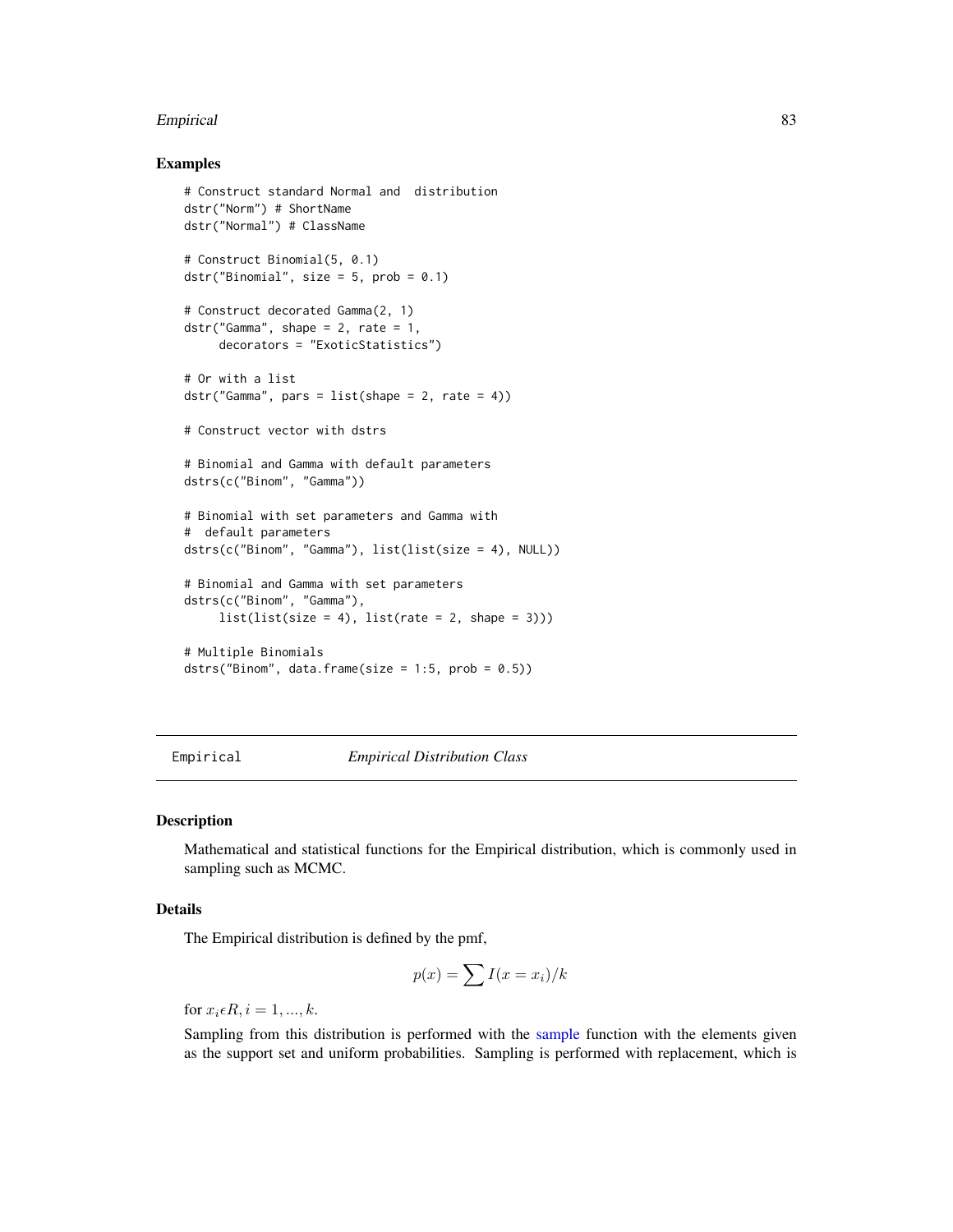consistent with other distributions but non-standard for Empirical distributions. Use [simulateEm](#page-244-0)[piricalDistribution](#page-244-0) to sample without replacement.

The cdf and quantile assumes that the elements are supplied in an indexed order (otherwise the results are meaningless).

#### Value

Returns an R6 object inheriting from class [SDistribution.](#page-235-0)

#### Distribution support

The distribution is supported on  $x_1, ..., x_k$ .

#### Default Parameterisation

 $Emp(samples = 1)$ 

# Omitted Methods

N/A

# Also known as

N/A

# Super classes

[distr6::Distribution](#page-0-0) -> [distr6::SDistribution](#page-0-0) -> Empirical

# Public fields

name Full name of distribution. short\_name Short name of distribution for printing. description Brief description of the distribution.

#### Methods

## Public methods:

- [Empirical\\$new\(\)](#page-7-0)
- [Empirical\\$mean\(\)](#page-7-1)
- [Empirical\\$mode\(\)](#page-8-0)
- [Empirical\\$variance\(\)](#page-8-1)
- [Empirical\\$skewness\(\)](#page-8-2)
- [Empirical\\$kurtosis\(\)](#page-8-3)
- [Empirical\\$entropy\(\)](#page-9-1)
- [Empirical\\$mgf\(\)](#page-15-0)
- [Empirical\\$cf\(\)](#page-15-1)
- [Empirical\\$pgf\(\)](#page-9-2)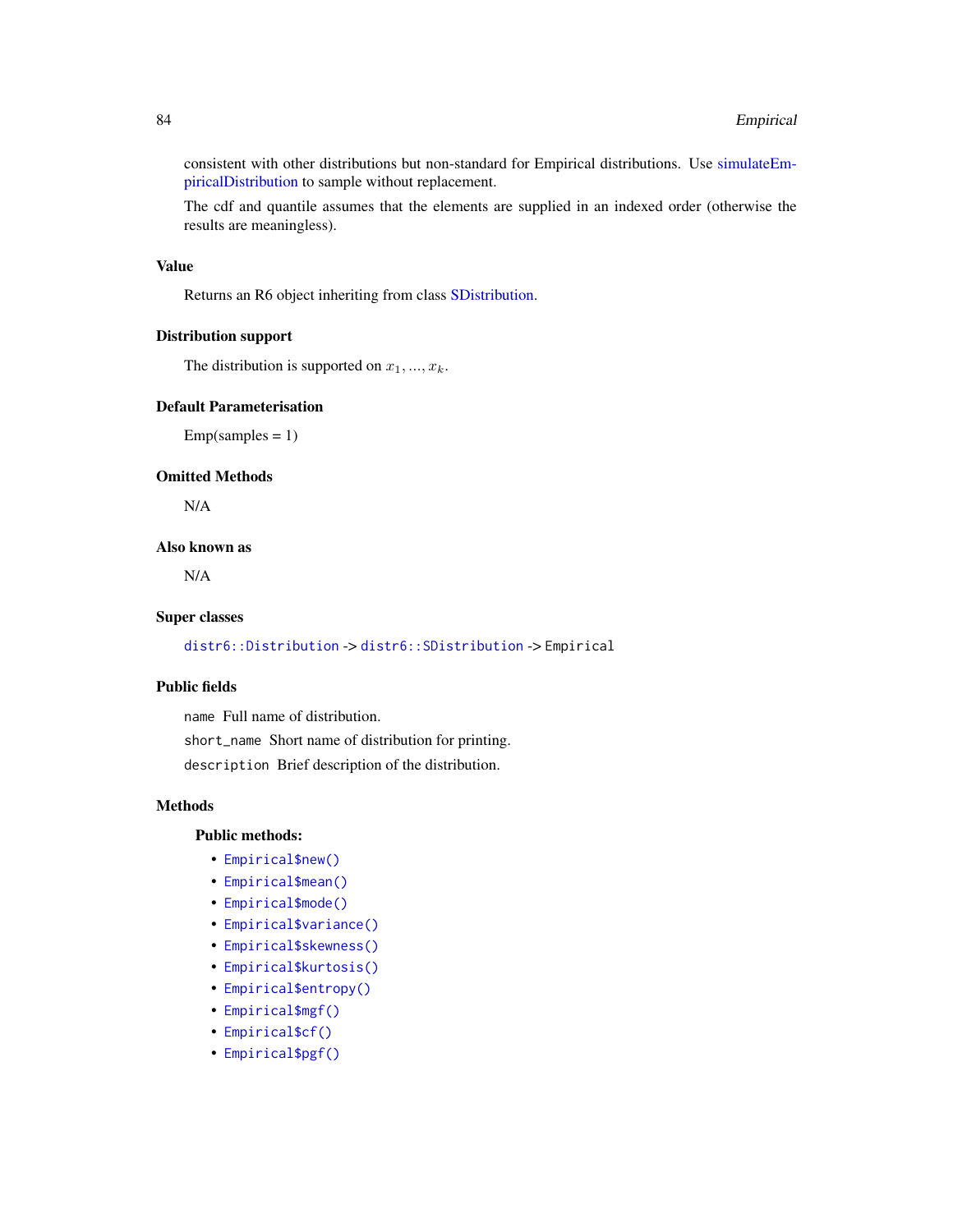#### Empirical 85

- [Empirical\\$setParameterValue\(\)](#page-61-0)
- [Empirical\\$clone\(\)](#page-9-0)

Method new(): Creates a new instance of this [R6](#page-0-0) class.

```
Usage:
Empirical$new(samples = NULL, decorators = NULL)
Arguments:
samples (numeric())
   Vector of observed samples, see examples.
decorators (character())
   Decorators to add to the distribution during construction.
Examples:
Empirical$new(runif(1000))
```
**Method** mean(): The arithmetic mean of a (discrete) probability distribution  $X$  is the expectation

$$
E_X(X) = \sum p_X(x) * x
$$

with an integration analogue for continuous distributions.

*Usage:* Empirical\$mean(...) *Arguments:*

... Unused.

Method mode(): The mode of a probability distribution is the point at which the pdf is a local maximum, a distribution can be unimodal (one maximum) or multimodal (several maxima).

```
Usage:
Empirical$mode(which = "all")
```
*Arguments:*

which  $(character(1) | numeric(1))$ 

Ignored if distribution is unimodal. Otherwise "all" returns all modes, otherwise specifies which mode to return.

Method variance(): The variance of a distribution is defined by the formula

$$
var_X = E[X^2] - E[X]^2
$$

where  $E<sub>X</sub>$  is the expectation of distribution X. If the distribution is multivariate the covariance matrix is returned.

*Usage:* Empirical\$variance(...) *Arguments:* ... Unused.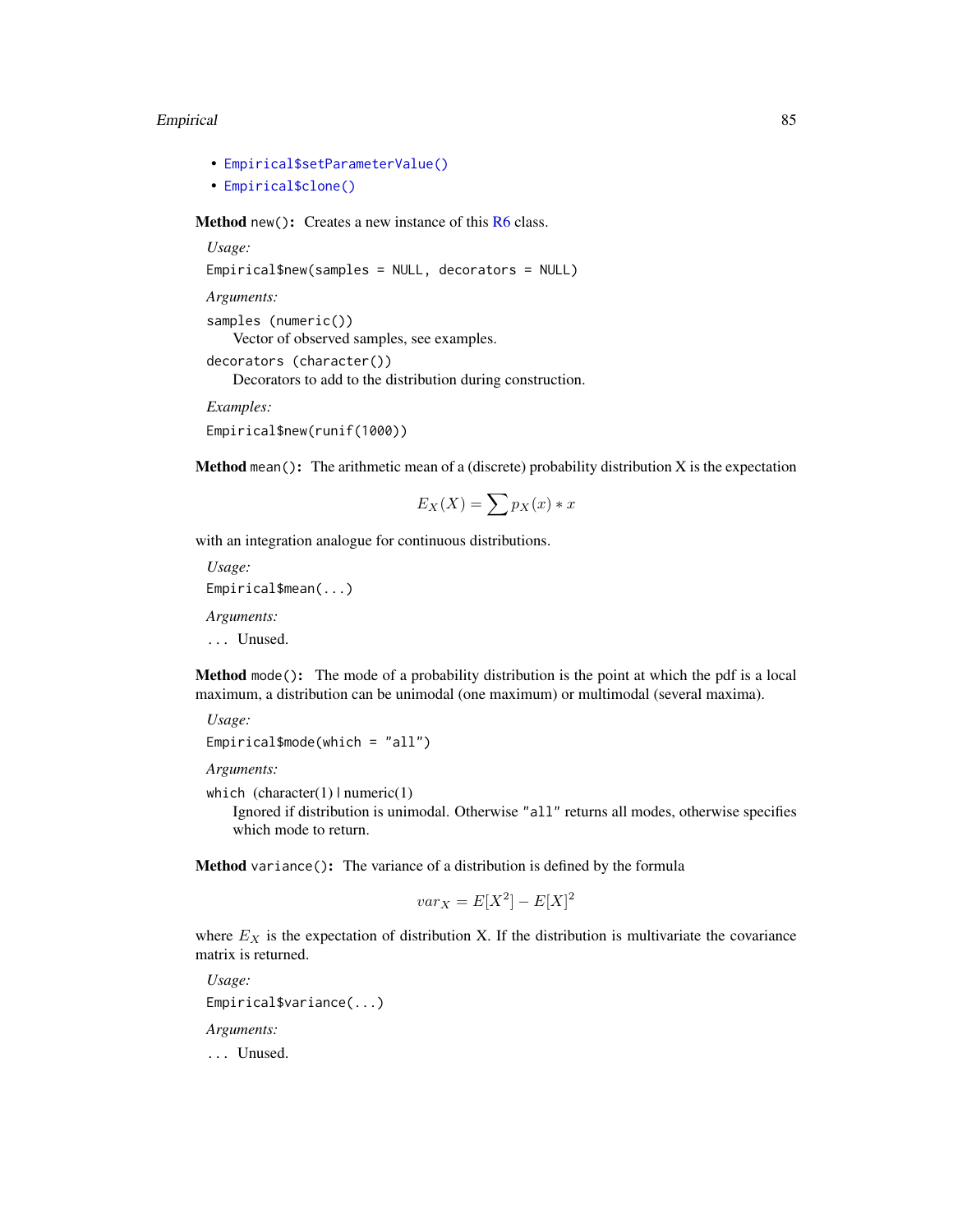Method skewness(): The skewness of a distribution is defined by the third standardised moment,

$$
sk_X = E_X \left[ \frac{x - \mu^3}{\sigma} \right]
$$

where  $E_X$  is the expectation of distribution X,  $\mu$  is the mean of the distribution and  $\sigma$  is the standard deviation of the distribution.

*Usage:*

Empirical\$skewness(...)

*Arguments:*

... Unused.

Method kurtosis(): The kurtosis of a distribution is defined by the fourth standardised moment,

$$
k_X = E_X \left[ \frac{x - \mu^4}{\sigma} \right]
$$

where  $E_X$  is the expectation of distribution X,  $\mu$  is the mean of the distribution and  $\sigma$  is the standard deviation of the distribution. Excess Kurtosis is Kurtosis - 3.

```
Usage:
Empirical$kurtosis(excess = TRUE, ...)
```
*Arguments:*

```
excess (logical(1))
```
If TRUE (default) excess kurtosis returned.

... Unused.

Method entropy(): The entropy of a (discrete) distribution is defined by

$$
-\sum(f_X)log(f_X)
$$

where  $f_X$  is the pdf of distribution X, with an integration analogue for continuous distributions.

```
Usage:
Empirical$entropy(base = 2, ...)
Arguments:
```
base (integer(1)) Base of the entropy logarithm, default  $= 2$  (Shannon entropy) ... Unused.

Method mgf(): The moment generating function is defined by

$$
mgf_X(t) = E_X[exp(xt)]
$$

where X is the distribution and  $E<sub>X</sub>$  is the expectation of the distribution X.

*Usage:* Empirical\$mgf(t, ...) *Arguments:*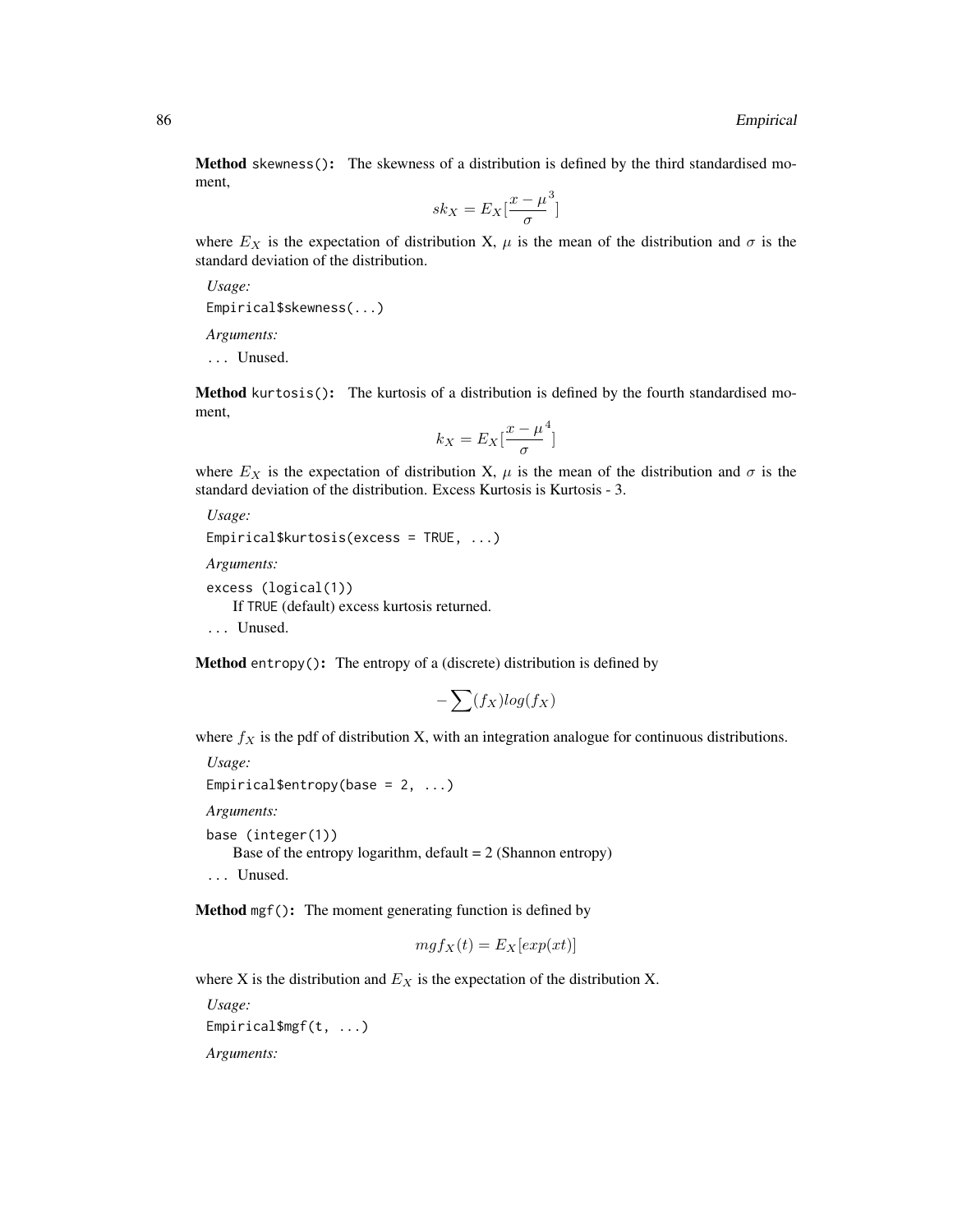#### Empirical 87

t (integer(1)) t integer to evaluate function at. ... Unused.

Method cf(): The characteristic function is defined by

$$
cf_X(t) = E_X[exp(xti)]
$$

where X is the distribution and  $E<sub>X</sub>$  is the expectation of the distribution X.

```
Usage:
Empirical$cf(t, ...)
Arguments:
t (integer(1))
    t integer to evaluate function at.
... Unused.
```
Method pgf(): The probability generating function is defined by

$$
pgf_X(z) = E_X[exp(z^x)]
$$

where X is the distribution and  $E<sub>X</sub>$  is the expectation of the distribution X.

```
Usage:
Empirical$pgf(z, ...)
Arguments:
z (integer(1))
    z integer to evaluate probability generating function at.
... Unused.
```
**Method** setParameterValue(): Sets the value(s) of the given parameter(s).

```
Usage:
Empirical$setParameterValue(
  ...,
 lst = NULL,error = "warn",
  resolveConflicts = FALSE
)
```
*Arguments:*

```
... ANY
```
Named arguments of parameters to set values for. See examples.

lst (list(1))

Alternative argument for passing parameters. List names should be parameter names and list values are the new values to set.

```
error (character(1))
```
If "warn" then returns a warning on error, otherwise breaks if "stop".

```
resolveConflicts (logical(1))
```
If FALSE (default) throws error if conflicting parameterisations are provided, otherwise automatically resolves them by removing all conflicting parameters.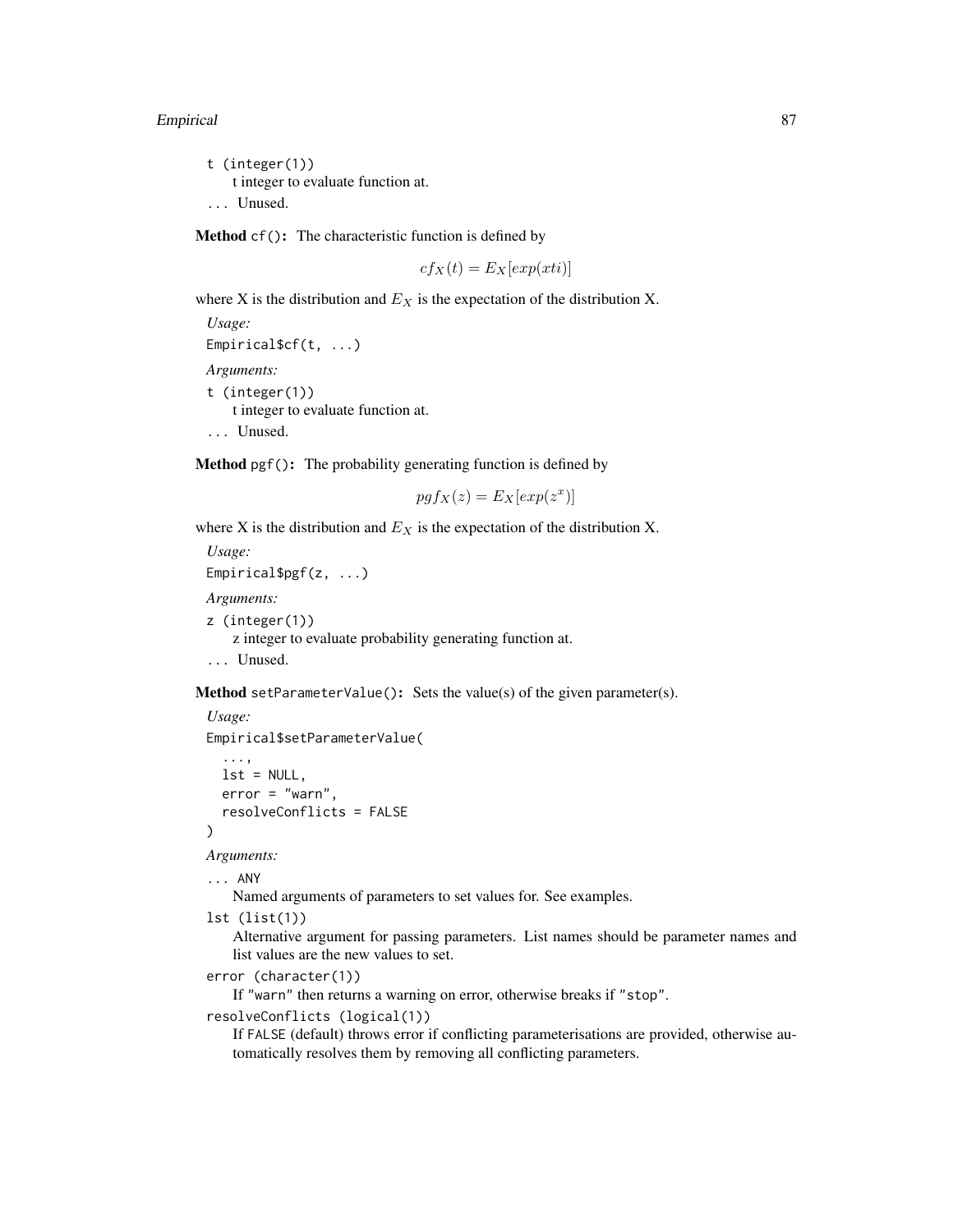Method clone(): The objects of this class are cloneable with this method.

*Usage:* Empirical\$clone(deep = FALSE)

*Arguments:*

deep Whether to make a deep clone.

# References

McLaughlin, M. P. (2001). A compendium of common probability distributions (pp. 2014-01). Michael P. McLaughlin.

#### See Also

Other discrete distributions: [Bernoulli](#page-12-0), [Binomial](#page-23-0), [Categorical](#page-29-0), [Degenerate](#page-55-0), [DiscreteUniform](#page-62-0), [EmpiricalMV](#page-87-0), [Geometric](#page-125-0), [Hypergeometric](#page-139-0), [Logarithmic](#page-158-0), [Matdist](#page-178-0), [Multinomial](#page-190-0), [NegativeBinomial](#page-200-0), [WeightedDiscrete](#page-302-0)

Other univariate distributions: [Arcsine](#page-6-0), [Bernoulli](#page-12-0), [BetaNoncentral](#page-21-0), [Beta](#page-17-0), [Binomial](#page-23-0), [Categorical](#page-29-0), [Cauchy](#page-34-0), [ChiSquaredNoncentral](#page-43-0), [ChiSquared](#page-38-0), [Degenerate](#page-55-0), [DiscreteUniform](#page-62-0), [Erlang](#page-92-0), [Exponential](#page-102-0), [FDistributionNoncentral](#page-110-0), [FDistribution](#page-106-0), [Frechet](#page-113-0), [Gamma](#page-119-0), [Geometric](#page-125-0), [Gompertz](#page-129-0), [Gumbel](#page-132-0), [Hypergeometric](#page-139-0), [InverseGamma](#page-143-0), [Laplace](#page-149-0), [Logarithmic](#page-158-0), [Logistic](#page-162-0), [Loglogistic](#page-168-0), [Lognormal](#page-172-0), [Matdist](#page-178-0), [NegativeBinomial](#page-200-0), [Normal](#page-204-0), [Pareto](#page-211-0), [Poisson](#page-218-0), [Rayleigh](#page-231-0), [ShiftedLoglogistic](#page-236-0), [StudentTNoncentral](#page-249-0), [StudentT](#page-245-0), [Triangular](#page-266-0), [Uniform](#page-279-0), [Wald](#page-294-0), [Weibull](#page-298-0), [WeightedDiscrete](#page-302-0)

# Examples

## ------------------------------------------------ ## Method `Empirical\$new` ## ------------------------------------------------

Empirical\$new(runif(1000))

<span id="page-87-0"></span>

EmpiricalMV *EmpiricalMV Distribution Class*

# Description

Mathematical and statistical functions for the EmpiricalMV distribution, which is commonly used in sampling such as MCMC.

# Details

The EmpiricalMV distribution is defined by the pmf,

$$
p(x) = \sum I(x = x_i)/k
$$

for  $x_i \in R$ ,  $i = 1, ..., k$ .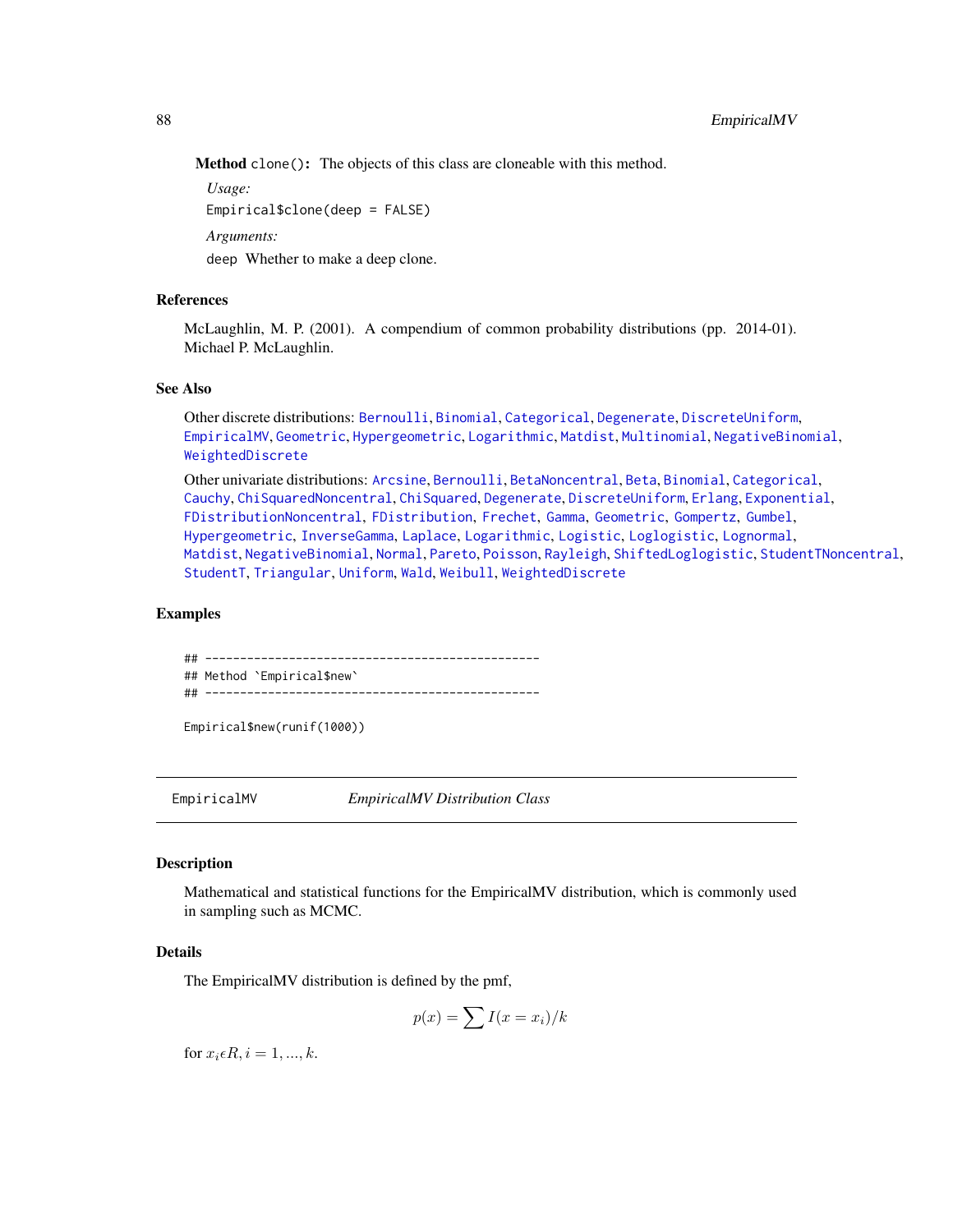# EmpiricalMV 89

Sampling from this distribution is performed with the [sample](#page-0-0) function with the elements given as the support set and uniform probabilities. Sampling is performed with replacement, which is consistent with other distributions but non-standard for Empirical distributions. Use [simulateEm](#page-244-0)[piricalDistribution](#page-244-0) to sample without replacement.

The cdf assumes that the elements are supplied in an indexed order (otherwise the results are meaningless).

## Value

Returns an R6 object inheriting from class [SDistribution.](#page-235-0)

# Distribution support

The distribution is supported on  $x_1, ..., x_k$ .

# Default Parameterisation

```
EmpMV(data = data-frame(1, 1))
```
#### Omitted Methods

N/A

# Also known as

N/A

#### Super classes

[distr6::Distribution](#page-0-0) -> [distr6::SDistribution](#page-0-0) -> EmpiricalMV

#### Public fields

name Full name of distribution.

short\_name Short name of distribution for printing.

description Brief description of the distribution.

# Methods

# Public methods:

- [EmpiricalMV\\$new\(\)](#page-7-0)
- [EmpiricalMV\\$mean\(\)](#page-7-1)
- [EmpiricalMV\\$variance\(\)](#page-8-1)
- [EmpiricalMV\\$setParameterValue\(\)](#page-61-0)
- [EmpiricalMV\\$clone\(\)](#page-9-0)

**Method** new( $)$ : Creates a new instance of this  $R6$  class.

*Usage:*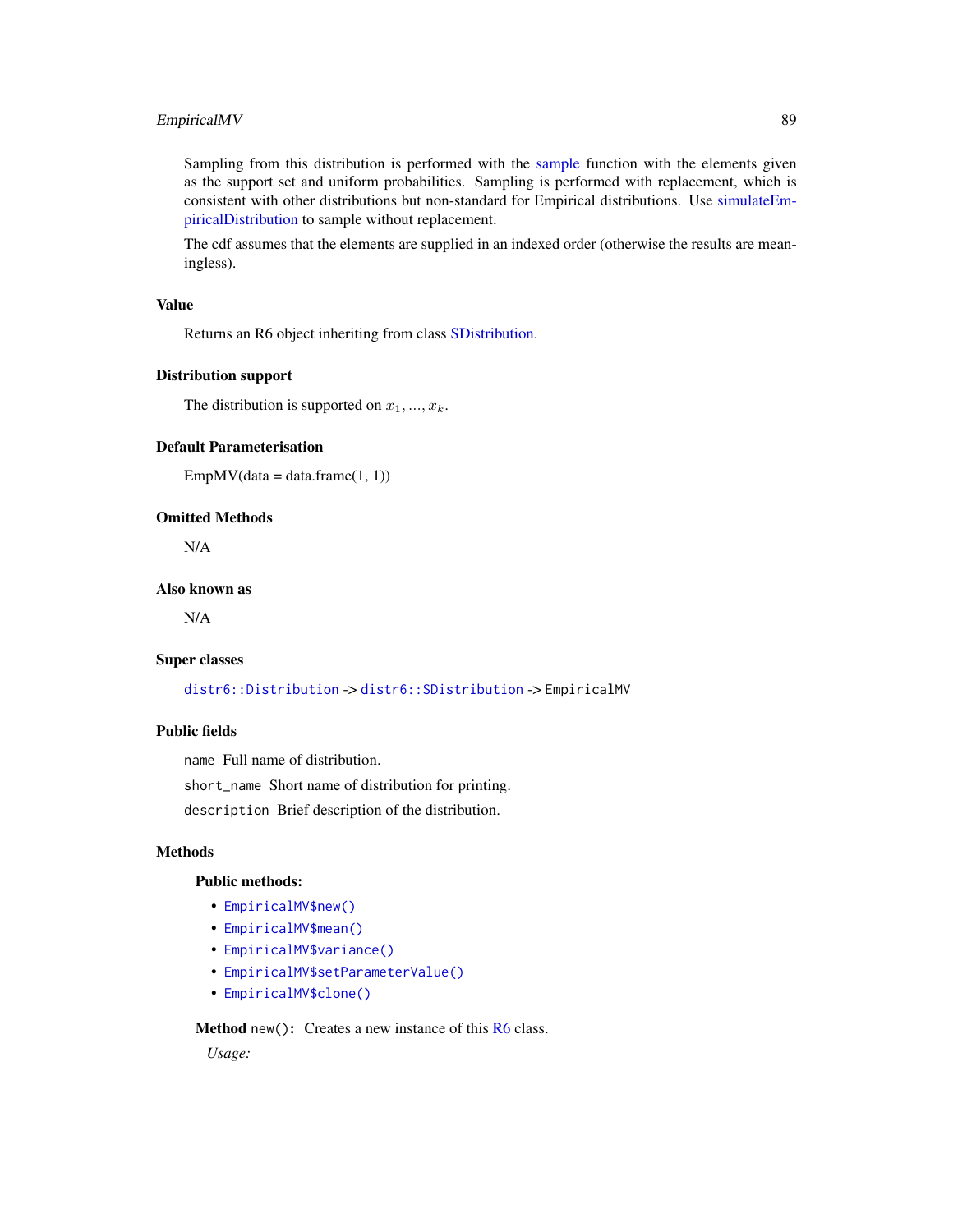```
EmpiricalMV$new(data = NULL, decorators = NULL)
```
*Arguments:*

data [matrix]

Matrix-like object where each column is a vector of observed samples corresponding to each variable.

decorators (character())

Decorators to add to the distribution during construction.

*Examples:*

EmpiricalMV\$new(MultivariateNormal\$new()\$rand(100))

**Method** mean(): The arithmetic mean of a (discrete) probability distribution  $X$  is the expectation

$$
E_X(X) = \sum p_X(x) * x
$$

with an integration analogue for continuous distributions.

```
Usage:
EmpiricalMV$mean(...)
Arguments:
```
... Unused.

Method variance(): The variance of a distribution is defined by the formula

$$
var_X = E[X^2] - E[X]^2
$$

where  $E_X$  is the expectation of distribution X. If the distribution is multivariate the covariance matrix is returned.

*Usage:* EmpiricalMV\$variance(...) *Arguments:* ... Unused.

Method setParameterValue(): Sets the value(s) of the given parameter(s).

*Usage:*

EmpiricalMV\$setParameterValue(

```
...,
lst = NULL,error = "warn",
resolveConflicts = FALSE
```
*Arguments:*

)

... ANY

Named arguments of parameters to set values for. See examples.

lst (list(1))

Alternative argument for passing parameters. List names should be parameter names and list values are the new values to set.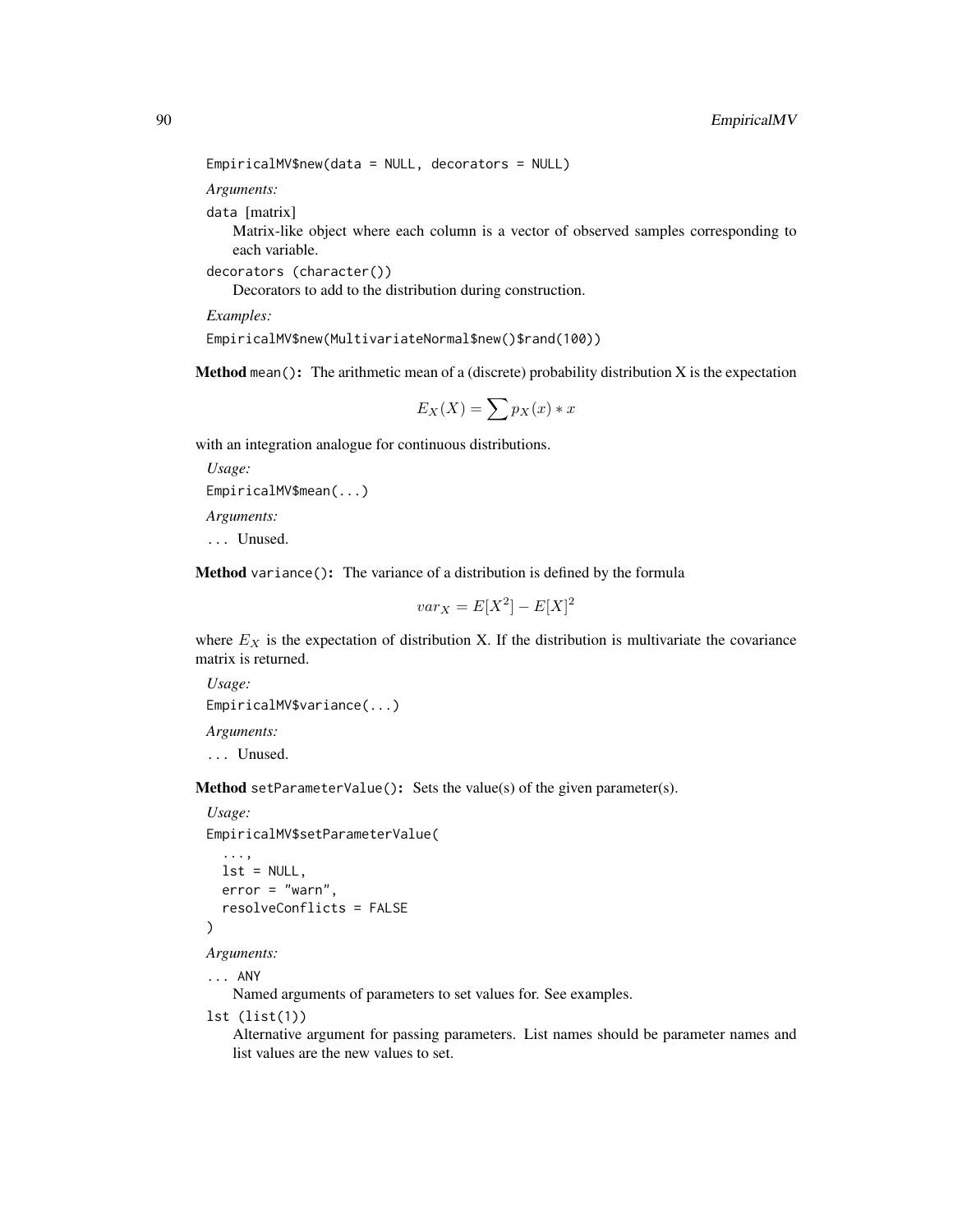# Epanechnikov 91

```
error (character(1))
```
If "warn" then returns a warning on error, otherwise breaks if "stop".

```
resolveConflicts (logical(1))
```
If FALSE (default) throws error if conflicting parameterisations are provided, otherwise automatically resolves them by removing all conflicting parameters.

Method clone(): The objects of this class are cloneable with this method.

*Usage:* EmpiricalMV\$clone(deep = FALSE) *Arguments:* deep Whether to make a deep clone.

# References

McLaughlin, M. P. (2001). A compendium of common probability distributions (pp. 2014-01). Michael P. McLaughlin.

#### See Also

Other discrete distributions: [Bernoulli](#page-12-0), [Binomial](#page-23-0), [Categorical](#page-29-0), [Degenerate](#page-55-0), [DiscreteUniform](#page-62-0), [Empirical](#page-82-0), [Geometric](#page-125-0), [Hypergeometric](#page-139-0), [Logarithmic](#page-158-0), [Matdist](#page-178-0), [Multinomial](#page-190-0), [NegativeBinomial](#page-200-0), [WeightedDiscrete](#page-302-0)

Other multivariate distributions: [Dirichlet](#page-59-0), [Multinomial](#page-190-0), [MultivariateNormal](#page-195-0)

## Examples

## ------------------------------------------------ ## Method `EmpiricalMV\$new` ## ------------------------------------------------

EmpiricalMV\$new(MultivariateNormal\$new()\$rand(100))

Epanechnikov *Epanechnikov Kernel*

#### Description

Mathematical and statistical functions for the Epanechnikov kernel defined by the pdf,

$$
f(x) = \frac{3}{4}(1 - x^2)
$$

over the support  $x \in (-1, 1)$ .

#### Details

The quantile function is omitted as no closed form analytic expressions could be found, decorate with FunctionImputation for numeric results.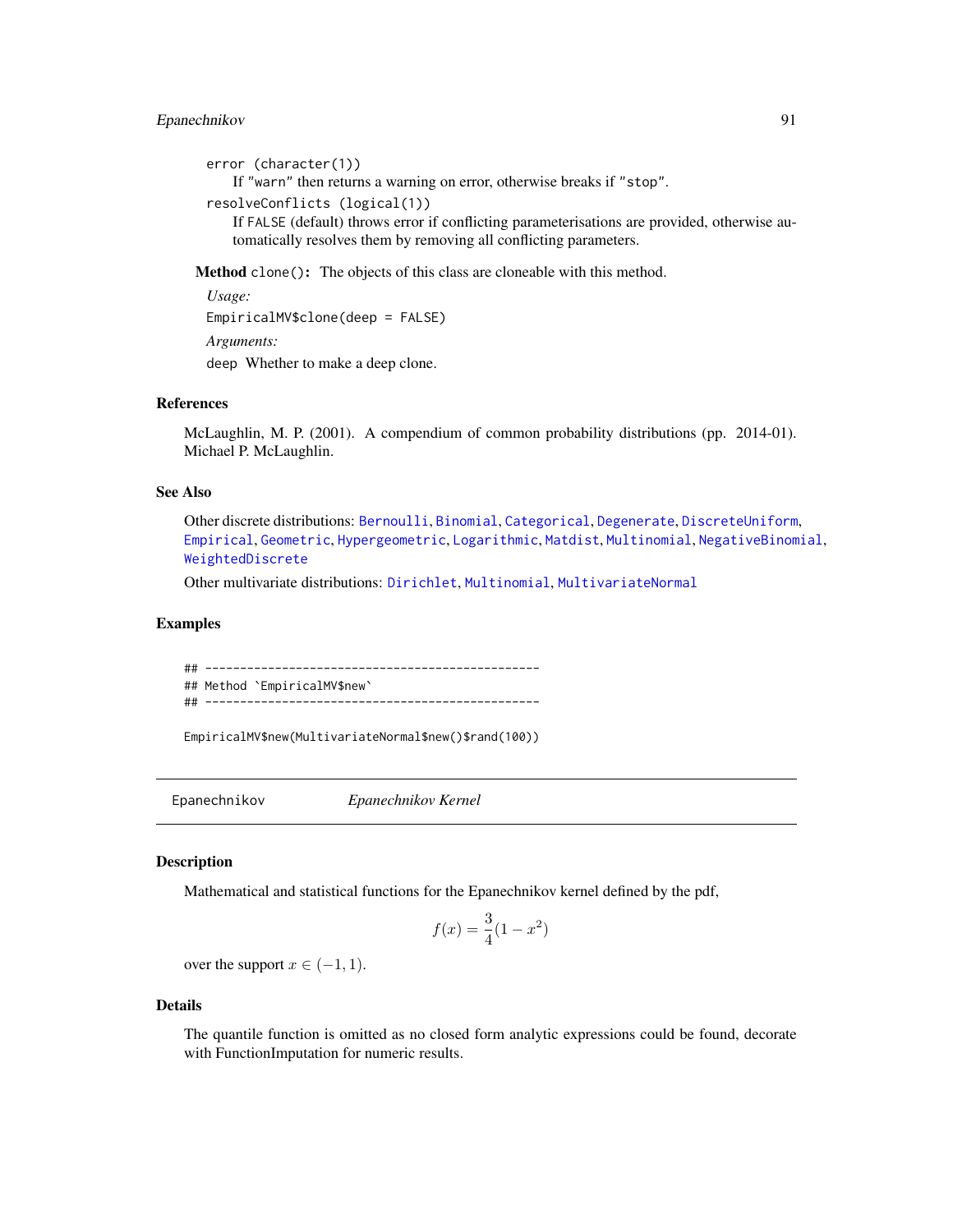#### Super classes

[distr6::Distribution](#page-0-0) -> [distr6::Kernel](#page-0-0) -> Epanechnikov

#### Public fields

name Full name of distribution.

short\_name Short name of distribution for printing.

description Brief description of the distribution.

# Methods

# Public methods:

- [Epanechnikov\\$pdfSquared2Norm\(\)](#page-52-0)
- [Epanechnikov\\$cdfSquared2Norm\(\)](#page-53-0)
- [Epanechnikov\\$variance\(\)](#page-8-1)
- [Epanechnikov\\$clone\(\)](#page-9-0)

Method pdfSquared2Norm(): The squared 2-norm of the pdf is defined by

$$
\int_a^b (f_X(u))^2 du
$$

where X is the Distribution,  $f_X$  is its pdf and  $a, b$  are the distribution support limits.

*Usage:*

```
Epanechnikov$pdfSquared2Norm(x = 0, upper = Inf)
```
*Arguments:*

x (numeric(1)) Amount to shift the result. upper (numeric(1)) Upper limit of the integral.

Method cdfSquared2Norm(): The squared 2-norm of the cdf is defined by

$$
\int_a^b (F_X(u))^2 du
$$

where X is the Distribution,  $F_X$  is its pdf and  $a, b$  are the distribution support limits.

*Usage:*

Epanechnikov\$cdfSquared2Norm( $x = 0$ , upper = 0)

*Arguments:*

x (numeric(1)) Amount to shift the result. upper (numeric(1)) Upper limit of the integral.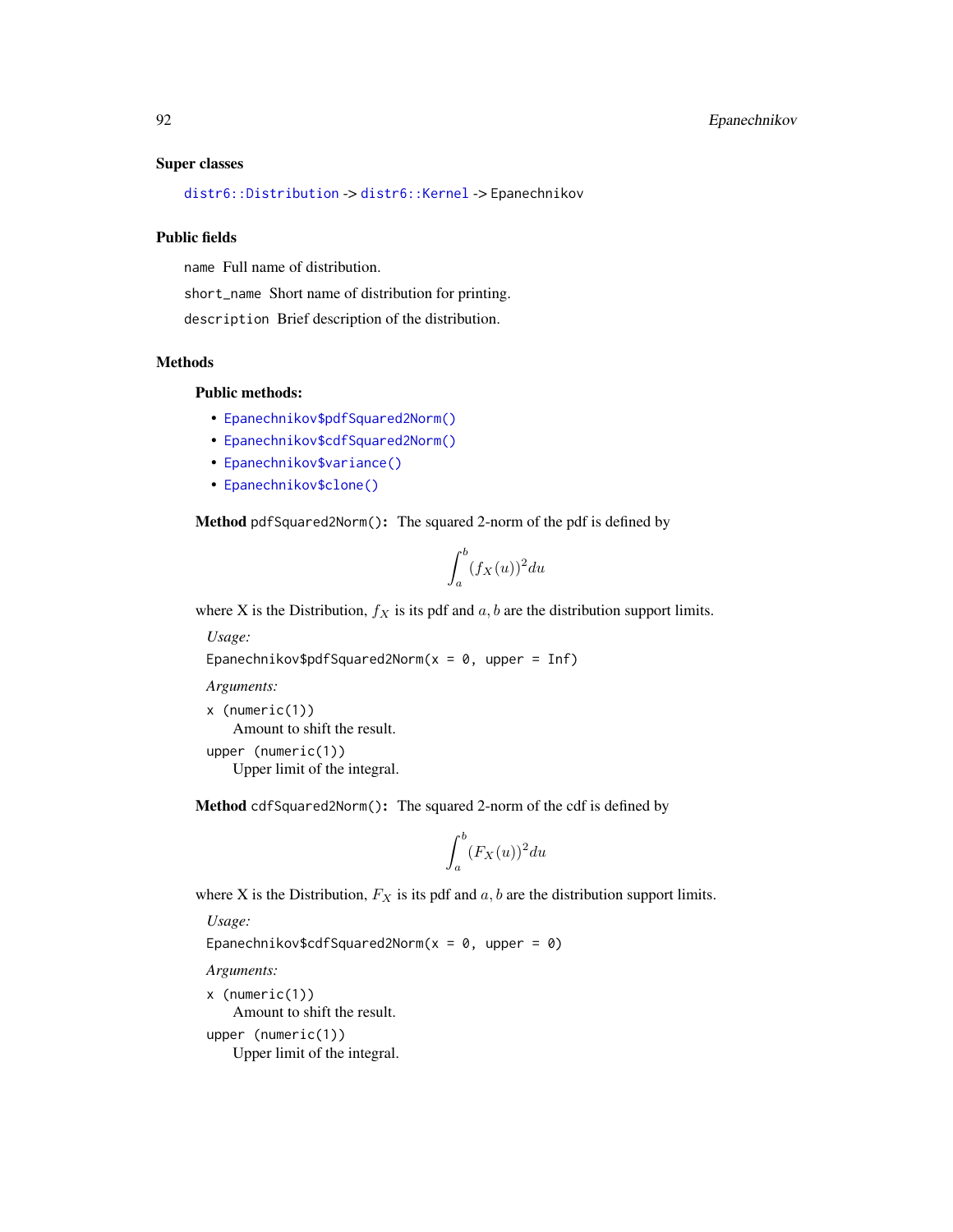Erlang 2003 - 2004 - 2006 - 2007 - 2008 - 2009 - 2009 - 2009 - 2009 - 2009 - 2009 - 2009 - 2009 - 2009 - 2009 - 2009 - 2009 - 2009 - 2009 - 2009 - 2009 - 2009 - 2009 - 2009 - 2009 - 2009 - 2009 - 2009 - 2009 - 2009 - 2009

Method variance(): The variance of a distribution is defined by the formula

$$
var_X = E[X^2] - E[X]^2
$$

where  $E_X$  is the expectation of distribution X. If the distribution is multivariate the covariance matrix is returned.

*Usage:* Epanechnikov\$variance(...) *Arguments:* ... Unused.

Method clone(): The objects of this class are cloneable with this method.

*Usage:*

Epanechnikov\$clone(deep = FALSE)

*Arguments:*

deep Whether to make a deep clone.

### See Also

Other kernels: [Cosine](#page-52-1), [LogisticKernel](#page-166-0), [NormalKernel](#page-209-0), [Quartic](#page-229-0), [Sigmoid](#page-240-0), [Silverman](#page-242-0), [TriangularKernel](#page-272-0), [Tricube](#page-273-0), [Triweight](#page-275-0), [UniformKernel](#page-284-0)

<span id="page-92-0"></span>

Erlang *Erlang Distribution Class*

# **Description**

Mathematical and statistical functions for the Erlang distribution, which is commonly used as a special case of the Gamma distribution when the shape parameter is an integer.

### Details

The Erlang distribution parameterised with shape,  $\alpha$ , and rate,  $\beta$ , is defined by the pdf,

$$
f(x) = (\beta^{\alpha})(x^{\alpha - 1})(exp(-x\beta)) / (\alpha - 1)!
$$

for  $\alpha = 1, 2, 3, \dots$  and  $\beta > 0$ .

# Value

Returns an R6 object inheriting from class [SDistribution.](#page-235-0)

### Distribution support

The distribution is supported on the Positive Reals.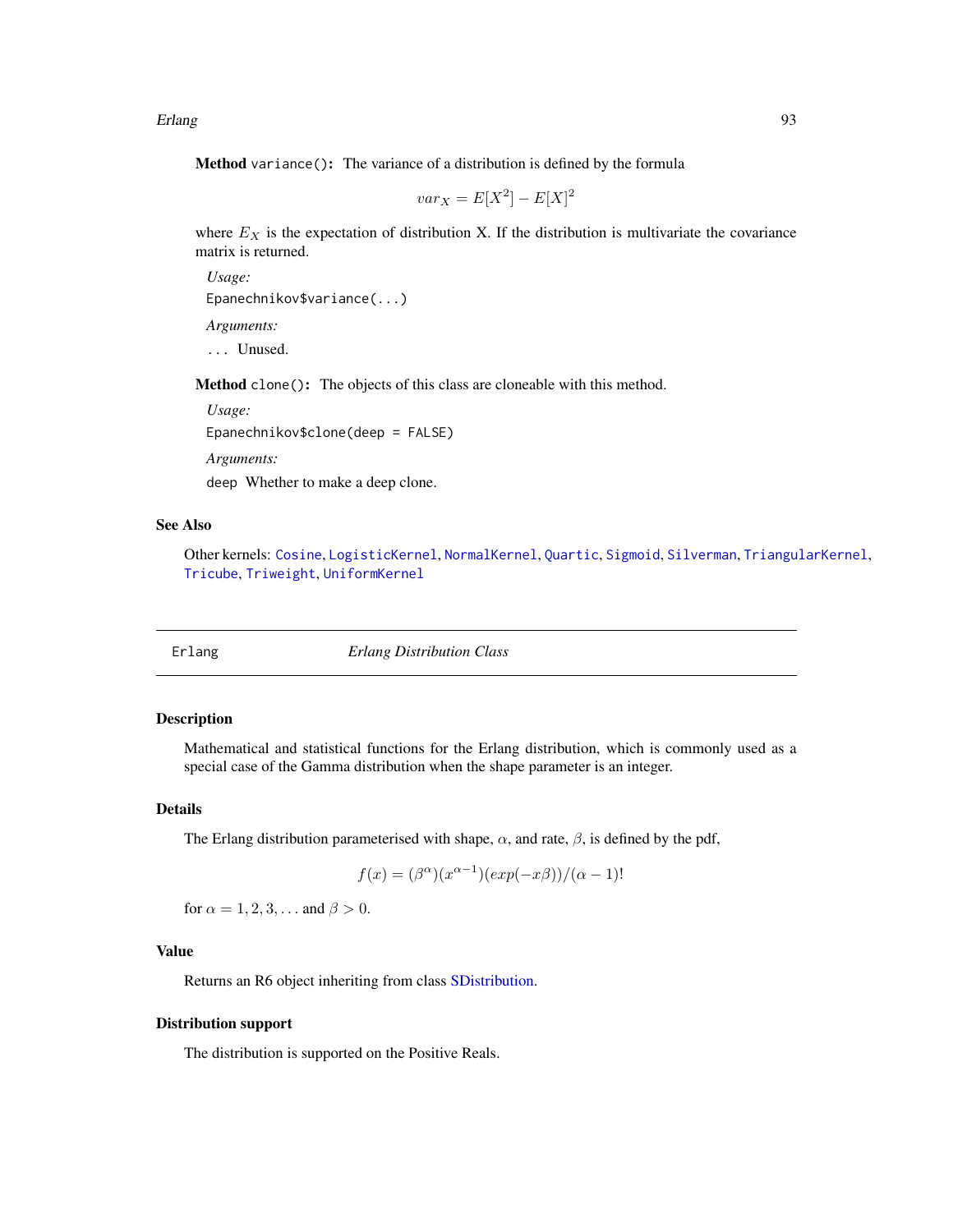94 Erlang

# Default Parameterisation

Erlang(shape = 1, rate = 1)

## Omitted Methods

N/A

# Also known as

N/A

# Super classes

[distr6::Distribution](#page-0-0) -> [distr6::SDistribution](#page-0-0) -> Erlang

# Public fields

name Full name of distribution.

short\_name Short name of distribution for printing.

description Brief description of the distribution.

packages Packages required to be installed in order to construct the distribution.

# Methods

### Public methods:

- [Erlang\\$new\(\)](#page-7-0)
- [Erlang\\$mean\(\)](#page-7-1)
- [Erlang\\$mode\(\)](#page-8-0)
- [Erlang\\$variance\(\)](#page-8-1)
- [Erlang\\$skewness\(\)](#page-8-2)
- [Erlang\\$kurtosis\(\)](#page-8-3)
- [Erlang\\$entropy\(\)](#page-9-1)
- [Erlang\\$mgf\(\)](#page-15-0)
- [Erlang\\$cf\(\)](#page-15-1)
- [Erlang\\$pgf\(\)](#page-9-2)
- [Erlang\\$clone\(\)](#page-9-0)

Method new(): Creates a new instance of this [R6](#page-0-0) class.

# *Usage:* Erlang\$new(shape = NULL, rate = NULL, scale = NULL, decorators = NULL) *Arguments:* shape (integer(1)) Shape parameter, defined on the positive Naturals. rate (numeric(1)) Rate parameter of the distribution, defined on the positive Reals.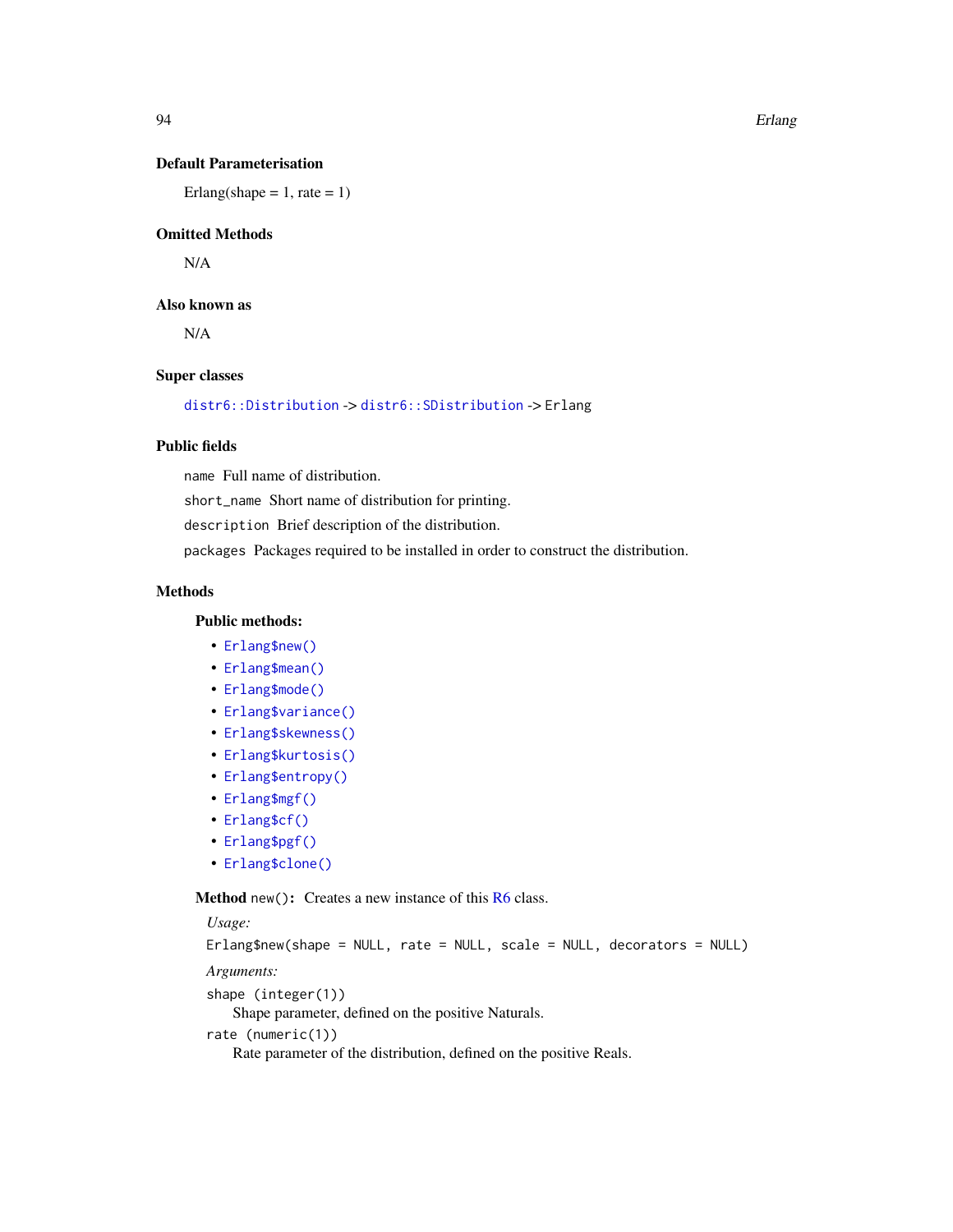#### Erlang 2008 - 2009 - 2009 - 2009 - 2009 - 2009 - 2009 - 2009 - 2009 - 2009 - 2009 - 2009 - 2009 - 2009 - 2009 - 2009 - 2009 - 2009 - 2009 - 2009 - 2009 - 2009 - 2009 - 2009 - 2009 - 2009 - 2009 - 2009 - 2009 - 2009 - 2009

```
scale numeric(1))
```
Scale parameter of the distribution, defined on the positive Reals. scale = 1/rate. If provided rate is ignored.

```
decorators (character())
```
Decorators to add to the distribution during construction.

**Method** mean(): The arithmetic mean of a (discrete) probability distribution  $X$  is the expectation

$$
E_X(X) = \sum p_X(x) * x
$$

with an integration analogue for continuous distributions.

*Usage:*

Erlang\$mean(...)

*Arguments:*

... Unused.

Method mode(): The mode of a probability distribution is the point at which the pdf is a local maximum, a distribution can be unimodal (one maximum) or multimodal (several maxima).

```
Usage:
Erlang$mode(which = "all")
```
*Arguments:*

```
which (character(1) | numeric(1))
```
Ignored if distribution is unimodal. Otherwise "all" returns all modes, otherwise specifies which mode to return.

Method variance(): The variance of a distribution is defined by the formula

$$
var_X = E[X^2] - E[X]^2
$$

where  $E_X$  is the expectation of distribution X. If the distribution is multivariate the covariance matrix is returned.

*Usage:* Erlang\$variance(...) *Arguments:*

... Unused.

Method skewness(): The skewness of a distribution is defined by the third standardised moment,

$$
sk_X = E_X \left[ \frac{x - \mu^3}{\sigma} \right]
$$

where  $E_X$  is the expectation of distribution X,  $\mu$  is the mean of the distribution and  $\sigma$  is the standard deviation of the distribution.

*Usage:* Erlang\$skewness(...) *Arguments:*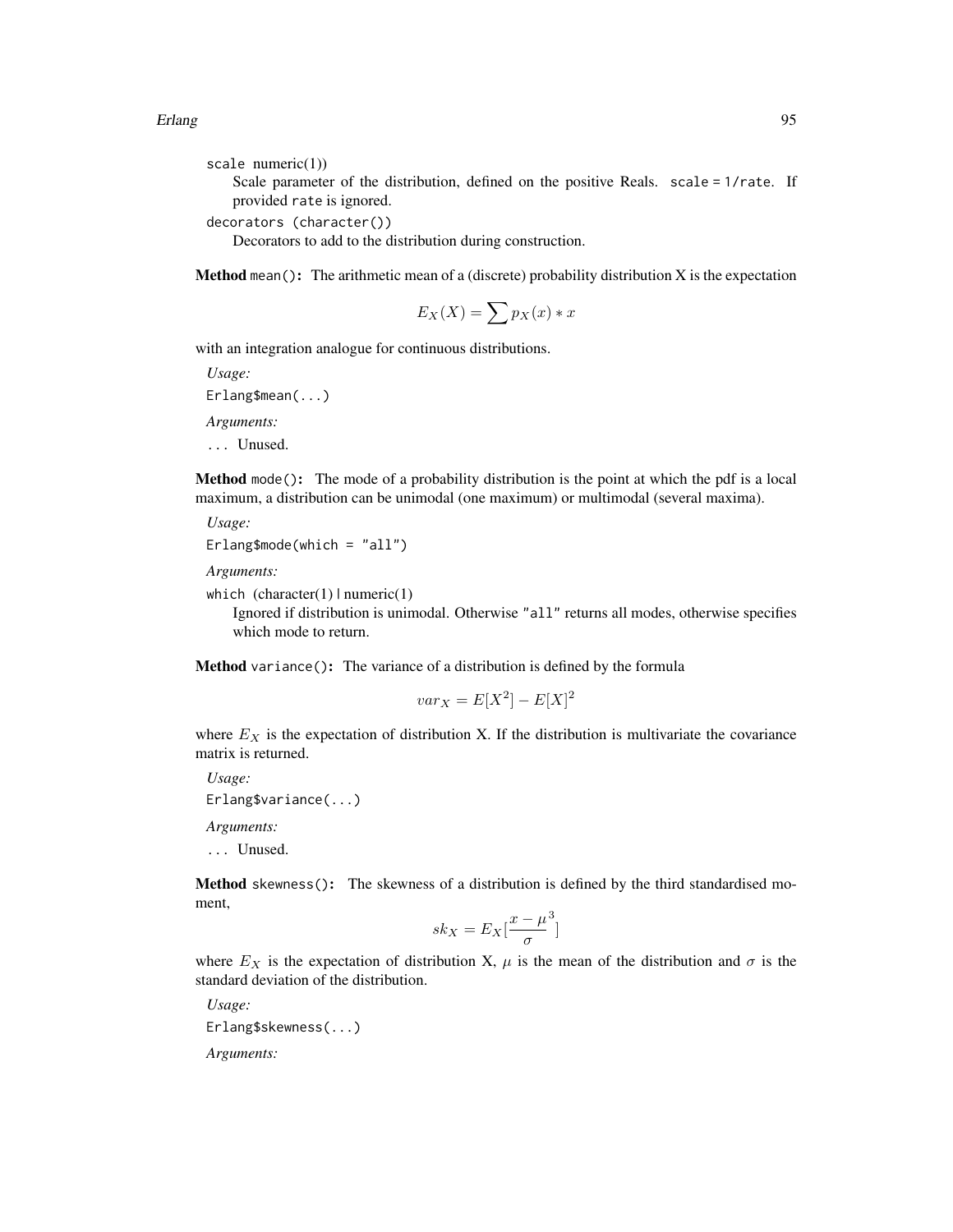# ... Unused.

Method kurtosis(): The kurtosis of a distribution is defined by the fourth standardised moment,

$$
k_X = E_X \left[ \frac{x - \mu^4}{\sigma} \right]
$$

where  $E_X$  is the expectation of distribution X,  $\mu$  is the mean of the distribution and  $\sigma$  is the standard deviation of the distribution. Excess Kurtosis is Kurtosis - 3.

```
Usage:
Erlang$kurtosis(excess = TRUE, ...)
Arguments:
excess (logical(1))
   If TRUE (default) excess kurtosis returned.
... Unused.
```
Method entropy(): The entropy of a (discrete) distribution is defined by

$$
-\sum(f_X)log(f_X)
$$

where  $f_X$  is the pdf of distribution X, with an integration analogue for continuous distributions. *Usage:*

```
Erlang$entropy(base = 2, ...)
Arguments:
base (integer(1))
   Base of the entropy logarithm, default = 2 (Shannon entropy)
... Unused.
```
Method mgf(): The moment generating function is defined by

$$
mgf_X(t) = E_X[exp(xt)]
$$

where X is the distribution and  $E<sub>X</sub>$  is the expectation of the distribution X.

*Usage:* Erlang\$mgf(t, ...) *Arguments:* t (integer(1)) t integer to evaluate function at.

... Unused.

Method cf(): The characteristic function is defined by

$$
cf_X(t) = E_X[exp(xti)]
$$

where X is the distribution and  $E<sub>X</sub>$  is the expectation of the distribution X.

*Usage:* Erlang\$cf(t, ...)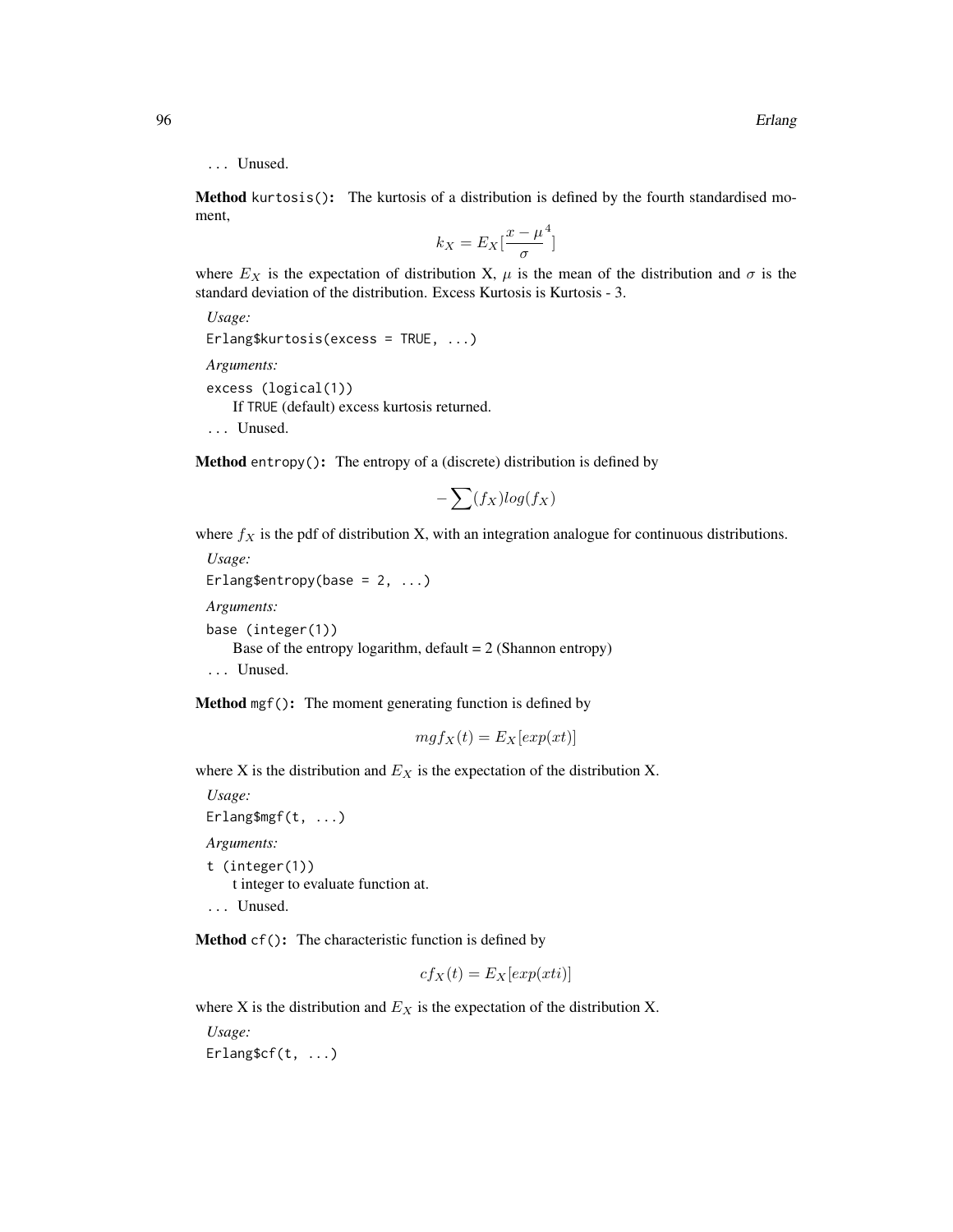#### Erlang 97

*Arguments:*

t (integer(1)) t integer to evaluate function at. ... Unused.

Method pgf(): The probability generating function is defined by

$$
pgf_X(z) = E_X[exp(z^x)]
$$

where X is the distribution and  $E<sub>X</sub>$  is the expectation of the distribution X.

*Usage:*

Erlang\$pgf(z, ...)

*Arguments:*

z (integer(1))

z integer to evaluate probability generating function at.

... Unused.

Method clone(): The objects of this class are cloneable with this method.

*Usage:*

Erlang\$clone(deep = FALSE)

*Arguments:*

deep Whether to make a deep clone.

#### References

McLaughlin, M. P. (2001). A compendium of common probability distributions (pp. 2014-01). Michael P. McLaughlin.

#### See Also

Other continuous distributions: [Arcsine](#page-6-0), [BetaNoncentral](#page-21-0), [Beta](#page-17-0), [Cauchy](#page-34-0), [ChiSquaredNoncentral](#page-43-0), [ChiSquared](#page-38-0), [Dirichlet](#page-59-0), [Exponential](#page-102-0), [FDistributionNoncentral](#page-110-0), [FDistribution](#page-106-0), [Frechet](#page-113-0), [Gamma](#page-119-0), [Gompertz](#page-129-0), [Gumbel](#page-132-0), [InverseGamma](#page-143-0), [Laplace](#page-149-0), [Logistic](#page-162-0), [Loglogistic](#page-168-0), [Lognormal](#page-172-0), [MultivariateNormal](#page-195-0), [Normal](#page-204-0), [Pareto](#page-211-0), [Poisson](#page-218-0), [Rayleigh](#page-231-0), [ShiftedLoglogistic](#page-236-0), [StudentTNoncentral](#page-249-0), [StudentT](#page-245-0), [Triangular](#page-266-0), [Uniform](#page-279-0), [Wald](#page-294-0), [Weibull](#page-298-0)

Other univariate distributions: [Arcsine](#page-6-0), [Bernoulli](#page-12-0), [BetaNoncentral](#page-21-0), [Beta](#page-17-0), [Binomial](#page-23-0), [Categorical](#page-29-0), [Cauchy](#page-34-0), [ChiSquaredNoncentral](#page-43-0), [ChiSquared](#page-38-0), [Degenerate](#page-55-0), [DiscreteUniform](#page-62-0), [Empirical](#page-82-0), [Exponential](#page-102-0), [FDistributionNoncentral](#page-110-0), [FDistribution](#page-106-0), [Frechet](#page-113-0), [Gamma](#page-119-0), [Geometric](#page-125-0), [Gompertz](#page-129-0), [Gumbel](#page-132-0), [Hypergeometric](#page-139-0), [InverseGamma](#page-143-0), [Laplace](#page-149-0), [Logarithmic](#page-158-0), [Logistic](#page-162-0), [Loglogistic](#page-168-0), [Lognormal](#page-172-0), [Matdist](#page-178-0), [NegativeBinomial](#page-200-0), [Normal](#page-204-0), [Pareto](#page-211-0), [Poisson](#page-218-0), [Rayleigh](#page-231-0), [ShiftedLoglogistic](#page-236-0), [StudentTNoncentral](#page-249-0), [StudentT](#page-245-0), [Triangular](#page-266-0), [Uniform](#page-279-0), [Wald](#page-294-0), [Weibull](#page-298-0), [WeightedDiscrete](#page-302-0)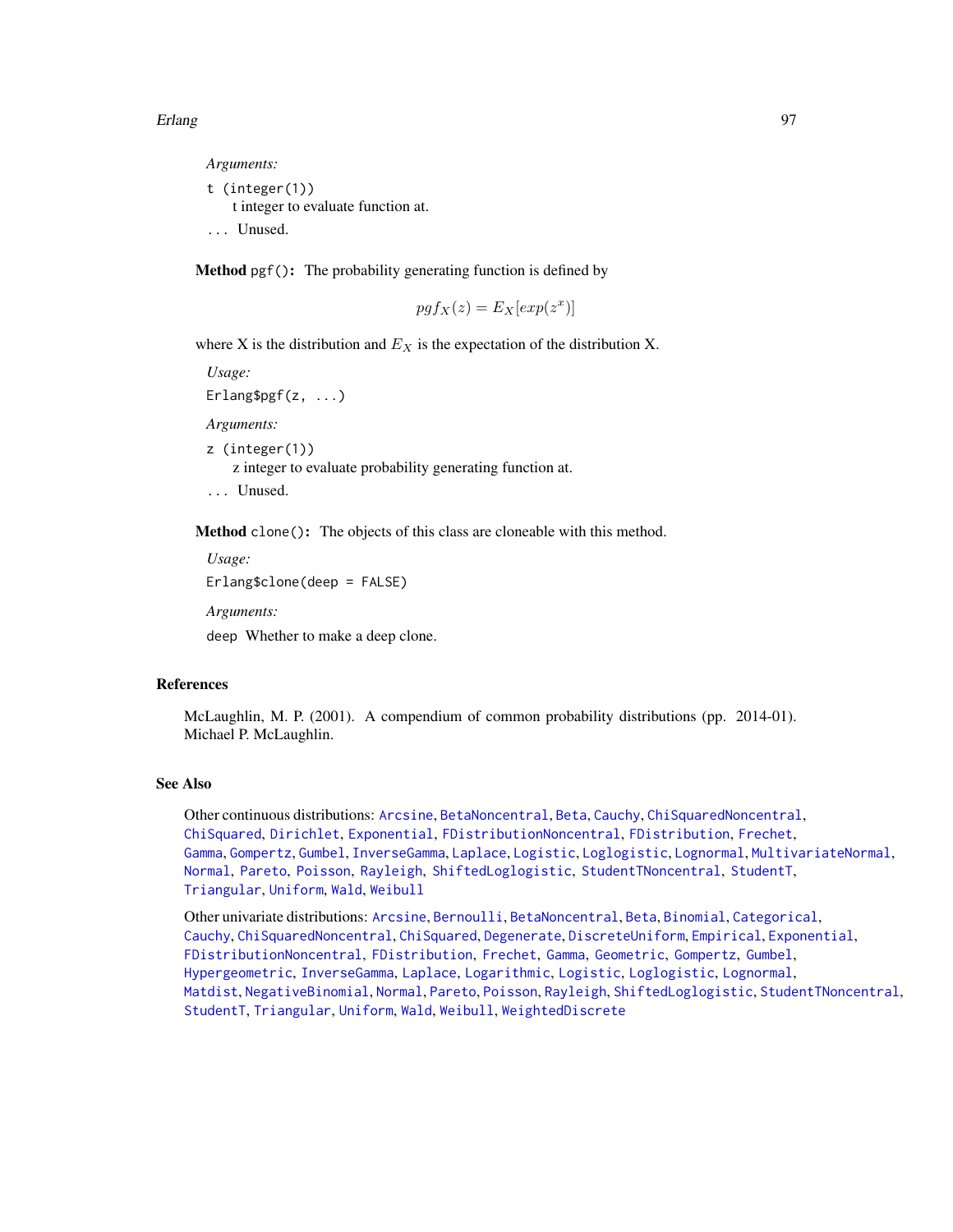exkurtosisType *Kurtosis Type*

# Description

Gets the type of (excess) kurtosis

#### Usage

exkurtosisType(kurtosis)

#### Arguments

kurtosis numeric.

# Details

Kurtosis is a measure of the tailedness of a distribution. Distributions can be compared to the Normal distribution by whether their kurtosis is higher, lower or the same as that of the Normal distribution.

A distribution with a negative excess kurtosis is called 'platykurtic', a distribution with a positive excess kurtosis is called 'leptokurtic' and a distribution with an excess kurtosis equal to zero is called 'mesokurtic'.

# Value

Returns one of 'platykurtic', 'mesokurtic' or 'leptokurtic'.

# **Examples**

```
exkurtosisType(-1)
exkurtosisType(0)
exkurtosisType(1)
```
ExoticStatistics *Exotic Statistical Methods Decorator*

# Description

This decorator adds methods for more complex statistical methods including p-norms, survival and hazard functions and anti-derivatives. If possible analytical expressions are exploited, otherwise numerical ones are used with a message.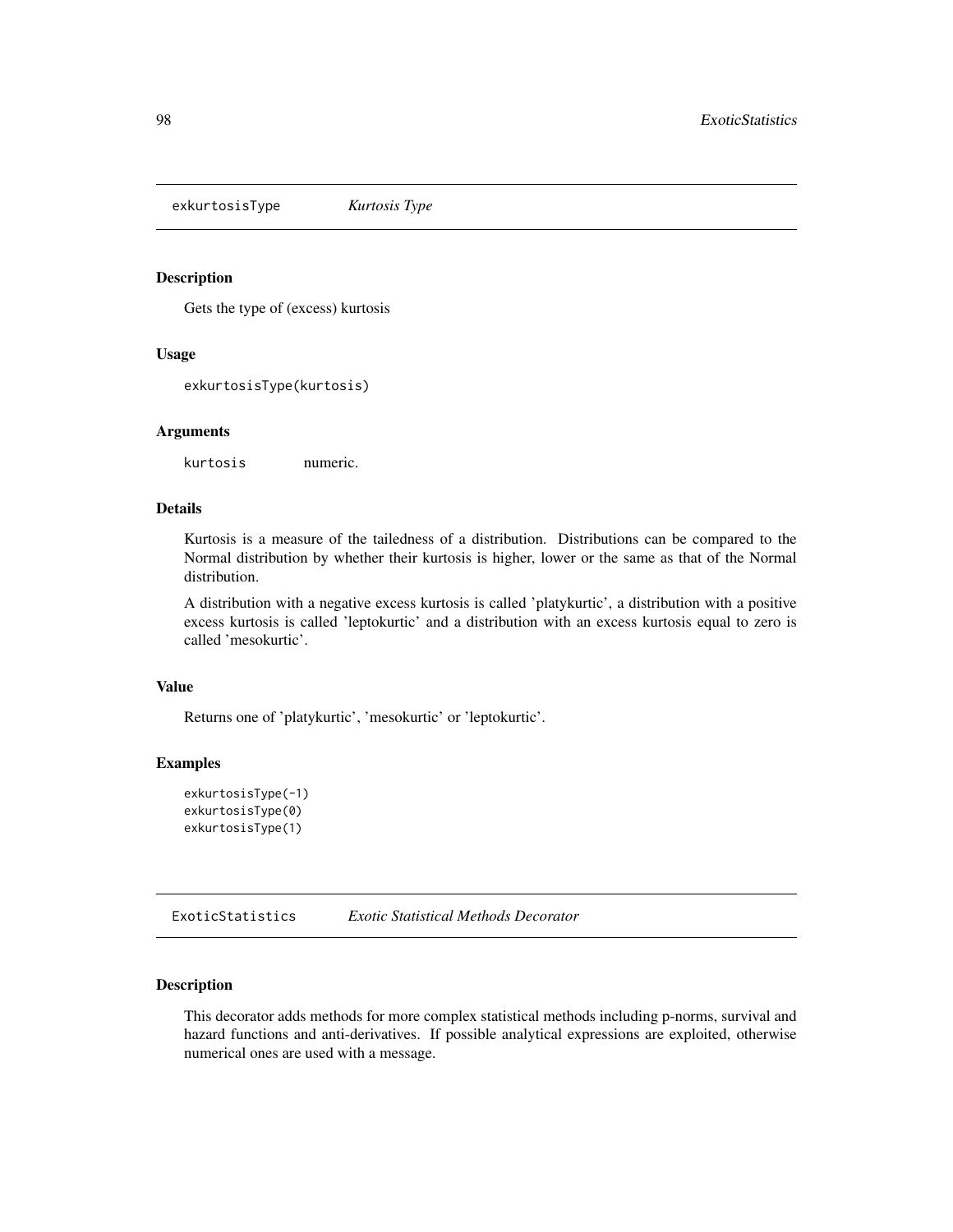# ExoticStatistics 99

# Details

Decorator objects add functionality to the given [Distribution](#page-67-0) object by copying methods in the decorator environment to the chosen [Distribution](#page-67-0) environment.

All methods implemented in decorators try to exploit analytical results where possible, otherwise numerical results are used with a message.

### Super class

[distr6::DistributionDecorator](#page-0-0) -> ExoticStatistics

#### Methods

Public methods:

- [ExoticStatistics\\$cdfAntiDeriv\(\)](#page-98-0)
- [ExoticStatistics\\$survivalAntiDeriv\(\)](#page-98-1)
- [ExoticStatistics\\$survival\(\)](#page-99-0)
- [ExoticStatistics\\$hazard\(\)](#page-99-1)
- [ExoticStatistics\\$cumHazard\(\)](#page-100-0)
- [ExoticStatistics\\$cdfPNorm\(\)](#page-100-1)
- [ExoticStatistics\\$pdfPNorm\(\)](#page-100-2)
- [ExoticStatistics\\$survivalPNorm\(\)](#page-101-0)
- [ExoticStatistics\\$clone\(\)](#page-9-0)

<span id="page-98-0"></span>Method cdfAntiDeriv(): The cdf anti-derivative is defined by

$$
acdf(a,b) = \int_{a}^{b} F_X(x)dx
$$

where X is the distribution,  $F_X$  is the cdf of the distribution X and  $a, b$  are the lower and upper limits of integration.

*Usage:*

```
ExoticStatistics$cdfAntiDeriv(lower = NULL, upper = NULL)
```
*Arguments:*

lower (numeric(1)

Lower bounds of integral.

upper (numeric(1)

Upper bounds of integral.

<span id="page-98-1"></span>Method survivalAntiDeriv(): The survival anti-derivative is defined by

$$
as(a,b) = \int_{a}^{b} S_X(x) dx
$$

where X is the distribution,  $S_X$  is the survival function of the distribution X and a, b are the lower and upper limits of integration.

*Usage:*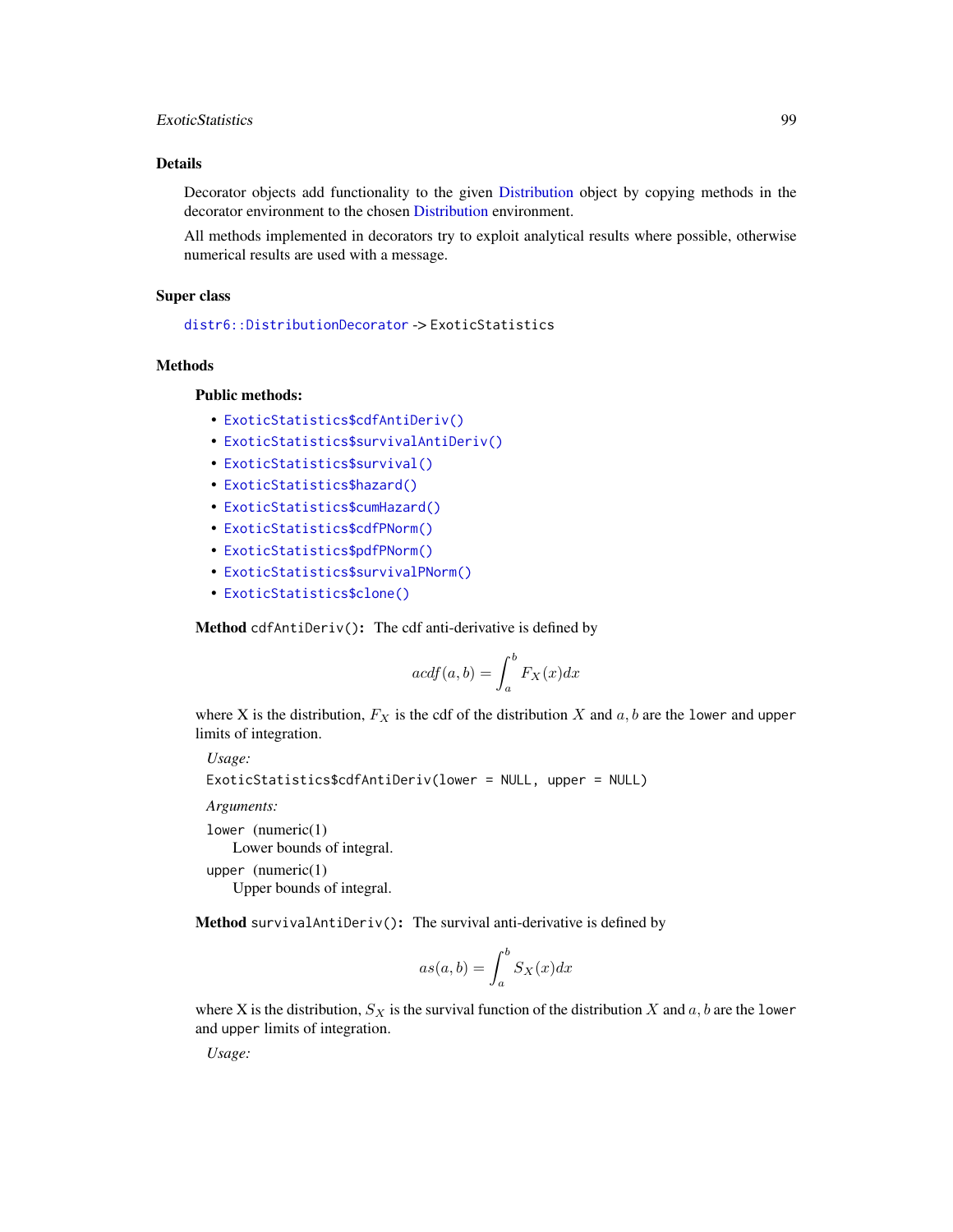100 ExoticStatistics

```
ExoticStatistics$survivalAntiDeriv(lower = NULL, upper = NULL)
```
*Arguments:*

lower (numeric(1)

Lower bounds of integral.

upper (numeric(1)

Upper bounds of integral.

<span id="page-99-0"></span>Method survival(): The survival function is defined by

$$
S_X(x) = P(X \ge x) = 1 - F_X(x) = \int_x^{\infty} f_X(x) dx
$$

where X is the distribution,  $S_X$  is the survival function,  $F_X$  is the cdf and  $f_X$  is the pdf.

*Usage:*

ExoticStatistics\$survival(..., log = FALSE, simplify = TRUE, data = NULL)

*Arguments:*

... (numeric())

Points to evaluate the function at Arguments do not need to be named. The length of each argument corresponds to the number of points to evaluate, the number of arguments corresponds to the number of variables in the distribution. See examples.

```
log (logical(1))
```
If TRUE returns the logarithm of the probabilities. Default is FALSE.

simplify logical(1)

If TRUE (default) simplifies the return if possible to a numeric, otherwise returns a [data.table::data.table.](#page-0-0) data [array](#page-0-0)

Alternative method to specify points to evaluate. If univariate then rows correspond with number of points to evaluate and columns correspond with number of variables to evaluate. In the special case of [VectorDistributions](#page-285-0) of multivariate distributions, then the third dimension corresponds to the distribution in the vector to evaluate.

<span id="page-99-1"></span>Method hazard(): The hazard function is defined by

$$
h_X(x) = \frac{f_X}{S_X}
$$

where X is the distribution,  $S_X$  is the survival function and  $f_X$  is the pdf.

*Usage:*

```
ExoticStatistics$hazard(..., log = FALSE, simplify = TRUE, data = NULL)
```
*Arguments:*

... (numeric())

Points to evaluate the function at Arguments do not need to be named. The length of each argument corresponds to the number of points to evaluate, the number of arguments corresponds to the number of variables in the distribution. See examples.

log (logical(1))

If TRUE returns the logarithm of the probabilities. Default is FALSE.

simplify logical(1)

If TRUE (default) simplifies the return if possible to a numeric, otherwise returns a [data.table::data.table.](#page-0-0)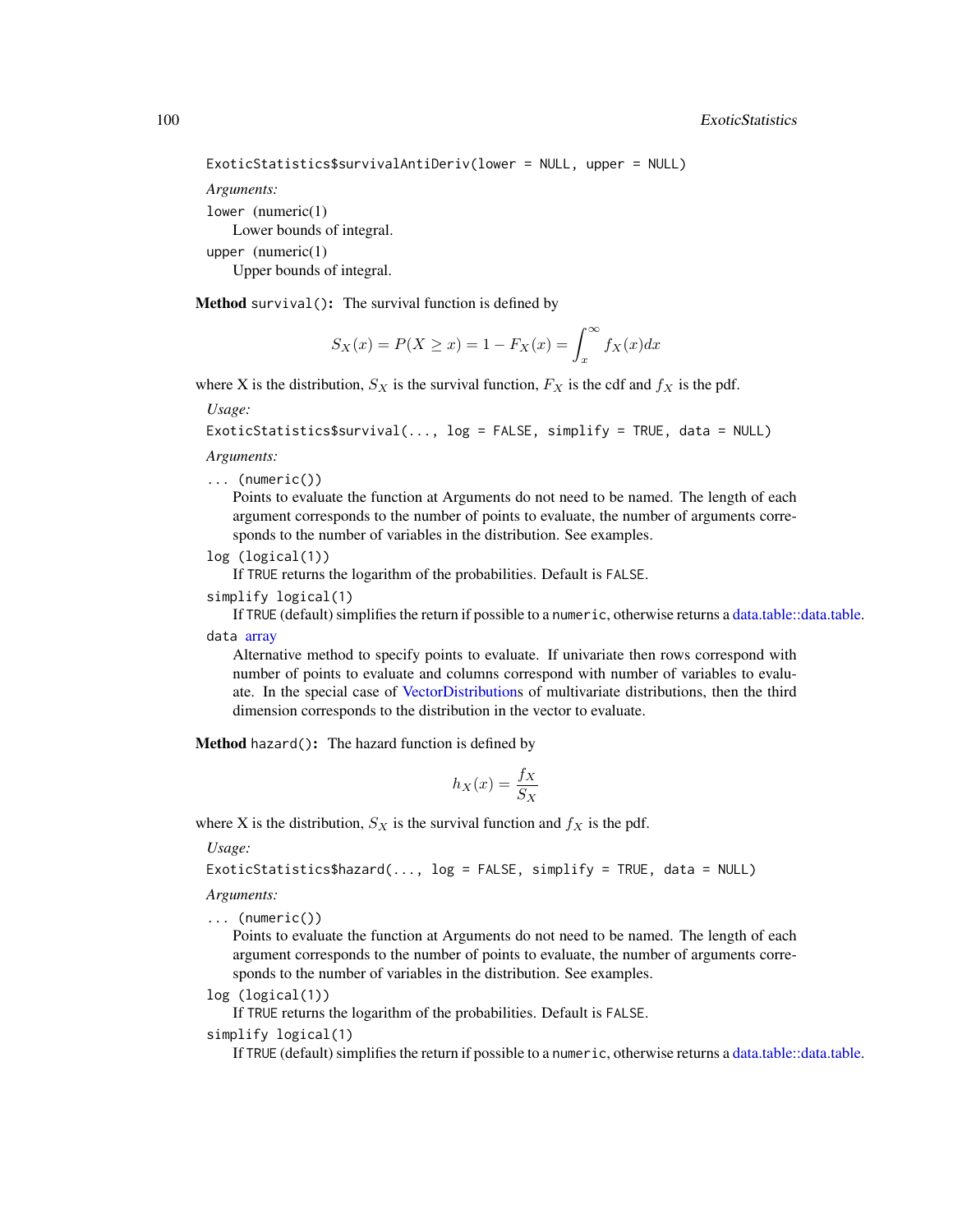data [array](#page-0-0)

Alternative method to specify points to evaluate. If univariate then rows correspond with number of points to evaluate and columns correspond with number of variables to evaluate. In the special case of [VectorDistributions](#page-285-0) of multivariate distributions, then the third dimension corresponds to the distribution in the vector to evaluate.

<span id="page-100-0"></span>Method cumHazard(): The cumulative hazard function is defined analytically by

$$
H_X(x) = -\log(S_X)
$$

where X is the distribution and  $S_X$  is the survival function.

*Usage:*

```
ExoticStatistics$cumHazard(..., log = FALSE, simplify = TRUE, data = NULL)
```
*Arguments:*

... (numeric())

Points to evaluate the function at Arguments do not need to be named. The length of each argument corresponds to the number of points to evaluate, the number of arguments corresponds to the number of variables in the distribution. See examples.

log (logical(1))

If TRUE returns the logarithm of the probabilities. Default is FALSE.

```
simplify logical(1)
```
If TRUE (default) simplifies the return if possible to a numeric, otherwise returns a [data.table::data.table.](#page-0-0) data [array](#page-0-0)

Alternative method to specify points to evaluate. If univariate then rows correspond with number of points to evaluate and columns correspond with number of variables to evaluate. In the special case of [VectorDistributions](#page-285-0) of multivariate distributions, then the third dimension corresponds to the distribution in the vector to evaluate.

<span id="page-100-1"></span>Method cdfPNorm(): The p-norm of the cdf is defined by

$$
(\int_a^b |F_X|^p d\mu)^{1/p}
$$

where X is the distribution,  $F_X$  is the cdf and  $a, b$  are the lower and upper limits of integration. Returns NULL if distribution is not continuous.

*Usage:*

```
ExoticStatistics$cdfPNorm(p = 2, lower = NULL, upper = NULL)
```
*Arguments:*

p (integer(1)) Norm to evaluate.

lower (numeric(1)

Lower bounds of integral.

upper (numeric(1)

Upper bounds of integral.

<span id="page-100-2"></span>Method pdfPNorm(): The p-norm of the pdf is defined by

$$
(\int_a^b|f_X|^pd\mu)^{1/p}
$$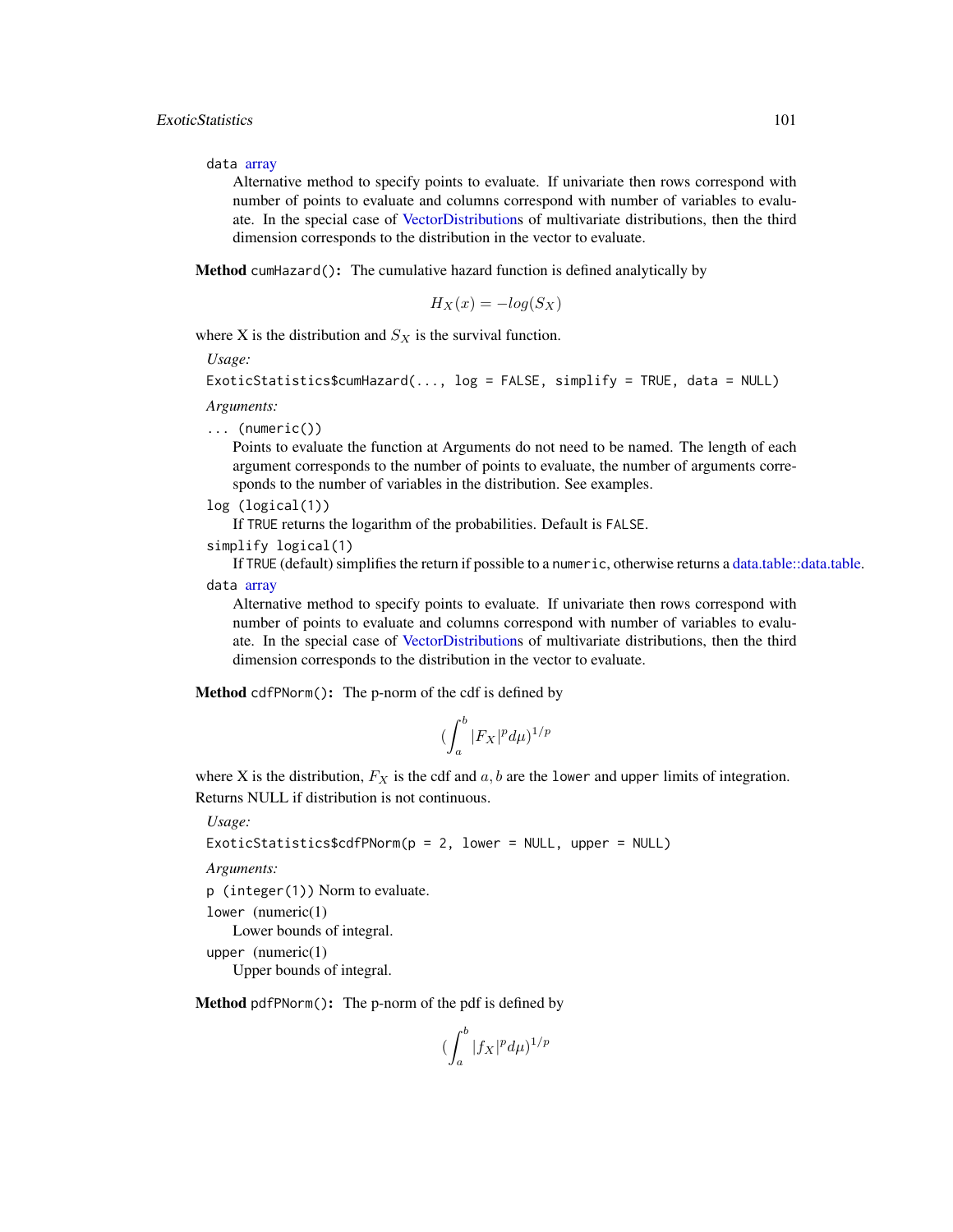where X is the distribution,  $f_X$  is the pdf and a, b are the lower and upper limits of integration. Returns NULL if distribution is not continuous.

*Usage:*

```
ExoticStatistics$pdfPNorm(p = 2, lower = NULL, upper = NULL)
```
*Arguments:*

p (integer(1)) Norm to evaluate.

lower (numeric(1) Lower bounds of integral. upper (numeric(1) Upper bounds of integral.

<span id="page-101-0"></span>Method survivalPNorm(): The p-norm of the survival function is defined by

$$
(\int_a^b |S_X|^p d\mu)^{1/p}
$$

where X is the distribution,  $S_X$  is the survival function and a, b are the lower and upper limits of integration.

Returns NULL if distribution is not continuous.

*Usage:*

```
ExoticStatistics$survivalPNorm(p = 2, lower = NULL, upper = NULL)
```
*Arguments:*

p (integer(1)) Norm to evaluate.

lower (numeric(1)

Lower bounds of integral.

upper (numeric(1) Upper bounds of integral.

Method clone(): The objects of this class are cloneable with this method.

*Usage:* ExoticStatistics\$clone(deep = FALSE) *Arguments:* deep Whether to make a deep clone.

### See Also

Other decorators: [CoreStatistics](#page-48-0), [FunctionImputation](#page-117-0)

# Examples

```
decorate(Exponential$new(), "ExoticStatistics")
Exponential$new(decorators = "ExoticStatistics")
ExoticStatistics$new()$decorate(Exponential$new())
```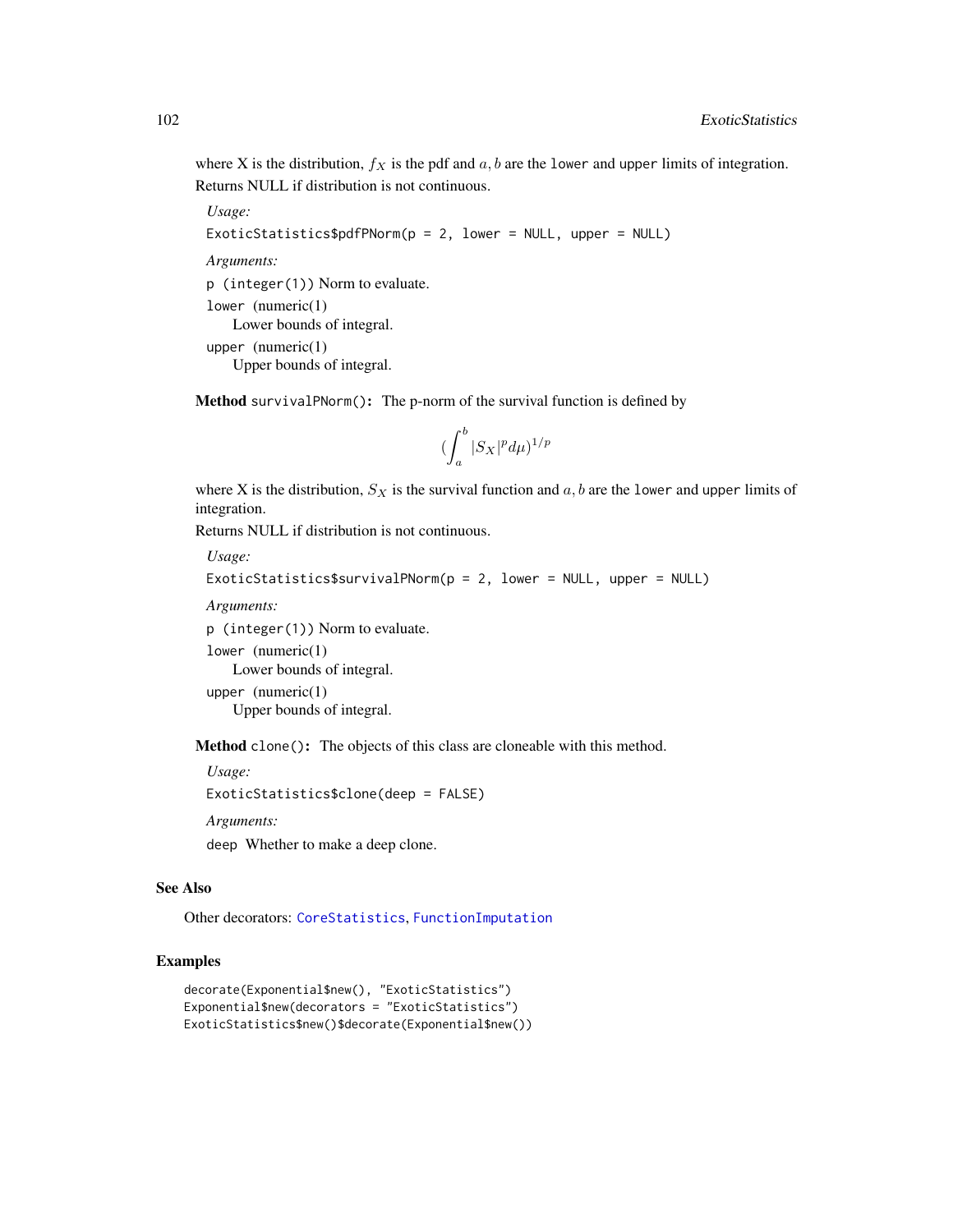<span id="page-102-0"></span>

# Description

Mathematical and statistical functions for the Exponential distribution, which is commonly used to model inter-arrival times in a Poisson process and has the memoryless property.

# Details

The Exponential distribution parameterised with rate,  $\lambda$ , is defined by the pdf,

$$
f(x) = \lambda \exp(-x\lambda)
$$

for  $\lambda > 0$ .

# Value

Returns an R6 object inheriting from class [SDistribution.](#page-235-0)

# Distribution support

The distribution is supported on the Positive Reals.

# Default Parameterisation

 $Exp(\text{rate} = 1)$ 

# Omitted Methods

N/A

#### Also known as

N/A

#### Super classes

[distr6::Distribution](#page-0-0) -> [distr6::SDistribution](#page-0-0) -> Exponential

### Public fields

name Full name of distribution.

short\_name Short name of distribution for printing.

description Brief description of the distribution.

packages Packages required to be installed in order to construct the distribution.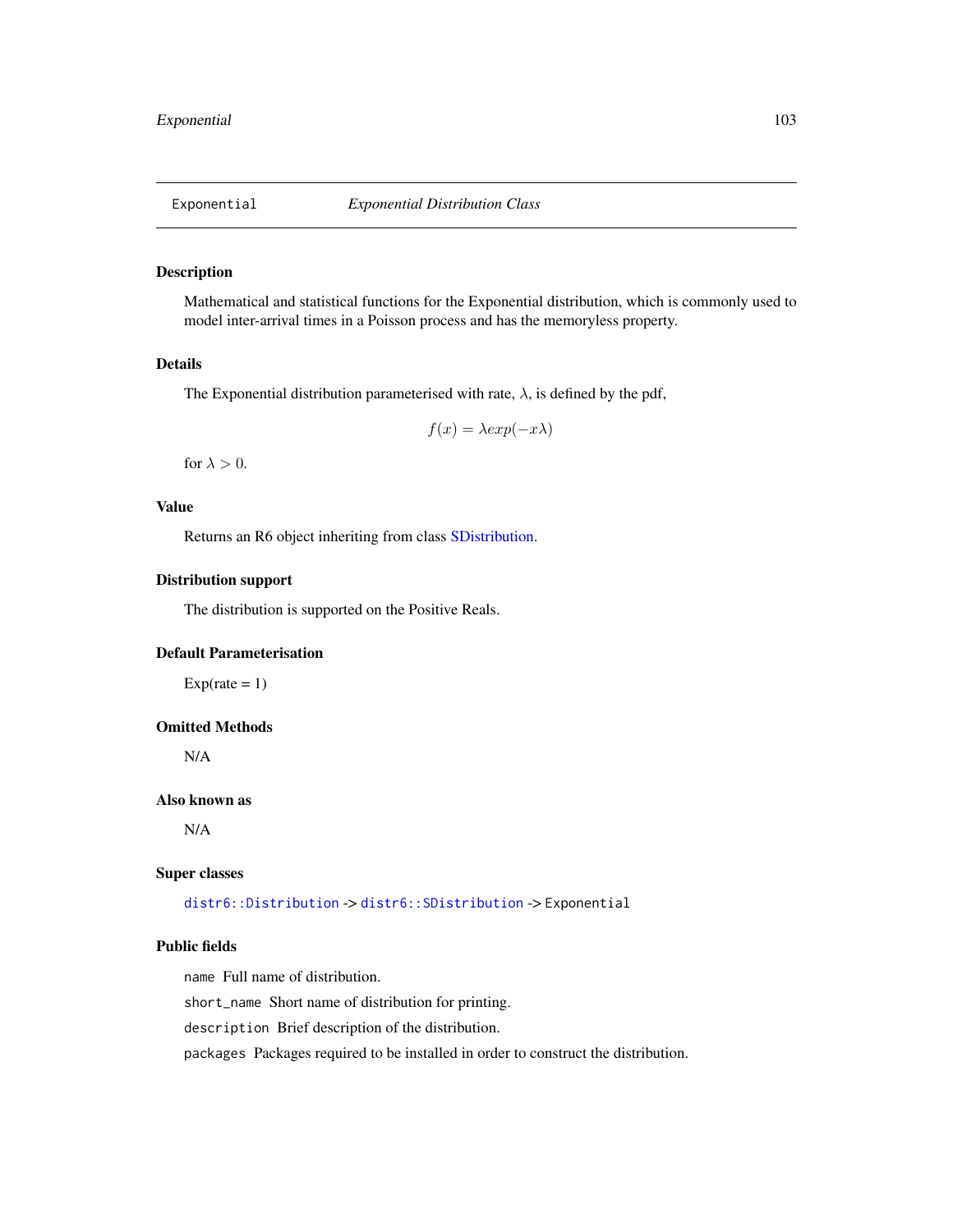# Methods

#### Public methods:

- [Exponential\\$new\(\)](#page-7-0)
- [Exponential\\$mean\(\)](#page-7-1)
- [Exponential\\$mode\(\)](#page-8-0)
- [Exponential\\$median\(\)](#page-14-0)
- [Exponential\\$variance\(\)](#page-8-1)
- [Exponential\\$skewness\(\)](#page-8-2)
- [Exponential\\$kurtosis\(\)](#page-8-3)
- [Exponential\\$entropy\(\)](#page-9-1)
- [Exponential\\$mgf\(\)](#page-15-0)
- [Exponential\\$cf\(\)](#page-15-1)
- [Exponential\\$pgf\(\)](#page-9-2)
- [Exponential\\$clone\(\)](#page-9-0)

Method new(): Creates a new instance of this [R6](#page-0-0) class.

*Usage:*

Exponential\$new(rate = NULL, scale = NULL, decorators = NULL)

*Arguments:*

```
rate (numeric(1))
```
Rate parameter of the distribution, defined on the positive Reals.

scale  $numeric(1)$ )

Scale parameter of the distribution, defined on the positive Reals. scale = 1/rate. If provided rate is ignored.

```
decorators (character())
```
Decorators to add to the distribution during construction.

**Method** mean(): The arithmetic mean of a (discrete) probability distribution  $X$  is the expectation

$$
E_X(X) = \sum p_X(x) * x
$$

with an integration analogue for continuous distributions.

*Usage:* Exponential\$mean(...)

*Arguments:*

... Unused.

Method mode(): The mode of a probability distribution is the point at which the pdf is a local maximum, a distribution can be unimodal (one maximum) or multimodal (several maxima).

*Usage:* Exponential\$mode(which = "all") *Arguments:*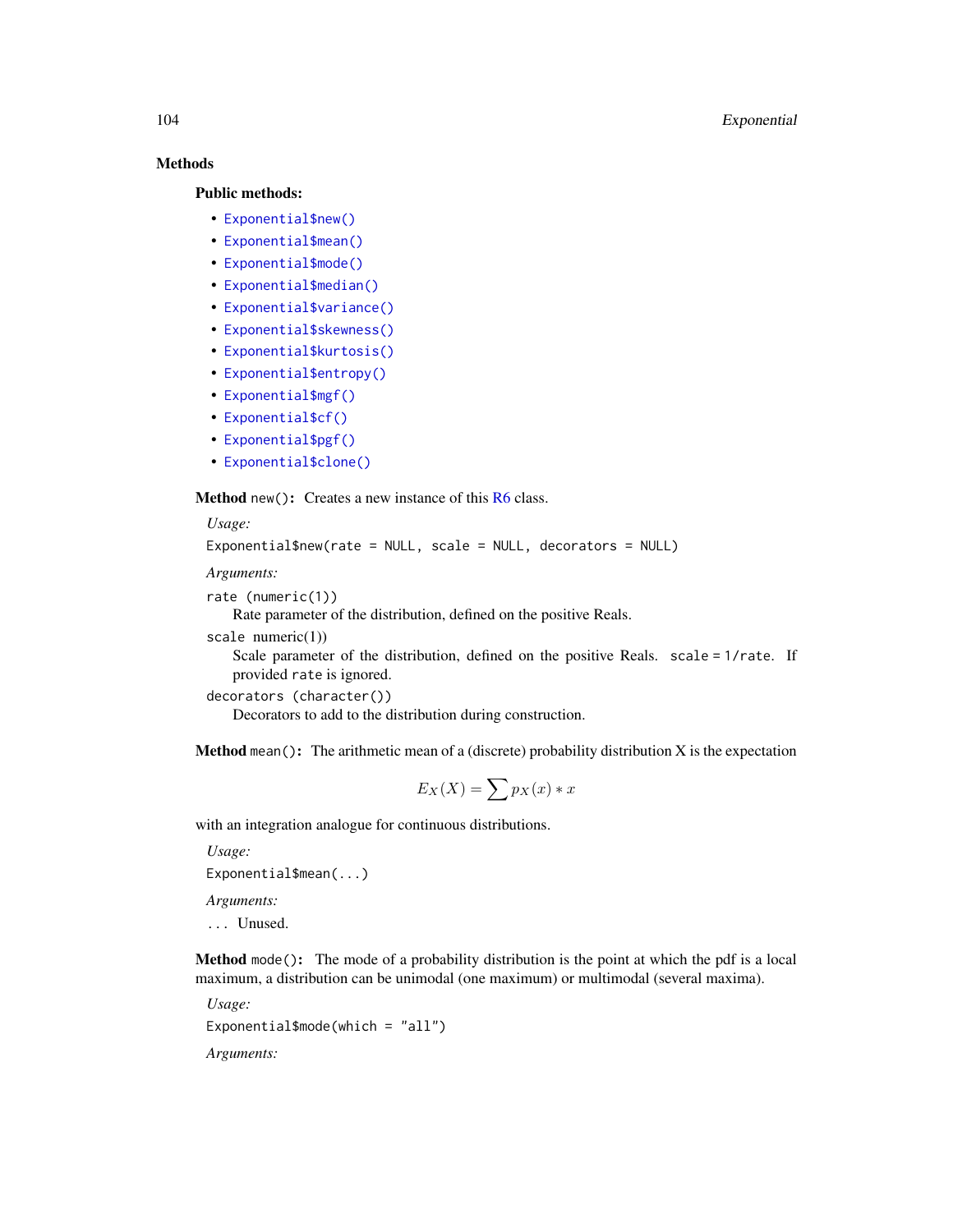which  $(character(1) | numeric(1))$ 

Ignored if distribution is unimodal. Otherwise "all" returns all modes, otherwise specifies which mode to return.

Method median(): Returns the median of the distribution. If an analytical expression is available returns distribution median, otherwise if symmetric returns self\$mean, otherwise returns self\$quantile(0.5).

*Usage:* Exponential\$median()

Method variance(): The variance of a distribution is defined by the formula

$$
var_X = E[X^2] - E[X]^2
$$

where  $E<sub>X</sub>$  is the expectation of distribution X. If the distribution is multivariate the covariance matrix is returned.

*Usage:* Exponential\$variance(...) *Arguments:*

... Unused.

Method skewness(): The skewness of a distribution is defined by the third standardised moment,

$$
sk_X = E_X \left[ \frac{x - \mu^3}{\sigma} \right]
$$

where  $E_X$  is the expectation of distribution X,  $\mu$  is the mean of the distribution and  $\sigma$  is the standard deviation of the distribution.

*Usage:*

```
Exponential$skewness(...)
```
*Arguments:*

... Unused.

Method kurtosis(): The kurtosis of a distribution is defined by the fourth standardised moment,

$$
k_X = E_X \left[ \frac{x - \mu^4}{\sigma} \right]
$$

where  $E_X$  is the expectation of distribution X,  $\mu$  is the mean of the distribution and  $\sigma$  is the standard deviation of the distribution. Excess Kurtosis is Kurtosis - 3.

*Usage:*

Exponential\$kurtosis(excess = TRUE, ...)

*Arguments:*

excess (logical(1))

If TRUE (default) excess kurtosis returned.

... Unused.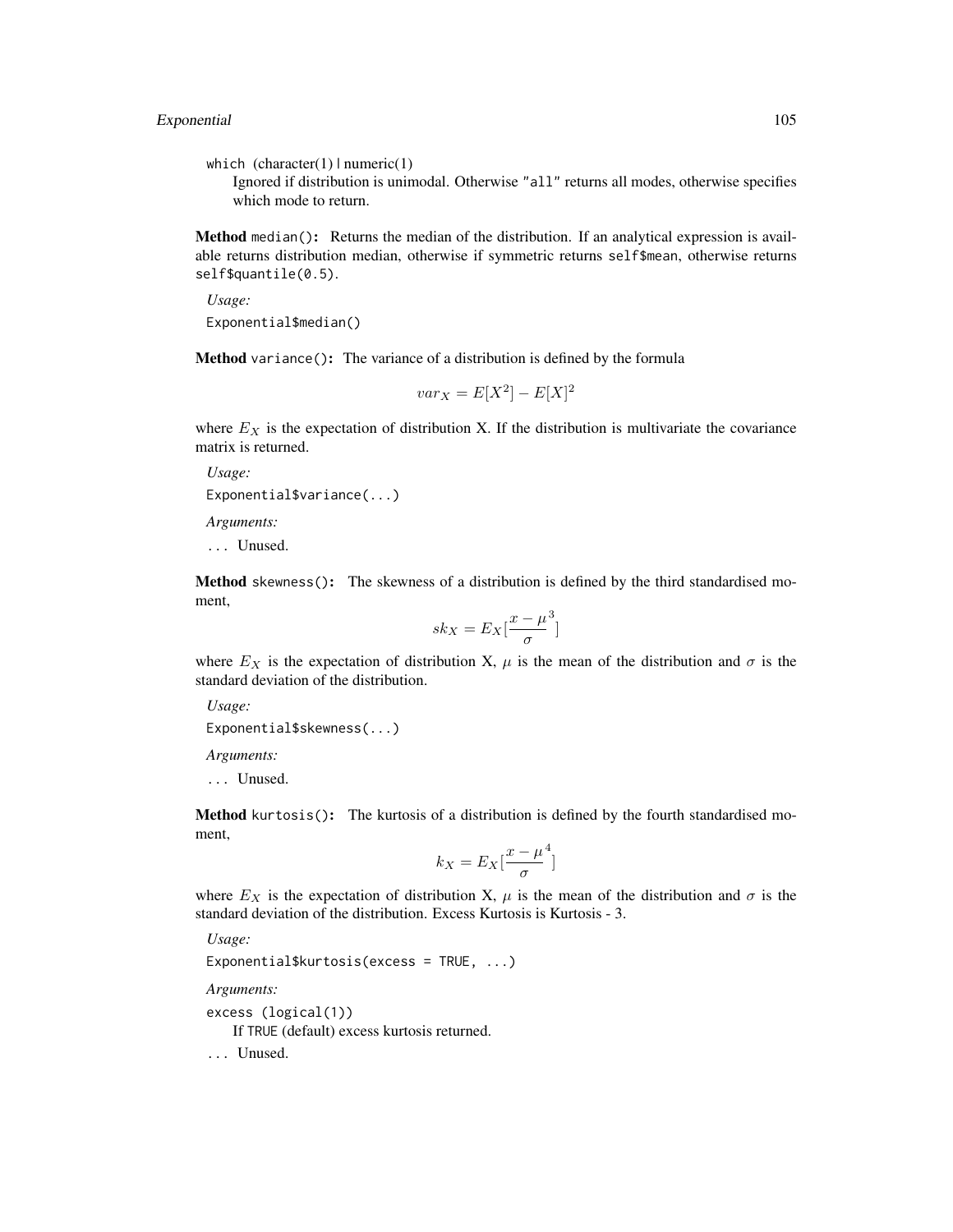**Method** entropy(): The entropy of a (discrete) distribution is defined by

$$
-\sum(f_X)log(f_X)
$$

where  $f_X$  is the pdf of distribution X, with an integration analogue for continuous distributions.

*Usage:* Exponential\$entropy(base =  $2, ...$ )

*Arguments:*

base (integer(1)) Base of the entropy logarithm, default  $= 2$  (Shannon entropy) ... Unused.

Method mgf(): The moment generating function is defined by

$$
mgf_X(t) = E_X[exp(xt)]
$$

where X is the distribution and  $E_X$  is the expectation of the distribution X.

```
Usage:
Exponential$mgf(t, ...)
Arguments:
```
t (integer(1)) t integer to evaluate function at. ... Unused.

Method cf(): The characteristic function is defined by

 $cf_X(t) = E_X[exp(xti)]$ 

where X is the distribution and  $E<sub>X</sub>$  is the expectation of the distribution X.

```
Usage:
Exponential$cf(t, ...)
Arguments:
t (integer(1))
   t integer to evaluate function at.
... Unused.
```
Method pgf(): The probability generating function is defined by

$$
pgf_X(z) = E_X[exp(z^x)]
$$

where X is the distribution and  $E<sub>X</sub>$  is the expectation of the distribution X.

*Usage:*

```
Exponential$pgf(z, ...)
```
*Arguments:*

z (integer(1))

z integer to evaluate probability generating function at.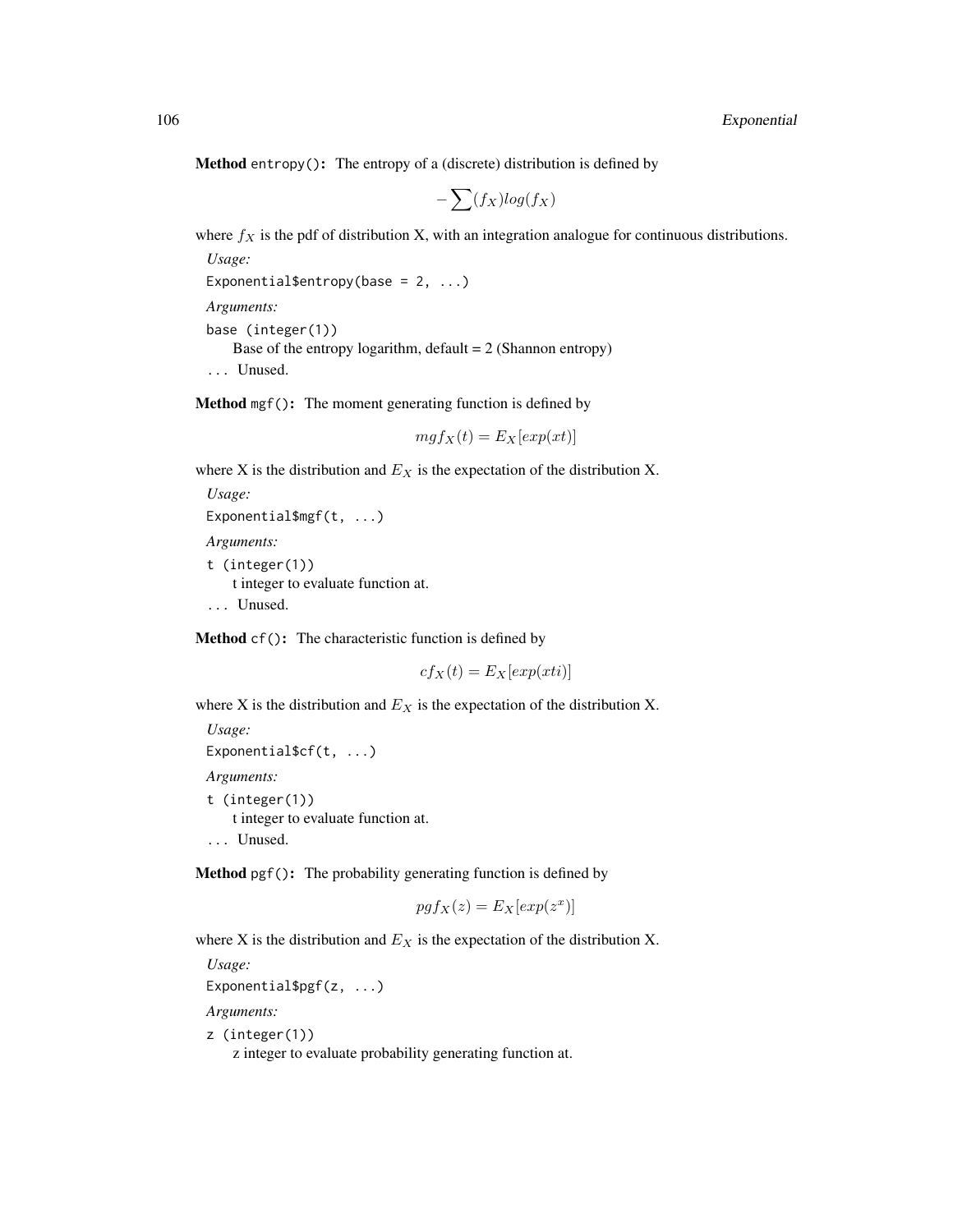#### FDistribution 107

... Unused.

Method clone(): The objects of this class are cloneable with this method.

*Usage:*

Exponential\$clone(deep = FALSE)

*Arguments:*

deep Whether to make a deep clone.

#### References

McLaughlin, M. P. (2001). A compendium of common probability distributions (pp. 2014-01). Michael P. McLaughlin.

#### See Also

Other continuous distributions: [Arcsine](#page-6-0), [BetaNoncentral](#page-21-0), [Beta](#page-17-0), [Cauchy](#page-34-0), [ChiSquaredNoncentral](#page-43-0), [ChiSquared](#page-38-0), [Dirichlet](#page-59-0), [Erlang](#page-92-0), [FDistributionNoncentral](#page-110-0), [FDistribution](#page-106-0), [Frechet](#page-113-0), [Gamma](#page-119-0), [Gompertz](#page-129-0), [Gumbel](#page-132-0), [InverseGamma](#page-143-0), [Laplace](#page-149-0), [Logistic](#page-162-0), [Loglogistic](#page-168-0), [Lognormal](#page-172-0), [MultivariateNormal](#page-195-0), [Normal](#page-204-0), [Pareto](#page-211-0), [Poisson](#page-218-0), [Rayleigh](#page-231-0), [ShiftedLoglogistic](#page-236-0), [StudentTNoncentral](#page-249-0), [StudentT](#page-245-0), [Triangular](#page-266-0), [Uniform](#page-279-0), [Wald](#page-294-0), [Weibull](#page-298-0)

Other univariate distributions: [Arcsine](#page-6-0), [Bernoulli](#page-12-0), [BetaNoncentral](#page-21-0), [Beta](#page-17-0), [Binomial](#page-23-0), [Categorical](#page-29-0), [Cauchy](#page-34-0), [ChiSquaredNoncentral](#page-43-0), [ChiSquared](#page-38-0), [Degenerate](#page-55-0), [DiscreteUniform](#page-62-0), [Empirical](#page-82-0), [Erlang](#page-92-0), [FDistributionNoncentral](#page-110-0), [FDistribution](#page-106-0), [Frechet](#page-113-0), [Gamma](#page-119-0), [Geometric](#page-125-0), [Gompertz](#page-129-0), [Gumbel](#page-132-0), [Hypergeometric](#page-139-0), [InverseGamma](#page-143-0), [Laplace](#page-149-0), [Logarithmic](#page-158-0), [Logistic](#page-162-0), [Loglogistic](#page-168-0), [Lognormal](#page-172-0), [Matdist](#page-178-0), [NegativeBinomial](#page-200-0), [Normal](#page-204-0), [Pareto](#page-211-0), [Poisson](#page-218-0), [Rayleigh](#page-231-0), [ShiftedLoglogistic](#page-236-0), [StudentTNoncentral](#page-249-0), [StudentT](#page-245-0), [Triangular](#page-266-0), [Uniform](#page-279-0), [Wald](#page-294-0), [Weibull](#page-298-0), [WeightedDiscrete](#page-302-0)

<span id="page-106-0"></span>FDistribution *'F' Distribution Class*

# **Description**

Mathematical and statistical functions for the 'F' distribution, which is commonly used in ANOVA testing and is the ratio of scaled Chi-Squared distributions..

#### Details

The 'F' distribution parameterised with two degrees of freedom parameters,  $\mu$ ,  $\nu$ , is defined by the pdf,

$$
f(x) = \Gamma((\mu + \nu)/2)/(\Gamma(\mu/2)\Gamma(\nu/2))(\mu/\nu)^{\mu/2}x^{\mu/2 - 1}(1 + (\mu/\nu)x)^{-(\mu + \nu)/2}
$$

for  $\mu, \nu > 0$ .

#### Value

Returns an R6 object inheriting from class [SDistribution.](#page-235-0)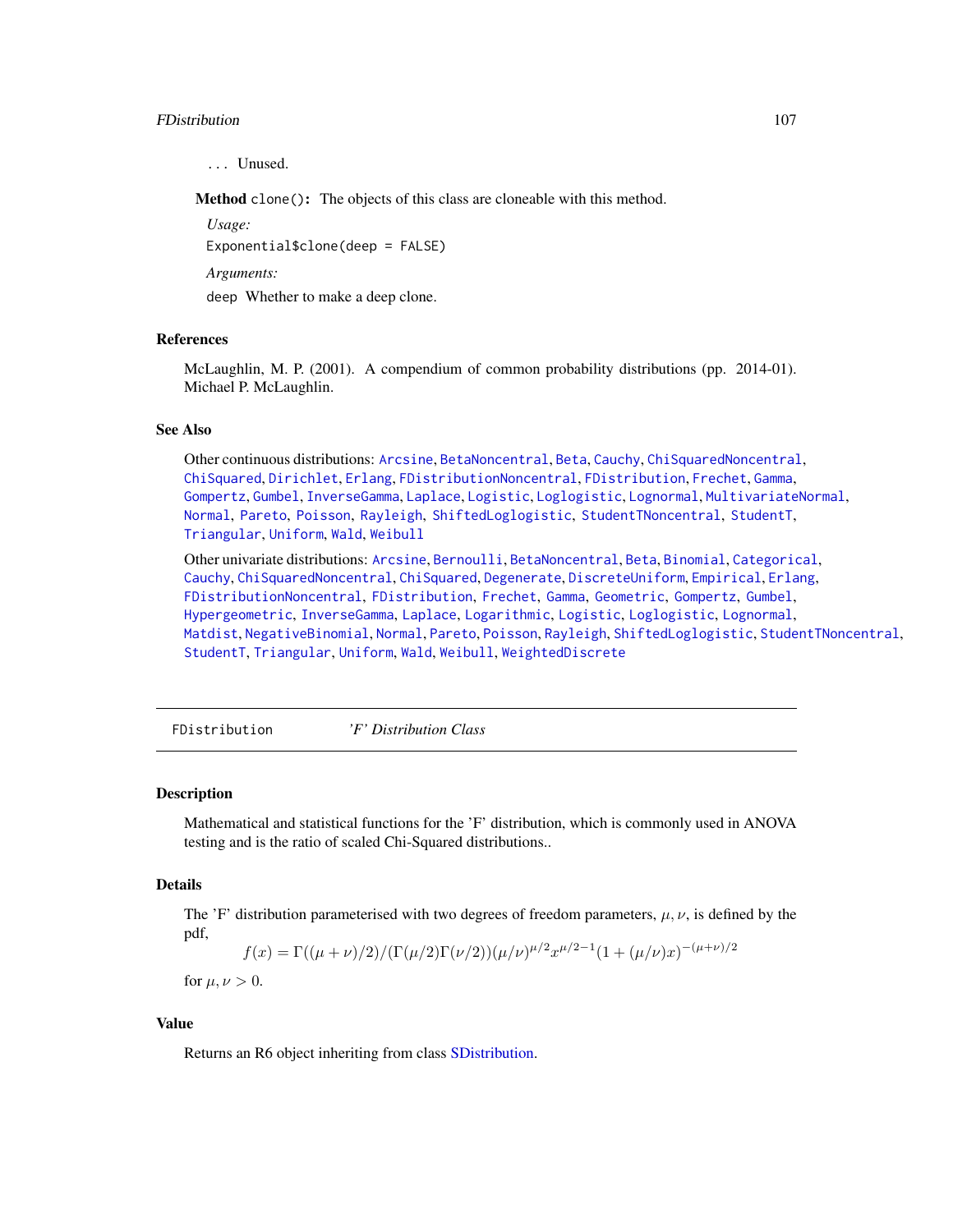#### 108 FDistribution **F**Distribution

#### Distribution support

The distribution is supported on the Positive Reals.

### Default Parameterisation

 $F(df1 = 1, df2 = 1)$ 

# Omitted Methods

N/A

# Also known as

N/A

# Super classes

[distr6::Distribution](#page-0-0) -> [distr6::SDistribution](#page-0-0) -> FDistribution

# Public fields

name Full name of distribution.

short\_name Short name of distribution for printing.

description Brief description of the distribution.

packages Packages required to be installed in order to construct the distribution.

# Active bindings

properties Returns distribution properties, including skewness type and symmetry.

# **Methods**

### Public methods:

- [FDistribution\\$new\(\)](#page-7-0)
- [FDistribution\\$mean\(\)](#page-7-1)
- [FDistribution\\$mode\(\)](#page-8-0)
- [FDistribution\\$variance\(\)](#page-8-1)
- [FDistribution\\$skewness\(\)](#page-8-2)
- [FDistribution\\$kurtosis\(\)](#page-8-3)
- [FDistribution\\$entropy\(\)](#page-9-1)
- [FDistribution\\$mgf\(\)](#page-15-0)
- [FDistribution\\$pgf\(\)](#page-9-2)
- [FDistribution\\$clone\(\)](#page-9-0)

Method new(): Creates a new instance of this [R6](#page-0-0) class.

# *Usage:*

FDistribution\$new(df1 = NULL, df2 = NULL, decorators = NULL)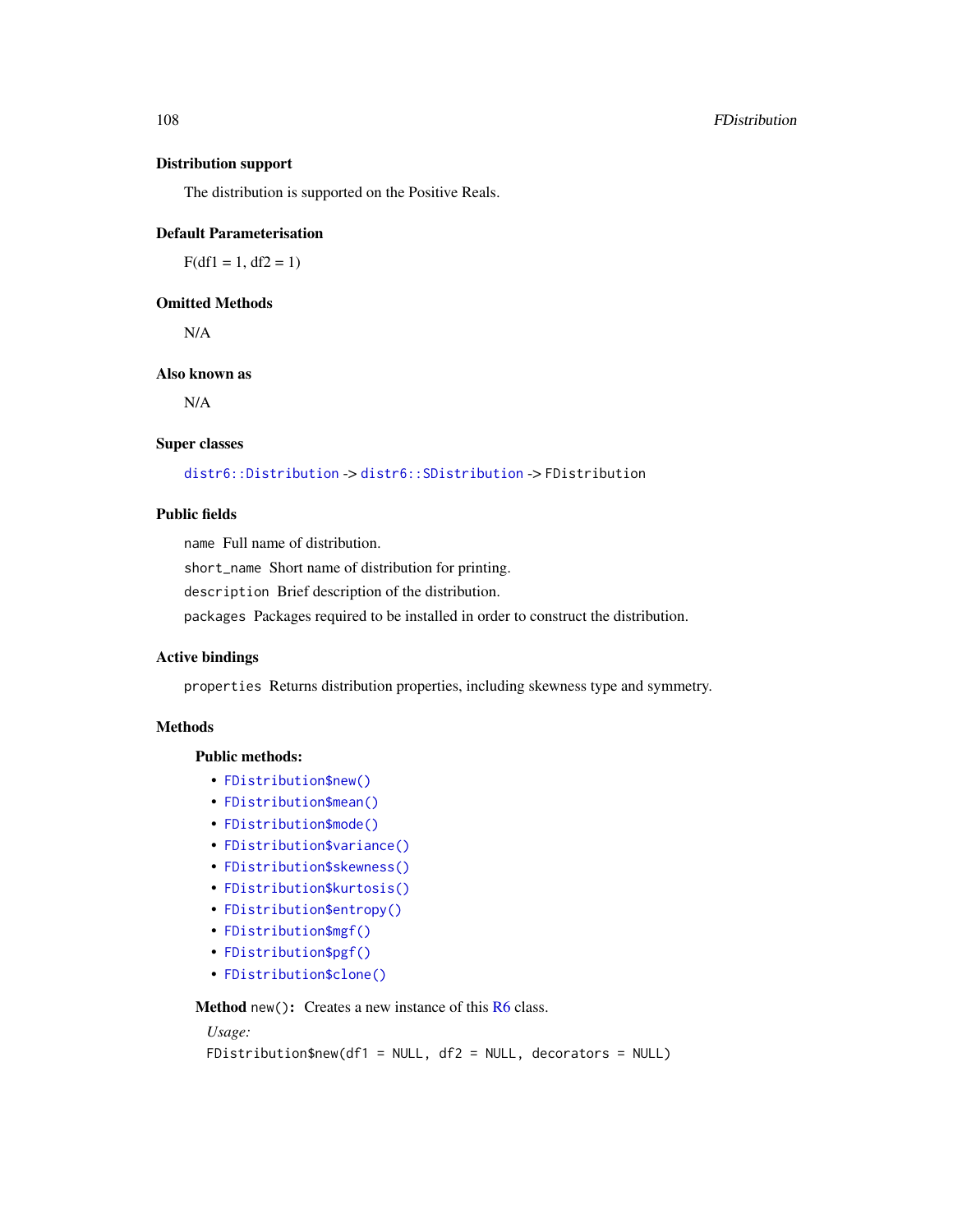*Arguments:*

```
df1 (numeric(1))
```
First degree of freedom of the distribution defined on the positive Reals.

df2 (numeric(1))

Second degree of freedom of the distribution defined on the positive Reals.

decorators (character())

Decorators to add to the distribution during construction.

**Method** mean(): The arithmetic mean of a (discrete) probability distribution  $X$  is the expectation

$$
E_X(X) = \sum p_X(x) * x
$$

with an integration analogue for continuous distributions.

*Usage:* FDistribution\$mean(...) *Arguments:*

... Unused.

Method mode(): The mode of a probability distribution is the point at which the pdf is a local maximum, a distribution can be unimodal (one maximum) or multimodal (several maxima).

*Usage:*

```
FDistribution$mode(which = "all")
```
*Arguments:*

```
which (character(1) | numeric(1))
```
Ignored if distribution is unimodal. Otherwise "all" returns all modes, otherwise specifies which mode to return.

Method variance(): The variance of a distribution is defined by the formula

$$
var_X = E[X^2] - E[X]^2
$$

where  $E_X$  is the expectation of distribution X. If the distribution is multivariate the covariance matrix is returned.

*Usage:*

FDistribution\$variance(...)

*Arguments:*

... Unused.

Method skewness(): The skewness of a distribution is defined by the third standardised moment,

$$
sk_X = E_X \left[ \frac{x - \mu^3}{\sigma} \right]
$$

where  $E_X$  is the expectation of distribution X,  $\mu$  is the mean of the distribution and  $\sigma$  is the standard deviation of the distribution.

*Usage:* FDistribution\$skewness(...)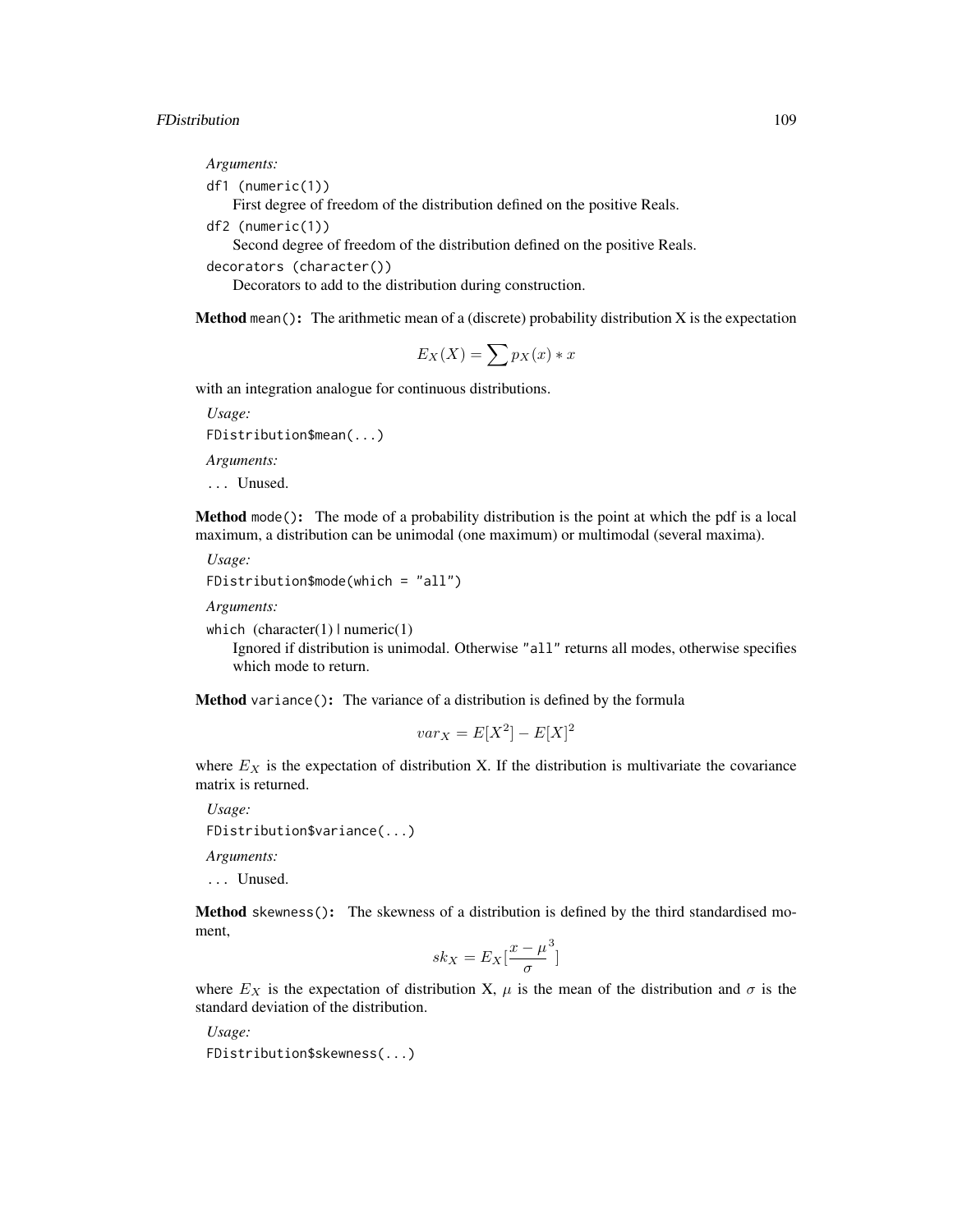```
Arguments:
```
... Unused.

Method kurtosis(): The kurtosis of a distribution is defined by the fourth standardised moment,

$$
k_X = E_X \left[ \frac{x - \mu^4}{\sigma} \right]
$$

where  $E_X$  is the expectation of distribution X,  $\mu$  is the mean of the distribution and  $\sigma$  is the standard deviation of the distribution. Excess Kurtosis is Kurtosis - 3.

```
Usage:
FDistribution$kurtosis(excess = TRUE, ...)
Arguments:
excess (logical(1))
   If TRUE (default) excess kurtosis returned.
... Unused.
```
Method entropy(): The entropy of a (discrete) distribution is defined by

$$
-\sum(f_X)log(f_X)
$$

where  $f_X$  is the pdf of distribution X, with an integration analogue for continuous distributions.

```
Usage:
```

```
FDistribution$entropy(base = 2, ...)
```
*Arguments:*

base (integer(1))

Base of the entropy logarithm, default  $= 2$  (Shannon entropy)

... Unused.

Method mgf(): The moment generating function is defined by

$$
mgf_X(t) = E_X[exp(xt)]
$$

where X is the distribution and  $E<sub>X</sub>$  is the expectation of the distribution X.

```
Usage:
FDistribution$mgf(t, ...)
```
*Arguments:*

```
t (integer(1))
   t integer to evaluate function at.
```
... Unused.

Method pgf(): The probability generating function is defined by

$$
pgf_X(z) = E_X[exp(z^x)]
$$

where X is the distribution and  $E<sub>X</sub>$  is the expectation of the distribution X. *Usage:*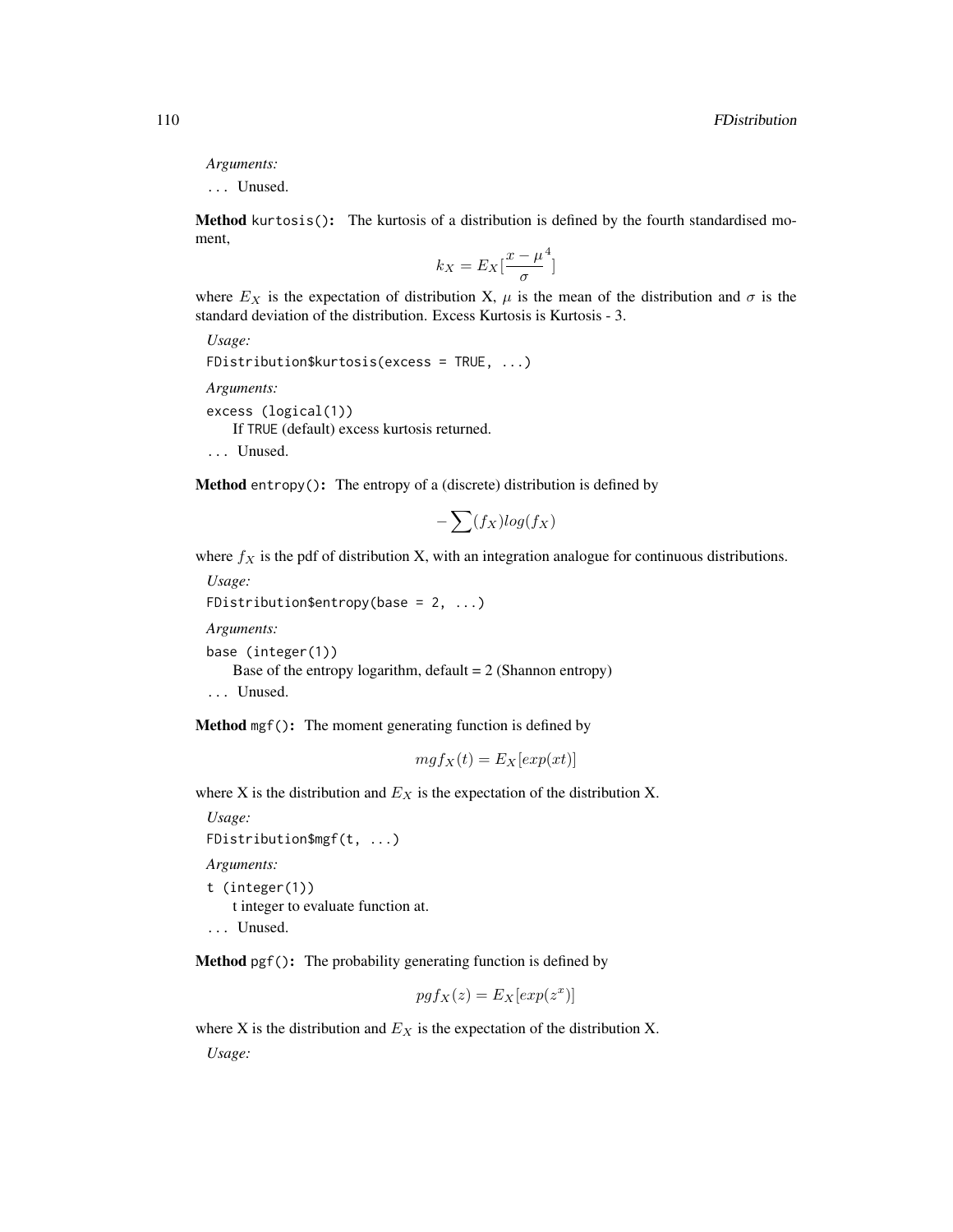FDistribution\$pgf(z, ...) *Arguments:* z (integer(1)) z integer to evaluate probability generating function at. ... Unused.

Method clone(): The objects of this class are cloneable with this method.

*Usage:* FDistribution\$clone(deep = FALSE) *Arguments:* deep Whether to make a deep clone.

## References

McLaughlin, M. P. (2001). A compendium of common probability distributions (pp. 2014-01). Michael P. McLaughlin.

## See Also

Other continuous distributions: [Arcsine](#page-6-0), [BetaNoncentral](#page-21-0), [Beta](#page-17-0), [Cauchy](#page-34-0), [ChiSquaredNoncentral](#page-43-0), [ChiSquared](#page-38-0), [Dirichlet](#page-59-0), [Erlang](#page-92-0), [Exponential](#page-102-0), [FDistributionNoncentral](#page-110-0), [Frechet](#page-113-0), [Gamma](#page-119-0), [Gompertz](#page-129-0), [Gumbel](#page-132-0), [InverseGamma](#page-143-0), [Laplace](#page-149-0), [Logistic](#page-162-0), [Loglogistic](#page-168-0), [Lognormal](#page-172-0), [MultivariateNormal](#page-195-0), [Normal](#page-204-0), [Pareto](#page-211-0), [Poisson](#page-218-0), [Rayleigh](#page-231-0), [ShiftedLoglogistic](#page-236-0), [StudentTNoncentral](#page-249-0), [StudentT](#page-245-0), [Triangular](#page-266-0), [Uniform](#page-279-0), [Wald](#page-294-0), [Weibull](#page-298-0)

Other univariate distributions: [Arcsine](#page-6-0), [Bernoulli](#page-12-0), [BetaNoncentral](#page-21-0), [Beta](#page-17-0), [Binomial](#page-23-0), [Categorical](#page-29-0), [Cauchy](#page-34-0), [ChiSquaredNoncentral](#page-43-0), [ChiSquared](#page-38-0), [Degenerate](#page-55-0), [DiscreteUniform](#page-62-0), [Empirical](#page-82-0), [Erlang](#page-92-0), [Exponential](#page-102-0), [FDistributionNoncentral](#page-110-0), [Frechet](#page-113-0), [Gamma](#page-119-0), [Geometric](#page-125-0), [Gompertz](#page-129-0), [Gumbel](#page-132-0), [Hypergeometric](#page-139-0), [InverseGamma](#page-143-0), [Laplace](#page-149-0), [Logarithmic](#page-158-0), [Logistic](#page-162-0), [Loglogistic](#page-168-0), [Lognormal](#page-172-0), [Matdist](#page-178-0), [NegativeBinomial](#page-200-0), [Normal](#page-204-0), [Pareto](#page-211-0), [Poisson](#page-218-0), [Rayleigh](#page-231-0), [ShiftedLoglogistic](#page-236-0), [StudentTNoncentral](#page-249-0), [StudentT](#page-245-0), [Triangular](#page-266-0), [Uniform](#page-279-0), [Wald](#page-294-0), [Weibull](#page-298-0), [WeightedDiscrete](#page-302-0)

<span id="page-110-0"></span>FDistributionNoncentral

*Noncentral F Distribution Class*

# **Description**

Mathematical and statistical functions for the Noncentral F distribution, which is commonly used in ANOVA testing and is the ratio of scaled Chi-Squared distributions.

# Details

The Noncentral F distribution parameterised with two degrees of freedom parameters,  $\mu, \nu$ , and location,  $\lambda$ , # nolint is defined by the pdf,

$$
f(x) = \sum_{r=0}^{\infty} ((exp(-\lambda/2)(\lambda/2)^r) / (B(\nu/2, \mu/2+r)r!))(\mu/\nu)^{\mu/2+r} (\nu/(\nu+x\mu))^{(\mu+\nu)/2+r} x^{\mu/2-1+r}
$$
  
for  $\mu, \nu > 0, \lambda \ge 0$ .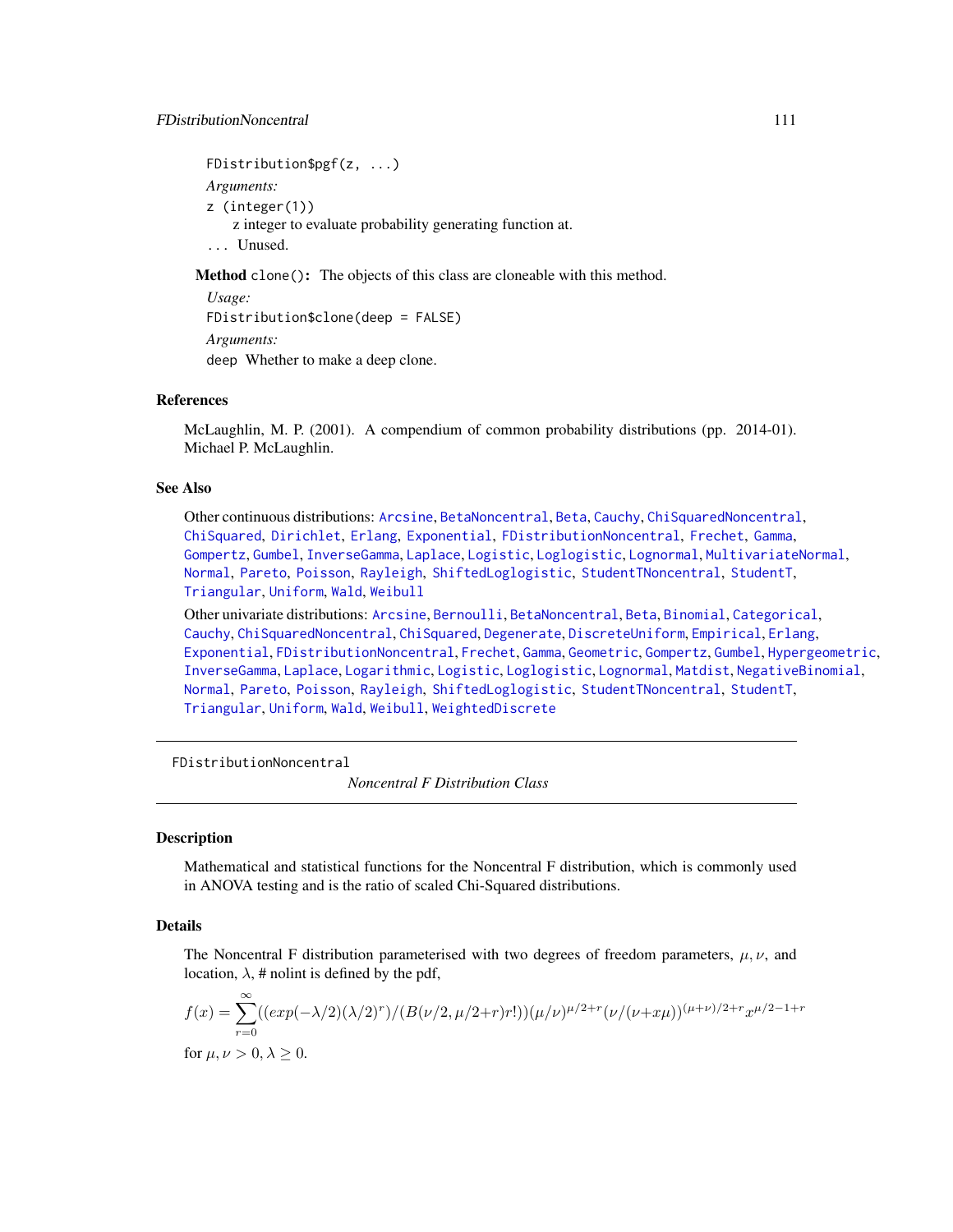Returns an R6 object inheriting from class [SDistribution.](#page-235-0)

# Distribution support

The distribution is supported on the Positive Reals.

# Default Parameterisation

 $FNC(df1 = 1, df2 = 1, location = 0)$ 

# Omitted Methods

N/A

## Also known as

N/A

## Super classes

[distr6::Distribution](#page-0-0) -> [distr6::SDistribution](#page-0-0) -> FDistributionNoncentral

## Public fields

name Full name of distribution.

short\_name Short name of distribution for printing.

description Brief description of the distribution.

packages Packages required to be installed in order to construct the distribution.

# Active bindings

properties Returns distribution properties, including skewness type and symmetry.

# Methods

## Public methods:

- [FDistributionNoncentral\\$new\(\)](#page-7-0)
- [FDistributionNoncentral\\$mean\(\)](#page-7-1)
- [FDistributionNoncentral\\$variance\(\)](#page-8-0)
- [FDistributionNoncentral\\$clone\(\)](#page-9-0)

# Method new(): Creates a new instance of this [R6](#page-0-0) class.

*Usage:*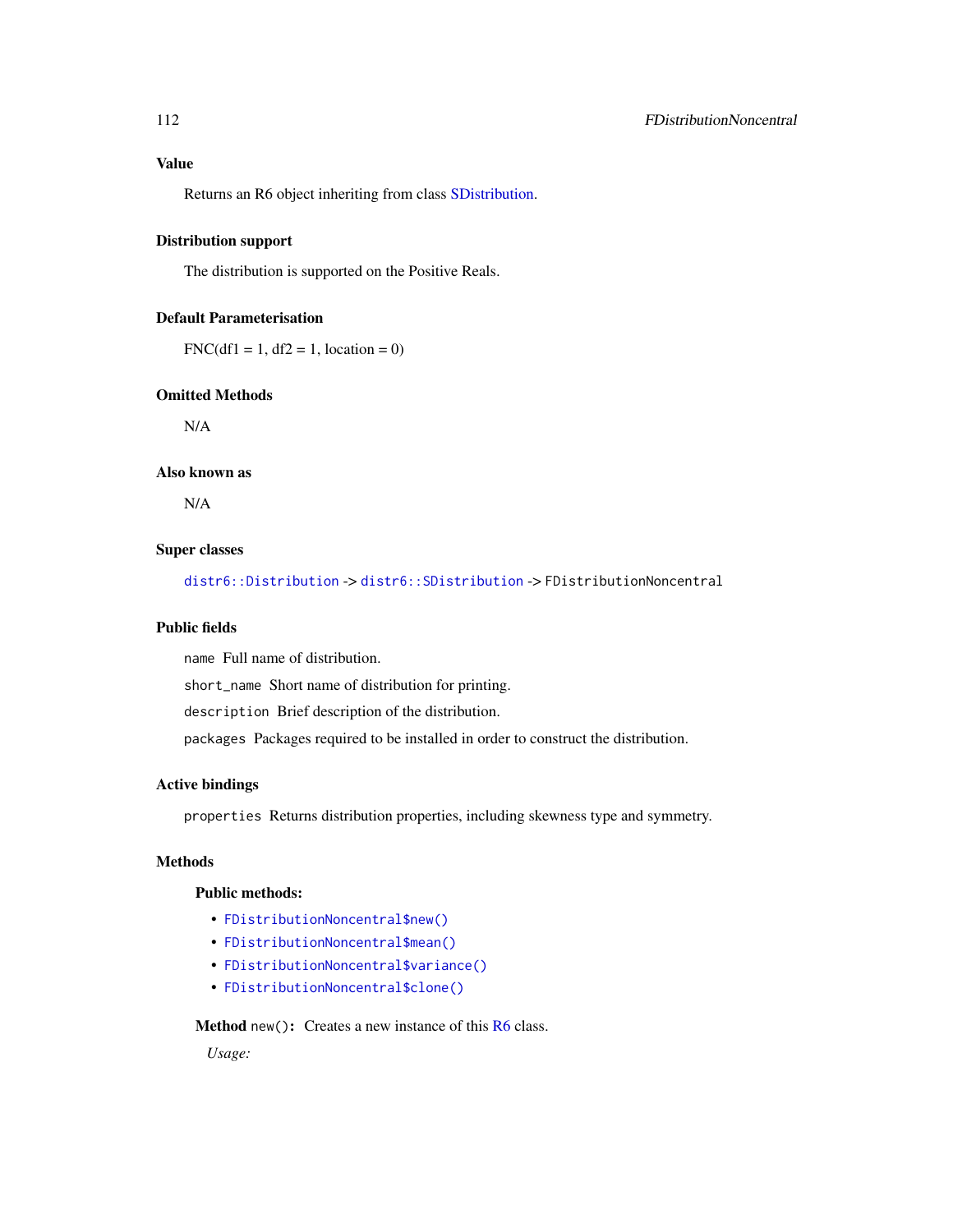```
FDistributionNoncentral$new(
  df1 = NULL,
  df2 = NULL,
  location = NULL,
  decorators = NULL
)
```
*Arguments:*

df1 (numeric(1)) First degree of freedom of the distribution defined on the positive Reals.

```
df2 (numeric(1))
```
Second degree of freedom of the distribution defined on the positive Reals.

```
location (numeric(1))
```
Location parameter, defined on the Reals.

```
decorators (character())
```
Decorators to add to the distribution during construction.

**Method** mean(): The arithmetic mean of a (discrete) probability distribution  $X$  is the expectation

$$
E_X(X) = \sum p_X(x) * x
$$

with an integration analogue for continuous distributions.

```
Usage:
FDistributionNoncentral$mean(...)
Arguments:
```
... Unused.

Method variance(): The variance of a distribution is defined by the formula

$$
var_X = E[X^2] - E[X]^2
$$

where  $E<sub>X</sub>$  is the expectation of distribution X. If the distribution is multivariate the covariance matrix is returned.

*Usage:*

FDistributionNoncentral\$variance(...)

*Arguments:*

... Unused.

Method clone(): The objects of this class are cloneable with this method.

*Usage:*

FDistributionNoncentral\$clone(deep = FALSE)

*Arguments:*

deep Whether to make a deep clone.

## Author(s)

Jordan Deenichin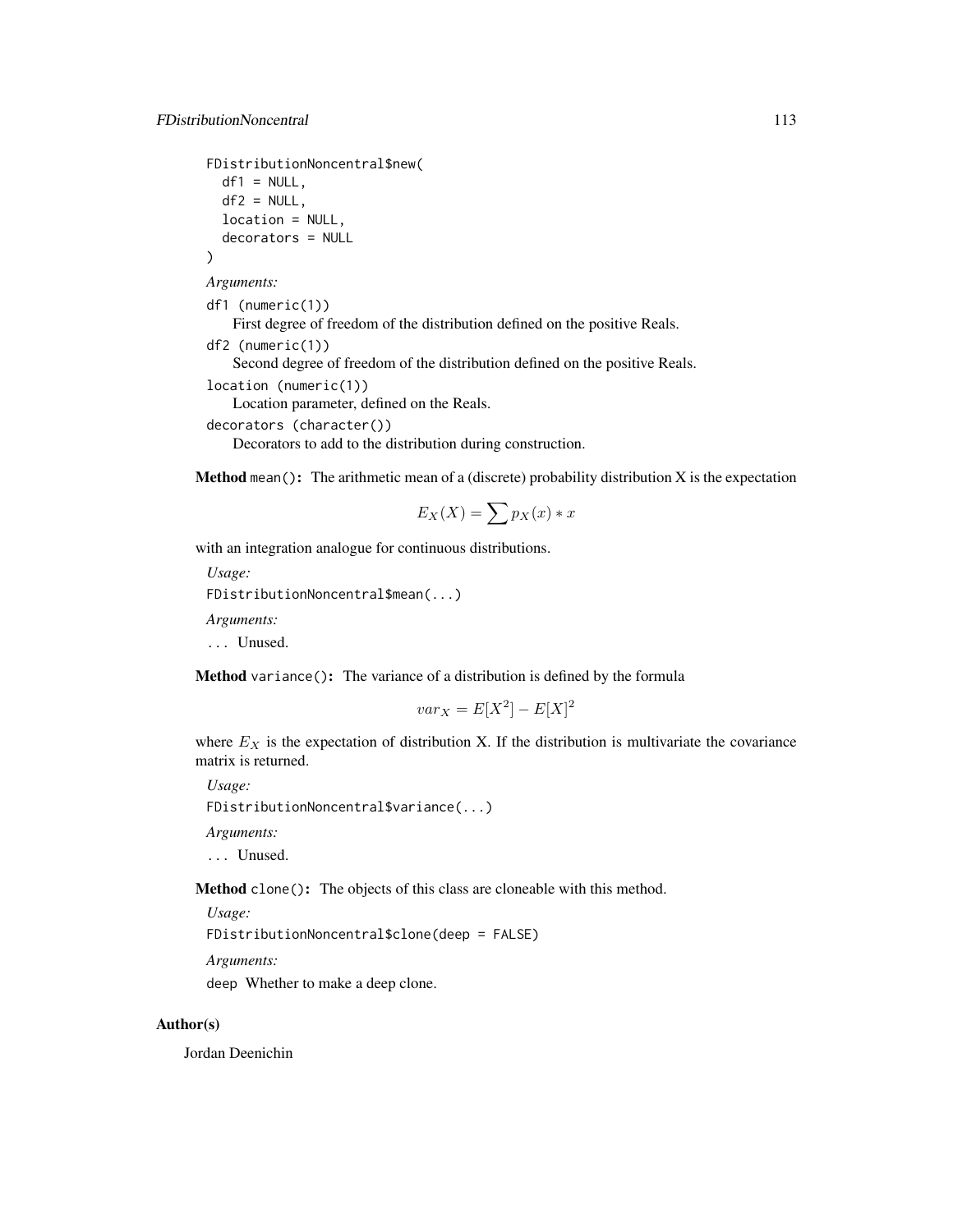## References

McLaughlin, M. P. (2001). A compendium of common probability distributions (pp. 2014-01). Michael P. McLaughlin.

### See Also

Other continuous distributions: [Arcsine](#page-6-0), [BetaNoncentral](#page-21-0), [Beta](#page-17-0), [Cauchy](#page-34-0), [ChiSquaredNoncentral](#page-43-0), [ChiSquared](#page-38-0), [Dirichlet](#page-59-0), [Erlang](#page-92-0), [Exponential](#page-102-0), [FDistribution](#page-106-0), [Frechet](#page-113-0), [Gamma](#page-119-0), [Gompertz](#page-129-0), [Gumbel](#page-132-0), [InverseGamma](#page-143-0), [Laplace](#page-149-0), [Logistic](#page-162-0), [Loglogistic](#page-168-0), [Lognormal](#page-172-0), [MultivariateNormal](#page-195-0), [Normal](#page-204-0), [Pareto](#page-211-0), [Poisson](#page-218-0), [Rayleigh](#page-231-0), [ShiftedLoglogistic](#page-236-0), [StudentTNoncentral](#page-249-0), [StudentT](#page-245-0), [Triangular](#page-266-0), [Uniform](#page-279-0), [Wald](#page-294-0), [Weibull](#page-298-0)

Other univariate distributions: [Arcsine](#page-6-0), [Bernoulli](#page-12-0), [BetaNoncentral](#page-21-0), [Beta](#page-17-0), [Binomial](#page-23-0), [Categorical](#page-29-0), [Cauchy](#page-34-0), [ChiSquaredNoncentral](#page-43-0), [ChiSquared](#page-38-0), [Degenerate](#page-55-0), [DiscreteUniform](#page-62-0), [Empirical](#page-82-0), [Erlang](#page-92-0), [Exponential](#page-102-0), [FDistribution](#page-106-0), [Frechet](#page-113-0), [Gamma](#page-119-0), [Geometric](#page-125-0), [Gompertz](#page-129-0), [Gumbel](#page-132-0), [Hypergeometric](#page-139-0), [InverseGamma](#page-143-0), [Laplace](#page-149-0), [Logarithmic](#page-158-0), [Logistic](#page-162-0), [Loglogistic](#page-168-0), [Lognormal](#page-172-0), [Matdist](#page-178-0), [NegativeBinomial](#page-200-0), [Normal](#page-204-0), [Pareto](#page-211-0), [Poisson](#page-218-0), [Rayleigh](#page-231-0), [ShiftedLoglogistic](#page-236-0), [StudentTNoncentral](#page-249-0), [StudentT](#page-245-0), [Triangular](#page-266-0), [Uniform](#page-279-0), [Wald](#page-294-0), [Weibull](#page-298-0), [WeightedDiscrete](#page-302-0)

<span id="page-113-0"></span>

Frechet *Frechet Distribution Class*

# **Description**

Mathematical and statistical functions for the Frechet distribution, which is commonly used as a special case of the Generalised Extreme Value distribution.

# Details

The Frechet distribution parameterised with shape,  $\alpha$ , scale,  $\beta$ , and minimum,  $\gamma$ , is defined by the pdf,

$$
f(x) = (\alpha/\beta)((x - \gamma)/\beta)^{-1-\alpha} exp(-(x - \gamma)/\beta)^{-\alpha}
$$

for  $\alpha$ ,  $\beta \epsilon R^+$  and  $\gamma \epsilon R$ .

# Value

Returns an R6 object inheriting from class [SDistribution.](#page-235-0)

#### Distribution support

The distribution is supported on  $x > \gamma$ .

#### Default Parameterisation

 $Frec(*shape* = 1, *scale* = 1, *minimum* = 0)$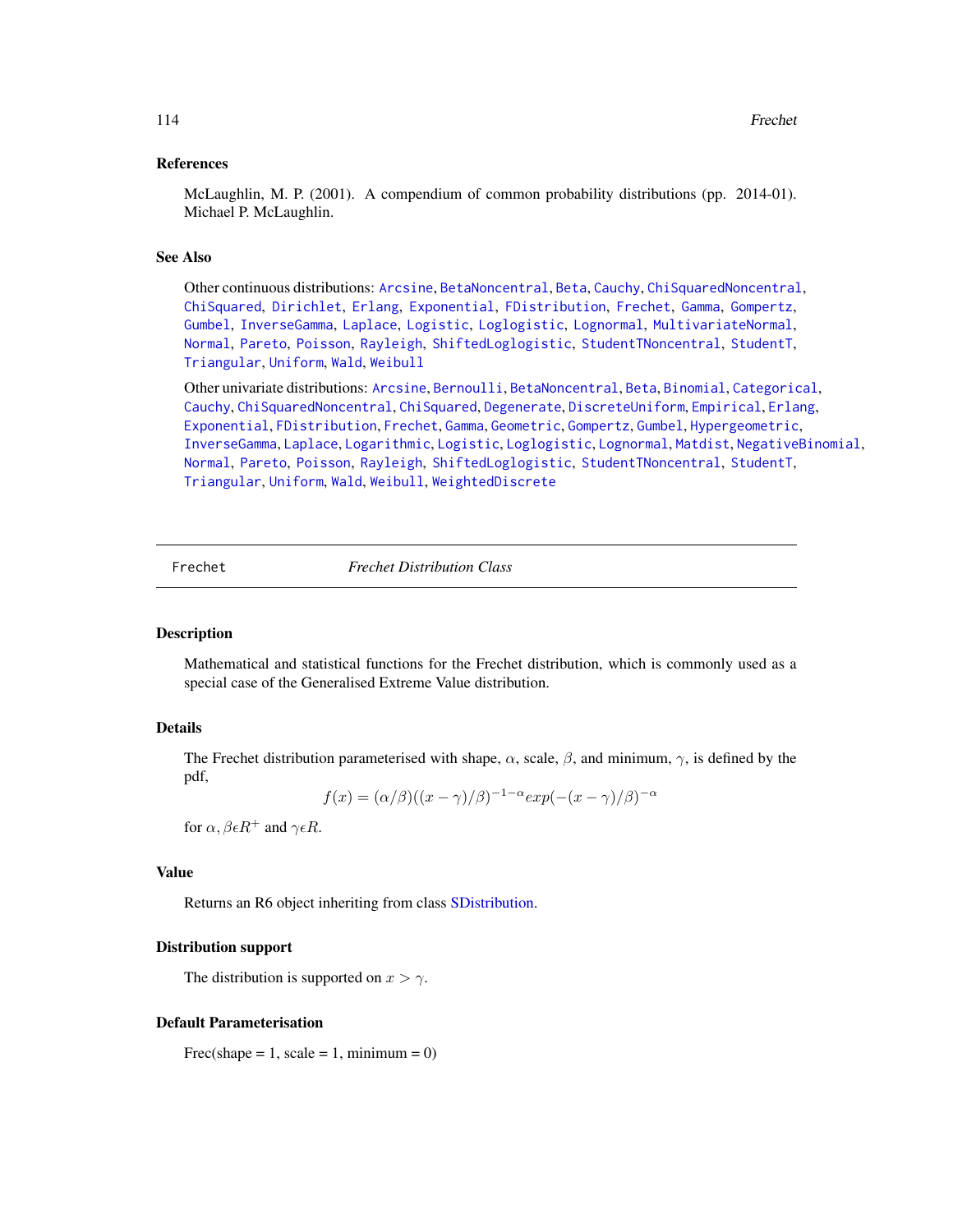#### Frechet 115

# Omitted Methods

N/A

# Also known as

Also known as the Inverse Weibull distribution.

# Super classes

[distr6::Distribution](#page-0-0) -> [distr6::SDistribution](#page-0-0) -> Frechet

## Public fields

name Full name of distribution.

short\_name Short name of distribution for printing.

description Brief description of the distribution.

packages Packages required to be installed in order to construct the distribution.

## Active bindings

properties Returns distribution properties, including skewness type and symmetry.

## **Methods**

## Public methods:

- [Frechet\\$new\(\)](#page-7-0)
- [Frechet\\$mean\(\)](#page-7-1)
- [Frechet\\$mode\(\)](#page-8-1)
- [Frechet\\$median\(\)](#page-14-0)
- [Frechet\\$variance\(\)](#page-8-0)
- [Frechet\\$skewness\(\)](#page-8-2)
- [Frechet\\$kurtosis\(\)](#page-8-3)
- [Frechet\\$entropy\(\)](#page-9-1)
- [Frechet\\$pgf\(\)](#page-9-2)
- [Frechet\\$clone\(\)](#page-9-0)

Method new(): Creates a new instance of this [R6](#page-0-0) class.

## *Usage:*

```
Frechet$new(shape = NULL, scale = NULL, minimum = NULL, decorators = NULL)
```
*Arguments:*

```
shape (numeric(1))
```
Shape parameter, defined on the positive Reals.

```
scale (numeric(1))
```
Scale parameter, defined on the positive Reals.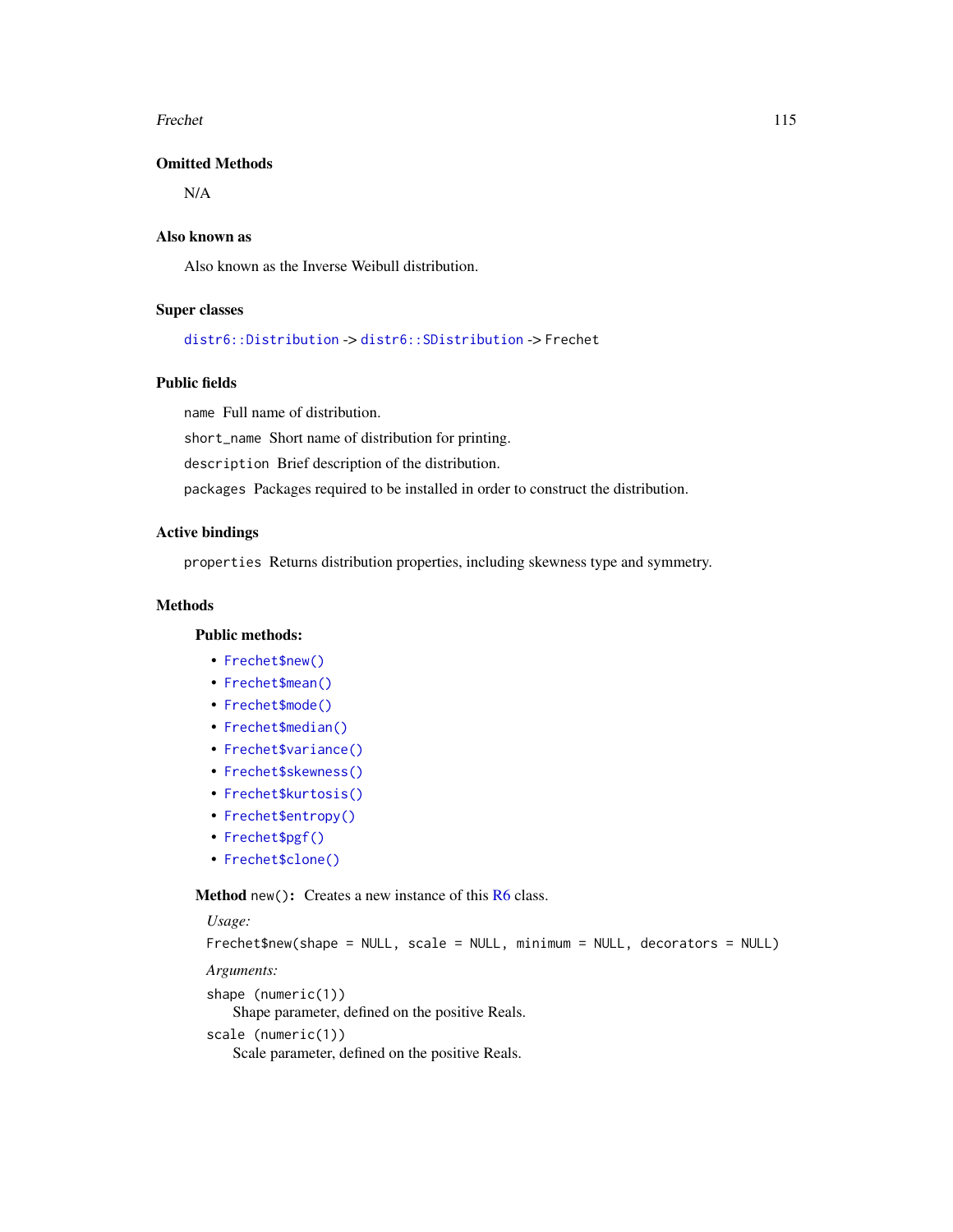```
minimum (numeric(1))
   Minimum of the distribution, defined on the Reals.
decorators (character())
```
Decorators to add to the distribution during construction.

**Method** mean(): The arithmetic mean of a (discrete) probability distribution  $X$  is the expectation

$$
E_X(X) = \sum p_X(x) * x
$$

with an integration analogue for continuous distributions.

*Usage:* Frechet\$mean(...) *Arguments:*

... Unused.

Method mode(): The mode of a probability distribution is the point at which the pdf is a local maximum, a distribution can be unimodal (one maximum) or multimodal (several maxima).

*Usage:*

```
Frechet$mode(which = "all")
```
*Arguments:*

```
which (character(1) | numeric(1))
```
Ignored if distribution is unimodal. Otherwise "all" returns all modes, otherwise specifies which mode to return.

Method median(): Returns the median of the distribution. If an analytical expression is available returns distribution median, otherwise if symmetric returns self\$mean, otherwise returns self\$quantile(0.5).

*Usage:* Frechet\$median()

Method variance(): The variance of a distribution is defined by the formula

$$
var_X = E[X^2] - E[X]^2
$$

where  $E<sub>X</sub>$  is the expectation of distribution X. If the distribution is multivariate the covariance matrix is returned.

*Usage:* Frechet\$variance(...) *Arguments:*

... Unused.

Method skewness(): The skewness of a distribution is defined by the third standardised moment,

$$
sk_X = E_X \left[ \frac{x - \mu^3}{\sigma} \right]
$$

where  $E_X$  is the expectation of distribution X,  $\mu$  is the mean of the distribution and  $\sigma$  is the standard deviation of the distribution.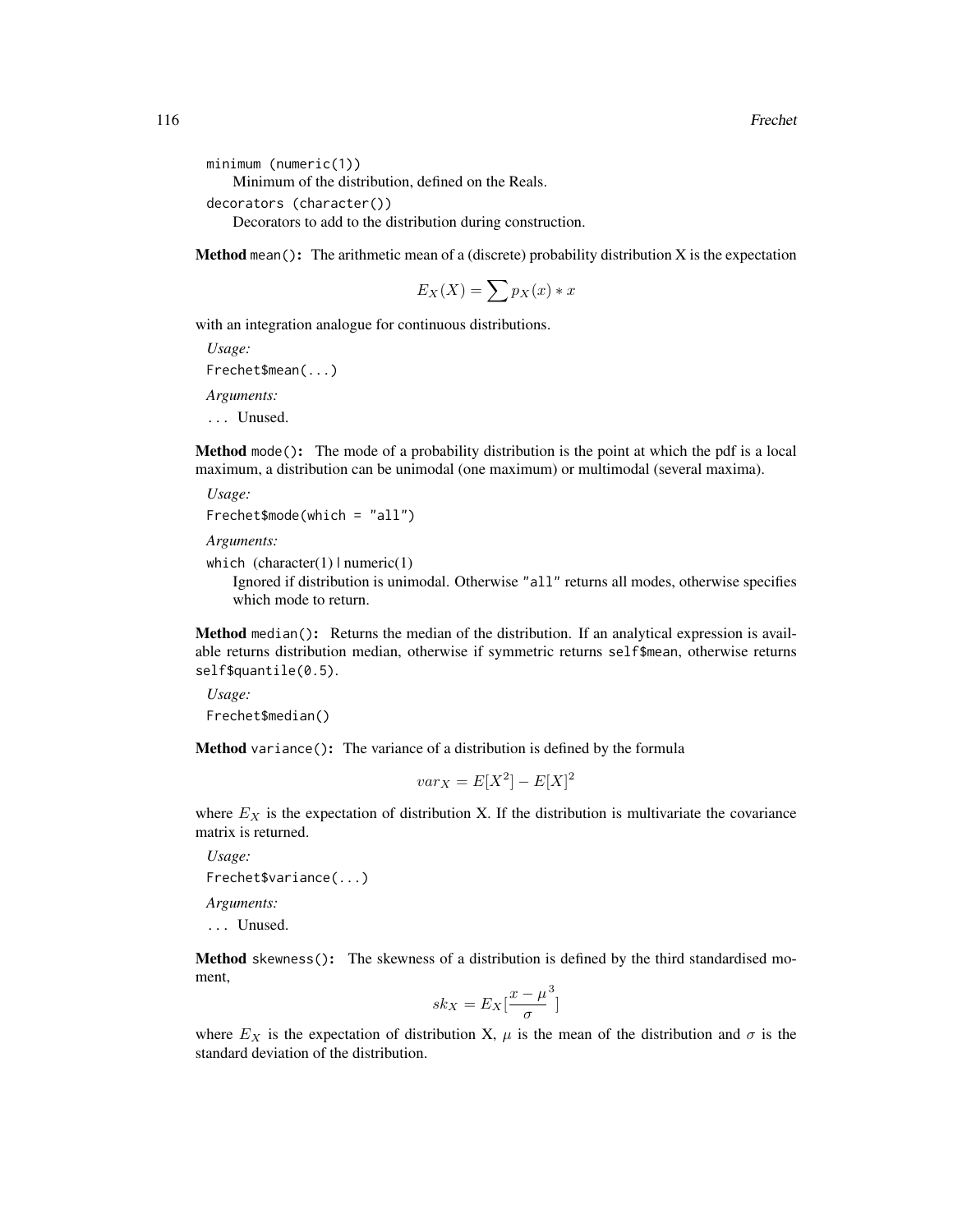*Usage:* Frechet\$skewness(...) *Arguments:* ... Unused.

Method kurtosis(): The kurtosis of a distribution is defined by the fourth standardised moment,

$$
k_X = E_X \left[ \frac{x - \mu^4}{\sigma} \right]
$$

where  $E_X$  is the expectation of distribution X,  $\mu$  is the mean of the distribution and  $\sigma$  is the standard deviation of the distribution. Excess Kurtosis is Kurtosis - 3.

*Usage:* Frechet\$kurtosis(excess = TRUE, ...) *Arguments:* excess (logical(1)) If TRUE (default) excess kurtosis returned. ... Unused.

Method entropy(): The entropy of a (discrete) distribution is defined by

$$
-\sum(f_X)log(f_X)
$$

where  $f_X$  is the pdf of distribution X, with an integration analogue for continuous distributions.

```
Usage:
Frechet$entropy(base = 2, ...)
Arguments:
base (integer(1))
   Base of the entropy logarithm, default = 2 (Shannon entropy)
... Unused.
```
Method pgf(): The probability generating function is defined by

$$
pgf_X(z) = E_X[exp(z^x)]
$$

where X is the distribution and  $E<sub>X</sub>$  is the expectation of the distribution X.

*Usage:* Frechet\$pgf(z, ...) *Arguments:* z (integer(1)) z integer to evaluate probability generating function at. ... Unused.

Method clone(): The objects of this class are cloneable with this method.

*Usage:* Frechet\$clone(deep = FALSE) *Arguments:* deep Whether to make a deep clone.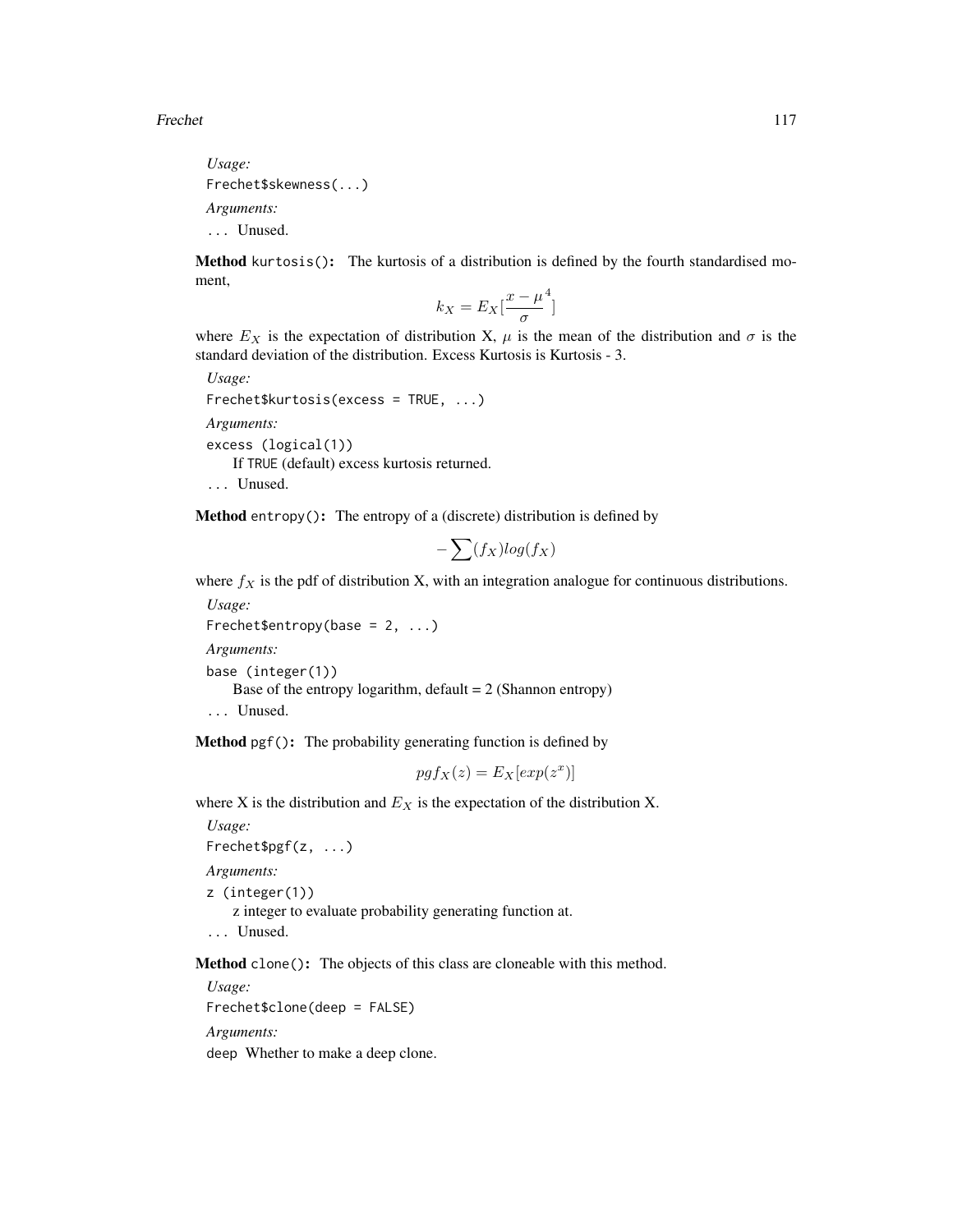## References

McLaughlin, M. P. (2001). A compendium of common probability distributions (pp. 2014-01). Michael P. McLaughlin.

## See Also

Other continuous distributions: [Arcsine](#page-6-0), [BetaNoncentral](#page-21-0), [Beta](#page-17-0), [Cauchy](#page-34-0), [ChiSquaredNoncentral](#page-43-0), [ChiSquared](#page-38-0), [Dirichlet](#page-59-0), [Erlang](#page-92-0), [Exponential](#page-102-0), [FDistributionNoncentral](#page-110-0), [FDistribution](#page-106-0), [Gamma](#page-119-0), [Gompertz](#page-129-0), [Gumbel](#page-132-0), [InverseGamma](#page-143-0), [Laplace](#page-149-0), [Logistic](#page-162-0), [Loglogistic](#page-168-0), [Lognormal](#page-172-0), [MultivariateNormal](#page-195-0), [Normal](#page-204-0), [Pareto](#page-211-0), [Poisson](#page-218-0), [Rayleigh](#page-231-0), [ShiftedLoglogistic](#page-236-0), [StudentTNoncentral](#page-249-0), [StudentT](#page-245-0), [Triangular](#page-266-0), [Uniform](#page-279-0), [Wald](#page-294-0), [Weibull](#page-298-0)

Other univariate distributions: [Arcsine](#page-6-0), [Bernoulli](#page-12-0), [BetaNoncentral](#page-21-0), [Beta](#page-17-0), [Binomial](#page-23-0), [Categorical](#page-29-0), [Cauchy](#page-34-0), [ChiSquaredNoncentral](#page-43-0), [ChiSquared](#page-38-0), [Degenerate](#page-55-0), [DiscreteUniform](#page-62-0), [Empirical](#page-82-0), [Erlang](#page-92-0), [Exponential](#page-102-0), [FDistributionNoncentral](#page-110-0), [FDistribution](#page-106-0), [Gamma](#page-119-0), [Geometric](#page-125-0), [Gompertz](#page-129-0), [Gumbel](#page-132-0), [Hypergeometric](#page-139-0), [InverseGamma](#page-143-0), [Laplace](#page-149-0), [Logarithmic](#page-158-0), [Logistic](#page-162-0), [Loglogistic](#page-168-0), [Lognormal](#page-172-0), [Matdist](#page-178-0), [NegativeBinomial](#page-200-0), [Normal](#page-204-0), [Pareto](#page-211-0), [Poisson](#page-218-0), [Rayleigh](#page-231-0), [ShiftedLoglogistic](#page-236-0), [StudentTNoncentral](#page-249-0), [StudentT](#page-245-0), [Triangular](#page-266-0), [Uniform](#page-279-0), [Wald](#page-294-0), [Weibull](#page-298-0), [WeightedDiscrete](#page-302-0)

<span id="page-117-0"></span>FunctionImputation *Imputed Pdf/Cdf/Quantile/Rand Functions Decorator*

#### Description

This decorator imputes missing pdf/cdf/quantile/rand methods from R6 Distributions by using strategies dependent on which methods are already present in the distribution. Unlike other decorators, private methods are added to the [Distribution,](#page-67-0) not public methods. Therefore the underlying public [Distribution]\$pdf, [Distribution]\$pdf, [Distribution]\$quantile, and [Distribution]\$rand functions stay the same.

# Details

Decorator objects add functionality to the given [Distribution](#page-67-0) object by copying methods in the decorator environment to the chosen [Distribution](#page-67-0) environment.

All methods implemented in decorators try to exploit analytical results where possible, otherwise numerical results are used with a message.

#### Super class

[distr6::DistributionDecorator](#page-0-0) -> FunctionImputation

## Public fields

packages Packages required to be installed in order to construct the distribution.

#### Active bindings

methods Returns the names of the available methods in this decorator.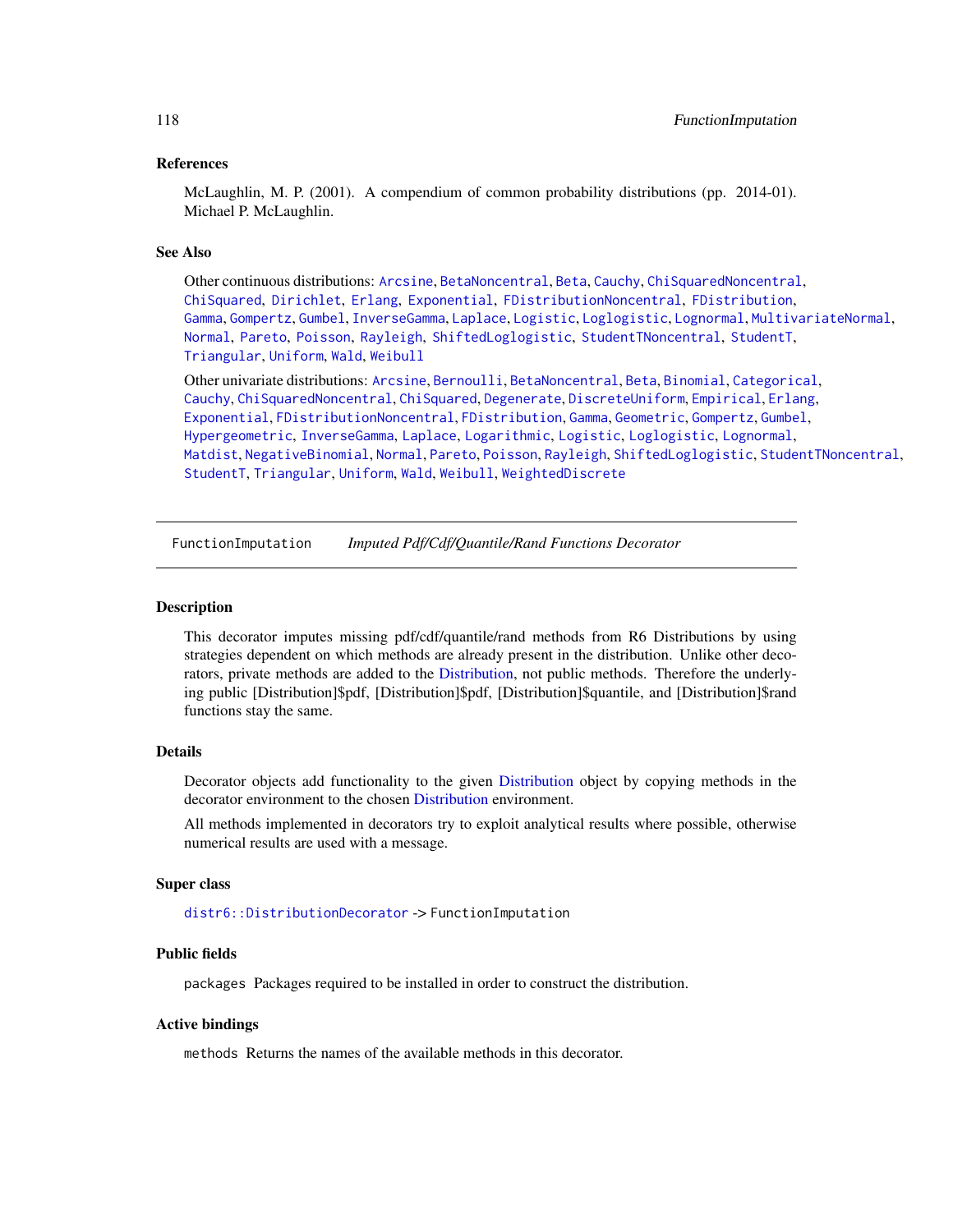# FunctionImputation 119

# **Methods**

## Public methods:

- [FunctionImputation\\$decorate\(\)](#page-78-0)
- [FunctionImputation\\$clone\(\)](#page-9-0)

Method decorate(): Decorates the given distribution with the methods available in this decorator.

*Usage:*

FunctionImputation\$decorate(distribution, n = 1000)

*Arguments:*

distribution [Distribution](#page-67-0)

Distribution to decorate.

n (integer(1))

Grid size for imputing functions, cannot be changed after decorating. Generally larger n means better accuracy but slower computation, and smaller n means worse accuracy and faster computation.

Method clone(): The objects of this class are cloneable with this method.

*Usage:*

FunctionImputation\$clone(deep = FALSE)

*Arguments:*

deep Whether to make a deep clone.

## See Also

Other decorators: [CoreStatistics](#page-48-0), [ExoticStatistics](#page-97-0)

# Examples

```
if (requireNamespace("GoFKernel", quietly = TRUE) &&
    requireNamespace("pracma", quietly = TRUE)) {
pdf <- function(x) ifelse(x < 1 | x > 10, 0, 1 / 10)
x <- Distribution$new("Test",
  pdf = pdf,
  support = set6::Interval$new(1, 10, class = "integer"),
  type = set6::Naturals$new()
)
decorate(x, "FunctionImputation", n = 1000)
x <- Distribution$new("Test",
  pdf = pdf,
  support = set6::Interval$new(1, 10, class = "integer"),
  type = set6::Naturals$new(),
  decorators = "FunctionImputation"
)
x <- Distribution$new("Test",
```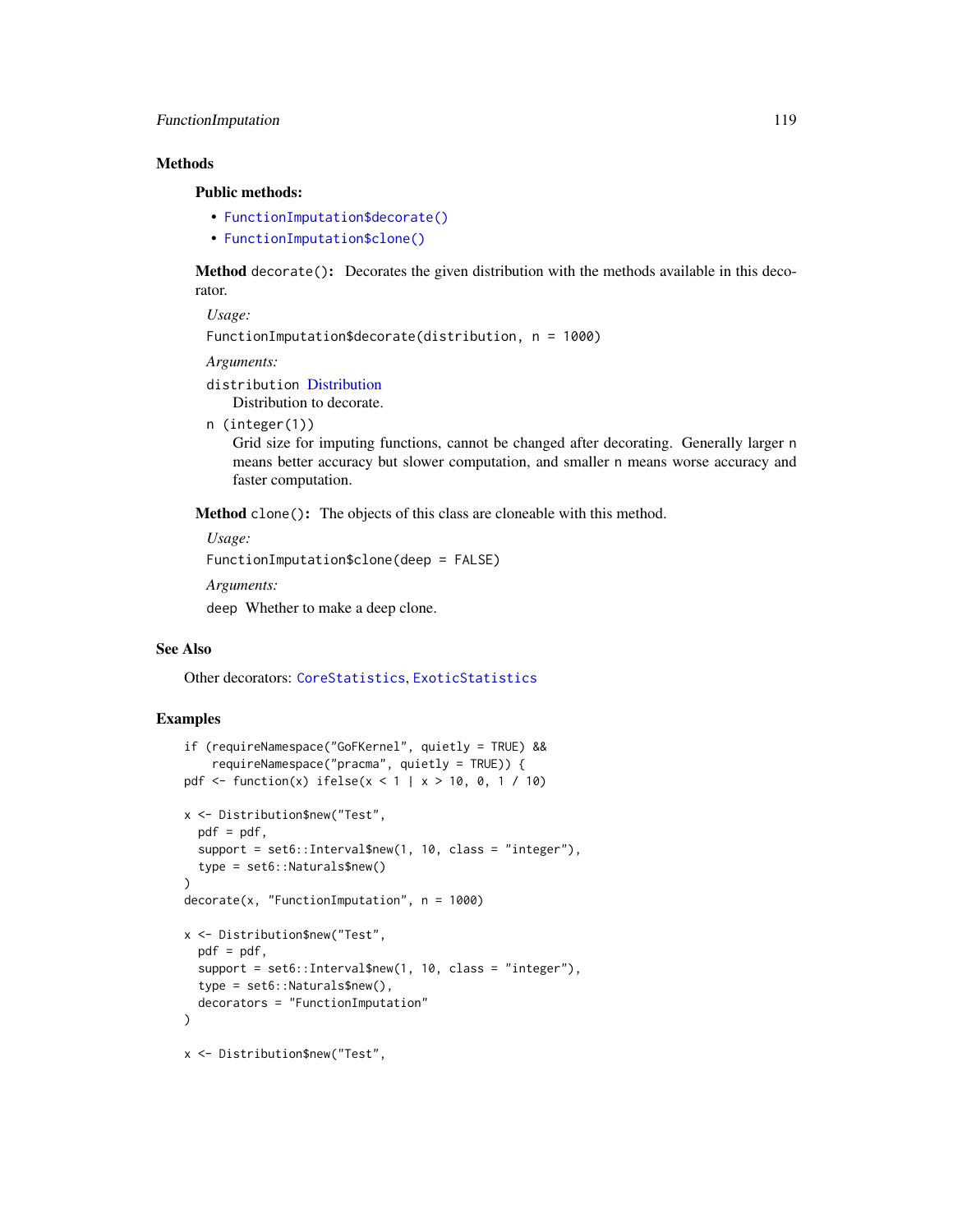#### 120 Gamma Gamma and the Contract of the Contract of the Contract of Gamma and the Contract of Gamma and the Contract of Gamma and the Contract of Gamma and the Contract of Gamma and the Contract of Gamma and the Contract o

```
pdf = pdf,
  support = set6::Interval$new(1, 10, class = "integer"),
  type = set6::Naturals$new()
\mathcal{L}FunctionImputation$new()$decorate(x, n = 1000)
x$pdf(1:10)
x$cdf(1:10)
x$quantile(0.42)
x$rand(4)
}
```
<span id="page-119-0"></span>Gamma *Gamma Distribution Class*

# Description

Mathematical and statistical functions for the Gamma distribution, which is commonly used as the prior in Bayesian modelling, the convolution of exponential distributions, and to model waiting times.

## Details

The Gamma distribution parameterised with shape,  $\alpha$ , and rate,  $\beta$ , is defined by the pdf,

$$
f(x) = (\beta^{\alpha})/\Gamma(\alpha)x^{\alpha-1}exp(-x\beta)
$$

for  $\alpha, \beta > 0$ .

## Value

Returns an R6 object inheriting from class [SDistribution.](#page-235-0)

# Distribution support

The distribution is supported on the Positive Reals.

# Default Parameterisation

 $Gamma(shape = 1, rate = 1)$ 

# Omitted Methods

N/A

Also known as

N/A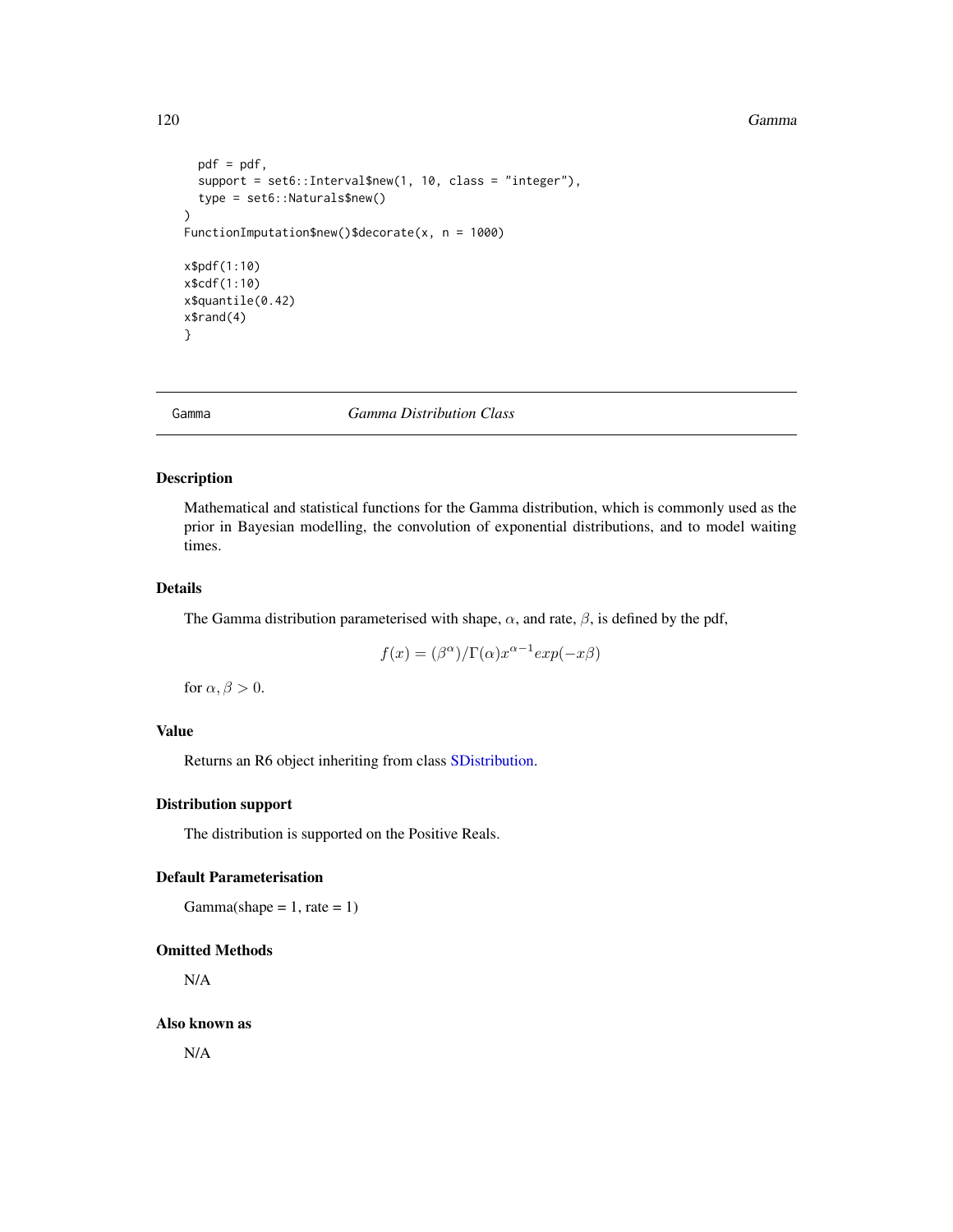#### Gamma 121

## Super classes

[distr6::Distribution](#page-0-0) -> [distr6::SDistribution](#page-0-0) -> Gamma

## Public fields

name Full name of distribution.

short\_name Short name of distribution for printing.

description Brief description of the distribution.

packages Packages required to be installed in order to construct the distribution.

## Methods

# Public methods:

- [Gamma\\$new\(\)](#page-7-0)
- [Gamma\\$mean\(\)](#page-7-1)
- [Gamma\\$mode\(\)](#page-8-1)
- [Gamma\\$variance\(\)](#page-8-0)
- [Gamma\\$skewness\(\)](#page-8-2)
- [Gamma\\$kurtosis\(\)](#page-8-3)
- [Gamma\\$entropy\(\)](#page-9-1)
- [Gamma\\$mgf\(\)](#page-15-0)
- [Gamma\\$cf\(\)](#page-15-1)
- [Gamma\\$pgf\(\)](#page-9-2)
- [Gamma\\$clone\(\)](#page-9-0)

#### **Method** new( $)$ : Creates a new instance of this  $R6$  class.

```
Usage:
Gamma$new(
  shape = NULL,
 rate = NULL,
 scale = NULL,
 mean = NULL,decorators = NULL
)
```

```
Arguments:
```
shape (numeric(1))

Shape parameter, defined on the positive Reals.

```
rate (numeric(1))
```
Rate parameter of the distribution, defined on the positive Reals.

```
scale numeric(1))
```
Scale parameter of the distribution, defined on the positive Reals. scale = 1/rate. If provided rate is ignored.

```
mean (numeric(1))
```
Alternative parameterisation of the distribution, defined on the positive Reals. If given then rate and scale are ignored. Related by mean = shape/rate.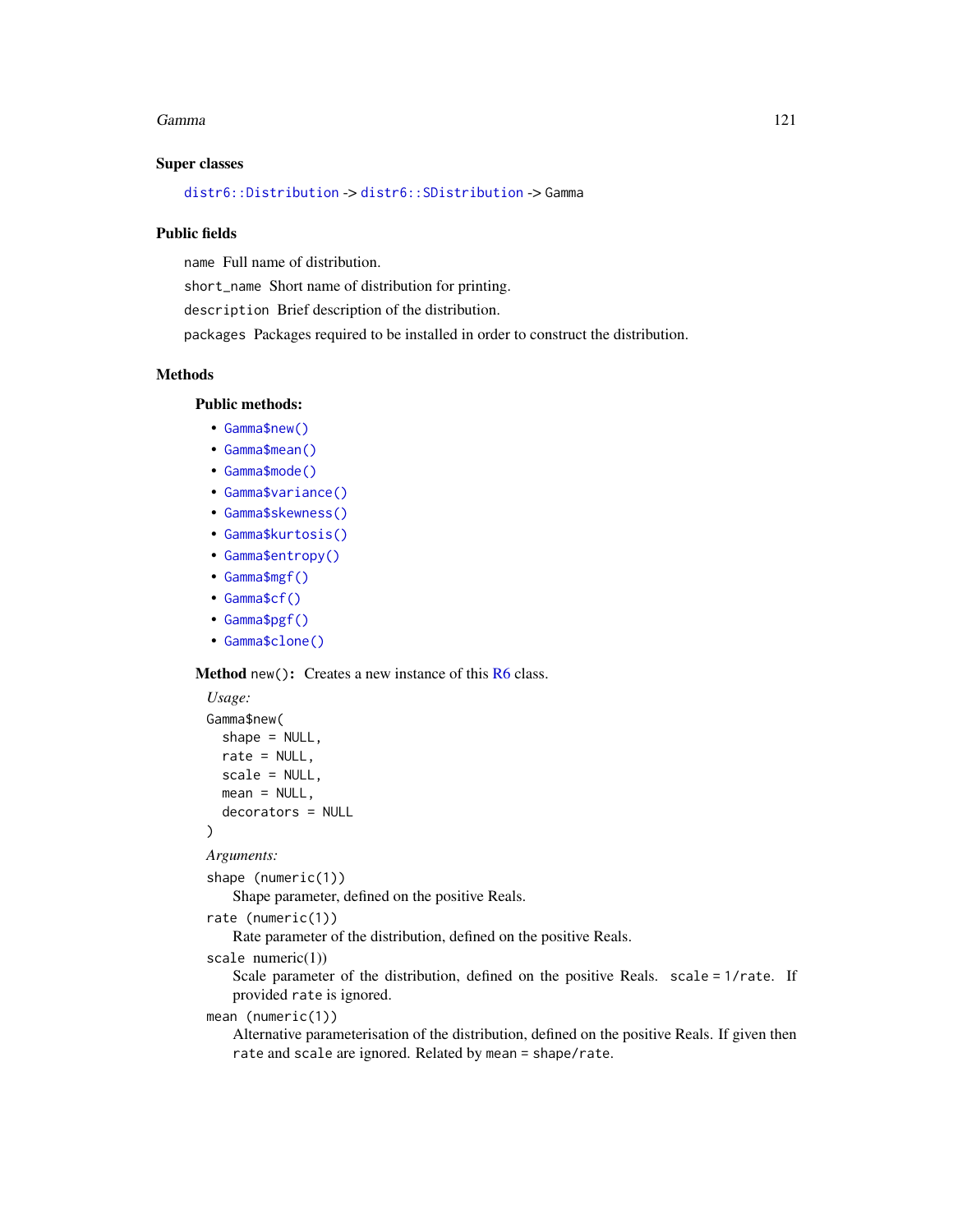```
decorators (character())
```
Decorators to add to the distribution during construction.

**Method** mean(): The arithmetic mean of a (discrete) probability distribution  $X$  is the expectation

$$
E_X(X) = \sum p_X(x) * x
$$

with an integration analogue for continuous distributions.

*Usage:* Gamma\$mean(...) *Arguments:*

... Unused.

Method mode(): The mode of a probability distribution is the point at which the pdf is a local maximum, a distribution can be unimodal (one maximum) or multimodal (several maxima).

*Usage:*

```
Gamma$mode(which = "all")
```
*Arguments:*

which  $(character(1) | numeric(1))$ 

Ignored if distribution is unimodal. Otherwise "all" returns all modes, otherwise specifies which mode to return.

Method variance(): The variance of a distribution is defined by the formula

$$
var_X = E[X^2] - E[X]^2
$$

where  $E_X$  is the expectation of distribution X. If the distribution is multivariate the covariance matrix is returned.

*Usage:* Gamma\$variance(...)

*Arguments:*

... Unused.

Method skewness(): The skewness of a distribution is defined by the third standardised moment,

$$
sk_X = E_X \left[ \frac{x - \mu^3}{\sigma} \right]
$$

where  $E_X$  is the expectation of distribution X,  $\mu$  is the mean of the distribution and  $\sigma$  is the standard deviation of the distribution.

*Usage:* Gamma\$skewness(...) *Arguments:* ... Unused.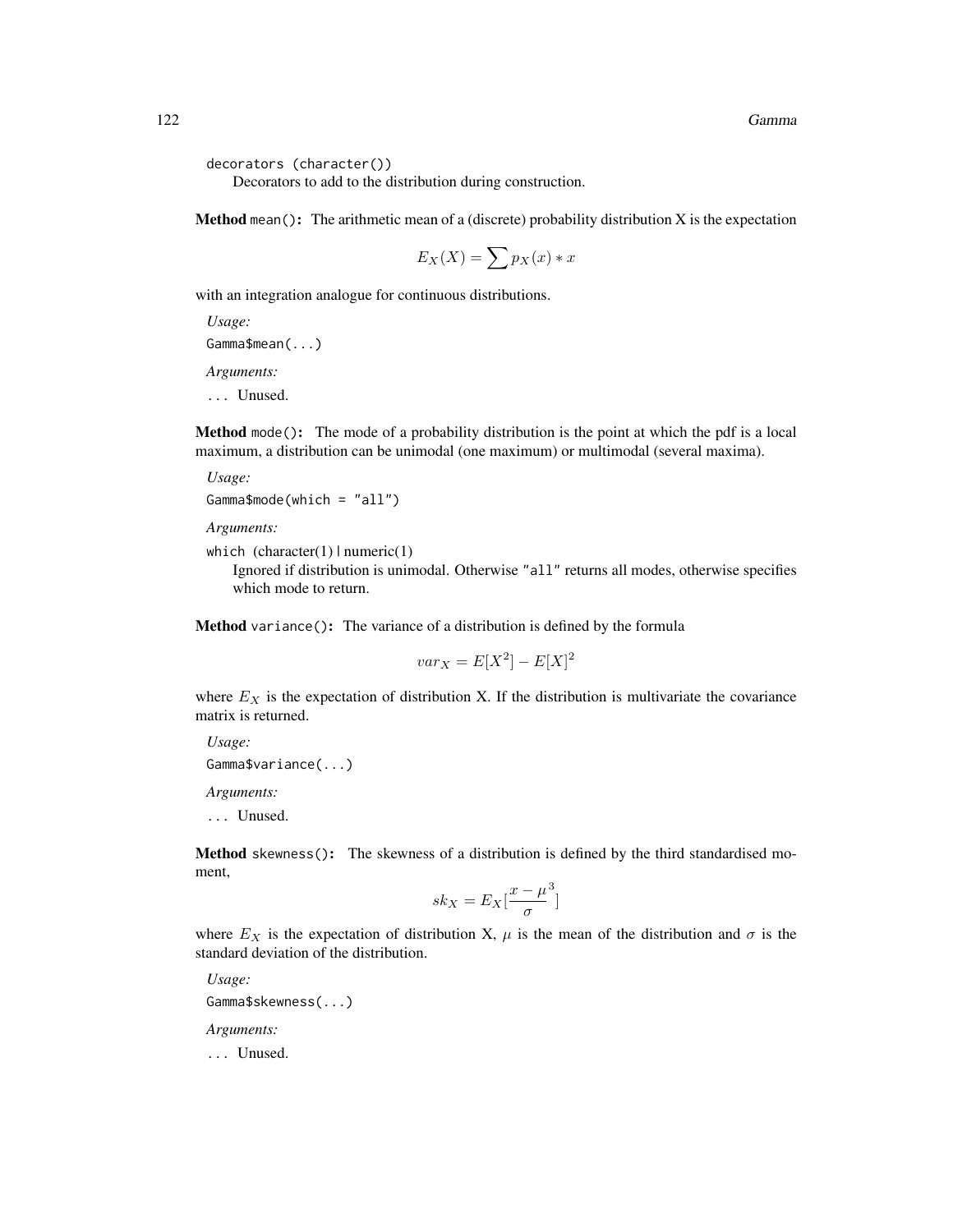Gamma 123

Method kurtosis(): The kurtosis of a distribution is defined by the fourth standardised moment,

$$
k_X = E_X \left[ \frac{x - \mu^4}{\sigma} \right]
$$

where  $E_X$  is the expectation of distribution X,  $\mu$  is the mean of the distribution and  $\sigma$  is the standard deviation of the distribution. Excess Kurtosis is Kurtosis - 3.

*Usage:*

Gamma\$kurtosis(excess = TRUE, ...)

*Arguments:*

excess (logical(1)) If TRUE (default) excess kurtosis returned.

... Unused.

Method entropy(): The entropy of a (discrete) distribution is defined by

$$
-\sum(f_X)log(f_X)
$$

where  $f_X$  is the pdf of distribution X, with an integration analogue for continuous distributions.

```
Usage:
Gamma$entropy(base = 2, ...)
Arguments:
base (integer(1))
   Base of the entropy logarithm, default = 2 (Shannon entropy)
... Unused.
```
Method mgf(): The moment generating function is defined by

$$
mgf_X(t) = E_X[exp(xt)]
$$

where X is the distribution and  $E<sub>X</sub>$  is the expectation of the distribution X.

```
Usage:
Gamma$mgf(t, ...)
Arguments:
t (integer(1))
    t integer to evaluate function at.
```
... Unused.

Method cf(): The characteristic function is defined by

$$
cf_X(t) = E_X[exp(xti)]
$$

where X is the distribution and  $E<sub>X</sub>$  is the expectation of the distribution X.

*Usage:* Gamma\$cf(t, ...) *Arguments:*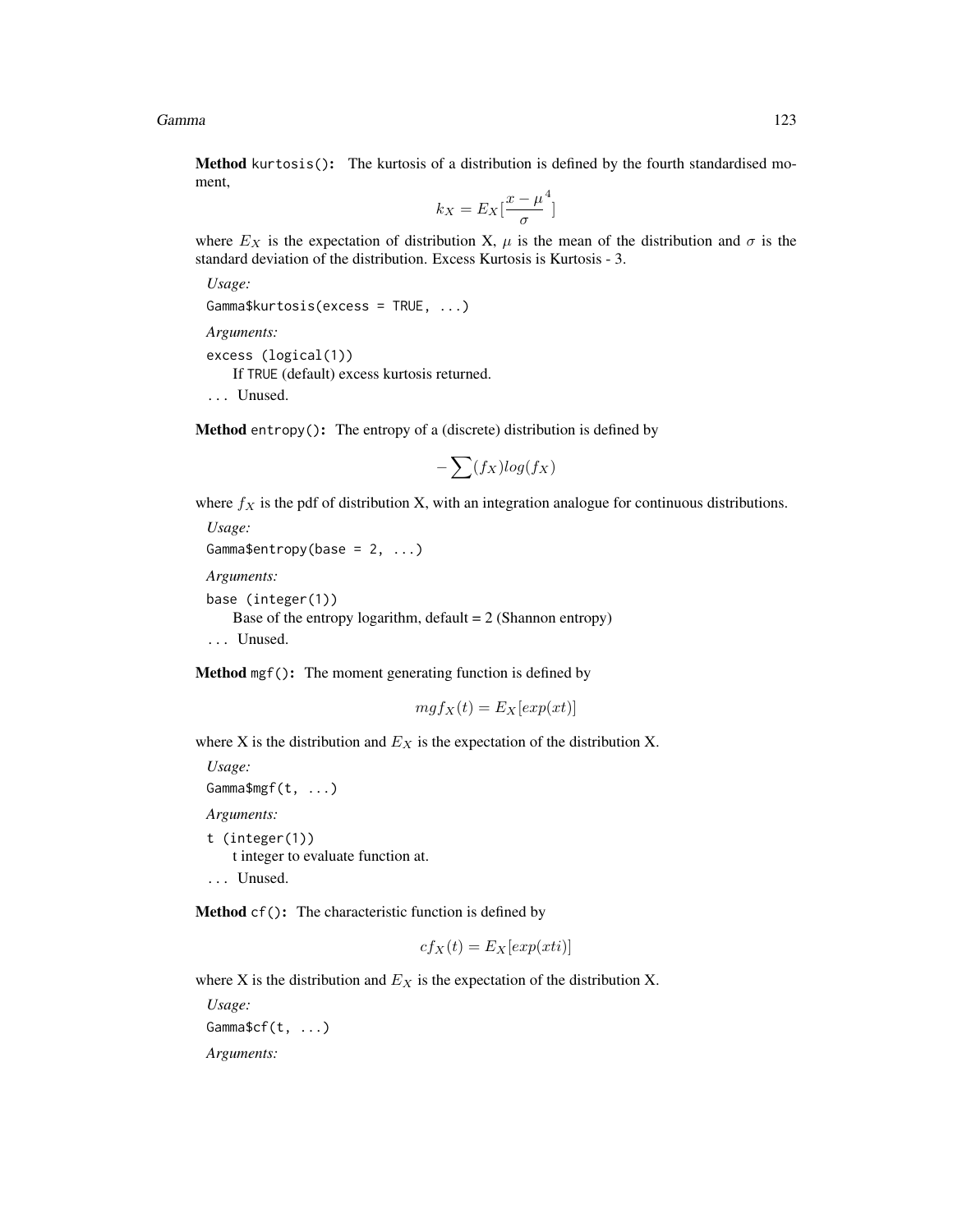t (integer(1)) t integer to evaluate function at. ... Unused.

Method pgf(): The probability generating function is defined by

$$
pgf_X(z) = E_X[exp(z^x)]
$$

where X is the distribution and  $E<sub>X</sub>$  is the expectation of the distribution X.

*Usage:*

Gamma\$pgf(z, ...)

*Arguments:*

z (integer(1)) z integer to evaluate probability generating function at. ... Unused.

Method clone(): The objects of this class are cloneable with this method.

```
Usage:
Gamma$clone(deep = FALSE)
Arguments:
```
deep Whether to make a deep clone.

## References

McLaughlin, M. P. (2001). A compendium of common probability distributions (pp. 2014-01). Michael P. McLaughlin.

### See Also

Other continuous distributions: [Arcsine](#page-6-0), [BetaNoncentral](#page-21-0), [Beta](#page-17-0), [Cauchy](#page-34-0), [ChiSquaredNoncentral](#page-43-0), [ChiSquared](#page-38-0), [Dirichlet](#page-59-0), [Erlang](#page-92-0), [Exponential](#page-102-0), [FDistributionNoncentral](#page-110-0), [FDistribution](#page-106-0), [Frechet](#page-113-0), [Gompertz](#page-129-0), [Gumbel](#page-132-0), [InverseGamma](#page-143-0), [Laplace](#page-149-0), [Logistic](#page-162-0), [Loglogistic](#page-168-0), [Lognormal](#page-172-0), [MultivariateNormal](#page-195-0), [Normal](#page-204-0), [Pareto](#page-211-0), [Poisson](#page-218-0), [Rayleigh](#page-231-0), [ShiftedLoglogistic](#page-236-0), [StudentTNoncentral](#page-249-0), [StudentT](#page-245-0), [Triangular](#page-266-0), [Uniform](#page-279-0), [Wald](#page-294-0), [Weibull](#page-298-0)

Other univariate distributions: [Arcsine](#page-6-0), [Bernoulli](#page-12-0), [BetaNoncentral](#page-21-0), [Beta](#page-17-0), [Binomial](#page-23-0), [Categorical](#page-29-0), [Cauchy](#page-34-0), [ChiSquaredNoncentral](#page-43-0), [ChiSquared](#page-38-0), [Degenerate](#page-55-0), [DiscreteUniform](#page-62-0), [Empirical](#page-82-0), [Erlang](#page-92-0), [Exponential](#page-102-0), [FDistributionNoncentral](#page-110-0), [FDistribution](#page-106-0), [Frechet](#page-113-0), [Geometric](#page-125-0), [Gompertz](#page-129-0), [Gumbel](#page-132-0), [Hypergeometric](#page-139-0), [InverseGamma](#page-143-0), [Laplace](#page-149-0), [Logarithmic](#page-158-0), [Logistic](#page-162-0), [Loglogistic](#page-168-0), [Lognormal](#page-172-0), [Matdist](#page-178-0), [NegativeBinomial](#page-200-0), [Normal](#page-204-0), [Pareto](#page-211-0), [Poisson](#page-218-0), [Rayleigh](#page-231-0), [ShiftedLoglogistic](#page-236-0), [StudentTNoncentral](#page-249-0), [StudentT](#page-245-0), [Triangular](#page-266-0), [Uniform](#page-279-0), [Wald](#page-294-0), [Weibull](#page-298-0), [WeightedDiscrete](#page-302-0)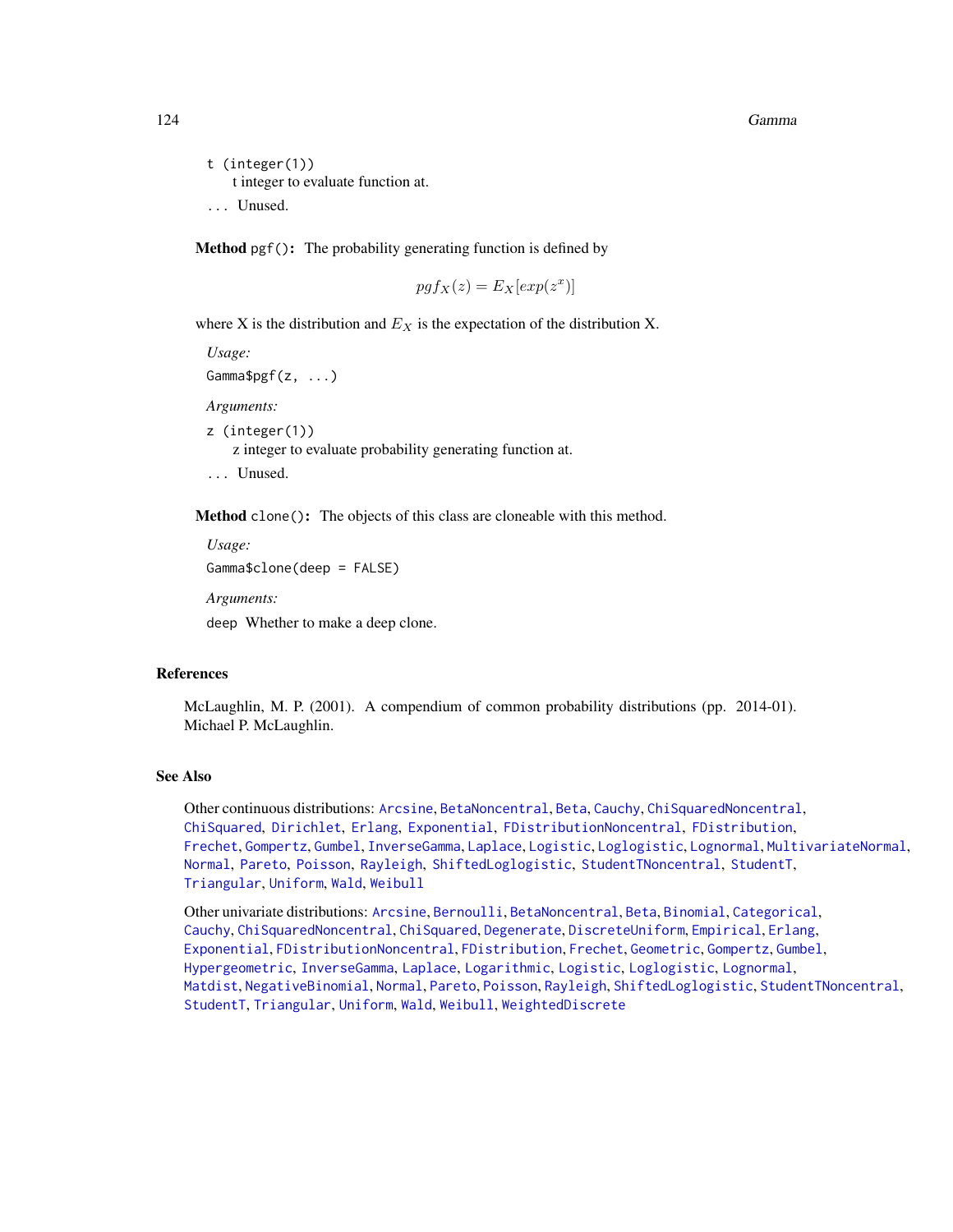## Description

Calculate the p-norm of any function between given limits.

# Usage

generalPNorm(fun, p, lower, upper, range = NULL)

# Arguments

| fun   | function to calculate the p-norm of.               |
|-------|----------------------------------------------------|
| p     | the pth norm to calculate                          |
| lower | lower bound for the integral                       |
| upper | upper bound for the integral                       |
| range | if discrete then range of the function to sum over |

## Details

The p-norm of a continuous function  $f$  is given by,

$$
(\int_S |f|^p d\mu)^{1/p}
$$

where  $S$  is the function support. And for a discrete function by

$$
\sum_i (x_{i+1} - x_i) * |f(x_i)|^p
$$

where  $i$  is over a given range.

The p-norm is calculated numerically using the integrate function and therefore results are approximate only.

# Value

Returns a numeric value for the p norm of a function evaluated between given limits.

# Examples

```
generalPNorm(Exponential$new()$pdf, 2, 0, 10)
```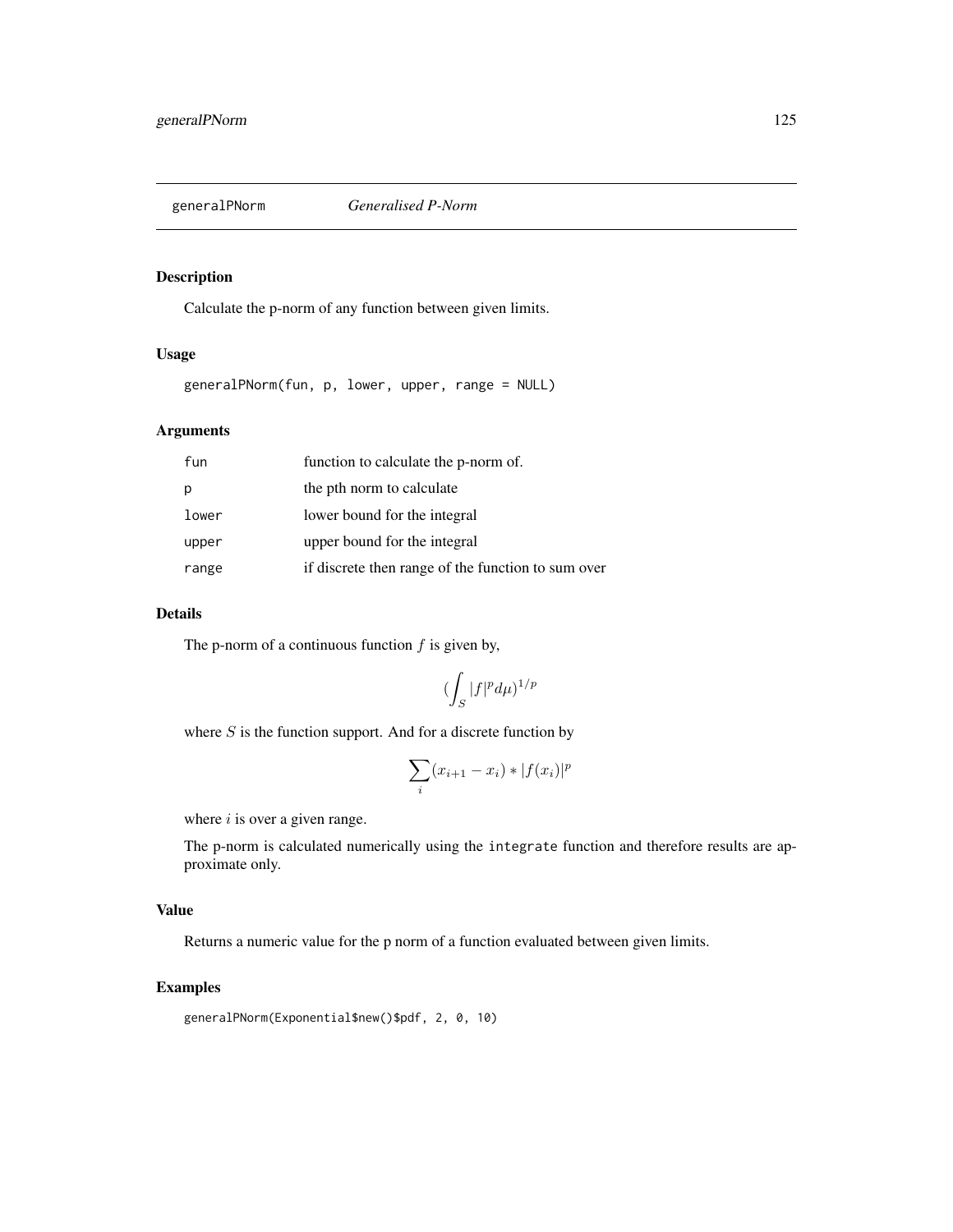<span id="page-125-0"></span>

# **Description**

Mathematical and statistical functions for the Geometric distribution, which is commonly used to model the number of trials (or number of failures) before the first success.

## Details

The Geometric distribution parameterised with probability of success,  $p$ , is defined by the pmf,

$$
f(x) = (1 - p)^{k-1}p
$$

for probability p.

The Geometric distribution is used to either model the number of trials (trials = TRUE) or number of failures (trials = FALSE) before the first success.

## Value

Returns an R6 object inheriting from class [SDistribution.](#page-235-0)

## Distribution support

The distribution is supported on the Naturals (zero is included if modelling number of failures before success).

# Default Parameterisation

 $Geom(prob = 0.5, trials = FALSE)$ 

## Omitted Methods

N/A

# Also known as

N/A

#### Super classes

[distr6::Distribution](#page-0-0) -> [distr6::SDistribution](#page-0-0) -> Geometric

# Public fields

name Full name of distribution.

short\_name Short name of distribution for printing.

description Brief description of the distribution.

packages Packages required to be installed in order to construct the distribution.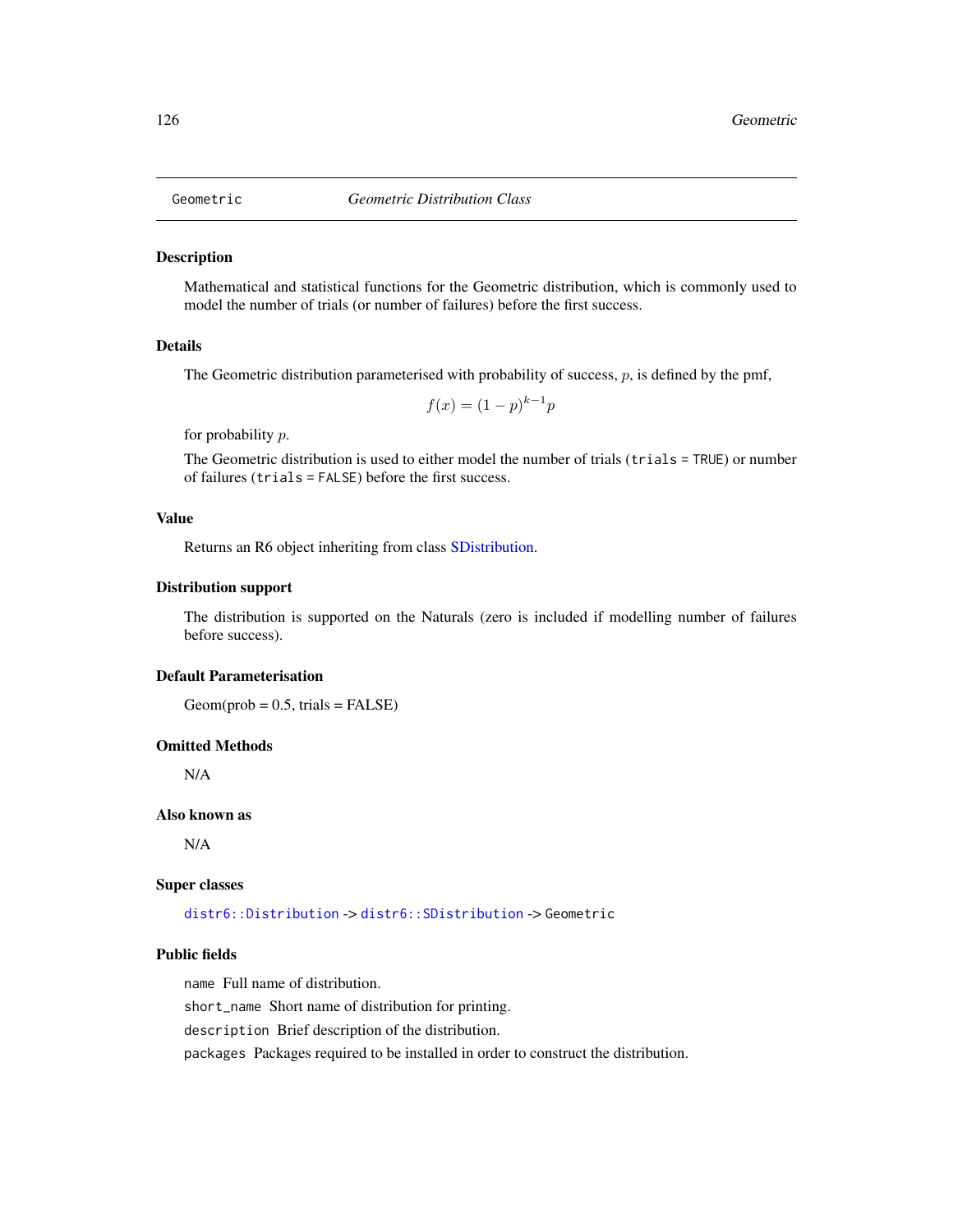## Geometric 127

# Methods

## Public methods:

- [Geometric\\$new\(\)](#page-7-0)
- [Geometric\\$mean\(\)](#page-7-1)
- [Geometric\\$mode\(\)](#page-8-1)
- [Geometric\\$variance\(\)](#page-8-0)
- [Geometric\\$skewness\(\)](#page-8-2)
- [Geometric\\$kurtosis\(\)](#page-8-3)
- [Geometric\\$entropy\(\)](#page-9-1)
- [Geometric\\$mgf\(\)](#page-15-0)
- [Geometric\\$cf\(\)](#page-15-1)
- [Geometric\\$pgf\(\)](#page-9-2)
- [Geometric\\$clone\(\)](#page-9-0)

**Method** new(): Creates a new instance of this  $R6$  class.

## *Usage:*

```
Geometric$new(prob = NULL, qprob = NULL, trials = NULL, decorators = NULL)
```
*Arguments:*

prob (numeric(1))

Probability of success.

qprob (numeric(1))

Probability of failure. If provided then prob is ignored. qprob = 1 -prob.

## trials (logical(1))

If TRUE then the distribution models the number of trials,  $x$ , before the first success. Otherwise the distribution calculates the probability of  $y$  failures before the first success. Mathematically these are related by  $Y = X - 1$ .

```
decorators (character())
```
Decorators to add to the distribution during construction.

**Method** mean(): The arithmetic mean of a (discrete) probability distribution  $X$  is the expectation

$$
E_X(X) = \sum p_X(x) * x
$$

with an integration analogue for continuous distributions.

*Usage:*

```
Geometric$mean(...)
```
*Arguments:*

... Unused.

Method mode(): The mode of a probability distribution is the point at which the pdf is a local maximum, a distribution can be unimodal (one maximum) or multimodal (several maxima).

*Usage:*

Geometric\$mode(which = "all")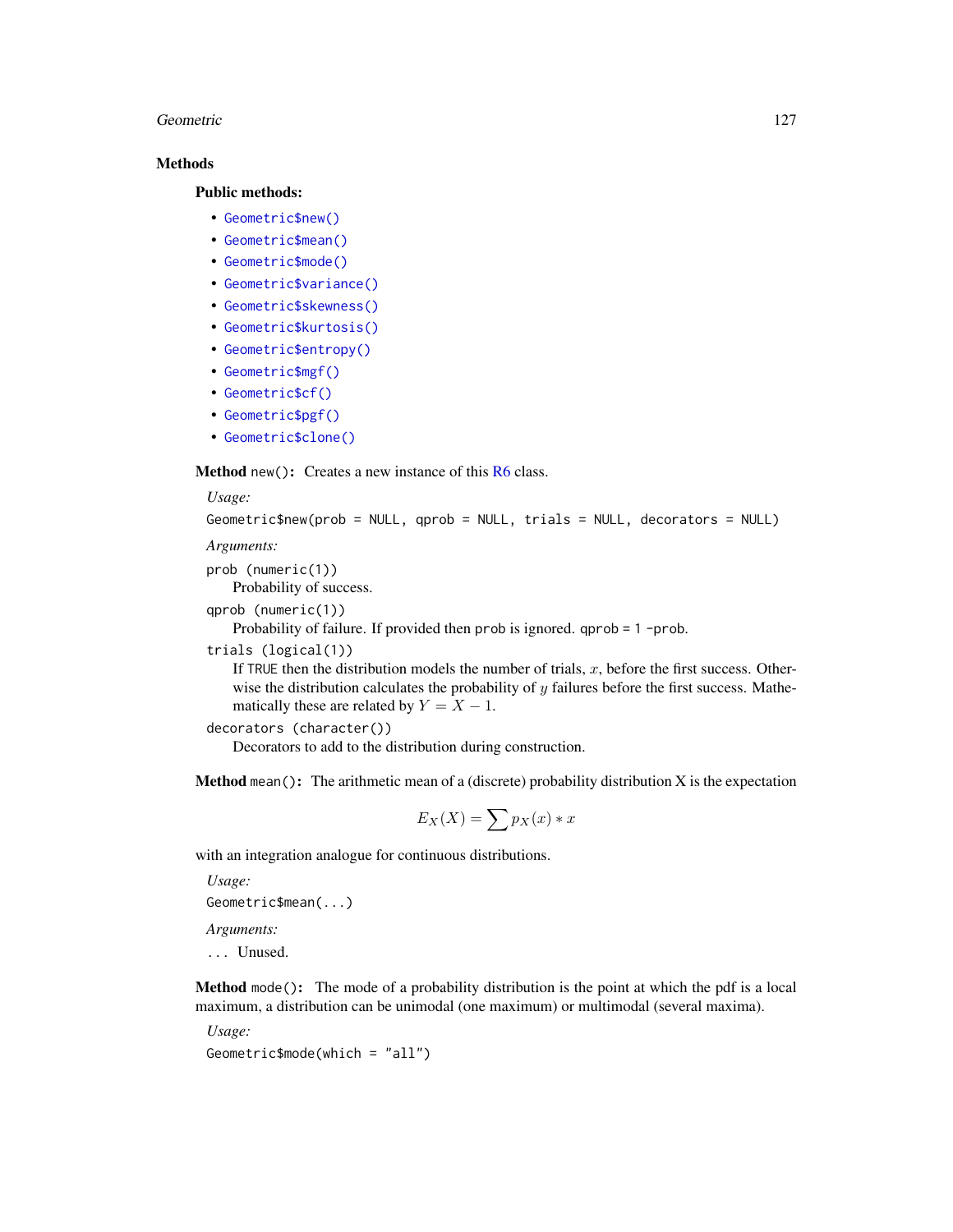*Arguments:*

which  $(character(1) | numeric(1))$ 

Ignored if distribution is unimodal. Otherwise "all" returns all modes, otherwise specifies which mode to return.

Method variance(): The variance of a distribution is defined by the formula

$$
var_X = E[X^2] - E[X]^2
$$

where  $E_X$  is the expectation of distribution X. If the distribution is multivariate the covariance matrix is returned.

*Usage:* Geometric\$variance(...) *Arguments:* ... Unused.

Method skewness(): The skewness of a distribution is defined by the third standardised moment,

$$
sk_X = E_X \left[ \frac{x - \mu^3}{\sigma} \right]
$$

where  $E_X$  is the expectation of distribution X,  $\mu$  is the mean of the distribution and  $\sigma$  is the standard deviation of the distribution.

*Usage:*

Geometric\$skewness(...)

*Arguments:*

... Unused.

Method kurtosis(): The kurtosis of a distribution is defined by the fourth standardised moment,

$$
k_X = E_X \left[ \frac{x - \mu^4}{\sigma} \right]
$$

where  $E_X$  is the expectation of distribution X,  $\mu$  is the mean of the distribution and  $\sigma$  is the standard deviation of the distribution. Excess Kurtosis is Kurtosis - 3.

*Usage:*

```
Geometric$kurtosis(excess = TRUE, ...)
```
*Arguments:*

excess (logical(1))

If TRUE (default) excess kurtosis returned.

... Unused.

Method entropy(): The entropy of a (discrete) distribution is defined by

$$
-\sum(f_X)log(f_X)
$$

where  $f_X$  is the pdf of distribution X, with an integration analogue for continuous distributions. *Usage:*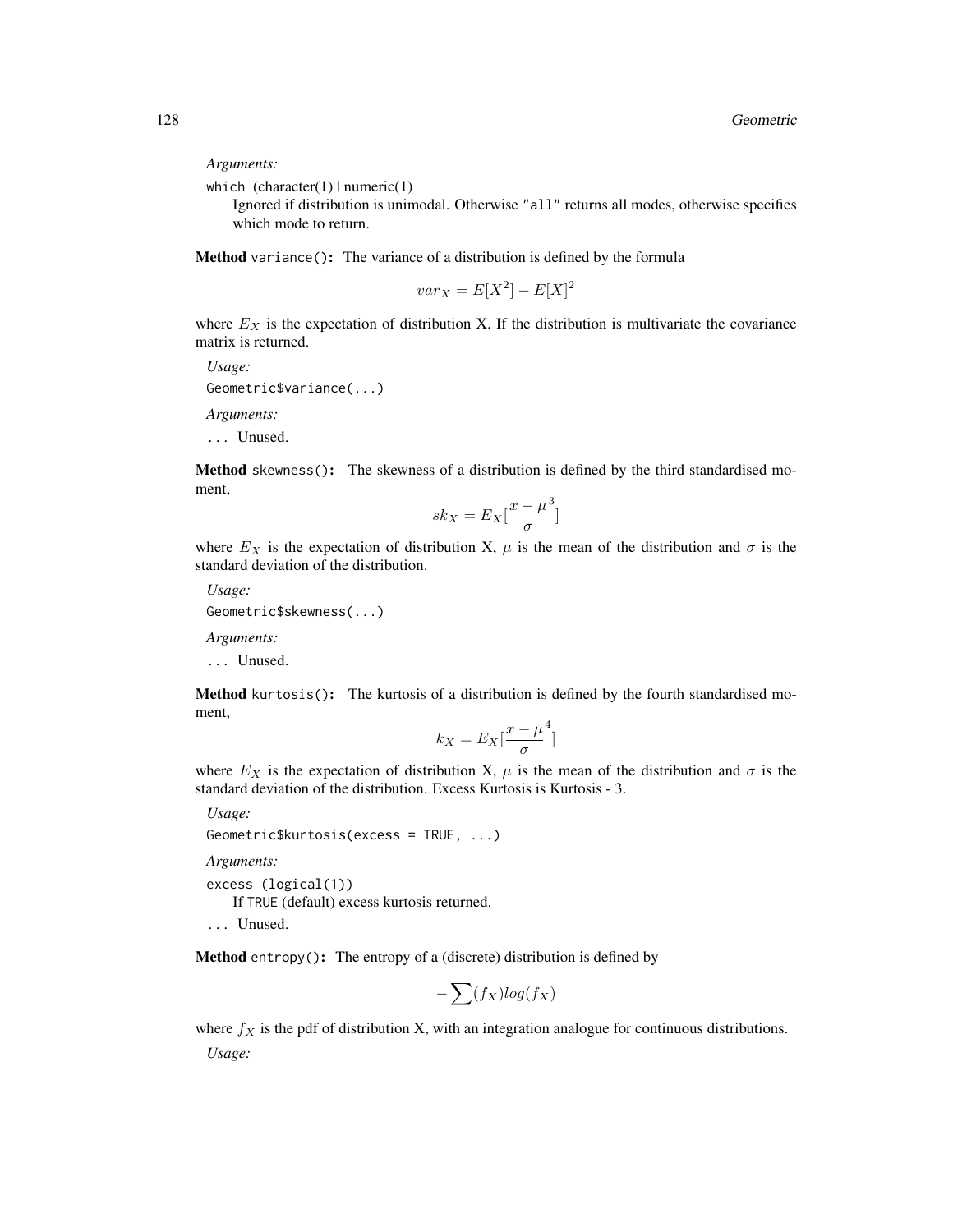#### Geometric 129

```
Geometric$entropy(base = 2, ...)
Arguments:
base (integer(1))
   Base of the entropy logarithm, default = 2 (Shannon entropy)
... Unused.
```
Method mgf(): The moment generating function is defined by

$$
mgf_X(t) = E_X[exp(xt)]
$$

where X is the distribution and  $E<sub>X</sub>$  is the expectation of the distribution X.

*Usage:* Geometric\$mgf(t, ...) *Arguments:* t (integer(1)) t integer to evaluate function at. ... Unused.

Method cf(): The characteristic function is defined by

$$
cf_X(t) = E_X[exp(xti)]
$$

where X is the distribution and  $E<sub>X</sub>$  is the expectation of the distribution X.

*Usage:* Geometric\$cf(t, ...) *Arguments:* t (integer(1)) t integer to evaluate function at. ... Unused.

Method pgf(): The probability generating function is defined by

$$
pgf_X(z) = E_X[exp(z^x)]
$$

where X is the distribution and  $E<sub>X</sub>$  is the expectation of the distribution X.

*Usage:* Geometric\$pgf(z, ...) *Arguments:* z (integer(1)) z integer to evaluate probability generating function at. ... Unused.

Method clone(): The objects of this class are cloneable with this method.

*Usage:* Geometric\$clone(deep = FALSE) *Arguments:* deep Whether to make a deep clone.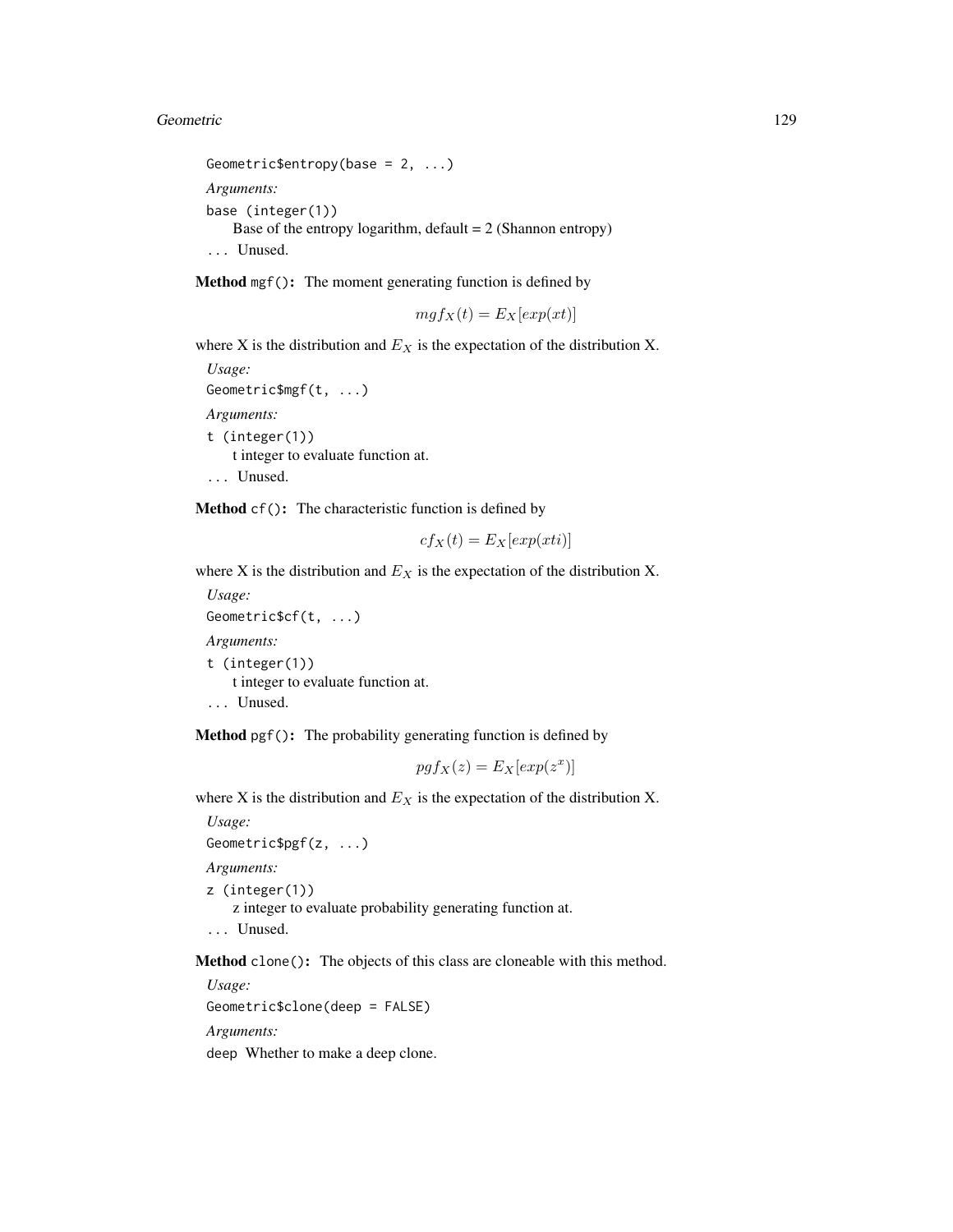## References

McLaughlin, M. P. (2001). A compendium of common probability distributions (pp. 2014-01). Michael P. McLaughlin.

## See Also

Other discrete distributions: [Bernoulli](#page-12-0), [Binomial](#page-23-0), [Categorical](#page-29-0), [Degenerate](#page-55-0), [DiscreteUniform](#page-62-0), [EmpiricalMV](#page-87-0), [Empirical](#page-82-0), [Hypergeometric](#page-139-0), [Logarithmic](#page-158-0), [Matdist](#page-178-0), [Multinomial](#page-190-0), [NegativeBinomial](#page-200-0), [WeightedDiscrete](#page-302-0)

Other univariate distributions: [Arcsine](#page-6-0), [Bernoulli](#page-12-0), [BetaNoncentral](#page-21-0), [Beta](#page-17-0), [Binomial](#page-23-0), [Categorical](#page-29-0), [Cauchy](#page-34-0), [ChiSquaredNoncentral](#page-43-0), [ChiSquared](#page-38-0), [Degenerate](#page-55-0), [DiscreteUniform](#page-62-0), [Empirical](#page-82-0), [Erlang](#page-92-0), [Exponential](#page-102-0), [FDistributionNoncentral](#page-110-0), [FDistribution](#page-106-0), [Frechet](#page-113-0), [Gamma](#page-119-0), [Gompertz](#page-129-0), [Gumbel](#page-132-0), [Hypergeometric](#page-139-0), [InverseGamma](#page-143-0), [Laplace](#page-149-0), [Logarithmic](#page-158-0), [Logistic](#page-162-0), [Loglogistic](#page-168-0), [Lognormal](#page-172-0), [Matdist](#page-178-0), [NegativeBinomial](#page-200-0), [Normal](#page-204-0), [Pareto](#page-211-0), [Poisson](#page-218-0), [Rayleigh](#page-231-0), [ShiftedLoglogistic](#page-236-0), [StudentTNoncentral](#page-249-0), [StudentT](#page-245-0), [Triangular](#page-266-0), [Uniform](#page-279-0), [Wald](#page-294-0), [Weibull](#page-298-0), [WeightedDiscrete](#page-302-0)

<span id="page-129-0"></span>Gompertz *Gompertz Distribution Class*

## Description

Mathematical and statistical functions for the Gompertz distribution, which is commonly used in survival analysis particularly to model adult mortality rates..

## Details

The Gompertz distribution parameterised with shape,  $\alpha$ , and scale,  $\beta$ , is defined by the pdf,

 $f(x) = \alpha \beta exp(x\beta) exp(\alpha) exp(-exp(x\beta)\alpha)$ 

for  $\alpha$ ,  $\beta > 0$ .

## Value

Returns an R6 object inheriting from class [SDistribution.](#page-235-0)

## Distribution support

The distribution is supported on the Non-Negative Reals.

#### Default Parameterisation

 $Gomp(shape = 1, scale = 1)$ 

## Omitted Methods

N/A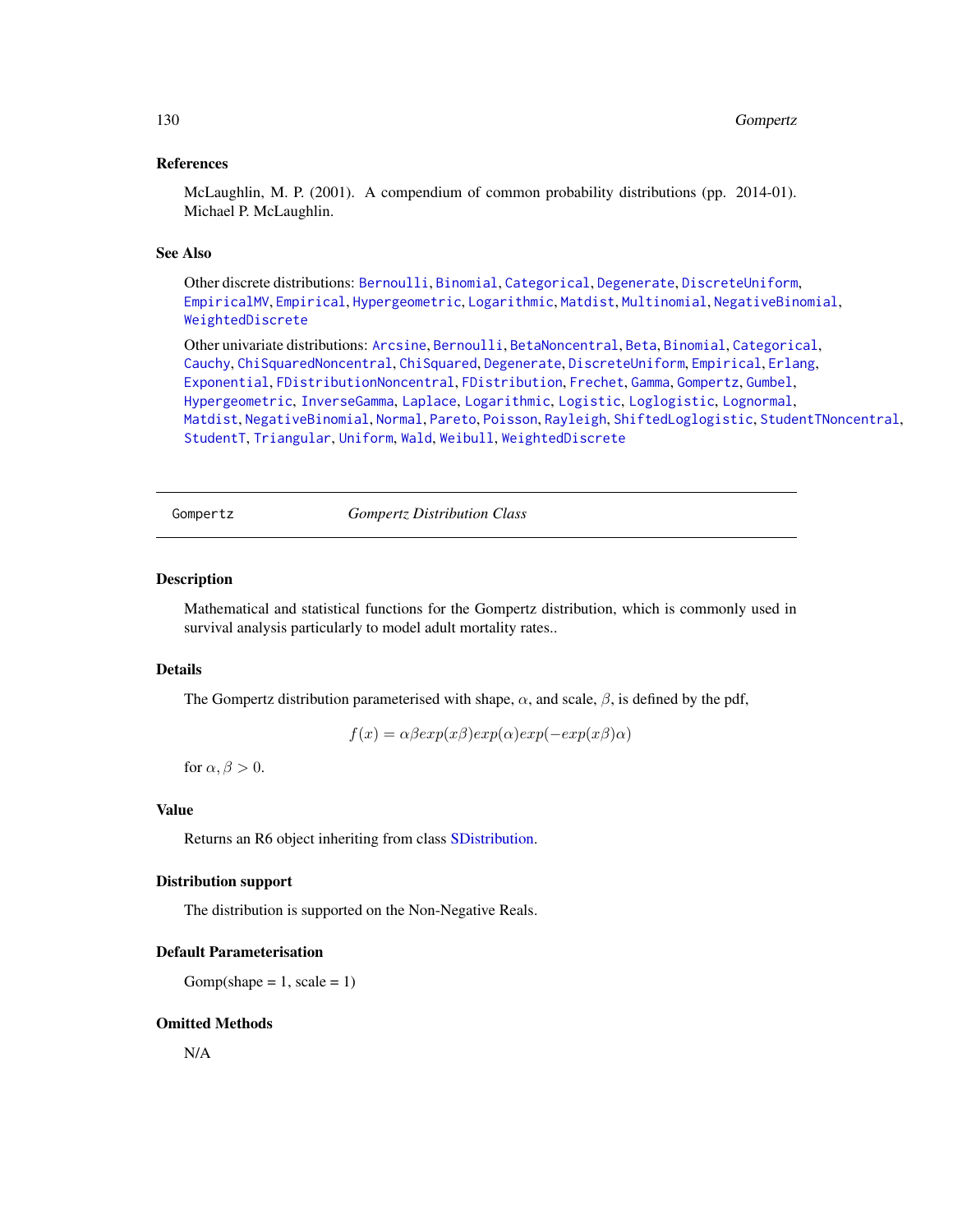#### Gompertz 131

#### Also known as

N/A

#### Super classes

[distr6::Distribution](#page-0-0) -> [distr6::SDistribution](#page-0-0) -> Gompertz

## Public fields

name Full name of distribution.

short\_name Short name of distribution for printing.

description Brief description of the distribution.

packages Packages required to be installed in order to construct the distribution.

## Methods

#### Public methods:

- [Gompertz\\$new\(\)](#page-7-0)
- [Gompertz\\$median\(\)](#page-14-0)
- [Gompertz\\$pgf\(\)](#page-9-2)
- [Gompertz\\$clone\(\)](#page-9-0)

Method new(): Creates a new instance of this [R6](#page-0-0) class.

```
Usage:
Gompertz$new(shape = NULL, scale = NULL, decorators = NULL)
Arguments:
shape (numeric(1))
   Shape parameter, defined on the positive Reals.
scale (numeric(1))
   Scale parameter, defined on the positive Reals.
decorators (character())
   Decorators to add to the distribution during construction.
```
Method median(): Returns the median of the distribution. If an analytical expression is available returns distribution median, otherwise if symmetric returns self\$mean, otherwise returns self\$quantile(0.5).

*Usage:* Gompertz\$median()

Method pgf(): The probability generating function is defined by

 $pgf_X(z) = E_X[exp(z^x)]$ 

where X is the distribution and  $E<sub>X</sub>$  is the expectation of the distribution X.

*Usage:*

Gompertz\$pgf(z, ...)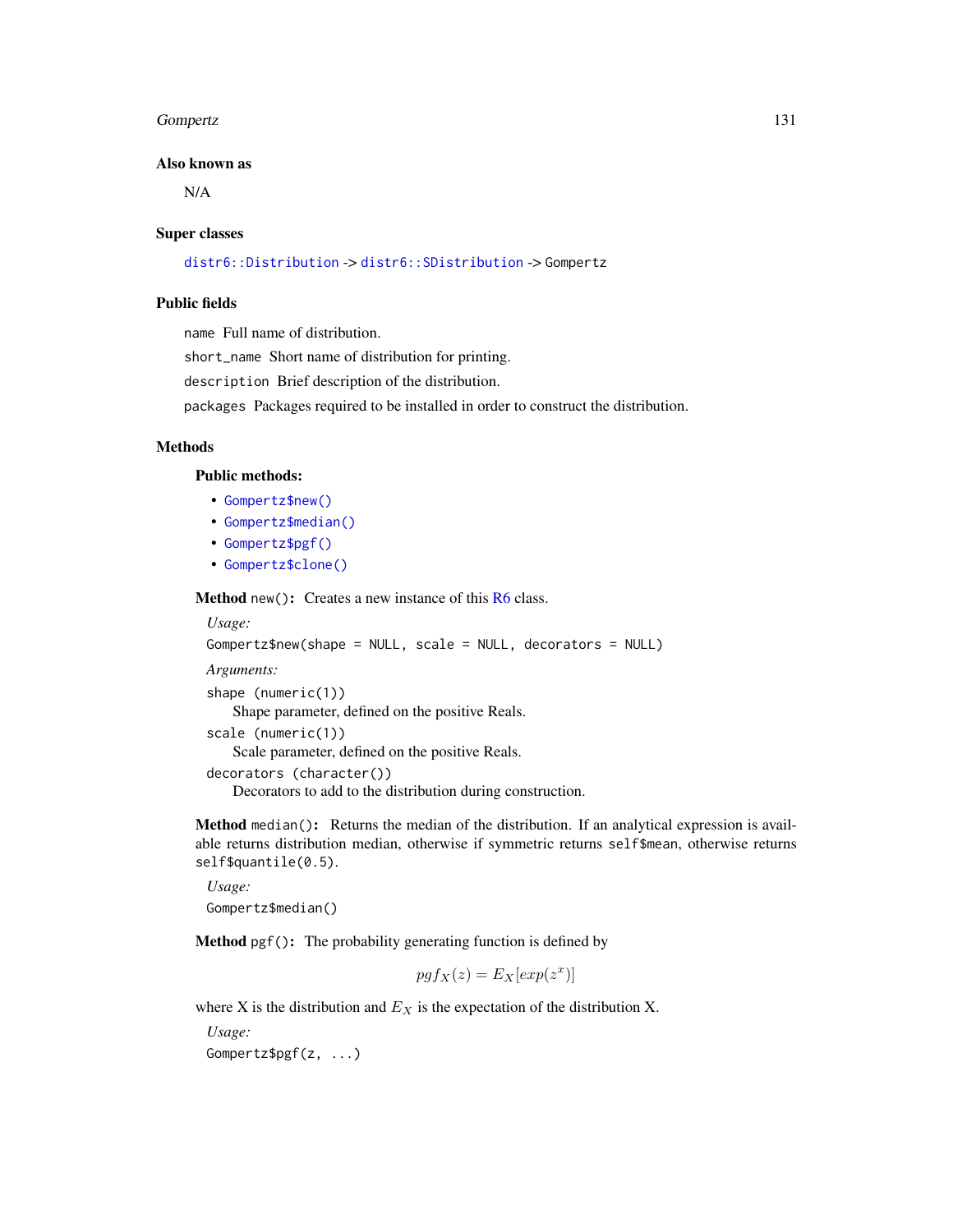132 gprm

#### *Arguments:*

z (integer(1))

z integer to evaluate probability generating function at.

... Unused.

Method clone(): The objects of this class are cloneable with this method.

*Usage:* Gompertz\$clone(deep = FALSE)

*Arguments:*

deep Whether to make a deep clone.

## References

McLaughlin, M. P. (2001). A compendium of common probability distributions (pp. 2014-01). Michael P. McLaughlin.

# See Also

Other continuous distributions: [Arcsine](#page-6-0), [BetaNoncentral](#page-21-0), [Beta](#page-17-0), [Cauchy](#page-34-0), [ChiSquaredNoncentral](#page-43-0), [ChiSquared](#page-38-0), [Dirichlet](#page-59-0), [Erlang](#page-92-0), [Exponential](#page-102-0), [FDistributionNoncentral](#page-110-0), [FDistribution](#page-106-0), [Frechet](#page-113-0), [Gamma](#page-119-0), [Gumbel](#page-132-0), [InverseGamma](#page-143-0), [Laplace](#page-149-0), [Logistic](#page-162-0), [Loglogistic](#page-168-0), [Lognormal](#page-172-0), [MultivariateNormal](#page-195-0), [Normal](#page-204-0), [Pareto](#page-211-0), [Poisson](#page-218-0), [Rayleigh](#page-231-0), [ShiftedLoglogistic](#page-236-0), [StudentTNoncentral](#page-249-0), [StudentT](#page-245-0), [Triangular](#page-266-0), [Uniform](#page-279-0), [Wald](#page-294-0), [Weibull](#page-298-0)

Other univariate distributions: [Arcsine](#page-6-0), [Bernoulli](#page-12-0), [BetaNoncentral](#page-21-0), [Beta](#page-17-0), [Binomial](#page-23-0), [Categorical](#page-29-0), [Cauchy](#page-34-0), [ChiSquaredNoncentral](#page-43-0), [ChiSquared](#page-38-0), [Degenerate](#page-55-0), [DiscreteUniform](#page-62-0), [Empirical](#page-82-0), [Erlang](#page-92-0), [Exponential](#page-102-0), [FDistributionNoncentral](#page-110-0), [FDistribution](#page-106-0), [Frechet](#page-113-0), [Gamma](#page-119-0), [Geometric](#page-125-0), [Gumbel](#page-132-0), [Hypergeometric](#page-139-0), [InverseGamma](#page-143-0), [Laplace](#page-149-0), [Logarithmic](#page-158-0), [Logistic](#page-162-0), [Loglogistic](#page-168-0), [Lognormal](#page-172-0), [Matdist](#page-178-0), [NegativeBinomial](#page-200-0), [Normal](#page-204-0), [Pareto](#page-211-0), [Poisson](#page-218-0), [Rayleigh](#page-231-0), [ShiftedLoglogistic](#page-236-0), [StudentTNoncentral](#page-249-0), [StudentT](#page-245-0), [Triangular](#page-266-0), [Uniform](#page-279-0), [Wald](#page-294-0), [Weibull](#page-298-0), [WeightedDiscrete](#page-302-0)

gprm *Helper Functionality for Getting and Setting Distribution Parameters*

## Description

Simple wrapper around d\$getParameterValue(p) and d\$setParameterValue(lst).

#### Usage

gprm(d, p) sprm(d, lst)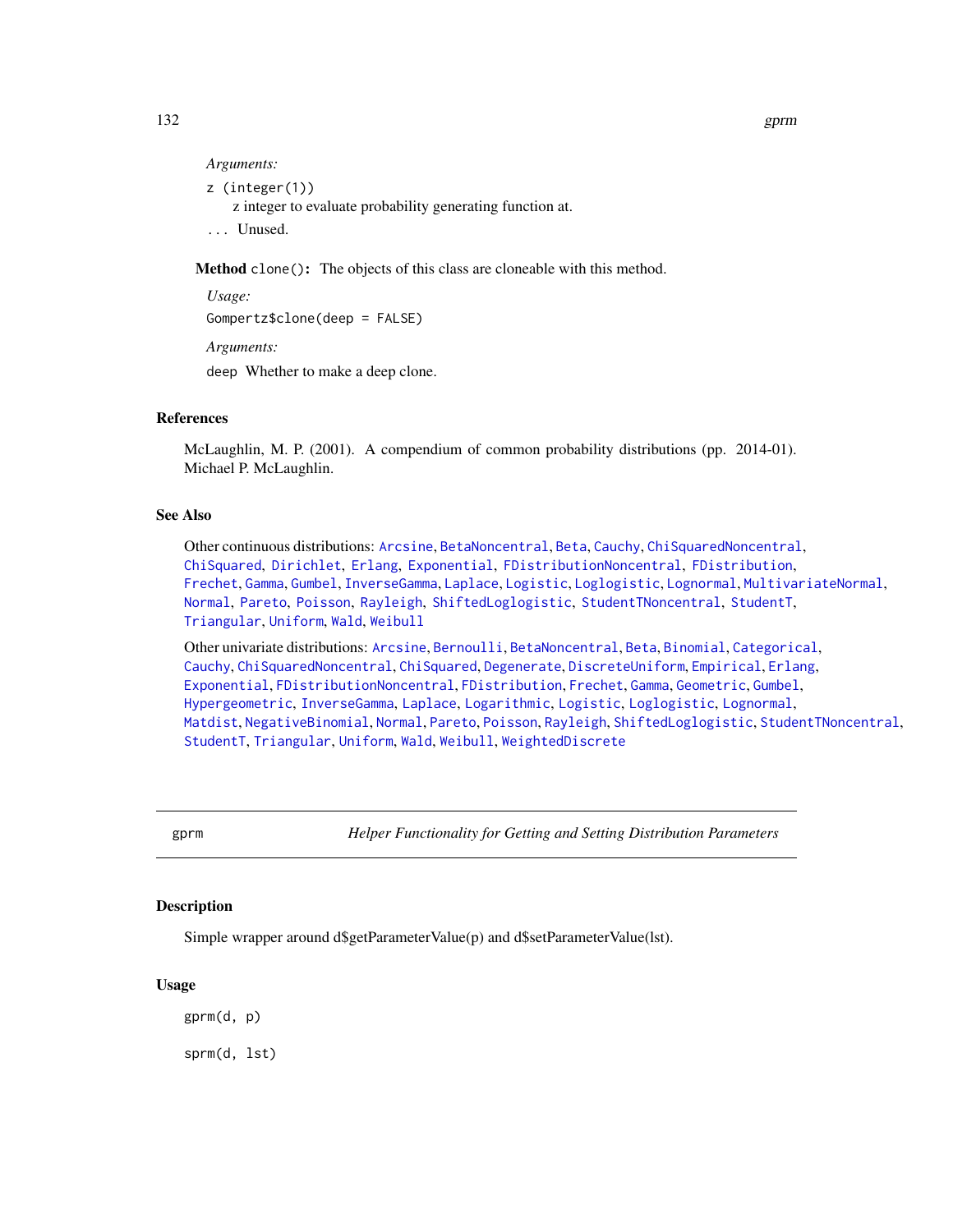#### Gumbel 233

## Arguments

|     | (Distribution(1))<br>Distribution object.          |
|-----|----------------------------------------------------|
| р   | (character())<br>Name(s) of parameters to written. |
| lst | (list(1))<br>Parameters to update.                 |

# Examples

```
d <- dstr("Norm")
gprm(d, "mean")
gprm(d, c("mean", "var"))
sprm(d, list(mean = 1, var = 3))gprm(d, c("mean", "sd"))
```
<span id="page-132-0"></span>Gumbel *Gumbel Distribution Class*

## Description

Mathematical and statistical functions for the Gumbel distribution, which is commonly used to model the maximum (or minimum) of a number of samples of different distributions, and is a special case of the Generalised Extreme Value distribution.

## Details

The Gumbel distribution parameterised with location,  $\mu$ , and scale,  $\beta$ , is defined by the pdf,

$$
f(x) = exp(-(z + exp(-z)))/\beta
$$

for  $z = (x - \mu)/\beta$ ,  $\mu \epsilon R$  and  $\beta > 0$ .

# Value

Returns an R6 object inheriting from class [SDistribution.](#page-235-0)

## Distribution support

The distribution is supported on the Reals.

# Default Parameterisation

 $Gumb(location = 0, scale = 1)$ 

## Omitted Methods

N/A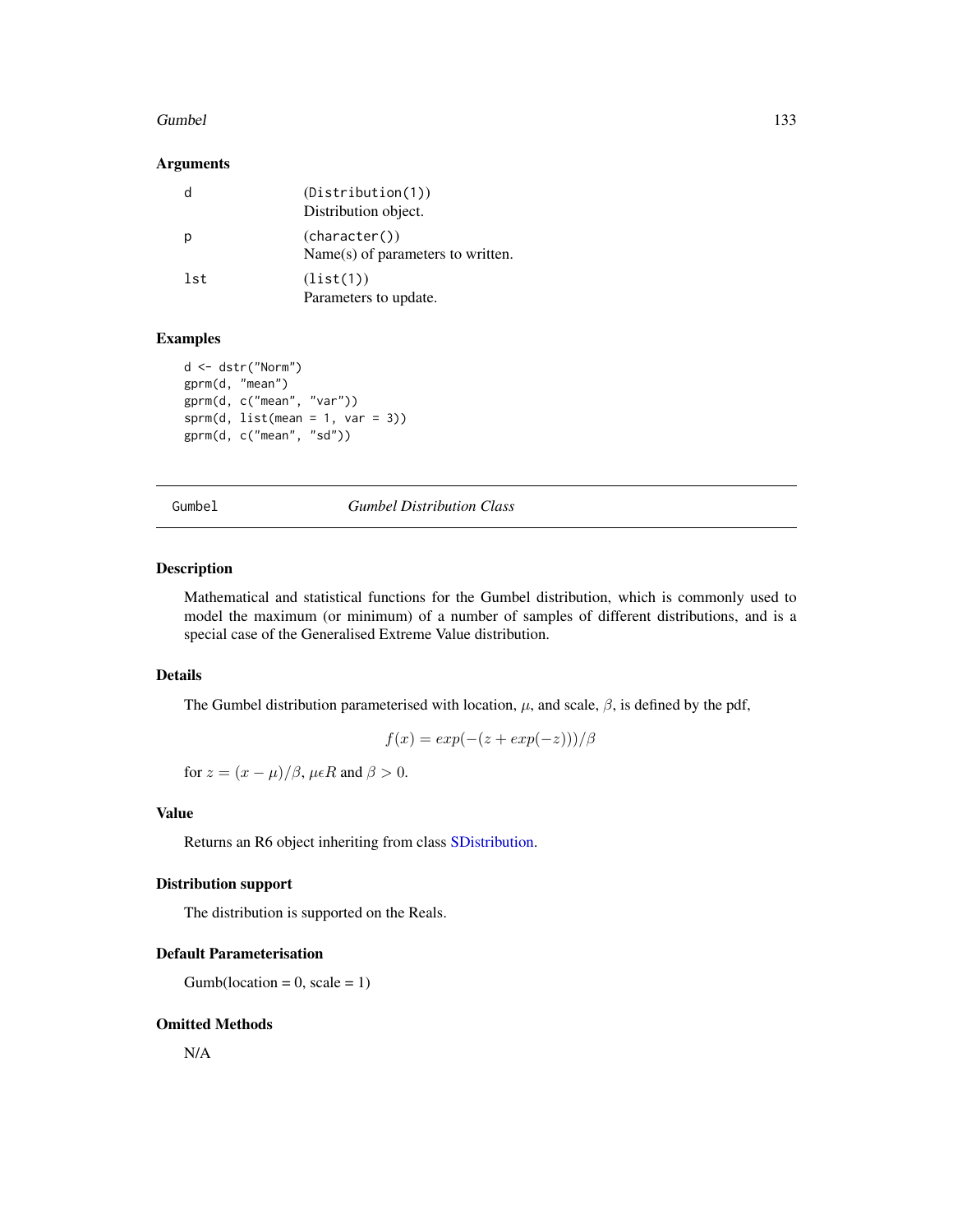#### Also known as

N/A

#### Super classes

[distr6::Distribution](#page-0-0) -> [distr6::SDistribution](#page-0-0) -> Gumbel

## Public fields

name Full name of distribution.

short\_name Short name of distribution for printing.

description Brief description of the distribution.

packages Packages required to be installed in order to construct the distribution.

# Methods

## Public methods:

- [Gumbel\\$new\(\)](#page-7-0)
- [Gumbel\\$mean\(\)](#page-7-1)
- [Gumbel\\$mode\(\)](#page-8-1)
- [Gumbel\\$median\(\)](#page-14-0)
- [Gumbel\\$variance\(\)](#page-8-0)
- [Gumbel\\$skewness\(\)](#page-8-2)
- [Gumbel\\$kurtosis\(\)](#page-8-3)
- [Gumbel\\$entropy\(\)](#page-9-1)
- [Gumbel\\$mgf\(\)](#page-15-0)
- [Gumbel\\$cf\(\)](#page-15-1)
- [Gumbel\\$pgf\(\)](#page-9-2)
- [Gumbel\\$clone\(\)](#page-9-0)

Method new(): Creates a new instance of this [R6](#page-0-0) class.

*Usage:*

Gumbel\$new(location = NULL, scale = NULL, decorators = NULL)

*Arguments:*

location (numeric(1))

Location parameter defined on the Reals.

```
scale (numeric(1))
```
Scale parameter defined on the positive Reals.

```
decorators (character())
```
Decorators to add to the distribution during construction.

**Method** mean(): The arithmetic mean of a (discrete) probability distribution  $X$  is the expectation

 $E_X(X) = \sum p_X(x) * x$ 

with an integration analogue for continuous distributions.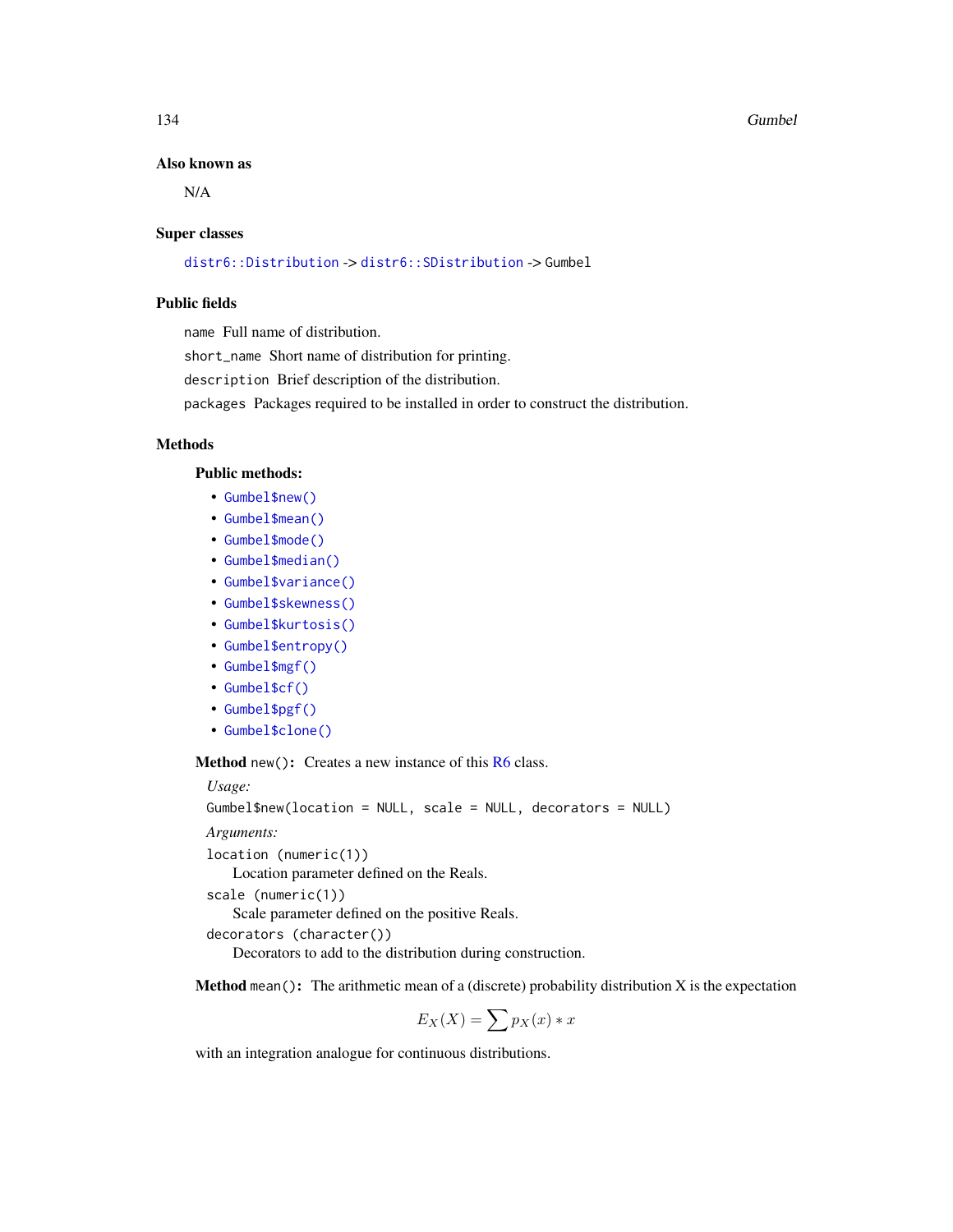#### Gumbel 2008 and 2009 and 2009 and 2009 and 2009 and 2009 and 2009 and 2009 and 2009 and 2009 and 2009 and 2009  $\pm 135$

*Usage:* Gumbel\$mean(...) *Arguments:* ... Unused.

Method mode(): The mode of a probability distribution is the point at which the pdf is a local maximum, a distribution can be unimodal (one maximum) or multimodal (several maxima).

*Usage:*

Gumbel\$mode(which = "all")

*Arguments:*

which  $(character(1) | numeric(1))$ 

Ignored if distribution is unimodal. Otherwise "all" returns all modes, otherwise specifies which mode to return.

Method median(): Returns the median of the distribution. If an analytical expression is available returns distribution median, otherwise if symmetric returns self\$mean, otherwise returns self\$quantile(0.5).

*Usage:* Gumbel\$median()

Method variance(): The variance of a distribution is defined by the formula

 $var_X = E[X^2] - E[X]^2$ 

where  $E_X$  is the expectation of distribution X. If the distribution is multivariate the covariance matrix is returned.

*Usage:* Gumbel\$variance(...)

*Arguments:*

... Unused.

Method skewness(): The skewness of a distribution is defined by the third standardised moment,

$$
sk_X = E_X \left[ \frac{x - \mu^3}{\sigma} \right]
$$

where  $E_X$  is the expectation of distribution X,  $\mu$  is the mean of the distribution and  $\sigma$  is the standard deviation of the distribution.

Apery's Constant to 16 significant figures is used in the calculation.

*Usage:* Gumbel\$skewness(...) *Arguments:*

... Unused.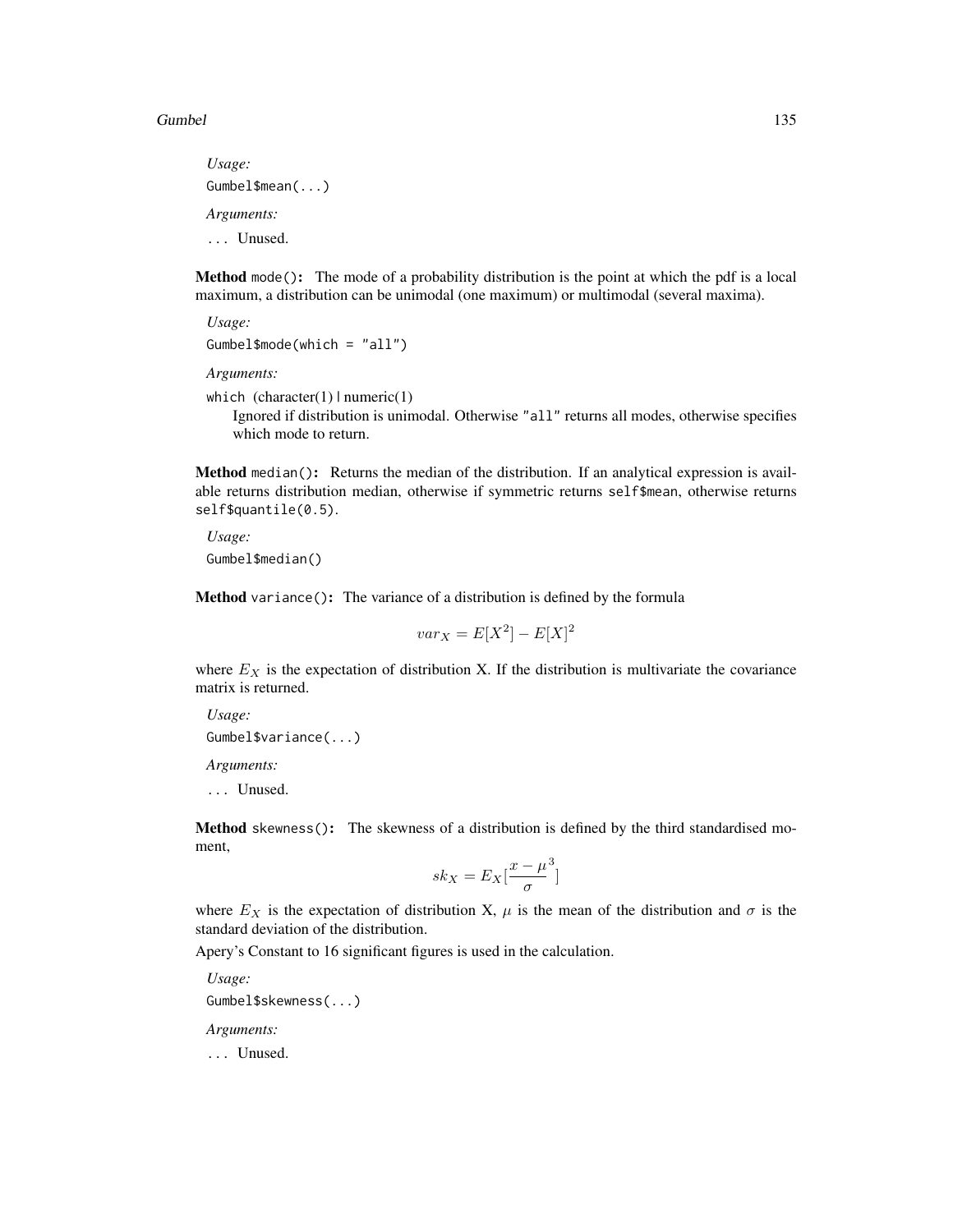Method kurtosis(): The kurtosis of a distribution is defined by the fourth standardised moment,

$$
k_X = E_X \left[ \frac{x - \mu^4}{\sigma} \right]
$$

where  $E_X$  is the expectation of distribution X,  $\mu$  is the mean of the distribution and  $\sigma$  is the standard deviation of the distribution. Excess Kurtosis is Kurtosis - 3.

*Usage:* Gumbel\$kurtosis(excess = TRUE, ...)

*Arguments:*

excess (logical(1)) If TRUE (default) excess kurtosis returned. ... Unused.

Method entropy(): The entropy of a (discrete) distribution is defined by

$$
-\sum(f_X)log(f_X)
$$

where  $f_X$  is the pdf of distribution X, with an integration analogue for continuous distributions.

```
Usage:
Gumbel$entropy(base = 2, ...)
Arguments:
base (integer(1))
   Base of the entropy logarithm, default = 2 (Shannon entropy)
... Unused.
```
Method mgf(): The moment generating function is defined by

$$
mgf_X(t) = E_X[exp(xt)]
$$

where X is the distribution and  $E<sub>X</sub>$  is the expectation of the distribution X.

*Usage:* Gumbel\$mgf(t, ...) *Arguments:* t (integer(1)) t integer to evaluate function at.

... Unused.

Method cf(): The characteristic function is defined by

$$
cf_X(t) = E_X[exp(xti)]
$$

where X is the distribution and  $E<sub>X</sub>$  is the expectation of the distribution X. [pracma::gammaz\(\)](#page-0-0) is used in this function to allow complex inputs.

*Usage:* Gumbel\$cf(t, ...)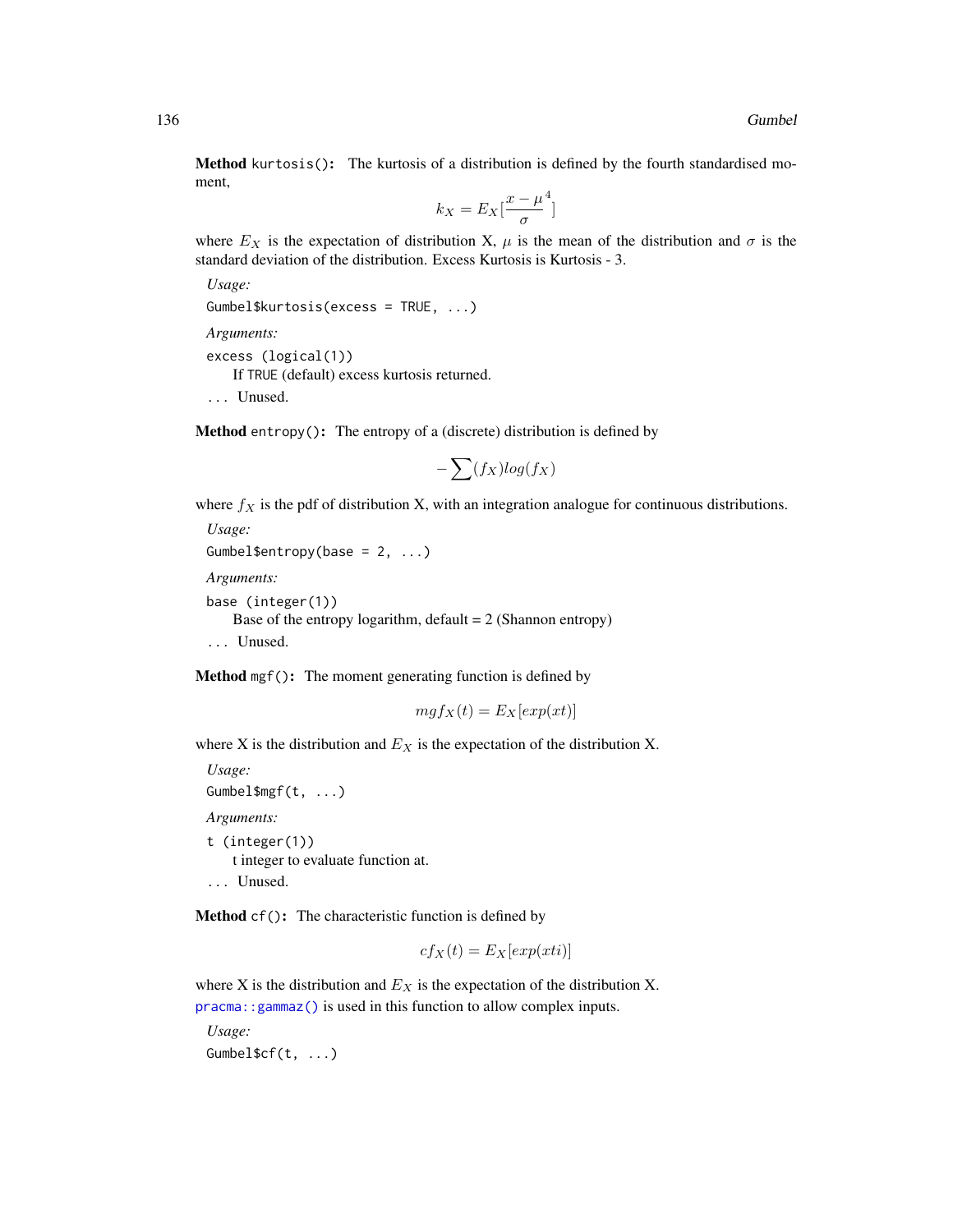#### Gumbel 2008 and 2008 and 2008 and 2008 and 2008 and 2008 and 2008 and 2008 and 2008 and 2008 and 2008 and 2008  $\pm 137$

*Arguments:*

t (integer(1)) t integer to evaluate function at. ... Unused.

Method pgf(): The probability generating function is defined by

$$
pgf_X(z) = E_X[exp(z^x)]
$$

where X is the distribution and  $E<sub>X</sub>$  is the expectation of the distribution X.

*Usage:*

Gumbel\$pgf(z, ...)

*Arguments:*

z (integer(1))

z integer to evaluate probability generating function at.

... Unused.

Method clone(): The objects of this class are cloneable with this method.

*Usage:*

Gumbel\$clone(deep = FALSE)

*Arguments:*

deep Whether to make a deep clone.

## References

McLaughlin, M. P. (2001). A compendium of common probability distributions (pp. 2014-01). Michael P. McLaughlin.

## See Also

Other continuous distributions: [Arcsine](#page-6-0), [BetaNoncentral](#page-21-0), [Beta](#page-17-0), [Cauchy](#page-34-0), [ChiSquaredNoncentral](#page-43-0), [ChiSquared](#page-38-0), [Dirichlet](#page-59-0), [Erlang](#page-92-0), [Exponential](#page-102-0), [FDistributionNoncentral](#page-110-0), [FDistribution](#page-106-0), [Frechet](#page-113-0), [Gamma](#page-119-0), [Gompertz](#page-129-0), [InverseGamma](#page-143-0), [Laplace](#page-149-0), [Logistic](#page-162-0), [Loglogistic](#page-168-0), [Lognormal](#page-172-0), [MultivariateNormal](#page-195-0), [Normal](#page-204-0), [Pareto](#page-211-0), [Poisson](#page-218-0), [Rayleigh](#page-231-0), [ShiftedLoglogistic](#page-236-0), [StudentTNoncentral](#page-249-0), [StudentT](#page-245-0), [Triangular](#page-266-0), [Uniform](#page-279-0), [Wald](#page-294-0), [Weibull](#page-298-0)

Other univariate distributions: [Arcsine](#page-6-0), [Bernoulli](#page-12-0), [BetaNoncentral](#page-21-0), [Beta](#page-17-0), [Binomial](#page-23-0), [Categorical](#page-29-0), [Cauchy](#page-34-0), [ChiSquaredNoncentral](#page-43-0), [ChiSquared](#page-38-0), [Degenerate](#page-55-0), [DiscreteUniform](#page-62-0), [Empirical](#page-82-0), [Erlang](#page-92-0), [Exponential](#page-102-0), [FDistributionNoncentral](#page-110-0), [FDistribution](#page-106-0), [Frechet](#page-113-0), [Gamma](#page-119-0), [Geometric](#page-125-0), [Gompertz](#page-129-0), [Hypergeometric](#page-139-0), [InverseGamma](#page-143-0), [Laplace](#page-149-0), [Logarithmic](#page-158-0), [Logistic](#page-162-0), [Loglogistic](#page-168-0), [Lognormal](#page-172-0), [Matdist](#page-178-0), [NegativeBinomial](#page-200-0), [Normal](#page-204-0), [Pareto](#page-211-0), [Poisson](#page-218-0), [Rayleigh](#page-231-0), [ShiftedLoglogistic](#page-236-0), [StudentTNoncentral](#page-249-0), [StudentT](#page-245-0), [Triangular](#page-266-0), [Uniform](#page-279-0), [Wald](#page-294-0), [Weibull](#page-298-0), [WeightedDiscrete](#page-302-0)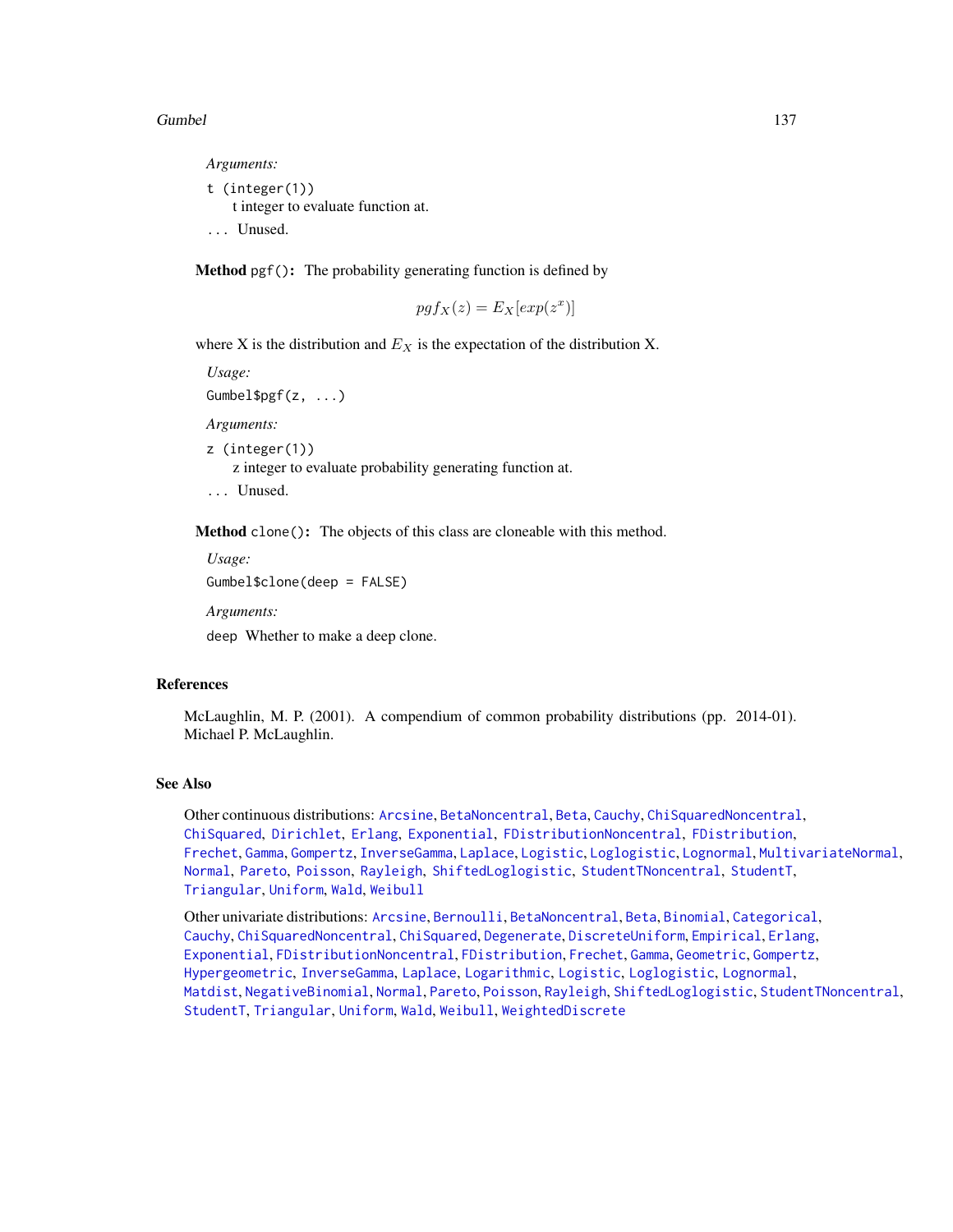# Description

S3 functionality to huberize an R6 distribution.

### Usage

huberize(x, lower, upper)

# Arguments

| X     | distribution to huberize.     |
|-------|-------------------------------|
| lower | lower limit for huberization. |
| upper | upper limit for huberization. |

### See Also

[HuberizedDistribution](#page-137-0)

<span id="page-137-0"></span>HuberizedDistribution *Distribution Huberization Wrapper*

# Description

A wrapper for huberizing any probability distribution at given limits.

#### Details

The pdf and cdf of the distribution are required for this wrapper, if unavailable decorate with [Func](#page-117-0)[tionImputation](#page-117-0) first.

Huberizes a distribution at lower and upper limits, using the formula

$$
f_H(x) = F(x), if x \leq lower
$$
  

$$
f_H(x) = f(x), if lower < x < upper
$$
  

$$
f_H(x) = F(x), if x \geq upper
$$

where f\_H is the pdf of the truncated distribution H = Huberize(X, lower, upper) and  $f_X/F_X$  is the pdf/cdf of the original distribution.

# Super classes

[distr6::Distribution](#page-0-0) -> [distr6::DistributionWrapper](#page-0-0) -> HuberizedDistribution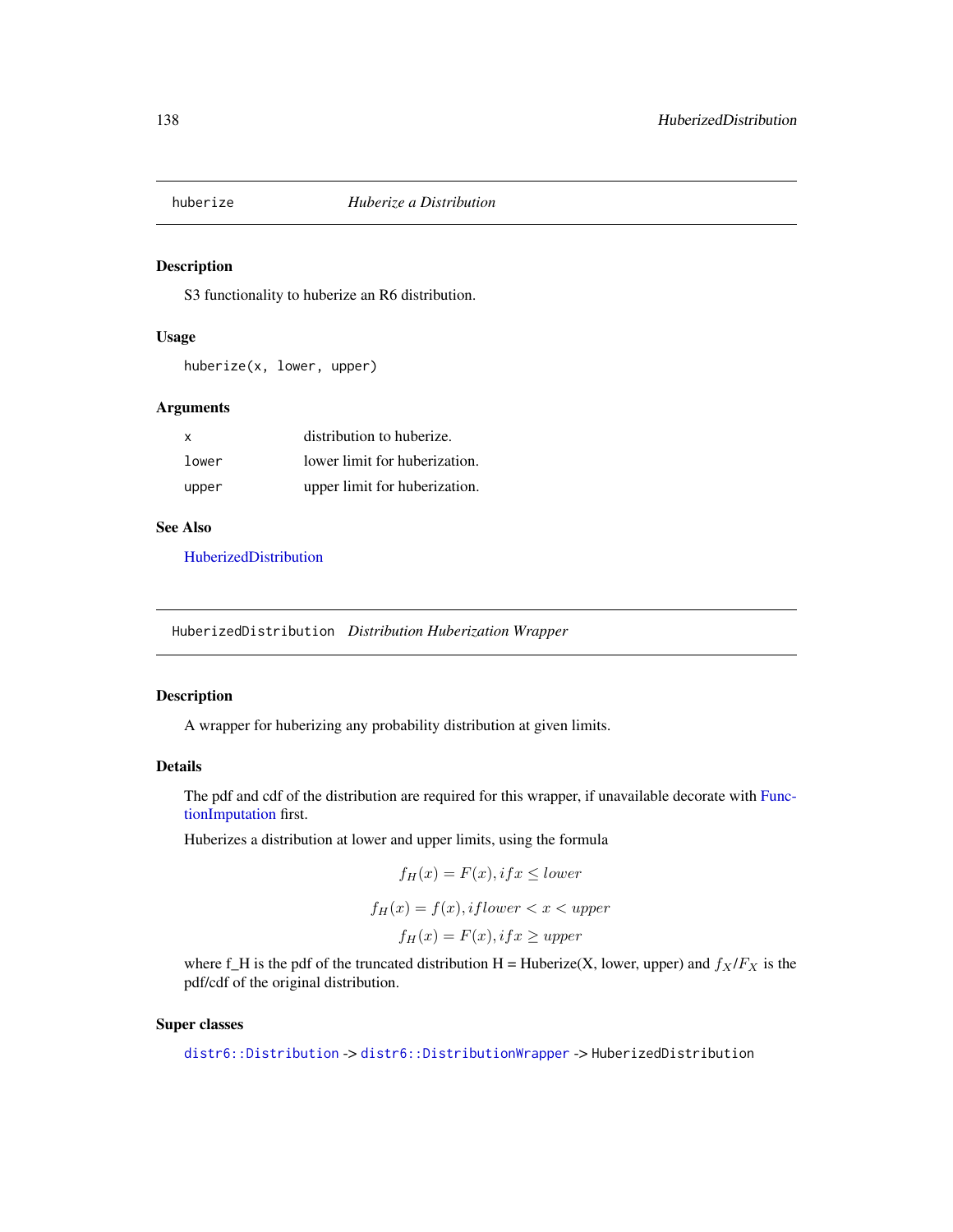# Active bindings

properties Returns distribution properties, including skewness type and symmetry.

# Methods

# Public methods:

- [HuberizedDistribution\\$new\(\)](#page-7-0)
- [HuberizedDistribution\\$clone\(\)](#page-9-0)

**Method** new( $)$ : Creates a new instance of this  $R6$  class.

*Usage:*

```
HuberizedDistribution$new(distribution, lower = NULL, upper = NULL)
```
*Arguments:*

distribution ([Distribution]) [Distribution](#page-67-0) to wrap.

lower (numeric(1))

Lower limit to huberize the distribution at. If NULL then the lower bound of the [Distribution](#page-67-0) is used.

```
upper (numeric(1))
```
Upper limit to huberize the distribution at. If NULL then the upper bound of the [Distribution](#page-67-0) is used.

# *Examples:*

```
HuberizedDistribution$new(
 Binomial$new(prob = 0.5, size = 10),
  lower = 2, upper = 4)
```
# alternate constructor huberize(Binomial\$new(), lower = 2, upper = 4)

Method clone(): The objects of this class are cloneable with this method.

#### *Usage:*

HuberizedDistribution\$clone(deep = FALSE)

*Arguments:*

deep Whether to make a deep clone.

#### See Also

Other wrappers: [Convolution](#page-47-0), [DistributionWrapper](#page-78-1), [MixtureDistribution](#page-184-0), [ProductDistribution](#page-222-0), [TruncatedDistribution](#page-277-0), [VectorDistribution](#page-285-0)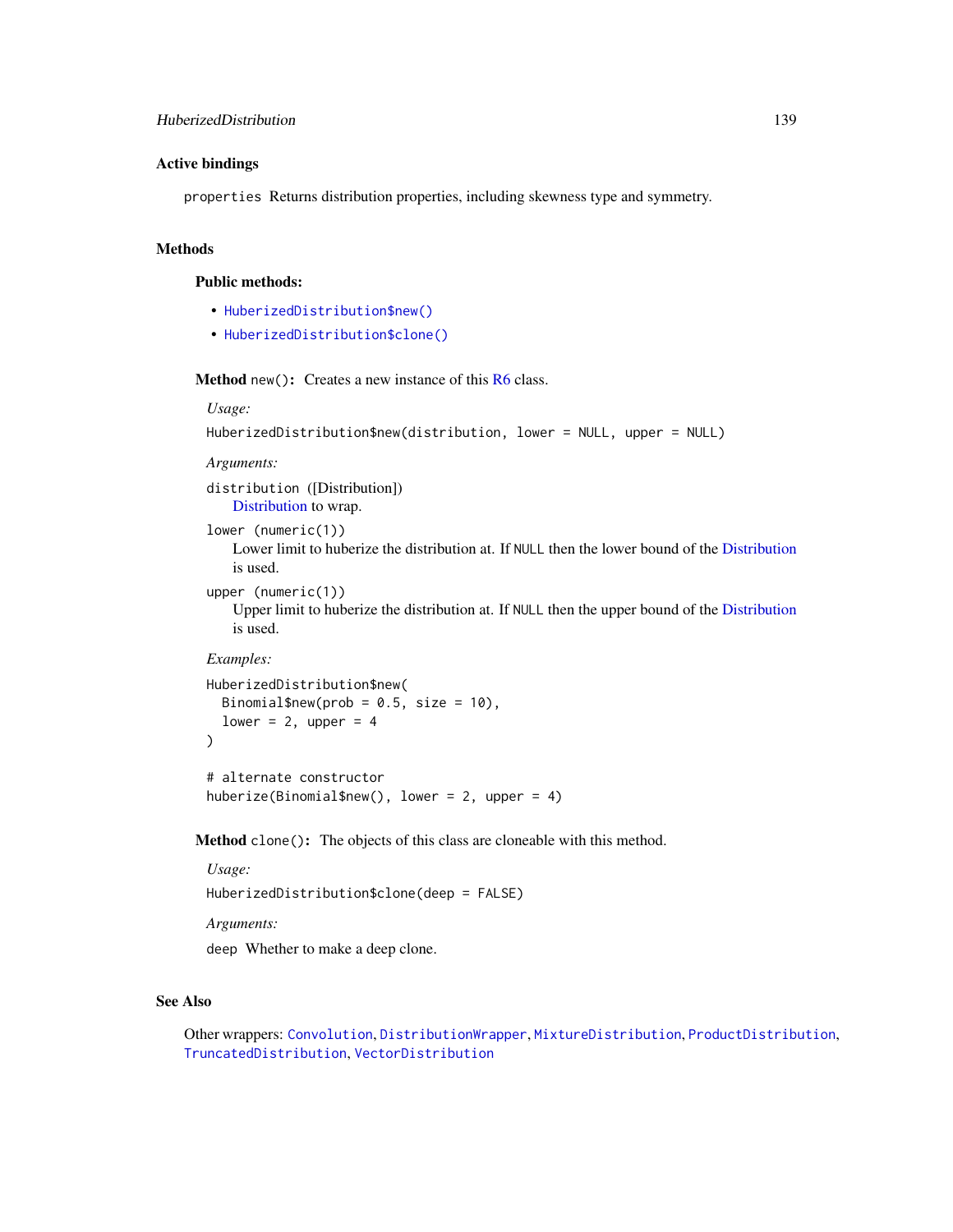# Examples

```
## ------------------------------------------------
## Method `HuberizedDistribution$new`
## ------------------------------------------------
HuberizedDistribution$new(
  Binomial$new(prob = 0.5, size = 10),
  lower = 2, upper = 4
)
# alternate constructor
huberize(Binomial$new(), lower = 2, upper = 4)
```
<span id="page-139-0"></span>Hypergeometric *Hypergeometric Distribution Class*

# Description

Mathematical and statistical functions for the Hypergeometric distribution, which is commonly used to model the number of successes out of a population containing a known number of possible successes, for example the number of red balls from an urn or red, blue and yellow balls.

## Details

The Hypergeometric distribution parameterised with population size,  $N$ , number of possible successes,  $K$ , and number of draws from the distribution,  $n$ , is defined by the pmf,

$$
f(x) = C(K, x)C(N - K, n - x)/C(N, n)
$$

for  $N = \{0, 1, 2, ...\}$ ,  $n, K = \{0, 1, 2, ..., N\}$  and  $C(a, b)$  is the combination (or binomial coefficient) function.

## Value

Returns an R6 object inheriting from class [SDistribution.](#page-235-0)

# Distribution support

The distribution is supported on  $\{max(0, n + K - N), ..., min(n, K)\}.$ 

### Default Parameterisation

 $Hyper(size = 50, success = 5, draws = 10)$ 

#### Omitted Methods

N/A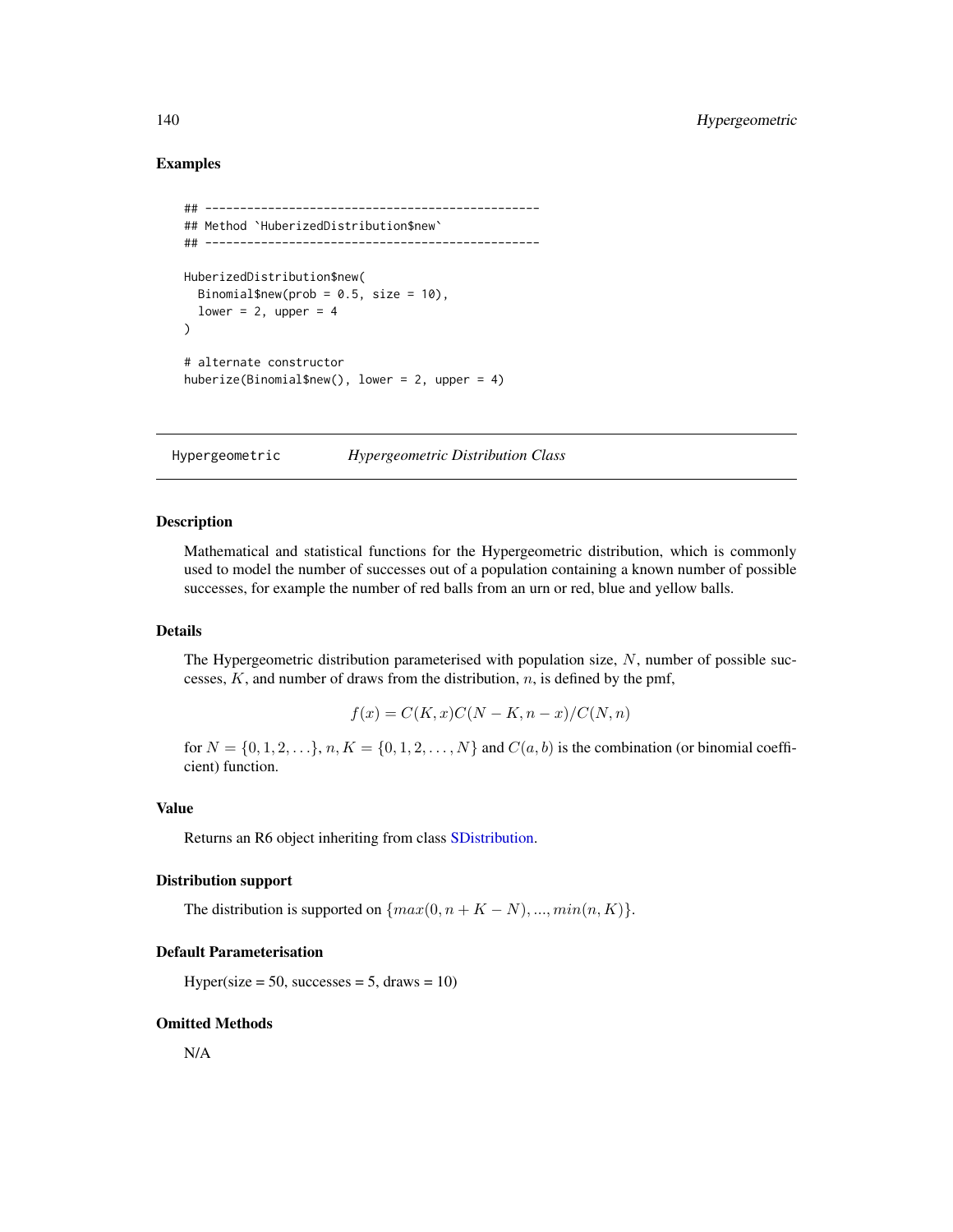# Hypergeometric 141

## Also known as

N/A

#### Super classes

[distr6::Distribution](#page-0-0) -> [distr6::SDistribution](#page-0-0) -> Hypergeometric

# Public fields

name Full name of distribution.

short\_name Short name of distribution for printing.

description Brief description of the distribution.

packages Packages required to be installed in order to construct the distribution.

# Active bindings

properties Returns distribution properties, including skewness type and symmetry.

# Methods

# Public methods:

- [Hypergeometric\\$new\(\)](#page-7-0)
- [Hypergeometric\\$mean\(\)](#page-7-1)
- [Hypergeometric\\$mode\(\)](#page-8-1)
- [Hypergeometric\\$variance\(\)](#page-8-0)
- [Hypergeometric\\$skewness\(\)](#page-8-2)
- [Hypergeometric\\$kurtosis\(\)](#page-8-3)
- [Hypergeometric\\$setParameterValue\(\)](#page-61-0)
- [Hypergeometric\\$clone\(\)](#page-9-0)

Method new(): Creates a new instance of this [R6](#page-0-0) class.

## *Usage:*

```
Hypergeometric$new(
  size = NULL,
  successes = NULL,
  failures = NULL,
  draws = NULL,decorators = NULL
\mathcal{L}Arguments:
size (integer(1))
```
Population size. Defined on positive Naturals.

```
successes (integer(1))
```
Number of population successes. Defined on positive Naturals.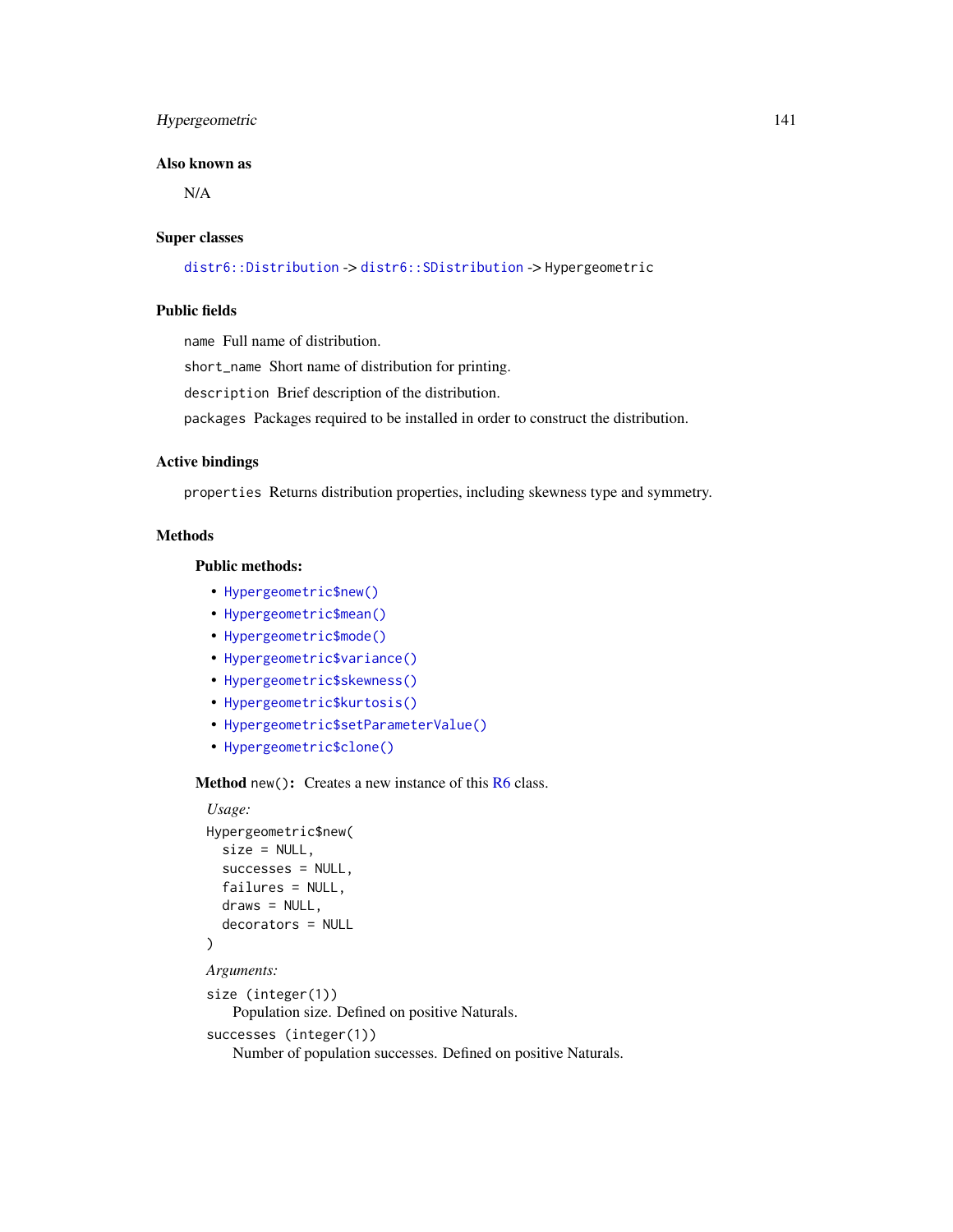failures (integer(1))

Number of population failures. failures = size -successes. If given then successes is ignored. Defined on positive Naturals.

draws (integer(1))

Number of draws from the distribution, defined on the positive Naturals.

decorators (character())

Decorators to add to the distribution during construction.

**Method** mean(): The arithmetic mean of a (discrete) probability distribution  $X$  is the expectation

$$
E_X(X) = \sum p_X(x) * x
$$

with an integration analogue for continuous distributions.

*Usage:* Hypergeometric\$mean(...)

*Arguments:*

... Unused.

Method mode(): The mode of a probability distribution is the point at which the pdf is a local maximum, a distribution can be unimodal (one maximum) or multimodal (several maxima).

*Usage:*

```
Hypergeometric$mode(which = "all")
```
*Arguments:*

which  $(character(1) | numeric(1))$ 

Ignored if distribution is unimodal. Otherwise "all" returns all modes, otherwise specifies which mode to return.

Method variance(): The variance of a distribution is defined by the formula

$$
var_X = E[X^2] - E[X]^2
$$

where  $E_X$  is the expectation of distribution X. If the distribution is multivariate the covariance matrix is returned.

*Usage:*

Hypergeometric\$variance(...)

*Arguments:*

... Unused.

Method skewness(): The skewness of a distribution is defined by the third standardised moment,

$$
sk_X = E_X \left[ \frac{x - \mu^3}{\sigma} \right]
$$

where  $E_X$  is the expectation of distribution X,  $\mu$  is the mean of the distribution and  $\sigma$  is the standard deviation of the distribution.

*Usage:* Hypergeometric\$skewness(...)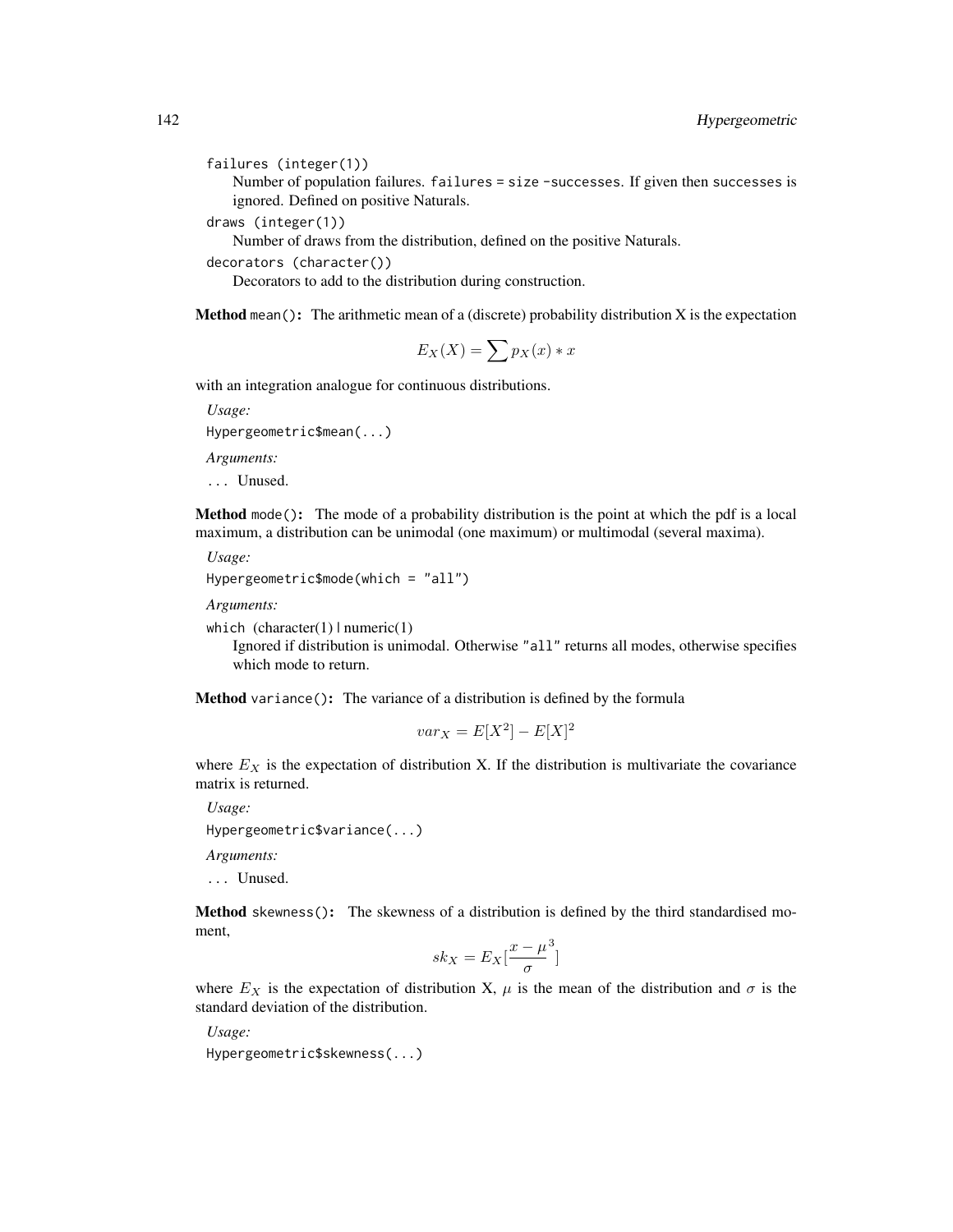*Arguments:*

... Unused.

Method kurtosis(): The kurtosis of a distribution is defined by the fourth standardised moment,

$$
k_X = E_X \left[ \frac{x - \mu^4}{\sigma} \right]
$$

where  $E_X$  is the expectation of distribution X,  $\mu$  is the mean of the distribution and  $\sigma$  is the standard deviation of the distribution. Excess Kurtosis is Kurtosis - 3.

```
Usage:
Hypergeometric$kurtosis(excess = TRUE, ...)
Arguments:
excess (logical(1))
   If TRUE (default) excess kurtosis returned.
... Unused.
```
Method setParameterValue(): Sets the value(s) of the given parameter(s).

*Usage:*

Hypergeometric\$setParameterValue(

```
...,
lst = list(...),error = "warn",resolveConflicts = FALSE
```
*Arguments:*

... ANY

)

Named arguments of parameters to set values for. See examples.

```
lst (list(1))
```
Alternative argument for passing parameters. List names should be parameter names and list values are the new values to set.

```
error (character(1))
```
If "warn" then returns a warning on error, otherwise breaks if "stop".

```
resolveConflicts (logical(1))
```
If FALSE (default) throws error if conflicting parameterisations are provided, otherwise automatically resolves them by removing all conflicting parameters.

Method clone(): The objects of this class are cloneable with this method.

*Usage:*

Hypergeometric\$clone(deep = FALSE)

*Arguments:*

deep Whether to make a deep clone.

#### References

McLaughlin, M. P. (2001). A compendium of common probability distributions (pp. 2014-01). Michael P. McLaughlin.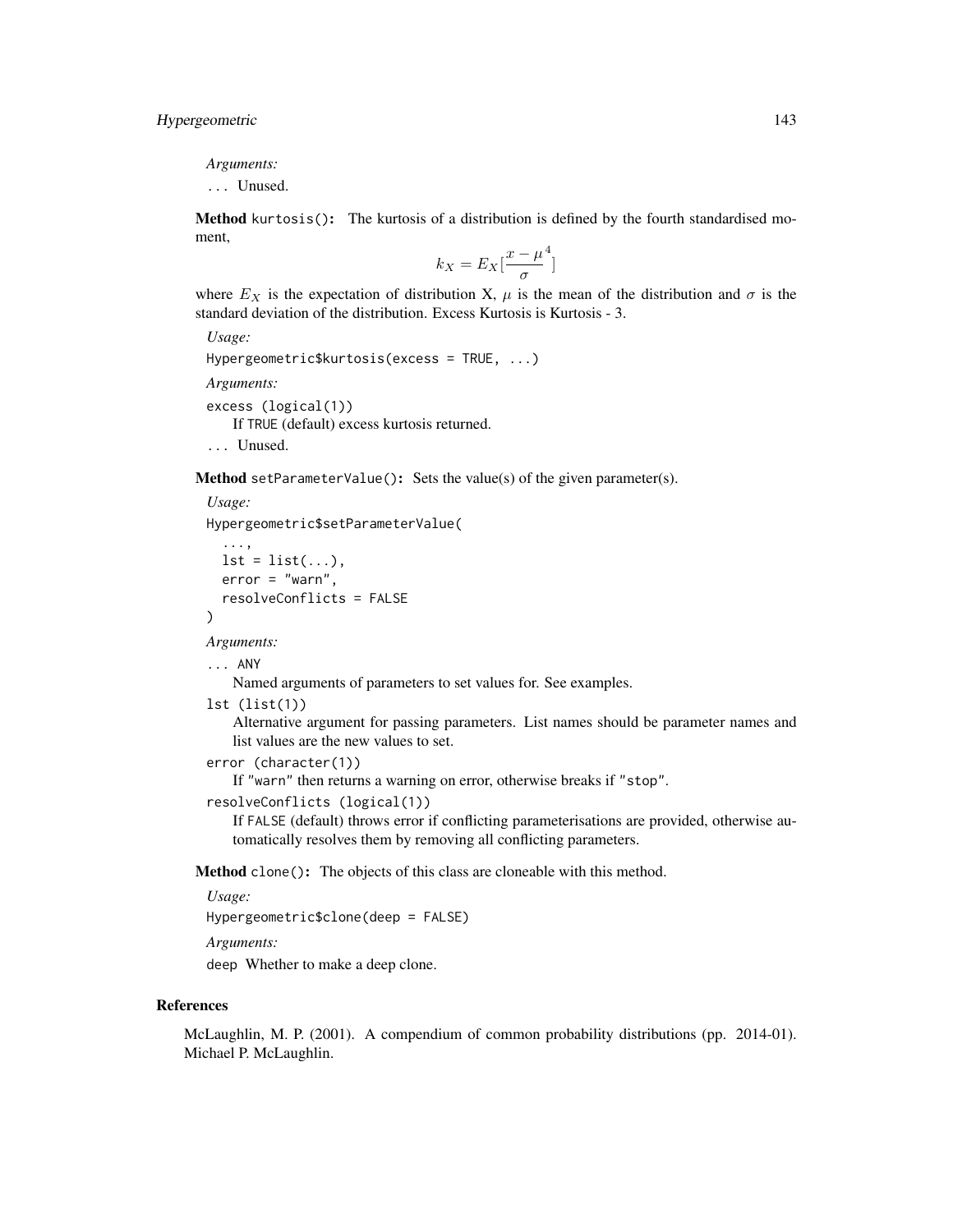# See Also

Other discrete distributions: [Bernoulli](#page-12-0), [Binomial](#page-23-0), [Categorical](#page-29-0), [Degenerate](#page-55-0), [DiscreteUniform](#page-62-0), [EmpiricalMV](#page-87-0), [Empirical](#page-82-0), [Geometric](#page-125-0), [Logarithmic](#page-158-0), [Matdist](#page-178-0), [Multinomial](#page-190-0), [NegativeBinomial](#page-200-0), [WeightedDiscrete](#page-302-0)

Other univariate distributions: [Arcsine](#page-6-0), [Bernoulli](#page-12-0), [BetaNoncentral](#page-21-0), [Beta](#page-17-0), [Binomial](#page-23-0), [Categorical](#page-29-0), [Cauchy](#page-34-0), [ChiSquaredNoncentral](#page-43-0), [ChiSquared](#page-38-0), [Degenerate](#page-55-0), [DiscreteUniform](#page-62-0), [Empirical](#page-82-0), [Erlang](#page-92-0), [Exponential](#page-102-0), [FDistributionNoncentral](#page-110-0), [FDistribution](#page-106-0), [Frechet](#page-113-0), [Gamma](#page-119-0), [Geometric](#page-125-0), [Gompertz](#page-129-0), [Gumbel](#page-132-0), [InverseGamma](#page-143-0), [Laplace](#page-149-0), [Logarithmic](#page-158-0), [Logistic](#page-162-0), [Loglogistic](#page-168-0), [Lognormal](#page-172-0), [Matdist](#page-178-0), [NegativeBinomial](#page-200-0), [Normal](#page-204-0), [Pareto](#page-211-0), [Poisson](#page-218-0), [Rayleigh](#page-231-0), [ShiftedLoglogistic](#page-236-0), [StudentTNoncentral](#page-249-0), [StudentT](#page-245-0), [Triangular](#page-266-0), [Uniform](#page-279-0), [Wald](#page-294-0), [Weibull](#page-298-0), [WeightedDiscrete](#page-302-0)

<span id="page-143-0"></span>InverseGamma *Inverse Gamma Distribution Class*

# Description

Mathematical and statistical functions for the Inverse Gamma distribution, which is commonly used in Bayesian statistics as the posterior distribution from the unknown variance in a Normal distribution.

# Details

The Inverse Gamma distribution parameterised with shape,  $\alpha$ , and scale,  $\beta$ , is defined by the pdf,

$$
f(x) = (\beta^{\alpha})/\Gamma(\alpha)x^{-\alpha-1}exp(-\beta/x)
$$

for  $\alpha, \beta > 0$ , where  $\Gamma$  is the gamma function.

# Value

Returns an R6 object inheriting from class [SDistribution.](#page-235-0)

## Distribution support

The distribution is supported on the Positive Reals.

# Default Parameterisation

 $InvGamma(shape = 1, scale = 1)$ 

#### Omitted Methods

N/A

#### Also known as

N/A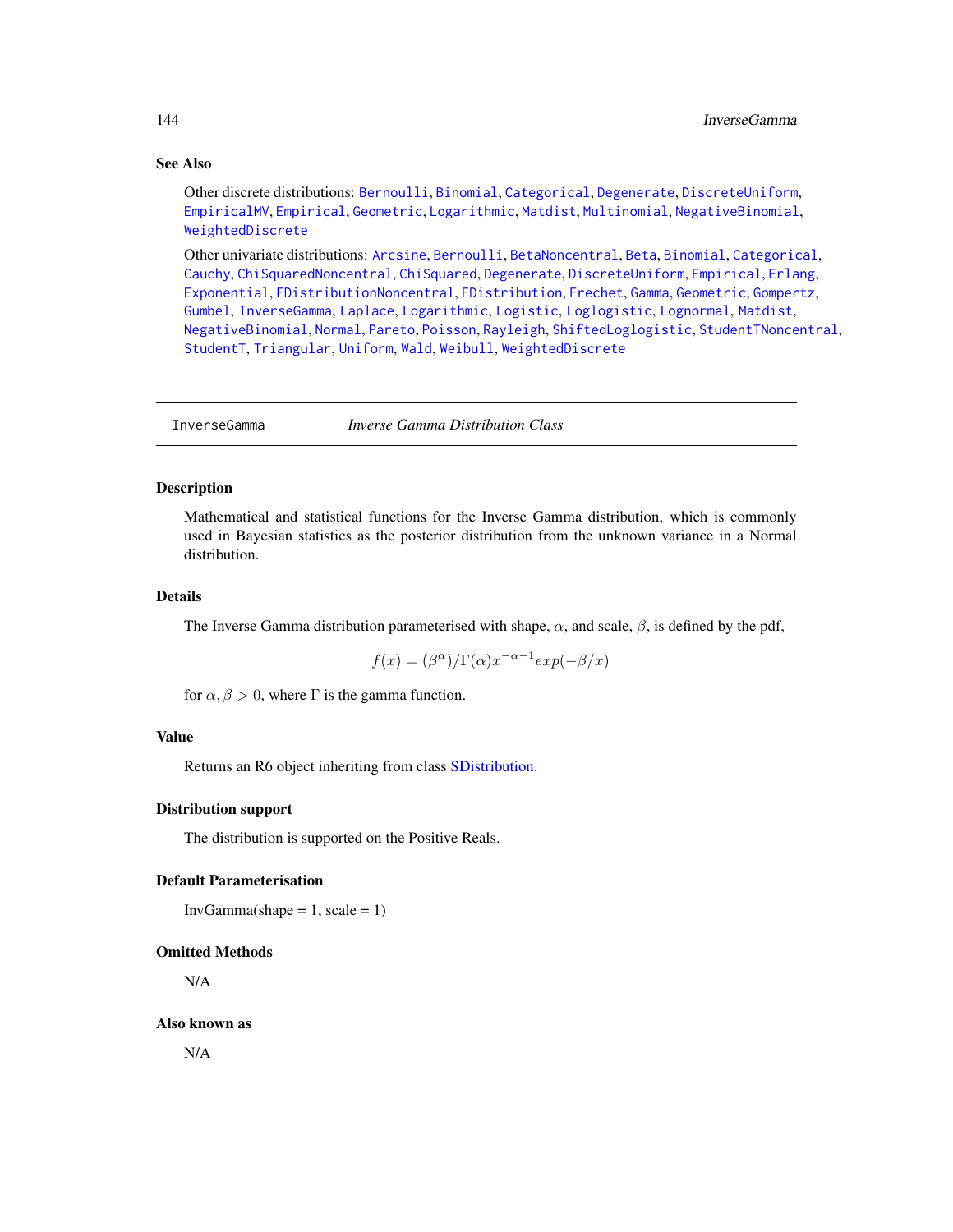# InverseGamma 145

### Super classes

[distr6::Distribution](#page-0-0) -> [distr6::SDistribution](#page-0-0) -> InverseGamma

#### Public fields

name Full name of distribution.

short\_name Short name of distribution for printing.

description Brief description of the distribution.

packages Packages required to be installed in order to construct the distribution.

## Methods

#### Public methods:

- [InverseGamma\\$new\(\)](#page-7-0)
- [InverseGamma\\$mean\(\)](#page-7-1)
- [InverseGamma\\$mode\(\)](#page-8-0)
- [InverseGamma\\$variance\(\)](#page-8-1)
- [InverseGamma\\$skewness\(\)](#page-8-2)
- [InverseGamma\\$kurtosis\(\)](#page-8-3)
- [InverseGamma\\$entropy\(\)](#page-9-0)
- [InverseGamma\\$mgf\(\)](#page-15-0)
- [InverseGamma\\$pgf\(\)](#page-9-1)
- [InverseGamma\\$clone\(\)](#page-9-2)

Method new(): Creates a new instance of this [R6](#page-0-0) class.

*Usage:*

```
InverseGamma$new(shape = NULL, scale = NULL, decorators = NULL)
```

```
Arguments:
shape (numeric(1))
    Shape parameter, defined on the positive Reals.
scale (numeric(1))
    Scale parameter, defined on the positive Reals.
decorators (character())
    Decorators to add to the distribution during construction.
```
**Method** mean(): The arithmetic mean of a (discrete) probability distribution  $X$  is the expectation

$$
E_X(X) = \sum p_X(x) * x
$$

with an integration analogue for continuous distributions.

```
Usage:
InverseGamma$mean(...)
Arguments:
... Unused.
```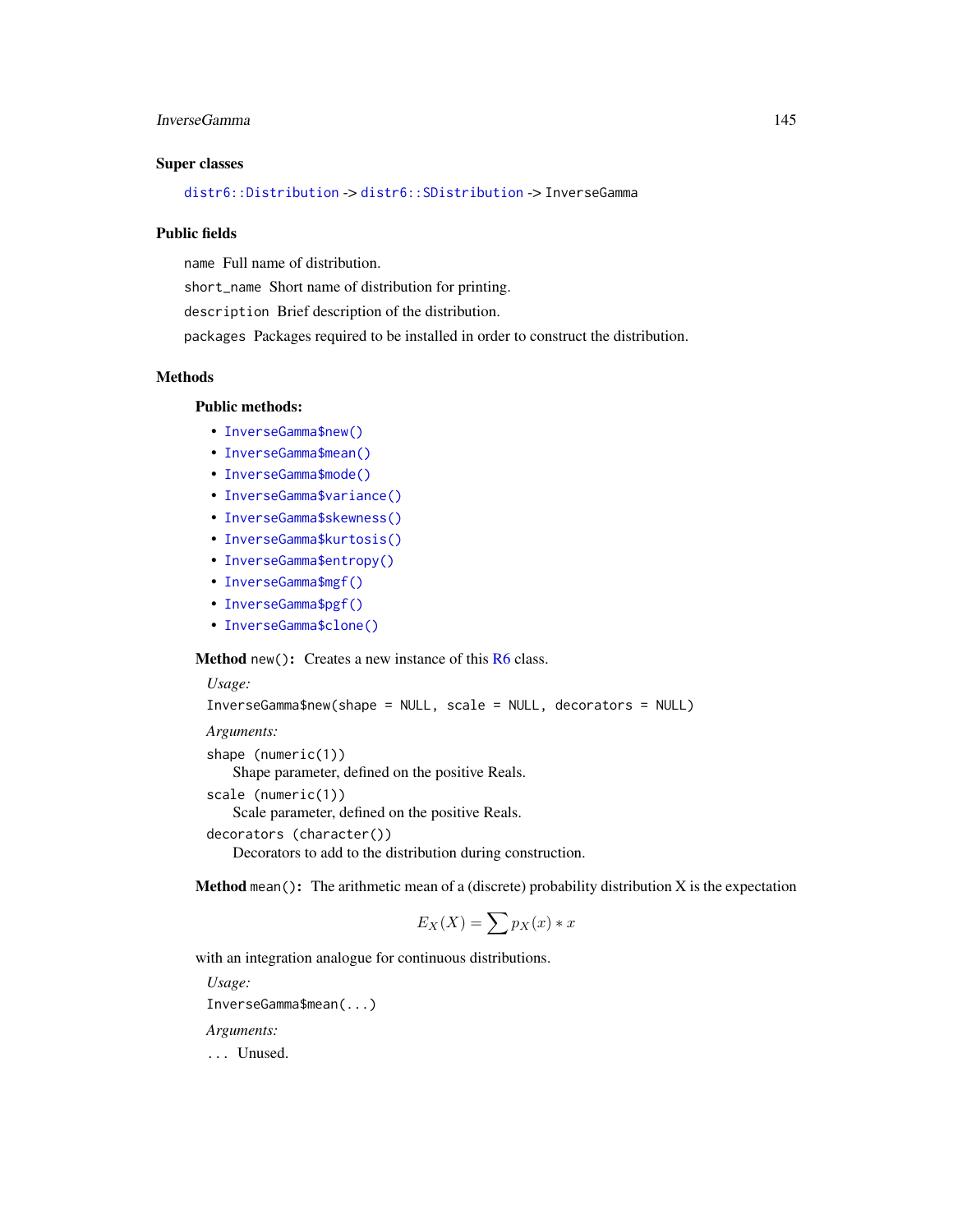Method mode(): The mode of a probability distribution is the point at which the pdf is a local maximum, a distribution can be unimodal (one maximum) or multimodal (several maxima).

*Usage:*

InverseGamma\$mode(which = "all")

*Arguments:*

which  $(character(1) | numeric(1))$ 

Ignored if distribution is unimodal. Otherwise "all" returns all modes, otherwise specifies which mode to return.

Method variance(): The variance of a distribution is defined by the formula

$$
var_X = E[X^2] - E[X]^2
$$

where  $E_X$  is the expectation of distribution X. If the distribution is multivariate the covariance matrix is returned.

*Usage:*

InverseGamma\$variance(...)

*Arguments:*

... Unused.

Method skewness(): The skewness of a distribution is defined by the third standardised moment,

$$
sk_X = E_X \left[ \frac{x - \mu^3}{\sigma} \right]
$$

where  $E_X$  is the expectation of distribution X,  $\mu$  is the mean of the distribution and  $\sigma$  is the standard deviation of the distribution.

*Usage:*

```
InverseGamma$skewness(...)
```
*Arguments:*

... Unused.

Method kurtosis(): The kurtosis of a distribution is defined by the fourth standardised moment,

$$
k_X = E_X \left[ \frac{x - \mu^4}{\sigma} \right]
$$

where  $E_X$  is the expectation of distribution X,  $\mu$  is the mean of the distribution and  $\sigma$  is the standard deviation of the distribution. Excess Kurtosis is Kurtosis - 3.

*Usage:*

InverseGamma\$kurtosis(excess = TRUE, ...)

*Arguments:*

excess (logical(1))

If TRUE (default) excess kurtosis returned.

... Unused.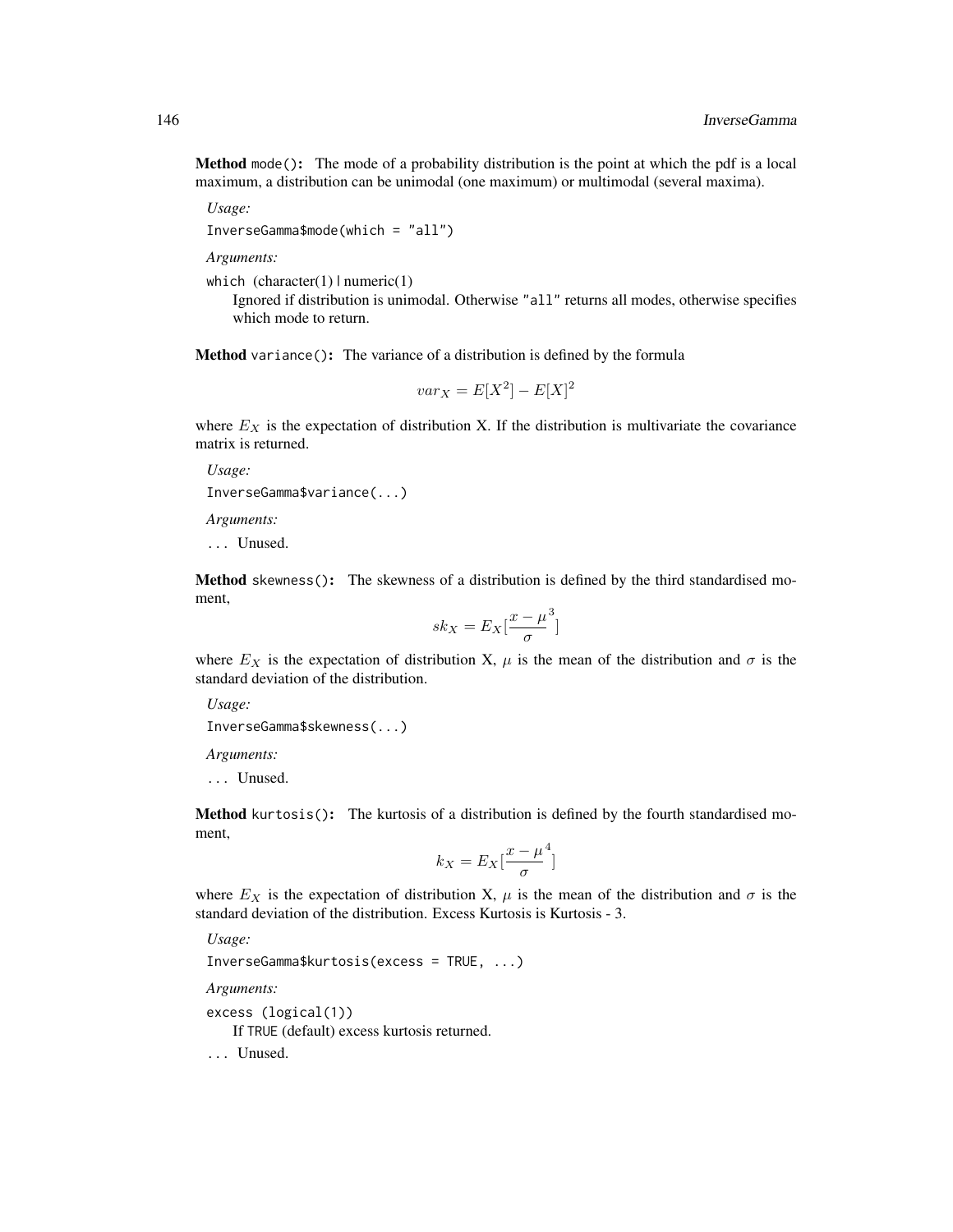**Method** entropy(): The entropy of a (discrete) distribution is defined by

$$
-\sum(f_X)log(f_X)
$$

where  $f_X$  is the pdf of distribution X, with an integration analogue for continuous distributions.

```
Usage:
InverseGamma$entropy(base = 2, ...)
```
*Arguments:*

base (integer(1)) Base of the entropy logarithm, default  $= 2$  (Shannon entropy) ... Unused.

Method mgf(): The moment generating function is defined by

```
mgf_X(t) = E_X[exp(xt)]
```
where X is the distribution and  $E<sub>X</sub>$  is the expectation of the distribution X.

```
Usage:
InverseGamma$mgf(t, ...)
```
*Arguments:*

t (integer(1)) t integer to evaluate function at. ... Unused.

Method pgf(): The probability generating function is defined by

$$
pgf_X(z) = E_X[exp(z^x)]
$$

where X is the distribution and  $E<sub>X</sub>$  is the expectation of the distribution X.

```
Usage:
InverseGamma$pgf(z, ...)
Arguments:
z (integer(1))
    z integer to evaluate probability generating function at.
... Unused.
```
Method clone(): The objects of this class are cloneable with this method.

*Usage:*

InverseGamma\$clone(deep = FALSE)

*Arguments:*

deep Whether to make a deep clone.

#### References

McLaughlin, M. P. (2001). A compendium of common probability distributions (pp. 2014-01). Michael P. McLaughlin.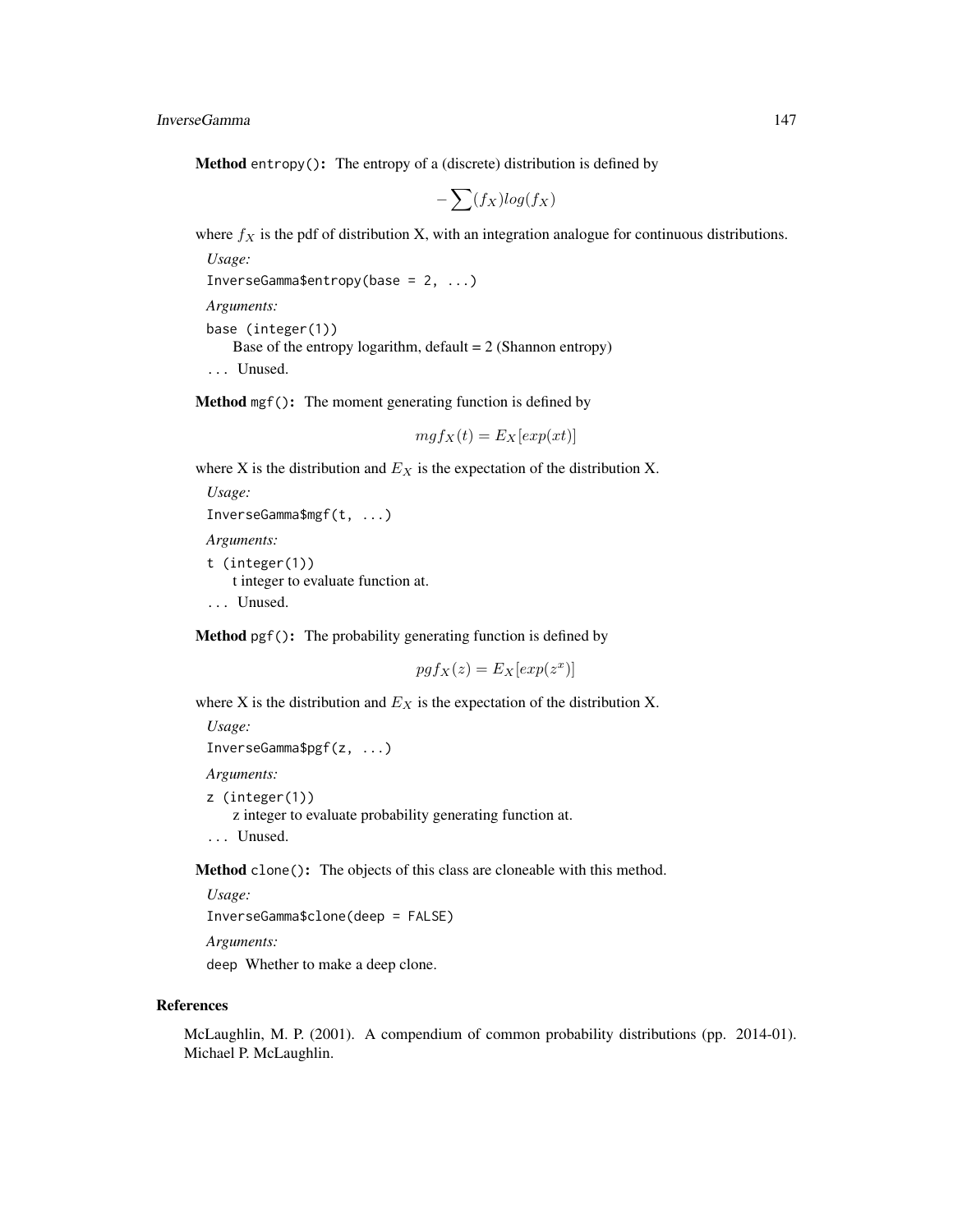## See Also

Other continuous distributions: [Arcsine](#page-6-0), [BetaNoncentral](#page-21-0), [Beta](#page-17-0), [Cauchy](#page-34-0), [ChiSquaredNoncentral](#page-43-0), [ChiSquared](#page-38-0), [Dirichlet](#page-59-0), [Erlang](#page-92-0), [Exponential](#page-102-0), [FDistributionNoncentral](#page-110-0), [FDistribution](#page-106-0), [Frechet](#page-113-0), [Gamma](#page-119-0), [Gompertz](#page-129-0), [Gumbel](#page-132-0), [Laplace](#page-149-0), [Logistic](#page-162-0), [Loglogistic](#page-168-0), [Lognormal](#page-172-0), [MultivariateNormal](#page-195-0), [Normal](#page-204-0), [Pareto](#page-211-0), [Poisson](#page-218-0), [Rayleigh](#page-231-0), [ShiftedLoglogistic](#page-236-0), [StudentTNoncentral](#page-249-0), [StudentT](#page-245-0), [Triangular](#page-266-0), [Uniform](#page-279-0), [Wald](#page-294-0), [Weibull](#page-298-0)

Other univariate distributions: [Arcsine](#page-6-0), [Bernoulli](#page-12-0), [BetaNoncentral](#page-21-0), [Beta](#page-17-0), [Binomial](#page-23-0), [Categorical](#page-29-0), [Cauchy](#page-34-0), [ChiSquaredNoncentral](#page-43-0), [ChiSquared](#page-38-0), [Degenerate](#page-55-0), [DiscreteUniform](#page-62-0), [Empirical](#page-82-0), [Erlang](#page-92-0), [Exponential](#page-102-0), [FDistributionNoncentral](#page-110-0), [FDistribution](#page-106-0), [Frechet](#page-113-0), [Gamma](#page-119-0), [Geometric](#page-125-0), [Gompertz](#page-129-0), [Gumbel](#page-132-0), [Hypergeometric](#page-139-0), [Laplace](#page-149-0), [Logarithmic](#page-158-0), [Logistic](#page-162-0), [Loglogistic](#page-168-0), [Lognormal](#page-172-0), [Matdist](#page-178-0), [NegativeBinomial](#page-200-0), [Normal](#page-204-0), [Pareto](#page-211-0), [Poisson](#page-218-0), [Rayleigh](#page-231-0), [ShiftedLoglogistic](#page-236-0), [StudentTNoncentral](#page-249-0), [StudentT](#page-245-0), [Triangular](#page-266-0), [Uniform](#page-279-0), [Wald](#page-294-0), [Weibull](#page-298-0), [WeightedDiscrete](#page-302-0)

<span id="page-147-0"></span>

Kernel *Abstract Kernel Class*

#### Description

Abstract class that cannot be constructed directly.

#### Value

Returns error. Abstract classes cannot be constructed directly.

#### Super class

[distr6::Distribution](#page-0-0) -> Kernel

#### Public fields

package Deprecated, use \$packages instead.

packages Packages required to be installed in order to construct the distribution.

#### Methods

# Public methods:

- [Kernel\\$new\(\)](#page-7-0)
- [Kernel\\$mode\(\)](#page-8-0)
- [Kernel\\$mean\(\)](#page-7-1)
- [Kernel\\$median\(\)](#page-14-0)
- [Kernel\\$pdfSquared2Norm\(\)](#page-52-0)
- [Kernel\\$cdfSquared2Norm\(\)](#page-53-0)
- [Kernel\\$skewness\(\)](#page-8-2)
- [Kernel\\$clone\(\)](#page-9-2)

Method new(): Creates a new instance of this [R6](#page-0-0) class.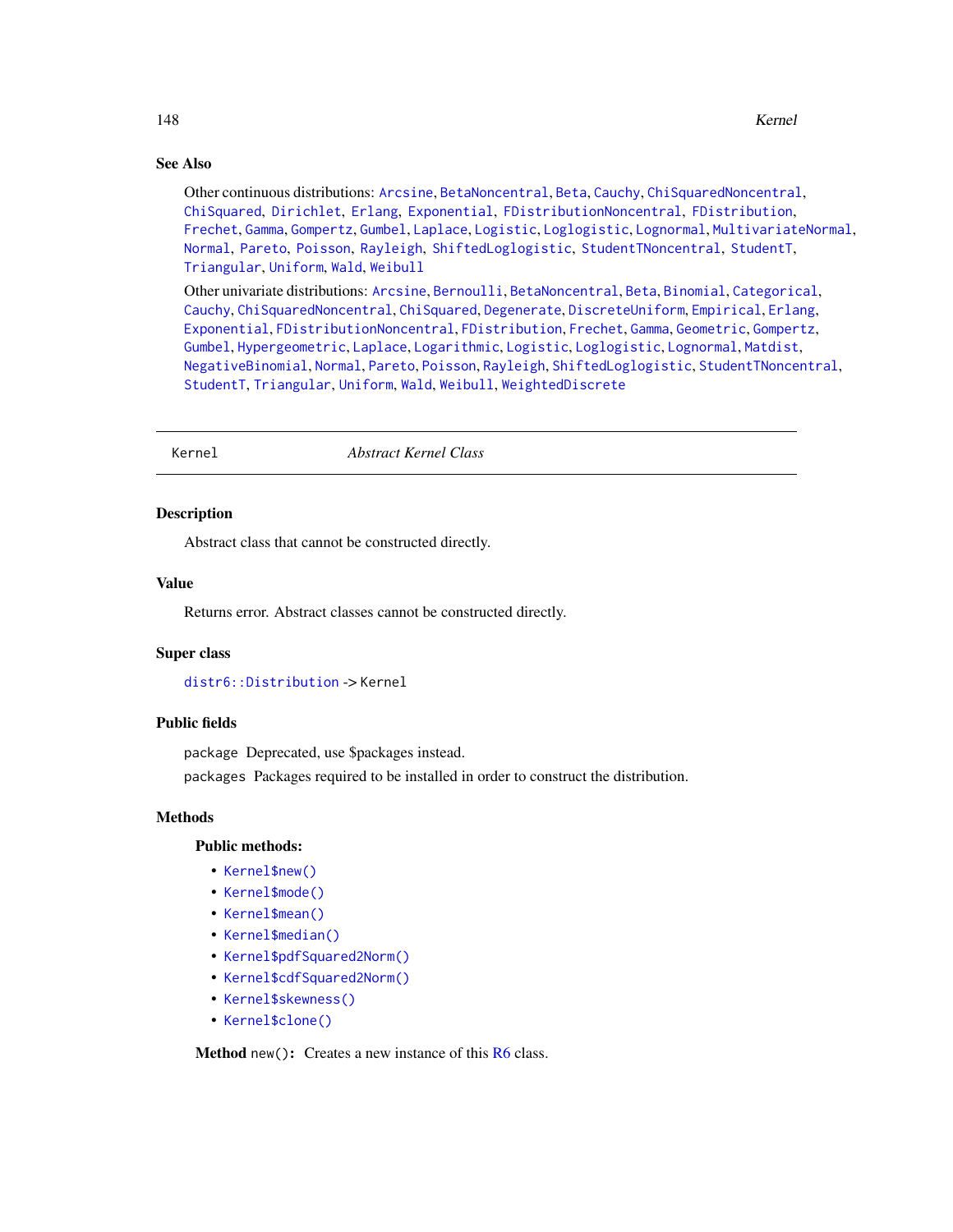#### Kernel 149

```
Usage:
Kernel$new(decorators = NULL, support = Interval$new(-1, 1))
Arguments:
decorators (character())
   Decorators to add to the distribution during construction.
support [set6::Set]
   Support of the distribution.
```
Method mode(): Calculates the mode of the distribution.

*Usage:*

Kernel\$mode(which = "all")

*Arguments:*

which  $(character(1) | numeric(1))$ Ignored if distribution is unimodal. Otherwise "all" returns all modes, otherwise specifies which mode to return.

Method mean(): Calculates the mean (expectation) of the distribution.

*Usage:* Kernel\$mean(...) *Arguments:* ... Unused.

Method median(): Calculates the median of the distribution.

*Usage:* Kernel\$median()

Method pdfSquared2Norm(): The squared 2-norm of the pdf is defined by

$$
\int_a^b (f_X(u))^2 du
$$

where X is the Distribution,  $f_X$  is its pdf and  $a, b$  are the distribution support limits.

*Usage:*

Kernel\$pdfSquared2Norm( $x = 0$ , upper = Inf)

*Arguments:*

x (numeric(1))

Amount to shift the result.

upper (numeric(1))

Upper limit of the integral.

Method cdfSquared2Norm(): The squared 2-norm of the cdf is defined by

$$
\int_a^b (F_X(u))^2 du
$$

where X is the Distribution,  $F_X$  is its pdf and  $a, b$  are the distribution support limits.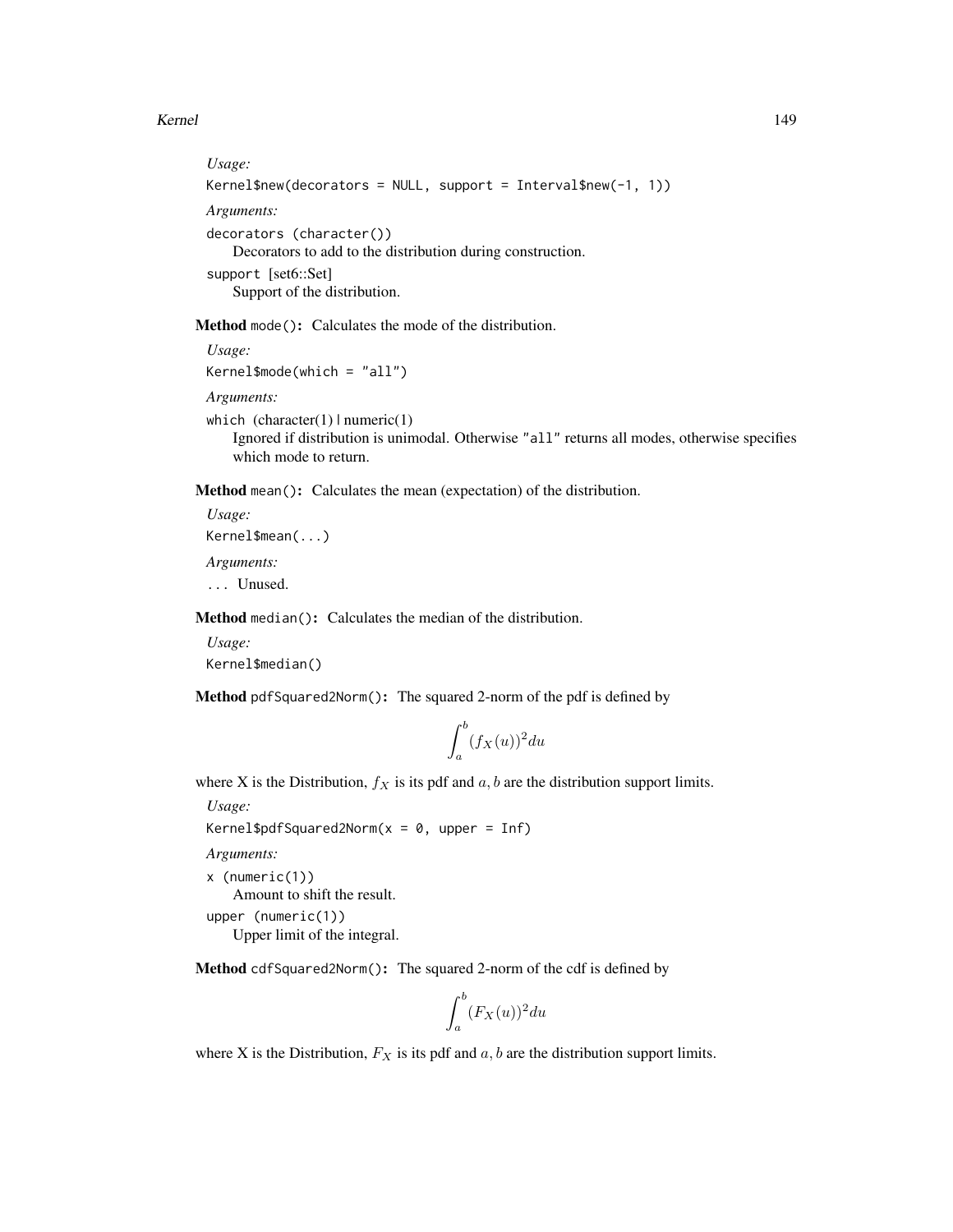150 Laplace **Laplace** Laplace **Laplace** Laplace **Laplace** Laplace **Laplace** Laplace **Laplace** Laplace **Laplace** Laplace **Laplace** Laplace **Laplace** Laplace **Laplace** Laplace **Laplace** Laplace **Laplace** Laplace **Laplace** La

```
Usage:
Kernel$cdfSquared2Norm(x = 0, upper = Inf)
Arguments:
x (numeric(1))
   Amount to shift the result.
upper (numeric(1))
   Upper limit of the integral.
```
Method skewness(): The skewness of a distribution is defined by the third standardised moment,

$$
sk_X = E_X \left[ \frac{x - \mu^3}{\sigma} \right]
$$

where  $E_X$  is the expectation of distribution X,  $\mu$  is the mean of the distribution and  $\sigma$  is the standard deviation of the distribution.

*Usage:* Kernel\$skewness(...) *Arguments:* ... Unused.

Method clone(): The objects of this class are cloneable with this method.

```
Usage:
Kernel$clone(deep = FALSE)
Arguments:
deep Whether to make a deep clone.
```
<span id="page-149-0"></span>Laplace *Laplace Distribution Class*

# Description

Mathematical and statistical functions for the Laplace distribution, which is commonly used in signal processing and finance.

# Details

The Laplace distribution parameterised with mean,  $\mu$ , and scale,  $\beta$ , is defined by the pdf,

$$
f(x) = exp(-|x - \mu|/\beta)/(2\beta)
$$

for  $\mu \in R$  and  $\beta > 0$ .

# Value

Returns an R6 object inheriting from class [SDistribution.](#page-235-0)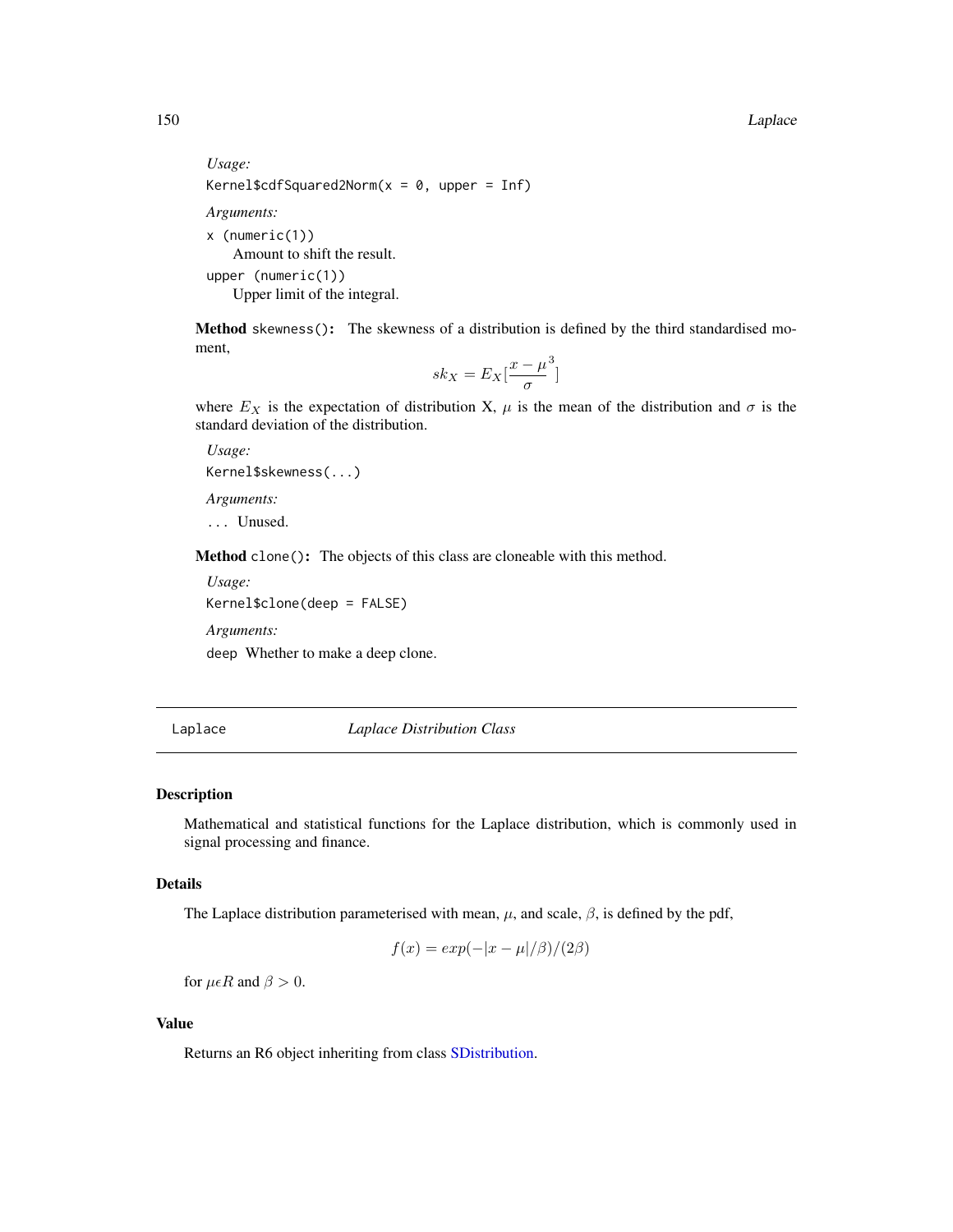#### Laplace 151

## Distribution support

The distribution is supported on the Reals.

# Default Parameterisation

 $Lap(mean = 0, scale = 1)$ 

# Omitted Methods

N/A

# Also known as

N/A

#### Super classes

[distr6::Distribution](#page-0-0) -> [distr6::SDistribution](#page-0-0) -> Laplace

# Public fields

name Full name of distribution.

short\_name Short name of distribution for printing.

description Brief description of the distribution.

packages Packages required to be installed in order to construct the distribution.

## Methods

## Public methods:

- [Laplace\\$new\(\)](#page-7-0)
- [Laplace\\$mean\(\)](#page-7-1)
- [Laplace\\$mode\(\)](#page-8-0)
- [Laplace\\$variance\(\)](#page-8-1)
- [Laplace\\$skewness\(\)](#page-8-2)
- [Laplace\\$kurtosis\(\)](#page-8-3)
- [Laplace\\$entropy\(\)](#page-9-0)
- [Laplace\\$mgf\(\)](#page-15-0)
- [Laplace\\$cf\(\)](#page-15-1)
- [Laplace\\$pgf\(\)](#page-9-1)
- [Laplace\\$clone\(\)](#page-9-2)

Method new(): Creates a new instance of this [R6](#page-0-0) class.

#### *Usage:*

```
Laplace$new(mean = NULL, scale = NULL, var = NULL, decorators = NULL)
```
*Arguments:*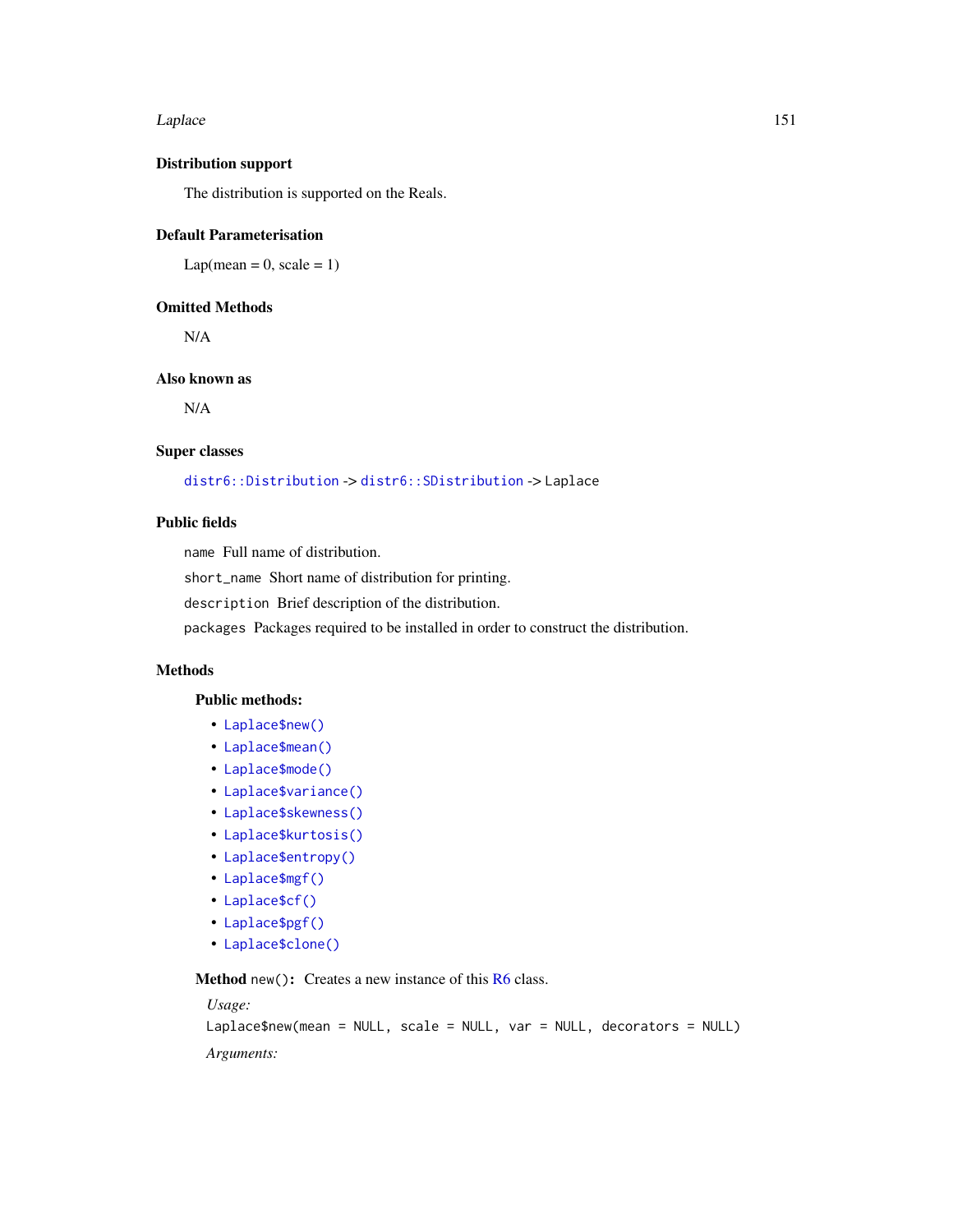```
mean (numeric(1))
```
Mean of the distribution, defined on the Reals.

scale (numeric(1))

Scale parameter, defined on the positive Reals.

var (numeric(1))

Variance of the distribution, defined on the positive Reals. var =  $2*scale^2$ . If var is provided then scale is ignored.

decorators (character())

Decorators to add to the distribution during construction.

**Method** mean(): The arithmetic mean of a (discrete) probability distribution  $X$  is the expectation

$$
E_X(X) = \sum p_X(x) * x
$$

with an integration analogue for continuous distributions.

*Usage:*

Laplace\$mean(...)

*Arguments:*

... Unused.

Method mode(): The mode of a probability distribution is the point at which the pdf is a local maximum, a distribution can be unimodal (one maximum) or multimodal (several maxima).

*Usage:*

Laplace\$mode(which = "all")

*Arguments:*

which  $(character(1) | numeric(1))$ 

Ignored if distribution is unimodal. Otherwise "all" returns all modes, otherwise specifies which mode to return.

Method variance(): The variance of a distribution is defined by the formula

$$
var_X = E[X^2] - E[X]^2
$$

where  $E<sub>X</sub>$  is the expectation of distribution X. If the distribution is multivariate the covariance matrix is returned.

*Usage:* Laplace\$variance(...)

*Arguments:*

... Unused.

Method skewness(): The skewness of a distribution is defined by the third standardised moment,

$$
sk_X = E_X \left[ \frac{x - \mu^3}{\sigma} \right]
$$

where  $E_X$  is the expectation of distribution X,  $\mu$  is the mean of the distribution and  $\sigma$  is the standard deviation of the distribution.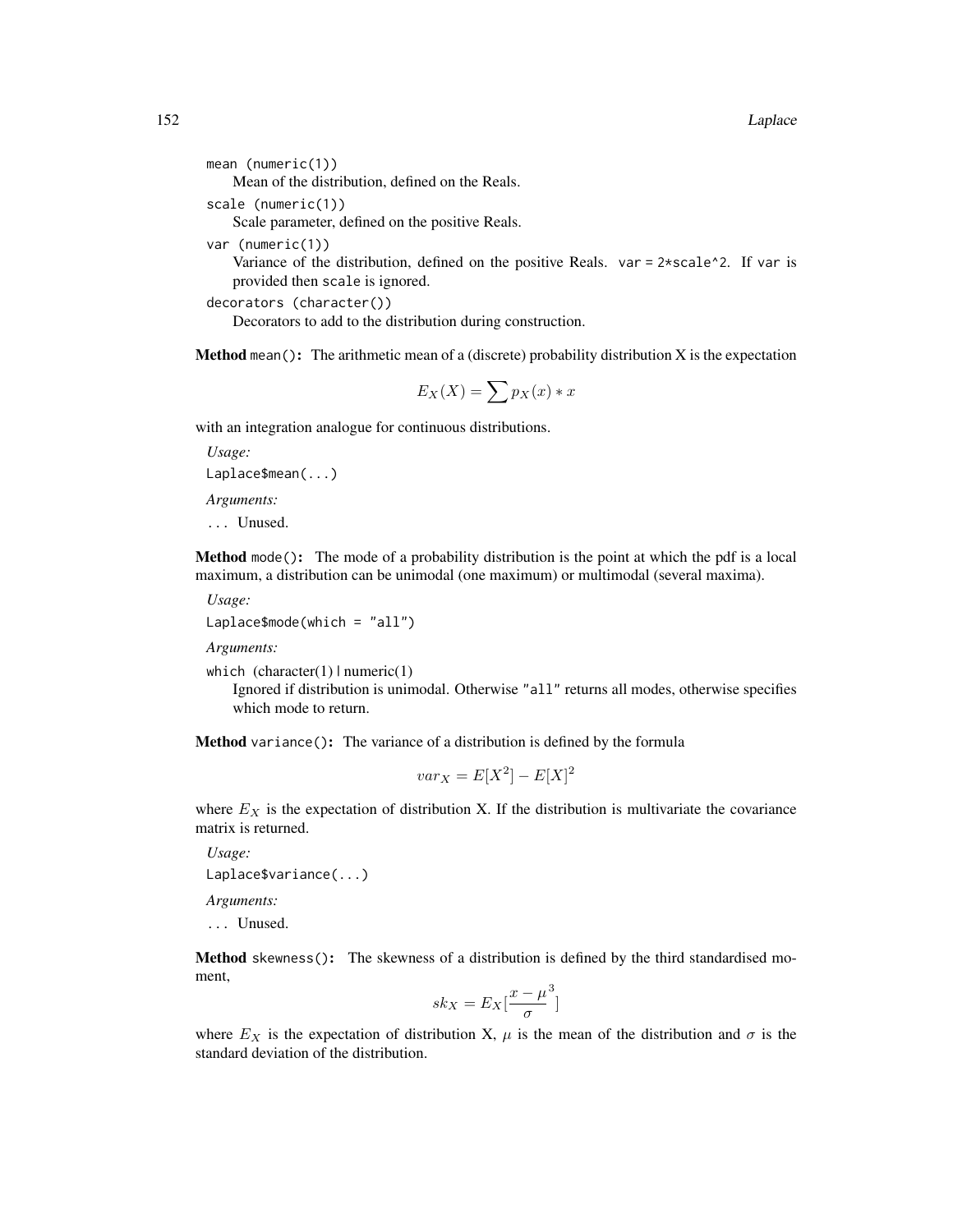*Usage:* Laplace\$skewness(...) *Arguments:* ... Unused.

Method kurtosis(): The kurtosis of a distribution is defined by the fourth standardised moment,

$$
k_X = E_X \left[ \frac{x - \mu^4}{\sigma} \right]
$$

where  $E_X$  is the expectation of distribution X,  $\mu$  is the mean of the distribution and  $\sigma$  is the standard deviation of the distribution. Excess Kurtosis is Kurtosis - 3.

*Usage:* Laplace\$kurtosis(excess = TRUE, ...) *Arguments:* excess (logical(1)) If TRUE (default) excess kurtosis returned.

... Unused.

**Method** entropy(): The entropy of a (discrete) distribution is defined by

$$
-\sum(f_X)log(f_X)
$$

where  $f_X$  is the pdf of distribution X, with an integration analogue for continuous distributions.

*Usage:* Laplace\$entropy(base =  $2, ...$ )

*Arguments:*

```
base (integer(1))
```
Base of the entropy logarithm, default  $= 2$  (Shannon entropy)

... Unused.

Method mgf(): The moment generating function is defined by

$$
mgf_X(t) = E_X[exp(xt)]
$$

where X is the distribution and  $E<sub>X</sub>$  is the expectation of the distribution X.

```
Usage:
Laplace$mgf(t, ...)
Arguments:
t (integer(1))
    t integer to evaluate function at.
... Unused.
```
Method cf(): The characteristic function is defined by

$$
cf_X(t) = E_X[exp(xti)]
$$

where X is the distribution and  $E<sub>X</sub>$  is the expectation of the distribution X.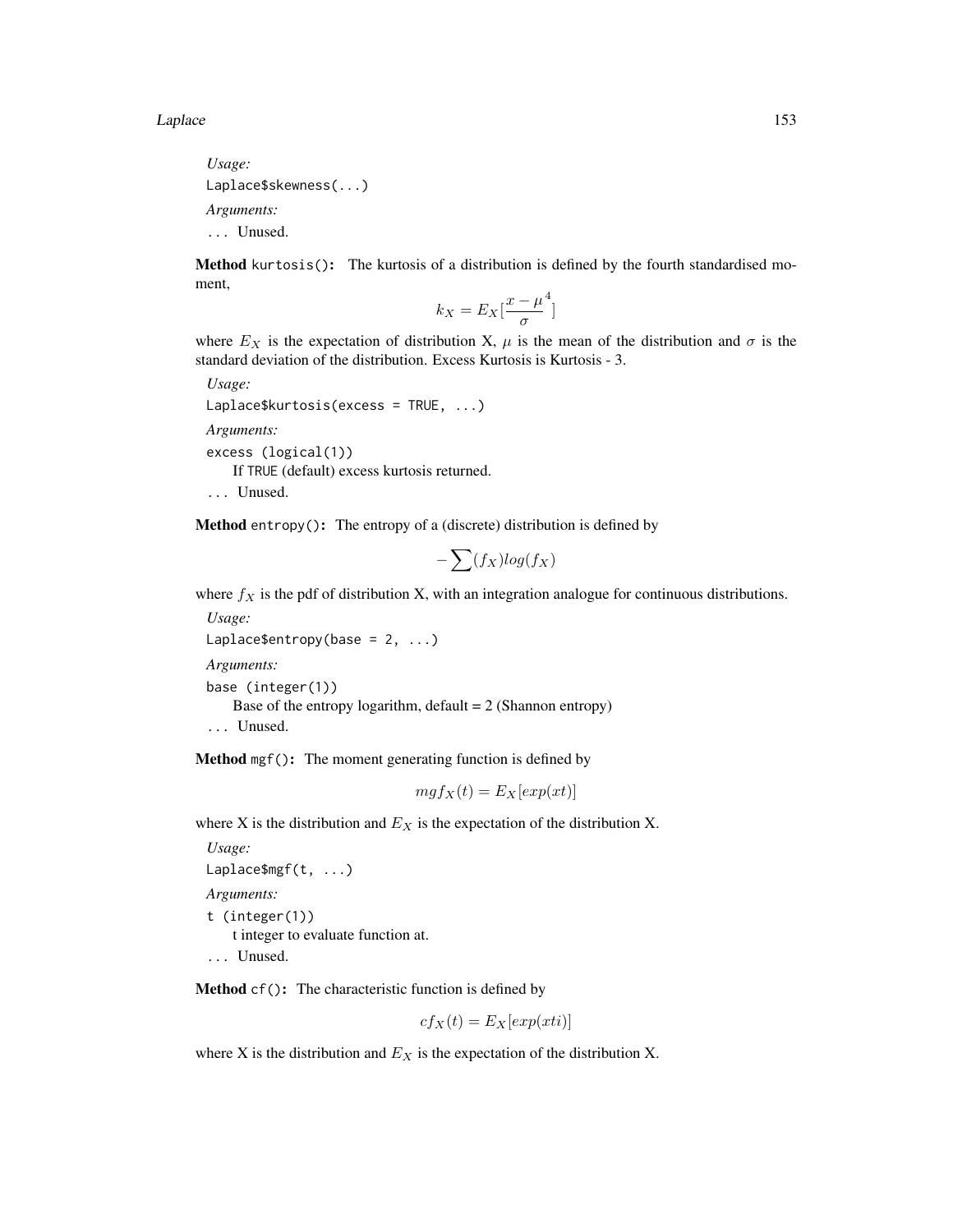#### 154 Laplace **Laplace** Laplace **Laplace** Laplace **Laplace** Laplace **Laplace** Laplace **Laplace** Laplace **Laplace** Laplace **Laplace** Laplace **Laplace** Laplace **Laplace** Laplace **Laplace** Laplace **Laplace** Laplace **Laplace** La

```
Usage:
Laplace$cf(t, ...)
Arguments:
t (integer(1))
    t integer to evaluate function at.
... Unused.
```
Method pgf(): The probability generating function is defined by

$$
pgf_X(z) = E_X[exp(z^x)]
$$

where X is the distribution and  $E<sub>X</sub>$  is the expectation of the distribution X.

*Usage:*

Laplace\$pgf(z, ...)

*Arguments:*

z (integer(1)) z integer to evaluate probability generating function at. ... Unused.

Method clone(): The objects of this class are cloneable with this method.

*Usage:* Laplace\$clone(deep = FALSE)

*Arguments:*

deep Whether to make a deep clone.

## References

McLaughlin, M. P. (2001). A compendium of common probability distributions (pp. 2014-01). Michael P. McLaughlin.

# See Also

Other continuous distributions: [Arcsine](#page-6-0), [BetaNoncentral](#page-21-0), [Beta](#page-17-0), [Cauchy](#page-34-0), [ChiSquaredNoncentral](#page-43-0), [ChiSquared](#page-38-0), [Dirichlet](#page-59-0), [Erlang](#page-92-0), [Exponential](#page-102-0), [FDistributionNoncentral](#page-110-0), [FDistribution](#page-106-0), [Frechet](#page-113-0), [Gamma](#page-119-0), [Gompertz](#page-129-0), [Gumbel](#page-132-0), [InverseGamma](#page-143-0), [Logistic](#page-162-0), [Loglogistic](#page-168-0), [Lognormal](#page-172-0), [MultivariateNormal](#page-195-0), [Normal](#page-204-0), [Pareto](#page-211-0), [Poisson](#page-218-0), [Rayleigh](#page-231-0), [ShiftedLoglogistic](#page-236-0), [StudentTNoncentral](#page-249-0), [StudentT](#page-245-0), [Triangular](#page-266-0), [Uniform](#page-279-0), [Wald](#page-294-0), [Weibull](#page-298-0)

Other univariate distributions: [Arcsine](#page-6-0), [Bernoulli](#page-12-0), [BetaNoncentral](#page-21-0), [Beta](#page-17-0), [Binomial](#page-23-0), [Categorical](#page-29-0), [Cauchy](#page-34-0), [ChiSquaredNoncentral](#page-43-0), [ChiSquared](#page-38-0), [Degenerate](#page-55-0), [DiscreteUniform](#page-62-0), [Empirical](#page-82-0), [Erlang](#page-92-0), [Exponential](#page-102-0), [FDistributionNoncentral](#page-110-0), [FDistribution](#page-106-0), [Frechet](#page-113-0), [Gamma](#page-119-0), [Geometric](#page-125-0), [Gompertz](#page-129-0), [Gumbel](#page-132-0), [Hypergeometric](#page-139-0), [InverseGamma](#page-143-0), [Logarithmic](#page-158-0), [Logistic](#page-162-0), [Loglogistic](#page-168-0), [Lognormal](#page-172-0), [Matdist](#page-178-0), [NegativeBinomial](#page-200-0), [Normal](#page-204-0), [Pareto](#page-211-0), [Poisson](#page-218-0), [Rayleigh](#page-231-0), [ShiftedLoglogistic](#page-236-0), [StudentTNoncentral](#page-249-0), [StudentT](#page-245-0), [Triangular](#page-266-0), [Uniform](#page-279-0), [Wald](#page-294-0), [Weibull](#page-298-0), [WeightedDiscrete](#page-302-0)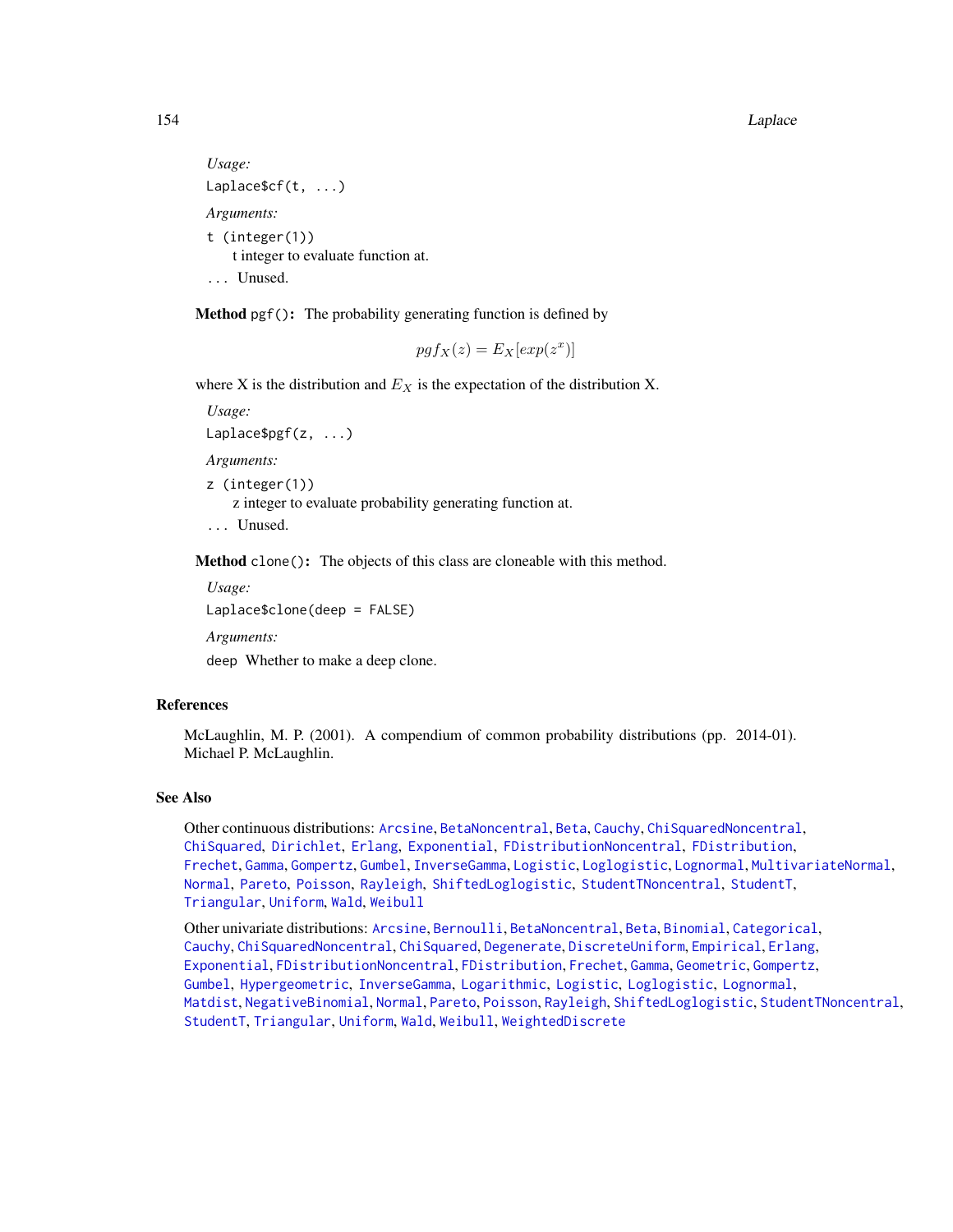length.VectorDistribution

*Get Number of Distributions in Vector Distribution*

## Description

Gets the number of distributions in an object inheriting from [VectorDistribution.](#page-285-0)

#### Usage

```
## S3 method for class 'VectorDistribution'
length(x)
```
# Arguments

x [VectorDistribution](#page-285-0)

lines.Distribution *Superimpose Distribution Functions Plots for a distr6 Object*

## Description

One of six plots can be selected to be superimposed in the plotting window, including: pdf, cdf, quantile, survival, hazard and cumulative hazard.

## Usage

```
## S3 method for class 'Distribution'
lines(x, fun, npoints = 3000, ...)
```
## Arguments

| X         | distr6 object.                                                                                                                               |
|-----------|----------------------------------------------------------------------------------------------------------------------------------------------|
| fun       | vector of functions to plot, one or more of: "pdf", "cdf", "quantile", "survival",<br>"hazard", and "cumhazard"; partial matching available. |
| npoints   | number of evaluation points.                                                                                                                 |
| $\ddotsc$ | graphical parameters.                                                                                                                        |

# Details

Unlike the [plot.Distribution](#page-215-0) function, no internal checks are performed to ensure that the added plot makes sense in the context of the current plotting window. Therefore this function assumes that the current plot is of the same value support, see examples.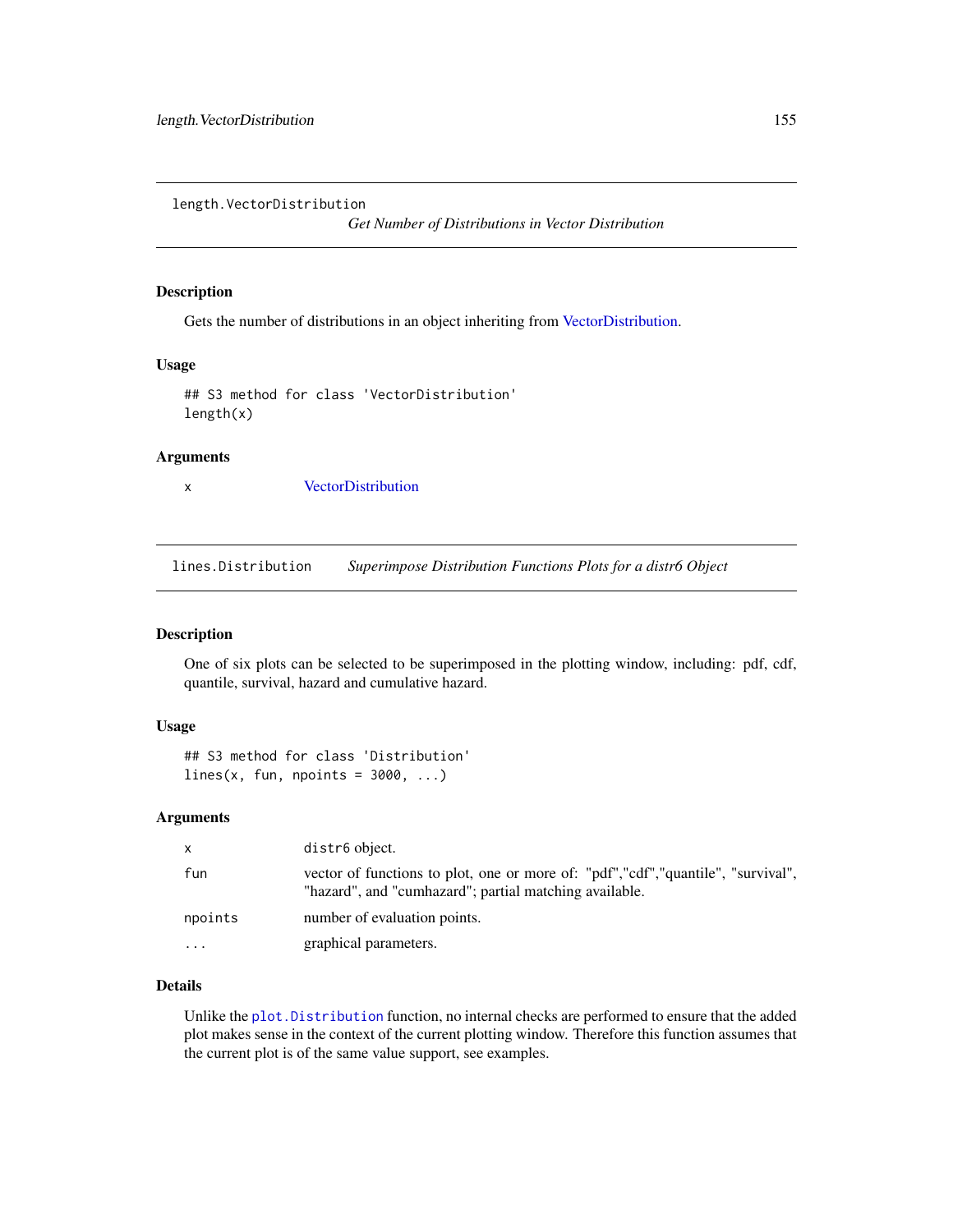### Author(s)

Chengyang Gao, Runlong Yu and Shuhan Liu

## See Also

[plot.Distribution](#page-215-0) for plotting a distr6 object.

## Examples

```
plot(Normal$new(mean = 2), "pdf")
lines(Normal$new(mean = 3), "pdf", col = "red", lwd = 2)
## Not run:
# The code below gives examples of how not to use this function.
# Different value supports
plot(Binomial$new(), "cdf")
lines(Normal$new(), "cdf")
# Different functions
plot(Binomial$new(), "pdf")
lines(Binomial$new(), "cdf")
# Too many functions
plot(Binomial$new(), c("pdf", "cdf"))
lines(Binomial$new(), "cdf")
## End(Not run)
```
listDecorators *Lists Implemented Distribution Decorators*

## Description

Lists decorators that can decorate an R6 Distribution.

## Usage

```
listDecorators(simplify = TRUE)
```
# Arguments

simplify logical. If TRUE (default) returns results as characters, otherwise as R6 classes.

#### Value

Either a list of characters (if simplify is TRUE) or a list of [DistributionDecorator](#page-77-0) classes.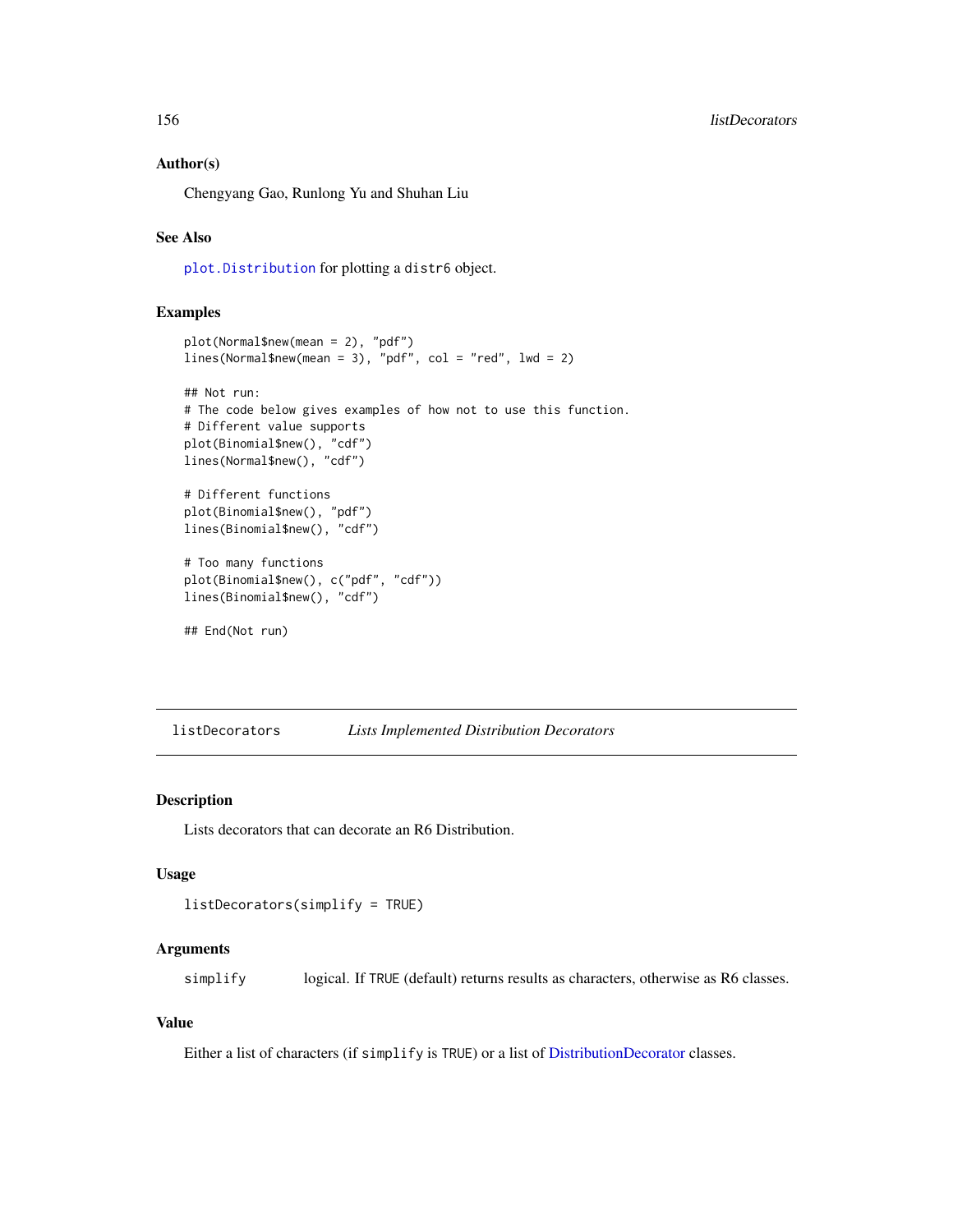## listDistributions 157

# See Also

[DistributionDecorator](#page-77-0)

## Examples

```
listDecorators()
listDecorators(FALSE)
```
listDistributions *Lists Implemented Distributions*

# Description

Lists distr6 distributions in a data.table or a character vector, can be filtered by traits, implemented package, and tags.

# Usage

```
listDistributions(simplify = FALSE, filter = NULL)
```
## Arguments

| simplify | logical. If FALSE (default) returns distributions with traits as a data table, oth- |
|----------|-------------------------------------------------------------------------------------|
|          | erwise returns distribution names as characters.                                    |
| filter   | list to filter distributions by. See examples.                                      |

## Value

Either a list of characters (if simplify is TRUE) or a data.table of SDistributions and their traits.

#### See Also

[SDistribution](#page-235-0)

## Examples

```
listDistributions()
```

```
# Filter list
listDistributions(filter = list(VariateForm = "univariate"))
# Filter is case-insensitive
listDistributions(filter = list(VaLuESupport = "discrete"))
# Multiple filters
listDistributions(filter = list(VaLuESupport = "discrete", package = "extraDistr"))
```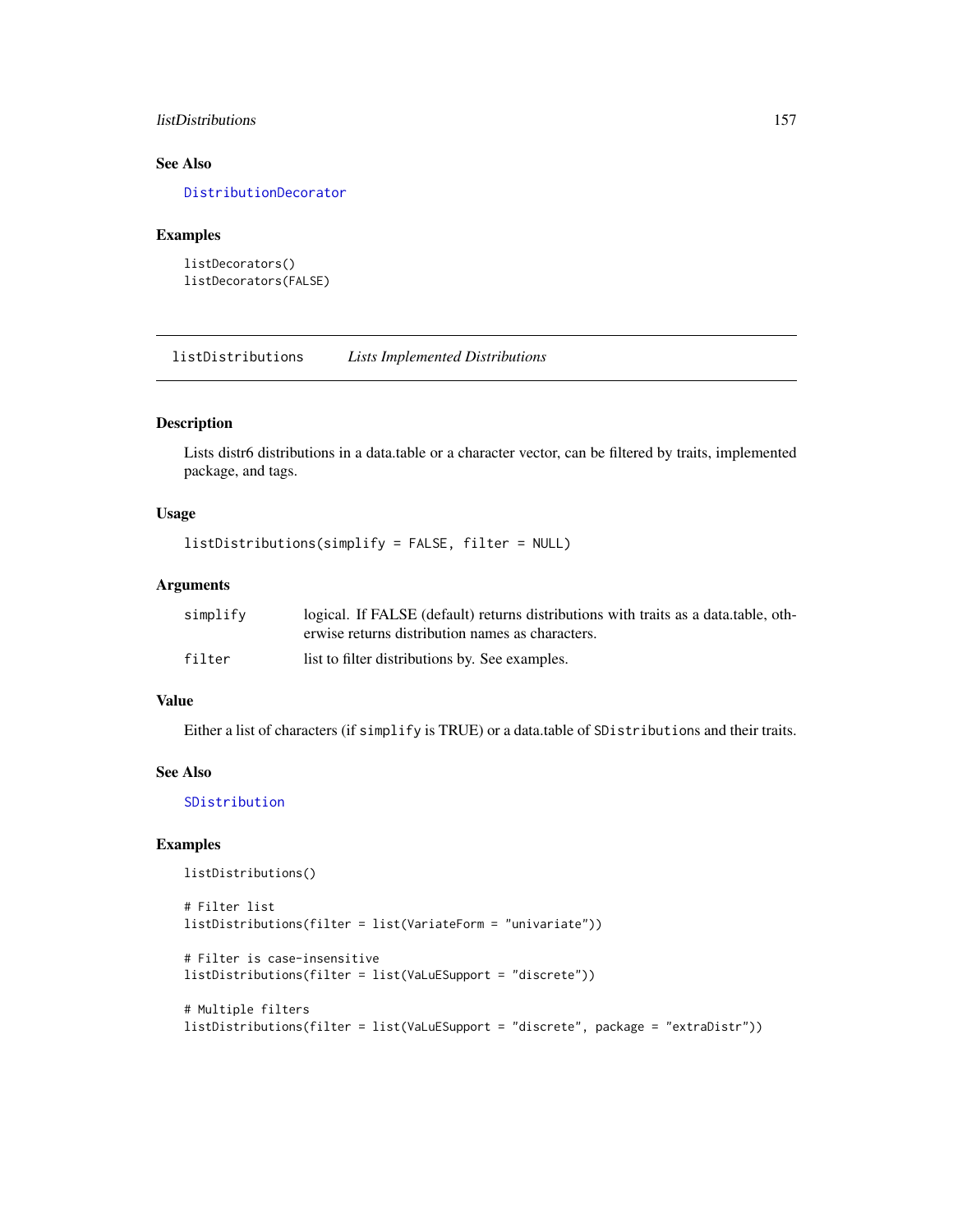# Description

Lists all implemented kernels in distr6.

## Usage

```
listKernels(simplify = FALSE)
```
## Arguments

simplify logical. If FALSE (default) returns kernels with support as a data.table, otherwise returns kernel names as characters.

# Value

Either a list of characters (if simplify is TRUE) or a data.table of Kernels and their traits.

## See Also

[Kernel](#page-147-0)

# Examples

listKernels()

listWrappers *Lists Implemented Distribution Wrappers*

#### Description

Lists wrappers that can wrap an R6 Distribution.

#### Usage

listWrappers(simplify = TRUE)

# Arguments

simplify logical. If TRUE (default) returns results as characters, otherwise as R6 classes.

## Value

Either a list of characters (if simplify is TRUE) or a list of Wrapper classes.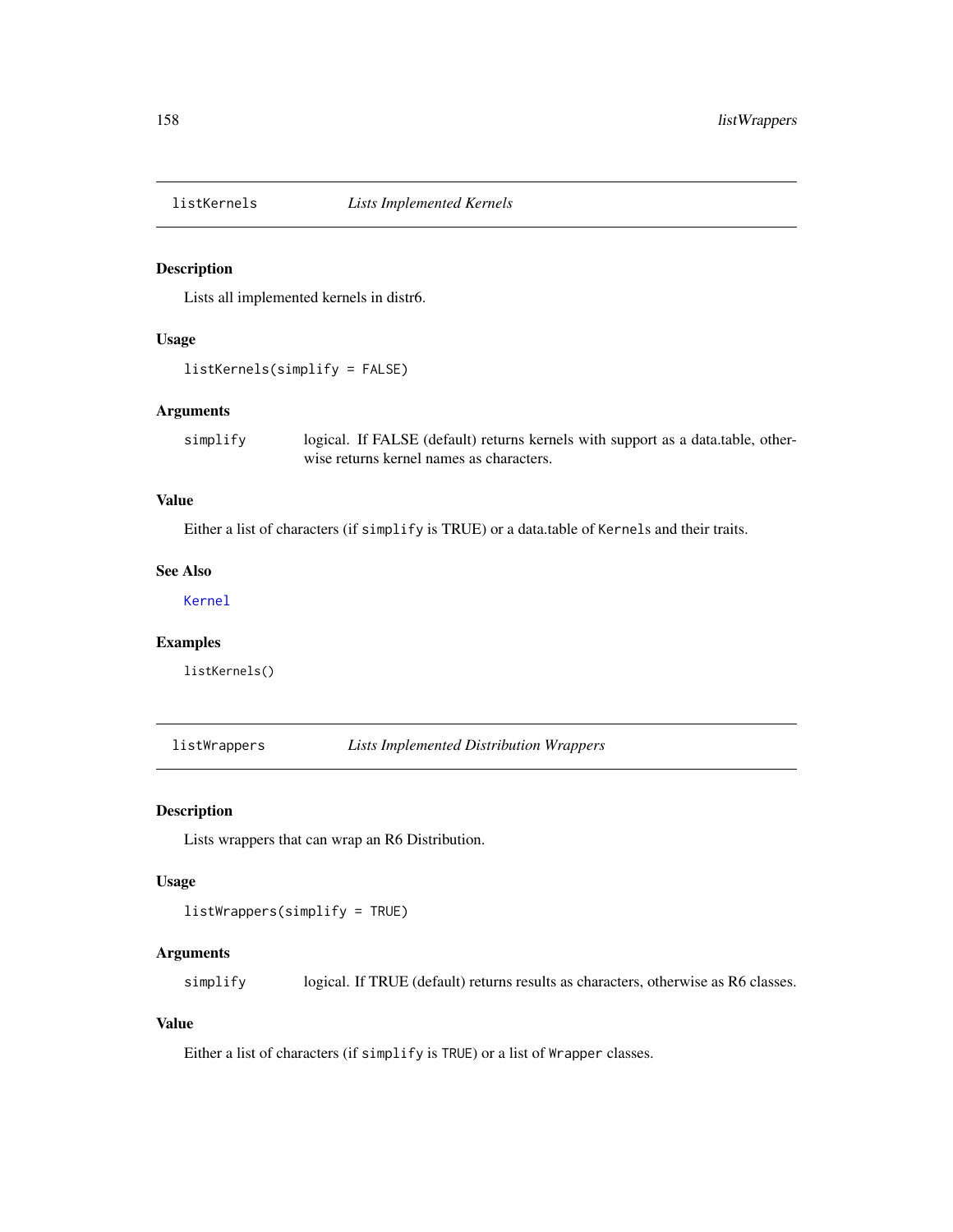# Logarithmic 159

# See Also

[DistributionWrapper](#page-78-0)

## Examples

listWrappers() listWrappers(TRUE)

<span id="page-158-0"></span>Logarithmic *Logarithmic Distribution Class*

# Description

Mathematical and statistical functions for the Logarithmic distribution, which is commonly used to model consumer purchase habits in economics and is derived from the Maclaurin series expansion of  $-ln(1 − p)$ .

## Details

The Logarithmic distribution parameterised with a parameter,  $\theta$ , is defined by the pmf,

$$
f(x) = -\theta^x / x \log(1 - \theta)
$$

for  $0 < \theta < 1$ .

# Value

Returns an R6 object inheriting from class [SDistribution.](#page-235-0)

## Distribution support

The distribution is supported on  $1, 2, 3, \ldots$ 

## Default Parameterisation

 $Log(theta = 0.5)$ 

# Omitted Methods

N/A

## Also known as

N/A

### Super classes

[distr6::Distribution](#page-0-0) -> [distr6::SDistribution](#page-0-0) -> Logarithmic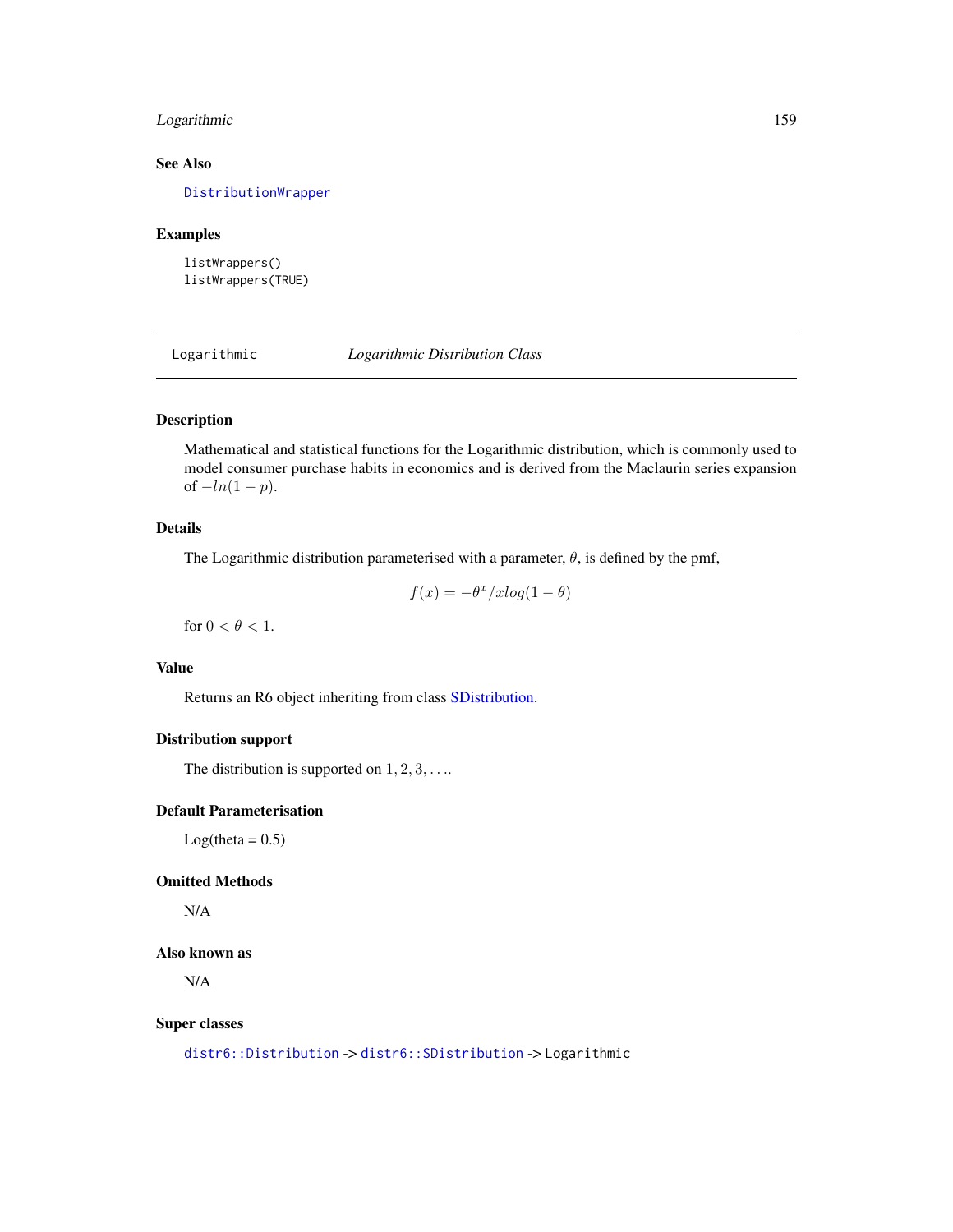## Public fields

name Full name of distribution.

short\_name Short name of distribution for printing.

description Brief description of the distribution.

packages Packages required to be installed in order to construct the distribution.

# **Methods**

# Public methods:

- [Logarithmic\\$new\(\)](#page-7-0)
- [Logarithmic\\$mean\(\)](#page-7-1)
- [Logarithmic\\$mode\(\)](#page-8-0)
- [Logarithmic\\$variance\(\)](#page-8-1)
- [Logarithmic\\$skewness\(\)](#page-8-2)
- [Logarithmic\\$kurtosis\(\)](#page-8-3)
- [Logarithmic\\$mgf\(\)](#page-15-0)
- [Logarithmic\\$cf\(\)](#page-15-1)
- [Logarithmic\\$pgf\(\)](#page-9-1)
- [Logarithmic\\$clone\(\)](#page-9-2)

Method new(): Creates a new instance of this [R6](#page-0-0) class.

*Usage:*

Logarithmic\$new(theta = NULL, decorators = NULL)

*Arguments:*

```
theta (numeric(1))
```
Theta parameter defined as a probability between 0 and 1.

```
decorators (character())
```
Decorators to add to the distribution during construction.

**Method** mean(): The arithmetic mean of a (discrete) probability distribution  $X$  is the expectation

$$
E_X(X) = \sum p_X(x) * x
$$

with an integration analogue for continuous distributions.

```
Usage:
Logarithmic$mean(...)
```
*Arguments:*

... Unused.

Method mode(): The mode of a probability distribution is the point at which the pdf is a local maximum, a distribution can be unimodal (one maximum) or multimodal (several maxima).

*Usage:*

Logarithmic\$mode(which = "all")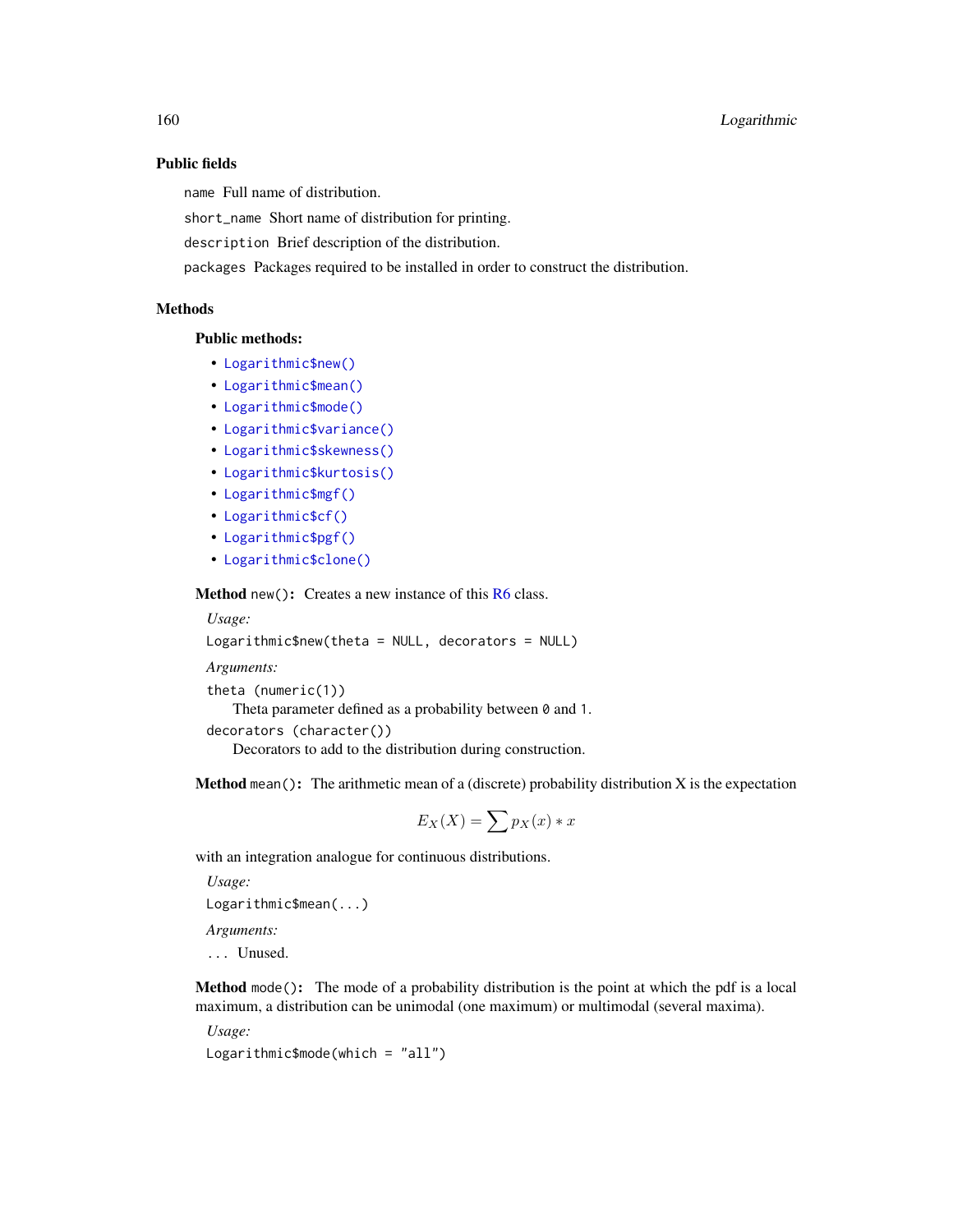*Arguments:*

which  $(character(1) | numeric(1))$ 

Ignored if distribution is unimodal. Otherwise "all" returns all modes, otherwise specifies which mode to return.

Method variance(): The variance of a distribution is defined by the formula

$$
var_X = E[X^2] - E[X]^2
$$

where  $E<sub>X</sub>$  is the expectation of distribution X. If the distribution is multivariate the covariance matrix is returned.

*Usage:* Logarithmic\$variance(...) *Arguments:* ... Unused.

Method skewness(): The skewness of a distribution is defined by the third standardised moment,

$$
sk_X = E_X \left[ \frac{x - \mu^3}{\sigma} \right]
$$

where  $E_X$  is the expectation of distribution X,  $\mu$  is the mean of the distribution and  $\sigma$  is the standard deviation of the distribution.

*Usage:*

Logarithmic\$skewness(...)

*Arguments:*

... Unused.

Method kurtosis(): The kurtosis of a distribution is defined by the fourth standardised moment,

$$
k_X = E_X \left[ \frac{x - \mu^4}{\sigma} \right]
$$

where  $E_X$  is the expectation of distribution X,  $\mu$  is the mean of the distribution and  $\sigma$  is the standard deviation of the distribution. Excess Kurtosis is Kurtosis - 3.

*Usage:*

```
Logarithmic$kurtosis(excess = TRUE, ...)
```
*Arguments:*

excess (logical(1)) If TRUE (default) excess kurtosis returned. ... Unused.

Method mgf(): The moment generating function is defined by

$$
mgf_X(t) = E_X[exp(xt)]
$$

where X is the distribution and  $E<sub>X</sub>$  is the expectation of the distribution X.

*Usage:*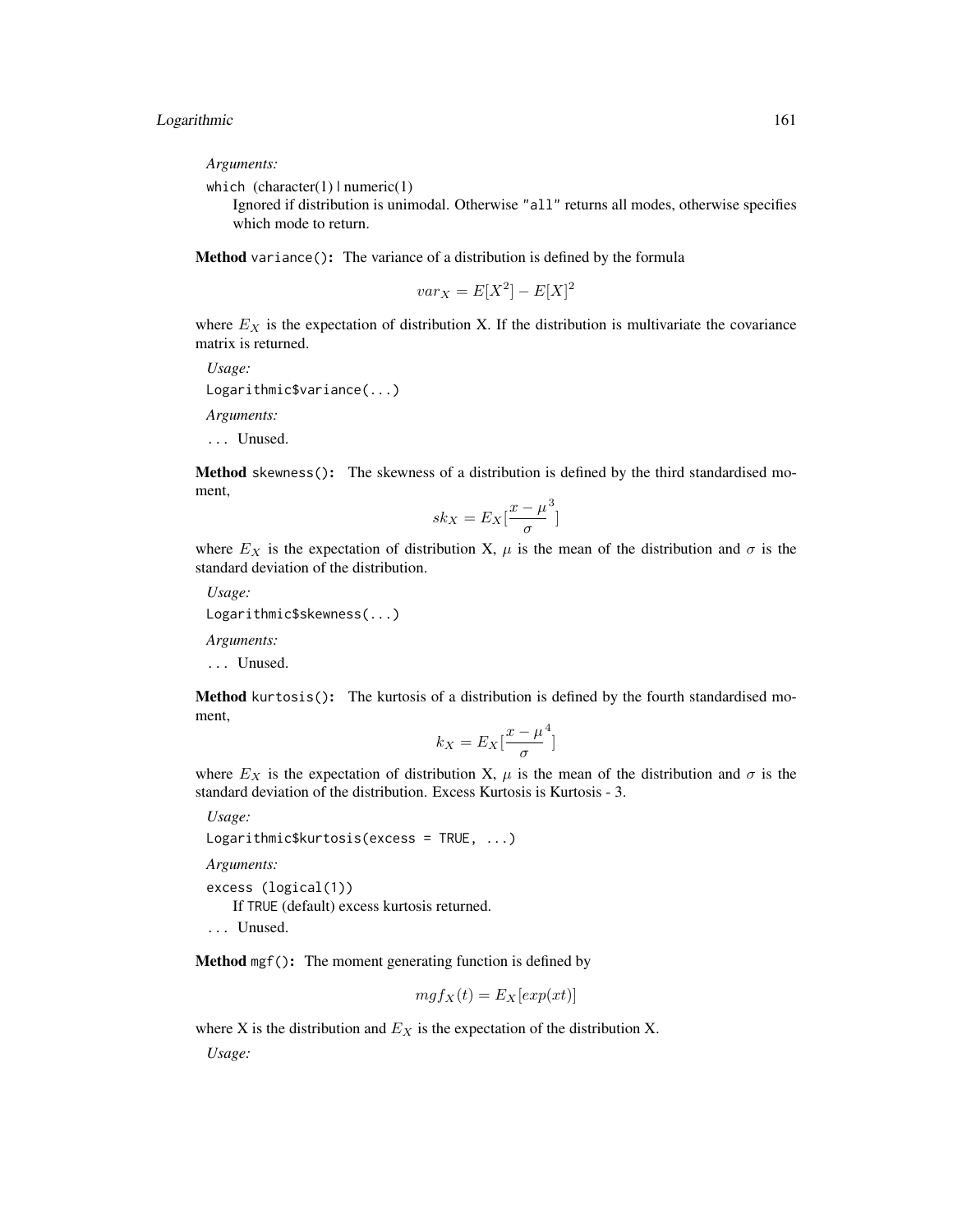```
Logarithmic$mgf(t, ...)
Arguments:
t (integer(1))
   t integer to evaluate function at.
... Unused.
```
Method cf(): The characteristic function is defined by

$$
cf_X(t) = E_X[exp(xti)]
$$

where X is the distribution and  $E<sub>X</sub>$  is the expectation of the distribution X.

```
Usage:
Logarithmic$cf(t, ...)
```
*Arguments:*

t (integer(1)) t integer to evaluate function at.

... Unused.

Method pgf(): The probability generating function is defined by

$$
pgf_X(z) = E_X[exp(z^x)]
$$

where X is the distribution and  $E<sub>X</sub>$  is the expectation of the distribution X.

```
Usage:
Logarithmic$pgf(z, ...)
```
*Arguments:*

z (integer(1)) z integer to evaluate probability generating function at. ... Unused.

Method clone(): The objects of this class are cloneable with this method.

*Usage:*

Logarithmic\$clone(deep = FALSE)

*Arguments:*

deep Whether to make a deep clone.

## References

McLaughlin, M. P. (2001). A compendium of common probability distributions (pp. 2014-01). Michael P. McLaughlin.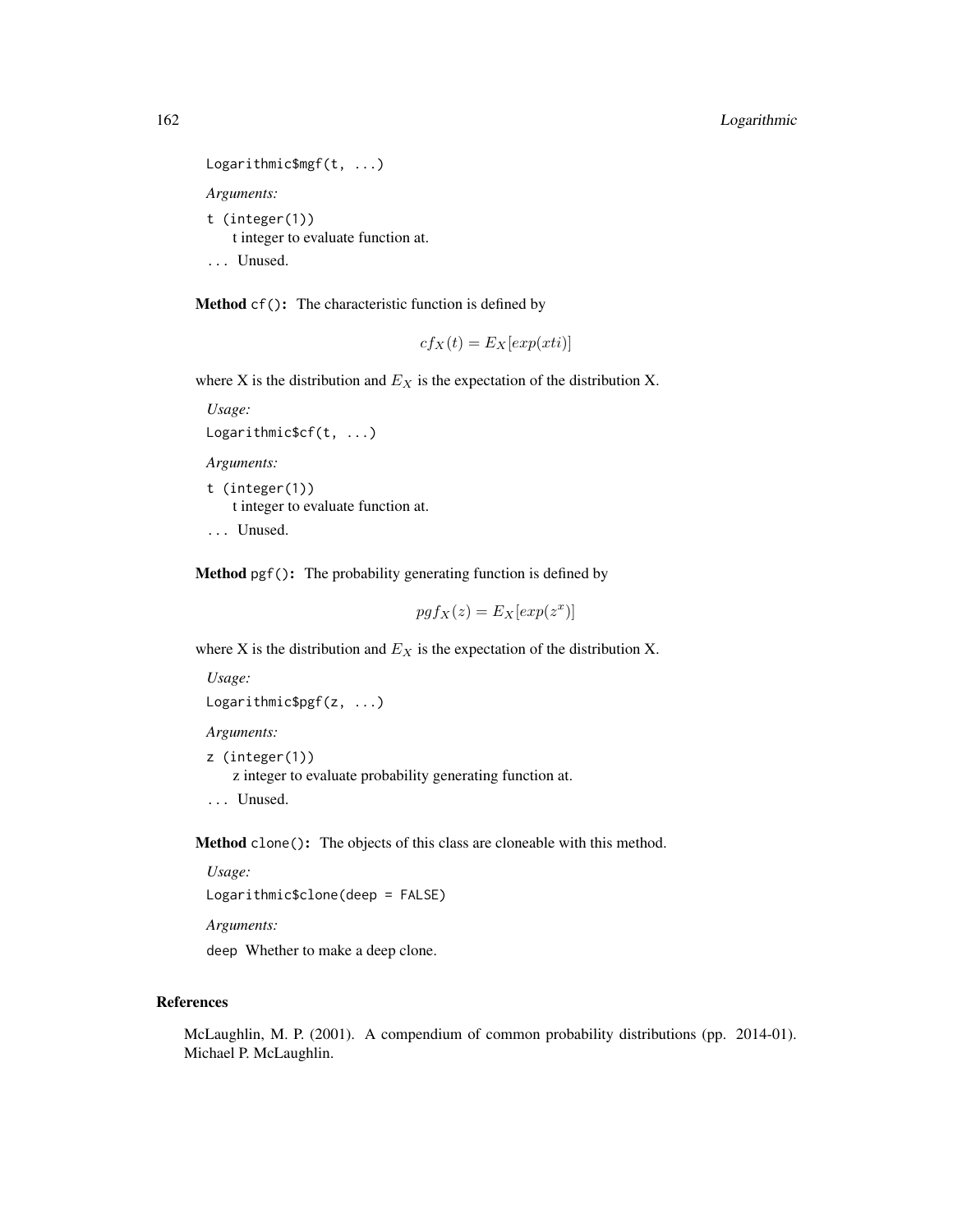#### Logistic the contract of the contract of the contract of the contract of the contract of the contract of the contract of the contract of the contract of the contract of the contract of the contract of the contract of the c

#### See Also

Other discrete distributions: [Bernoulli](#page-12-0), [Binomial](#page-23-0), [Categorical](#page-29-0), [Degenerate](#page-55-0), [DiscreteUniform](#page-62-0), [EmpiricalMV](#page-87-0), [Empirical](#page-82-0), [Geometric](#page-125-0), [Hypergeometric](#page-139-0), [Matdist](#page-178-0), [Multinomial](#page-190-0), [NegativeBinomial](#page-200-0), [WeightedDiscrete](#page-302-0)

Other univariate distributions: [Arcsine](#page-6-0), [Bernoulli](#page-12-0), [BetaNoncentral](#page-21-0), [Beta](#page-17-0), [Binomial](#page-23-0), [Categorical](#page-29-0), [Cauchy](#page-34-0), [ChiSquaredNoncentral](#page-43-0), [ChiSquared](#page-38-0), [Degenerate](#page-55-0), [DiscreteUniform](#page-62-0), [Empirical](#page-82-0), [Erlang](#page-92-0), [Exponential](#page-102-0), [FDistributionNoncentral](#page-110-0), [FDistribution](#page-106-0), [Frechet](#page-113-0), [Gamma](#page-119-0), [Geometric](#page-125-0), [Gompertz](#page-129-0), [Gumbel](#page-132-0), [Hypergeometric](#page-139-0), [InverseGamma](#page-143-0), [Laplace](#page-149-0), [Logistic](#page-162-0), [Loglogistic](#page-168-0), [Lognormal](#page-172-0), [Matdist](#page-178-0), [NegativeBinomial](#page-200-0), [Normal](#page-204-0), [Pareto](#page-211-0), [Poisson](#page-218-0), [Rayleigh](#page-231-0), [ShiftedLoglogistic](#page-236-0), [StudentTNoncentral](#page-249-0), [StudentT](#page-245-0), [Triangular](#page-266-0), [Uniform](#page-279-0), [Wald](#page-294-0), [Weibull](#page-298-0), [WeightedDiscrete](#page-302-0)

<span id="page-162-0"></span>Logistic *Logistic Distribution Class*

## Description

Mathematical and statistical functions for the Logistic distribution, which is commonly used in logistic regression and feedforward neural networks.

## Details

The Logistic distribution parameterised with mean,  $\mu$ , and scale, s, is defined by the pdf,

$$
f(x) = exp(-(x - \mu)/s)/(s(1 + exp(-(x - \mu)/s))^2)
$$

for  $\mu \in R$  and  $s > 0$ .

#### Value

Returns an R6 object inheriting from class [SDistribution.](#page-235-0)

#### Distribution support

The distribution is supported on the Reals.

#### Default Parameterisation

Logis(mean =  $0$ , scale =  $1$ )

## Omitted Methods

N/A

Also known as

N/A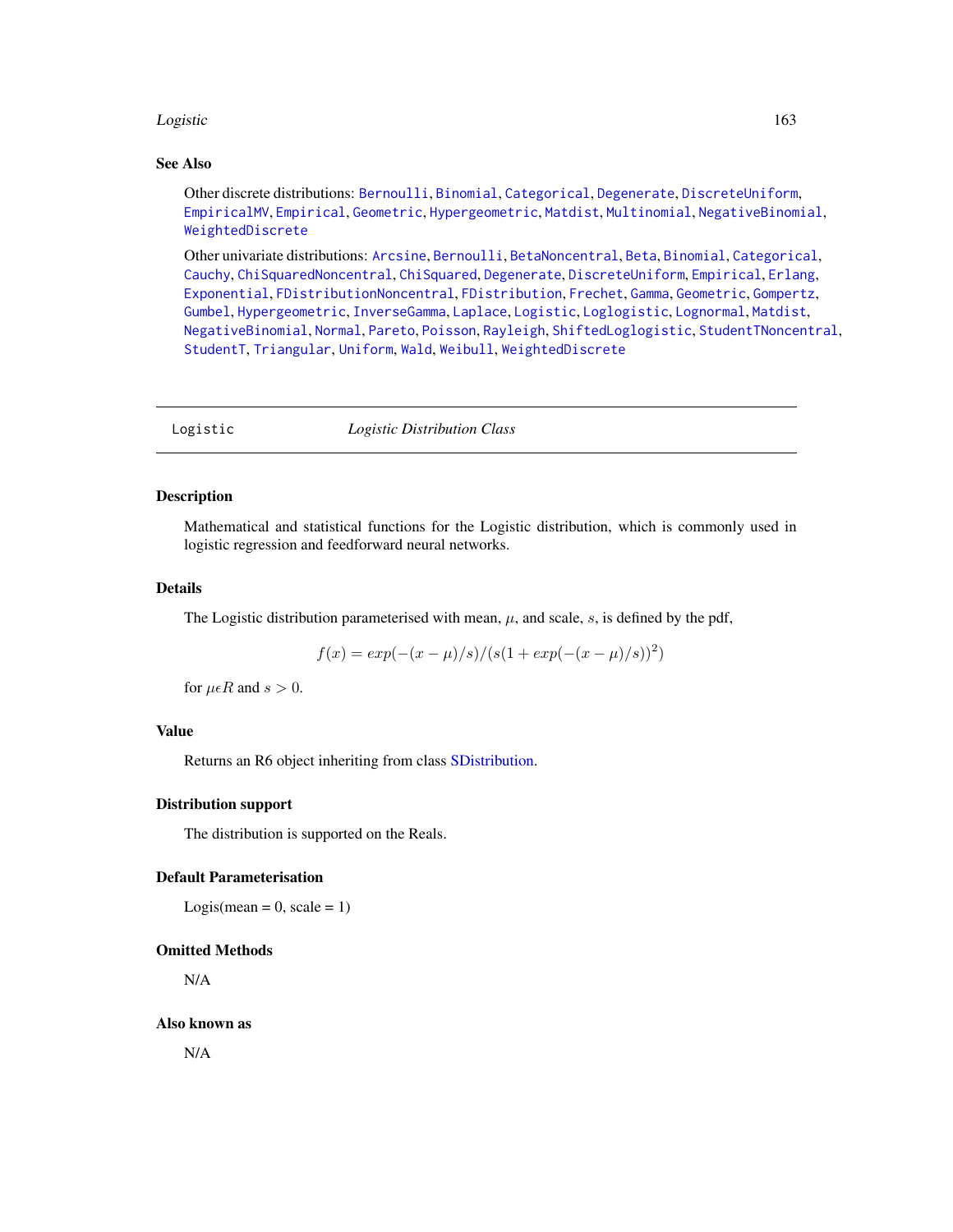#### 164 Logistic

#### Super classes

[distr6::Distribution](#page-0-0) -> [distr6::SDistribution](#page-0-0) -> Logistic

## Public fields

name Full name of distribution.

short\_name Short name of distribution for printing.

description Brief description of the distribution.

packages Packages required to be installed in order to construct the distribution.

## **Methods**

## Public methods:

- [Logistic\\$new\(\)](#page-7-0)
- [Logistic\\$mean\(\)](#page-7-1)
- [Logistic\\$mode\(\)](#page-8-0)
- [Logistic\\$variance\(\)](#page-8-1)
- [Logistic\\$skewness\(\)](#page-8-2)
- [Logistic\\$kurtosis\(\)](#page-8-3)
- [Logistic\\$entropy\(\)](#page-9-0)
- [Logistic\\$mgf\(\)](#page-15-0)
- [Logistic\\$cf\(\)](#page-15-1)
- [Logistic\\$pgf\(\)](#page-9-1)
- [Logistic\\$clone\(\)](#page-9-2)

**Method** new(): Creates a new instance of this  $R6$  class.

```
Usage:
```
Logistic\$new(mean = NULL, scale = NULL, sd = NULL, decorators = NULL)

*Arguments:*

```
mean (numeric(1))
```
Mean of the distribution, defined on the Reals.

scale (numeric(1))

Scale parameter, defined on the positive Reals.

sd (numeric(1))

Standard deviation of the distribution as an alternate scale parameter, sd = scale\*pi/sqrt(3). If given then scale is ignored.

```
decorators (character())
```
Decorators to add to the distribution during construction.

**Method** mean(): The arithmetic mean of a (discrete) probability distribution  $X$  is the expectation

$$
E_X(X) = \sum p_X(x) * x
$$

with an integration analogue for continuous distributions.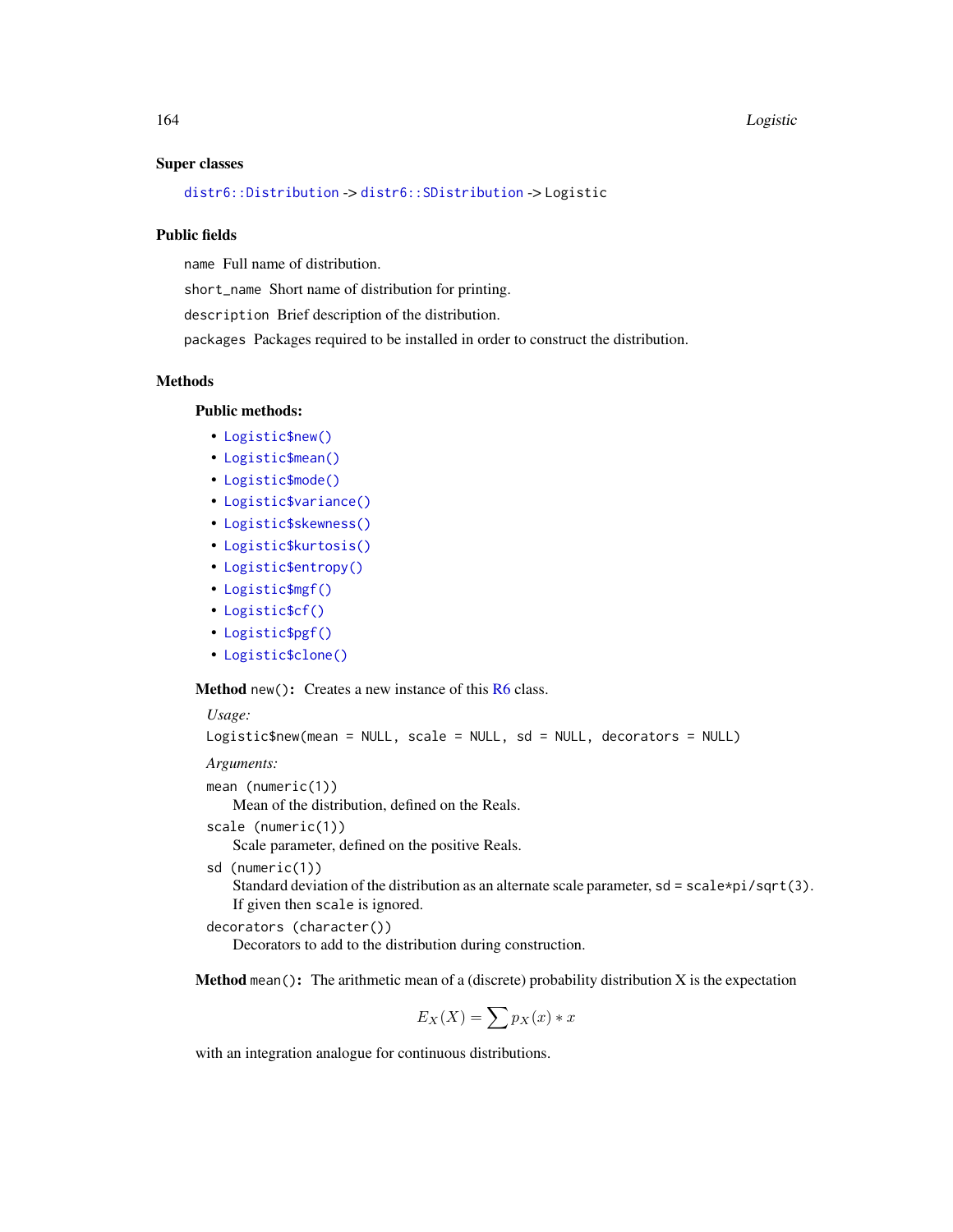#### Logistic the contract of the contract of the contract of the contract of the contract of the contract of the contract of the contract of the contract of the contract of the contract of the contract of the contract of the c

*Usage:* Logistic\$mean(...) *Arguments:* ... Unused.

Method mode(): The mode of a probability distribution is the point at which the pdf is a local maximum, a distribution can be unimodal (one maximum) or multimodal (several maxima).

```
Usage:
Logistic$mode(which = "all")
```
*Arguments:*

```
which (character(1) | numeric(1))
```
Ignored if distribution is unimodal. Otherwise "all" returns all modes, otherwise specifies which mode to return.

Method variance(): The variance of a distribution is defined by the formula

$$
var_X = E[X^2] - E[X]^2
$$

where  $E<sub>X</sub>$  is the expectation of distribution X. If the distribution is multivariate the covariance matrix is returned.

*Usage:* Logistic\$variance(...) *Arguments:*

... Unused.

Method skewness(): The skewness of a distribution is defined by the third standardised moment,

$$
sk_X = E_X \left[ \frac{x - \mu^3}{\sigma} \right]
$$

where  $E_X$  is the expectation of distribution X,  $\mu$  is the mean of the distribution and  $\sigma$  is the standard deviation of the distribution.

*Usage:*

```
Logistic$skewness(...)
```
*Arguments:*

... Unused.

Method kurtosis(): The kurtosis of a distribution is defined by the fourth standardised moment,

$$
k_X = E_X \left[ \frac{x - \mu^4}{\sigma} \right]
$$

where  $E_X$  is the expectation of distribution X,  $\mu$  is the mean of the distribution and  $\sigma$  is the standard deviation of the distribution. Excess Kurtosis is Kurtosis - 3.

*Usage:*

```
Logistic$kurtosis(excess = TRUE, ...)
```
*Arguments:*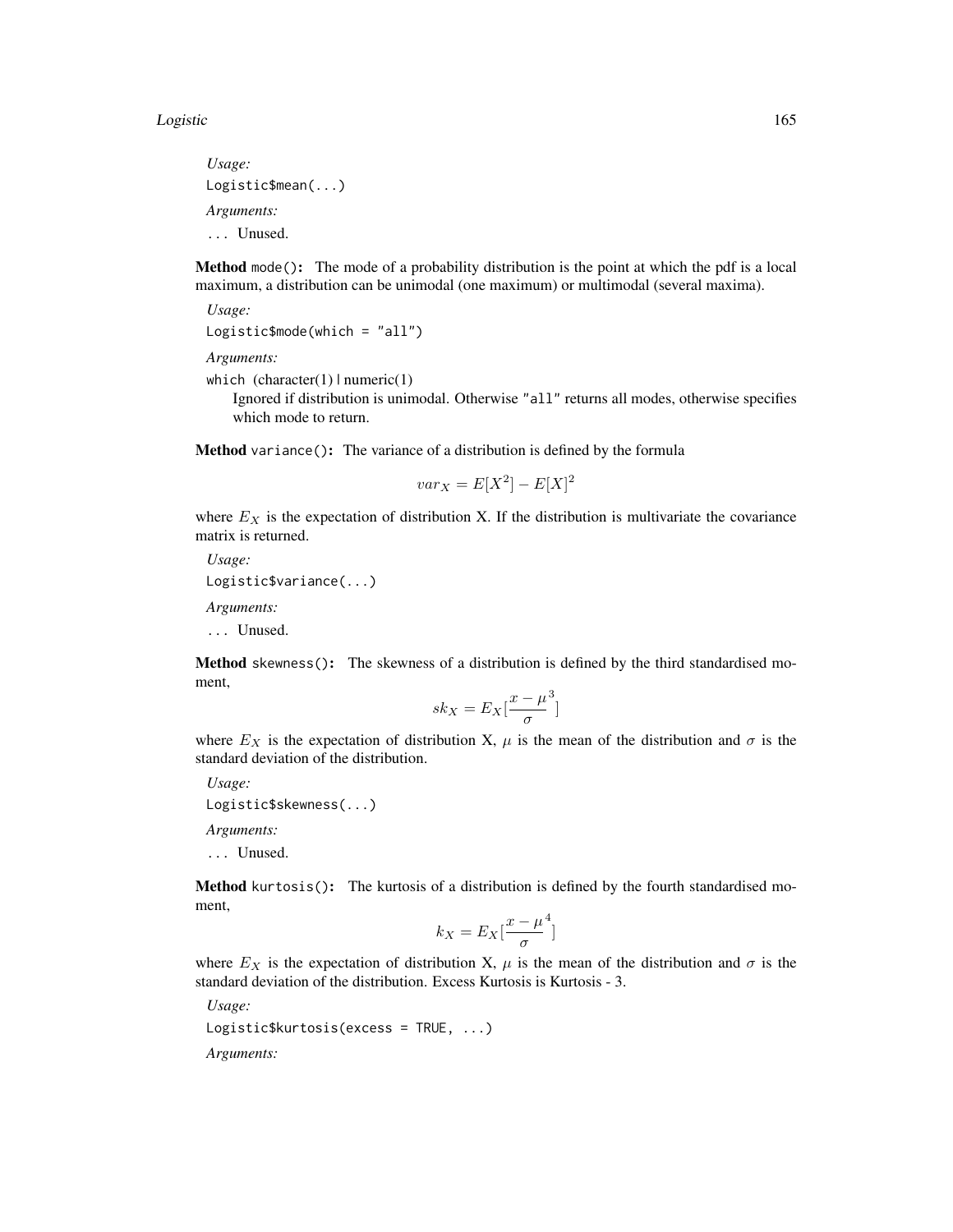```
excess (logical(1))
   If TRUE (default) excess kurtosis returned.
... Unused.
```
**Method** entropy(): The entropy of a (discrete) distribution is defined by

$$
-\sum(f_X)log(f_X)
$$

where  $f_X$  is the pdf of distribution X, with an integration analogue for continuous distributions.

*Usage:* Logistic\$entropy(base =  $2, ...$ ) *Arguments:* base (integer(1)) Base of the entropy logarithm, default  $= 2$  (Shannon entropy) ... Unused.

Method mgf(): The moment generating function is defined by

$$
mgf_X(t) = E_X[exp(xt)]
$$

where X is the distribution and  $E<sub>X</sub>$  is the expectation of the distribution X.

*Usage:* Logistic\$mgf(t, ...) *Arguments:* t (integer(1)) t integer to evaluate function at. ... Unused.

Method cf(): The characteristic function is defined by

$$
cf_X(t) = E_X[exp(xti)]
$$

where X is the distribution and  $E<sub>X</sub>$  is the expectation of the distribution X.

*Usage:* Logistic\$cf(t, ...) *Arguments:* t (integer(1)) t integer to evaluate function at. ... Unused.

Method pgf(): The probability generating function is defined by

$$
pgf_X(z) = E_X[exp(z^x)]
$$

where X is the distribution and  $E<sub>X</sub>$  is the expectation of the distribution X.

*Usage:* Logistic\$pgf(z, ...)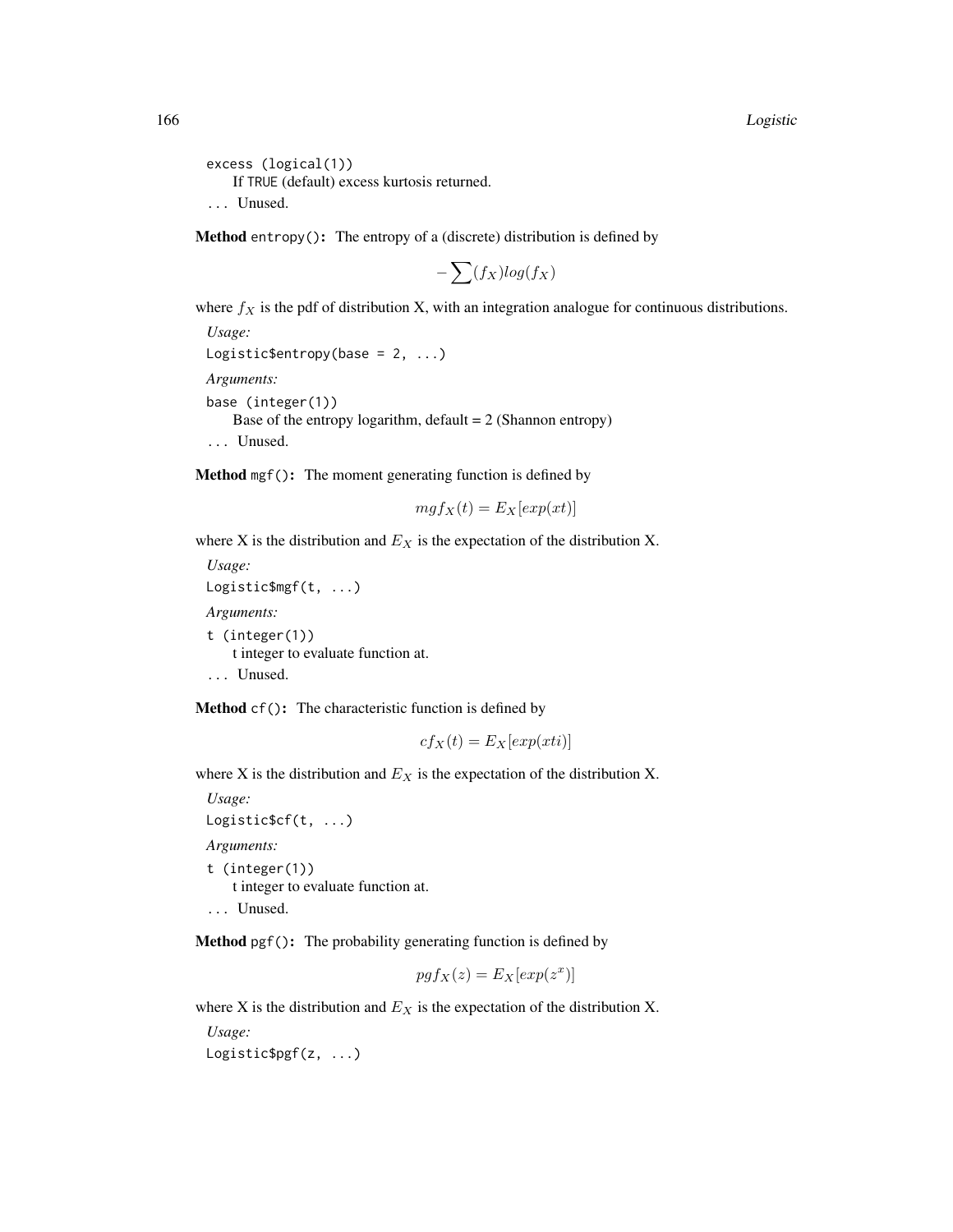# LogisticKernel 167

*Arguments:*

z (integer(1))

z integer to evaluate probability generating function at.

... Unused.

Method clone(): The objects of this class are cloneable with this method.

*Usage:* Logistic\$clone(deep = FALSE) *Arguments:* deep Whether to make a deep clone.

# References

McLaughlin, M. P. (2001). A compendium of common probability distributions (pp. 2014-01). Michael P. McLaughlin.

#### See Also

Other continuous distributions: [Arcsine](#page-6-0), [BetaNoncentral](#page-21-0), [Beta](#page-17-0), [Cauchy](#page-34-0), [ChiSquaredNoncentral](#page-43-0), [ChiSquared](#page-38-0), [Dirichlet](#page-59-0), [Erlang](#page-92-0), [Exponential](#page-102-0), [FDistributionNoncentral](#page-110-0), [FDistribution](#page-106-0), [Frechet](#page-113-0), [Gamma](#page-119-0), [Gompertz](#page-129-0), [Gumbel](#page-132-0), [InverseGamma](#page-143-0), [Laplace](#page-149-0), [Loglogistic](#page-168-0), [Lognormal](#page-172-0), [MultivariateNormal](#page-195-0), [Normal](#page-204-0), [Pareto](#page-211-0), [Poisson](#page-218-0), [Rayleigh](#page-231-0), [ShiftedLoglogistic](#page-236-0), [StudentTNoncentral](#page-249-0), [StudentT](#page-245-0), [Triangular](#page-266-0), [Uniform](#page-279-0), [Wald](#page-294-0), [Weibull](#page-298-0)

Other univariate distributions: [Arcsine](#page-6-0), [Bernoulli](#page-12-0), [BetaNoncentral](#page-21-0), [Beta](#page-17-0), [Binomial](#page-23-0), [Categorical](#page-29-0), [Cauchy](#page-34-0), [ChiSquaredNoncentral](#page-43-0), [ChiSquared](#page-38-0), [Degenerate](#page-55-0), [DiscreteUniform](#page-62-0), [Empirical](#page-82-0), [Erlang](#page-92-0), [Exponential](#page-102-0), [FDistributionNoncentral](#page-110-0), [FDistribution](#page-106-0), [Frechet](#page-113-0), [Gamma](#page-119-0), [Geometric](#page-125-0), [Gompertz](#page-129-0), [Gumbel](#page-132-0), [Hypergeometric](#page-139-0), [InverseGamma](#page-143-0), [Laplace](#page-149-0), [Logarithmic](#page-158-0), [Loglogistic](#page-168-0), [Lognormal](#page-172-0), [Matdist](#page-178-0), [NegativeBinomial](#page-200-0), [Normal](#page-204-0), [Pareto](#page-211-0), [Poisson](#page-218-0), [Rayleigh](#page-231-0), [ShiftedLoglogistic](#page-236-0), [StudentTNoncentral](#page-249-0), [StudentT](#page-245-0), [Triangular](#page-266-0), [Uniform](#page-279-0), [Wald](#page-294-0), [Weibull](#page-298-0), [WeightedDiscrete](#page-302-0)

LogisticKernel *Logistic Kernel*

## **Description**

Mathematical and statistical functions for the LogisticKernel kernel defined by the pdf,

$$
f(x) = (exp(x) + 2 + exp(-x))^{-1}
$$

over the support  $x \in R$ .

#### Super classes

[distr6::Distribution](#page-0-0) -> [distr6::Kernel](#page-0-0) -> LogisticKernel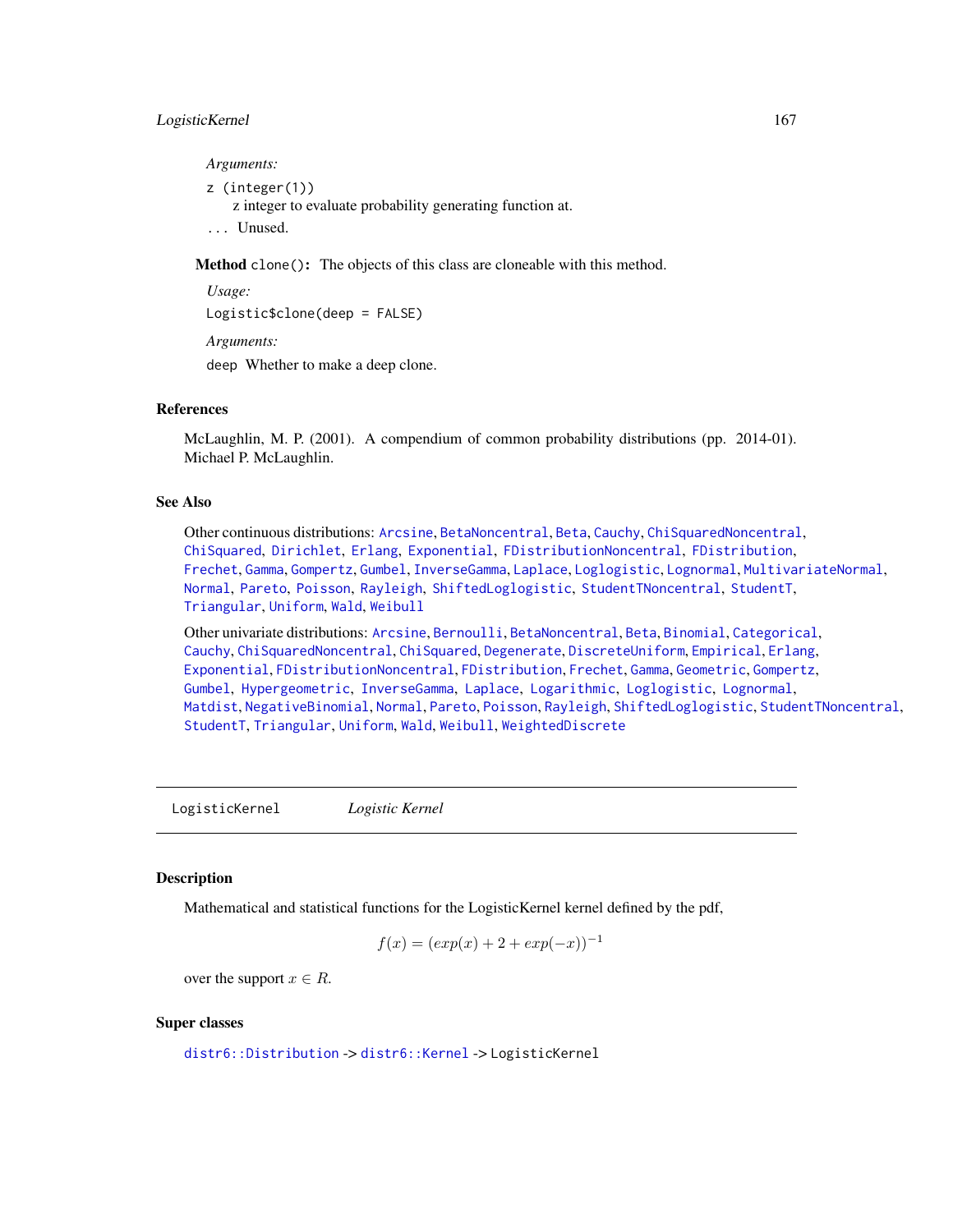## Public fields

name Full name of distribution.

short\_name Short name of distribution for printing.

description Brief description of the distribution.

## Methods

#### Public methods:

- [LogisticKernel\\$new\(\)](#page-7-0)
- [LogisticKernel\\$pdfSquared2Norm\(\)](#page-52-0)
- [LogisticKernel\\$cdfSquared2Norm\(\)](#page-53-0)
- [LogisticKernel\\$variance\(\)](#page-8-1)
- [LogisticKernel\\$clone\(\)](#page-9-2)

**Method** new( $)$ : Creates a new instance of this  $R6$  class.

*Usage:*

```
LogisticKernel$new(decorators = NULL)
```
*Arguments:*

```
decorators (character())
```
Decorators to add to the distribution during construction.

Method pdfSquared2Norm(): The squared 2-norm of the pdf is defined by

$$
\int_a^b (f_X(u))^2 du
$$

where X is the Distribution,  $f_X$  is its pdf and  $a, b$  are the distribution support limits.

*Usage:*

```
LogisticKernel$pdfSquared2Norm(x = 0, upper = Inf)
```
*Arguments:*

x (numeric(1)) Amount to shift the result. upper (numeric(1)) Upper limit of the integral.

Method cdfSquared2Norm(): The squared 2-norm of the cdf is defined by

$$
\int_a^b (F_X(u))^2 du
$$

where X is the Distribution,  $F_X$  is its pdf and  $a, b$  are the distribution support limits.

*Usage:*

LogisticKernel\$cdfSquared2Norm( $x = 0$ , upper = 0)

*Arguments:*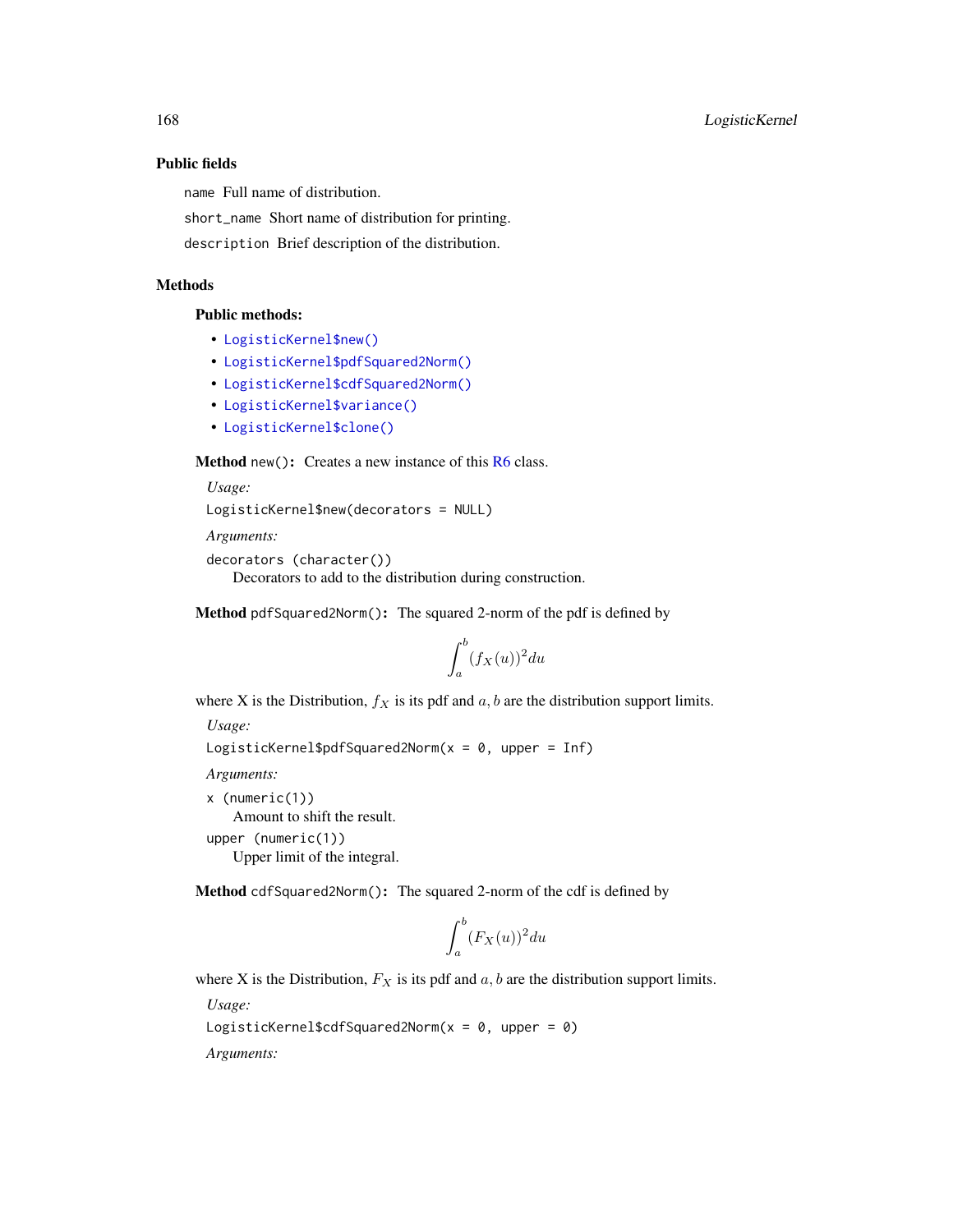x (numeric(1)) Amount to shift the result. upper (numeric(1)) Upper limit of the integral.

Method variance(): The variance of a distribution is defined by the formula

$$
var_X = E[X^2] - E[X]^2
$$

where  $E<sub>X</sub>$  is the expectation of distribution X. If the distribution is multivariate the covariance matrix is returned.

```
Usage:
LogisticKernel$variance(...)
Arguments:
... Unused.
```
Method clone(): The objects of this class are cloneable with this method.

*Usage:*

```
LogisticKernel$clone(deep = FALSE)
```
*Arguments:*

deep Whether to make a deep clone.

## See Also

Other kernels: [Cosine](#page-52-1), [Epanechnikov](#page-90-0), [NormalKernel](#page-209-0), [Quartic](#page-229-0), [Sigmoid](#page-240-0), [Silverman](#page-242-0), [TriangularKernel](#page-272-0), [Tricube](#page-273-0), [Triweight](#page-275-0), [UniformKernel](#page-284-0)

<span id="page-168-0"></span>Loglogistic *Log-Logistic Distribution Class*

# **Description**

Mathematical and statistical functions for the Log-Logistic distribution, which is commonly used in survival analysis for its non-monotonic hazard as well as in economics.

# Details

The Log-Logistic distribution parameterised with shape,  $\beta$ , and scale,  $\alpha$  is defined by the pdf,

$$
f(x) = (\beta/\alpha)(x/\alpha)^{\beta-1}(1 + (x/\alpha)^{\beta})^{-2}
$$

for  $\alpha, \beta > 0$ .

# Value

Returns an R6 object inheriting from class [SDistribution.](#page-235-0)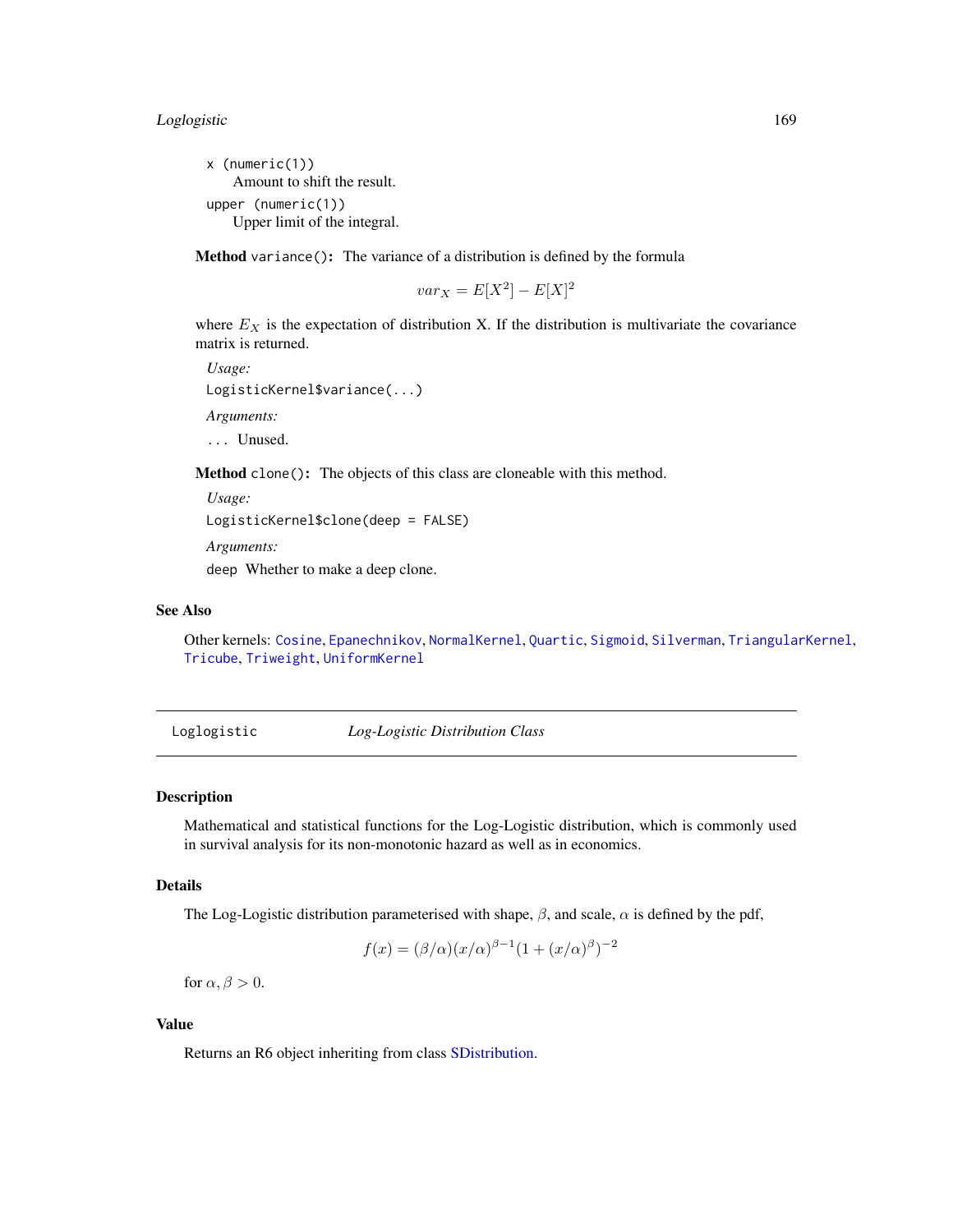#### Distribution support

The distribution is supported on the non-negative Reals.

## Default Parameterisation

 $LLogis(scale = 1, shape = 1)$ 

# Omitted Methods

N/A

# Also known as

Also known as the Fisk distribution.

# Super classes

[distr6::Distribution](#page-0-0) -> [distr6::SDistribution](#page-0-0) -> Loglogistic

# Public fields

name Full name of distribution.

short\_name Short name of distribution for printing.

description Brief description of the distribution.

packages Packages required to be installed in order to construct the distribution.

# Methods

## Public methods:

- [Loglogistic\\$new\(\)](#page-7-0)
- [Loglogistic\\$mean\(\)](#page-7-1)
- [Loglogistic\\$mode\(\)](#page-8-0)
- [Loglogistic\\$median\(\)](#page-14-0)
- [Loglogistic\\$variance\(\)](#page-8-1)
- [Loglogistic\\$skewness\(\)](#page-8-2)
- [Loglogistic\\$kurtosis\(\)](#page-8-3)
- [Loglogistic\\$pgf\(\)](#page-9-1)
- [Loglogistic\\$clone\(\)](#page-9-2)

**Method** new(): Creates a new instance of this  $R6$  class.

*Usage:*

```
Loglogistic$new(scale = NULL, shape = NULL, rate = NULL, decorators = NULL)
```
*Arguments:*

scale (numeric(1))

Scale parameter, defined on the positive Reals.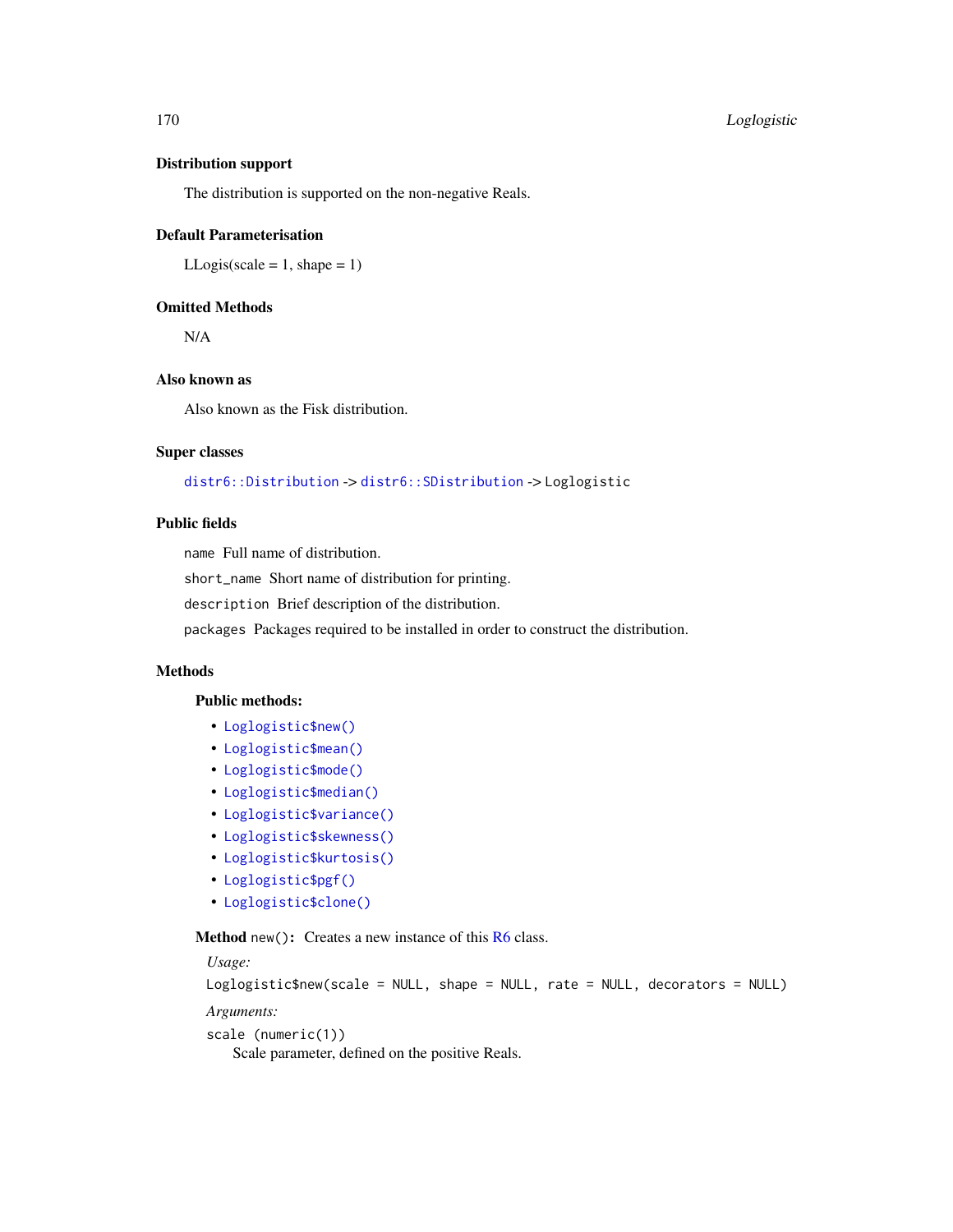shape (numeric(1)) Shape parameter, defined on the positive Reals. rate (numeric(1)) Alternate scale parameter, rate = 1/scale. If given then scale is ignored.

```
decorators (character())
```
Decorators to add to the distribution during construction.

**Method** mean(): The arithmetic mean of a (discrete) probability distribution  $X$  is the expectation

$$
E_X(X) = \sum p_X(x) * x
$$

with an integration analogue for continuous distributions.

```
Usage:
Loglogistic$mean(...)
Arguments:
... Unused.
```
Method mode(): The mode of a probability distribution is the point at which the pdf is a local maximum, a distribution can be unimodal (one maximum) or multimodal (several maxima).

```
Usage:
Loglogistic$mode(which = "all")
```

```
Arguments:
```

```
which (character(1) | numeric(1))
```
Ignored if distribution is unimodal. Otherwise "all" returns all modes, otherwise specifies which mode to return.

Method median(): Returns the median of the distribution. If an analytical expression is available returns distribution median, otherwise if symmetric returns self\$mean, otherwise returns self\$quantile(0.5).

```
Usage:
Loglogistic$median()
```
Method variance(): The variance of a distribution is defined by the formula

$$
var_X = E[X^2] - E[X]^2
$$

where  $E<sub>X</sub>$  is the expectation of distribution X. If the distribution is multivariate the covariance matrix is returned.

```
Usage:
Loglogistic$variance(...)
Arguments:
```
... Unused.

Method skewness(): The skewness of a distribution is defined by the third standardised moment,

$$
sk_X = E_X \left[ \frac{x - \mu^3}{\sigma} \right]
$$

where  $E_X$  is the expectation of distribution X,  $\mu$  is the mean of the distribution and  $\sigma$  is the standard deviation of the distribution.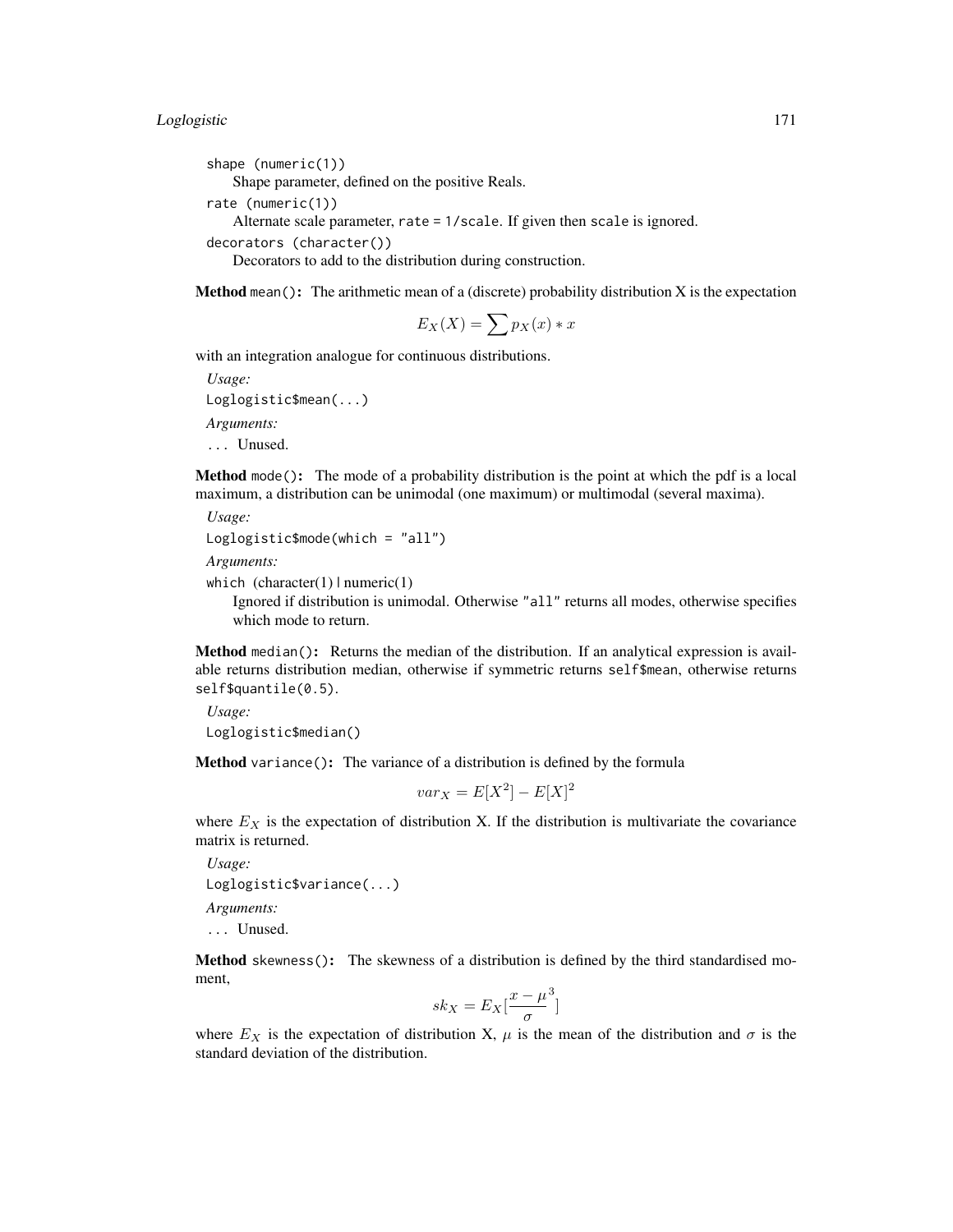*Usage:* Loglogistic\$skewness(...) *Arguments:* ... Unused.

Method kurtosis(): The kurtosis of a distribution is defined by the fourth standardised moment,

$$
k_X = E_X \left[ \frac{x - \mu^4}{\sigma} \right]
$$

where  $E_X$  is the expectation of distribution X,  $\mu$  is the mean of the distribution and  $\sigma$  is the standard deviation of the distribution. Excess Kurtosis is Kurtosis - 3.

*Usage:*

```
Loglogistic$kurtosis(excess = TRUE, ...)
```
*Arguments:*

excess (logical(1)) If TRUE (default) excess kurtosis returned.

... Unused.

Method pgf(): The probability generating function is defined by

$$
pgf_X(z) = E_X[exp(z^x)]
$$

where X is the distribution and  $E_X$  is the expectation of the distribution X.

```
Usage:
Loglogistic$pgf(z, ...)
```
*Arguments:*

z (integer(1))

z integer to evaluate probability generating function at.

... Unused.

Method clone(): The objects of this class are cloneable with this method.

*Usage:* Loglogistic\$clone(deep = FALSE)

*Arguments:*

deep Whether to make a deep clone.

# References

McLaughlin, M. P. (2001). A compendium of common probability distributions (pp. 2014-01). Michael P. McLaughlin.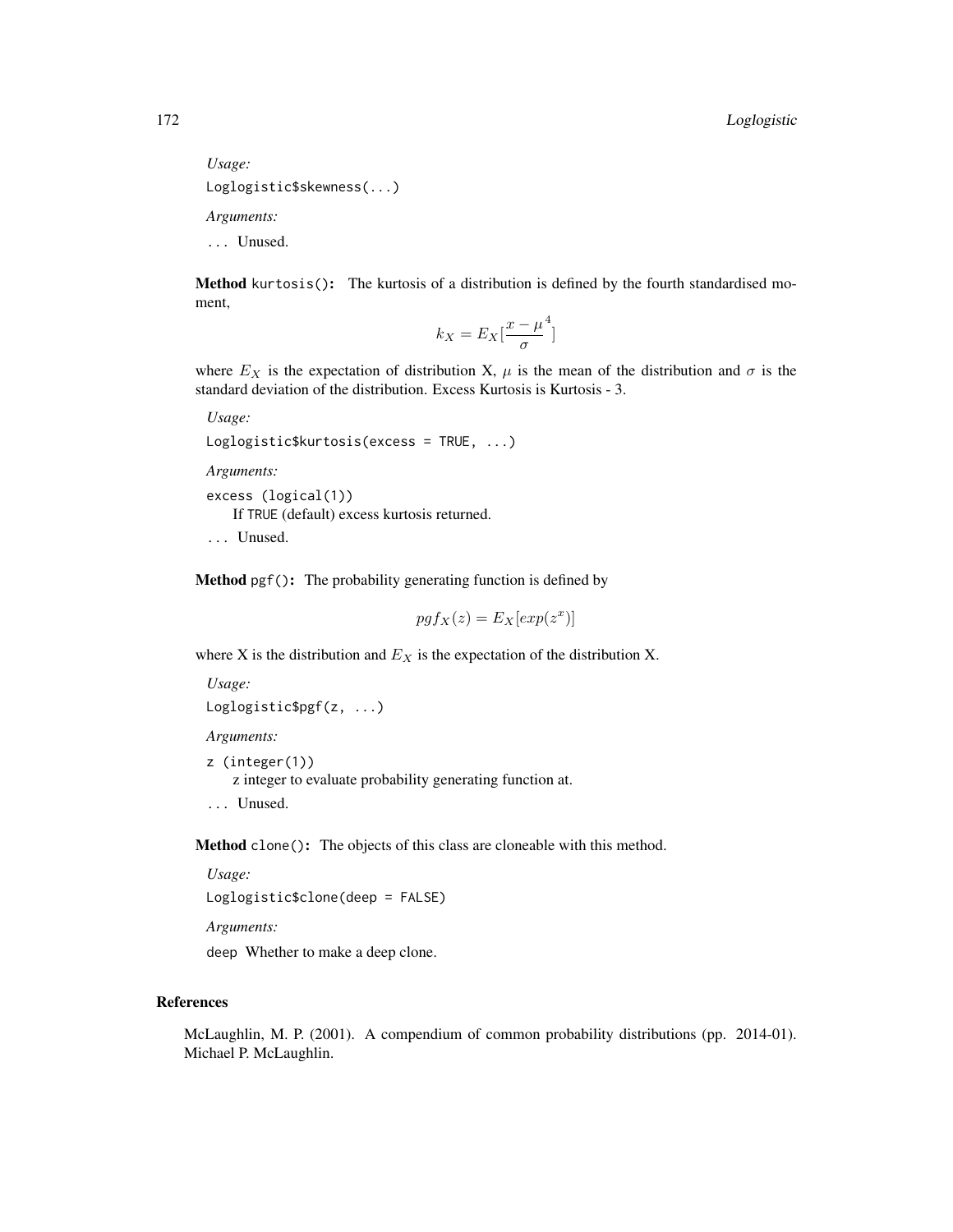## Lognormal 173

#### See Also

Other continuous distributions: [Arcsine](#page-6-0), [BetaNoncentral](#page-21-0), [Beta](#page-17-0), [Cauchy](#page-34-0), [ChiSquaredNoncentral](#page-43-0), [ChiSquared](#page-38-0), [Dirichlet](#page-59-0), [Erlang](#page-92-0), [Exponential](#page-102-0), [FDistributionNoncentral](#page-110-0), [FDistribution](#page-106-0), [Frechet](#page-113-0), [Gamma](#page-119-0), [Gompertz](#page-129-0), [Gumbel](#page-132-0), [InverseGamma](#page-143-0), [Laplace](#page-149-0), [Logistic](#page-162-0), [Lognormal](#page-172-0), [MultivariateNormal](#page-195-0), [Normal](#page-204-0), [Pareto](#page-211-0), [Poisson](#page-218-0), [Rayleigh](#page-231-0), [ShiftedLoglogistic](#page-236-0), [StudentTNoncentral](#page-249-0), [StudentT](#page-245-0), [Triangular](#page-266-0), [Uniform](#page-279-0), [Wald](#page-294-0), [Weibull](#page-298-0)

Other univariate distributions: [Arcsine](#page-6-0), [Bernoulli](#page-12-0), [BetaNoncentral](#page-21-0), [Beta](#page-17-0), [Binomial](#page-23-0), [Categorical](#page-29-0), [Cauchy](#page-34-0), [ChiSquaredNoncentral](#page-43-0), [ChiSquared](#page-38-0), [Degenerate](#page-55-0), [DiscreteUniform](#page-62-0), [Empirical](#page-82-0), [Erlang](#page-92-0), [Exponential](#page-102-0), [FDistributionNoncentral](#page-110-0), [FDistribution](#page-106-0), [Frechet](#page-113-0), [Gamma](#page-119-0), [Geometric](#page-125-0), [Gompertz](#page-129-0), [Gumbel](#page-132-0), [Hypergeometric](#page-139-0), [InverseGamma](#page-143-0), [Laplace](#page-149-0), [Logarithmic](#page-158-0), [Logistic](#page-162-0), [Lognormal](#page-172-0), [Matdist](#page-178-0), [NegativeBinomial](#page-200-0), [Normal](#page-204-0), [Pareto](#page-211-0), [Poisson](#page-218-0), [Rayleigh](#page-231-0), [ShiftedLoglogistic](#page-236-0), [StudentTNoncentral](#page-249-0), [StudentT](#page-245-0), [Triangular](#page-266-0), [Uniform](#page-279-0), [Wald](#page-294-0), [Weibull](#page-298-0), [WeightedDiscrete](#page-302-0)

<span id="page-172-0"></span>Lognormal *Log-Normal Distribution Class*

#### **Description**

Mathematical and statistical functions for the Log-Normal distribution, which is commonly used to model many natural phenomena as a result of growth driven by small percentage changes.

## Details

The Log-Normal distribution parameterised with logmean,  $\mu$ , and logvar,  $\sigma$ , is defined by the pdf,

$$
exp(-(log(x) - \mu)^2/2\sigma^2)/(x\sigma\sqrt(2\pi))
$$

for  $\mu \in R$  and  $\sigma > 0$ .

## Value

Returns an R6 object inheriting from class [SDistribution.](#page-235-0)

#### Distribution support

The distribution is supported on the Positive Reals.

#### Default Parameterisation

Lnorm(meanlog =  $0$ , varlog =  $1$ )

#### Omitted Methods

N/A

#### Also known as

Also known as the Log-Gaussian distribution.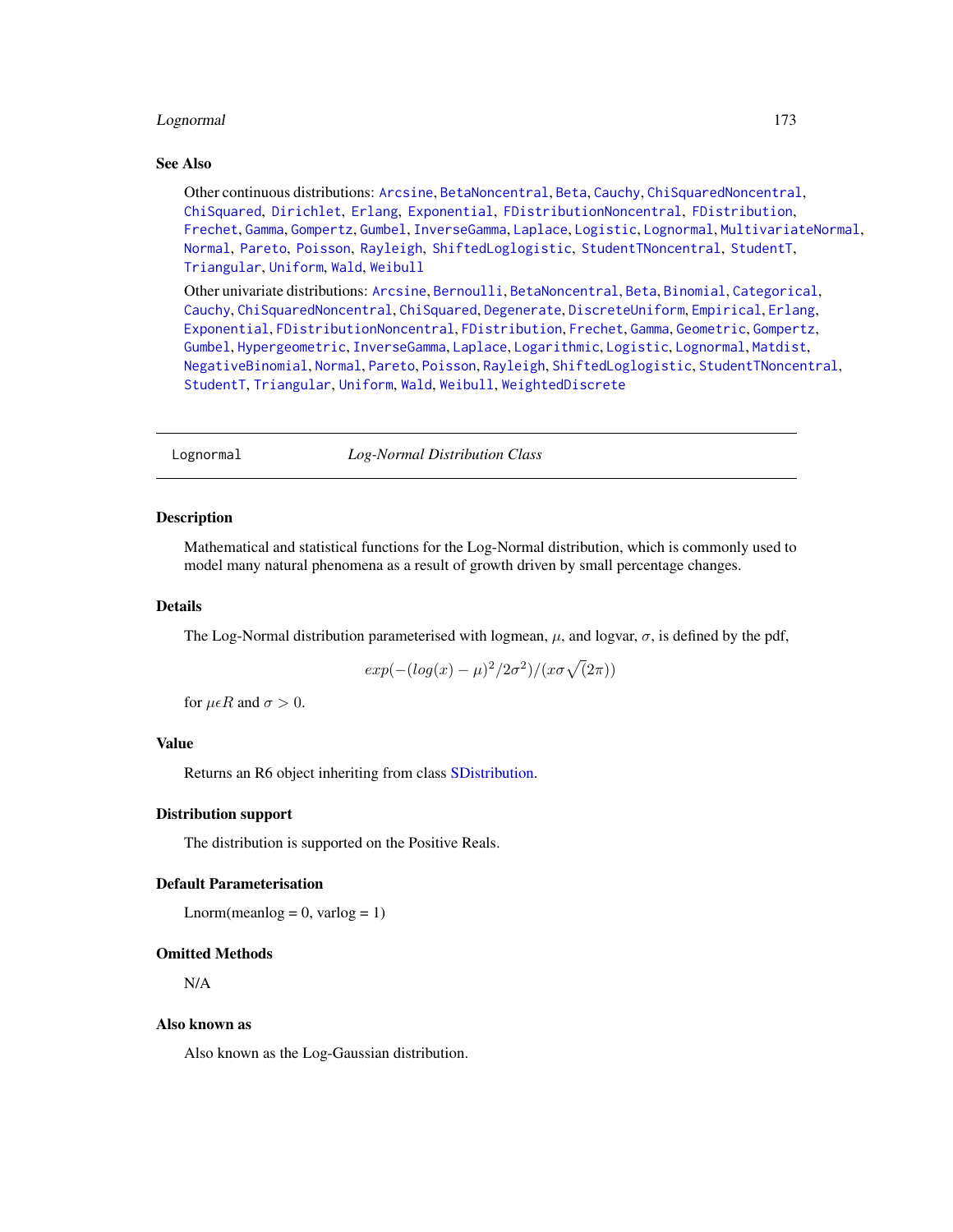#### Super classes

[distr6::Distribution](#page-0-0) -> [distr6::SDistribution](#page-0-0) -> Lognormal

## Public fields

name Full name of distribution.

short\_name Short name of distribution for printing.

description Brief description of the distribution.

packages Packages required to be installed in order to construct the distribution.

## Methods

## Public methods:

- [Lognormal\\$new\(\)](#page-7-0)
- [Lognormal\\$mean\(\)](#page-7-1)
- [Lognormal\\$mode\(\)](#page-8-0)
- [Lognormal\\$median\(\)](#page-14-0)
- [Lognormal\\$variance\(\)](#page-8-1)
- [Lognormal\\$skewness\(\)](#page-8-2)
- [Lognormal\\$kurtosis\(\)](#page-8-3)
- [Lognormal\\$entropy\(\)](#page-9-0)
- [Lognormal\\$mgf\(\)](#page-15-0)
- [Lognormal\\$pgf\(\)](#page-9-1)
- [Lognormal\\$clone\(\)](#page-9-2)

#### Method new(): Creates a new instance of this [R6](#page-0-0) class.

```
Usage:
Lognormal$new(
  meanlog = NULL,
  varlog = NULL,
  sdlog = NULL,
  preclog = NULL,
 mean = NULL,
  var = NULL,sd = NULL,prec = NULL,
  decorators = NULL
\mathcal{L}
```
*Arguments:*

```
meanlog (numeric(1))
```
Mean of the distribution on the log scale, defined on the Reals.

varlog (numeric(1))

Variance of the distribution on the log scale, defined on the positive Reals.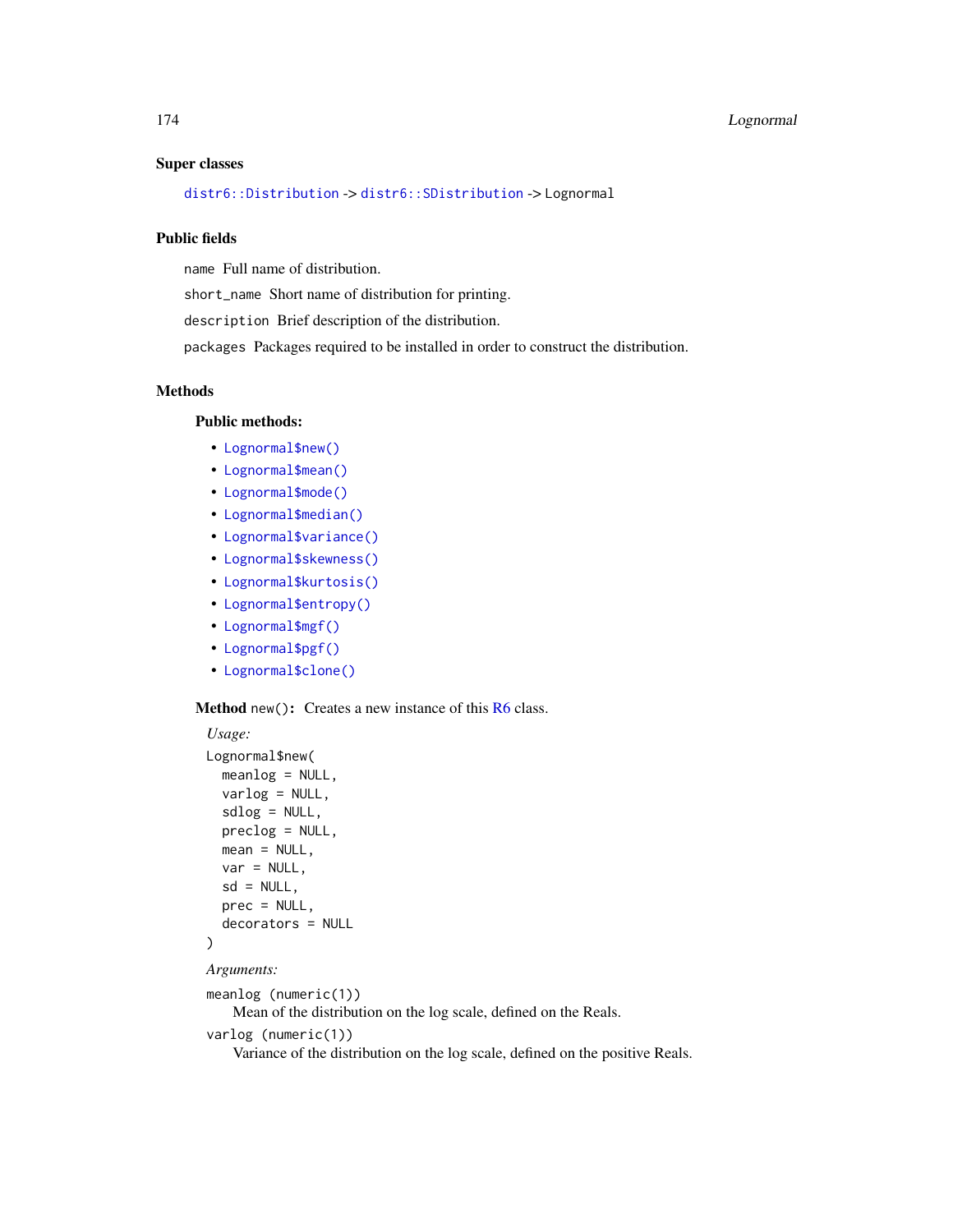## Lognormal 175

sdlog (numeric(1))

Standard deviation of the distribution on the log scale, defined on the positive Reals.

 $sdlog = varlog<sup>2</sup>$ 

. If preclog missing and sdlog given then all other parameters except meanlog are ignored. preclog (numeric(1))

Precision of the distribution on the log scale, defined on the positive Reals.

$$
preclog = 1/varlog
$$

. If given then all other parameters except meanlog are ignored.

mean (numeric(1))

Mean of the distribution on the natural scale, defined on the positive Reals.

var (numeric(1))

Variance of the distribution on the natural scale, defined on the positive Reals.

$$
var = (exp(var) - 1)) * exp(2 * mean log + var log)
$$

$$
sd (numeric(1))
$$

Standard deviation of the distribution on the natural scale, defined on the positive Reals.

 $sd = var^2$ 

. If prec missing and sd given then all other parameters except mean are ignored.

prec (numeric(1))

Precision of the distribution on the natural scale, defined on the Reals.

$$
prec = 1 / var
$$

. If given then all other parameters except mean are ignored.

decorators (character())

Decorators to add to the distribution during construction.

*Examples:*

Lognormal\$new(var =  $2$ , mean = 1) Lognormal\$new(meanlog = 2,  $preclog = 5$ )

**Method** mean(): The arithmetic mean of a (discrete) probability distribution  $X$  is the expectation

$$
E_X(X) = \sum p_X(x) * x
$$

with an integration analogue for continuous distributions.

*Usage:* Lognormal\$mean(...) *Arguments:*

... Unused.

Method mode(): The mode of a probability distribution is the point at which the pdf is a local maximum, a distribution can be unimodal (one maximum) or multimodal (several maxima).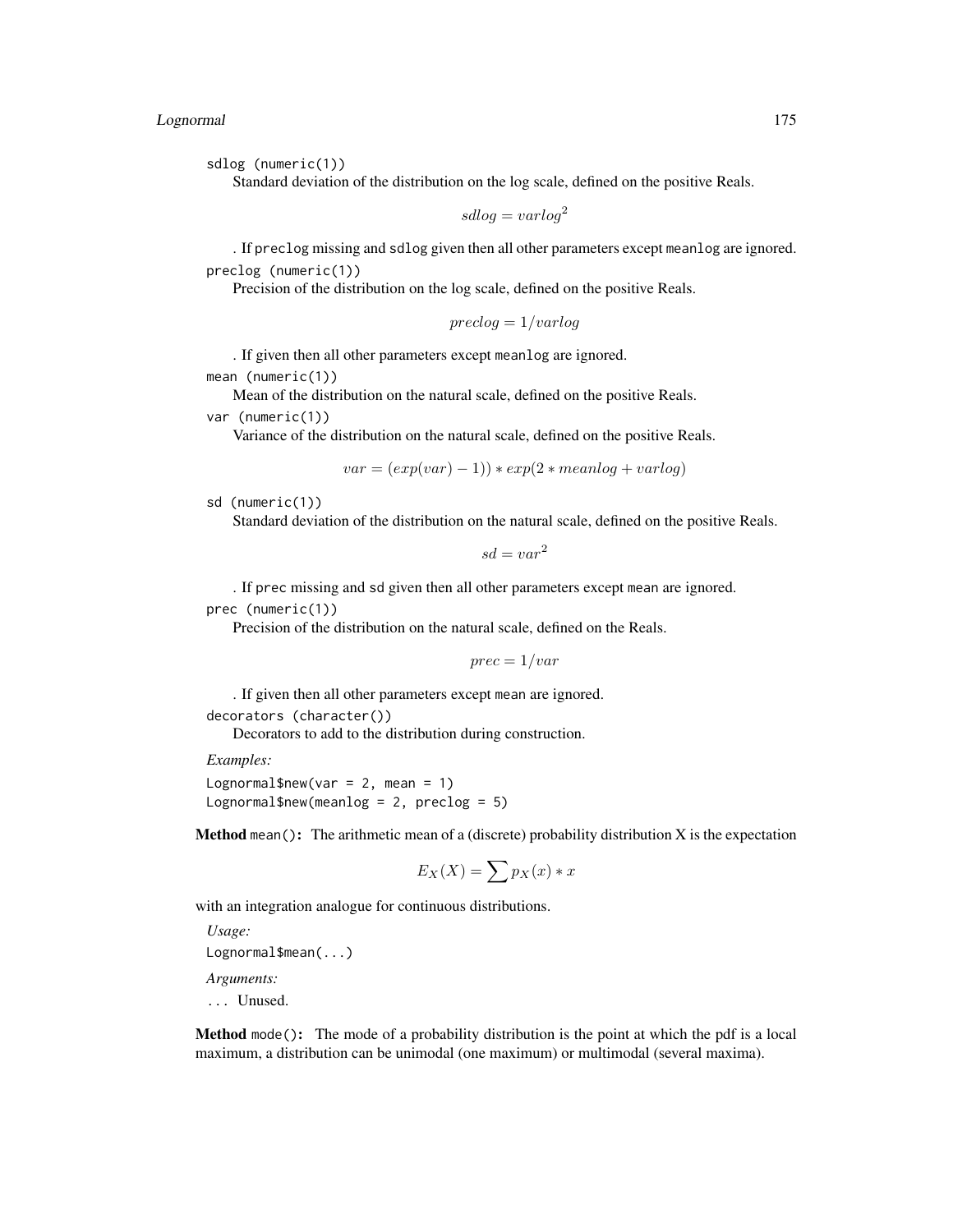*Usage:* Lognormal\$mode(which = "all") *Arguments:*

which  $(character(1) | numeric(1))$ 

Ignored if distribution is unimodal. Otherwise "all" returns all modes, otherwise specifies which mode to return.

... Unused.

Method median(): Returns the median of the distribution. If an analytical expression is available returns distribution median, otherwise if symmetric returns self\$mean, otherwise returns self\$quantile(0.5).

```
Usage:
Lognormal$median()
```
Method variance(): The variance of a distribution is defined by the formula

 $var_X = E[X^2] - E[X]^2$ 

where  $E_X$  is the expectation of distribution X. If the distribution is multivariate the covariance matrix is returned.

*Usage:* Lognormal\$variance(...) *Arguments:*

... Unused.

Method skewness(): The skewness of a distribution is defined by the third standardised moment,

$$
sk_X = E_X \left[ \frac{x - \mu^3}{\sigma} \right]
$$

where  $E_X$  is the expectation of distribution X,  $\mu$  is the mean of the distribution and  $\sigma$  is the standard deviation of the distribution.

*Usage:* Lognormal\$skewness(...)

*Arguments:*

... Unused.

Method kurtosis(): The kurtosis of a distribution is defined by the fourth standardised moment,

$$
k_X = E_X \left[ \frac{x - \mu^4}{\sigma} \right]
$$

where  $E_X$  is the expectation of distribution X,  $\mu$  is the mean of the distribution and  $\sigma$  is the standard deviation of the distribution. Excess Kurtosis is Kurtosis - 3.

*Usage:*

Lognormal\$kurtosis(excess = TRUE, ...)

*Arguments:*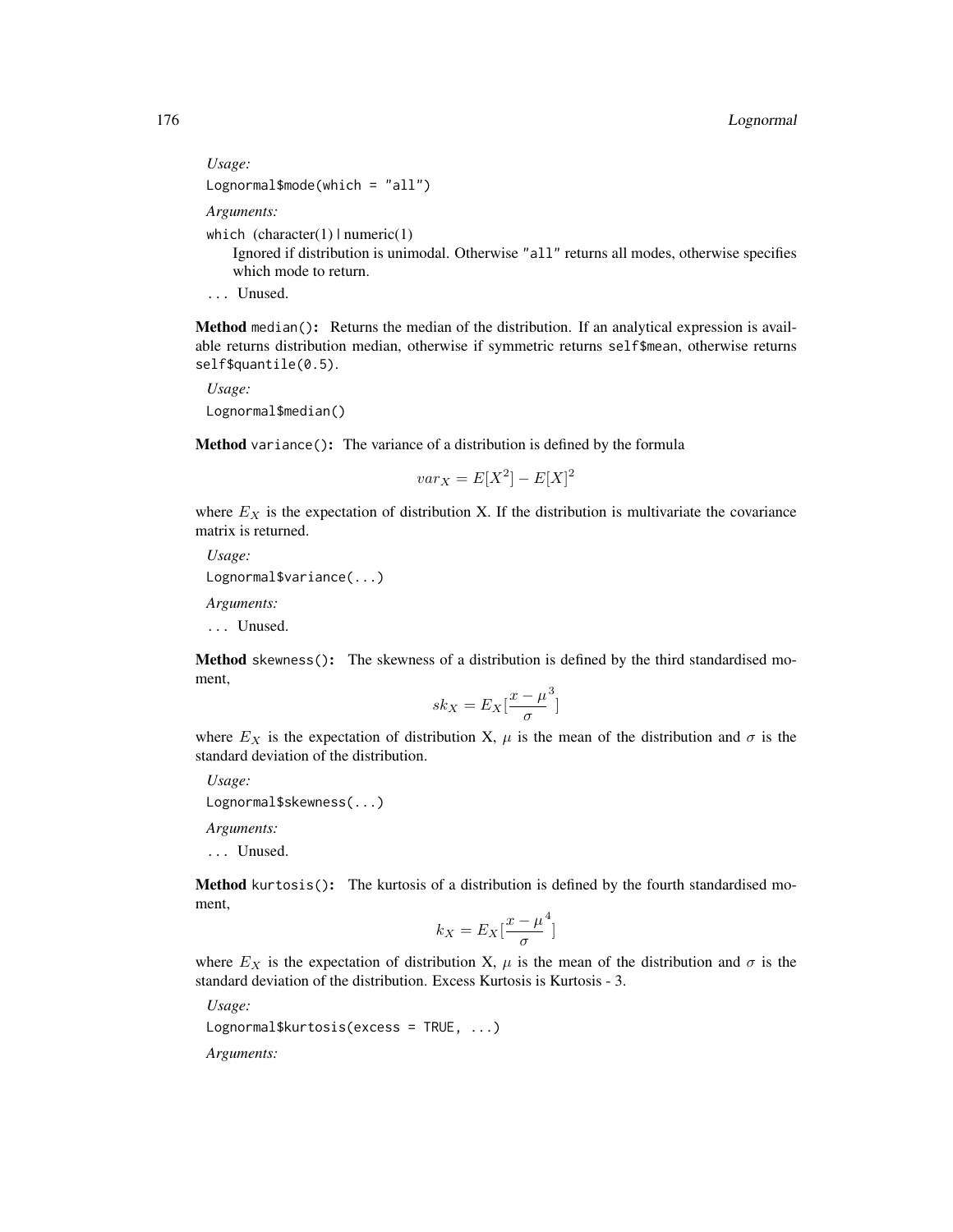# Lognormal 177

excess (logical(1)) If TRUE (default) excess kurtosis returned. ... Unused.

Method entropy(): The entropy of a (discrete) distribution is defined by

$$
-\sum(f_X)log(f_X)
$$

where  $f_X$  is the pdf of distribution X, with an integration analogue for continuous distributions.

*Usage:* Lognormal\$entropy(base =  $2, ...$ ) *Arguments:* base (integer(1)) Base of the entropy logarithm, default  $= 2$  (Shannon entropy) ... Unused.

Method mgf(): The moment generating function is defined by

$$
mgf_X(t) = E_X[exp(xt)]
$$

where X is the distribution and  $E<sub>X</sub>$  is the expectation of the distribution X.

*Usage:* Lognormal\$mgf(t, ...) *Arguments:* t (integer(1)) t integer to evaluate function at. ... Unused.

Method pgf(): The probability generating function is defined by

$$
pgf_X(z) = E_X[exp(z^x)]
$$

where X is the distribution and  $E<sub>X</sub>$  is the expectation of the distribution X.

*Usage:*

Lognormal\$pgf(z, ...)

*Arguments:*

z (integer(1))

z integer to evaluate probability generating function at.

... Unused.

Method clone(): The objects of this class are cloneable with this method.

*Usage:*

Lognormal\$clone(deep = FALSE)

*Arguments:*

deep Whether to make a deep clone.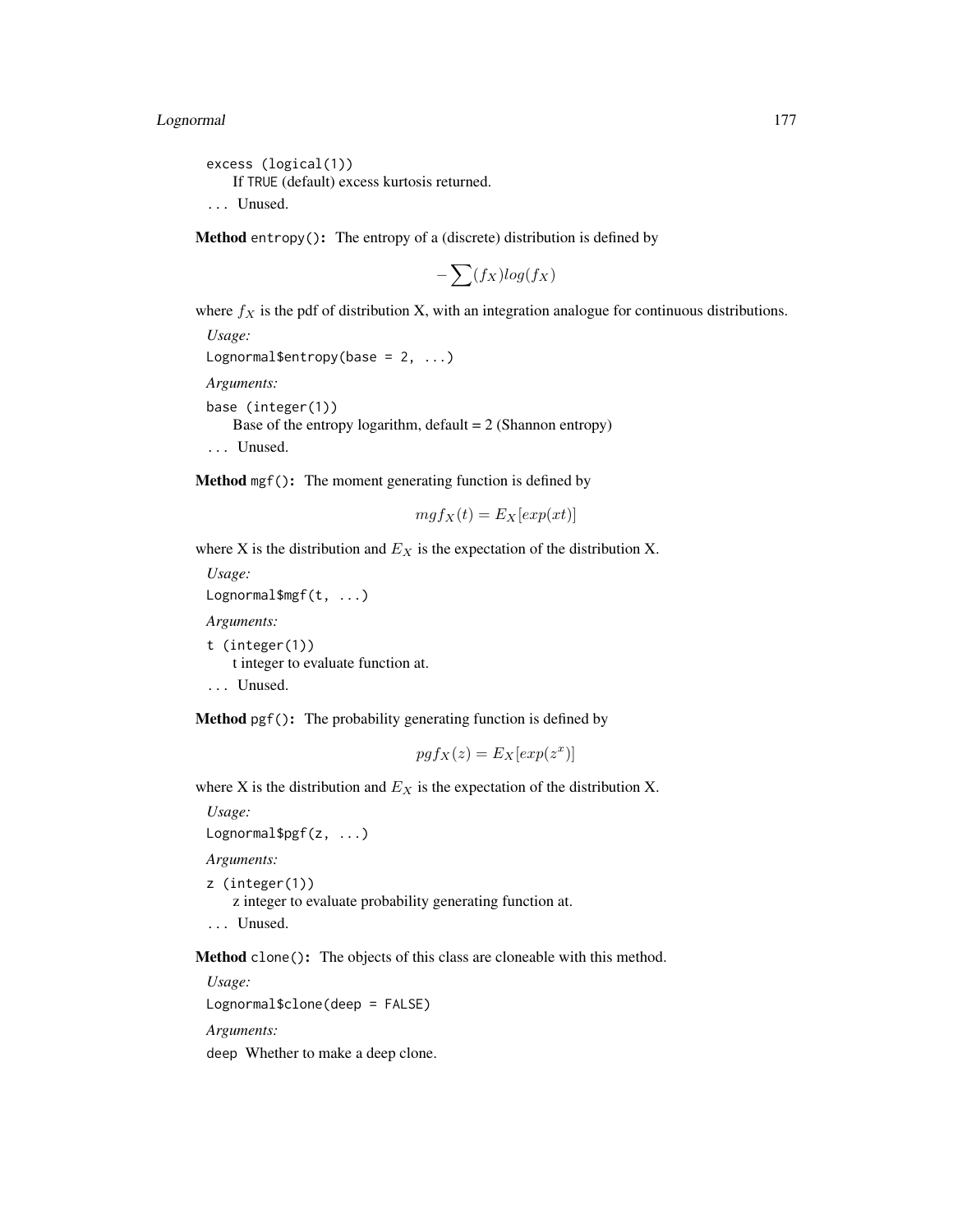## References

McLaughlin, M. P. (2001). A compendium of common probability distributions (pp. 2014-01). Michael P. McLaughlin.

## See Also

Other continuous distributions: [Arcsine](#page-6-0), [BetaNoncentral](#page-21-0), [Beta](#page-17-0), [Cauchy](#page-34-0), [ChiSquaredNoncentral](#page-43-0), [ChiSquared](#page-38-0), [Dirichlet](#page-59-0), [Erlang](#page-92-0), [Exponential](#page-102-0), [FDistributionNoncentral](#page-110-0), [FDistribution](#page-106-0), [Frechet](#page-113-0), [Gamma](#page-119-0), [Gompertz](#page-129-0), [Gumbel](#page-132-0), [InverseGamma](#page-143-0), [Laplace](#page-149-0), [Logistic](#page-162-0), [Loglogistic](#page-168-0), [MultivariateNormal](#page-195-0), [Normal](#page-204-0), [Pareto](#page-211-0), [Poisson](#page-218-0), [Rayleigh](#page-231-0), [ShiftedLoglogistic](#page-236-0), [StudentTNoncentral](#page-249-0), [StudentT](#page-245-0), [Triangular](#page-266-0), [Uniform](#page-279-0), [Wald](#page-294-0), [Weibull](#page-298-0)

Other univariate distributions: [Arcsine](#page-6-0), [Bernoulli](#page-12-0), [BetaNoncentral](#page-21-0), [Beta](#page-17-0), [Binomial](#page-23-0), [Categorical](#page-29-0), [Cauchy](#page-34-0), [ChiSquaredNoncentral](#page-43-0), [ChiSquared](#page-38-0), [Degenerate](#page-55-0), [DiscreteUniform](#page-62-0), [Empirical](#page-82-0), [Erlang](#page-92-0), [Exponential](#page-102-0), [FDistributionNoncentral](#page-110-0), [FDistribution](#page-106-0), [Frechet](#page-113-0), [Gamma](#page-119-0), [Geometric](#page-125-0), [Gompertz](#page-129-0), [Gumbel](#page-132-0), [Hypergeometric](#page-139-0), [InverseGamma](#page-143-0), [Laplace](#page-149-0), [Logarithmic](#page-158-0), [Logistic](#page-162-0), [Loglogistic](#page-168-0), [Matdist](#page-178-0), [NegativeBinomial](#page-200-0), [Normal](#page-204-0), [Pareto](#page-211-0), [Poisson](#page-218-0), [Rayleigh](#page-231-0), [ShiftedLoglogistic](#page-236-0), [StudentTNoncentral](#page-249-0), [StudentT](#page-245-0), [Triangular](#page-266-0), [Uniform](#page-279-0), [Wald](#page-294-0), [Weibull](#page-298-0), [WeightedDiscrete](#page-302-0)

## Examples

```
## ------------------------------------------------
## Method `Lognormal$new`
## ------------------------------------------------
Lognormal$new(var = 2, mean = 1)
```
Lognormal\$new(meanlog = 2, preclog =  $5$ )

makeUniqueDistributions

*De-Duplicate Distribution Names*

## **Description**

Helper function to lapply over the given distribution list, and make the short\_names unique.

## Usage

```
makeUniqueDistributions(distlist)
```
#### Arguments

distlist list of Distributions.

#### Details

The short\_names are made unique by suffixing each with a consecutive number so that the names are no longer duplicated.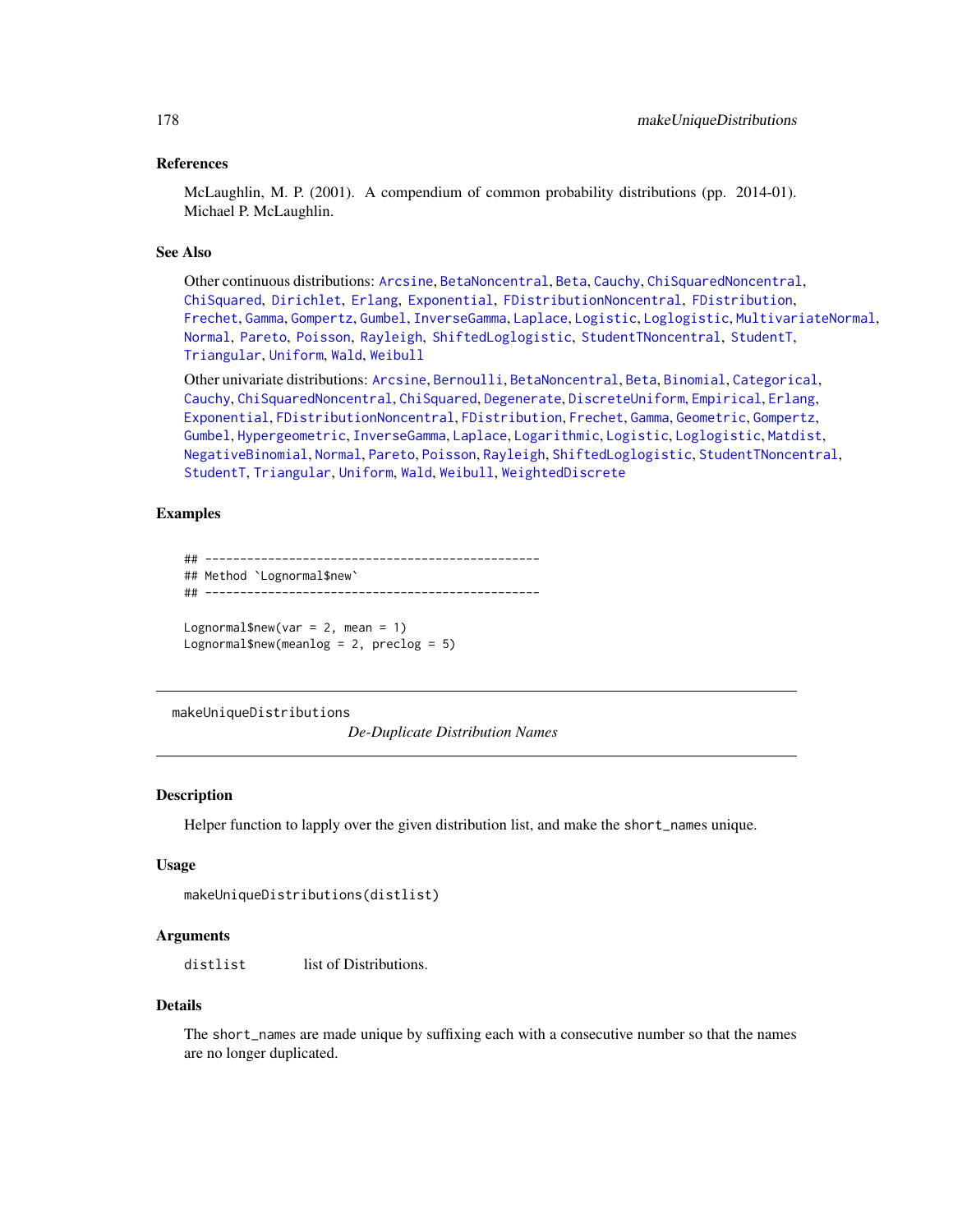#### Matdist 2008 and 2008 and 2008 and 2008 and 2008 and 2008 and 2008 and 2008 and 2008 and 2008 and 2008 and 200

## Value

The list of inputted distributions except with the short\_names manipulated as necessary to make them unique.

## Examples

makeUniqueDistributions(list(Binomial\$new(), Binomial\$new()))

<span id="page-178-0"></span>Matdist *Matdist Distribution Class*

# **Description**

Mathematical and statistical functions for the Matdist distribution, which is commonly used in vectorised empirical estimators such as Kaplan-Meier.

#### Details

The Matdist distribution is defined by the pmf,

$$
f(x_{ij}) = p_{ij}
$$

for  $p_{ij}, i = 1, \ldots, k, j = 1, \ldots, n; \sum_i p_{ij} = 1.$ 

This is a special case distribution in distr6 which is technically a vectorised distribution but is treated as if it is not. Therefore we only allow evaluation of all functions at the same value, e.g.  $$pdf(1:2)$ evaluates all samples at '1' and '2'.

Sampling from this distribution is performed with the [sample](#page-0-0) function with the elements given as the x values and the pdf as the probabilities. The cdf and quantile assume that the elements are supplied in an indexed order (otherwise the results are meaningless).

#### Value

Returns an R6 object inheriting from class [SDistribution.](#page-235-0)

#### Distribution support

The distribution is supported on  $x_{11},..., x_{kn}$ .

#### Default Parameterisation

 $Matdist(matrix(0.5, 2, 2, dimnames = list(NULL, 1:2)))$ 

#### Omitted Methods

N/A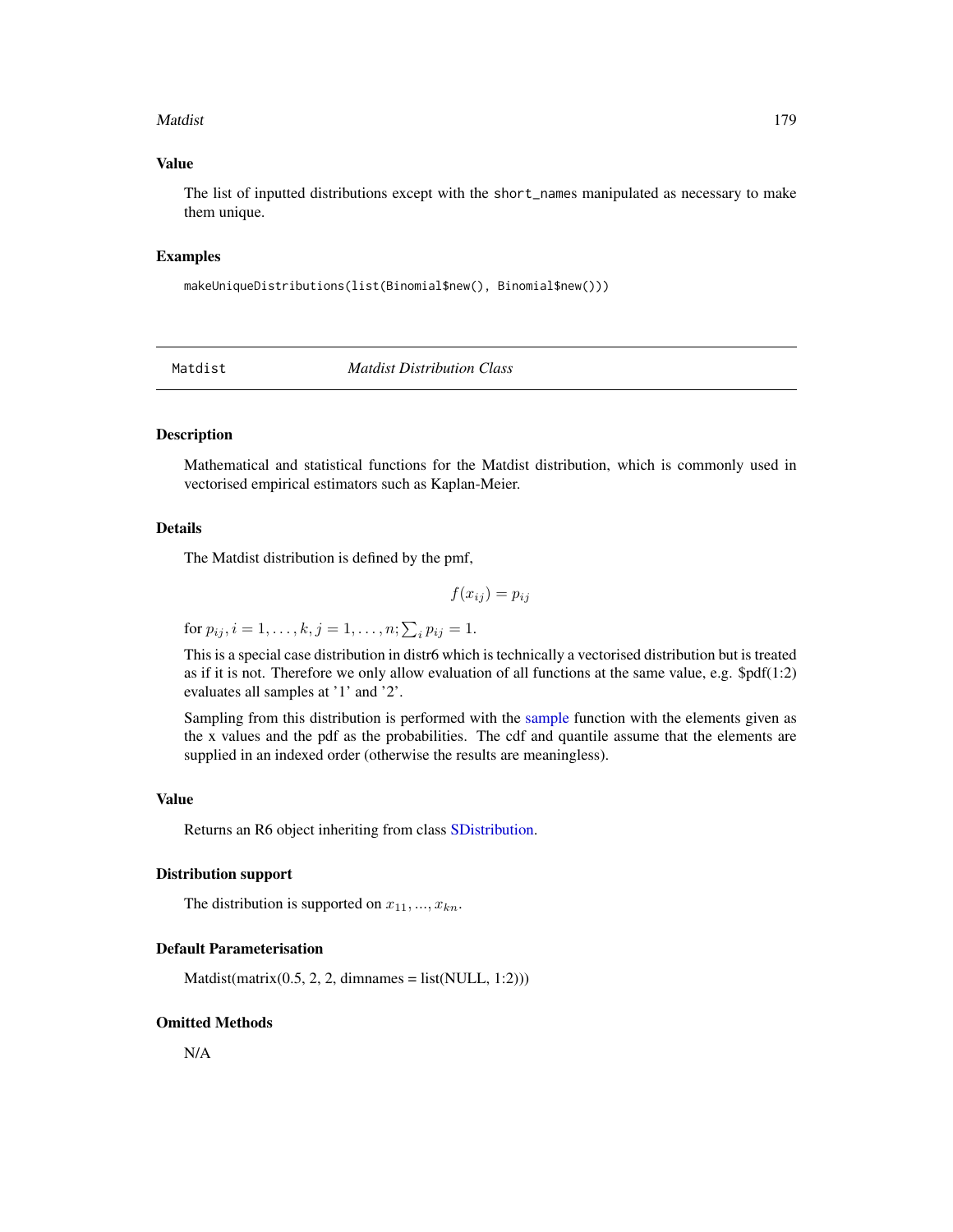#### Also known as

N/A

#### Super classes

[distr6::Distribution](#page-0-0) -> [distr6::SDistribution](#page-0-0) -> Matdist

## Public fields

name Full name of distribution.

short\_name Short name of distribution for printing.

description Brief description of the distribution.

#### Active bindings

properties Returns distribution properties, including skewness type and symmetry.

## Methods

Public methods:

- [Matdist\\$new\(\)](#page-7-0)
- [Matdist\\$strprint\(\)](#page-70-0)
- [Matdist\\$mean\(\)](#page-7-1)
- [Matdist\\$median\(\)](#page-14-0)
- [Matdist\\$mode\(\)](#page-8-0)
- [Matdist\\$variance\(\)](#page-8-1)
- [Matdist\\$skewness\(\)](#page-8-2)
- [Matdist\\$kurtosis\(\)](#page-8-3)
- [Matdist\\$entropy\(\)](#page-9-0)
- [Matdist\\$mgf\(\)](#page-15-0)
- [Matdist\\$cf\(\)](#page-15-1)
- [Matdist\\$pgf\(\)](#page-9-1)
- [Matdist\\$clone\(\)](#page-9-2)

**Method** new(): Creates a new instance of this  $R6$  class.

#### *Usage:*

Matdist\$new(pdf = NULL, cdf = NULL, decorators = NULL)

*Arguments:*

```
pdf numeric()
```
Probability mass function for corresponding samples, should be same length x. If cdf is not given then calculated as cumsum(pdf).

cdf numeric()

Cumulative distribution function for corresponding samples, should be same length x. If given then pdf calculated as difference of cdfs.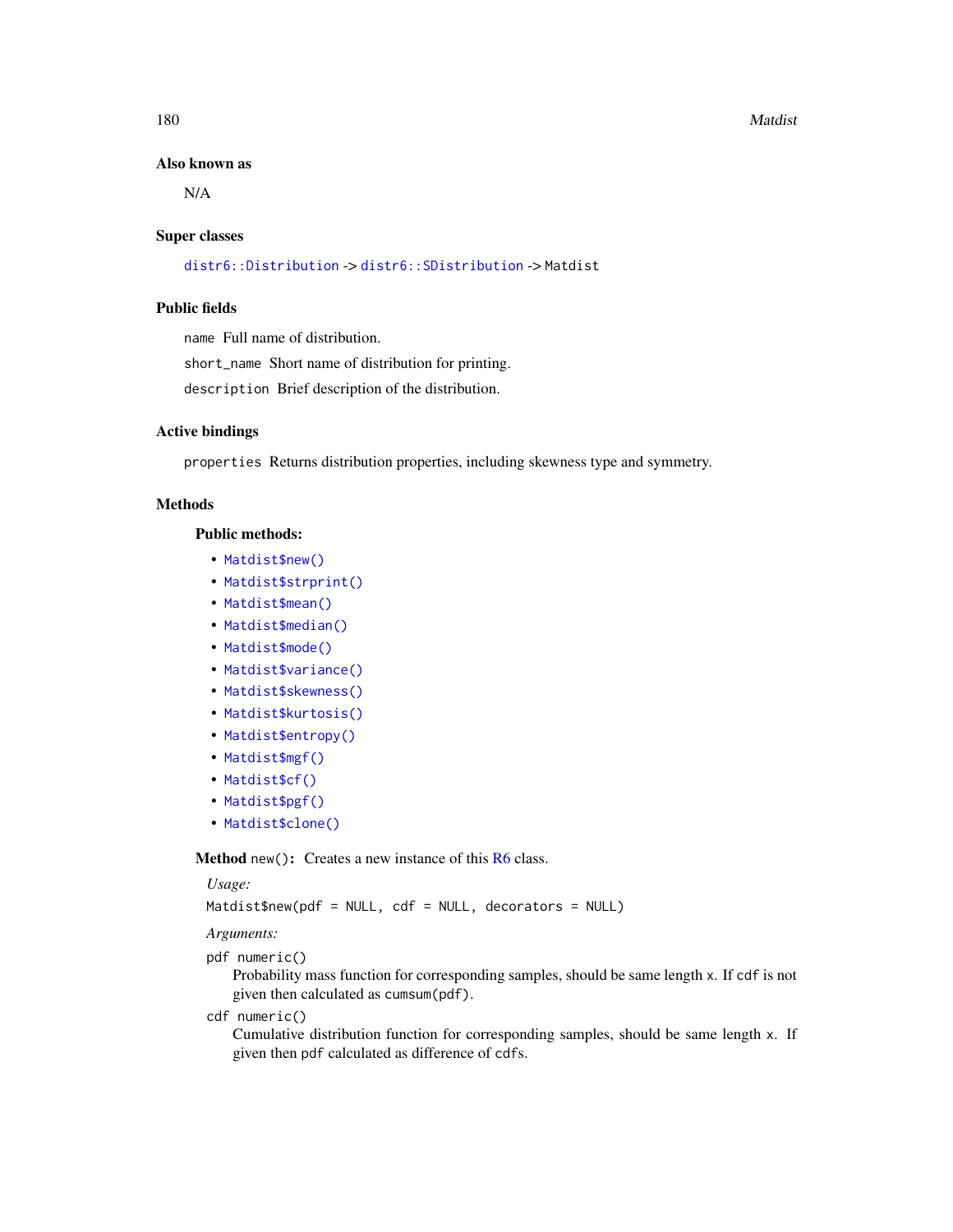#### Matdist 2008 and 2008 and 2008 and 2008 and 2008 and 2008 and 2008 and 2008 and 2008 and 2008 and 2008 and 200

```
decorators (character())
   Decorators to add to the distribution during construction.
x numeric()
   Data samples, must be ordered in ascending order.
```
Method strprint(): Printable string representation of the Distribution. Primarily used internally.

```
Usage:
Matdist$strprint(n = 2)
Arguments:
n (integer(1))
   Ignored.
```
**Method** mean(): The arithmetic mean of a (discrete) probability distribution X is the expectation

$$
E_X(X) = \sum p_X(x) * x
$$

with an integration analogue for continuous distributions. If distribution is improper ( $F(Inf)$  != 1, then  $E_X(x) = \text{Inf}$ .

*Usage:* Matdist\$mean(...) *Arguments:*

... Unused.

Method median(): Returns the median of the distribution. If an analytical expression is available returns distribution median, otherwise if symmetric returns self\$mean, otherwise returns self\$quantile(0.5).

```
Usage:
Matdist$median()
```
Method mode(): The mode of a probability distribution is the point at which the pdf is a local maximum, a distribution can be unimodal (one maximum) or multimodal (several maxima).

```
Usage:
```

```
Matdist$mode(which = 1)
```
*Arguments:*

which  $(character(1) | numeric(1))$ 

Ignored if distribution is unimodal. Otherwise "all" returns all modes, otherwise specifies which mode to return.

Method variance(): The variance of a distribution is defined by the formula

$$
var_X = E[X^2] - E[X]^2
$$

where  $E_X$  is the expectation of distribution X. If the distribution is multivariate the covariance matrix is returned. If distribution is improper (F(Inf)  $!= 1$ , then var $_X(x) = \text{Inf}$ ).

*Usage:*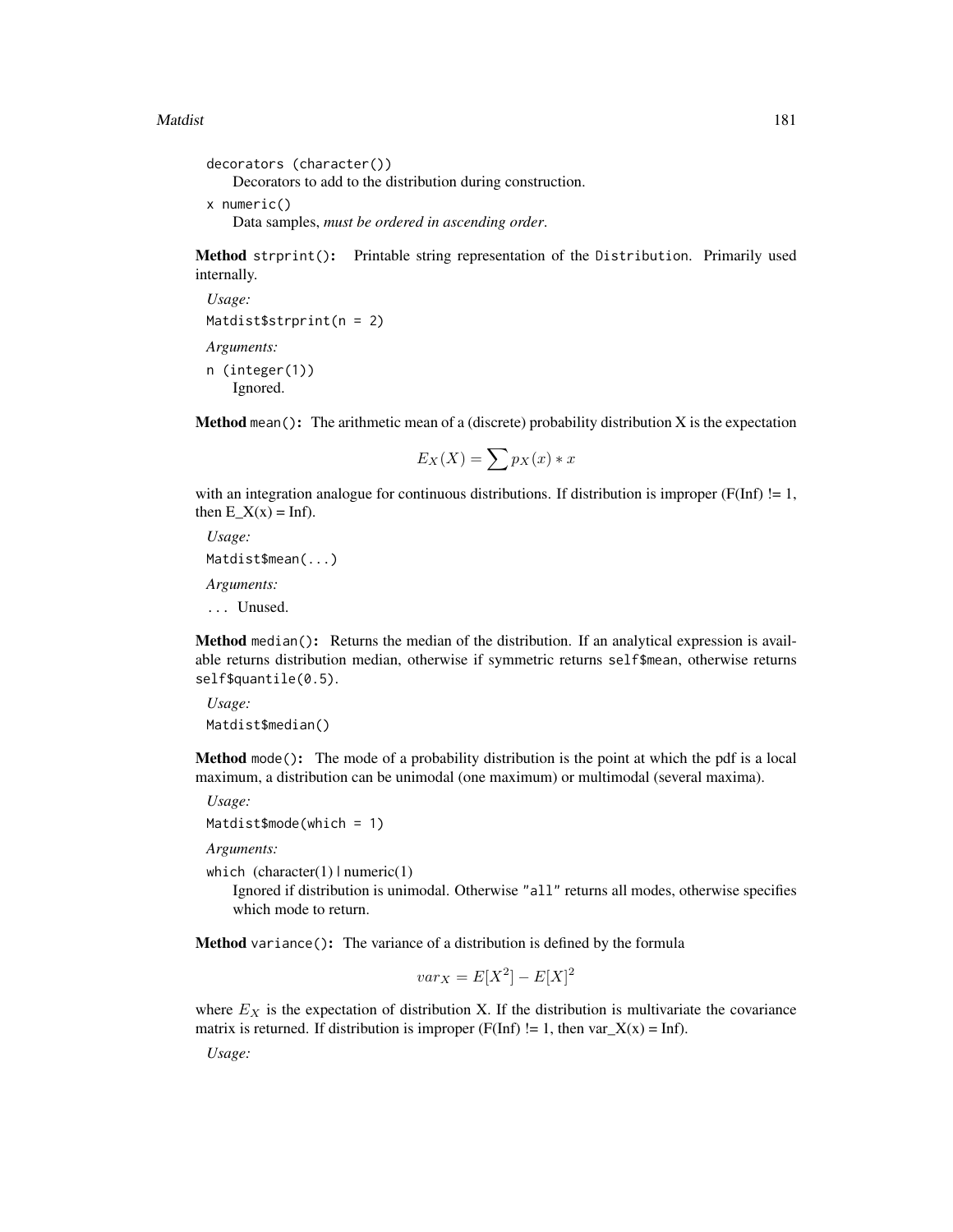```
Matdist$variance(...)
```
*Arguments:*

... Unused.

Method skewness(): The skewness of a distribution is defined by the third standardised moment,

$$
sk_X = E_X \left[ \frac{x - \mu^3}{\sigma} \right]
$$

where  $E_X$  is the expectation of distribution X,  $\mu$  is the mean of the distribution and  $\sigma$  is the standard deviation of the distribution. If distribution is improper ( $F(Inf)$  != 1, then sk\_X(x) = Inf).

*Usage:*

Matdist\$skewness(...)

*Arguments:*

... Unused.

Method kurtosis(): The kurtosis of a distribution is defined by the fourth standardised moment,

$$
k_X = E_X \left[ \frac{x - \mu^4}{\sigma} \right]
$$

where  $E_X$  is the expectation of distribution X,  $\mu$  is the mean of the distribution and  $\sigma$  is the standard deviation of the distribution. Excess Kurtosis is Kurtosis - 3. If distribution is improper  $(F(Inf) != 1, then k_X(x) = Inf).$ 

```
Usage:
Matdist$kurtosis(excess = TRUE, ...)
Arguments:
```

```
excess (logical(1))
   If TRUE (default) excess kurtosis returned.
... Unused.
```
**Method** entropy(): The entropy of a (discrete) distribution is defined by

$$
-\sum(f_X)log(f_X)
$$

where  $f_X$  is the pdf of distribution X, with an integration analogue for continuous distributions. If distribution is improper then entropy is Inf.

*Usage:* Matdist\$entropy(base =  $2, ...$ ) *Arguments:* base (integer(1)) Base of the entropy logarithm, default  $= 2$  (Shannon entropy) ... Unused.

Method mgf(): The moment generating function is defined by

$$
mgf_X(t) = E_X[exp(xt)]
$$

where X is the distribution and  $E<sub>X</sub>$  is the expectation of the distribution X. If distribution is improper (F(Inf) != 1, then mgf\_X(x) = Inf).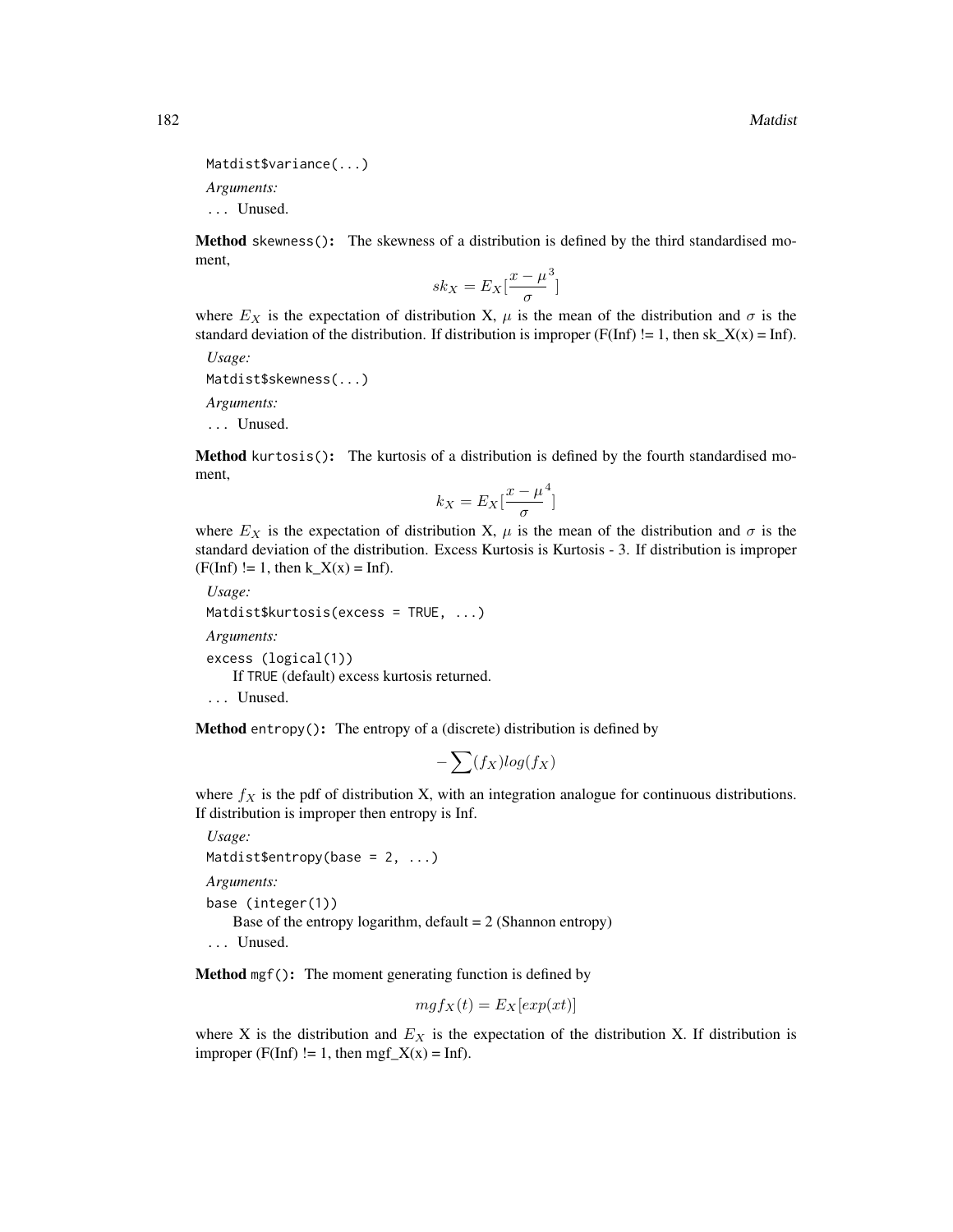#### Matdist 2008 and 2008 and 2008 and 2008 and 2008 and 2008 and 2008 and 2008 and 2008 and 2008 and 2008 and 200

```
Usage:
Matdist$mgf(t, ...)
Arguments:
t (integer(1))
    t integer to evaluate function at.
... Unused.
```
Method cf(): The characteristic function is defined by

$$
cf_X(t) = E_X[exp(xti)]
$$

where X is the distribution and  $E<sub>X</sub>$  is the expectation of the distribution X. If distribution is improper (F(Inf) != 1, then  $cf_X(x) = Inf$ ).

```
Usage:
Matdist$cf(t, ...)
```
*Arguments:*

t (integer(1)) t integer to evaluate function at. ... Unused.

Method pgf(): The probability generating function is defined by

$$
pgf_X(z) = E_X[exp(z^x)]
$$

where X is the distribution and  $E<sub>X</sub>$  is the expectation of the distribution X. If distribution is improper (F(Inf) != 1, then  $pgf_X(x) = Inf$ ).

*Usage:* Matdist\$pgf(z, ...)

*Arguments:*

z (integer(1))

z integer to evaluate probability generating function at.

... Unused.

Method clone(): The objects of this class are cloneable with this method.

*Usage:* Matdist\$clone(deep = FALSE)

*Arguments:*

deep Whether to make a deep clone.

## References

McLaughlin, M. P. (2001). A compendium of common probability distributions (pp. 2014-01). Michael P. McLaughlin.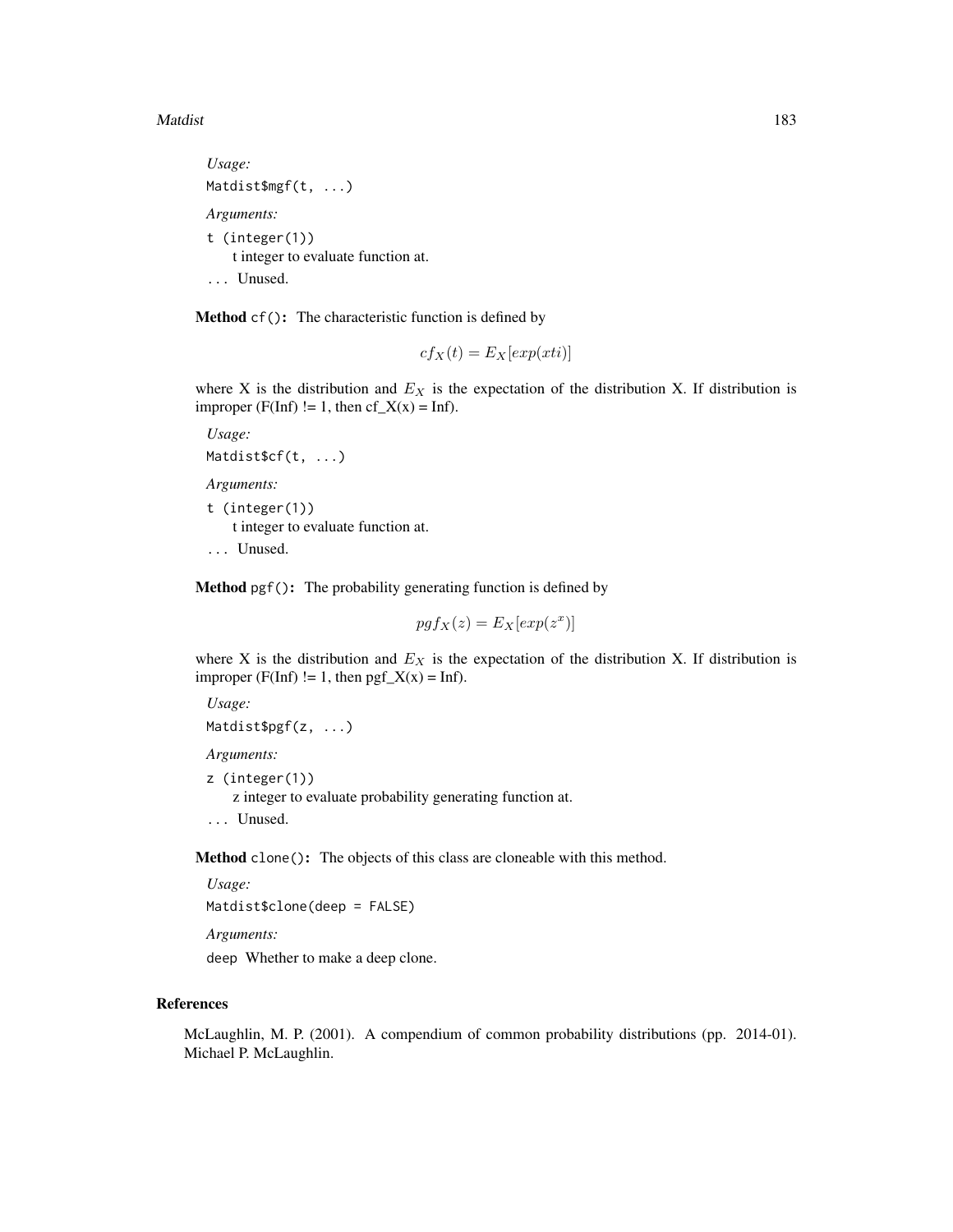## See Also

Other discrete distributions: [Bernoulli](#page-12-0), [Binomial](#page-23-0), [Categorical](#page-29-0), [Degenerate](#page-55-0), [DiscreteUniform](#page-62-0), [EmpiricalMV](#page-87-0), [Empirical](#page-82-0), [Geometric](#page-125-0), [Hypergeometric](#page-139-0), [Logarithmic](#page-158-0), [Multinomial](#page-190-0), [NegativeBinomial](#page-200-0), [WeightedDiscrete](#page-302-0)

Other univariate distributions: [Arcsine](#page-6-0), [Bernoulli](#page-12-0), [BetaNoncentral](#page-21-0), [Beta](#page-17-0), [Binomial](#page-23-0), [Categorical](#page-29-0), [Cauchy](#page-34-0), [ChiSquaredNoncentral](#page-43-0), [ChiSquared](#page-38-0), [Degenerate](#page-55-0), [DiscreteUniform](#page-62-0), [Empirical](#page-82-0), [Erlang](#page-92-0), [Exponential](#page-102-0), [FDistributionNoncentral](#page-110-0), [FDistribution](#page-106-0), [Frechet](#page-113-0), [Gamma](#page-119-0), [Geometric](#page-125-0), [Gompertz](#page-129-0), [Gumbel](#page-132-0), [Hypergeometric](#page-139-0), [InverseGamma](#page-143-0), [Laplace](#page-149-0), [Logarithmic](#page-158-0), [Logistic](#page-162-0), [Loglogistic](#page-168-0), [Lognormal](#page-172-0), [NegativeBinomial](#page-200-0), [Normal](#page-204-0), [Pareto](#page-211-0), [Poisson](#page-218-0), [Rayleigh](#page-231-0), [ShiftedLoglogistic](#page-236-0), [StudentTNoncentral](#page-249-0), [StudentT](#page-245-0), [Triangular](#page-266-0), [Uniform](#page-279-0), [Wald](#page-294-0), [Weibull](#page-298-0), [WeightedDiscrete](#page-302-0)

## Examples

```
x \le Matdist$new(pdf = matrix(0.5, 2, 2, dimnames = list(NULL, 1:2)))
Matdist$new(cdf = matrix(c(0.5, 1), 2, 2, TRUE, dimnames = list(NULL, c(1, 2)))) # equivalently
# d/p/q/r
x$pdf(1:5)
x$cdf(1:5) # Assumes ordered in construction
x$quantile(0.42) # Assumes ordered in construction
x$rand(10)
# Statistics
x$mean()
x$variance()
summary(x)
```
mixMatrix *Mix Matrix Distributions into a new Matdist*

## **Description**

Given m matrix distributions distributions of length N, creates a new Matdist by summing over the weighted cdfs. Note that this method does *not* create a [MixtureDistribution](#page-184-0) but a new [Matdist.](#page-178-0) Assumes Matrix distributions have the same number of columns, otherwise use mixturiseVector(lapply(mds, as.VectorDis

#### Usage

mixMatrix(mds, weights = "uniform")

## **Arguments**

| mds     | (list()<br>List of Matdists, should have same number of rows and columns.                             |
|---------|-------------------------------------------------------------------------------------------------------|
| weights | (character(1)   numeric())<br>Individual distribution weights. Default uniform weighting ("uniform"). |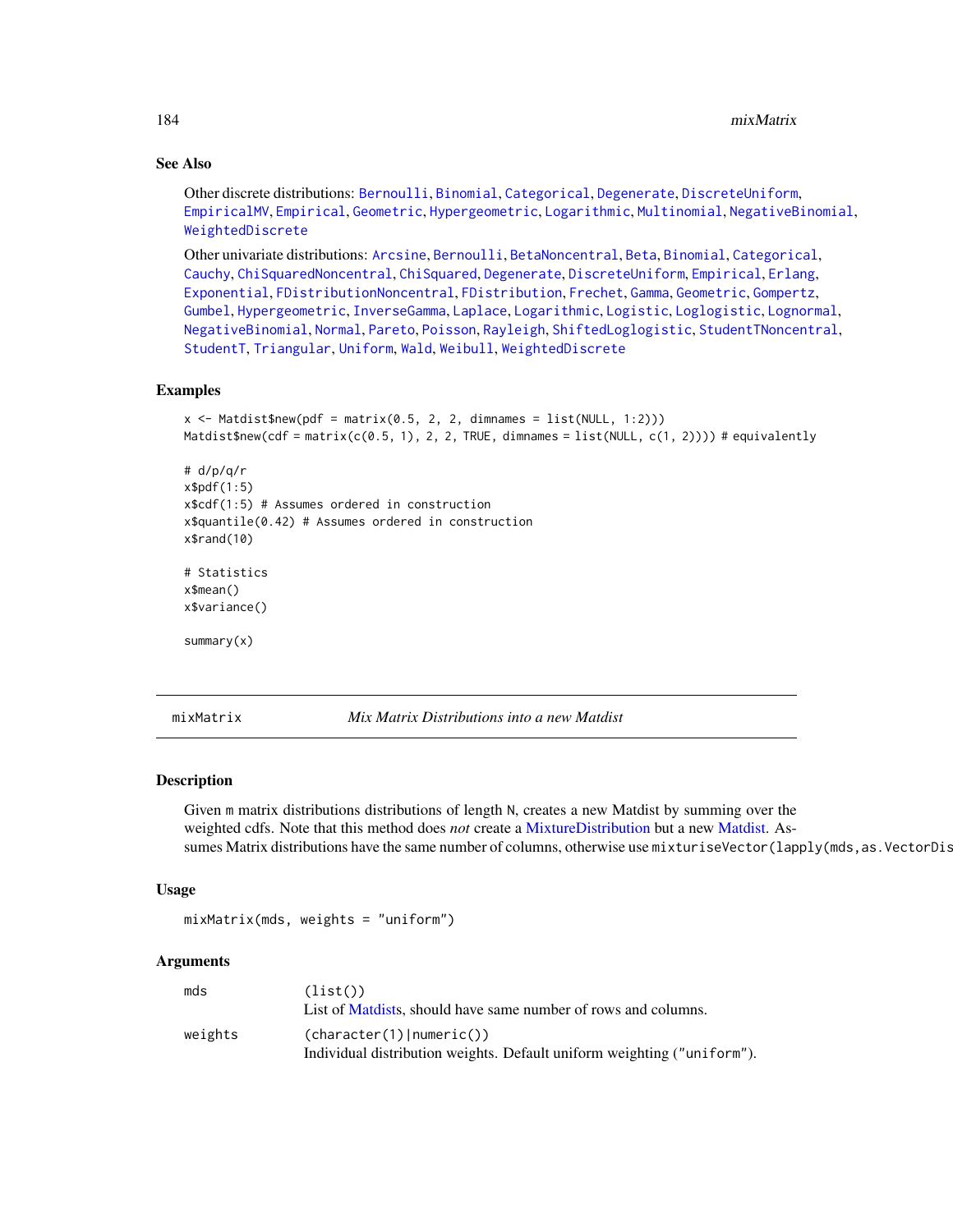## MixtureDistribution 185

## Details

This method returns a new [Matdist](#page-178-0) which is less flexible than a [MixtureDistribution](#page-184-0) which has parameters (i.e. weights) that can be updated after construction.

## See Also

[mixturiseVector](#page-189-0)

## Examples

```
m1 <- as.Distribution(
 t(apply(matrix(runif(25), 5, 5, FALSE,
                  list(NULL, 1:5)), 1,
         function(x) x / sum(x)),
 fun = "pdf"\mathcal{L}m2 <- as.Distribution(
t(apply(matrix(runif(25), 5, 5, FALSE,
                  list(NULL, 1:5)), 1,
         function(x) x / sum(x)),
 fun = "pdf"\mathcal{L}# uniform mixing
m3 <- mixMatrix(list(m1, m2))
# un-uniform mixing
m4 \leq mixMatrix(list(m1, m2), weights = c(0.1, 0.9))m1$cdf(3)
m2$cdf(3)
m3$cdf(3)
m4$cdf(3)
```
<span id="page-184-0"></span>MixtureDistribution *Mixture Distribution Wrapper*

#### Description

Wrapper used to construct a mixture of two or more distributions.

## Details

A mixture distribution is defined by

$$
F_P(x) = w_1 F_{X1}(x) * ... * w_n F_{XN}(x)
$$

#nolint where  $F_P$  is the cdf of the mixture distribution,  $X1, ..., XN$  are independent distributions, and  $w1, ..., wN$  are weights for the mixture.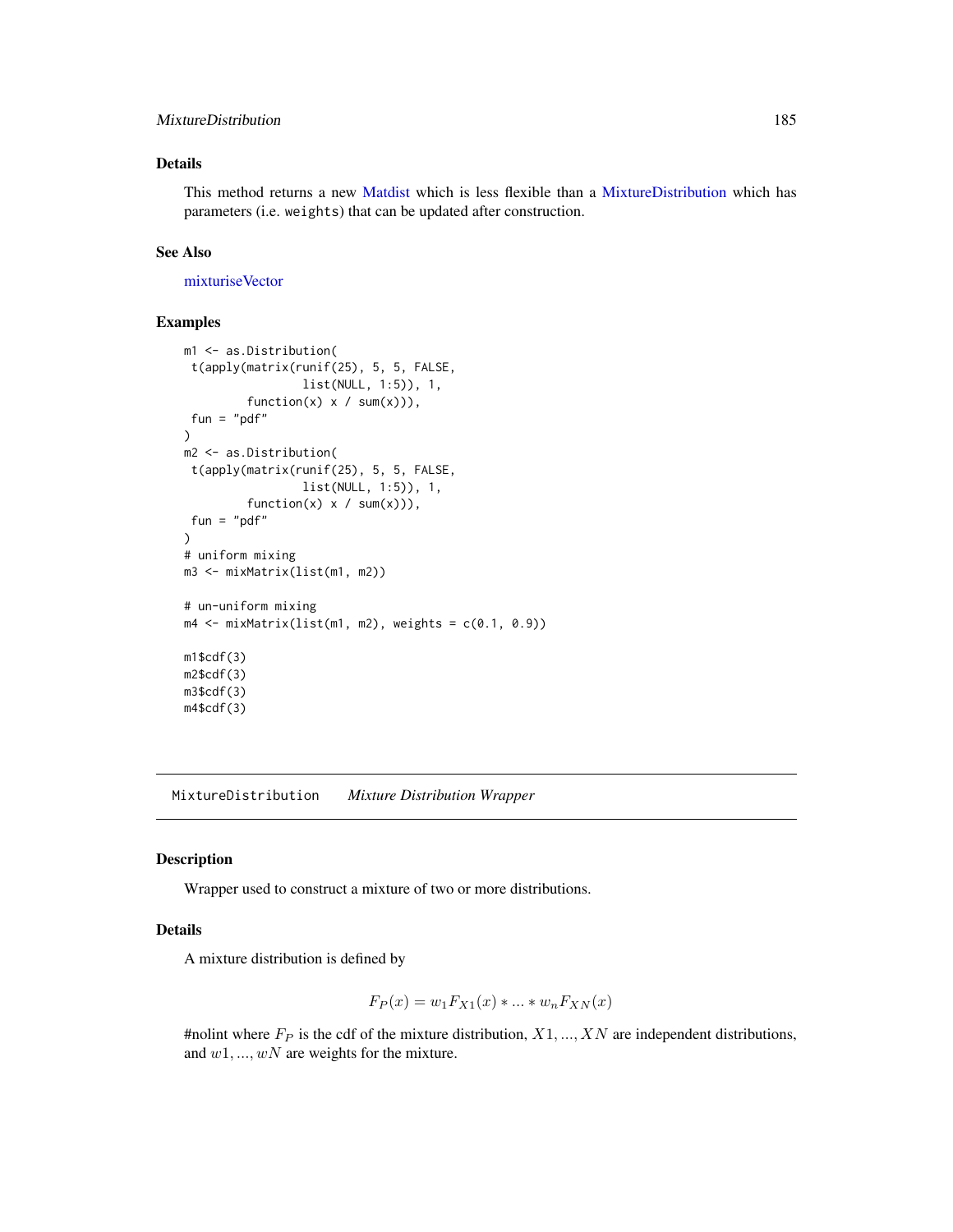#### Super classes

```
distr6::Distribution -> distr6::DistributionWrapper -> distr6::VectorDistribution
-> MixtureDistribution
```
#### Methods

## Public methods:

- [MixtureDistribution\\$new\(\)](#page-7-0)
- [MixtureDistribution\\$strprint\(\)](#page-70-0)
- [MixtureDistribution\\$pdf\(\)](#page-71-0)
- [MixtureDistribution\\$cdf\(\)](#page-72-0)
- [MixtureDistribution\\$quantile\(\)](#page-73-0)
- [MixtureDistribution\\$rand\(\)](#page-74-0)
- [MixtureDistribution\\$clone\(\)](#page-9-0)

#### **Method** new(): Creates a new instance of this  $R6$  class.

# *Usage:* MixtureDistribution\$new( distlist = NULL,

```
weights = "uniform",
 distribution = NULL,
 params = NULL,
  shared_params = NULL,
  name = NULL,short_name = NULL,
  decorators = NULL,
  vecdist = NULL,
  ids = NULL)
```
## *Arguments:*

distlist (list())

```
List of Distributions.
```

```
weights (character(1)|numeric())
```
Weights to use in the resulting mixture. If all distributions are weighted equally then "uniform" provides a much faster implementation, otherwise a vector of length equal to the number of wrapped distributions, this is automatically scaled internally.

```
distribution (character(1))
```
Should be supplied with params and optionally shared\_params as an alternative to distlist. Much faster implementation when only one class of distribution is being wrapped. distribution is the full name of one of the distributions in [listDistributions\(\)](#page-156-0), or "Distribution" if constructing custom distributions. See examples in [VectorDistribution.](#page-285-0)

```
params (list()|data.frame())
```
Parameters in the individual distributions for use with distribution. Can be supplied as a list, where each element is the list of parameters to set in the distribution, or as an object coercable to data.frame, where each column is a parameter and each row is a distribution. See examples in [VectorDistribution.](#page-285-0)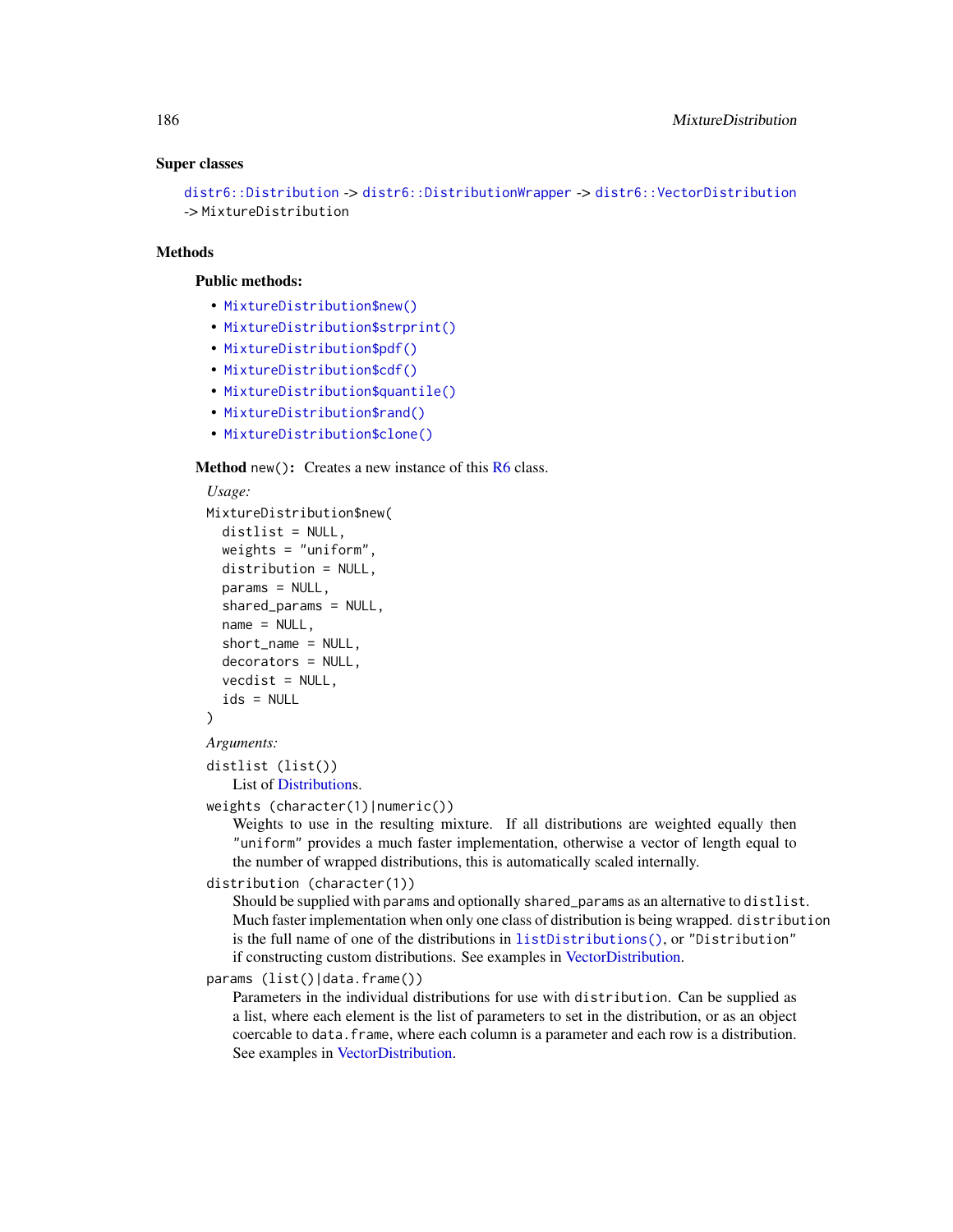```
shared_params (list())
```
If any parameters are shared when using the distribution constructor, this provides a much faster implementation to list and query them together. See examples in [VectorDistri](#page-285-0)[bution.](#page-285-0)

```
name (character(1))
```
Optional name of wrapped distribution.

```
short_name (character(1))
```
Optional short name/ID of wrapped distribution.

```
decorators (character())
```
Decorators to add to the distribution during construction.

```
vecdist VectorDistribution
```
Alternative constructor to directly create this object from an object inheriting from [Vec](#page-285-0)[torDistribution.](#page-285-0)

```
ids (character())
```
Optional ids for wrapped distributions in vector, should be unique and of same length as the number of distributions.

#### *Examples:*

```
MixtureDistribution$new(list(Binomial$new(prob = 0.5, size = 10), Binomial$new()),
  weights = c(0.2, 0.8))
```
Method strprint(): Printable string representation of the MixtureDistribution. Primarily used internally.

*Usage:*

```
MixtureDistribution$strprint(n = 10)
```
*Arguments:*

```
n (integer(1))
```
Number of distributions to include when printing.

Method pdf(): Probability density function of the mixture distribution. Computed by

$$
f_M(x) = \sum_i (f_i)(x) * w_i
$$

where  $w_i$  is the vector of weights and  $f_i$  are the pdfs of the wrapped distributions. Note that as this class inherits from [VectorDistribution,](#page-285-0) it is possible to evaluate the distributions

at different points, but that this is not the usual use-case for mixture distributions.

*Usage:*

```
MixtureDistribution$pdf(..., log = FALSE, simplify = TRUE, data = NULL)
```
*Arguments:*

... (numeric())

Points to evaluate the function at Arguments do not need to be named. The length of each argument corresponds to the number of points to evaluate, the number of arguments corresponds to the number of variables in the distribution. See examples.

log (logical(1))

If TRUE returns the logarithm of the probabilities. Default is FALSE.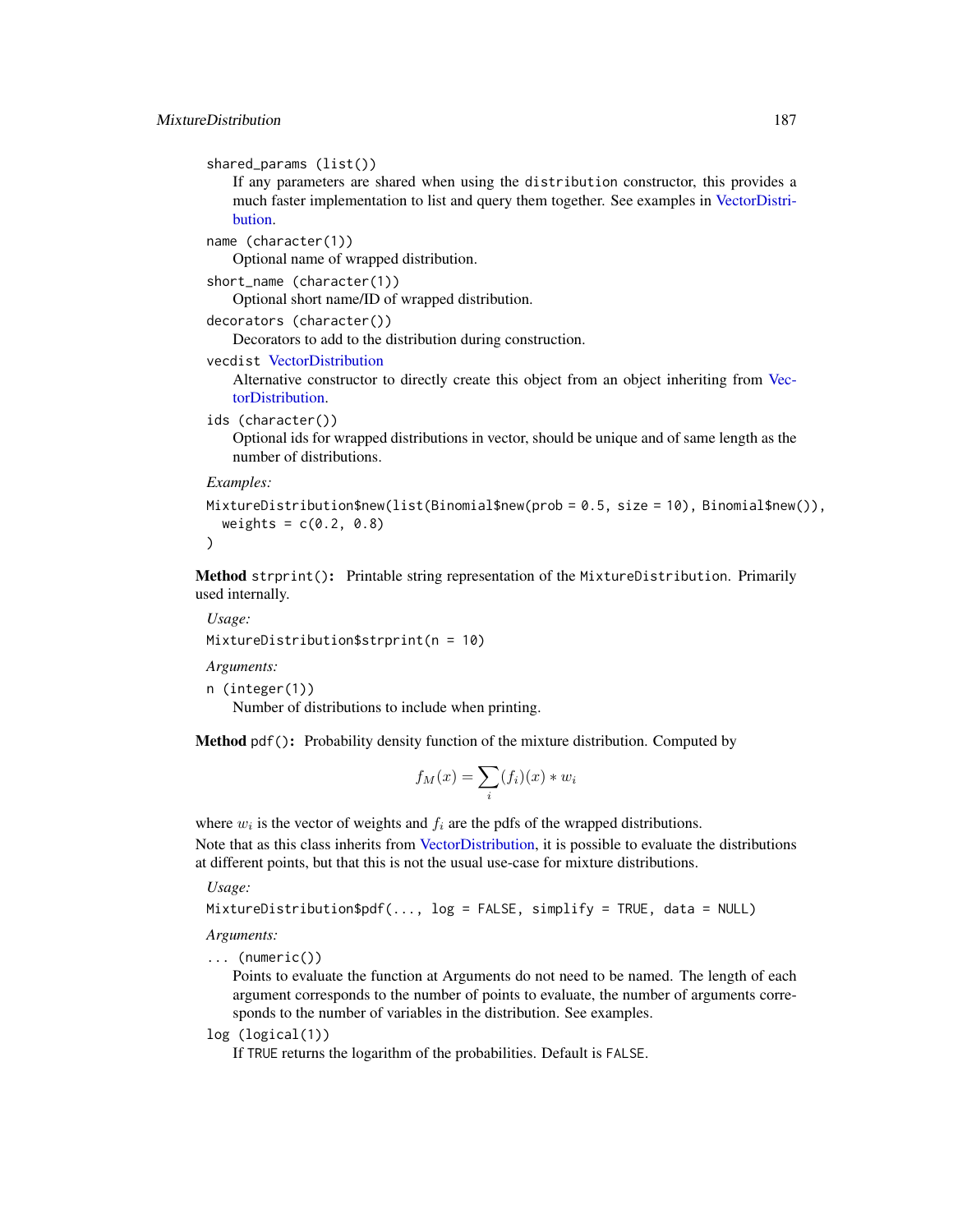#### simplify logical(1)

If TRUE (default) simplifies the return if possible to a numeric, otherwise returns a [data.table::data.table.](#page-0-0) data [array](#page-0-0)

Alternative method to specify points to evaluate. If univariate then rows correspond with number of points to evaluate and columns correspond with number of variables to evaluate. In the special case of [VectorDistributions](#page-285-0) of multivariate distributions, then the third dimension corresponds to the distribution in the vector to evaluate.

#### *Examples:*

m <- MixtureDistribution\$new(list(Binomial\$new(prob = 0.5, size = 10), Binomial\$new()),  $weights = c(0.2, 0.8)$ ) m\$pdf(1:5) m\$pdf(1) # also possible but unlikely to be used m\$pdf(1, 2)

**Method** cdf(): Cumulative distribution function of the mixture distribution. Computed by

$$
F_M(x) = \sum_i (F_i)(x) * w_i
$$

where  $w_i$  is the vector of weights and  $F_i$  are the cdfs of the wrapped distributions.

```
Usage:
MixtureDistribution$cdf(
  ...,
  lower.tail = TRUE,log.p = FALSE,
  simplify = TRUE,
  data = NULL)
```
*Arguments:*

```
... (numeric())
```
Points to evaluate the function at Arguments do not need to be named. The length of each argument corresponds to the number of points to evaluate, the number of arguments corresponds to the number of variables in the distribution. See examples. @examples m <- MixtureDistribution\$new(list(Binomial\$new(prob = 0.5, size = 10), Binomial\$new()), weights  $= c(0.2, 0.8)$ ) m\\$cdf(1:5)

lower.tail (logical(1))

If TRUE (default), probabilities are  $X \le x$ , otherwise,  $P(X > x)$ .

log.p (logical(1))

If TRUE returns the logarithm of the probabilities. Default is FALSE.

```
simplify logical(1)
```
If TRUE (default) simplifies the return if possible to a numeric, otherwise returns a [data.table::data.table.](#page-0-0) data [array](#page-0-0)

Alternative method to specify points to evaluate. If univariate then rows correspond with number of points to evaluate and columns correspond with number of variables to evaluate. In the special case of [VectorDistributions](#page-285-0) of multivariate distributions, then the third dimension corresponds to the distribution in the vector to evaluate.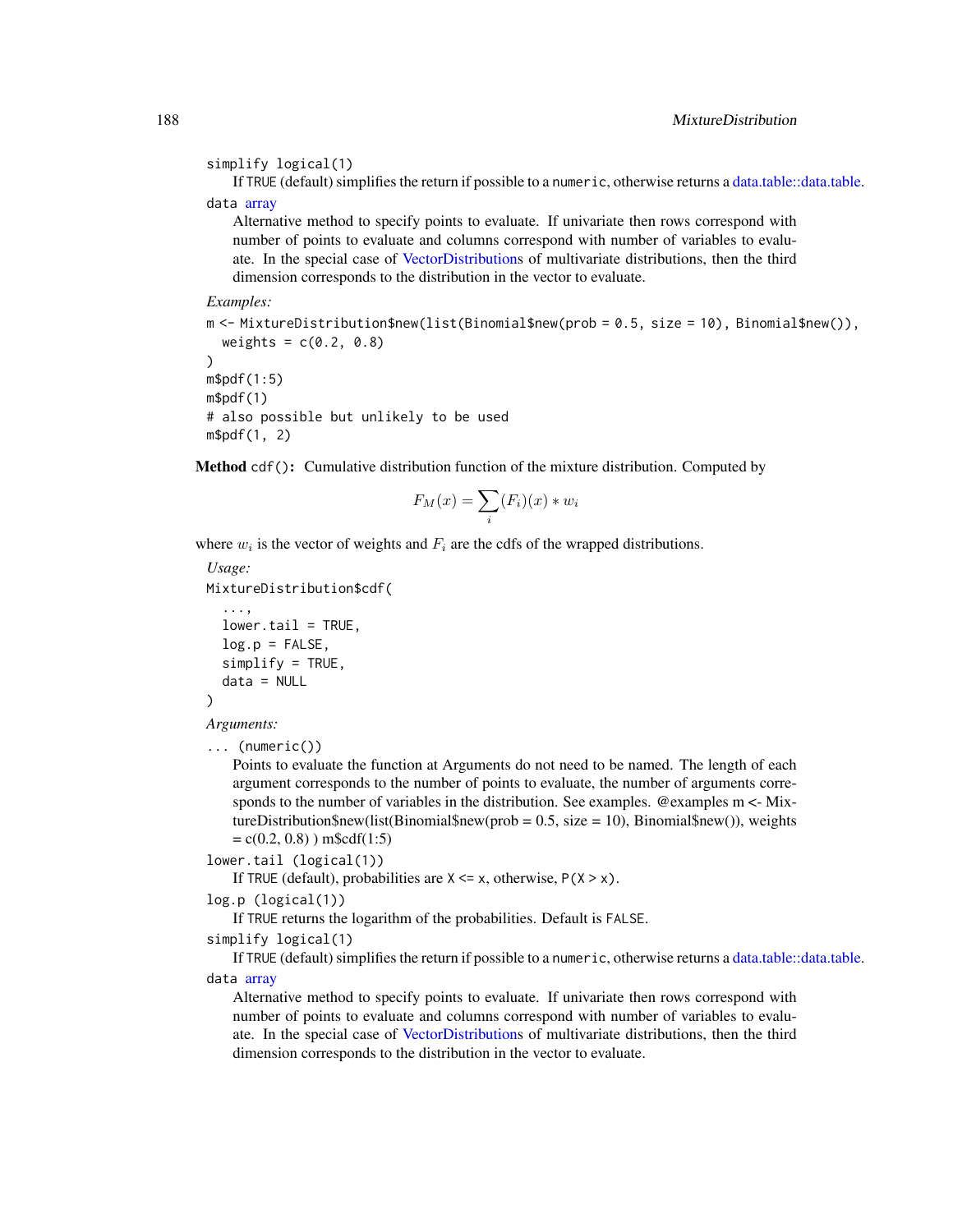Method quantile(): The quantile function is not implemented for mixture distributions.

```
Usage:
MixtureDistribution$quantile(
  ...,
  lower.tail = TRUE,log.p = FALSE,simplify = TRUE,
  data = NULL)
```
*Arguments:*

```
... (numeric())
```
Points to evaluate the function at Arguments do not need to be named. The length of each argument corresponds to the number of points to evaluate, the number of arguments corresponds to the number of variables in the distribution. See examples.

```
lower.tail (logical(1))
```
If TRUE (default), probabilities are  $X \le x$ , otherwise,  $P(X > x)$ .

```
log.p (logical(1))
```
If TRUE returns the logarithm of the probabilities. Default is FALSE.

```
simplify logical(1)
```
If TRUE (default) simplifies the return if possible to a numeric, otherwise returns a [data.table::data.table.](#page-0-0) data [array](#page-0-0)

Alternative method to specify points to evaluate. If univariate then rows correspond with number of points to evaluate and columns correspond with number of variables to evaluate. In the special case of [VectorDistributions](#page-285-0) of multivariate distributions, then the third dimension corresponds to the distribution in the vector to evaluate.

Method rand(): Simulation function for mixture distributions. Samples are drawn from a mixture by first sampling Multinomial(probs = weights, size = n), then sampling each distribution according to the samples from the Multinomial, and finally randomly permuting these draws.

## *Usage:*

MixtureDistribution\$rand(n, simplify = TRUE)

*Arguments:*

```
n (numeric(1))
```
Number of points to simulate from the distribution. If length greater than 1, then  $n < -\frac{1}{\pi}$  (n), simplify logical(1)

If TRUE (default) simplifies the return if possible to a numeric, otherwise returns a [data.table::data.table.](#page-0-0)

*Examples:*

```
m <- MixtureDistribution$new(distribution = "Normal",
params = data.frame(mean = 1:2, sd = 1))
m$rand(5)
```
Method clone(): The objects of this class are cloneable with this method.

*Usage:*

MixtureDistribution\$clone(deep = FALSE)

*Arguments:*

deep Whether to make a deep clone.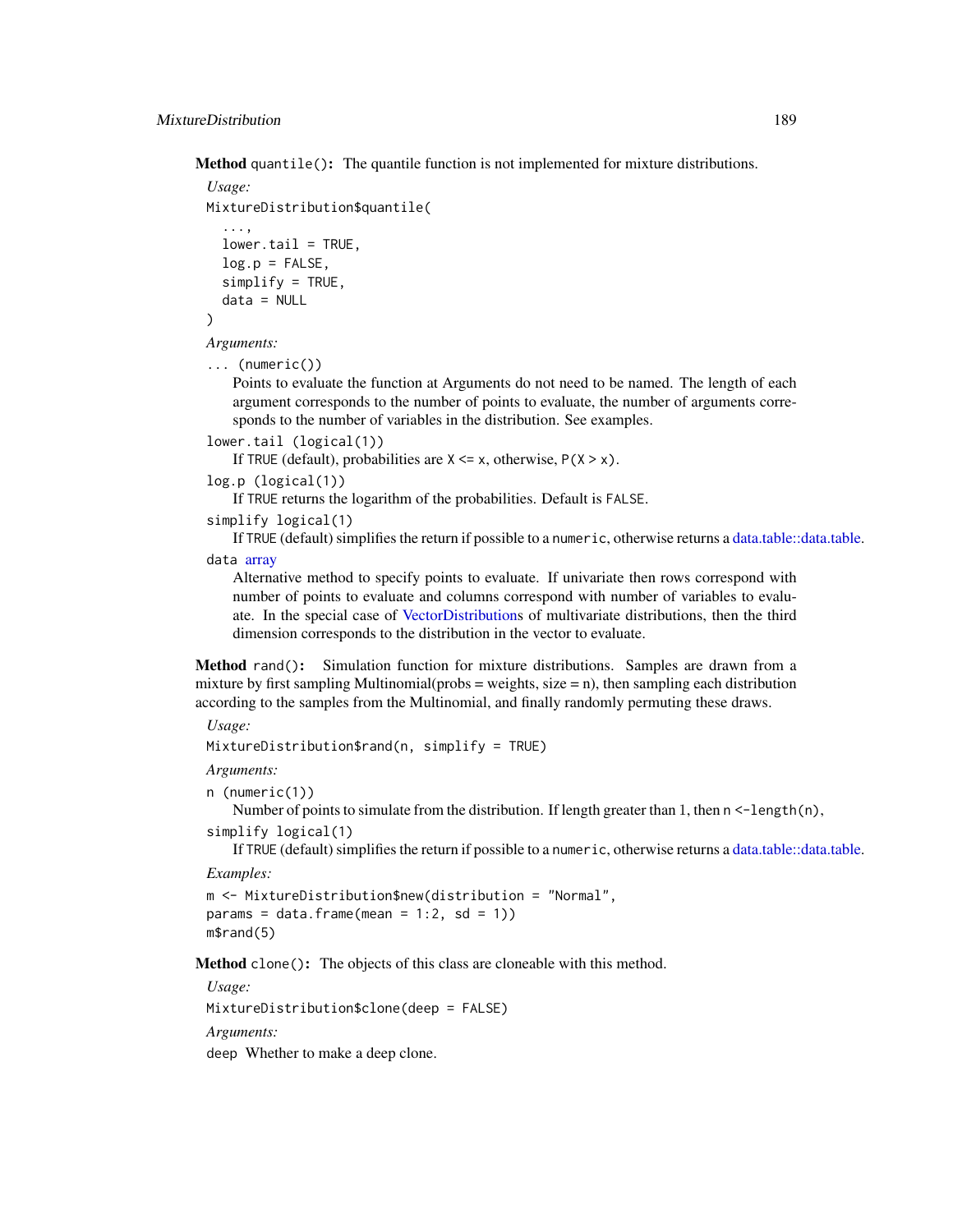## See Also

Other wrappers: [Convolution](#page-47-0), [DistributionWrapper](#page-78-0), [HuberizedDistribution](#page-137-0), [ProductDistribution](#page-222-0), [TruncatedDistribution](#page-277-0), [VectorDistribution](#page-285-0)

## Examples

```
## ------------------------------------------------
## Method `MixtureDistribution$new`
## ------------------------------------------------
MixtureDistribution$new(list(Binomial$new(prob = 0.5, size = 10), Binomial$new()),
  weights = c(0.2, 0.8)\mathcal{L}## ------------------------------------------------
## Method `MixtureDistribution$pdf`
## ------------------------------------------------
m <- MixtureDistribution$new(list(Binomial$new(prob = 0.5, size = 10), Binomial$new()),
  weights = c(0.2, 0.8)\mathcal{L}m$pdf(1:5)
m$pdf(1)
# also possible but unlikely to be used
m$pdf(1, 2)
## ------------------------------------------------
## Method `MixtureDistribution$rand`
## ------------------------------------------------
m <- MixtureDistribution$new(distribution = "Normal",
params = data.frame(mean = 1:2, sd = 1))
m$rand(5)
```
<span id="page-189-0"></span>

| mixturiseVector | <b>Create Mixture Distribution From Multiple Vectors</b> |  |
|-----------------|----------------------------------------------------------|--|
|-----------------|----------------------------------------------------------|--|

## Description

Given m vector distributions of length N, creates a single vector distribution consisting of n mixture distributions mixing the m vectors.

## Usage

```
mixturiseVector(vecdists, weights = "uniform")
```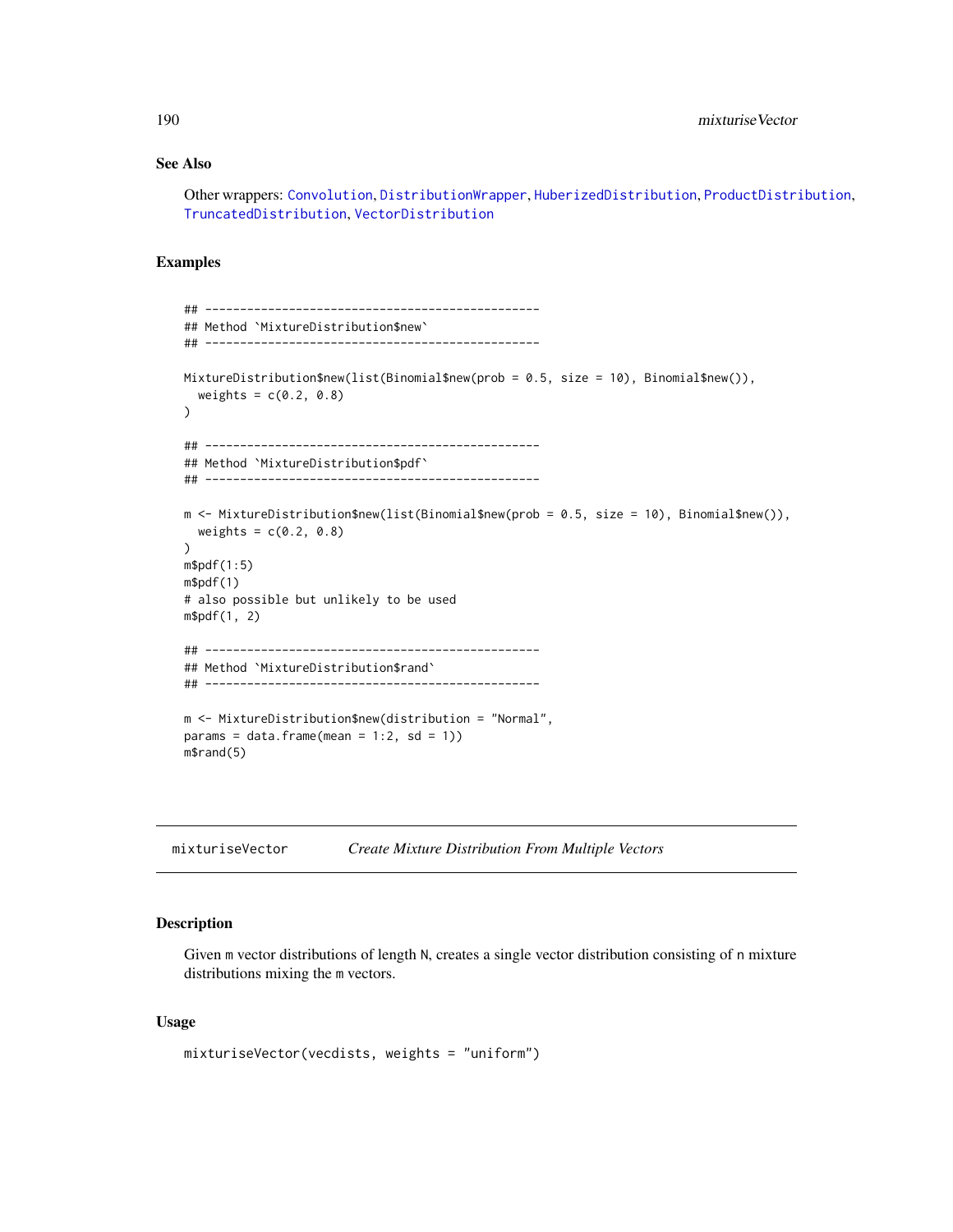#### Multinomial 191

#### Arguments

| vecdists | (list()<br>List of VectorDistributions, should be of same length and with the non-'distlist'<br>constructor with the same distribution. |
|----------|-----------------------------------------------------------------------------------------------------------------------------------------|
| weights  | (character(1)   numeric())<br>Weights passed to MixtureDistribution. Default uniform weighting.                                         |

## Details

Let  $v1 = (D11, D12, ..., D1N)$  and  $v2 = (D21, D22, ..., D2N)$  then the mixturiseVector function creates the vector distribution  $v3 = (D31, D32, ..., D3N)$  where D3N = m(D1N,D2N,wN) where m is a mixture distribution with weights wN.

#### Examples

```
## Not run:
v1 <- VectorDistribution$new(distribution = "Binomial", params = data.frame(size = 1:2))
v2 <- VectorDistribution$new(distribution = "Binomial", params = data.frame(size = 3:4))
mv1 <- mixturiseVector(list(v1, v2))
# equivalently
mv2 <- VectorDistribution$new(list(
 MixtureDistribution$new(distribution = "Binomial", params = data.frame(size = c(1, 3))),
 MixtureDistribution$new(distribution = "Binomial", params = data.frame(size = c(2, 4)))
))
mv1$pdf(1:5)
mv2$pdf(1:5)
## End(Not run)
```
<span id="page-190-0"></span>Multinomial *Multinomial Distribution Class*

#### Description

Mathematical and statistical functions for the Multinomial distribution, which is commonly used to extend the binomial distribution to multiple variables, for example to model the rolls of multiple dice multiple times.

#### Details

The Multinomial distribution parameterised with number of trials,  $n$ , and probabilities of success,  $p_1, \ldots, p_k$ , is defined by the pmf,

$$
f(x_1, x_2, \ldots, x_k) = n!/(x_1! * x_2! * \ldots * x_k!) * p_1^{x_1} * p_2^{x_2} * \ldots * p_k^{x_k}
$$

for  $p_i$ ,  $i = 1, ..., k; \sum p_i = 1$  and  $n = 1, 2, ...$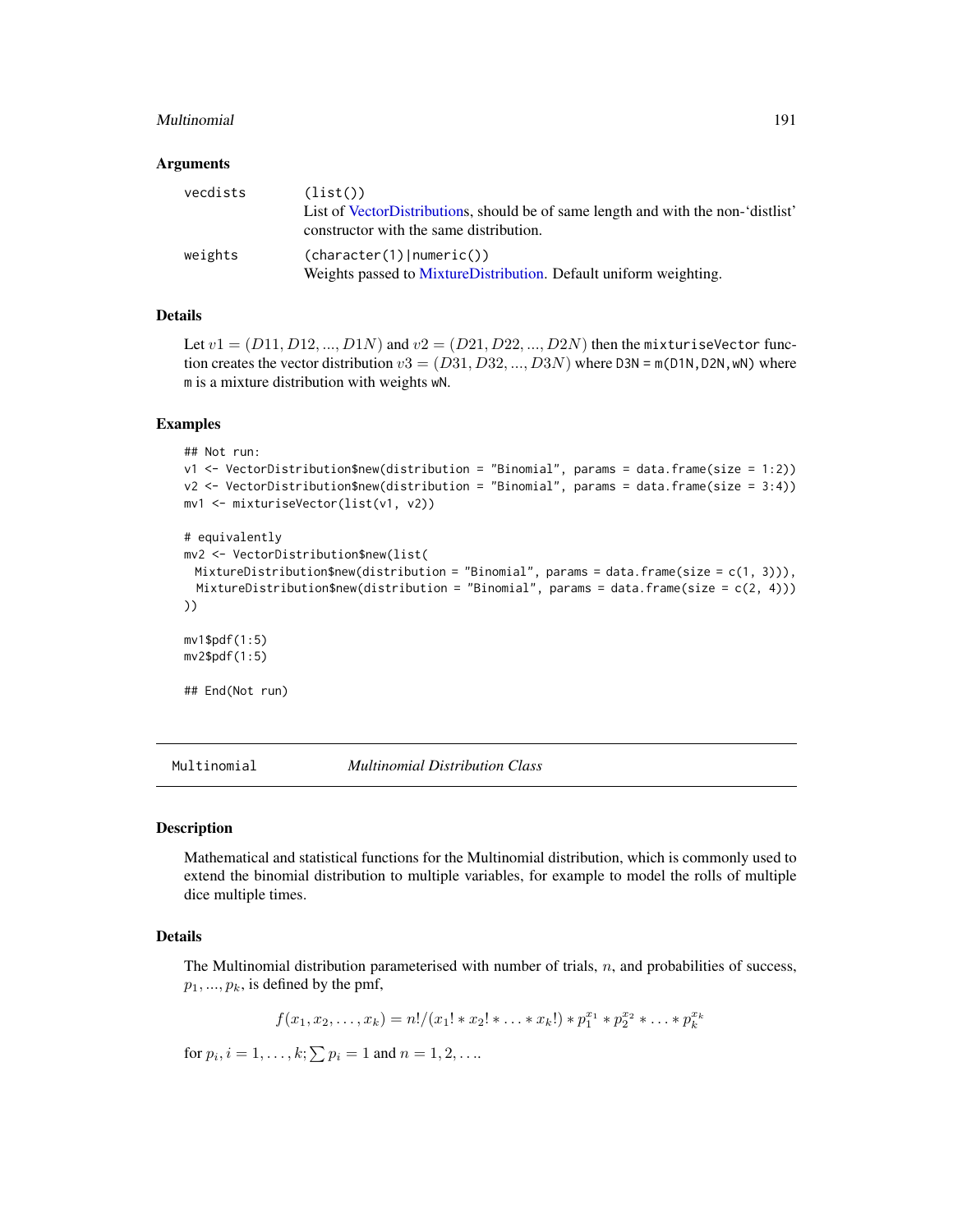## Value

Returns an R6 object inheriting from class [SDistribution.](#page-235-0)

#### Distribution support

The distribution is supported on  $\sum x_i = N$ .

## Default Parameterisation

Multinom(size = 10, probs =  $c(0.5, 0.5)$ )

## Omitted Methods

cdf and quantile are omitted as no closed form analytic expression could be found, decorate with [FunctionImputation](#page-117-0) for a numerical imputation.

#### Also known as

N/A

## Super classes

[distr6::Distribution](#page-0-0) -> [distr6::SDistribution](#page-0-0) -> Multinomial

## Public fields

name Full name of distribution.

short\_name Short name of distribution for printing.

description Brief description of the distribution.

packages Packages required to be installed in order to construct the distribution.

## Active bindings

properties Returns distribution properties, including skewness type and symmetry.

## Methods

#### Public methods:

- [Multinomial\\$new\(\)](#page-7-0)
- [Multinomial\\$mean\(\)](#page-7-1)
- [Multinomial\\$variance\(\)](#page-8-0)
- [Multinomial\\$skewness\(\)](#page-8-1)
- [Multinomial\\$kurtosis\(\)](#page-8-2)
- [Multinomial\\$entropy\(\)](#page-9-1)
- [Multinomial\\$mgf\(\)](#page-15-0)
- [Multinomial\\$cf\(\)](#page-15-1)
- [Multinomial\\$pgf\(\)](#page-9-2)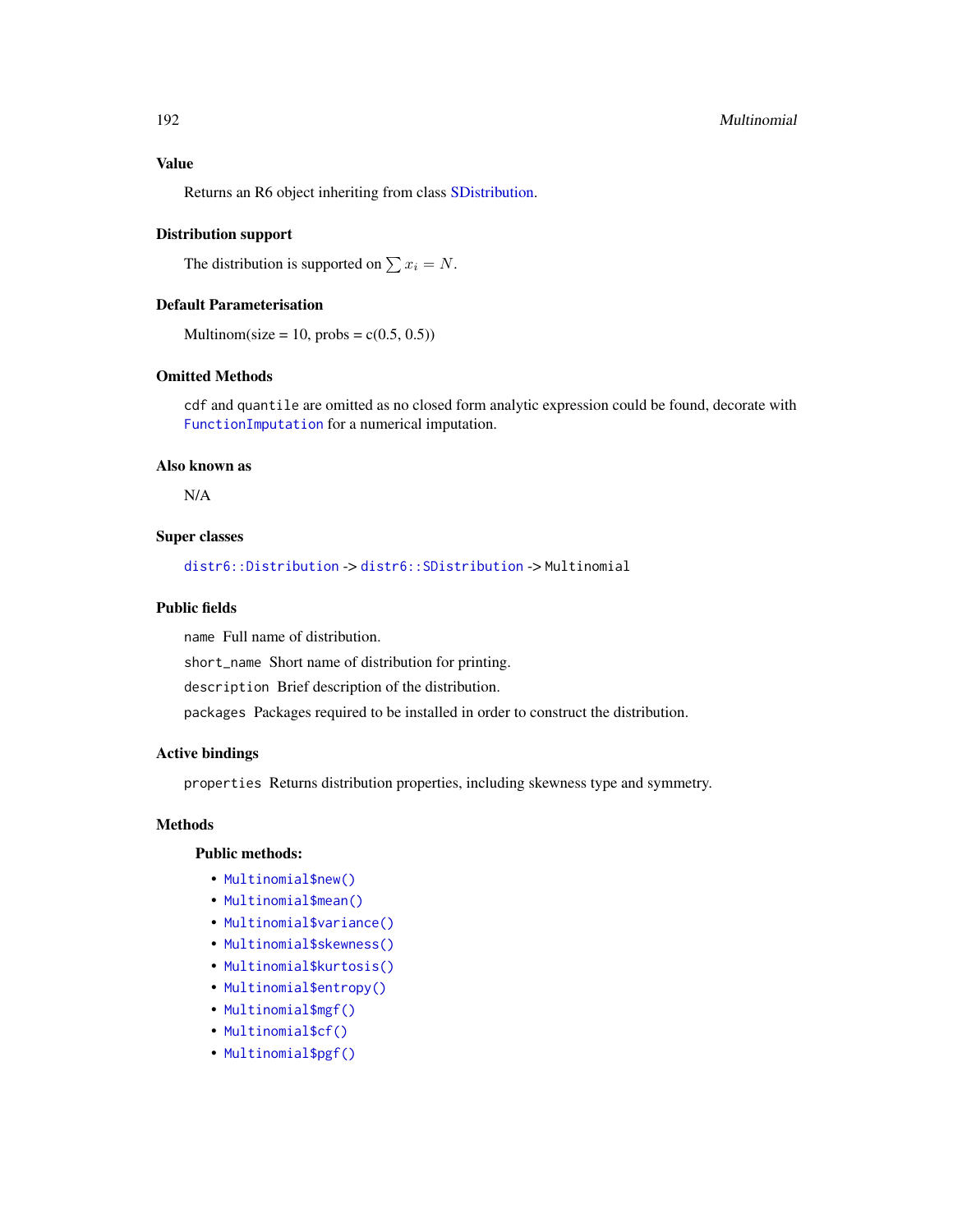#### Multinomial 193

- [Multinomial\\$setParameterValue\(\)](#page-61-0)
- [Multinomial\\$clone\(\)](#page-9-0)

Method new(): Creates a new instance of this [R6](#page-0-0) class.

*Usage:* Multinomial\$new(size = NULL, probs = NULL, decorators = NULL) *Arguments:* size (integer(1)) Number of trials, defined on the positive Naturals. probs (numeric()) Vector of probabilities. Automatically normalised by probs = probs/sum(probs). decorators (character()) Decorators to add to the distribution during construction.

**Method** mean(): The arithmetic mean of a (discrete) probability distribution  $X$  is the expectation

$$
E_X(X) = \sum p_X(x) * x
$$

with an integration analogue for continuous distributions.

```
Usage:
Multinomial$mean(...)
```
*Arguments:*

... Unused.

Method variance(): The variance of a distribution is defined by the formula

$$
var_X = E[X^2] - E[X]^2
$$

where  $E_X$  is the expectation of distribution X. If the distribution is multivariate the covariance matrix is returned.

*Usage:* Multinomial\$variance(...) *Arguments:*

... Unused.

Method skewness(): The skewness of a distribution is defined by the third standardised moment,

$$
sk_X = E_X \left[ \frac{x - \mu^3}{\sigma} \right]
$$

where  $E_X$  is the expectation of distribution X,  $\mu$  is the mean of the distribution and  $\sigma$  is the standard deviation of the distribution.

*Usage:* Multinomial\$skewness(...) *Arguments:* ... Unused.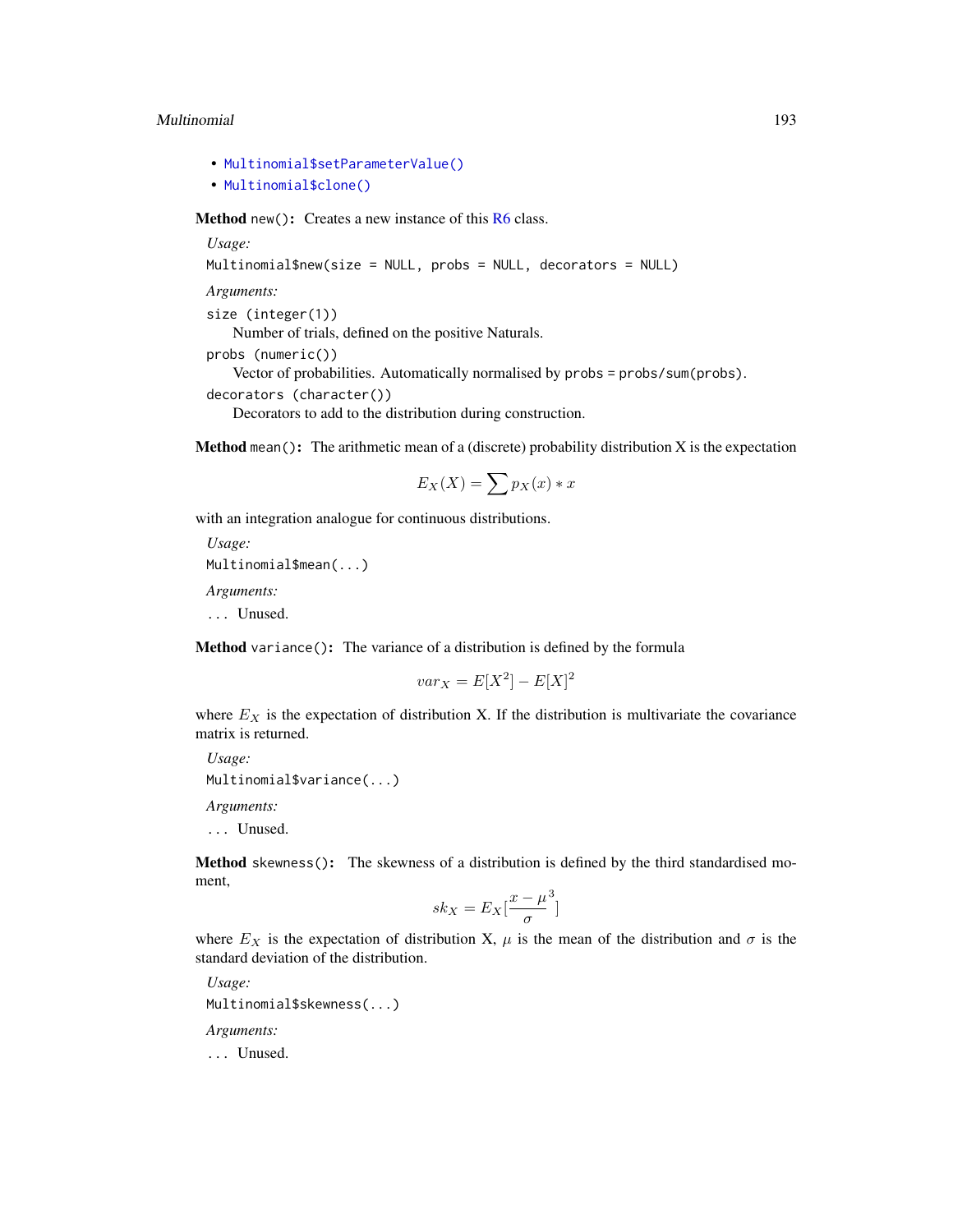Method kurtosis(): The kurtosis of a distribution is defined by the fourth standardised moment,

$$
k_X = E_X \left[ \frac{x - \mu^4}{\sigma} \right]
$$

where  $E_X$  is the expectation of distribution X,  $\mu$  is the mean of the distribution and  $\sigma$  is the standard deviation of the distribution. Excess Kurtosis is Kurtosis - 3.

*Usage:*

```
Multinomial$kurtosis(excess = TRUE, ...)
```
*Arguments:*

excess (logical(1))

If TRUE (default) excess kurtosis returned.

... Unused.

Method entropy(): The entropy of a (discrete) distribution is defined by

$$
-\sum(f_X)log(f_X)
$$

where  $f_X$  is the pdf of distribution X, with an integration analogue for continuous distributions.

```
Usage:
Multinomial$entropy(base = 2, ...)
Arguments:
base (integer(1))
   Base of the entropy logarithm, default = 2 (Shannon entropy)
... Unused.
```
Method mgf(): The moment generating function is defined by

$$
mgf_X(t) = E_X[exp(xt)]
$$

where X is the distribution and  $E<sub>X</sub>$  is the expectation of the distribution X.

```
Usage:
Multinomial$mgf(t, ...)
Arguments:
t (integer(1))
    t integer to evaluate function at.
```
... Unused.

Method cf(): The characteristic function is defined by

$$
cf_X(t) = E_X[exp(xti)]
$$

where X is the distribution and  $E<sub>X</sub>$  is the expectation of the distribution X.

```
Usage:
Multinomial$cf(t, ...)
Arguments:
```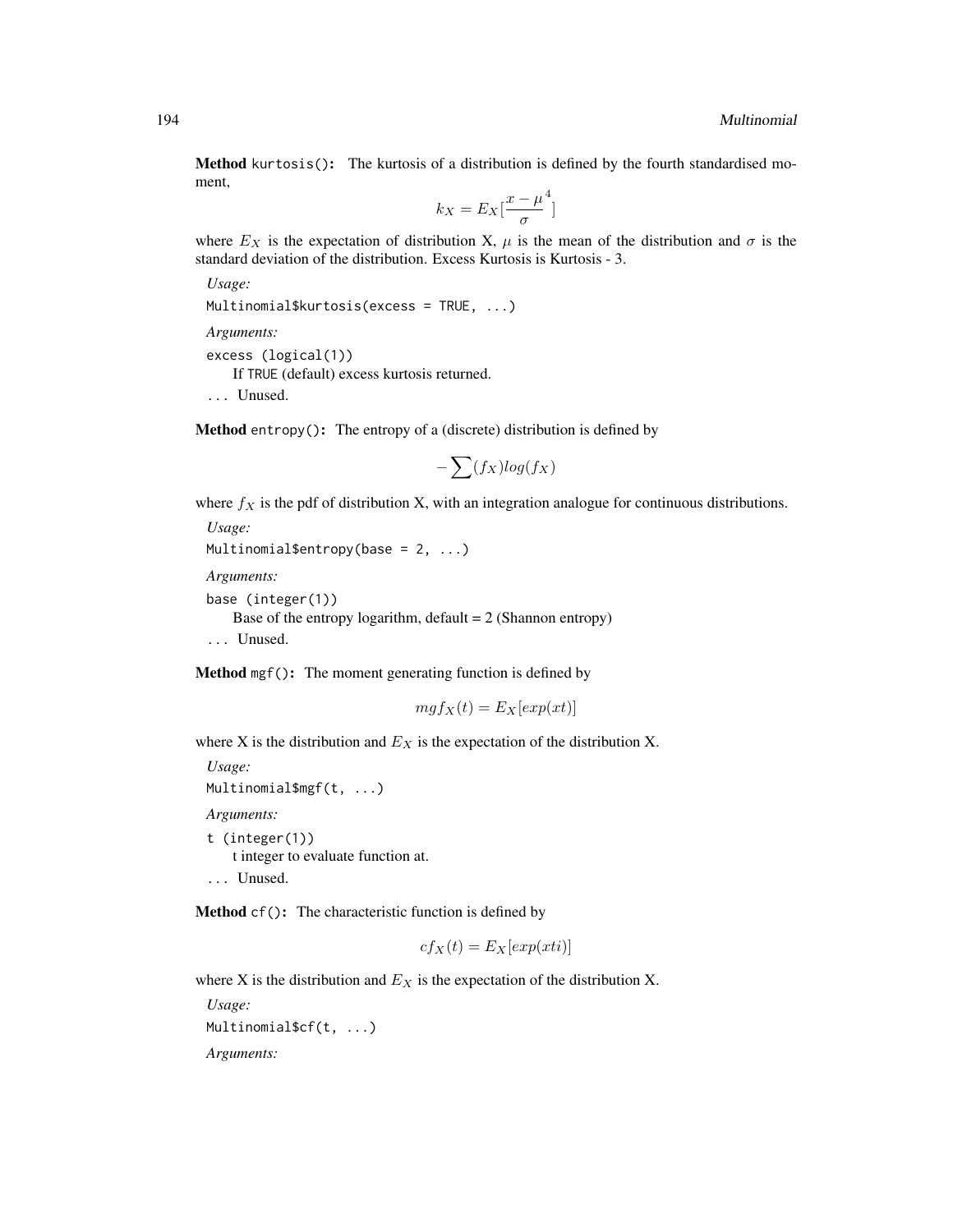#### Multinomial 195

```
t (integer(1))
    t integer to evaluate function at.
... Unused.
```
Method pgf(): The probability generating function is defined by

$$
pgf_X(z) = E_X[exp(z^x)]
$$

where X is the distribution and  $E<sub>X</sub>$  is the expectation of the distribution X.

*Usage:* Multinomial\$pgf(z, ...) *Arguments:* z (integer(1)) z integer to evaluate probability generating function at. ... Unused.

**Method** setParameterValue(): Sets the value(s) of the given parameter(s).

```
Usage:
Multinomial$setParameterValue(
  ...,
  lst = list(...),error = "warn",
  resolveConflicts = FALSE
\lambda
```
*Arguments:*

```
... ANY
```
Named arguments of parameters to set values for. See examples.

```
lst (list(1))
```
Alternative argument for passing parameters. List names should be parameter names and list values are the new values to set.

```
error (character(1))
```
If "warn" then returns a warning on error, otherwise breaks if "stop".

```
resolveConflicts (logical(1))
```
If FALSE (default) throws error if conflicting parameterisations are provided, otherwise automatically resolves them by removing all conflicting parameters.

Method clone(): The objects of this class are cloneable with this method.

*Usage:*

```
Multinomial$clone(deep = FALSE)
```
*Arguments:*

deep Whether to make a deep clone.

#### References

McLaughlin, M. P. (2001). A compendium of common probability distributions (pp. 2014-01). Michael P. McLaughlin.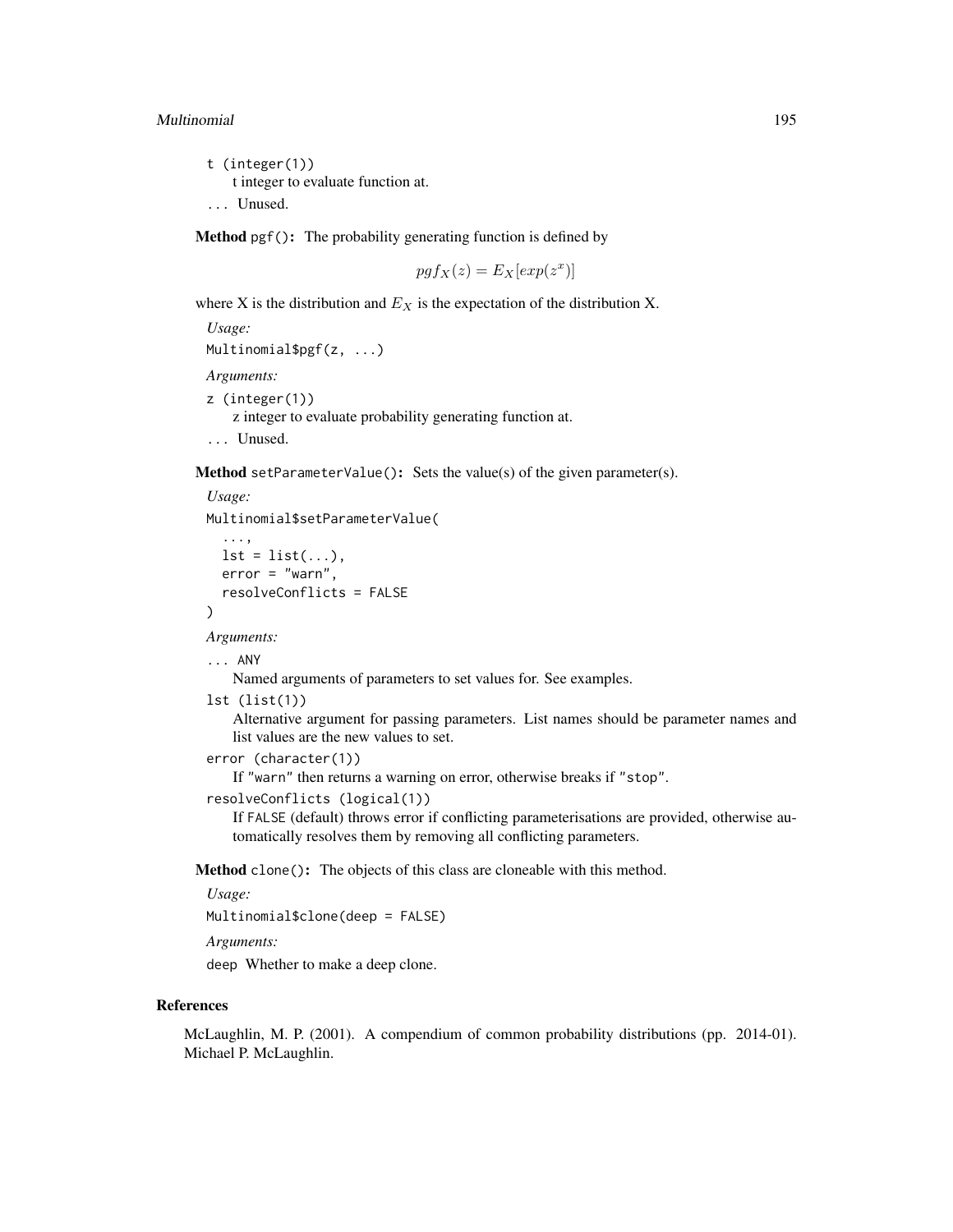## See Also

```
Other discrete distributions: Bernoulli, Binomial, Categorical, Degenerate, DiscreteUniform,
EmpiricalMV, Empirical, Geometric, Hypergeometric, Logarithmic, Matdist, NegativeBinomial,
WeightedDiscrete
```
Other multivariate distributions: [Dirichlet](#page-59-0), [EmpiricalMV](#page-87-0), [MultivariateNormal](#page-195-0)

<span id="page-195-0"></span>MultivariateNormal *Multivariate Normal Distribution Class*

## Description

Mathematical and statistical functions for the Multivariate Normal distribution, which is commonly used to generalise the Normal distribution to higher dimensions, and is commonly associated with Gaussian Processes.

## Details

The Multivariate Normal distribution parameterised with mean,  $\mu$ , and covariance matrix,  $\Sigma$ , is defined by the pdf,

$$
f(x_1, ..., x_k) = (2 * \pi)^{-k/2} \det(\Sigma)^{-1/2} \exp(-1/2(x - \mu)^T \Sigma^{-1} (x - \mu))
$$

for  $\mu \epsilon R^k$  and  $\Sigma \epsilon R^{kxk}$ .

Sampling is performed via the Cholesky decomposition using [chol.](#page-0-0)

Number of variables cannot be changed after construction.

#### Value

Returns an R6 object inheriting from class [SDistribution.](#page-235-0)

### Distribution support

The distribution is supported on the Reals and only when the covariance matrix is positive-definite.

## Default Parameterisation

MultiNorm(mean = rep(0, 2),  $cov = c(1, 0, 0, 1)$ )

## Omitted Methods

cdf and quantile are omitted as no closed form analytic expression could be found, decorate with [FunctionImputation](#page-117-0) for a numerical imputation.

## Also known as

N/A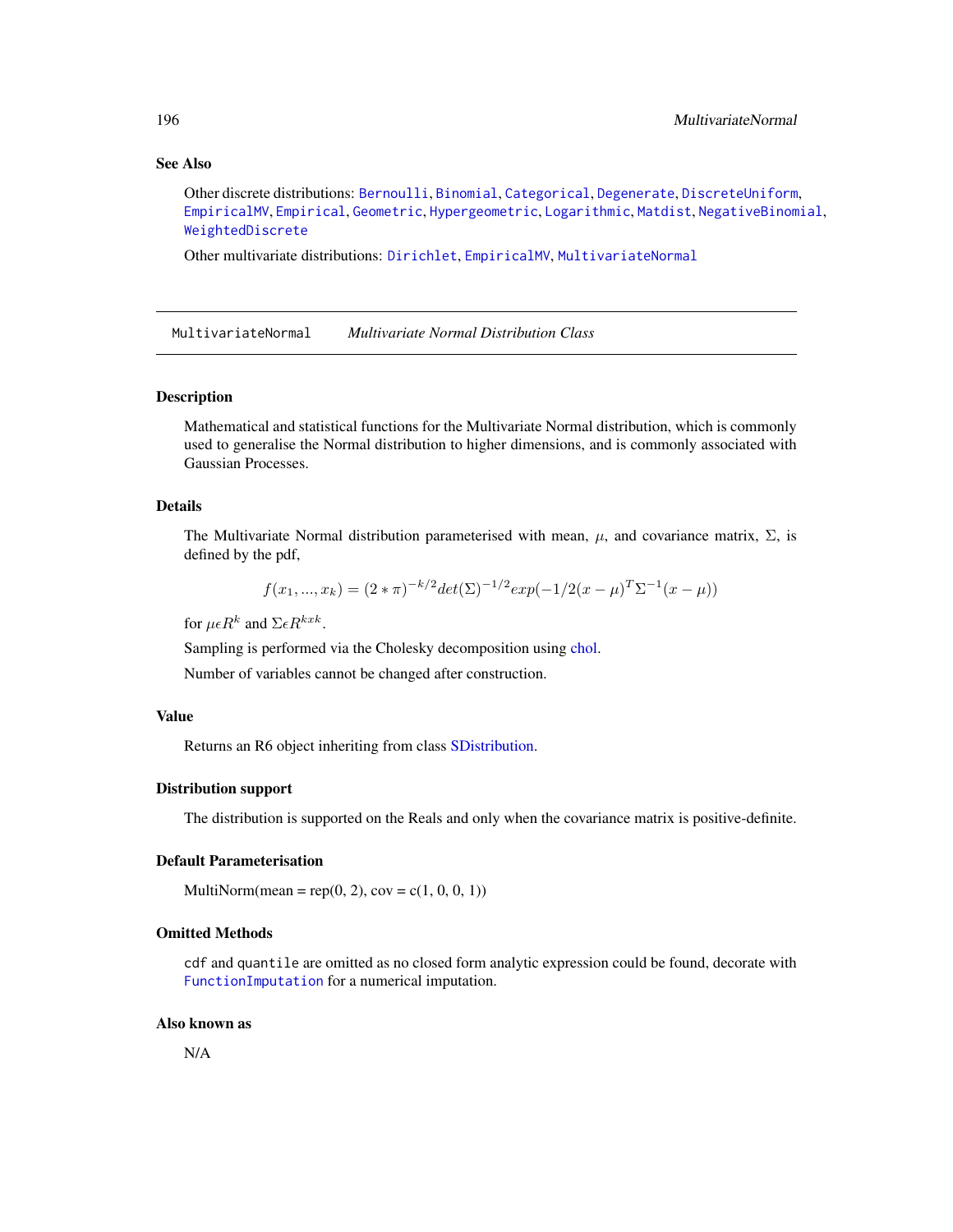## MultivariateNormal 197

### Super classes

[distr6::Distribution](#page-0-0) -> [distr6::SDistribution](#page-0-0) -> MultivariateNormal

## Public fields

name Full name of distribution. short\_name Short name of distribution for printing. description Brief description of the distribution.

## Active bindings

properties Returns distribution properties, including skewness type and symmetry.

## Methods

## Public methods:

- [MultivariateNormal\\$new\(\)](#page-7-0)
- [MultivariateNormal\\$mean\(\)](#page-7-1)
- [MultivariateNormal\\$mode\(\)](#page-8-3)
- [MultivariateNormal\\$variance\(\)](#page-8-0)
- [MultivariateNormal\\$entropy\(\)](#page-9-1)
- [MultivariateNormal\\$mgf\(\)](#page-15-0)
- [MultivariateNormal\\$cf\(\)](#page-15-1)
- [MultivariateNormal\\$pgf\(\)](#page-9-2)
- [MultivariateNormal\\$getParameterValue\(\)](#page-71-1)
- [MultivariateNormal\\$setParameterValue\(\)](#page-61-0)
- [MultivariateNormal\\$clone\(\)](#page-9-0)

Method new(): Creates a new instance of this [R6](#page-0-0) class. Number of variables cannot be changed after construction.

## *Usage:*

```
MultivariateNormal$new(
  mean = rep(0, 2),
  cov = c(1, 0, 0, 1),prec = NULL,
  decorators = NULL
)
```
#### *Arguments:*

```
mean (numeric())
```
Vector of means, defined on the Reals.

```
cov (matrix()|vector())
```
Covariance of the distribution, either given as a matrix or vector coerced to a matrix via matrix(cov,nrow = K,byrow = FALSE). Must be semi-definite.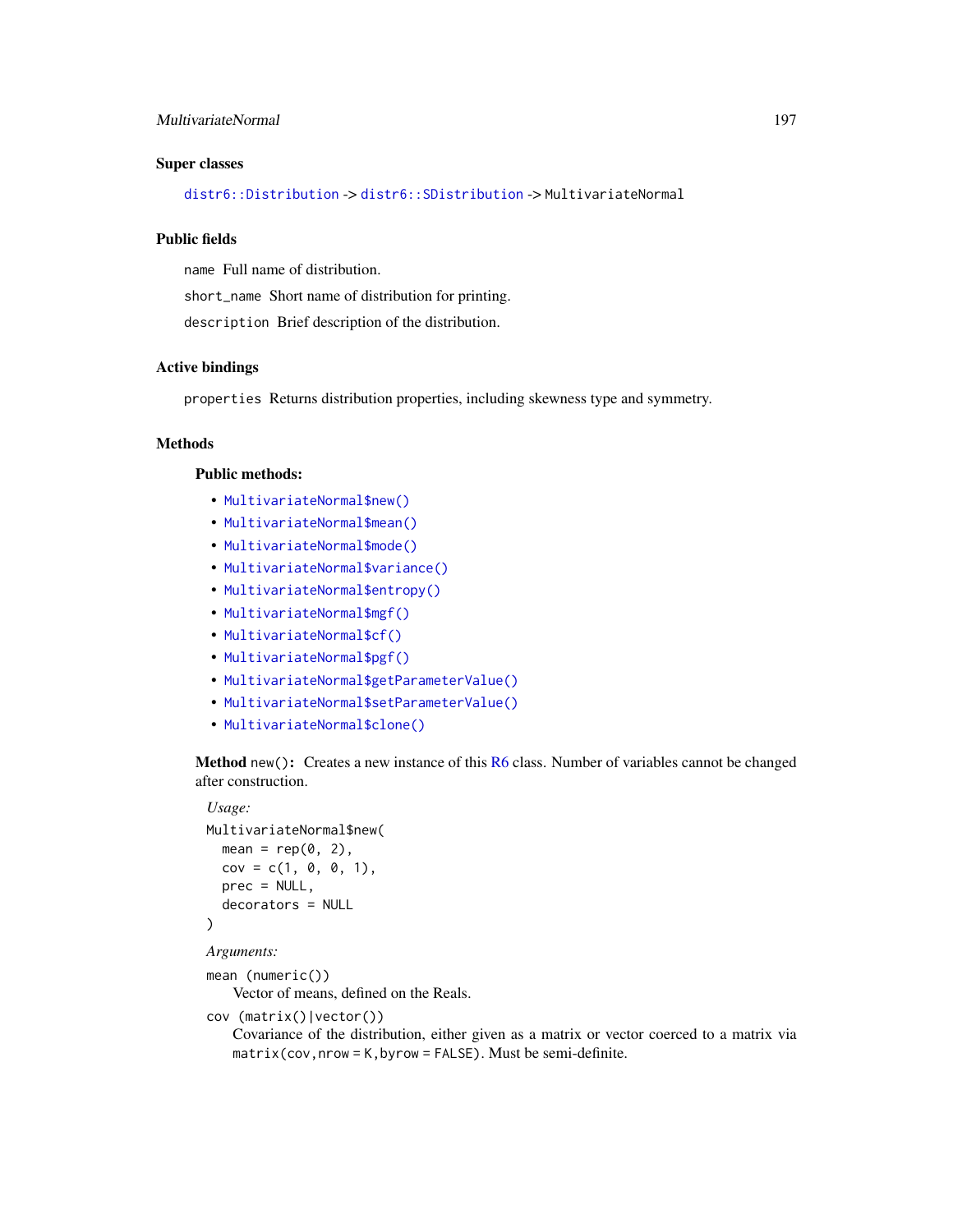prec (matrix()|vector())

Precision of the distribution, inverse of the covariance matrix. If supplied then cov is ignored. Given as a matrix or vector coerced to a matrix via matrix (cov, nrow = K, byrow = FALSE). Must be semi-definite.

decorators (character())

Decorators to add to the distribution during construction.

**Method** mean(): The arithmetic mean of a (discrete) probability distribution X is the expectation

$$
E_X(X) = \sum p_X(x) * x
$$

with an integration analogue for continuous distributions.

*Usage:*

MultivariateNormal\$mean(...)

*Arguments:*

... Unused.

Method mode(): The mode of a probability distribution is the point at which the pdf is a local maximum, a distribution can be unimodal (one maximum) or multimodal (several maxima).

*Usage:*

```
MultivariateNormal$mode(which = "all")
```
*Arguments:*

which  $(character(1) | numeric(1))$ 

Ignored if distribution is unimodal. Otherwise "all" returns all modes, otherwise specifies which mode to return.

Method variance(): The variance of a distribution is defined by the formula

$$
var_X = E[X^2] - E[X]^2
$$

where  $E_X$  is the expectation of distribution X. If the distribution is multivariate the covariance matrix is returned.

*Usage:* MultivariateNormal\$variance(...)

*Arguments:*

... Unused.

Method entropy(): The entropy of a (discrete) distribution is defined by

$$
-\sum(f_X)log(f_X)
$$

where  $f_X$  is the pdf of distribution X, with an integration analogue for continuous distributions.

*Usage:*

MultivariateNormal\$entropy(base = 2, ...)

*Arguments:*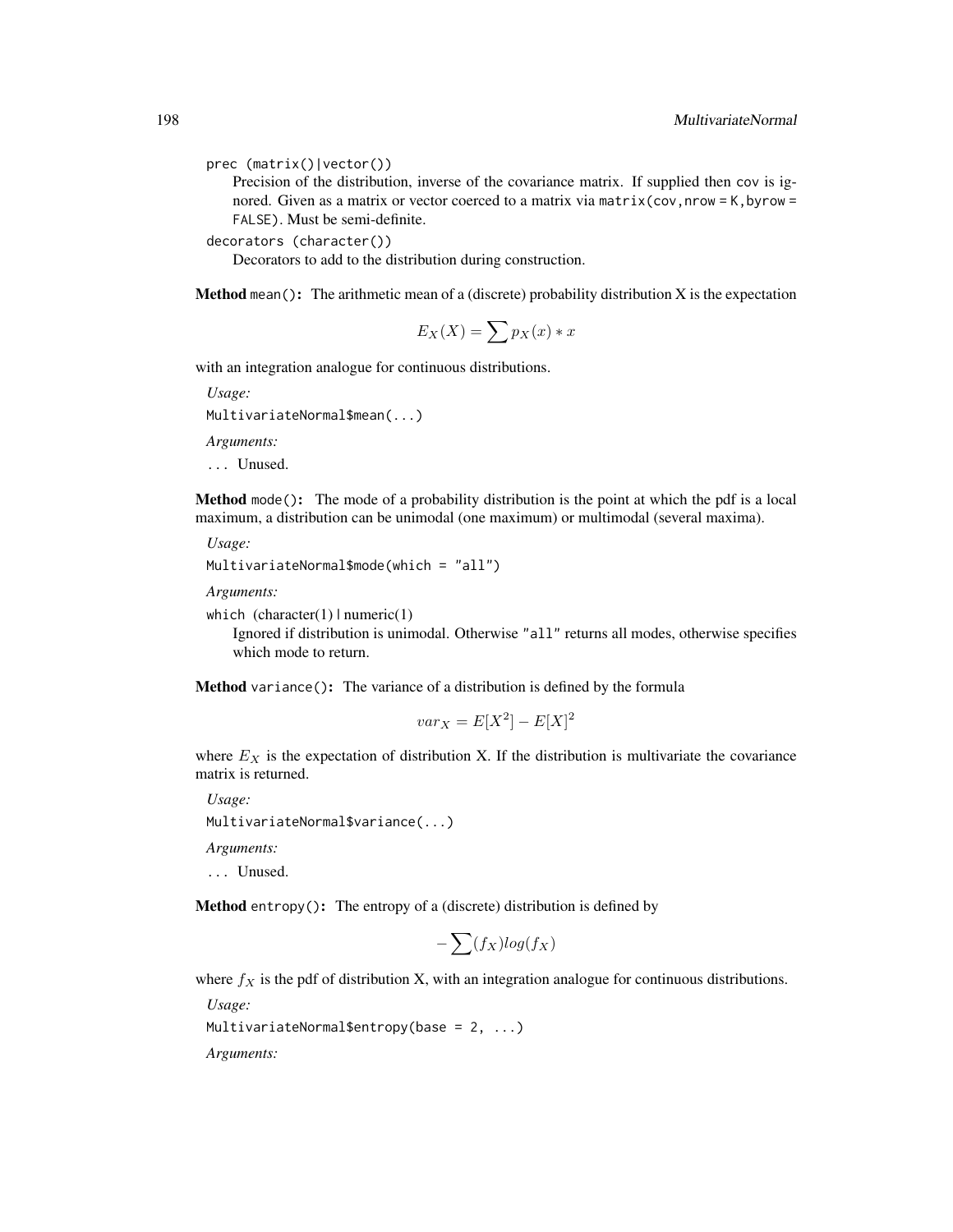```
base (integer(1))
   Base of the entropy logarithm, default = 2 (Shannon entropy)
... Unused.
```
Method mgf(): The moment generating function is defined by

```
mgf_X(t) = E_X[exp(xt)]
```
where X is the distribution and  $E<sub>X</sub>$  is the expectation of the distribution X.

```
Usage:
MultivariateNormal$mgf(t, ...)
Arguments:
t (integer(1))
   t integer to evaluate function at.
```
... Unused.

Method cf(): The characteristic function is defined by

$$
cf_X(t) = E_X[exp(xti)]
$$

where X is the distribution and  $E<sub>X</sub>$  is the expectation of the distribution X.

```
Usage:
MultivariateNormal$cf(t, ...)
Arguments:
t (integer(1))
   t integer to evaluate function at.
... Unused.
```
Method pgf(): The probability generating function is defined by

$$
pgf_X(z) = E_X[exp(z^x)]
$$

where X is the distribution and  $E<sub>X</sub>$  is the expectation of the distribution X.

*Usage:* MultivariateNormal\$pgf(z, ...) *Arguments:*

z (integer(1)) z integer to evaluate probability generating function at.

... Unused.

Method getParameterValue(): Returns the value of the supplied parameter.

*Usage:*

```
MultivariateNormal$getParameterValue(id, error = "warn")
```
*Arguments:*

id character()

id of parameter support to return.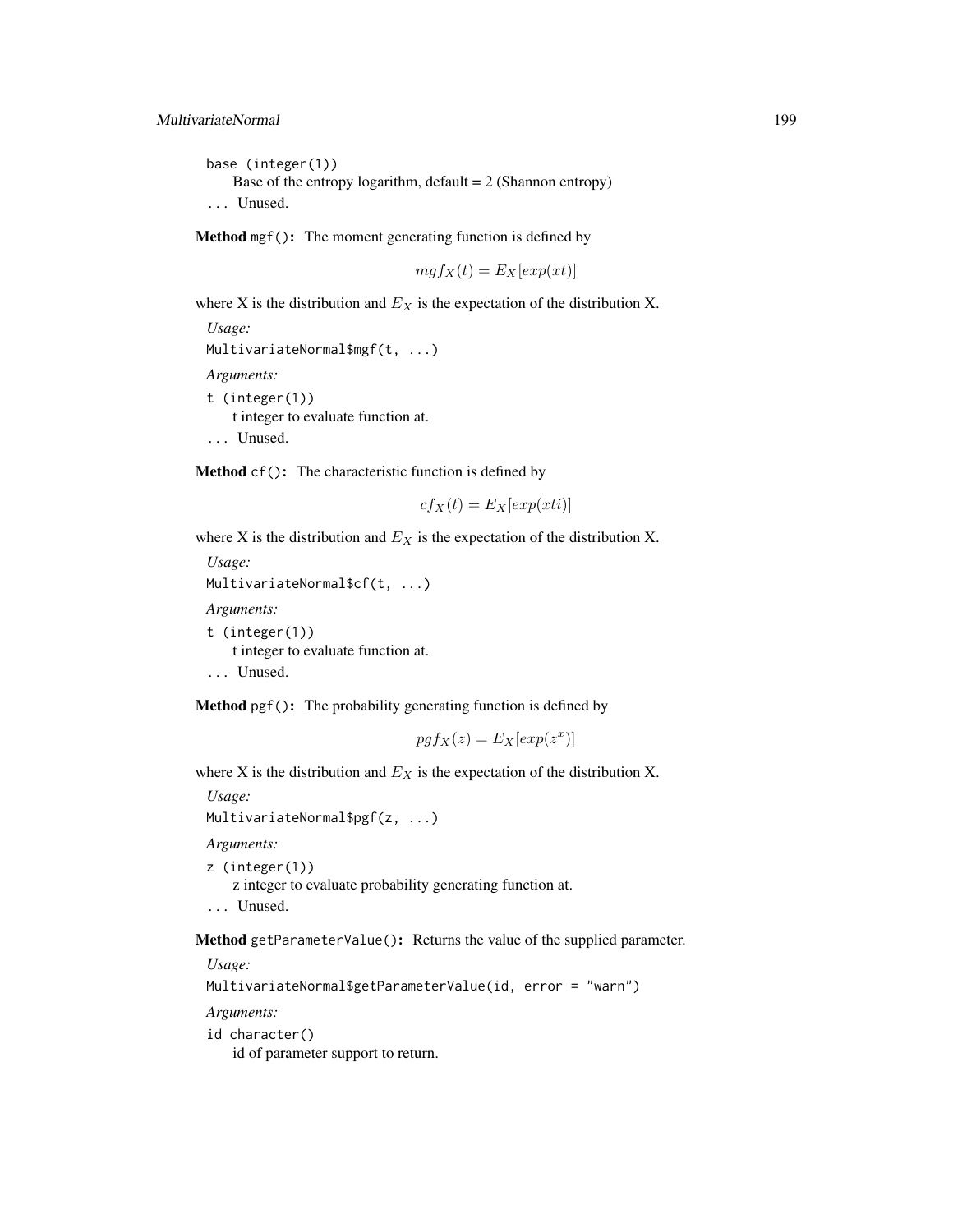```
error (character(1))
```
If "warn" then returns a warning on error, otherwise breaks if "stop".

Method setParameterValue(): Sets the value(s) of the given parameter(s).

```
Usage:
MultivariateNormal$setParameterValue(
  ...,
  lst = list(...),error = "warn",
  resolveConflicts = FALSE
)
```
*Arguments:*

... ANY

Named arguments of parameters to set values for. See examples.

```
lst (list(1))
```
Alternative argument for passing parameters. List names should be parameter names and list values are the new values to set.

```
error (character(1))
```
If "warn" then returns a warning on error, otherwise breaks if "stop".

```
resolveConflicts (logical(1))
```
If FALSE (default) throws error if conflicting parameterisations are provided, otherwise automatically resolves them by removing all conflicting parameters.

Method clone(): The objects of this class are cloneable with this method.

```
Usage:
```
MultivariateNormal\$clone(deep = FALSE)

*Arguments:*

deep Whether to make a deep clone.

## References

McLaughlin, M. P. (2001). A compendium of common probability distributions (pp. 2014-01). Michael P. McLaughlin.

Gentle, J.E. (2009). Computational Statistics. Statistics and Computing. New York: Springer. pp. 315–316. doi:10.1007/978-0-387-98144-4. ISBN 978-0-387-98143-7.

## See Also

Other continuous distributions: [Arcsine](#page-6-0), [BetaNoncentral](#page-21-0), [Beta](#page-17-0), [Cauchy](#page-34-0), [ChiSquaredNoncentral](#page-43-0), [ChiSquared](#page-38-0), [Dirichlet](#page-59-0), [Erlang](#page-92-0), [Exponential](#page-102-0), [FDistributionNoncentral](#page-110-0), [FDistribution](#page-106-0), [Frechet](#page-113-0), [Gamma](#page-119-0), [Gompertz](#page-129-0), [Gumbel](#page-132-0), [InverseGamma](#page-143-0), [Laplace](#page-149-0), [Logistic](#page-162-0), [Loglogistic](#page-168-0), [Lognormal](#page-172-0), [Normal](#page-204-0), [Pareto](#page-211-0), [Poisson](#page-218-0), [Rayleigh](#page-231-0), [ShiftedLoglogistic](#page-236-0), [StudentTNoncentral](#page-249-0), [StudentT](#page-245-0), [Triangular](#page-266-0), [Uniform](#page-279-0), [Wald](#page-294-0), [Weibull](#page-298-0)

Other multivariate distributions: [Dirichlet](#page-59-0), [EmpiricalMV](#page-87-0), [Multinomial](#page-190-0)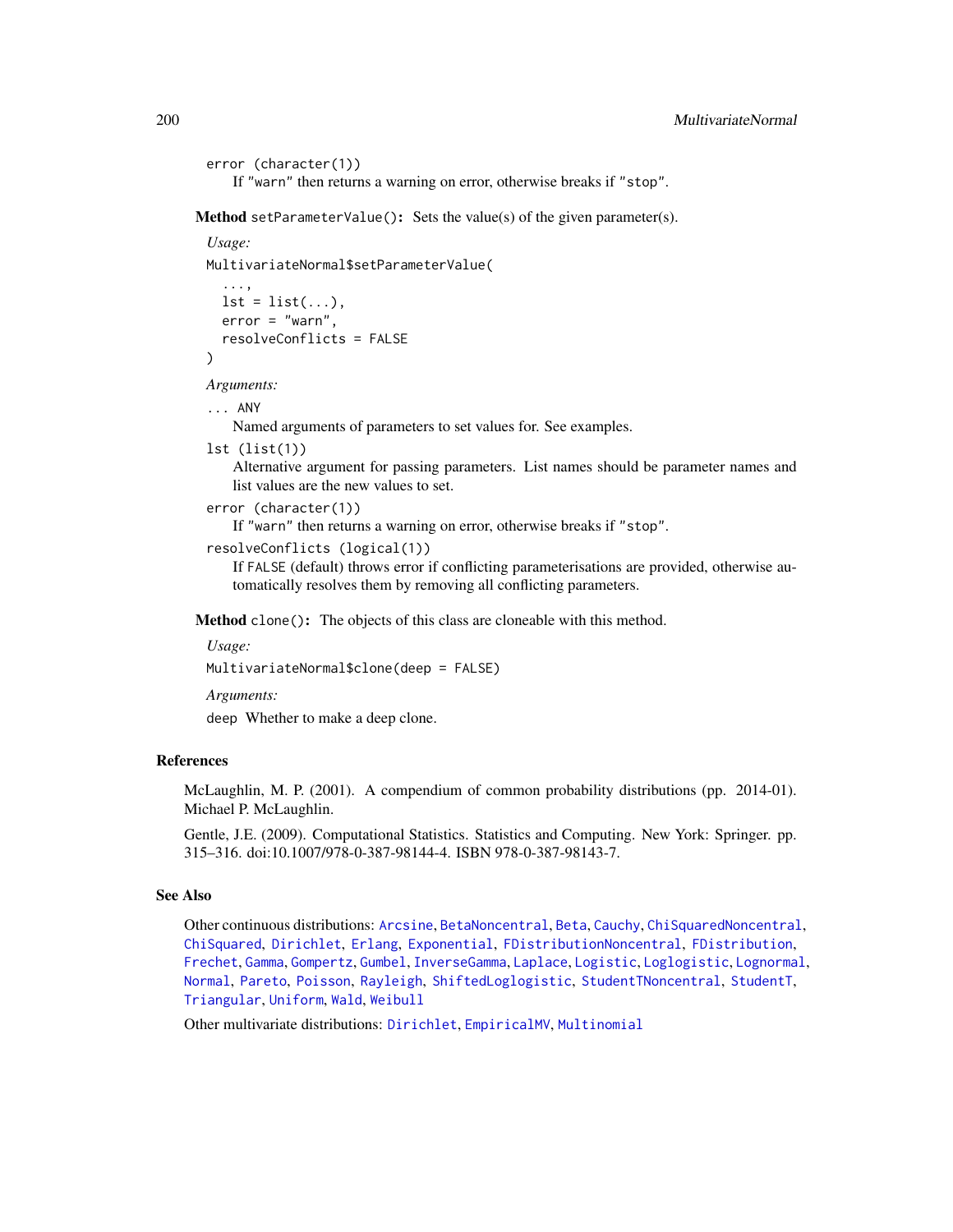<span id="page-200-0"></span>NegativeBinomial *Negative Binomial Distribution Class*

#### Description

Mathematical and statistical functions for the Negative Binomial distribution, which is commonly used to model the number of successes, trials or failures before a given number of failures or successes.

## Details

The Negative Binomial distribution parameterised with number of failures before successes,  $n$ , and probability of success,  $p$ , is defined by the pmf,

$$
f(x) = C(x + n - 1, n - 1)p^{n}(1 - p)^{x}
$$

for  $n = 0, 1, 2, \ldots$  and probability p, where  $C(a, b)$  is the combination (or binomial coefficient) function.

The Negative Binomial distribution can refer to one of four distributions (forms):

- 1. The number of failures before K successes (fbs)
- 2. The number of successes before K failures (sbf)
- 3. The number of trials before K failures (tbf)
- 4. The number of trials before K successes (tbs)

For each we refer to the number of K successes/failures as the size parameter.

## Value

Returns an R6 object inheriting from class [SDistribution.](#page-235-0)

#### Distribution support

The distribution is supported on  $0, 1, 2, \ldots$  (for fbs and sbf) or  $n, n + 1, n + 2, \ldots$  (for the and tbs) (see below).

## Default Parameterisation

 $NBinom(size = 10, prob = 0.5, form = "fbs")$ 

#### Omitted Methods

N/A

#### Also known as

N/A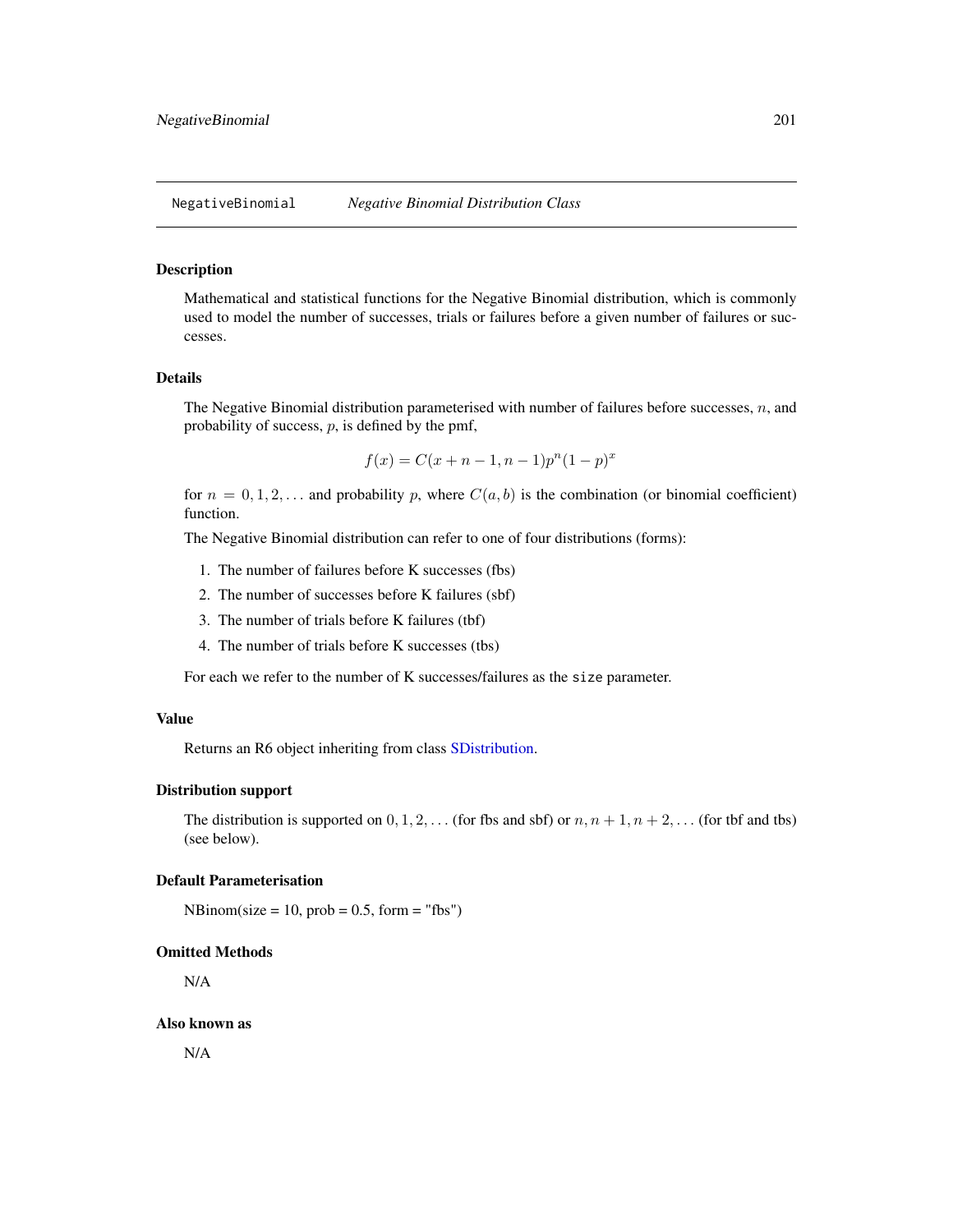#### Super classes

[distr6::Distribution](#page-0-0) -> [distr6::SDistribution](#page-0-0) -> NegativeBinomial

#### Public fields

name Full name of distribution.

short\_name Short name of distribution for printing.

description Brief description of the distribution.

packages Packages required to be installed in order to construct the distribution.

## Active bindings

properties Returns distribution properties, including skewness type and symmetry.

## Methods

#### Public methods:

- [NegativeBinomial\\$new\(\)](#page-7-0)
- [NegativeBinomial\\$mean\(\)](#page-7-1)
- [NegativeBinomial\\$mode\(\)](#page-8-3)
- [NegativeBinomial\\$variance\(\)](#page-8-0)
- [NegativeBinomial\\$skewness\(\)](#page-8-1)
- [NegativeBinomial\\$kurtosis\(\)](#page-8-2)
- [NegativeBinomial\\$mgf\(\)](#page-15-0)
- [NegativeBinomial\\$cf\(\)](#page-15-1)
- [NegativeBinomial\\$pgf\(\)](#page-9-2)
- [NegativeBinomial\\$clone\(\)](#page-9-0)

Method new(): Creates a new instance of this [R6](#page-0-0) class.

```
Usage:
NegativeBinomial$new(
  size = NULL,
  prob = NULL,
  qprob = NULL,mean = NULL,form = NULL,decorators = NULL
\mathcal{L}Arguments:
size (integer(1))
    Number of trials/successes.
prob (numeric(1))
    Probability of success.
qprob (numeric(1))
    Probability of failure. If provided then prob is ignored. qprob = 1 -prob.
```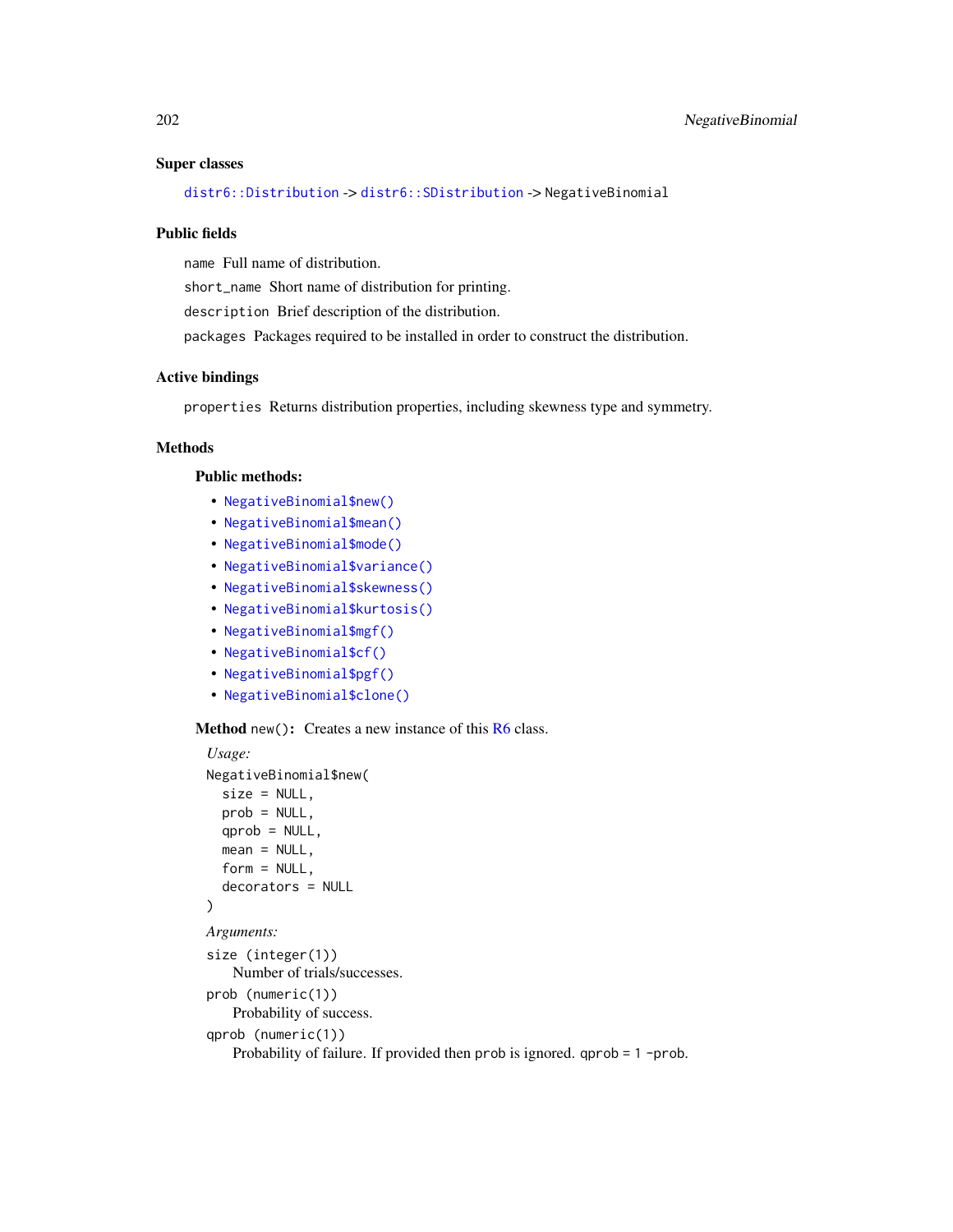mean (numeric(1))

Mean of distribution, alternative to prob and qprob.

form character(1))

Form of the distribution, cannot be changed after construction. Options are to model the number of,

• "fbs" - Failures before successes.

• "sbf" - Successes before failures.

• "tbf" - Trials before failures.

• "tbs" - Trials before successes. Use \$description to see the Negative Binomial form.

```
decorators (character())
```
Decorators to add to the distribution during construction.

**Method** mean(): The arithmetic mean of a (discrete) probability distribution  $X$  is the expectation

$$
E_X(X) = \sum p_X(x) * x
$$

with an integration analogue for continuous distributions.

*Usage:* NegativeBinomial\$mean(...)

*Arguments:*

... Unused.

Method mode(): The mode of a probability distribution is the point at which the pdf is a local maximum, a distribution can be unimodal (one maximum) or multimodal (several maxima).

*Usage:*

NegativeBinomial\$mode(which = "all")

*Arguments:*

which  $(character(1) | numeric(1))$ 

Ignored if distribution is unimodal. Otherwise "all" returns all modes, otherwise specifies which mode to return.

Method variance(): The variance of a distribution is defined by the formula

$$
var_X = E[X^2] - E[X]^2
$$

where  $E_X$  is the expectation of distribution X. If the distribution is multivariate the covariance matrix is returned.

*Usage:* NegativeBinomial\$variance(...)

*Arguments:*

... Unused.

Method skewness(): The skewness of a distribution is defined by the third standardised moment,

$$
sk_X = E_X \left[ \frac{x - \mu^3}{\sigma} \right]
$$

where  $E_X$  is the expectation of distribution X,  $\mu$  is the mean of the distribution and  $\sigma$  is the standard deviation of the distribution.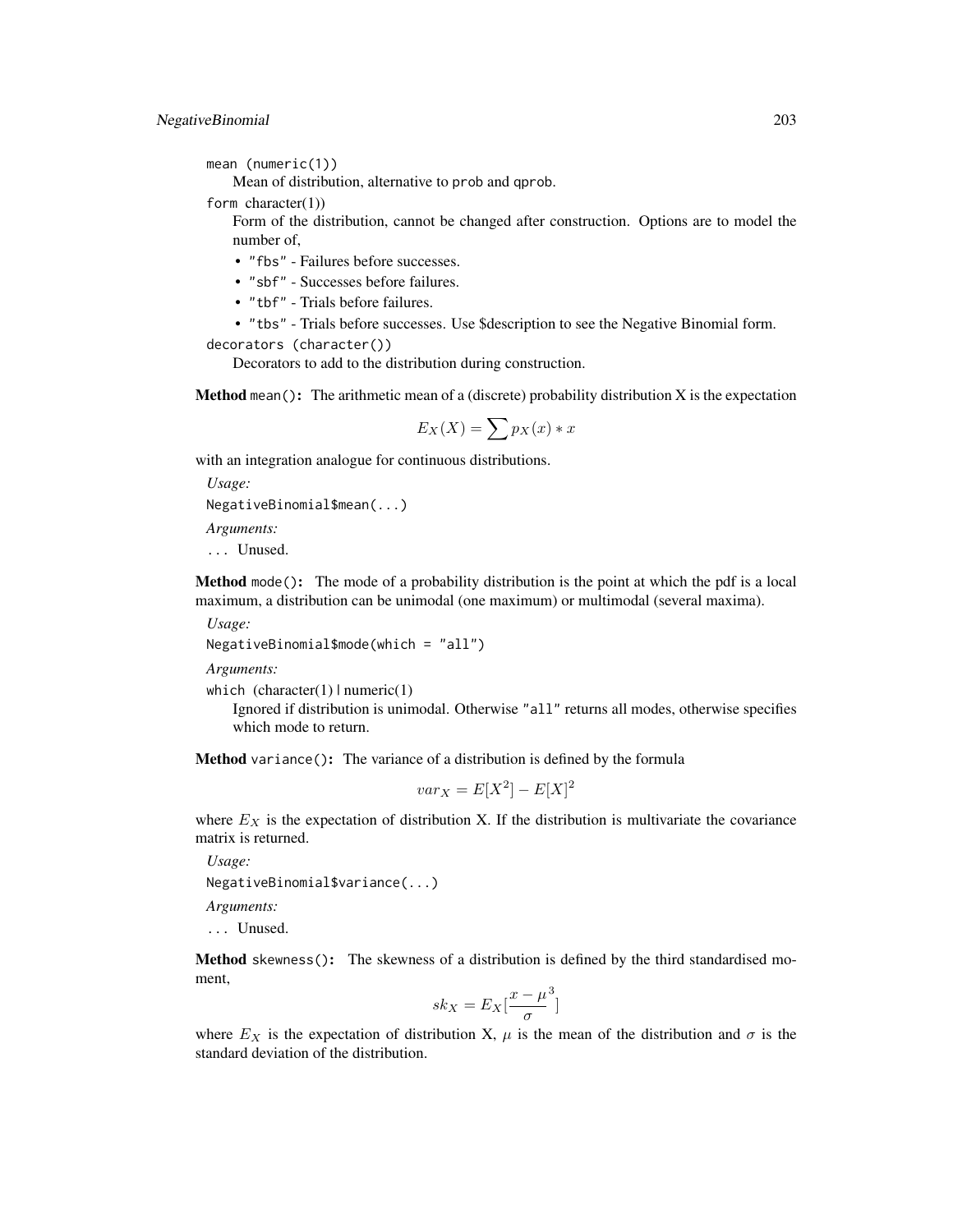*Usage:* NegativeBinomial\$skewness(...) *Arguments:* ... Unused.

Method kurtosis(): The kurtosis of a distribution is defined by the fourth standardised moment,

$$
k_X = E_X \left[ \frac{x - \mu^4}{\sigma} \right]
$$

where  $E_X$  is the expectation of distribution X,  $\mu$  is the mean of the distribution and  $\sigma$  is the standard deviation of the distribution. Excess Kurtosis is Kurtosis - 3.

*Usage:*

```
NegativeBinomial$kurtosis(excess = TRUE, ...)
```
*Arguments:*

```
excess (logical(1))
```
If TRUE (default) excess kurtosis returned.

... Unused.

Method mgf(): The moment generating function is defined by

$$
mgf_X(t) = E_X[exp(xt)]
$$

where X is the distribution and  $E<sub>X</sub>$  is the expectation of the distribution X.

```
Usage:
NegativeBinomial$mgf(t, ...)
```
*Arguments:* t (integer(1))

t integer to evaluate function at.

```
... Unused.
```
Method cf(): The characteristic function is defined by

$$
cf_X(t) = E_X[exp(xti)]
$$

where X is the distribution and  $E<sub>X</sub>$  is the expectation of the distribution X.

```
Usage:
NegativeBinomial$cf(t, ...)
```
*Arguments:*

t (integer(1)) t integer to evaluate function at.

... Unused.

Method pgf(): The probability generating function is defined by

$$
pgf_X(z) = E_X[exp(z^x)]
$$

where X is the distribution and  $E<sub>X</sub>$  is the expectation of the distribution X.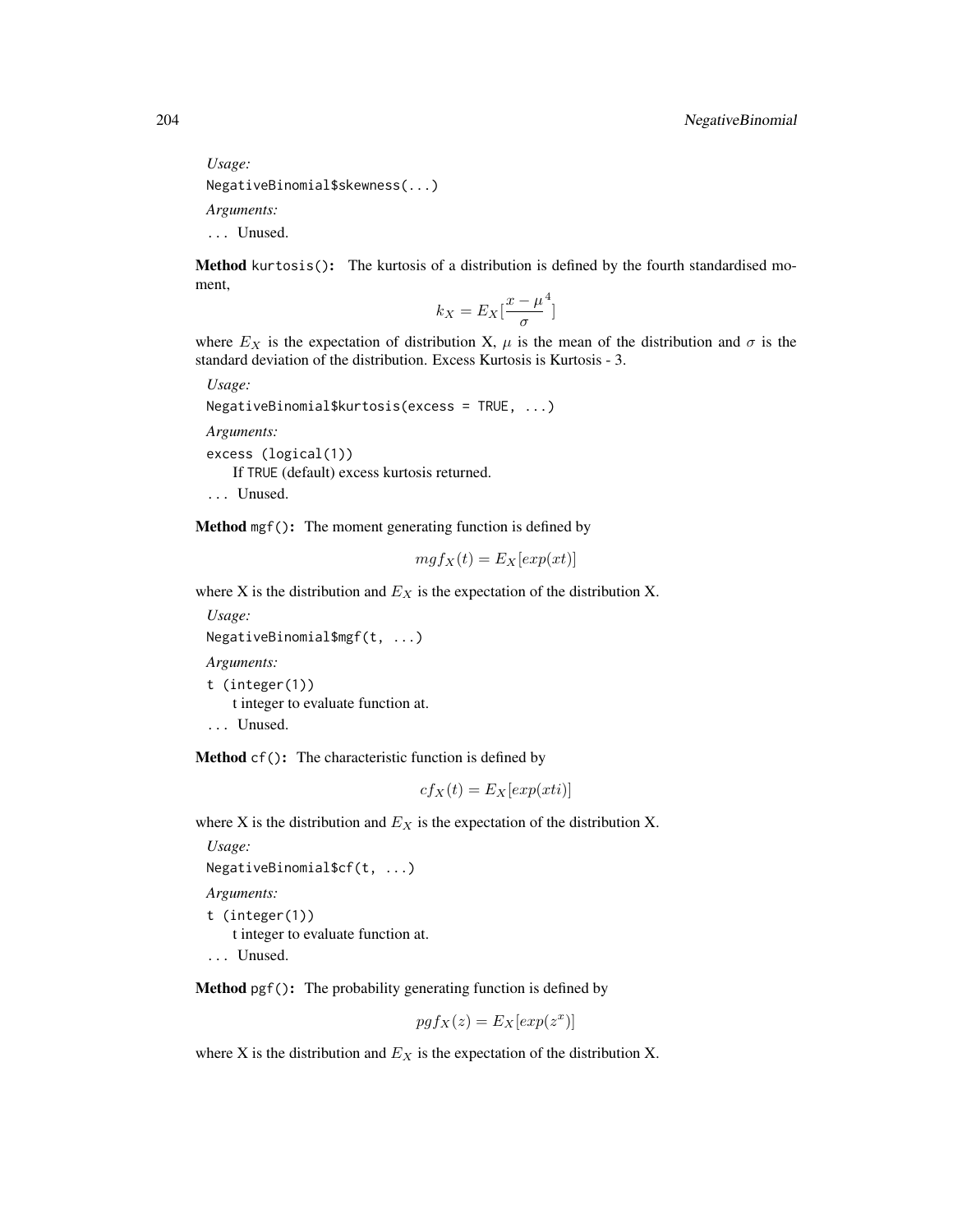## Normal 205

```
Usage:
NegativeBinomial$pgf(z, ...)
Arguments:
z (integer(1))
    z integer to evaluate probability generating function at.
... Unused.
```
Method clone(): The objects of this class are cloneable with this method.

*Usage:* NegativeBinomial\$clone(deep = FALSE) *Arguments:* deep Whether to make a deep clone.

#### References

McLaughlin, M. P. (2001). A compendium of common probability distributions (pp. 2014-01). Michael P. McLaughlin.

## See Also

Other discrete distributions: [Bernoulli](#page-12-0), [Binomial](#page-23-0), [Categorical](#page-29-0), [Degenerate](#page-55-0), [DiscreteUniform](#page-62-0), [EmpiricalMV](#page-87-0), [Empirical](#page-82-0), [Geometric](#page-125-0), [Hypergeometric](#page-139-0), [Logarithmic](#page-158-0), [Matdist](#page-178-0), [Multinomial](#page-190-0), [WeightedDiscrete](#page-302-0)

Other univariate distributions: [Arcsine](#page-6-0), [Bernoulli](#page-12-0), [BetaNoncentral](#page-21-0), [Beta](#page-17-0), [Binomial](#page-23-0), [Categorical](#page-29-0), [Cauchy](#page-34-0), [ChiSquaredNoncentral](#page-43-0), [ChiSquared](#page-38-0), [Degenerate](#page-55-0), [DiscreteUniform](#page-62-0), [Empirical](#page-82-0), [Erlang](#page-92-0), [Exponential](#page-102-0), [FDistributionNoncentral](#page-110-0), [FDistribution](#page-106-0), [Frechet](#page-113-0), [Gamma](#page-119-0), [Geometric](#page-125-0), [Gompertz](#page-129-0), [Gumbel](#page-132-0), [Hypergeometric](#page-139-0), [InverseGamma](#page-143-0), [Laplace](#page-149-0), [Logarithmic](#page-158-0), [Logistic](#page-162-0), [Loglogistic](#page-168-0), [Lognormal](#page-172-0), [Matdist](#page-178-0), [Normal](#page-204-0), [Pareto](#page-211-0), [Poisson](#page-218-0), [Rayleigh](#page-231-0), [ShiftedLoglogistic](#page-236-0), [StudentTNoncentral](#page-249-0), [StudentT](#page-245-0), [Triangular](#page-266-0), [Uniform](#page-279-0), [Wald](#page-294-0), [Weibull](#page-298-0), [WeightedDiscrete](#page-302-0)

<span id="page-204-0"></span>

Normal *Normal Distribution Class*

## Description

Mathematical and statistical functions for the Normal distribution, which is commonly used in significance testing, for representing models with a bell curve, and as a result of the central limit theorem.

#### Details

The Normal distribution parameterised with variance,  $\sigma^2$ , and mean,  $\mu$ , is defined by the pdf,

$$
f(x) = exp(-(x - \mu)^2/(2\sigma^2))/\sqrt{2\pi\sigma^2}
$$

for  $\mu \epsilon R$  and  $\sigma^2 > 0$ .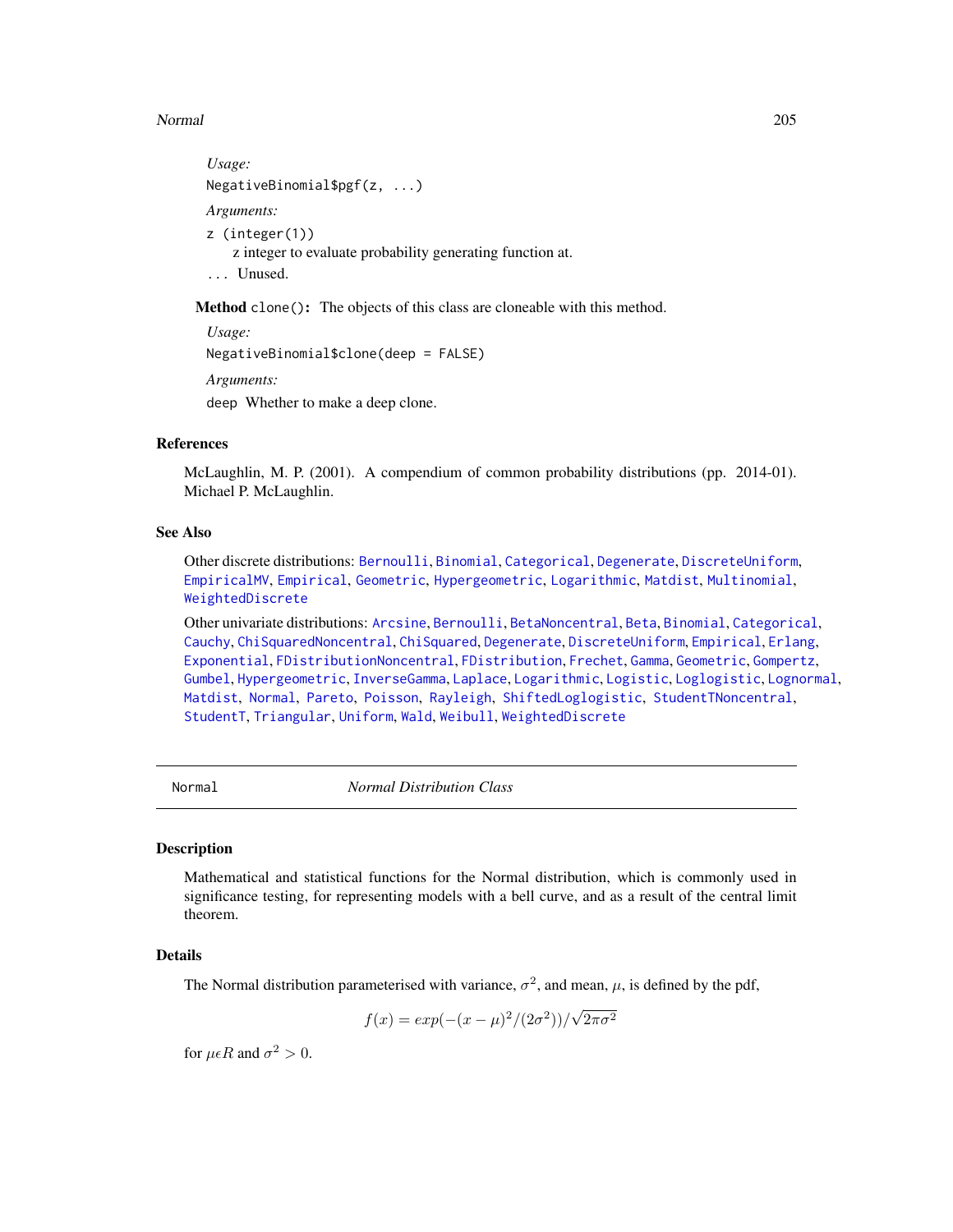#### 206 Normal Research Control of the United States of the United States of the United States of the United States of the United States of the United States of the United States of the United States of the United States of th

# Value

Returns an R6 object inheriting from class [SDistribution.](#page-235-0)

#### Distribution support

The distribution is supported on the Reals.

## Default Parameterisation

Norm(mean =  $0$ , var =  $1$ )

### Omitted Methods

N/A

## Also known as

Also known as the Gaussian distribution.

## Super classes

[distr6::Distribution](#page-0-0) -> [distr6::SDistribution](#page-0-0) -> Normal

## Public fields

name Full name of distribution.

short\_name Short name of distribution for printing.

description Brief description of the distribution.

packages Packages required to be installed in order to construct the distribution.

## **Methods**

#### Public methods:

- [Normal\\$new\(\)](#page-7-0)
- [Normal\\$mean\(\)](#page-7-1)
- [Normal\\$mode\(\)](#page-8-3)
- [Normal\\$variance\(\)](#page-8-0)
- [Normal\\$skewness\(\)](#page-8-1)
- [Normal\\$kurtosis\(\)](#page-8-2)
- [Normal\\$entropy\(\)](#page-9-1)
- [Normal\\$mgf\(\)](#page-15-0)
- [Normal\\$cf\(\)](#page-15-1)
- [Normal\\$pgf\(\)](#page-9-2)
- [Normal\\$clone\(\)](#page-9-0)

Method new(): Creates a new instance of this [R6](#page-0-0) class.

*Usage:*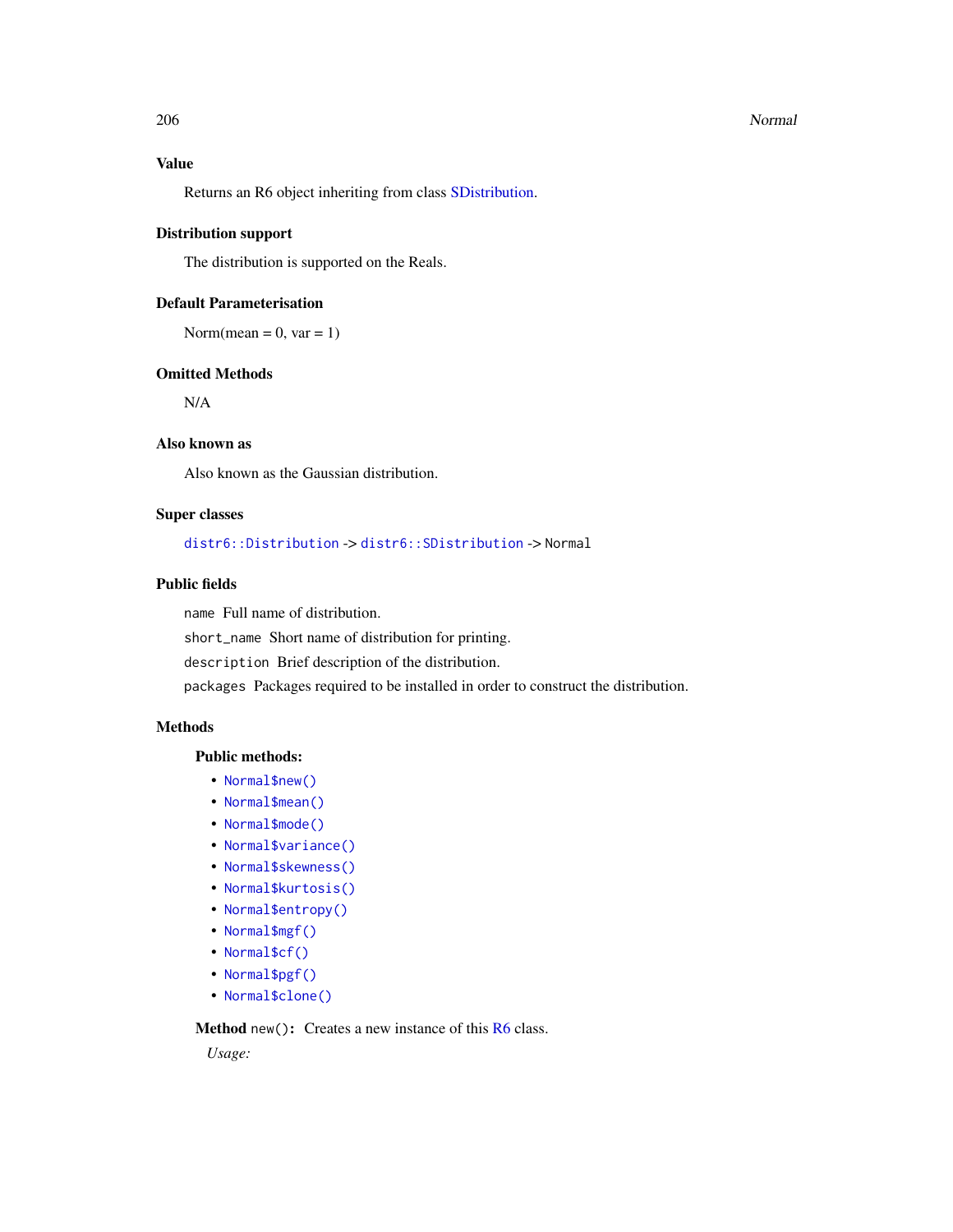#### Normal 207

Normal\$new(mean = NULL, var = NULL, sd = NULL, prec = NULL, decorators = NULL)

*Arguments:*

mean (numeric(1))

Mean of the distribution, defined on the Reals.

var (numeric(1))

Variance of the distribution, defined on the positive Reals.

sd (numeric(1))

Standard deviation of the distribution, defined on the positive Reals.  $sd = sqrt(var)$ . If provided then var ignored.

prec (numeric(1))

Precision of the distribution, defined on the positive Reals. prec = 1/var. If provided then var ignored.

```
decorators (character())
```
Decorators to add to the distribution during construction.

**Method** mean(): The arithmetic mean of a (discrete) probability distribution  $X$  is the expectation

$$
E_X(X) = \sum p_X(x) * x
$$

with an integration analogue for continuous distributions.

*Usage:* Normal\$mean(...)

*Arguments:*

... Unused.

Method mode(): The mode of a probability distribution is the point at which the pdf is a local maximum, a distribution can be unimodal (one maximum) or multimodal (several maxima).

```
Usage:
Normal$mode(which = "all")
```
*Arguments:*

which  $(character(1) | numeric(1))$ 

Ignored if distribution is unimodal. Otherwise "all" returns all modes, otherwise specifies which mode to return.

Method variance(): The variance of a distribution is defined by the formula

$$
var_X = E[X^2] - E[X]^2
$$

where  $E<sub>X</sub>$  is the expectation of distribution X. If the distribution is multivariate the covariance matrix is returned.

*Usage:* Normal\$variance(...) *Arguments:* ... Unused.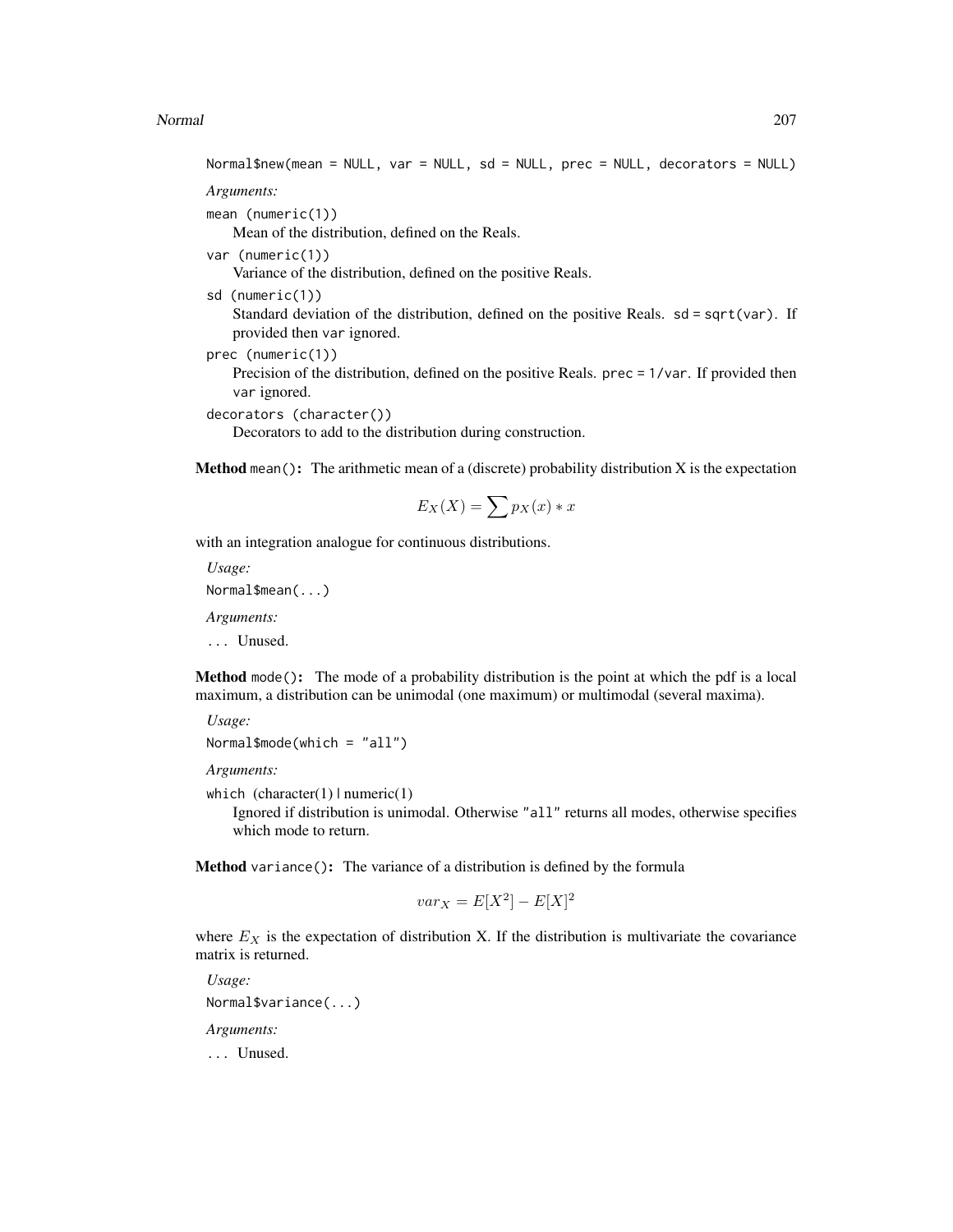Method skewness(): The skewness of a distribution is defined by the third standardised moment,

$$
sk_X = E_X \left[ \frac{x - \mu^3}{\sigma} \right]
$$

where  $E_X$  is the expectation of distribution X,  $\mu$  is the mean of the distribution and  $\sigma$  is the standard deviation of the distribution.

*Usage:*

Normal\$skewness(...)

*Arguments:*

... Unused.

Method kurtosis(): The kurtosis of a distribution is defined by the fourth standardised moment,

$$
k_X = E_X \left[ \frac{x - \mu^4}{\sigma} \right]
$$

where  $E_X$  is the expectation of distribution X,  $\mu$  is the mean of the distribution and  $\sigma$  is the standard deviation of the distribution. Excess Kurtosis is Kurtosis - 3.

```
Usage:
Normal$kurtosis(excess = TRUE, ...)
Arguments:
```

```
excess (logical(1))
   If TRUE (default) excess kurtosis returned.
... Unused.
```
Method entropy(): The entropy of a (discrete) distribution is defined by

$$
-\sum(f_X)log(f_X)
$$

where  $f_X$  is the pdf of distribution X, with an integration analogue for continuous distributions.

```
Usage:
Normal$entropy(base = 2, ...)
Arguments:
base (integer(1))
   Base of the entropy logarithm, default = 2 (Shannon entropy)
```
... Unused.

Method mgf(): The moment generating function is defined by

$$
mgf_X(t) = E_X[exp(xt)]
$$

where X is the distribution and  $E<sub>X</sub>$  is the expectation of the distribution X.

*Usage:* Normal\$mgf(t, ...)

*Arguments:*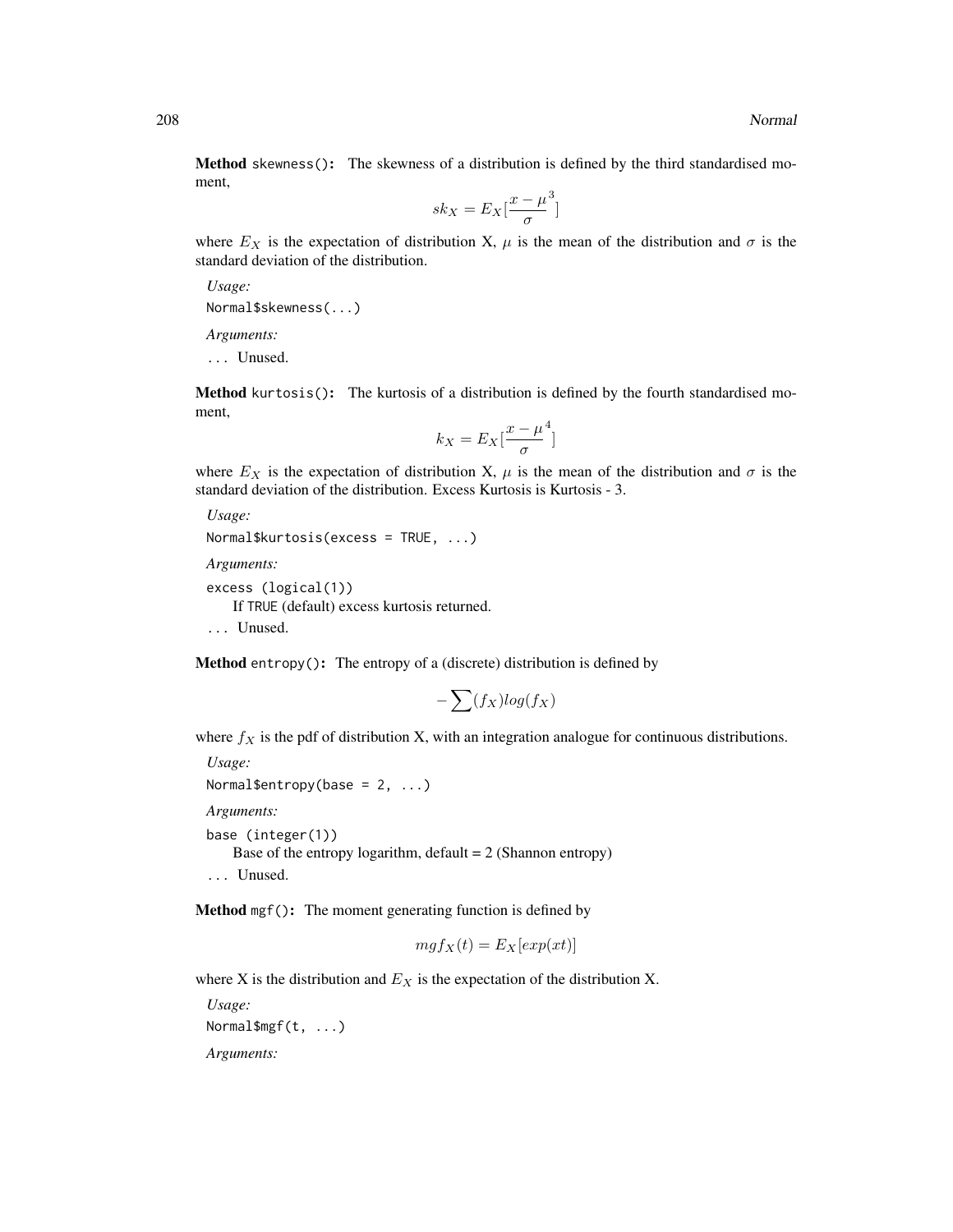#### Normal 209

t (integer(1)) t integer to evaluate function at. ... Unused.

Method cf(): The characteristic function is defined by

$$
cf_X(t) = E_X[exp(xti)]
$$

where X is the distribution and  $E<sub>X</sub>$  is the expectation of the distribution X.

*Usage:* Normal\$cf(t, ...) *Arguments:* t (integer(1)) t integer to evaluate function at. ... Unused.

Method pgf(): The probability generating function is defined by

$$
pgf_X(z) = E_X[exp(z^x)]
$$

where X is the distribution and  $E<sub>X</sub>$  is the expectation of the distribution X.

*Usage:* Normal\$pgf(z, ...) *Arguments:* z (integer(1)) z integer to evaluate probability generating function at. ... Unused.

Method clone(): The objects of this class are cloneable with this method.

*Usage:* Normal\$clone(deep = FALSE)

*Arguments:*

deep Whether to make a deep clone.

## References

McLaughlin, M. P. (2001). A compendium of common probability distributions (pp. 2014-01). Michael P. McLaughlin.

## See Also

Other continuous distributions: [Arcsine](#page-6-0), [BetaNoncentral](#page-21-0), [Beta](#page-17-0), [Cauchy](#page-34-0), [ChiSquaredNoncentral](#page-43-0), [ChiSquared](#page-38-0), [Dirichlet](#page-59-0), [Erlang](#page-92-0), [Exponential](#page-102-0), [FDistributionNoncentral](#page-110-0), [FDistribution](#page-106-0), [Frechet](#page-113-0), [Gamma](#page-119-0), [Gompertz](#page-129-0), [Gumbel](#page-132-0), [InverseGamma](#page-143-0), [Laplace](#page-149-0), [Logistic](#page-162-0), [Loglogistic](#page-168-0), [Lognormal](#page-172-0), [MultivariateNormal](#page-195-0), [Pareto](#page-211-0), [Poisson](#page-218-0), [Rayleigh](#page-231-0), [ShiftedLoglogistic](#page-236-0), [StudentTNoncentral](#page-249-0), [StudentT](#page-245-0), [Triangular](#page-266-0), [Uniform](#page-279-0), [Wald](#page-294-0), [Weibull](#page-298-0)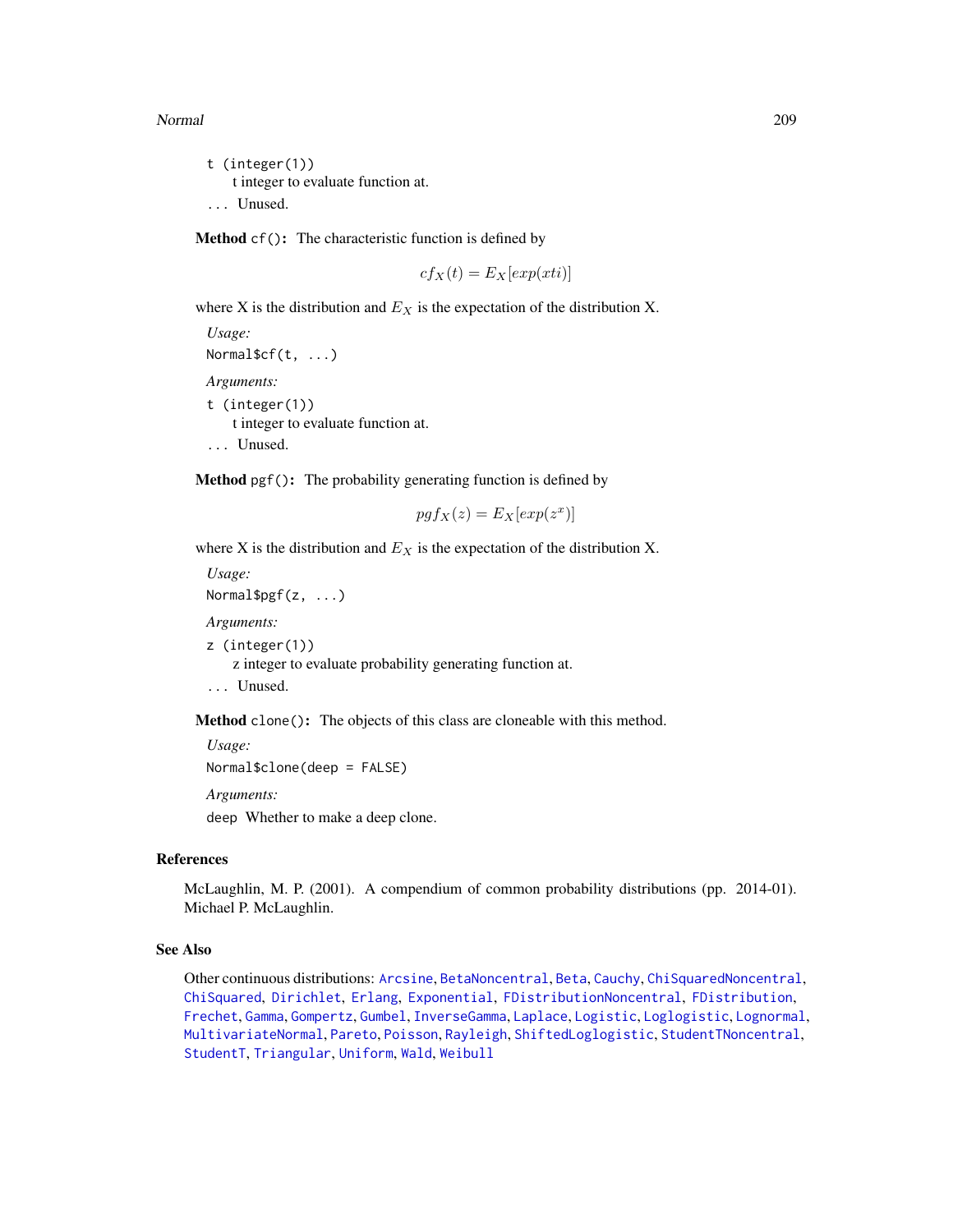Other univariate distributions: [Arcsine](#page-6-0), [Bernoulli](#page-12-0), [BetaNoncentral](#page-21-0), [Beta](#page-17-0), [Binomial](#page-23-0), [Categorical](#page-29-0), [Cauchy](#page-34-0), [ChiSquaredNoncentral](#page-43-0), [ChiSquared](#page-38-0), [Degenerate](#page-55-0), [DiscreteUniform](#page-62-0), [Empirical](#page-82-0), [Erlang](#page-92-0), [Exponential](#page-102-0), [FDistributionNoncentral](#page-110-0), [FDistribution](#page-106-0), [Frechet](#page-113-0), [Gamma](#page-119-0), [Geometric](#page-125-0), [Gompertz](#page-129-0), [Gumbel](#page-132-0), [Hypergeometric](#page-139-0), [InverseGamma](#page-143-0), [Laplace](#page-149-0), [Logarithmic](#page-158-0), [Logistic](#page-162-0), [Loglogistic](#page-168-0), [Lognormal](#page-172-0), [Matdist](#page-178-0), [NegativeBinomial](#page-200-0), [Pareto](#page-211-0), [Poisson](#page-218-0), [Rayleigh](#page-231-0), [ShiftedLoglogistic](#page-236-0), [StudentTNoncentral](#page-249-0), [StudentT](#page-245-0), [Triangular](#page-266-0), [Uniform](#page-279-0), [Wald](#page-294-0), [Weibull](#page-298-0), [WeightedDiscrete](#page-302-0)

NormalKernel *Normal Kernel*

## **Description**

Mathematical and statistical functions for the NormalKernel kernel defined by the pdf,

$$
f(x) = \exp(-x^2/2)/\sqrt{2\pi}
$$

over the support  $x \in \mathsf{R}$ .

## **Details**

We use the erf and erfinv error and inverse error functions from **[pracma](https://CRAN.R-project.org/package=pracma)**.

#### Super classes

[distr6::Distribution](#page-0-0) -> [distr6::Kernel](#page-0-0) -> NormalKernel

## Public fields

name Full name of distribution.

short\_name Short name of distribution for printing.

description Brief description of the distribution.

packages Packages required to be installed in order to construct the distribution.

#### **Methods**

## Public methods:

- [NormalKernel\\$new\(\)](#page-7-0)
- [NormalKernel\\$pdfSquared2Norm\(\)](#page-52-0)
- [NormalKernel\\$variance\(\)](#page-8-0)
- [NormalKernel\\$clone\(\)](#page-9-0)

Method new(): Creates a new instance of this [R6](#page-0-0) class.

*Usage:* NormalKernel\$new(decorators = NULL)

*Arguments:*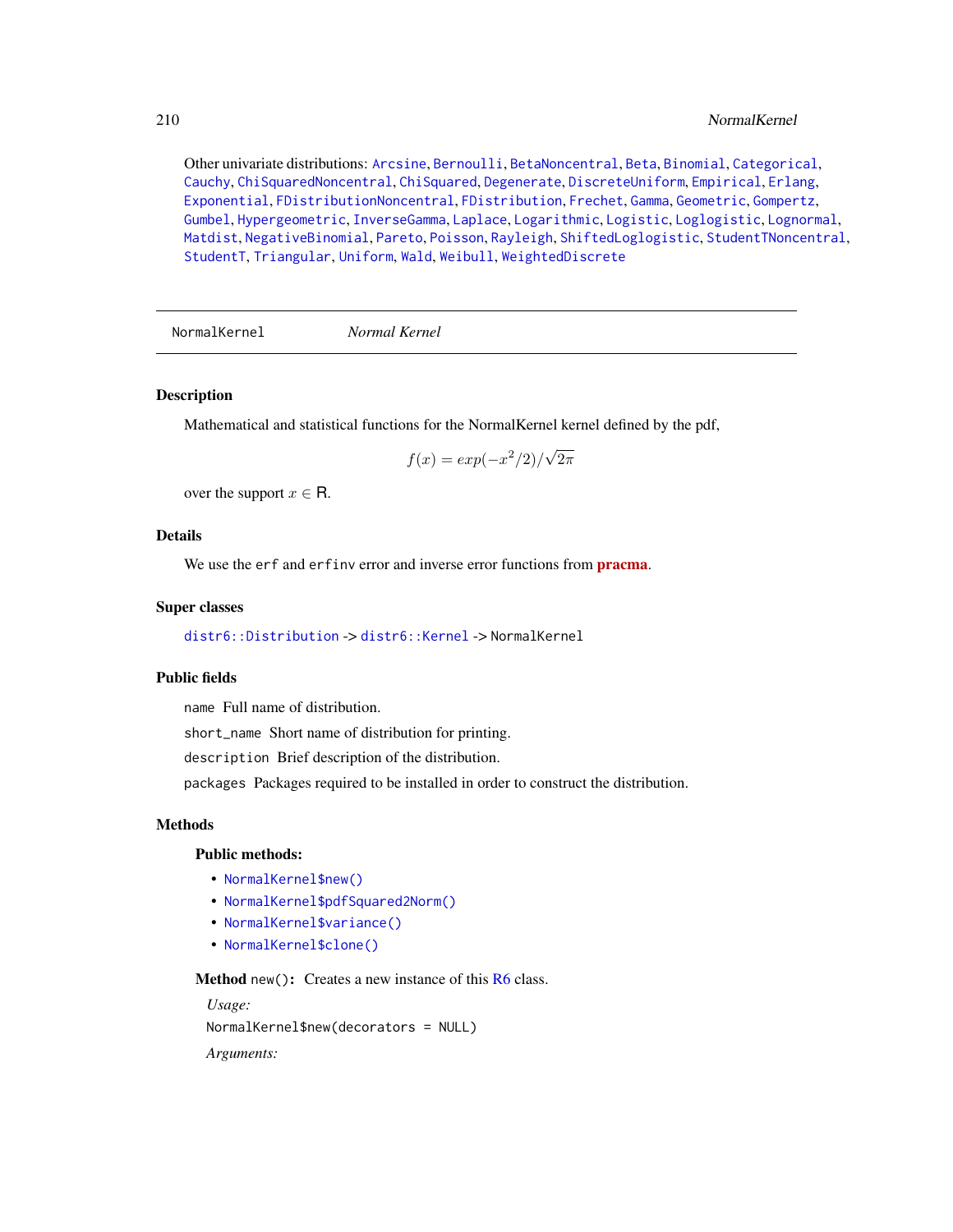```
decorators (character())
```
Decorators to add to the distribution during construction.

Method pdfSquared2Norm(): The squared 2-norm of the pdf is defined by

$$
\int_a^b (f_X(u))^2 du
$$

where X is the Distribution,  $f_X$  is its pdf and  $a, b$  are the distribution support limits.

```
Usage:
NormalKernel$pdfSquared2Norm(x = 0, upper = Inf)
```
*Arguments:*

x (numeric(1)) Amount to shift the result. upper (numeric(1))

Upper limit of the integral.

Method variance(): The variance of a distribution is defined by the formula

$$
var_X = E[X^2] - E[X]^2
$$

where  $E_X$  is the expectation of distribution X. If the distribution is multivariate the covariance matrix is returned.

*Usage:* NormalKernel\$variance(...)

*Arguments:*

... Unused.

Method clone(): The objects of this class are cloneable with this method.

*Usage:*

NormalKernel\$clone(deep = FALSE)

*Arguments:*

deep Whether to make a deep clone.

## See Also

Other kernels: [Cosine](#page-52-1), [Epanechnikov](#page-90-0), [LogisticKernel](#page-166-0), [Quartic](#page-229-0), [Sigmoid](#page-240-0), [Silverman](#page-242-0), [TriangularKernel](#page-272-0), [Tricube](#page-273-0), [Triweight](#page-275-0), [UniformKernel](#page-284-0)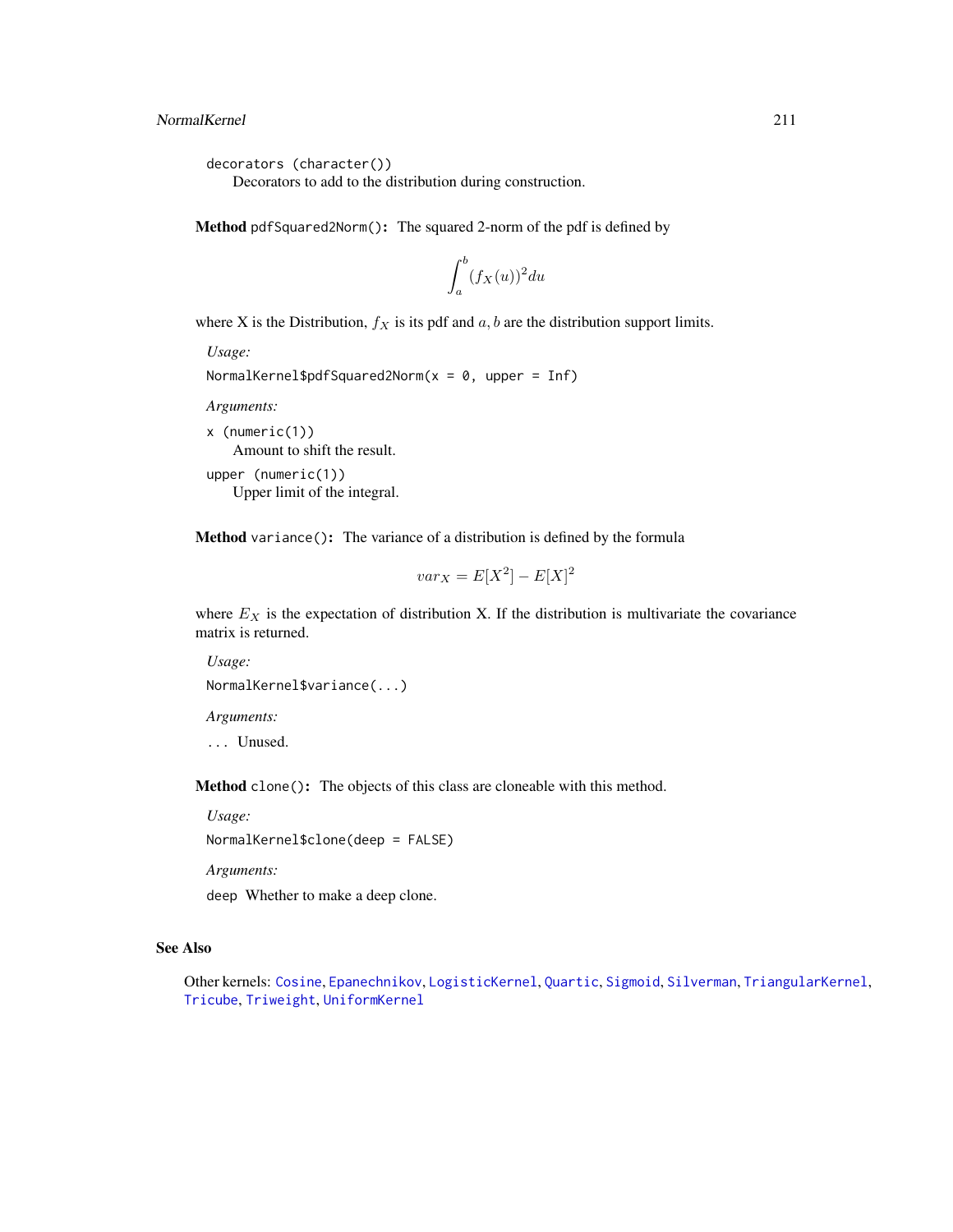## <span id="page-211-0"></span>**Description**

Mathematical and statistical functions for the Pareto distribution, which is commonly used in Economics to model the distribution of wealth and the 80-20 rule.

## Details

The Pareto distribution parameterised with shape,  $\alpha$ , and scale,  $\beta$ , is defined by the pdf,

$$
f(x) = (\alpha \beta^{\alpha})/(x^{\alpha+1})
$$

for  $\alpha, \beta > 0$ .

Currently this is implemented as the Type I Pareto distribution, other types will be added in the future. Characteristic function is omitted as no suitable incomplete gamma function with complex inputs implementation could be found.

## Value

Returns an R6 object inheriting from class [SDistribution.](#page-235-0)

#### Distribution support

The distribution is supported on  $[\beta, \infty)$ .

## Default Parameterisation

Pare(shape =  $1$ , scale =  $1$ )

#### Omitted Methods

N/A

## Also known as

N/A

#### Super classes

[distr6::Distribution](#page-0-0) -> [distr6::SDistribution](#page-0-0) -> Pareto

## Public fields

name Full name of distribution.

short\_name Short name of distribution for printing.

description Brief description of the distribution.

packages Packages required to be installed in order to construct the distribution.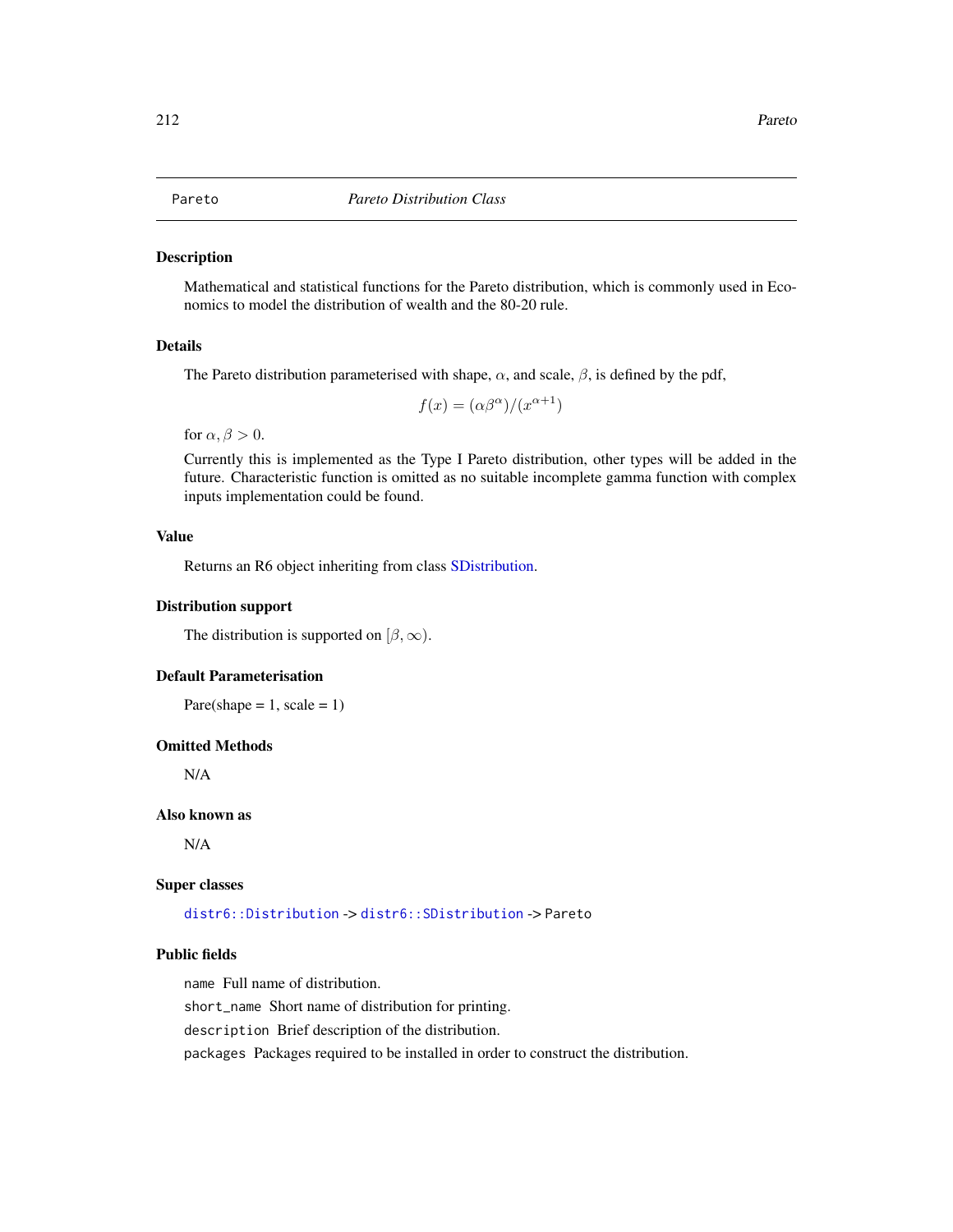#### Pareto 213

## Active bindings

properties Returns distribution properties, including skewness type and symmetry.

### Methods

Public methods:

- [Pareto\\$new\(\)](#page-7-0)
- [Pareto\\$mean\(\)](#page-7-1)
- [Pareto\\$mode\(\)](#page-8-3)
- [Pareto\\$median\(\)](#page-14-0)
- [Pareto\\$variance\(\)](#page-8-0)
- [Pareto\\$skewness\(\)](#page-8-1)
- [Pareto\\$kurtosis\(\)](#page-8-2)
- [Pareto\\$entropy\(\)](#page-9-1)
- [Pareto\\$mgf\(\)](#page-15-0)
- [Pareto\\$pgf\(\)](#page-9-2)
- [Pareto\\$clone\(\)](#page-9-0)

Method new(): Creates a new instance of this [R6](#page-0-0) class.

```
Usage:
Pareto$new(shape = NULL, scale = NULL, decorators = NULL)
Arguments:
shape (numeric(1))
   Shape parameter, defined on the positive Reals.
scale (numeric(1))
   Scale parameter, defined on the positive Reals.
decorators (character())
   Decorators to add to the distribution during construction.
```
**Method** mean(): The arithmetic mean of a (discrete) probability distribution  $X$  is the expectation

$$
E_X(X) = \sum p_X(x) * x
$$

with an integration analogue for continuous distributions.

*Usage:*

Pareto\$mean(...)

*Arguments:*

... Unused.

Method mode(): The mode of a probability distribution is the point at which the pdf is a local maximum, a distribution can be unimodal (one maximum) or multimodal (several maxima).

*Usage:*

Pareto\$mode(which = "all")

*Arguments:*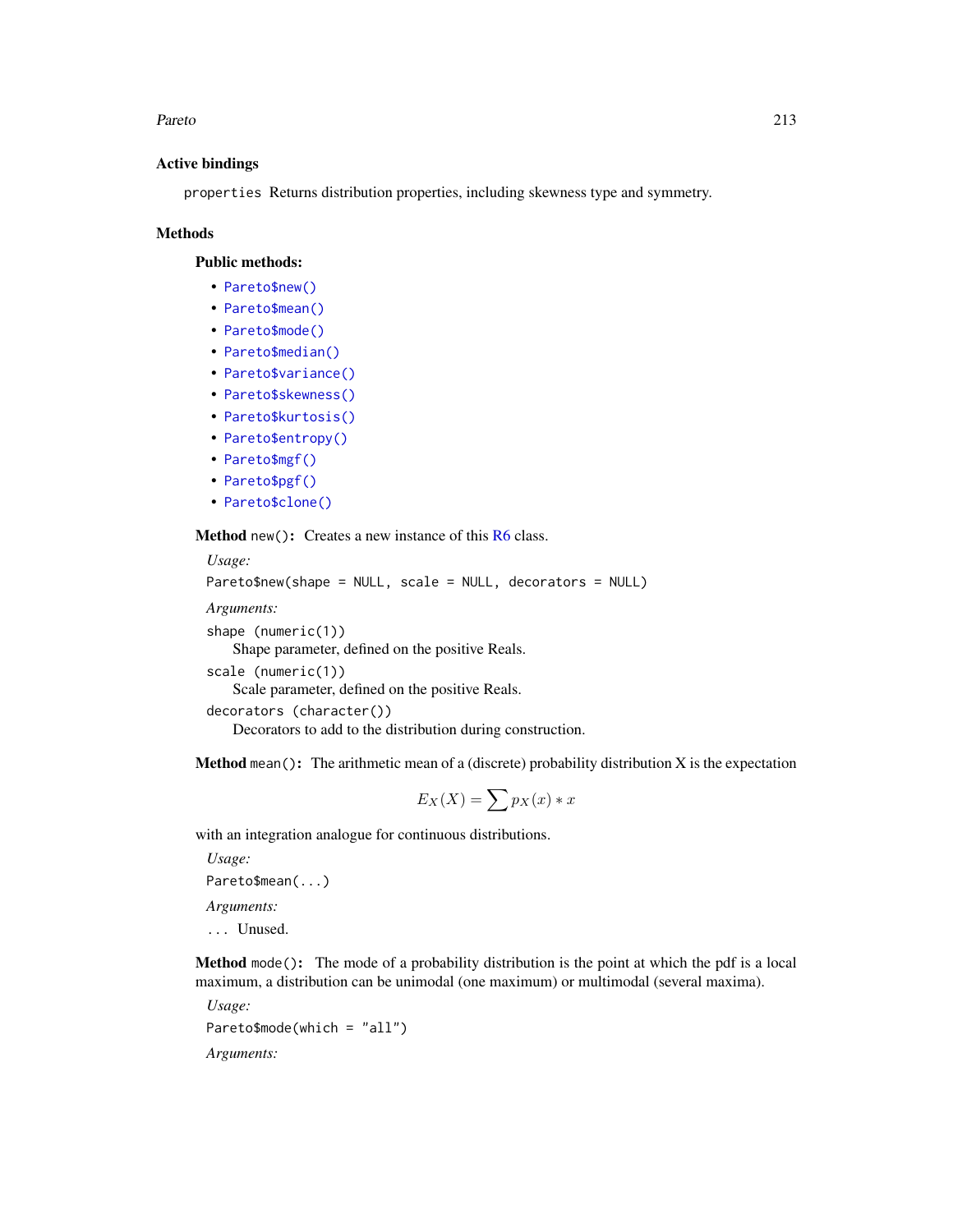which  $(character(1) | numeric(1))$ 

Ignored if distribution is unimodal. Otherwise "all" returns all modes, otherwise specifies which mode to return.

Method median(): Returns the median of the distribution. If an analytical expression is available returns distribution median, otherwise if symmetric returns self\$mean, otherwise returns self\$quantile(0.5).

*Usage:* Pareto\$median()

Method variance(): The variance of a distribution is defined by the formula

$$
var_X = E[X^2] - E[X]^2
$$

where  $E<sub>X</sub>$  is the expectation of distribution X. If the distribution is multivariate the covariance matrix is returned.

*Usage:* Pareto\$variance(...) *Arguments:*

... Unused.

Method skewness(): The skewness of a distribution is defined by the third standardised moment,

$$
sk_X = E_X \left[ \frac{x - \mu^3}{\sigma} \right]
$$

where  $E_X$  is the expectation of distribution X,  $\mu$  is the mean of the distribution and  $\sigma$  is the standard deviation of the distribution.

*Usage:*

Pareto\$skewness(...)

*Arguments:*

... Unused.

Method kurtosis(): The kurtosis of a distribution is defined by the fourth standardised moment,

$$
k_X = E_X \left[ \frac{x - \mu^4}{\sigma} \right]
$$

where  $E_X$  is the expectation of distribution X,  $\mu$  is the mean of the distribution and  $\sigma$  is the standard deviation of the distribution. Excess Kurtosis is Kurtosis - 3.

*Usage:*

```
Pareto$kurtosis(excess = TRUE, ...)
```
*Arguments:*

excess (logical(1))

If TRUE (default) excess kurtosis returned.

... Unused.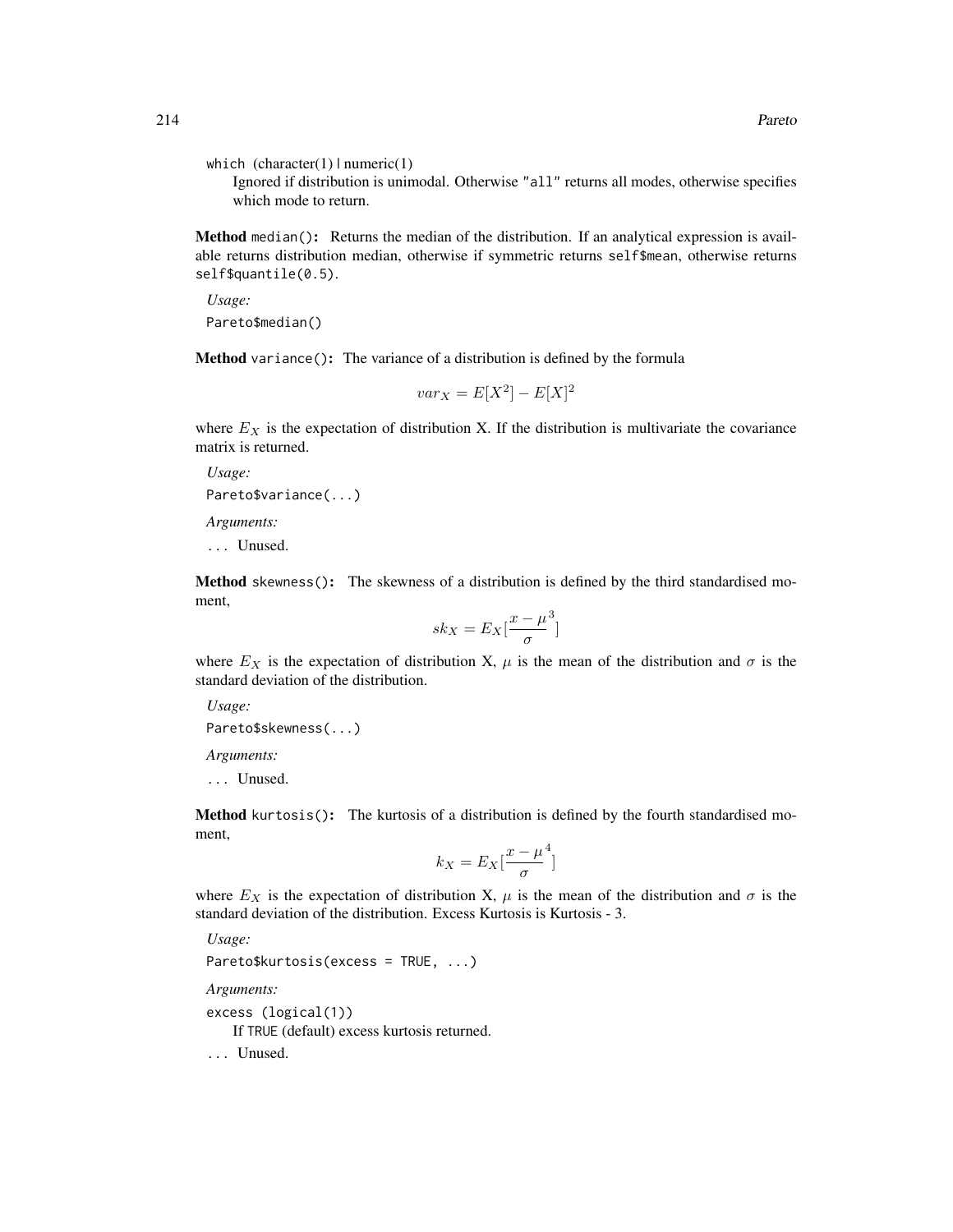Pareto 215

**Method** entropy(): The entropy of a (discrete) distribution is defined by

$$
-\sum(f_X)log(f_X)
$$

where  $f_X$  is the pdf of distribution X, with an integration analogue for continuous distributions.

```
Usage:
Pareto$entropy(base = 2, ...)
Arguments:
```
base (integer(1)) Base of the entropy logarithm, default  $= 2$  (Shannon entropy) ... Unused.

Method mgf(): The moment generating function is defined by

```
mgf_X(t) = E_X[exp(xt)]
```
where X is the distribution and  $E<sub>X</sub>$  is the expectation of the distribution X.

```
Usage:
Pareto$mgf(t, ...)
Arguments:
t (integer(1))
    t integer to evaluate function at.
... Unused.
```
Method pgf(): The probability generating function is defined by

$$
pgf_X(z) = E_X[exp(z^x)]
$$

where X is the distribution and  $E<sub>X</sub>$  is the expectation of the distribution X.

```
Usage:
Pareto$pgf(z, ...)
Arguments:
z (integer(1))
    z integer to evaluate probability generating function at.
... Unused.
```
Method clone(): The objects of this class are cloneable with this method.

*Usage:* Pareto\$clone(deep = FALSE)

*Arguments:*

deep Whether to make a deep clone.

#### References

McLaughlin, M. P. (2001). A compendium of common probability distributions (pp. 2014-01). Michael P. McLaughlin.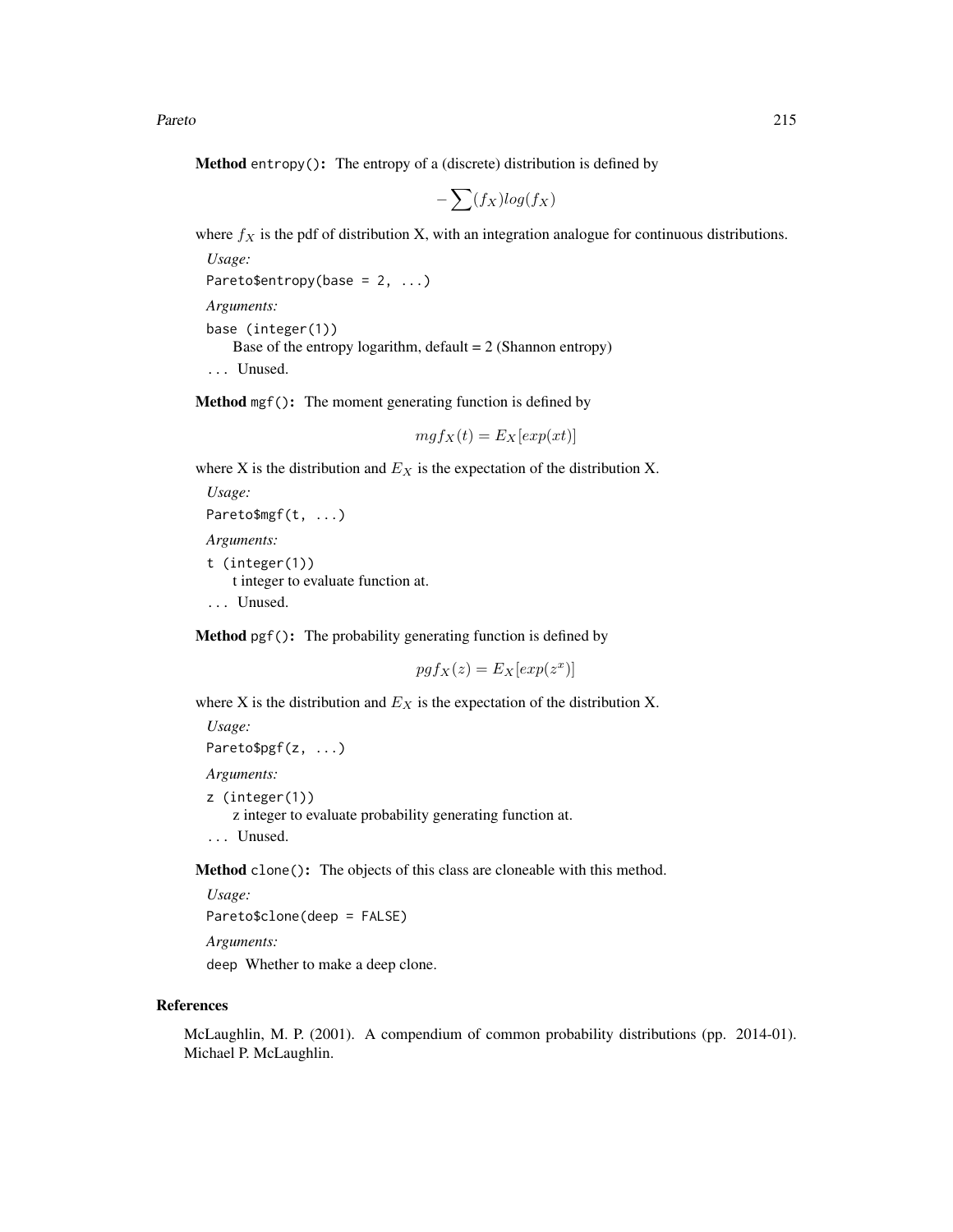## See Also

Other continuous distributions: [Arcsine](#page-6-0), [BetaNoncentral](#page-21-0), [Beta](#page-17-0), [Cauchy](#page-34-0), [ChiSquaredNoncentral](#page-43-0), [ChiSquared](#page-38-0), [Dirichlet](#page-59-0), [Erlang](#page-92-0), [Exponential](#page-102-0), [FDistributionNoncentral](#page-110-0), [FDistribution](#page-106-0), [Frechet](#page-113-0), [Gamma](#page-119-0), [Gompertz](#page-129-0), [Gumbel](#page-132-0), [InverseGamma](#page-143-0), [Laplace](#page-149-0), [Logistic](#page-162-0), [Loglogistic](#page-168-0), [Lognormal](#page-172-0), [MultivariateNormal](#page-195-0), [Normal](#page-204-0), [Poisson](#page-218-0), [Rayleigh](#page-231-0), [ShiftedLoglogistic](#page-236-0), [StudentTNoncentral](#page-249-0), [StudentT](#page-245-0), [Triangular](#page-266-0), [Uniform](#page-279-0), [Wald](#page-294-0), [Weibull](#page-298-0)

Other univariate distributions: [Arcsine](#page-6-0), [Bernoulli](#page-12-0), [BetaNoncentral](#page-21-0), [Beta](#page-17-0), [Binomial](#page-23-0), [Categorical](#page-29-0), [Cauchy](#page-34-0), [ChiSquaredNoncentral](#page-43-0), [ChiSquared](#page-38-0), [Degenerate](#page-55-0), [DiscreteUniform](#page-62-0), [Empirical](#page-82-0), [Erlang](#page-92-0), [Exponential](#page-102-0), [FDistributionNoncentral](#page-110-0), [FDistribution](#page-106-0), [Frechet](#page-113-0), [Gamma](#page-119-0), [Geometric](#page-125-0), [Gompertz](#page-129-0), [Gumbel](#page-132-0), [Hypergeometric](#page-139-0), [InverseGamma](#page-143-0), [Laplace](#page-149-0), [Logarithmic](#page-158-0), [Logistic](#page-162-0), [Loglogistic](#page-168-0), [Lognormal](#page-172-0), [Matdist](#page-178-0), [NegativeBinomial](#page-200-0), [Normal](#page-204-0), [Poisson](#page-218-0), [Rayleigh](#page-231-0), [ShiftedLoglogistic](#page-236-0), [StudentTNoncentral](#page-249-0), [StudentT](#page-245-0), [Triangular](#page-266-0), [Uniform](#page-279-0), [Wald](#page-294-0), [Weibull](#page-298-0), [WeightedDiscrete](#page-302-0)

plot.Distribution *Plot Distribution Functions for a distr6 Object*

## Description

Six plots, which can be selected with fun are available for discrete and continuous univariate distributions: pdf, cdf, quantile, survival, hazard and cumulative hazard. By default, the first two are plotted side by side.

## Usage

```
## S3 method for class 'Distribution'
plot(
 x,
  fun = c("pdf", "cdf"),npoints = 3000,
 plot = TRUE,
  ask = FALSE,arrange = TRUE,
  ...
)
```
## Arguments

| $\mathsf{x}$ | distr6 object.                                                                           |
|--------------|------------------------------------------------------------------------------------------|
| fun          | vector of functions to plot, one or more of: "pdf","cdf","quantile", "survival",         |
|              | "hazard", "cumhazard", and "all"; partial matching available.                            |
| npoints      | number of evaluation points.                                                             |
| plot         | logical; if TRUE (default), figures are displayed in the plot window; otherwise          |
|              | a data.table::data.table() of points and calculated values is returned.                  |
| ask          | logical; if TRUE, the user is asked before each plot, see graphics::par().               |
| arrange      | logical; if TRUE (default), margins are automatically adjusted with graphics:: layout () |
|              | to accommodate all plotted functions.                                                    |
| $\ddotsc$    | graphical parameters, see details.                                                       |
|              |                                                                                          |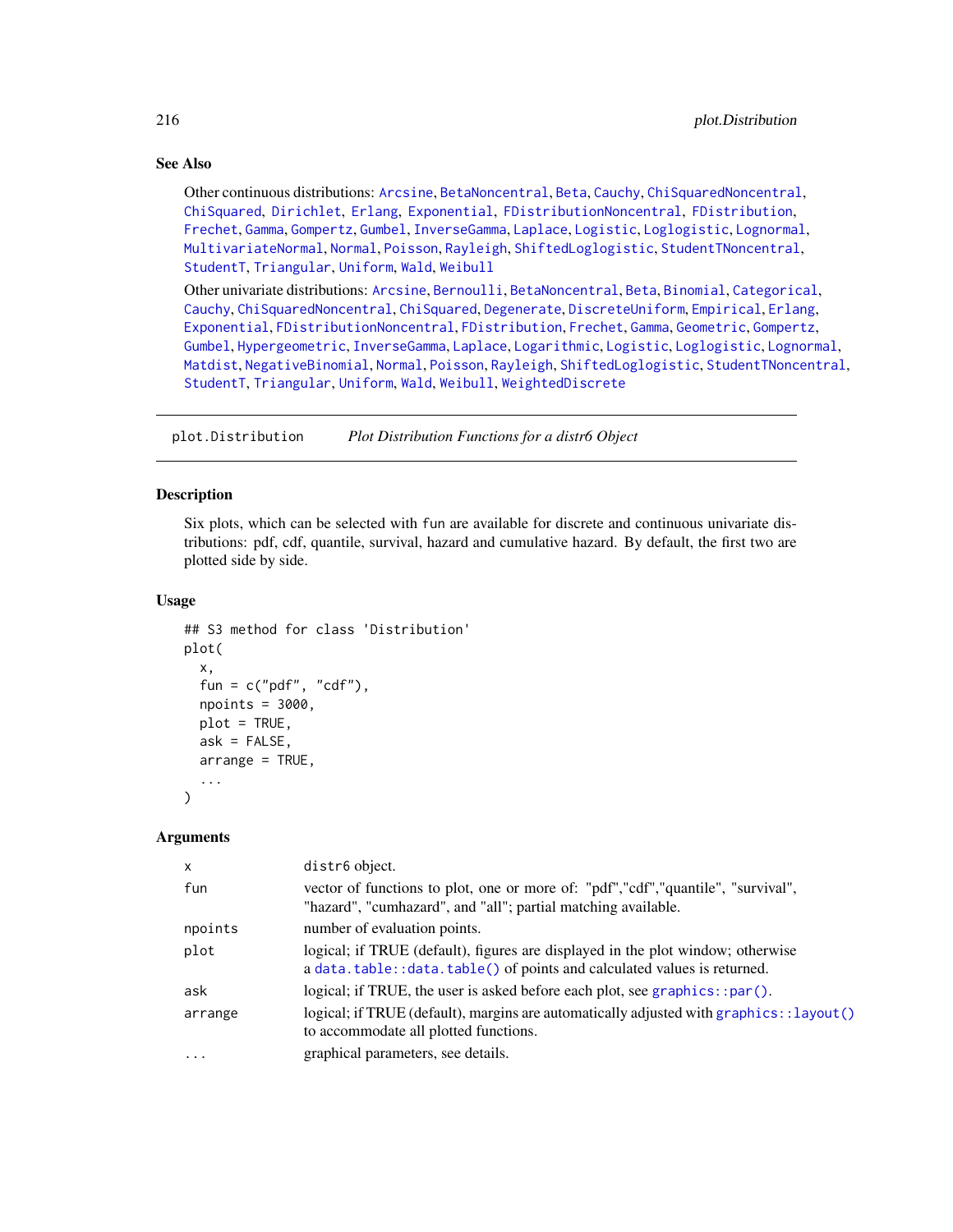#### plot.Matdist 217

#### Details

The evaluation points are calculated using inverse transform on a uniform grid between 0 and 1 with length given by npoints. Therefore any distribution without an analytical quantile method will first need to be imputed with the [FunctionImputation](#page-117-0) decorator.

The order that the functions are supplied to fun determines the order in which they are plotted, however this is ignored if ask is TRUE. If ask is TRUE then arrange is ignored. For maximum flexibility in plotting layouts, set arrange and ask to FALSE.

The graphical parameters passed to ... can either apply to all plots or selected plots. If parameters in [par](#page-0-0) are prefixed with the plotted function name, then the parameter only applies to that function, otherwise it applies to them all. See examples for a clearer description.

## Author(s)

Chengyang Gao, Runlong Yu and Shuhan Liu

#### See Also

#### [lines.Distribution](#page-154-0)

## Examples

```
## Not run:
# Plot pdf and cdf of Normal
plot(Normal$new())
# Colour both plots red
plot(Normal$new(), col = "red")
# Change the colours of individual plotted functions
plot(Normal$new(), pdf_col = "red", cdf_col = "green")
# Interactive plotting in order - par still works here
plot(Geometric$new(),
 fun = "all", ask = TRUE, pdf_col = "black",
 cdf_col = "red", quantile_col = "blue", survival_col = "purple",
 hazard_col = "brown", cumhazard_col = "yellow"
)
# Return plotting structure
x <- plot(Gamma$new(), plot = FALSE)
## End(Not run)
```
plot.Matdist *Plotting Distribution Functions for a Matrix Distribution*

#### **Description**

Helper function to more easily plot a [Matdist.](#page-178-0)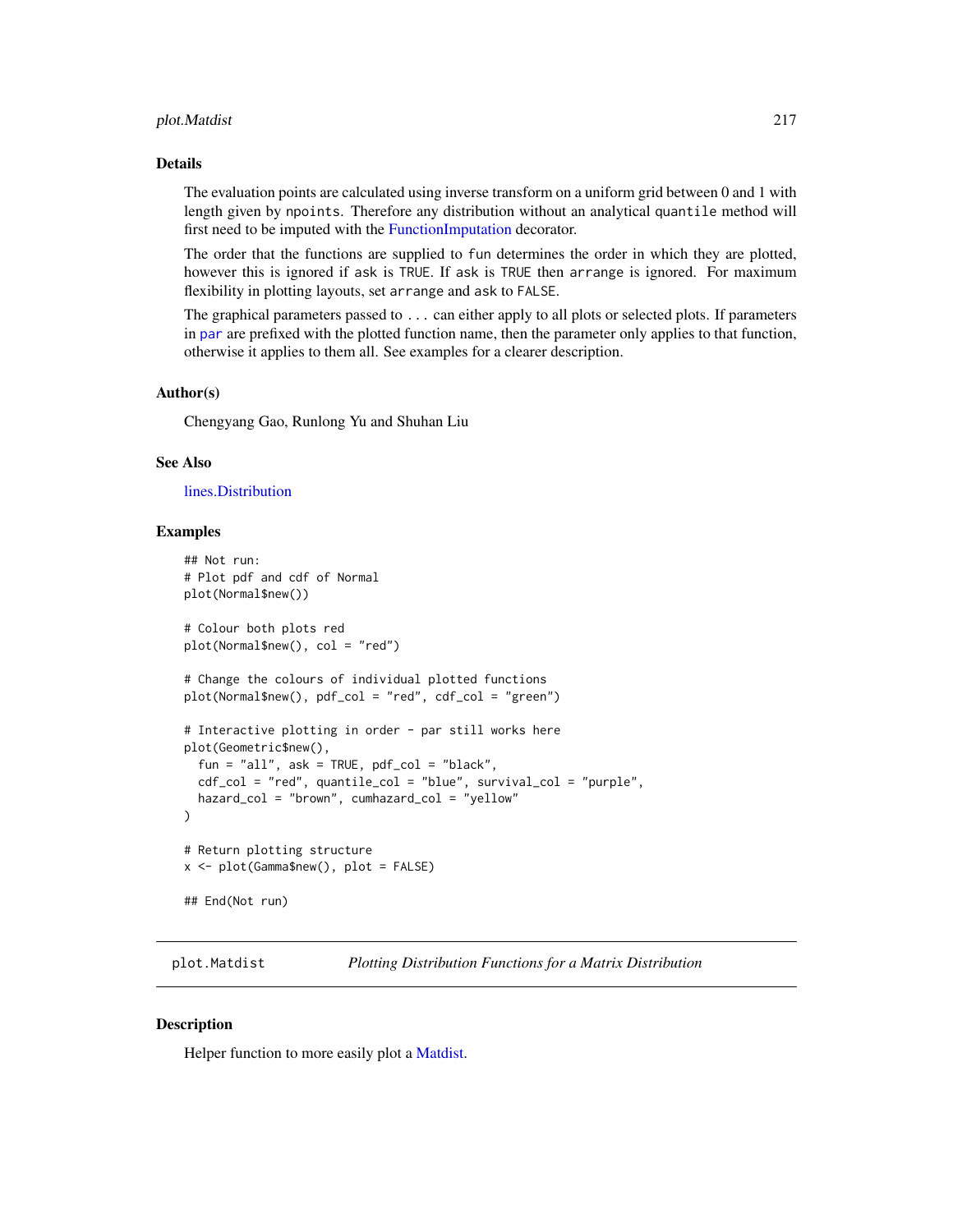#### Usage

```
## S3 method for class 'Matdist'
plot(x, fun = c("pdf", "cdf", "survival", "hazard", "cumhazard"), ...)
```
# Arguments

|          | Matdist.                                                                   |
|----------|----------------------------------------------------------------------------|
| fun      | function to plot, one of: "pdf", "cdf", "survival", "hazard", "cumhazard". |
| $\cdots$ | Other parameters passed to matplot.                                        |

## Details

Essentially just a wrapper around [matplot.](#page-0-0)

## See Also

[plot.Distribution](#page-215-0) [plot.VectorDistribution](#page-217-0)

## Examples

```
## Not run:
pdf <- runif(200)
mat <- matrix(pdf, 20, 10)
mat \leftarrow t(apply(mat, 1, function(x) x / sum(x)))
colnames(mat) <- 1:10
d <- as.Distribution(mat, fun = "pdf")
plot(d, "pdf", xlab = "x", ylab = "p(x)")
plot(d, "cdf", xlab = "x", ylab = "F(x)")
plot(d, "survival", xlab = "x", ylab = "S(x)")
plot(d, "hazard", xlab = "x", ylab = "h(x)")
plot(d, "cumhazard", xlab = "x", ylab = "H(x)")
## End(Not run)
```
<span id="page-217-0"></span>plot.VectorDistribution

*Plotting Distribution Functions for a VectorDistribution*

## Description

Helper function to more easily plot distributions inside a [VectorDistribution.](#page-285-0)

#### Usage

```
## S3 method for class 'VectorDistribution'
plot(x, fun = "pdf", topn, ind, cols, \ldots)
```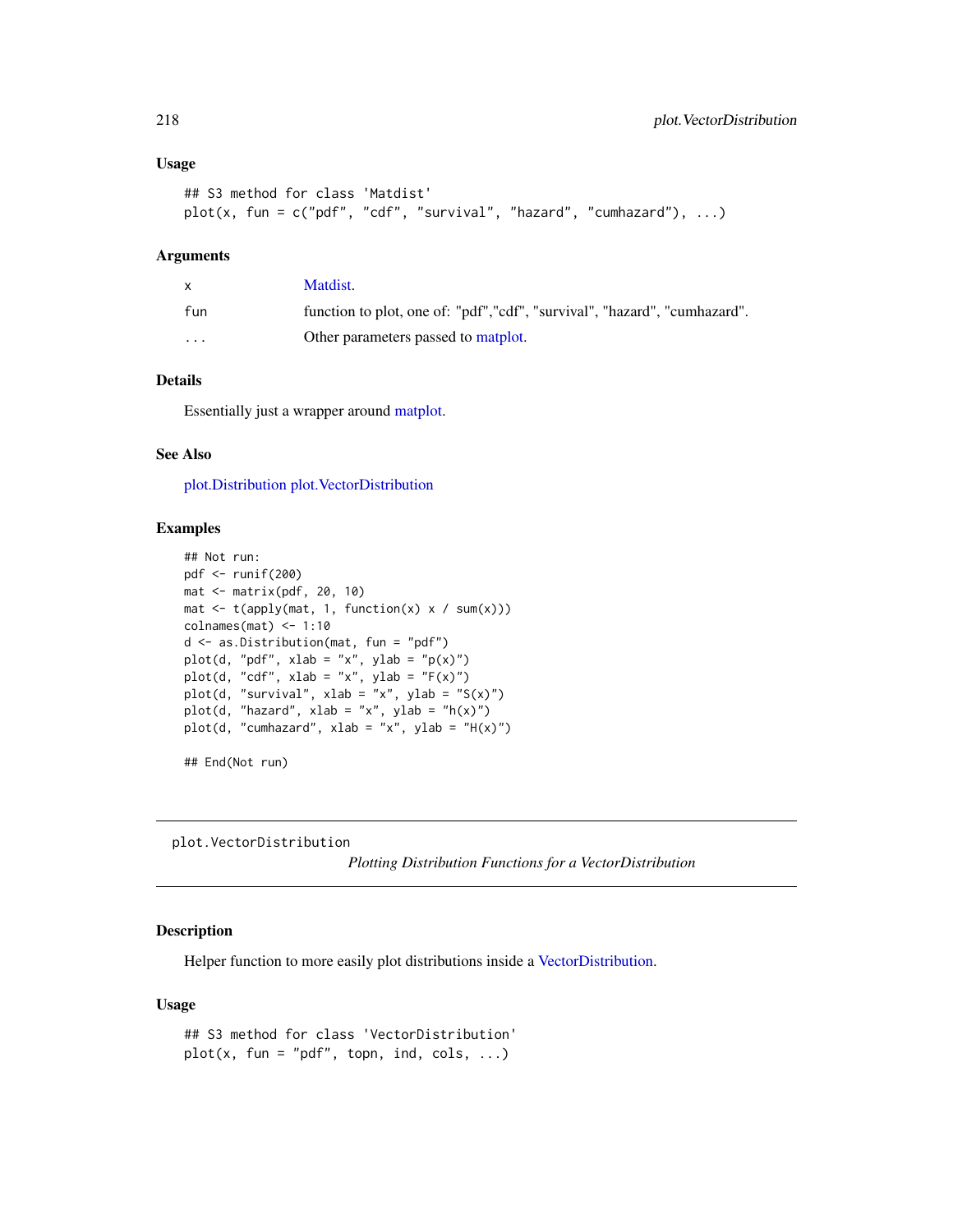#### Poisson 219

#### Arguments

| $\mathsf{x}$ | VectorDistribution.                                                                                        |
|--------------|------------------------------------------------------------------------------------------------------------|
| fun          | function to plot, one of: "pdf","cdf","quantile", "survival", "hazard", "cumhaz-<br>ard".                  |
| topn         | integer. First n distributions in the VectorDistribution to plot.                                          |
| ind          | integer. Indices of the distributions in the VectorDistribution to plot. If given<br>then topn is ignored. |
| cols         | character. Vector of colours for plotting the curves. If missing 1:9 are used.                             |
| .            | Other parameters passed to plot. Distribution.                                                             |

#### Details

If topn and ind are both missing then all distributions are plotted if there are 10 or less in the vector, otherwise the function will error.

## See Also

[plot.Distribution](#page-215-0)

## Examples

```
## Not run:
# Plot pdf of Normal distribution
vd <- VectorDistribution$new(list(Normal$new(), Normal$new(mean = 2)))
plot(vd)
plot(vd, fun = "surv")
plot(vd, fun = "quantile", ylim = c(-4, 4), col = c("blue", "purple"))## End(Not run)
```
<span id="page-218-0"></span>

Poisson *Poisson Distribution Class*

# Description

Mathematical and statistical functions for the Poisson distribution, which is commonly used to model the number of events occurring in at a constant, independent rate over an interval of time or space.

# Details

The Poisson distribution parameterised with arrival rate,  $\lambda$ , is defined by the pmf,

$$
f(x) = (\lambda^x * exp(-\lambda))/x!
$$

for  $\lambda > 0$ .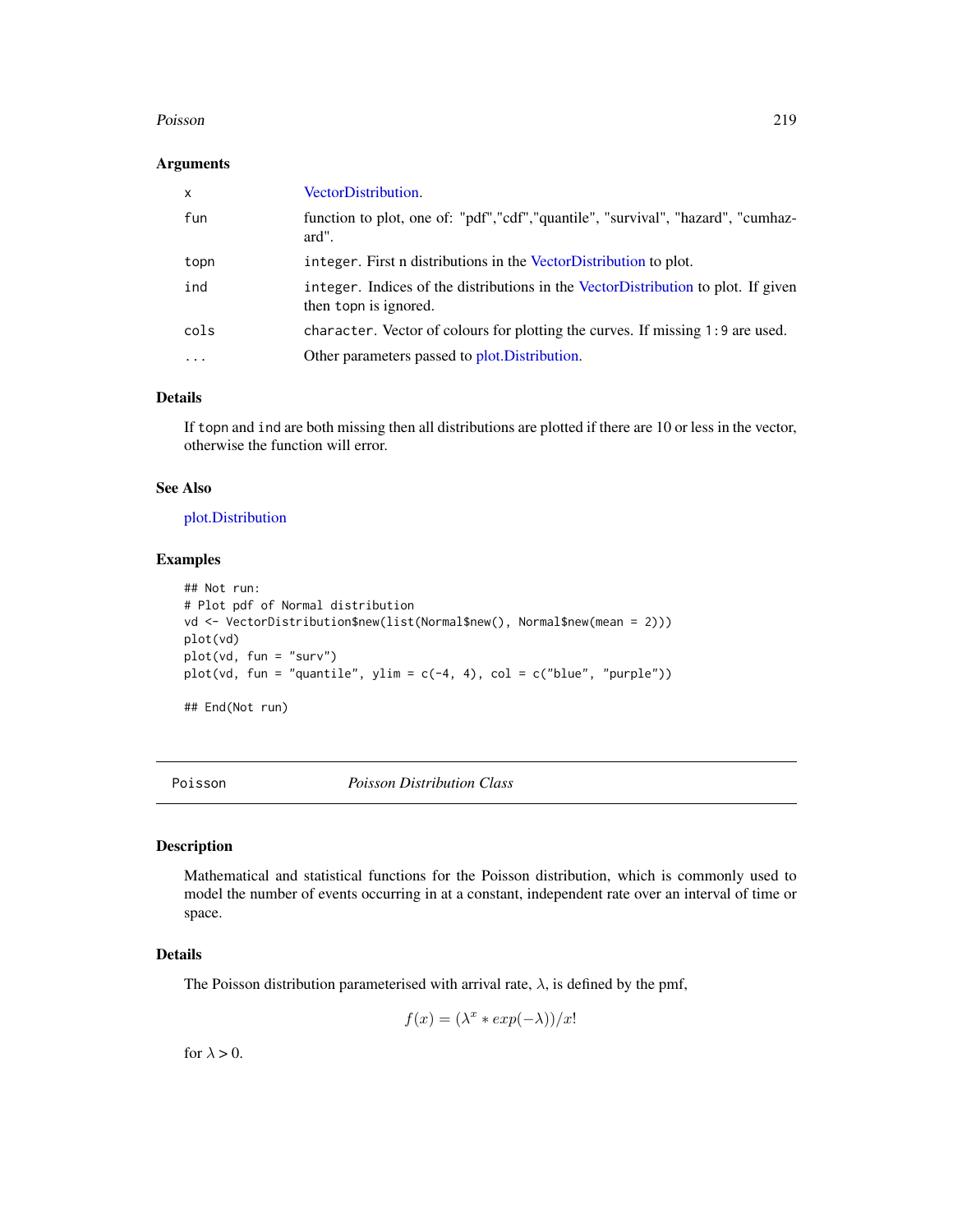#### 220 Poisson and the contract of the contract of the contract of the contract of the contract of the contract of the contract of the contract of the contract of the contract of the contract of the contract of the contract o

# Value

Returns an R6 object inheriting from class [SDistribution.](#page-235-0)

#### Distribution support

The distribution is supported on the Naturals.

## Default Parameterisation

 $Pois(\text{rate} = 1)$ 

## Omitted Methods

N/A

# Also known as

N/A

# Super classes

[distr6::Distribution](#page-0-0) -> [distr6::SDistribution](#page-0-0) -> Poisson

## Public fields

name Full name of distribution.

short\_name Short name of distribution for printing.

description Brief description of the distribution.

packages Packages required to be installed in order to construct the distribution.

## **Methods**

## Public methods:

- [Poisson\\$new\(\)](#page-7-0)
- [Poisson\\$mean\(\)](#page-7-1)
- [Poisson\\$mode\(\)](#page-8-0)
- [Poisson\\$variance\(\)](#page-8-1)
- [Poisson\\$skewness\(\)](#page-8-2)
- [Poisson\\$kurtosis\(\)](#page-8-3)
- [Poisson\\$mgf\(\)](#page-15-0)
- [Poisson\\$cf\(\)](#page-15-1)
- [Poisson\\$pgf\(\)](#page-9-0)
- [Poisson\\$clone\(\)](#page-9-1)

Method new(): Creates a new instance of this [R6](#page-0-0) class.

## *Usage:*

Poisson\$new(rate = NULL, decorators = NULL)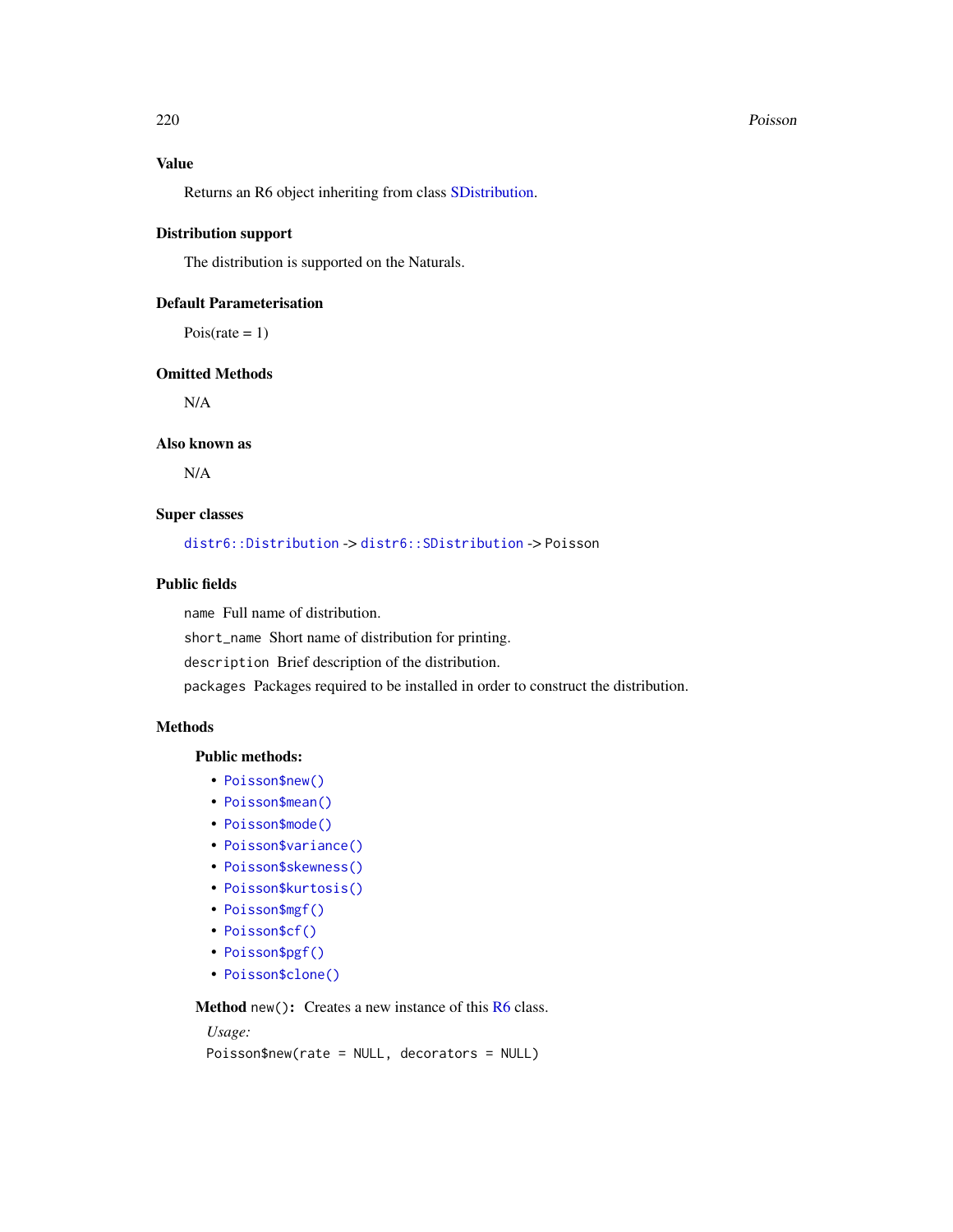#### Poisson 221

*Arguments:* rate (numeric(1)) Rate parameter of the distribution, defined on the positive Reals. decorators (character())

Decorators to add to the distribution during construction.

**Method** mean(): The arithmetic mean of a (discrete) probability distribution  $X$  is the expectation

$$
E_X(X) = \sum p_X(x) * x
$$

with an integration analogue for continuous distributions.

*Usage:*

Poisson\$mean(...)

*Arguments:*

... Unused.

Method mode(): The mode of a probability distribution is the point at which the pdf is a local maximum, a distribution can be unimodal (one maximum) or multimodal (several maxima).

```
Usage:
Poisson$mode(which = "all")
```
*Arguments:*

```
which (character(1) | numeric(1))
```
Ignored if distribution is unimodal. Otherwise "all" returns all modes, otherwise specifies which mode to return.

Method variance(): The variance of a distribution is defined by the formula

$$
var_X = E[X^2] - E[X]^2
$$

where  $E<sub>X</sub>$  is the expectation of distribution X. If the distribution is multivariate the covariance matrix is returned.

*Usage:* Poisson\$variance(...) *Arguments:*

... Unused.

Method skewness(): The skewness of a distribution is defined by the third standardised moment,

$$
sk_X = E_X \left[ \frac{x - \mu^3}{\sigma} \right]
$$

where  $E_X$  is the expectation of distribution X,  $\mu$  is the mean of the distribution and  $\sigma$  is the standard deviation of the distribution.

*Usage:* Poisson\$skewness(...) *Arguments:*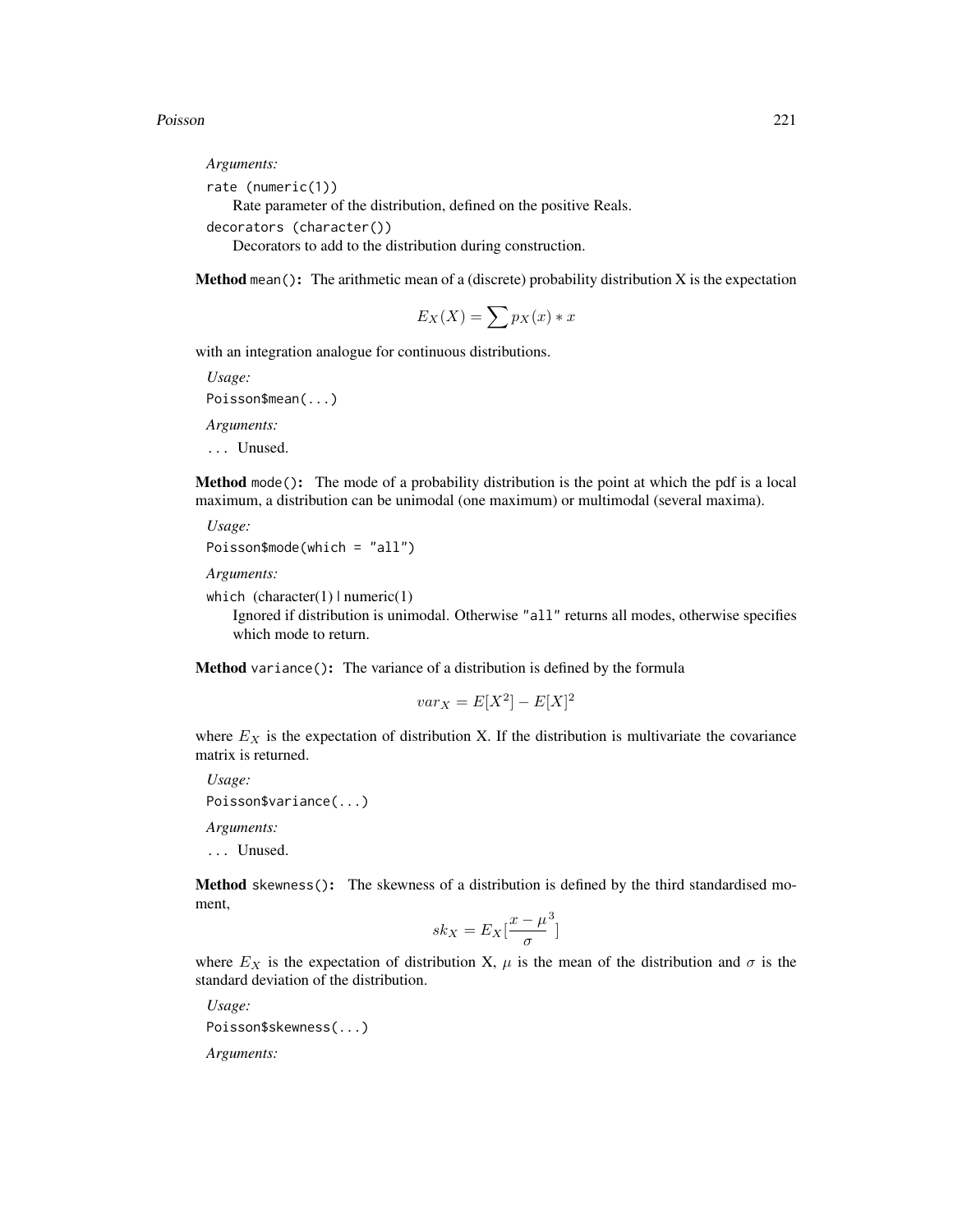## ... Unused.

Method kurtosis(): The kurtosis of a distribution is defined by the fourth standardised moment,

$$
k_X = E_X \left[ \frac{x - \mu^4}{\sigma} \right]
$$

where  $E_X$  is the expectation of distribution X,  $\mu$  is the mean of the distribution and  $\sigma$  is the standard deviation of the distribution. Excess Kurtosis is Kurtosis - 3.

```
Usage:
Poisson$kurtosis(excess = TRUE, ...)
Arguments:
excess (logical(1))
   If TRUE (default) excess kurtosis returned.
... Unused.
```
Method mgf(): The moment generating function is defined by

$$
mgf_X(t) = E_X[exp(xt)]
$$

where X is the distribution and  $E<sub>X</sub>$  is the expectation of the distribution X.

*Usage:* Poisson\$mgf(t, ...) *Arguments:* t (integer(1)) t integer to evaluate function at. ... Unused.

Method cf(): The characteristic function is defined by

$$
cf_X(t) = E_X[exp(xti)]
$$

where X is the distribution and  $E<sub>X</sub>$  is the expectation of the distribution X.

*Usage:* Poisson\$cf(t, ...)

*Arguments:*

t (integer(1)) t integer to evaluate function at. ... Unused.

Method pgf(): The probability generating function is defined by

$$
pgfx(z) = E_X[exp(z^x)]
$$

where X is the distribution and  $E<sub>X</sub>$  is the expectation of the distribution X.

*Usage:* Poisson\$pgf(z, ...)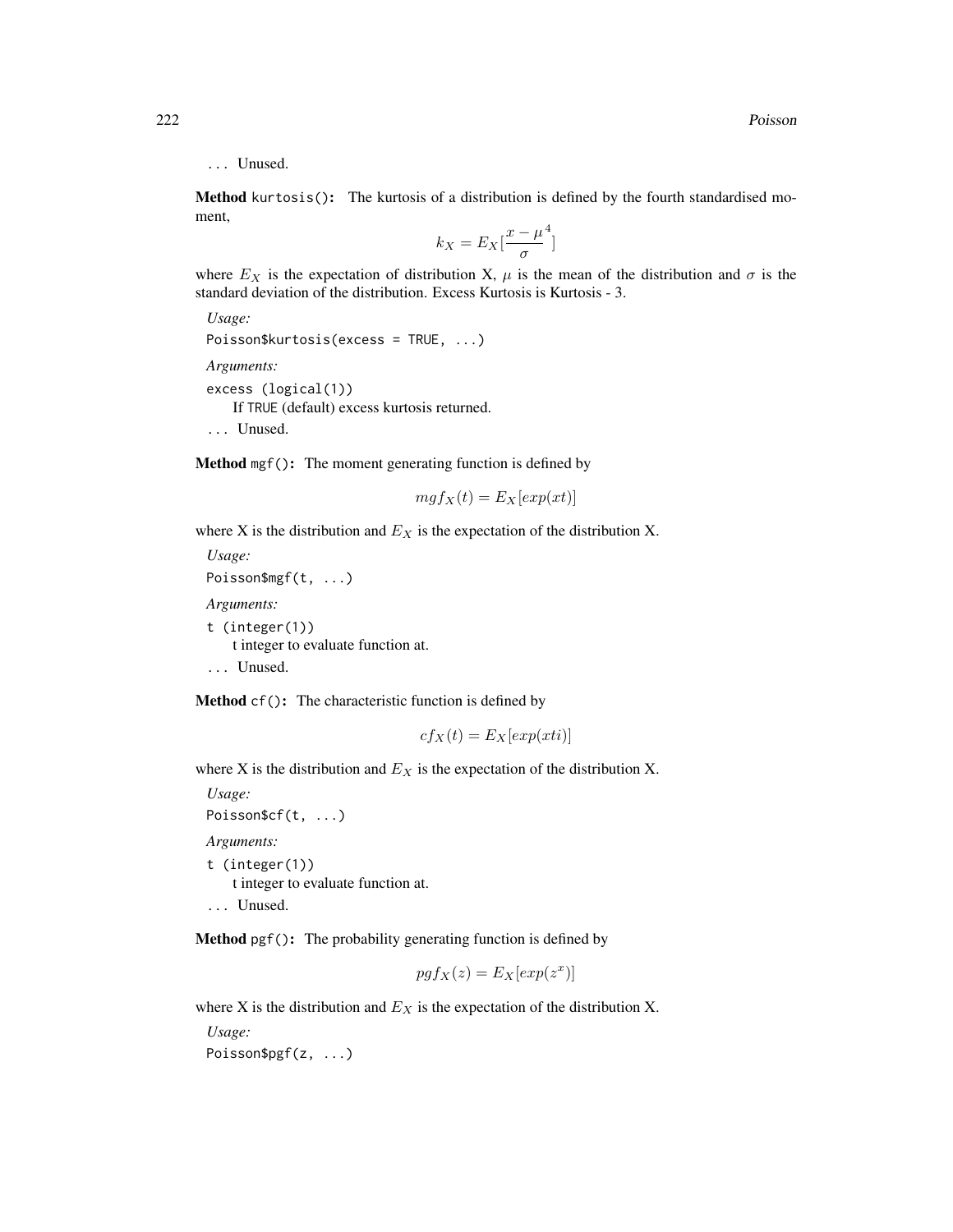*Arguments:*

z (integer(1))

z integer to evaluate probability generating function at.

... Unused.

Method clone(): The objects of this class are cloneable with this method.

*Usage:*

Poisson\$clone(deep = FALSE)

*Arguments:*

deep Whether to make a deep clone.

# References

McLaughlin, M. P. (2001). A compendium of common probability distributions (pp. 2014-01). Michael P. McLaughlin.

## See Also

Other continuous distributions: [Arcsine](#page-6-0), [BetaNoncentral](#page-21-0), [Beta](#page-17-0), [Cauchy](#page-34-0), [ChiSquaredNoncentral](#page-43-0), [ChiSquared](#page-38-0), [Dirichlet](#page-59-0), [Erlang](#page-92-0), [Exponential](#page-102-0), [FDistributionNoncentral](#page-110-0), [FDistribution](#page-106-0), [Frechet](#page-113-0), [Gamma](#page-119-0), [Gompertz](#page-129-0), [Gumbel](#page-132-0), [InverseGamma](#page-143-0), [Laplace](#page-149-0), [Logistic](#page-162-0), [Loglogistic](#page-168-0), [Lognormal](#page-172-0), [MultivariateNormal](#page-195-0), [Normal](#page-204-0), [Pareto](#page-211-0), [Rayleigh](#page-231-0), [ShiftedLoglogistic](#page-236-0), [StudentTNoncentral](#page-249-0), [StudentT](#page-245-0), [Triangular](#page-266-0), [Uniform](#page-279-0), [Wald](#page-294-0), [Weibull](#page-298-0)

Other univariate distributions: [Arcsine](#page-6-0), [Bernoulli](#page-12-0), [BetaNoncentral](#page-21-0), [Beta](#page-17-0), [Binomial](#page-23-0), [Categorical](#page-29-0), [Cauchy](#page-34-0), [ChiSquaredNoncentral](#page-43-0), [ChiSquared](#page-38-0), [Degenerate](#page-55-0), [DiscreteUniform](#page-62-0), [Empirical](#page-82-0), [Erlang](#page-92-0), [Exponential](#page-102-0), [FDistributionNoncentral](#page-110-0), [FDistribution](#page-106-0), [Frechet](#page-113-0), [Gamma](#page-119-0), [Geometric](#page-125-0), [Gompertz](#page-129-0), [Gumbel](#page-132-0), [Hypergeometric](#page-139-0), [InverseGamma](#page-143-0), [Laplace](#page-149-0), [Logarithmic](#page-158-0), [Logistic](#page-162-0), [Loglogistic](#page-168-0), [Lognormal](#page-172-0), [Matdist](#page-178-0), [NegativeBinomial](#page-200-0), [Normal](#page-204-0), [Pareto](#page-211-0), [Rayleigh](#page-231-0), [ShiftedLoglogistic](#page-236-0), [StudentTNoncentral](#page-249-0), [StudentT](#page-245-0), [Triangular](#page-266-0), [Uniform](#page-279-0), [Wald](#page-294-0), [Weibull](#page-298-0), [WeightedDiscrete](#page-302-0)

<span id="page-222-0"></span>ProductDistribution *Product Distribution Wrapper*

## **Description**

A wrapper for creating the product distribution of multiple independent probability distributions.

# Usage

```
## S3 method for class 'Distribution'
x * y
```
#### Arguments

x, y [Distribution](#page-67-0)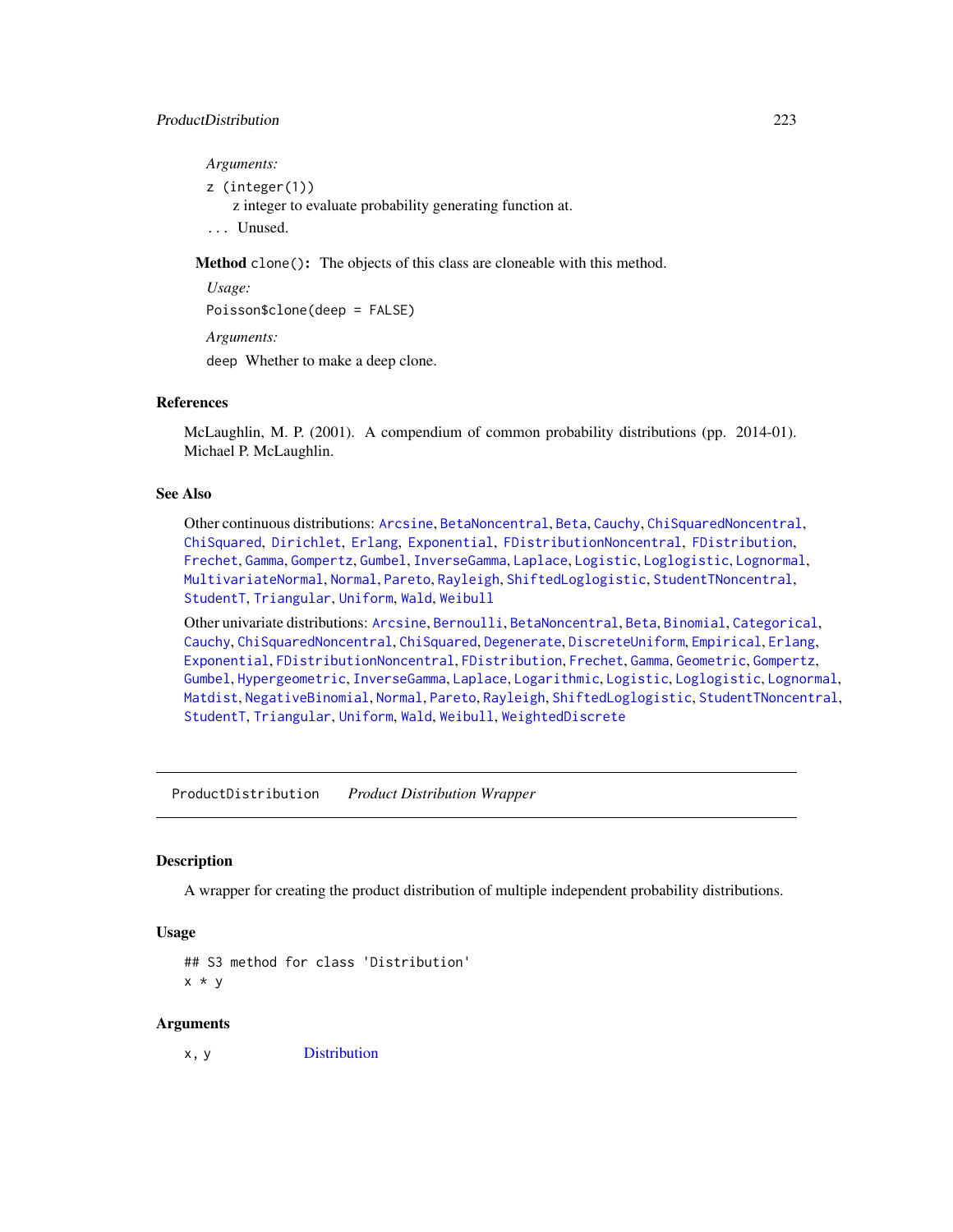## Details

A product distribution is defined by

$$
F_P(X1 = x1, ..., XN = xN) = F_{X1}(x1) * ... * F_{XN}(xn)
$$

#nolint where  $F_P$  is the cdf of the product distribution and  $X1, ..., XN$  are independent distributions.

#### Super classes

```
distr6::Distributiondistr6::DistributionWrapperdistr6::VectorDistribution
-> ProductDistribution
```
#### Methods

## Public methods:

- [ProductDistribution\\$new\(\)](#page-7-0)
- [ProductDistribution\\$strprint\(\)](#page-70-0)
- [ProductDistribution\\$pdf\(\)](#page-71-0)
- [ProductDistribution\\$cdf\(\)](#page-72-0)
- [ProductDistribution\\$quantile\(\)](#page-73-0)
- [ProductDistribution\\$clone\(\)](#page-9-1)

Method new(): Creates a new instance of this [R6](#page-0-0) class.

```
Usage:
ProductDistribution$new(
 distlist = NULL,
 distribution = NULL,
 params = NULL,
  shared_params = NULL,
 name = NULL,short_name = NULL,
  decorators = NULL,
 vect = NULL,
  ids = NULL
)
```
*Arguments:*

distlist (list()) List of [Distributions](#page-67-0).

distribution (character(1))

Should be supplied with params and optionally shared\_params as an alternative to distlist. Much faster implementation when only one class of distribution is being wrapped. distribution is the full name of one of the distributions in [listDistributions\(\)](#page-156-0), or "Distribution" if constructing custom distributions. See examples in [VectorDistribution.](#page-285-0)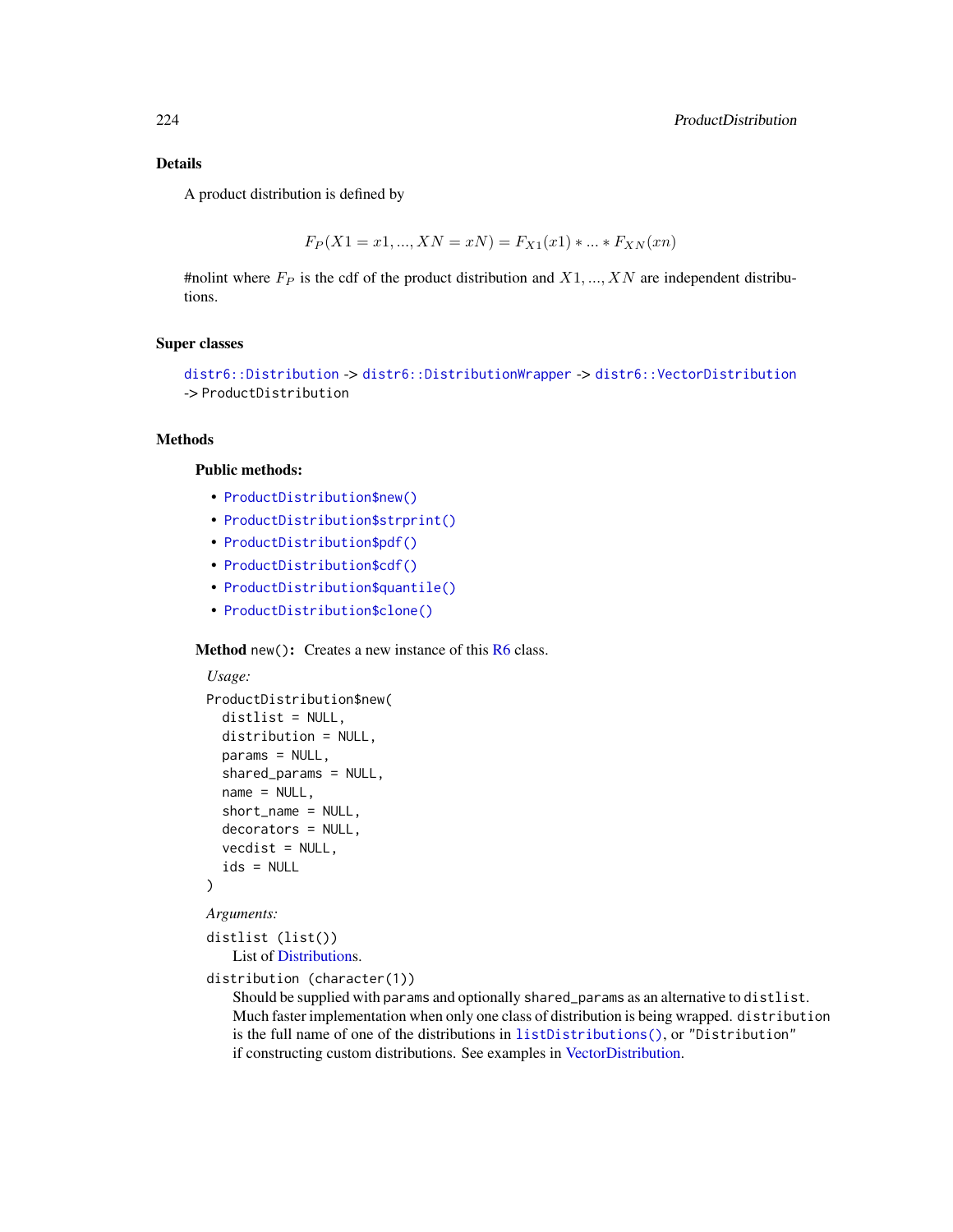params (list()|data.frame())

Parameters in the individual distributions for use with distribution. Can be supplied as a list, where each element is the list of parameters to set in the distribution, or as an object coercable to data.frame, where each column is a parameter and each row is a distribution. See examples in [VectorDistribution.](#page-285-0)

shared\_params (list())

If any parameters are shared when using the distribution constructor, this provides a much faster implementation to list and query them together. See examples in [VectorDistri](#page-285-0)[bution.](#page-285-0)

```
name (character(1))
```
Optional name of wrapped distribution.

short\_name (character(1))

Optional short name/ID of wrapped distribution.

decorators (character())

Decorators to add to the distribution during construction.

#### vecdist [VectorDistribution](#page-285-0)

Alternative constructor to directly create this object from an object inheriting from [Vec](#page-285-0)[torDistribution.](#page-285-0)

```
ids (character())
```
Optional ids for wrapped distributions in vector, should be unique and of same length as the number of distributions.

## *Examples:*

```
\dontrun{
ProductDistribution$new(list(Binomial$new(
 prob = 0.5,
 size = 10), Normal$new(mean = 15)))
```

```
ProductDistribution$new(
  distribution = "Binomial",
  params = list(
    list(prob = 0.1, size = 2),
    list(prob = 0.6, size = 4),list(root = 0.2, size = 6))
\mathcal{L}# Equivalently
ProductDistribution$new(
  distribution = "Binomial",
```
params = data.table::data.table(prob =  $c(0.1, 0.6, 0.2)$ , size =  $c(2, 4, 6)$ ) ) }

Method strprint(): Printable string representation of the ProductDistribution. Primarily used internally.

*Usage:*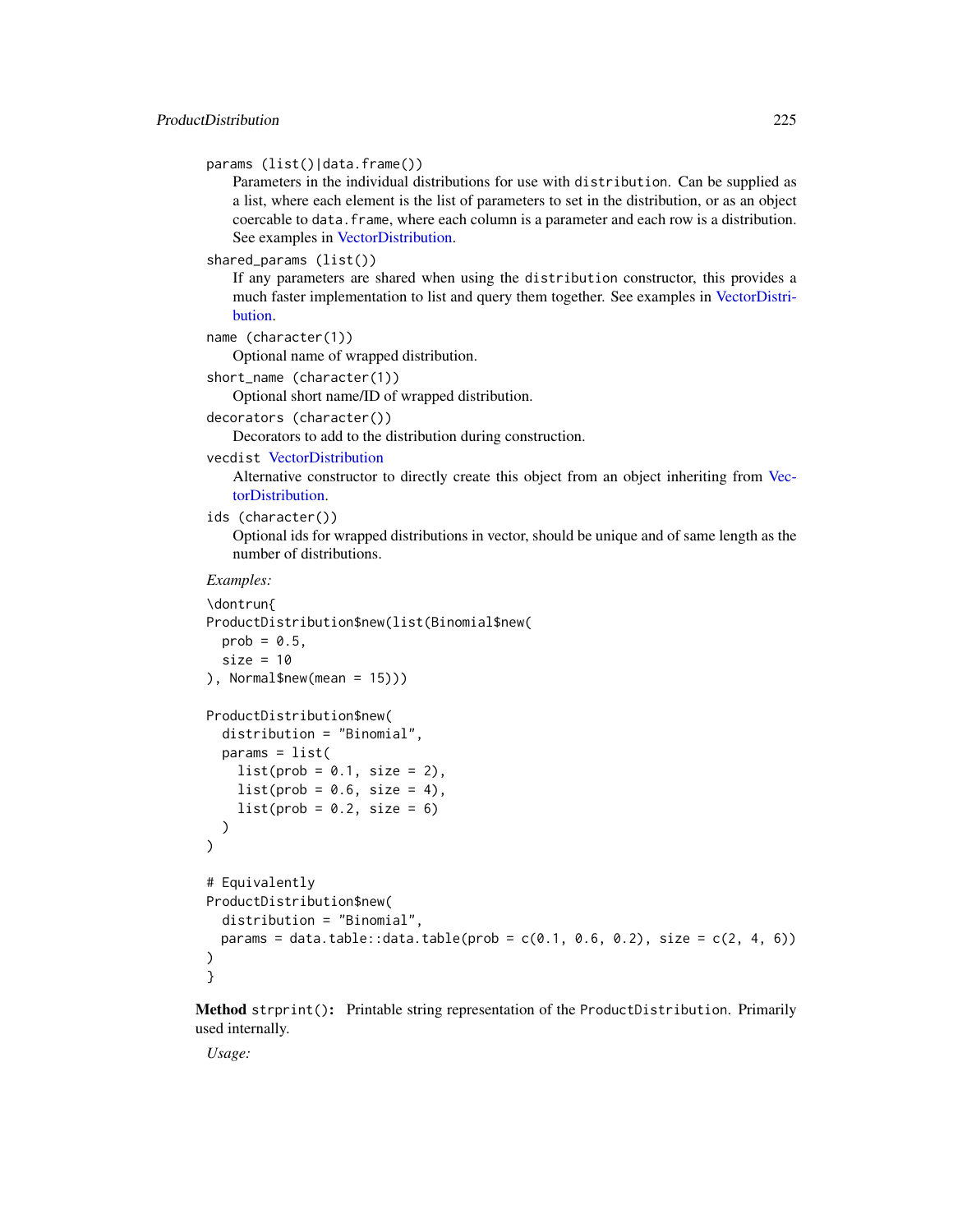```
ProductDistribution$strprint(n = 10)
```
*Arguments:*

n (integer(1))

Number of distributions to include when printing.

Method pdf(): Probability density function of the product distribution. Computed by

$$
f_P(X1 = x1, ..., XN = xN) = \prod_i f_{Xi}(xi)
$$

where  $f_{Xi}$  are the pdfs of the wrapped distributions.

*Usage:*

ProductDistribution\$pdf(..., log = FALSE, simplify = TRUE, data = NULL)

*Arguments:*

... (numeric())

Points to evaluate the function at Arguments do not need to be named. The length of each argument corresponds to the number of points to evaluate, the number of arguments corresponds to the number of variables in the distribution. See examples.

log (logical(1))

If TRUE returns the logarithm of the probabilities. Default is FALSE.

simplify logical(1)

If TRUE (default) simplifies the return if possible to a numeric, otherwise returns a [data.table::data.table.](#page-0-0) data [array](#page-0-0)

Alternative method to specify points to evaluate. If univariate then rows correspond with number of points to evaluate and columns correspond with number of variables to evaluate. In the special case of [VectorDistributions](#page-285-0) of multivariate distributions, then the third dimension corresponds to the distribution in the vector to evaluate.

#### *Examples:*

p <- ProductDistribution\$new(list( Binomial\$new(prob =  $0.5$ , size = 10), Binomial\$new()))  $p$pdf(1:5)$ p\$pdf(1, 2) p\$pdf(1:2)

Method cdf(): Cumulative distribution function of the product distribution. Computed by

$$
F_P(X1 = x1, ..., XN = xN) = \prod_i F_{Xi}(xi)
$$

where  $F_{Xi}$  are the cdfs of the wrapped distributions.

```
Usage:
ProductDistribution$cdf(
  ...,
 lower.tail = TRUE,log.p = FALSE,
 simplify = TRUE,
  data = NULL
)
```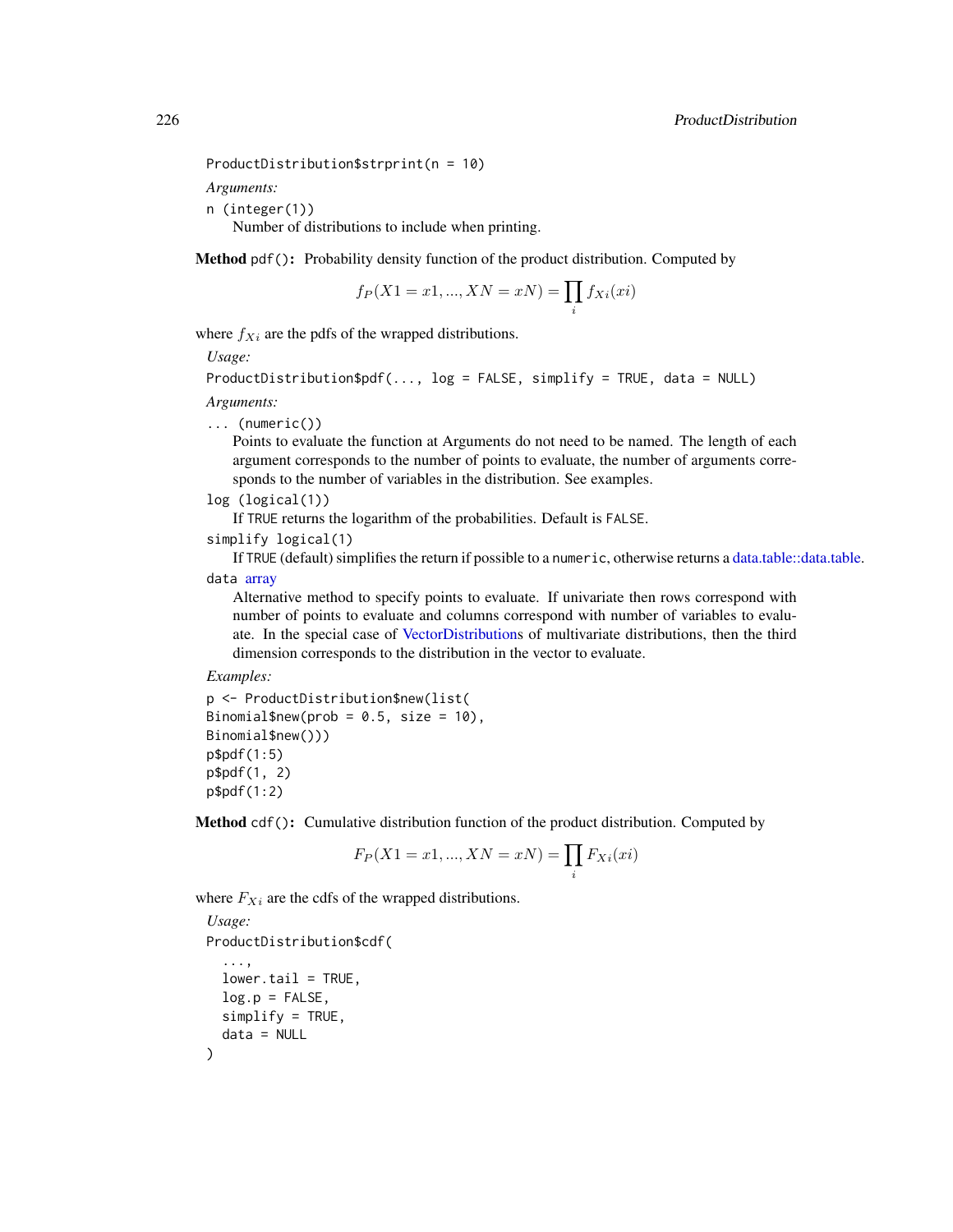## *Arguments:*

```
... (numeric())
```
Points to evaluate the function at Arguments do not need to be named. The length of each argument corresponds to the number of points to evaluate, the number of arguments corresponds to the number of variables in the distribution. See examples.

```
lower.tail (logical(1))
```
If TRUE (default), probabilities are  $X \le x$ , otherwise,  $P(X > x)$ .

```
log.p (logical(1))
```
If TRUE returns the logarithm of the probabilities. Default is FALSE.

```
simplify logical(1)
```
If TRUE (default) simplifies the return if possible to a numeric, otherwise returns a [data.table::data.table.](#page-0-0) data [array](#page-0-0)

Alternative method to specify points to evaluate. If univariate then rows correspond with number of points to evaluate and columns correspond with number of variables to evaluate. In the special case of [VectorDistributions](#page-285-0) of multivariate distributions, then the third dimension corresponds to the distribution in the vector to evaluate.

#### *Examples:*

```
p <- ProductDistribution$new(list(
Binomial$new(prob = 0.5, size = 10),
Binomial$new()))
p$cdf(1:5)
p$cdf(1, 2)
p$cdf(1:2)
```
Method quantile(): The quantile function is not implemented for product distributions.

## *Usage:*

```
ProductDistribution$quantile(
 ...,
 lower.tail = TRUE,log.p = FALSE,
```

```
simplify = TRUE,
data = NULL
```
)

*Arguments:*

```
... (numeric())
```
Points to evaluate the function at Arguments do not need to be named. The length of each argument corresponds to the number of points to evaluate, the number of arguments corresponds to the number of variables in the distribution. See examples.

```
lower.tail (logical(1))
```
If TRUE (default), probabilities are  $X \le x$ , otherwise,  $P(X > x)$ .

```
log.p (logical(1))
```
If TRUE returns the logarithm of the probabilities. Default is FALSE.

```
simplify logical(1)
```
If TRUE (default) simplifies the return if possible to a numeric, otherwise returns a [data.table::data.table.](#page-0-0) data [array](#page-0-0)

Alternative method to specify points to evaluate. If univariate then rows correspond with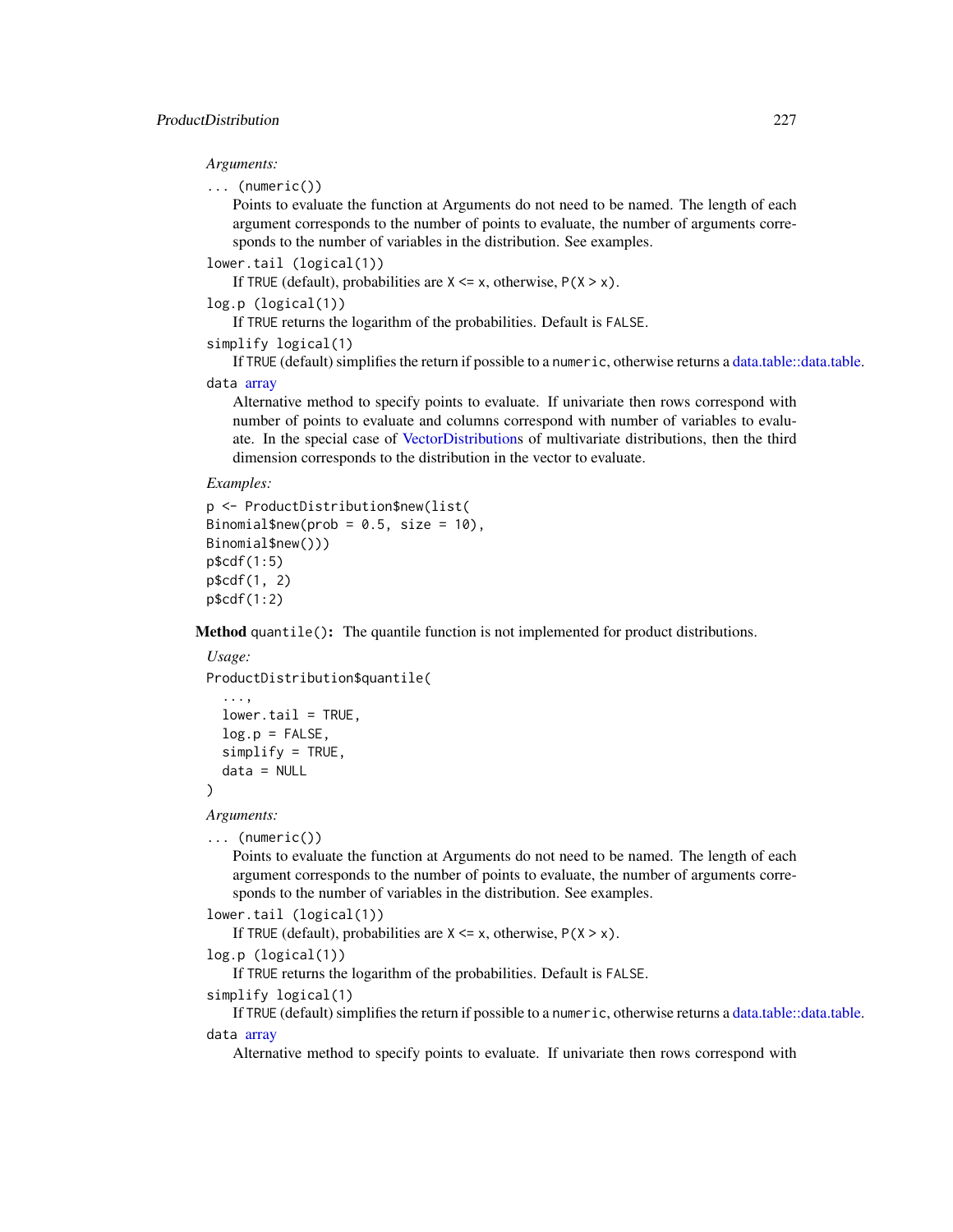number of points to evaluate and columns correspond with number of variables to evaluate. In the special case of [VectorDistributions](#page-285-0) of multivariate distributions, then the third dimension corresponds to the distribution in the vector to evaluate.

Method clone(): The objects of this class are cloneable with this method.

```
Usage:
ProductDistribution$clone(deep = FALSE)
Arguments:
deep Whether to make a deep clone.
```
#### See Also

Other wrappers: [Convolution](#page-47-0), [DistributionWrapper](#page-78-0), [HuberizedDistribution](#page-137-0), [MixtureDistribution](#page-184-0), [TruncatedDistribution](#page-277-0), [VectorDistribution](#page-285-0)

#### Examples

```
## ------------------------------------------------
## Method `ProductDistribution$new`
## ------------------------------------------------
## Not run:
ProductDistribution$new(list(Binomial$new(
 prob = 0.5,
  size = 10), Normal$new(mean = 15)))
ProductDistribution$new(
  distribution = "Binomial",
  params = list(
   list(prob = 0.1, size = 2),list(prob = 0.6, size = 4),list(prob = 0.2, size = 6))
)
# Equivalently
ProductDistribution$new(
  distribution = "Binomial",
  params = data.table::data.table(prob = c(0.1, 0.6, 0.2), size = c(2, 4, 6))
\mathcal{L}## End(Not run)
## ------------------------------------------------
## Method `ProductDistribution$pdf`
## ------------------------------------------------
p <- ProductDistribution$new(list(
Binomial$new(prob = 0.5, size = 10),
```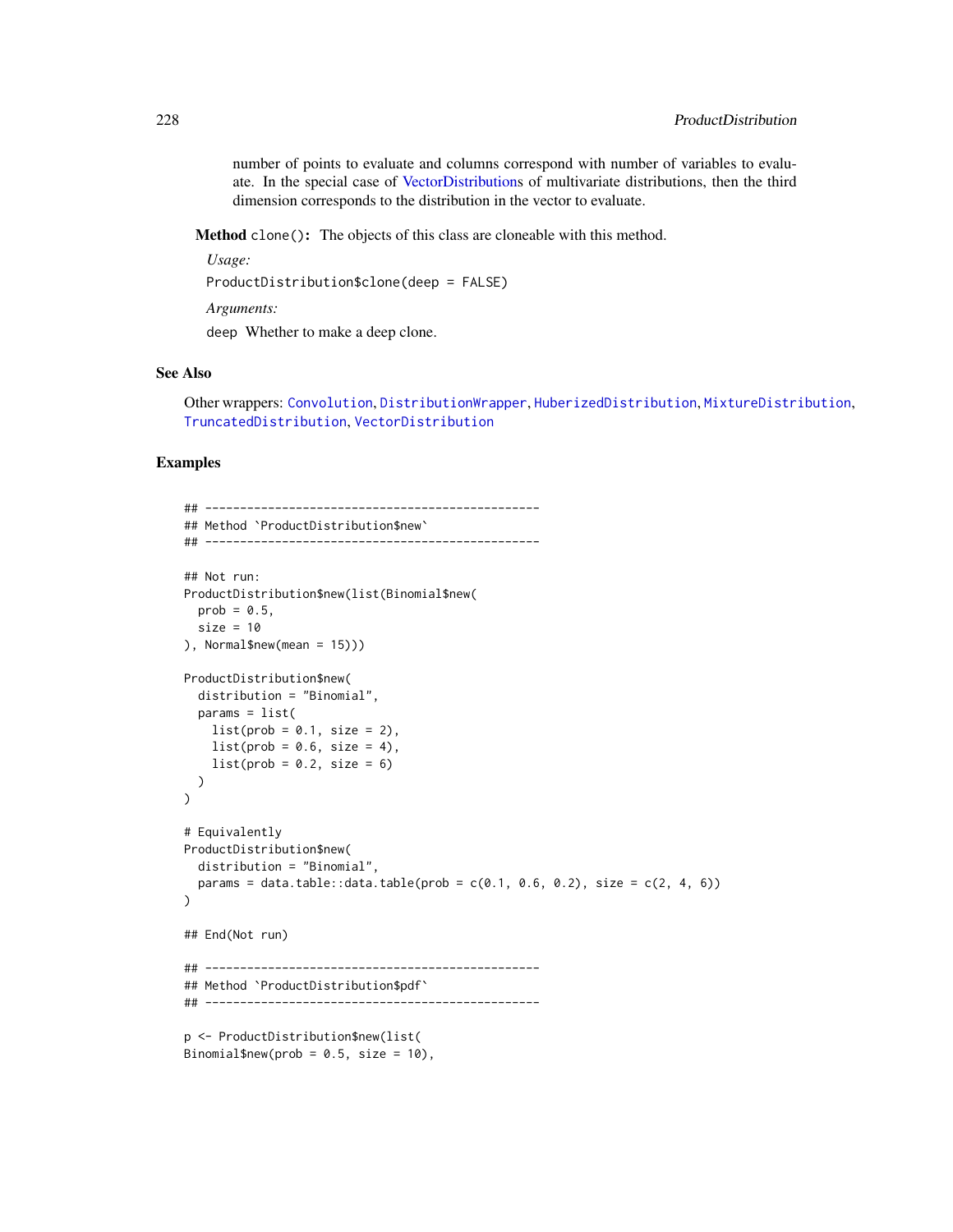#### qqplot 229

```
Binomial$new()))
p$pdf(1:5)
p$pdf(1, 2)
p$pdf(1:2)
## ------------------------------------------------
## Method `ProductDistribution$cdf`
## ------------------------------------------------
p <- ProductDistribution$new(list(
Binomial$new(prob = 0.5, size = 10),
Binomial$new()))
p$cdf(1:5)
p$cdf(1, 2)
p$cdf(1:2)
Normal$new() * Binomial$new()
```
qqplot *Quantile-Quantile Plots for distr6 Objects*

## Description

Quantile-quantile plots are used to compare a "theoretical" or empirical distribution to a reference distribution. They can also compare the quantiles of two reference distributions.

# Usage

qqplot(x, y, npoints = 3000, idline = TRUE, plot = TRUE,  $\ldots$ )

# Arguments

| X         | distr6 object or numeric vector.                                                                                                                         |
|-----------|----------------------------------------------------------------------------------------------------------------------------------------------------------|
| y         | distr <sub>6</sub> object or numeric vector.                                                                                                             |
| npoints   | number of evaluation points.                                                                                                                             |
| idline    | logical; if TRUE (default), the line $y = x$ is plotted                                                                                                  |
| plot      | logical; if TRUE (default), figures are displayed in the plot window; otherwise<br>a data.table::data.table of points and calculated values is returned. |
| $\ddotsc$ | graphical parameters.                                                                                                                                    |

## Details

If x or y are given as numeric vectors then they are first passed to the [Empirical](#page-82-0) distribution. The [Empirical](#page-82-0) distribution is a discrete distribution so quantiles are equivalent to the the Type 1 method in [quantile](#page-0-0).

## Author(s)

Chijing Zeng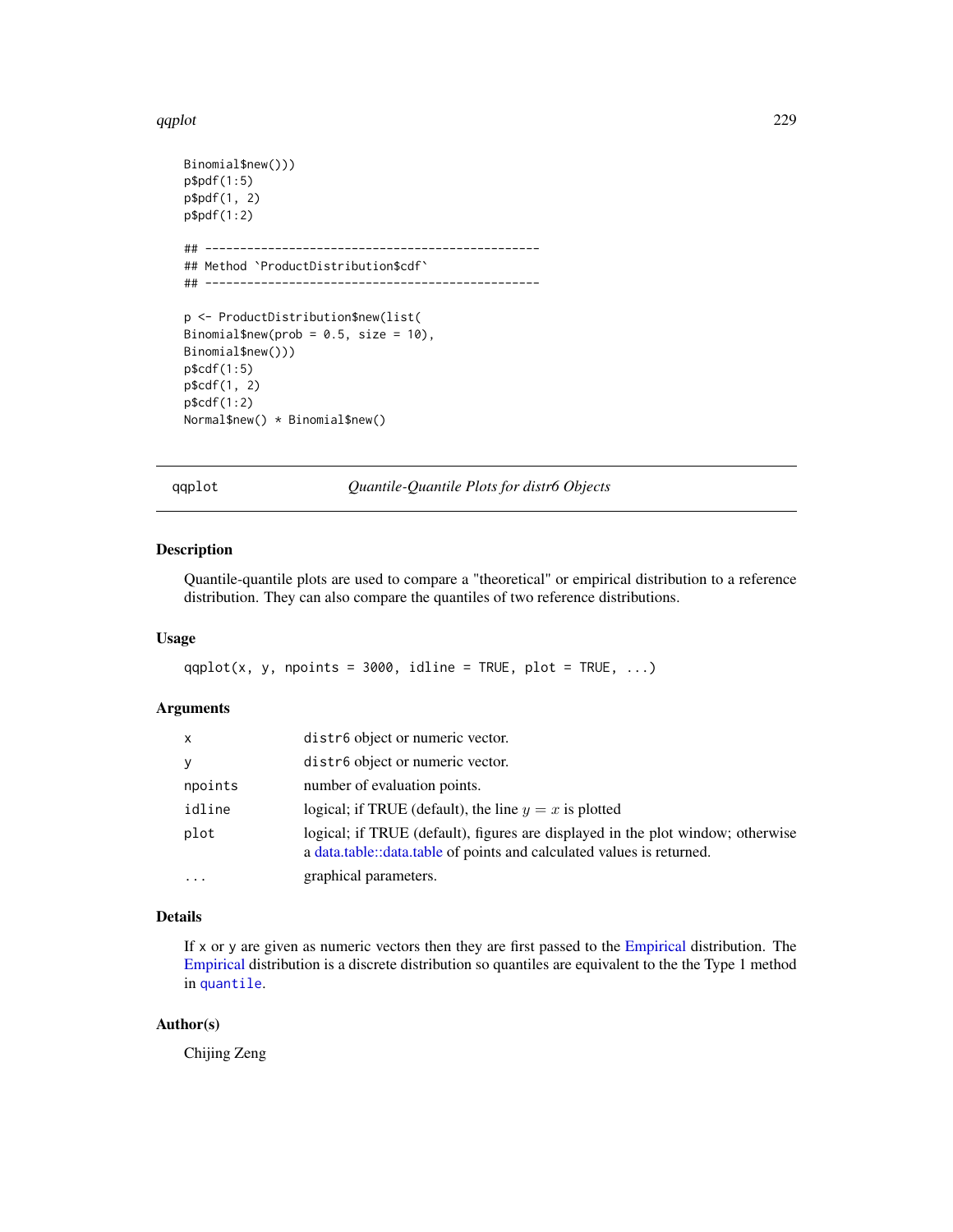230 Quartic Quartic Control of the Control of the Control of the Control of the Control of the Control of the Control of the Control of the Control of the Control of the Control of the Control of the Control of the Control

# See Also

[plot.Distribution](#page-215-0) for plotting a distr6 object.

## Examples

```
qqplot(Normal$new(mean = 15, sd = sqrt(30)), ChiSquared$new(df = 15))
qqplot(rt(200, df = 5), rt(300, df = 5),
 main = "QQ-Plot", xlab = "t-200",ylab = "t-300"
\lambdaqqplot(Normal$new(mean = 2), rnorm(100, mean = 3))
```
<span id="page-229-0"></span>Quartic *Quartic Kernel*

## Description

Mathematical and statistical functions for the Quartic kernel defined by the pdf,

$$
f(x) = 15/16(1 - x^2)^2
$$

over the support  $x \in (-1, 1)$ .

## Details

Quantile is omitted as no closed form analytic expression could be found, decorate with Function-Imputation for numeric results.

## Super classes

[distr6::Distribution](#page-0-0) -> [distr6::Kernel](#page-0-0) -> Quartic

# Public fields

name Full name of distribution.

short\_name Short name of distribution for printing.

description Brief description of the distribution.

## Methods

## Public methods:

- [Quartic\\$pdfSquared2Norm\(\)](#page-52-0)
- [Quartic\\$cdfSquared2Norm\(\)](#page-53-0)
- [Quartic\\$variance\(\)](#page-8-1)
- [Quartic\\$clone\(\)](#page-9-1)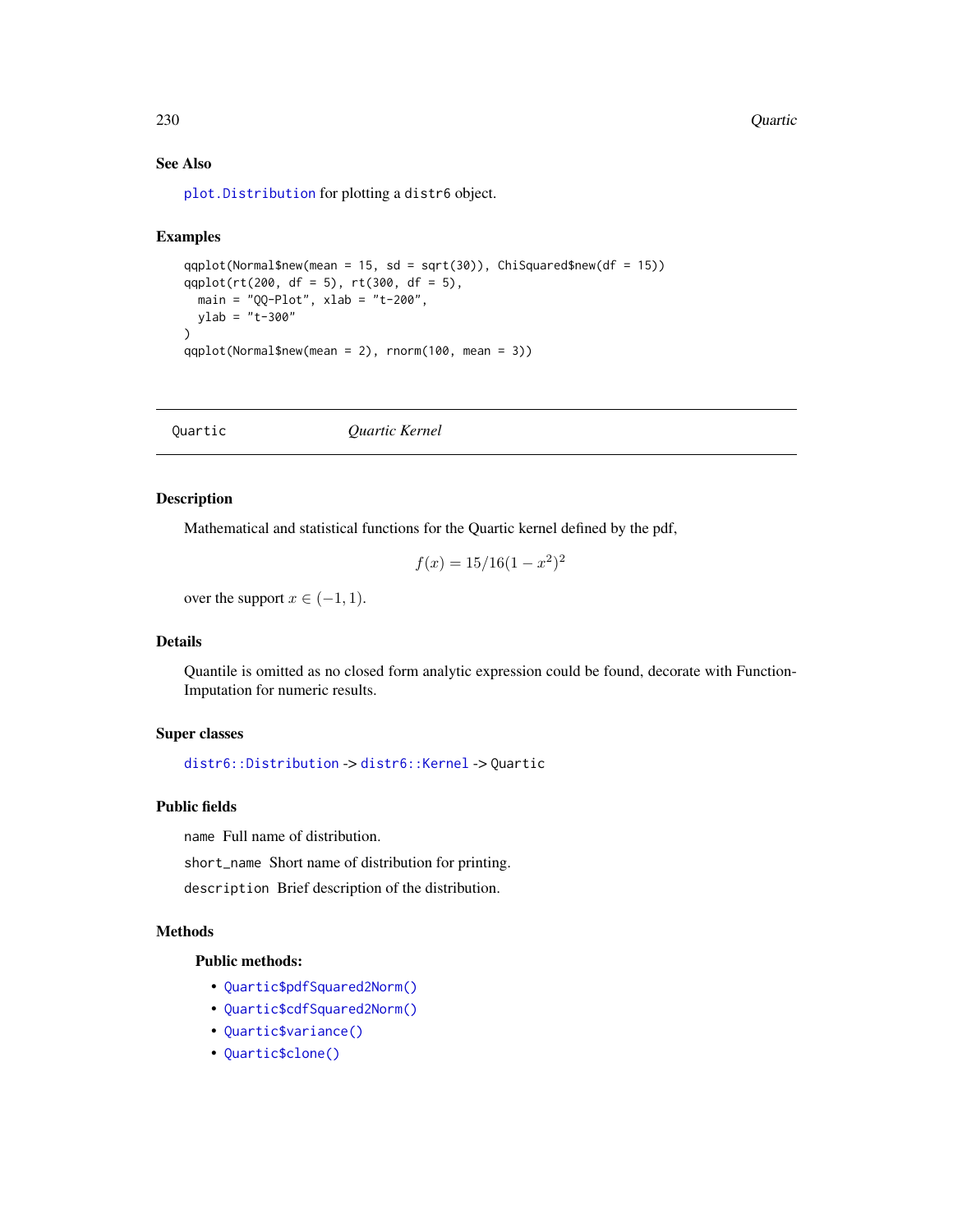Quartic 231

Method pdfSquared2Norm(): The squared 2-norm of the pdf is defined by

$$
\int_a^b (f_X(u))^2 du
$$

where X is the Distribution,  $f_X$  is its pdf and  $a, b$  are the distribution support limits.

```
Usage:
```

```
Quartic$pdfSquared2Norm(x = 0, upper = Inf)
```

```
Arguments:
x (numeric(1))
    Amount to shift the result.
upper (numeric(1))
    Upper limit of the integral.
```
Method cdfSquared2Norm(): The squared 2-norm of the cdf is defined by

$$
\int_a^b (F_X(u))^2 du
$$

where X is the Distribution,  $F_X$  is its pdf and  $a, b$  are the distribution support limits.

```
Usage:
Quartic$cdfSquared2Norm(x = 0, upper = 0)
Arguments:
x (numeric(1))
   Amount to shift the result.
upper (numeric(1))
   Upper limit of the integral.
```
Method variance(): The variance of a distribution is defined by the formula

$$
var_X = E[X^2] - E[X]^2
$$

where  $E_X$  is the expectation of distribution X. If the distribution is multivariate the covariance matrix is returned.

```
Usage:
Quartic$variance(...)
Arguments:
... Unused.
```
Method clone(): The objects of this class are cloneable with this method.

*Usage:*

```
Quartic$clone(deep = FALSE)
```
*Arguments:*

deep Whether to make a deep clone.

# See Also

Other kernels: [Cosine](#page-52-1), [Epanechnikov](#page-90-0), [LogisticKernel](#page-166-0), [NormalKernel](#page-209-0), [Sigmoid](#page-240-0), [Silverman](#page-242-0), [TriangularKernel](#page-272-0), [Tricube](#page-273-0), [Triweight](#page-275-0), [UniformKernel](#page-284-0)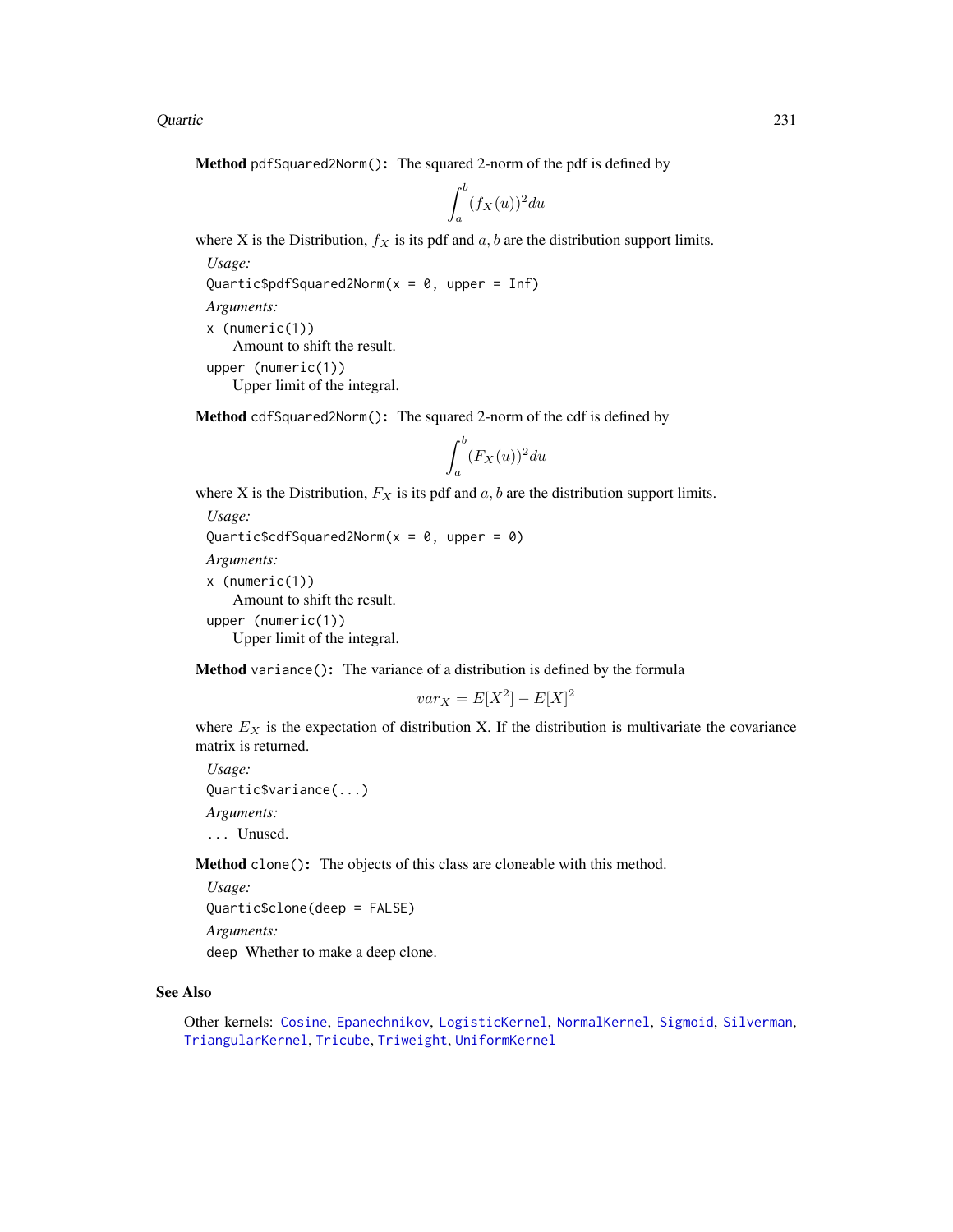<span id="page-231-0"></span>

# Description

Mathematical and statistical functions for the Rayleigh distribution, which is commonly used to model random complex numbers..

## Details

The Rayleigh distribution parameterised with mode (or scale),  $\alpha$ , is defined by the pdf,

$$
f(x) = x/\alpha^2 \exp(-x^2/(2\alpha^2))
$$

for  $\alpha > 0$ .

# Value

Returns an R6 object inheriting from class [SDistribution.](#page-235-0)

# Distribution support

The distribution is supported on  $[0, \infty)$ .

# Default Parameterisation

 $Rayl(model = 1)$ 

## Omitted Methods

N/A

#### Also known as

N/A

#### Super classes

[distr6::Distribution](#page-0-0) -> [distr6::SDistribution](#page-0-0) -> Rayleigh

## Public fields

name Full name of distribution.

short\_name Short name of distribution for printing.

description Brief description of the distribution.

packages Packages required to be installed in order to construct the distribution.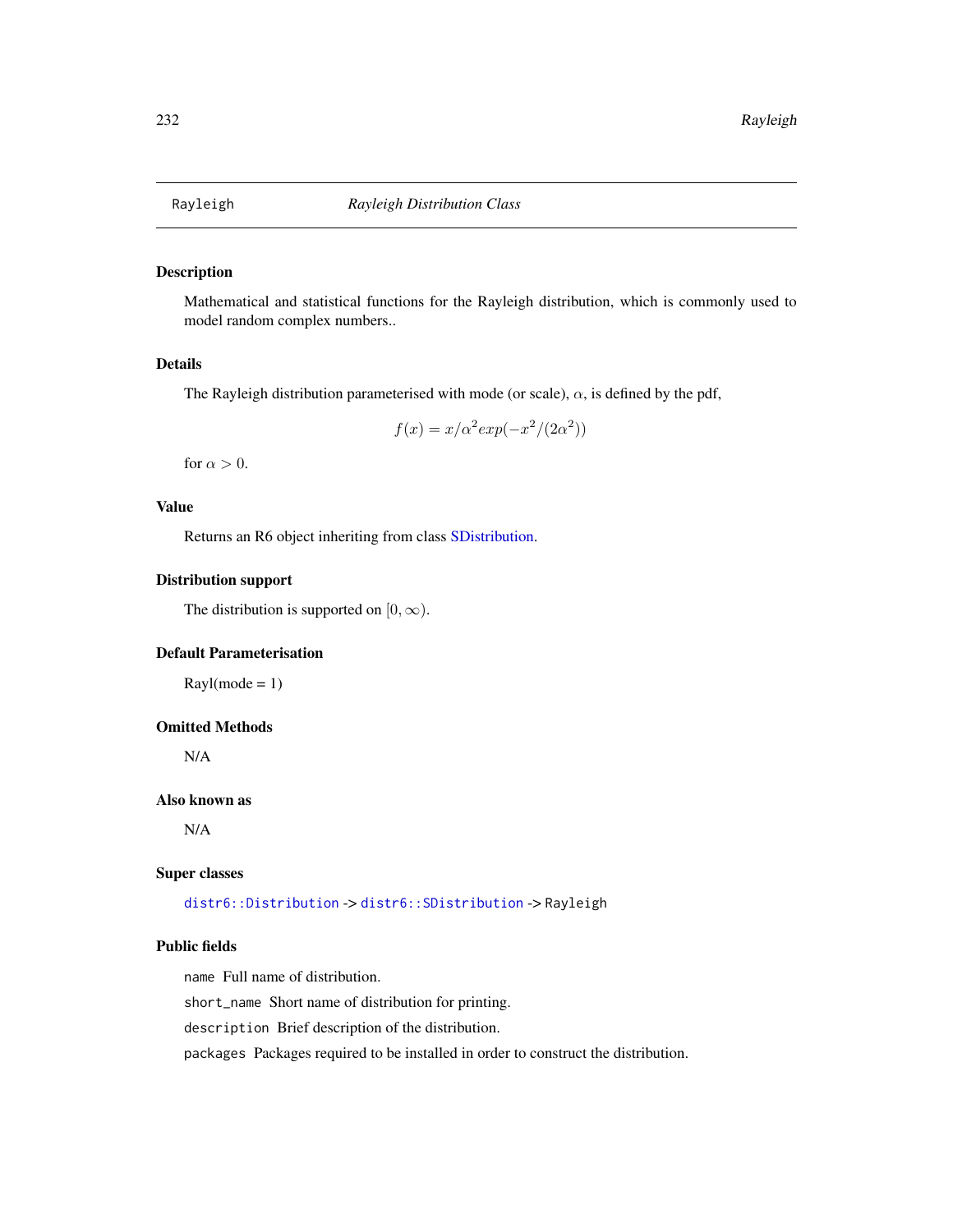#### Rayleigh 233

# Methods

## Public methods:

- [Rayleigh\\$new\(\)](#page-7-0)
- [Rayleigh\\$mean\(\)](#page-7-1)
- [Rayleigh\\$mode\(\)](#page-8-0)
- [Rayleigh\\$median\(\)](#page-14-0)
- [Rayleigh\\$variance\(\)](#page-8-1)
- [Rayleigh\\$skewness\(\)](#page-8-2)
- [Rayleigh\\$kurtosis\(\)](#page-8-3)
- [Rayleigh\\$entropy\(\)](#page-9-2)
- [Rayleigh\\$pgf\(\)](#page-9-0)
- [Rayleigh\\$clone\(\)](#page-9-1)

Method new(): Creates a new instance of this [R6](#page-0-0) class.

*Usage:*

```
Rayleigh$new(mode = NULL, decorators = NULL)
```
*Arguments:*

```
mode (numeric(1))
   Mode of the distribution, defined on the positive Reals. Scale parameter.
decorators (character())
   Decorators to add to the distribution during construction.
```
**Method** mean(): The arithmetic mean of a (discrete) probability distribution  $X$  is the expectation

$$
E_X(X) = \sum p_X(x) * x
$$

with an integration analogue for continuous distributions.

```
Usage:
Rayleigh$mean(...)
Arguments:
```
... Unused.

Method mode(): The mode of a probability distribution is the point at which the pdf is a local maximum, a distribution can be unimodal (one maximum) or multimodal (several maxima).

*Usage:*

```
Rayleigh$mode(which = "all")
```
*Arguments:*

which  $(character(1) | numeric(1))$ 

Ignored if distribution is unimodal. Otherwise "all" returns all modes, otherwise specifies which mode to return.

Method median(): Returns the median of the distribution. If an analytical expression is available returns distribution median, otherwise if symmetric returns self\$mean, otherwise returns self\$quantile(0.5).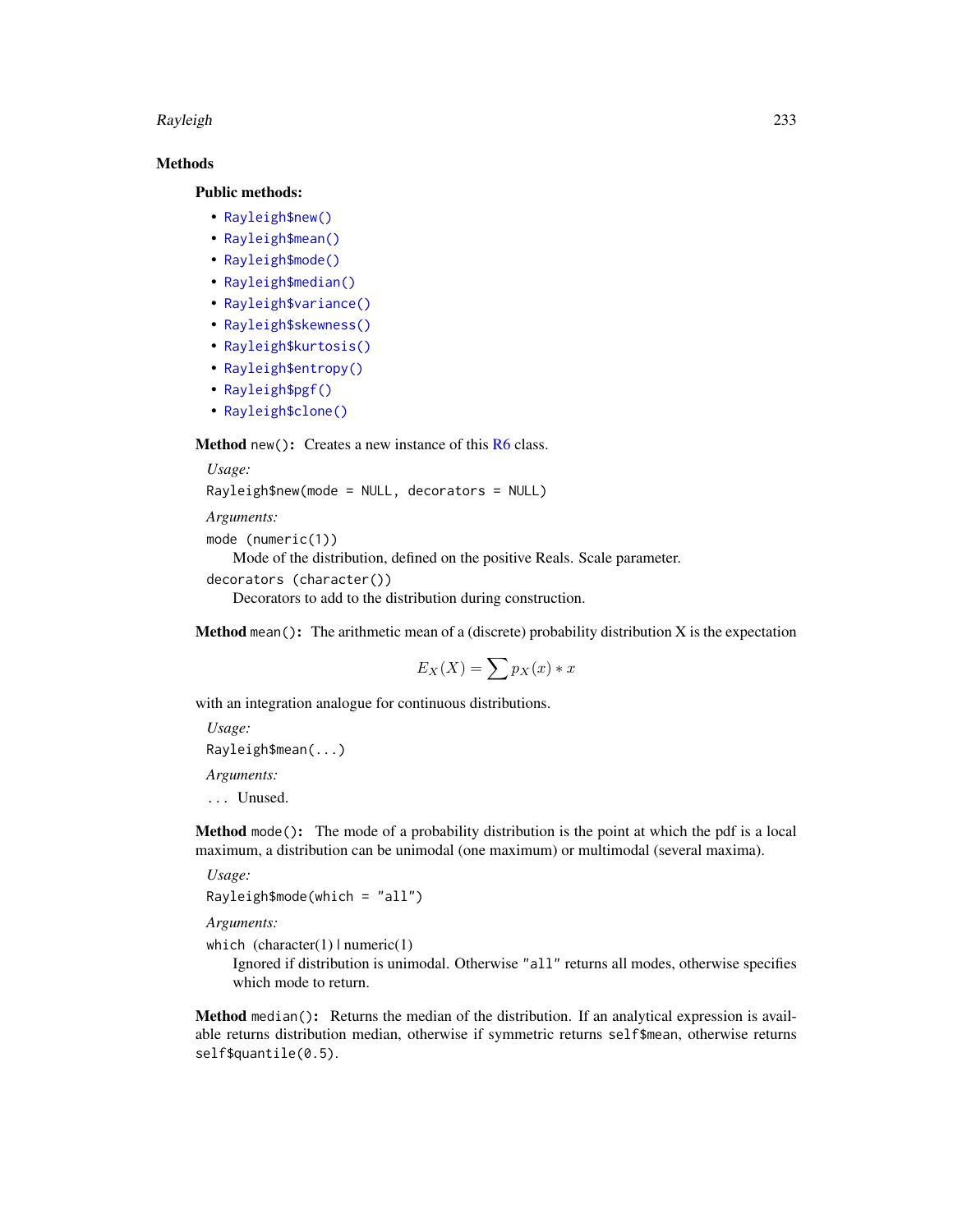*Usage:* Rayleigh\$median()

Method variance(): The variance of a distribution is defined by the formula

$$
var_X = E[X^2] - E[X]^2
$$

where  $E<sub>X</sub>$  is the expectation of distribution X. If the distribution is multivariate the covariance matrix is returned.

*Usage:* Rayleigh\$variance(...) *Arguments:*

... Unused.

Method skewness(): The skewness of a distribution is defined by the third standardised moment,

$$
sk_X = E_X \left[ \frac{x - \mu^3}{\sigma} \right]
$$

where  $E_X$  is the expectation of distribution X,  $\mu$  is the mean of the distribution and  $\sigma$  is the standard deviation of the distribution.

*Usage:* Rayleigh\$skewness(...)

*Arguments:*

... Unused.

Method kurtosis(): The kurtosis of a distribution is defined by the fourth standardised moment,

$$
k_X = E_X \left[ \frac{x - \mu^4}{\sigma} \right]
$$

where  $E_X$  is the expectation of distribution X,  $\mu$  is the mean of the distribution and  $\sigma$  is the standard deviation of the distribution. Excess Kurtosis is Kurtosis - 3.

*Usage:*

Rayleigh\$kurtosis(excess = TRUE, ...)

*Arguments:*

excess (logical(1))

If TRUE (default) excess kurtosis returned.

... Unused.

Method entropy(): The entropy of a (discrete) distribution is defined by

$$
-\sum(f_X)log(f_X)
$$

where  $f_X$  is the pdf of distribution X, with an integration analogue for continuous distributions.

*Usage:*

Rayleigh\$entropy(base =  $2, ...$ )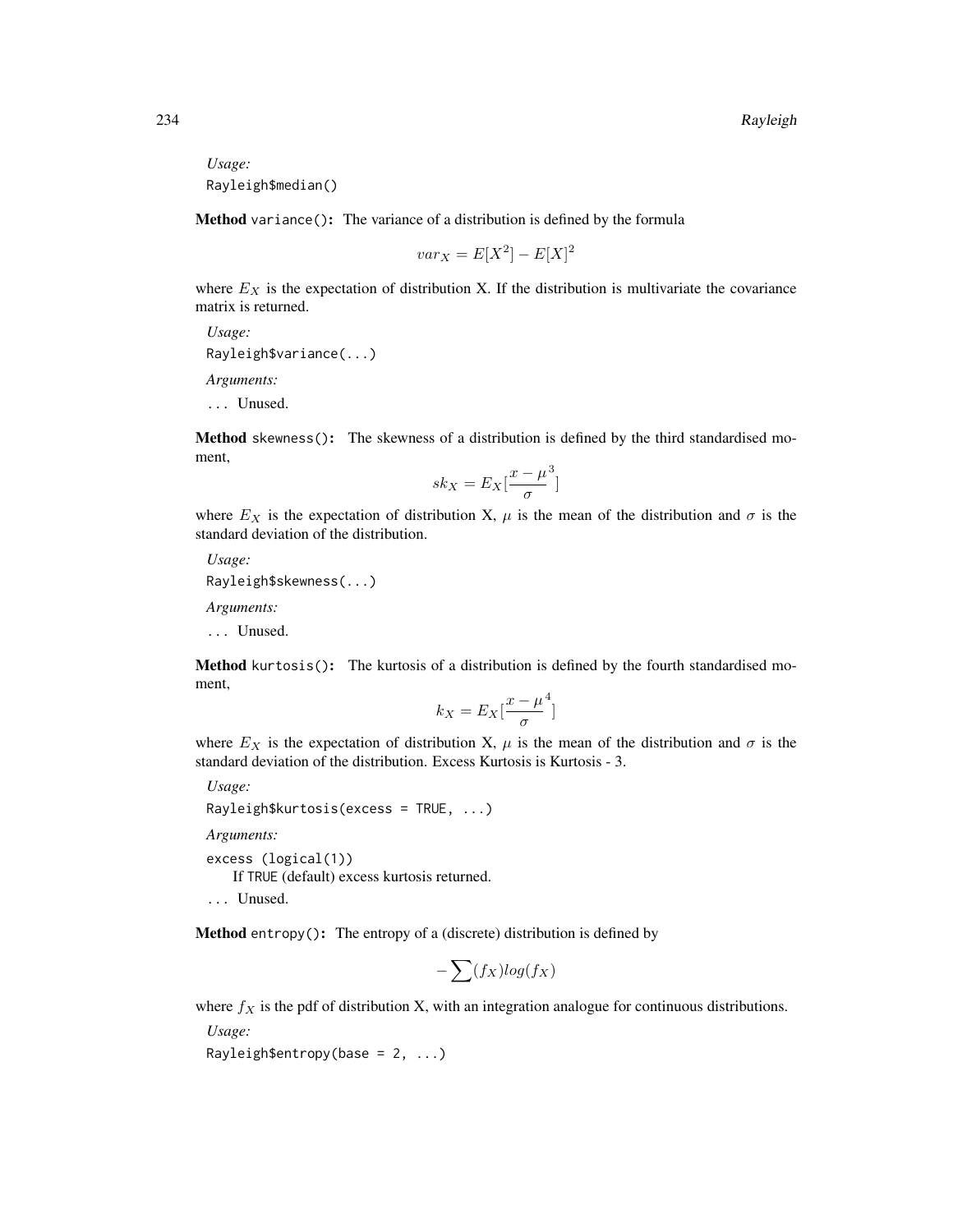*Arguments:* base (integer(1)) Base of the entropy logarithm, default  $= 2$  (Shannon entropy) ... Unused.

Method pgf(): The probability generating function is defined by

$$
pgf_X(z) = E_X[exp(z^x)]
$$

where X is the distribution and  $E<sub>X</sub>$  is the expectation of the distribution X.

*Usage:*

```
Rayleigh$pgf(z, ...)
```
*Arguments:*

z (integer(1))

z integer to evaluate probability generating function at.

... Unused.

Method clone(): The objects of this class are cloneable with this method.

*Usage:*

Rayleigh\$clone(deep = FALSE)

*Arguments:*

deep Whether to make a deep clone.

#### References

McLaughlin, M. P. (2001). A compendium of common probability distributions (pp. 2014-01). Michael P. McLaughlin.

#### See Also

Other continuous distributions: [Arcsine](#page-6-0), [BetaNoncentral](#page-21-0), [Beta](#page-17-0), [Cauchy](#page-34-0), [ChiSquaredNoncentral](#page-43-0), [ChiSquared](#page-38-0), [Dirichlet](#page-59-0), [Erlang](#page-92-0), [Exponential](#page-102-0), [FDistributionNoncentral](#page-110-0), [FDistribution](#page-106-0), [Frechet](#page-113-0), [Gamma](#page-119-0), [Gompertz](#page-129-0), [Gumbel](#page-132-0), [InverseGamma](#page-143-0), [Laplace](#page-149-0), [Logistic](#page-162-0), [Loglogistic](#page-168-0), [Lognormal](#page-172-0), [MultivariateNormal](#page-195-0), [Normal](#page-204-0), [Pareto](#page-211-0), [Poisson](#page-218-0), [ShiftedLoglogistic](#page-236-0), [StudentTNoncentral](#page-249-0), [StudentT](#page-245-0), [Triangular](#page-266-0), [Uniform](#page-279-0), [Wald](#page-294-0), [Weibull](#page-298-0)

Other univariate distributions: [Arcsine](#page-6-0), [Bernoulli](#page-12-0), [BetaNoncentral](#page-21-0), [Beta](#page-17-0), [Binomial](#page-23-0), [Categorical](#page-29-0), [Cauchy](#page-34-0), [ChiSquaredNoncentral](#page-43-0), [ChiSquared](#page-38-0), [Degenerate](#page-55-0), [DiscreteUniform](#page-62-0), [Empirical](#page-82-0), [Erlang](#page-92-0), [Exponential](#page-102-0), [FDistributionNoncentral](#page-110-0), [FDistribution](#page-106-0), [Frechet](#page-113-0), [Gamma](#page-119-0), [Geometric](#page-125-0), [Gompertz](#page-129-0), [Gumbel](#page-132-0), [Hypergeometric](#page-139-0), [InverseGamma](#page-143-0), [Laplace](#page-149-0), [Logarithmic](#page-158-0), [Logistic](#page-162-0), [Loglogistic](#page-168-0), [Lognormal](#page-172-0), [Matdist](#page-178-0), [NegativeBinomial](#page-200-0), [Normal](#page-204-0), [Pareto](#page-211-0), [Poisson](#page-218-0), [ShiftedLoglogistic](#page-236-0), [StudentTNoncentral](#page-249-0), [StudentT](#page-245-0), [Triangular](#page-266-0), [Uniform](#page-279-0), [Wald](#page-294-0), [Weibull](#page-298-0), [WeightedDiscrete](#page-302-0)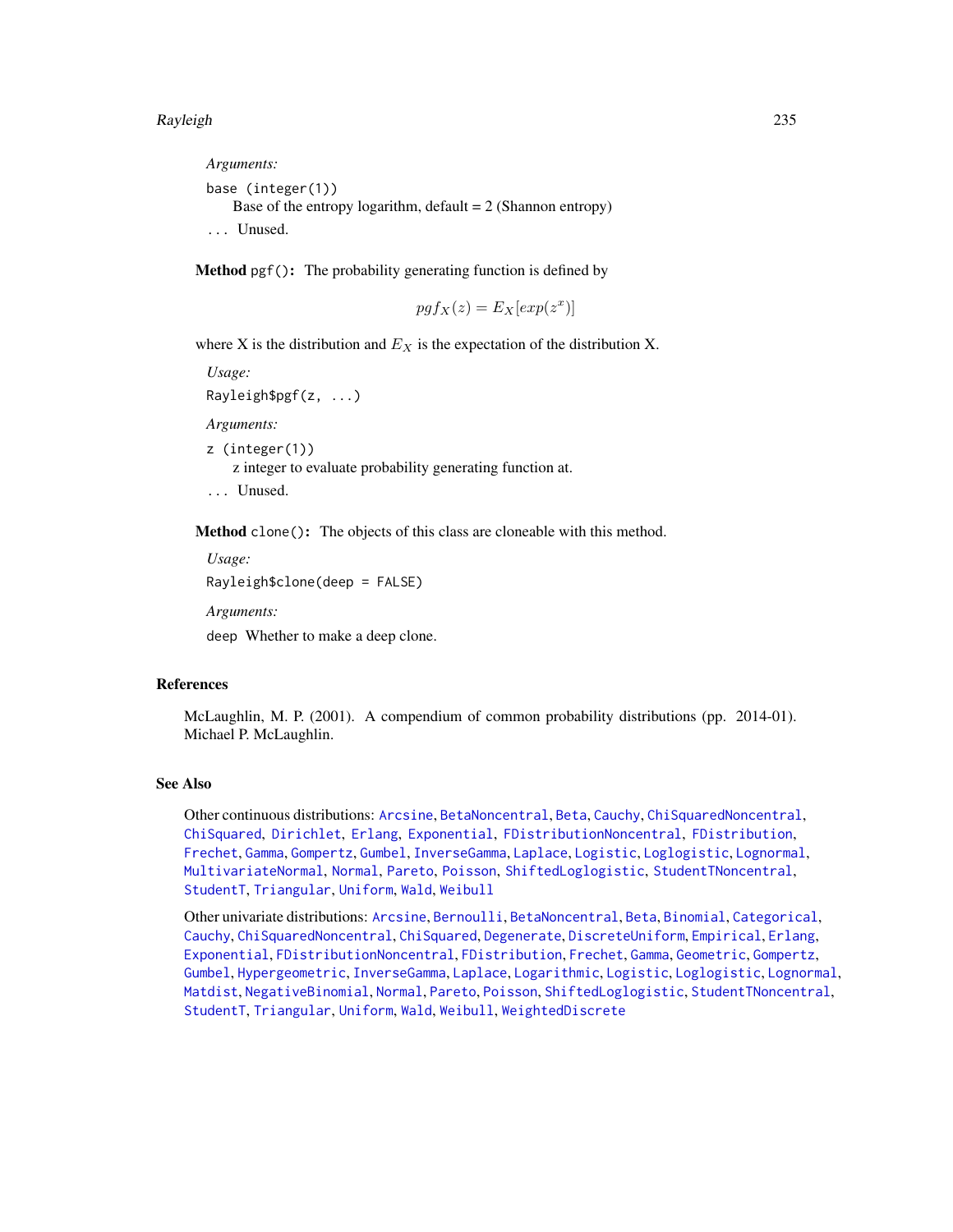# Description

Replicates a constructed distribution into either a

- [VectorDistribution](#page-285-0) (class = "vector")
- [ProductDistribution](#page-222-0) (class = "product")
- [MixtureDistribution](#page-184-0) (class = "mixture")

If the distribution is not a custom [Distribution](#page-67-0) then uses the more efficient distribution/params constructor, otherwise uses distlist.

## Usage

```
## S3 method for class 'Distribution'
rep(x, times, class = c("vector", "product", "mixture"), ...)
```
## **Arguments**

| X                 | <b>Distribution</b>                                              |
|-------------------|------------------------------------------------------------------|
| times             | $(integer(1))$ Number of times to replicate the distribution     |
| class             | $(character(1))$ What type of vector to create, see description. |
| $\cdot\cdot\cdot$ | Additional arguments, currently unused.                          |

# Examples

rep(Binomial\$new(), 10) rep(Gamma\$new(), 2, class = "product")

<span id="page-235-0"></span>SDistribution *Abstract Special Distribution Class*

## Description

Abstract class that cannot be constructed directly.

# Value

Returns error. Abstract classes cannot be constructed directly.

## Super class

[distr6::Distribution](#page-0-0) -> SDistribution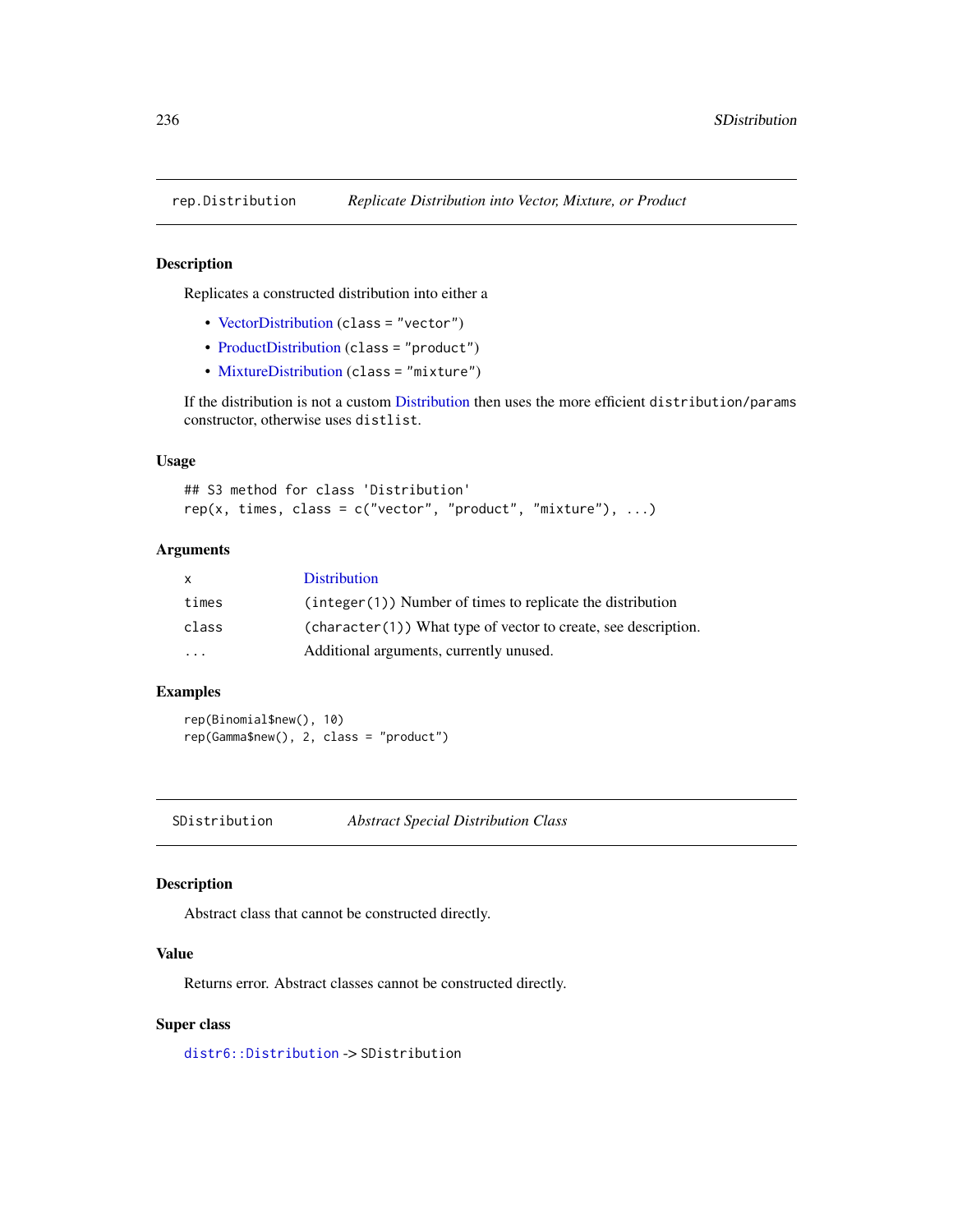## Public fields

package Deprecated, use \$packages instead.

packages Packages required to be installed in order to construct the distribution.

## Methods

## Public methods:

- [SDistribution\\$new\(\)](#page-7-0)
- [SDistribution\\$clone\(\)](#page-9-1)

Method new(): Creates a new instance of this [R6](#page-0-0) class.

```
Usage:
SDistribution$new(
  decorators,
  support,
  type,
  symmetry = c("asymmetric", "symmetric")
)
Arguments:
decorators (character())
    Decorators to add to the distribution during construction.
support [set6::Set]
    Support of the distribution.
type [set6::Set]
    Type of the distribution.
symmetry character(1)
    Distribution symmetry type, default "asymmetric".
```
Method clone(): The objects of this class are cloneable with this method.

```
Usage:
SDistribution$clone(deep = FALSE)
Arguments:
deep Whether to make a deep clone.
```
<span id="page-236-0"></span>ShiftedLoglogistic *Shifted Log-Logistic Distribution Class*

# Description

Mathematical and statistical functions for the Shifted Log-Logistic distribution, which is commonly used in survival analysis for its non-monotonic hazard as well as in economics, a generalised variant of [Loglogistic.](#page-168-0)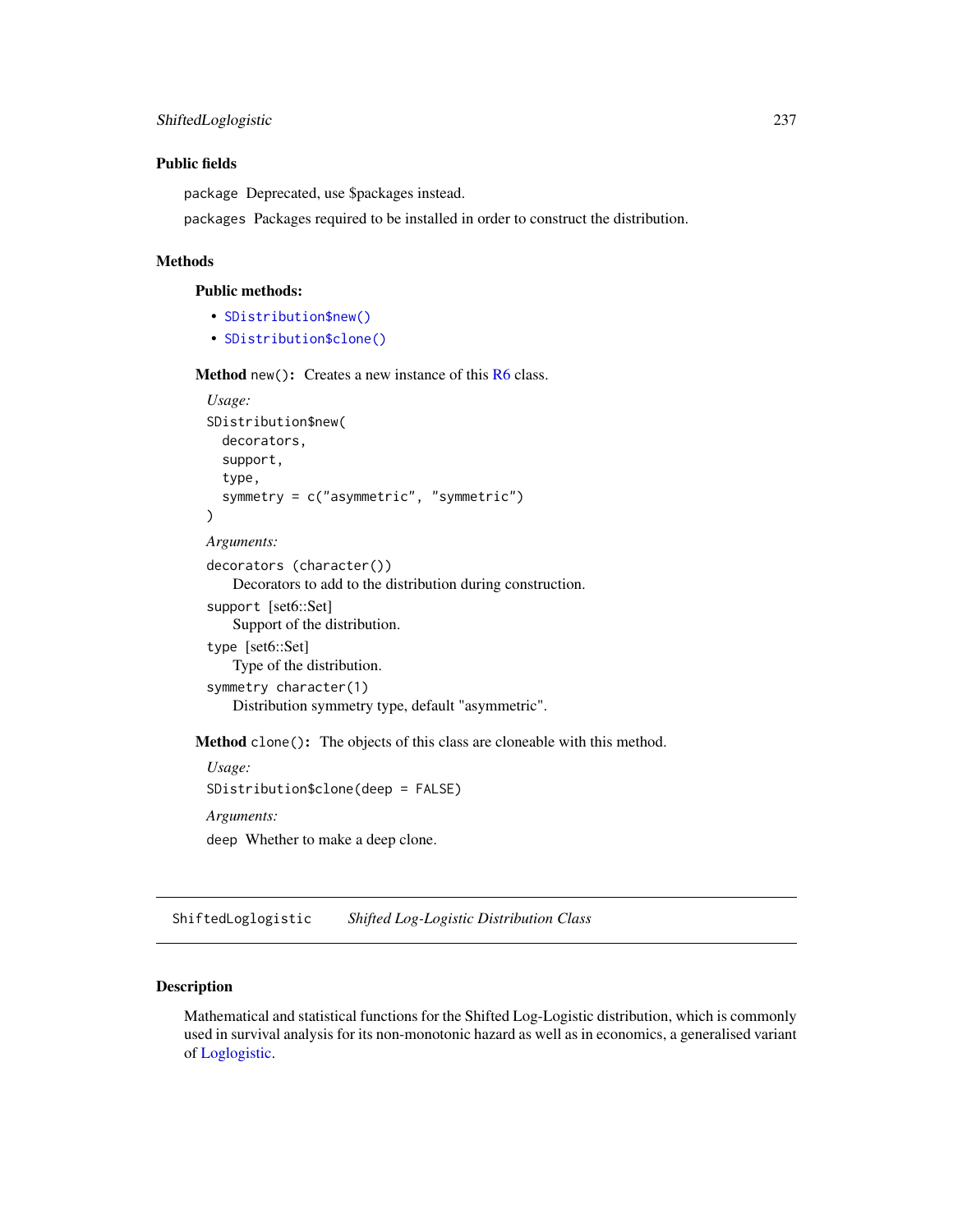# Details

The Shifted Log-Logistic distribution parameterised with shape,  $\beta$ , scale,  $\alpha$ , and location,  $\gamma$ , is defined by the pdf,

$$
f(x) = (\beta/\alpha)((x-\gamma)/\alpha)^{\beta-1}(1 + ((x-\gamma)/\alpha)^{\beta})^{-2}
$$

for  $\alpha$ ,  $\beta > 0$  and  $\gamma \geq 0$ .

# Value

Returns an R6 object inheriting from class [SDistribution.](#page-235-0)

## Distribution support

The distribution is supported on the non-negative Reals.

## Default Parameterisation

ShiftLLogis(scale = 1, shape = 1, location = 0)

#### Omitted Methods

N/A

#### Also known as

N/A

## Super classes

[distr6::Distribution](#page-0-0) -> [distr6::SDistribution](#page-0-0) -> ShiftedLoglogistic

## Public fields

name Full name of distribution.

short\_name Short name of distribution for printing.

description Brief description of the distribution.

packages Packages required to be installed in order to construct the distribution.

## Active bindings

properties Returns distribution properties, including skewness type and symmetry.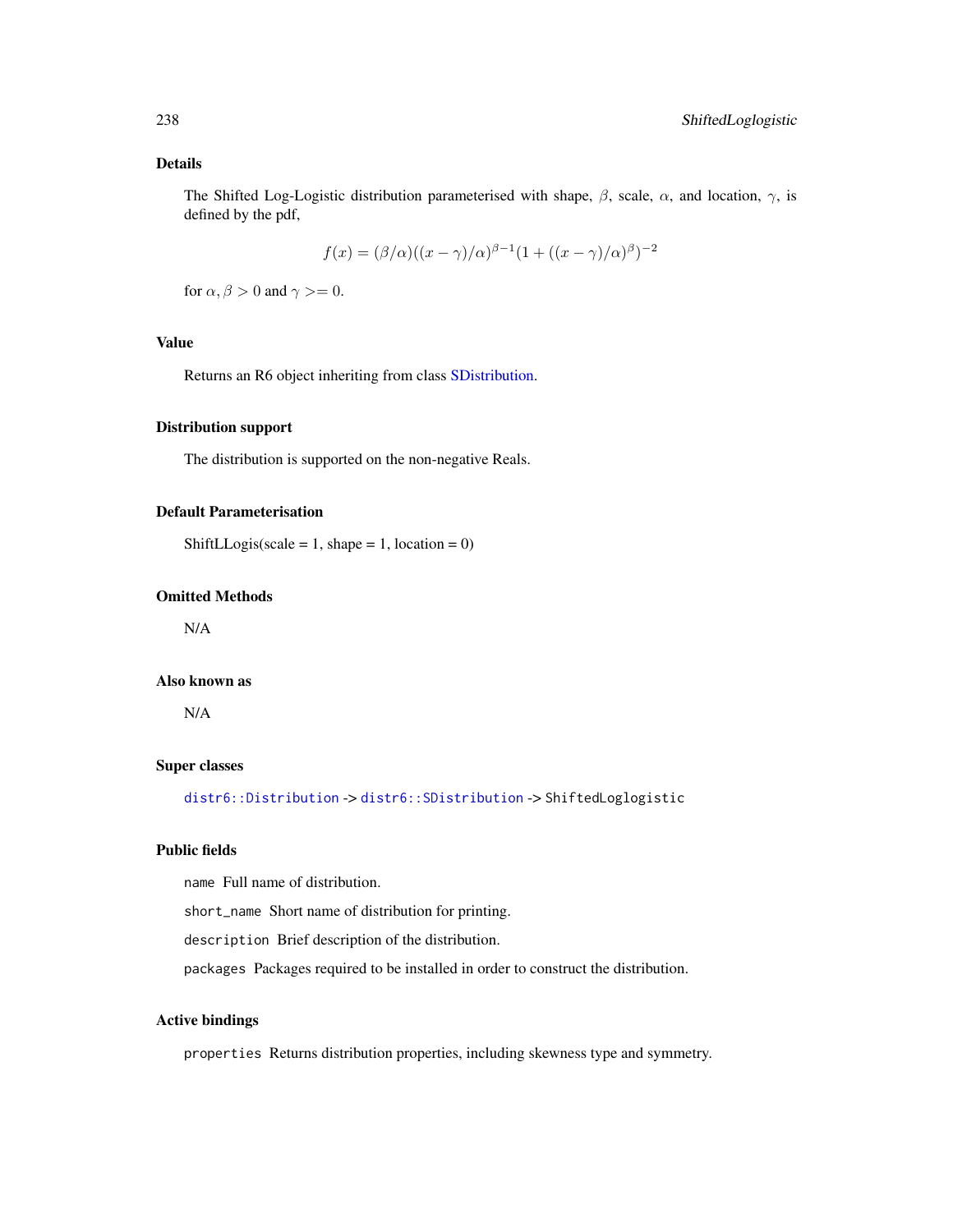# ShiftedLoglogistic 239

## Methods

## Public methods:

- [ShiftedLoglogistic\\$new\(\)](#page-7-0)
- [ShiftedLoglogistic\\$mean\(\)](#page-7-1)
- [ShiftedLoglogistic\\$mode\(\)](#page-8-0)
- [ShiftedLoglogistic\\$median\(\)](#page-14-0)
- [ShiftedLoglogistic\\$variance\(\)](#page-8-1)
- [ShiftedLoglogistic\\$pgf\(\)](#page-9-0)
- [ShiftedLoglogistic\\$clone\(\)](#page-9-1)

Method new(): Creates a new instance of this [R6](#page-0-0) class.

```
Usage:
ShiftedLoglogistic$new(
  scale = NULL,
  shape = NULL,location = NULL,
  rate = NULL,
  decorators = NULL
)
Arguments:
scale numeric(1))
```
Scale parameter of the distribution, defined on the positive Reals. scale = 1/rate. If provided rate is ignored.

```
shape (numeric(1))
```
Shape parameter, defined on the positive Reals.

```
location (numeric(1))
```
Location parameter, defined on the Reals.

```
rate (numeric(1))
```
Rate parameter of the distribution, defined on the positive Reals.

```
decorators (character())
```
Decorators to add to the distribution during construction.

**Method** mean(): The arithmetic mean of a (discrete) probability distribution  $X$  is the expectation

$$
E_X(X) = \sum p_X(x) * x
$$

with an integration analogue for continuous distributions.

*Usage:* ShiftedLoglogistic\$mean(...) *Arguments:*

... Unused.

Method mode(): The mode of a probability distribution is the point at which the pdf is a local maximum, a distribution can be unimodal (one maximum) or multimodal (several maxima).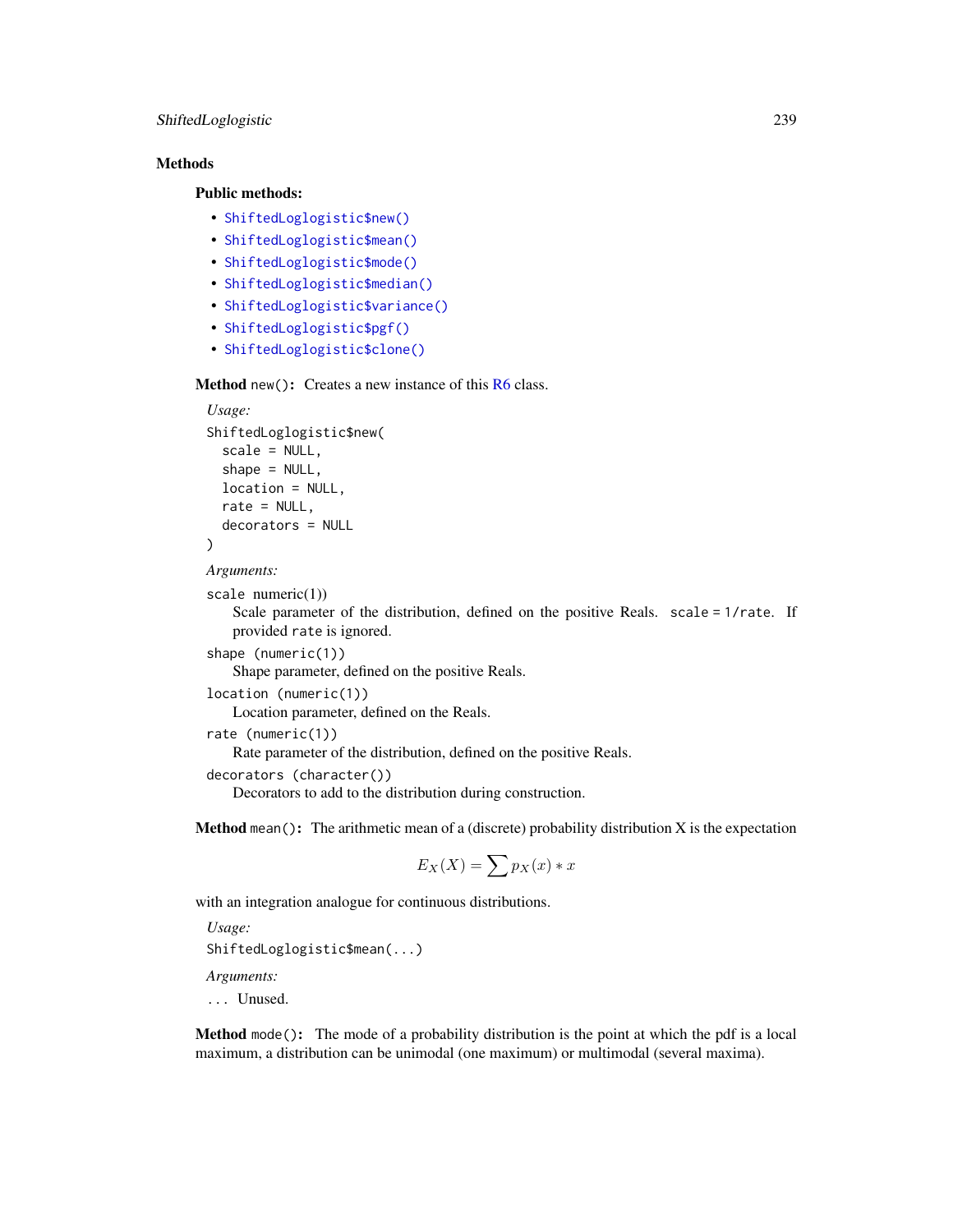*Usage:*

ShiftedLoglogistic\$mode(which = "all")

*Arguments:*

which  $(character(1) | numeric(1))$ 

Ignored if distribution is unimodal. Otherwise "all" returns all modes, otherwise specifies which mode to return.

Method median(): Returns the median of the distribution. If an analytical expression is available returns distribution median, otherwise if symmetric returns self\$mean, otherwise returns self\$quantile(0.5).

*Usage:* ShiftedLoglogistic\$median()

Method variance(): The variance of a distribution is defined by the formula

$$
var_X = E[X^2] - E[X]^2
$$

where  $E_X$  is the expectation of distribution X. If the distribution is multivariate the covariance matrix is returned.

*Usage:* ShiftedLoglogistic\$variance(...) *Arguments:* ... Unused.

Method pgf(): The probability generating function is defined by

$$
pgf_X(z) = E_X[exp(z^x)]
$$

where X is the distribution and  $E<sub>X</sub>$  is the expectation of the distribution X.

*Usage:* ShiftedLoglogistic\$pgf(z, ...)

*Arguments:*

z (integer(1))

z integer to evaluate probability generating function at.

... Unused.

Method clone(): The objects of this class are cloneable with this method.

*Usage:* ShiftedLoglogistic\$clone(deep = FALSE) *Arguments:*

deep Whether to make a deep clone.

#### References

McLaughlin, M. P. (2001). A compendium of common probability distributions (pp. 2014-01). Michael P. McLaughlin.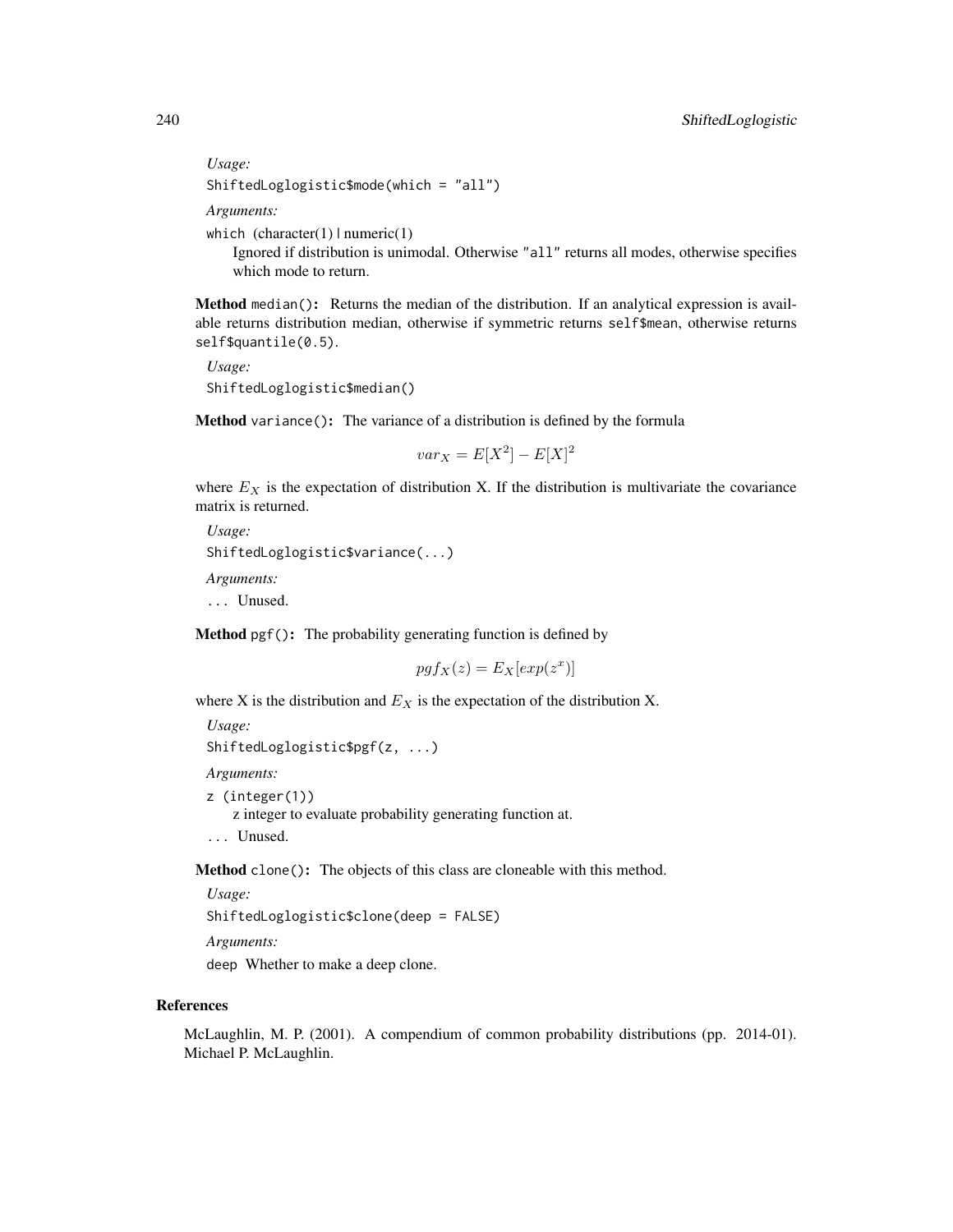## Sigmoid 241

## See Also

Other continuous distributions: [Arcsine](#page-6-0), [BetaNoncentral](#page-21-0), [Beta](#page-17-0), [Cauchy](#page-34-0), [ChiSquaredNoncentral](#page-43-0), [ChiSquared](#page-38-0), [Dirichlet](#page-59-0), [Erlang](#page-92-0), [Exponential](#page-102-0), [FDistributionNoncentral](#page-110-0), [FDistribution](#page-106-0), [Frechet](#page-113-0), [Gamma](#page-119-0), [Gompertz](#page-129-0), [Gumbel](#page-132-0), [InverseGamma](#page-143-0), [Laplace](#page-149-0), [Logistic](#page-162-0), [Loglogistic](#page-168-0), [Lognormal](#page-172-0), [MultivariateNormal](#page-195-0), [Normal](#page-204-0), [Pareto](#page-211-0), [Poisson](#page-218-0), [Rayleigh](#page-231-0), [StudentTNoncentral](#page-249-0), [StudentT](#page-245-0), [Triangular](#page-266-0), [Uniform](#page-279-0), [Wald](#page-294-0), [Weibull](#page-298-0)

Other univariate distributions: [Arcsine](#page-6-0), [Bernoulli](#page-12-0), [BetaNoncentral](#page-21-0), [Beta](#page-17-0), [Binomial](#page-23-0), [Categorical](#page-29-0), [Cauchy](#page-34-0), [ChiSquaredNoncentral](#page-43-0), [ChiSquared](#page-38-0), [Degenerate](#page-55-0), [DiscreteUniform](#page-62-0), [Empirical](#page-82-0), [Erlang](#page-92-0), [Exponential](#page-102-0), [FDistributionNoncentral](#page-110-0), [FDistribution](#page-106-0), [Frechet](#page-113-0), [Gamma](#page-119-0), [Geometric](#page-125-0), [Gompertz](#page-129-0), [Gumbel](#page-132-0), [Hypergeometric](#page-139-0), [InverseGamma](#page-143-0), [Laplace](#page-149-0), [Logarithmic](#page-158-0), [Logistic](#page-162-0), [Loglogistic](#page-168-0), [Lognormal](#page-172-0), [Matdist](#page-178-0), [NegativeBinomial](#page-200-0), [Normal](#page-204-0), [Pareto](#page-211-0), [Poisson](#page-218-0), [Rayleigh](#page-231-0), [StudentTNoncentral](#page-249-0), [StudentT](#page-245-0), [Triangular](#page-266-0), [Uniform](#page-279-0), [Wald](#page-294-0), [Weibull](#page-298-0), [WeightedDiscrete](#page-302-0)

<span id="page-240-0"></span>Sigmoid *Sigmoid Kernel*

## Description

Mathematical and statistical functions for the Sigmoid kernel defined by the pdf,

$$
f(x) = 2/\pi (exp(x) + exp(-x))^{-1}
$$

over the support  $x \in R$ .

## Details

The cdf and quantile functions are omitted as no closed form analytic expressions could be found, decorate with FunctionImputation for numeric results.

#### Super classes

[distr6::Distribution](#page-0-0) -> [distr6::Kernel](#page-0-0) -> Sigmoid

#### Public fields

name Full name of distribution.

short\_name Short name of distribution for printing.

description Brief description of the distribution.

#### Methods

#### Public methods:

- [Sigmoid\\$new\(\)](#page-7-0)
- [Sigmoid\\$pdfSquared2Norm\(\)](#page-52-0)
- [Sigmoid\\$variance\(\)](#page-8-1)
- [Sigmoid\\$clone\(\)](#page-9-1)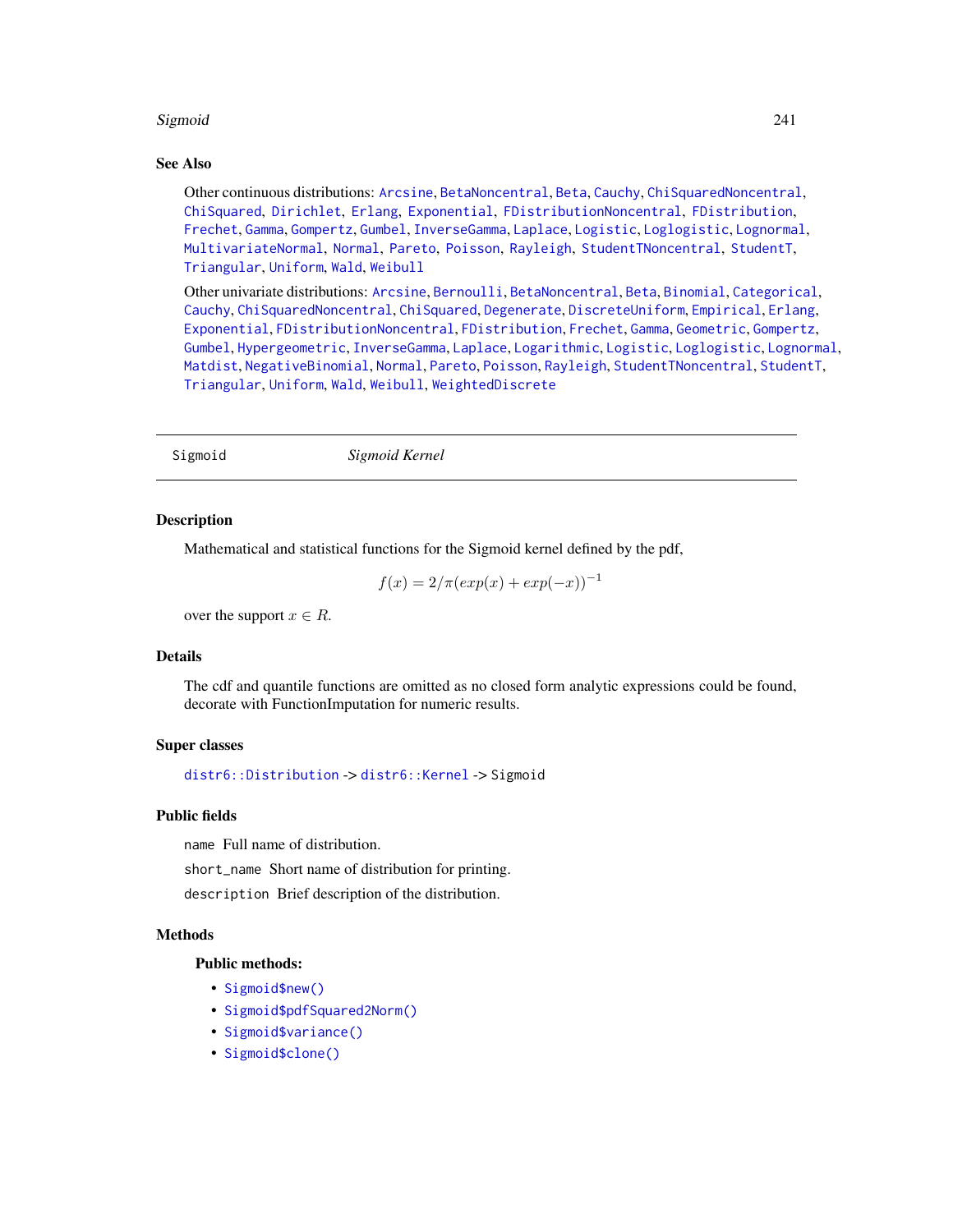Method new(): Creates a new instance of this [R6](#page-0-0) class.

```
Usage:
Sigmoid$new(decorators = NULL)
```
*Arguments:*

```
decorators (character())
```
Decorators to add to the distribution during construction.

Method pdfSquared2Norm(): The squared 2-norm of the pdf is defined by

$$
\int_a^b (f_X(u))^2 du
$$

where X is the Distribution,  $f_X$  is its pdf and  $a, b$  are the distribution support limits.

*Usage:*

```
Sigmoid$pdfSquared2Norm(x = 0, upper = Inf)
```
*Arguments:*

x (numeric(1)) Amount to shift the result. upper (numeric(1)) Upper limit of the integral.

Method variance(): The variance of a distribution is defined by the formula

$$
var_X = E[X^2] - E[X]^2
$$

where  $E_X$  is the expectation of distribution X. If the distribution is multivariate the covariance matrix is returned.

*Usage:* Sigmoid\$variance(...)

*Arguments:*

... Unused.

Method clone(): The objects of this class are cloneable with this method.

*Usage:* Sigmoid\$clone(deep = FALSE)

*Arguments:*

deep Whether to make a deep clone.

## See Also

Other kernels: [Cosine](#page-52-1), [Epanechnikov](#page-90-0), [LogisticKernel](#page-166-0), [NormalKernel](#page-209-0), [Quartic](#page-229-0), [Silverman](#page-242-0), [TriangularKernel](#page-272-0), [Tricube](#page-273-0), [Triweight](#page-275-0), [UniformKernel](#page-284-0)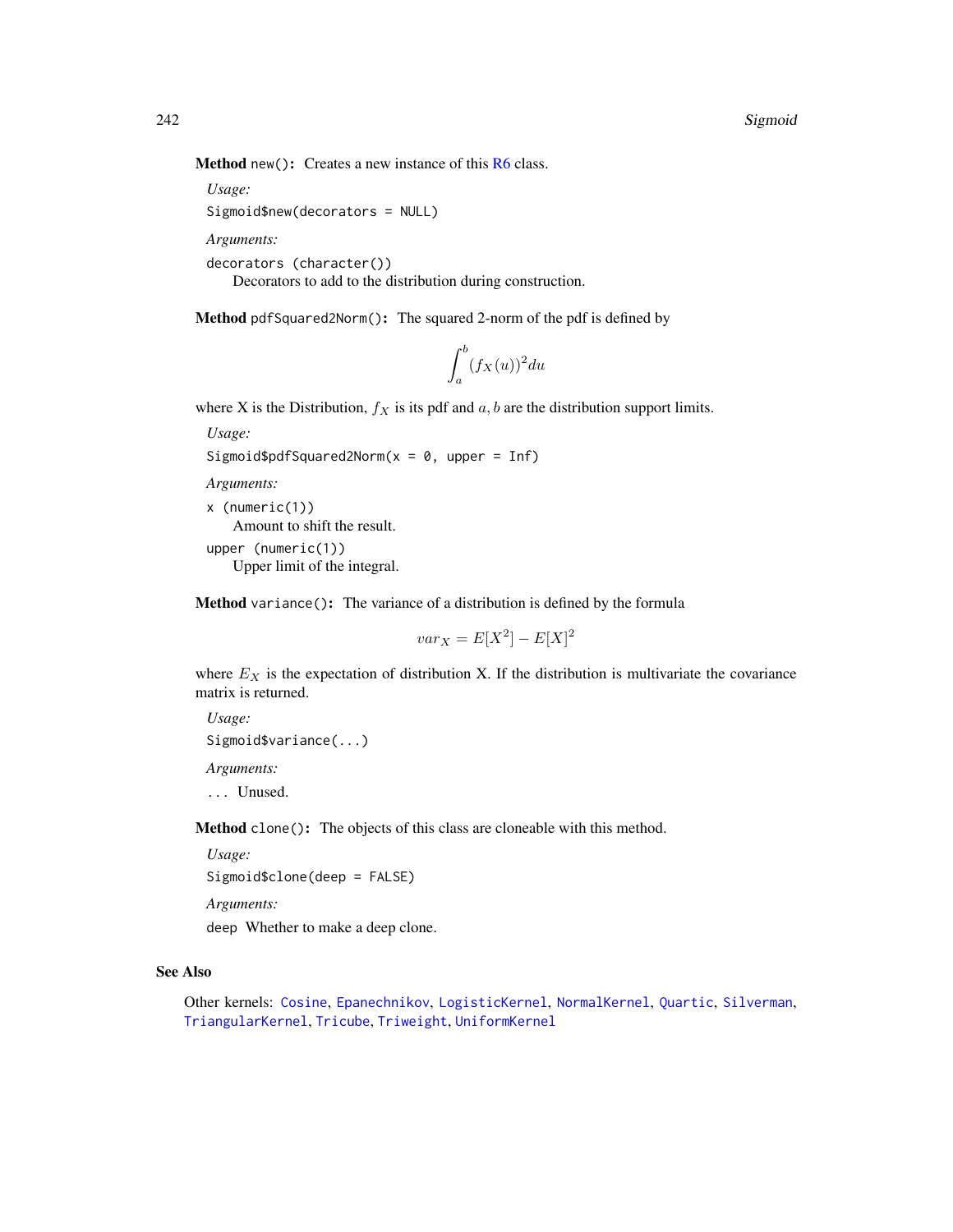<span id="page-242-0"></span>

#### Description

Mathematical and statistical functions for the Silverman kernel defined by the pdf,

$$
f(x) = exp(-|x|/\sqrt{2})/2 * sin(|x|/\sqrt{2} + \pi/4)
$$

over the support  $x \in R$ .

#### Details

The cdf and quantile functions are omitted as no closed form analytic expressions could be found, decorate with FunctionImputation for numeric results.

## Super classes

[distr6::Distribution](#page-0-0) -> [distr6::Kernel](#page-0-0) -> Silverman

## Public fields

name Full name of distribution.

short\_name Short name of distribution for printing.

description Brief description of the distribution.

#### Methods

## Public methods:

- [Silverman\\$new\(\)](#page-7-0)
- [Silverman\\$pdfSquared2Norm\(\)](#page-52-0)
- [Silverman\\$cdfSquared2Norm\(\)](#page-53-0)
- [Silverman\\$variance\(\)](#page-8-1)
- [Silverman\\$clone\(\)](#page-9-1)

**Method** new( $)$ : Creates a new instance of this  $R6$  class.

*Usage:*

Silverman\$new(decorators = NULL)

*Arguments:*

```
decorators (character())
   Decorators to add to the distribution during construction.
```
Method pdfSquared2Norm(): The squared 2-norm of the pdf is defined by

$$
\int_a^b (f_X(u))^2 du
$$

where X is the Distribution,  $f_X$  is its pdf and  $a, b$  are the distribution support limits.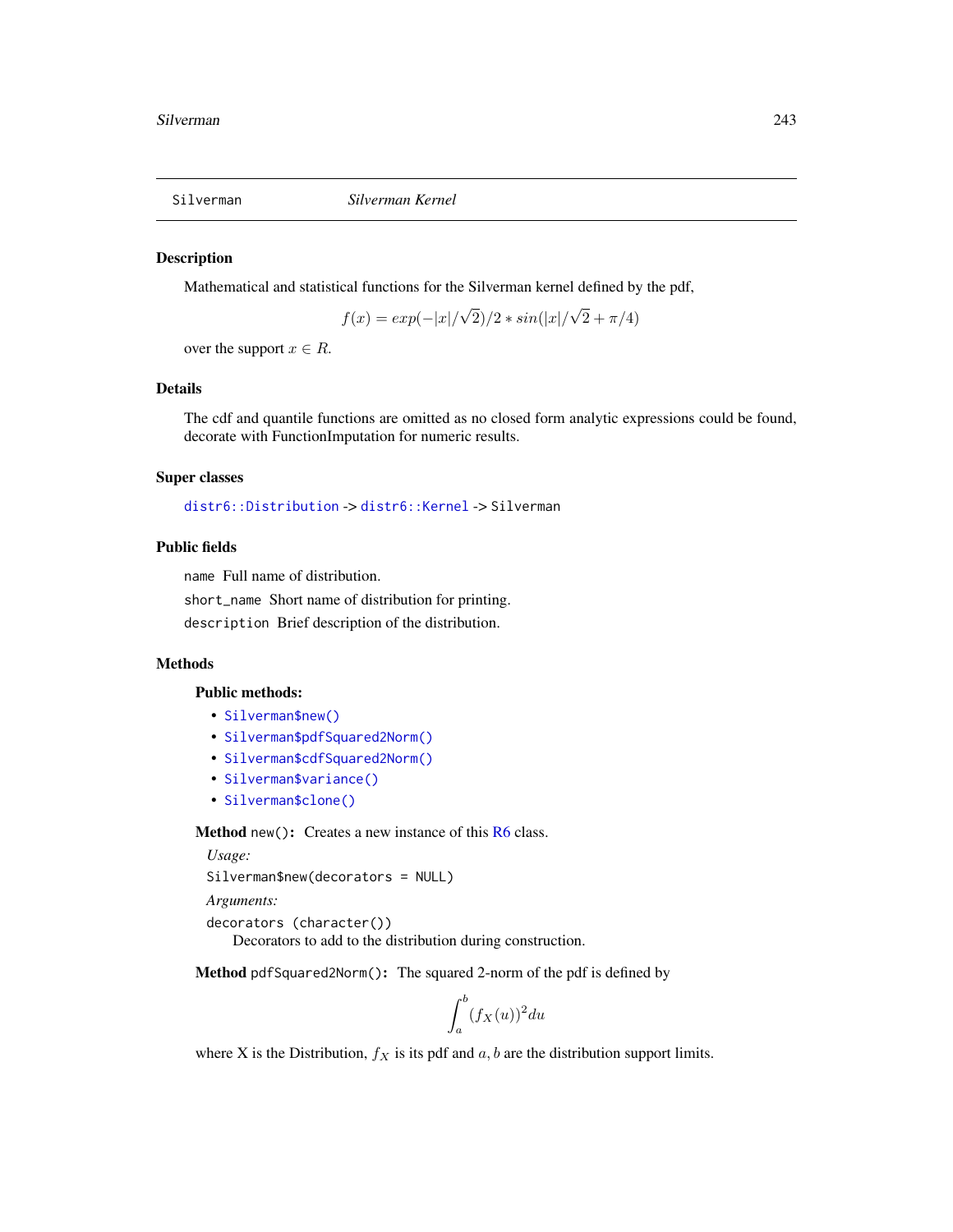#### 244 Silverman Superior Silverman Silverman Silverman Silverman Silverman Silverman Silverman Silverman Silverman

```
Usage:
Silverman$pdfSquared2Norm(x = 0, upper = Inf)
Arguments:
x (numeric(1))
   Amount to shift the result.
upper (numeric(1))
   Upper limit of the integral.
```
Method cdfSquared2Norm(): The squared 2-norm of the cdf is defined by

$$
\int_a^b (F_X(u))^2 du
$$

where X is the Distribution,  $F_X$  is its pdf and  $a, b$  are the distribution support limits.

*Usage:*

```
Silverman$cdfSquared2Norm(x = 0, upper = 0)
```
*Arguments:*

```
x (numeric(1))
   Amount to shift the result.
upper (numeric(1))
```
Upper limit of the integral.

Method variance(): The variance of a distribution is defined by the formula

$$
var_X = E[X^2] - E[X]^2
$$

where  $E_X$  is the expectation of distribution X. If the distribution is multivariate the covariance matrix is returned.

*Usage:* Silverman\$variance(...) *Arguments:*

... Unused.

Method clone(): The objects of this class are cloneable with this method.

*Usage:*

Silverman\$clone(deep = FALSE)

*Arguments:*

deep Whether to make a deep clone.

# See Also

Other kernels: [Cosine](#page-52-1), [Epanechnikov](#page-90-0), [LogisticKernel](#page-166-0), [NormalKernel](#page-209-0), [Quartic](#page-229-0), [Sigmoid](#page-240-0), [TriangularKernel](#page-272-0), [Tricube](#page-273-0), [Triweight](#page-275-0), [UniformKernel](#page-284-0)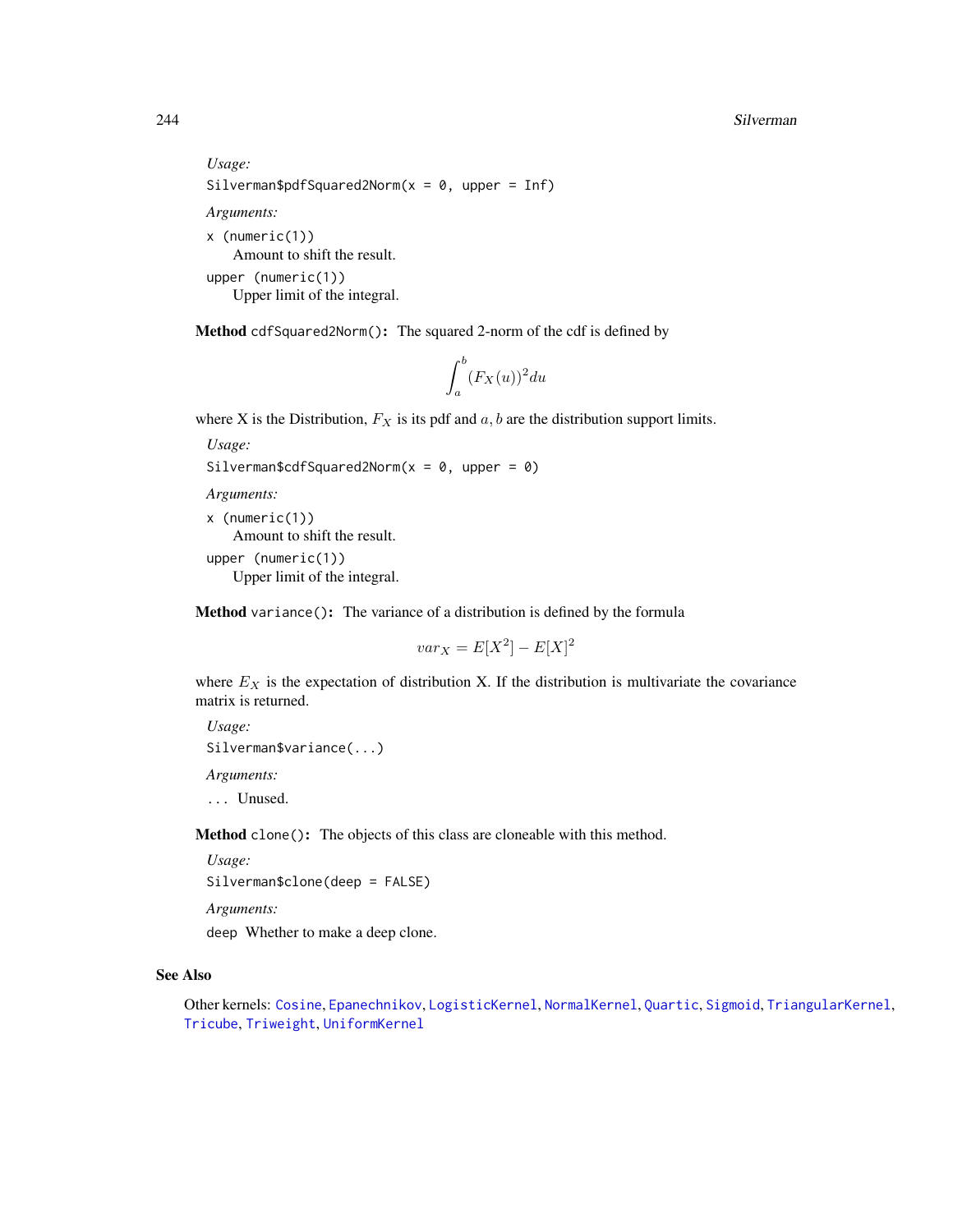simulateEmpiricalDistribution

*Sample Empirical Distribution Without Replacement*

# Description

Function to sample [Empirical](#page-82-0) Distributions without replacement, as opposed to the rand method which samples with replacement.

## Usage

```
simulateEmpiricalDistribution(EmpiricalDist, n, seed = NULL)
```
## Arguments

|      | EmpiricalDist Empirical Distribution        |
|------|---------------------------------------------|
| n    | Number of samples to generate. See Details. |
| seed | Numeric passed to set. seed. See Details.   |

## Details

This function can only be used to sample from the Empirical distribution without replacement, and will return an error for other distributions.

The seed param ensures that the same samples can be reproduced and is more convenient than using the [set.seed\(\)](#page-0-0) function each time before use. If set.seed is NULL then the seed is left unchanged (NULL is not passed to the set.seed function).

If n is of length greater than one, then n is taken to be the length of n. If n is greater than the number of observations in the Empirical distribution, then n is taken to be the number of observations in the distribution.

## Value

A vector of length n with elements drawn without replacement from the given Empirical distribution.

skewType *Skewness Type*

# Description

Gets the type of skewness

## Usage

skewType(skew)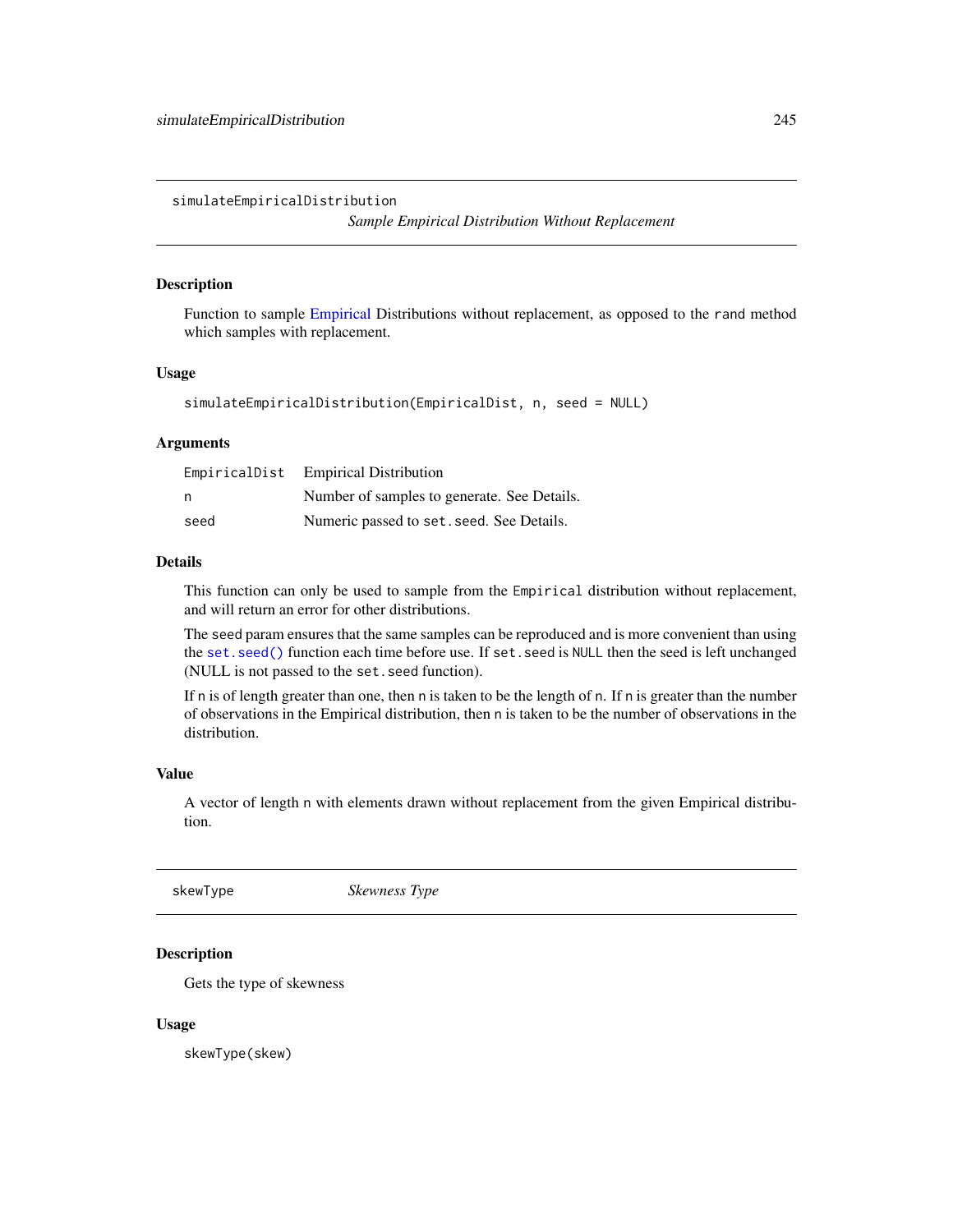#### Arguments

skew numeric

## **Details**

Skewness is a measure of asymmetry of a distribution.

A distribution can either have negative skew, no skew or positive skew. A symmetric distribution will always have no skew but the reverse relationship does not always hold.

## Value

Returns one of 'negative skew', 'no skew' or 'positive skew'.

#### Examples

skewType(1) skewType(0) skewType(-1)

<span id="page-245-0"></span>StudentT *Student's T Distribution Class*

#### Description

Mathematical and statistical functions for the Student's T distribution, which is commonly used to estimate the mean of populations with unknown variance from a small sample size, as well as in t-testing for difference of means and regression analysis.

# Details

The Student's T distribution parameterised with degrees of freedom,  $\nu$ , is defined by the pdf,

$$
f(x) = \Gamma((\nu + 1)/2)/(\sqrt{(\nu \pi)} \Gamma(\nu/2)) * (1 + (x^2)/\nu) - (\nu + 1)/2)
$$

for  $\nu > 0$ .

#### Value

Returns an R6 object inheriting from class [SDistribution.](#page-235-0)

#### Distribution support

The distribution is supported on the Reals.

## Default Parameterisation

 $T(df = 1)$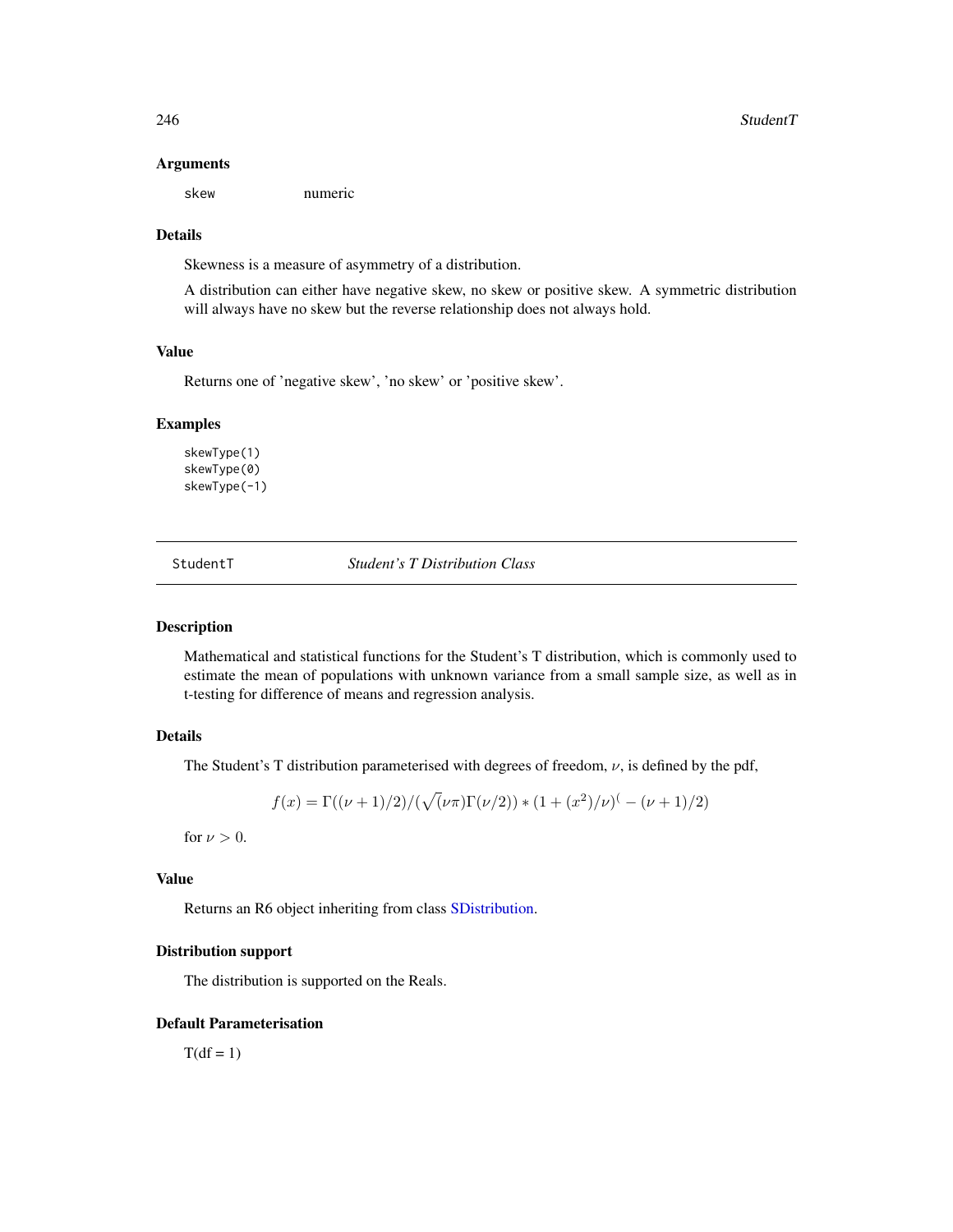#### StudentT 247

# Omitted Methods

N/A

## Also known as

N/A

## Super classes

[distr6::Distribution](#page-0-0) -> [distr6::SDistribution](#page-0-0) -> StudentT

## Public fields

name Full name of distribution.

short\_name Short name of distribution for printing.

description Brief description of the distribution.

packages Packages required to be installed in order to construct the distribution.

## Methods

# Public methods:

- [StudentT\\$new\(\)](#page-7-0)
- [StudentT\\$mean\(\)](#page-7-1)
- [StudentT\\$mode\(\)](#page-8-0)
- [StudentT\\$variance\(\)](#page-8-1)
- [StudentT\\$skewness\(\)](#page-8-2)
- [StudentT\\$kurtosis\(\)](#page-8-3)
- [StudentT\\$entropy\(\)](#page-9-2)
- [StudentT\\$mgf\(\)](#page-15-0)
- [StudentT\\$cf\(\)](#page-15-1)
- [StudentT\\$pgf\(\)](#page-9-0)
- [StudentT\\$clone\(\)](#page-9-1)

Method new(): Creates a new instance of this [R6](#page-0-0) class.

*Usage:*

StudentT\$new(df = NULL, decorators = NULL)

*Arguments:*

df (integer(1))

Degrees of freedom of the distribution defined on the positive Reals.

```
decorators (character())
```
Decorators to add to the distribution during construction.

**Method** mean(): The arithmetic mean of a (discrete) probability distribution  $X$  is the expectation

$$
E_X(X) = \sum p_X(x) * x
$$

with an integration analogue for continuous distributions.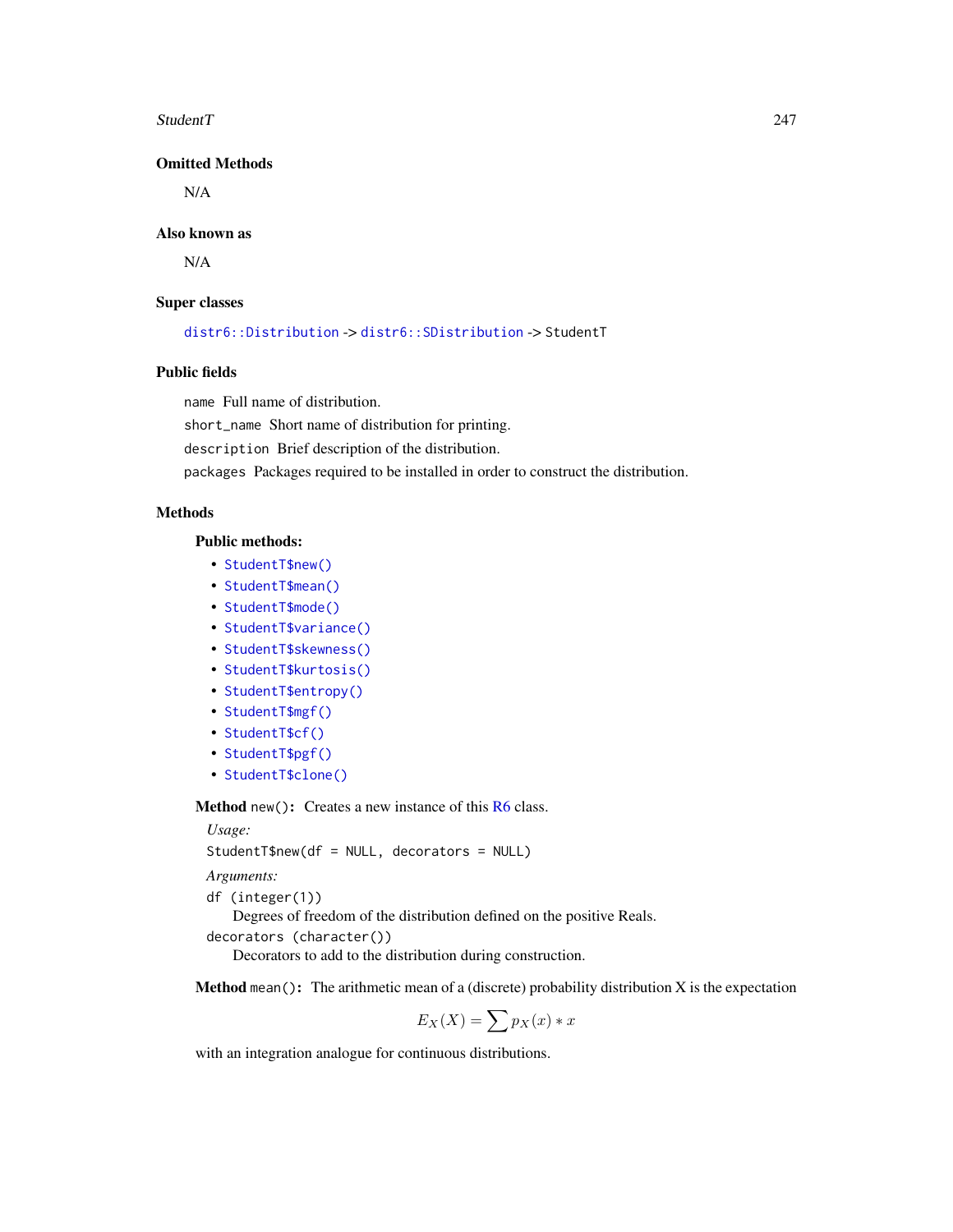*Usage:* StudentT\$mean(...) *Arguments:* ... Unused.

Method mode(): The mode of a probability distribution is the point at which the pdf is a local maximum, a distribution can be unimodal (one maximum) or multimodal (several maxima).

*Usage:* StudentT\$mode(which = "all")

*Arguments:*

```
which (character(1) | numeric(1))
```
Ignored if distribution is unimodal. Otherwise "all" returns all modes, otherwise specifies which mode to return.

Method variance(): The variance of a distribution is defined by the formula

$$
var_X = E[X^2] - E[X]^2
$$

where  $E<sub>X</sub>$  is the expectation of distribution X. If the distribution is multivariate the covariance matrix is returned.

*Usage:* StudentT\$variance(...) *Arguments:*

... Unused.

Method skewness(): The skewness of a distribution is defined by the third standardised moment,

$$
sk_X = E_X \left[ \frac{x - \mu^3}{\sigma} \right]
$$

where  $E_X$  is the expectation of distribution X,  $\mu$  is the mean of the distribution and  $\sigma$  is the standard deviation of the distribution.

*Usage:*

```
StudentT$skewness(...)
```
*Arguments:*

... Unused.

Method kurtosis(): The kurtosis of a distribution is defined by the fourth standardised moment,

$$
k_X = E_X \left[ \frac{x - \mu^4}{\sigma} \right]
$$

where  $E_X$  is the expectation of distribution X,  $\mu$  is the mean of the distribution and  $\sigma$  is the standard deviation of the distribution. Excess Kurtosis is Kurtosis - 3.

*Usage:*

StudentT\$kurtosis(excess = TRUE, ...)

*Arguments:*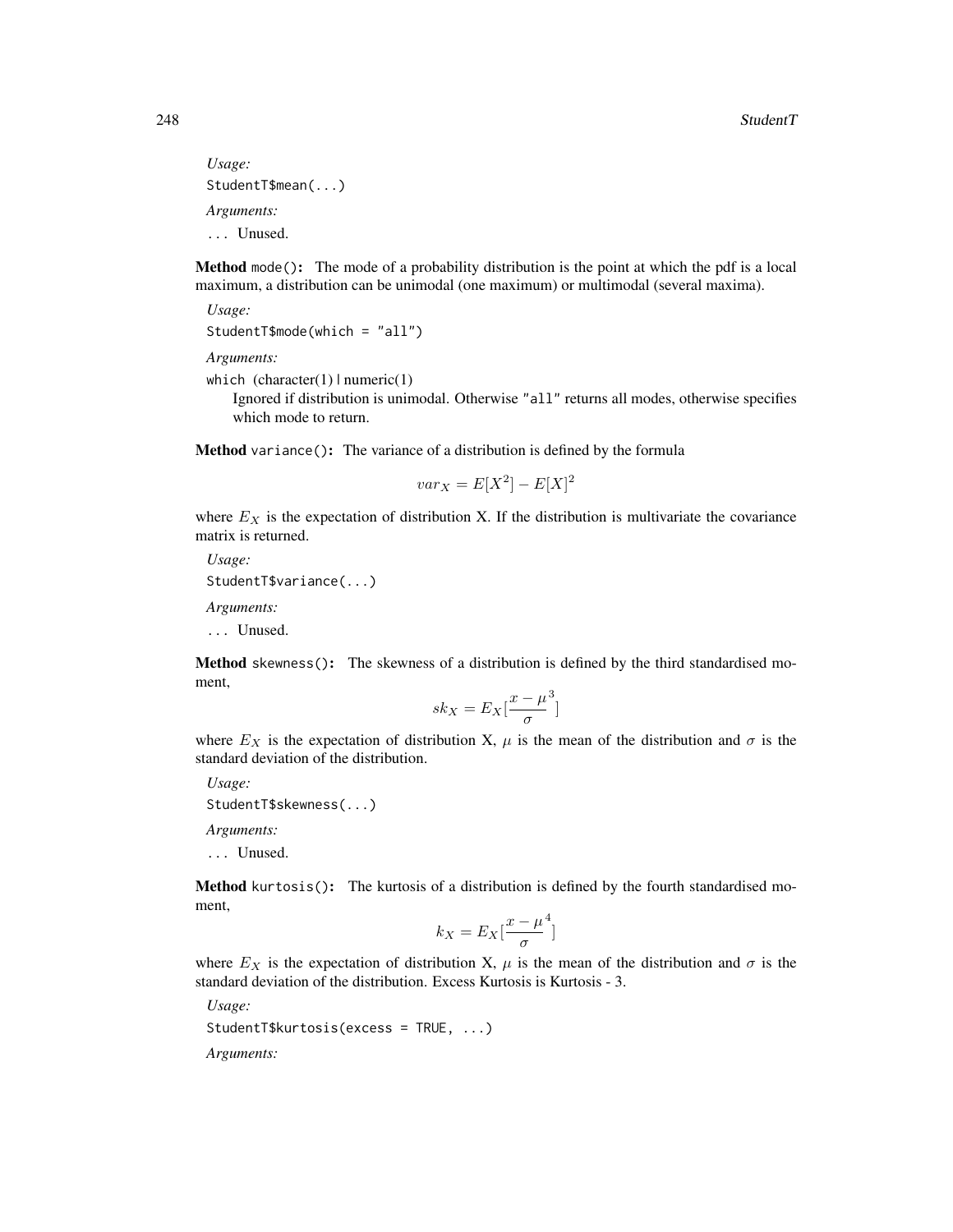excess (logical(1)) If TRUE (default) excess kurtosis returned. ... Unused.

**Method** entropy(): The entropy of a (discrete) distribution is defined by

$$
-\sum(f_X)log(f_X)
$$

where  $f_X$  is the pdf of distribution X, with an integration analogue for continuous distributions.

*Usage:* StudentT\$entropy(base = 2, ...) *Arguments:* base (integer(1)) Base of the entropy logarithm, default  $= 2$  (Shannon entropy) ... Unused.

Method mgf(): The moment generating function is defined by

$$
mgf_X(t) = E_X[exp(xt)]
$$

where X is the distribution and  $E<sub>X</sub>$  is the expectation of the distribution X.

*Usage:* StudentT\$mgf(t, ...) *Arguments:* t (integer(1)) t integer to evaluate function at. ... Unused.

Method cf(): The characteristic function is defined by

$$
cf_X(t) = E_X[exp(xti)]
$$

where X is the distribution and  $E<sub>X</sub>$  is the expectation of the distribution X.

*Usage:* StudentT\$cf(t, ...) *Arguments:* t (integer(1)) t integer to evaluate function at. ... Unused.

Method pgf(): The probability generating function is defined by

$$
pgf_X(z) = E_X[exp(z^x)]
$$

where X is the distribution and  $E<sub>X</sub>$  is the expectation of the distribution X.

*Usage:* StudentT\$pgf(z, ...)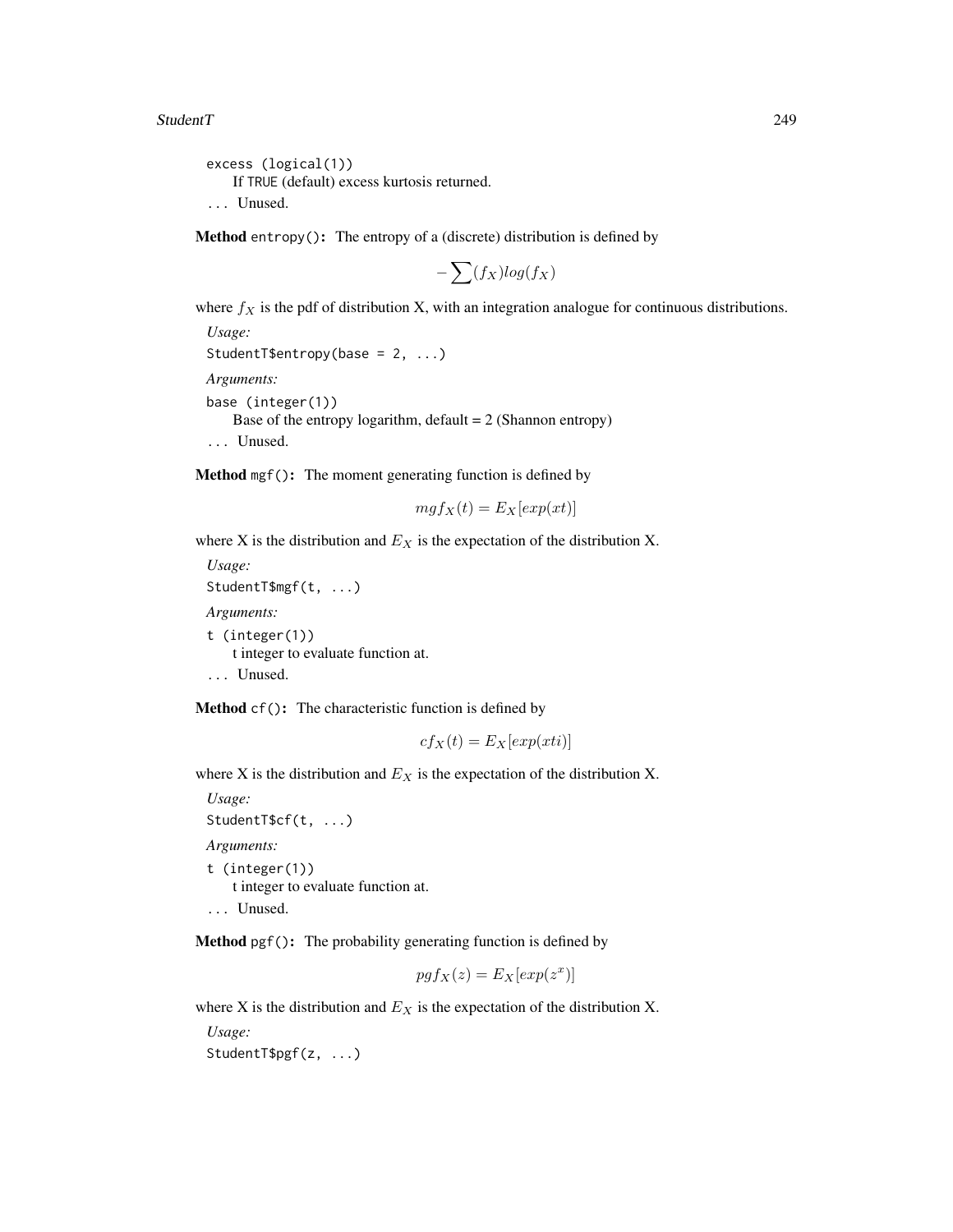#### *Arguments:*

z (integer(1))

z integer to evaluate probability generating function at.

... Unused.

Method clone(): The objects of this class are cloneable with this method.

*Usage:* StudentT\$clone(deep = FALSE) *Arguments:*

deep Whether to make a deep clone.

# Author(s)

Chijing Zeng

# References

McLaughlin, M. P. (2001). A compendium of common probability distributions (pp. 2014-01). Michael P. McLaughlin.

## See Also

Other continuous distributions: [Arcsine](#page-6-0), [BetaNoncentral](#page-21-0), [Beta](#page-17-0), [Cauchy](#page-34-0), [ChiSquaredNoncentral](#page-43-0), [ChiSquared](#page-38-0), [Dirichlet](#page-59-0), [Erlang](#page-92-0), [Exponential](#page-102-0), [FDistributionNoncentral](#page-110-0), [FDistribution](#page-106-0), [Frechet](#page-113-0), [Gamma](#page-119-0), [Gompertz](#page-129-0), [Gumbel](#page-132-0), [InverseGamma](#page-143-0), [Laplace](#page-149-0), [Logistic](#page-162-0), [Loglogistic](#page-168-0), [Lognormal](#page-172-0), [MultivariateNormal](#page-195-0), [Normal](#page-204-0), [Pareto](#page-211-0), [Poisson](#page-218-0), [Rayleigh](#page-231-0), [ShiftedLoglogistic](#page-236-0), [StudentTNoncentral](#page-249-0), [Triangular](#page-266-0), [Uniform](#page-279-0), [Wald](#page-294-0), [Weibull](#page-298-0)

Other univariate distributions: [Arcsine](#page-6-0), [Bernoulli](#page-12-0), [BetaNoncentral](#page-21-0), [Beta](#page-17-0), [Binomial](#page-23-0), [Categorical](#page-29-0), [Cauchy](#page-34-0), [ChiSquaredNoncentral](#page-43-0), [ChiSquared](#page-38-0), [Degenerate](#page-55-0), [DiscreteUniform](#page-62-0), [Empirical](#page-82-0), [Erlang](#page-92-0), [Exponential](#page-102-0), [FDistributionNoncentral](#page-110-0), [FDistribution](#page-106-0), [Frechet](#page-113-0), [Gamma](#page-119-0), [Geometric](#page-125-0), [Gompertz](#page-129-0), [Gumbel](#page-132-0), [Hypergeometric](#page-139-0), [InverseGamma](#page-143-0), [Laplace](#page-149-0), [Logarithmic](#page-158-0), [Logistic](#page-162-0), [Loglogistic](#page-168-0), [Lognormal](#page-172-0), [Matdist](#page-178-0), [NegativeBinomial](#page-200-0), [Normal](#page-204-0), [Pareto](#page-211-0), [Poisson](#page-218-0), [Rayleigh](#page-231-0), [ShiftedLoglogistic](#page-236-0), [StudentTNoncentral](#page-249-0), [Triangular](#page-266-0), [Uniform](#page-279-0), [Wald](#page-294-0), [Weibull](#page-298-0), [WeightedDiscrete](#page-302-0)

<span id="page-249-0"></span>StudentTNoncentral *Noncentral Student's T Distribution Class*

#### Description

Mathematical and statistical functions for the Noncentral Student's T distribution, which is commonly used to estimate the mean of populations with unknown variance from a small sample size, as well as in t-testing for difference of means and regression analysis.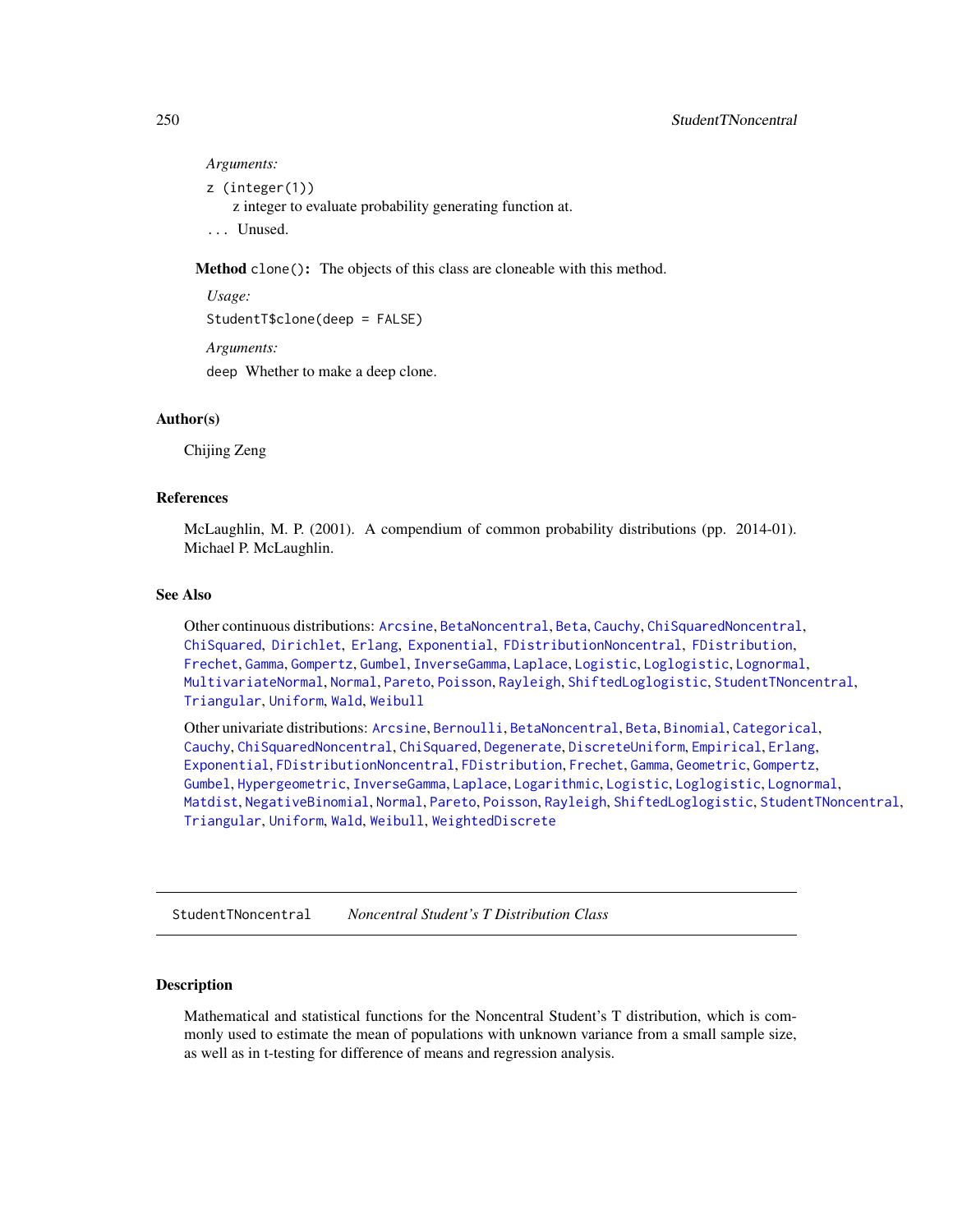# Details

The Noncentral Student's T distribution parameterised with degrees of freedom,  $\nu$  and location,  $\lambda$ , is defined by the pdf,

$$
f(x) = (\nu^{\nu/2} exp(-(\nu \lambda^2)/(2(x^2+\nu)))/(\sqrt{\pi} \Gamma(\nu/2)2^{(\nu-1)/2}(x^2+\nu)^{(\nu+1)/2})) \int_0^\infty y^{\nu} exp(-1/2(y-x\lambda/\sqrt{x^2+\nu})^2)
$$

for  $\nu > 0$ ,  $\lambda \epsilon R$ .

## Value

Returns an R6 object inheriting from class [SDistribution.](#page-235-0)

## Distribution support

The distribution is supported on the Reals.

# Default Parameterisation

 $TNS(df = 1, location = 0)$ 

## Omitted Methods

N/A

## Also known as

N/A

## Super classes

[distr6::Distribution](#page-0-0) -> [distr6::SDistribution](#page-0-0) -> StudentTNoncentral

## Public fields

name Full name of distribution.

short\_name Short name of distribution for printing.

description Brief description of the distribution.

packages Packages required to be installed in order to construct the distribution.

## Methods

## Public methods:

- [StudentTNoncentral\\$new\(\)](#page-7-0)
- [StudentTNoncentral\\$mean\(\)](#page-7-1)
- [StudentTNoncentral\\$variance\(\)](#page-8-1)
- [StudentTNoncentral\\$clone\(\)](#page-9-1)

Method new(): Creates a new instance of this [R6](#page-0-0) class.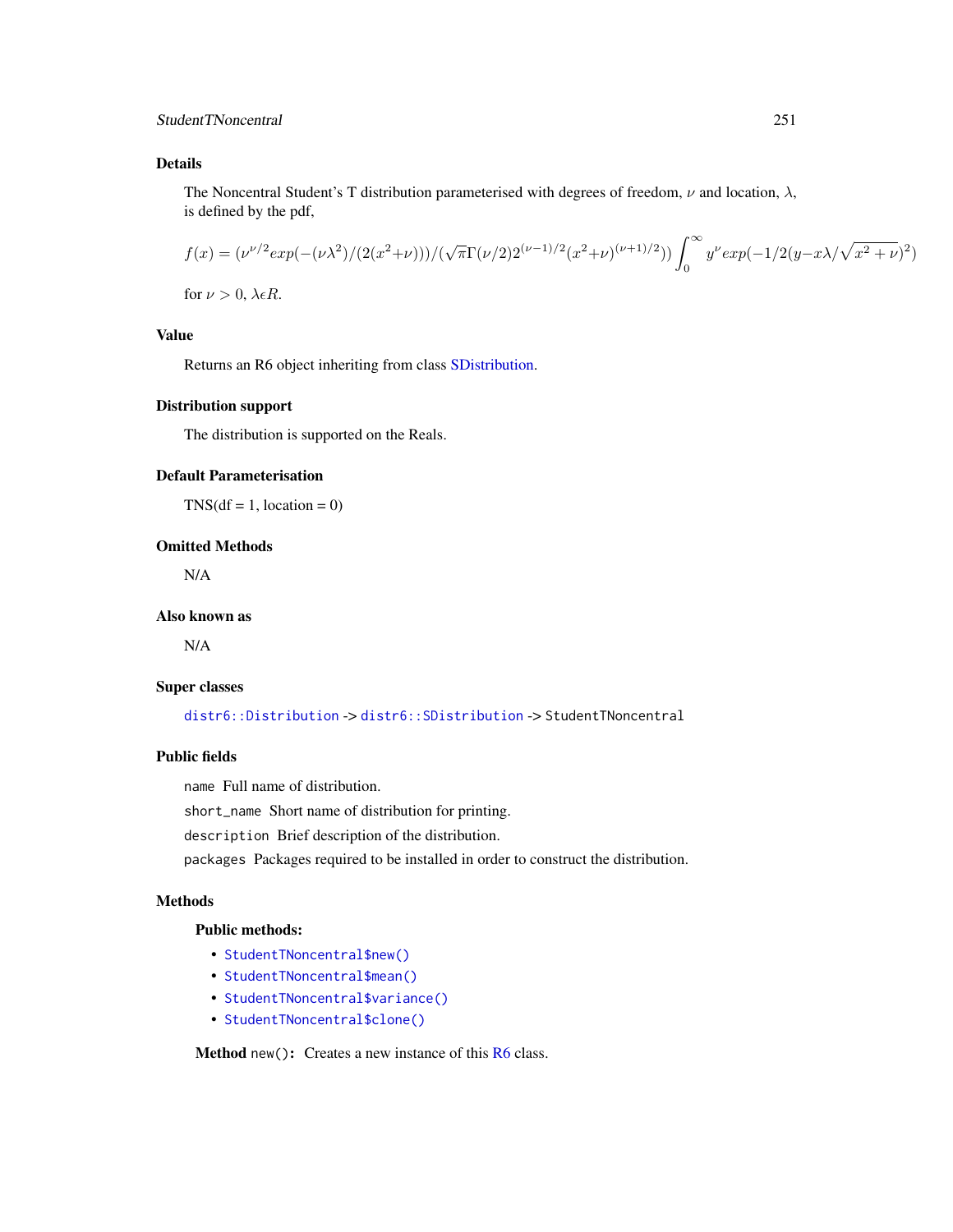## *Usage:*

StudentTNoncentral\$new(df = NULL, location = NULL, decorators = NULL)

*Arguments:*

df (integer(1))

Degrees of freedom of the distribution defined on the positive Reals.

location (numeric(1))

Location parameter, defined on the Reals.

```
decorators (character())
```
Decorators to add to the distribution during construction.

**Method** mean(): The arithmetic mean of a (discrete) probability distribution X is the expectation

$$
E_X(X) = \sum p_X(x) * x
$$

with an integration analogue for continuous distributions.

```
Usage:
StudentTNoncentral$mean(...)
```
*Arguments:*

... Unused.

Method variance(): The variance of a distribution is defined by the formula

$$
var_X = E[X^2] - E[X]^2
$$

where  $E<sub>X</sub>$  is the expectation of distribution X. If the distribution is multivariate the covariance matrix is returned.

```
Usage:
StudentTNoncentral$variance(...)
Arguments:
... Unused.
```
Method clone(): The objects of this class are cloneable with this method.

*Usage:*

StudentTNoncentral\$clone(deep = FALSE)

*Arguments:*

deep Whether to make a deep clone.

# Author(s)

Jordan Deenichin

## References

McLaughlin, M. P. (2001). A compendium of common probability distributions (pp. 2014-01). Michael P. McLaughlin.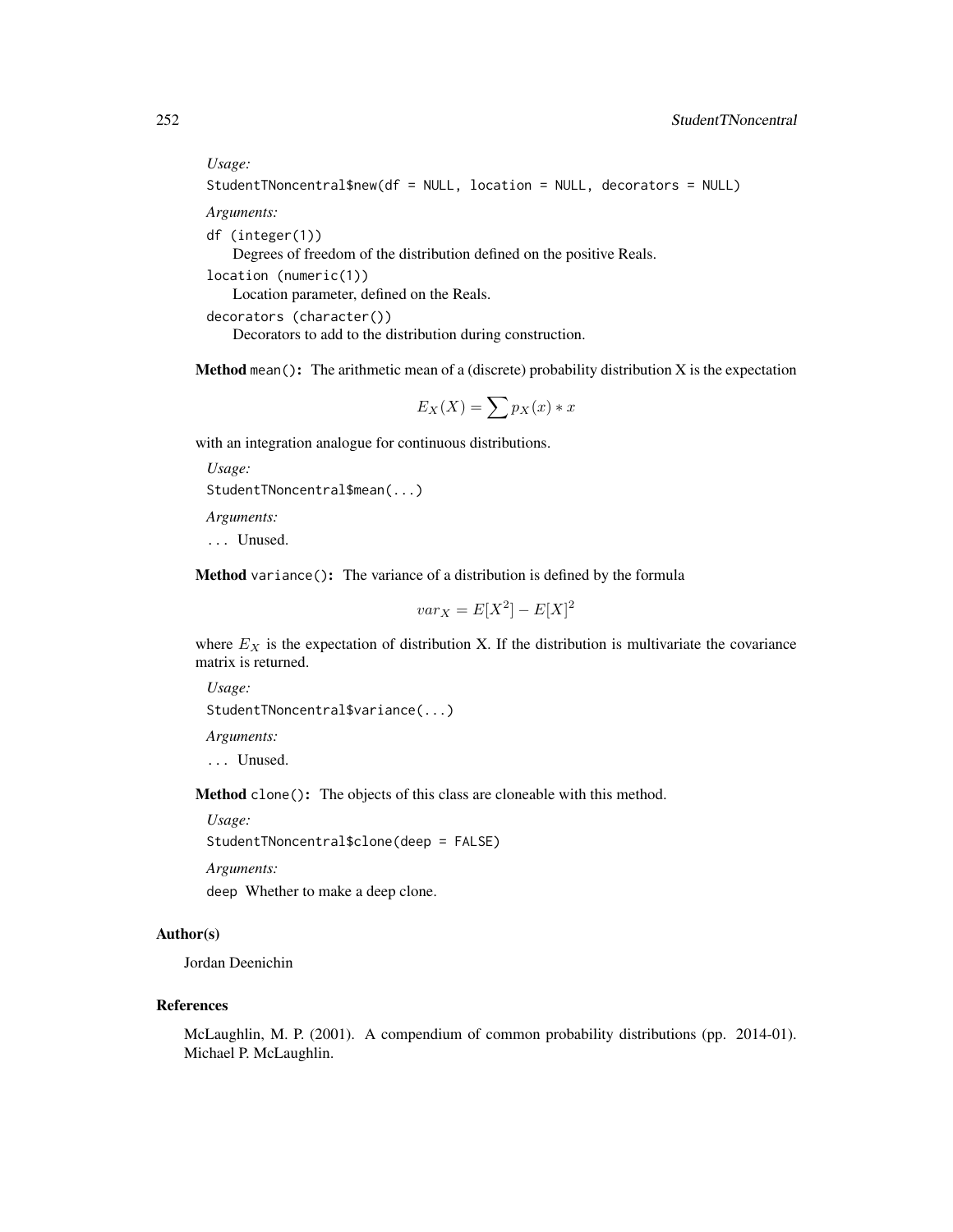## testContinuous 253

## See Also

Other continuous distributions: [Arcsine](#page-6-0), [BetaNoncentral](#page-21-0), [Beta](#page-17-0), [Cauchy](#page-34-0), [ChiSquaredNoncentral](#page-43-0), [ChiSquared](#page-38-0), [Dirichlet](#page-59-0), [Erlang](#page-92-0), [Exponential](#page-102-0), [FDistributionNoncentral](#page-110-0), [FDistribution](#page-106-0), [Frechet](#page-113-0), [Gamma](#page-119-0), [Gompertz](#page-129-0), [Gumbel](#page-132-0), [InverseGamma](#page-143-0), [Laplace](#page-149-0), [Logistic](#page-162-0), [Loglogistic](#page-168-0), [Lognormal](#page-172-0), [MultivariateNormal](#page-195-0), [Normal](#page-204-0), [Pareto](#page-211-0), [Poisson](#page-218-0), [Rayleigh](#page-231-0), [ShiftedLoglogistic](#page-236-0), [StudentT](#page-245-0), [Triangular](#page-266-0), [Uniform](#page-279-0), [Wald](#page-294-0), [Weibull](#page-298-0)

Other univariate distributions: [Arcsine](#page-6-0), [Bernoulli](#page-12-0), [BetaNoncentral](#page-21-0), [Beta](#page-17-0), [Binomial](#page-23-0), [Categorical](#page-29-0), [Cauchy](#page-34-0), [ChiSquaredNoncentral](#page-43-0), [ChiSquared](#page-38-0), [Degenerate](#page-55-0), [DiscreteUniform](#page-62-0), [Empirical](#page-82-0), [Erlang](#page-92-0), [Exponential](#page-102-0), [FDistributionNoncentral](#page-110-0), [FDistribution](#page-106-0), [Frechet](#page-113-0), [Gamma](#page-119-0), [Geometric](#page-125-0), [Gompertz](#page-129-0), [Gumbel](#page-132-0), [Hypergeometric](#page-139-0), [InverseGamma](#page-143-0), [Laplace](#page-149-0), [Logarithmic](#page-158-0), [Logistic](#page-162-0), [Loglogistic](#page-168-0), [Lognormal](#page-172-0), [Matdist](#page-178-0), [NegativeBinomial](#page-200-0), [Normal](#page-204-0), [Pareto](#page-211-0), [Poisson](#page-218-0), [Rayleigh](#page-231-0), [ShiftedLoglogistic](#page-236-0), [StudentT](#page-245-0), [Triangular](#page-266-0), [Uniform](#page-279-0), [Wald](#page-294-0), [Weibull](#page-298-0), [WeightedDiscrete](#page-302-0)

testContinuous *assert/check/test/Continuous*

#### Description

Validation checks to test if Distribution is continuous.

## Usage

```
testContinuous(
  object,
  errormsg = paste(object$short_name, "is not continuous")
)
checkContinuous(
 object,
  errormsg = paste(object$short_name, "is not continuous")
)
assertContinuous(
 object,
 errormsg = paste(object$short_name, "is not continuous")
)
```
#### **Arguments**

| object   | Distribution                                         |
|----------|------------------------------------------------------|
| errormsg | custom error message to return if assert/check fails |

#### Value

If check passes then assert returns invisibly and test/check return TRUE. If check fails, assert stops code with error, check returns an error message as string, test returns FALSE.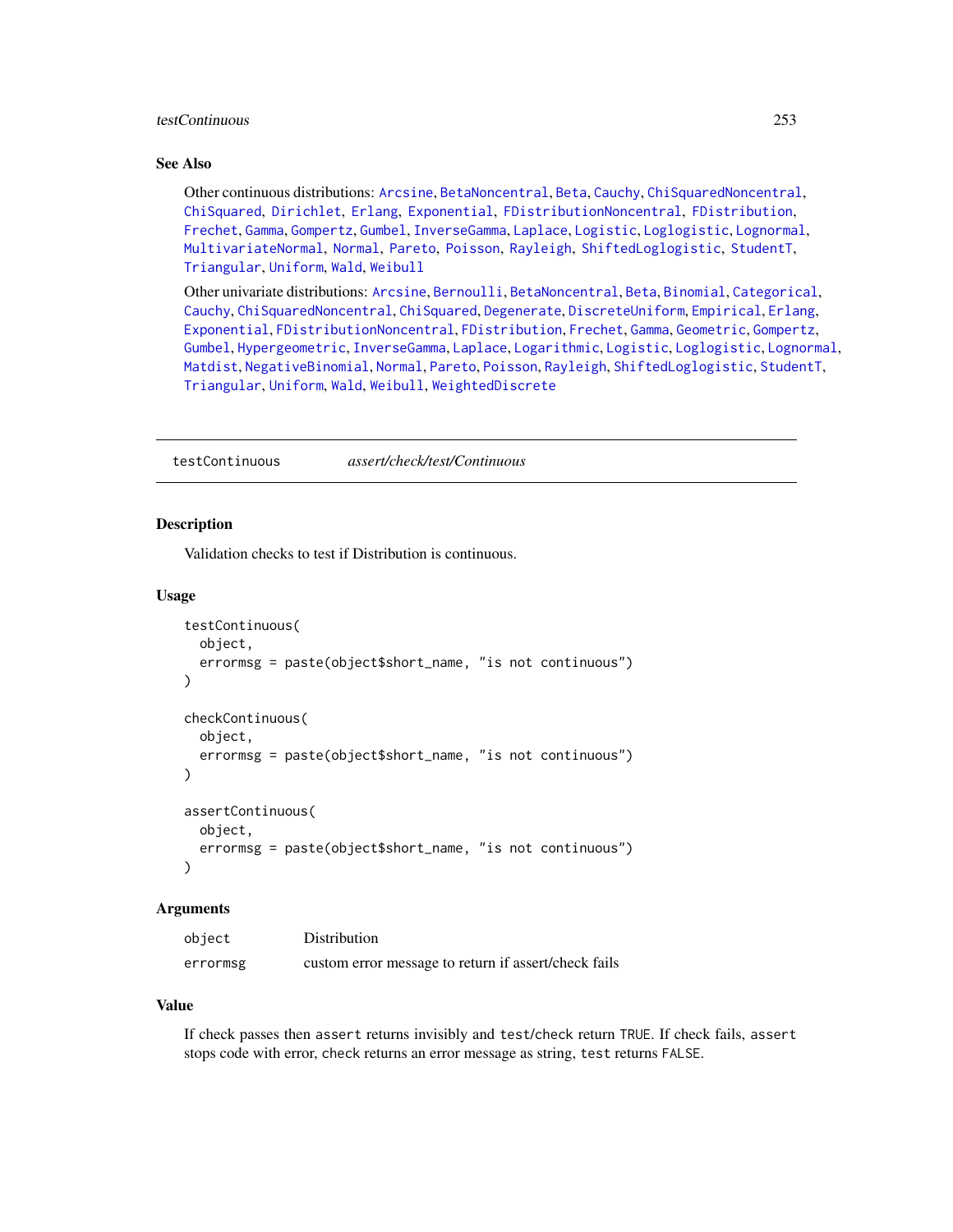## Examples

testContinuous(Binomial\$new()) # FALSE

testDiscrete *assert/check/test/Discrete*

## Description

Validation checks to test if Distribution is discrete.

## Usage

```
testDiscrete(object, errormsg = paste(object$short_name, "is not discrete"))
```
checkDiscrete(object, errormsg = paste(object\$short\_name, "is not discrete"))

```
assertDiscrete(object, errormsg = paste(object$short_name, "is not discrete"))
```
## Arguments

| object   | Distribution                                         |
|----------|------------------------------------------------------|
| errormsg | custom error message to return if assert/check fails |

#### Value

If check passes then assert returns invisibly and test/check return TRUE. If check fails, assert stops code with error, check returns an error message as string, test returns FALSE.

# Examples

testDiscrete(Binomial\$new()) # FALSE

testDistribution *assert/check/test/Distribution*

#### Description

Validation checks to test if a given object is a [Distribution.](#page-67-0)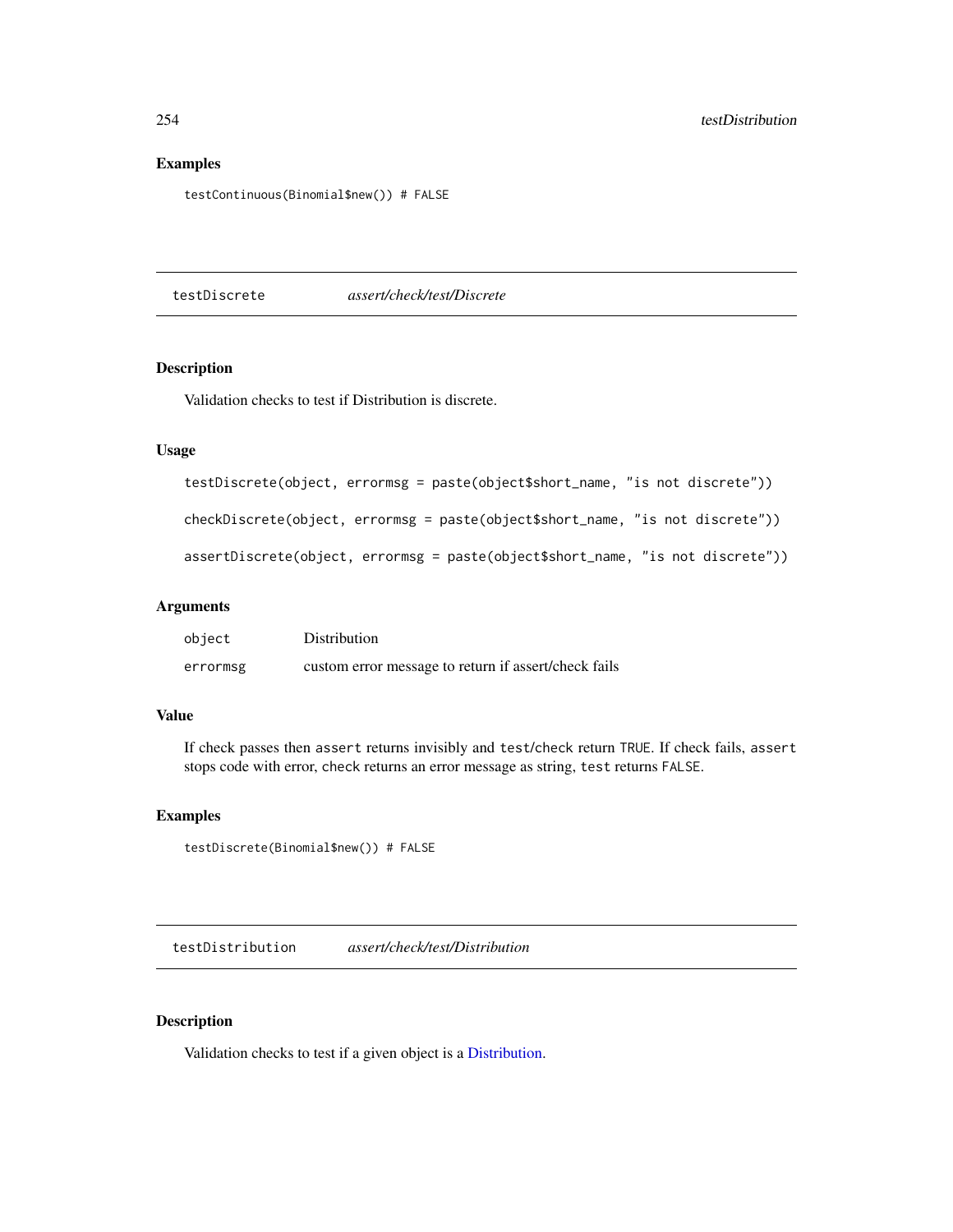# testDistributionList 255

# Usage

```
testDistribution(
 object,
  errormsg = paste(object, "is not an R6 Distribution object")
)
checkDistribution(
  object,
  errormsg = paste(object, "is not an R6 Distribution object")
)
assertDistribution(
 object,
 errormsg = paste(object, "is not an R6 Distribution object")
)
```
# Arguments

| object   | object to test                                       |
|----------|------------------------------------------------------|
| errormsg | custom error message to return if assert/check fails |

#### Value

If check passes then assert returns invisibly and test/check return TRUE. If check fails, assert stops code with error, check returns an error message as string, test returns FALSE.

## Examples

```
testDistribution(5) # FALSE
testDistribution(Binomial$new()) # TRUE
```
testDistributionList *assert/check/test/DistributionList*

#### Description

Validation checks to test if a given object is a list of [Distributions](#page-67-0).

#### Usage

```
testDistributionList(
  object,
 errormsg = "One or more items in the list are not Distributions"
)
checkDistributionList(
 object,
```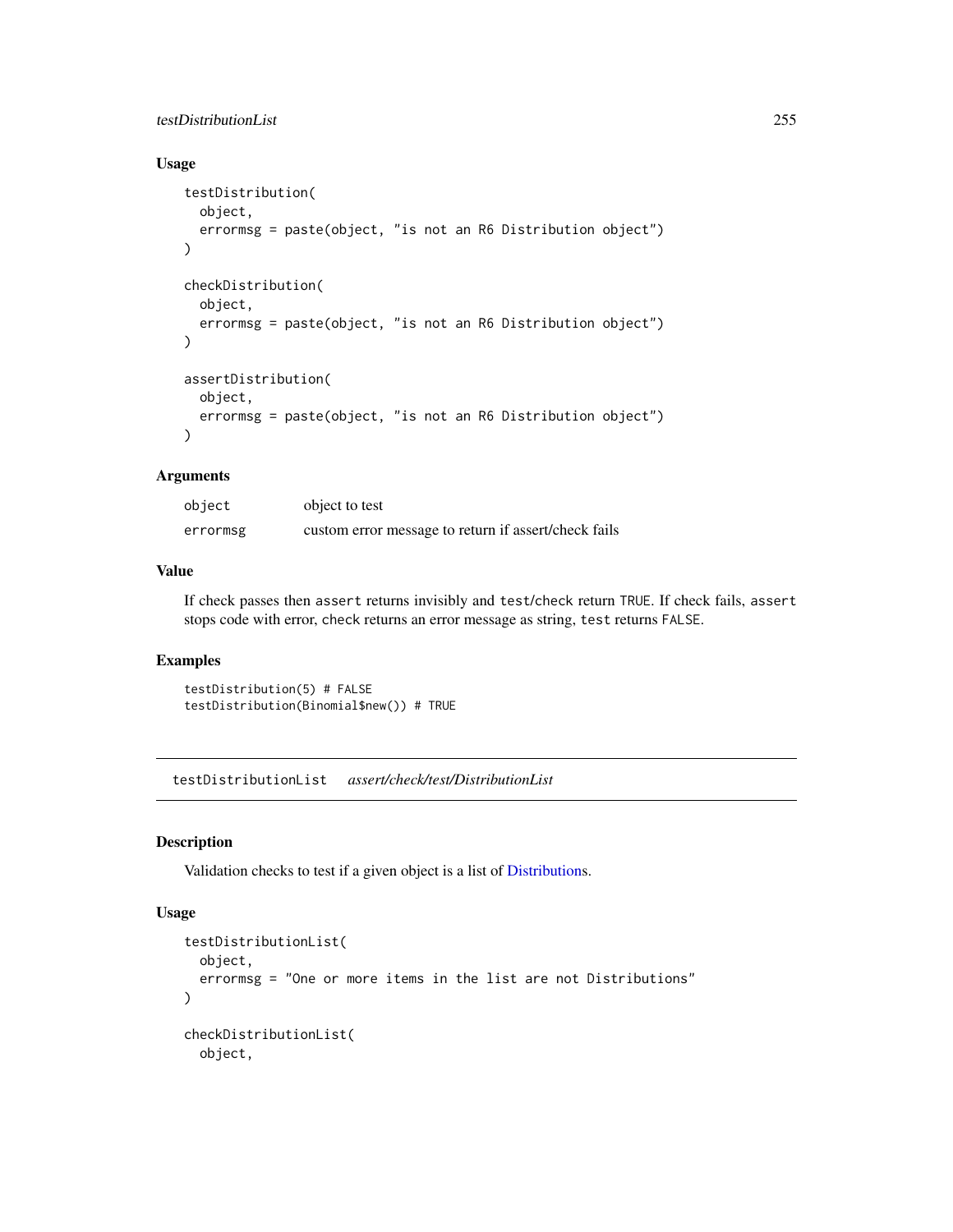```
errormsg = "One or more items in the list are not Distributions"
\lambdaassertDistributionList(
 object,
 errormsg = "One or more items in the list are not Distributions"
\lambda
```
#### Arguments

| object   | object to test                                       |
|----------|------------------------------------------------------|
| errormsg | custom error message to return if assert/check fails |

# Value

If check passes then assert returns invisibly and test/check return TRUE. If check fails, assert stops code with error, check returns an error message as string, test returns FALSE.

# Examples

```
testDistributionList(list(Binomial$new(), 5)) # FALSE
testDistributionList(list(Binomial$new(), Exponential$new())) # TRUE
```
testLeptokurtic *assert/check/test/Leptokurtic*

## Description

Validation checks to test if Distribution is leptokurtic.

#### Usage

```
testLeptokurtic(
  object,
  errormsg = paste(object$short_name, "is not leptokurtic")
\mathcal{L}checkLeptokurtic(
  object,
  errormsg = paste(object$short_name, "is not leptokurtic")
\lambdaassertLeptokurtic(
 object,
  errormsg = paste(object$short_name, "is not leptokurtic")
)
```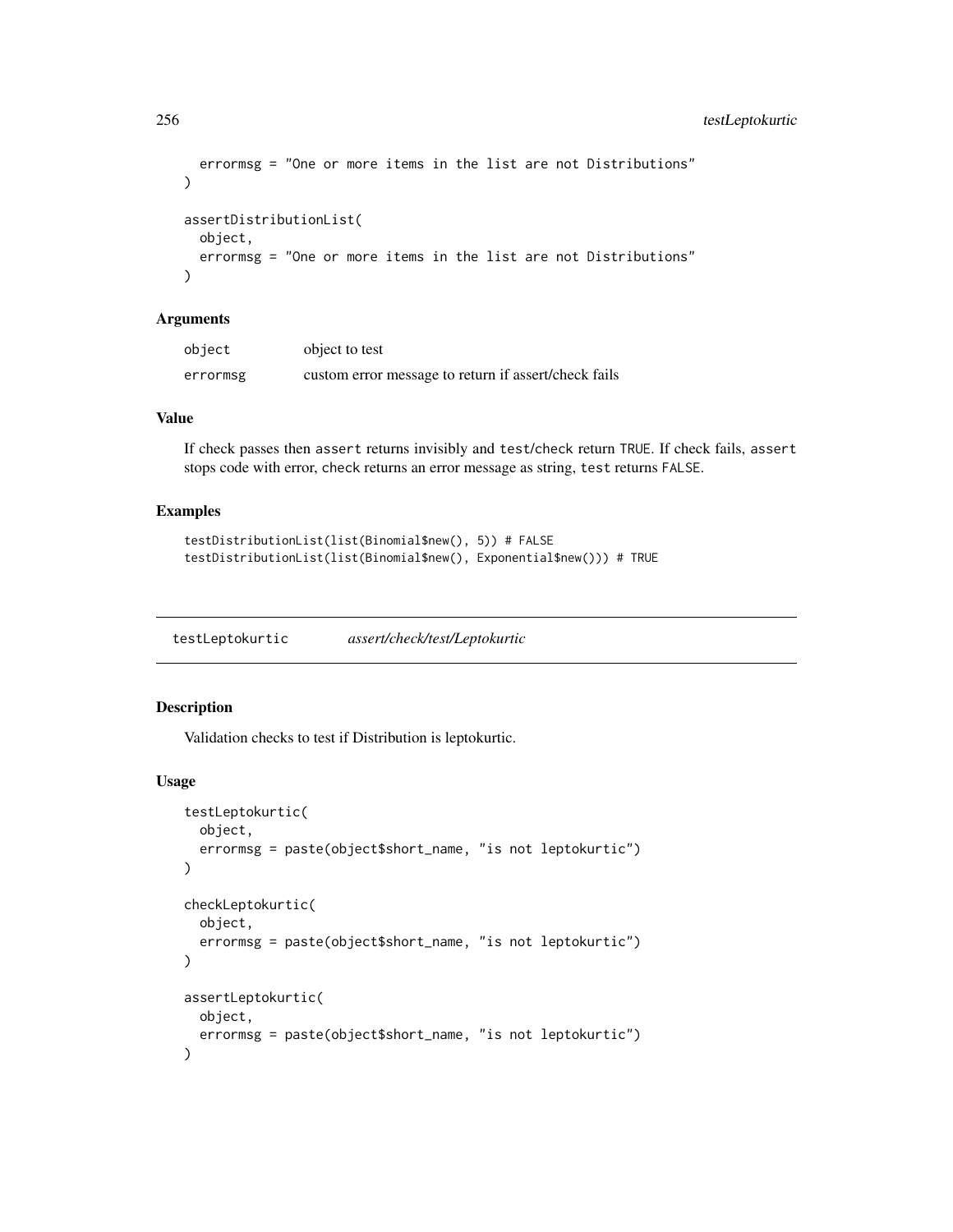# testMatrixvariate 257

## Arguments

| object   | Distribution                                         |
|----------|------------------------------------------------------|
| errormsg | custom error message to return if assert/check fails |

# Value

If check passes then assert returns invisibly and test/check return TRUE. If check fails, assert stops code with error, check returns an error message as string, test returns FALSE.

## Examples

```
testLeptokurtic(Binomial$new())
```
testMatrixvariate *assert/check/test/Matrixvariate*

# Description

Validation checks to test if Distribution is matrixvariate.

#### Usage

```
testMatrixvariate(
  object,
  errormsg = paste(object$short_name, "is not matrixvariate")
\mathcal{L}checkMatrixvariate(
 object,
  errormsg = paste(object$short_name, "is not matrixvariate")
\lambdaassertMatrixvariate(
  object,
  errormsg = paste(object$short_name, "is not matrixvariate")
)
```
#### **Arguments**

| object   | Distribution                                         |
|----------|------------------------------------------------------|
| errormsg | custom error message to return if assert/check fails |

#### Value

If check passes then assert returns invisibly and test/check return TRUE. If check fails, assert stops code with error, check returns an error message as string, test returns FALSE.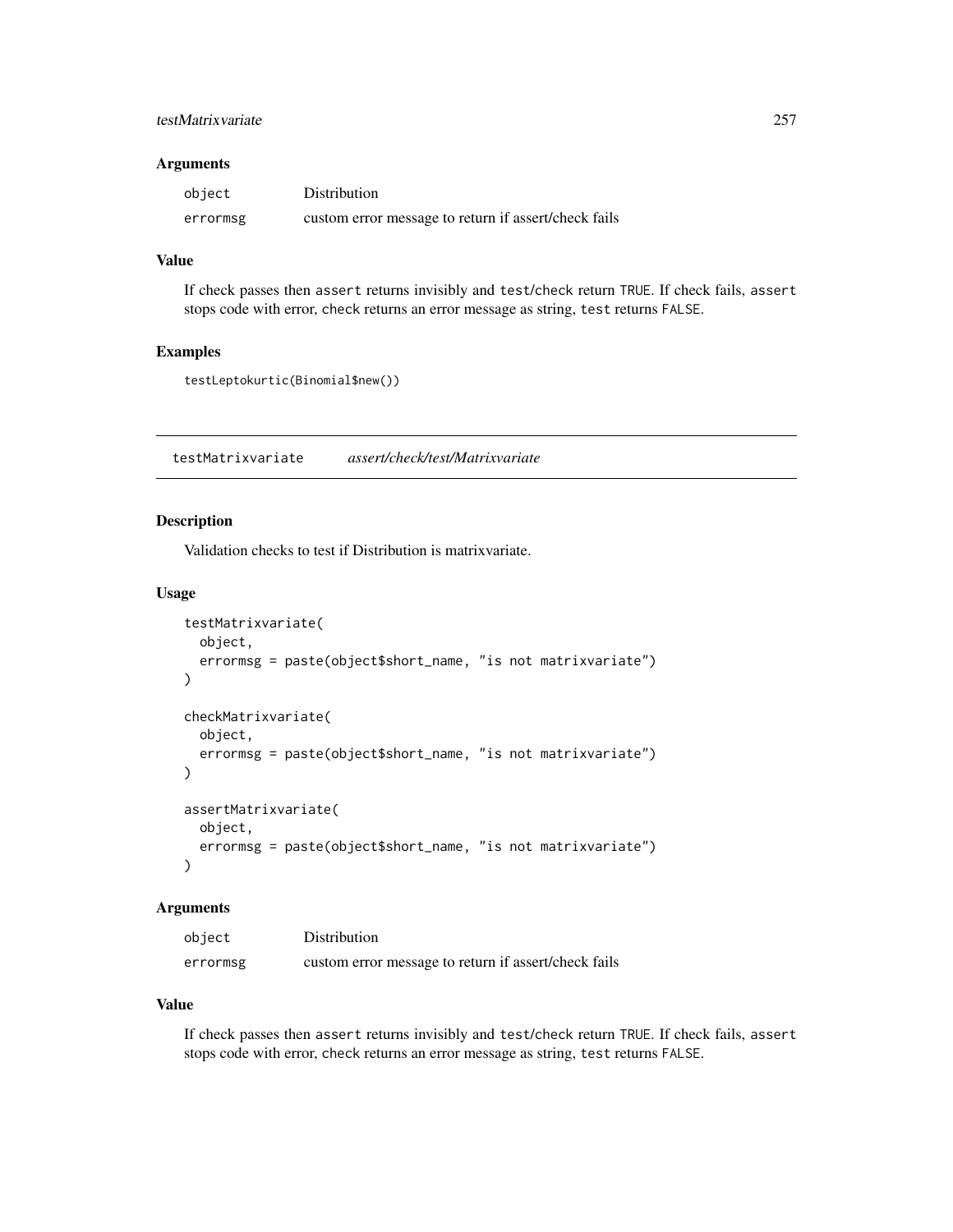# Examples

testMatrixvariate(Binomial\$new()) # FALSE

testMesokurtic *assert/check/test/Mesokurtic*

## Description

Validation checks to test if Distribution is mesokurtic.

#### Usage

```
testMesokurtic(
  object,
  errormsg = paste(object$short_name, "is not mesokurtic")
)
checkMesokurtic(
  object,
  errormsg = paste(object$short_name, "is not mesokurtic")
)
assertMesokurtic(
  object,
  errormsg = paste(object$short_name, "is not mesokurtic")
\mathcal{L}
```
# Arguments

| object   | Distribution                                         |
|----------|------------------------------------------------------|
| errormsg | custom error message to return if assert/check fails |

#### Value

If check passes then assert returns invisibly and test/check return TRUE. If check fails, assert stops code with error, check returns an error message as string, test returns FALSE.

## Examples

testMesokurtic(Binomial\$new())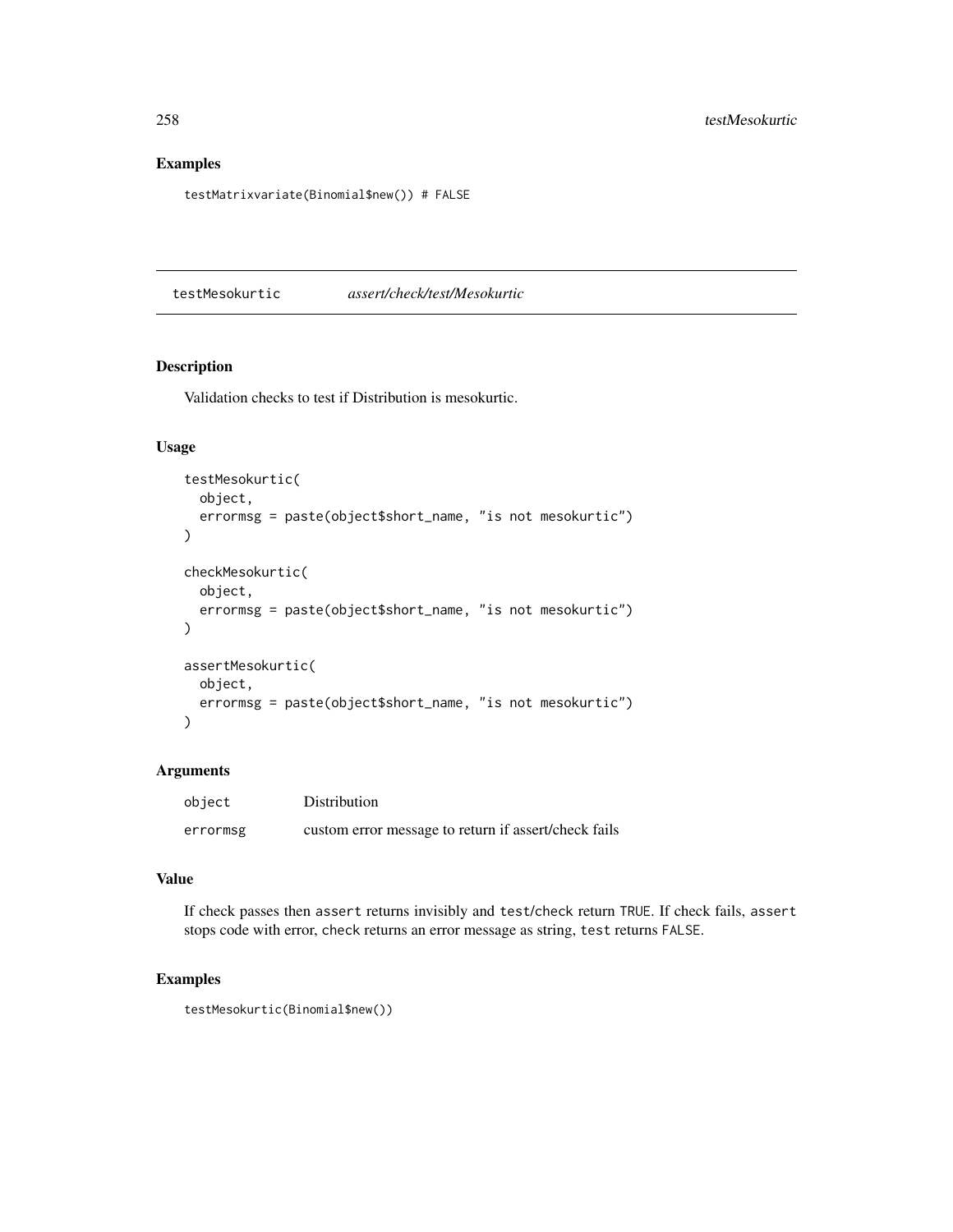#### Description

Validation checks to test if Distribution is mixture.

## Usage

```
testMixture(object, errormsg = paste(object$short_name, "is not mixture"))
checkMixture(object, errormsg = paste(object$short_name, "is not mixture"))
assertMixture(object, errormsg = paste(object$short_name, "is not mixture"))
```
# Arguments

| object   | Distribution                                         |
|----------|------------------------------------------------------|
| errormsg | custom error message to return if assert/check fails |

# Value

If check passes then assert returns invisibly and test/check return TRUE. If check fails, assert stops code with error, check returns an error message as string, test returns FALSE.

## Examples

testMixture(Binomial\$new()) # FALSE

testMultivariate *assert/check/test/Multivariate*

# Description

Validation checks to test if Distribution is multivariate.

## Usage

```
testMultivariate(
  object,
  errormsg = paste(object$short_name, "is not multivariate")
\lambdacheckMultivariate(
  object,
  errormsg = paste(object$short_name, "is not multivariate")
```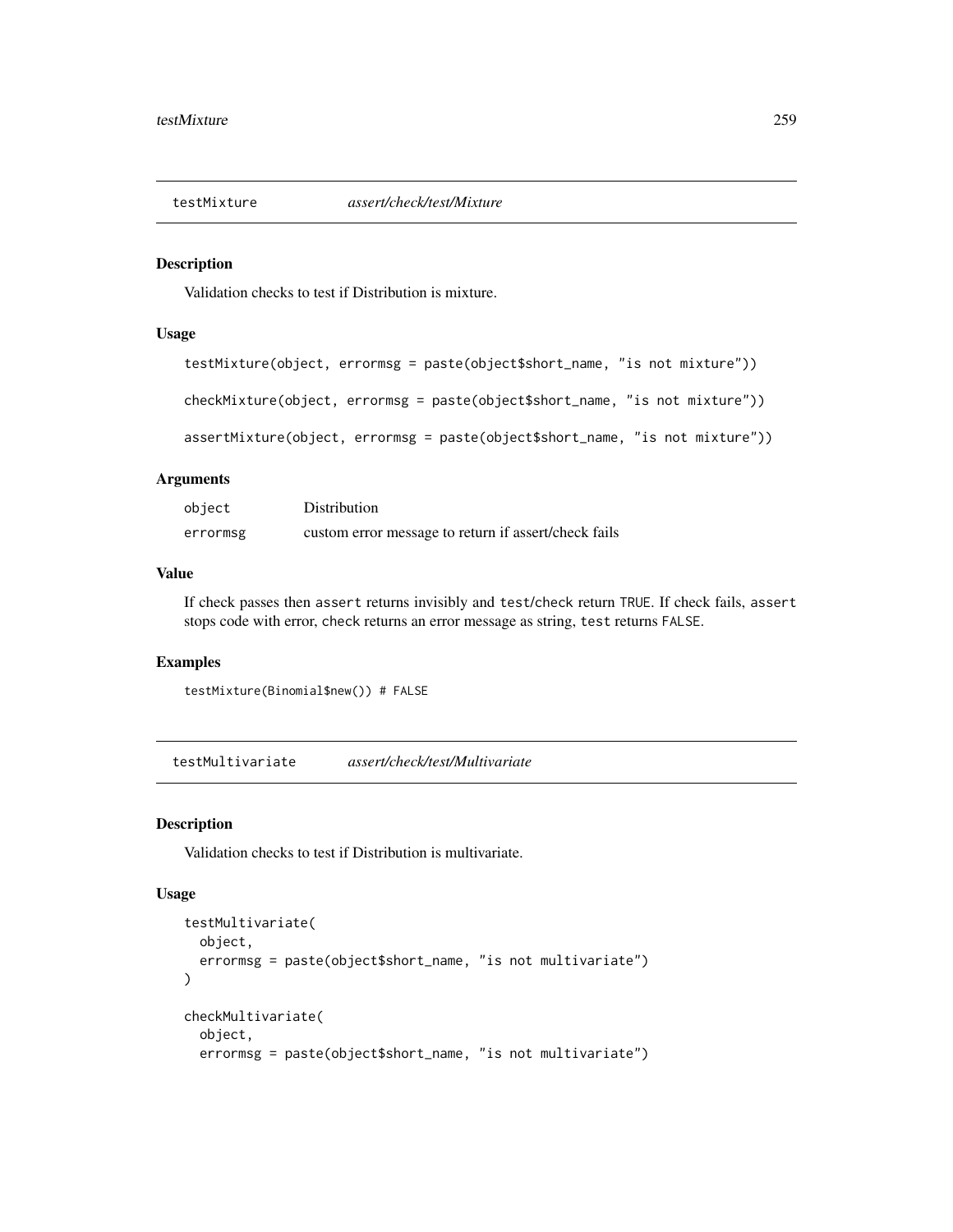```
\mathcal{L}assertMultivariate(
 object,
  errormsg = paste(object$short_name, "is not multivariate")
)
```
## Arguments

| object   | Distribution                                         |
|----------|------------------------------------------------------|
| errormsg | custom error message to return if assert/check fails |

# Value

If check passes then assert returns invisibly and test/check return TRUE. If check fails, assert stops code with error, check returns an error message as string, test returns FALSE.

# Examples

testMultivariate(Binomial\$new()) # FALSE

testNegativeSkew *assert/check/test/NegativeSkew*

# Description

Validation checks to test if Distribution is negative skew.

#### Usage

```
testNegativeSkew(
  object,
  errormsg = paste(object$short_name, "is not negative skew")
\mathcal{L}checkNegativeSkew(
  object,
  errormsg = paste(object$short_name, "is not negative skew")
\lambdaassertNegativeSkew(
 object,
  errormsg = paste(object$short_name, "is not negative skew")
)
```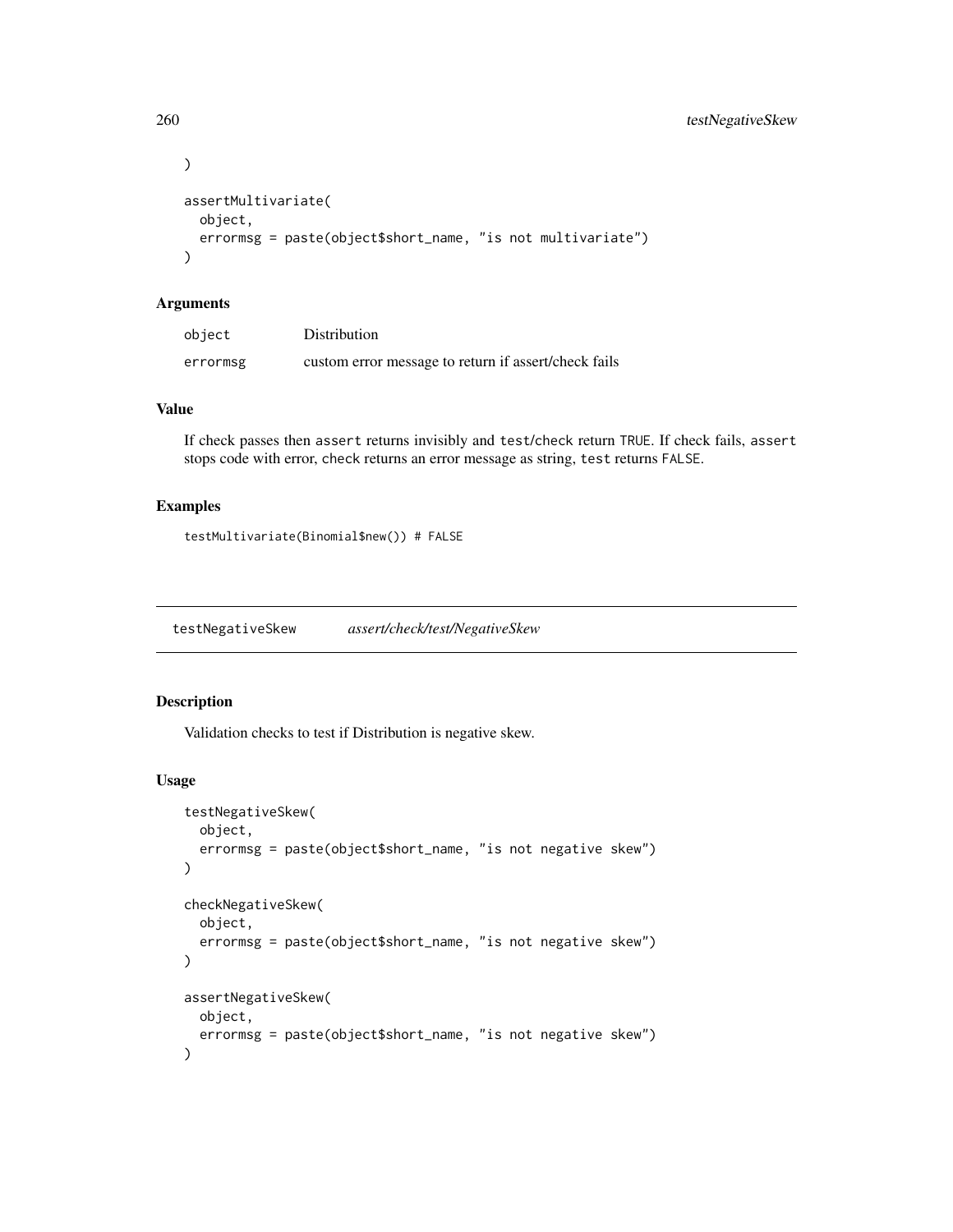#### testNoSkew 261

## Arguments

| object   | Distribution                                         |
|----------|------------------------------------------------------|
| errormsg | custom error message to return if assert/check fails |

## Value

If check passes then assert returns invisibly and test/check return TRUE. If check fails, assert stops code with error, check returns an error message as string, test returns FALSE.

## Examples

testNegativeSkew(Binomial\$new())

testNoSkew *assert/check/test/NoSkew*

## Description

Validation checks to test if Distribution is no skew.

# Usage

```
testNoSkew(object, errormsg = paste(object$short_name, "is not no skew"))
```
checkNoSkew(object, errormsg = paste(object\$short\_name, "is not no skew"))

assertNoSkew(object, errormsg = paste(object\$short\_name, "is not no skew"))

## Arguments

| object   | Distribution                                         |
|----------|------------------------------------------------------|
| errormsg | custom error message to return if assert/check fails |

## Value

If check passes then assert returns invisibly and test/check return TRUE. If check fails, assert stops code with error, check returns an error message as string, test returns FALSE.

# Examples

testNoSkew(Binomial\$new())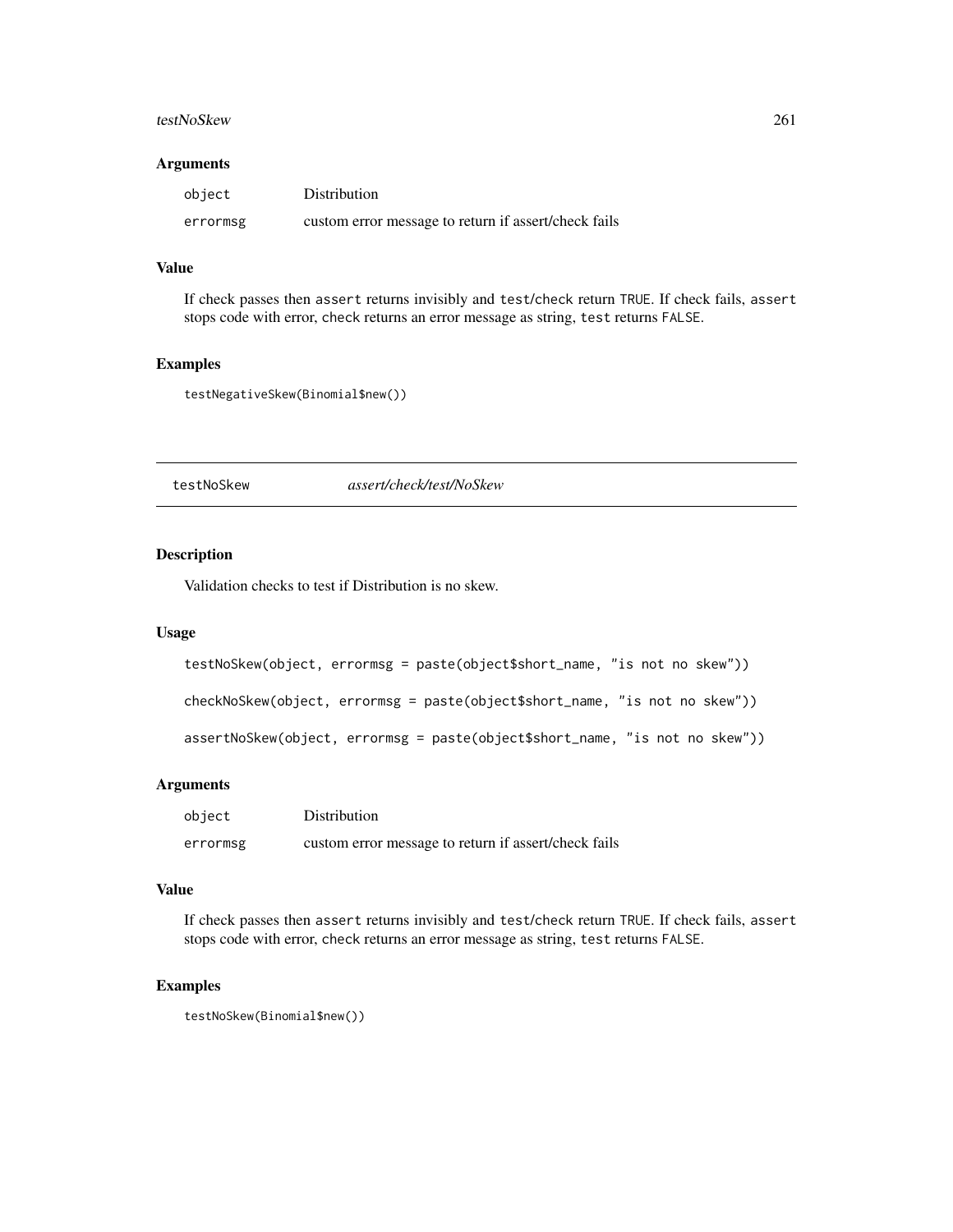testParameterSet *assert/check/test/ParameterSet*

#### Description

Validation checks to test if a given object is a [ParameterSet.](#page-0-0)

## Usage

```
testParameterSet(
  object,
  errormsg = paste(object, "is not an R6 ParameterSet object")
\lambdacheckParameterSet(
 object,
  errormsg = paste(object, "is not an R6 ParameterSet object")
)
assertParameterSet(
 object,
 errormsg = paste(object, "is not an R6 ParameterSet object")
)
```
## Arguments

| object   | object to test                                       |
|----------|------------------------------------------------------|
| errormsg | custom error message to return if assert/check fails |

## Value

If check passes then assert returns invisibly and test/check return TRUE. If check fails, assert stops code with error, check returns an error message as string, test returns FALSE.

```
testParameterSet(5) # FALSE
testParameterSet(Binomial$new()$parameters()) # TRUE
```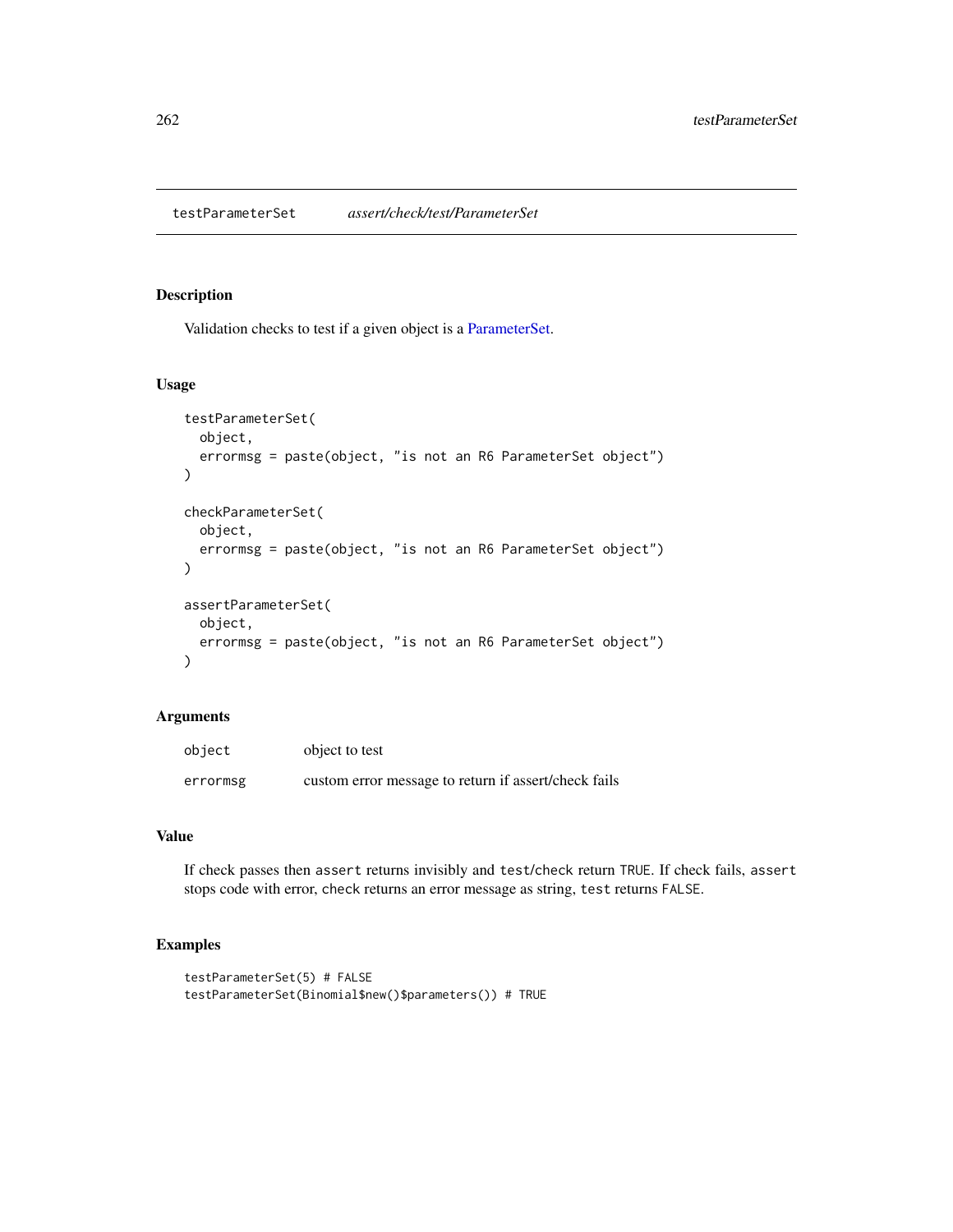#### Description

Validation checks to test if a given object is a list of [ParameterSets](#page-0-0).

## Usage

```
testParameterSetList(
 object,
 errormsg = "One or more items in the list are not ParameterSets"
)
checkParameterSetList(
 object,
 errormsg = "One or more items in the list are not ParameterSets"
)
assertParameterSetList(
 object,
 errormsg = "One or more items in the list are not ParameterSets"
)
```
## Arguments

| object   | object to test                                       |
|----------|------------------------------------------------------|
| errormsg | custom error message to return if assert/check fails |

## Value

If check passes then assert returns invisibly and test/check return TRUE. If check fails, assert stops code with error, check returns an error message as string, test returns FALSE.

```
testParameterSetList(list(Binomial$new(), 5)) # FALSE
testParameterSetList(list(Binomial$new(), Exponential$new())) # TRUE
```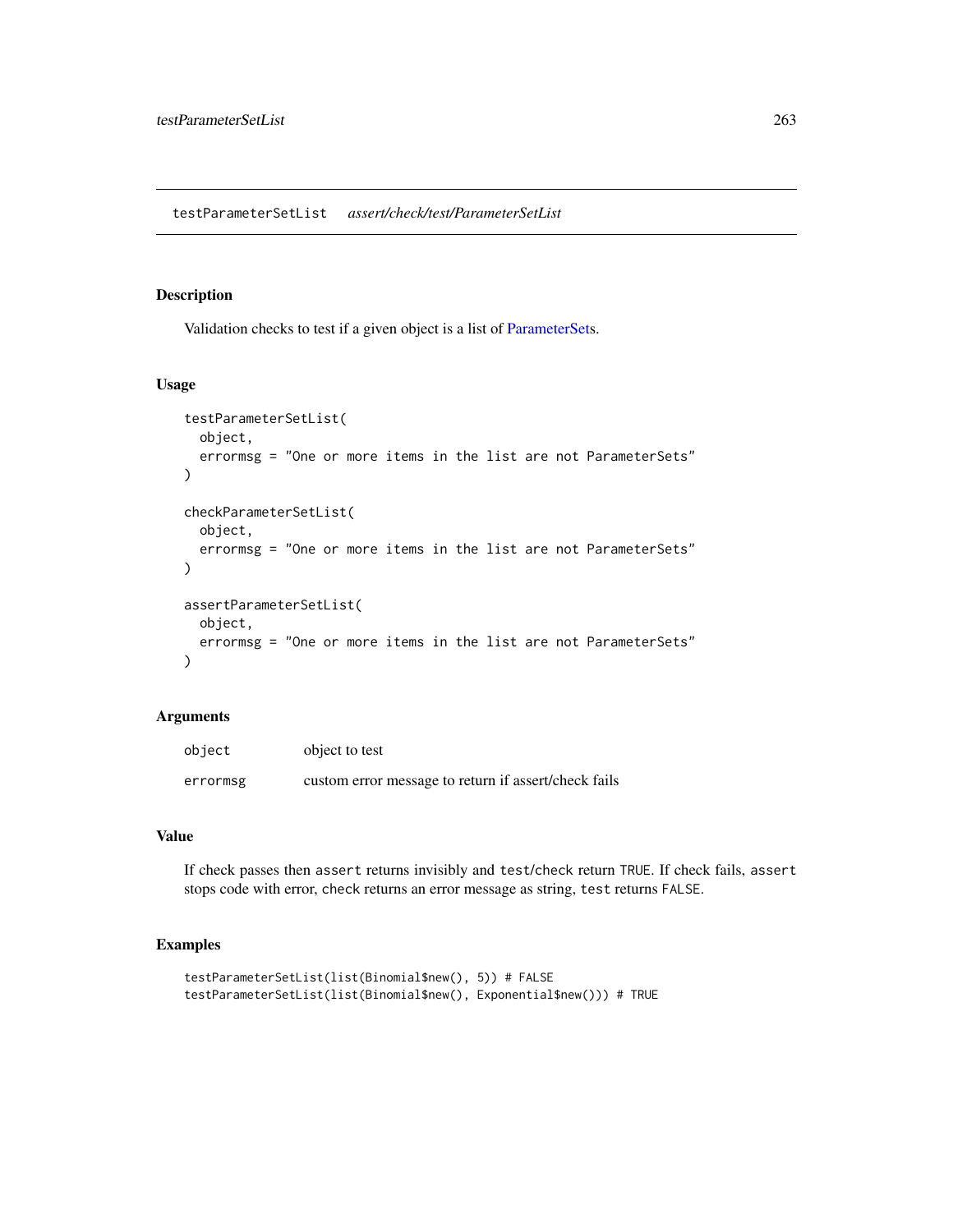testPlatykurtic *assert/check/test/Platykurtic*

# Description

Validation checks to test if Distribution is platykurtic.

# Usage

```
testPlatykurtic(
  object,
  errormsg = paste(object$short_name, "is not platykurtic")
)
checkPlatykurtic(
 object,
  errormsg = paste(object$short_name, "is not platykurtic")
)
assertPlatykurtic(
  object,
 errormsg = paste(object$short_name, "is not platykurtic")
)
```
#### Arguments

| object   | Distribution                                         |
|----------|------------------------------------------------------|
| errormsg | custom error message to return if assert/check fails |

# Value

If check passes then assert returns invisibly and test/check return TRUE. If check fails, assert stops code with error, check returns an error message as string, test returns FALSE.

```
testPlatykurtic(Binomial$new())
```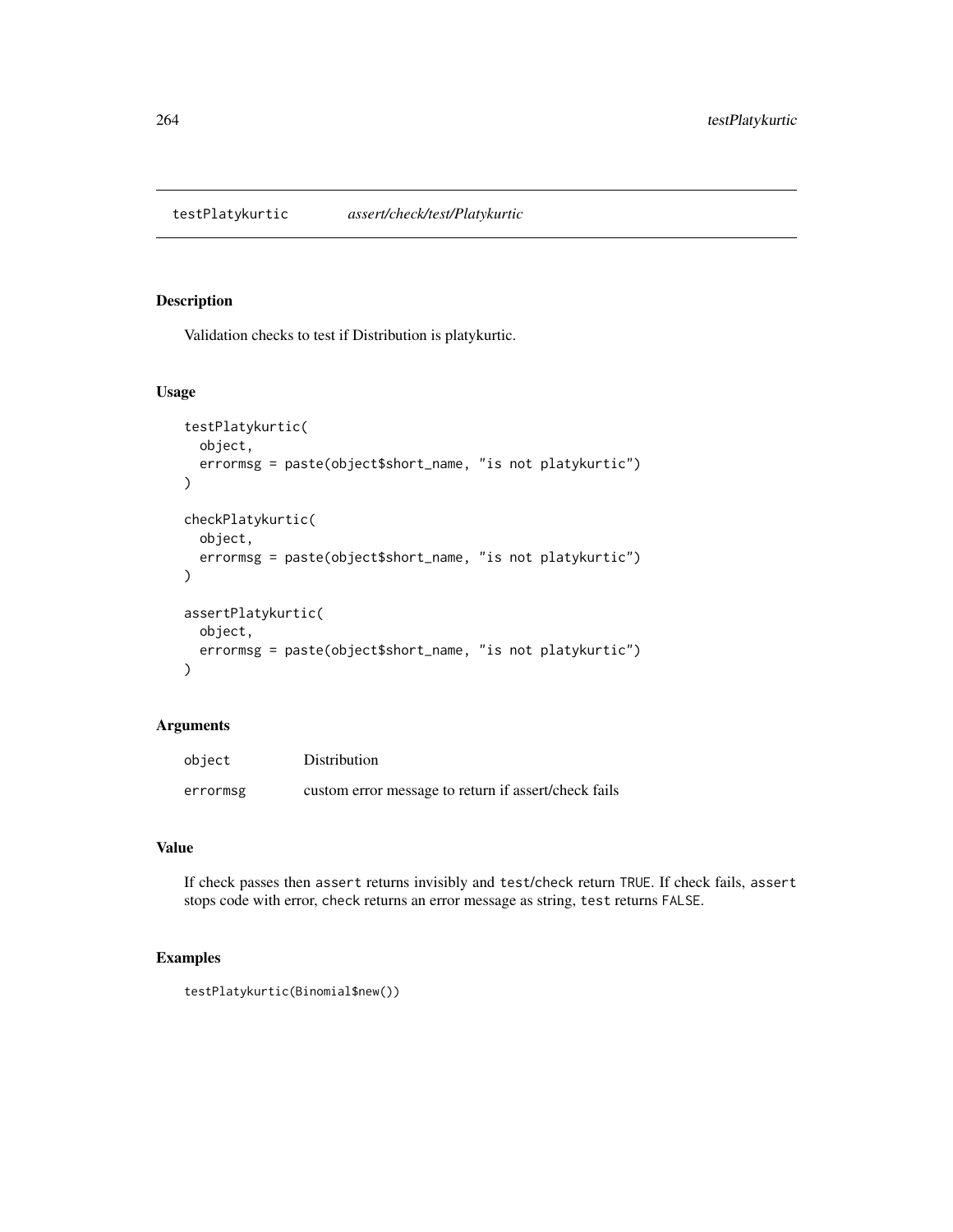# Description

Validation checks to test if Distribution is positive skew.

#### Usage

```
testPositiveSkew(
  object,
  errormsg = paste(object$short_name, "is not positive skew")
\mathcal{L}checkPositiveSkew(
 object,
  errormsg = paste(object$short_name, "is not positive skew")
)
assertPositiveSkew(
 object,
 errormsg = paste(object$short_name, "is not positive skew")
)
```
# Arguments

| object   | Distribution                                         |
|----------|------------------------------------------------------|
| errormsg | custom error message to return if assert/check fails |

# Value

If check passes then assert returns invisibly and test/check return TRUE. If check fails, assert stops code with error, check returns an error message as string, test returns FALSE.

```
testPositiveSkew(Binomial$new())
```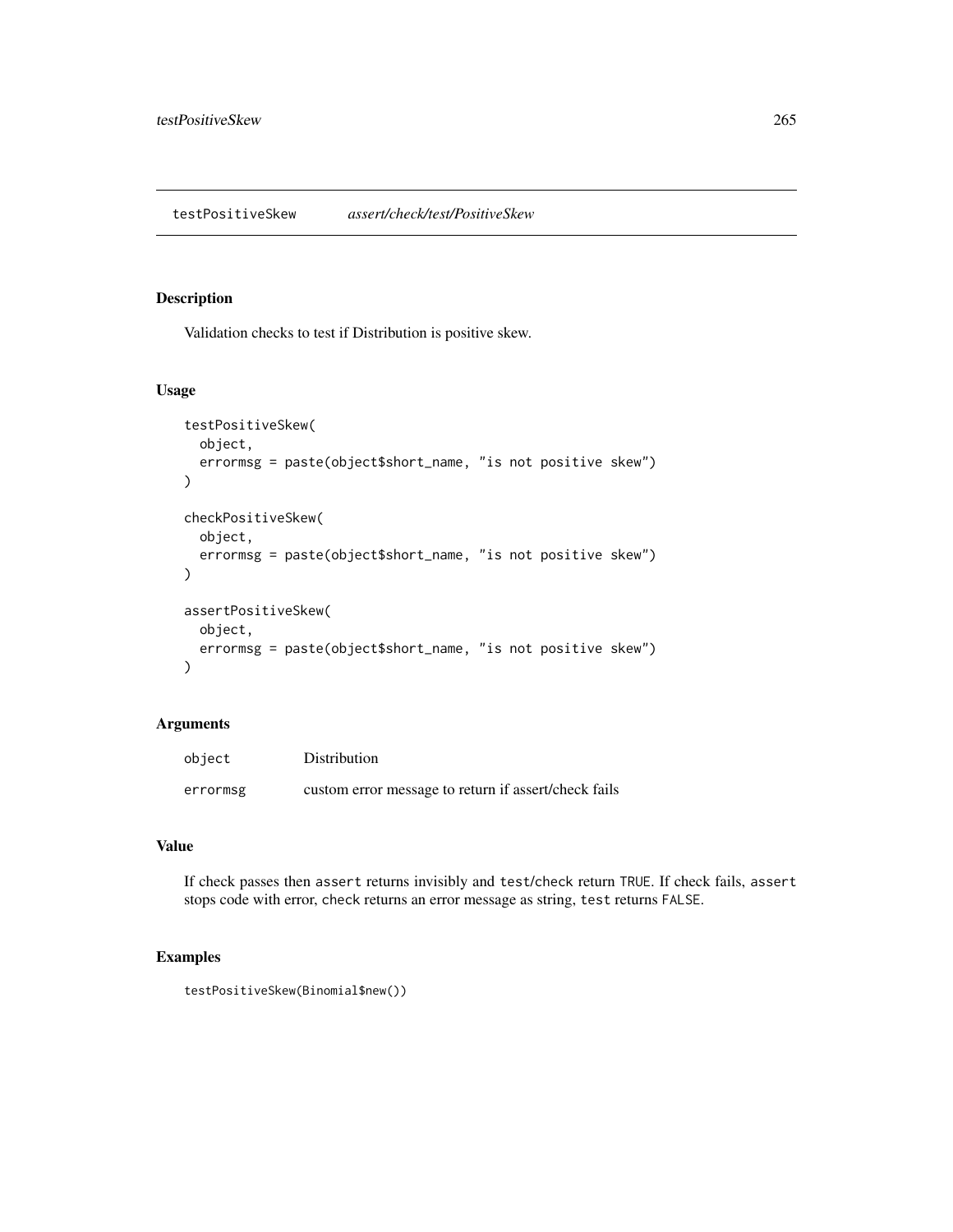# Description

Validation checks to test if Distribution is symmetric.

#### Usage

```
testSymmetric(object, errormsg = paste(object$short_name, "is not symmetric"))
checkSymmetric(object, errormsg = paste(object$short_name, "is not symmetric"))
assertSymmetric(
 object,
 errormsg = paste(object$short_name, "is not symmetric")
)
```
# Arguments

| object   | Distribution                                         |
|----------|------------------------------------------------------|
| errormsg | custom error message to return if assert/check fails |

## Value

If check passes then assert returns invisibly and test/check return TRUE. If check fails, assert stops code with error, check returns an error message as string, test returns FALSE.

# Examples

```
testSymmetric(Binomial$new()) # FALSE
```
testUnivariate *assert/check/test/Univariate*

# Description

Validation checks to test if Distribution is univariate.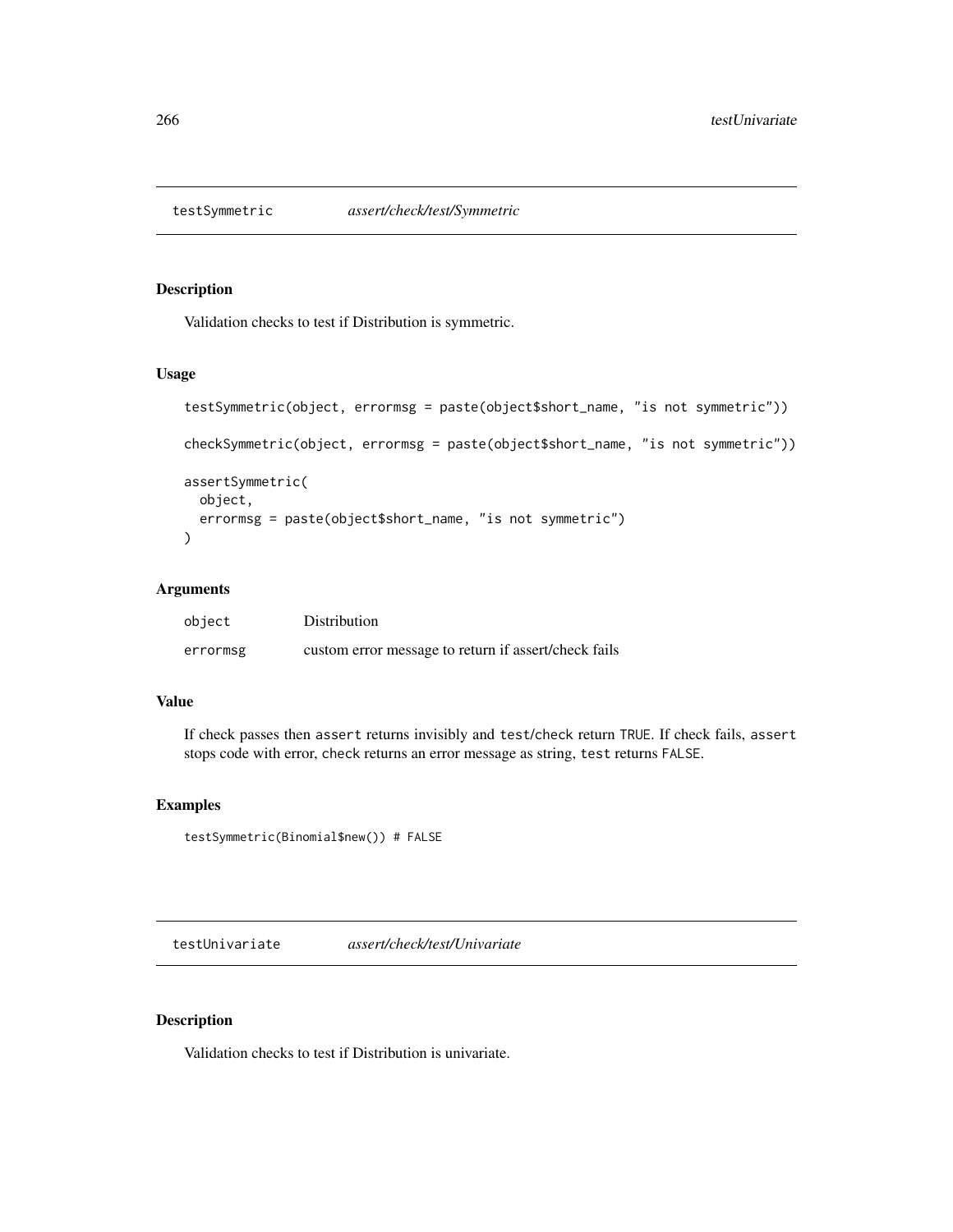# Usage

```
testUnivariate(
  object,
  errormsg = paste(object$short_name, "is not univariate")
)
checkUnivariate(
  object,
  errormsg = paste(object$short_name, "is not univariate")
)
assertUnivariate(
  object,
  errormsg = paste(object$short_name, "is not univariate")
)
```
# Arguments

| object   | Distribution                                         |
|----------|------------------------------------------------------|
| errormsg | custom error message to return if assert/check fails |

## Value

If check passes then assert returns invisibly and test/check return TRUE. If check fails, assert stops code with error, check returns an error message as string, test returns FALSE.

# Examples

```
testUnivariate(Binomial$new()) # TRUE
```
<span id="page-266-0"></span>Triangular *Triangular Distribution Class*

## Description

Mathematical and statistical functions for the Triangular distribution, which is commonly used to model population data where only the minimum, mode and maximum are known (or can be reliably estimated), also to model the sum of standard uniform distributions.

# Details

The Triangular distribution parameterised with lower limit,  $a$ , upper limit,  $b$ , and mode,  $c$ , is defined by the pdf,

 $f(x) = 0, x < a$  $f(x) = 2(x - a) / ((b - a)(c - a)), a \leq x < c$  $f(x) = 2/(b - a), x = c$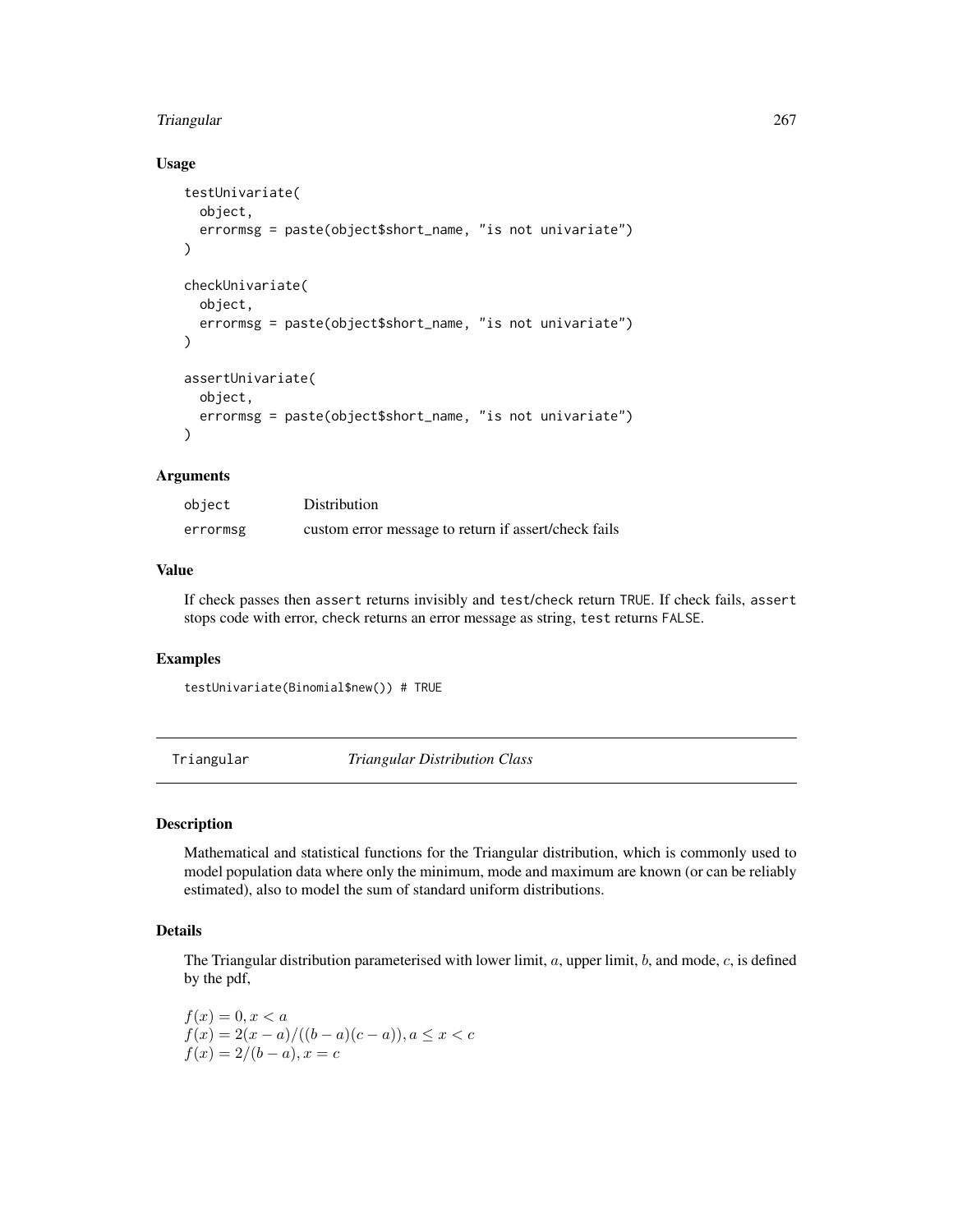$$
f(x) = 2(b - x) / ((b - a)(b - c)), c < x \le b
$$
  

$$
f(x) = 0, x > b \text{ for } a, b, c \in R, a \le c \le b.
$$

# Value

Returns an R6 object inheriting from class [SDistribution.](#page-235-0)

## Distribution support

The distribution is supported on  $[a, b]$ .

#### Default Parameterisation

 $Tri(lower = 0, upper = 1, mode = 0.5, symmetric = FALSE)$ 

# Omitted Methods

N/A

## Also known as

N/A

# Super classes

[distr6::Distribution](#page-0-0) -> [distr6::SDistribution](#page-0-0) -> Triangular

# Public fields

name Full name of distribution.

short\_name Short name of distribution for printing.

description Brief description of the distribution.

packages Packages required to be installed in order to construct the distribution.

# Active bindings

properties Returns distribution properties, including skewness type and symmetry.

# Methods

# Public methods:

- [Triangular\\$new\(\)](#page-7-0)
- [Triangular\\$mean\(\)](#page-7-1)
- [Triangular\\$mode\(\)](#page-8-0)
- [Triangular\\$median\(\)](#page-14-0)
- [Triangular\\$variance\(\)](#page-8-1)
- [Triangular\\$skewness\(\)](#page-8-2)
- [Triangular\\$kurtosis\(\)](#page-8-3)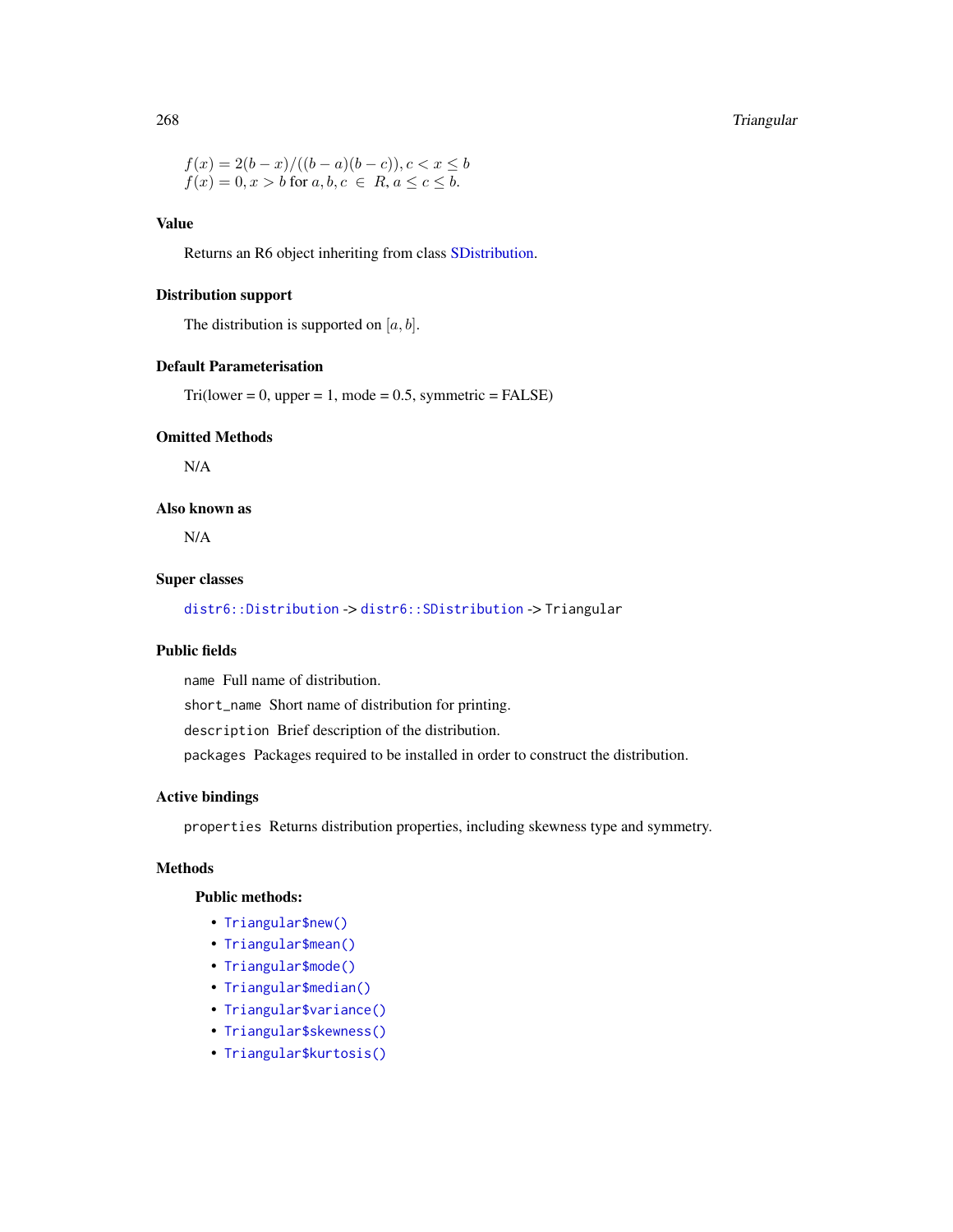- [Triangular\\$entropy\(\)](#page-9-0)
- [Triangular\\$mgf\(\)](#page-15-0)
- [Triangular\\$cf\(\)](#page-15-1)
- [Triangular\\$pgf\(\)](#page-9-1)
- [Triangular\\$clone\(\)](#page-9-2)

## Method new(): Creates a new instance of this [R6](#page-0-0) class.

```
Usage:
Triangular$new(
  lower = NULL,
  upper = NULL,
  mode = NULL,
  symmetric = NULL,
  decorators = NULL
\lambda
```
#### *Arguments:*

lower (numeric(1))

Lower limit of the [Distribution,](#page-67-0) defined on the Reals.

upper (numeric(1))

Upper limit of the [Distribution,](#page-67-0) defined on the Reals.

mode (numeric(1))

Mode of the distribution, if symmetric = TRUE then determined automatically.

```
symmetric (logical(1))
```
If TRUE then the symmetric Triangular distribution is constructed, where the mode is automatically calculated. Otherwise mode can be set manually. Cannot be changed after construction.

```
decorators (character())
```
Decorators to add to the distribution during construction.

*Examples:*

```
Triangular$new(lower = 2, upper = 5, symmetric = TRUE)Triangular$new(lower = 2, upper = 5, mode = 4, symmetric = FALSE)
```

```
# You can view the type of Triangular distribution with $description
Triangular$new(symmetric = TRUE)$description
Triangular$new(symmetric = FALSE)$description
```
**Method** mean(): The arithmetic mean of a (discrete) probability distribution  $X$  is the expectation

$$
E_X(X) = \sum p_X(x) * x
$$

with an integration analogue for continuous distributions.

*Usage:* Triangular\$mean(...) *Arguments:* ... Unused.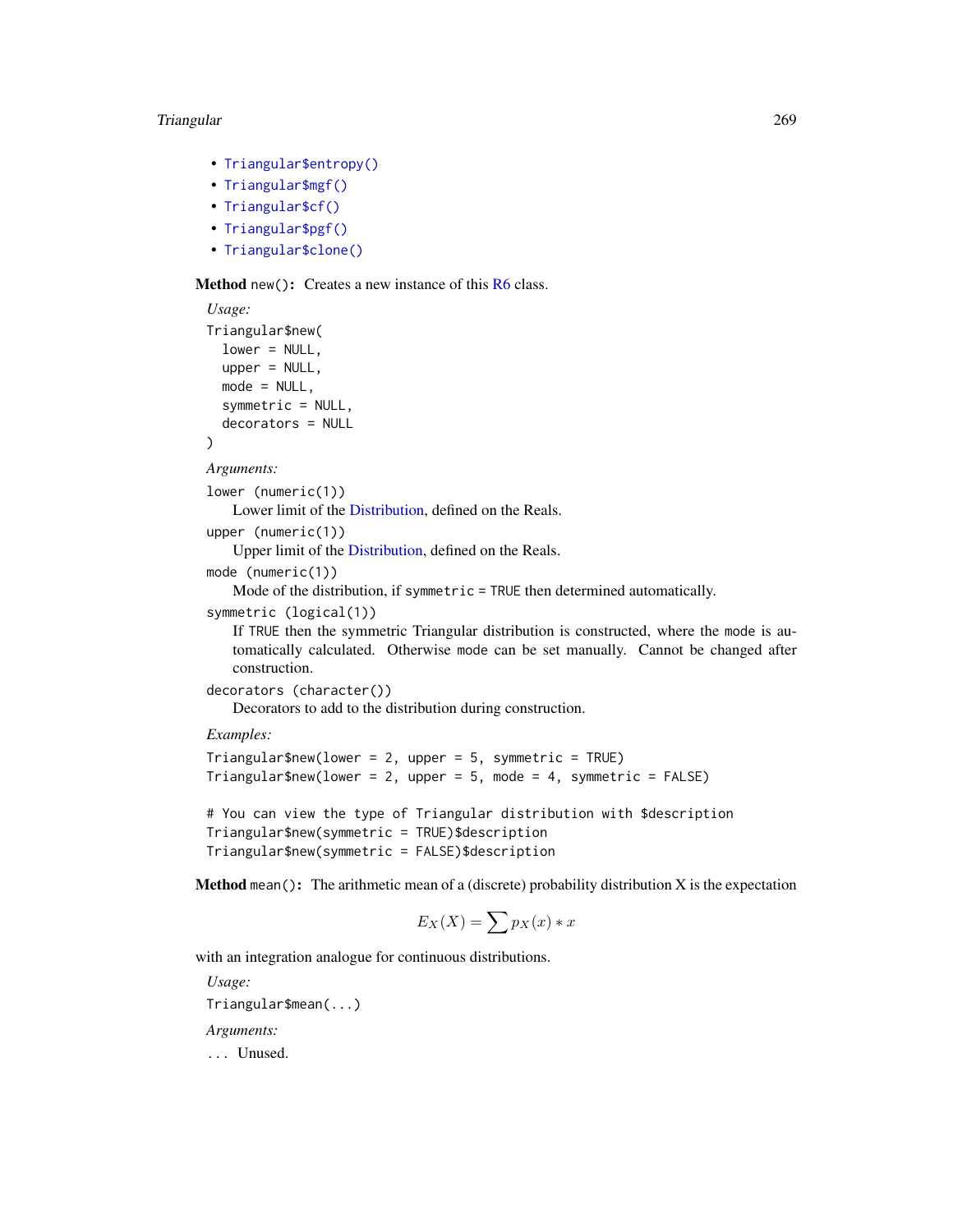Method mode(): The mode of a probability distribution is the point at which the pdf is a local maximum, a distribution can be unimodal (one maximum) or multimodal (several maxima).

```
Usage:
Triangular$mode(which = "all")
```
*Arguments:*

which  $(character(1) | numeric(1))$ 

Ignored if distribution is unimodal. Otherwise "all" returns all modes, otherwise specifies which mode to return.

Method median(): Returns the median of the distribution. If an analytical expression is available returns distribution median, otherwise if symmetric returns self\$mean, otherwise returns self\$quantile(0.5).

*Usage:* Triangular\$median()

Method variance(): The variance of a distribution is defined by the formula

$$
var_X = E[X^2] - E[X]^2
$$

where  $E<sub>X</sub>$  is the expectation of distribution X. If the distribution is multivariate the covariance matrix is returned.

*Usage:* Triangular\$variance(...) *Arguments:* ... Unused.

Method skewness(): The skewness of a distribution is defined by the third standardised moment,

$$
sk_X = E_X \left[ \frac{x - \mu^3}{\sigma} \right]
$$

where  $E_X$  is the expectation of distribution X,  $\mu$  is the mean of the distribution and  $\sigma$  is the standard deviation of the distribution.

*Usage:*

Triangular\$skewness(...)

*Arguments:*

... Unused.

Method kurtosis(): The kurtosis of a distribution is defined by the fourth standardised moment,

$$
k_X = E_X \left[ \frac{x - \mu^4}{\sigma} \right]
$$

where  $E_X$  is the expectation of distribution X,  $\mu$  is the mean of the distribution and  $\sigma$  is the standard deviation of the distribution. Excess Kurtosis is Kurtosis - 3.

*Usage:*

Triangular\$kurtosis(excess = TRUE, ...)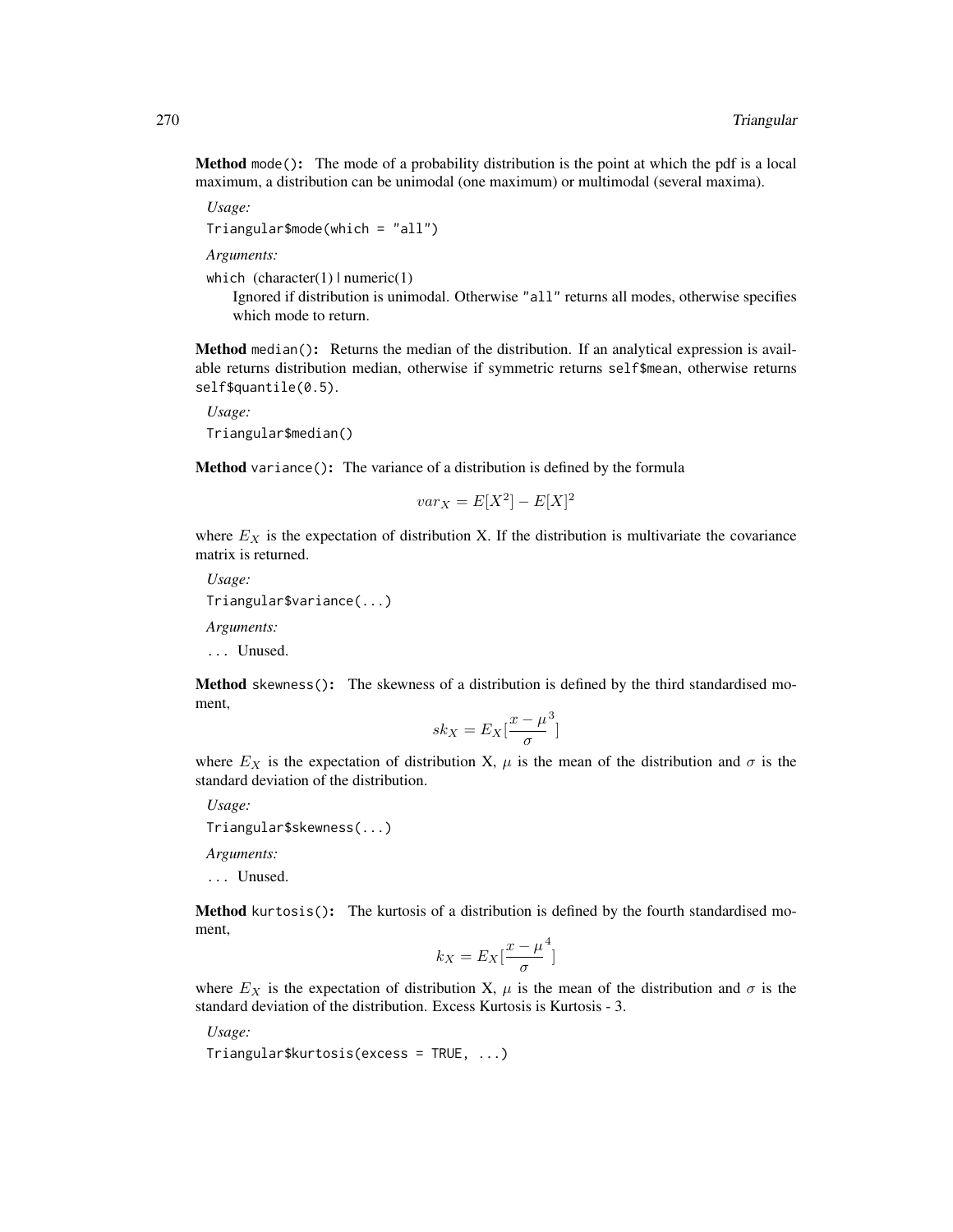*Arguments:* excess (logical(1)) If TRUE (default) excess kurtosis returned. ... Unused.

Method entropy(): The entropy of a (discrete) distribution is defined by

$$
-\sum(f_X)log(f_X)
$$

where  $f_X$  is the pdf of distribution X, with an integration analogue for continuous distributions. *Usage:*

```
Triangular$entropy(base = 2, ...)
Arguments:
base (integer(1))
   Base of the entropy logarithm, default = 2 (Shannon entropy)
... Unused.
```
Method mgf(): The moment generating function is defined by

$$
mgf_X(t) = E_X[exp(xt)]
$$

where X is the distribution and  $E_X$  is the expectation of the distribution X.

*Usage:* Triangular\$mgf(t, ...) *Arguments:* t (integer(1))

t integer to evaluate function at.

```
... Unused.
```
Method cf(): The characteristic function is defined by

$$
cf_X(t) = E_X[exp(xti)]
$$

where X is the distribution and  $E<sub>X</sub>$  is the expectation of the distribution X.

*Usage:*

```
Triangular$cf(t, ...)
```
*Arguments:* t (integer(1)) t integer to evaluate function at.

... Unused.

Method pgf(): The probability generating function is defined by

$$
pgf_X(z) = E_X[exp(z^x)]
$$

where X is the distribution and  $E<sub>X</sub>$  is the expectation of the distribution X. *Usage:*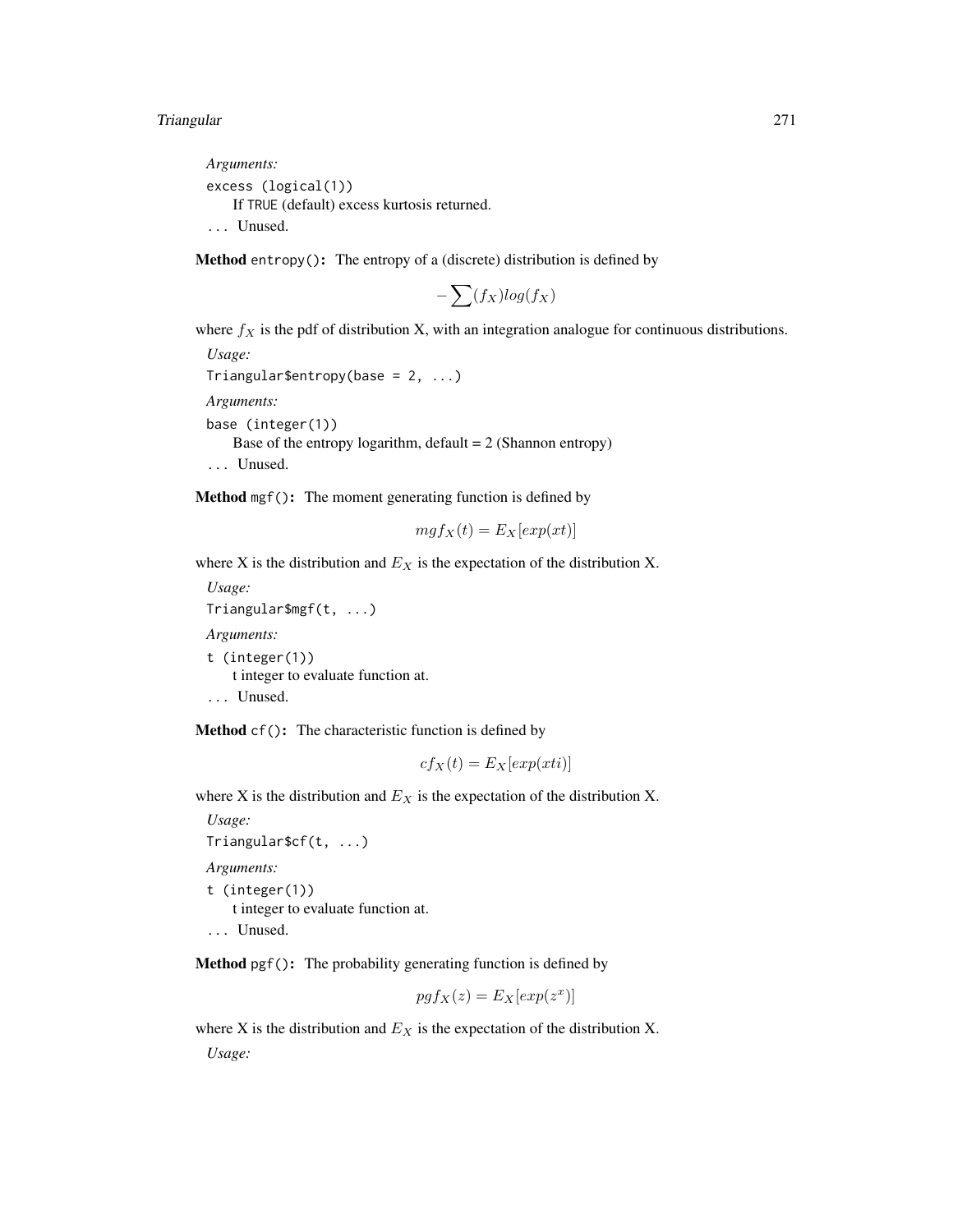#### 272 Triangular Series and the Community of the Community of the Community of the Community of the Community of the Community of the Community of the Community of the Community of the Community of the Community of the Commu

```
Triangular$pgf(z, ...)
Arguments:
z (integer(1))
    z integer to evaluate probability generating function at.
```
... Unused.

Method clone(): The objects of this class are cloneable with this method.

*Usage:*

Triangular\$clone(deep = FALSE)

*Arguments:*

deep Whether to make a deep clone.

## References

McLaughlin, M. P. (2001). A compendium of common probability distributions (pp. 2014-01). Michael P. McLaughlin.

#### See Also

Other continuous distributions: [Arcsine](#page-6-0), [BetaNoncentral](#page-21-0), [Beta](#page-17-0), [Cauchy](#page-34-0), [ChiSquaredNoncentral](#page-43-0), [ChiSquared](#page-38-0), [Dirichlet](#page-59-0), [Erlang](#page-92-0), [Exponential](#page-102-0), [FDistributionNoncentral](#page-110-0), [FDistribution](#page-106-0), [Frechet](#page-113-0), [Gamma](#page-119-0), [Gompertz](#page-129-0), [Gumbel](#page-132-0), [InverseGamma](#page-143-0), [Laplace](#page-149-0), [Logistic](#page-162-0), [Loglogistic](#page-168-0), [Lognormal](#page-172-0), [MultivariateNormal](#page-195-0), [Normal](#page-204-0), [Pareto](#page-211-0), [Poisson](#page-218-0), [Rayleigh](#page-231-0), [ShiftedLoglogistic](#page-236-0), [StudentTNoncentral](#page-249-0), [StudentT](#page-245-0), [Uniform](#page-279-0), [Wald](#page-294-0), [Weibull](#page-298-0)

Other univariate distributions: [Arcsine](#page-6-0), [Bernoulli](#page-12-0), [BetaNoncentral](#page-21-0), [Beta](#page-17-0), [Binomial](#page-23-0), [Categorical](#page-29-0), [Cauchy](#page-34-0), [ChiSquaredNoncentral](#page-43-0), [ChiSquared](#page-38-0), [Degenerate](#page-55-0), [DiscreteUniform](#page-62-0), [Empirical](#page-82-0), [Erlang](#page-92-0), [Exponential](#page-102-0), [FDistributionNoncentral](#page-110-0), [FDistribution](#page-106-0), [Frechet](#page-113-0), [Gamma](#page-119-0), [Geometric](#page-125-0), [Gompertz](#page-129-0), [Gumbel](#page-132-0), [Hypergeometric](#page-139-0), [InverseGamma](#page-143-0), [Laplace](#page-149-0), [Logarithmic](#page-158-0), [Logistic](#page-162-0), [Loglogistic](#page-168-0), [Lognormal](#page-172-0), [Matdist](#page-178-0), [NegativeBinomial](#page-200-0), [Normal](#page-204-0), [Pareto](#page-211-0), [Poisson](#page-218-0), [Rayleigh](#page-231-0), [ShiftedLoglogistic](#page-236-0), [StudentTNoncentral](#page-249-0), [StudentT](#page-245-0), [Uniform](#page-279-0), [Wald](#page-294-0), [Weibull](#page-298-0), [WeightedDiscrete](#page-302-0)

```
## ------------------------------------------------
## Method `Triangular$new`
## ------------------------------------------------
Triangular$new(lower = 2, upper = 5, symmetric = TRUE)Triangular$new(lower = 2, upper = 5, mode = 4, symmetric = FALSE)# You can view the type of Triangular distribution with $description
Triangular$new(symmetric = TRUE)$description
Triangular$new(symmetric = FALSE)$description
```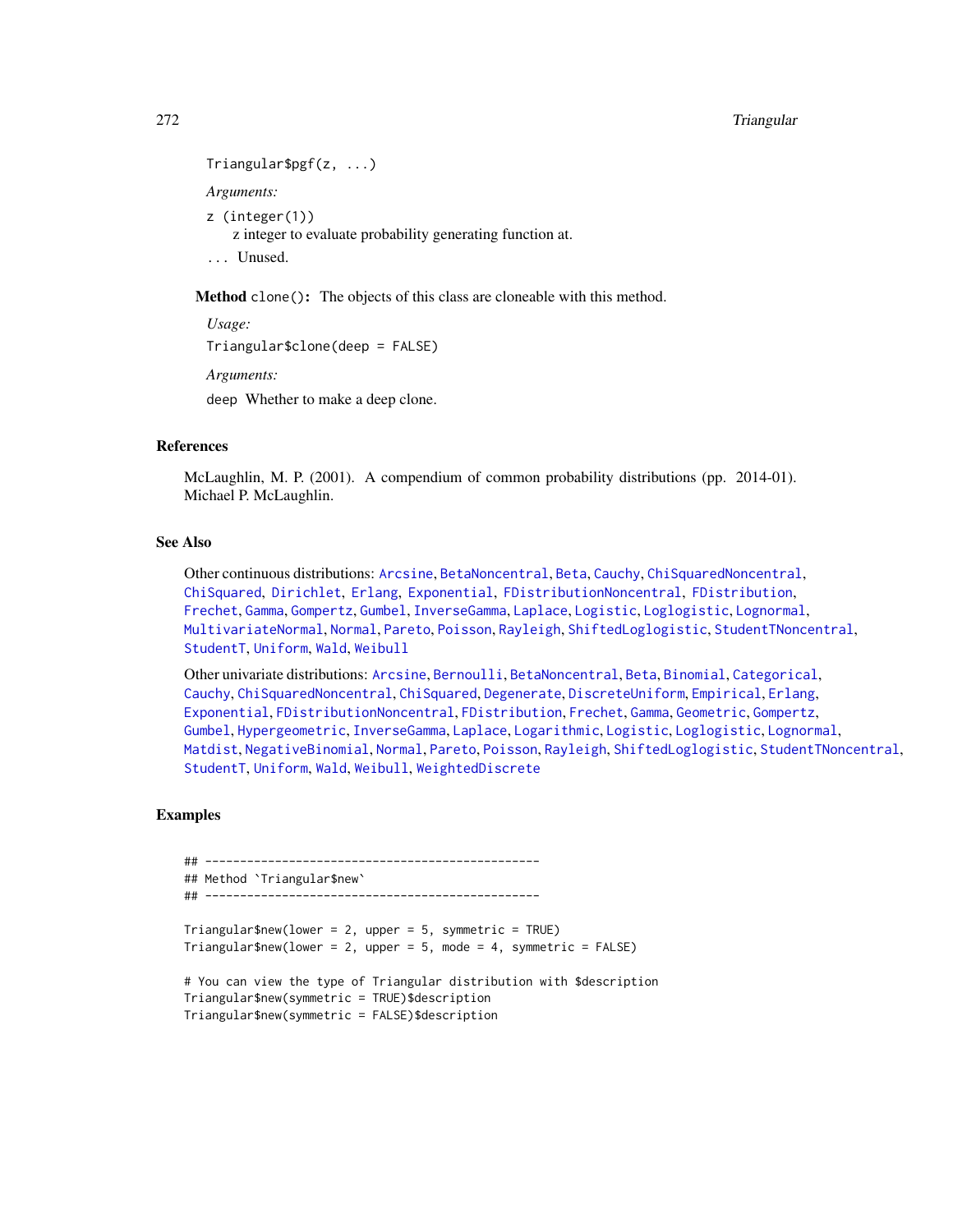<span id="page-272-0"></span>TriangularKernel *Triangular Kernel*

#### Description

Mathematical and statistical functions for the Triangular kernel defined by the pdf,

$$
f(x) = 1 - |x|
$$

over the support  $x \in (-1, 1)$ .

#### Super classes

[distr6::Distribution](#page-0-0) -> [distr6::Kernel](#page-0-0) -> TriangularKernel

#### Public fields

name Full name of distribution.

short\_name Short name of distribution for printing. description Brief description of the distribution.

# Methods

## Public methods:

- [TriangularKernel\\$pdfSquared2Norm\(\)](#page-52-0)
- [TriangularKernel\\$cdfSquared2Norm\(\)](#page-53-0)
- [TriangularKernel\\$variance\(\)](#page-8-1)
- [TriangularKernel\\$clone\(\)](#page-9-2)

Method pdfSquared2Norm(): The squared 2-norm of the pdf is defined by

$$
\int_a^b (f_X(u))^2 du
$$

where X is the Distribution,  $f_X$  is its pdf and  $a, b$  are the distribution support limits.

*Usage:*

```
TriangularKernel$pdfSquared2Norm(x = 0, upper = Inf)
```
*Arguments:*

```
x (numeric(1))
```
Amount to shift the result.

```
upper (numeric(1))
   Upper limit of the integral.
```
Method cdfSquared2Norm(): The squared 2-norm of the cdf is defined by

$$
\int_a^b (F_X(u))^2 du
$$

where X is the Distribution,  $F_X$  is its pdf and  $a, b$  are the distribution support limits.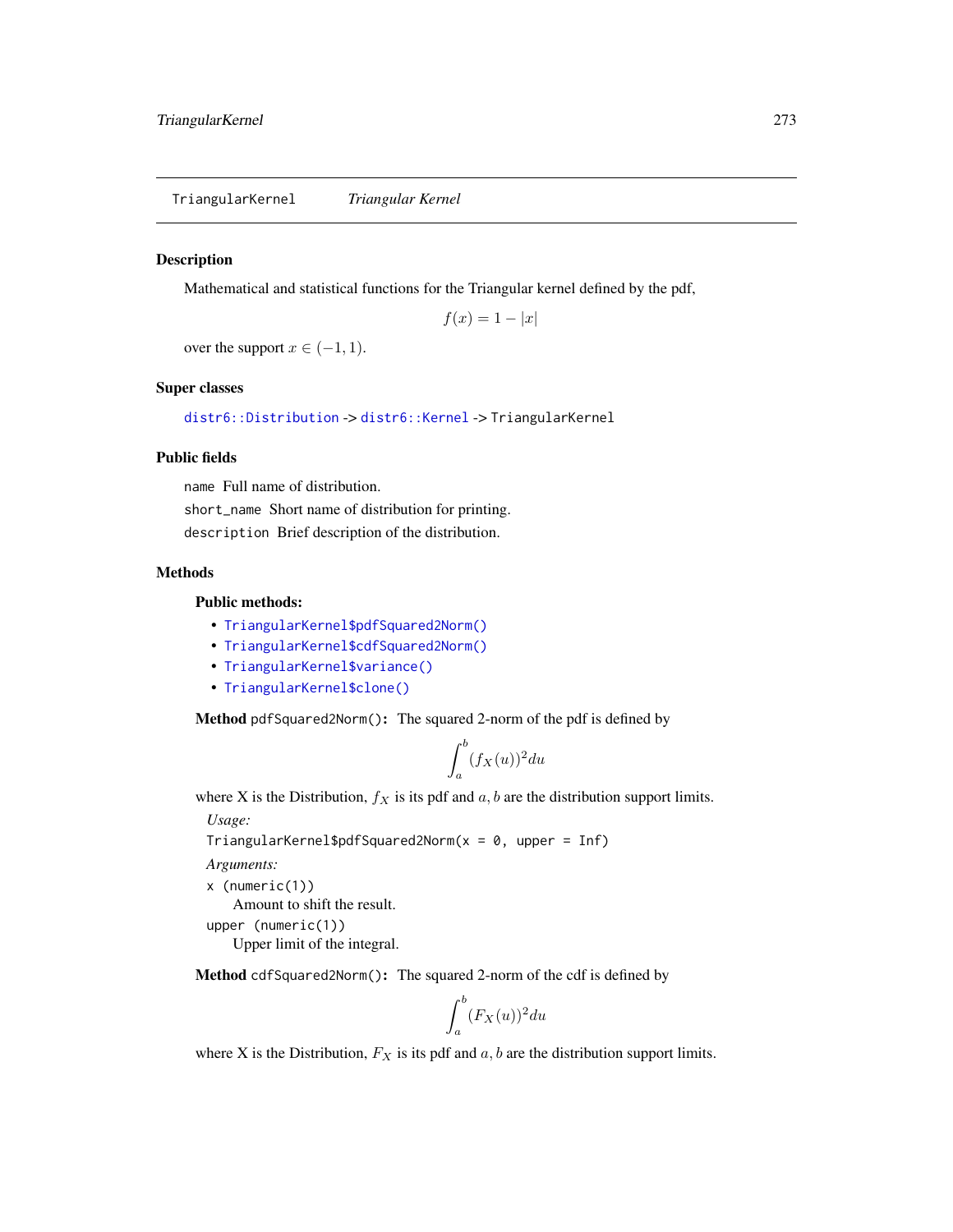274 Tricube

```
Usage:
TriangularKernel$cdfSquared2Norm(x = 0, upper = 0)
Arguments:
x (numeric(1))
   Amount to shift the result.
upper (numeric(1))
   Upper limit of the integral.
```
Method variance(): The variance of a distribution is defined by the formula

$$
var_X = E[X^2] - E[X]^2
$$

where  $E_X$  is the expectation of distribution X. If the distribution is multivariate the covariance matrix is returned.

*Usage:* TriangularKernel\$variance(...) *Arguments:*

... Unused.

Method clone(): The objects of this class are cloneable with this method.

*Usage:* TriangularKernel\$clone(deep = FALSE) *Arguments:* deep Whether to make a deep clone.

## See Also

Other kernels: [Cosine](#page-52-1), [Epanechnikov](#page-90-0), [LogisticKernel](#page-166-0), [NormalKernel](#page-209-0), [Quartic](#page-229-0), [Sigmoid](#page-240-0), [Silverman](#page-242-0), [Tricube](#page-273-0), [Triweight](#page-275-0), [UniformKernel](#page-284-0)

<span id="page-273-0"></span>Tricube *Tricube Kernel*

#### Description

Mathematical and statistical functions for the Tricube kernel defined by the pdf,

$$
f(x) = 70/81(1 - |x|^3)^3
$$

over the support  $x \in (-1, 1)$ .

#### Details

The quantile function is omitted as no closed form analytic expressions could be found, decorate with FunctionImputation for numeric results.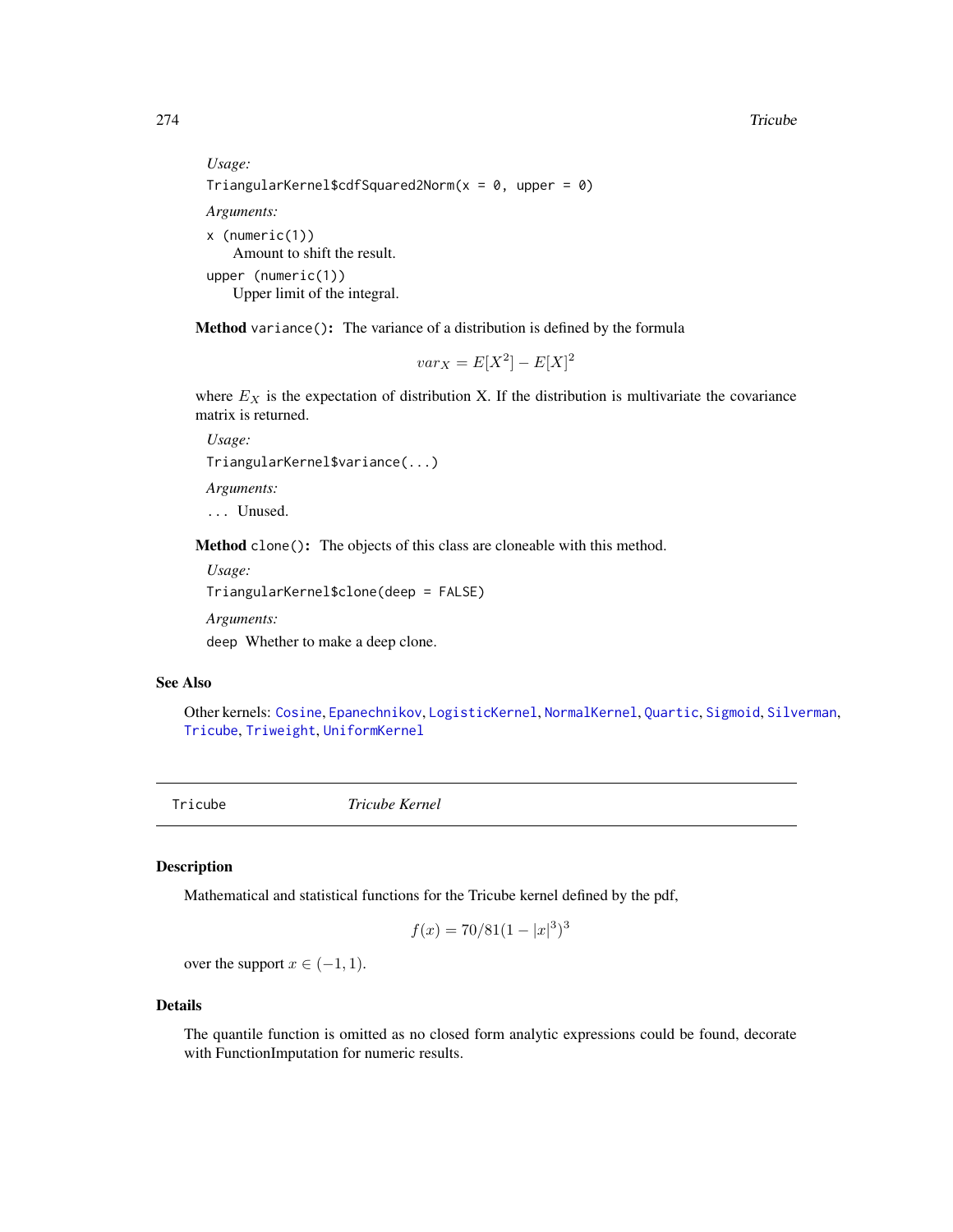#### Tricube 275

## Super classes

[distr6::Distribution](#page-0-0) -> [distr6::Kernel](#page-0-0) -> Tricube

#### Public fields

name Full name of distribution.

short\_name Short name of distribution for printing.

description Brief description of the distribution.

## Methods

# Public methods:

- [Tricube\\$pdfSquared2Norm\(\)](#page-52-0)
- [Tricube\\$cdfSquared2Norm\(\)](#page-53-0)
- [Tricube\\$variance\(\)](#page-8-1)
- [Tricube\\$clone\(\)](#page-9-2)

Method pdfSquared2Norm(): The squared 2-norm of the pdf is defined by

$$
\int_a^b (f_X(u))^2 du
$$

where X is the Distribution,  $f_X$  is its pdf and  $a, b$  are the distribution support limits.

*Usage:*

```
Tricube$pdfSquared2Norm(x = 0, upper = Inf)
```
*Arguments:*

x (numeric(1)) Amount to shift the result. upper (numeric(1)) Upper limit of the integral.

Method cdfSquared2Norm(): The squared 2-norm of the cdf is defined by

$$
\int_a^b (F_X(u))^2 du
$$

where X is the Distribution,  $F_X$  is its pdf and  $a, b$  are the distribution support limits.

*Usage:*

Tricube\$cdfSquared2Norm( $x = 0$ , upper = 0)

*Arguments:*

x (numeric(1)) Amount to shift the result. upper (numeric(1)) Upper limit of the integral.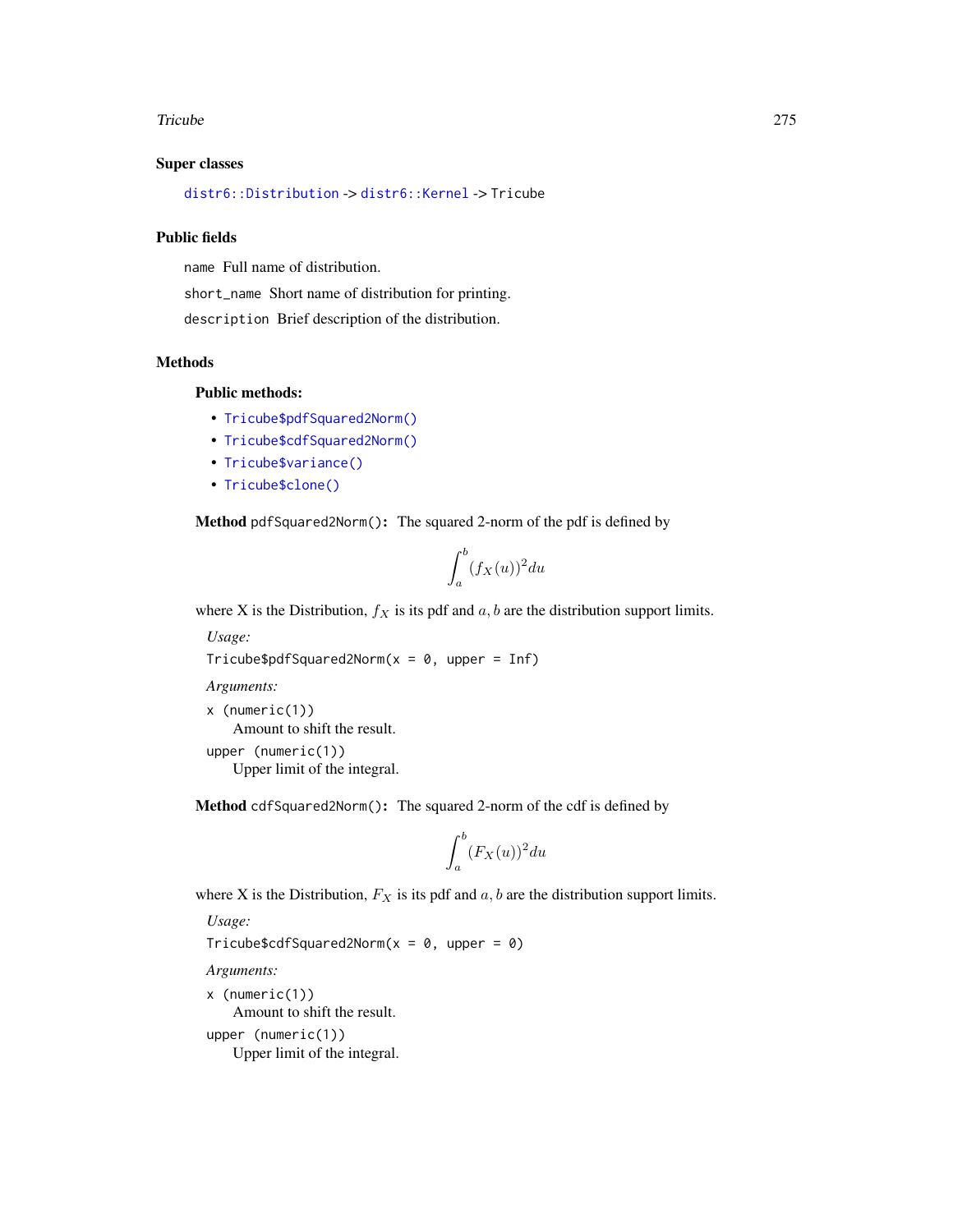Method variance(): The variance of a distribution is defined by the formula

$$
var_X = E[X^2] - E[X]^2
$$

where  $E<sub>X</sub>$  is the expectation of distribution X. If the distribution is multivariate the covariance matrix is returned.

*Usage:* Tricube\$variance(...) *Arguments:* ... Unused.

Method clone(): The objects of this class are cloneable with this method.

*Usage:* Tricube\$clone(deep = FALSE)

*Arguments:*

deep Whether to make a deep clone.

# See Also

Other kernels: [Cosine](#page-52-1), [Epanechnikov](#page-90-0), [LogisticKernel](#page-166-0), [NormalKernel](#page-209-0), [Quartic](#page-229-0), [Sigmoid](#page-240-0), [Silverman](#page-242-0), [TriangularKernel](#page-272-0), [Triweight](#page-275-0), [UniformKernel](#page-284-0)

<span id="page-275-0"></span>Triweight *Triweight Kernel*

## Description

Mathematical and statistical functions for the Triweight kernel defined by the pdf,

$$
f(x) = 35/32(1 - x^2)^3
$$

over the support  $x \in (-1, 1)$ .

#### Details

The quantile function is omitted as no closed form analytic expression could be found, decorate with FunctionImputation for numeric results.

#### Super classes

[distr6::Distribution](#page-0-0) -> [distr6::Kernel](#page-0-0) -> Triweight

## Public fields

name Full name of distribution.

short\_name Short name of distribution for printing.

description Brief description of the distribution.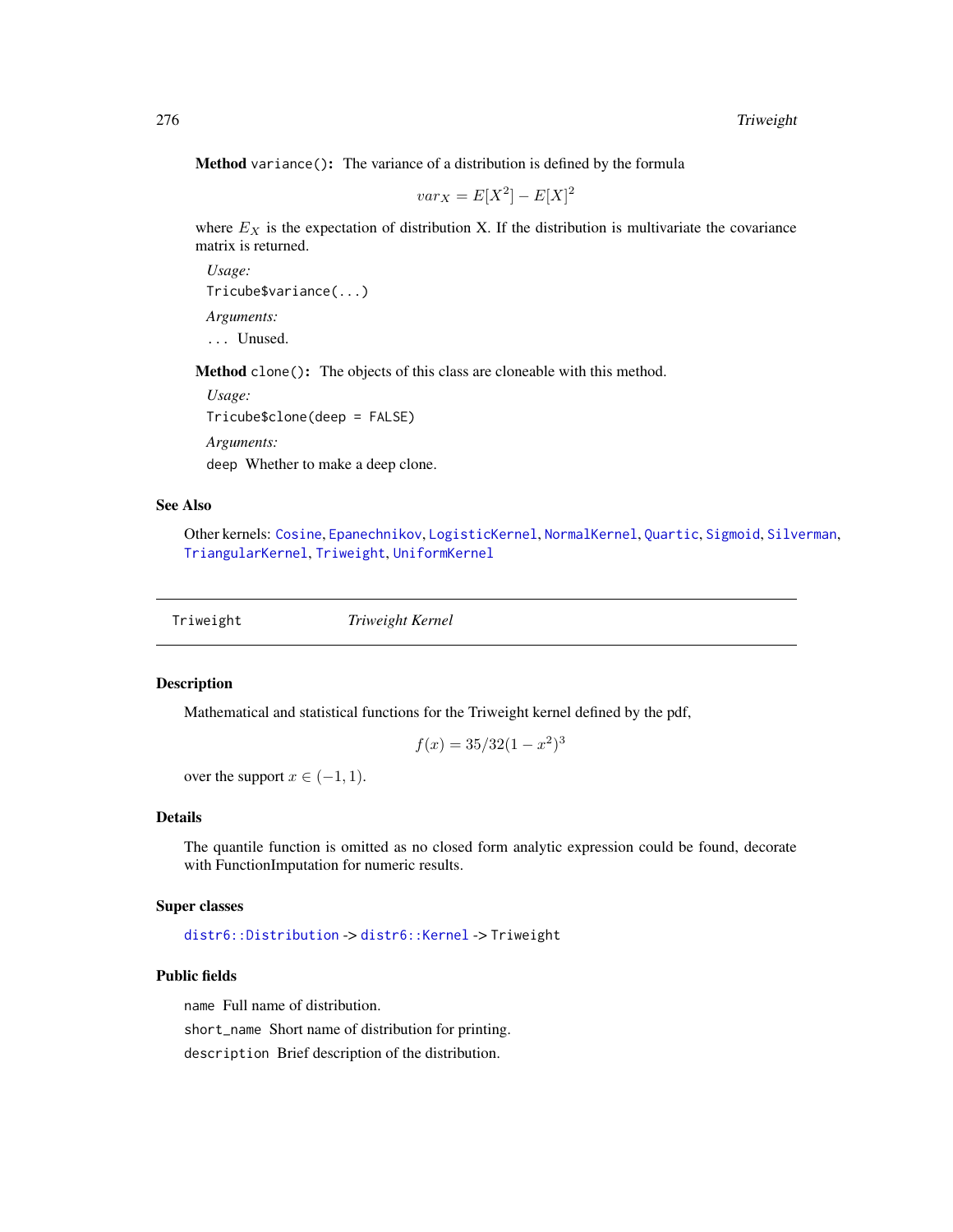## Triweight 277

# Methods

## Public methods:

- [Triweight\\$pdfSquared2Norm\(\)](#page-52-0)
- [Triweight\\$cdfSquared2Norm\(\)](#page-53-0)
- [Triweight\\$variance\(\)](#page-8-1)
- [Triweight\\$clone\(\)](#page-9-2)

Method pdfSquared2Norm(): The squared 2-norm of the pdf is defined by

$$
\int_a^b (f_X(u))^2 du
$$

where X is the Distribution,  $f_X$  is its pdf and  $a, b$  are the distribution support limits.

*Usage:*

```
Triweight$pdfSquared2Norm(x = 0, upper = Inf)
```
*Arguments:*

```
x (numeric(1))
   Amount to shift the result.
upper (numeric(1))
   Upper limit of the integral.
```
Method cdfSquared2Norm(): The squared 2-norm of the cdf is defined by

$$
\int_a^b (F_X(u))^2 du
$$

where X is the Distribution,  $F_X$  is its pdf and  $a, b$  are the distribution support limits.

*Usage:*

Triweight\$cdfSquared2Norm( $x = 0$ , upper = 0)

*Arguments:*

```
x (numeric(1))
```
Amount to shift the result.

upper (numeric(1)) Upper limit of the integral.

Method variance(): The variance of a distribution is defined by the formula

$$
var_X = E[X^2] - E[X]^2
$$

where  $E<sub>X</sub>$  is the expectation of distribution X. If the distribution is multivariate the covariance matrix is returned.

```
Usage:
Triweight$variance(...)
Arguments:
... Unused.
```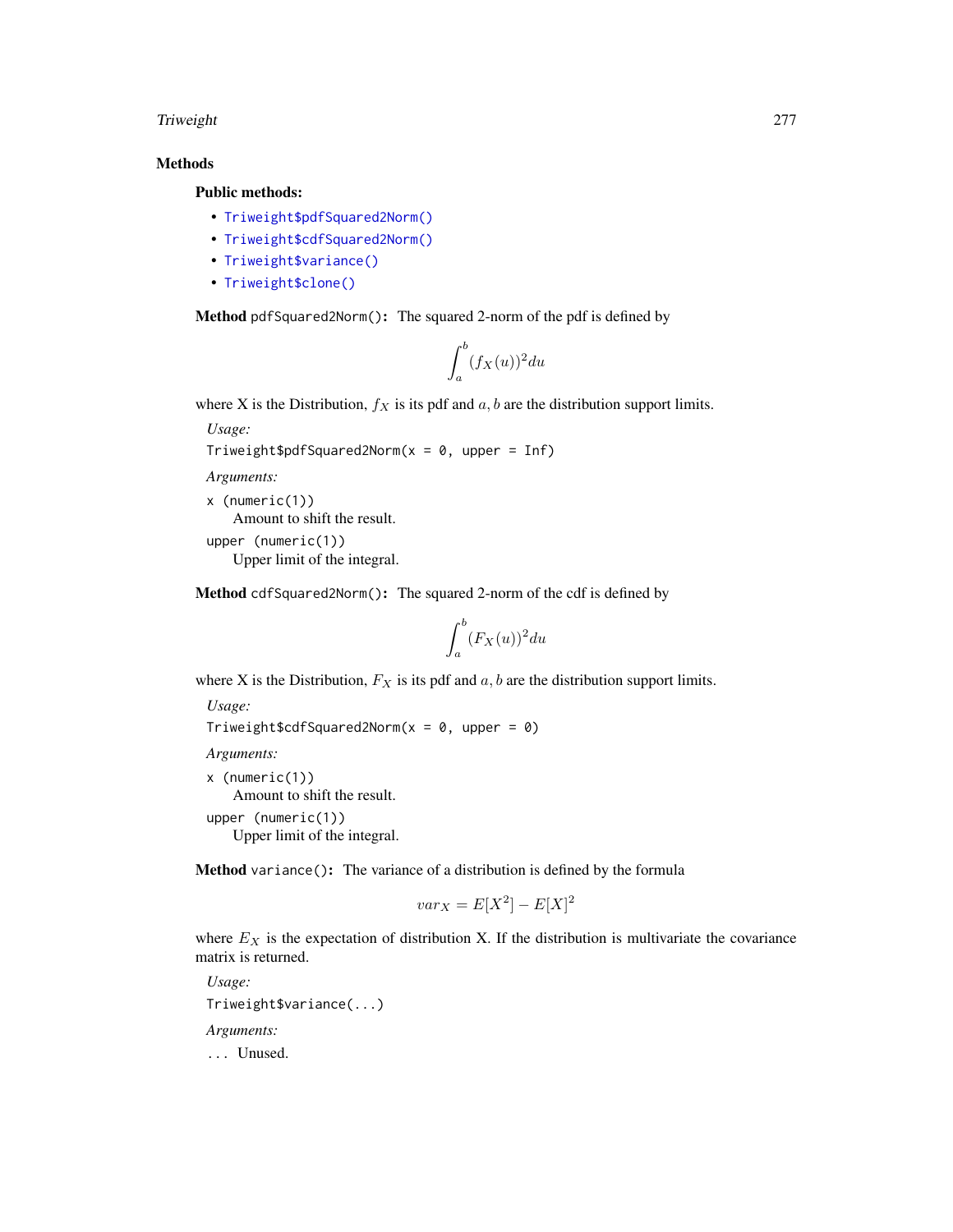Method clone(): The objects of this class are cloneable with this method.

*Usage:* Triweight\$clone(deep = FALSE) *Arguments:* deep Whether to make a deep clone.

## See Also

Other kernels: [Cosine](#page-52-1), [Epanechnikov](#page-90-0), [LogisticKernel](#page-166-0), [NormalKernel](#page-209-0), [Quartic](#page-229-0), [Sigmoid](#page-240-0), [Silverman](#page-242-0), [TriangularKernel](#page-272-0), [Tricube](#page-273-0), [UniformKernel](#page-284-0)

## truncate *Truncate a Distribution*

# Description

S3 functionality to truncate an R6 distribution.

## Usage

```
truncated(x, lower = NULL, upper = NULL)
```
## Arguments

| x     | Distribution.               |
|-------|-----------------------------|
| lower | lower limit for truncation. |
| upper | upper limit for truncation. |

## See Also

[TruncatedDistribution](#page-277-0)

<span id="page-277-0"></span>TruncatedDistribution *Distribution Truncation Wrapper*

# Description

A wrapper for truncating any probability distribution at given limits.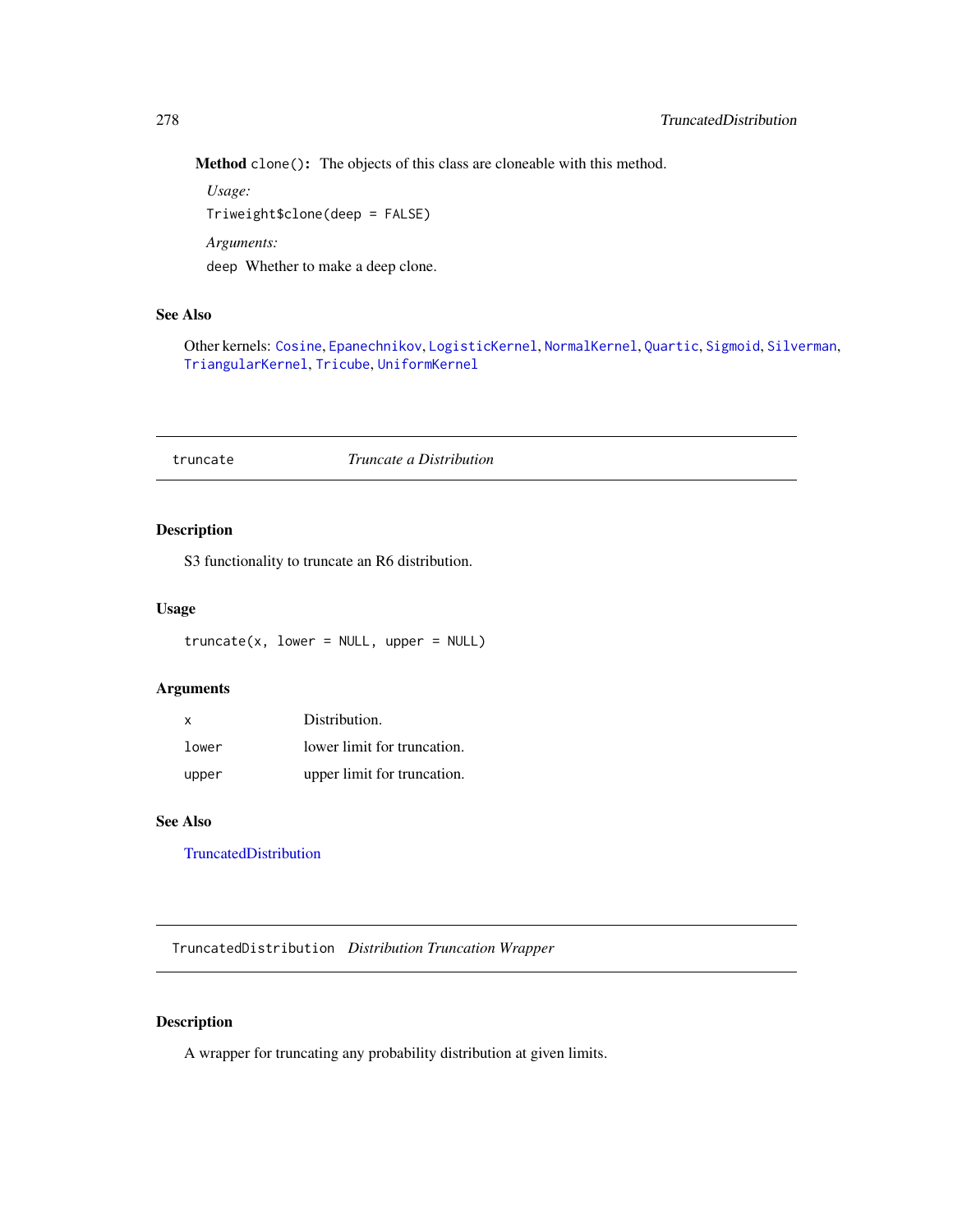## Details

The pdf and cdf of the distribution are required for this wrapper, if unavailable decorate with [Func](#page-117-0)[tionImputation](#page-117-0) first.

Truncates a distribution at lower and upper limits on a left-open interval, using the formulae

$$
f_T(x) = f_X(x)/(F_X(upper) - F_X(lower))
$$

$$
F_T(x) = (F_X(x) - F_X(lower))/(F_X(upper) - F_X(lower))
$$

where  $f_T / F_T$  is the pdf/cdf of the truncated distribution T = Truncate(X, lower, upper) and  $f_X$ ,  $F_X$ is the pdf/cdf of the original distribution. T is supported on (].

## Super classes

[distr6::Distribution](#page-0-0) -> [distr6::DistributionWrapper](#page-0-0) -> TruncatedDistribution

## Active bindings

properties Returns distribution properties, including skewness type and symmetry.

## **Methods**

## Public methods:

- [TruncatedDistribution\\$new\(\)](#page-7-0)
- [TruncatedDistribution\\$clone\(\)](#page-9-2)

#### **Method** new( $)$ : Creates a new instance of this  $R6$  class.

#### *Usage:*

```
TruncatedDistribution$new(distribution, lower = NULL, upper = NULL)
```
*Arguments:*

```
distribution ([Distribution])
    Distribution to wrap.
```

```
lower (numeric(1))
```
Lower limit to huberize the distribution at. If NULL then the lower bound of the [Distribution](#page-67-0) is used.

```
upper (numeric(1))
```
Upper limit to huberize the distribution at. If NULL then the upper bound of the [Distribution](#page-67-0) is used.

```
TruncatedDistribution$new(
 Binomial$new(prob = 0.5, size = 10),
  lower = 2, upper = 4\lambda# alternate constructor
truncate(Binomial$new(), lower = 2, upper = 4)
```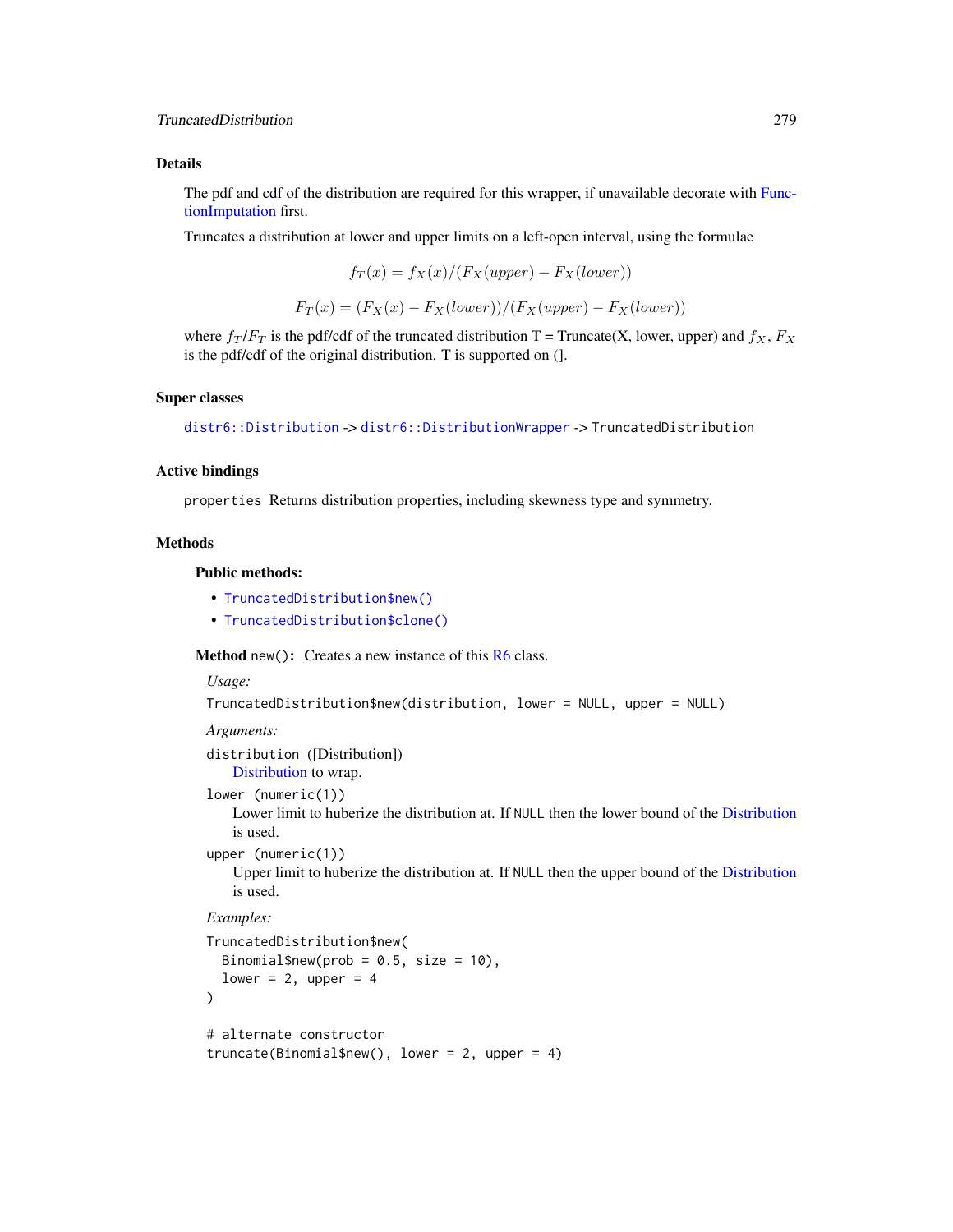#### 280 Uniform 2008 Uniform 2008 Uniform 2008 Uniform 2008 Uniform 2008 Uniform 2008 Uniform 2008 Uniform 2008 Uniform 2008 Uniform 2008 Uniform 2008 Uniform 2008 Uniform 2008 Uniform 2008 Uniform 2008 Uniform 2008 Uniform 20

Method clone(): The objects of this class are cloneable with this method.

*Usage:*

TruncatedDistribution\$clone(deep = FALSE)

*Arguments:*

deep Whether to make a deep clone.

# See Also

Other wrappers: [Convolution](#page-47-0), [DistributionWrapper](#page-78-0), [HuberizedDistribution](#page-137-0), [MixtureDistribution](#page-184-0), [ProductDistribution](#page-222-0), [VectorDistribution](#page-285-0)

## Examples

```
## ------------------------------------------------
## Method `TruncatedDistribution$new`
## ------------------------------------------------
TruncatedDistribution$new(
 Binomial$new(prob = 0.5, size = 10),
 lower = 2, upper = 4\mathcal{L}# alternate constructor
truncate(Binomial$new(), lower = 2, upper = 4)
```
<span id="page-279-0"></span>Uniform *Uniform Distribution Class*

#### Description

Mathematical and statistical functions for the Uniform distribution, which is commonly used to model continuous events occurring with equal probability, as an uninformed prior in Bayesian modelling, and for inverse transform sampling.

## Details

The Uniform distribution parameterised with lower,  $a$ , and upper,  $b$ , limits is defined by the pdf,

$$
f(x) = 1/(b - a)
$$

for  $-\infty < a < b < \infty$ .

#### Value

Returns an R6 object inheriting from class [SDistribution.](#page-235-0)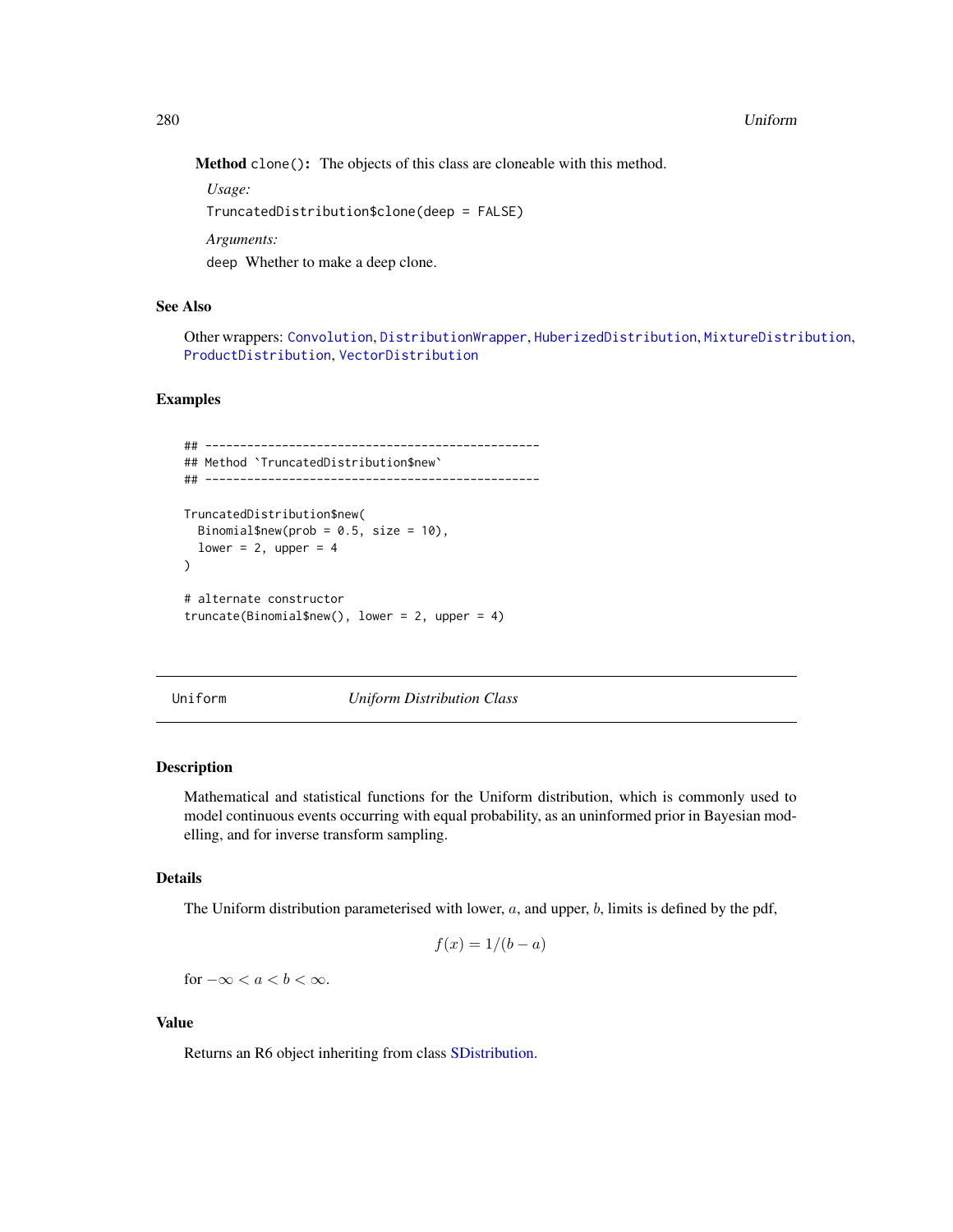#### Uniform 281

# Distribution support

The distribution is supported on  $[a, b]$ .

#### Default Parameterisation

Unif(lower =  $0$ , upper = 1)

## Omitted Methods

N/A

## Also known as

N/A

## Super classes

[distr6::Distribution](#page-0-0) -> [distr6::SDistribution](#page-0-0) -> Uniform

## Public fields

name Full name of distribution.

short\_name Short name of distribution for printing.

description Brief description of the distribution.

packages Packages required to be installed in order to construct the distribution.

# Active bindings

properties Returns distribution properties, including skewness type and symmetry.

## **Methods**

#### Public methods:

- [Uniform\\$new\(\)](#page-7-0)
- [Uniform\\$mean\(\)](#page-7-1)
- [Uniform\\$mode\(\)](#page-8-0)
- [Uniform\\$variance\(\)](#page-8-1)
- [Uniform\\$skewness\(\)](#page-8-2)
- [Uniform\\$kurtosis\(\)](#page-8-3)
- [Uniform\\$entropy\(\)](#page-9-0)
- [Uniform\\$mgf\(\)](#page-15-0)
- [Uniform\\$cf\(\)](#page-15-1)
- [Uniform\\$pgf\(\)](#page-9-1)
- [Uniform\\$clone\(\)](#page-9-2)

Method new(): Creates a new instance of this [R6](#page-0-0) class.

*Usage:*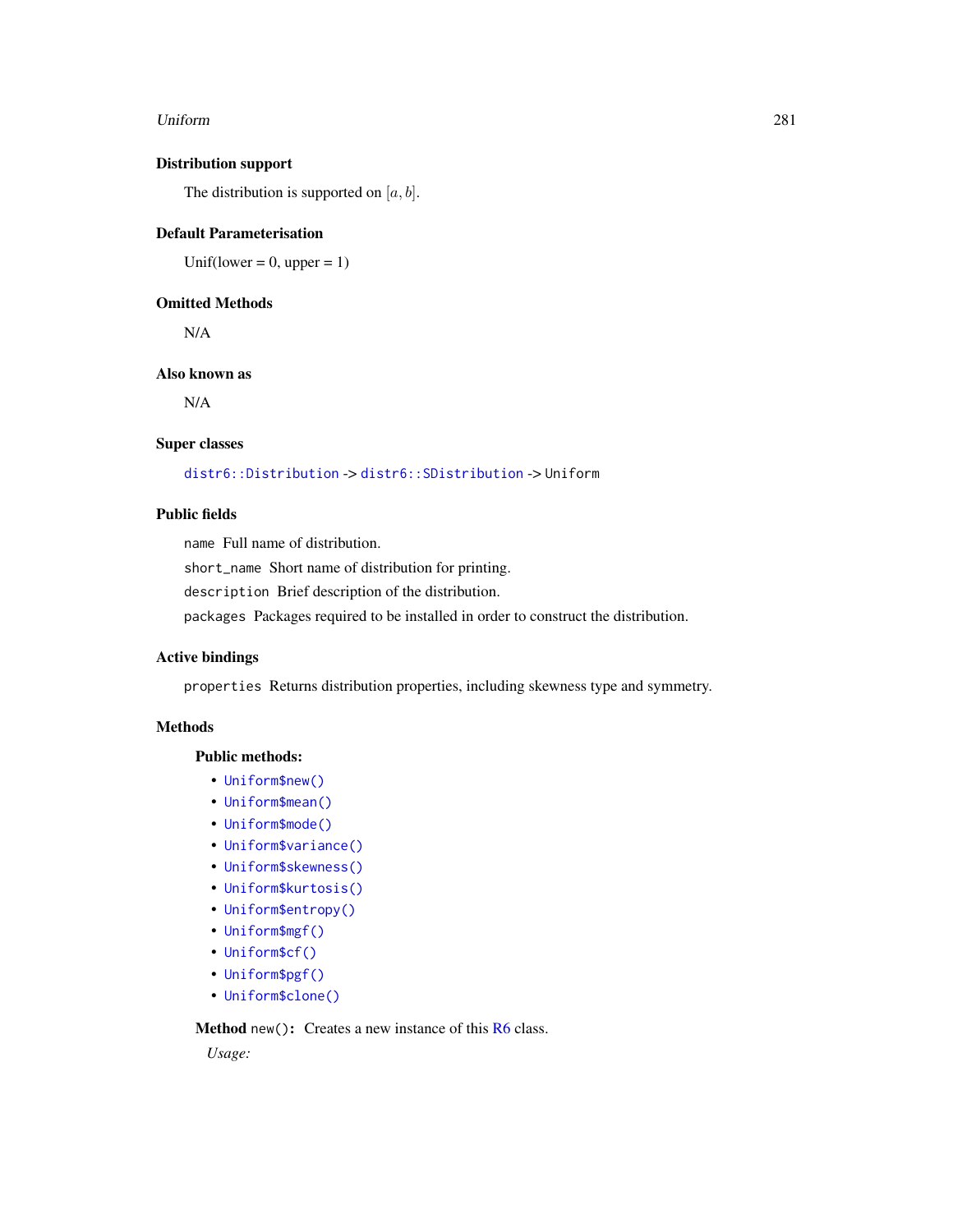```
Uniform$new(lower = NULL, upper = NULL, decorators = NULL)
Arguments:
lower (numeric(1))
    Lower limit of the Distribution, defined on the Reals.
upper (numeric(1))
    Upper limit of the Distribution, defined on the Reals.
decorators (character())
    Decorators to add to the distribution during construction.
```
**Method** mean(): The arithmetic mean of a (discrete) probability distribution  $X$  is the expectation

$$
E_X(X) = \sum p_X(x) * x
$$

with an integration analogue for continuous distributions.

*Usage:* Uniform\$mean(...) *Arguments:*

... Unused.

Method mode(): The mode of a probability distribution is the point at which the pdf is a local maximum, a distribution can be unimodal (one maximum) or multimodal (several maxima).

*Usage:*

Uniform\$mode(which = "all")

*Arguments:*

which  $(character(1) | numeric(1))$ 

Ignored if distribution is unimodal. Otherwise "all" returns all modes, otherwise specifies which mode to return.

Method variance(): The variance of a distribution is defined by the formula

$$
var_X = E[X^2] - E[X]^2
$$

where  $E<sub>X</sub>$  is the expectation of distribution X. If the distribution is multivariate the covariance matrix is returned.

*Usage:* Uniform\$variance(...)

*Arguments:*

... Unused.

Method skewness(): The skewness of a distribution is defined by the third standardised moment,

$$
sk_X = E_X \left[ \frac{x - \mu^3}{\sigma} \right]
$$

where  $E_X$  is the expectation of distribution X,  $\mu$  is the mean of the distribution and  $\sigma$  is the standard deviation of the distribution.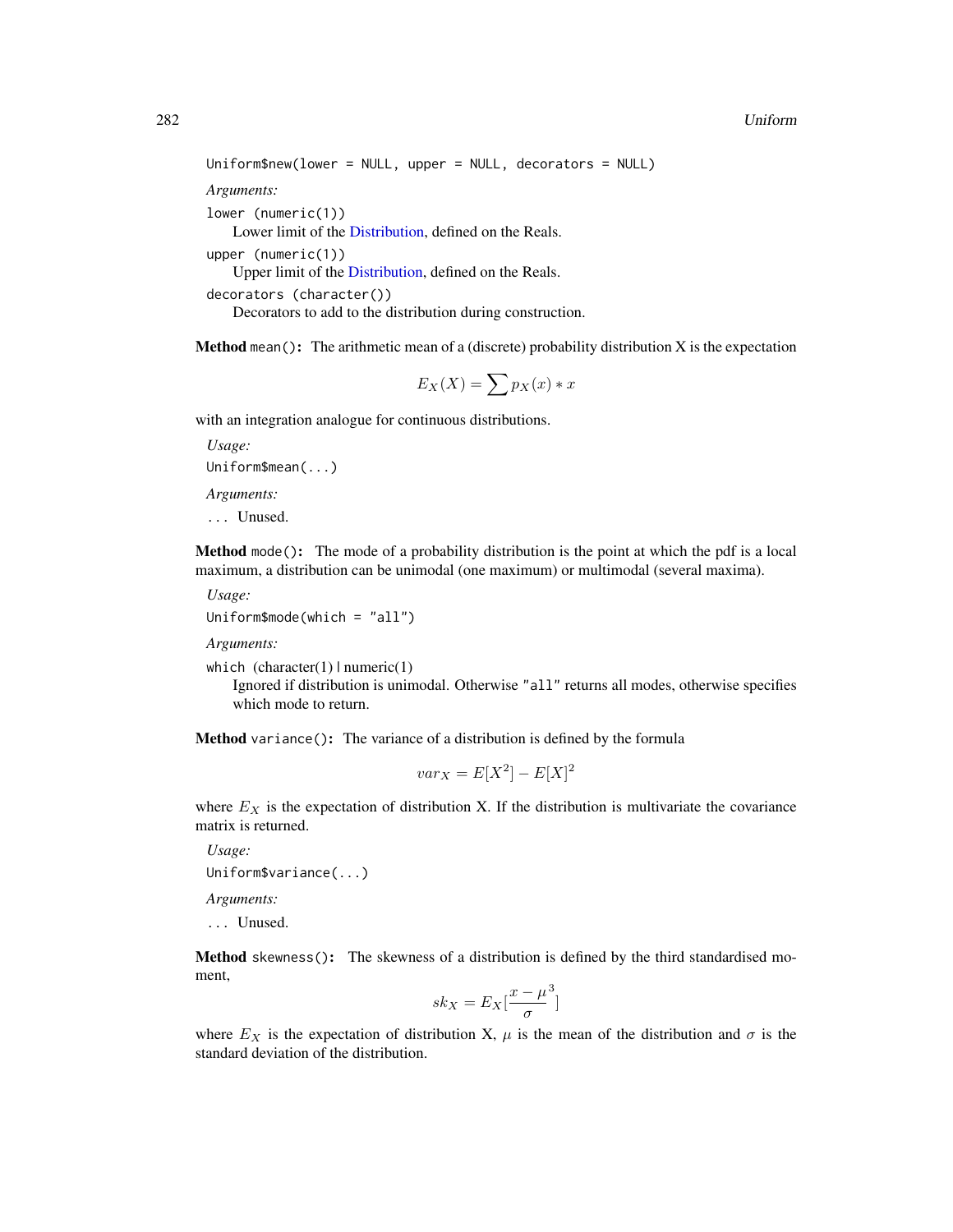*Usage:* Uniform\$skewness(...) *Arguments:* ... Unused.

Method kurtosis(): The kurtosis of a distribution is defined by the fourth standardised moment,

$$
k_X = E_X \left[ \frac{x - \mu^4}{\sigma} \right]
$$

where  $E_X$  is the expectation of distribution X,  $\mu$  is the mean of the distribution and  $\sigma$  is the standard deviation of the distribution. Excess Kurtosis is Kurtosis - 3.

*Usage:* Uniform\$kurtosis(excess = TRUE, ...) *Arguments:* excess (logical(1)) If TRUE (default) excess kurtosis returned.

... Unused.

**Method** entropy(): The entropy of a (discrete) distribution is defined by

$$
-\sum(f_X)log(f_X)
$$

where  $f_X$  is the pdf of distribution X, with an integration analogue for continuous distributions.

*Usage:* Uniform\$entropy(base =  $2, ...$ )

*Arguments:*

```
base (integer(1))
```
Base of the entropy logarithm, default  $= 2$  (Shannon entropy)

```
... Unused.
```
Method mgf(): The moment generating function is defined by

$$
mgf_X(t) = E_X[exp(xt)]
$$

where X is the distribution and  $E<sub>X</sub>$  is the expectation of the distribution X.

```
Usage:
Uniform$mgf(t, ...)
Arguments:
t (integer(1))
    t integer to evaluate function at.
... Unused.
```
Method cf(): The characteristic function is defined by

$$
cf_X(t) = E_X[exp(xti)]
$$

where X is the distribution and  $E<sub>X</sub>$  is the expectation of the distribution X.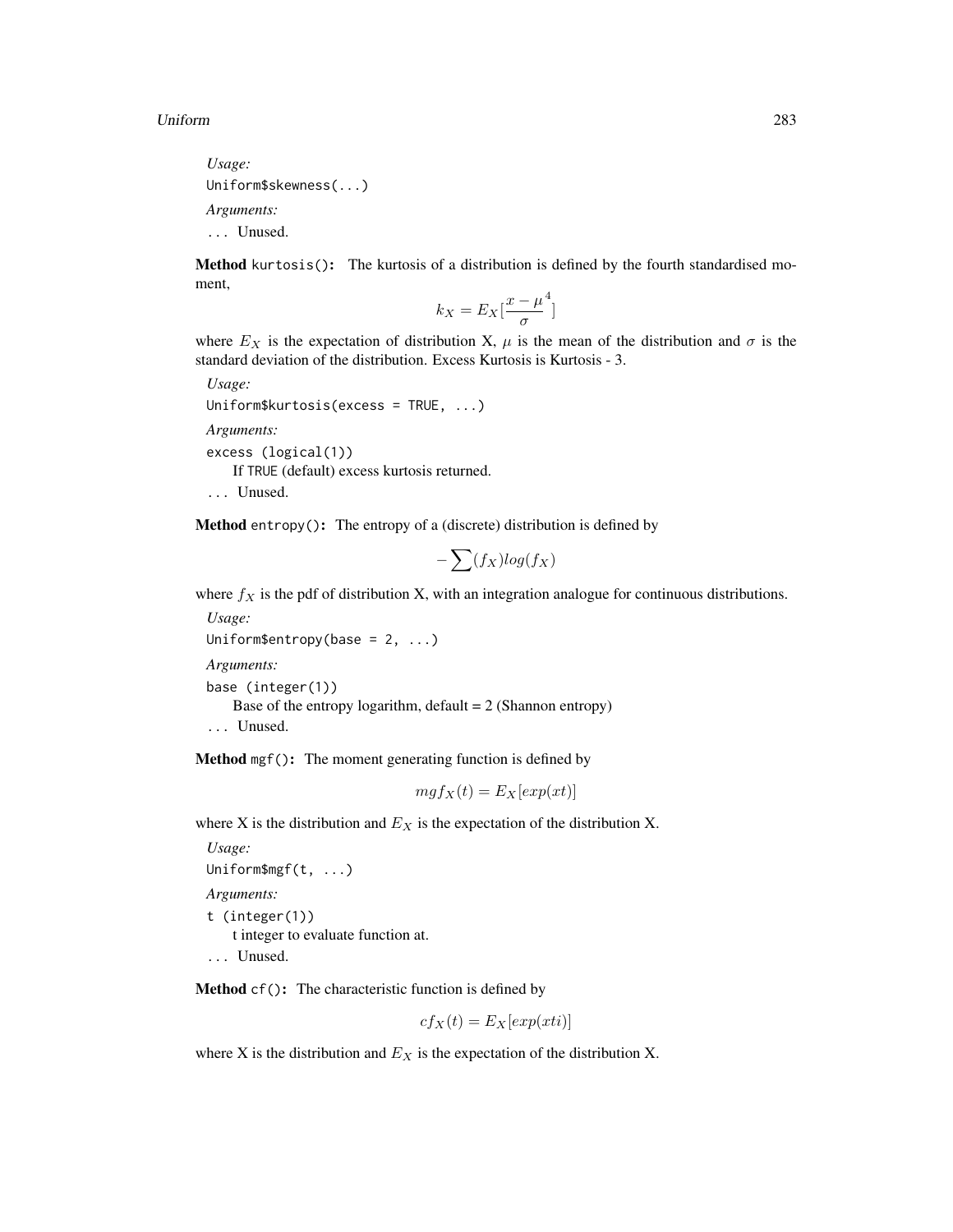#### 284 Uniform

```
Usage:
Uniform$cf(t, ...)
Arguments:
t (integer(1))
    t integer to evaluate function at.
... Unused.
```
Method pgf(): The probability generating function is defined by

$$
pgf_X(z) = E_X[exp(z^x)]
$$

where X is the distribution and  $E<sub>X</sub>$  is the expectation of the distribution X.

*Usage:* Uniform\$pgf(z, ...) *Arguments:* z (integer(1)) z integer to evaluate probability generating function at. ... Unused.

Method clone(): The objects of this class are cloneable with this method.

```
Usage:
Uniform$clone(deep = FALSE)
Arguments:
deep Whether to make a deep clone.
```
#### Author(s)

Yumi Zhou

# References

McLaughlin, M. P. (2001). A compendium of common probability distributions (pp. 2014-01). Michael P. McLaughlin.

## See Also

Other continuous distributions: [Arcsine](#page-6-0), [BetaNoncentral](#page-21-0), [Beta](#page-17-0), [Cauchy](#page-34-0), [ChiSquaredNoncentral](#page-43-0), [ChiSquared](#page-38-0), [Dirichlet](#page-59-0), [Erlang](#page-92-0), [Exponential](#page-102-0), [FDistributionNoncentral](#page-110-0), [FDistribution](#page-106-0), [Frechet](#page-113-0), [Gamma](#page-119-0), [Gompertz](#page-129-0), [Gumbel](#page-132-0), [InverseGamma](#page-143-0), [Laplace](#page-149-0), [Logistic](#page-162-0), [Loglogistic](#page-168-0), [Lognormal](#page-172-0), [MultivariateNormal](#page-195-0), [Normal](#page-204-0), [Pareto](#page-211-0), [Poisson](#page-218-0), [Rayleigh](#page-231-0), [ShiftedLoglogistic](#page-236-0), [StudentTNoncentral](#page-249-0), [StudentT](#page-245-0), [Triangular](#page-266-0), [Wald](#page-294-0), [Weibull](#page-298-0)

Other univariate distributions: [Arcsine](#page-6-0), [Bernoulli](#page-12-0), [BetaNoncentral](#page-21-0), [Beta](#page-17-0), [Binomial](#page-23-0), [Categorical](#page-29-0), [Cauchy](#page-34-0), [ChiSquaredNoncentral](#page-43-0), [ChiSquared](#page-38-0), [Degenerate](#page-55-0), [DiscreteUniform](#page-62-0), [Empirical](#page-82-0), [Erlang](#page-92-0), [Exponential](#page-102-0), [FDistributionNoncentral](#page-110-0), [FDistribution](#page-106-0), [Frechet](#page-113-0), [Gamma](#page-119-0), [Geometric](#page-125-0), [Gompertz](#page-129-0), [Gumbel](#page-132-0), [Hypergeometric](#page-139-0), [InverseGamma](#page-143-0), [Laplace](#page-149-0), [Logarithmic](#page-158-0), [Logistic](#page-162-0), [Loglogistic](#page-168-0), [Lognormal](#page-172-0), [Matdist](#page-178-0), [NegativeBinomial](#page-200-0), [Normal](#page-204-0), [Pareto](#page-211-0), [Poisson](#page-218-0), [Rayleigh](#page-231-0), [ShiftedLoglogistic](#page-236-0), [StudentTNoncentral](#page-249-0), [StudentT](#page-245-0), [Triangular](#page-266-0), [Wald](#page-294-0), [Weibull](#page-298-0), [WeightedDiscrete](#page-302-0)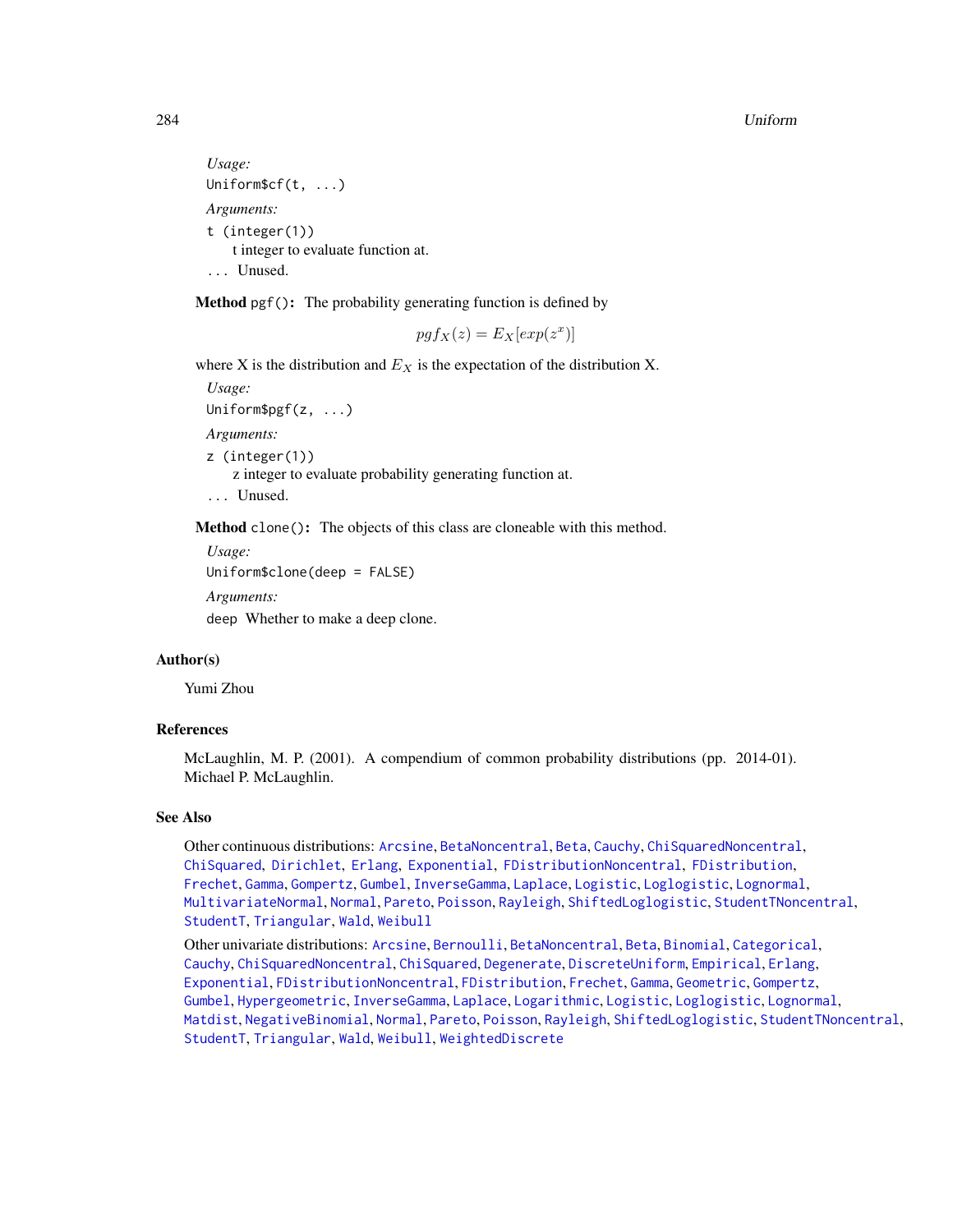<span id="page-284-0"></span>UniformKernel *Uniform Kernel*

#### Description

Mathematical and statistical functions for the Uniform kernel defined by the pdf,

 $f(x) = 1/2$ 

over the support  $x \in (-1, 1)$ .

#### Super classes

[distr6::Distribution](#page-0-0) -> [distr6::Kernel](#page-0-0) -> UniformKernel

# Public fields

name Full name of distribution.

short\_name Short name of distribution for printing. description Brief description of the distribution.

# Methods

## Public methods:

- [UniformKernel\\$pdfSquared2Norm\(\)](#page-52-0)
- [UniformKernel\\$cdfSquared2Norm\(\)](#page-53-0)
- [UniformKernel\\$variance\(\)](#page-8-1)
- [UniformKernel\\$clone\(\)](#page-9-2)

Method pdfSquared2Norm(): The squared 2-norm of the pdf is defined by

$$
\int_a^b (f_X(u))^2 du
$$

where X is the Distribution,  $f_X$  is its pdf and  $a, b$  are the distribution support limits.

*Usage:*

```
UniformKernel$pdfSquared2Norm(x = 0, upper = Inf)
```
*Arguments:*

```
x (numeric(1))
```
Amount to shift the result.

```
upper (numeric(1))
   Upper limit of the integral.
```
Method cdfSquared2Norm(): The squared 2-norm of the cdf is defined by

$$
\int_a^b (F_X(u))^2 du
$$

where X is the Distribution,  $F_X$  is its pdf and  $a, b$  are the distribution support limits.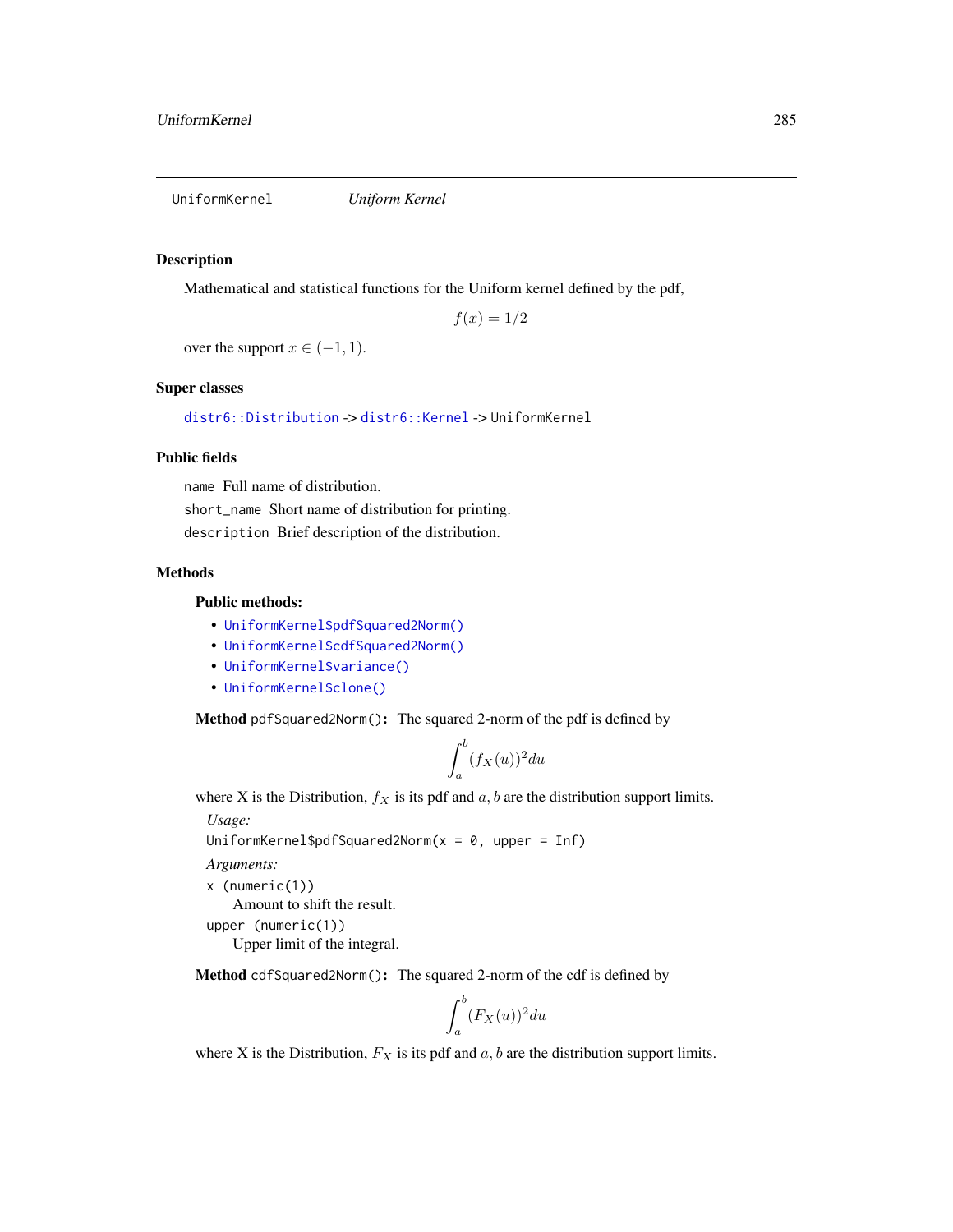```
Usage:
UniformKernel$cdfSquared2Norm(x = 0, upper = 0)
Arguments:
x (numeric(1))
   Amount to shift the result.
upper (numeric(1))
   Upper limit of the integral.
```
Method variance(): The variance of a distribution is defined by the formula

$$
var_X = E[X^2] - E[X]^2
$$

where  $E<sub>X</sub>$  is the expectation of distribution X. If the distribution is multivariate the covariance matrix is returned.

*Usage:* UniformKernel\$variance(...) *Arguments:* ... Unused.

Method clone(): The objects of this class are cloneable with this method.

```
Usage:
UniformKernel$clone(deep = FALSE)
Arguments:
```
deep Whether to make a deep clone.

# See Also

Other kernels: [Cosine](#page-52-1), [Epanechnikov](#page-90-0), [LogisticKernel](#page-166-0), [NormalKernel](#page-209-0), [Quartic](#page-229-0), [Sigmoid](#page-240-0), [Silverman](#page-242-0), [TriangularKernel](#page-272-0), [Tricube](#page-273-0), [Triweight](#page-275-0)

<span id="page-285-0"></span>VectorDistribution *Vectorise Distributions*

# **Description**

A wrapper for creating a vector of distributions.

# Details

A vector distribution is intented to vectorize distributions more efficiently than storing a list of distributions. To improve speed and reduce memory usage, distributions are only constructed when methods (e.g. d/p/q/r) are called.

## Super classes

[distr6::Distribution](#page-0-0) -> [distr6::DistributionWrapper](#page-0-0) -> VectorDistribution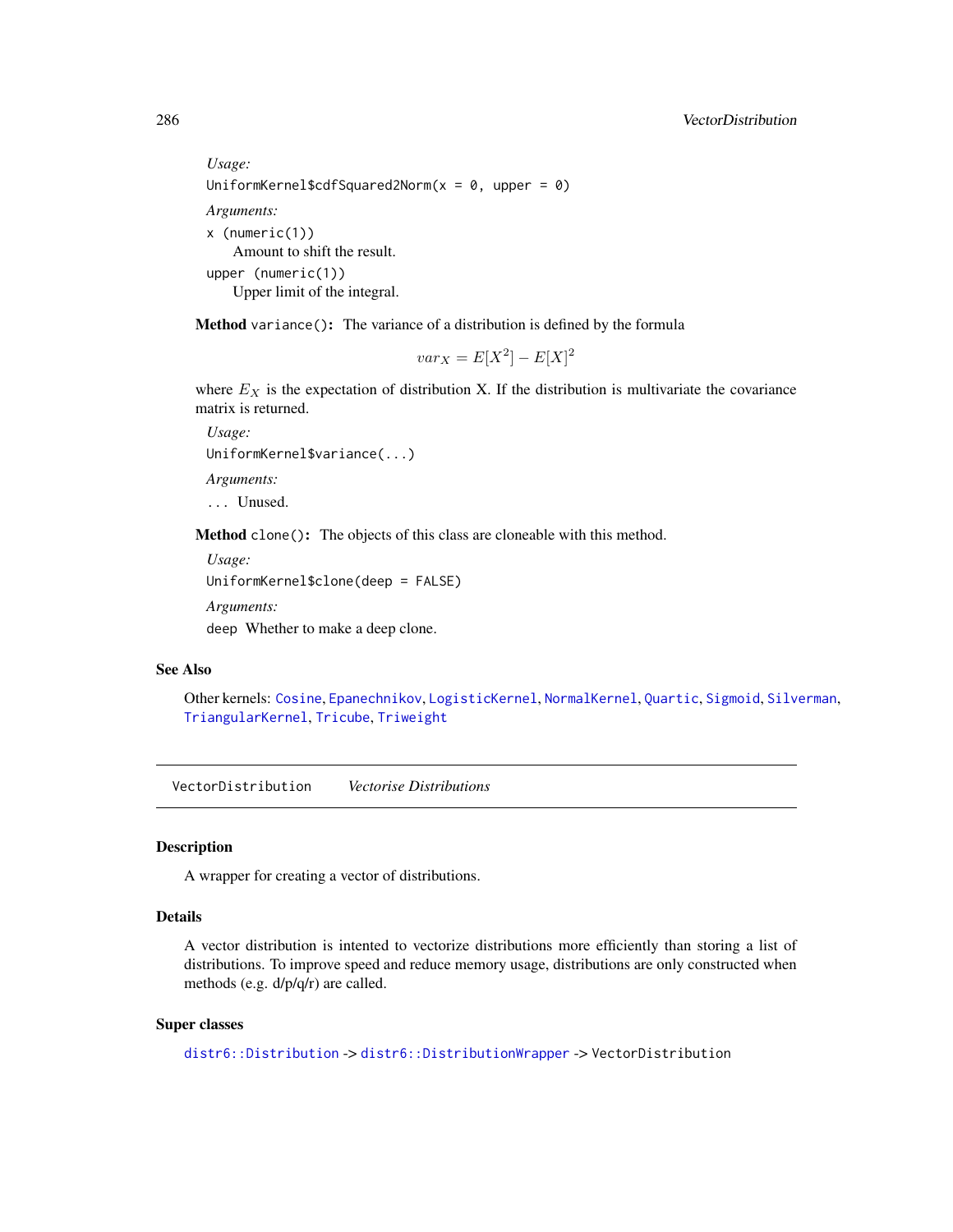# Active bindings

modelTable Returns reference table of wrapped [Distributions](#page-67-0).

distlist Returns list of constructed wrapped [Distributions](#page-67-0).

ids Returns ids of constructed wrapped [Distributions](#page-67-0).

## **Methods**

## Public methods:

- [VectorDistribution\\$new\(\)](#page-7-0)
- [VectorDistribution\\$getParameterValue\(\)](#page-71-0)
- [VectorDistribution\\$wrappedModels\(\)](#page-80-0)
- [VectorDistribution\\$strprint\(\)](#page-70-0)
- [VectorDistribution\\$mean\(\)](#page-7-1)
- [VectorDistribution\\$mode\(\)](#page-8-0)
- [VectorDistribution\\$median\(\)](#page-14-0)
- [VectorDistribution\\$variance\(\)](#page-8-1)
- [VectorDistribution\\$skewness\(\)](#page-8-2)
- [VectorDistribution\\$kurtosis\(\)](#page-8-3)
- [VectorDistribution\\$entropy\(\)](#page-9-0)
- [VectorDistribution\\$mgf\(\)](#page-15-0)
- [VectorDistribution\\$cf\(\)](#page-15-1)
- [VectorDistribution\\$pgf\(\)](#page-9-1)
- [VectorDistribution\\$pdf\(\)](#page-71-1)
- [VectorDistribution\\$cdf\(\)](#page-72-0)
- [VectorDistribution\\$quantile\(\)](#page-73-0)
- [VectorDistribution\\$rand\(\)](#page-74-0)
- [VectorDistribution\\$clone\(\)](#page-9-2)

Method new(): Creates a new instance of this [R6](#page-0-0) class.

```
Usage:
VectorDistribution$new(
  distlist = NULL,
  distribution = NULL,
  params = NULL,
  shared_params = NULL,
  name = NULL,short_name = NULL,
  decorators = NULL,
  vectors = NULL,ids = NULL,...
)
Arguments:
```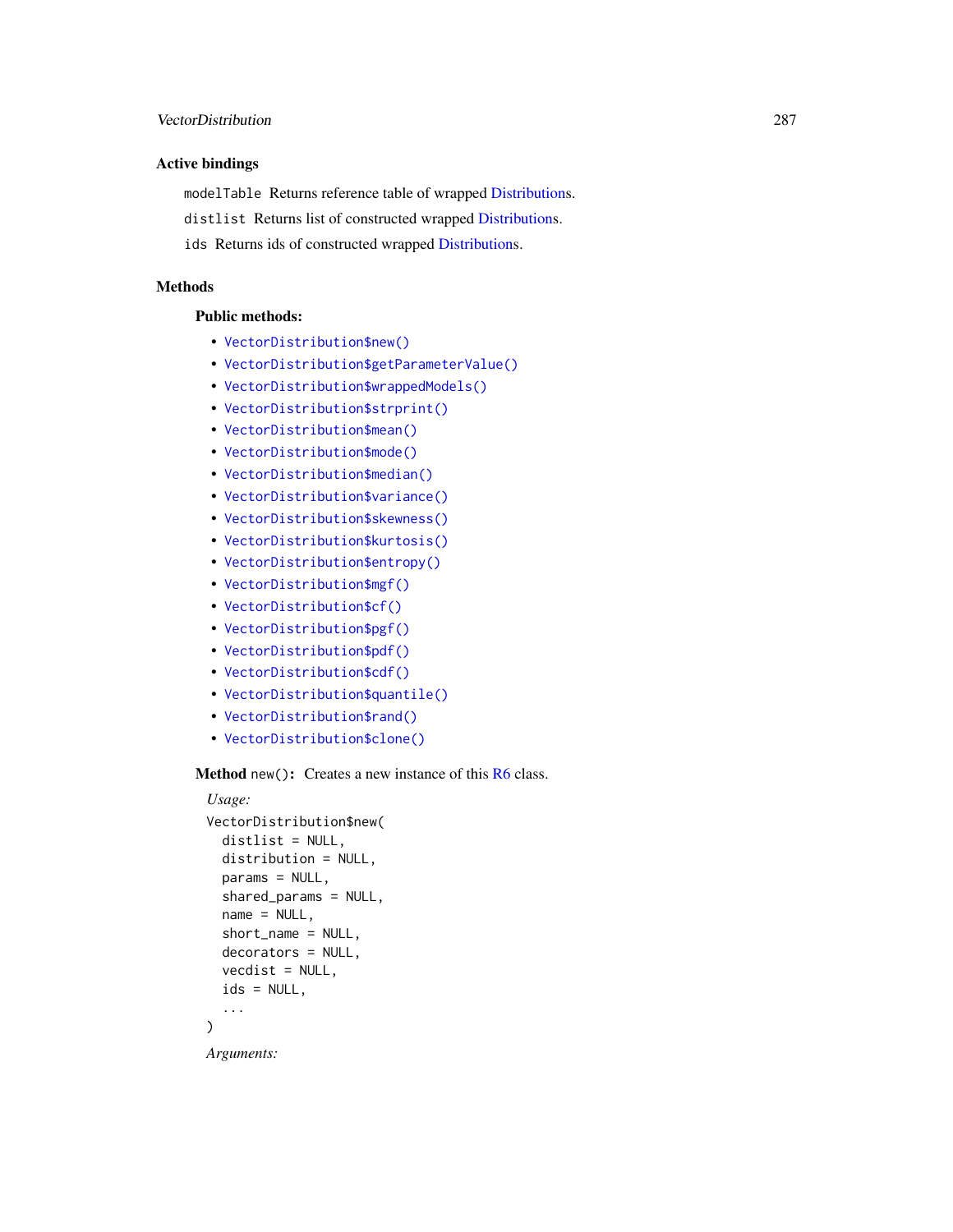```
distlist (list())
   List of Distributions.
```
#### distribution (character(1))

Should be supplied with params and optionally shared\_params as an alternative to distlist. Much faster implementation when only one class of distribution is being wrapped. distribution is the full name of one of the distributions in [listDistributions\(\)](#page-156-0), or "Distribution" if constructing custom distributions. See examples in [VectorDistribution.](#page-285-0)

```
params (list()|data.frame())
```
Parameters in the individual distributions for use with distribution. Can be supplied as a list, where each element is the list of parameters to set in the distribution, or as an object coercable to data.frame, where each column is a parameter and each row is a distribution. See examples in [VectorDistribution.](#page-285-0)

```
shared_params (list())
```
If any parameters are shared when using the distribution constructor, this provides a much faster implementation to list and query them together. See examples in [VectorDistri](#page-285-0)[bution.](#page-285-0)

```
name (character(1))
```
Optional name of wrapped distribution.

```
short_name (character(1))
```
Optional short name/ID of wrapped distribution.

```
decorators (character())
```
Decorators to add to the distribution during construction.

```
vecdist VectorDistribution
```
Alternative constructor to directly create this object from an object inheriting from [Vec](#page-285-0)[torDistribution.](#page-285-0)

```
ids (character())
```
Optional ids for wrapped distributions in vector, should be unique and of same length as the number of distributions.

```
... Unused
```

```
\dontrun{
VectorDistribution$new(
 distribution = "Binomial",
 params = list(list(prob = 0.1, size = 2),list(prob = 0.6, size = 4),
   list(prob = 0.2, size = 6))
)
VectorDistribution$new(
 distribution = "Binomial",
 params = data.table::data.table(prob = c(0.1, 0.6, 0.2), size = c(2, 4, 6)))
# Alternatively
VectorDistribution$new(
```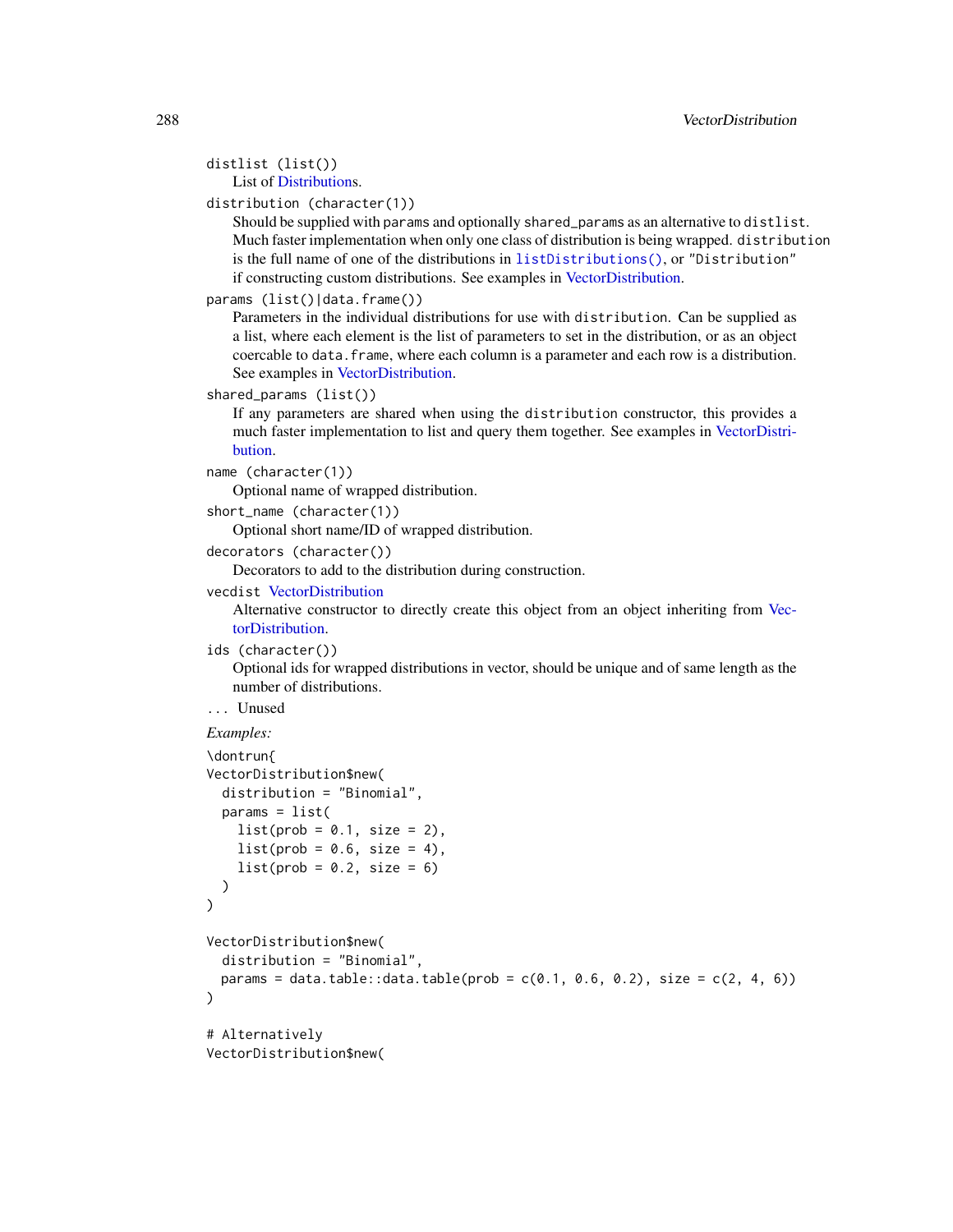```
list(
 Binomial$new(prob = 0.1, size = 2),
 Binomial$new(prob = 0.6, size = 4),
 Binomial$new(prob = 0.2, size = 6)
  )
)
}
```
Method getParameterValue(): Returns the value of the supplied parameter.

```
Usage:
VectorDistribution$getParameterValue(id, ...)
Arguments:
id character()
   id of parameter value to return.
... Unused
```
Method wrappedModels(): Returns model(s) wrapped by this wrapper.

*Usage:* VectorDistribution\$wrappedModels(model = NULL)

*Arguments:*

```
model (character(1))
```
id of wrapped [Distributions](#page-67-0) to return. If NULL (default), a list of all wrapped [Distributions](#page-67-0) is returned; if only one [Distribution](#page-67-0) is matched then this is returned, otherwise a list of [Distributions](#page-67-0).

Method strprint(): Printable string representation of the VectorDistribution. Primarily used internally.

*Usage:*

VectorDistribution\$strprint(n = 10)

*Arguments:*

```
n (integer(1))
```
Number of distributions to include when printing.

Method mean(): Returns named vector of means from each wrapped [Distribution.](#page-67-0)

```
Usage:
VectorDistribution$mean(...)
```
*Arguments:*

... Passed to [CoreStatistics\\$](#page-48-0)genExp if numeric.

Method mode(): Returns named vector of modes from each wrapped [Distribution.](#page-67-0)

*Usage:*

```
VectorDistribution$mode(which = "all")
```
*Arguments:*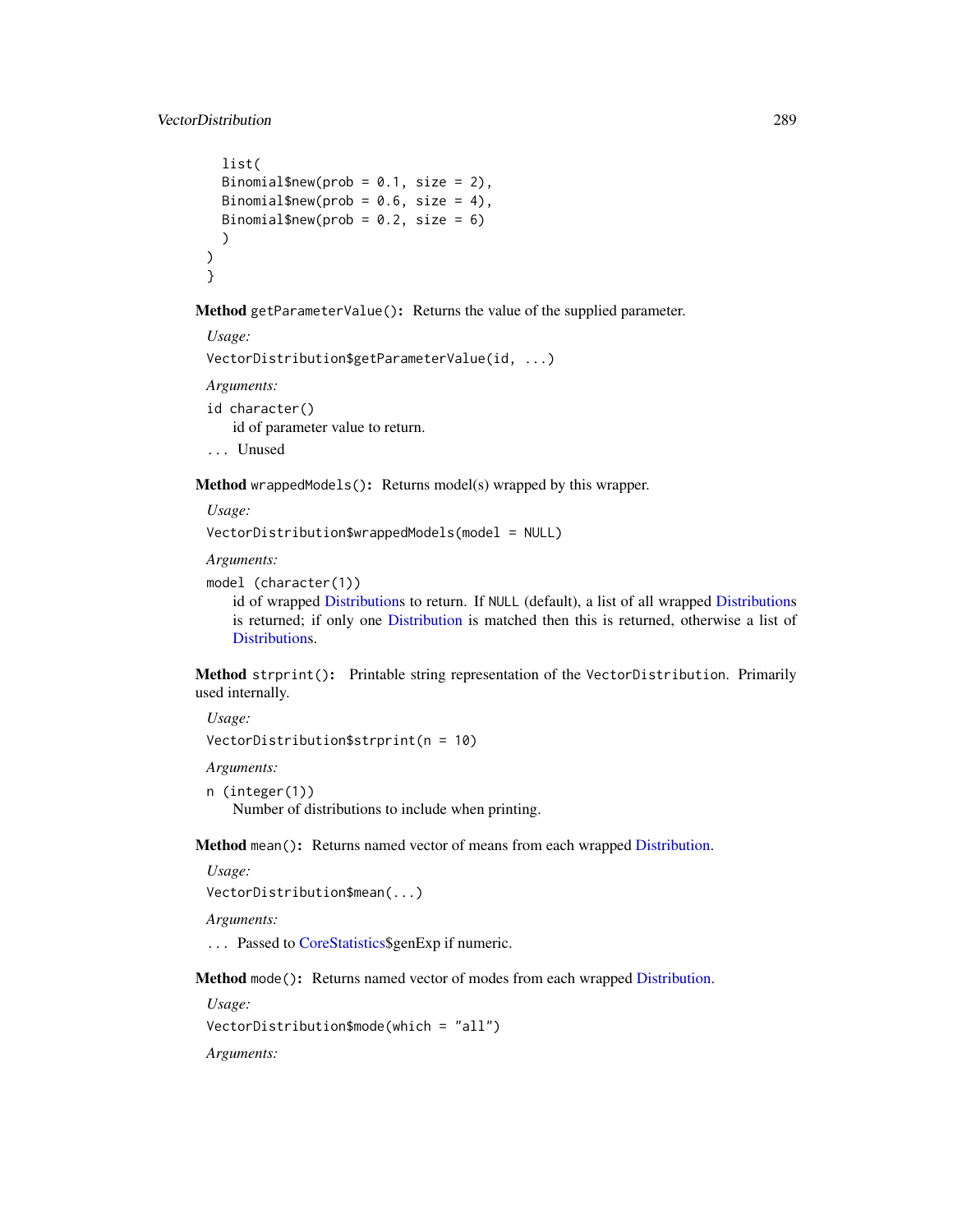which  $(character(1) | numeric(1))$ 

Ignored if distribution is unimodal. Otherwise "all" returns all modes, otherwise specifies which mode to return.

Method median(): Returns named vector of medians from each wrapped [Distribution.](#page-67-0)

*Usage:* VectorDistribution\$median()

Method variance(): Returns named vector of variances from each wrapped [Distribution.](#page-67-0)

*Usage:*

```
VectorDistribution$variance(...)
```
*Arguments:*

... Passed to [CoreStatistics\\$](#page-48-0)genExp if numeric.

Method skewness(): Returns named vector of skewness from each wrapped [Distribution.](#page-67-0)

*Usage:*

VectorDistribution\$skewness(...)

*Arguments:*

... Passed to [CoreStatistics\\$](#page-48-0)genExp if numeric.

Method kurtosis(): Returns named vector of kurtosis from each wrapped [Distribution.](#page-67-0)

*Usage:*

VectorDistribution\$kurtosis(excess = TRUE, ...)

*Arguments:*

excess (logical(1)) If TRUE (default) excess kurtosis returned. ... Passed to [CoreStatistics\\$](#page-48-0)genExp if numeric.

Method entropy(): Returns named vector of entropy from each wrapped [Distribution.](#page-67-0)

*Usage:*

VectorDistribution\$entropy(base = 2, ...)

*Arguments:*

```
base (integer(1))
```
Base of the entropy logarithm, default  $= 2$  (Shannon entropy)

... Passed to [CoreStatistics\\$](#page-48-0)genExp if numeric.

Method mgf(): Returns named vector of mgf from each wrapped [Distribution.](#page-67-0)

*Usage:*

```
VectorDistribution$mgf(t, ...)
```
*Arguments:*

```
t (integer(1))
```
t integer to evaluate function at.

... Passed to [CoreStatistics\\$](#page-48-0)genExp if numeric.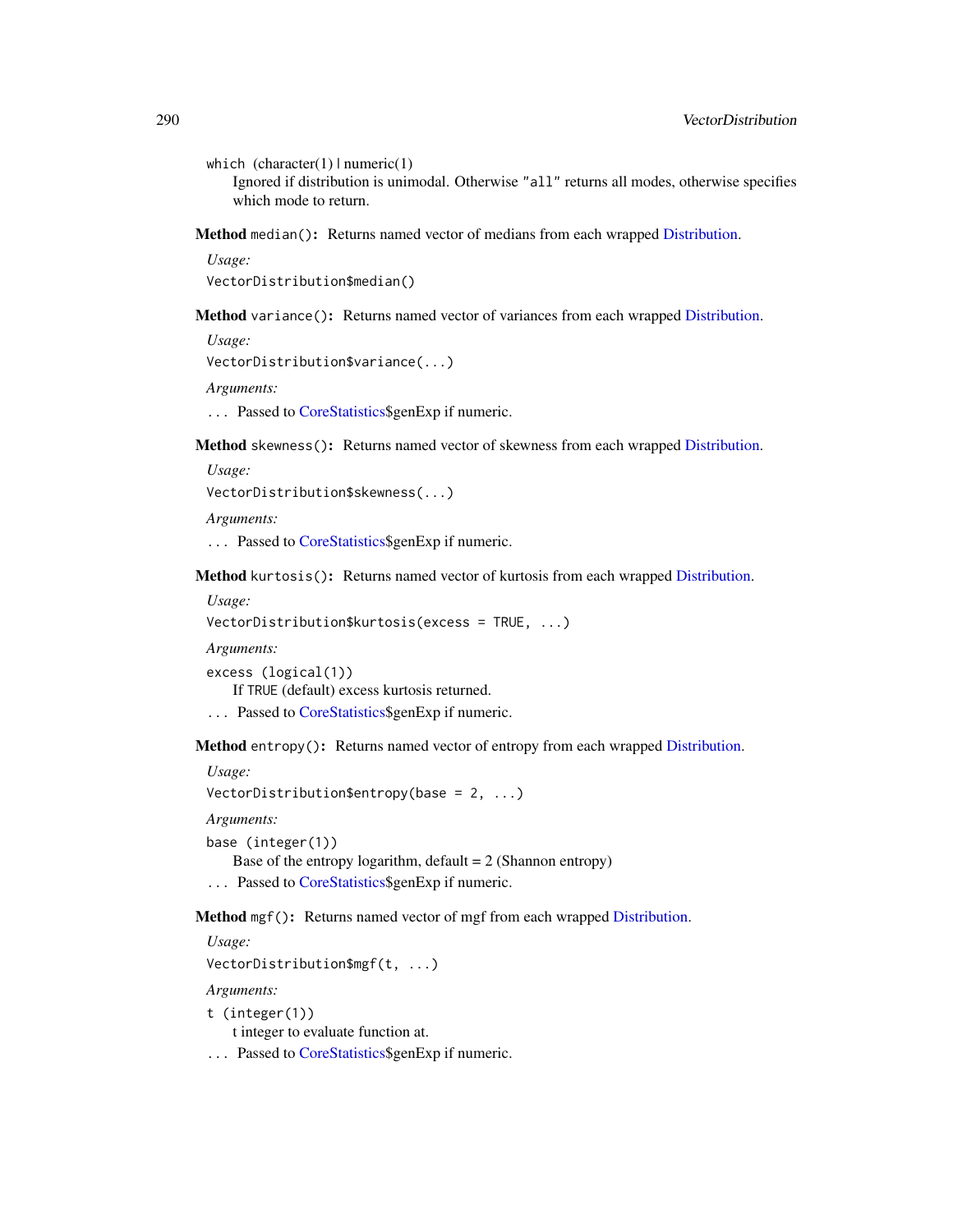<span id="page-290-0"></span>Method cf(): Returns named vector of cf from each wrapped [Distribution.](#page-67-0)

```
Usage:
VectorDistribution$cf(t, ...)
Arguments:
t (integer(1))
    t integer to evaluate function at.
... Passed to CoreStatistics$genExp if numeric.
```
Method pgf(): Returns named vector of pgf from each wrapped [Distribution.](#page-67-0)

```
Usage:
VectorDistribution$pgf(z, ...)
Arguments:
```
z (integer(1))

z integer to evaluate probability generating function at.

... Passed to [CoreStatistics\\$](#page-48-0)genExp if numeric.

Method pdf(): Returns named vector of pdfs from each wrapped [Distribution.](#page-67-0)

*Usage:*

```
VectorDistribution$pdf(..., log = FALSE, simplify = TRUE, data = NULL)
```
*Arguments:*

```
... (numeric())
```
Points to evaluate the function at Arguments do not need to be named. The length of each argument corresponds to the number of points to evaluate, the number of arguments corresponds to the number of variables in the distribution. See examples.

```
log (logical(1))
```
If TRUE returns the logarithm of the probabilities. Default is FALSE.

simplify logical(1)

If TRUE (default) simplifies the return if possible to a numeric, otherwise returns a [data.table::data.table.](#page-0-0) data [array](#page-0-0)

Alternative method to specify points to evaluate. If univariate then rows correspond with number of points to evaluate and columns correspond with number of variables to evaluate. In the special case of [VectorDistributions](#page-285-0) of multivariate distributions, then the third dimension corresponds to the distribution in the vector to evaluate.

*Examples:*

```
vd <- VectorDistribution$new(
distribution = "Binomial",
params = data frame(size = 9:10, prob = c(0.5, 0.6)))vd$pdf(2)
# Equivalently
vd$pdf(2, 2)
vd$pdf(1:2, 3:4)
# or as a matrix
```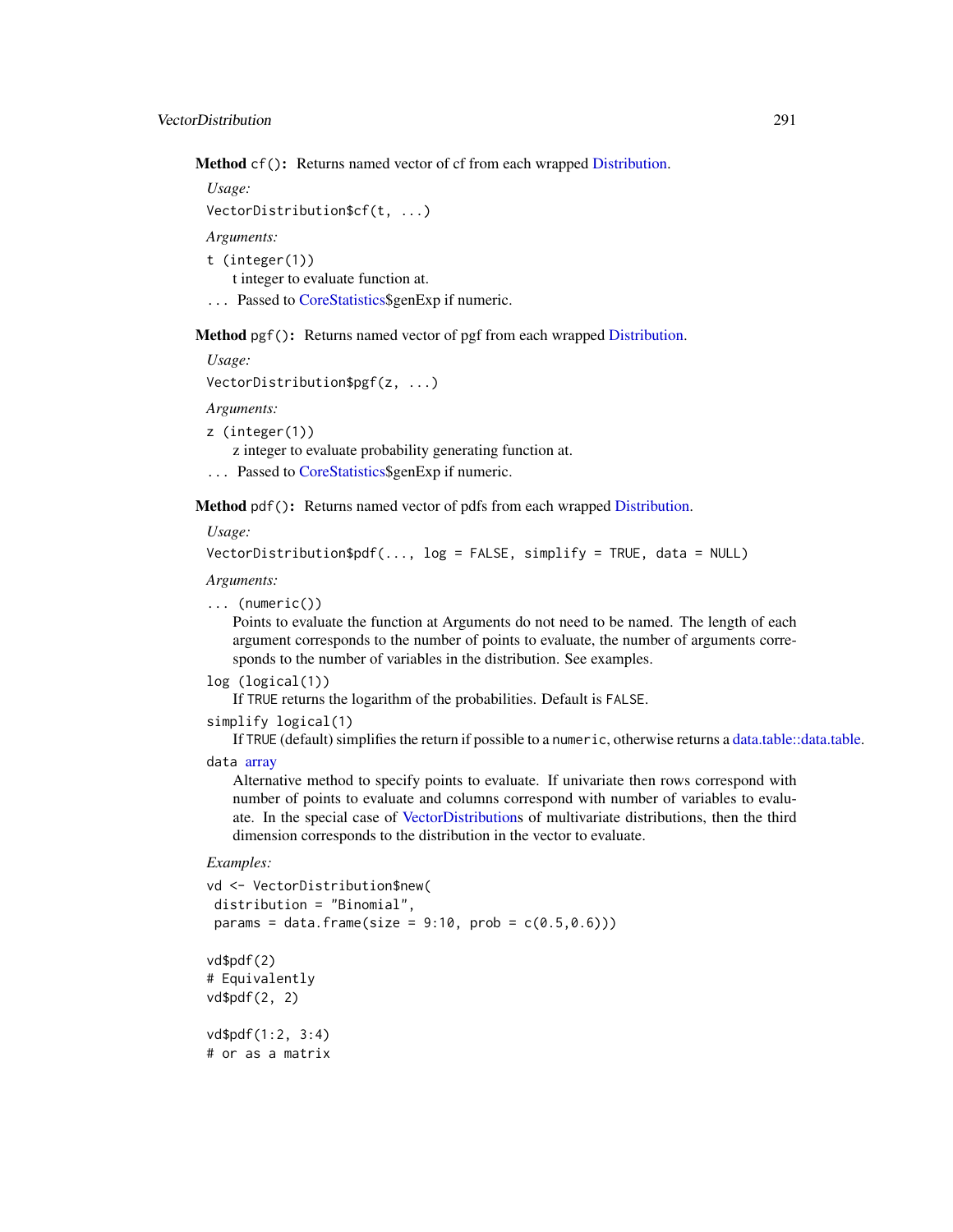```
vd$pdf(data = matrix(1:4, nrow = 2))# when wrapping multivariate distributions, arrays are required
vd <- VectorDistribution$new(
distribution = "Multinomial",
params = list(list(size = 5, probs = c(0.1, 0.9)),list(size = 8, probs = c(0.3, 0.7)))
)
# evaluates Multinom1 and Multinom2 at (1, 4)
vd$pdf(1, 4)
# evaluates Multinom1 at (1, 4) and Multinom2 at (5, 3)
vd$pdf(data = array(c(1, 4, 5, 3), dim = c(1, 2, 2)))# and the same across many samples
vd$pdf(data = array(c(1, 2, 4, 3, 5, 1, 3, 7), dim = c(2, 2, 2)))
```
Method cdf(): Returns named vector of cdfs from each wrapped [Distribution.](#page-67-0) Same usage as \$pdf.

```
Usage:
VectorDistribution$cdf(
  ...,
 lower.tail = TRUE,log.p = FALSE,simplify = TRUE,
  data = NULL
)
```
*Arguments:*

```
... (numeric())
```
Points to evaluate the function at Arguments do not need to be named. The length of each argument corresponds to the number of points to evaluate, the number of arguments corresponds to the number of variables in the distribution. See examples.

```
lower.tail (logical(1))
```
If TRUE (default), probabilities are  $X \le x$ , otherwise,  $P(X > x)$ .

log.p (logical(1))

If TRUE returns the logarithm of the probabilities. Default is FALSE.

```
simplify logical(1)
```
If TRUE (default) simplifies the return if possible to a numeric, otherwise returns a [data.table::data.table.](#page-0-0)

data [array](#page-0-0)

Alternative method to specify points to evaluate. If univariate then rows correspond with number of points to evaluate and columns correspond with number of variables to evaluate. In the special case of [VectorDistributions](#page-285-0) of multivariate distributions, then the third dimension corresponds to the distribution in the vector to evaluate.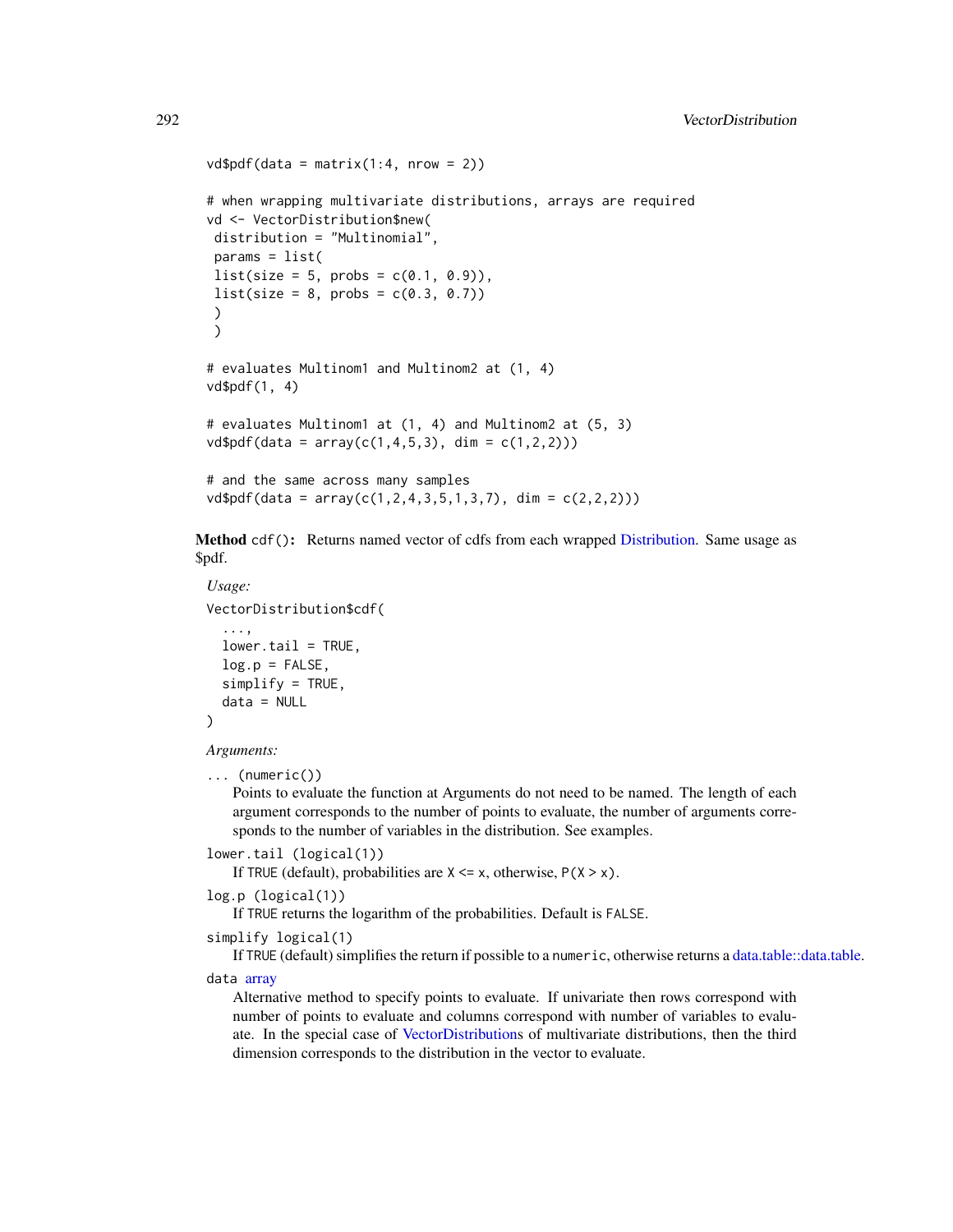<span id="page-292-0"></span>Method quantile(): Returns named vector of quantiles from each wrapped [Distribution.](#page-67-0) Same usage as \$cdf.

```
Usage:
VectorDistribution$quantile(
  ...,
  lower.tail = TRUE,log.p = FALSE,simplify = TRUE,
  data = NULL
```

```
)
```
*Arguments:*

... (numeric())

Points to evaluate the function at Arguments do not need to be named. The length of each argument corresponds to the number of points to evaluate, the number of arguments corresponds to the number of variables in the distribution. See examples.

```
lower.tail (logical(1))
```
If TRUE (default), probabilities are  $X \le x$ , otherwise,  $P(X > x)$ .

```
log.p (logical(1))
```
If TRUE returns the logarithm of the probabilities. Default is FALSE.

```
simplify logical(1)
```
If TRUE (default) simplifies the return if possible to a numeric, otherwise returns a [data.table::data.table.](#page-0-0) data [array](#page-0-0)

Alternative method to specify points to evaluate. If univariate then rows correspond with number of points to evaluate and columns correspond with number of variables to evaluate. In the special case of [VectorDistributions](#page-285-0) of multivariate distributions, then the third dimension corresponds to the distribution in the vector to evaluate.

Method rand(): Returns [data.table::data.table](#page-0-0) of draws from each wrapped [Distribution.](#page-67-0)

*Usage:*

VectorDistribution\$rand(n, simplify = TRUE)

*Arguments:*

```
n (numeric(1))
```
Number of points to simulate from the distribution. If length greater than 1, then  $n < -\text{length}(n)$ ,

simplify logical(1)

If TRUE (default) simplifies the return if possible to a numeric, otherwise returns a [data.table::data.table.](#page-0-0)

Method clone(): The objects of this class are cloneable with this method.

*Usage:* VectorDistribution\$clone(deep = FALSE) *Arguments:*

deep Whether to make a deep clone.

#### See Also

Other wrappers: [Convolution](#page-47-0), [DistributionWrapper](#page-78-0), [HuberizedDistribution](#page-137-0), [MixtureDistribution](#page-184-0), [ProductDistribution](#page-222-0), [TruncatedDistribution](#page-277-0)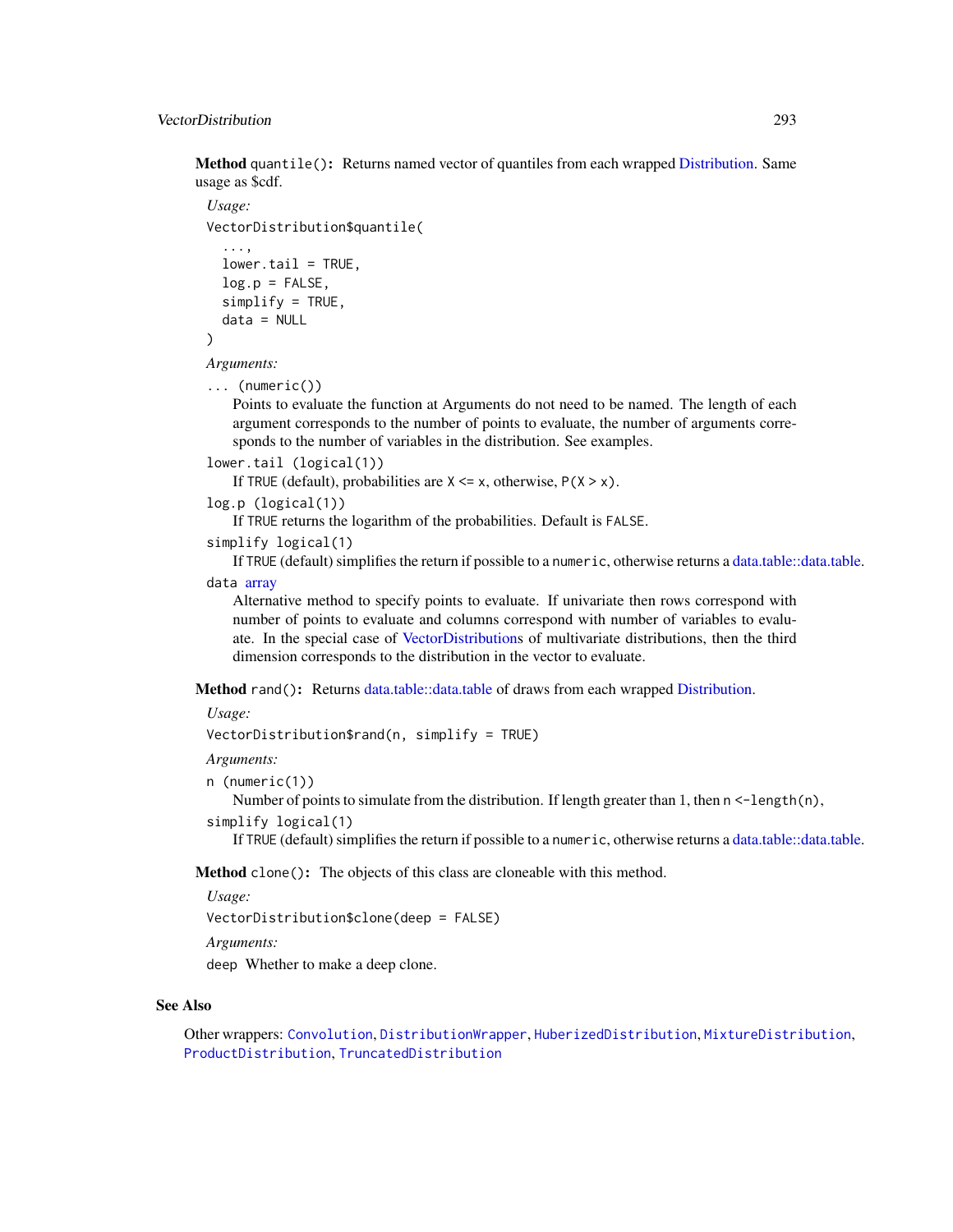## Examples

```
## ------------------------------------------------
## Method `VectorDistribution$new`
## ------------------------------------------------
## Not run:
VectorDistribution$new(
  distribution = "Binomial",
  params = list(list(prob = 0.1, size = 2),list(prob = 0.6, size = 4),list(prob = 0.2, size = 6))
\lambdaVectorDistribution$new(
  distribution = "Binomial",
  params = data.table::data.table(prob = c(0.1, 0.6, 0.2), size = c(2, 4, 6))
)
# Alternatively
VectorDistribution$new(
  list(
  Binomial$new(prob = 0.1, size = 2),
  Binomial$new(prob = 0.6, size = 4),
 Binomial$new(prob = 0.2, size = 6)
  )
\lambda## End(Not run)
## ------------------------------------------------
## Method `VectorDistribution$pdf`
## ------------------------------------------------
vd <- VectorDistribution$new(
 distribution = "Binomial",
 params = data frame(size = 9:10, prob = c(0.5, 0.6)))vd$pdf(2)
# Equivalently
vd$pdf(2, 2)
vd$pdf(1:2, 3:4)
# or as a matrix
vd$pdf(data = matrix(1:4, nrow = 2))# when wrapping multivariate distributions, arrays are required
vd <- VectorDistribution$new(
distribution = "Multinomial",
 params = list(
```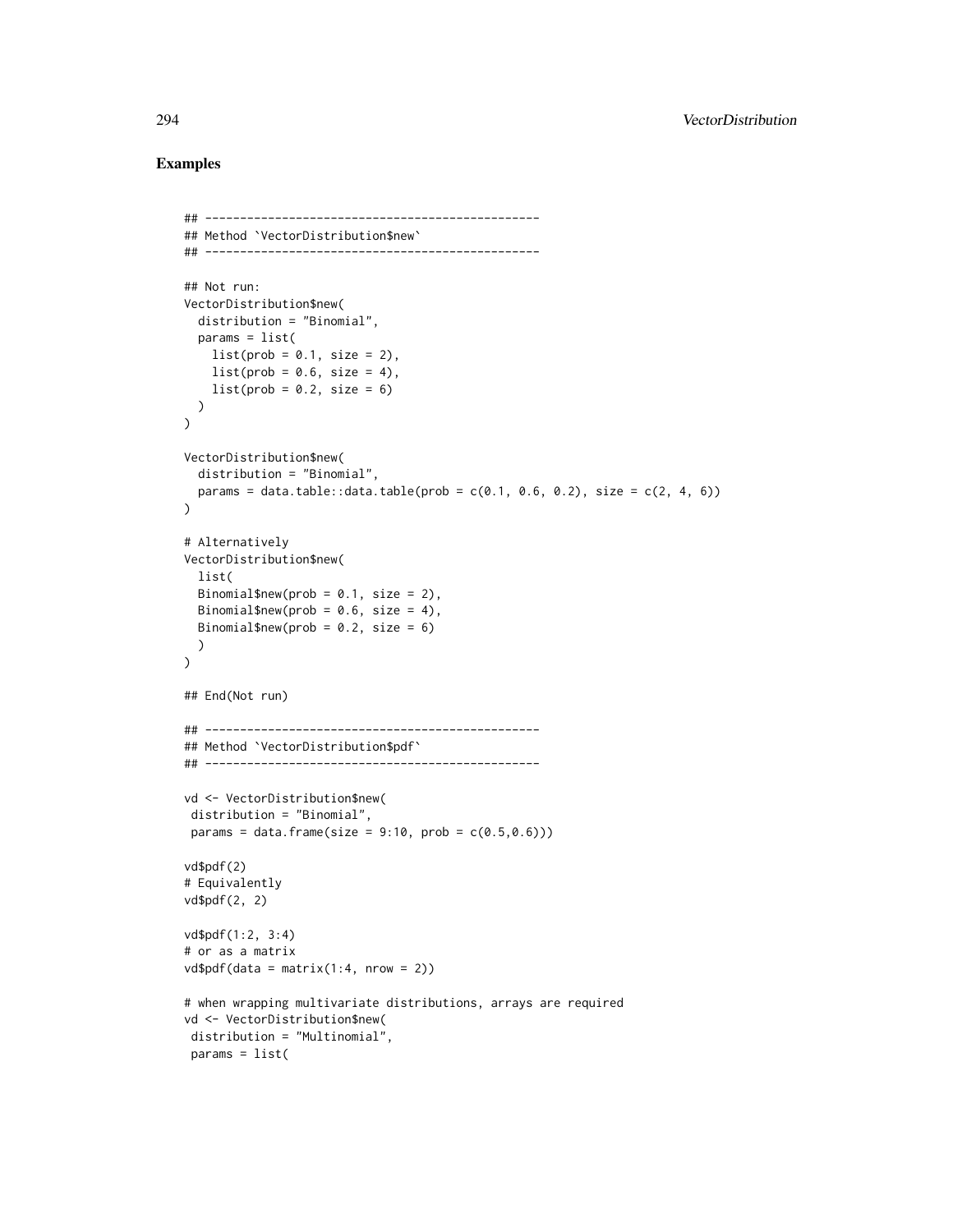```
list(size = 5, probs = c(0.1, 0.9)),list(size = 8, probs = c(0.3, 0.7)))
)
# evaluates Multinom1 and Multinom2 at (1, 4)
vd$pdf(1, 4)
# evaluates Multinom1 at (1, 4) and Multinom2 at (5, 3)
vd$pdf(data = array(c(1, 4, 5, 3), dim = c(1, 2, 2)))# and the same across many samples
vd$pdf(data = array(c(1, 2, 4, 3, 5, 1, 3, 7), dim = c(2, 2, 2)))
```
#### <span id="page-294-0"></span>Wald *Wald Distribution Class*

#### Description

Mathematical and statistical functions for the Wald distribution, which is commonly used for modelling the first passage time for Brownian motion.

#### Details

The Wald distribution parameterised with mean,  $\mu$ , and shape,  $\lambda$ , is defined by the pdf,

$$
f(x) = (\lambda/(2x^3\pi))^{1/2} exp((-\lambda(x-\mu)^2)/(2\mu^2 x))
$$

for  $\lambda > 0$  and  $\mu > 0$ .

Sampling is performed as per Michael, Schucany, Haas (1976).

## Value

Returns an R6 object inheriting from class [SDistribution.](#page-235-0)

# Distribution support

The distribution is supported on the Positive Reals.

# Default Parameterisation

 $Wald(mean = 1, shape = 1)$ 

## Omitted Methods

quantile is omitted as no closed form analytic expression could be found, decorate with [FunctionImputation](#page-117-0) for a numerical imputation.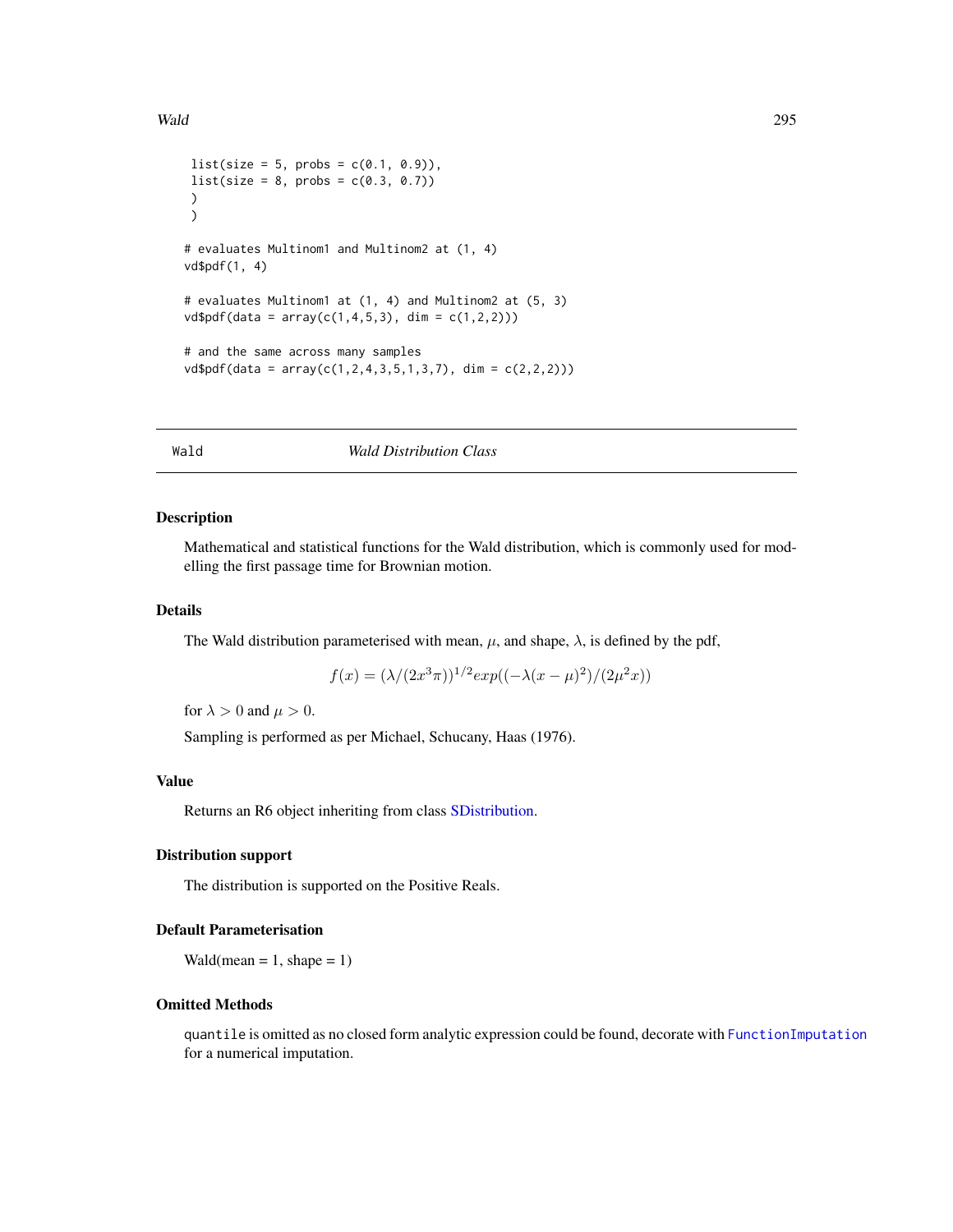## <span id="page-295-0"></span>Also known as

Also known as the Inverse Normal distribution.

#### Super classes

[distr6::Distribution](#page-0-0) -> [distr6::SDistribution](#page-0-0) -> Wald

## Public fields

name Full name of distribution.

short\_name Short name of distribution for printing.

description Brief description of the distribution.

packages Packages required to be installed in order to construct the distribution.

#### Methods

#### Public methods:

- [Wald\\$new\(\)](#page-7-0)
- [Wald\\$mean\(\)](#page-7-1)
- [Wald\\$mode\(\)](#page-8-0)
- [Wald\\$variance\(\)](#page-8-1)
- [Wald\\$skewness\(\)](#page-8-2)
- [Wald\\$kurtosis\(\)](#page-8-3)
- [Wald\\$mgf\(\)](#page-15-0)
- [Wald\\$cf\(\)](#page-15-1)
- [Wald\\$pgf\(\)](#page-9-0)
- [Wald\\$clone\(\)](#page-9-1)

Method new(): Creates a new instance of this [R6](#page-0-0) class.

*Usage:*

Wald\$new(mean = NULL, shape = NULL, decorators = NULL)

*Arguments:*

```
mean (numeric(1))
```
Mean of the distribution, location parameter, defined on the positive Reals.

```
shape (numeric(1))
```
Shape parameter, defined on the positive Reals.

```
decorators (character())
```
Decorators to add to the distribution during construction.

**Method mean():** The arithmetic mean of a (discrete) probability distribution  $X$  is the expectation

$$
E_X(X) = \sum p_X(x) * x
$$

with an integration analogue for continuous distributions.

*Usage:*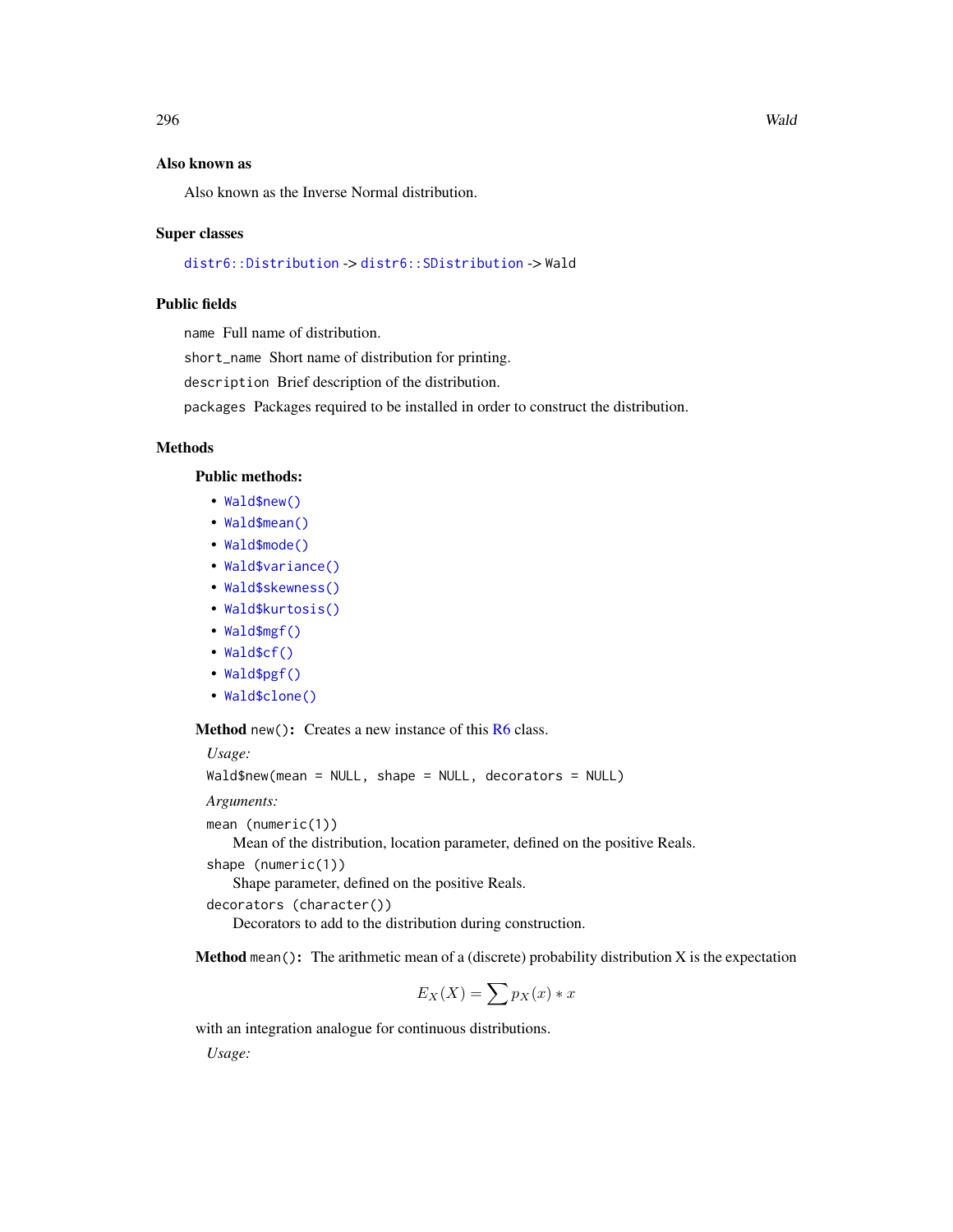Method mode(): The mode of a probability distribution is the point at which the pdf is a local maximum, a distribution can be unimodal (one maximum) or multimodal (several maxima).

*Usage:* Wald\$mode(which = "all")

*Arguments:*

which  $(character(1) | numeric(1))$ 

Ignored if distribution is unimodal. Otherwise "all" returns all modes, otherwise specifies which mode to return.

Method variance(): The variance of a distribution is defined by the formula

$$
var_X = E[X^2] - E[X]^2
$$

where  $E_X$  is the expectation of distribution X. If the distribution is multivariate the covariance matrix is returned.

*Usage:* Wald\$variance(...) *Arguments:* ... Unused.

**Method** skewness(): The skewness of a distribution is defined by the third standardised moment,

$$
sk_X = E_X \left[ \frac{x - \mu^3}{\sigma} \right]
$$

where  $E_X$  is the expectation of distribution X,  $\mu$  is the mean of the distribution and  $\sigma$  is the standard deviation of the distribution.

*Usage:* Wald\$skewness(...) *Arguments:* ... Unused.

Method kurtosis(): The kurtosis of a distribution is defined by the fourth standardised moment,

$$
k_X = E_X \left[ \frac{x - \mu^4}{\sigma} \right]
$$

where  $E_X$  is the expectation of distribution X,  $\mu$  is the mean of the distribution and  $\sigma$  is the standard deviation of the distribution. Excess Kurtosis is Kurtosis - 3.

*Usage:* Wald\$kurtosis(excess = TRUE, ...) *Arguments:*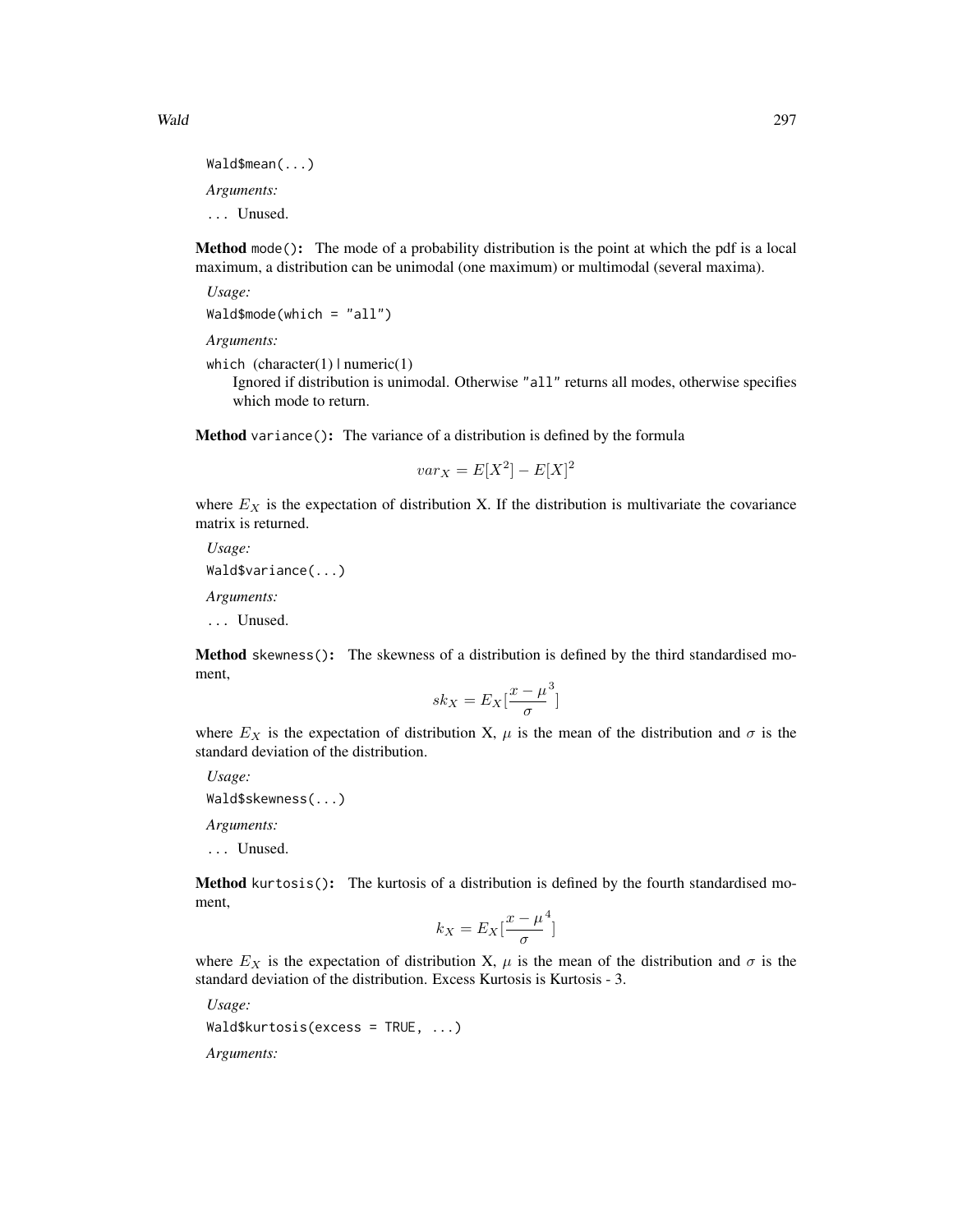```
excess (logical(1))
   If TRUE (default) excess kurtosis returned.
... Unused.
```
Method mgf(): The moment generating function is defined by

$$
mgf_X(t) = E_X[exp(xt)]
$$

where X is the distribution and  $E<sub>X</sub>$  is the expectation of the distribution X.

*Usage:* Wald\$mgf(t, ...) *Arguments:* t (integer(1)) t integer to evaluate function at. ... Unused.

Method cf(): The characteristic function is defined by

$$
cf_X(t) = E_X[exp(xti)]
$$

where X is the distribution and  $E<sub>X</sub>$  is the expectation of the distribution X.

*Usage:*  $WaldScf(t, ...)$ *Arguments:* t (integer(1)) t integer to evaluate function at.

... Unused.

Method pgf(): The probability generating function is defined by

$$
pgf_X(z) = E_X[exp(z^x)]
$$

where X is the distribution and  $E_X$  is the expectation of the distribution X.

*Usage:*

 $Waldspgf(z, ...)$ 

*Arguments:*

z (integer(1))

z integer to evaluate probability generating function at.

```
... Unused.
```
Method clone(): The objects of this class are cloneable with this method.

*Usage:* Wald\$clone(deep = FALSE) *Arguments:*

deep Whether to make a deep clone.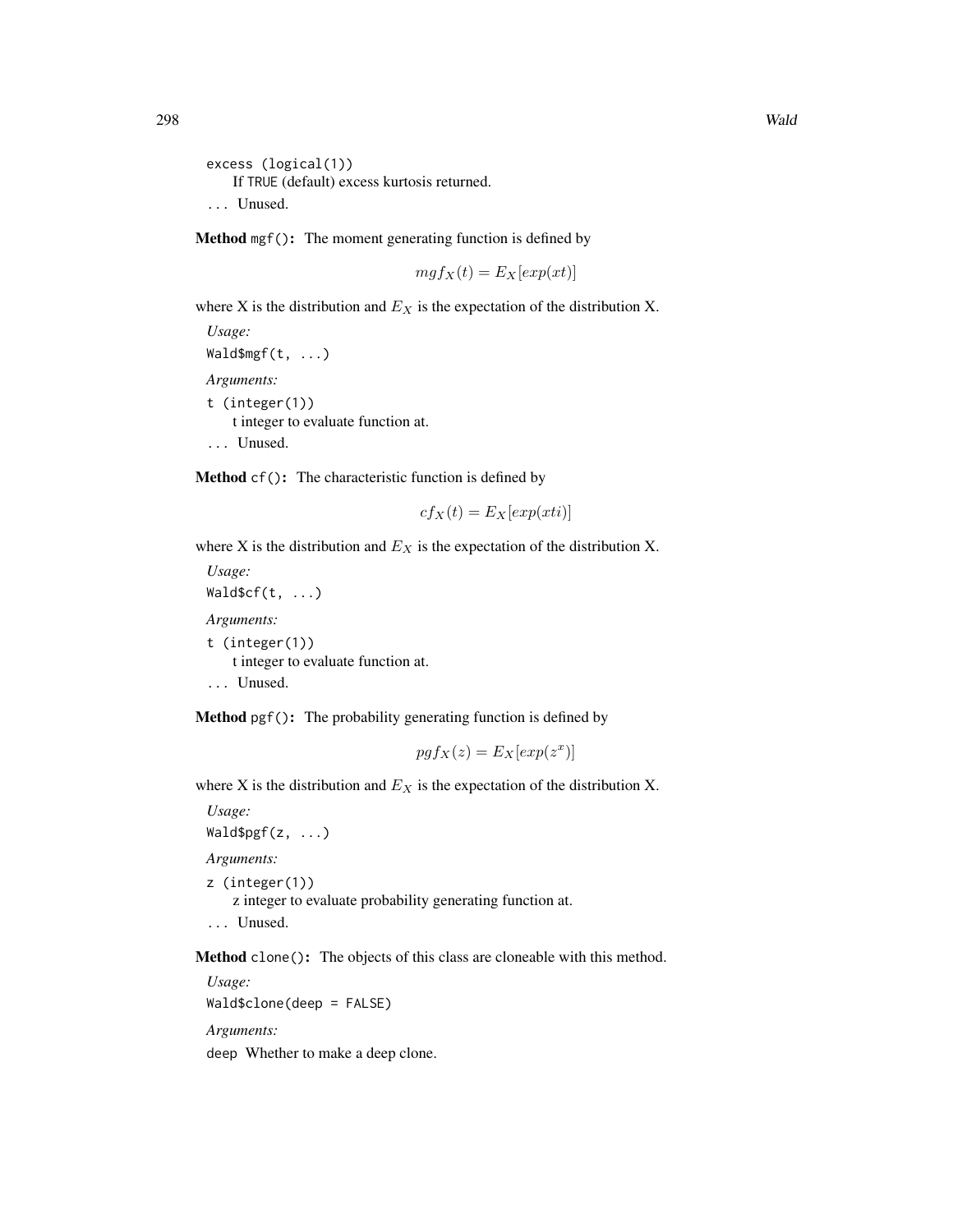## <span id="page-298-1"></span>Weibull 299

## References

McLaughlin, M. P. (2001). A compendium of common probability distributions (pp. 2014-01). Michael P. McLaughlin.

Michael, J. R., Schucany, W. R., & Haas, R. W. (1976). Generating random variates using transformations with multiple roots. The American Statistician, 30(2), 88-90.

## See Also

Other continuous distributions: [Arcsine](#page-6-0), [BetaNoncentral](#page-21-0), [Beta](#page-17-0), [Cauchy](#page-34-0), [ChiSquaredNoncentral](#page-43-0), [ChiSquared](#page-38-0), [Dirichlet](#page-59-0), [Erlang](#page-92-0), [Exponential](#page-102-0), [FDistributionNoncentral](#page-110-0), [FDistribution](#page-106-0), [Frechet](#page-113-0), [Gamma](#page-119-0), [Gompertz](#page-129-0), [Gumbel](#page-132-0), [InverseGamma](#page-143-0), [Laplace](#page-149-0), [Logistic](#page-162-0), [Loglogistic](#page-168-0), [Lognormal](#page-172-0), [MultivariateNormal](#page-195-0), [Normal](#page-204-0), [Pareto](#page-211-0), [Poisson](#page-218-0), [Rayleigh](#page-231-0), [ShiftedLoglogistic](#page-236-0), [StudentTNoncentral](#page-249-0), [StudentT](#page-245-0), [Triangular](#page-266-0), [Uniform](#page-279-0), [Weibull](#page-298-0)

Other univariate distributions: [Arcsine](#page-6-0), [Bernoulli](#page-12-0), [BetaNoncentral](#page-21-0), [Beta](#page-17-0), [Binomial](#page-23-0), [Categorical](#page-29-0), [Cauchy](#page-34-0), [ChiSquaredNoncentral](#page-43-0), [ChiSquared](#page-38-0), [Degenerate](#page-55-0), [DiscreteUniform](#page-62-0), [Empirical](#page-82-0), [Erlang](#page-92-0), [Exponential](#page-102-0), [FDistributionNoncentral](#page-110-0), [FDistribution](#page-106-0), [Frechet](#page-113-0), [Gamma](#page-119-0), [Geometric](#page-125-0), [Gompertz](#page-129-0), [Gumbel](#page-132-0), [Hypergeometric](#page-139-0), [InverseGamma](#page-143-0), [Laplace](#page-149-0), [Logarithmic](#page-158-0), [Logistic](#page-162-0), [Loglogistic](#page-168-0), [Lognormal](#page-172-0), [Matdist](#page-178-0), [NegativeBinomial](#page-200-0), [Normal](#page-204-0), [Pareto](#page-211-0), [Poisson](#page-218-0), [Rayleigh](#page-231-0), [ShiftedLoglogistic](#page-236-0), [StudentTNoncentral](#page-249-0), [StudentT](#page-245-0), [Triangular](#page-266-0), [Uniform](#page-279-0), [Weibull](#page-298-0), [WeightedDiscrete](#page-302-0)

<span id="page-298-0"></span>

Weibull *Weibull Distribution Class*

## Description

Mathematical and statistical functions for the Weibull distribution, which is commonly used in survival analysis as it satisfies both PH and AFT requirements.

## Details

The Weibull distribution parameterised with shape,  $\alpha$ , and scale,  $\beta$ , is defined by the pdf,

$$
f(x) = (\alpha/\beta)(x/\beta)^{\alpha - 1} exp(-x/\beta)^{\alpha}
$$

for  $\alpha$ ,  $\beta > 0$ .

## Value

Returns an R6 object inheriting from class [SDistribution.](#page-235-0)

#### Distribution support

The distribution is supported on the Positive Reals.

#### Default Parameterisation

Weibull(shape =  $1$ , scale =  $1$ )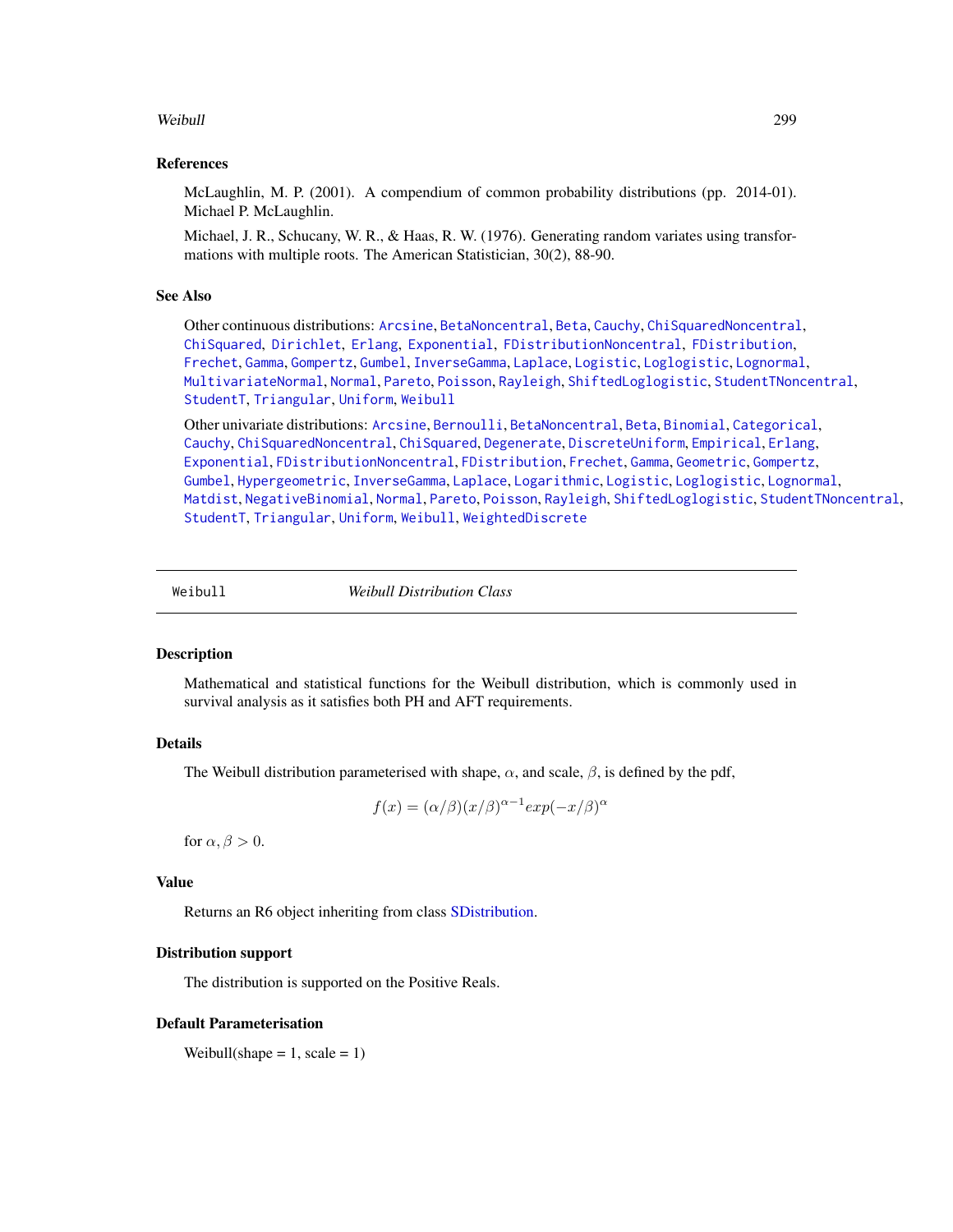#### 300 Weibull

## Omitted Methods

N/A

## Also known as

N/A

## Super classes

[distr6::Distribution](#page-0-0) -> [distr6::SDistribution](#page-0-0) -> Weibull

# Public fields

name Full name of distribution.

short\_name Short name of distribution for printing.

description Brief description of the distribution.

packages Packages required to be installed in order to construct the distribution.

## Methods

## Public methods:

- [Weibull\\$new\(\)](#page-7-0)
- [Weibull\\$mean\(\)](#page-7-1)
- [Weibull\\$mode\(\)](#page-8-0)
- [Weibull\\$median\(\)](#page-14-0)
- [Weibull\\$variance\(\)](#page-8-1)
- [Weibull\\$skewness\(\)](#page-8-2)
- [Weibull\\$kurtosis\(\)](#page-8-3)
- [Weibull\\$entropy\(\)](#page-9-2)
- [Weibull\\$pgf\(\)](#page-9-0)
- [Weibull\\$clone\(\)](#page-9-1)

Method new(): Creates a new instance of this [R6](#page-0-0) class.

#### *Usage:*

```
Weibull$new(shape = NULL, scale = NULL, altscale = NULL, decorators = NULL)
```
*Arguments:*

shape (numeric(1)) Shape parameter, defined on the positive Reals. scale (numeric(1)) Scale parameter, defined on the positive Reals. altscale (numeric(1)) Alternative scale parameter, if given then scale is ignored. altscale = scale^-shape. decorators (character()) Decorators to add to the distribution during construction.

<span id="page-299-0"></span>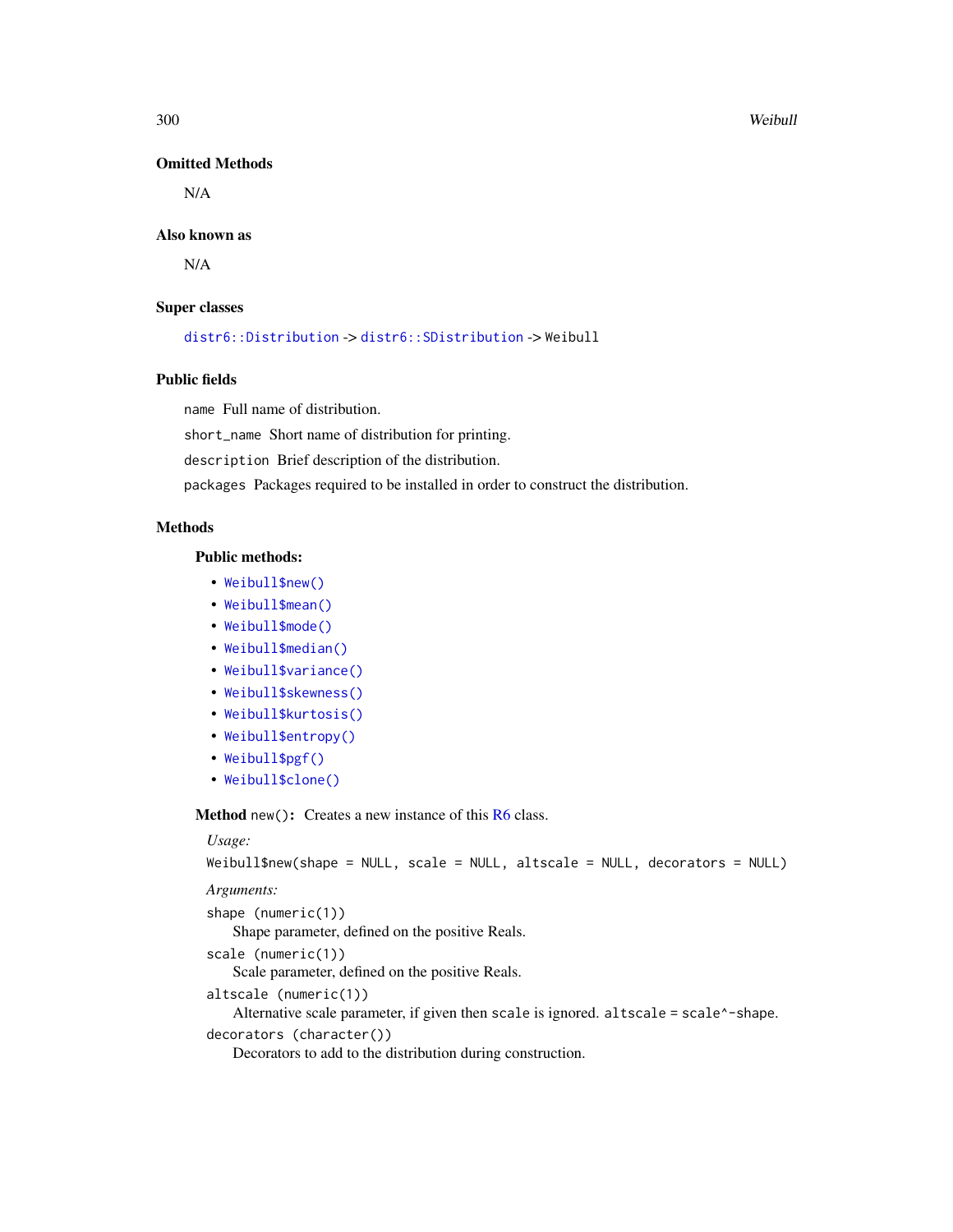Weibull 301

**Method** mean(): The arithmetic mean of a (discrete) probability distribution  $X$  is the expectation

$$
E_X(X) = \sum p_X(x) * x
$$

with an integration analogue for continuous distributions.

*Usage:* Weibull\$mean(...) *Arguments:*

... Unused.

Method mode(): The mode of a probability distribution is the point at which the pdf is a local maximum, a distribution can be unimodal (one maximum) or multimodal (several maxima).

*Usage:* Weibull\$mode(which = "all")

*Arguments:*

```
which (character(1) | numeric(1))
```
Ignored if distribution is unimodal. Otherwise "all" returns all modes, otherwise specifies which mode to return.

Method median(): Returns the median of the distribution. If an analytical expression is available returns distribution median, otherwise if symmetric returns self\$mean, otherwise returns self\$quantile(0.5).

*Usage:* Weibull\$median()

Method variance(): The variance of a distribution is defined by the formula

$$
var_X = E[X^2] - E[X]^2
$$

where  $E<sub>X</sub>$  is the expectation of distribution X. If the distribution is multivariate the covariance matrix is returned.

*Usage:* Weibull\$variance(...) *Arguments:* ... Unused.

Method skewness(): The skewness of a distribution is defined by the third standardised moment,

$$
sk_X = E_X \left[ \frac{x - \mu^3}{\sigma} \right]
$$

where  $E_X$  is the expectation of distribution X,  $\mu$  is the mean of the distribution and  $\sigma$  is the standard deviation of the distribution.

*Usage:* Weibull\$skewness(...) *Arguments:*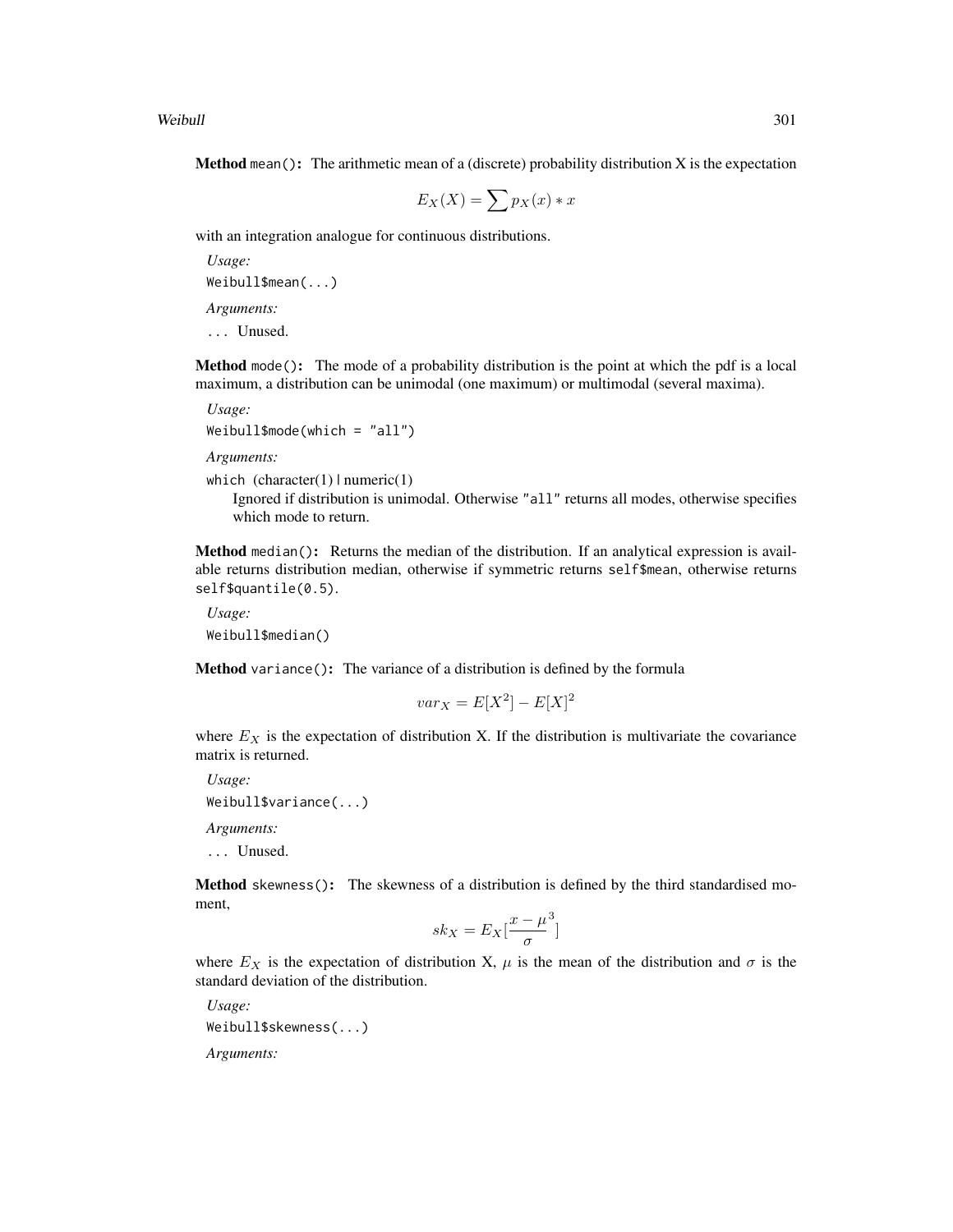## ... Unused.

Method kurtosis(): The kurtosis of a distribution is defined by the fourth standardised moment,

$$
k_X = E_X \left[ \frac{x - \mu^4}{\sigma} \right]
$$

where  $E_X$  is the expectation of distribution X,  $\mu$  is the mean of the distribution and  $\sigma$  is the standard deviation of the distribution. Excess Kurtosis is Kurtosis - 3.

```
Usage:
Weibull$kurtosis(excess = TRUE, ...)
Arguments:
excess (logical(1))
   If TRUE (default) excess kurtosis returned.
... Unused.
```
Method entropy(): The entropy of a (discrete) distribution is defined by

$$
-\sum(f_X)log(f_X)
$$

where  $f_X$  is the pdf of distribution X, with an integration analogue for continuous distributions.

*Usage:* Weibull\$entropy(base =  $2, ...$ ) *Arguments:* base (integer(1)) Base of the entropy logarithm, default  $= 2$  (Shannon entropy) ... Unused.

Method pgf(): The probability generating function is defined by

$$
pgf_X(z) = E_X[exp(z^x)]
$$

where X is the distribution and  $E_X$  is the expectation of the distribution X.

*Usage:*

Weibull\$pgf(z, ...)

*Arguments:*

```
z (integer(1))
```
z integer to evaluate probability generating function at.

... Unused.

Method clone(): The objects of this class are cloneable with this method.

*Usage:* Weibull\$clone(deep = FALSE)

*Arguments:*

deep Whether to make a deep clone.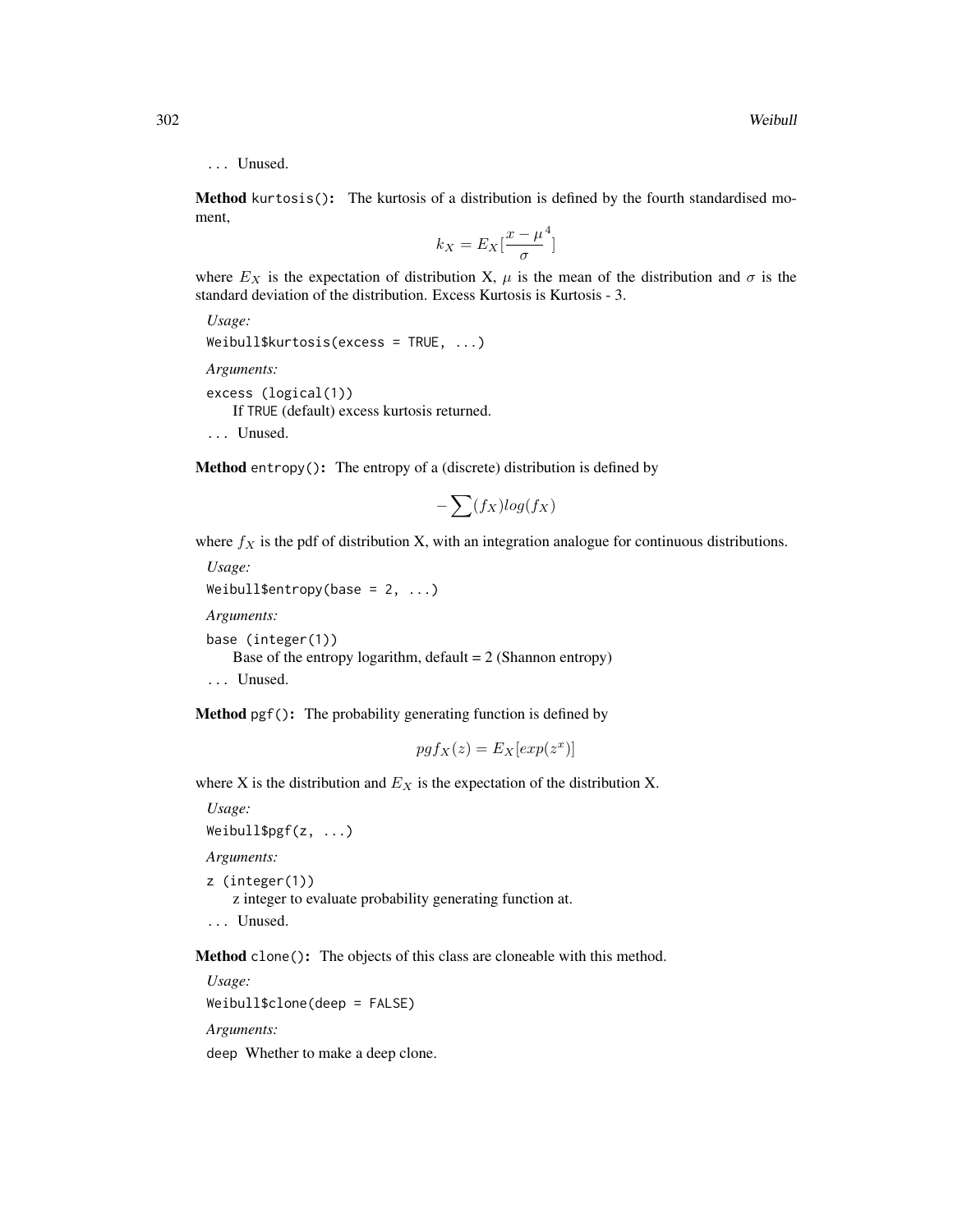#### <span id="page-302-1"></span>WeightedDiscrete 303

## References

McLaughlin, M. P. (2001). A compendium of common probability distributions (pp. 2014-01). Michael P. McLaughlin.

#### See Also

Other continuous distributions: [Arcsine](#page-6-0), [BetaNoncentral](#page-21-0), [Beta](#page-17-0), [Cauchy](#page-34-0), [ChiSquaredNoncentral](#page-43-0), [ChiSquared](#page-38-0), [Dirichlet](#page-59-0), [Erlang](#page-92-0), [Exponential](#page-102-0), [FDistributionNoncentral](#page-110-0), [FDistribution](#page-106-0), [Frechet](#page-113-0), [Gamma](#page-119-0), [Gompertz](#page-129-0), [Gumbel](#page-132-0), [InverseGamma](#page-143-0), [Laplace](#page-149-0), [Logistic](#page-162-0), [Loglogistic](#page-168-0), [Lognormal](#page-172-0), [MultivariateNormal](#page-195-0), [Normal](#page-204-0), [Pareto](#page-211-0), [Poisson](#page-218-0), [Rayleigh](#page-231-0), [ShiftedLoglogistic](#page-236-0), [StudentTNoncentral](#page-249-0), [StudentT](#page-245-0), [Triangular](#page-266-0), [Uniform](#page-279-0), [Wald](#page-294-0)

Other univariate distributions: [Arcsine](#page-6-0), [Bernoulli](#page-12-0), [BetaNoncentral](#page-21-0), [Beta](#page-17-0), [Binomial](#page-23-0), [Categorical](#page-29-0), [Cauchy](#page-34-0), [ChiSquaredNoncentral](#page-43-0), [ChiSquared](#page-38-0), [Degenerate](#page-55-0), [DiscreteUniform](#page-62-0), [Empirical](#page-82-0), [Erlang](#page-92-0), [Exponential](#page-102-0), [FDistributionNoncentral](#page-110-0), [FDistribution](#page-106-0), [Frechet](#page-113-0), [Gamma](#page-119-0), [Geometric](#page-125-0), [Gompertz](#page-129-0), [Gumbel](#page-132-0), [Hypergeometric](#page-139-0), [InverseGamma](#page-143-0), [Laplace](#page-149-0), [Logarithmic](#page-158-0), [Logistic](#page-162-0), [Loglogistic](#page-168-0), [Lognormal](#page-172-0), [Matdist](#page-178-0), [NegativeBinomial](#page-200-0), [Normal](#page-204-0), [Pareto](#page-211-0), [Poisson](#page-218-0), [Rayleigh](#page-231-0), [ShiftedLoglogistic](#page-236-0), [StudentTNoncentral](#page-249-0), [StudentT](#page-245-0), [Triangular](#page-266-0), [Uniform](#page-279-0), [Wald](#page-294-0), [WeightedDiscrete](#page-302-0)

<span id="page-302-0"></span>WeightedDiscrete *WeightedDiscrete Distribution Class*

#### Description

Mathematical and statistical functions for the WeightedDiscrete distribution, which is commonly used in empirical estimators such as Kaplan-Meier.

#### Details

The WeightedDiscrete distribution is defined by the pmf,

$$
f(x_i) = p_i
$$

for  $p_i$ ,  $i = 1, \ldots, k; \sum p_i = 1$ .

Sampling from this distribution is performed with the [sample](#page-0-0) function with the elements given as the x values and the pdf as the probabilities. The cdf and quantile assume that the elements are supplied in an indexed order (otherwise the results are meaningless).

The number of points in the distribution cannot be changed after construction.

## Value

Returns an R6 object inheriting from class [SDistribution.](#page-235-0)

#### Distribution support

The distribution is supported on  $x_1, ..., x_k$ .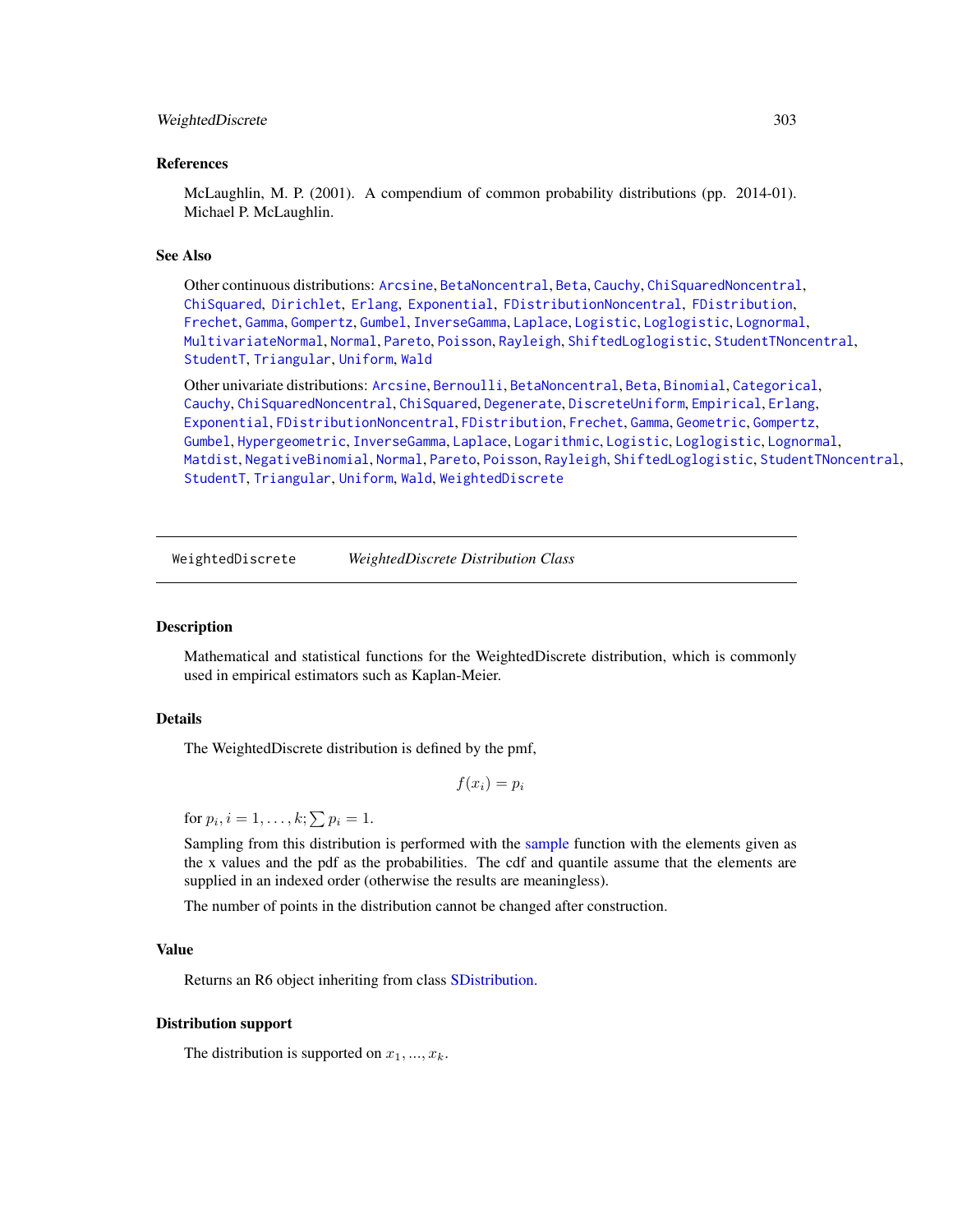# Default Parameterisation

WeightDisc( $x = 1$ ,  $pdf = 1$ )

# Omitted Methods

N/A

# Also known as

N/A

## Super classes

[distr6::Distribution](#page-0-0) -> [distr6::SDistribution](#page-0-0) -> WeightedDiscrete

# Public fields

name Full name of distribution.

short\_name Short name of distribution for printing.

description Brief description of the distribution.

## Active bindings

properties Returns distribution properties, including skewness type and symmetry.

#### Methods

#### Public methods:

- [WeightedDiscrete\\$new\(\)](#page-7-0)
- [WeightedDiscrete\\$strprint\(\)](#page-70-0)
- [WeightedDiscrete\\$mean\(\)](#page-7-1)
- [WeightedDiscrete\\$mode\(\)](#page-8-0)
- [WeightedDiscrete\\$variance\(\)](#page-8-1)
- [WeightedDiscrete\\$skewness\(\)](#page-8-2)
- [WeightedDiscrete\\$kurtosis\(\)](#page-8-3)
- [WeightedDiscrete\\$entropy\(\)](#page-9-2)
- [WeightedDiscrete\\$mgf\(\)](#page-15-0)
- [WeightedDiscrete\\$cf\(\)](#page-15-1)
- [WeightedDiscrete\\$pgf\(\)](#page-9-0)
- [WeightedDiscrete\\$clone\(\)](#page-9-1)

**Method** new( $)$ : Creates a new instance of this  $R6$  class.

#### *Usage:*

```
WeightedDiscrete$new(x = NULL, pdf = NULL, cdf = NULL, decorators = NULL)
```
*Arguments:*

<span id="page-303-0"></span>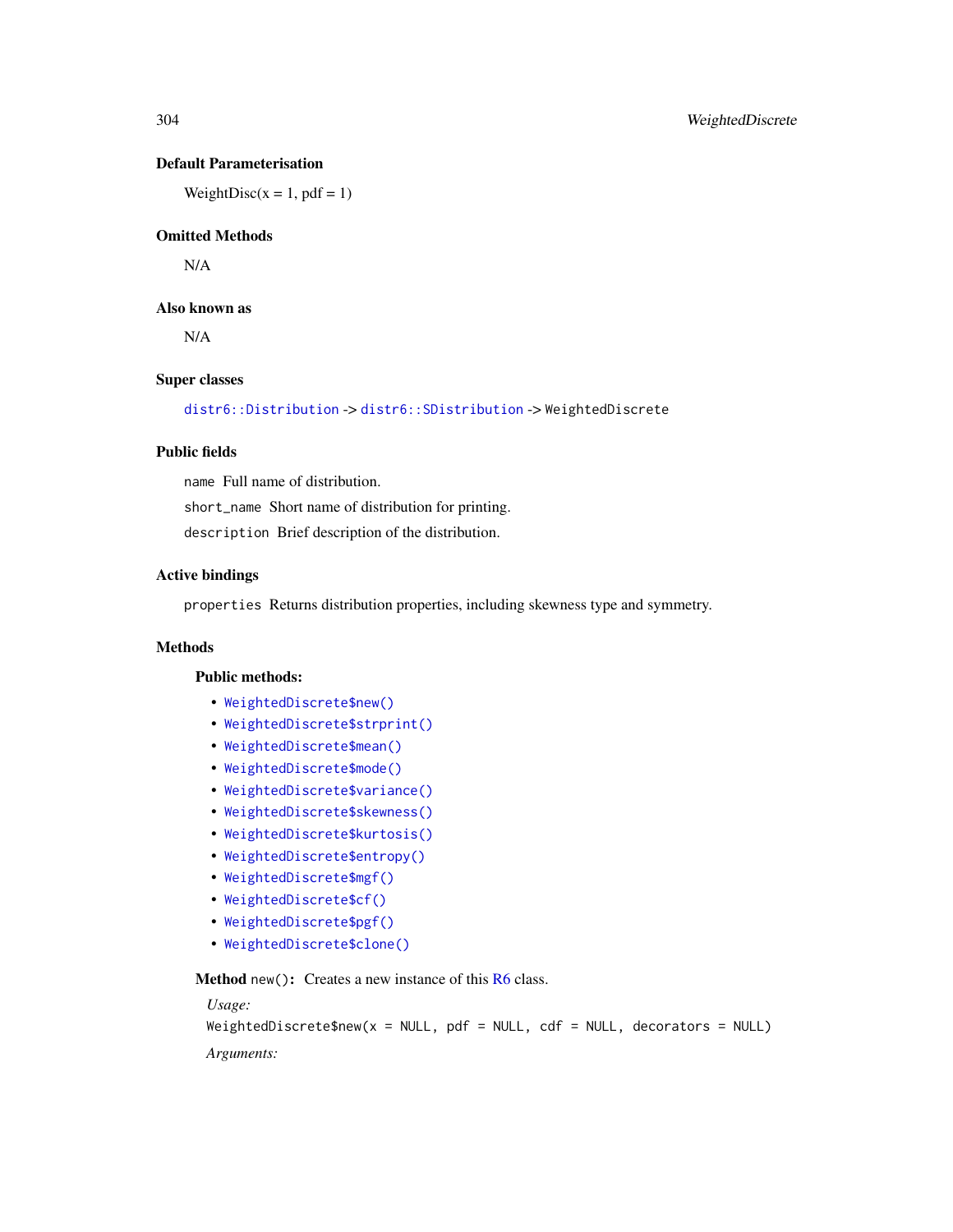# WeightedDiscrete 305

```
x numeric()
```
Data samples, *must be ordered in ascending order*.

pdf numeric()

Probability mass function for corresponding samples, should be same length x. If cdf is not given then calculated as cumsum(pdf).

```
cdf numeric()
```
Cumulative distribution function for corresponding samples, should be same length x. If given then pdf is ignored and calculated as difference of cdfs.

```
decorators (character())
```
Decorators to add to the distribution during construction.

Method strprint(): Printable string representation of the Distribution. Primarily used internally.

```
Usage:
WeightedDiscrete$strprint(n = 2)
Arguments:
n (integer(1))
   Ignored.
```
**Method** mean(): The arithmetic mean of a (discrete) probability distribution  $X$  is the expectation

$$
E_X(X) = \sum p_X(x) * x
$$

with an integration analogue for continuous distributions. If distribution is improper ( $F(Inf)$  != 1, then  $E_X(x) = \text{Inf}.$ 

*Usage:* WeightedDiscrete\$mean(...) *Arguments:* ... Unused.

Method mode(): The mode of a probability distribution is the point at which the pdf is a local maximum, a distribution can be unimodal (one maximum) or multimodal (several maxima).

*Usage:*

```
WeightedDiscrete$mode(which = "all")
```
*Arguments:*

which  $(character(1) | numeric(1))$ 

Ignored if distribution is unimodal. Otherwise "all" returns all modes, otherwise specifies which mode to return.

Method variance(): The variance of a distribution is defined by the formula

$$
var_X = E[X^2] - E[X]^2
$$

where  $E<sub>X</sub>$  is the expectation of distribution X. If the distribution is multivariate the covariance matrix is returned. If distribution is improper (F(Inf)  $!= 1$ , then var $_X(x) = \text{Inf}$ ).

*Usage:*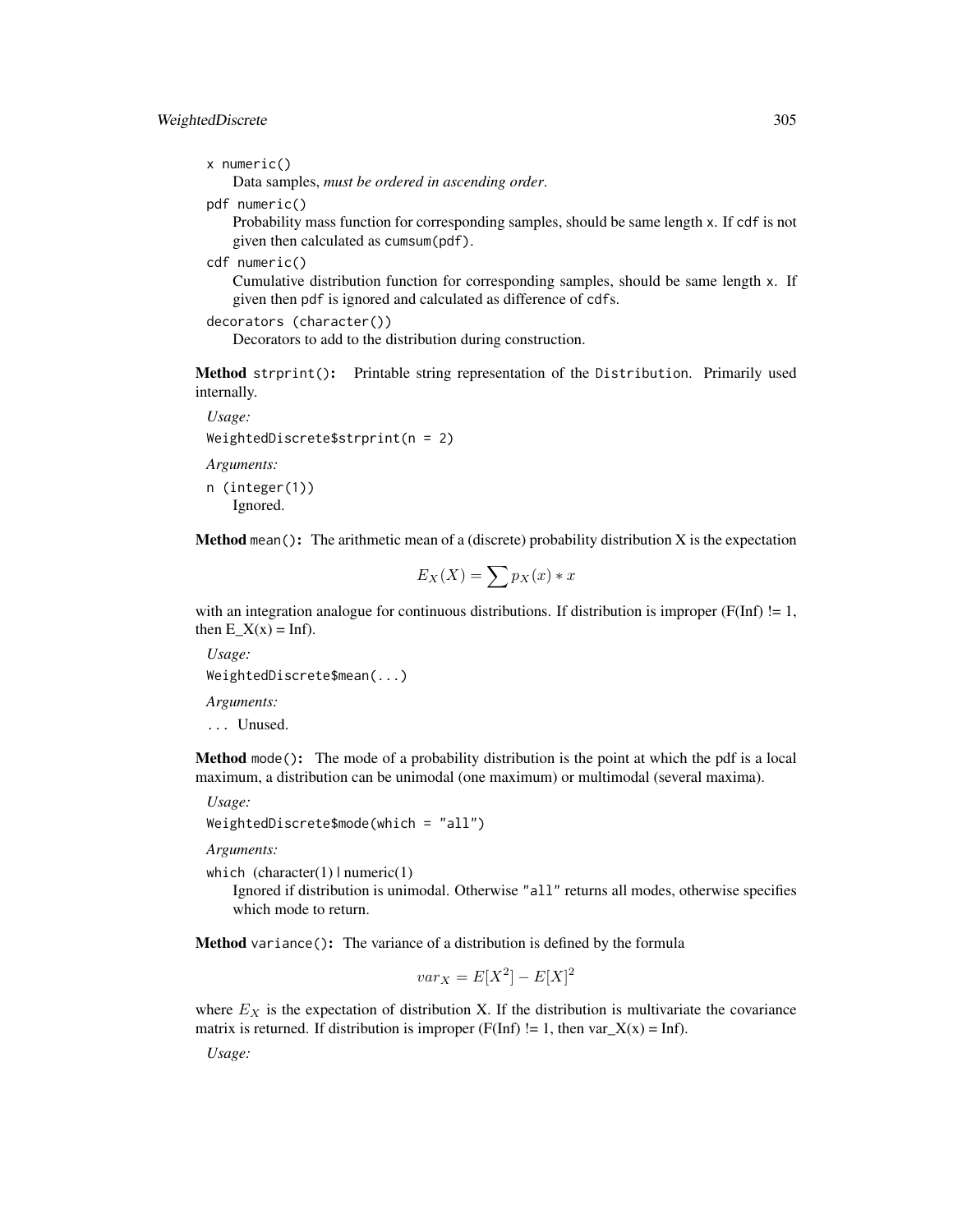```
WeightedDiscrete$variance(...)
```
*Arguments:*

... Unused.

Method skewness(): The skewness of a distribution is defined by the third standardised moment,

$$
sk_X = E_X \left[ \frac{x - \mu^3}{\sigma} \right]
$$

where  $E_X$  is the expectation of distribution X,  $\mu$  is the mean of the distribution and  $\sigma$  is the standard deviation of the distribution. If distribution is improper ( $F(Inf)$  != 1, then sk\_X(x) = Inf).

*Usage:*

WeightedDiscrete\$skewness(...)

*Arguments:*

... Unused.

Method kurtosis(): The kurtosis of a distribution is defined by the fourth standardised moment,

$$
k_X = E_X \left[ \frac{x - \mu^4}{\sigma} \right]
$$

where  $E_X$  is the expectation of distribution X,  $\mu$  is the mean of the distribution and  $\sigma$  is the standard deviation of the distribution. Excess Kurtosis is Kurtosis - 3. If distribution is improper  $(F(Inf) != 1, then k_X(x) = Inf).$ 

```
Usage:
WeightedDiscrete$kurtosis(excess = TRUE, ...)
```

```
Arguments:
```
excess (logical(1))

If TRUE (default) excess kurtosis returned.

```
... Unused.
```
**Method** entropy(): The entropy of a (discrete) distribution is defined by

$$
-\sum(f_X)log(f_X)
$$

where  $f_X$  is the pdf of distribution X, with an integration analogue for continuous distributions. If distribution is improper then entropy is Inf.

```
Usage:
WeightedDiscrete$entropy(base = 2, ...)
Arguments:
base (integer(1))
   Base of the entropy logarithm, default = 2 (Shannon entropy)
... Unused.
```
Method mgf(): The moment generating function is defined by

$$
mgf_X(t) = E_X[exp(xt)]
$$

where X is the distribution and  $E<sub>X</sub>$  is the expectation of the distribution X. If distribution is improper (F(Inf) != 1, then mgf\_X(x) = Inf).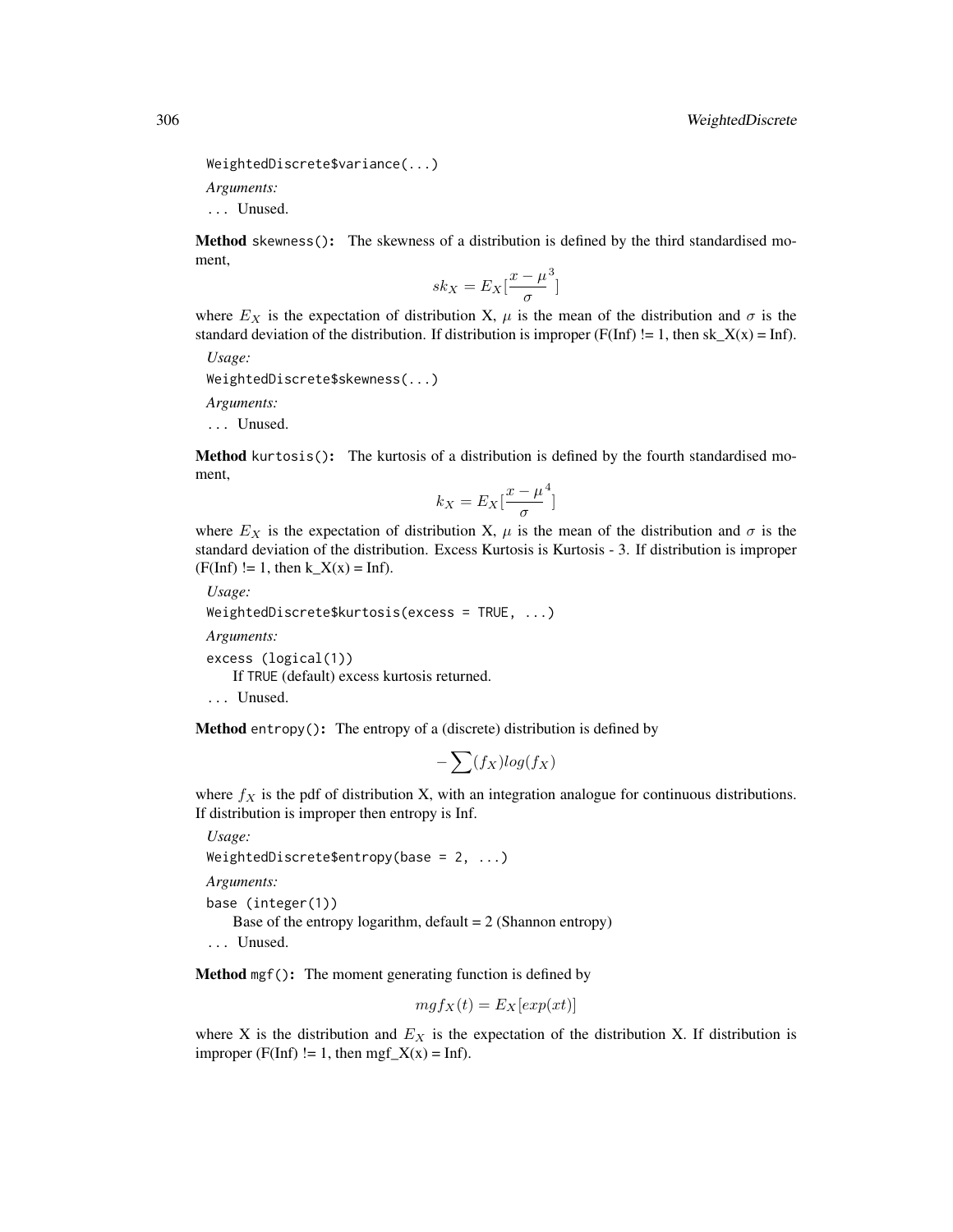# WeightedDiscrete 307

```
Usage:
WeightedDiscrete$mgf(t, ...)
Arguments:
t (integer(1))
   t integer to evaluate function at.
... Unused.
```
Method cf(): The characteristic function is defined by

$$
cf_X(t) = E_X[exp(xti)]
$$

where X is the distribution and  $E<sub>X</sub>$  is the expectation of the distribution X. If distribution is improper (F(Inf) != 1, then  $cf_X(x) = Inf$ ).

```
Usage:
WeightedDiscrete$cf(t, ...)
Arguments:
t (integer(1))
   t integer to evaluate function at.
... Unused.
```
Method pgf(): The probability generating function is defined by

$$
pgf_X(z) = E_X[exp(z^x)]
$$

where X is the distribution and  $E<sub>X</sub>$  is the expectation of the distribution X. If distribution is improper (F(Inf) != 1, then  $pgf_X(x) = Inf$ ).

```
Usage:
WeightedDiscrete$pgf(z, ...)
```
*Arguments:*

```
z (integer(1))
```
z integer to evaluate probability generating function at.

... Unused.

Method clone(): The objects of this class are cloneable with this method.

```
Usage:
WeightedDiscrete$clone(deep = FALSE)
```
*Arguments:*

deep Whether to make a deep clone.

## References

McLaughlin, M. P. (2001). A compendium of common probability distributions (pp. 2014-01). Michael P. McLaughlin.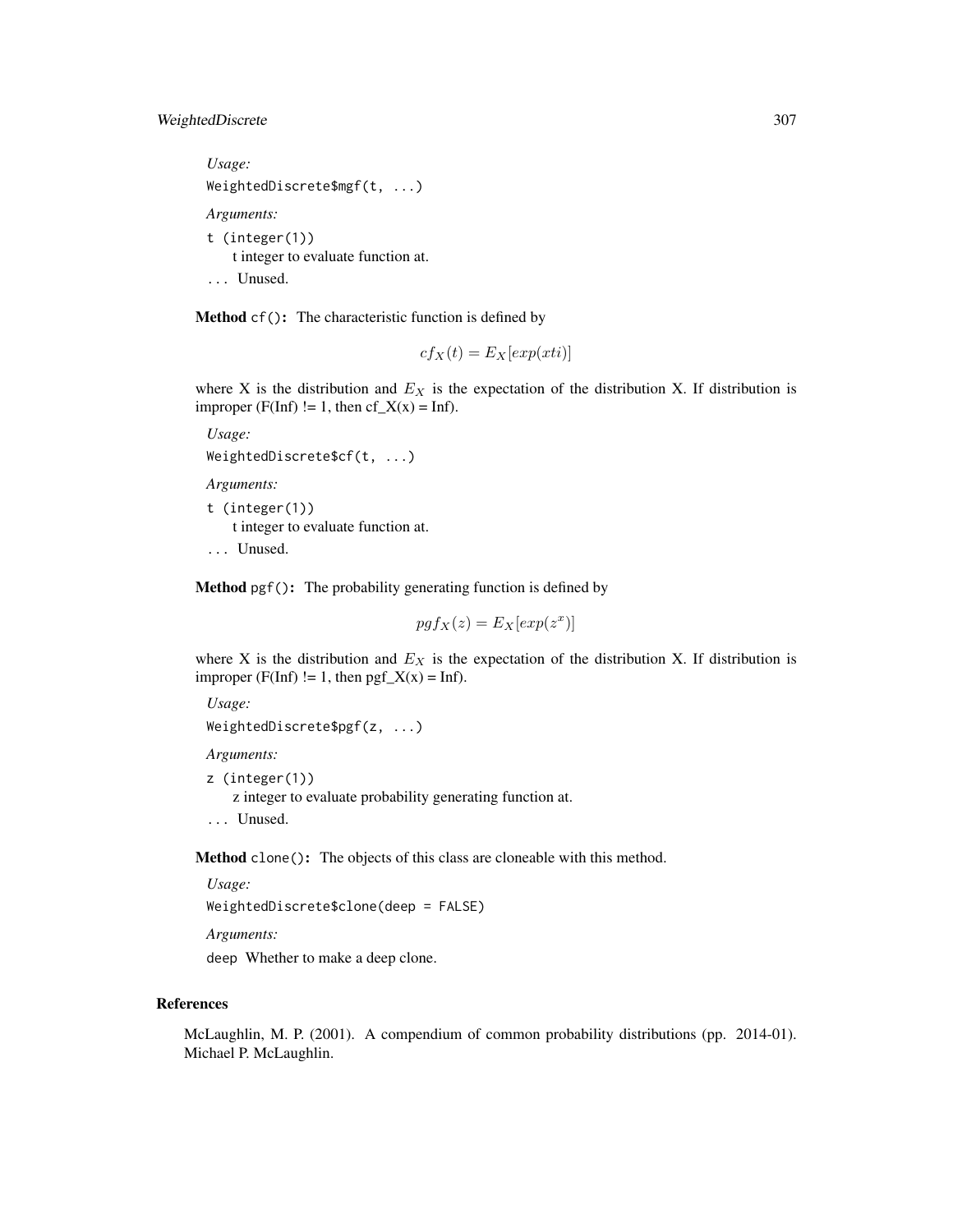# See Also

Other discrete distributions: [Bernoulli](#page-12-0), [Binomial](#page-23-0), [Categorical](#page-29-0), [Degenerate](#page-55-0), [DiscreteUniform](#page-62-0), [EmpiricalMV](#page-87-0), [Empirical](#page-82-0), [Geometric](#page-125-0), [Hypergeometric](#page-139-0), [Logarithmic](#page-158-0), [Matdist](#page-178-0), [Multinomial](#page-190-0), [NegativeBinomial](#page-200-0)

Other univariate distributions: [Arcsine](#page-6-0), [Bernoulli](#page-12-0), [BetaNoncentral](#page-21-0), [Beta](#page-17-0), [Binomial](#page-23-0), [Categorical](#page-29-0), [Cauchy](#page-34-0), [ChiSquaredNoncentral](#page-43-0), [ChiSquared](#page-38-0), [Degenerate](#page-55-0), [DiscreteUniform](#page-62-0), [Empirical](#page-82-0), [Erlang](#page-92-0), [Exponential](#page-102-0), [FDistributionNoncentral](#page-110-0), [FDistribution](#page-106-0), [Frechet](#page-113-0), [Gamma](#page-119-0), [Geometric](#page-125-0), [Gompertz](#page-129-0), [Gumbel](#page-132-0), [Hypergeometric](#page-139-0), [InverseGamma](#page-143-0), [Laplace](#page-149-0), [Logarithmic](#page-158-0), [Logistic](#page-162-0), [Loglogistic](#page-168-0), [Lognormal](#page-172-0), [Matdist](#page-178-0), [NegativeBinomial](#page-200-0), [Normal](#page-204-0), [Pareto](#page-211-0), [Poisson](#page-218-0), [Rayleigh](#page-231-0), [ShiftedLoglogistic](#page-236-0), [StudentTNoncentral](#page-249-0), [StudentT](#page-245-0), [Triangular](#page-266-0), [Uniform](#page-279-0), [Wald](#page-294-0), [Weibull](#page-298-0)

## Examples

```
x <- WeightedDiscrete$new(x = 1:3, pdf = c(1 / 5, 3 / 5, 1 / 5))
WeightedDiscrete$new(x = 1:3, cdf = c(1 / 5, 4 / 5, 1)) # equivalently
# d/p/q/r
x$pdf(1:5)
x$cdf(1:5) # Assumes ordered in construction
x$quantile(0.42) # Assumes ordered in construction
x$rand(10)
# Statistics
x$mean()
x$variance()
summary(x)
```
[.Matdist *Extract one or more Distributions from a Matdist*

## Description

Extract a [WeightedDiscrete](#page-302-0) or [Matdist](#page-178-0) from a [Matdist.](#page-178-0)

## Usage

```
## S3 method for class 'Matdist'
md[i]
```
#### Arguments

| md | Matdist from which to extract Distributions. |
|----|----------------------------------------------|
|    | indices specifying distributions to extract. |

# Value

If length $(i)$  == 1 then returns a [WeightedDiscrete](#page-302-0) otherwise returns a [Matdist.](#page-178-0)

<span id="page-307-0"></span>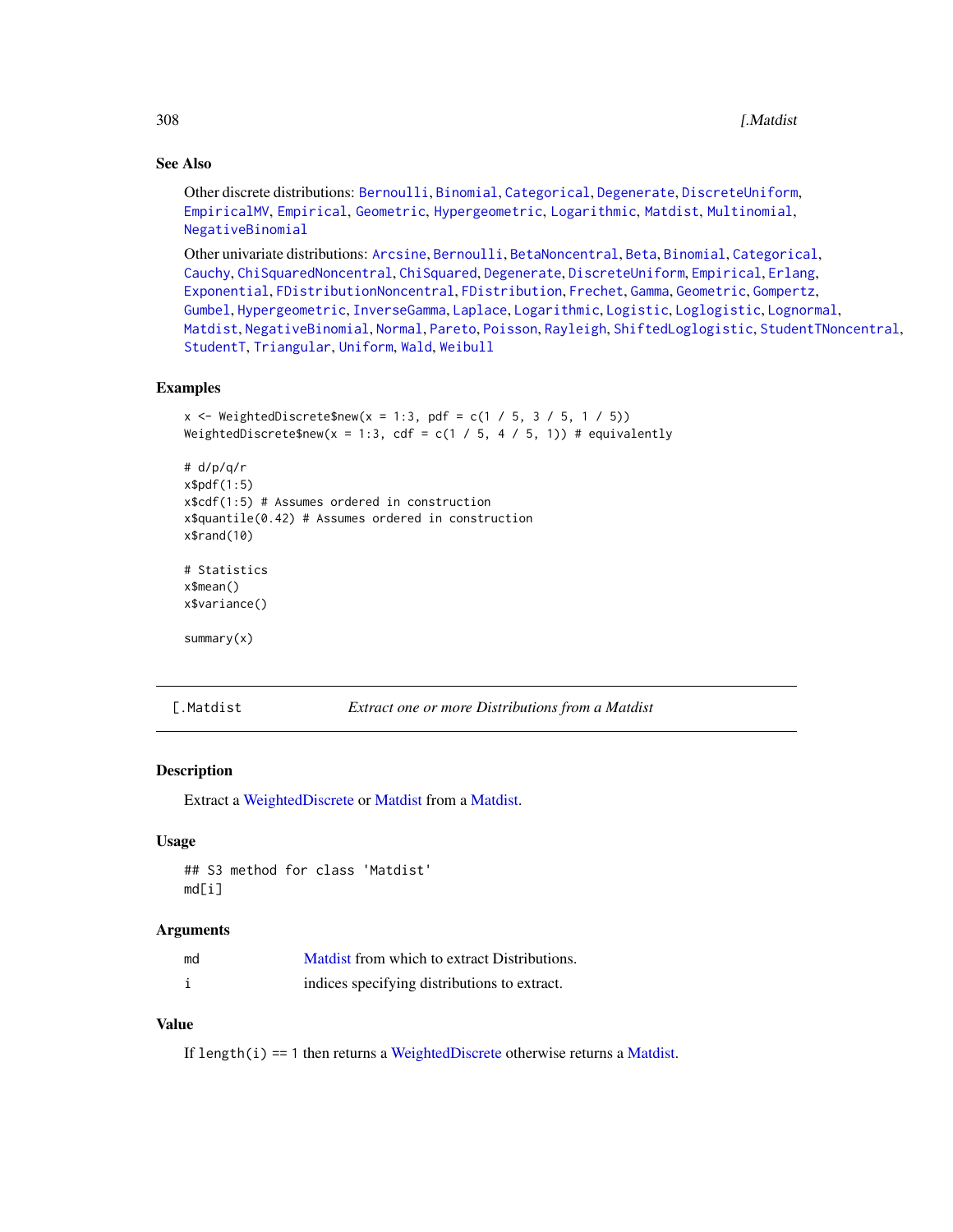# <span id="page-308-0"></span>[.VectorDistribution 309

# Examples

```
m <- as.Distribution(
  t(apply(matrix(runif(200), 20, 10, FALSE,
                  list(NULL, sort(sample(1:20, 10)))), 1,
          function(x) x / sum(x)),
  fun = "pdf"\mathcal{L}m[1]
m[1:2]
```
[.VectorDistribution *Extract one or more Distributions from a VectorDistribution*

# Description

Once a VectorDistribution has been constructed, use [ to extract one or more Distributions from inside it.

# Usage

```
## S3 method for class 'VectorDistribution'
vecdist[i]
```
# Arguments

| vecdist | VectorDistribution from which to extract Distributions.                      |
|---------|------------------------------------------------------------------------------|
|         | indices specifying distributions to extract or ids of wrapped distributions. |

# Examples

```
v <- VectorDistribution$new(distribution = "Binom", params = data.frame(size = 1:2, prob = 0.5))
v[1]
v["Binom1"]
```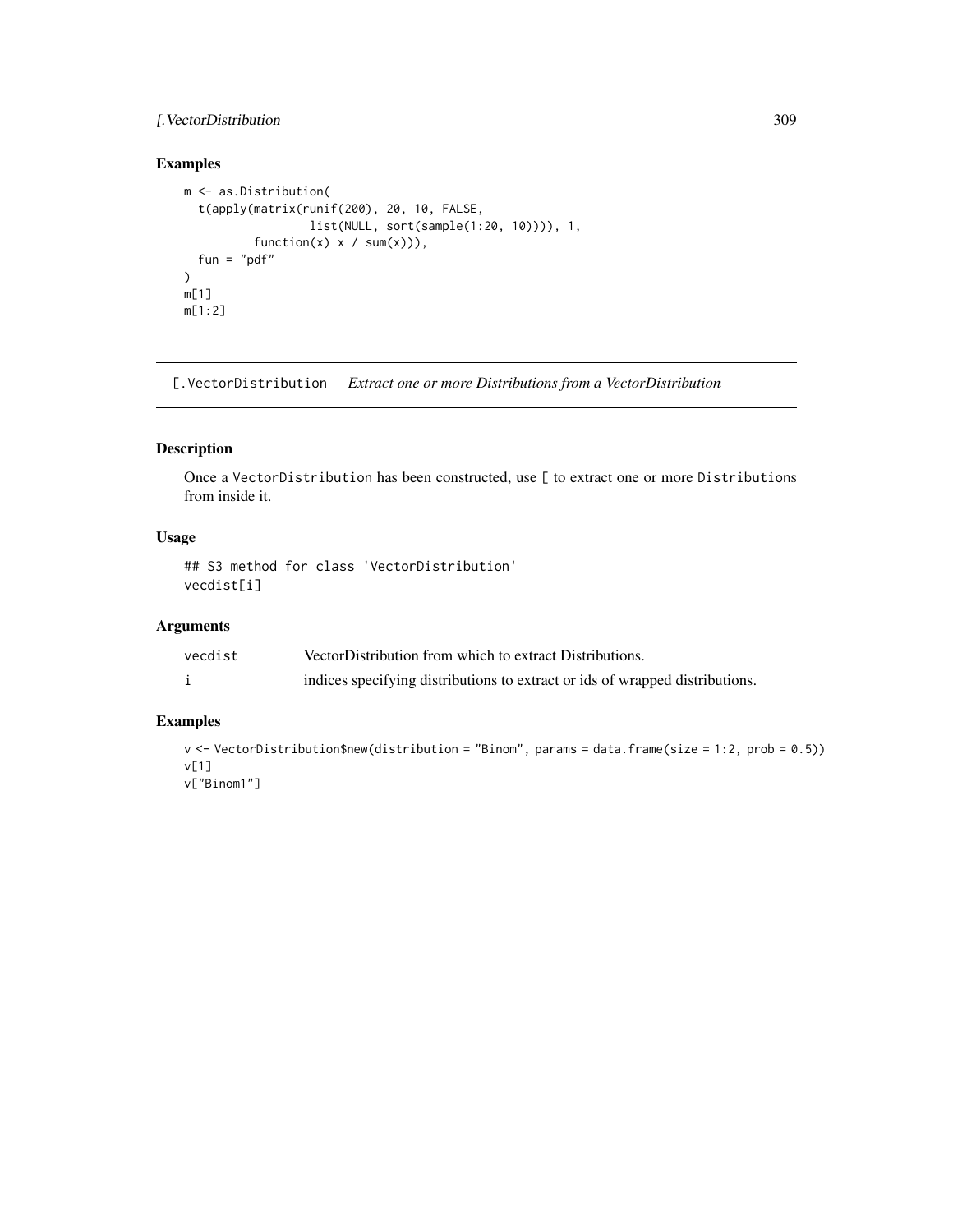# Index

∗ continuous distributions Arcsine, [7](#page-6-1) Beta, [18](#page-17-1) BetaNoncentral, [22](#page-21-1) Cauchy, [35](#page-34-1) ChiSquared, [39](#page-38-1) ChiSquaredNoncentral, [44](#page-43-1) Dirichlet, [60](#page-59-1) Erlang, [93](#page-92-1) Exponential, [103](#page-102-1) FDistribution, [107](#page-106-1) FDistributionNoncentral, [111](#page-110-1) Frechet, [114](#page-113-1) Gamma, [120](#page-119-1) Gompertz, [130](#page-129-1) Gumbel, [133](#page-132-1) InverseGamma, [144](#page-143-1) Laplace, [150](#page-149-1) Logistic, [163](#page-162-1) Loglogistic, [169](#page-168-1) Lognormal, [173](#page-172-1) MultivariateNormal, [196](#page-195-1) Normal, [205](#page-204-1) Pareto, [212](#page-211-1) Poisson, [219](#page-218-1) Rayleigh, [232](#page-231-1) ShiftedLoglogistic, [237](#page-236-1) StudentT, [246](#page-245-1) StudentTNoncentral, [250](#page-249-1) Triangular, [267](#page-266-1) Uniform, [280](#page-279-1) Wald, [295](#page-294-1) Weibull, [299](#page-298-1) ∗ decorators CoreStatistics, [49](#page-48-1) ExoticStatistics, [98](#page-97-0) FunctionImputation, [118](#page-117-1) ∗ discrete distributions Bernoulli, [13](#page-12-1)

Binomial, [24](#page-23-1) Categorical, [30](#page-29-1) Degenerate, [56](#page-55-1) DiscreteUniform, [63](#page-62-1) Empirical, [83](#page-82-1) EmpiricalMV, [88](#page-87-1) Geometric, [126](#page-125-1) Hypergeometric, [140](#page-139-1) Logarithmic, [159](#page-158-1) Matdist, [179](#page-178-1) Multinomial, [191](#page-190-1) NegativeBinomial, [201](#page-200-1) WeightedDiscrete, [303](#page-302-1) ∗ kernels Cosine, [53](#page-52-0) Epanechnikov, [91](#page-90-0) LogisticKernel, [167](#page-166-0) NormalKernel, [210](#page-209-0) Quartic, [230](#page-229-0) Sigmoid, [241](#page-240-0) Silverman, [243](#page-242-0) TriangularKernel, [273](#page-272-0) Tricube, [274](#page-273-0) Triweight, [276](#page-275-0) UniformKernel, [285](#page-284-0) ∗ multivariate distributions Dirichlet, [60](#page-59-1) EmpiricalMV, [88](#page-87-1) Multinomial, [191](#page-190-1) MultivariateNormal, [196](#page-195-1) ∗ univariate distributions Arcsine, [7](#page-6-1) Bernoulli, [13](#page-12-1) Beta, [18](#page-17-1) BetaNoncentral, [22](#page-21-1) Binomial, [24](#page-23-1) Categorical, [30](#page-29-1) Cauchy, [35](#page-34-1) ChiSquared, [39](#page-38-1)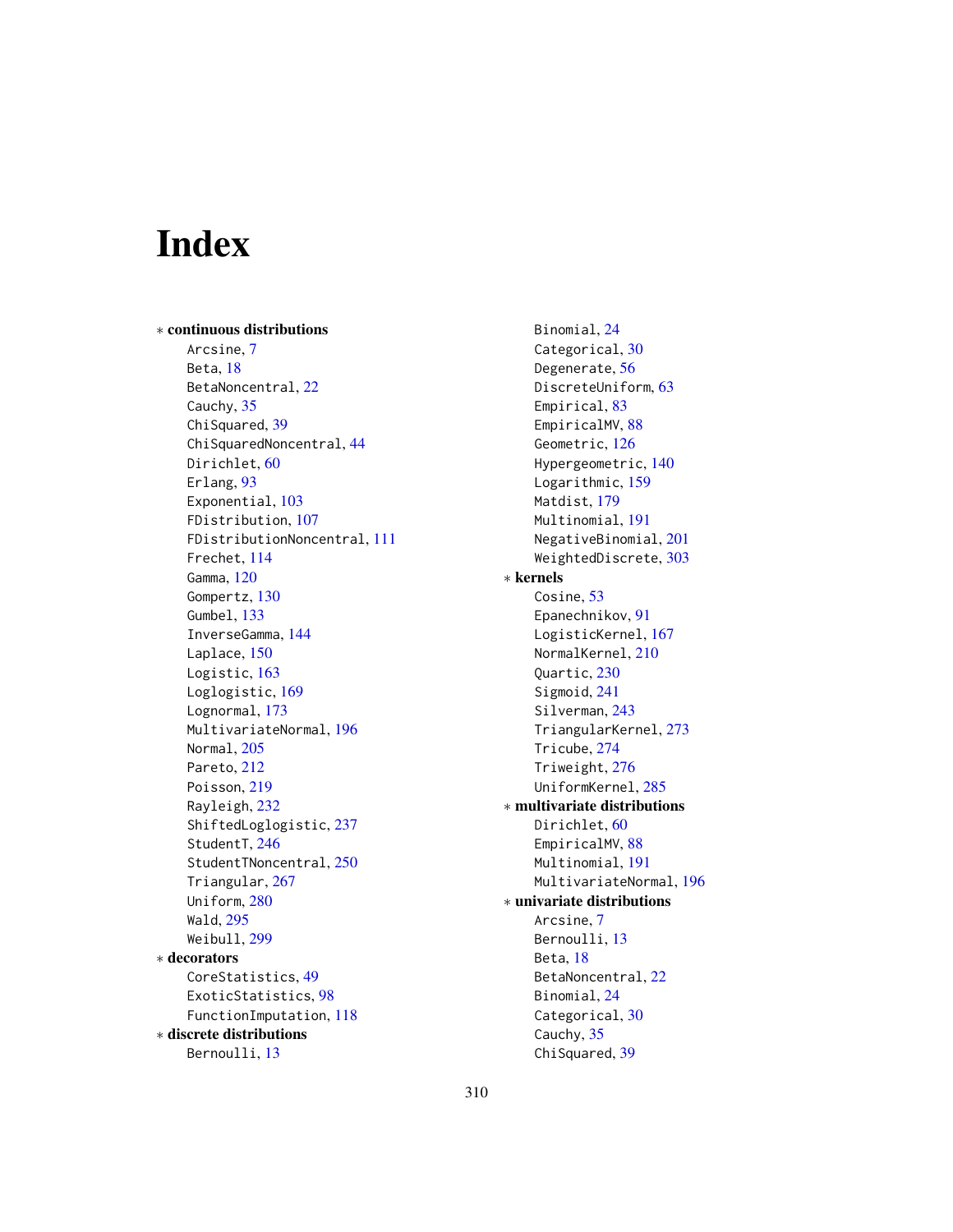## INDEX  $311$

ChiSquaredNoncentral, [44](#page-43-1) Degenerate, [56](#page-55-1) DiscreteUniform, [63](#page-62-1) Empirical, [83](#page-82-1) Erlang, [93](#page-92-1) Exponential, [103](#page-102-1) FDistribution, [107](#page-106-1) FDistributionNoncentral, [111](#page-110-1) Frechet, [114](#page-113-1) Gamma, [120](#page-119-1) Geometric, [126](#page-125-1) Gompertz, [130](#page-129-1) Gumbel, [133](#page-132-1) Hypergeometric, [140](#page-139-1) InverseGamma, [144](#page-143-1) Laplace, [150](#page-149-1) Logarithmic, [159](#page-158-1) Logistic, [163](#page-162-1) Loglogistic, [169](#page-168-1) Lognormal, [173](#page-172-1) Matdist, [179](#page-178-1) NegativeBinomial, [201](#page-200-1) Normal, [205](#page-204-1) Pareto, [212](#page-211-1) Poisson, [219](#page-218-1) Rayleigh, [232](#page-231-1) ShiftedLoglogistic, [237](#page-236-1) StudentT, [246](#page-245-1) StudentTNoncentral, [250](#page-249-1) Triangular, [267](#page-266-1) Uniform, [280](#page-279-1) Wald, [295](#page-294-1) Weibull, [299](#page-298-1) WeightedDiscrete, [303](#page-302-1) ∗ wrappers Convolution, [48](#page-47-1) DistributionWrapper, [79](#page-78-1) HuberizedDistribution, [138](#page-137-1) MixtureDistribution, [185](#page-184-1) ProductDistribution, [223](#page-222-1) TruncatedDistribution, [278](#page-277-1) VectorDistribution, [286](#page-285-1) \*.Distribution *(*ProductDistribution*)*, [223](#page-222-1) +.Distribution *(*Convolution*)*, [48](#page-47-1) -.Distribution *(*Convolution*)*, [48](#page-47-1) [.Matdist, [308](#page-307-0)] [.VectorDistribution, [309](#page-308-0)

Arcsine, [7,](#page-6-1) *[17](#page-16-0)*, *[21](#page-20-0)*, *[24](#page-23-1)*, *[28](#page-27-0)*, *[34](#page-33-0)*, *[39](#page-38-1)*, *[43,](#page-42-0) [44](#page-43-1)*, *[47](#page-46-0)*, *[59](#page-58-0)*, *[63](#page-62-1)*, *[68](#page-67-1)*, *[88](#page-87-1)*, *[97](#page-96-0)*, *[107](#page-106-1)*, *[111](#page-110-1)*, *[114](#page-113-1)*, *[118](#page-117-1)*, *[124](#page-123-0)*, *[130](#page-129-1)*, *[132](#page-131-0)*, *[137](#page-136-0)*, *[144](#page-143-1)*, *[148](#page-147-0)*, *[154](#page-153-0)*, *[163](#page-162-1)*, *[167](#page-166-0)*, *[173](#page-172-1)*, *[178](#page-177-0)*, *[184](#page-183-0)*, *[200](#page-199-0)*, *[205](#page-204-1)*, *[209,](#page-208-0) [210](#page-209-0)*, *[216](#page-215-0)*, *[223](#page-222-1)*, *[235](#page-234-0)*, *[241](#page-240-0)*, *[250](#page-249-1)*, *[253](#page-252-0)*, *[272](#page-271-0)*, *[284](#page-283-0)*, *[299](#page-298-1)*, *[303](#page-302-1)*, *[308](#page-307-0)* array, *[73,](#page-72-0) [74](#page-73-0)*, *[100,](#page-99-0) [101](#page-100-0)*, *[188,](#page-187-0) [189](#page-188-0)*, *[226,](#page-225-0) [227](#page-226-0)*, *[291](#page-290-0)[–293](#page-292-0)* as.Distribution, [11](#page-10-0) as.MixtureDistribution, [12](#page-11-0) as.ProductDistribution, [12](#page-11-0) as.VectorDistribution, [13](#page-12-1) assertContinuous *(*testContinuous*)*, [253](#page-252-0) assertDiscrete *(*testDiscrete*)*, [254](#page-253-0) assertDistribution *(*testDistribution*)*, [254](#page-253-0) assertDistributionList *(*testDistributionList*)*, [255](#page-254-0) assertLeptokurtic *(*testLeptokurtic*)*, [256](#page-255-0) assertMatrixvariate *(*testMatrixvariate*)*, [257](#page-256-0) assertMesokurtic *(*testMesokurtic*)*, [258](#page-257-0) assertMixture *(*testMixture*)*, [259](#page-258-0) assertMultivariate *(*testMultivariate*)*, [259](#page-258-0) assertNegativeSkew *(*testNegativeSkew*)*, [260](#page-259-0) assertNoSkew *(*testNoSkew*)*, [261](#page-260-0) assertParameterSet *(*testParameterSet*)*, [262](#page-261-0) assertParameterSetList *(*testParameterSetList*)*, [263](#page-262-0) assertPlatykurtic *(*testPlatykurtic*)*, [264](#page-263-0) assertPositiveSkew *(*testPositiveSkew*)*, [265](#page-264-0) assertSymmetric *(*testSymmetric*)*, [266](#page-265-0) assertUnivariate *(*testUnivariate*)*, [266](#page-265-0) Bernoulli, *[11](#page-10-0)*, [13,](#page-12-1) *[21](#page-20-0)*, *[24](#page-23-1)*, *[28](#page-27-0)*, *[34](#page-33-0)*, *[39](#page-38-1)*, *[44](#page-43-1)*, *[47](#page-46-0)*, *[59](#page-58-0)*, *[68](#page-67-1)*, *[88](#page-87-1)*, *[91](#page-90-0)*, *[97](#page-96-0)*, *[107](#page-106-1)*, *[111](#page-110-1)*, *[114](#page-113-1)*,

, *[124](#page-123-0)*, *[130](#page-129-1)*, *[132](#page-131-0)*, *[137](#page-136-0)*, *[144](#page-143-1)*, *[148](#page-147-0)*, , *[163](#page-162-1)*, *[167](#page-166-0)*, *[173](#page-172-1)*, *[178](#page-177-0)*, *[184](#page-183-0)*, *[196](#page-195-1)*, , *[210](#page-209-0)*, *[216](#page-215-0)*, *[223](#page-222-1)*, *[235](#page-234-0)*, *[241](#page-240-0)*, *[250](#page-249-1)*, , *[272](#page-271-0)*, *[284](#page-283-0)*, *[299](#page-298-1)*, *[303](#page-302-1)*, *[308](#page-307-0)* Beta, *[11](#page-10-0)*, *[17](#page-16-0)*, [18,](#page-17-1) *[24](#page-23-1)*, *[28](#page-27-0)*, *[34](#page-33-0)*, *[39](#page-38-1)*, *[43,](#page-42-0) [44](#page-43-1)*, *[47](#page-46-0)*, *[59](#page-58-0)*, , *[68](#page-67-1)*, *[88](#page-87-1)*, *[97](#page-96-0)*, *[107](#page-106-1)*, *[111](#page-110-1)*, *[114](#page-113-1)*, *[118](#page-117-1)*, , *[130](#page-129-1)*, *[132](#page-131-0)*, *[137](#page-136-0)*, *[144](#page-143-1)*, *[148](#page-147-0)*, *[154](#page-153-0)*, , *[167](#page-166-0)*, *[173](#page-172-1)*, *[178](#page-177-0)*, *[184](#page-183-0)*, *[200](#page-199-0)*, *[205](#page-204-1)*,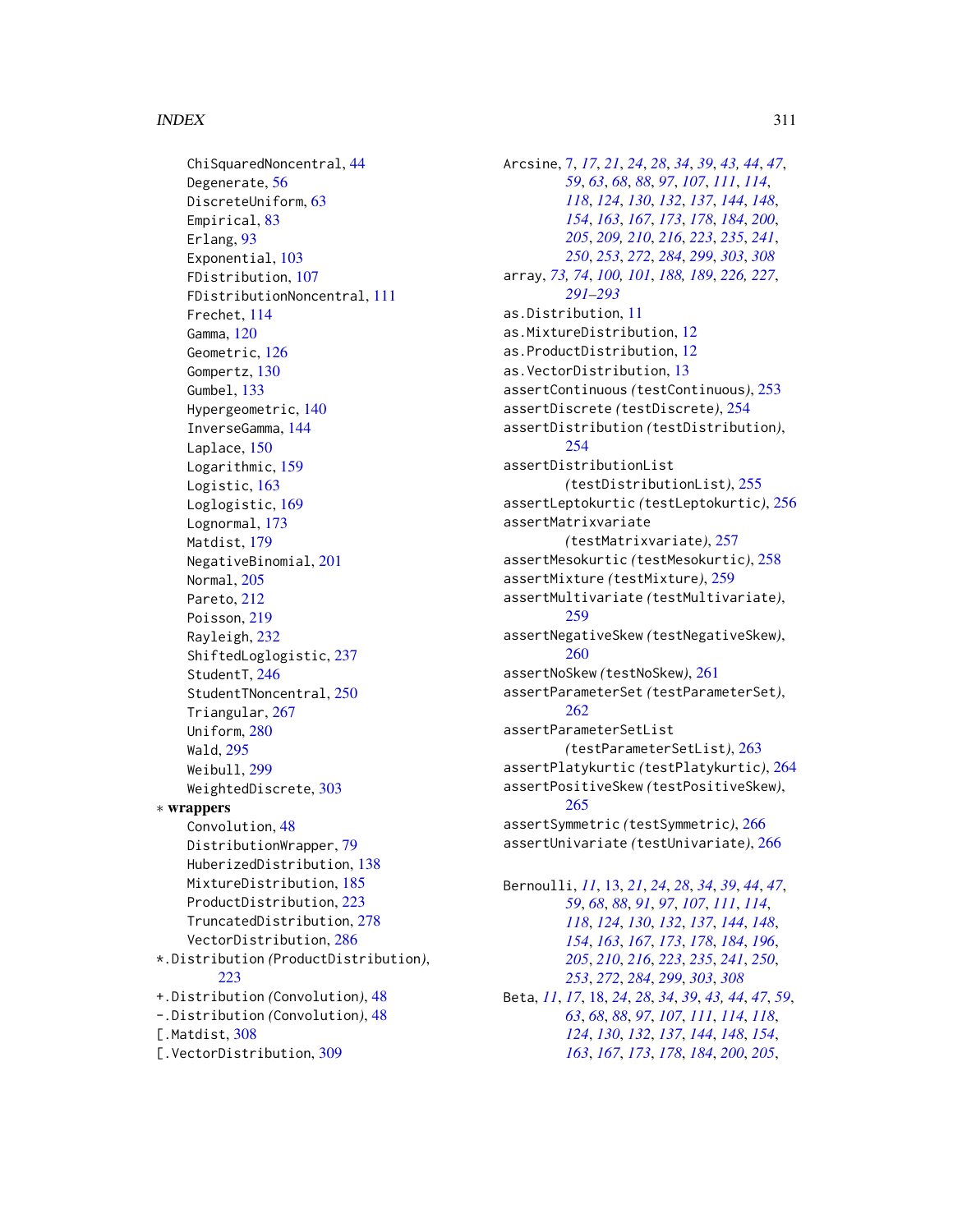*[209,](#page-208-0) [210](#page-209-0)*, *[216](#page-215-0)*, *[223](#page-222-1)*, *[235](#page-234-0)*, *[241](#page-240-0)*, *[250](#page-249-1)*, *[253](#page-252-0)*, *[272](#page-271-0)*, *[284](#page-283-0)*, *[299](#page-298-1)*, *[303](#page-302-1)*, *[308](#page-307-0)* BetaNoncentral, *[11](#page-10-0)*, *[17](#page-16-0)*, *[21](#page-20-0)*, [22,](#page-21-1) *[28](#page-27-0)*, *[34](#page-33-0)*, *[39](#page-38-1)*, *[43,](#page-42-0) [44](#page-43-1)*, *[47](#page-46-0)*, *[59](#page-58-0)*, *[63](#page-62-1)*, *[68](#page-67-1)*, *[88](#page-87-1)*, *[97](#page-96-0)*, *[107](#page-106-1)*, *[111](#page-110-1)*, *[114](#page-113-1)*, *[118](#page-117-1)*, *[124](#page-123-0)*, *[130](#page-129-1)*, *[132](#page-131-0)*, *[137](#page-136-0)*, *[144](#page-143-1)*, *[148](#page-147-0)*, *[154](#page-153-0)*, *[163](#page-162-1)*, *[167](#page-166-0)*, *[173](#page-172-1)*, *[178](#page-177-0)*, *[184](#page-183-0)*, *[200](#page-199-0)*, *[205](#page-204-1)*, *[209,](#page-208-0) [210](#page-209-0)*, *[216](#page-215-0)*, *[223](#page-222-1)*, *[235](#page-234-0)*, *[241](#page-240-0)*, *[250](#page-249-1)*, *[253](#page-252-0)*, *[272](#page-271-0)*, *[284](#page-283-0)*, *[299](#page-298-1)*, *[303](#page-302-1)*, *[308](#page-307-0)* Binomial, *[11](#page-10-0)*, *[17](#page-16-0)*, *[21](#page-20-0)*, *[24](#page-23-1)*, [24,](#page-23-1) *[34](#page-33-0)*, *[39](#page-38-1)*, *[44](#page-43-1)*, *[47](#page-46-0)*, *[59](#page-58-0)*, *[68](#page-67-1)*, *[88](#page-87-1)*, *[91](#page-90-0)*, *[97](#page-96-0)*, *[107](#page-106-1)*, *[111](#page-110-1)*, *[114](#page-113-1)*, *[118](#page-117-1)*, *[124](#page-123-0)*, *[130](#page-129-1)*, *[132](#page-131-0)*, *[137](#page-136-0)*, *[144](#page-143-1)*, *[148](#page-147-0)*, *[154](#page-153-0)*, *[163](#page-162-1)*, *[167](#page-166-0)*, *[173](#page-172-1)*, *[178](#page-177-0)*, *[184](#page-183-0)*, *[196](#page-195-1)*, *[205](#page-204-1)*, *[210](#page-209-0)*, *[216](#page-215-0)*, *[223](#page-222-1)*, *[235](#page-234-0)*, *[241](#page-240-0)*, *[250](#page-249-1)*, *[253](#page-252-0)*, *[272](#page-271-0)*, *[284](#page-283-0)*, *[299](#page-298-1)*, *[303](#page-302-1)*, *[308](#page-307-0)* c.Distribution, [28](#page-27-0) c.Matdist, [29](#page-28-0) Categorical, *[11](#page-10-0)*, *[17](#page-16-0)*, *[21](#page-20-0)*, *[24](#page-23-1)*, *[28](#page-27-0)*, [30,](#page-29-1) *[39](#page-38-1)*, *[44](#page-43-1)*, *[47](#page-46-0)*, *[59](#page-58-0)*, *[68](#page-67-1)*, *[88](#page-87-1)*, *[91](#page-90-0)*, *[97](#page-96-0)*, *[107](#page-106-1)*, *[111](#page-110-1)*, *[114](#page-113-1)*, *[118](#page-117-1)*, *[124](#page-123-0)*, *[130](#page-129-1)*, *[132](#page-131-0)*, *[137](#page-136-0)*, *[144](#page-143-1)*, *[148](#page-147-0)*, *[154](#page-153-0)*, *[163](#page-162-1)*, *[167](#page-166-0)*, *[173](#page-172-1)*, *[178](#page-177-0)*, *[184](#page-183-0)*, *[196](#page-195-1)*, *[205](#page-204-1)*, *[210](#page-209-0)*, *[216](#page-215-0)*, *[223](#page-222-1)*, *[235](#page-234-0)*, *[241](#page-240-0)*, *[250](#page-249-1)*, *[253](#page-252-0)*, *[272](#page-271-0)*, *[284](#page-283-0)*, *[299](#page-298-1)*, *[303](#page-302-1)*, *[308](#page-307-0)* Cauchy, *[11](#page-10-0)*, *[17](#page-16-0)*, *[21](#page-20-0)*, *[24](#page-23-1)*, *[28](#page-27-0)*, *[34](#page-33-0)*, [35,](#page-34-1) *[43,](#page-42-0) [44](#page-43-1)*, *[47](#page-46-0)*, *[59](#page-58-0)*, *[63](#page-62-1)*, *[68](#page-67-1)*, *[88](#page-87-1)*, *[97](#page-96-0)*, *[107](#page-106-1)*, *[111](#page-110-1)*, *[114](#page-113-1)*, *[118](#page-117-1)*, *[124](#page-123-0)*, *[130](#page-129-1)*, *[132](#page-131-0)*, *[137](#page-136-0)*, *[144](#page-143-1)*, *[148](#page-147-0)*, *[154](#page-153-0)*, *[163](#page-162-1)*, *[167](#page-166-0)*, *[173](#page-172-1)*, *[178](#page-177-0)*, *[184](#page-183-0)*, *[200](#page-199-0)*, *[205](#page-204-1)*, *[209,](#page-208-0) [210](#page-209-0)*, *[216](#page-215-0)*, *[223](#page-222-1)*, *[235](#page-234-0)*, *[241](#page-240-0)*, *[250](#page-249-1)*, *[253](#page-252-0)*, *[272](#page-271-0)*, *[284](#page-283-0)*, *[299](#page-298-1)*, *[303](#page-302-1)*, *[308](#page-307-0)* checkContinuous *(*testContinuous*)*, [253](#page-252-0) checkDiscrete *(*testDiscrete*)*, [254](#page-253-0) checkDistribution *(*testDistribution*)*, [254](#page-253-0) checkDistributionList *(*testDistributionList*)*, [255](#page-254-0) checkLeptokurtic *(*testLeptokurtic*)*, [256](#page-255-0) checkMatrixvariate *(*testMatrixvariate*)*, [257](#page-256-0) checkMesokurtic *(*testMesokurtic*)*, [258](#page-257-0) checkMixture *(*testMixture*)*, [259](#page-258-0) checkMultivariate *(*testMultivariate*)*, [259](#page-258-0) checkNegativeSkew *(*testNegativeSkew*)*, [260](#page-259-0) checkNoSkew *(*testNoSkew*)*, [261](#page-260-0) checkParameterSet *(*testParameterSet*)*, [262](#page-261-0)

checkParameterSetList *(*testParameterSetList*)*, [263](#page-262-0) checkPlatykurtic *(*testPlatykurtic*)*, [264](#page-263-0) checkPositiveSkew *(*testPositiveSkew*)*, [265](#page-264-0) checkSymmetric *(*testSymmetric*)*, [266](#page-265-0) checkUnivariate *(*testUnivariate*)*, [266](#page-265-0) ChiSquared, *[11](#page-10-0)*, *[17](#page-16-0)*, *[21](#page-20-0)*, *[24](#page-23-1)*, *[28](#page-27-0)*, *[34](#page-33-0)*, *[39](#page-38-1)*, [39,](#page-38-1) *[47](#page-46-0)*, *[59](#page-58-0)*, *[63](#page-62-1)*, *[68](#page-67-1)*, *[88](#page-87-1)*, *[97](#page-96-0)*, *[107](#page-106-1)*, *[111](#page-110-1)*, *[114](#page-113-1)*, *[118](#page-117-1)*, *[124](#page-123-0)*, *[130](#page-129-1)*, *[132](#page-131-0)*, *[137](#page-136-0)*, *[144](#page-143-1)*, *[148](#page-147-0)*, *[154](#page-153-0)*, *[163](#page-162-1)*, *[167](#page-166-0)*, *[173](#page-172-1)*, *[178](#page-177-0)*, *[184](#page-183-0)*, *[200](#page-199-0)*, *[205](#page-204-1)*, *[209,](#page-208-0) [210](#page-209-0)*, *[216](#page-215-0)*, *[223](#page-222-1)*, *[235](#page-234-0)*, *[241](#page-240-0)*, *[250](#page-249-1)*, *[253](#page-252-0)*, *[272](#page-271-0)*, *[284](#page-283-0)*, *[299](#page-298-1)*, *[303](#page-302-1)*, *[308](#page-307-0)* ChiSquaredNoncentral, *[11](#page-10-0)*, *[17](#page-16-0)*, *[21](#page-20-0)*, *[24](#page-23-1)*, *[28](#page-27-0)*, *[34](#page-33-0)*, *[39](#page-38-1)*, *[43,](#page-42-0) [44](#page-43-1)*, [44,](#page-43-1) *[59](#page-58-0)*, *[63](#page-62-1)*, *[68](#page-67-1)*, *[88](#page-87-1)*, *[97](#page-96-0)*, *[107](#page-106-1)*, *[111](#page-110-1)*, *[114](#page-113-1)*, *[118](#page-117-1)*, *[124](#page-123-0)*, *[130](#page-129-1)*, *[132](#page-131-0)*, *[137](#page-136-0)*, *[144](#page-143-1)*, *[148](#page-147-0)*, *[154](#page-153-0)*, *[163](#page-162-1)*, *[167](#page-166-0)*, *[173](#page-172-1)*, *[178](#page-177-0)*, *[184](#page-183-0)*, *[200](#page-199-0)*, *[205](#page-204-1)*, *[209,](#page-208-0) [210](#page-209-0)*, *[216](#page-215-0)*, *[223](#page-222-1)*, *[235](#page-234-0)*, *[241](#page-240-0)*, *[250](#page-249-1)*, *[253](#page-252-0)*, *[272](#page-271-0)*, *[284](#page-283-0)*, *[299](#page-298-1)*, *[303](#page-302-1)*, *[308](#page-307-0)* chol, *[196](#page-195-1)* Convolution, [48,](#page-47-1) *[81](#page-80-0)*, *[139](#page-138-0)*, *[190](#page-189-0)*, *[228](#page-227-0)*, *[280](#page-279-1)*, *[293](#page-292-0)* CoreStatistics, [49,](#page-48-1) *[102](#page-101-0)*, *[119](#page-118-0)*, *[289](#page-288-0)[–291](#page-290-0)* Cosine, [53,](#page-52-0) *[93](#page-92-1)*, *[169](#page-168-1)*, *[211](#page-210-0)*, *[231](#page-230-0)*, *[242](#page-241-0)*, *[244](#page-243-0)*, *[274](#page-273-0)*, *[276](#page-275-0)*, *[278](#page-277-1)*, *[286](#page-285-1)* cubature::cubintegrate, *[52](#page-51-0)* data.table::data.table, *[73](#page-72-0)[–75](#page-74-0)*, *[100,](#page-99-0) [101](#page-100-0)*, *[188,](#page-187-0) [189](#page-188-0)*, *[226,](#page-225-0) [227](#page-226-0)*, *[229](#page-228-0)*, *[291](#page-290-0)[–293](#page-292-0)* data.table::data.table(), *[216](#page-215-0)* decorate, [55,](#page-54-0) *[78](#page-77-0)* Degenerate, *[11](#page-10-0)*, *[17](#page-16-0)*, *[21](#page-20-0)*, *[24](#page-23-1)*, *[28](#page-27-0)*, *[34](#page-33-0)*, *[39](#page-38-1)*, *[44](#page-43-1)*, *[47](#page-46-0)*, [56,](#page-55-1) *[68](#page-67-1)*, *[88](#page-87-1)*, *[91](#page-90-0)*, *[97](#page-96-0)*, *[107](#page-106-1)*, *[111](#page-110-1)*, *[114](#page-113-1)*, *[118](#page-117-1)*, *[124](#page-123-0)*, *[130](#page-129-1)*, *[132](#page-131-0)*, *[137](#page-136-0)*, *[144](#page-143-1)*, *[148](#page-147-0)*, *[154](#page-153-0)*, *[163](#page-162-1)*, *[167](#page-166-0)*, *[173](#page-172-1)*, *[178](#page-177-0)*, *[184](#page-183-0)*, *[196](#page-195-1)*, *[205](#page-204-1)*, *[210](#page-209-0)*, *[216](#page-215-0)*, *[223](#page-222-1)*, *[235](#page-234-0)*, *[241](#page-240-0)*, *[250](#page-249-1)*, *[253](#page-252-0)*, *[272](#page-271-0)*, *[284](#page-283-0)*, *[299](#page-298-1)*, *[303](#page-302-1)*, *[308](#page-307-0)* Delta *(*Degenerate*)*, [56](#page-55-1) Dirac *(*Degenerate*)*, [56](#page-55-1) Dirichlet, *[11](#page-10-0)*, *[21](#page-20-0)*, *[24](#page-23-1)*, *[39](#page-38-1)*, *[43](#page-42-0)*, *[47](#page-46-0)*, [60,](#page-59-1) *[91](#page-90-0)*, *[97](#page-96-0)*, *[107](#page-106-1)*, *[111](#page-110-1)*, *[114](#page-113-1)*, *[118](#page-117-1)*, *[124](#page-123-0)*, *[132](#page-131-0)*, *[137](#page-136-0)*, *[148](#page-147-0)*, *[154](#page-153-0)*, *[167](#page-166-0)*, *[173](#page-172-1)*, *[178](#page-177-0)*, *[196](#page-195-1)*, *[200](#page-199-0)*, *[209](#page-208-0)*, *[216](#page-215-0)*, *[223](#page-222-1)*, *[235](#page-234-0)*, *[241](#page-240-0)*, *[250](#page-249-1)*, *[253](#page-252-0)*, *[272](#page-271-0)*, *[284](#page-283-0)*, *[299](#page-298-1)*, *[303](#page-302-1)* DiscreteUniform, *[11](#page-10-0)*, *[17](#page-16-0)*, *[21](#page-20-0)*, *[24](#page-23-1)*, *[28](#page-27-0)*, *[34](#page-33-0)*, *[39](#page-38-1)*, *[44](#page-43-1)*, *[47](#page-46-0)*, *[59](#page-58-0)*, [63,](#page-62-1) *[88](#page-87-1)*, *[91](#page-90-0)*, *[97](#page-96-0)*, *[107](#page-106-1)*, *[111](#page-110-1)*, *[114](#page-113-1)*, *[118](#page-117-1)*, *[124](#page-123-0)*, *[130](#page-129-1)*, *[132](#page-131-0)*, *[137](#page-136-0)*, *[144](#page-143-1)*, *[148](#page-147-0)*, *[154](#page-153-0)*, *[163](#page-162-1)*, *[167](#page-166-0)*, *[173](#page-172-1)*, *[178](#page-177-0)*, *[184](#page-183-0)*,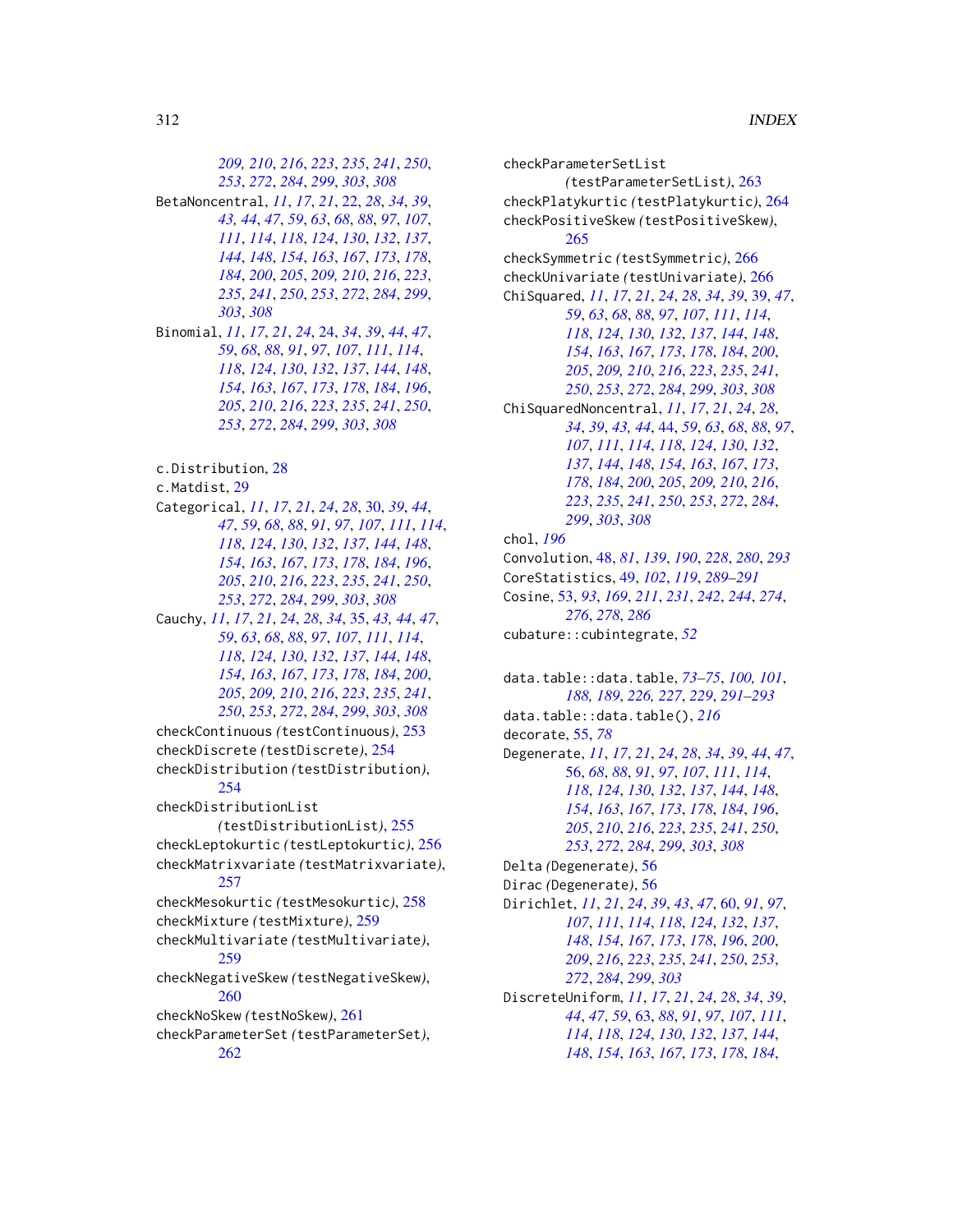, *[205](#page-204-1)*, *[210](#page-209-0)*, *[216](#page-215-0)*, *[223](#page-222-1)*, *[235](#page-234-0)*, *[241](#page-240-0)*, , *[253](#page-252-0)*, *[272](#page-271-0)*, *[284](#page-283-0)*, *[299](#page-298-1)*, *[303](#page-302-1)*, *[308](#page-307-0)* distr6 *(*distr6-package*)*, [6](#page-5-0) distr6-package, [6](#page-5-0) distr6::Distribution, *[8](#page-7-2)*, *[14](#page-13-0)*, *[18](#page-17-1)*, *[22](#page-21-1)*, *[25](#page-24-0)*, *[31](#page-30-0)*, , *[40](#page-39-0)*, *[44](#page-43-1)*, *[48](#page-47-1)*, *[53](#page-52-0)*, *[56](#page-55-1)*, *[60](#page-59-1)*, *[64](#page-63-0)*, *[80](#page-79-0)*, *[84](#page-83-0)*, , *[92](#page-91-0)*, *[94](#page-93-0)*, *[103](#page-102-1)*, *[108](#page-107-0)*, *[112](#page-111-0)*, *[115](#page-114-0)*, *[121](#page-120-0)*, , *[131](#page-130-0)*, *[134](#page-133-0)*, *[138](#page-137-1)*, *[141](#page-140-0)*, *[145](#page-144-0)*, *[148](#page-147-0)*, , *[159](#page-158-1)*, *[164](#page-163-0)*, *[167](#page-166-0)*, *[170](#page-169-0)*, *[174](#page-173-0)*, *[180](#page-179-0)*, , *[192](#page-191-0)*, *[197](#page-196-0)*, *[202](#page-201-0)*, *[206](#page-205-0)*, *[210](#page-209-0)*, *[212](#page-211-1)*, , *[224](#page-223-0)*, *[230](#page-229-0)*, *[232](#page-231-1)*, *[236](#page-235-1)*, *[238](#page-237-0)*, *[241](#page-240-0)*, , *[247](#page-246-0)*, *[251](#page-250-0)*, *[268](#page-267-0)*, *[273](#page-272-0)*, *[275,](#page-274-0) [276](#page-275-0)*, , *[281](#page-280-0)*, *[285,](#page-284-0) [286](#page-285-1)*, *[296](#page-295-0)*, *[300](#page-299-0)*, *[304](#page-303-0)* distr6::DistributionDecorator, *[50](#page-49-0)*, *[99](#page-98-0)*, distr6::DistributionWrapper, *[48](#page-47-1)*, *[138](#page-137-1)*, , *[224](#page-223-0)*, *[279](#page-278-0)*, *[286](#page-285-1)* distr6::Kernel, *[53](#page-52-0)*, *[92](#page-91-0)*, *[167](#page-166-0)*, *[210](#page-209-0)*, *[230](#page-229-0)*, *[241](#page-240-0)*, , *[273](#page-272-0)*, *[275,](#page-274-0) [276](#page-275-0)*, *[285](#page-284-0)* distr6::SDistribution, *[8](#page-7-2)*, *[14](#page-13-0)*, *[18](#page-17-1)*, *[22](#page-21-1)*, *[25](#page-24-0)*, , *[36](#page-35-0)*, *[40](#page-39-0)*, *[44](#page-43-1)*, *[56](#page-55-1)*, *[60](#page-59-1)*, *[64](#page-63-0)*, *[84](#page-83-0)*, *[89](#page-88-0)*, *[94](#page-93-0)*, , *[108](#page-107-0)*, *[112](#page-111-0)*, *[115](#page-114-0)*, *[121](#page-120-0)*, *[126](#page-125-1)*, *[131](#page-130-0)*, , *[141](#page-140-0)*, *[145](#page-144-0)*, *[151](#page-150-0)*, *[159](#page-158-1)*, *[164](#page-163-0)*, *[170](#page-169-0)*, , *[180](#page-179-0)*, *[192](#page-191-0)*, *[197](#page-196-0)*, *[202](#page-201-0)*, *[206](#page-205-0)*, *[212](#page-211-1)*, , *[232](#page-231-1)*, *[238](#page-237-0)*, *[247](#page-246-0)*, *[251](#page-250-0)*, *[268](#page-267-0)*, *[281](#page-280-0)*, , *[300](#page-299-0)*, *[304](#page-303-0)* distr6::VectorDistribution, *[186](#page-185-0)*, *[224](#page-223-0)* distr6News, [68](#page-67-1) Distribution, *[8](#page-7-2)*, *[48,](#page-47-1) [49](#page-48-1)*, *[55](#page-54-0)*, *[65](#page-64-0)*, [68,](#page-67-1) *[79–](#page-78-1)[81](#page-80-0)*, , *[118,](#page-117-1) [119](#page-118-0)*, *[139](#page-138-0)*, *[186](#page-185-0)*, *[223,](#page-222-1) [224](#page-223-0)*, , *[254,](#page-253-0) [255](#page-254-0)*, *[269](#page-268-0)*, *[279](#page-278-0)*, *[282](#page-281-0)*, *[–293](#page-292-0)* DistributionDecorator, *[55](#page-54-0)*, [78,](#page-77-0) *[156,](#page-155-0) [157](#page-156-0)* DistributionWrapper, *[49](#page-48-1)*, [79,](#page-78-1) *[139](#page-138-0)*, *[159](#page-158-1)*, *[190](#page-189-0)*, , *[280](#page-279-1)*, *[293](#page-292-0)* distrSimulate, [81](#page-80-0) dstr, [82](#page-81-0) dstrs *(*dstr*)*, [82](#page-81-0) Empirical, *[11](#page-10-0)*, *[17](#page-16-0)*, *[21](#page-20-0)*, *[24](#page-23-1)*, *[28](#page-27-0)*, *[34](#page-33-0)*, *[39](#page-38-1)*, *[44](#page-43-1)*, *[47](#page-46-0)*, , *[68](#page-67-1)*, [83,](#page-82-1) *[91](#page-90-0)*, *[97](#page-96-0)*, *[107](#page-106-1)*, *[111](#page-110-1)*, *[114](#page-113-1)*, , *[124](#page-123-0)*, *[130](#page-129-1)*, *[132](#page-131-0)*, *[137](#page-136-0)*, *[144](#page-143-1)*, *[148](#page-147-0)*, , *[163](#page-162-1)*, *[167](#page-166-0)*, *[173](#page-172-1)*, *[178](#page-177-0)*, *[184](#page-183-0)*, *[196](#page-195-1)*, , *[210](#page-209-0)*, *[216](#page-215-0)*, *[223](#page-222-1)*, *[229](#page-228-0)*, *[235](#page-234-0)*, *[241](#page-240-0)*, , *[250](#page-249-1)*, *[253](#page-252-0)*, *[272](#page-271-0)*, *[284](#page-283-0)*, *[299](#page-298-1)*, *[303](#page-302-1)*, EmpiricalMV, *[17](#page-16-0)*, *[28](#page-27-0)*, *[34](#page-33-0)*, *[59](#page-58-0)*, *[63](#page-62-1)*, *[68](#page-67-1)*, *[88](#page-87-1)*, [88,](#page-87-1)

, *[144](#page-143-1)*, *[163](#page-162-1)*, *[184](#page-183-0)*, *[196](#page-195-1)*, *[200](#page-199-0)*, *[205](#page-204-1)*, 

Epanechnikov, *[54](#page-53-0)*, [91,](#page-90-0) *[169](#page-168-1)*, *[211](#page-210-0)*, *[231](#page-230-0)*, *[242](#page-241-0)*, , *[274](#page-273-0)*, *[276](#page-275-0)*, *[278](#page-277-1)*, *[286](#page-285-1)* Erlang, *[11](#page-10-0)*, *[17](#page-16-0)*, *[21](#page-20-0)*, *[24](#page-23-1)*, *[28](#page-27-0)*, *[34](#page-33-0)*, *[39](#page-38-1)*, *[43,](#page-42-0) [44](#page-43-1)*, *[47](#page-46-0)*, , *[63](#page-62-1)*, *[68](#page-67-1)*, *[88](#page-87-1)*, [93,](#page-92-1) *[107](#page-106-1)*, *[111](#page-110-1)*, *[114](#page-113-1)*, , *[124](#page-123-0)*, *[130](#page-129-1)*, *[132](#page-131-0)*, *[137](#page-136-0)*, *[144](#page-143-1)*, *[148](#page-147-0)*, , *[163](#page-162-1)*, *[167](#page-166-0)*, *[173](#page-172-1)*, *[178](#page-177-0)*, *[184](#page-183-0)*, *[200](#page-199-0)*, , *[209,](#page-208-0) [210](#page-209-0)*, *[216](#page-215-0)*, *[223](#page-222-1)*, *[235](#page-234-0)*, *[241](#page-240-0)*, , *[253](#page-252-0)*, *[272](#page-271-0)*, *[284](#page-283-0)*, *[299](#page-298-1)*, *[303](#page-302-1)*, *[308](#page-307-0)* exkurtosisType, [98](#page-97-0) ExoticStatistics, *[52](#page-51-0)*, [98,](#page-97-0) *[119](#page-118-0)* Exponential, *[11](#page-10-0)*, *[17](#page-16-0)*, *[21](#page-20-0)*, *[24](#page-23-1)*, *[28](#page-27-0)*, *[34](#page-33-0)*, *[39](#page-38-1)*, *[43,](#page-42-0)* , *[47](#page-46-0)*, *[59](#page-58-0)*, *[63](#page-62-1)*, *[68](#page-67-1)*, *[88](#page-87-1)*, *[97](#page-96-0)*, [103,](#page-102-1) *[111](#page-110-1)*, , *[118](#page-117-1)*, *[124](#page-123-0)*, *[130](#page-129-1)*, *[132](#page-131-0)*, *[137](#page-136-0)*, *[144](#page-143-1)*, , *[154](#page-153-0)*, *[163](#page-162-1)*, *[167](#page-166-0)*, *[173](#page-172-1)*, *[178](#page-177-0)*, *[184](#page-183-0)*, , *[205](#page-204-1)*, *[209,](#page-208-0) [210](#page-209-0)*, *[216](#page-215-0)*, *[223](#page-222-1)*, *[235](#page-234-0)*, , *[250](#page-249-1)*, *[253](#page-252-0)*, *[272](#page-271-0)*, *[284](#page-283-0)*, *[299](#page-298-1)*, *[303](#page-302-1)*, FDistribution, *[11](#page-10-0)*, *[17](#page-16-0)*, *[21](#page-20-0)*, *[24](#page-23-1)*, *[28](#page-27-0)*, *[34](#page-33-0)*, *[39](#page-38-1)*, *[43,](#page-42-0)* , *[47](#page-46-0)*, *[59](#page-58-0)*, *[63](#page-62-1)*, *[68](#page-67-1)*, *[88](#page-87-1)*, *[97](#page-96-0)*, *[107](#page-106-1)*, [107,](#page-106-1) , *[118](#page-117-1)*, *[124](#page-123-0)*, *[130](#page-129-1)*, *[132](#page-131-0)*, *[137](#page-136-0)*, *[144](#page-143-1)*, , *[154](#page-153-0)*, *[163](#page-162-1)*, *[167](#page-166-0)*, *[173](#page-172-1)*, *[178](#page-177-0)*, *[184](#page-183-0)*, , *[205](#page-204-1)*, *[209,](#page-208-0) [210](#page-209-0)*, *[216](#page-215-0)*, *[223](#page-222-1)*, *[235](#page-234-0)*, , *[250](#page-249-1)*, *[253](#page-252-0)*, *[272](#page-271-0)*, *[284](#page-283-0)*, *[299](#page-298-1)*, *[303](#page-302-1)*, FDistributionNoncentral, *[11](#page-10-0)*, *[17](#page-16-0)*, *[21](#page-20-0)*, *[24](#page-23-1)*,

- , *[34](#page-33-0)*, *[39](#page-38-1)*, *[43,](#page-42-0) [44](#page-43-1)*, *[47](#page-46-0)*, *[59](#page-58-0)*, *[63](#page-62-1)*, *[68](#page-67-1)*, *[88](#page-87-1)*, , *[107](#page-106-1)*, *[111](#page-110-1)*, [111,](#page-110-1) *[118](#page-117-1)*, *[124](#page-123-0)*, *[130](#page-129-1)*, , *[137](#page-136-0)*, *[144](#page-143-1)*, *[148](#page-147-0)*, *[154](#page-153-0)*, *[163](#page-162-1)*, *[167](#page-166-0)*, , *[178](#page-177-0)*, *[184](#page-183-0)*, *[200](#page-199-0)*, *[205](#page-204-1)*, *[209,](#page-208-0) [210](#page-209-0)*, , *[223](#page-222-1)*, *[235](#page-234-0)*, *[241](#page-240-0)*, *[250](#page-249-1)*, *[253](#page-252-0)*, *[272](#page-271-0)*, , *[299](#page-298-1)*, *[303](#page-302-1)*, *[308](#page-307-0)*
- Fisk *(*Loglogistic*)*, [169](#page-168-1) Frechet, *[11](#page-10-0)*, *[17](#page-16-0)*, *[21](#page-20-0)*, *[24](#page-23-1)*, *[28](#page-27-0)*, *[34](#page-33-0)*, *[39](#page-38-1)*, *[43,](#page-42-0) [44](#page-43-1)*, *[47](#page-46-0)*, , *[63](#page-62-1)*, *[68](#page-67-1)*, *[88](#page-87-1)*, *[97](#page-96-0)*, *[107](#page-106-1)*, *[111](#page-110-1)*, *[114](#page-113-1)*, [114,](#page-113-1) *[124](#page-123-0)*, *[130](#page-129-1)*, *[132](#page-131-0)*, *[137](#page-136-0)*, *[144](#page-143-1)*, *[148](#page-147-0)*, , *[163](#page-162-1)*, *[167](#page-166-0)*, *[173](#page-172-1)*, *[178](#page-177-0)*, *[184](#page-183-0)*, *[200](#page-199-0)*, , *[209,](#page-208-0) [210](#page-209-0)*, *[216](#page-215-0)*, *[223](#page-222-1)*, *[235](#page-234-0)*, *[241](#page-240-0)*, , *[253](#page-252-0)*, *[272](#page-271-0)*, *[284](#page-283-0)*, *[299](#page-298-1)*, *[303](#page-302-1)*, *[308](#page-307-0)* FunctionImputation, *[52](#page-51-0)*, *[60](#page-59-1)*, *[72](#page-71-0)[–75](#page-74-0)*, *[102](#page-101-0)*, [118,](#page-117-1) *[138](#page-137-1)*, *[192](#page-191-0)*, *[196](#page-195-1)*, *[217](#page-216-0)*, *[279](#page-278-0)*, *[295](#page-294-1)*

Gamma, *[11](#page-10-0)*, *[17](#page-16-0)*, *[21](#page-20-0)*, *[24](#page-23-1)*, *[28](#page-27-0)*, *[34](#page-33-0)*, *[39](#page-38-1)*, *[43,](#page-42-0) [44](#page-43-1)*, *[47](#page-46-0)*, , *[63](#page-62-1)*, *[68](#page-67-1)*, *[88](#page-87-1)*, *[97](#page-96-0)*, *[107](#page-106-1)*, *[111](#page-110-1)*, *[114](#page-113-1)*, , [120,](#page-119-1) *[130](#page-129-1)*, *[132](#page-131-0)*, *[137](#page-136-0)*, *[144](#page-143-1)*, *[148](#page-147-0)*, , *[163](#page-162-1)*, *[167](#page-166-0)*, *[173](#page-172-1)*, *[178](#page-177-0)*, *[184](#page-183-0)*, *[200](#page-199-0)*, , *[209,](#page-208-0) [210](#page-209-0)*, *[216](#page-215-0)*, *[223](#page-222-1)*, *[235](#page-234-0)*, *[241](#page-240-0)*, , *[253](#page-252-0)*, *[272](#page-271-0)*, *[284](#page-283-0)*, *[299](#page-298-1)*, *[303](#page-302-1)*, *[308](#page-307-0)* Gaussian *(*Normal*)*, [205](#page-204-1)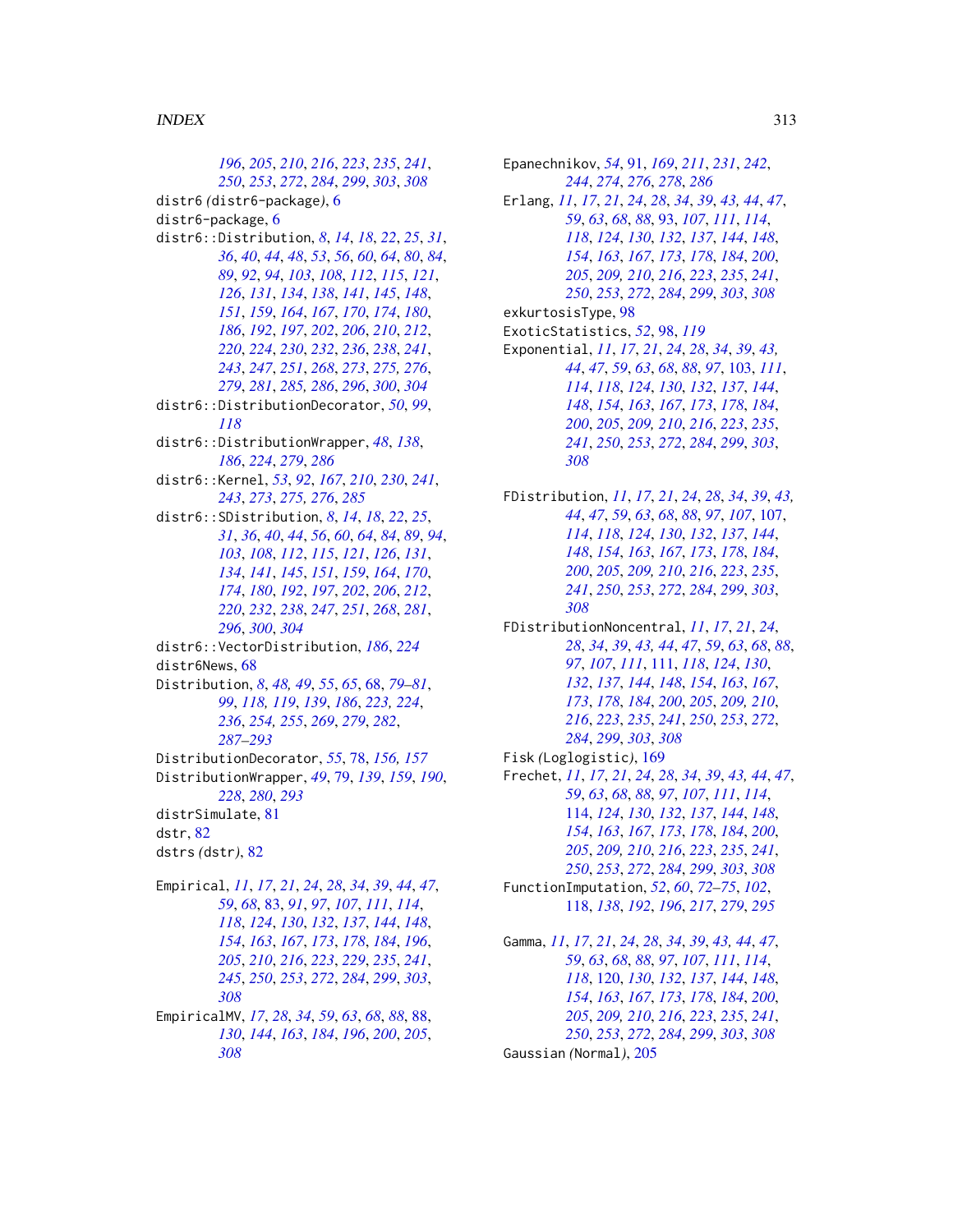generalPNorm, [125](#page-124-0) Geometric, *[11](#page-10-0)*, *[17](#page-16-0)*, *[21](#page-20-0)*, *[24](#page-23-1)*, *[28](#page-27-0)*, *[34](#page-33-0)*, *[39](#page-38-1)*, *[44](#page-43-1)*, *[47](#page-46-0)*, , *[68](#page-67-1)*, *[88](#page-87-1)*, *[91](#page-90-0)*, *[97](#page-96-0)*, *[107](#page-106-1)*, *[111](#page-110-1)*, *[114](#page-113-1)*, , *[124](#page-123-0)*, [126,](#page-125-1) *[132](#page-131-0)*, *[137](#page-136-0)*, *[144](#page-143-1)*, *[148](#page-147-0)*, , *[163](#page-162-1)*, *[167](#page-166-0)*, *[173](#page-172-1)*, *[178](#page-177-0)*, *[184](#page-183-0)*, *[196](#page-195-1)*, , *[210](#page-209-0)*, *[216](#page-215-0)*, *[223](#page-222-1)*, *[235](#page-234-0)*, *[241](#page-240-0)*, *[250](#page-249-1)*, , *[272](#page-271-0)*, *[284](#page-283-0)*, *[299](#page-298-1)*, *[303](#page-302-1)*, *[308](#page-307-0)* Gompertz, *[11](#page-10-0)*, *[17](#page-16-0)*, *[21](#page-20-0)*, *[24](#page-23-1)*, *[28](#page-27-0)*, *[34](#page-33-0)*, *[39](#page-38-1)*, *[43,](#page-42-0) [44](#page-43-1)*, , *[59](#page-58-0)*, *[63](#page-62-1)*, *[68](#page-67-1)*, *[88](#page-87-1)*, *[97](#page-96-0)*, *[107](#page-106-1)*, *[111](#page-110-1)*, *[114](#page-113-1)*, , *[124](#page-123-0)*, *[130](#page-129-1)*, [130,](#page-129-1) *[137](#page-136-0)*, *[144](#page-143-1)*, *[148](#page-147-0)*, , *[163](#page-162-1)*, *[167](#page-166-0)*, *[173](#page-172-1)*, *[178](#page-177-0)*, *[184](#page-183-0)*, *[200](#page-199-0)*, , *[209,](#page-208-0) [210](#page-209-0)*, *[216](#page-215-0)*, *[223](#page-222-1)*, *[235](#page-234-0)*, *[241](#page-240-0)*, , *[253](#page-252-0)*, *[272](#page-271-0)*, *[284](#page-283-0)*, *[299](#page-298-1)*, *[303](#page-302-1)*, *[308](#page-307-0)* gprm, [132](#page-131-0) graphics::layout(), *[216](#page-215-0)* graphics::par(), *[216](#page-215-0)* Gumbel, *[11](#page-10-0)*, *[17](#page-16-0)*, *[21](#page-20-0)*, *[24](#page-23-1)*, *[28](#page-27-0)*, *[34](#page-33-0)*, *[39](#page-38-1)*, *[43,](#page-42-0) [44](#page-43-1)*, *[47](#page-46-0)*, , *[63](#page-62-1)*, *[68](#page-67-1)*, *[88](#page-87-1)*, *[97](#page-96-0)*, *[107](#page-106-1)*, *[111](#page-110-1)*, *[114](#page-113-1)*, , *[124](#page-123-0)*, *[130](#page-129-1)*, *[132](#page-131-0)*, [133,](#page-132-1) *[144](#page-143-1)*, *[148](#page-147-0)*, , *[163](#page-162-1)*, *[167](#page-166-0)*, *[173](#page-172-1)*, *[178](#page-177-0)*, *[184](#page-183-0)*, *[200](#page-199-0)*, , *[209,](#page-208-0) [210](#page-209-0)*, *[216](#page-215-0)*, *[223](#page-222-1)*, *[235](#page-234-0)*, *[241](#page-240-0)*, , *[253](#page-252-0)*, *[272](#page-271-0)*, *[284](#page-283-0)*, *[299](#page-298-1)*, *[303](#page-302-1)*, *[308](#page-307-0)* huberize, [138](#page-137-1) HuberizedDistribution, *[49](#page-48-1)*, *[81](#page-80-0)*, *[138](#page-137-1)*, [138,](#page-137-1) , *[228](#page-227-0)*, *[280](#page-279-1)*, *[293](#page-292-0)* Hypergeometric, *[11](#page-10-0)*, *[17](#page-16-0)*, *[21](#page-20-0)*, *[24](#page-23-1)*, *[28](#page-27-0)*, *[34](#page-33-0)*, *[39](#page-38-1)*, , *[47](#page-46-0)*, *[59](#page-58-0)*, *[68](#page-67-1)*, *[88](#page-87-1)*, *[91](#page-90-0)*, *[97](#page-96-0)*, *[107](#page-106-1)*, *[111](#page-110-1)*, , *[118](#page-117-1)*, *[124](#page-123-0)*, *[130](#page-129-1)*, *[132](#page-131-0)*, *[137](#page-136-0)*, [140,](#page-139-1) , *[154](#page-153-0)*, *[163](#page-162-1)*, *[167](#page-166-0)*, *[173](#page-172-1)*, *[178](#page-177-0)*, *[184](#page-183-0)*, , *[205](#page-204-1)*, *[210](#page-209-0)*, *[216](#page-215-0)*, *[223](#page-222-1)*, *[235](#page-234-0)*, *[241](#page-240-0)*, , *[253](#page-252-0)*, *[272](#page-271-0)*, *[284](#page-283-0)*, *[299](#page-298-1)*, *[303](#page-302-1)*, *[308](#page-307-0)*

integrate, *[52](#page-51-0)* InverseGamma, *[11](#page-10-0)*, *[17](#page-16-0)*, *[21](#page-20-0)*, *[24](#page-23-1)*, *[28](#page-27-0)*, *[34](#page-33-0)*, *[39](#page-38-1)*, *[43,](#page-42-0)* , *[47](#page-46-0)*, *[59](#page-58-0)*, *[63](#page-62-1)*, *[68](#page-67-1)*, *[88](#page-87-1)*, *[97](#page-96-0)*, *[107](#page-106-1)*, *[111](#page-110-1)*, , *[118](#page-117-1)*, *[124](#page-123-0)*, *[130](#page-129-1)*, *[132](#page-131-0)*, *[137](#page-136-0)*, *[144](#page-143-1)*, [144,](#page-143-1) *[154](#page-153-0)*, *[163](#page-162-1)*, *[167](#page-166-0)*, *[173](#page-172-1)*, *[178](#page-177-0)*, *[184](#page-183-0)*, , *[205](#page-204-1)*, *[209,](#page-208-0) [210](#page-209-0)*, *[216](#page-215-0)*, *[223](#page-222-1)*, *[235](#page-234-0)*, , *[250](#page-249-1)*, *[253](#page-252-0)*, *[272](#page-271-0)*, *[284](#page-283-0)*, *[299](#page-298-1)*, *[303](#page-302-1)*, InverseGaussian *(*Wald*)*, [295](#page-294-1) InverseNormal *(*Wald*)*, [295](#page-294-1) InverseWeibull *(*Frechet*)*, [114](#page-113-1) Kernel, [148,](#page-147-0) *[158](#page-157-0)*

Laplace, *[11](#page-10-0)*, *[17](#page-16-0)*, *[21](#page-20-0)*, *[24](#page-23-1)*, *[28](#page-27-0)*, *[34](#page-33-0)*, *[39](#page-38-1)*, *[43,](#page-42-0) [44](#page-43-1)*, *[47](#page-46-0)*, , *[63](#page-62-1)*, *[68](#page-67-1)*, *[88](#page-87-1)*, *[97](#page-96-0)*, *[107](#page-106-1)*, *[111](#page-110-1)*, *[114](#page-113-1)*,

, *[124](#page-123-0)*, *[130](#page-129-1)*, *[132](#page-131-0)*, *[137](#page-136-0)*, *[144](#page-143-1)*, *[148](#page-147-0)*, [150,](#page-149-1) *[163](#page-162-1)*, *[167](#page-166-0)*, *[173](#page-172-1)*, *[178](#page-177-0)*, *[184](#page-183-0)*, *[200](#page-199-0)*, , *[209,](#page-208-0) [210](#page-209-0)*, *[216](#page-215-0)*, *[223](#page-222-1)*, *[235](#page-234-0)*, *[241](#page-240-0)*, , *[253](#page-252-0)*, *[272](#page-271-0)*, *[284](#page-283-0)*, *[299](#page-298-1)*, *[303](#page-302-1)*, *[308](#page-307-0)* length.VectorDistribution, [155](#page-154-0) lines.Distribution, [155,](#page-154-0) *[217](#page-216-0)* listDecorators, *[78](#page-77-0)*, [156](#page-155-0) listDecorators(), *[55](#page-54-0)* listDistributions, [157](#page-156-0) listDistributions(), *[82](#page-81-0)*, *[186](#page-185-0)*, *[224](#page-223-0)*, *[288](#page-287-0)* listKernels, [158](#page-157-0) listWrappers, *[79](#page-78-1)*, [158](#page-157-0) Logarithmic, *[11](#page-10-0)*, *[17](#page-16-0)*, *[21](#page-20-0)*, *[24](#page-23-1)*, *[28](#page-27-0)*, *[34](#page-33-0)*, *[39](#page-38-1)*, *[44](#page-43-1)*, , *[59](#page-58-0)*, *[68](#page-67-1)*, *[88](#page-87-1)*, *[91](#page-90-0)*, *[97](#page-96-0)*, *[107](#page-106-1)*, *[111](#page-110-1)*, *[114](#page-113-1)*, , *[124](#page-123-0)*, *[130](#page-129-1)*, *[132](#page-131-0)*, *[137](#page-136-0)*, *[144](#page-143-1)*, *[148](#page-147-0)*, , [159,](#page-158-1) *[167](#page-166-0)*, *[173](#page-172-1)*, *[178](#page-177-0)*, *[184](#page-183-0)*, *[196](#page-195-1)*, , *[210](#page-209-0)*, *[216](#page-215-0)*, *[223](#page-222-1)*, *[235](#page-234-0)*, *[241](#page-240-0)*, *[250](#page-249-1)*, , *[272](#page-271-0)*, *[284](#page-283-0)*, *[299](#page-298-1)*, *[303](#page-302-1)*, *[308](#page-307-0)* Loggaussian *(*Lognormal*)*, [173](#page-172-1) Logistic, *[11](#page-10-0)*, *[17](#page-16-0)*, *[21](#page-20-0)*, *[24](#page-23-1)*, *[28](#page-27-0)*, *[34](#page-33-0)*, *[39](#page-38-1)*, *[43,](#page-42-0) [44](#page-43-1)*, , *[59](#page-58-0)*, *[63](#page-62-1)*, *[68](#page-67-1)*, *[88](#page-87-1)*, *[97](#page-96-0)*, *[107](#page-106-1)*, *[111](#page-110-1)*, *[114](#page-113-1)*, , *[124](#page-123-0)*, *[130](#page-129-1)*, *[132](#page-131-0)*, *[137](#page-136-0)*, *[144](#page-143-1)*, *[148](#page-147-0)*, , *[163](#page-162-1)*, [163,](#page-162-1) *[173](#page-172-1)*, *[178](#page-177-0)*, *[184](#page-183-0)*, *[200](#page-199-0)*, , *[209,](#page-208-0) [210](#page-209-0)*, *[216](#page-215-0)*, *[223](#page-222-1)*, *[235](#page-234-0)*, *[241](#page-240-0)*, , *[253](#page-252-0)*, *[272](#page-271-0)*, *[284](#page-283-0)*, *[299](#page-298-1)*, *[303](#page-302-1)*, *[308](#page-307-0)* LogisticKernel, *[54](#page-53-0)*, *[93](#page-92-1)*, [167,](#page-166-0) *[211](#page-210-0)*, *[231](#page-230-0)*, *[242](#page-241-0)*, , *[274](#page-273-0)*, *[276](#page-275-0)*, *[278](#page-277-1)*, *[286](#page-285-1)* Loglogistic, *[11](#page-10-0)*, *[17](#page-16-0)*, *[21](#page-20-0)*, *[24](#page-23-1)*, *[28](#page-27-0)*, *[34](#page-33-0)*, *[39](#page-38-1)*, *[43,](#page-42-0)* , *[47](#page-46-0)*, *[59](#page-58-0)*, *[63](#page-62-1)*, *[68](#page-67-1)*, *[88](#page-87-1)*, *[97](#page-96-0)*, *[107](#page-106-1)*, *[111](#page-110-1)*, , *[118](#page-117-1)*, *[124](#page-123-0)*, *[130](#page-129-1)*, *[132](#page-131-0)*, *[137](#page-136-0)*, *[144](#page-143-1)*, , *[154](#page-153-0)*, *[163](#page-162-1)*, *[167](#page-166-0)*, [169,](#page-168-1) *[178](#page-177-0)*, *[184](#page-183-0)*, , *[205](#page-204-1)*, *[209,](#page-208-0) [210](#page-209-0)*, *[216](#page-215-0)*, *[223](#page-222-1)*, *[235](#page-234-0)*, , *[241](#page-240-0)*, *[250](#page-249-1)*, *[253](#page-252-0)*, *[272](#page-271-0)*, *[284](#page-283-0)*, *[299](#page-298-1)*, , *[308](#page-307-0)* Lognormal, *[11](#page-10-0)*, *[17](#page-16-0)*, *[21](#page-20-0)*, *[24](#page-23-1)*, *[28](#page-27-0)*, *[34](#page-33-0)*, *[39](#page-38-1)*, *[43,](#page-42-0) [44](#page-43-1)*, , *[59](#page-58-0)*, *[63](#page-62-1)*, *[68](#page-67-1)*, *[88](#page-87-1)*, *[97](#page-96-0)*, *[107](#page-106-1)*, *[111](#page-110-1)*, *[114](#page-113-1)*, , *[124](#page-123-0)*, *[130](#page-129-1)*, *[132](#page-131-0)*, *[137](#page-136-0)*, *[144](#page-143-1)*, *[148](#page-147-0)*, , *[163](#page-162-1)*, *[167](#page-166-0)*, *[173](#page-172-1)*, [173,](#page-172-1) *[184](#page-183-0)*, *[200](#page-199-0)*, , *[209,](#page-208-0) [210](#page-209-0)*, *[216](#page-215-0)*, *[223](#page-222-1)*, *[235](#page-234-0)*, *[241](#page-240-0)*, , *[253](#page-252-0)*, *[272](#page-271-0)*, *[284](#page-283-0)*, *[299](#page-298-1)*, *[303](#page-302-1)*, *[308](#page-307-0)* makeUniqueDistributions, [178](#page-177-0) Matdist, *[11](#page-10-0)*, *[17](#page-16-0)*, *[21](#page-20-0)*, *[24](#page-23-1)*, *[28,](#page-27-0) [29](#page-28-0)*, *[34](#page-33-0)*, *[39](#page-38-1)*, *[44](#page-43-1)*, *[47](#page-46-0)*, , *[68](#page-67-1)*, *[88](#page-87-1)*, *[91](#page-90-0)*, *[97](#page-96-0)*, *[107](#page-106-1)*, *[111](#page-110-1)*, *[114](#page-113-1)*, , *[124](#page-123-0)*, *[130](#page-129-1)*, *[132](#page-131-0)*, *[137](#page-136-0)*, *[144](#page-143-1)*, *[148](#page-147-0)*,

> , *[163](#page-162-1)*, *[167](#page-166-0)*, *[173](#page-172-1)*, *[178](#page-177-0)*, [179,](#page-178-1) *[184,](#page-183-0)* , *[196](#page-195-1)*, *[205](#page-204-1)*, *[210](#page-209-0)*, *[216](#page-215-0)[–218](#page-217-0)*, *[223](#page-222-1)*, , *[241](#page-240-0)*, *[250](#page-249-1)*, *[253](#page-252-0)*, *[272](#page-271-0)*, *[284](#page-283-0)*, *[299](#page-298-1)*,

, *[308](#page-307-0)*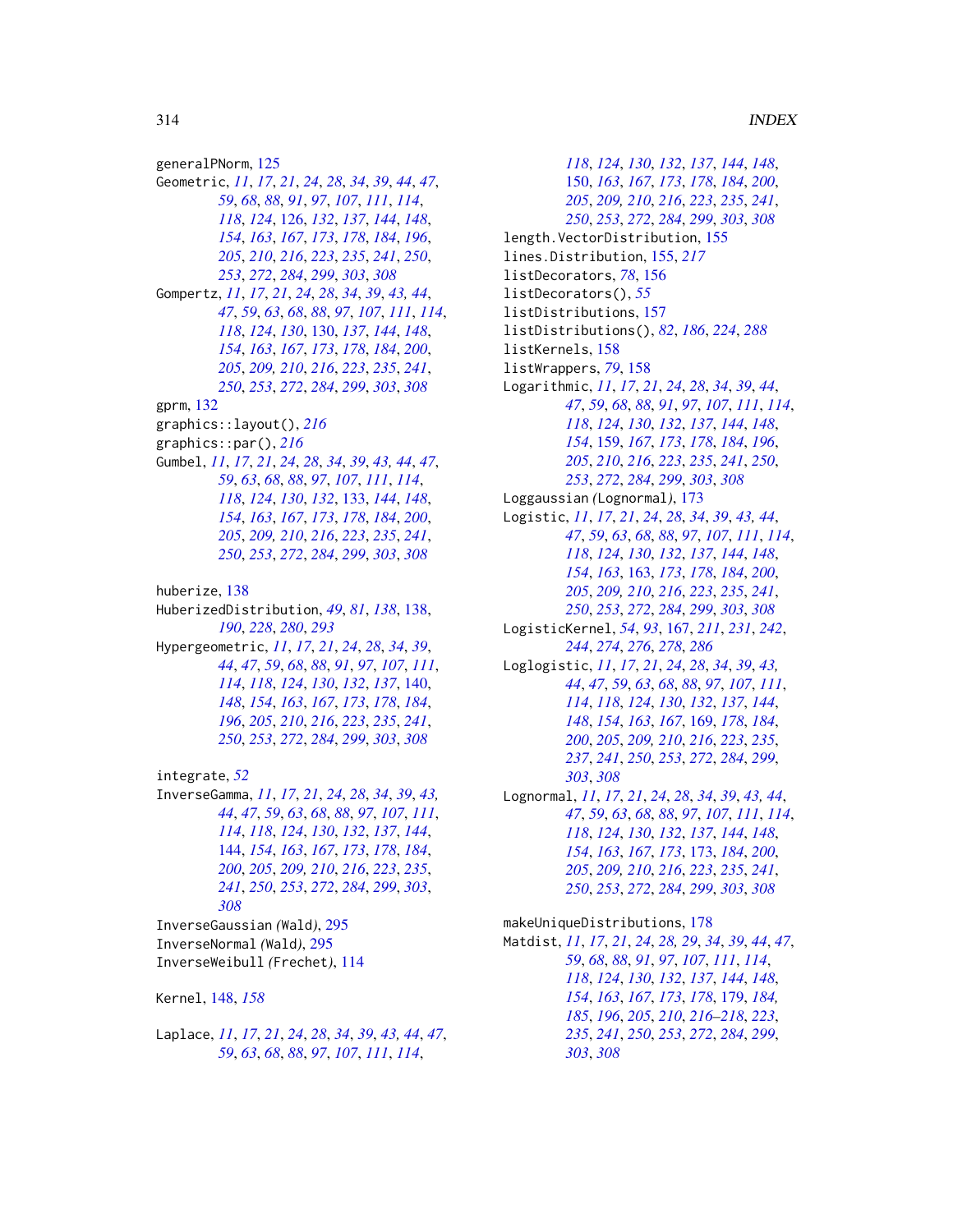## INDEX

matplot, *[218](#page-217-0)* matrix, *[11](#page-10-0)* mixMatrix, [184](#page-183-0) MixtureDistribution, *[12,](#page-11-0) [13](#page-12-1)*, *[49](#page-48-1)*, *[81](#page-80-0)*, *[139](#page-138-0)*, *[184,](#page-183-0) [185](#page-184-1)*, [185,](#page-184-1) *[191](#page-190-1)*, *[228](#page-227-0)*, *[236](#page-235-1)*, *[280](#page-279-1)*, mixturiseVector, *[185](#page-184-1)*, [190](#page-189-0) Multinomial, *[17](#page-16-0)*, *[28](#page-27-0)*, *[34](#page-33-0)*, *[59](#page-58-0)*, *[63](#page-62-1)*, *[68](#page-67-1)*, *[88](#page-87-1)*, *[91](#page-90-0)*, , *[144](#page-143-1)*, *[163](#page-162-1)*, *[184](#page-183-0)*, [191,](#page-190-1) *[200](#page-199-0)*, *[205](#page-204-1)*, MultivariateNormal, *[11](#page-10-0)*, *[21](#page-20-0)*, *[24](#page-23-1)*, *[39](#page-38-1)*, *[43](#page-42-0)*, *[47](#page-46-0)*, , *[91](#page-90-0)*, *[97](#page-96-0)*, *[107](#page-106-1)*, *[111](#page-110-1)*, *[114](#page-113-1)*, *[118](#page-117-1)*, *[124](#page-123-0)*, , *[137](#page-136-0)*, *[148](#page-147-0)*, *[154](#page-153-0)*, *[167](#page-166-0)*, *[173](#page-172-1)*, *[178](#page-177-0)*, , [196,](#page-195-1) *[209](#page-208-0)*, *[216](#page-215-0)*, *[223](#page-222-1)*, *[235](#page-234-0)*, *[241](#page-240-0)*, , *[253](#page-252-0)*, *[272](#page-271-0)*, *[284](#page-283-0)*, *[299](#page-298-1)*, *[303](#page-302-1)* NegativeBinomial, *[11](#page-10-0)*, *[17](#page-16-0)*, *[21](#page-20-0)*, *[24](#page-23-1)*, *[28](#page-27-0)*, *[34](#page-33-0)*, *[39](#page-38-1)*, , *[47](#page-46-0)*, *[59](#page-58-0)*, *[68](#page-67-1)*, *[88](#page-87-1)*, *[91](#page-90-0)*, *[97](#page-96-0)*, *[107](#page-106-1)*, *[111](#page-110-1)*, , *[118](#page-117-1)*, *[124](#page-123-0)*, *[130](#page-129-1)*, *[132](#page-131-0)*, *[137](#page-136-0)*, *[144](#page-143-1)*, , *[154](#page-153-0)*, *[163](#page-162-1)*, *[167](#page-166-0)*, *[173](#page-172-1)*, *[178](#page-177-0)*, *[184](#page-183-0)*,

, [201,](#page-200-1) *[210](#page-209-0)*, *[216](#page-215-0)*, *[223](#page-222-1)*, *[235](#page-234-0)*, *[241](#page-240-0)*, , *[253](#page-252-0)*, *[272](#page-271-0)*, *[284](#page-283-0)*, *[299](#page-298-1)*, *[303](#page-302-1)*, *[308](#page-307-0)* Normal, *[11](#page-10-0)*, *[17](#page-16-0)*, *[21](#page-20-0)*, *[24](#page-23-1)*, *[28](#page-27-0)*, *[34](#page-33-0)*, *[39](#page-38-1)*, *[43,](#page-42-0) [44](#page-43-1)*, *[47](#page-46-0)*, , *[63](#page-62-1)*, *[68](#page-67-1)*, *[88](#page-87-1)*, *[97](#page-96-0)*, *[107](#page-106-1)*, *[111](#page-110-1)*, *[114](#page-113-1)*, , *[124](#page-123-0)*, *[130](#page-129-1)*, *[132](#page-131-0)*, *[137](#page-136-0)*, *[144](#page-143-1)*, *[148](#page-147-0)*, , *[163](#page-162-1)*, *[167](#page-166-0)*, *[173](#page-172-1)*, *[178](#page-177-0)*, *[184](#page-183-0)*, *[200](#page-199-0)*, , [205,](#page-204-1) *[216](#page-215-0)*, *[223](#page-222-1)*, *[235](#page-234-0)*, *[241](#page-240-0)*, *[250](#page-249-1)*, , *[272](#page-271-0)*, *[284](#page-283-0)*, *[299](#page-298-1)*, *[303](#page-302-1)*, *[308](#page-307-0)* NormalKernel, *[54](#page-53-0)*, *[93](#page-92-1)*, *[169](#page-168-1)*, [210,](#page-209-0) *[231](#page-230-0)*, *[242](#page-241-0)*,

, *[274](#page-273-0)*, *[276](#page-275-0)*, *[278](#page-277-1)*, *[286](#page-285-1)*

par, *[217](#page-216-0)*

ParameterSet, *[262,](#page-261-0) [263](#page-262-0)*

Pareto, *[11](#page-10-0)*, *[17](#page-16-0)*, *[21](#page-20-0)*, *[24](#page-23-1)*, *[28](#page-27-0)*, *[34](#page-33-0)*, *[39](#page-38-1)*, *[43,](#page-42-0) [44](#page-43-1)*, *[47](#page-46-0)*, , *[63](#page-62-1)*, *[68](#page-67-1)*, *[88](#page-87-1)*, *[97](#page-96-0)*, *[107](#page-106-1)*, *[111](#page-110-1)*, *[114](#page-113-1)*, , *[124](#page-123-0)*, *[130](#page-129-1)*, *[132](#page-131-0)*, *[137](#page-136-0)*, *[144](#page-143-1)*, *[148](#page-147-0)*, , *[163](#page-162-1)*, *[167](#page-166-0)*, *[173](#page-172-1)*, *[178](#page-177-0)*, *[184](#page-183-0)*, *[200](#page-199-0)*, , *[209,](#page-208-0) [210](#page-209-0)*, [212,](#page-211-1) *[223](#page-222-1)*, *[235](#page-234-0)*, *[241](#page-240-0)*, , *[253](#page-252-0)*, *[272](#page-271-0)*, *[284](#page-283-0)*, *[299](#page-298-1)*, *[303](#page-302-1)*, *[308](#page-307-0)* plot.Distribution, *[155,](#page-154-0) [156](#page-155-0)*, [216,](#page-215-0) *[218,](#page-217-0) [219](#page-218-1)*, plot.Matdist, [217](#page-216-0) plot.VectorDistribution, *[218](#page-217-0)*, [218](#page-217-0) Poisson, *[11](#page-10-0)*, *[17](#page-16-0)*, *[21](#page-20-0)*, *[24](#page-23-1)*, *[28](#page-27-0)*, *[34](#page-33-0)*, *[39](#page-38-1)*, *[43,](#page-42-0) [44](#page-43-1)*, *[47](#page-46-0)*, , *[63](#page-62-1)*, *[68](#page-67-1)*, *[88](#page-87-1)*, *[97](#page-96-0)*, *[107](#page-106-1)*, *[111](#page-110-1)*, *[114](#page-113-1)*, , *[124](#page-123-0)*, *[130](#page-129-1)*, *[132](#page-131-0)*, *[137](#page-136-0)*, *[144](#page-143-1)*, *[148](#page-147-0)*, , *[163](#page-162-1)*, *[167](#page-166-0)*, *[173](#page-172-1)*, *[178](#page-177-0)*, *[184](#page-183-0)*, *[200](#page-199-0)*, , *[209,](#page-208-0) [210](#page-209-0)*, *[216](#page-215-0)*, [219,](#page-218-1) *[235](#page-234-0)*, *[241](#page-240-0)*, , *[253](#page-252-0)*, *[272](#page-271-0)*, *[284](#page-283-0)*, *[299](#page-298-1)*, *[303](#page-302-1)*, *[308](#page-307-0)*

pracma::gammaz(), *[136](#page-135-0)* ProductDistribution, *[12,](#page-11-0) [13](#page-12-1)*, *[49](#page-48-1)*, *[81](#page-80-0)*, *[139](#page-138-0)*, , [223,](#page-222-1) *[236](#page-235-1)*, *[280](#page-279-1)*, *[293](#page-292-0)* qqplot, [229](#page-228-0) quantile, *[229](#page-228-0)* Quartic, *[54](#page-53-0)*, *[93](#page-92-1)*, *[169](#page-168-1)*, *[211](#page-210-0)*, [230,](#page-229-0) *[242](#page-241-0)*, *[244](#page-243-0)*, *[274](#page-273-0)*, , *[278](#page-277-1)*, *[286](#page-285-1)* R6, *[8](#page-7-2)*, *[14](#page-13-0)*, *[19](#page-18-0)*, *[23](#page-22-0)*, *[25](#page-24-0)*, *[31](#page-30-0)*, *[36](#page-35-0)*, *[41](#page-40-0)*, *[45](#page-44-0)*, *[48](#page-47-1)*, *[57](#page-56-0)*, *[61](#page-60-0)*, , *[70](#page-69-0)*, *[78](#page-77-0)[–80](#page-79-0)*, *[85](#page-84-0)*, *[89](#page-88-0)*, *[94](#page-93-0)*, *[104](#page-103-0)*, *[108](#page-107-0)*, , *[115](#page-114-0)*, *[121](#page-120-0)*, *[127](#page-126-0)*, *[131](#page-130-0)*, *[134](#page-133-0)*, *[139](#page-138-0)*, , *[145](#page-144-0)*, *[148](#page-147-0)*, *[151](#page-150-0)*, *[160](#page-159-0)*, *[164](#page-163-0)*, *[168](#page-167-0)*, , *[174](#page-173-0)*, *[180](#page-179-0)*, *[186](#page-185-0)*, *[193](#page-192-0)*, *[197](#page-196-0)*, *[202](#page-201-0)*, , *[210](#page-209-0)*, *[213](#page-212-0)*, *[220](#page-219-0)*, *[224](#page-223-0)*, *[233](#page-232-0)*, *[237](#page-236-1)*, , *[242,](#page-241-0) [243](#page-242-0)*, *[247](#page-246-0)*, *[251](#page-250-0)*, *[269](#page-268-0)*, *[279](#page-278-0)*, , *[287](#page-286-0)*, *[296](#page-295-0)*, *[300](#page-299-0)*, *[304](#page-303-0)* Rayleigh, *[11](#page-10-0)*, *[17](#page-16-0)*, *[21](#page-20-0)*, *[24](#page-23-1)*, *[28](#page-27-0)*, *[34](#page-33-0)*, *[39](#page-38-1)*, *[43,](#page-42-0) [44](#page-43-1)*, , *[59](#page-58-0)*, *[63](#page-62-1)*, *[68](#page-67-1)*, *[88](#page-87-1)*, *[97](#page-96-0)*, *[107](#page-106-1)*, *[111](#page-110-1)*, *[114](#page-113-1)*, , *[124](#page-123-0)*, *[130](#page-129-1)*, *[132](#page-131-0)*, *[137](#page-136-0)*, *[144](#page-143-1)*, *[148](#page-147-0)*, , *[163](#page-162-1)*, *[167](#page-166-0)*, *[173](#page-172-1)*, *[178](#page-177-0)*, *[184](#page-183-0)*, *[200](#page-199-0)*, , *[209,](#page-208-0) [210](#page-209-0)*, *[216](#page-215-0)*, *[223](#page-222-1)*, [232,](#page-231-1) *[241](#page-240-0)*, , *[253](#page-252-0)*, *[272](#page-271-0)*, *[284](#page-283-0)*, *[299](#page-298-1)*, *[303](#page-302-1)*, *[308](#page-307-0)* rep.Distribution, [236](#page-235-1) sample, *[30](#page-29-1)*, *[83](#page-82-1)*, *[89](#page-88-0)*, *[179](#page-178-1)*, *[303](#page-302-1)* SDistribution, *[7](#page-6-1)*, *[13](#page-12-1)*, *[18](#page-17-1)*, *[22](#page-21-1)*, *[24](#page-23-1)*, *[30](#page-29-1)*, *[35](#page-34-1)*, *[40](#page-39-0)*, , *[56](#page-55-1)*, *[60](#page-59-1)*, *[64](#page-63-0)*, *[82](#page-81-0)*, *[84](#page-83-0)*, *[89](#page-88-0)*, *[93](#page-92-1)*, *[103](#page-102-1)*, , *[112](#page-111-0)*, *[114](#page-113-1)*, *[120](#page-119-1)*, *[126](#page-125-1)*, *[130](#page-129-1)*, *[133](#page-132-1)*, , *[144](#page-143-1)*, *[150](#page-149-1)*, *[157](#page-156-0)*, *[159](#page-158-1)*, *[163](#page-162-1)*, *[169](#page-168-1)*, , *[179](#page-178-1)*, *[192](#page-191-0)*, *[196](#page-195-1)*, *[201](#page-200-1)*, *[206](#page-205-0)*, *[212](#page-211-1)*, , *[232](#page-231-1)*, [236,](#page-235-1) *[238](#page-237-0)*, *[246](#page-245-1)*, *[251](#page-250-0)*, *[268](#page-267-0)*, , *[295](#page-294-1)*, *[299](#page-298-1)*, *[303](#page-302-1)* set.seed, *[82](#page-81-0)* set.seed(), *[245](#page-244-0)* ShiftedLoglogistic, *[11](#page-10-0)*, *[17](#page-16-0)*, *[21](#page-20-0)*, *[24](#page-23-1)*, *[28](#page-27-0)*, *[34](#page-33-0)*, , *[43,](#page-42-0) [44](#page-43-1)*, *[47](#page-46-0)*, *[59](#page-58-0)*, *[63](#page-62-1)*, *[68](#page-67-1)*, *[88](#page-87-1)*, *[97](#page-96-0)*, , *[111](#page-110-1)*, *[114](#page-113-1)*, *[118](#page-117-1)*, *[124](#page-123-0)*, *[130](#page-129-1)*, *[132](#page-131-0)*, , *[144](#page-143-1)*, *[148](#page-147-0)*, *[154](#page-153-0)*, *[163](#page-162-1)*, *[167](#page-166-0)*, *[173](#page-172-1)*, , *[184](#page-183-0)*, *[200](#page-199-0)*, *[205](#page-204-1)*, *[209,](#page-208-0) [210](#page-209-0)*, *[216](#page-215-0)*, , *[235](#page-234-0)*, [237,](#page-236-1) *[250](#page-249-1)*, *[253](#page-252-0)*, *[272](#page-271-0)*, *[284](#page-283-0)*, , *[303](#page-302-1)*, *[308](#page-307-0)* Sigmoid, *[54](#page-53-0)*, *[93](#page-92-1)*, *[169](#page-168-1)*, *[211](#page-210-0)*, *[231](#page-230-0)*, [241,](#page-240-0) *[244](#page-243-0)*, *[274](#page-273-0)*, , *[278](#page-277-1)*, *[286](#page-285-1)* Silverman, *[54](#page-53-0)*, *[93](#page-92-1)*, *[169](#page-168-1)*, *[211](#page-210-0)*, *[231](#page-230-0)*, *[242](#page-241-0)*, [243,](#page-242-0) , *[276](#page-275-0)*, *[278](#page-277-1)*, *[286](#page-285-1)*

simulateEmpiricalDistribution, *[84](#page-83-0)*, *[89](#page-88-0)*, 

skewType, [245](#page-244-0)